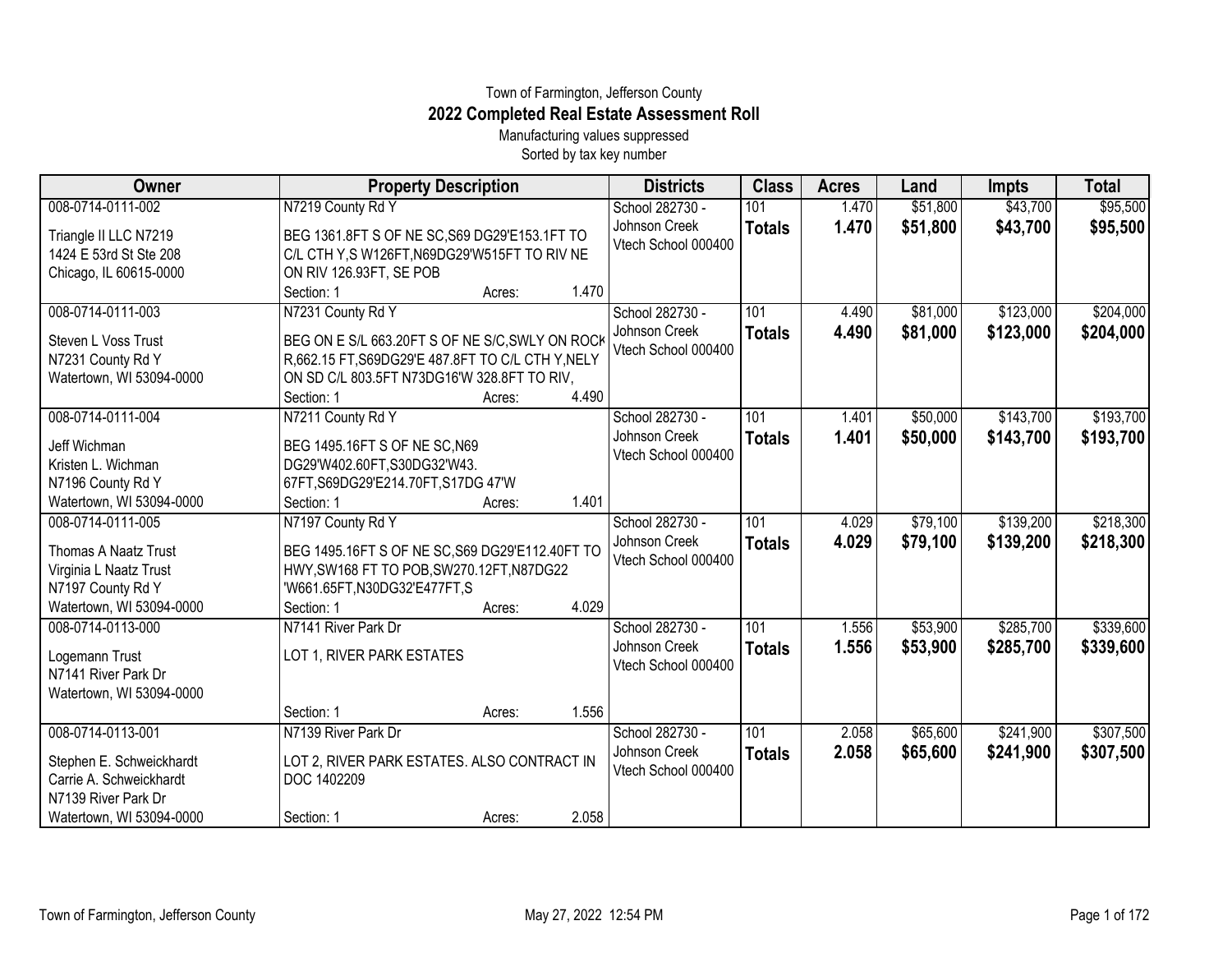| <b>Owner</b>                                                             | <b>Property Description</b>                                                                              |        |        | <b>Districts</b>                                        | <b>Class</b>         | <b>Acres</b>   | Land                 | <b>Impts</b>           | <b>Total</b>           |
|--------------------------------------------------------------------------|----------------------------------------------------------------------------------------------------------|--------|--------|---------------------------------------------------------|----------------------|----------------|----------------------|------------------------|------------------------|
| 008-0714-0113-002                                                        | Woodside Ln                                                                                              |        |        | School 282730 -                                         | 304                  | 1.195          | $\overline{50}$      | $\overline{50}$        | $\overline{50}$        |
| Town of Farmington<br>N6468 Farmington Rd<br>Watertown, WI 53094-0000    | 66FT PUBLIC ACCESS TO RIVER & ROW IN 593-378                                                             |        |        | Johnson Creek<br>Vtech School 000400                    | <b>Totals</b>        | 1.195          | \$0                  | \$0                    | \$0                    |
|                                                                          | Section: 1                                                                                               | Acres: | 1.195  |                                                         |                      |                |                      |                        |                        |
| 008-0714-0113-003                                                        | N7125 River Park Dr                                                                                      |        |        | School 282730 -                                         | 101                  | 2.837          | \$73,400             | \$166,800              | \$240,200              |
| James C. Burgess<br>Ruth M. Burgess<br>N7125 River Park Dr               | LOT 3, RIVER PARK ESTATES                                                                                |        |        | Johnson Creek<br>Vtech School 000400                    | <b>Totals</b>        | 2.837          | \$73,400             | \$166,800              | \$240,200              |
| Watertown, WI 53094-0000                                                 | Section: 1                                                                                               | Acres: | 2.837  |                                                         |                      |                |                      |                        |                        |
| 008-0714-0113-004                                                        | N7117 River Park Dr                                                                                      |        |        | School 282730 -                                         | 101                  | 20.803         | \$130,000            | \$217,700              | \$347,700              |
| Joseph D Vlasak Trust<br>N7117 River Park Dr<br>Watertown, WI 53094-0000 | LOTS 4 & 5, CSM 3464-15-219, DOC 974871.                                                                 |        |        | Johnson Creek<br>Vtech School 000400                    | <b>Totals</b>        | 20.803         | \$130,000            | \$217,700              | \$347,700              |
|                                                                          | Section: 1                                                                                               | Acres: | 20.803 |                                                         |                      |                |                      |                        |                        |
| 008-0714-0114-001                                                        | County Rd Y                                                                                              |        |        | School 282730 -                                         | 104                  | 1.750          | \$100                | \$0                    | \$100                  |
| Dick E. Weber<br>N7158 County Rd Y                                       | SE1/4 NE1/4 E OF HWY. EX N175FT.                                                                         |        |        | Johnson Creek<br>Vtech School 000400                    | <b>Totals</b>        | 1.750          | \$100                | \$0                    | \$100                  |
| Watertown, WI 53094-0000                                                 | Section: 1                                                                                               | Acres: | 1.750  |                                                         |                      |                |                      |                        |                        |
| 008-0714-0114-002<br>Dwight T. Olson<br>Carol A. Olson                   | N7163 River Park Dr<br>LOT 1, CSM 816-3-224. ALSO STRIP OF LD LYG<br>BTWN SD CSM & LOT 1, CSM 1044-3-561 |        |        | School 282730 -<br>Johnson Creek<br>Vtech School 000400 | 101<br><b>Totals</b> | 8.710<br>8.710 | \$97,800<br>\$97,800 | \$190,800<br>\$190,800 | \$288,600<br>\$288,600 |
| 7501 W Wind Lake Rd #1<br>Wind Lake, WI 53185-0000                       | Section: 1                                                                                               | Acres: | 8.710  |                                                         |                      |                |                      |                        |                        |
| 008-0714-0114-003                                                        | W4982 Woodside Ln                                                                                        |        |        | School 282730 -                                         | 101                  | 0.999          | \$39,900             | \$126,400              | \$166,300              |
| Roy J Nelson Trust<br><b>Catherine Nelson Trust</b><br>W4982 Woodside Ln | LOT 1, CSM 1043-3-558.                                                                                   |        |        | Johnson Creek<br>Vtech School 000400                    | <b>Totals</b>        | 0.999          | \$39,900             | \$126,400              | \$166,300              |
| Watertown, WI 53094-0000                                                 | Section: 1                                                                                               | Acres: | 0.999  |                                                         |                      |                |                      |                        |                        |
| 008-0714-0114-004<br>Levi M. Howell                                      | N7145 River Park Dr<br>LOT 1, CSM 1044-3-561, DOC 742501.                                                |        |        | School 282730 -<br>Johnson Creek<br>Vtech School 000400 | 101<br><b>Totals</b> | 1.400<br>1.400 | \$50,000<br>\$50,000 | \$129,700<br>\$129,700 | \$179,700<br>\$179,700 |
| Jennifer N. Howell                                                       |                                                                                                          |        |        |                                                         |                      |                |                      |                        |                        |
| N7145 River Park Dr<br>Watertown, WI 53094-0000                          | Section: 1                                                                                               | Acres: | 1.400  |                                                         |                      |                |                      |                        |                        |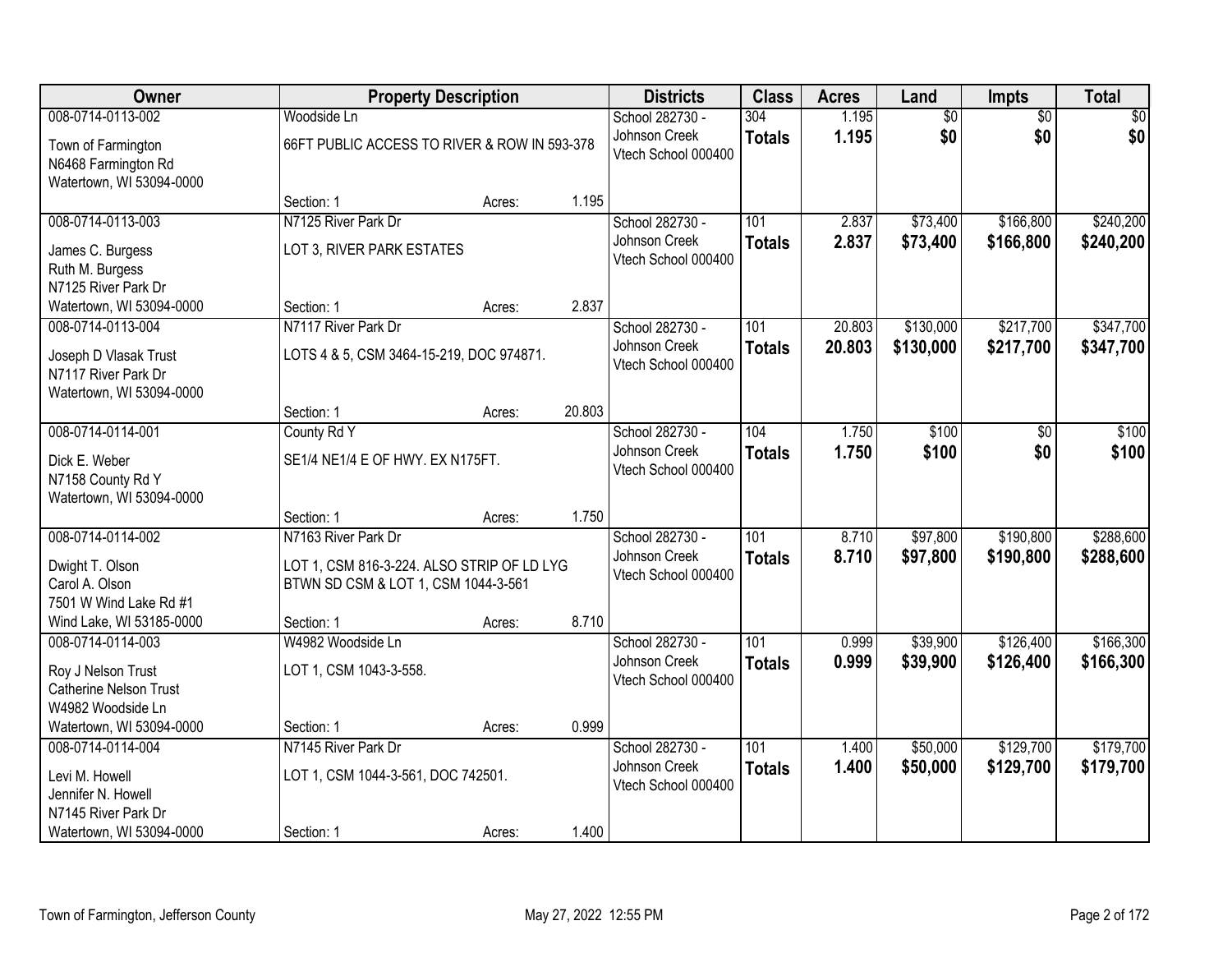| Owner                     | <b>Property Description</b>       |        |       | <b>Districts</b>    | <b>Class</b>     | <b>Acres</b> | Land     | <b>Impts</b>    | <b>Total</b> |
|---------------------------|-----------------------------------|--------|-------|---------------------|------------------|--------------|----------|-----------------|--------------|
| 008-0714-0114-005         | N7161 County Rd Y                 |        |       | School 282730 -     | 101              | 5.291        | \$84,200 | \$214,400       | \$298,600    |
| Michael Algiers           | LOT 1, CSM 979-3-465.             |        |       | Johnson Creek       | <b>Totals</b>    | 5.291        | \$84,200 | \$214,400       | \$298,600    |
| Lisa Algiers              |                                   |        |       | Vtech School 000400 |                  |              |          |                 |              |
| N7161 County Rd Y         |                                   |        |       |                     |                  |              |          |                 |              |
| Watertown, WI 53094-0000  | Section: 1                        | Acres: | 5.291 |                     |                  |              |          |                 |              |
| 008-0714-0114-006         | N7137 County Rd Y                 |        |       | School 282730 -     | 101              | 5.001        | \$83,000 | \$123,300       | \$206,300    |
| Even E Solberg Trust      | LOT 2, CSM 979-3-465, DOC 742997. |        |       | Johnson Creek       | <b>Totals</b>    | 5.001        | \$83,000 | \$123,300       | \$206,300    |
| Roberta L Solberg Trust   |                                   |        |       | Vtech School 000400 |                  |              |          |                 |              |
| N7137 County Rd Y         |                                   |        |       |                     |                  |              |          |                 |              |
| Watertown, WI 53094-0000  | Section: 1                        | Acres: | 5.001 |                     |                  |              |          |                 |              |
| 008-0714-0114-007         | N7165 County Rd Y                 |        |       | School 282730 -     | 101              | 0.928        | \$38,500 | \$133,800       | \$172,300    |
| Duane P. Draeger          | LOT 12, RIVER PARK ESTATES        |        |       | Johnson Creek       | <b>Totals</b>    | 0.928        | \$38,500 | \$133,800       | \$172,300    |
| Becky L. Draeger          |                                   |        |       | Vtech School 000400 |                  |              |          |                 |              |
| N7165 County Rd Y         |                                   |        |       |                     |                  |              |          |                 |              |
| Watertown, WI 53094-0000  | Section: 1                        | Acres: | 0.928 |                     |                  |              |          |                 |              |
| 008-0714-0114-008         | N7175 County Rd Y                 |        |       | School 282730 -     | 101              | 0.979        | \$39,500 | \$175,500       | \$215,000    |
| Lawrence Reinders F. Trus | LOT 13, RIVER PARK ESTATES        |        |       | Johnson Creek       | <b>Totals</b>    | 0.979        | \$39,500 | \$175,500       | \$215,000    |
| Janice M Reinders Trust   |                                   |        |       | Vtech School 000400 |                  |              |          |                 |              |
| N7175 County Rd Y         |                                   |        |       |                     |                  |              |          |                 |              |
| Watertown, WI 53094-0000  | Section: 1                        | Acres: | 0.979 |                     |                  |              |          |                 |              |
| 008-0714-0114-009         | N7195 County Rd Y                 |        |       | School 282730 -     | 101              | 1.042        | \$41,100 | \$251,900       | \$293,000    |
| Michael L. Dittmann       | LOT 14, RIVER PARK ESTATES        |        |       | Johnson Creek       | <b>Totals</b>    | 1.042        | \$41,100 | \$251,900       | \$293,000    |
| Julie A. Dittmann         |                                   |        |       | Vtech School 000400 |                  |              |          |                 |              |
| N7195 County Rd Y         |                                   |        |       |                     |                  |              |          |                 |              |
| Watertown, WI 53094-0000  | Section: 1                        | Acres: | 1.042 |                     |                  |              |          |                 |              |
| 008-0714-0114-010         | <b>River Park Dr</b>              |        |       | School 282730 -     | $\overline{101}$ | 1.857        | \$61,400 | $\sqrt{6}$      | \$61,400     |
| Mitchell J. Olejniczak    | LOT 11, RIVER PARK ESTATES.       |        |       | Johnson Creek       | <b>Totals</b>    | 1.857        | \$61,400 | \$0             | \$61,400     |
| N7144 River Park Dr       |                                   |        |       | Vtech School 000400 |                  |              |          |                 |              |
| Watertown, WI 53094-9458  |                                   |        |       |                     |                  |              |          |                 |              |
|                           | Section: 1                        | Acres: | 1.857 |                     |                  |              |          |                 |              |
| 008-0714-0114-011         | <b>River Park Dr</b>              |        |       | School 282730 -     | $\overline{101}$ | 0.893        | \$37,800 | $\overline{30}$ | \$37,800     |
| Mitchell J. Olejniczak    | LOT 10, RIVER PARK ESTATES.       |        |       | Johnson Creek       | <b>Totals</b>    | 0.893        | \$37,800 | \$0             | \$37,800     |
| N7144 River Park Dr       |                                   |        |       | Vtech School 000400 |                  |              |          |                 |              |
| Watertown, WI 53094-9458  |                                   |        |       |                     |                  |              |          |                 |              |
|                           | Section: 1                        | Acres: | 0.893 |                     |                  |              |          |                 |              |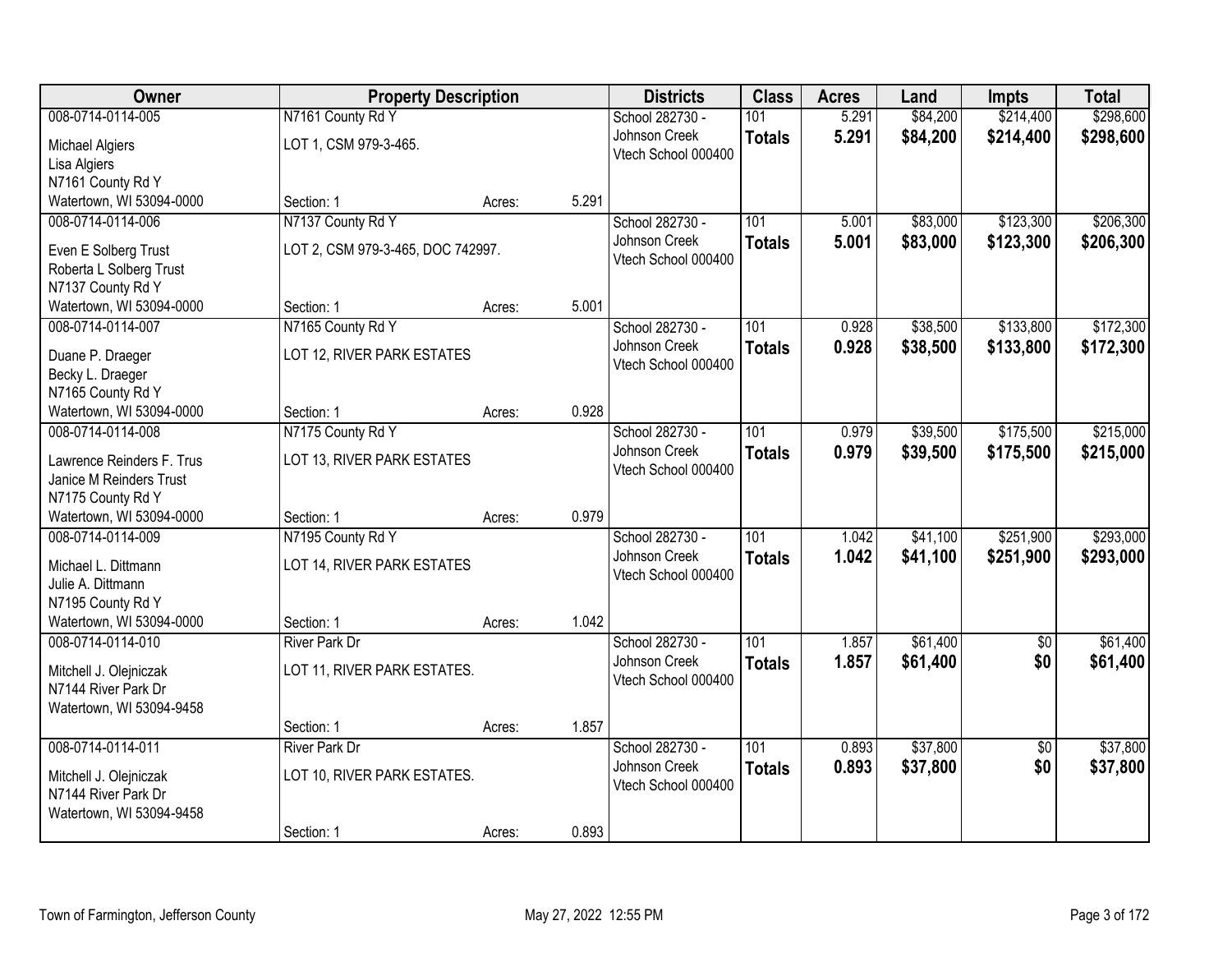| Owner                         |                                           | <b>Property Description</b> |        | <b>Districts</b>                     | <b>Class</b>  | <b>Acres</b> | Land      | <b>Impts</b>    | <b>Total</b> |
|-------------------------------|-------------------------------------------|-----------------------------|--------|--------------------------------------|---------------|--------------|-----------|-----------------|--------------|
| 008-0714-0114-012             | N7144 River Park Dr                       |                             |        | School 282730 -                      | 101           | 0.466        | \$25,400  | \$186,400       | \$211,800    |
| Mitchell J. Olejniczak        | LOT 9, RIVER PARK ESTATES.                |                             |        | Johnson Creek                        | <b>Totals</b> | 0.466        | \$25,400  | \$186,400       | \$211,800    |
| N7144 River Park Dr           |                                           |                             |        | Vtech School 000400                  |               |              |           |                 |              |
| Watertown, WI 53094-9458      |                                           |                             |        |                                      |               |              |           |                 |              |
|                               | Section: 1                                | Acres:                      | 0.466  |                                      |               |              |           |                 |              |
| 008-0714-0114-013             | <b>River Park Dr</b>                      |                             |        | School 282730 -                      | 101           | 0.481        | \$26,000  | $\overline{50}$ | \$26,000     |
| Mitchell J. Olejniczak        | LOT 8, RIVER PARK ESTATES.                |                             |        | Johnson Creek                        | <b>Totals</b> | 0.481        | \$26,000  | \$0             | \$26,000     |
| N7144 River Park Dr           |                                           |                             |        | Vtech School 000400                  |               |              |           |                 |              |
| Watertown, WI 53094-9458      |                                           |                             |        |                                      |               |              |           |                 |              |
|                               | Section: 1                                | Acres:                      | 0.481  |                                      |               |              |           |                 |              |
| 008-0714-0114-014             | N7138 River Park Dr                       |                             |        | School 282730 -                      | 101           | 0.533        | \$28,000  | \$137,000       | \$165,000    |
| Paul P. Schneider             | LOT 7, RIVER PARK ESTATES.                |                             |        | Johnson Creek                        | <b>Totals</b> | 0.533        | \$28,000  | \$137,000       | \$165,000    |
| Amie M. Schneider             |                                           |                             |        | Vtech School 000400                  |               |              |           |                 |              |
| N7138 River Park Dr           |                                           |                             |        |                                      |               |              |           |                 |              |
| Watertown, WI 53094-0000      | Section: 1                                | Acres:                      | 0.533  |                                      |               |              |           |                 |              |
| 008-0714-0114-015             | N7134 River Park Dr                       |                             |        | School 282730 -                      | 101           | 0.543        | \$28,400  | \$131,500       | \$159,900    |
| Richard P. Kowalski           | LOT 6, RIVER PARK ESTATES.                |                             |        | Johnson Creek                        | <b>Totals</b> | 0.543        | \$28,400  | \$131,500       | \$159,900    |
| Carol A. Kowalski             |                                           |                             |        | Vtech School 000400                  |               |              |           |                 |              |
| N7134 River Park Dr           |                                           |                             |        |                                      |               |              |           |                 |              |
| Watertown, WI 53094-0000      | Section: 1                                | Acres:                      | 0.543  |                                      |               |              |           |                 |              |
| 008-0714-0114-016             | W4972 Woodside Ln                         |                             |        | School 282730 -                      | 101           | 1.885        | \$42,000  | \$163,000       | \$205,000    |
| <b>Terrence A Horst Trust</b> | OUTLOT 1, RIVER PARK ESTATES RELEASE PLAT |                             |        | Johnson Creek                        | <b>Totals</b> | 1.885        | \$42,000  | \$163,000       | \$205,000    |
| Marilyn M Horst Trust         | RESTRICTION IN DOC 1441729.               |                             |        | Vtech School 000400                  |               |              |           |                 |              |
| W323 N8164 Northcrest Dr      |                                           |                             |        |                                      |               |              |           |                 |              |
| Hartland, WI 53029-0000       | Section: 1                                | Acres:                      | 1.885  |                                      |               |              |           |                 |              |
| 008-0714-0131-000             | Woodside Ln                               |                             |        | School 282730 -                      | 104           | 34.700       | \$3,200   | $\sqrt{6}$      | \$3,200      |
| Woodside Property LLC         | GOVT LOT 8.                               |                             |        | Johnson Creek<br>Vtech School 000400 | 105           | 12.000       | \$3,000   | \$0<br>\$0      | \$3,000      |
| 4515 Deering Trl              |                                           |                             |        |                                      | <b>Totals</b> | 46.700       | \$6,200   |                 | \$6,200      |
| Middleton, WI 53562-0000      |                                           |                             |        |                                      |               |              |           |                 |              |
|                               | Section: 1                                | Acres:                      | 46.700 |                                      |               |              |           |                 |              |
| 008-0714-0134-000             | W5080 River Dr                            |                             |        | School 282730 -                      | 101           | 11.693       | \$107,200 | \$197,200       | \$304,400    |
| Mark W. Merkel                | GOVT LOT 9. EX CSM 1978-6-232.            |                             |        | Johnson Creek<br>Vtech School 000400 | <b>Totals</b> | 11.693       | \$107,200 | \$197,200       | \$304,400    |
| Suzette L. Merkel             |                                           |                             |        |                                      |               |              |           |                 |              |
| 1212 Minnesota Ave #4         |                                           |                             |        |                                      |               |              |           |                 |              |
| Milwaukee, WI 53172-2051      | Section: 1                                | Acres:                      | 11.693 |                                      |               |              |           |                 |              |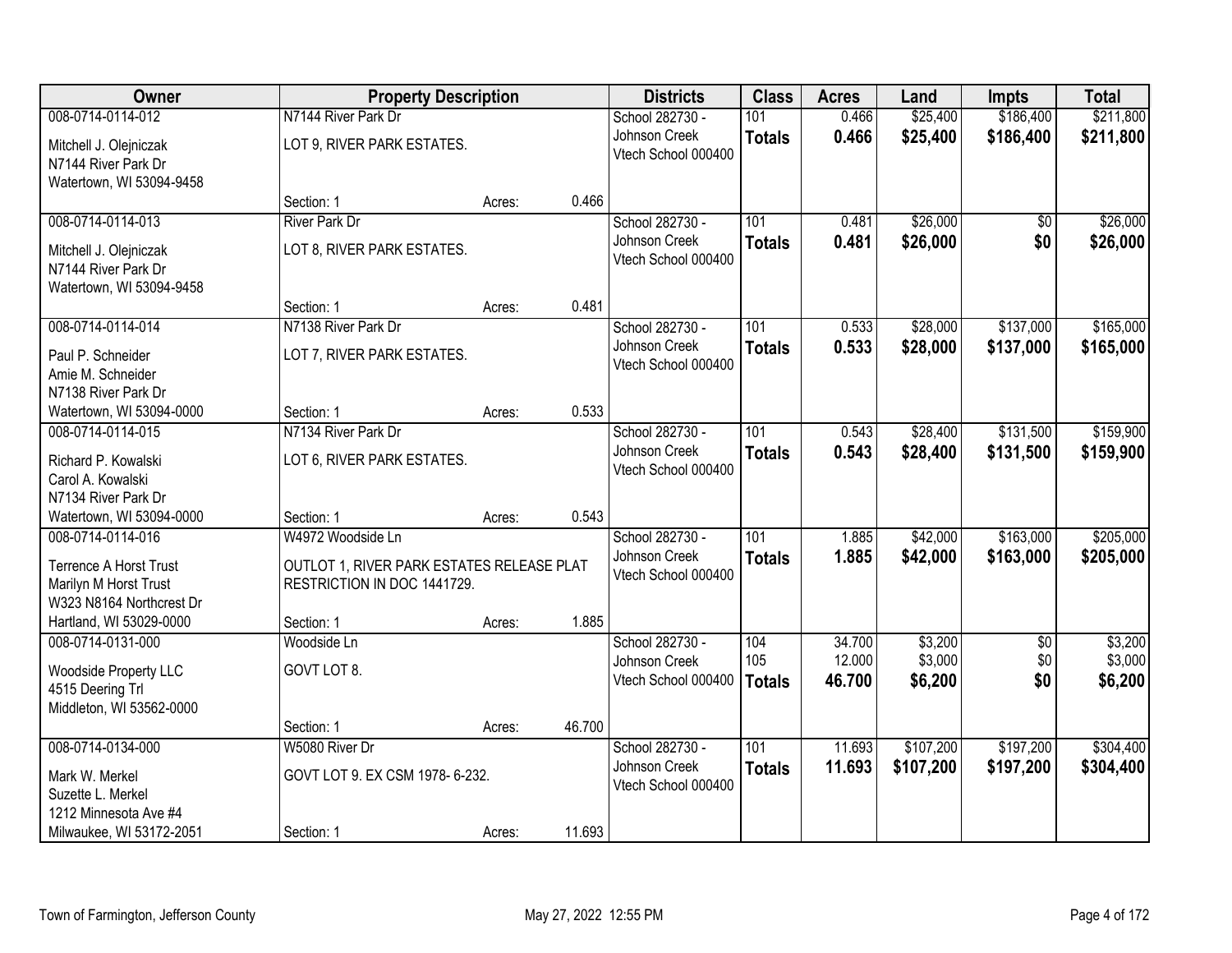| Owner                                         | <b>Property Description</b>                                                    |        |        | <b>Districts</b>    | <b>Class</b>  | <b>Acres</b> | Land            | <b>Impts</b>    | <b>Total</b>    |
|-----------------------------------------------|--------------------------------------------------------------------------------|--------|--------|---------------------|---------------|--------------|-----------------|-----------------|-----------------|
| 008-0714-0134-001                             | W5098 River Dr                                                                 |        |        | School 282730 -     | 101           | 13.000       | \$110,500       | \$216,500       | \$327,000       |
| Bryon E. Klein                                | LOT 1, CSM 1978-6-232                                                          |        |        | Johnson Creek       | <b>Totals</b> | 13.000       | \$110,500       | \$216,500       | \$327,000       |
| Susan M. Julson                               |                                                                                |        |        | Vtech School 000400 |               |              |                 |                 |                 |
| W5098 River Dr                                |                                                                                |        |        |                     |               |              |                 |                 |                 |
| Watertown, WI 53094-0000                      | Section: 1                                                                     | Acres: | 13.000 |                     |               |              |                 |                 |                 |
| 008-0714-0141-000                             | County Rd Y                                                                    |        |        | School 282730 -     | 302           | 40.500       | $\overline{50}$ | $\overline{50}$ | $\overline{50}$ |
| <b>Dept Natural Resources</b>                 | E49.5FT OF NW1/4 SE1/4 EX N33FT. NE1/4 SE1/4 EX                                |        |        | Johnson Creek       | <b>Totals</b> | 40.500       | \$0             | \$0             | \$0             |
| State of Wisconsin                            | N33FT W OF HWY.                                                                |        |        | Vtech School 000400 |               |              |                 |                 |                 |
| PO Box 7921                                   |                                                                                |        |        |                     |               |              |                 |                 |                 |
| Madison, WI 53707-0000                        | Section: 1                                                                     | Acres: | 40.500 |                     |               |              |                 |                 |                 |
| 008-0714-0142-000                             | W5115 Woodside Ln                                                              |        |        | School 282730 -     | 104           | 38.500       | \$7,200         | \$0             | \$7,200         |
|                                               |                                                                                |        |        | Johnson Creek       | 107           | 1.000        | \$17,000        | \$5,000         | \$22,000        |
| Woodside Property LLC<br>4515 Deering Trl     | S40A OF GOVT LOT 7, EX E49.5 FT OF S1287 FT,<br>N33FT OF NE1/4 SE1/4 E TO HWY. |        |        | Vtech School 000400 | <b>Totals</b> | 39.500       | \$24,200        | \$5,000         | \$29,200        |
| Middleton, WI 53562-0000                      |                                                                                |        |        |                     |               |              |                 |                 |                 |
|                                               | Section: 1                                                                     | Acres: | 39.500 |                     |               |              |                 |                 |                 |
| 008-0714-0143-000                             | W5080 River Dr                                                                 |        |        | School 282730 -     | 104           | 36.904       | \$7,500         | $\sqrt{6}$      | \$7,500         |
|                                               |                                                                                |        |        | Johnson Creek       | 107           | 1.000        | \$17,000        | \$20,700        | \$37,700        |
| Mark W. Merkel                                | SW1/4 SE1/4. EX CSM 1978- 6-232.                                               |        |        | Vtech School 000400 | <b>Totals</b> | 37.904       | \$24,500        | \$20,700        | \$45,200        |
| Suzette L. Merkel                             |                                                                                |        |        |                     |               |              |                 |                 |                 |
| 1212 Minnesota Ave #4                         | Section: 1                                                                     |        | 37.904 |                     |               |              |                 |                 |                 |
| Milwaukee, WI 53172-2051<br>008-0714-0144-000 | W4932 River Dr                                                                 | Acres: |        | School 282730 -     | 104           | 28.931       | \$6,000         | $\overline{30}$ | \$6,000         |
|                                               |                                                                                |        |        | Johnson Creek       | 107           | 1.000        | \$17,000        | \$158,100       | \$175,100       |
| Delyle L Krause Trust                         | SE1/4 SE1/4 LYG SW OF CTH Y. EX CSM 1918-6-145,                                |        |        | Vtech School 000400 | <b>Totals</b> | 29.931       | \$23,000        | \$158,100       | \$181,100       |
| Dorothy J Krause Trust                        | DOC 816582. EX CSM 2902-11-219, DOC 923138. EX                                 |        |        |                     |               |              |                 |                 |                 |
| W4932 River Dr                                | PT IN CTH Y IN DOC 323535.                                                     |        |        |                     |               |              |                 |                 |                 |
| Watertown, WI 53094-0000                      | Section: 1                                                                     | Acres: | 29.931 |                     |               |              |                 |                 |                 |
| 008-0714-0144-001                             | N6987 County Rd Y                                                              |        |        | School 282730 -     | 101           | 2.500        | \$70,000        | \$228,400       | \$298,400       |
| Keith J. Baker                                | LOT 1, CSM 1918-6-145.                                                         |        |        | Johnson Creek       | <b>Totals</b> | 2.500        | \$70,000        | \$228,400       | \$298,400       |
| Traeci Ann Bandfield                          |                                                                                |        |        | Vtech School 000400 |               |              |                 |                 |                 |
| N6987 County Rd Y                             |                                                                                |        |        |                     |               |              |                 |                 |                 |
| Watertown, WI 53094-0000                      | Section: 1                                                                     | Acres: | 2.500  |                     |               |              |                 |                 |                 |
| 008-0714-0144-002                             | N6949 County Rd Y                                                              |        |        | School 282730 -     | 101           | 1.169        | \$44,200        | \$188,900       | \$233,100       |
| Marcia K. Maier                               | LOT 1, CSM 2902-11-219.                                                        |        |        | Johnson Creek       | <b>Totals</b> | 1.169        | \$44,200        | \$188,900       | \$233,100       |
| Brian B. Rowinski                             |                                                                                |        |        | Vtech School 000400 |               |              |                 |                 |                 |
| N6949 County Rd Y                             |                                                                                |        |        |                     |               |              |                 |                 |                 |
| Watertown, WI 53094-0000                      | Section: 1                                                                     | Acres: | 1.169  |                     |               |              |                 |                 |                 |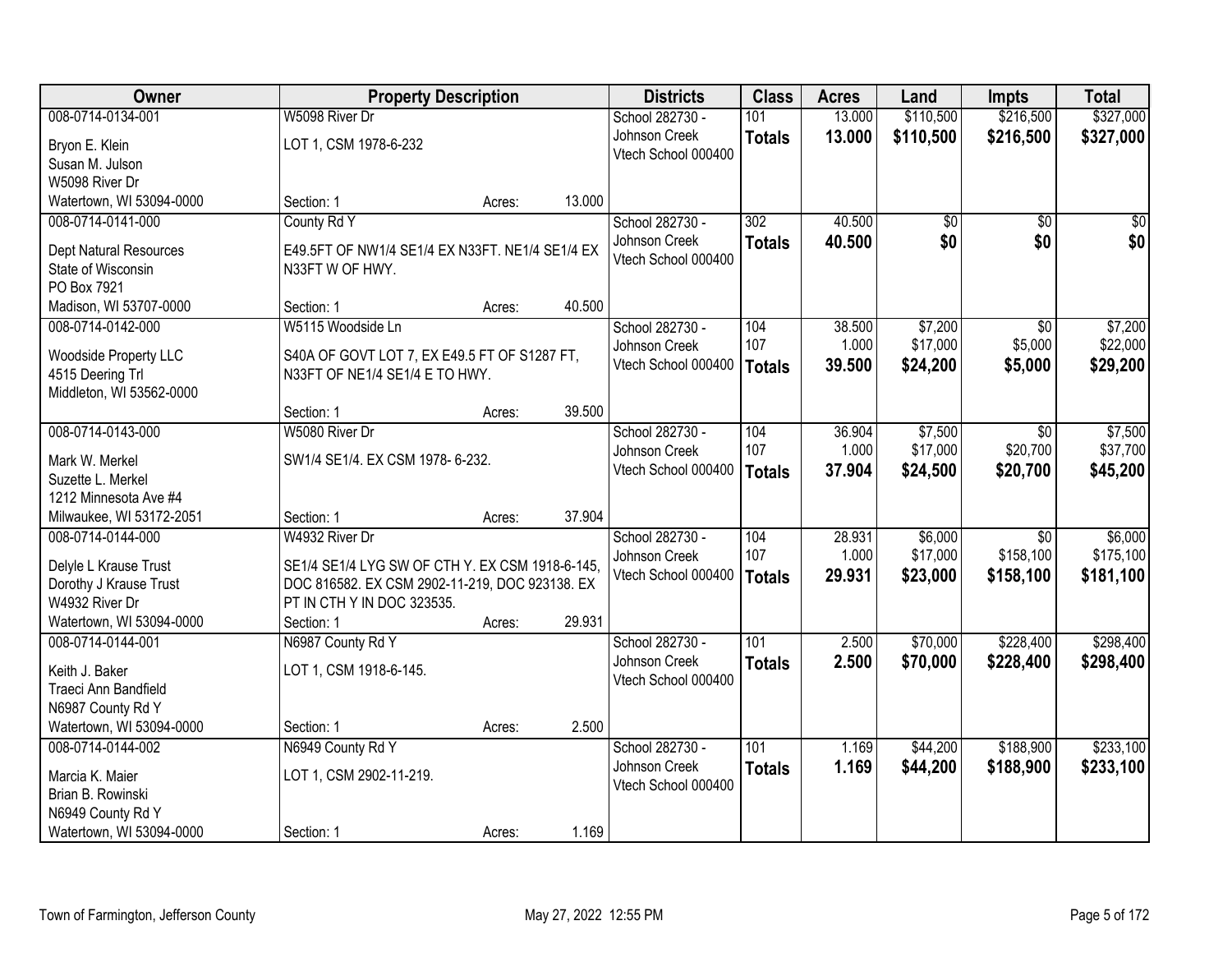| 008-0714-0144-003<br>N6996 County Rd Y<br>\$214,300<br>School 282730 -<br>101<br>2.000<br>\$65,000                                                                                | \$279,300 |
|-----------------------------------------------------------------------------------------------------------------------------------------------------------------------------------|-----------|
|                                                                                                                                                                                   |           |
| 4.400<br>105<br>\$1,100<br>Johnson Creek<br>\$0<br>THAT PT SE1/4 SE1/4 LYG NELY OF CTH Y.<br>Michele Tietyen                                                                      | \$1,100   |
| \$214,300<br>Vtech School 000400<br>6.400<br>\$66,100<br><b>Totals</b><br>N6996 County Rd Y                                                                                       | \$280,400 |
| Watertown, WI 53094-0000                                                                                                                                                          |           |
| 6.400<br>Section: 1<br>Acres:                                                                                                                                                     |           |
| 008-0714-1211-000<br>W4931 River Dr<br>School 282730 -<br>30.844<br>\$6,300<br>104<br>$\overline{50}$                                                                             | \$6,300   |
| 105<br>2.000<br>\$100<br>\$0<br>Johnson Creek<br>NE1/4 NE1/4. EX COM NE1/4/C, S00DG45'W<br>Rocks Edge LLC                                                                         | \$100     |
| 107<br>1.000<br>\$17,000<br>\$77,000<br>Vtech School 000400<br>1127.91FT TO POB, S89DG13'W 1337.55FT, S00DG25<br>1 E Main St Apt 500                                              | \$94,000  |
| 33.844<br>\$23,400<br>\$77,000<br><b>Totals</b><br>'W 200.04FT, N89DG13'E 1336. 38FT, N00DG45'E<br>Madison, WI 53703-0000                                                         | \$100,400 |
| 33.844<br>Section: 12<br>Acres:                                                                                                                                                   |           |
| 008-0714-1211-002<br>304<br>0.018<br>$\overline{50}$<br>School 282730 -<br>\$0<br><b>River Dr</b>                                                                                 | \$0       |
| \$0<br>Johnson Creek<br>0.018<br>\$0<br><b>Totals</b><br>COM NE/S/C, S02DG50'W 33.02 FT, N89DG07'W<br>Village of Johnson Creek                                                    | \$0       |
| Vtech School 000400<br>125 Depot St<br>33.02FT TO POB S02DG50'W 65.44FT, N17DG28'W                                                                                                |           |
| Johnson Creek, WI 53038-0000<br>68.91FT, S89DG07'E 23.92FT TO POB, DOC 1379538.                                                                                                   |           |
| 0.018<br>Section: 12<br>Acres:                                                                                                                                                    |           |
| 008-0714-1212-000<br>School 282730 -<br>107<br>\$22,900<br>\$128,300<br>W5095 River Dr<br>1.490                                                                                   | \$151,200 |
| Johnson Creek<br>1.490<br>\$22,900<br>\$128,300<br><b>Totals</b><br>LOT 1, CSM 5481-30-138, DOC 1328068.<br><b>Wayne Burnett Trust</b>                                            | \$151,200 |
| Vtech School 000400<br>Romona Burnett Trust                                                                                                                                       |           |
| W5095 River Dr                                                                                                                                                                    |           |
| 1.490<br>Watertown, WI 53094-0000<br>Section: 12<br>Acres:                                                                                                                        |           |
| 34.079<br>\$5,800<br>008-0714-1212-001<br>School 282730 -<br>104<br>\$0<br><b>River Dr</b>                                                                                        | \$5,800   |
| 105<br>\$100<br>1.000<br>\$0<br>Johnson Creek<br><b>Wayne Burnett Trust</b><br>NW1/4 NE1/4. EX CSM 5481-30-138, DOC 1328068.                                                      | \$100     |
| \$0<br>Vtech School 000400<br>35.079<br>\$5,900<br><b>Totals</b><br>Romona Burnett Trust<br>EX COM NE1/4/C, S00DG45'W 1327.98FT S89DG13'W                                         | \$5,900   |
| W5095 River Dr<br>1336.38FT TO POB, S89DG13'E 745.32FT, N00DG42'                                                                                                                  |           |
| Watertown, WI 53094-0000<br>Section: 12<br>35.079<br>Acres:                                                                                                                       |           |
| 008-0714-1221-000<br>School 282730 -<br>104<br>40.000<br>\$5,400<br>$\overline{50}$<br><b>River Dr</b>                                                                            | \$5,400   |
| \$3,100<br>\$0<br>105<br>12.500<br>Johnson Creek                                                                                                                                  | \$3,100   |
| GOVT LOTS 1&2, EX S 311/2A OF GOVT LOT 2 & W20A<br>Wayne Burnett Trust<br>\$0<br>Vtech School 000400<br>52.500<br>\$8,500<br><b>Totals</b><br>OF SD LOTS.<br>Romona Burnett Trust | \$8,500   |
| W5095 River Dr                                                                                                                                                                    |           |
| 52.500<br>Watertown, WI 53094-0000<br>Section: 12<br>Acres:                                                                                                                       |           |
| 20.000<br>\$5,000<br>008-0714-1222-000<br>School 282730 -<br>105<br>$\overline{30}$<br><b>River Dr</b>                                                                            | \$5,000   |
| Johnson Creek<br>20.000<br>\$5,000<br>\$0<br><b>Totals</b>                                                                                                                        | \$5,000   |
| W20A GOVT LOTS 1&2.<br><b>Wayne Burnett Trust</b><br>Vtech School 000400                                                                                                          |           |
| Romona Burnett Trust<br>W5095 River Dr                                                                                                                                            |           |
| 20.000<br>Watertown, WI 53094-0000<br>Section: 12<br>Acres:                                                                                                                       |           |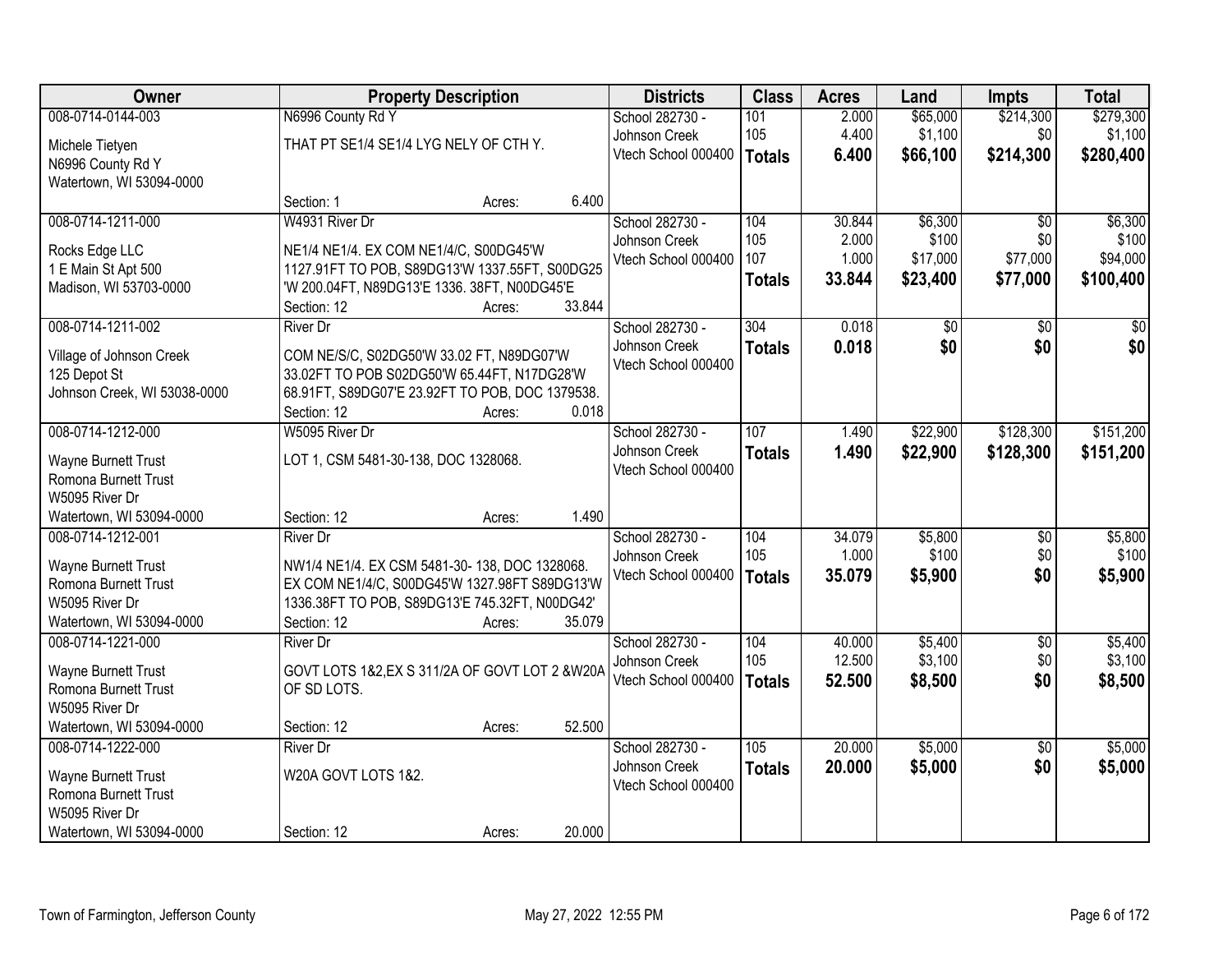| <b>Owner</b>             |                                               | <b>Property Description</b> |        | <b>Districts</b>    | <b>Class</b>  | <b>Acres</b> | Land     | <b>Impts</b>    | <b>Total</b> |
|--------------------------|-----------------------------------------------|-----------------------------|--------|---------------------|---------------|--------------|----------|-----------------|--------------|
| 008-0715-0111-000        | N7277 County Rd P                             |                             |        | School 282730 -     | 101           | 1.000        | \$40,000 | \$167,300       | \$207,300    |
| Michael B. Bishop        | NEFRL1/4 NEFRL1/4.                            |                             |        | Johnson Creek       | 104           | 54.000       | \$11,200 | \$0             | \$11,200     |
| Jeannie M. Bishop        |                                               |                             |        | Vtech School 000400 | 105           | 1.280        | \$100    | \$0             | \$100        |
| N7277 County Rd P        |                                               |                             |        |                     | <b>Totals</b> | 56.280       | \$51,300 | \$167,300       | \$218,600    |
| Watertown, WI 53094-0000 | Section: 1                                    | Acres:                      | 56.280 |                     |               |              |          |                 |              |
| 008-0715-0112-000        | N7288 Ceasar Rd                               |                             |        | School 282730 -     | 104           | 2.190        | \$500    | $\overline{50}$ | \$500        |
|                          |                                               |                             |        | Johnson Creek       | 107           | 1.000        | \$17,000 | \$108,700       | \$125,700    |
| James J. Linskens        | LOT 1, CSM 4996-26-189, DOC 1209987.          |                             |        | Vtech School 000400 | <b>Totals</b> | 3.190        | \$17,500 | \$108,700       | \$126,200    |
| Lynn M. Linskens         |                                               |                             |        |                     |               |              |          |                 |              |
| N7288 Ceasar Rd          |                                               |                             |        |                     |               |              |          |                 |              |
| Watertown, WI 53094-0000 | Section: 1                                    | Acres:                      | 3.190  |                     |               |              |          |                 |              |
| 008-0715-0112-001        | N7272 Ceasar Rd                               |                             |        | School 282730 -     | 107           | 1.084        | \$18,000 | \$111,500       | \$129,500    |
| Timothy R. Linskens      | LOT 1, CSM 4998-26-193, DOC 1210098.          |                             |        | Johnson Creek       | <b>Totals</b> | 1.084        | \$18,000 | \$111,500       | \$129,500    |
| Brenda S. Linskens       |                                               |                             |        | Vtech School 000400 |               |              |          |                 |              |
| N7112 Ceasar Rd          |                                               |                             |        |                     |               |              |          |                 |              |
| Watertown, WI 53094-0000 | Section: 1                                    | Acres:                      | 1.084  |                     |               |              |          |                 |              |
| 008-0715-0112-002        | Ceasar Rd                                     |                             |        | School 282730 -     | 104           | 35.726       | \$7,400  | \$0             | \$7,400      |
|                          |                                               |                             |        | Johnson Creek       | 105           | 1.000        | \$100    | \$0             | \$100        |
| Timothy R. Linskens      | NWFRL1/4 NEFRL1/4. ORIG SUR 55.210A. EX CSM   |                             |        | Vtech School 000400 | <b>15M</b>    | 11.000       | \$11,000 | \$0             | \$11,000     |
| Brenda S. Linskens       | 4996-26-189, DOC 1209987. EX CSM 4998-26-193, |                             |        |                     | <b>Totals</b> | 47.726       | \$18,500 | \$0             | \$18,500     |
| N7112 Ceasar Rd          | DOC 1210098.                                  |                             |        |                     |               |              |          |                 |              |
| Watertown, WI 53094-0000 | Section: 1                                    | Acres:                      | 47.726 |                     |               |              |          |                 |              |
| 008-0715-0113-000        | N7112 Ceasar Rd                               |                             |        | School 282730 -     | 104           | 26.050       | \$5,400  | $\overline{50}$ | \$5,400      |
| Timothy R. Linskens      | SW1/4 NEFRL1/4.                               |                             |        | Johnson Creek       | 105           | 1.000        | \$100    | \$0             | \$100        |
| Brenda S. Linskens       |                                               |                             |        | Vtech School 000400 | 107           | 1.950        | \$28,400 | \$176,900       | \$205,300    |
| N7112 Ceasar Rd          |                                               |                             |        |                     | <b>15M</b>    | 11.000       | \$11,000 | \$0             | \$11,000     |
| Watertown, WI 53094-0000 | Section: 1                                    | Acres:                      | 40.000 |                     | <b>Totals</b> | 40.000       | \$44,900 | \$176,900       | \$221,800    |
| 008-0715-0114-000        | County Rd P                                   |                             |        | School 282730 -     | 104           | 39.000       | \$7,600  | $\overline{50}$ | \$7,600      |
|                          |                                               |                             |        | Johnson Creek       | 105           | 1.000        | \$100    | \$0             | \$100        |
| David G. Christian       | SE1/4 NEFRL1/4. SUBJ TO ESMT IN DOC 1416145.  |                             |        | Vtech School 000400 | <b>Totals</b> | 40.000       | \$7,700  | \$0             | \$7,700      |
| Karen J. Christian       |                                               |                             |        |                     |               |              |          |                 |              |
| N6718 N Farmington Ln    |                                               |                             |        |                     |               |              |          |                 |              |
| Watertown, WI 53094-0000 | Section: 1                                    | Acres:                      | 40.000 |                     |               |              |          |                 |              |
| 008-0715-0121-000        | N7261 Ceasar Rd                               |                             |        | School 282730 -     | 101           | 1.288        | \$47,200 | \$119,500       | \$166,700    |
| Kyle Hansen              | LOT 1, CSM 5625-31-213, DOC 1354438.          |                             |        | Johnson Creek       | <b>Totals</b> | 1.288        | \$47,200 | \$119,500       | \$166,700    |
| Katherine Hansen         |                                               |                             |        | Vtech School 000400 |               |              |          |                 |              |
| N7261 Ceasar Rd          |                                               |                             |        |                     |               |              |          |                 |              |
| Watertown, WI 53094-0000 | Section: 1                                    | Acres:                      | 1.288  |                     |               |              |          |                 |              |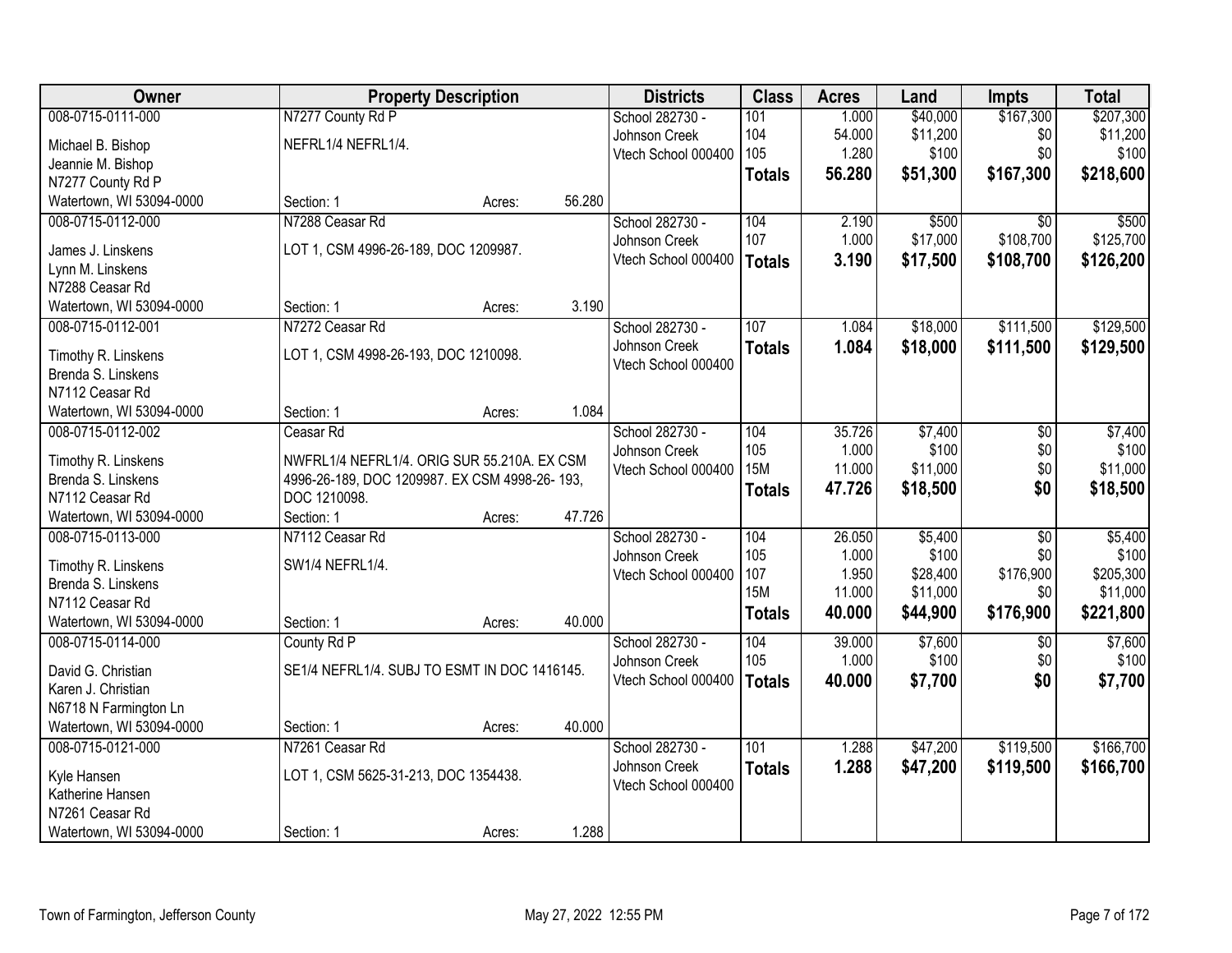| Owner                                       | <b>Property Description</b>                   | <b>Districts</b> | <b>Class</b> | <b>Acres</b>        | Land          | <b>Impts</b> | <b>Total</b> |                 |           |
|---------------------------------------------|-----------------------------------------------|------------------|--------------|---------------------|---------------|--------------|--------------|-----------------|-----------|
| 008-0715-0121-001                           |                                               |                  |              | School 282730 -     | 104           | 45.132       | \$10,200     | $\overline{60}$ | \$10,200  |
| David & Karen Christian Family              | NEFRL1/4 NWFRL1/4. EX CSM 5625-31-213, DOC    |                  |              | Johnson Creek       | 105           | 4.580        | \$1,000      | \$0             | \$1,000   |
| Farms LLC                                   | 1354438.                                      |                  |              | Vtech School 000400 | <b>Totals</b> | 49.712       | \$11,200     | \$0             | \$11,200  |
| N6718 N Farmington Ln                       |                                               |                  |              |                     |               |              |              |                 |           |
| Watertown, WI 53094-0000                    | Section: 1                                    | Acres:           | 49.712       |                     |               |              |              |                 |           |
| 008-0715-0122-000                           | Ceasar Rd                                     |                  |              | School 282730 -     | 104           | 47.000       | \$7,800      | $\overline{50}$ | \$7,800   |
|                                             | NWFRL1/4 NWFRL1/4. ORIG SUR 53.070A.          |                  |              | Johnson Creek       | 105           | 2.000        | \$500        | \$0             | \$500     |
| Marion Spielvogel<br>309 S 8th St           |                                               |                  |              | Vtech School 000400 | <b>Totals</b> | 49.000       | \$8,300      | \$0             | \$8,300   |
| Watertown, WI 53094-0000                    |                                               |                  |              |                     |               |              |              |                 |           |
|                                             | Section: 1                                    | Acres:           | 49.000       |                     |               |              |              |                 |           |
| 008-0715-0123-000                           | Ceasar Rd                                     |                  |              | School 282730 -     | 104           | 40.000       | \$6,200      | \$0             | \$6,200   |
|                                             | SW1/4 NWFRL1/4.                               |                  |              | Johnson Creek       | <b>Totals</b> | 40.000       | \$6,200      | \$0             | \$6,200   |
| Marion Spielvogel<br>309 S 8th St           |                                               |                  |              | Vtech School 000400 |               |              |              |                 |           |
| Watertown, WI 53094-0000                    |                                               |                  |              |                     |               |              |              |                 |           |
|                                             | Section: 1                                    | Acres:           | 40.000       |                     |               |              |              |                 |           |
| 008-0715-0124-000                           | Ceasar Rd                                     |                  |              | School 282730 -     | 104           | 40.000       | \$7,200      | \$0             | \$7,200   |
|                                             |                                               |                  |              | Johnson Creek       | <b>Totals</b> | 40.000       | \$7,200      | \$0             | \$7,200   |
| David & Karen Christian Family<br>Farms LLC | SE1/4 NWFRL1/4.                               |                  |              | Vtech School 000400 |               |              |              |                 |           |
| N6718 N Farmington Ln                       |                                               |                  |              |                     |               |              |              |                 |           |
| Watertown, WI 53094-0000                    | Section: 1                                    | Acres:           | 40.000       |                     |               |              |              |                 |           |
| 008-0715-0131-000                           | N7061 Ceasar Rd                               |                  |              | School 282730 -     | 104           | 38.000       | \$7,400      | $\overline{30}$ | \$7,400   |
|                                             |                                               |                  |              | Johnson Creek       | 105           | 1.000        | \$100        | \$0             | \$100     |
| Randall G Berg Trust                        | NE1/4 SW1/4. SUBJ TO SOLAR LEASE & ESMT IN    |                  |              | Vtech School 000400 | 107           | 1.000        | \$17,000     | \$188,700       | \$205,700 |
| Deborah A Berg Trust                        | DOC 1401479.                                  |                  |              |                     | <b>Totals</b> | 40.000       | \$24,500     | \$188,700       | \$213,200 |
| PO Box 145<br>Ixonia, WI 53036-0000         |                                               |                  | 40.000       |                     |               |              |              |                 |           |
| 008-0715-0132-000                           | Section: 1<br>Ceasar Rd                       | Acres:           |              | School 282730 -     | 104           | 40.000       | \$7,500      | $\sqrt{6}$      | \$7,500   |
|                                             |                                               |                  |              | Johnson Creek       |               | 40.000       | \$7,500      | \$0             | \$7,500   |
| Eldyn A. Pitzner Jr                         | NW1/4 SW1/4. SUBJ TO SOLAR LEASE & ESMT IN    |                  |              | Vtech School 000400 | <b>Totals</b> |              |              |                 |           |
| N7099 County Rd D                           | DOC 1405559.                                  |                  |              |                     |               |              |              |                 |           |
| Watertown, WI 53094-0000                    |                                               |                  |              |                     |               |              |              |                 |           |
|                                             | Section: 1                                    | Acres:           | 40.000       |                     |               |              |              |                 |           |
| 008-0715-0133-000                           | Ranch Rd                                      |                  |              | School 282730 -     | 104           | 38.091       | \$7,800      | $\overline{50}$ | \$7,800   |
| Randall G Berg Trust                        | SW1/4 SW1/4, EX BEG 353.98FT E OF SW/C SW1/4, |                  |              | Johnson Creek       | 105           | 1.000        | \$200        | \$0             | \$200     |
| Deborah A Berg Trust                        | N165FT, E240.02FT, S165FT, W240.02FT TO POB.  |                  |              | Vtech School 000400 | <b>Totals</b> | 39.091       | \$8,000      | \$0             | \$8,000   |
| PO Box 145                                  | SUBJ TO SOLAR LEASE & ESMT IN DOC 1401479.    |                  |              |                     |               |              |              |                 |           |
| Ixonia, WI 53036-0000                       | Section: 1                                    | Acres:           | 39.091       |                     |               |              |              |                 |           |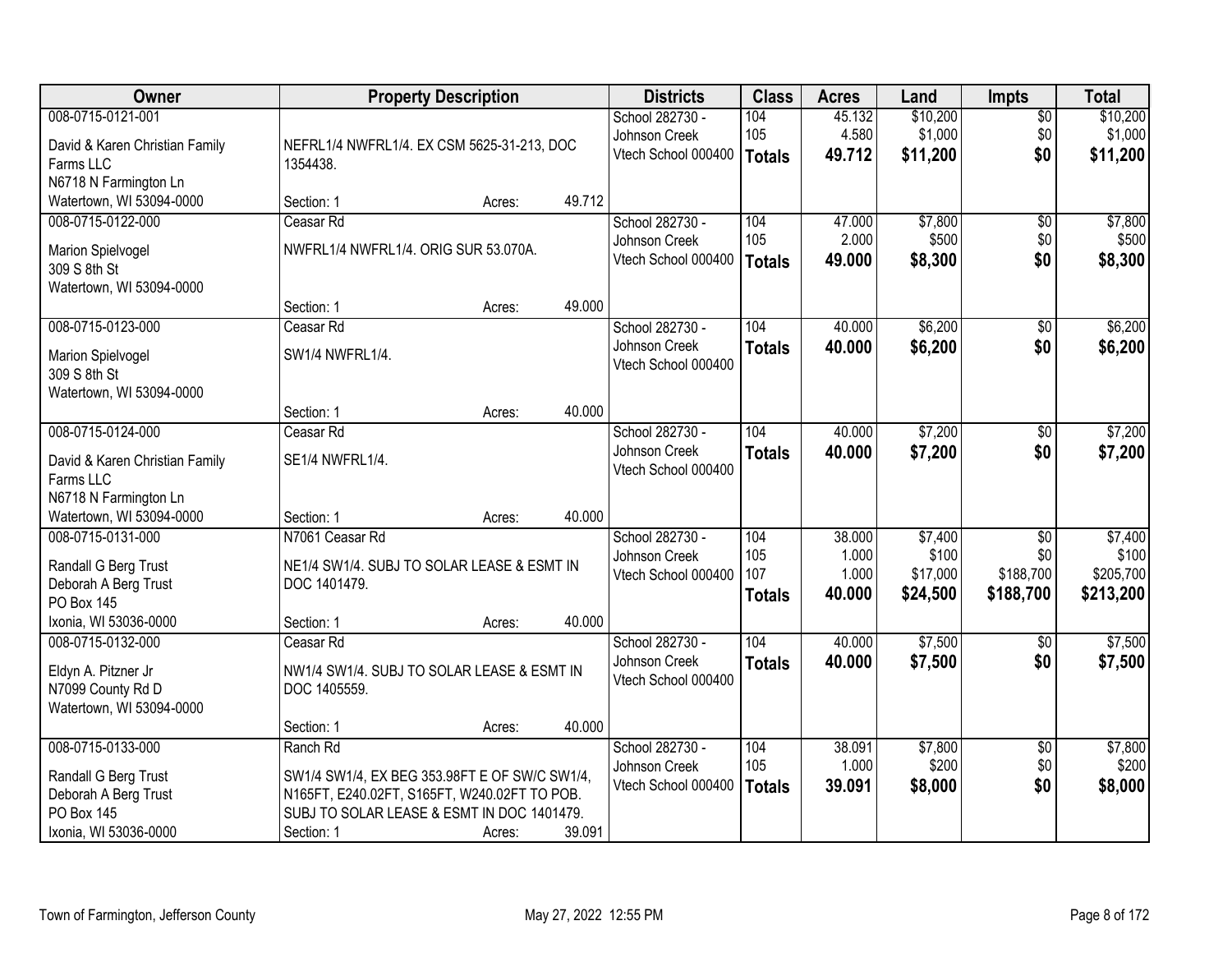| Owner                                                             |                                                                             | <b>Property Description</b> |        |                                      | <b>Class</b>  | <b>Acres</b> | Land     | Impts           | <b>Total</b> |
|-------------------------------------------------------------------|-----------------------------------------------------------------------------|-----------------------------|--------|--------------------------------------|---------------|--------------|----------|-----------------|--------------|
| 008-0715-0133-001                                                 | W2876 Ranch Rd                                                              |                             |        | School 282730 -                      | 101           | 0.909        | \$38,100 | \$85,900        | \$124,000    |
| Dannen J. Betschler<br>W2876 Ranch Rd<br>Watertown, WI 53094-0000 | BEG 353.98FT E OF SW/C SW1/4 N165FT, E240.02FT<br>S165FT, W240.02FT TO POB. |                             |        | Johnson Creek<br>Vtech School 000400 | <b>Totals</b> | 0.909        | \$38,100 | \$85,900        | \$124,000    |
|                                                                   | Section: 1                                                                  | Acres:                      | 0.909  |                                      |               |              |          |                 |              |
| 008-0715-0134-000                                                 | Ranch Rd                                                                    |                             |        | School 282730 -                      | 104           | 33.000       | \$6,200  | $\overline{50}$ | \$6,200      |
| Randall G Berg Trust                                              | SE1/4 SW1/4. SUBJ TO SOLAR LEASE & ESMT IN DO                               |                             |        | Johnson Creek                        | 105           | 7.000        | \$1,400  | \$0             | \$1,400      |
| Deborah A Berg Trust                                              | 1401479.                                                                    |                             |        | Vtech School 000400                  | <b>Totals</b> | 40.000       | \$7,600  | \$0             | \$7,600      |
| PO Box 145                                                        |                                                                             |                             |        |                                      |               |              |          |                 |              |
| Ixonia, WI 53036-0000                                             | Section: 1                                                                  | Acres:                      | 40.000 |                                      |               |              |          |                 |              |
| 008-0715-0141-000                                                 | County Rd P                                                                 |                             |        | School 282730 -                      | 104           | 35.000       | \$8,400  | $\overline{50}$ | \$8,400      |
| Randall G Berg Trust                                              | NE1/4 SE1/4. EX CSM 2770-10-285, DOC 908037.                                |                             |        | Johnson Creek                        | 105           | 2.500        | \$600    | \$0             | \$600        |
| Deborah A Berg Trust                                              | SUBJ TO SOLAR LEASE & ESMT IN DOC 1401479.                                  |                             |        | Vtech School 000400                  | <b>Totals</b> | 37.500       | \$9,000  | \$0             | \$9,000      |
| <b>PO Box 145</b>                                                 |                                                                             |                             |        |                                      |               |              |          |                 |              |
| Ixonia, WI 53036-0000                                             | Section: 1                                                                  | Acres:                      | 37.500 |                                      |               |              |          |                 |              |
| 008-0715-0141-001                                                 | N7013 County Rd P                                                           |                             |        | School 282730 -                      | 101           | 2.500        | \$70,000 | \$129,400       | \$199,400    |
| Wayne R. Nettesheim                                               | LOT 1, CSM 2770-10-285, DOC 908037.                                         |                             |        | Johnson Creek                        | <b>Totals</b> | 2.500        | \$70,000 | \$129,400       | \$199,400    |
| N7013 County Rd P                                                 |                                                                             |                             |        | Vtech School 000400                  |               |              |          |                 |              |
| Watertown, WI 53094-0000                                          |                                                                             |                             |        |                                      |               |              |          |                 |              |
|                                                                   | Section: 1                                                                  | Acres:                      | 2.500  |                                      |               |              |          |                 |              |
| 008-0715-0142-000                                                 | Ceasar Rd                                                                   |                             |        | School 282730 -                      | 104           | 40.000       | \$8,500  | \$0             | \$8,500      |
| Randall G Berg Trust                                              | NW1/4 SE1/4. SUBJ TO SOLAR LEASE & ESMT IN                                  |                             |        | Johnson Creek                        | <b>Totals</b> | 40.000       | \$8,500  | \$0             | \$8,500      |
| Deborah A Berg Trust                                              | DOC 1401479.                                                                |                             |        | Vtech School 000400                  |               |              |          |                 |              |
| PO Box 145                                                        |                                                                             |                             |        |                                      |               |              |          |                 |              |
| Ixonia, WI 53036-0000                                             | Section: 1                                                                  | Acres:                      | 40.000 |                                      |               |              |          |                 |              |
| 008-0715-0143-000                                                 | Ceasar Rd                                                                   |                             |        | School 282730 -                      | 104           | 28.000       | \$5,800  | $\overline{50}$ | \$5,800      |
| Randall G Berg Trust                                              | SW1/4 SE1/4. SUBJ TO SOLAR LEASE & ESMT IN DO                               |                             |        | Johnson Creek                        | 105           | 7.000        | \$1,600  | \$0             | \$1,600      |
| Deborah A Berg Trust                                              | 1401479.                                                                    |                             |        | Vtech School 000400                  | <b>15M</b>    | 5.000        | \$5,000  | \$0             | \$5,000      |
| PO Box 145                                                        |                                                                             |                             |        |                                      | <b>Totals</b> | 40.000       | \$12,400 | \$0             | \$12,400     |
| Ixonia, WI 53036-0000                                             | Section: 1                                                                  | Acres:                      | 40.000 |                                      |               |              |          |                 |              |
| 008-0715-0144-000                                                 | County Rd P                                                                 |                             |        | School 282730 -                      | 104           | 36.800       | \$7,300  | $\overline{50}$ | \$7,300      |
| Anthony C Mueller Trust                                           | SE1/4 SE1/4. SUBJ TO SOLAR LEASE & ESMT IN DOC                              |                             |        | Johnson Creek                        | 105           | 3.200        | \$400    | \$0             | \$400        |
| Dorothy A Mueller Trust                                           | 1402285.                                                                    |                             |        | Vtech School 000400                  | <b>Totals</b> | 40.000       | \$7,700  | \$0             | \$7,700      |
| W2422 Ranch Rd                                                    |                                                                             |                             |        |                                      |               |              |          |                 |              |
| Watertown, WI 53094-0000                                          | Section: 1                                                                  | Acres:                      | 40.000 |                                      |               |              |          |                 |              |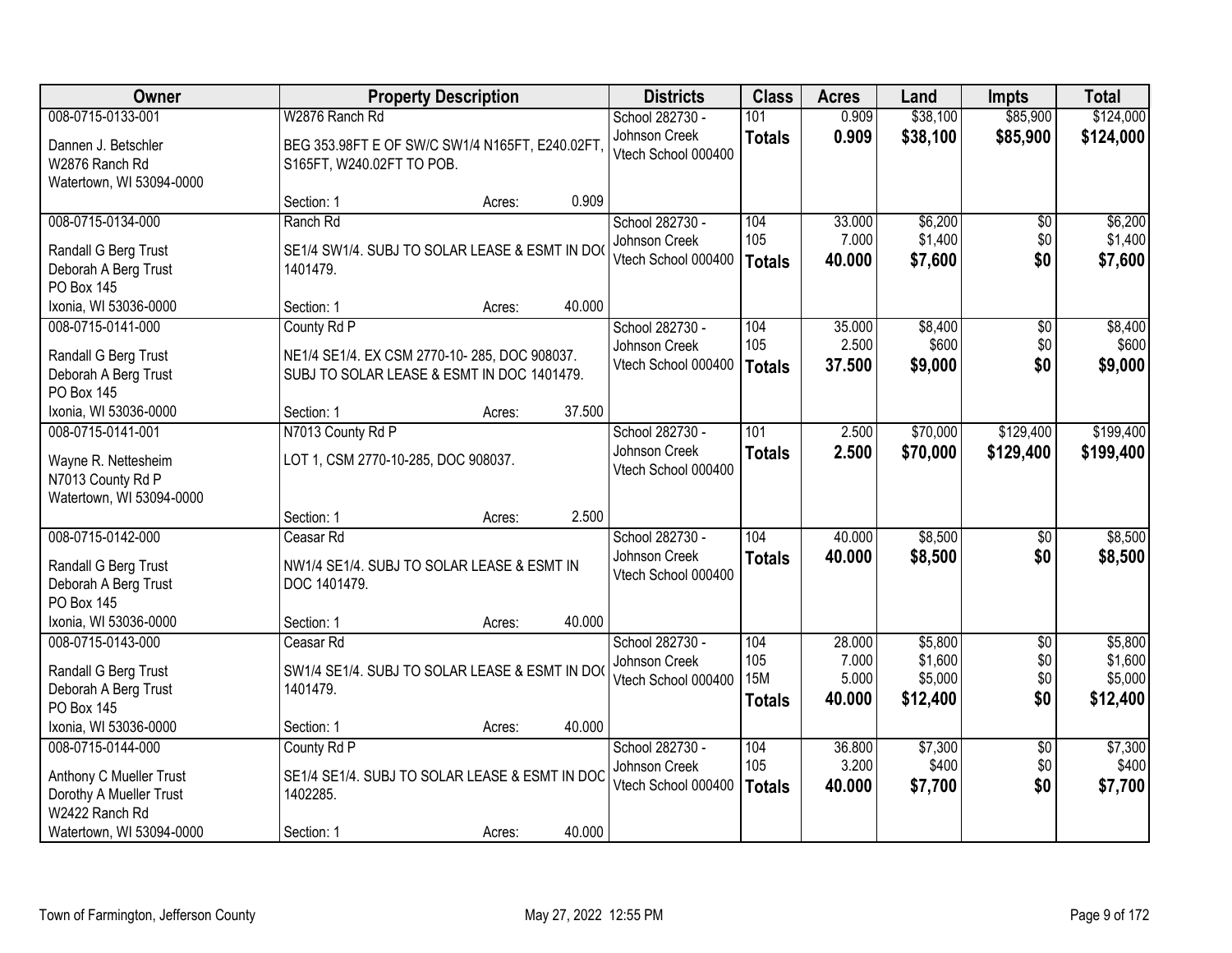| Owner                                                                                | <b>Property Description</b>                                                                                     |        |        | <b>Districts</b>                                        | <b>Class</b>                              | <b>Acres</b>                       | Land                                   | <b>Impts</b>                  | <b>Total</b>                           |
|--------------------------------------------------------------------------------------|-----------------------------------------------------------------------------------------------------------------|--------|--------|---------------------------------------------------------|-------------------------------------------|------------------------------------|----------------------------------------|-------------------------------|----------------------------------------|
| 008-0715-0211-000                                                                    | County Rd D                                                                                                     |        |        | School 282730 -                                         | 104                                       | 26.890                             | \$5,300                                | $\overline{50}$               | \$5,300                                |
| William D Olszewski Trust<br>Kathleen M Olszewski Trust<br>W4189 County Rd B         | NEFRL1/4 NEFRL1/4. EX N12A. EX CSM 427-2-209.<br>EX CSM 2245-8-7.                                               |        |        | Johnson Creek<br>Vtech School 000400                    | <b>Totals</b>                             | 26.890                             | \$5,300                                | \$0                           | \$5,300                                |
| Johnson Creek, WI 53038-0000                                                         | Section: 2                                                                                                      | Acres: | 26.890 |                                                         |                                           |                                    |                                        |                               |                                        |
| 008-0715-0211-001                                                                    | N7262 County Rd D                                                                                               |        |        | School 282730 -                                         | 104                                       | 10.910                             | \$1,800                                | $\overline{50}$               | \$1,800                                |
| Marion Spielvogel<br>309 S 8th St<br>Watertown, WI 53094-0000                        | N12A E1/2 NEFRL1/4. EX0.09A IN CTH D IN DOC<br>637837.                                                          |        |        | Johnson Creek<br>Vtech School 000400                    | 107<br><b>Totals</b>                      | 1.000<br>11.910                    | \$17,000<br>\$18,800                   | \$83,300<br>\$83,300          | \$100,300<br>\$102,100                 |
|                                                                                      | Section: 2                                                                                                      | Acres: | 11.910 |                                                         |                                           |                                    |                                        |                               |                                        |
| 008-0715-0211-002                                                                    | N7236 County Rd D                                                                                               |        |        | School 282730 -                                         | 101                                       | 2.990                              | \$74,900                               | \$150,100                     | \$225,000                              |
| Nancy E. Literski<br>N7236 County Rd D<br>Watertown, WI 53094-0000                   | CSM 427-2-209.ALSO LOT 2, CSM 2245-8-7.                                                                         |        |        | Johnson Creek<br>Vtech School 000400                    | <b>Totals</b>                             | 2.990                              | \$74,900                               | \$150,100                     | \$225,000                              |
|                                                                                      | Section: 2                                                                                                      | Acres: | 2.990  |                                                         |                                           |                                    |                                        |                               |                                        |
| 008-0715-0211-003                                                                    | N7224 County Rd D                                                                                               |        |        | School 282730 -                                         | 101                                       | 3.000                              | \$75,000                               | \$114,500                     | \$189,500                              |
| Michael C. Anderson<br>N7224 County Rd D<br>Watertown, WI 53094-0000                 | LOT 1, CSM 2245-8-7.                                                                                            |        |        | Johnson Creek<br>Vtech School 000400                    | <b>Totals</b>                             | 3.000                              | \$75,000                               | \$114,500                     | \$189,500                              |
|                                                                                      | Section: 2                                                                                                      | Acres: | 3.000  |                                                         |                                           |                                    |                                        |                               |                                        |
| 008-0715-0212-000<br>Steven R Hecht Trust<br>Ann E Hecht Trust<br>W3018 Koschnick Rd | Koschnick Rd<br>NWFRL1/4 NEFRL1/4 LYG N OF KOSCHNICK RD. EX<br>LD IN CTH D EX CSM 2079-7-31.                    |        |        | School 282730 -<br>Johnson Creek<br>Vtech School 000400 | 104<br>105<br><b>15M</b><br><b>Totals</b> | 26.000<br>0.890<br>4.000<br>30.890 | \$4,200<br>\$100<br>\$4,000<br>\$8,300 | \$0<br>\$0<br>\$0<br>\$0      | \$4,200<br>\$100<br>\$4,000<br>\$8,300 |
| Watertown, WI 53094-0000                                                             | Section: 2                                                                                                      | Acres: | 30.890 |                                                         |                                           |                                    |                                        |                               |                                        |
| 008-0715-0212-001<br>David A. Staude<br>W3112 Ranch Rd<br>Watertown, WI 53094-0000   | County Rd D<br>NWFRL1/4 NEFRL1/4 LYG S OF KOSCHNICK RD. EX<br>LD IN CTH D IN 353-036. MFL 1029396. MFL 1079532. |        |        | School 282730 -<br>Johnson Creek<br>Vtech School 000400 | 104<br>208<br><b>Totals</b>               | 11.300<br>1.000<br>12.300          | \$1,500<br>(\$2,000)<br>\$1,500        | $\overline{50}$<br>\$0<br>\$0 | \$1,500<br>\$0<br>\$1,500              |
|                                                                                      | Section: 2                                                                                                      | Acres: | 12.300 |                                                         |                                           |                                    |                                        |                               |                                        |
| 008-0715-0212-002                                                                    | W3018 Koschnick Rd                                                                                              |        |        | School 282730 -                                         | $\overline{101}$                          | 3.062                              | \$75,200                               | \$138,800                     | \$214,000                              |
| Steven R Hecht Trust<br>Ann E Hecht Trust<br>W3018 Koschnick Rd                      | LOT 1, CSM 2079-7-31, DOC 836832.                                                                               |        |        | Johnson Creek<br>Vtech School 000400                    | <b>Totals</b>                             | 3.062                              | \$75,200                               | \$138,800                     | \$214,000                              |
| Watertown, WI 53094-0000                                                             | Section: 2                                                                                                      | Acres: | 3.062  |                                                         |                                           |                                    |                                        |                               |                                        |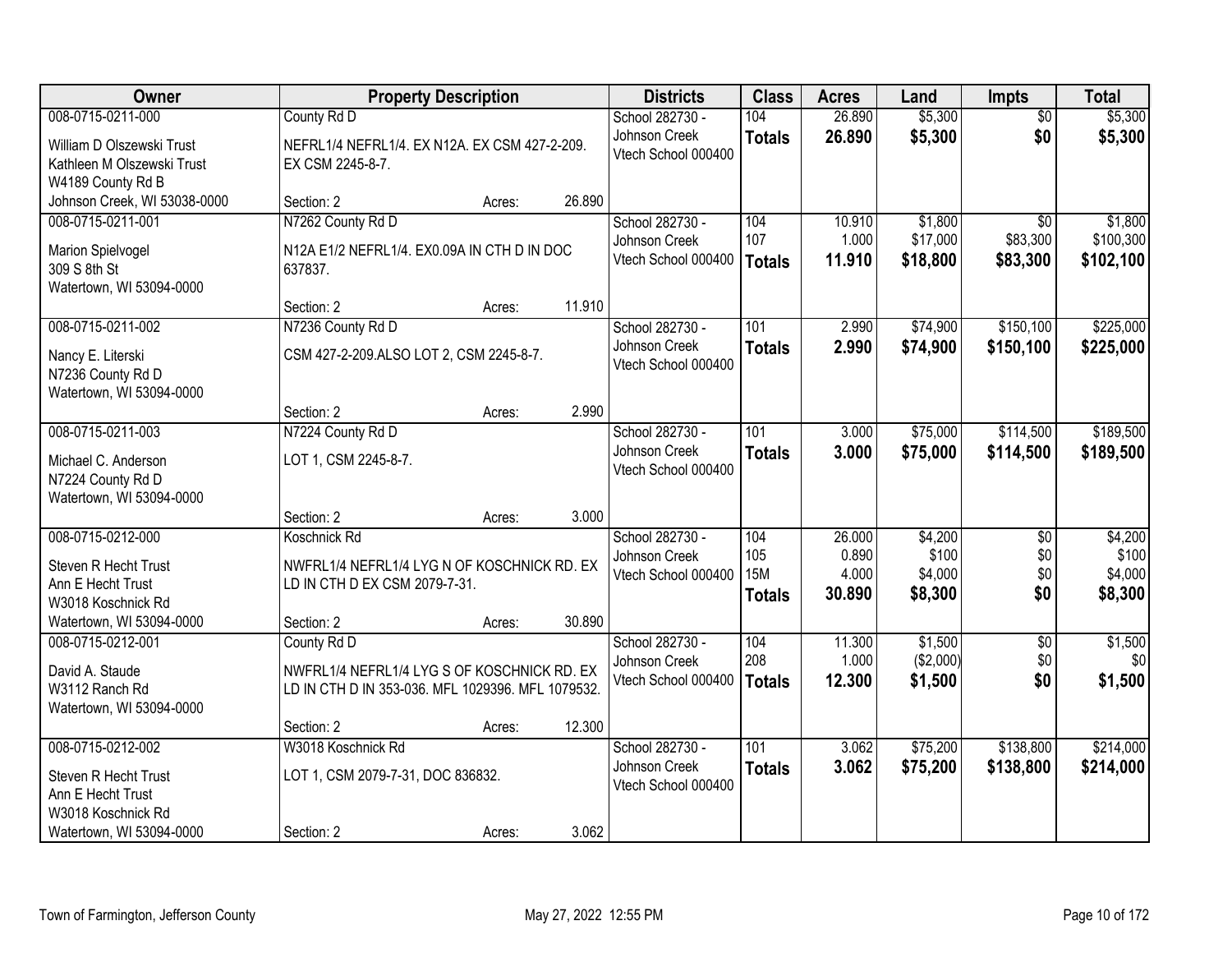| Owner                                          | <b>Property Description</b>                                    | <b>Districts</b> | <b>Class</b> | <b>Acres</b>                         | Land             | <b>Impts</b> | <b>Total</b> |                 |           |
|------------------------------------------------|----------------------------------------------------------------|------------------|--------------|--------------------------------------|------------------|--------------|--------------|-----------------|-----------|
| 008-0715-0213-000                              | County Rd D                                                    |                  |              | School 282730 -                      | 104              | 18.400       | \$2,800      | $\overline{60}$ | \$2,800   |
| David A. Staude                                | SW1/4 NEFRL1/4 EX 1.60A IN CTH D IN 353-036. MFL               |                  |              | Johnson Creek                        | 105              | 1.000        | \$100        | \$0             | \$100     |
| W3112 Ranch Rd                                 | 1029396. MFL 1079532.                                          |                  |              | Vtech School 000400                  | 208              | 19.000       | (\$38,000)   | \$0             | \$0       |
| Watertown, WI 53094-0000                       |                                                                |                  |              |                                      | <b>Totals</b>    | 38.400       | \$2,900      | \$0             | \$2,900   |
|                                                | Section: 2                                                     | Acres:           | 38.400       |                                      |                  |              |              |                 |           |
| 008-0715-0214-000                              | County Rd D                                                    |                  |              | School 282730 -                      | 104              | 38.000       | \$6,700      | $\overline{50}$ | \$6,700   |
| William D Olszewski Trust                      | SE1/4 NE1/4 EX PT IN CTH D IN DOC 637837.                      |                  |              | Johnson Creek                        | <b>Totals</b>    | 38.000       | \$6,700      | \$0             | \$6,700   |
| Kathleen M Olszewski Trust                     |                                                                |                  |              | Vtech School 000400                  |                  |              |              |                 |           |
| W4189 County Rd B                              |                                                                |                  |              |                                      |                  |              |              |                 |           |
| Johnson Creek, WI 53038-0000                   | Section: 2                                                     | Acres:           | 38.000       |                                      |                  |              |              |                 |           |
| 008-0715-0221-000                              | Koschnick Rd                                                   |                  |              | School 282730 -                      | 104              | 24.753       | \$4,900      | \$0             | \$4,900   |
|                                                |                                                                |                  |              | Johnson Creek                        | 105              | 3.500        | \$700        | \$0             | \$700     |
| Richard G. Jagow<br>Lois D. Jagow              | NEFRL1/4 NWFRL1/4 N OF HWY. EX PT IN OL 1, CSM<br>3913-18-299. |                  |              | Vtech School 000400                  | <b>Totals</b>    | 28.253       | \$5,600      | \$0             | \$5,600   |
| N7497 D Ln                                     |                                                                |                  |              |                                      |                  |              |              |                 |           |
| Watertown, WI 53094-0000                       | Section: 2                                                     | Acres:           | 28.253       |                                      |                  |              |              |                 |           |
| 008-0715-0221-001                              | Koschnick Rd                                                   |                  |              | School 282730 -                      | 104              | 1.827        | \$400        | \$0             | \$400     |
|                                                |                                                                |                  |              | Johnson Creek                        | <b>Totals</b>    | 1.827        | \$400        | \$0             | \$400     |
| Kurt A. Altreuter                              | THAT PT OL 1, CSM 3913-18-299 IN SEC 2.                        |                  |              | Vtech School 000400                  |                  |              |              |                 |           |
| W3198 Koschnick Rd<br>Watertown, WI 53094-0000 |                                                                |                  |              |                                      |                  |              |              |                 |           |
|                                                | Section: 2                                                     | Acres:           | 1.827        |                                      |                  |              |              |                 |           |
| 008-0715-0222-000                              | W3262 Koschnick Rd                                             |                  |              | School 282730 -                      | 107              | 3.000        | \$41,000     | \$126,700       | \$167,700 |
|                                                |                                                                |                  |              | Johnson Creek                        | <b>Totals</b>    | 3.000        | \$41,000     | \$126,700       | \$167,700 |
| Amy Jo Sevenz                                  | LOT 1, CSM 4262-21-111, DOC 1086691.                           |                  |              | Vtech School 000400                  |                  |              |              |                 |           |
| <b>Todd Sevenz</b>                             |                                                                |                  |              |                                      |                  |              |              |                 |           |
| W3262 Koschnick Rd                             |                                                                |                  |              |                                      |                  |              |              |                 |           |
| Watertown, WI 53094-0000                       | Section: 2                                                     | Acres:           | 3.000        |                                      |                  |              |              |                 |           |
| 008-0715-0222-001                              | Saucer Dr                                                      |                  |              | School 282730 -                      | $\overline{105}$ | 0.054        | \$100        | $\overline{60}$ | \$100     |
| Harry Schnulle                                 | THAT PT LOT 1, CSM 3769-17-259 IN TWN                          |                  |              | Johnson Creek<br>Vtech School 000400 | <b>Totals</b>    | 0.054        | \$100        | \$0             | \$100     |
| Bonnie Schnulle                                | FARMINGTON.                                                    |                  |              |                                      |                  |              |              |                 |           |
| W3300 Saucer Rd                                |                                                                |                  |              |                                      |                  |              |              |                 |           |
| Watertown, WI 53094-0000                       | Section: 2                                                     | Acres:           | 0.054        |                                      |                  |              |              |                 |           |
| 008-0715-0222-002                              | Saucer Dr                                                      |                  |              | School 282730 -                      | 104              | 33.210       | \$5,700      | $\overline{50}$ | \$5,700   |
| Wilbur R. Miller                               | NWFRL1/4 NWFRL1/4 LYG N OF K0SCHNICK RD. EX                    |                  |              | Johnson Creek                        | 105              | 2.000        | \$200        | \$0             | \$200     |
| N8404 Witte Ln                                 | PT IN CSM 3769-17-259, DOC 1011372. EX CSM                     |                  |              | Vtech School 000400                  | <b>Totals</b>    | 35.210       | \$5,900      | \$0             | \$5,900   |
| Watertown, WI 53094-0000                       | 4262-21-111, DOC 1086691 EX PT IN ROW IN V112                  |                  |              |                                      |                  |              |              |                 |           |
|                                                | Section: 2                                                     | Acres:           | 35.210       |                                      |                  |              |              |                 |           |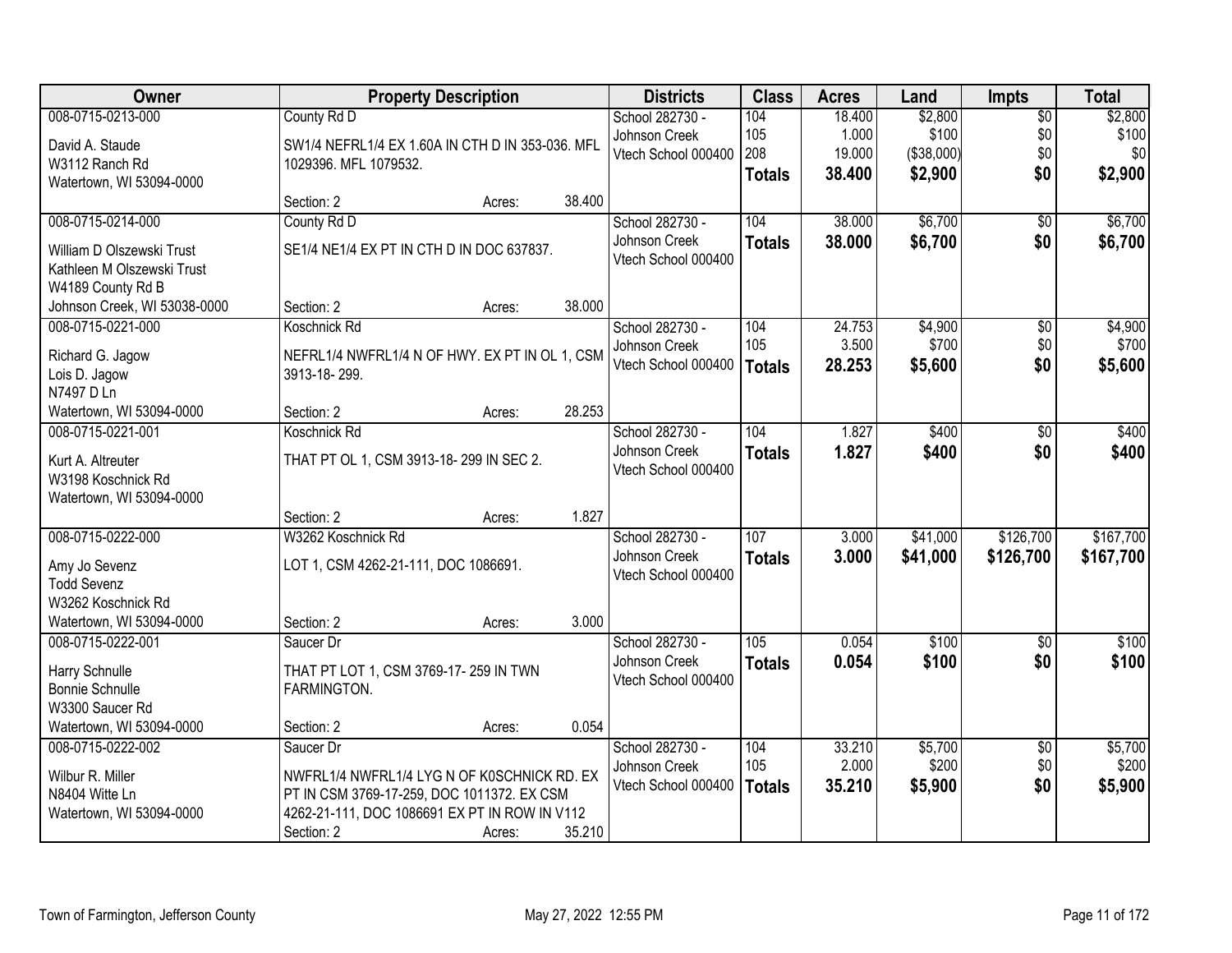| Owner                                         |                                                                      | <b>Property Description</b> |        | <b>Districts</b>    | <b>Class</b>  | <b>Acres</b> | Land     | Impts           | <b>Total</b> |
|-----------------------------------------------|----------------------------------------------------------------------|-----------------------------|--------|---------------------|---------------|--------------|----------|-----------------|--------------|
| 008-0715-0222-003                             | Saucer Dr                                                            |                             |        | School 282730 -     | 104           | 1.264        | \$200    | $\overline{50}$ | \$200        |
| Wilbur R. Miller                              | LOT 1, CSM 5822-33-172, DOC 1391097.                                 |                             |        | Johnson Creek       | <b>Totals</b> | 1.264        | \$200    | \$0             | \$200        |
| N8404 Witte Ln                                |                                                                      |                             |        | Vtech School 000400 |               |              |          |                 |              |
| Watertown, WI 53094-0000                      |                                                                      |                             |        |                     |               |              |          |                 |              |
|                                               | Section: 2                                                           | Acres:                      | 1.264  |                     |               |              |          |                 |              |
| 008-0715-0223-000                             | Koschnick Rd                                                         |                             |        | School 282730 -     | 104           | 43.046       | \$8,200  | $\overline{50}$ | \$8,200      |
| Brian D. Statz                                | W1/2 NW1/4 LYG S OF KOSCHNICK RD. SUBJ TO                            |                             |        | Johnson Creek       | 105           | 2.000        | \$100    | \$0             | \$100        |
| Jennifer L. Statz                             | 16.5FT ROW ON W. SUBJ TO SOLAR LEASE & ESMT                          |                             |        | Vtech School 000400 | 107           | 1.000        | \$17,000 | \$95,900        | \$112,900    |
| W3450 Market Rd                               | IN DOC 1406671.                                                      |                             |        |                     | <b>Totals</b> | 46.046       | \$25,300 | \$95,900        | \$121,200    |
| Helenville, WI 53137-0000                     | Section: 2                                                           | Acres:                      | 46.046 |                     |               |              |          |                 |              |
| 008-0715-0224-000                             | W3149 Koschnick Rd                                                   |                             |        | School 282730 -     | 101           | 3.580        | \$77,300 | \$137,700       | \$215,000    |
| Andrew T. Benz                                | LOT 1, CSM 3699-17-107.                                              |                             |        | Johnson Creek       | <b>Totals</b> | 3.580        | \$77,300 | \$137,700       | \$215,000    |
| Leah M. Benz                                  |                                                                      |                             |        | Vtech School 000400 |               |              |          |                 |              |
| W3149 Koschnick Rd                            |                                                                      |                             |        |                     |               |              |          |                 |              |
| Watertown, WI 53094-0000                      | Section: 2                                                           | Acres:                      | 3.580  |                     |               |              |          |                 |              |
| 008-0715-0224-001                             | Koschnick Rd                                                         |                             |        | School 282730 -     | 105           | 4.582        | \$1,000  | \$0             | \$1,000      |
| Brian K. Mckeown                              |                                                                      |                             |        | Johnson Creek       | 106           | 5.000        | \$10,000 | \$0             | \$10,000     |
| Carol L. Mckeown                              | LOT 1, CSM 314-2-51, DOC 710920. EX CSM<br>4806-25-051, DOC 1180429. |                             |        | Vtech School 000400 | <b>Totals</b> | 9.582        | \$11,000 | \$0             | \$11,000     |
| W3103 Koschnick Rd                            |                                                                      |                             |        |                     |               |              |          |                 |              |
| Watertown, WI 53094-0000                      | Section: 2                                                           | Acres:                      | 9.582  |                     |               |              |          |                 |              |
| 008-0715-0224-002                             | Koschnick Rd                                                         |                             |        | School 282730 -     | 104           | 20.580       | \$3,500  | $\overline{50}$ | \$3,500      |
|                                               |                                                                      |                             |        | Johnson Creek       | 105           | 1.000        | \$200    | \$0             | \$200        |
| Andrew T. Benz                                | LOT 1 CSM 285-2-12. EX CSM 3699-17-107. MFL                          |                             |        | Vtech School 000400 | 106           | 16.000       | \$32,000 | \$0             | \$32,000     |
| Leah M. Benz<br>W3149 Koschnick Rd            | 822-283. MFL 1346605.                                                |                             |        |                     | <b>Totals</b> | 37.580       | \$35,700 | \$0             | \$35,700     |
| Watertown, WI 53094-0000                      | Section: 2                                                           | Acres:                      | 37.580 |                     |               |              |          |                 |              |
| 008-0715-0224-003                             | W3103 Koschnick Rd                                                   |                             |        | School 282730 -     | 101           | 2.318        | \$68,200 | \$368,600       | \$436,800    |
|                                               |                                                                      |                             |        | Johnson Creek       | <b>Totals</b> | 2.318        | \$68,200 | \$368,600       | \$436,800    |
| Brian K. Mckeown                              | LOT 1, CSM 4806-25-051, DOC 1180429.                                 |                             |        | Vtech School 000400 |               |              |          |                 |              |
| Carol L. Mckeown                              |                                                                      |                             |        |                     |               |              |          |                 |              |
| W3103 Koschnick Rd                            |                                                                      |                             | 2.318  |                     |               |              |          |                 |              |
| Watertown, WI 53094-0000<br>008-0715-0231-000 | Section: 2<br>County Rd D                                            | Acres:                      |        | School 282730 -     | 104           | 24.236       | \$1,800  | $\overline{30}$ | \$1,800      |
|                                               |                                                                      |                             |        | Johnson Creek       | <b>15M</b>    | 15.600       | \$15,600 | \$0             | \$15,600     |
| Sharon I. Wolff                               | NE1/4 SW1/4.                                                         |                             |        | Vtech School 000400 | <b>Totals</b> | 39.836       | \$17,400 | \$0             | \$17,400     |
| 211 Cora St                                   |                                                                      |                             |        |                     |               |              |          |                 |              |
| Johnson Creek, WI 53038-0000                  |                                                                      |                             |        |                     |               |              |          |                 |              |
|                                               | Section: 2                                                           | Acres:                      | 39.836 |                     |               |              |          |                 |              |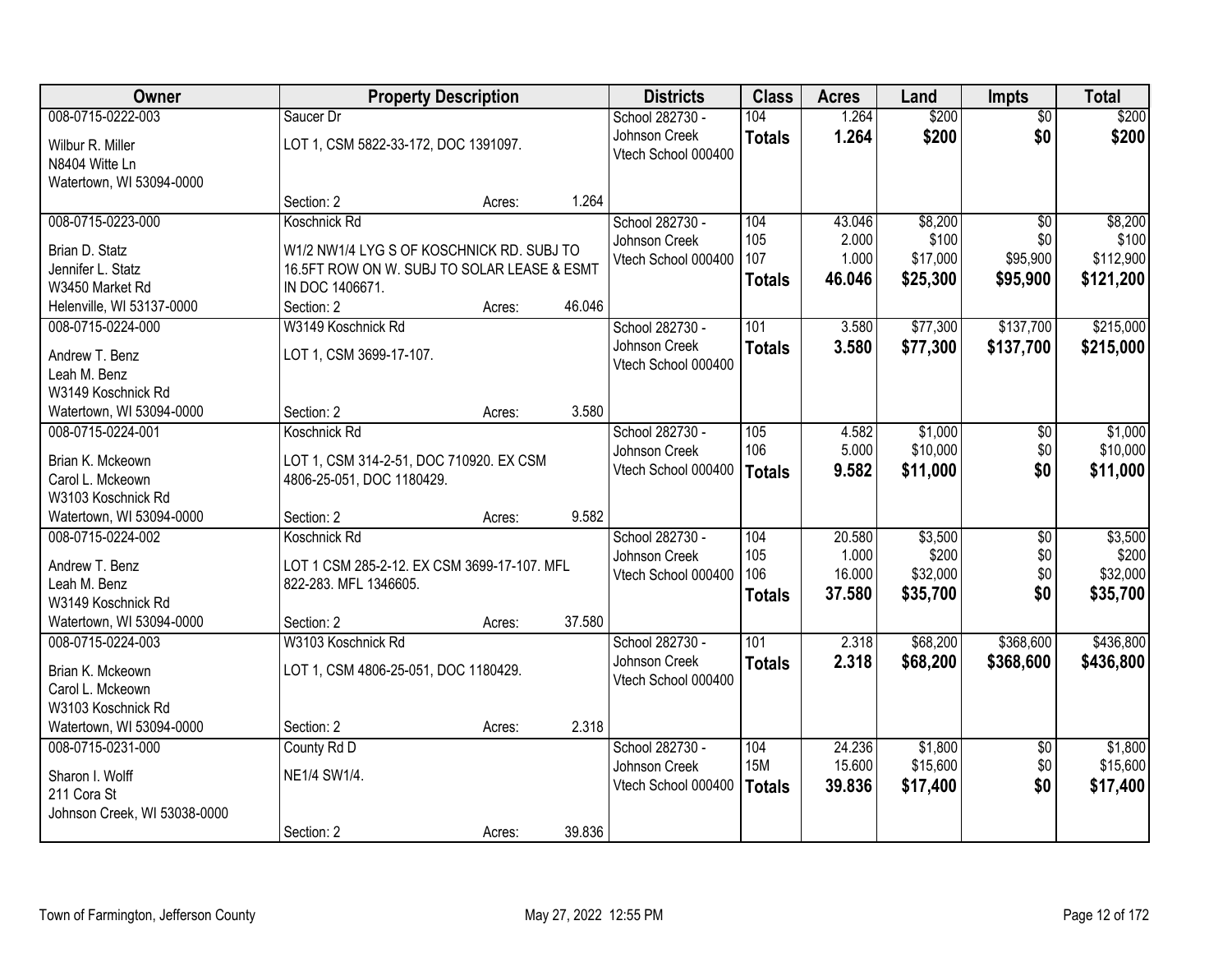| Owner                                          | <b>Property Description</b>                                          | <b>Districts</b>    | <b>Class</b>  | <b>Acres</b> | Land     | <b>Impts</b>    | <b>Total</b> |
|------------------------------------------------|----------------------------------------------------------------------|---------------------|---------------|--------------|----------|-----------------|--------------|
| 008-0715-0232-000                              | N7036 Saucer Dr                                                      | School 282730 -     | 106           | 1.200        | \$2,400  | $\overline{30}$ | \$2,400      |
| Timothy P. Mueller                             | LOT 3, CSM 6114-35-353, DOC 1434420.                                 | Johnson Creek       | 107           | 2.748        | \$38,000 | \$92,200        | \$130,200    |
| Timothy P. Mueller Jr                          |                                                                      | Vtech School 000400 | <b>Totals</b> | 3.948        | \$40,400 | \$92,200        | \$132,600    |
| Christopher S Mueller                          |                                                                      |                     |               |              |          |                 |              |
| 1411 Wedgewood Dr                              | Section: 2<br>Acres:                                                 | 3.948               |               |              |          |                 |              |
| Watertown, WI 53098-0000                       |                                                                      |                     |               |              |          |                 |              |
| 008-0715-0232-001                              | N7040 Saucer Dr                                                      | School 282730 -     | 101           | 2.002        | \$65,000 | \$383,300       | \$448,300    |
| Paul E. Elliott                                | LOT 1, CSM 2167-7-182, DOC 843887. ALSO DRWY                         | Johnson Creek       | <b>Totals</b> | 2.002        | \$65,000 | \$383,300       | \$448,300    |
| Dianne M. Owens                                | ESMT IN 851589.                                                      | Vtech School 000400 |               |              |          |                 |              |
| N7040 Saucer Dr                                |                                                                      |                     |               |              |          |                 |              |
| Watertown, WI 53094-0000                       | Section: 2<br>Acres:                                                 | 2.002               |               |              |          |                 |              |
| 008-0715-0232-002                              | Saucer Dr                                                            | School 282730 -     | 106           | 1.929        | \$3,900  | \$0             | \$3,900      |
| Jason Schilder                                 | LOT 1, CSM 6114-35-353, DOC 1434420.                                 | Johnson Creek       | <b>Totals</b> | 1.929        | \$3,900  | \$0             | \$3,900      |
| Caroline Schilder                              |                                                                      | Vtech School 000400 |               |              |          |                 |              |
| 505 Partridge Ct                               |                                                                      |                     |               |              |          |                 |              |
| Sullivan, WI 53178-0000                        | Section: 2<br>Acres:                                                 | 1.929               |               |              |          |                 |              |
| 008-0715-0232-003                              | Saucer Dr                                                            | School 282730 -     | 106           | 1.981        | \$4,000  | \$0             | \$4,000      |
|                                                |                                                                      | Johnson Creek       | <b>Totals</b> | 1.981        | \$4,000  | \$0             | \$4,000      |
| Timothy P. Mueller                             | LOT 2, CSM 6114-35-353, DOC 1434420.                                 | Vtech School 000400 |               |              |          |                 |              |
| Timothy P. Mueller Jr<br>Christopher S Mueller |                                                                      |                     |               |              |          |                 |              |
| 1411 Wedgewood Dr                              | Section: 2<br>Acres:                                                 | 1.981               |               |              |          |                 |              |
| Watertown, WI 53098-0000                       |                                                                      |                     |               |              |          |                 |              |
| 008-0715-0232-004                              | Saucer Dr                                                            | School 282730 -     | 104           | 5.000        | \$1,000  | $\overline{60}$ | \$1,000      |
|                                                |                                                                      | Johnson Creek       | 105           | 9.250        | \$10,400 | \$0             | \$10,400     |
| Timothy P. Mueller                             | NW1/4 SW1/4. 1ROD ROW ON W SIDE OF SW1/4                             | Vtech School 000400 | 106           | 15.890       | \$31,800 | \$0             | \$31,800     |
| Timothy P. Mueller Jr                          | NW1/4 & NW1/4 NW1/4. EX CSM 2167-7-182, DOC                          |                     | <b>Totals</b> | 30.140       | \$43,200 | \$0             | \$43,200     |
| Christopher S Mueller<br>1411 Wedgewood Dr     | 843887. ALSO DRWY ESMT IN DOC 841589. EX CSM<br>Section: 2<br>Acres: | 30.140              |               |              |          |                 |              |
| Watertown, WI 53098-0000                       |                                                                      |                     |               |              |          |                 |              |
| 008-0715-0233-000                              | Saucer Dr                                                            | School 282730 -     | 104           | 31.000       | \$6,400  | $\overline{50}$ | \$6,400      |
|                                                |                                                                      | Johnson Creek       | 105           | 9.000        | \$1,900  | \$0             | \$1,900      |
| Robert J. Diehl                                | SW1/4 SW1/4.                                                         | Vtech School 000400 | <b>Totals</b> | 40.000       | \$8,300  | \$0             | \$8,300      |
| Ruth A. Diehl                                  |                                                                      |                     |               |              |          |                 |              |
| 1878 Paddock Pl                                |                                                                      | 40.000              |               |              |          |                 |              |
| Oregon, WI 53575-0000                          | Section: 2<br>Acres:                                                 |                     |               |              |          |                 |              |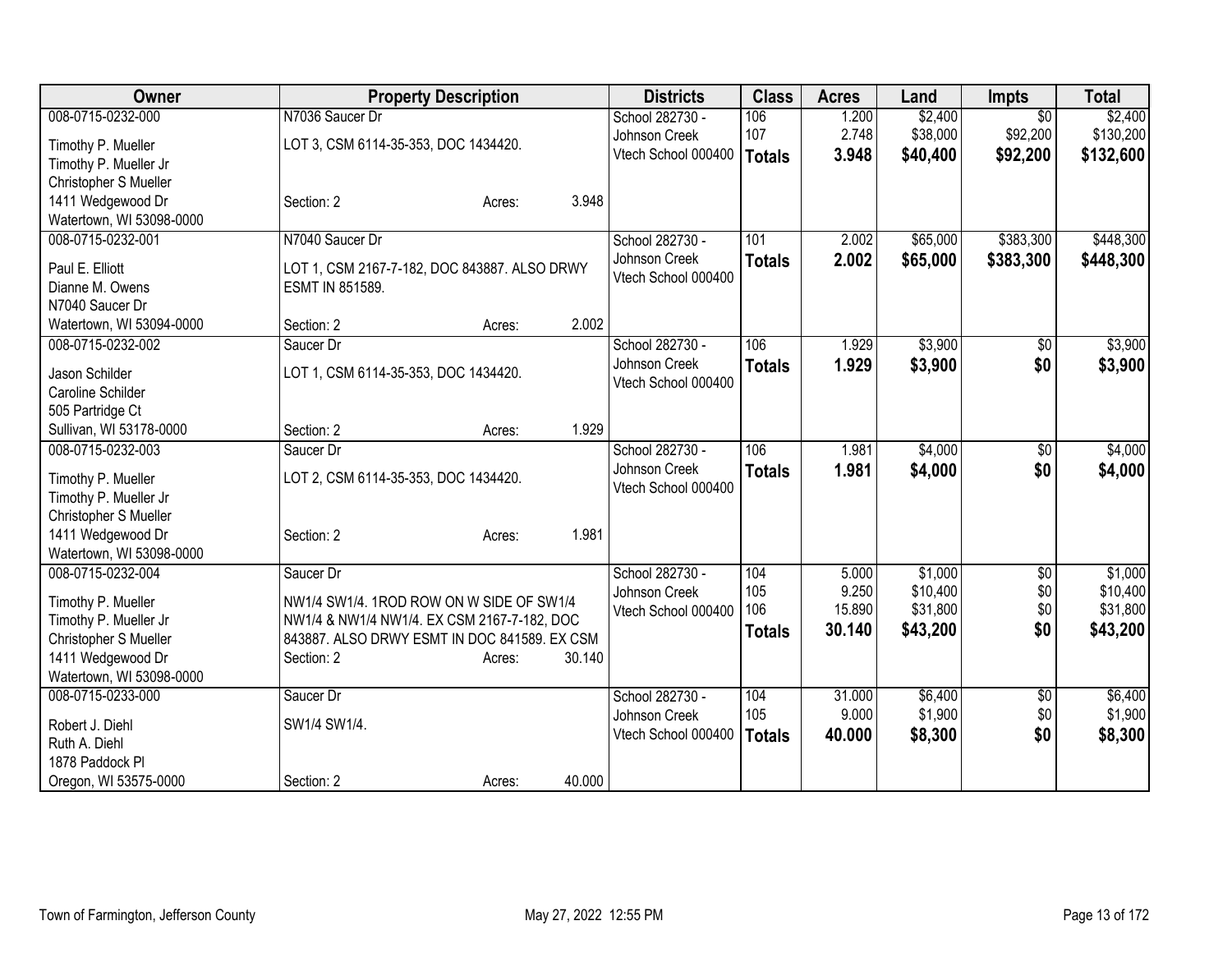| <b>Owner</b>                             | <b>Property Description</b>                                                                   |        |        | <b>Districts</b>    | <b>Class</b>     | <b>Acres</b> | Land     | <b>Impts</b>    | <b>Total</b> |
|------------------------------------------|-----------------------------------------------------------------------------------------------|--------|--------|---------------------|------------------|--------------|----------|-----------------|--------------|
| 008-0715-0234-000                        | W3112 Ranch Rd                                                                                |        |        | School 282730 -     | 104              | 34.000       | \$7,100  | $\overline{50}$ | \$7,100      |
| David A. Staude                          | SE1/4 SW1/4.                                                                                  |        |        | Johnson Creek       | 105              | 5.000        | \$1,100  | \$0             | \$1,100      |
| W3112 Ranch Rd                           |                                                                                               |        |        | Vtech School 000400 | 107              | 1.000        | \$17,000 | \$93,700        | \$110,700    |
| Watertown, WI 53094-0000                 |                                                                                               |        |        |                     | <b>Totals</b>    | 40.000       | \$25,200 | \$93,700        | \$118,900    |
|                                          | Section: 2                                                                                    | Acres: | 40.000 |                     |                  |              |          |                 |              |
| 008-0715-0241-000                        | N7054 County Rd D                                                                             |        |        | School 282730 -     | 104              | 0.580        | \$100    | $\overline{50}$ | \$100        |
| Luke B. Pitzner                          | LOT 1, CSM 5671-32-037, DOC 1363629.                                                          |        |        | Johnson Creek       | 105              | 0.020        | \$100    | \$0             | \$100        |
| Kayla J. Pitzner                         |                                                                                               |        |        | Vtech School 000400 | 107              | 2.400        | \$33,800 | \$126,200       | \$160,000    |
| N7054 County Rd D                        |                                                                                               |        |        |                     | <b>Totals</b>    | 3.000        | \$34,000 | \$126,200       | \$160,200    |
| Watertown, WI 53094-0000                 | Section: 2                                                                                    | Acres: | 3.000  |                     |                  |              |          |                 |              |
| 008-0715-0241-001                        | N7076 County Rd D                                                                             |        |        | School 282730 -     | 101              | 0.800        | \$36,000 | \$115,300       | \$151,300    |
|                                          |                                                                                               |        |        | Johnson Creek       | <b>Totals</b>    | 0.800        | \$36,000 | \$115,300       | \$151,300    |
| Brad E. Pitzner et al                    | BEG 284.50FT S OF NW/C NE1/4 SE1/4, S158.72FT,                                                |        |        | Vtech School 000400 |                  |              |          |                 |              |
| N7076 County Rd D                        | E218.45FT, N158.72FT, W218.45FT TO POB.                                                       |        |        |                     |                  |              |          |                 |              |
| Watertown, WI 53094-0000                 |                                                                                               |        |        |                     |                  |              |          |                 |              |
|                                          | Section: 2                                                                                    | Acres: | 0.800  |                     |                  |              |          |                 |              |
| 008-0715-0241-002                        | County Rd D                                                                                   |        |        | School 282730 -     | 101              | 1.110        | \$42,800 | $\overline{50}$ | \$42,800     |
| Eldyn A. Pitzner Jr                      | NE1/4 SE1/4, EX LD IN CTH D & BEG284.50FT S OF                                                |        |        | Johnson Creek       | 104              | 33.480       | \$7,500  | \$0             | \$7,500      |
| N7099 County Rd D                        | NW/C NE1/4 SE1/4, S158.72FT, E218.45FT,                                                       |        |        | Vtech School 000400 | 105              | 0.400        | \$100    | \$0             | \$100        |
| Watertown, WI 53094-0000                 | N158.72FT, W218.45FT TO POB. EX CSM                                                           |        |        |                     | <b>Totals</b>    | 34.990       | \$50,400 | \$0             | \$50,400     |
|                                          | Section: 2                                                                                    | Acres: | 34.990 |                     |                  |              |          |                 |              |
| 008-0715-0242-000                        | N7099 County Rd D                                                                             |        |        | School 282730 -     | 104              | 24.786       | \$2,100  | $\overline{50}$ | \$2,100      |
|                                          |                                                                                               |        |        | Johnson Creek       | 105              | 9.000        | \$2,100  | \$0             | \$2,100      |
| Eldyn A. Pitzner Jr<br>N7099 County Rd D | NW1/4 SE1/4. EX LD IN CTH D. EX COM S1/4/C,<br>N00DG17'E 1309.44FT TO POB, N00DG17'E 28.17FT, |        |        | Vtech School 000400 | 107              | 3.000        | \$41,000 | \$196,900       | \$237,900    |
| Watertown, WI 53094-0000                 | S44DG55'E 39.68FT, S89DG50'W 28.17FT TO POB.                                                  |        |        |                     | <b>15M</b>       | 2.000        | \$2,000  | \$0             | \$2,000      |
|                                          | Section: 2                                                                                    | Acres: | 38.786 |                     | <b>Totals</b>    | 38.786       | \$47,200 | \$196,900       | \$244,100    |
| 008-0715-0243-000                        | N6923 County Rd D                                                                             |        |        | School 282730 -     | $\overline{107}$ | 2.518        | \$35,200 | \$84,500        | \$119,700    |
|                                          | LOT 1, CSM 4269-21-123.                                                                       |        |        | Johnson Creek       | <b>Totals</b>    | 2.518        | \$35,200 | \$84,500        | \$119,700    |
| Diane J. Seeber<br>N6923 County Rd D     |                                                                                               |        |        | Vtech School 000400 |                  |              |          |                 |              |
| Watertown, WI 53094-0000                 |                                                                                               |        |        |                     |                  |              |          |                 |              |
|                                          | Section: 2                                                                                    | Acres: | 2.518  |                     |                  |              |          |                 |              |
| 008-0715-0243-001                        | County Rd D                                                                                   |        |        | School 282730 -     | 104              | 35.291       | \$5,600  | $\overline{50}$ | \$5,600      |
|                                          |                                                                                               |        |        | Johnson Creek       | 105              | 2.000        | \$200    | \$0             | \$200        |
| Sharon I. Wolff                          | SW1/4 SE1/4, ALSO COM S1/4/C N00DG17'E                                                        |        |        | Vtech School 000400 |                  | 37.291       | \$5,800  | \$0             | \$5,800      |
| 211 Cora St                              | 1309.44FT TO POB, N00DG17'E 28.17FT, S44DG55'E                                                |        |        |                     | <b>Totals</b>    |              |          |                 |              |
| Johnson Creek, WI 53038-0000             | 39.68FT, S89DG50'W 28.17FT TO POB. EX .20A IN                                                 |        |        |                     |                  |              |          |                 |              |
|                                          | Section: 2                                                                                    | Acres: | 37.291 |                     |                  |              |          |                 |              |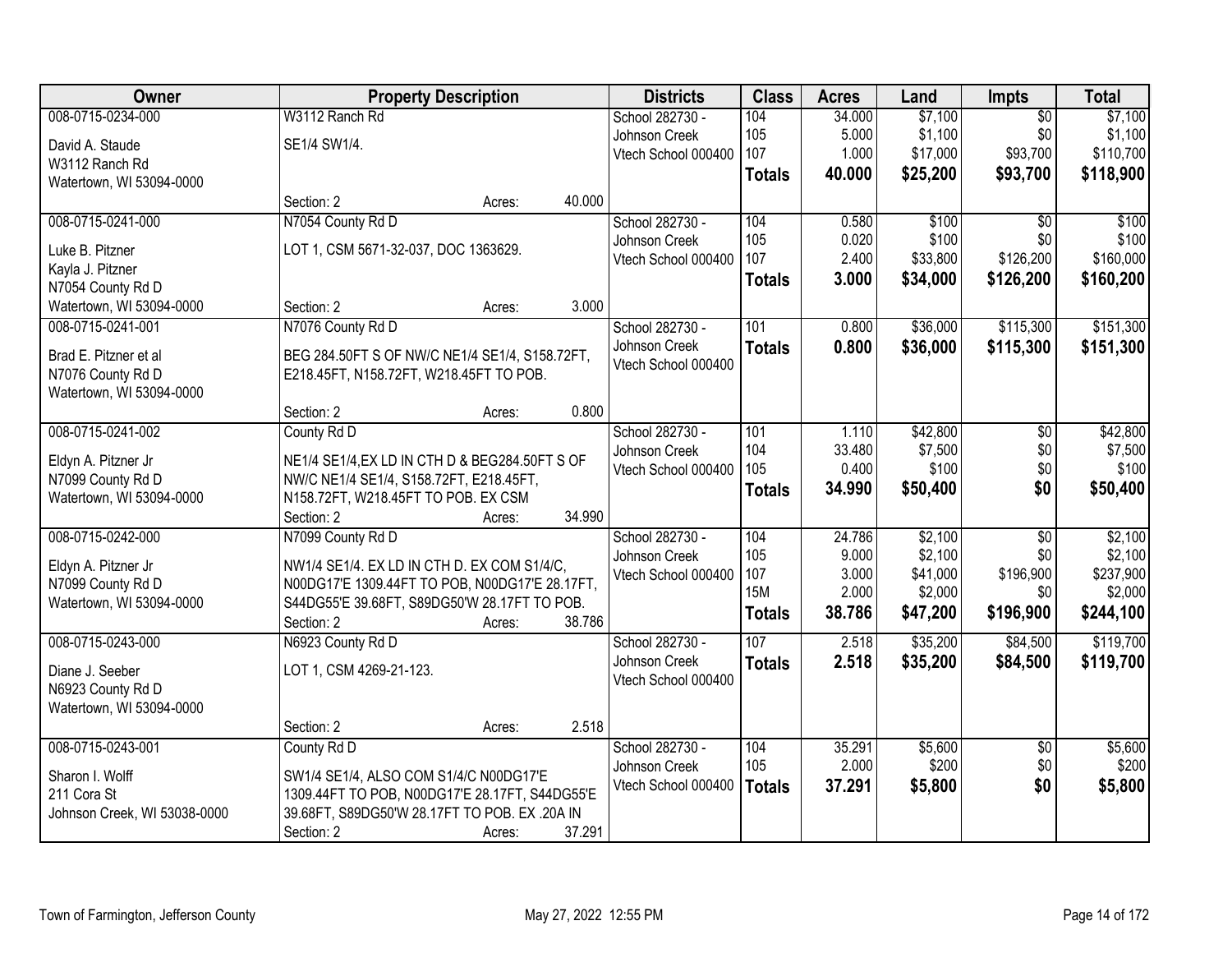| Owner                    |                                                  | <b>Property Description</b> |        |                     | <b>Class</b>  | <b>Acres</b> | Land     | <b>Impts</b>    | <b>Total</b> |
|--------------------------|--------------------------------------------------|-----------------------------|--------|---------------------|---------------|--------------|----------|-----------------|--------------|
| 008-0715-0244-000        | County Rd D                                      |                             |        | School 282730 -     | 104           | 37.280       | \$7,600  | $\overline{50}$ | \$7,600      |
| Merlin Krause            | SE1/4 SE1/4, EX202FT E&W BY 221FT N&S COM        |                             |        | Johnson Creek       | 105           | 1.700        | \$100    | \$0             | \$100        |
| W2985 Ranch Rd           | 514.45FT W OF SE/C.                              |                             |        | Vtech School 000400 | Totals        | 38.980       | \$7,700  | \$0             | \$7,700      |
| Watertown, WI 53094-0000 |                                                  |                             |        |                     |               |              |          |                 |              |
|                          | Section: 2                                       | Acres:                      | 38.980 |                     |               |              |          |                 |              |
| 008-0715-0244-001        | W2946 Ranch Rd                                   |                             |        | School 282730 -     | 101           | 1.020        | \$40,500 | \$153,400       | \$193,900    |
|                          |                                                  |                             |        | Johnson Creek       | <b>Totals</b> | 1.020        | \$40,500 | \$153,400       | \$193,900    |
| Lucas J. Hrobsky         | BEG 514.45FT W OF SE/S/C, W202FT, N221FT,        |                             |        | Vtech School 000400 |               |              |          |                 |              |
| Ameleighah K. Hrobsky    | E202FT, S221FT TO POB.                           |                             |        |                     |               |              |          |                 |              |
| W2946 Ranch Rd           |                                                  |                             |        |                     |               |              |          |                 |              |
| Watertown, WI 53094-0000 | Section: 2                                       | Acres:                      | 1.020  |                     |               |              |          |                 |              |
| 008-0715-0311-000        | W3351 Saucer Dr                                  |                             |        | School 282730 -     | 104           | 17.500       | \$3,100  | \$0             | \$3,100      |
| Paul T. Fink             | BEG NE SC, S1173.48FT, W742.50 FT, N1173.48FT, E |                             |        | Johnson Creek       | 105           | 1.500        | \$100    | \$0             | \$100        |
| Debra A. Fink            | TO POB.                                          |                             |        | Vtech School 000400 | 107           | 1.000        | \$17,000 | \$132,100       | \$149,100    |
| W3351 Saucer Dr          |                                                  |                             |        |                     | <b>Totals</b> | 20.000       | \$20,200 | \$132,100       | \$152,300    |
| Watertown, WI 53094-0000 | Section: 3                                       | Acres:                      | 20.000 |                     |               |              |          |                 |              |
| 008-0715-0311-001        | Saucer Dr                                        |                             |        | School 282730 -     | 104           | 13.150       | \$1,900  | \$0             | \$1,900      |
|                          |                                                  |                             |        | Johnson Creek       | 105           | 0.600        | \$100    | \$0             | \$100        |
| Harry Schnulle           | BEG 1173.48FT S OF NE SC, S806.52FT, W742.50FT,  |                             |        | Vtech School 000400 | Totals        | 13.750       | \$2,000  | \$0             | \$2,000      |
| <b>Bonnie Schnulle</b>   | N 806.52FT, E742.50FT TO POB EX ROW OVER N1      |                             |        |                     |               |              |          |                 |              |
| W3300 Saucer Rd          | ROD.                                             |                             |        |                     |               |              |          |                 |              |
| Watertown, WI 53094-0000 | Section: 3                                       | Acres:                      | 13.750 |                     |               |              |          |                 |              |
| 008-0715-0312-000        | W3449 Saucer Dr                                  |                             |        | School 282730 -     | 104           | 73.500       | \$13,500 | $\overline{30}$ | \$13,500     |
| Lorraine D Knaack Trust  | BEG N1/4/P,S1980FT,E1897.50                      |                             |        | Johnson Creek       | 105           | 2.500        | \$100    | \$0             | \$100        |
| Robert E Knaack Trust    | FT, N1980FT, W1897.50FT TO POB EX 132FT N&S      |                             |        | Vtech School 000400 | 107           | 1.000        | \$17,000 | \$166,100       | \$183,100    |
| 213 Air Park Dr Apt #1   | BY354.75FT E&W IN NW/C.                          |                             |        |                     | <b>15M</b>    | 7.000        | \$7,000  | \$0             | \$7,000      |
| Watertown, WI 53094-0000 | Section: 3                                       | Acres:                      | 84.000 |                     | <b>Totals</b> | 84.000       | \$37,600 | \$166,100       | \$203,700    |
| 008-0715-0312-001        | Saucer Dr                                        |                             |        | School 282730 -     | 105           | 1.000        | \$1,200  | \$0             | \$1,200      |
| Troy A. Naatz            | BEG 24.75FT E OF NW/C OF NEFRL1/4, S132FT,       |                             |        | Johnson Creek       | <b>Totals</b> | 1.000        | \$1,200  | \$0             | \$1,200      |
| Tracie J. Naatz          |                                                  |                             |        | Vtech School 000400 |               |              |          |                 |              |
| N7293 Shade Rd           | E330FT, N132FT, W330FT TO POB.                   |                             |        |                     |               |              |          |                 |              |
|                          |                                                  |                             |        |                     |               |              |          |                 |              |
| Watertown, WI 53094-0000 | Section: 3                                       | Acres:                      | 1.000  |                     |               |              |          |                 |              |
| 008-0715-0313-000        | Shade Rd                                         |                             |        | School 282730 -     | 104           | 12.813       | \$2,100  | $\overline{30}$ | \$2,100      |
| Lorraine D Knaack Trust  | N12.813A OF S25.625A OF SW1/4 NEFRL1/4.          |                             |        | Johnson Creek       | <b>Totals</b> | 12.813       | \$2,100  | \$0             | \$2,100      |
| Robert E Knaack Trust    |                                                  |                             |        | Vtech School 000400 |               |              |          |                 |              |
| 213 Air Park Dr Apt #1   |                                                  |                             |        |                     |               |              |          |                 |              |
| Watertown, WI 53094-0000 | Section: 3                                       | Acres:                      | 12.813 |                     |               |              |          |                 |              |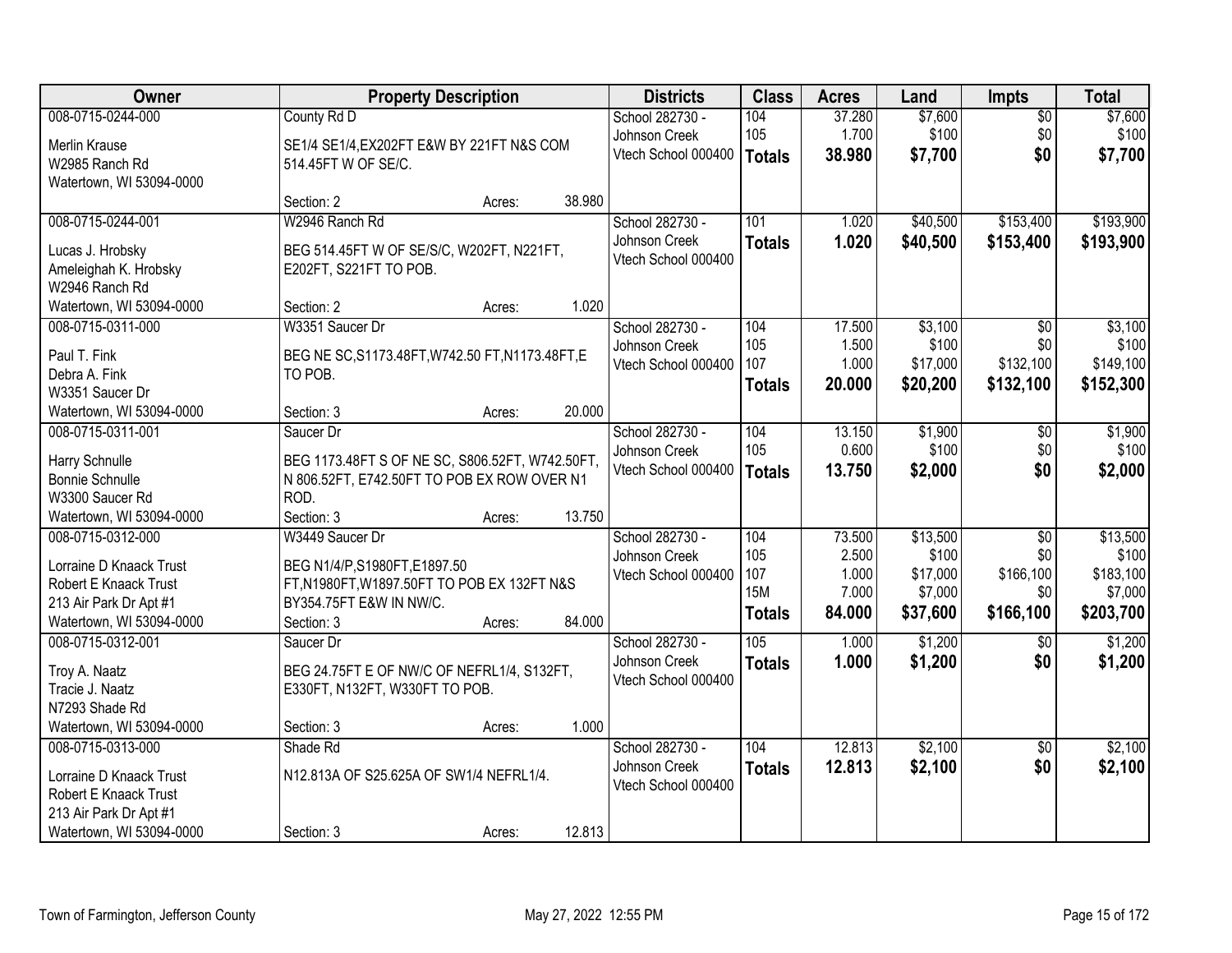| Owner                    | <b>Property Description</b>                     | <b>Districts</b>    | <b>Class</b>     | <b>Acres</b> | Land     | <b>Impts</b>    | <b>Total</b> |
|--------------------------|-------------------------------------------------|---------------------|------------------|--------------|----------|-----------------|--------------|
| 008-0715-0314-000        | Saucer Rd                                       | School 282730 -     | 104              | 6.833        | \$1,100  | $\overline{50}$ | \$1,100      |
| Lorraine D Knaack Trust  | N12.813A OF S25.625A OF SE 1/4 NEFRL1/4, EX BEG | Johnson Creek       | 105              | 1.738        | \$500    | \$0             | \$500        |
| Robert E Knaack Trust    | 433.29 FT N OF E1/4/P, W 400FT, N02 DG44'W      | Vtech School 000400 | Totals           | 8.571        | \$1,600  | \$0             | \$1,600      |
| 213 Air Park Dr Apt #1   | 231.13FT, N05DG22'W 205.20FT, N89DG05'E         |                     |                  |              |          |                 |              |
| Watertown, WI 53094-0000 | 8.571<br>Section: 3<br>Acres:                   |                     |                  |              |          |                 |              |
| 008-0715-0314-001        | N7147 Saucer Dr                                 | School 282730 -     | 101              | 4.242        | \$80,000 | \$199,400       | \$279,400    |
|                          |                                                 | Johnson Creek       | <b>Totals</b>    | 4.242        | \$80,000 | \$199,400       | \$279,400    |
| Benjamin Swisher         | BEG 433.29FT N OF E1/4/P, W 400FT, N02DG44'W    | Vtech School 000400 |                  |              |          |                 |              |
| <b>Ashley Swisher</b>    | 231.13FT, N 05DG22'W 205.20FT, N89DG05'E        |                     |                  |              |          |                 |              |
| N7147 Saucer Dr          | 428.28FT, S0DG15'E 437.31FT TO POB.             |                     |                  |              |          |                 |              |
| Watertown, WI 53094-0000 | 4.242<br>Section: 3<br>Acres:                   |                     |                  |              |          |                 |              |
| 008-0715-0314-002        | Saucer Rd                                       | School 282730 -     | 104              | 30.000       | \$6,000  | $\overline{50}$ | \$6,000      |
| Lorraine D Knaack Trust  | LOT 2 CSM 1396-4-415                            | Johnson Creek       | 105              | 1.373        | \$300    | \$0             | \$300        |
| Robert E Knaack Trust    |                                                 | Vtech School 000400 | 15M              | 4.200        | \$4,200  | \$0             | \$4,200      |
| 213 Air Park Dr Apt #1   |                                                 |                     | <b>Totals</b>    | 35.573       | \$10,500 | \$0             | \$10,500     |
| Watertown, WI 53094-0000 | 35.573<br>Section: 3<br>Acres:                  |                     |                  |              |          |                 |              |
| 008-0715-0321-000        | N7293 Shade Dr                                  | School 282730 -     | 101              | 2.967        | \$74,700 | \$261,200       | \$335,900    |
|                          |                                                 | Johnson Creek       | <b>Totals</b>    | 2.967        | \$74,700 | \$261,200       | \$335,900    |
| Troy A. Naatz            | LOT 1, CSM 3772-17-265. ALSO ADJ PAR EXT N & S  | Vtech School 000400 |                  |              |          |                 |              |
| Tracie J. Naatz          | 120FT DIR S OF CSM.                             |                     |                  |              |          |                 |              |
| N7293 Shade Rd           |                                                 |                     |                  |              |          |                 |              |
| Watertown, WI 53094-0000 | 2.967<br>Section: 3<br>Acres:                   |                     |                  |              |          |                 |              |
| 008-0715-0321-001        | W3543 Saucer Dr                                 | School 282730 -     | $\overline{101}$ | 2.068        | \$65,700 | \$153,100       | \$218,800    |
| Donald L. Zubke          | LOT 1, CSM 1152-4-16. ALSO BEG SE/C, S100FT,    | Johnson Creek       | <b>Totals</b>    | 2.068        | \$65,700 | \$153,100       | \$218,800    |
| Ginger S. Zubke          | W300FT, N300FT, E50FT, S200FT, E250 FT TO POB.  | Vtech School 000400 |                  |              |          |                 |              |
| W3543 Saucer Dr          |                                                 |                     |                  |              |          |                 |              |
| Watertown, WI 53094-0000 | 2.068<br>Section: 3<br>Acres:                   |                     |                  |              |          |                 |              |
| 008-0715-0321-002        | N7233 Shade Rd                                  | School 282730 -     | 104              | 39.702       | \$7,300  | $\overline{50}$ | \$7,300      |
|                          |                                                 | Johnson Creek       | 105              | 1.254        | \$100    | \$0             | \$100        |
| Dale W Naatz Trust (Le)  | NEFRL1/4 NWFRL1/4. ORIG SUR 52.570A. EX CSM     | Vtech School 000400 | 107              | 1.000        | \$17,000 | \$268,500       | \$285,500    |
| Jacqueline E Naatz Trust | 1152-4-16. EX BEG SE/C SD CSM, S100FT, W300FT,  |                     | <b>Totals</b>    | 41.956       | \$24,400 | \$268,500       | \$292,900    |
| N7233 Shade Rd           | N300FT, E50FT, S200FT, E250 FT TO POB.EX CSM    |                     |                  |              |          |                 |              |
| Watertown, WI 53094-0000 | 41.956<br>Section: 3<br>Acres:                  |                     |                  |              |          |                 |              |
| 008-0715-0322-000        | Saucer Dr                                       | School 282730 -     | 104              | 37.977       | \$7,500  | $\overline{30}$ | \$7,500      |
| Daryl J. Hoffmann        | NWFRL1/4 NWFRL1/4. EX CSM 1537-5-45. EX .60A IN | Johnson Creek       | 105              | 2.000        | \$300    | \$0             | \$300        |
| Lori Beth Hoffmann       | CTH X IN 688-239. EX CSM 3297-14-186.           | Vtech School 000400 | Totals           | 39.977       | \$7,800  | \$0             | \$7,800      |
| W3847 Emerald Dr         |                                                 |                     |                  |              |          |                 |              |
| Watertown, WI 53094-0000 | 39.977<br>Section: 3<br>Acres:                  |                     |                  |              |          |                 |              |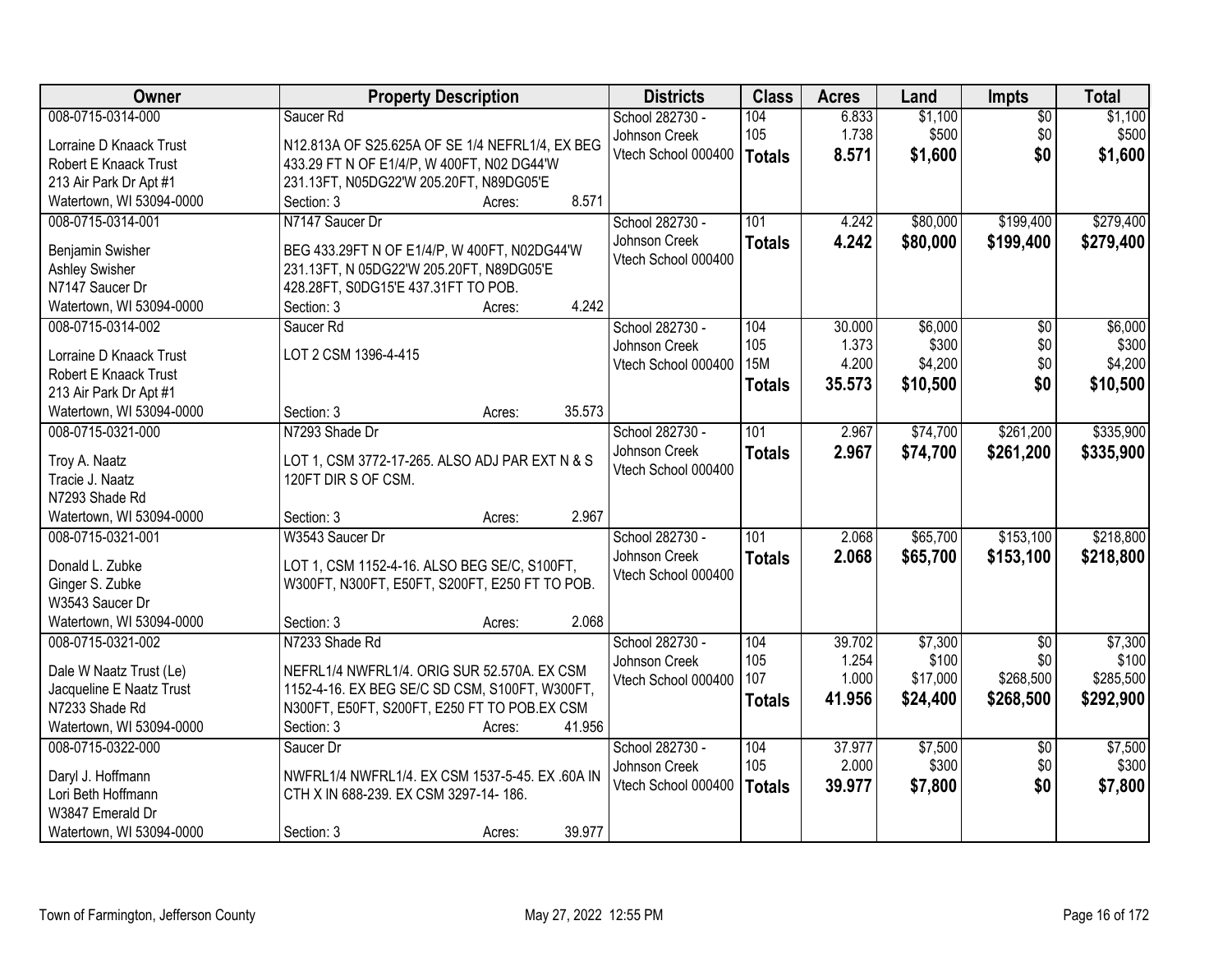| <b>Owner</b>                     | <b>Property Description</b>                     |        |        | <b>Districts</b>    | <b>Class</b>  | <b>Acres</b> | Land     | <b>Impts</b>    | <b>Total</b> |
|----------------------------------|-------------------------------------------------|--------|--------|---------------------|---------------|--------------|----------|-----------------|--------------|
| 008-0715-0322-001                | N7282 County Rd X                               |        |        | School 282730 -     | 101           | 4.597        | \$81,400 | \$154,800       | \$236,200    |
| Garry Leverenz                   | LOT 1, CSM 1537-5-45.                           |        |        | Johnson Creek       | <b>Totals</b> | 4.597        | \$81,400 | \$154,800       | \$236,200    |
| Rox Ann Leverenz                 |                                                 |        |        | Vtech School 000400 |               |              |          |                 |              |
| N7282 County Rd X                |                                                 |        |        |                     |               |              |          |                 |              |
| Watertown, WI 53094-0000         | Section: 3                                      | Acres: | 4.597  |                     |               |              |          |                 |              |
| 008-0715-0322-002                | W3639 Saucer Dr                                 |        |        | School 282730 -     | 101           | 1.000        | \$40,000 | \$182,300       | \$222,300    |
|                                  |                                                 |        |        | Johnson Creek       | <b>Totals</b> | 1.000        | \$40,000 | \$182,300       | \$222,300    |
| Dennis R. Wolf                   | LOT 1, CSM 3297-14-186.                         |        |        | Vtech School 000400 |               |              |          |                 |              |
| Sally O. Wolf<br>W3639 Saucer Dr |                                                 |        |        |                     |               |              |          |                 |              |
| Watertown, WI 53094-0000         | Section: 3                                      | Acres: | 1.000  |                     |               |              |          |                 |              |
| 008-0715-0323-000                | N7194 County Rd X                               |        |        | School 282730 -     | 101           | 1.859        | \$61,500 | \$138,300       | \$199,800    |
|                                  |                                                 |        |        | Johnson Creek       |               | 1.859        | \$61,500 | \$138,300       |              |
| Todd P. Faubel                   | LOT 1, CSM 3968-19-113.                         |        |        | Vtech School 000400 | <b>Totals</b> |              |          |                 | \$199,800    |
| Debra Faubel                     |                                                 |        |        |                     |               |              |          |                 |              |
| N7194 County Rd X                |                                                 |        |        |                     |               |              |          |                 |              |
| Watertown, WI 53094-0000         | Section: 3                                      | Acres: | 1.859  |                     |               |              |          |                 |              |
| 008-0715-0323-001                | W3634 Buske Ln                                  |        |        | School 282730 -     | 101           | 0.500        | \$20,000 | \$40,000        | \$60,000     |
| Keith P. Buske                   | SW1/4 NWFRL1/4. EX CSM 3968-19-113. ALSO COM    |        |        | Johnson Creek       | 104           | 30.546       | \$6,700  | \$0             | \$6,700      |
| 1425 Oconomowoc Ave              | W1/4/C, S89 DG45'E 1021.12FT TO POB, S00 DG14'W |        |        | Vtech School 000400 | 105           | 1.000        | \$100    | \$0             | \$100        |
| Watertown, WI 53094-0000         | 35FT, S89DG45'E 355.79FT, N01DG01'W 35.01FT,    |        |        |                     | <b>15M</b>    | 7.258        | \$7,300  | \$0             | \$7,300      |
|                                  | Section: 3                                      | Acres: | 39.304 |                     | <b>Totals</b> | 39.304       | \$34,100 | \$40,000        | \$74,100     |
| 008-0715-0324-000                | N7143 Shade Rd                                  |        |        | School 282730 -     | 101           | 3.803        | \$78,200 | \$149,400       | \$227,600    |
| Michael S. Ladish                |                                                 |        |        | Johnson Creek       | <b>Totals</b> | 3.803        | \$78,200 | \$149,400       | \$227,600    |
| Gail A. Ladish                   | LOT 1, CSM 5551-31-017, DOC 1343172.            |        |        | Vtech School 000400 |               |              |          |                 |              |
| N7143 Shade Rd                   |                                                 |        |        |                     |               |              |          |                 |              |
| Watertown, WI 53094-0000         | Section: 3                                      | Acres: | 3.803  |                     |               |              |          |                 |              |
| 008-0715-0324-001                | N7193 Shade Rd                                  |        |        | School 282730 -     | 101           | 2.000        | \$65,000 | \$149,600       | \$214,600    |
|                                  |                                                 |        |        | Johnson Creek       | <b>Totals</b> | 2.000        | \$65,000 | \$149,600       | \$214,600    |
| Christ J. Bender                 | LOT 1, CSM 640-2-484                            |        |        | Vtech School 000400 |               |              |          |                 |              |
| N7193 Shade Rd                   |                                                 |        |        |                     |               |              |          |                 |              |
| Watertown, WI 53094-0000         |                                                 |        |        |                     |               |              |          |                 |              |
|                                  | Section: 3                                      | Acres: | 2.000  |                     |               |              |          |                 |              |
| 008-0715-0324-002                |                                                 |        |        | School 282730 -     | 104           | 33.181       | \$6,300  | $\overline{30}$ | \$6,300      |
| Robert E Knaack Trust            | SE1/4 NWFRL1/4. EX CSM 640-2 -484. EX PT IN CSM |        |        | Johnson Creek       | 105           | 0.850        | \$100    | \$0             | \$100        |
| Lorraine D Knaack Trust          | 4062-19-323. EX CSM 5551-31-017, DOC 1343172.   |        |        | Vtech School 000400 | <b>Totals</b> | 34.031       | \$6,400  | \$0             | \$6,400      |
| 213 Air Park Dr Apt #1           |                                                 |        |        |                     |               |              |          |                 |              |
| Watertown, WI 53094-0000         | Section: 3                                      | Acres: | 34.031 |                     |               |              |          |                 |              |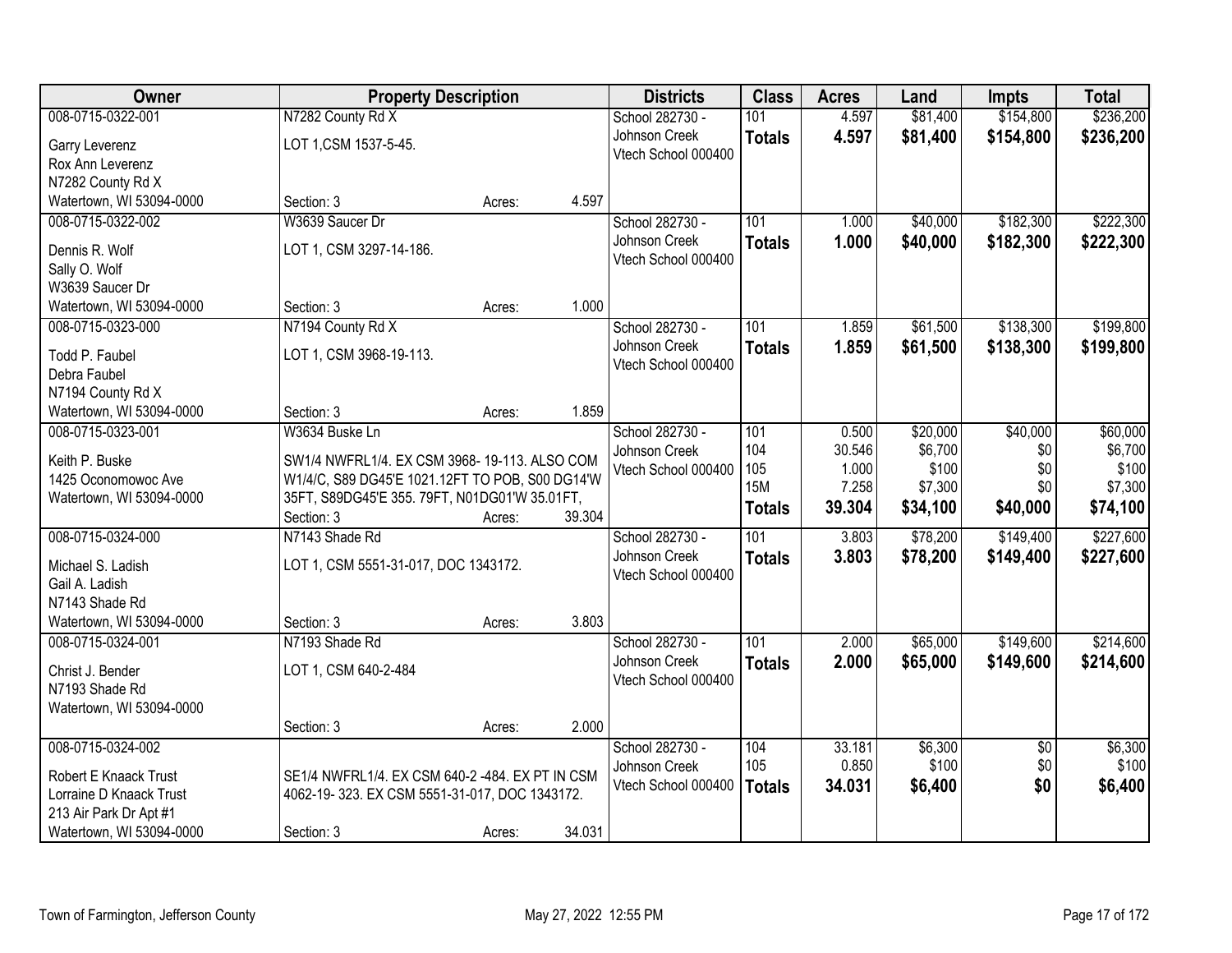| Owner                    | <b>Property Description</b>                      |        |        | <b>Districts</b>    | <b>Class</b>  | <b>Acres</b> | Land     | <b>Impts</b>    | <b>Total</b> |
|--------------------------|--------------------------------------------------|--------|--------|---------------------|---------------|--------------|----------|-----------------|--------------|
| 008-0715-0331-000        | N7089 Shade Rd                                   |        |        | School 282730 -     | 101           | 1.566        | \$54,200 | \$228,200       | \$282,400    |
| Nicholas M. Noeske       | LOT 1, CSM 4062-19-323.                          |        |        | Johnson Creek       | <b>Totals</b> | 1.566        | \$54,200 | \$228,200       | \$282,400    |
| Sara R. Noeske           |                                                  |        |        | Vtech School 000400 |               |              |          |                 |              |
| N7089 Shade Rd           |                                                  |        |        |                     |               |              |          |                 |              |
| Watertown, WI 53094-0000 | Section: 3                                       | Acres: | 1.566  |                     |               |              |          |                 |              |
| 008-0715-0331-001        | N7015 Shade Rd                                   |        |        | School 282730 -     | 101           | 2.025        | \$65,300 | \$144,200       | \$209,500    |
| Charles J. Rens          | LOT 1, CSM 3208-13-280, DOC 949923.              |        |        | Johnson Creek       | <b>Totals</b> | 2.025        | \$65,300 | \$144,200       | \$209,500    |
| Joi Lynn Rens            |                                                  |        |        | Vtech School 000400 |               |              |          |                 |              |
| N7015 Shade Rd           |                                                  |        |        |                     |               |              |          |                 |              |
| Watertown, WI 53094-0000 | Section: 3                                       | Acres: | 2.025  |                     |               |              |          |                 |              |
| 008-0715-0331-002        | Shade Rd                                         |        |        | School 282730 -     | 104           | 32.600       | \$6,500  | $\overline{50}$ | \$6,500      |
| Robert E Knaack Trust    | NE1/4 SW1/4, EX W 2 RODS. EX CSM 3208-13-280. EX |        |        | Johnson Creek       | 105           | 0.975        | \$200    | \$0             | \$200        |
| Lorraine D Knaack Trust  | PT IN CSM 4062-19-323.                           |        |        | Vtech School 000400 | <b>15M</b>    | 2.000        | \$2,000  | \$0             | \$2,000      |
| 213 Air Park Dr Apt #1   |                                                  |        |        |                     | <b>Totals</b> | 35.575       | \$8,700  | \$0             | \$8,700      |
| Watertown, WI 53094-0000 | Section: 3                                       | Acres: | 35.575 |                     |               |              |          |                 |              |
| 008-0715-0332-000        | W3649 Buske Ln                                   |        |        | School 282730 -     | 101           | 3.000        | \$75,000 | \$120,000       | \$195,000    |
| Richard J. Johnson       | LOT 1, CSM 3997-19-180. ALSO SEPTIC ESMT IN      |        |        | Johnson Creek       | <b>Totals</b> | 3.000        | \$75,000 | \$120,000       | \$195,000    |
| Ronna M. Johnson         | DOC 1265272 & 1326474.                           |        |        | Vtech School 000400 |               |              |          |                 |              |
| W3649 Buske Ln           |                                                  |        |        |                     |               |              |          |                 |              |
| Watertown, WI 53094-0000 | Section: 3                                       | Acres: | 3.000  |                     |               |              |          |                 |              |
| 008-0715-0332-001        | N7002 County Rd X                                |        |        | School 282730 -     | 101           | 2.000        | \$65,000 | \$312,400       | \$377,400    |
| Troy A. Maier            | LOT 1, CSM 4060-19-318.                          |        |        | Johnson Creek       | <b>Totals</b> | 2.000        | \$65,000 | \$312,400       | \$377,400    |
| Dawn T. Maier            |                                                  |        |        | Vtech School 000400 |               |              |          |                 |              |
| N7002 County Rd X        |                                                  |        |        |                     |               |              |          |                 |              |
| Watertown, WI 53094-0000 | Section: 3                                       | Acres: | 2.000  |                     |               |              |          |                 |              |
| 008-0715-0332-002        | County Rd X                                      |        |        | School 282730 -     | 104           | 34.715       | \$6,400  | $\overline{50}$ | \$6,400      |
| Troy A. Maier            | NW1/4 SW1/4. W33FT OF NE1/4 SW1/4. EX CSM        |        |        | Johnson Creek       | 105           | 1.000        | \$100    | \$0             | \$100        |
| Dawn T. Maier            | 3997-19-180. EX BEG NE/C SD CSM, S0DG14'W 35FT,  |        |        | Vtech School 000400 | <b>Totals</b> | 35.715       | \$6,500  | \$0             | \$6,500      |
| N7002 County Rd X        | S89DG45'E 355.79FT, N01DG01'W 35.01FT,           |        |        |                     |               |              |          |                 |              |
| Watertown, WI 53094-0000 | Section: 3                                       | Acres: | 35.715 |                     |               |              |          |                 |              |
| 008-0715-0333-000        | N6996 County Rd X                                |        |        | School 282730 -     | 104           | 33.000       | \$6,900  | $\overline{50}$ | \$6,900      |
| Michael D Maron Trust    | SW1/4 SW1/4 EX 1/2A IN SW/C.                     |        |        | Johnson Creek       | 105           | 5.500        | \$1,100  | \$0             | \$1,100      |
| Gail D Maron Trust       |                                                  |        |        | Vtech School 000400 | 107           | 1.000        | \$17,000 | \$304,700       | \$321,700    |
| N6996 County Rd X        |                                                  |        |        |                     | <b>Totals</b> | 39.500       | \$25,000 | \$304,700       | \$329,700    |
| Watertown, WI 53094-0000 | Section: 3                                       | Acres: | 39.500 |                     |               |              |          |                 |              |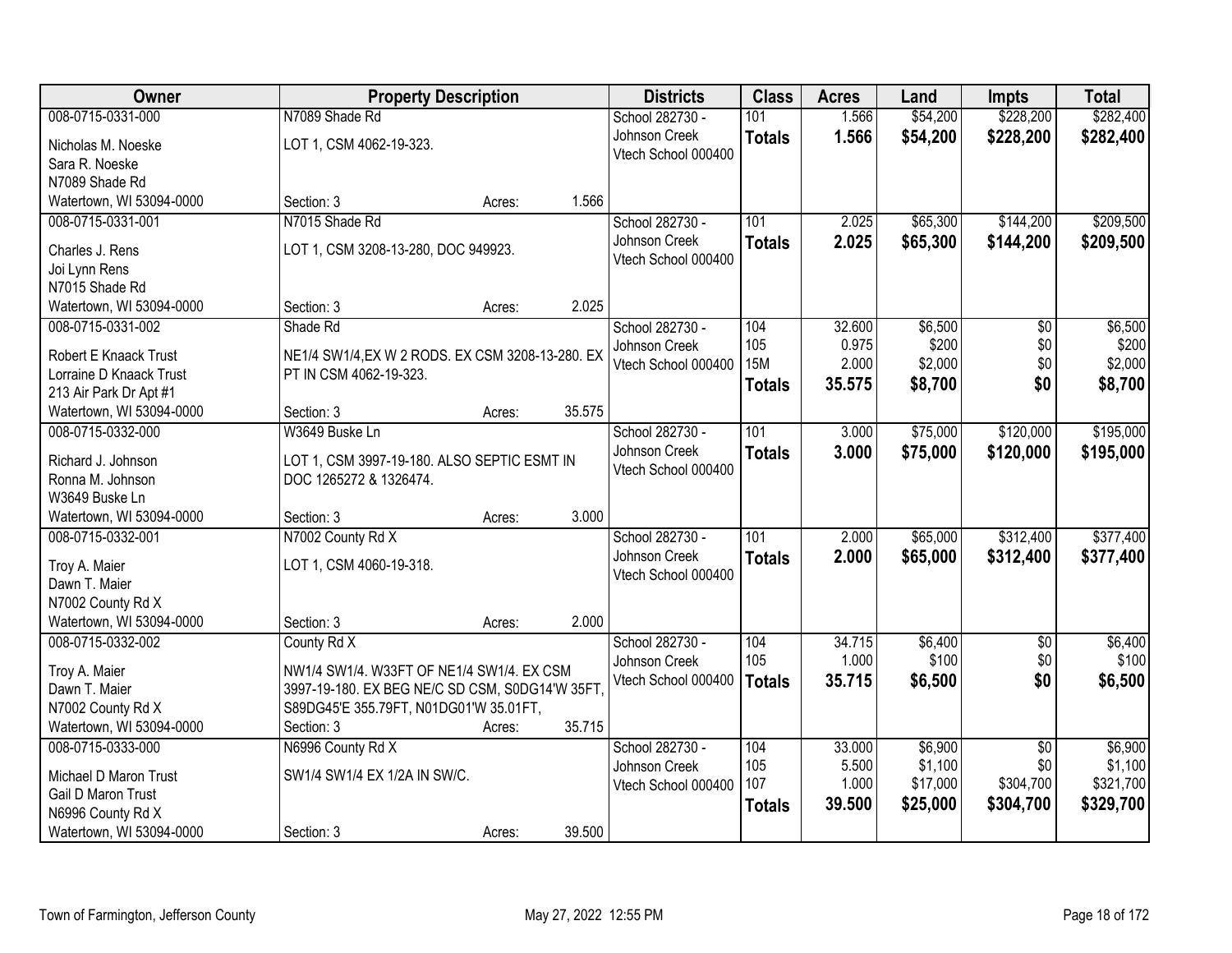| <b>Owner</b>             |                                                | <b>Property Description</b> |        | <b>Districts</b>    | <b>Class</b>  | <b>Acres</b> | Land     | <b>Impts</b>    | <b>Total</b> |
|--------------------------|------------------------------------------------|-----------------------------|--------|---------------------|---------------|--------------|----------|-----------------|--------------|
| 008-0715-0333-001        | N6904 County Rd X                              |                             |        | School 282730 -     | 101           | 0.500        | \$26,700 | \$149,900       | \$176,600    |
| Kaotsong Yang et al      | 1/2A IN SQ FORM IN SW/C SW 1/4 NOT INCL RD.    |                             |        | Johnson Creek       | <b>Totals</b> | 0.500        | \$26,700 | \$149,900       | \$176,600    |
| N6904 County Rd X        |                                                |                             |        | Vtech School 000400 |               |              |          |                 |              |
| Watertown, WI 53094-0000 |                                                |                             |        |                     |               |              |          |                 |              |
|                          | Section: 3                                     | Acres:                      | 0.500  |                     |               |              |          |                 |              |
| 008-0715-0334-000        | W3568 Ranch Rd                                 |                             |        | School 282730 -     | 104           | 37.000       | \$8,700  | $\overline{30}$ | \$8,700      |
| Michael D Maron Trust    | SE1/4 SW1/4.                                   |                             |        | Johnson Creek       | 105           | 2.000        | \$100    | \$0             | \$100        |
| Gail D Maron Trust       |                                                |                             |        | Vtech School 000400 | 107           | 1.000        | \$17,000 | \$28,000        | \$45,000     |
| N6996 County Rd X        |                                                |                             |        |                     | <b>Totals</b> | 40.000       | \$25,800 | \$28,000        | \$53,800     |
| Watertown, WI 53094-0000 | Section: 3                                     | Acres:                      | 40.000 |                     |               |              |          |                 |              |
| 008-0715-0341-000        | Saucer Dr                                      |                             |        | School 282730 -     | 104           | 29.000       | \$4,400  | \$0             | \$4,400      |
| Robert J. Diehl          | NE1/4 SE1/4 EX W10A.                           |                             |        | Johnson Creek       | 105           | 1.000        | \$100    | \$0             | \$100        |
| Ruth A. Diehl            |                                                |                             |        | Vtech School 000400 | Totals        | 30.000       | \$4,500  | \$0             | \$4,500      |
| 1878 Paddock Pl          |                                                |                             |        |                     |               |              |          |                 |              |
| Oregon, WI 53575-0000    | Section: 3                                     | Acres:                      | 30.000 |                     |               |              |          |                 |              |
| 008-0715-0342-000        | Shade Rd                                       |                             |        | School 282730 -     | 104           | 28.500       | \$6,000  | \$0             | \$6,000      |
| Lorraine D Knaack Trust  | LOT 3, CSM 1766-5-413.                         |                             |        | Johnson Creek       | 105           | 6.720        | \$1,600  | \$0             | \$1,600      |
| Robert E Knaack Trust    |                                                |                             |        | Vtech School 000400 | <b>Totals</b> | 35.220       | \$7,600  | \$0             | \$7,600      |
| 213 Air Park Dr Apt #1   |                                                |                             |        |                     |               |              |          |                 |              |
| Watertown, WI 53094-0000 | Section: 3                                     | Acres:                      | 35.220 |                     |               |              |          |                 |              |
| 008-0715-0342-001        | N7070 Shade Rd                                 |                             |        | School 282730 -     | 101           | 1.500        | \$52,500 | \$119,700       | \$172,200    |
| Christopher J. Shuppe    | LOT 1, CSM 1766-5-413, DOC 798804. ALSO SHARED |                             |        | Johnson Creek       | <b>Totals</b> | 1.500        | \$52,500 | \$119,700       | \$172,200    |
| Glenna L. Shuppe         | WELL AGREE IN DOC 1343146.                     |                             |        | Vtech School 000400 |               |              |          |                 |              |
| N7070 Shade Rd           |                                                |                             |        |                     |               |              |          |                 |              |
| Watertown, WI 53094-0000 | Section: 3                                     | Acres:                      | 1.500  |                     |               |              |          |                 |              |
| 008-0715-0342-002        | N7066 Shade Rd                                 |                             |        | School 282730 -     | 101           | 1.616        | \$55,400 | \$146,200       | \$201,600    |
| Joshua A. Koeppler       | LOT 1, CSM 2598-10-6, DOC 887202. ALSO SHARED  |                             |        | Johnson Creek       | <b>Totals</b> | 1.616        | \$55,400 | \$146,200       | \$201,600    |
| Holly A. Zart            | WELL AGREE IN DOC 1343146.                     |                             |        | Vtech School 000400 |               |              |          |                 |              |
| N7066 Shade Rd           |                                                |                             |        |                     |               |              |          |                 |              |
| Watertown, WI 53094-0000 | Section: 3                                     | Acres:                      | 1.616  |                     |               |              |          |                 |              |
| 008-0715-0342-003        | N7062 Shade Rd                                 |                             |        | School 282730 -     | 101           | 1.722        | \$49,300 | \$34,400        | \$83,700     |
| Bruce L. Singsime        | LOT 2, CSM 2598-10-6.                          |                             |        | Johnson Creek       | <b>Totals</b> | 1.722        | \$49,300 | \$34,400        | \$83,700     |
| N7062 Shade Rd           |                                                |                             |        | Vtech School 000400 |               |              |          |                 |              |
| Watertown, WI 53094-0000 |                                                |                             |        |                     |               |              |          |                 |              |
|                          | Section: 3                                     | Acres:                      | 1.722  |                     |               |              |          |                 |              |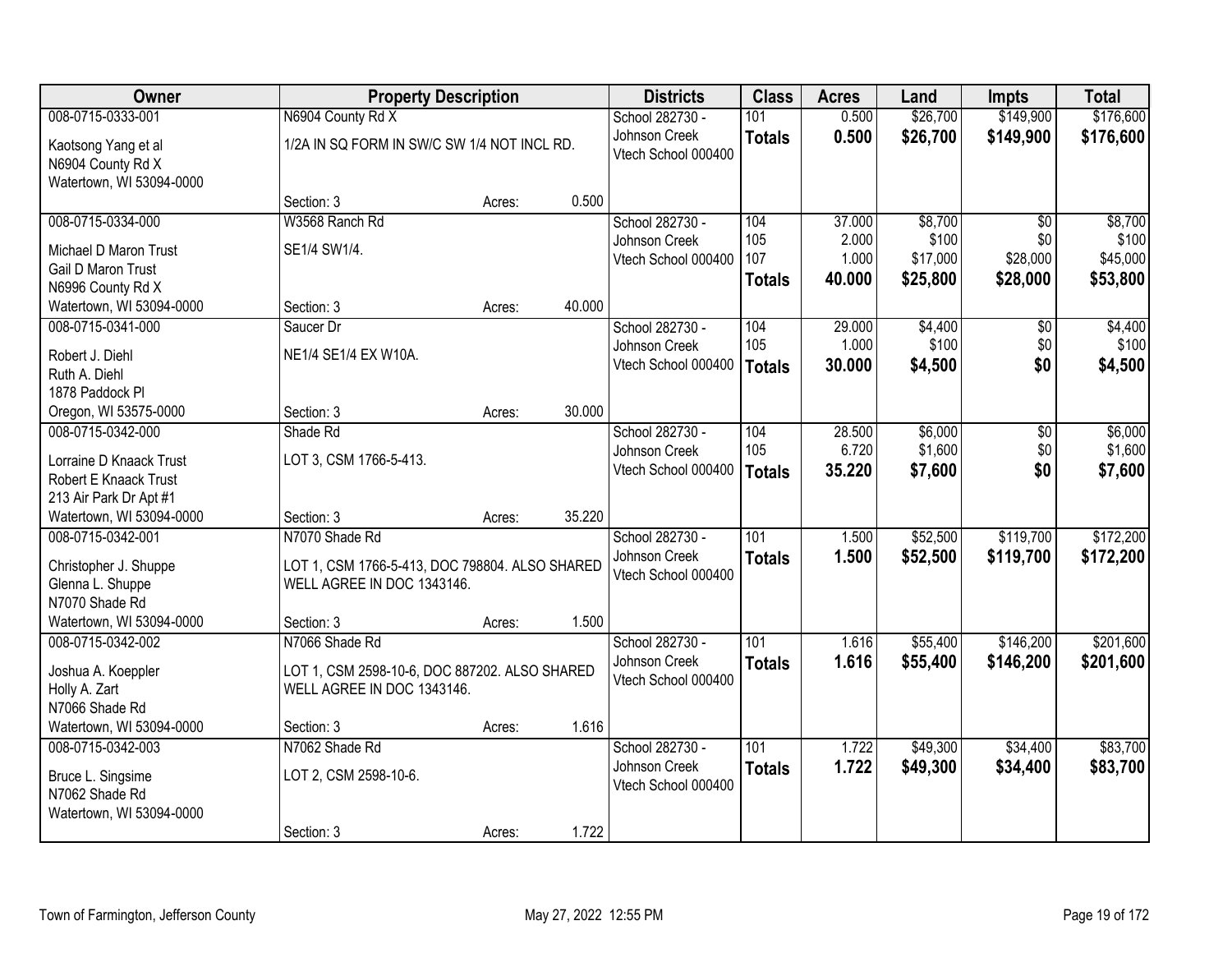| <b>Owner</b>                 |                                                 | <b>Property Description</b> |        | <b>Districts</b>    | <b>Class</b>  | <b>Acres</b> | Land     | <b>Impts</b>    | <b>Total</b> |
|------------------------------|-------------------------------------------------|-----------------------------|--------|---------------------|---------------|--------------|----------|-----------------|--------------|
| 008-0715-0343-000            | Ranch Rd                                        |                             |        | School 282730 -     | 104           | 19.539       | \$4,500  | \$0             | \$4,500      |
| Kevin Horack Trust           | LOT 2, CSM 487-2-279, DOC 717649. SUBJ TO SOLAR |                             |        | Johnson Creek       | 105           | 0.498        | \$100    | \$0             | \$100        |
| Debra Horack Trust           | LEASE & ESMT IN DOC 1401478.                    |                             |        | Vtech School 000400 | <b>Totals</b> | 20.037       | \$4,600  | \$0             | \$4,600      |
| W3550 Saucer Rd              |                                                 |                             |        |                     |               |              |          |                 |              |
| Watertown, WI 53094-0000     | Section: 3                                      | Acres:                      | 20.037 |                     |               |              |          |                 |              |
| 008-0715-0343-001            | W3476 Ranch Rd                                  |                             |        | School 282730 -     | 104           | 15.666       | \$2,300  | $\overline{50}$ | \$2,300      |
| Diane A. Pfau                | LOT 1, CSM 487-2-279                            |                             |        | Johnson Creek       | 105           | 1.500        | \$100    | \$0             | \$100        |
| W3476 Ranch Rd               |                                                 |                             |        | Vtech School 000400 | 107           | 1.000        | \$17,000 | \$62,300        | \$79,300     |
| Watertown, WI 53094-0000     |                                                 |                             |        |                     | <b>Totals</b> | 18.166       | \$19,400 | \$62,300        | \$81,700     |
|                              | Section: 3                                      | Acres:                      | 18.166 |                     |               |              |          |                 |              |
| 008-0715-0344-000            | W3396 Ranch Rd                                  |                             |        | School 286125       | 104           | 25.807       | \$5,000  | \$0             | \$5,000      |
| Peggy L. Sayles              | SE1/4 SE1/4 EX CSM 689-3-50. EX CSM 2833-11-95. |                             |        | Vtech School 000400 | 105           | 3.000        | \$500    | \$0             | \$500        |
| W3396 Ranch Rd               |                                                 |                             |        |                     | 107           | 1.000        | \$17,000 | \$217,100       | \$234,100    |
| Watertown, WI 53094-0000     |                                                 |                             |        |                     | <b>Totals</b> | 29.807       | \$22,500 | \$217,100       | \$239,600    |
|                              | Section: 3                                      | Acres:                      | 29.807 |                     |               |              |          |                 |              |
| 008-0715-0344-001            | N6975 Saucer Dr                                 |                             |        | School 286125       | 101           | 8.105        | \$95,400 | \$143,300       | \$238,700    |
| Allen A. Wollinger           | LOT 1, CSM 689-3-50.                            |                             |        | Vtech School 000400 | <b>Totals</b> | 8.105        | \$95,400 | \$143,300       | \$238,700    |
| Judy A. Wollinger            |                                                 |                             |        |                     |               |              |          |                 |              |
| N6975 Saucer Dr              |                                                 |                             |        |                     |               |              |          |                 |              |
| Watertown, WI 53094-0000     | Section: 3                                      | Acres:                      | 8.105  |                     |               |              |          |                 |              |
| 008-0715-0344-002            | W3330 Ranch Rd                                  |                             |        | School 286125       | 101           | 2.088        | \$65,900 | \$151,500       | \$217,400    |
| Robert Casper                | LOT 1, CSM 2833-11-95, DOC 914881.              |                             |        | Vtech School 000400 | <b>Totals</b> | 2.088        | \$65,900 | \$151,500       | \$217,400    |
| W3330 Ranch Rd               |                                                 |                             |        |                     |               |              |          |                 |              |
| Watertown, WI 53094-0000     |                                                 |                             |        |                     |               |              |          |                 |              |
|                              | Section: 3                                      | Acres:                      | 2.088  |                     |               |              |          |                 |              |
| 008-0715-0411-000            | County Rd X                                     |                             |        | School 282730 -     | 104           | 42.000       | \$6,100  | $\overline{50}$ | \$6,100      |
| Myrtle E Klug Trust          | NEFRL1/4 NEFRL1/4. EX .70A IN CTH X IN 688-239. |                             |        | Johnson Creek       | 105           | 1.300        | \$100    | \$0             | \$100        |
| W3811 County Rd B            | ORIG SUR 51.960A.                               |                             |        | Vtech School 000400 | <b>Totals</b> | 43.300       | \$6,200  | \$0             | \$6,200      |
| Johnson Creek, WI 53038-0000 |                                                 |                             |        |                     |               |              |          |                 |              |
|                              | Section: 4                                      | Acres:                      | 43.300 |                     |               |              |          |                 |              |
| 008-0715-0412-000            | County Rd X                                     |                             |        | School 282730 -     | 104           | 25.000       | \$4,500  | $\overline{50}$ | \$4,500      |
| Daryl Jay Hoffmann           | N1/2 NWFRL1/4 NEFRL1/4. ORIG SUR 25.930A        |                             |        | Johnson Creek       | <b>Totals</b> | 25.000       | \$4,500  | \$0             | \$4,500      |
| Lori Beth Hoffmann           |                                                 |                             |        | Vtech School 000400 |               |              |          |                 |              |
| W3847 Emerald Dr             |                                                 |                             |        |                     |               |              |          |                 |              |
| Watertown, WI 53094-0000     | Section: 4                                      | Acres:                      | 25.000 |                     |               |              |          |                 |              |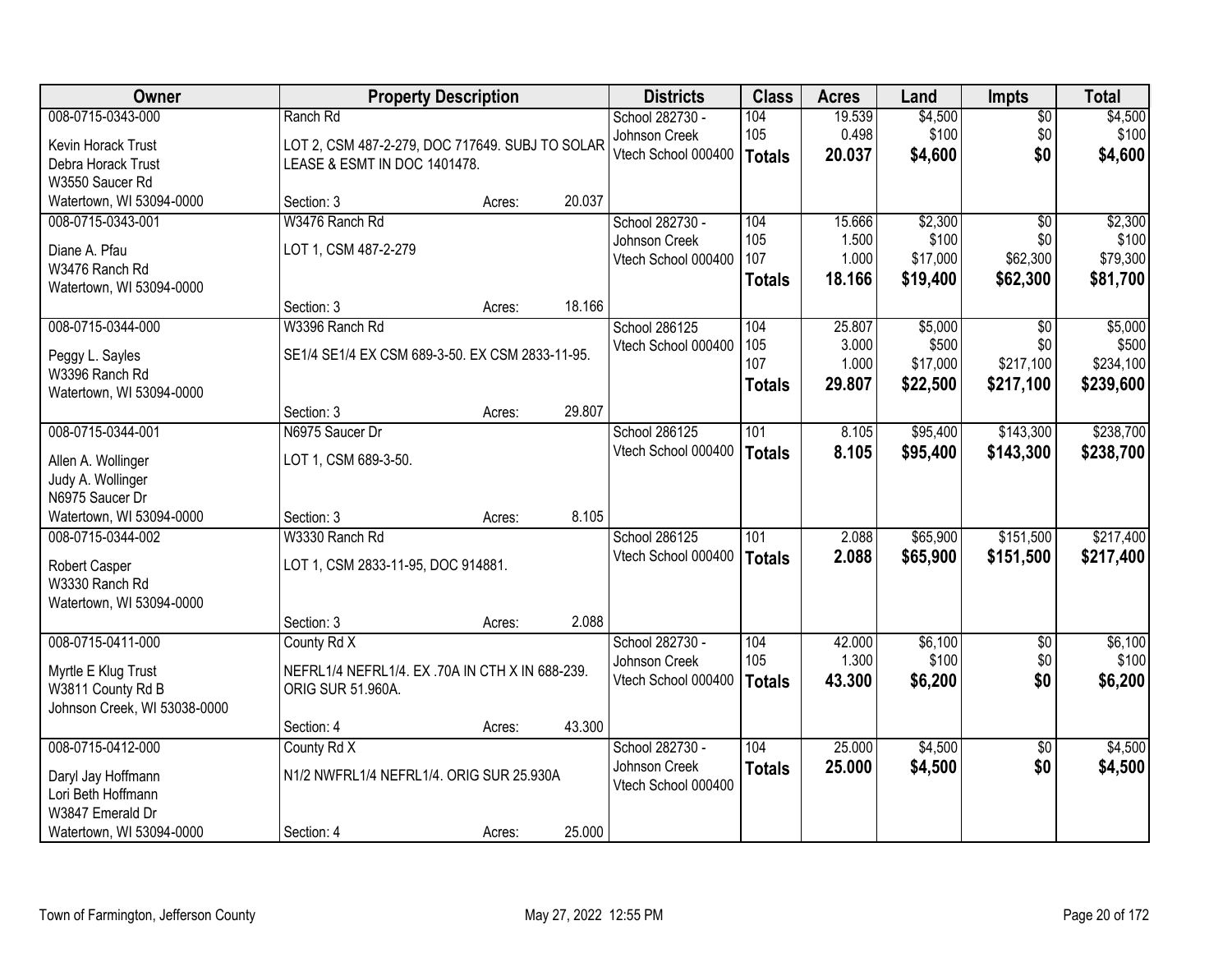| <b>Owner</b>                 |                                                   | <b>Property Description</b> |        | <b>Districts</b>    | <b>Class</b>  | <b>Acres</b> | Land     | <b>Impts</b>    | <b>Total</b> |
|------------------------------|---------------------------------------------------|-----------------------------|--------|---------------------|---------------|--------------|----------|-----------------|--------------|
| 008-0715-0412-001            | County Rd X                                       |                             |        | School 282730 -     | 104           | 20.000       | \$3,500  | $\overline{50}$ | \$3,500      |
| Steven D. Schluter           | S1/2 NWFRL1/4 NEFRL1/4. ORIG SUR 25.930A.         |                             |        | Johnson Creek       | <b>Totals</b> | 20.000       | \$3,500  | \$0             | \$3,500      |
| W3912 Ranch Rd               |                                                   |                             |        | Vtech School 000400 |               |              |          |                 |              |
| Watertown, WI 53094-0000     |                                                   |                             |        |                     |               |              |          |                 |              |
|                              | Section: 4                                        | Acres:                      | 20.000 |                     |               |              |          |                 |              |
| 008-0715-0413-000            | W3914 Staude Ln                                   |                             |        | School 282730 -     | 101           | 3.000        | \$75,000 | \$218,100       | \$293,100    |
| Dale R. Schmeling            | LOT 1, CSM 3956-19-88.                            |                             |        | Johnson Creek       | <b>Totals</b> | 3.000        | \$75,000 | \$218,100       | \$293,100    |
| Juliet A. Schmeling          |                                                   |                             |        | Vtech School 000400 |               |              |          |                 |              |
| W3914 Staude Ln              |                                                   |                             |        |                     |               |              |          |                 |              |
| Watertown, WI 53094-0000     | Section: 4                                        | Acres:                      | 3.000  |                     |               |              |          |                 |              |
| 008-0715-0413-001            | County Rd X                                       |                             |        | School 282730 -     | 104           | 37.820       | \$7,400  | \$0             | \$7,400      |
| Steven D. Schluter           | SW1/4 NEFRL1/4. EX PT IN CSM 3956-19-88.          |                             |        | Johnson Creek       | <b>Totals</b> | 37.820       | \$7,400  | \$0             | \$7,400      |
| W3912 Ranch Rd               |                                                   |                             |        | Vtech School 000400 |               |              |          |                 |              |
| Watertown, WI 53094-0000     |                                                   |                             |        |                     |               |              |          |                 |              |
|                              | Section: 4                                        | Acres:                      | 37.820 |                     |               |              |          |                 |              |
| 008-0715-0414-000            | County Rd X                                       |                             |        | School 282730 -     | 104           | 39.000       | \$5,500  | \$0             | \$5,500      |
| Myrtle E Klug Trust          | SE1/4 NEFRL1/4.                                   |                             |        | Johnson Creek       | 105           | 1.000        | \$100    | \$0             | \$100        |
| W3811 County Rd B            |                                                   |                             |        | Vtech School 000400 | Totals        | 40.000       | \$5,600  | \$0             | \$5,600      |
| Johnson Creek, WI 53038-0000 |                                                   |                             |        |                     |               |              |          |                 |              |
|                              | Section: 4                                        | Acres:                      | 40.000 |                     |               |              |          |                 |              |
| 008-0715-0421-000            | N7210 Switzke Rd                                  |                             |        | School 282730 -     | 104           | 55.000       | \$11,300 | $\overline{50}$ | \$11,300     |
| Franklin L. Trapp            | BEG N1/4/P, W2026.20FT TO HWY                     |                             |        | Johnson Creek       | 105           | 2.000        | \$100    | \$0             | \$100        |
| Jammie L. Trapp              | S924FT, S3DG20'E375.10FT, E 1997.16FT, N1296.50FT |                             |        | Vtech School 000400 | 107           | 3.000        | \$41,000 | \$501,700       | \$542,700    |
| N7228 Switzke Rd             | TO POB.                                           |                             |        |                     | <b>Totals</b> | 60.000       | \$52,400 | \$501,700       | \$554,100    |
| Watertown, WI 53094-0000     | Section: 4                                        | Acres:                      | 60.000 |                     |               |              |          |                 |              |
| 008-0715-0422-001            | N7293 Switzke Rd                                  |                             |        | School 286125       | 101           | 1.182        | \$44,600 | \$304,300       | \$348,900    |
| Larry Fahney                 | LOT 1, CSM 4211-21-6, DOC 1077223.                |                             |        | Vtech School 000400 | Totals        | 1.182        | \$44,600 | \$304,300       | \$348,900    |
| Cynthia Fahney               |                                                   |                             |        |                     |               |              |          |                 |              |
| N7293 Switzke Rd             |                                                   |                             |        |                     |               |              |          |                 |              |
| Watertown, WI 53094-0000     | Section: 4                                        | Acres:                      | 1.182  |                     |               |              |          |                 |              |
| 008-0715-0423-000            | N7153 Switzke Rd                                  |                             |        | School 282730 -     | 104           | 29.950       | \$6,100  | $\overline{60}$ | \$6,100      |
| Patrick G. Conlan            | NWFRL1/4 W OF RD. ALSO BEG W1/4/P, S336.60FT,     |                             |        | Johnson Creek       | 105           | 16.678       | \$4,200  | \$0             | \$4,200      |
| Donalda J. Conlan            | E925FT, N336.60FT TO 1/4 LINE, W925 FT TO POB.    |                             |        | Vtech School 000400 | 107           | 1.000        | \$17,000 | \$135,300       | \$152,300    |
| N7153 Switzke Rd             | EX CSM 4211-21-06 EX CSM 4388-22-079.             |                             |        |                     | <b>Totals</b> | 47.628       | \$27,300 | \$135,300       | \$162,600    |
| Watertown, WI 53094-0000     | Section: 4                                        | Acres:                      | 47.628 |                     |               |              |          |                 |              |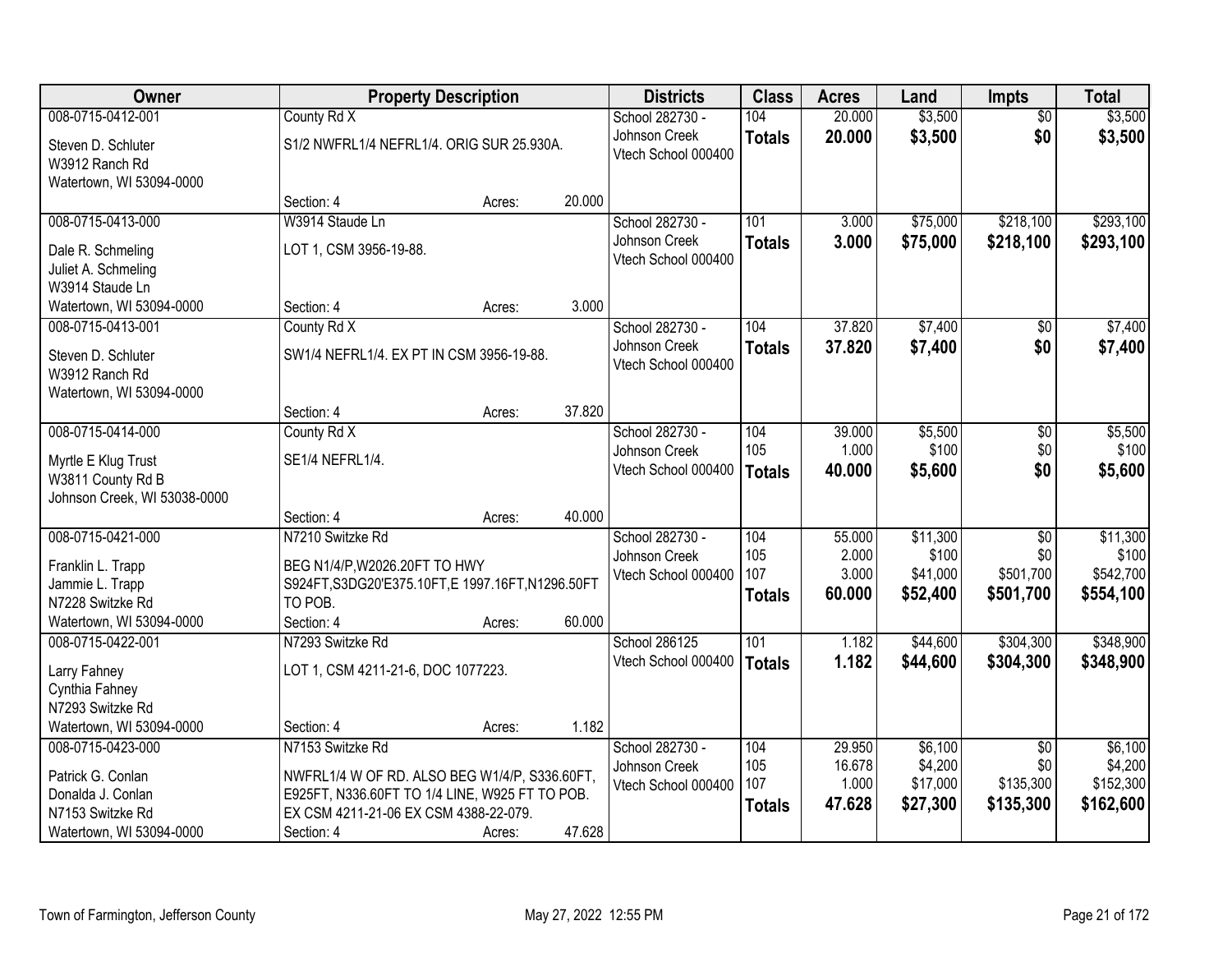| <b>Owner</b>                       |                                                                                              | <b>Property Description</b> |        | <b>Districts</b>    | <b>Class</b>     | <b>Acres</b> | Land     | <b>Impts</b>    | <b>Total</b> |
|------------------------------------|----------------------------------------------------------------------------------------------|-----------------------------|--------|---------------------|------------------|--------------|----------|-----------------|--------------|
| 008-0715-0424-000                  | Switzke Rd                                                                                   |                             |        | School 282730 -     | 104              | 44.500       | \$9,300  | $\overline{50}$ | \$9,300      |
| Daryl Jay Hoffmann                 | BEG 1296.50FT S OF N1/4/P, W1997.16FT TO                                                     |                             |        | Johnson Creek       | 105              | 8.000        | \$1,500  | \$0             | \$1,500      |
| W3847 Emerald Rd                   | HWY, SLY ON HWY TO 1/16TH/L, E TO C/S, N-POB.                                                |                             |        | Vtech School 000400 | <b>15M</b>       | 12.500       | \$12,500 | \$0             | \$12,500     |
| Watertown, WI 53094-0000           |                                                                                              |                             |        |                     | <b>Totals</b>    | 65.000       | \$23,300 | \$0             | \$23,300     |
|                                    | Section: 4                                                                                   | Acres:                      | 65.000 |                     |                  |              |          |                 |              |
| 008-0715-0431-000                  | Staude Ln                                                                                    |                             |        | School 282730 -     | 104              | 40.000       | \$7,000  | \$0             | \$7,000      |
| Steven D. Schluter                 | NE1/4 SW1/4.                                                                                 |                             |        | Johnson Creek       | <b>Totals</b>    | 40.000       | \$7,000  | \$0             | \$7,000      |
| W3912 Ranch Rd                     |                                                                                              |                             |        | Vtech School 000400 |                  |              |          |                 |              |
| Watertown, WI 53094-0000           |                                                                                              |                             |        |                     |                  |              |          |                 |              |
|                                    | Section: 4                                                                                   | Acres:                      | 40.000 |                     |                  |              |          |                 |              |
| 008-0715-0432-001                  | N7067 Switzke Rd                                                                             |                             |        | School 282730 -     | 101              | 3.530        | \$77,100 | \$229,500       | \$306,600    |
|                                    |                                                                                              |                             |        | Johnson Creek       | <b>Totals</b>    | 3.530        | \$77,100 | \$229,500       | \$306,600    |
| Peter Hansen<br>Renee Price-Hansen | BEG 336.60FT S OF W1/4/P, S89DGE 902.62FT,<br>S06DG56'E ON C/L RD 169.90FT, N89DGW 923.13FT, |                             |        | Vtech School 000400 |                  |              |          |                 |              |
| N7067 Switzke Rd                   | N168.30FT TO POB.                                                                            |                             |        |                     |                  |              |          |                 |              |
| Watertown, WI 53094-0000           | Section: 4                                                                                   | Acres:                      | 3.530  |                     |                  |              |          |                 |              |
| 008-0715-0432-002                  | N7051 Switzke Rd                                                                             |                             |        | School 282730 -     | 101              | 7.210        | \$91,800 | \$217,900       | \$309,700    |
|                                    |                                                                                              |                             |        | Johnson Creek       |                  | 7.210        | \$91,800 | \$217,900       |              |
| Peter Kitzhaber                    | BEG 504.90FT S OF W1/4/P, S336.60FT, E942.80FT                                               |                             |        | Vtech School 000400 | <b>Totals</b>    |              |          |                 | \$309,700    |
| Michelle Kitzhaber                 | TO C/L RD, N ON SD C/L 337.80FT, W923.13FT TO                                                |                             |        |                     |                  |              |          |                 |              |
| N7051 Switzke Rd                   | POB.                                                                                         |                             |        |                     |                  |              |          |                 |              |
| Watertown, WI 53094-0000           | Section: 4                                                                                   | Acres:                      | 7.210  |                     |                  |              |          |                 |              |
| 008-0715-0432-003                  | N7031 Switzke Rd                                                                             |                             |        | School 282730 -     | 101              | 3.250        | \$76,000 | \$148,900       | \$224,900    |
| Jason L. Kiltz                     | S1/2 N1/2 S1/2 NW1/4 SW1/4 W OF HWY.                                                         |                             |        | Johnson Creek       | <b>Totals</b>    | 3.250        | \$76,000 | \$148,900       | \$224,900    |
| N7031 Switzke Rd                   |                                                                                              |                             |        | Vtech School 000400 |                  |              |          |                 |              |
| Watertown, WI 53094-0000           |                                                                                              |                             |        |                     |                  |              |          |                 |              |
|                                    | Section: 4                                                                                   | Acres:                      | 3.250  |                     |                  |              |          |                 |              |
| 008-0715-0432-004                  | Switzke Rd                                                                                   |                             |        | School 286125       | $\overline{101}$ | 5.600        | \$85,400 | $\overline{60}$ | \$85,400     |
| Richard L Helman Trust             | PT OF NW1/4 SW1/4 E OF SWITZKE RD & S OF A L                                                 |                             |        | Vtech School 000400 | <b>Totals</b>    | 5.600        | \$85,400 | \$0             | \$85,400     |
| Terry L Helman Trust               | 673.2FT S OF E-W1/4/L.                                                                       |                             |        |                     |                  |              |          |                 |              |
| N6982 Switzke Rd                   |                                                                                              |                             |        |                     |                  |              |          |                 |              |
| Watertown, WI 53094-0000           | Section: 4                                                                                   | Acres:                      | 5.600  |                     |                  |              |          |                 |              |
| 008-0715-0432-005                  | N7050 Switzke Rd                                                                             |                             |        | School 282730 -     | 101              | 6.412        | \$88,600 | \$168,000       | \$256,600    |
|                                    |                                                                                              |                             |        | Johnson Creek       | <b>Totals</b>    | 6.412        | \$88,600 | \$168,000       | \$256,600    |
| <b>Matthew Powers</b>              | BEG NE/C NW1/4 SW1/4, S673FT W TO RD, N ON RD                                                |                             |        | Vtech School 000400 |                  |              |          |                 |              |
| Carolyn Powers                     | TO 1/4/L, E TO POB.                                                                          |                             |        |                     |                  |              |          |                 |              |
| N7050 Switzke Rd                   |                                                                                              |                             |        |                     |                  |              |          |                 |              |
| Watertown, WI 53094-0000           | Section: 4                                                                                   | Acres:                      | 6.412  |                     |                  |              |          |                 |              |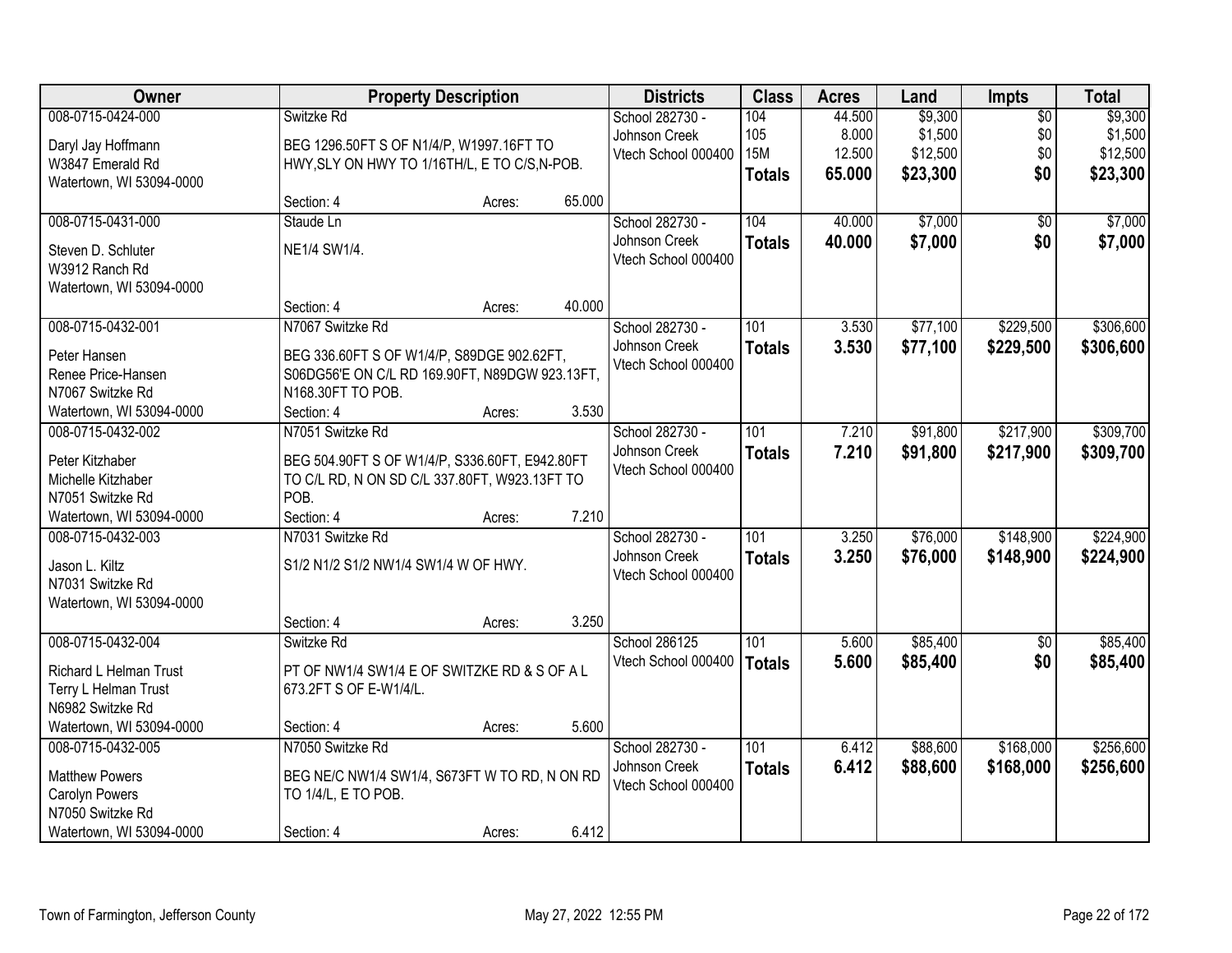| Owner                         | <b>Property Description</b>                     |        |        | <b>Districts</b>    | <b>Class</b>  | <b>Acres</b>    | Land             | <b>Impts</b>           | <b>Total</b> |
|-------------------------------|-------------------------------------------------|--------|--------|---------------------|---------------|-----------------|------------------|------------------------|--------------|
| 008-0715-0432-006             | N7019 Switzke Rd                                |        |        | School 286125       | 101           | 7.430           | \$92,700         | \$234,500              | \$327,200    |
| Scott R. Rice                 | SW1/4 SW1/4 & S10A NW1/4 SW1/4 LYG W OF         |        |        | Vtech School 000400 | <b>Totals</b> | 7.430           | \$92,700         | \$234,500              | \$327,200    |
| Pamela L. Rice                | SWITZKE RD. EX BEG SW/S/C, S89DG34'E 1011.88FT  |        |        |                     |               |                 |                  |                        |              |
| N7019 Switzke Rd              | N01DG23'W 217.7FT N04DG13'W 413.51FT,           |        |        |                     |               |                 |                  |                        |              |
| Watertown, WI 53094-0000      | Section: 4                                      | Acres: | 7.430  |                     |               |                 |                  |                        |              |
| 008-0715-0432-007             | N7095 Switzke Rd                                |        |        | School 282730 -     | 101           | 1.449           | \$51,200         | \$241,900              | \$293,100    |
|                               |                                                 |        |        | Johnson Creek       | <b>Totals</b> | 1.449           | \$51,200         | \$241,900              | \$293,100    |
| Samuel T. Nevins              | LOT 1, CSM 4388-22-079, DOC 1112823.            |        |        | Vtech School 000400 |               |                 |                  |                        |              |
| Danielle M. Nevins            |                                                 |        |        |                     |               |                 |                  |                        |              |
| N7095 Switzke Rd              |                                                 |        | 1.449  |                     |               |                 |                  |                        |              |
| Watertown, WI 53094-0000      | Section: 4                                      | Acres: |        |                     |               |                 |                  |                        |              |
| 008-0715-0433-000             | Switzke Rd                                      |        |        | School 286125       | 104<br>105    | 27.710<br>1.760 | \$5,600<br>\$100 | $\overline{50}$<br>\$0 | \$5,600      |
| Deer Track Park Landfill, Inc | BEG SW/S/C, S89DG34'E 1011.88FT, N01DG23'W      |        |        | Vtech School 000400 |               |                 |                  |                        | \$100        |
| PO Box 1450                   | 217.7FT N04DG13'W 413.51FT, N05DG34'W 629.86FT, |        |        |                     | <b>Totals</b> | 29.470          | \$5,700          | \$0                    | \$5,700      |
| Chicago, IL 60690-0000        | NWLY ALG CURVE TO RT, RAD 2286.04FT, CD         |        |        |                     |               |                 |                  |                        |              |
|                               | Section: 4                                      | Acres: | 29.470 |                     |               |                 |                  |                        |              |
| 008-0715-0434-000             | W3912 Ranch Rd                                  |        |        | School 282730 -     | 101           | 3.000           | \$75,000         | \$141,700              | \$216,700    |
| Steven D. Schluter            | LOT 1, CSM 3814-18-81.                          |        |        | Johnson Creek       | <b>Totals</b> | 3.000           | \$75,000         | \$141,700              | \$216,700    |
| W3912 Ranch Rd                |                                                 |        |        | Vtech School 000400 |               |                 |                  |                        |              |
| Watertown, WI 53094-0000      |                                                 |        |        |                     |               |                 |                  |                        |              |
|                               | Section: 4                                      | Acres: | 3.000  |                     |               |                 |                  |                        |              |
| 008-0715-0434-001             | N6982 Switzke Rd                                |        |        | School 286125       | 101           | 11.000          | \$105,500        | \$198,700              | \$304,200    |
|                               |                                                 |        |        | Vtech School 000400 | 105           | 9.500           | \$2,400          | \$0                    | \$2,400      |
| <b>Richard L Helman Trust</b> | W10A SE1/4 SW1/4 & PT OF SW1/4 SW1/4 E OF       |        |        |                     | <b>Totals</b> | 20.500          | \$107,900        | \$198,700              | \$306,600    |
| Terry L Helman Trust          | SWITZKE RD.                                     |        |        |                     |               |                 |                  |                        |              |
| N6982 Switzke Rd              |                                                 |        | 20.500 |                     |               |                 |                  |                        |              |
| Watertown, WI 53094-0000      | Section: 4                                      | Acres: |        |                     |               |                 |                  |                        |              |
| 008-0715-0434-002             | W3944 Ranch Rd                                  |        |        | School 282730 -     | 101           | 1.162           | \$44,100         | \$63,000               | \$107,100    |
| Steven D. Schluter            | LOT 1, CSM 3813-18-78, DOC 1017770.             |        |        | Johnson Creek       | <b>Totals</b> | 1.162           | \$44,100         | \$63,000               | \$107,100    |
| W3912 Ranch Rd                |                                                 |        |        | Vtech School 000400 |               |                 |                  |                        |              |
| Watertown, WI 53094-0000      |                                                 |        |        |                     |               |                 |                  |                        |              |
|                               | Section: 4                                      | Acres: | 1.162  |                     |               |                 |                  |                        |              |
| 008-0715-0434-003             | Ranch Rd                                        |        |        | School 282730 -     | 104           | 25.088          | \$5,000          | $\overline{50}$        | \$5,000      |
| Steven D. Schluter            | E3/4 SE1/4 SW1/4. EX CSM 3813-18-78. EX CSM     |        |        | Johnson Creek       | 105           | 0.750           | \$200            | \$0                    | \$200        |
| W3912 Ranch Rd                | 3814-18-81.                                     |        |        | Vtech School 000400 | <b>Totals</b> | 25.838          | \$5,200          | \$0                    | \$5,200      |
| Watertown, WI 53094-0000      |                                                 |        |        |                     |               |                 |                  |                        |              |
|                               | Section: 4                                      | Acres: | 25.838 |                     |               |                 |                  |                        |              |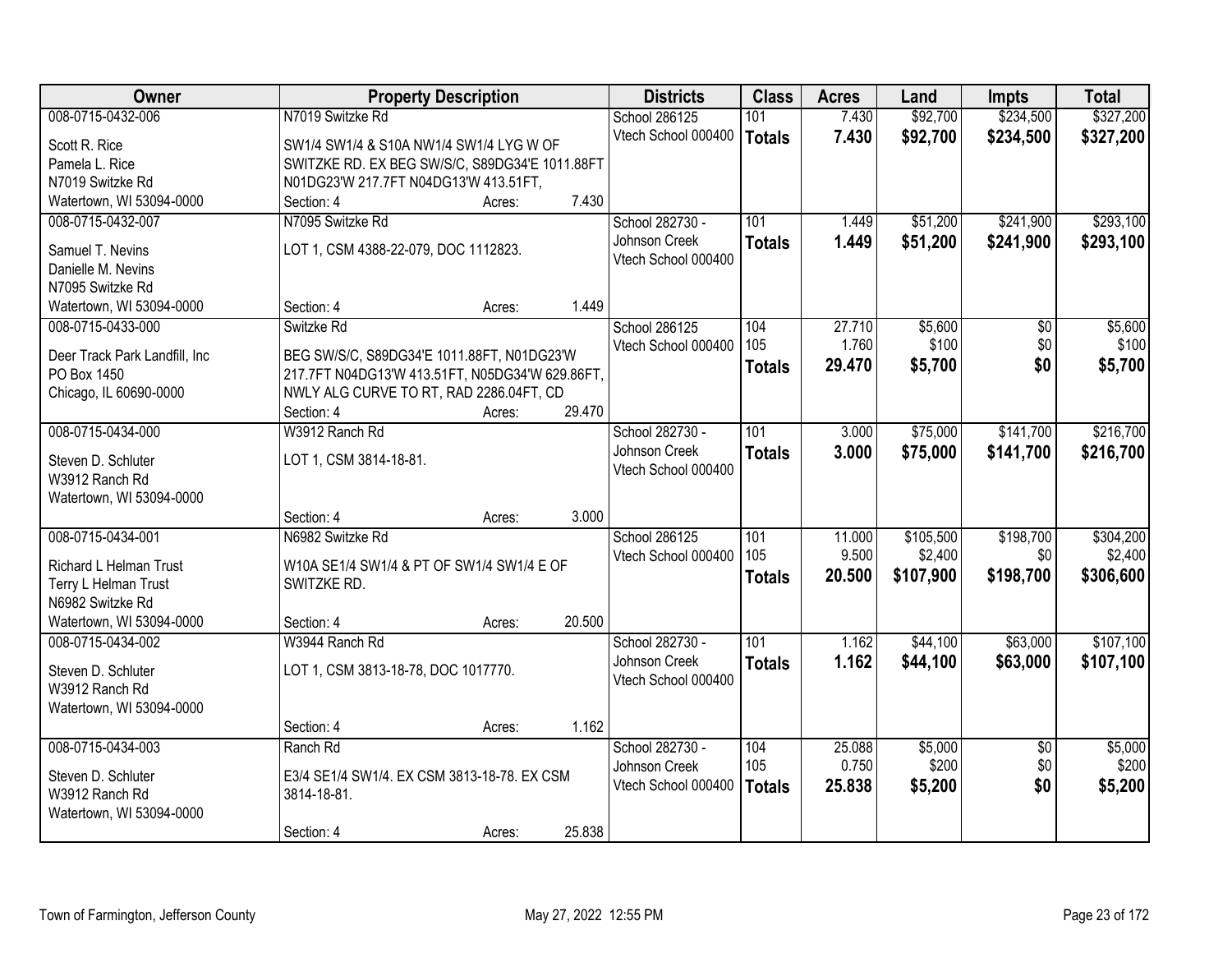| Owner                                                                |                                                                                           | <b>Property Description</b> |        | <b>Districts</b>                     | <b>Class</b>                | <b>Acres</b>             | Land                          | <b>Impts</b>                  | <b>Total</b>                    |
|----------------------------------------------------------------------|-------------------------------------------------------------------------------------------|-----------------------------|--------|--------------------------------------|-----------------------------|--------------------------|-------------------------------|-------------------------------|---------------------------------|
| 008-0715-0441-000                                                    | N7073 County Rd X                                                                         |                             |        | School 282730 -                      | 101                         | 2.069                    | \$65,700                      | \$172,800                     | \$238,500                       |
| Christopher M. Senn<br>N7073 County Rd X<br>Watertown, WI 53094-0000 | LOT 1, CSM 5480-30-136, DOC 1327938.                                                      |                             |        | Johnson Creek<br>Vtech School 000400 | <b>Totals</b>               | 2.069                    | \$65,700                      | \$172,800                     | \$238,500                       |
|                                                                      | Section: 4                                                                                | Acres:                      | 2.069  |                                      |                             |                          |                               |                               |                                 |
| 008-0715-0441-001                                                    | County Rd X                                                                               |                             |        | School 282730 -                      | 104                         | 1.175                    | \$200                         | $\overline{50}$               | \$200                           |
| Two Girls LLC<br>W3757 Ebenezer Dr<br>Watertown, WI 53094-0000       | LOT 2, CSM 5480-30-136, DOC 1327938.                                                      |                             |        | Johnson Creek<br>Vtech School 000400 | <b>Totals</b>               | 1.175                    | \$200                         | \$0                           | \$200                           |
|                                                                      | Section: 4                                                                                | Acres:                      | 1.175  |                                      |                             |                          |                               |                               |                                 |
| 008-0715-0441-002                                                    | County Rd X                                                                               |                             |        | School 282730 -                      | 104                         | 36.756                   | \$7,300                       | $\sqrt[6]{30}$                | \$7,300                         |
| Two Girls LLC<br>W3757 Ebenezer Dr                                   | BEG E1/4/P, S1485.50FT, N88 DG30'W 1320FT,<br>N1485.50FT, S88DG30'E 1320FT TO POB. EX CSM |                             |        | Johnson Creek<br>Vtech School 000400 | 105<br><b>Totals</b>        | 5.000<br>41.756          | \$1,100<br>\$8,400            | \$0<br>\$0                    | \$1,100<br>\$8,400              |
| Watertown, WI 53094-0000                                             | 5480-30-136, DOC 1327938                                                                  |                             |        |                                      |                             |                          |                               |                               |                                 |
|                                                                      | Section: 4                                                                                | Acres:                      | 41.756 |                                      |                             |                          |                               |                               |                                 |
| 008-0715-0442-000                                                    | Staude Ln                                                                                 |                             |        | School 282730 -                      | 104                         | 19.180                   | \$3,300                       | \$0                           | \$3,300                         |
| Steven D. Schluter<br>W3912 Ranch Rd<br>Watertown, WI 53094-0000     | N1/2 NW1/4 SE1/4. EX PT IN CSM 3956-19-88.                                                |                             |        | Johnson Creek<br>Vtech School 000400 | <b>Totals</b>               | 19.180                   | \$3,300                       | \$0                           | \$3,300                         |
|                                                                      | Section: 4                                                                                | Acres:                      | 19.180 |                                      |                             |                          |                               |                               |                                 |
| 008-0715-0442-001                                                    | Staude Ln                                                                                 |                             |        | School 282730 -                      | 104                         | 20.000                   | \$4,200                       | $\overline{50}$               | \$4,200                         |
| Steven D. Schluter<br>W3912 Ranch Rd<br>Watertown, WI 53094-0000     | S1/2 NW1/4 SE1/4.                                                                         |                             |        | Johnson Creek<br>Vtech School 000400 | <b>Totals</b>               | 20.000                   | \$4,200                       | \$0                           | \$4,200                         |
|                                                                      | Section: 4                                                                                | Acres:                      | 20.000 |                                      |                             |                          |                               |                               |                                 |
| 008-0715-0443-000                                                    | W3878 Ranch Rd                                                                            |                             |        | School 282730 -                      | 104                         | 38.000                   | \$7,500                       | $\overline{50}$               | \$7,500                         |
| Steven D. Schluter<br>W3912 Ranch Rd<br>Watertown, WI 53094-0000     | SW1/4 SE1/4.                                                                              |                             |        | Johnson Creek<br>Vtech School 000400 | 105<br>107<br><b>Totals</b> | 1.000<br>1.000<br>40.000 | \$100<br>\$17,000<br>\$24,600 | \$0<br>\$110,700<br>\$110,700 | \$100<br>\$127,700<br>\$135,300 |
|                                                                      | Section: 4                                                                                | Acres:                      | 40.000 |                                      |                             |                          |                               |                               |                                 |
| 008-0715-0444-000                                                    | Ranch Rd                                                                                  |                             |        | School 282730 -                      | 104                         | 33.150                   | \$6,700                       | $\overline{30}$               | \$6,700                         |
| Steven D. Schluter<br>W3912 Ranch Rd                                 | S35A SE1/4 SE1/4.                                                                         |                             |        | Johnson Creek<br>Vtech School 000400 | 105<br><b>Totals</b>        | 1.850<br>35.000          | \$100<br>\$6,800              | \$0<br>\$0                    | \$100<br>\$6,800                |
| Watertown, WI 53094-0000                                             | Section: 4                                                                                | Acres:                      | 35.000 |                                      |                             |                          |                               |                               |                                 |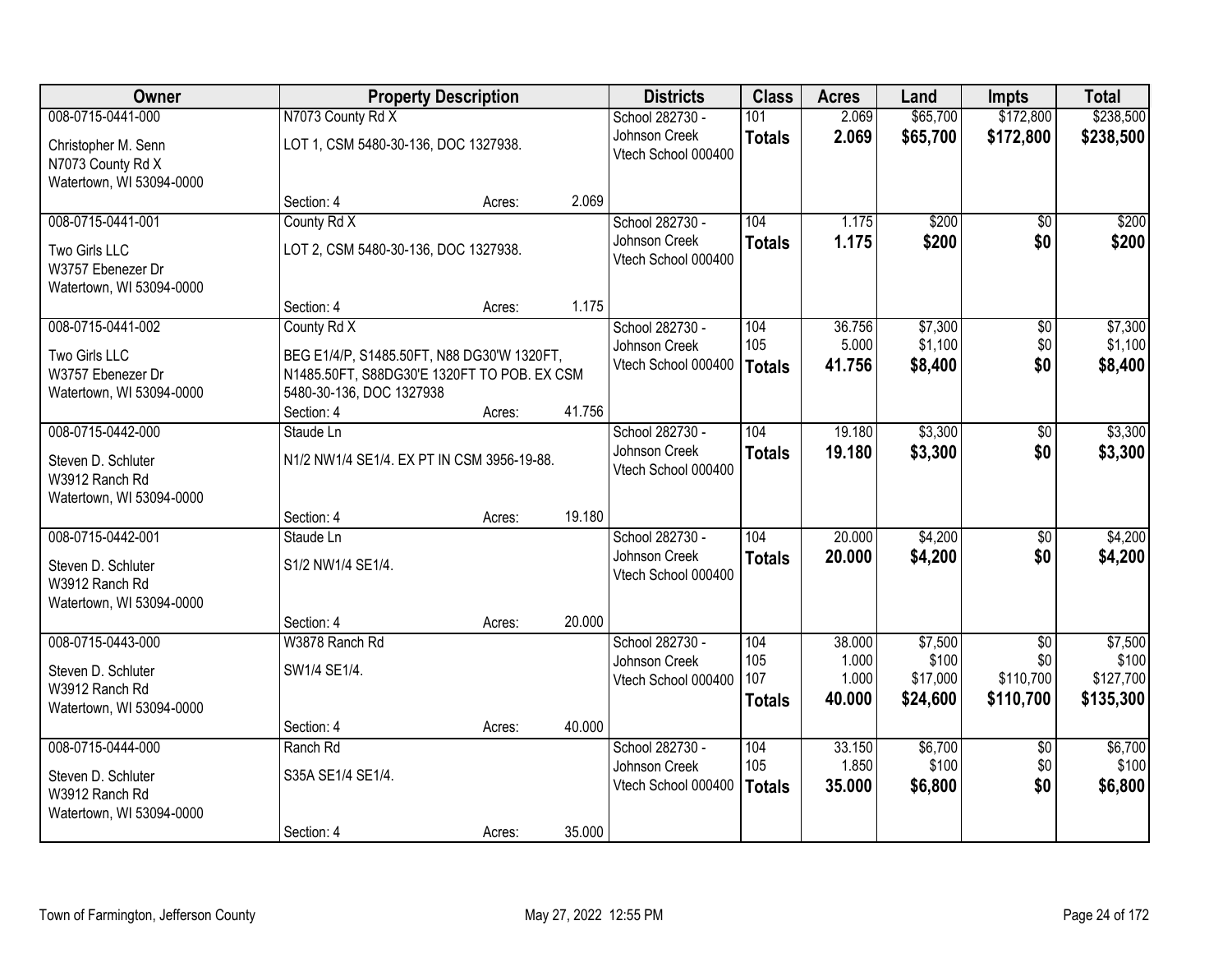| Owner                     | <b>Property Description</b>                     |        |        | <b>Districts</b>    | <b>Class</b>  | <b>Acres</b> | Land     | <b>Impts</b>    | <b>Total</b> |
|---------------------------|-------------------------------------------------|--------|--------|---------------------|---------------|--------------|----------|-----------------|--------------|
| 008-0715-0511-000         | Spruce Dr                                       |        |        | School 282730 -     | 104           | 20.000       | \$1,200  | $\overline{50}$ | \$1,200      |
| Wilbur R. Miller          | NEFRL1/4 NEFRL1/4.                              |        |        | Johnson Creek       | 105           | 19.070       | \$4,800  | \$0             | \$4,800      |
| N8404 Witte Ln            |                                                 |        |        | Vtech School 000400 | <b>15M</b>    | 8.000        | \$8,000  | \$0             | \$8,000      |
| Watertown, WI 53094-0000  |                                                 |        |        |                     | <b>Totals</b> | 47.070       | \$14,000 | \$0             | \$14,000     |
|                           | Section: 5                                      | Acres: | 47.070 |                     |               |              |          |                 |              |
| 008-0715-0512-000         | W4239 Spruce Dr                                 |        |        | School 282730 -     | 101           | 2.500        | \$70,000 | \$195,300       | \$265,300    |
| Andrea Badon              | LOT 3, CSM 4702-24-126.                         |        |        | Johnson Creek       | <b>Totals</b> | 2.500        | \$70,000 | \$195,300       | \$265,300    |
| W4239 Spruce Dr           |                                                 |        |        | Vtech School 000400 |               |              |          |                 |              |
| Watertown, WI 53094-0000  |                                                 |        |        |                     |               |              |          |                 |              |
|                           | Section: 5                                      | Acres: | 2.500  |                     |               |              |          |                 |              |
| 008-0715-0512-001         | Spruce Dr                                       |        |        | School 282730 -     | 104           | 23.289       | \$4,800  | $\overline{50}$ | \$4,800      |
| Leonard W. Toebe          | N30A W1/2 W1/2 NEFRL1/4. EX 189.50FT N&S BY     |        |        | Johnson Creek       | 105           | 0.500        | \$100    | \$0             | \$100        |
| Victoria D. Toebe         | 231FT E&W IN NW/C. EX CSM 4733-24-198.          |        |        | Vtech School 000400 | <b>15M</b>    | 3.000        | \$3,000  | \$0             | \$3,000      |
| W4279 Spruce Dr           |                                                 |        |        |                     | <b>Totals</b> | 26.789       | \$7,900  | \$0             | \$7,900      |
| Watertown, WI 53094-0000  | Section: 5                                      | Acres: | 26.789 |                     |               |              |          |                 |              |
| 008-0715-0512-002         | W4295 Spruce Dr                                 |        |        | School 282730 -     | 101           | 1.000        | \$40,000 | \$102,200       | \$142,200    |
| Dean J. Baldassari        | BEG N1/4/P, E231FT, S189.59FT W231FT, N189.50FT |        |        | Johnson Creek       | <b>Totals</b> | 1.000        | \$40,000 | \$102,200       | \$142,200    |
| 312 E Lake St             | TO POB.                                         |        |        | Vtech School 000400 |               |              |          |                 |              |
| Lake Mills, WI 53551-0000 |                                                 |        |        |                     |               |              |          |                 |              |
|                           | Section: 5                                      | Acres: | 1.000  |                     |               |              |          |                 |              |
| 008-0715-0512-003         | Spruce Dr                                       |        |        | School 282730 -     | 101           | 1.498        | \$52,500 | \$0             | \$52,500     |
| Wilbur R. Miller          | LOT 1, CSM 4702-24-126.                         |        |        | Johnson Creek       | <b>Totals</b> | 1.498        | \$52,500 | \$0             | \$52,500     |
| N8404 Witte Ln            |                                                 |        |        | Vtech School 000400 |               |              |          |                 |              |
| Watertown, WI 53094-0000  |                                                 |        |        |                     |               |              |          |                 |              |
|                           | Section: 5                                      | Acres: | 1.498  |                     |               |              |          |                 |              |
| 008-0715-0512-004         | Spruce Dr                                       |        |        | School 282730 -     | 105           | 1.000        | \$1,200  | $\sqrt{6}$      | \$1,200      |
| James S. Whitehouse       | LOT 2, CSM 4702-24-126.                         |        |        | Johnson Creek       | <b>Totals</b> | 1.000        | \$1,200  | \$0             | \$1,200      |
| Michele A. Whitehouse     |                                                 |        |        | Vtech School 000400 |               |              |          |                 |              |
| W213 S7200 Annes Way      |                                                 |        |        |                     |               |              |          |                 |              |
| Muskego, WI 53150-0000    | Section: 5                                      | Acres: | 1.000  |                     |               |              |          |                 |              |
| 008-0715-0512-005         | Spruce Dr                                       |        |        | School 282730 -     | 105           | 17.922       | \$21,500 | $\overline{50}$ | \$21,500     |
| James S. Whitehouse       | E1/2 NWFRL1/4 NEFRL1/4. EX CSM 4702-24-126.     |        |        | Johnson Creek       | <b>Totals</b> | 17.922       | \$21,500 | \$0             | \$21,500     |
| Michele A. Whitehouse     |                                                 |        |        | Vtech School 000400 |               |              |          |                 |              |
| W213 S7200 Annes Way      |                                                 |        |        |                     |               |              |          |                 |              |
| Muskego, WI 53150-0000    | Section: 5                                      | Acres: | 17.922 |                     |               |              |          |                 |              |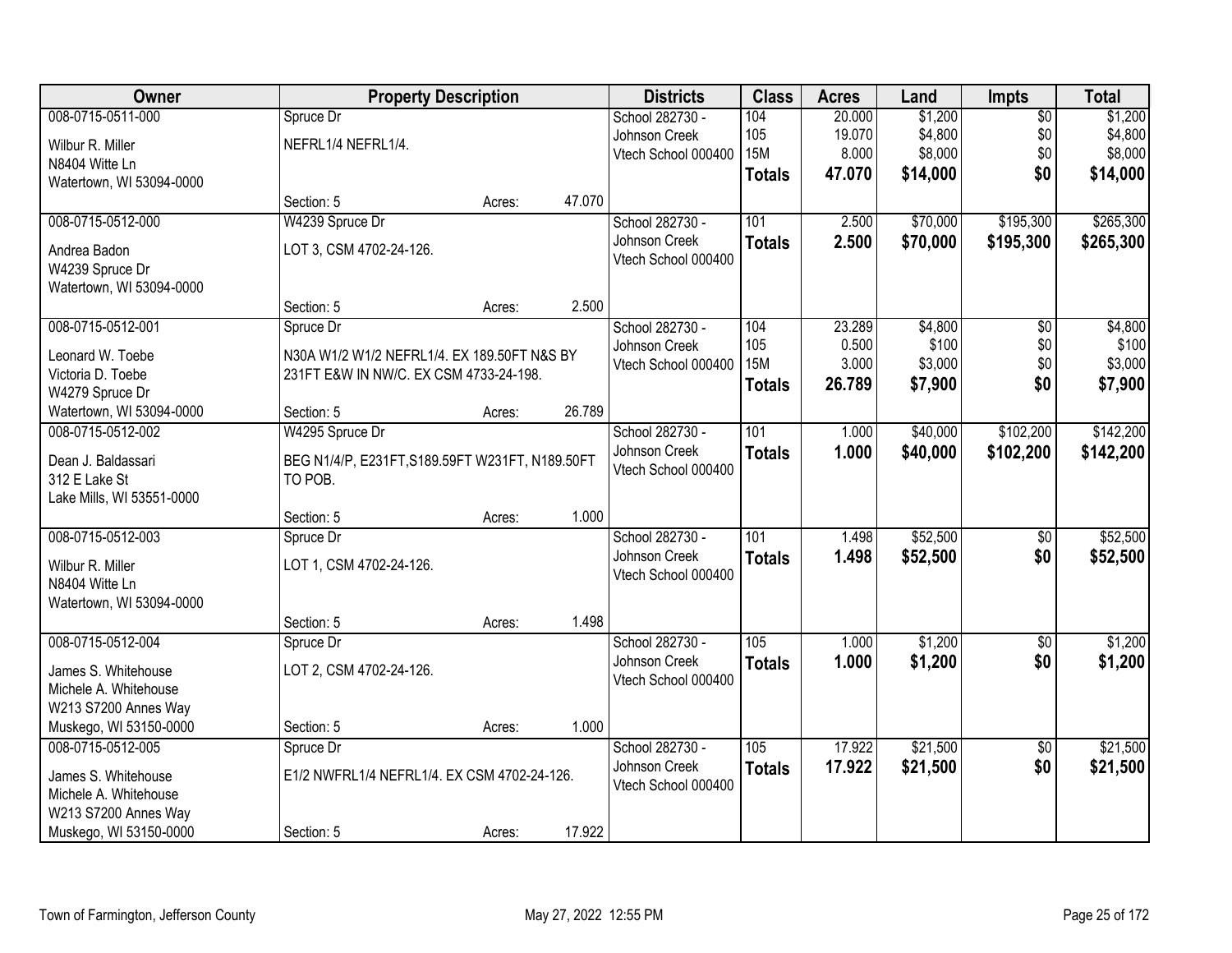| Owner                         | <b>Property Description</b>                    |        |        | <b>Districts</b>    | <b>Class</b>  | <b>Acres</b> | Land     | <b>Impts</b>    | <b>Total</b>    |
|-------------------------------|------------------------------------------------|--------|--------|---------------------|---------------|--------------|----------|-----------------|-----------------|
| 008-0715-0512-006             | W4279 Spruce Dr                                |        |        | School 282730 -     | 101           | 2.206        | \$67,100 | \$382,100       | \$449,200       |
| Leonard W. Toebe              | LOT 1, CSM 4733-24-198.                        |        |        | Johnson Creek       | <b>Totals</b> | 2.206        | \$67,100 | \$382,100       | \$449,200       |
| Victoria D. Toebe             |                                                |        |        | Vtech School 000400 |               |              |          |                 |                 |
| W4279 Spruce Dr               |                                                |        |        |                     |               |              |          |                 |                 |
| Watertown, WI 53094-0000      | Section: 5                                     | Acres: | 2.206  |                     |               |              |          |                 |                 |
| 008-0715-0513-000             | Spruce Dr                                      |        |        | School 282730 -     | 104           | 20.000       | \$2,500  | \$0             | \$2,500         |
| James S. Whitehouse           | S15.97A W1/2 W1/2 NEFRL1/4 & E1/2 SW1/4        |        |        | Johnson Creek       | 105           | 12.700       | \$3,200  | \$0             | \$3,200         |
| Michele A. Whitehouse         | NEFRL1/4.                                      |        |        | Vtech School 000400 | <b>Totals</b> | 32.700       | \$5,700  | \$0             | \$5,700         |
| W213 S7200 Annes Way          |                                                |        |        |                     |               |              |          |                 |                 |
| Muskego, WI 53150-0000        | Section: 5                                     | Acres: | 32.700 |                     |               |              |          |                 |                 |
| 008-0715-0514-000             | Spruce Dr                                      |        |        | School 282730 -     | 302           | 30.000       | \$0      | $\overline{50}$ | $\overline{50}$ |
| <b>Dept Natural Resources</b> | S30A SE1/4 NEFRL1/4.                           |        |        | Johnson Creek       | <b>Totals</b> | 30.000       | \$0      | \$0             | \$0             |
| State of Wisconsin            |                                                |        |        | Vtech School 000400 |               |              |          |                 |                 |
| PO Box 450                    |                                                |        |        |                     |               |              |          |                 |                 |
| Madison, WI 53701-0000        | Section: 5                                     | Acres: | 30.000 |                     |               |              |          |                 |                 |
| 008-0715-0514-001             | Spruce Dr                                      |        |        | School 282730 -     | 105           | 10.000       | \$2,500  | \$0             | \$2,500         |
| Wilbur R. Miller              | N1/2 N1/2 SE1/4 NEFRL1/4.                      |        |        | Johnson Creek       | <b>Totals</b> | 10.000       | \$2,500  | \$0             | \$2,500         |
| N8404 Witte Ln                |                                                |        |        | Vtech School 000400 |               |              |          |                 |                 |
| Watertown, WI 53094-0000      |                                                |        |        |                     |               |              |          |                 |                 |
|                               | Section: 5                                     | Acres: | 10.000 |                     |               |              |          |                 |                 |
| 008-0715-0521-000             | W4377 Spruce Dr                                |        |        | School 282730 -     | 104           | 38.300       | \$7,400  | \$0             | \$7,400         |
| Betty Klausch et al           | NEFRL1/4 NWFRL1/4.                             |        |        | Johnson Creek       | 105           | 1.000        | \$100    | \$0             | \$100           |
| W4377 Spruce Dr               |                                                |        |        | Vtech School 000400 | 107           | 1.000        | \$17,000 | \$128,800       | \$145,800       |
| Watertown, WI 53094-0000      |                                                |        |        |                     | <b>15M</b>    | 3.000        | \$3,000  | \$0             | \$3,000         |
|                               | Section: 5                                     | Acres: | 43.300 |                     | <b>Totals</b> | 43.300       | \$27,500 | \$128,800       | \$156,300       |
| 008-0715-0522-000             | Spruce Dr                                      |        |        | School 282730 -     | 104           | 21.330       | \$4,100  | \$0             | \$4,100         |
| Shirley J. Sukow              | N38.40A OF W1/2 NWFRL1/4. EX 1.33A IN HWY.EX   |        |        | Johnson Creek       | 105           | 0.150        | \$100    | \$0             | \$100           |
| 620 Masonic Blvd              | BEG N S/L915 .08FT E OF NW SC, E200FT, S217    |        |        | Vtech School 000400 | <b>15M</b>    | 6.830        | \$6,800  | \$0             | \$6,800         |
| Jefferson, WI 53549-0000      | .80FT, W200FT, N217.80FT - POB EX PAR 8, TRANS |        |        |                     | <b>Totals</b> | 28.310       | \$11,000 | \$0             | \$11,000        |
|                               | Section: 5                                     | Acres: | 28.310 |                     |               |              |          |                 |                 |
| 008-0715-0522-001             | W4423 Spruce Dr                                |        |        | School 282730 -     | 101           | 1.000        | \$40,000 | \$155,300       | \$195,300       |
| <b>Molly Trust</b>            | BEG N/S/L 915.08FT E OF NW S/C, E200FT,        |        |        | Johnson Creek       | <b>Totals</b> | 1.000        | \$40,000 | \$155,300       | \$195,300       |
| W4423 Spruce Dr               | S217.80FT, W200FT, N217.80FT TO POB.           |        |        | Vtech School 000400 |               |              |          |                 |                 |
| Watertown, WI 53094-0000      |                                                |        |        |                     |               |              |          |                 |                 |
|                               | Section: 5                                     | Acres: | 1.000  |                     |               |              |          |                 |                 |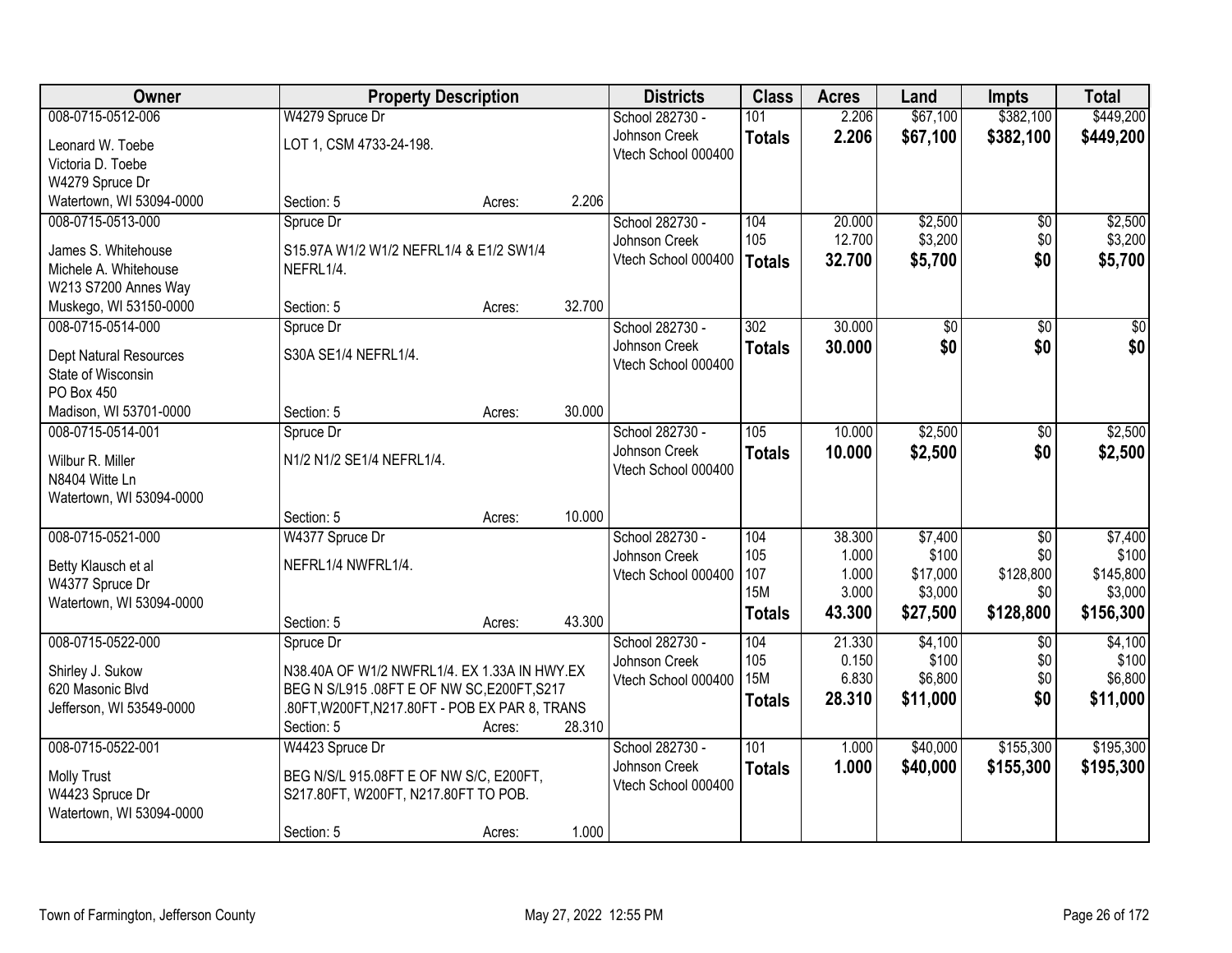| Owner                                         | <b>Property Description</b>                       |        |        | <b>Districts</b>                 | <b>Class</b>  | <b>Acres</b>    | Land     | <b>Impts</b>                 | <b>Total</b> |
|-----------------------------------------------|---------------------------------------------------|--------|--------|----------------------------------|---------------|-----------------|----------|------------------------------|--------------|
| 008-0715-0523-000                             | <b>Baneck Ln</b>                                  |        |        | School 282730 -                  | 104           | 42.360          | \$7,400  | $\overline{50}$              | \$7,400      |
| Donald A. Reinders                            | COM W1/4/C, N00DG01'E 1176. 79FT, S89DG52'E       |        |        | Johnson Creek                    | 105           | 1.000           | \$100    | \$0                          | \$100        |
| <b>Kay Reinders</b>                           | 291.40FT, N00DG01'E 324.93FT, N88DG24' E          |        |        | Vtech School 000400              | <b>Totals</b> | 43.360          | \$7,500  | \$0                          | \$7,500      |
| N6309 Ziebell Rd                              | 1030.84FT, S00DG26'E 1492. 76FT, S88DG25'W        |        |        |                                  |               |                 |          |                              |              |
| Jefferson, WI 53549-0000                      | Section: 5                                        | Acres: | 43.360 |                                  |               |                 |          |                              |              |
| 008-0715-0524-000                             | Spruce Dr                                         |        |        | School 282730 -                  | 104           | 20.000          | \$3,100  | $\overline{50}$              | \$3,100      |
|                                               | N1/2 SE1/4 NWFRL1/4                               |        |        | Johnson Creek                    | <b>Totals</b> | 20.000          | \$3,100  | \$0                          | \$3,100      |
| Stanley Klausch et al<br>W4377 Spruce Dr      |                                                   |        |        | Vtech School 000400              |               |                 |          |                              |              |
| Watertown, WI 53094-0000                      |                                                   |        |        |                                  |               |                 |          |                              |              |
|                                               | Section: 5                                        | Acres: | 20.000 |                                  |               |                 |          |                              |              |
| 008-0715-0524-001                             | <b>Baneck Ln</b>                                  |        |        | School 282730 -                  | 104           | 20.000          | \$4,000  | \$0                          | \$4,000      |
|                                               |                                                   |        |        | Johnson Creek                    | <b>Totals</b> | 20.000          | \$4,000  | \$0                          | \$4,000      |
| Kenneth D Baneck Trust                        | S1/2 SE1/4 NWFRL1/4.                              |        |        | Vtech School 000400              |               |                 |          |                              |              |
| Marilyn E Baneck Trust                        |                                                   |        |        |                                  |               |                 |          |                              |              |
| W4377 Baneck Ln                               |                                                   |        | 20.000 |                                  |               |                 |          |                              |              |
| Watertown, WI 53094-0000<br>008-0715-0531-000 | Section: 5<br>W4377 Baneck Ln                     | Acres: |        |                                  |               |                 | \$7,200  |                              | \$7,200      |
|                                               |                                                   |        |        | School 282730 -<br>Johnson Creek | 104<br>107    | 39.000<br>1.000 | \$17,000 | $\overline{50}$<br>\$123,600 | \$140,600    |
| Kenneth D Baneck Trust                        | NE1/4 SW1/4.                                      |        |        | Vtech School 000400              |               | 40.000          | \$24,200 | \$123,600                    | \$147,800    |
| Marilyn E Baneck Trust                        |                                                   |        |        |                                  | <b>Totals</b> |                 |          |                              |              |
| W4377 Baneck Ln                               |                                                   |        |        |                                  |               |                 |          |                              |              |
| Watertown, WI 53094-0000                      | Section: 5                                        | Acres: | 40.000 |                                  |               |                 |          |                              |              |
| 008-0715-0532-000                             | N7088 Waldmann Ln                                 |        |        | School 282730 -                  | 104           | 20.178          | \$2,900  | $\overline{50}$              | \$2,900      |
| Vernon Gerstner Trust                         | N1/2 NW1/4 SW1/4. N1/2 SE1/4 NW1/4 SW1/4. EX CSM  |        |        | Johnson Creek                    | 105           | 0.500           | \$100    | \$0                          | \$100        |
| Marilyn A Gerstner Trust (Le)                 | 4545-23-104.                                      |        |        | Vtech School 000400              | 107           | 3.000           | \$41,000 | \$269,600                    | \$310,600    |
| N7088 Waldmann Ln                             |                                                   |        |        |                                  | <b>Totals</b> | 23.678          | \$44,000 | \$269,600                    | \$313,600    |
| Watertown, WI 53094-0000                      | Section: 5                                        | Acres: | 23.678 |                                  |               |                 |          |                              |              |
| 008-0715-0532-001                             | Waldmann Ln                                       |        |        | School 282730 -                  | 104           | 17.000          | \$2,900  | $\overline{50}$              | \$2,900      |
| Dennis E. Rabbach                             | SW1/4 NW1/4 SW1/4. S1/2 SE 1/4 NW1/4 SW1/4. N 2.5 |        |        | Johnson Creek                    | 105           | 0.500           | \$100    | \$0                          | \$100        |
| Linda J. Rabbach                              | A OF E1/2 SW1/4 SW1/4.                            |        |        | Vtech School 000400              | <b>Totals</b> | 17.500          | \$3,000  | \$0                          | \$3,000      |
| N7173 State Rd 26                             |                                                   |        |        |                                  |               |                 |          |                              |              |
| Watertown, WI 53094-0000                      | Section: 5                                        | Acres: | 17.500 |                                  |               |                 |          |                              |              |
| 008-0715-0532-002                             | W4445 Baneck Ln                                   |        |        | School 282730 -                  | 101           | 1.322           | \$48,100 | \$202,300                    | \$250,400    |
|                                               |                                                   |        |        | Johnson Creek                    | <b>Totals</b> | 1.322           | \$48,100 | \$202,300                    | \$250,400    |
| Randal V. Gerstner                            | LOT 1, CSM 4545-23-104, DOC 1146340.              |        |        | Vtech School 000400              |               |                 |          |                              |              |
| W4445 Baneck Ln                               |                                                   |        |        |                                  |               |                 |          |                              |              |
| Watertown, WI 53094-0000                      |                                                   |        | 1.322  |                                  |               |                 |          |                              |              |
|                                               | Section: 5                                        | Acres: |        |                                  |               |                 |          |                              |              |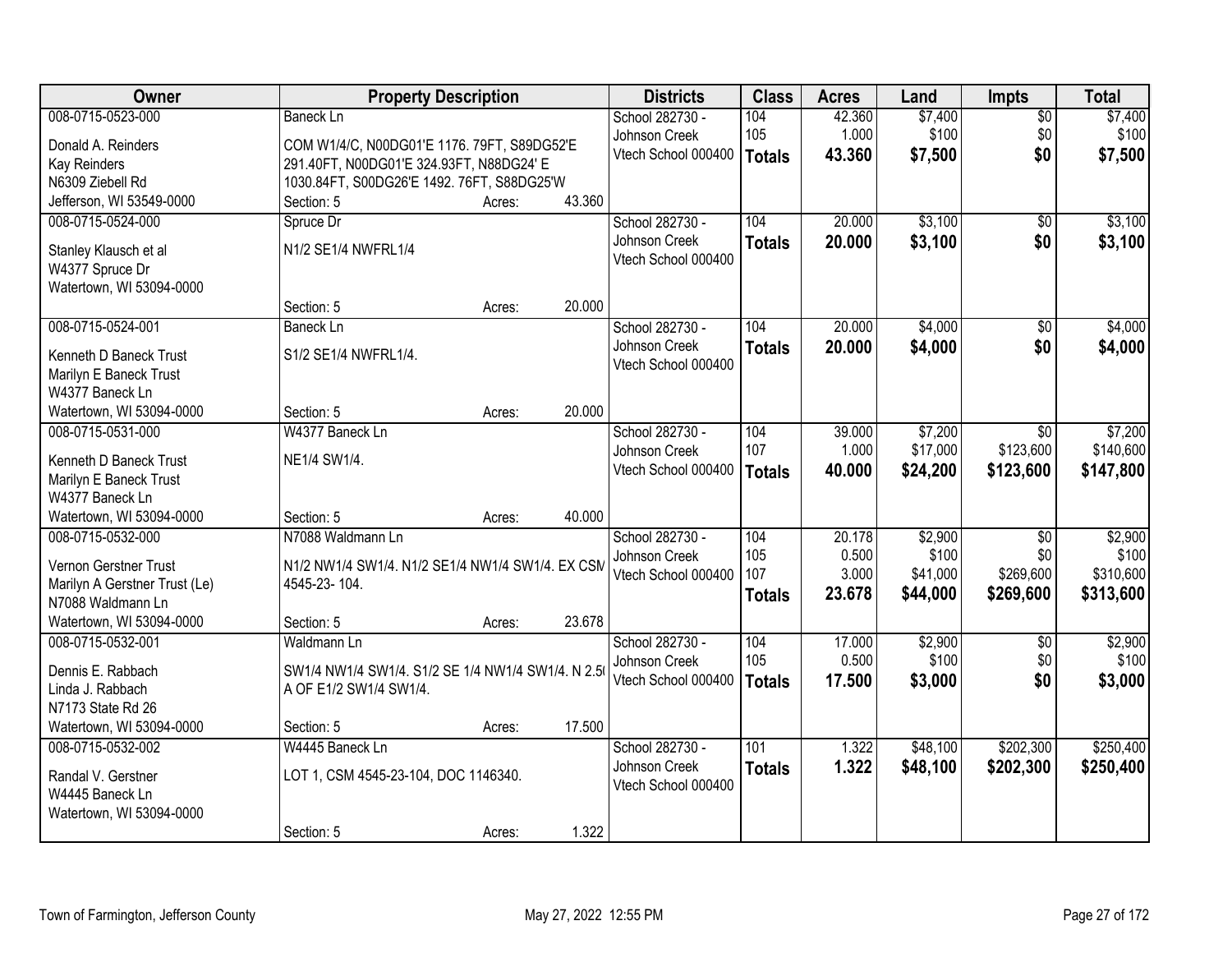| Owner                         |                                               | <b>Property Description</b> |        | <b>Districts</b>    | <b>Class</b>     | <b>Acres</b> | Land            | <b>Impts</b>    | <b>Total</b>    |
|-------------------------------|-----------------------------------------------|-----------------------------|--------|---------------------|------------------|--------------|-----------------|-----------------|-----------------|
| 008-0715-0533-000             | <b>Waldmann Ln</b>                            |                             |        | School 282730 -     | 102              | 20.670       | \$54,800        | $\overline{60}$ | \$54,800        |
| Deer Track Park Landfill      | W1/2 SW1/4 SW1/4. SUBJ TO ROW ALG S/L.        |                             |        | Johnson Creek       | <b>Totals</b>    | 20.670       | \$54,800        | \$0             | \$54,800        |
| Waste Management              |                                               |                             |        | Vtech School 000400 |                  |              |                 |                 |                 |
| PO Box 1450                   |                                               |                             |        |                     |                  |              |                 |                 |                 |
| Chicago, IL 60690-0000        | Section: 5                                    | Acres:                      | 20.670 |                     |                  |              |                 |                 |                 |
| 008-0715-0533-001             | Waldmann Ln                                   |                             |        | School 282730 -     | 104              | 18.080       | \$3,300         | $\overline{30}$ | \$3,300         |
| Sanifill of WI Inc            | S17.50A OF E1/2 SW1/4 SW1/4. ALSO ROW ALG S/L |                             |        | Johnson Creek       | <b>Totals</b>    | 18.080       | \$3,300         | \$0             | \$3,300         |
| PO Box 1450                   | W1/2 SW1/4 SW1/4.                             |                             |        | Vtech School 000400 |                  |              |                 |                 |                 |
| Chicago, IL 60690             |                                               |                             |        |                     |                  |              |                 |                 |                 |
|                               | Section: 5                                    | Acres:                      | 18.080 |                     |                  |              |                 |                 |                 |
| 008-0715-0534-000             | Waldmann Ln                                   |                             |        | School 282730 -     | 104              | 25.000       | \$2,200         | \$0             | \$2,200         |
| Kenneth D Baneck Trust        | SE1/4 SW1/4.                                  |                             |        | Johnson Creek       | 105              | 15.000       | \$3,800         | \$0             | \$3,800         |
| Marilyn E Baneck Trust        |                                               |                             |        | Vtech School 000400 | <b>Totals</b>    | 40.000       | \$6,000         | \$0             | \$6,000         |
| W4377 Baneck Ln               |                                               |                             |        |                     |                  |              |                 |                 |                 |
| Watertown, WI 53094-0000      | Section: 5                                    | Acres:                      | 40.000 |                     |                  |              |                 |                 |                 |
| 008-0715-0541-000             | Ranch Rd                                      |                             |        | School 282730 -     | 105              | 40.000       | \$10,000        | \$0             | \$10,000        |
| Jason L. Kiltz                | NE1/4 SE1/4. SUBJ TO MINERAL RIGHTS IN DOC    |                             |        | Johnson Creek       | <b>Totals</b>    | 40.000       | \$10,000        | \$0             | \$10,000        |
| N7031 Switzke Rd              | 1384794.                                      |                             |        | Vtech School 000400 |                  |              |                 |                 |                 |
| Watertown, WI 53094-0000      |                                               |                             |        |                     |                  |              |                 |                 |                 |
|                               | Section: 5                                    | Acres:                      | 40.000 |                     |                  |              |                 |                 |                 |
| 008-0715-0542-000             | Ranch Rd                                      |                             |        | School 282730 -     | 104              | 7.500        | \$800           | \$0             | \$800           |
| James S. Whitehouse           | N25A NW1/4 SE1/4 EX 10 1/2AC IN SE/C.         |                             |        | Johnson Creek       | 105              | 7.000        | \$1,800         | \$0             | \$1,800         |
| Michele A. Whitehouse         |                                               |                             |        | Vtech School 000400 | <b>Totals</b>    | 14.500       | \$2,600         | \$0             | \$2,600         |
| W213 S7200 Annes Way          |                                               |                             |        |                     |                  |              |                 |                 |                 |
| Muskego, WI 53150-0000        | Section: 5                                    | Acres:                      | 14.500 |                     |                  |              |                 |                 |                 |
| 008-0715-0542-001             | Ranch Rd                                      |                             |        | School 282730 -     | 105              | 10.500       | \$2,600         | $\sqrt{6}$      | \$2,600         |
| Scott A. Rupprecht            | BEG 330FT S OF NE/C NW1/4                     |                             |        | Johnson Creek       | <b>Totals</b>    | 10.500       | \$2,600         | \$0             | \$2,600         |
| N7670 State Rd 26             | SE1/4, S495FT, W998.25FT, N ALG DIT           |                             |        | Vtech School 000400 |                  |              |                 |                 |                 |
| Watertown, WI 53094-0000      | 495FT, E882.75FT TO POB.                      |                             |        |                     |                  |              |                 |                 |                 |
|                               | Section: 5                                    | Acres:                      | 10.500 |                     |                  |              |                 |                 |                 |
| 008-0715-0542-002             | Ranch Rd                                      |                             |        | School 282730 -     | $\overline{302}$ | 15,000       | $\overline{30}$ | $\overline{30}$ | $\overline{50}$ |
| <b>Dept Natural Resources</b> | S 3/8 NW1/4 SE1/4. SUBJ TO ROW.               |                             |        | Johnson Creek       | <b>Totals</b>    | 15.000       | \$0             | \$0             | \$0             |
| State of Wisconsin            |                                               |                             |        | Vtech School 000400 |                  |              |                 |                 |                 |
| PO Box 450                    |                                               |                             |        |                     |                  |              |                 |                 |                 |
| Madison, WI 53701-0000        | Section: 5                                    | Acres:                      | 15.000 |                     |                  |              |                 |                 |                 |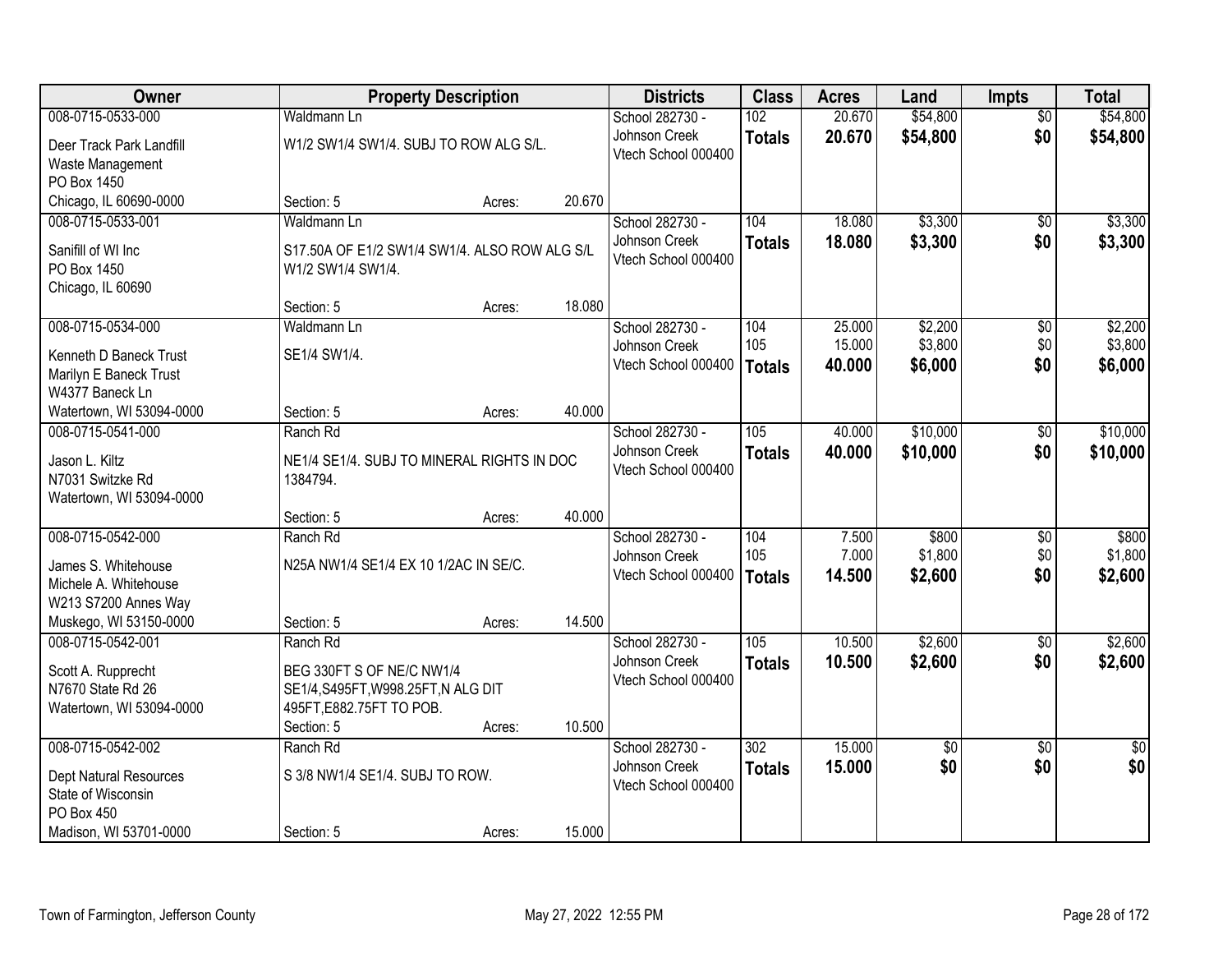| Owner                         | <b>Property Description</b>                       |        |        | <b>Districts</b>                     | <b>Class</b>  | <b>Acres</b>     | Land     | Impts            | <b>Total</b> |
|-------------------------------|---------------------------------------------------|--------|--------|--------------------------------------|---------------|------------------|----------|------------------|--------------|
| 008-0715-0543-000             | W4248 Ranch Rd                                    |        |        | School 282730 -                      | 104           | 16.136           | \$1,000  | $\overline{50}$  | \$1,000      |
| Deer Track Park Landfill      | BEG S1/4/C, E888.48FT, N172.39                    |        |        | Johnson Creek<br>Vtech School 000400 | 107           | 1.000            | \$17,000 | \$700            | \$17,700     |
| Waste Management              | FT, W376.89FT, N1148FT, W TO N/ S1/4/C, S TO POB. |        |        |                                      | <b>Totals</b> | 17.136           | \$18,000 | \$700            | \$18,700     |
| PO Box 1450                   |                                                   |        |        |                                      |               |                  |          |                  |              |
| Chicago, IL 60690-0000        | Section: 5                                        | Acres: | 17.136 |                                      |               |                  |          |                  |              |
| 008-0715-0543-001             | W4242 Ranch Rd                                    |        |        | School 282730 -                      | 102           | 25.500           | \$67,600 | \$1,530,600      | \$1,598,200  |
| Central Sanitary Landfill Inc | COM S1/4/C, E888.48FT TO POB,                     |        |        | Johnson Creek<br>Vtech School 000400 | <b>Totals</b> | 25.500           | \$67,600 | \$1,530,600      | \$1,598,200  |
| PO Box 1450                   | N172.39FT, W376.89FT, N1/48FT,                    |        |        |                                      |               |                  |          |                  |              |
| Chicago, IL 60690-0000        | E805FT, S660FT, E174FT, S660FT, W601.62FT TO POB. |        |        |                                      |               |                  |          |                  |              |
|                               | Section: 5                                        | Acres: | 25.500 |                                      |               |                  |          |                  |              |
| 008-0715-0544-000             | Ranch Rd                                          |        |        | School 286125                        | 104           | 24.500           | \$2,400  | $\overline{50}$  | \$2,400      |
| Deer Track Park Landfill, Inc | N1/2 SE1/4 SE1/4. E5A S1/2 SE1/4 SE1/4.           |        |        | Vtech School 000400                  | 105           | 0.500            | \$200    | \$0<br>\$0       | \$200        |
| PO Box 1450                   |                                                   |        |        |                                      | <b>Totals</b> | 25.000           | \$2,600  |                  | \$2,600      |
| Chicago, IL 60690-0000        |                                                   |        |        |                                      |               |                  |          |                  |              |
|                               | Section: 5                                        | Acres: | 25.000 |                                      |               |                  |          |                  |              |
| 008-0715-0544-001             | Ranch Rd                                          |        |        | School 282730 -                      | 102           | 12.364           | \$32,800 | \$0              | \$32,800     |
| Central Sanitary Landfill Inc | BEG 174FT E OF SW/C SE1/4 SE                      |        |        | Johnson Creek                        | <b>Totals</b> | 12.364           | \$32,800 | \$0              | \$32,800     |
| PO Box 1450                   | 1/4, N660FT, E816FT, S660FT, W816FT TO POB.       |        |        | Vtech School 000400                  |               |                  |          |                  |              |
| Chicago, IL 60690-0000        |                                                   |        |        |                                      |               |                  |          |                  |              |
|                               | Section: 5                                        | Acres: | 12.364 |                                      |               |                  |          |                  |              |
| 008-0715-0611-000             | W4499 Spruce Dr                                   |        |        | School 282730 -                      | 101           | 2.550            | \$70,500 | \$252,700        | \$323,200    |
| James Winter                  | COM S1/4/C SEC 31-T8N-R15E, S88DG24'E             |        |        | Johnson Creek                        | 104           | 13.651           | \$2,100  | \$0              | \$2,100      |
| 746 Lucas Ln                  | 1271.49FT TO POB, S88DG24'E 1369.04FT, S88DG49    |        |        | Vtech School 000400                  | <b>15M</b>    | 10.500<br>26.701 | \$10,500 | \$0<br>\$252,700 | \$10,500     |
| Jefferson, WI 53549-0000      | 'E 176.90FT, S32DG01'E 39.77 FT, S08DG07'W        |        |        |                                      | <b>Totals</b> |                  | \$83,100 |                  | \$335,800    |
|                               | Section: 6                                        | Acres: | 26.701 |                                      |               |                  |          |                  |              |
| 008-0715-0611-001             | State Highway 26                                  |        |        | School 282730 -                      | 104           | 18.018           | \$3,200  | $\sqrt{6}$       | \$3,200      |
| Michael R Walter Trust        | S1/2 NEFRL1/4 NEFRL1/4 LYG W OF RD. EX PAR 7,     |        |        | Johnson Creek                        | 105           | 0.462            | \$100    | \$0              | \$100        |
| Sarah S Walter Trust          | TRANS PROJ PLAT 1390-04-25-4.02, DOC 1233897.     |        |        | Vtech School 000400                  | <b>Totals</b> | 18.480           | \$3,300  | \$0              | \$3,300      |
| W5340 French Rd               | DEED DOC 1266874.                                 |        |        |                                      |               |                  |          |                  |              |
| Johnson Creek, WI 53038-0000  | Section: 6                                        | Acres: | 18.480 |                                      |               |                  |          |                  |              |
| 008-0715-0612-000             | W4623 Spruce Dr                                   |        |        | School 282730 -                      | 101           | 1.000            | \$40,000 | \$193,300        | \$233,300    |
| Michael R Walter Trust        | NWFRL1/4 NEFRL1/4.                                |        |        | Johnson Creek                        | 104           | 23.000           | \$4,100  | \$0              | \$4,100      |
| Sarah S Walter Trust          |                                                   |        |        | Vtech School 000400                  | 105           | 20.160           | \$24,200 | \$0              | \$24,200     |
| W5340 French Rd               |                                                   |        |        |                                      | <b>Totals</b> | 44.160           | \$68,300 | \$193,300        | \$261,600    |
| Johnson Creek, WI 53038-0000  | Section: 6                                        | Acres: | 44.160 |                                      |               |                  |          |                  |              |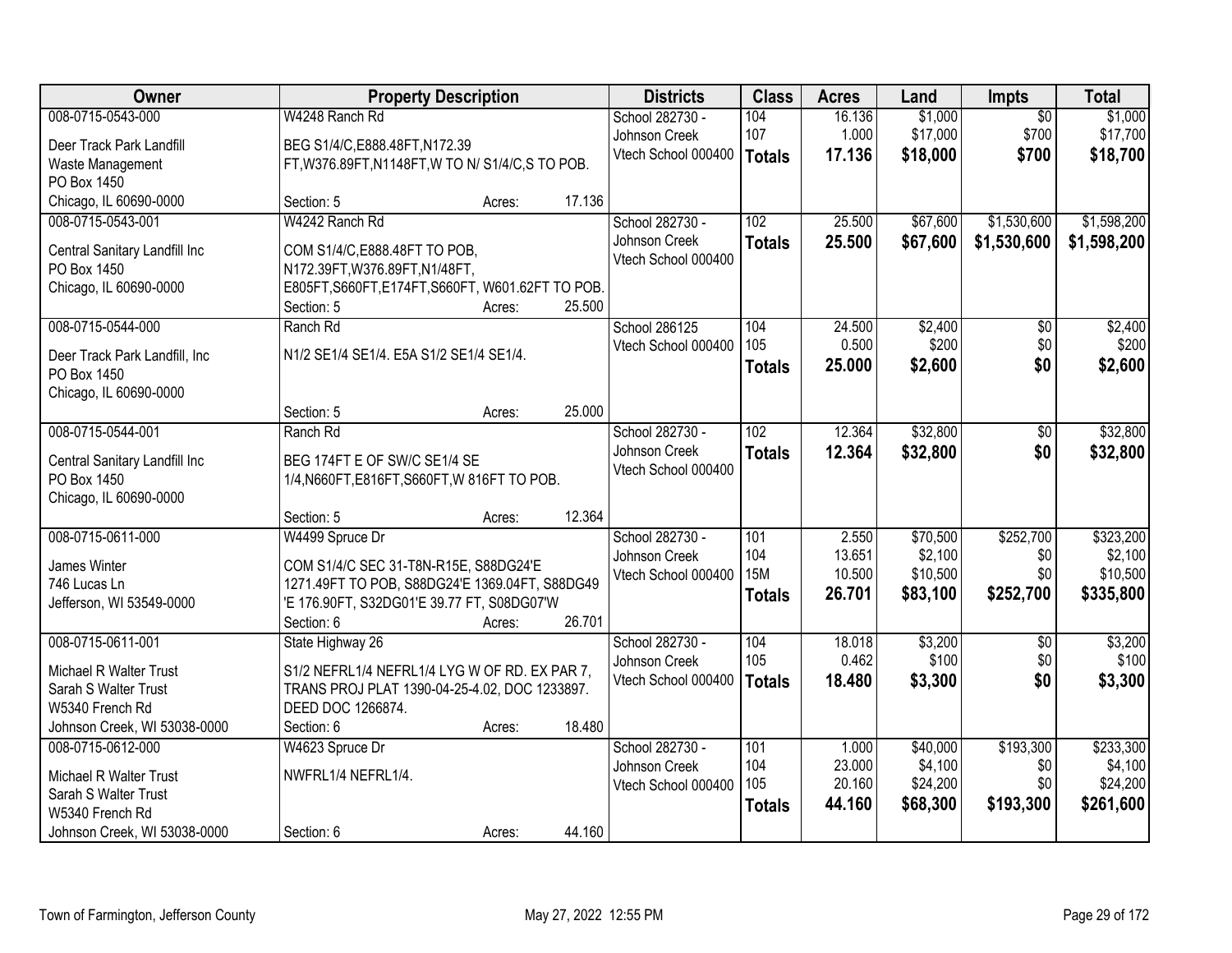| 008-0715-0613-000<br>104<br>40.000<br>\$5,600<br>State Highway 26<br>School 282730 -<br>$\overline{50}$<br>\$5,600<br>\$0<br>Johnson Creek<br>40.000<br>\$5,600<br><b>Totals</b><br>Dennis E. Rabbach<br>SW1/4 NEFRL1/4.<br>Vtech School 000400<br>Linda J. Rabbach<br>N7173 State Rd 26<br>40.000<br>Watertown, WI 53094-0000<br>Section: 6<br>Acres:<br>N7173 State Highway 26<br>School 282730 -<br>104<br>29.162<br>\$5,800<br>\$5,800<br>008-0715-0614-000<br>$\overline{50}$<br>105<br>\$100<br>0.400<br>\$100<br>\$0<br>Johnson Creek<br>Dennis E. Rabbach<br>SE1/4 NEFRL1/4 EX 0.88A IN NE/C &E OF HWY,<br>107<br>1.000<br>\$17,000<br>\$134,300<br>\$151,300<br>Vtech School 000400<br>EX3.6A IN STH 26. EX .48A IN STH 26 IN 1032432. EX<br>Linda J. Rabbach<br>30.562<br>\$22,900<br>\$134,300<br>\$157,200<br><b>Totals</b><br>N7173 State Rd 26<br>PAR 4, TRANS PROJ PLAT 1390-04-25-4.02 AMEND<br>30.562<br>Watertown, WI 53094-0000<br>Section: 6<br>Acres:<br>008-0715-0614-001<br>N7208 State Highway 26<br>School 282730 -<br>105<br>2.220<br>\$600<br>\$600<br>\$0<br>\$0<br>Johnson Creek<br>2.220<br>\$600<br>\$600<br><b>Totals</b><br>Shirley J. Sukow<br>COM E1/4/C, N02DG02'E 1176. 21FT TO POB,<br>Vtech School 000400<br>620 Masonic Blvd<br>N87DG51'W 73.85 FT, N22DG45'E 208.90FT, N29<br>Jefferson, WI 53549-0000<br>DG23'E 137.90FT, S89DG33'E 228.16FT, S02DG02'W<br>2.220<br>Section: 6<br>Acres:<br>008-0715-0621-000<br>30.000<br>\$4,600<br>\$4,600<br>County Rd Y<br>School 282730 -<br>104<br>$\sqrt[6]{3}$<br>Johnson Creek<br>\$0<br>30.000<br>\$4,600<br>\$4,600<br><b>Totals</b><br>BEG INTER S/L NWFRL1/4 NWFRL 1/4 &W/L RR, W TO<br>Kenton R. Marti<br>Vtech School 000400<br>Karen M. Marti<br>PT 1272.65 FT E OF W/SL, N5DG18'E1680.7 FT, E TO<br>SD RR, S TO POB.<br>N7340 County Rd Y<br>30.000<br>Watertown, WI 53094-0000<br>Section: 6<br>Acres:<br>104<br>\$800<br>008-0715-0621-001<br>4.000<br>$\overline{50}$<br>County Rd Y<br>School 282730 -<br>4.000<br>Johnson Creek<br>\$800<br>\$0<br>\$800<br><b>Totals</b><br>NWFRL1/4 NWFRL1/4 E OF RR.<br>Evergreen Dairy Farms Inc<br>Vtech School 000400<br>c/o Reinhold Petig<br>W4531 Emerald Dr<br>4.000<br>Watertown, WI 53094-0000<br>Section: 6<br>Acres:<br>101<br>\$72,800<br>\$158,700<br>008-0715-0622-000<br>N7282 County Rd Y<br>School 282730 -<br>2.781<br>Johnson Creek<br>2.781<br>\$72,800<br>\$158,700<br><b>Totals</b><br>LOT 2, CSM 4089-20-52, DOC 1054874.<br>Nathaniel J. Baum<br>Vtech School 000400<br>Angela Y. Baum<br>N7282 County Rd Y<br>Watertown, WI 53094-0000<br>2.781<br>Section: 6<br>Acres: | Owner             | <b>Property Description</b> | <b>Districts</b> | <b>Class</b> | <b>Acres</b> | Land     | <b>Impts</b> | <b>Total</b> |
|--------------------------------------------------------------------------------------------------------------------------------------------------------------------------------------------------------------------------------------------------------------------------------------------------------------------------------------------------------------------------------------------------------------------------------------------------------------------------------------------------------------------------------------------------------------------------------------------------------------------------------------------------------------------------------------------------------------------------------------------------------------------------------------------------------------------------------------------------------------------------------------------------------------------------------------------------------------------------------------------------------------------------------------------------------------------------------------------------------------------------------------------------------------------------------------------------------------------------------------------------------------------------------------------------------------------------------------------------------------------------------------------------------------------------------------------------------------------------------------------------------------------------------------------------------------------------------------------------------------------------------------------------------------------------------------------------------------------------------------------------------------------------------------------------------------------------------------------------------------------------------------------------------------------------------------------------------------------------------------------------------------------------------------------------------------------------------------------------------------------------------------------------------------------------------------------------------------------------------------------------------------------------------------------------------------------------------------------------------------------------------------------------------------------------------------------------------------------------------------------------------------------------------------------------------------------------------------------------------------------------------------|-------------------|-----------------------------|------------------|--------------|--------------|----------|--------------|--------------|
|                                                                                                                                                                                                                                                                                                                                                                                                                                                                                                                                                                                                                                                                                                                                                                                                                                                                                                                                                                                                                                                                                                                                                                                                                                                                                                                                                                                                                                                                                                                                                                                                                                                                                                                                                                                                                                                                                                                                                                                                                                                                                                                                                                                                                                                                                                                                                                                                                                                                                                                                                                                                                                      |                   |                             |                  |              |              | \$5,600  |              |              |
|                                                                                                                                                                                                                                                                                                                                                                                                                                                                                                                                                                                                                                                                                                                                                                                                                                                                                                                                                                                                                                                                                                                                                                                                                                                                                                                                                                                                                                                                                                                                                                                                                                                                                                                                                                                                                                                                                                                                                                                                                                                                                                                                                                                                                                                                                                                                                                                                                                                                                                                                                                                                                                      |                   |                             |                  |              |              |          |              |              |
|                                                                                                                                                                                                                                                                                                                                                                                                                                                                                                                                                                                                                                                                                                                                                                                                                                                                                                                                                                                                                                                                                                                                                                                                                                                                                                                                                                                                                                                                                                                                                                                                                                                                                                                                                                                                                                                                                                                                                                                                                                                                                                                                                                                                                                                                                                                                                                                                                                                                                                                                                                                                                                      |                   |                             |                  |              |              |          |              |              |
|                                                                                                                                                                                                                                                                                                                                                                                                                                                                                                                                                                                                                                                                                                                                                                                                                                                                                                                                                                                                                                                                                                                                                                                                                                                                                                                                                                                                                                                                                                                                                                                                                                                                                                                                                                                                                                                                                                                                                                                                                                                                                                                                                                                                                                                                                                                                                                                                                                                                                                                                                                                                                                      |                   |                             |                  |              |              |          |              |              |
|                                                                                                                                                                                                                                                                                                                                                                                                                                                                                                                                                                                                                                                                                                                                                                                                                                                                                                                                                                                                                                                                                                                                                                                                                                                                                                                                                                                                                                                                                                                                                                                                                                                                                                                                                                                                                                                                                                                                                                                                                                                                                                                                                                                                                                                                                                                                                                                                                                                                                                                                                                                                                                      |                   |                             |                  |              |              |          |              |              |
|                                                                                                                                                                                                                                                                                                                                                                                                                                                                                                                                                                                                                                                                                                                                                                                                                                                                                                                                                                                                                                                                                                                                                                                                                                                                                                                                                                                                                                                                                                                                                                                                                                                                                                                                                                                                                                                                                                                                                                                                                                                                                                                                                                                                                                                                                                                                                                                                                                                                                                                                                                                                                                      |                   |                             |                  |              |              |          |              |              |
|                                                                                                                                                                                                                                                                                                                                                                                                                                                                                                                                                                                                                                                                                                                                                                                                                                                                                                                                                                                                                                                                                                                                                                                                                                                                                                                                                                                                                                                                                                                                                                                                                                                                                                                                                                                                                                                                                                                                                                                                                                                                                                                                                                                                                                                                                                                                                                                                                                                                                                                                                                                                                                      |                   |                             |                  |              |              |          |              |              |
|                                                                                                                                                                                                                                                                                                                                                                                                                                                                                                                                                                                                                                                                                                                                                                                                                                                                                                                                                                                                                                                                                                                                                                                                                                                                                                                                                                                                                                                                                                                                                                                                                                                                                                                                                                                                                                                                                                                                                                                                                                                                                                                                                                                                                                                                                                                                                                                                                                                                                                                                                                                                                                      |                   |                             |                  |              |              |          |              |              |
|                                                                                                                                                                                                                                                                                                                                                                                                                                                                                                                                                                                                                                                                                                                                                                                                                                                                                                                                                                                                                                                                                                                                                                                                                                                                                                                                                                                                                                                                                                                                                                                                                                                                                                                                                                                                                                                                                                                                                                                                                                                                                                                                                                                                                                                                                                                                                                                                                                                                                                                                                                                                                                      |                   |                             |                  |              |              |          |              |              |
|                                                                                                                                                                                                                                                                                                                                                                                                                                                                                                                                                                                                                                                                                                                                                                                                                                                                                                                                                                                                                                                                                                                                                                                                                                                                                                                                                                                                                                                                                                                                                                                                                                                                                                                                                                                                                                                                                                                                                                                                                                                                                                                                                                                                                                                                                                                                                                                                                                                                                                                                                                                                                                      |                   |                             |                  |              |              |          |              |              |
|                                                                                                                                                                                                                                                                                                                                                                                                                                                                                                                                                                                                                                                                                                                                                                                                                                                                                                                                                                                                                                                                                                                                                                                                                                                                                                                                                                                                                                                                                                                                                                                                                                                                                                                                                                                                                                                                                                                                                                                                                                                                                                                                                                                                                                                                                                                                                                                                                                                                                                                                                                                                                                      |                   |                             |                  |              |              |          |              |              |
|                                                                                                                                                                                                                                                                                                                                                                                                                                                                                                                                                                                                                                                                                                                                                                                                                                                                                                                                                                                                                                                                                                                                                                                                                                                                                                                                                                                                                                                                                                                                                                                                                                                                                                                                                                                                                                                                                                                                                                                                                                                                                                                                                                                                                                                                                                                                                                                                                                                                                                                                                                                                                                      |                   |                             |                  |              |              |          |              |              |
|                                                                                                                                                                                                                                                                                                                                                                                                                                                                                                                                                                                                                                                                                                                                                                                                                                                                                                                                                                                                                                                                                                                                                                                                                                                                                                                                                                                                                                                                                                                                                                                                                                                                                                                                                                                                                                                                                                                                                                                                                                                                                                                                                                                                                                                                                                                                                                                                                                                                                                                                                                                                                                      |                   |                             |                  |              |              |          |              |              |
|                                                                                                                                                                                                                                                                                                                                                                                                                                                                                                                                                                                                                                                                                                                                                                                                                                                                                                                                                                                                                                                                                                                                                                                                                                                                                                                                                                                                                                                                                                                                                                                                                                                                                                                                                                                                                                                                                                                                                                                                                                                                                                                                                                                                                                                                                                                                                                                                                                                                                                                                                                                                                                      |                   |                             |                  |              |              |          |              |              |
|                                                                                                                                                                                                                                                                                                                                                                                                                                                                                                                                                                                                                                                                                                                                                                                                                                                                                                                                                                                                                                                                                                                                                                                                                                                                                                                                                                                                                                                                                                                                                                                                                                                                                                                                                                                                                                                                                                                                                                                                                                                                                                                                                                                                                                                                                                                                                                                                                                                                                                                                                                                                                                      |                   |                             |                  |              |              |          |              |              |
|                                                                                                                                                                                                                                                                                                                                                                                                                                                                                                                                                                                                                                                                                                                                                                                                                                                                                                                                                                                                                                                                                                                                                                                                                                                                                                                                                                                                                                                                                                                                                                                                                                                                                                                                                                                                                                                                                                                                                                                                                                                                                                                                                                                                                                                                                                                                                                                                                                                                                                                                                                                                                                      |                   |                             |                  |              |              |          |              |              |
|                                                                                                                                                                                                                                                                                                                                                                                                                                                                                                                                                                                                                                                                                                                                                                                                                                                                                                                                                                                                                                                                                                                                                                                                                                                                                                                                                                                                                                                                                                                                                                                                                                                                                                                                                                                                                                                                                                                                                                                                                                                                                                                                                                                                                                                                                                                                                                                                                                                                                                                                                                                                                                      |                   |                             |                  |              |              |          |              |              |
|                                                                                                                                                                                                                                                                                                                                                                                                                                                                                                                                                                                                                                                                                                                                                                                                                                                                                                                                                                                                                                                                                                                                                                                                                                                                                                                                                                                                                                                                                                                                                                                                                                                                                                                                                                                                                                                                                                                                                                                                                                                                                                                                                                                                                                                                                                                                                                                                                                                                                                                                                                                                                                      |                   |                             |                  |              |              |          |              |              |
| \$800<br>\$231,500<br>\$231,500                                                                                                                                                                                                                                                                                                                                                                                                                                                                                                                                                                                                                                                                                                                                                                                                                                                                                                                                                                                                                                                                                                                                                                                                                                                                                                                                                                                                                                                                                                                                                                                                                                                                                                                                                                                                                                                                                                                                                                                                                                                                                                                                                                                                                                                                                                                                                                                                                                                                                                                                                                                                      |                   |                             |                  |              |              |          |              |              |
|                                                                                                                                                                                                                                                                                                                                                                                                                                                                                                                                                                                                                                                                                                                                                                                                                                                                                                                                                                                                                                                                                                                                                                                                                                                                                                                                                                                                                                                                                                                                                                                                                                                                                                                                                                                                                                                                                                                                                                                                                                                                                                                                                                                                                                                                                                                                                                                                                                                                                                                                                                                                                                      |                   |                             |                  |              |              |          |              |              |
|                                                                                                                                                                                                                                                                                                                                                                                                                                                                                                                                                                                                                                                                                                                                                                                                                                                                                                                                                                                                                                                                                                                                                                                                                                                                                                                                                                                                                                                                                                                                                                                                                                                                                                                                                                                                                                                                                                                                                                                                                                                                                                                                                                                                                                                                                                                                                                                                                                                                                                                                                                                                                                      |                   |                             |                  |              |              |          |              |              |
|                                                                                                                                                                                                                                                                                                                                                                                                                                                                                                                                                                                                                                                                                                                                                                                                                                                                                                                                                                                                                                                                                                                                                                                                                                                                                                                                                                                                                                                                                                                                                                                                                                                                                                                                                                                                                                                                                                                                                                                                                                                                                                                                                                                                                                                                                                                                                                                                                                                                                                                                                                                                                                      |                   |                             |                  |              |              |          |              |              |
|                                                                                                                                                                                                                                                                                                                                                                                                                                                                                                                                                                                                                                                                                                                                                                                                                                                                                                                                                                                                                                                                                                                                                                                                                                                                                                                                                                                                                                                                                                                                                                                                                                                                                                                                                                                                                                                                                                                                                                                                                                                                                                                                                                                                                                                                                                                                                                                                                                                                                                                                                                                                                                      |                   |                             |                  |              |              |          |              |              |
|                                                                                                                                                                                                                                                                                                                                                                                                                                                                                                                                                                                                                                                                                                                                                                                                                                                                                                                                                                                                                                                                                                                                                                                                                                                                                                                                                                                                                                                                                                                                                                                                                                                                                                                                                                                                                                                                                                                                                                                                                                                                                                                                                                                                                                                                                                                                                                                                                                                                                                                                                                                                                                      |                   |                             |                  |              |              |          |              |              |
|                                                                                                                                                                                                                                                                                                                                                                                                                                                                                                                                                                                                                                                                                                                                                                                                                                                                                                                                                                                                                                                                                                                                                                                                                                                                                                                                                                                                                                                                                                                                                                                                                                                                                                                                                                                                                                                                                                                                                                                                                                                                                                                                                                                                                                                                                                                                                                                                                                                                                                                                                                                                                                      |                   |                             |                  |              |              |          |              |              |
|                                                                                                                                                                                                                                                                                                                                                                                                                                                                                                                                                                                                                                                                                                                                                                                                                                                                                                                                                                                                                                                                                                                                                                                                                                                                                                                                                                                                                                                                                                                                                                                                                                                                                                                                                                                                                                                                                                                                                                                                                                                                                                                                                                                                                                                                                                                                                                                                                                                                                                                                                                                                                                      |                   |                             |                  |              |              |          |              |              |
|                                                                                                                                                                                                                                                                                                                                                                                                                                                                                                                                                                                                                                                                                                                                                                                                                                                                                                                                                                                                                                                                                                                                                                                                                                                                                                                                                                                                                                                                                                                                                                                                                                                                                                                                                                                                                                                                                                                                                                                                                                                                                                                                                                                                                                                                                                                                                                                                                                                                                                                                                                                                                                      |                   |                             |                  |              |              |          |              |              |
|                                                                                                                                                                                                                                                                                                                                                                                                                                                                                                                                                                                                                                                                                                                                                                                                                                                                                                                                                                                                                                                                                                                                                                                                                                                                                                                                                                                                                                                                                                                                                                                                                                                                                                                                                                                                                                                                                                                                                                                                                                                                                                                                                                                                                                                                                                                                                                                                                                                                                                                                                                                                                                      |                   |                             |                  |              |              |          |              |              |
|                                                                                                                                                                                                                                                                                                                                                                                                                                                                                                                                                                                                                                                                                                                                                                                                                                                                                                                                                                                                                                                                                                                                                                                                                                                                                                                                                                                                                                                                                                                                                                                                                                                                                                                                                                                                                                                                                                                                                                                                                                                                                                                                                                                                                                                                                                                                                                                                                                                                                                                                                                                                                                      |                   |                             |                  |              |              |          |              |              |
|                                                                                                                                                                                                                                                                                                                                                                                                                                                                                                                                                                                                                                                                                                                                                                                                                                                                                                                                                                                                                                                                                                                                                                                                                                                                                                                                                                                                                                                                                                                                                                                                                                                                                                                                                                                                                                                                                                                                                                                                                                                                                                                                                                                                                                                                                                                                                                                                                                                                                                                                                                                                                                      |                   |                             |                  |              |              |          |              |              |
|                                                                                                                                                                                                                                                                                                                                                                                                                                                                                                                                                                                                                                                                                                                                                                                                                                                                                                                                                                                                                                                                                                                                                                                                                                                                                                                                                                                                                                                                                                                                                                                                                                                                                                                                                                                                                                                                                                                                                                                                                                                                                                                                                                                                                                                                                                                                                                                                                                                                                                                                                                                                                                      |                   |                             |                  |              |              |          |              |              |
|                                                                                                                                                                                                                                                                                                                                                                                                                                                                                                                                                                                                                                                                                                                                                                                                                                                                                                                                                                                                                                                                                                                                                                                                                                                                                                                                                                                                                                                                                                                                                                                                                                                                                                                                                                                                                                                                                                                                                                                                                                                                                                                                                                                                                                                                                                                                                                                                                                                                                                                                                                                                                                      |                   |                             |                  |              |              |          |              |              |
|                                                                                                                                                                                                                                                                                                                                                                                                                                                                                                                                                                                                                                                                                                                                                                                                                                                                                                                                                                                                                                                                                                                                                                                                                                                                                                                                                                                                                                                                                                                                                                                                                                                                                                                                                                                                                                                                                                                                                                                                                                                                                                                                                                                                                                                                                                                                                                                                                                                                                                                                                                                                                                      | 008-0715-0622-001 | N7299 County Rd Y           | School 282730 -  | 101          | 0.780        | \$35,600 | \$243,200    | \$278,800    |
| Johnson Creek<br>0.780<br>\$35,600<br>\$243,200<br>\$278,800<br><b>Totals</b><br>BEG C/L CTH Y 81.77FT S OF N<br>John F. Kerttula                                                                                                                                                                                                                                                                                                                                                                                                                                                                                                                                                                                                                                                                                                                                                                                                                                                                                                                                                                                                                                                                                                                                                                                                                                                                                                                                                                                                                                                                                                                                                                                                                                                                                                                                                                                                                                                                                                                                                                                                                                                                                                                                                                                                                                                                                                                                                                                                                                                                                                    |                   |                             |                  |              |              |          |              |              |
| Vtech School 000400<br>/S/L,S16DG44'W125FT,N73DG16' W TO RIV,N ON RIV<br>Barbara J. Kerttula                                                                                                                                                                                                                                                                                                                                                                                                                                                                                                                                                                                                                                                                                                                                                                                                                                                                                                                                                                                                                                                                                                                                                                                                                                                                                                                                                                                                                                                                                                                                                                                                                                                                                                                                                                                                                                                                                                                                                                                                                                                                                                                                                                                                                                                                                                                                                                                                                                                                                                                                         |                   |                             |                  |              |              |          |              |              |
| ABT126.37 FT, S73DG16'E220.85FT TO POB.<br>N7299 County Rd Y                                                                                                                                                                                                                                                                                                                                                                                                                                                                                                                                                                                                                                                                                                                                                                                                                                                                                                                                                                                                                                                                                                                                                                                                                                                                                                                                                                                                                                                                                                                                                                                                                                                                                                                                                                                                                                                                                                                                                                                                                                                                                                                                                                                                                                                                                                                                                                                                                                                                                                                                                                         |                   |                             |                  |              |              |          |              |              |
| 0.780<br>Watertown, WI 53094-0000<br>Section: 6<br>Acres:                                                                                                                                                                                                                                                                                                                                                                                                                                                                                                                                                                                                                                                                                                                                                                                                                                                                                                                                                                                                                                                                                                                                                                                                                                                                                                                                                                                                                                                                                                                                                                                                                                                                                                                                                                                                                                                                                                                                                                                                                                                                                                                                                                                                                                                                                                                                                                                                                                                                                                                                                                            |                   |                             |                  |              |              |          |              |              |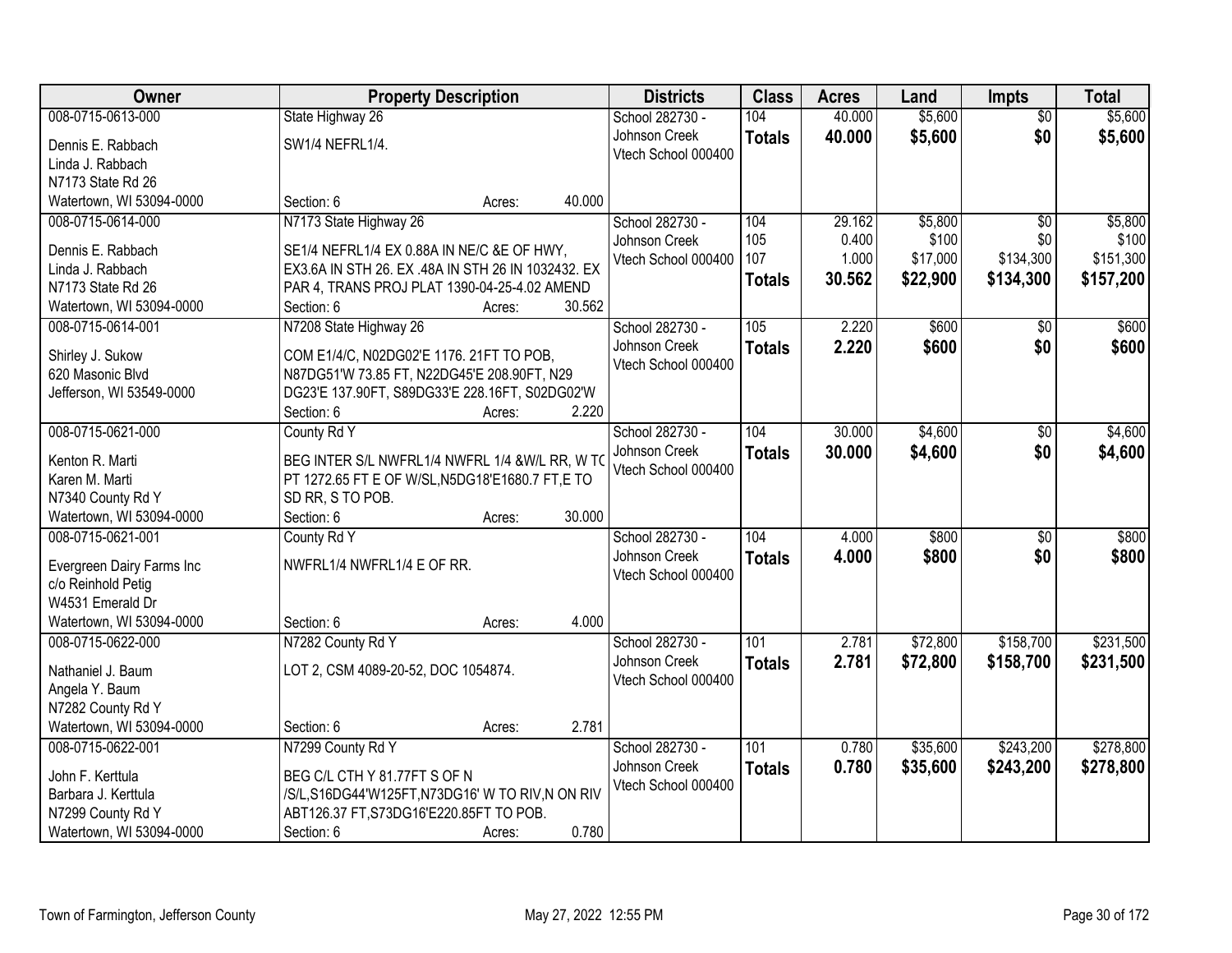| Owner                    | <b>Property Description</b>                     | <b>Districts</b>    | <b>Class</b>  | <b>Acres</b> | Land     | <b>Impts</b>    | <b>Total</b> |
|--------------------------|-------------------------------------------------|---------------------|---------------|--------------|----------|-----------------|--------------|
| 008-0715-0622-002        | N7295 County Rd Y                               | School 282730 -     | 101           | 0.780        | \$35,600 | \$171,200       | \$206,800    |
| James E. Roehl           | BEG C/L CTH Y 587.36FT E&206.77FTS16DG44'W OF   | Johnson Creek       | <b>Totals</b> | 0.780        | \$35,600 | \$171,200       | \$206,800    |
| Vicki L. Roehl           | NW SC, S16 DG44'W125FT, N73DG16'W TO RIV N ON   | Vtech School 000400 |               |              |          |                 |              |
| N7295 County Rd Y        | RIV ABT 128.42FT, N73DG 16'W TO POB.            |                     |               |              |          |                 |              |
| Watertown, WI 53094-0000 | 0.780<br>Section: 6<br>Acres:                   |                     |               |              |          |                 |              |
| 008-0715-0622-003        | County Rd Y                                     | School 282730 -     | 101           | 0.850        | \$37,000 | \$14,300        | \$51,300     |
|                          |                                                 | Johnson Creek       |               | 0.850        | \$37,000 | \$14,300        | \$51,300     |
| James E. Roehl           | BEG C/L CTH Y 587.36FT E & 331.77FT S16DG44'W   | Vtech School 000400 | <b>Totals</b> |              |          |                 |              |
| Vicki L. Roehl           | OF NW SC, S16DG44'W125FT, N73DG16'W TO RIV,     |                     |               |              |          |                 |              |
| N7295 County Rd Y        | N30DG0'E ABT 128.42FT, N73DG16'W TO POB.        |                     |               |              |          |                 |              |
| Watertown, WI 53094-0000 | 0.850<br>Section: 6<br>Acres:                   |                     |               |              |          |                 |              |
| 008-0715-0622-004        | N7293 County Rd Y                               | School 282730 -     | 101           | 0.920        | \$38,400 | \$256,900       | \$295,300    |
| Imants Bruno Kakulis     | BEG C/L CTH Y 587.36FT E & 456.77FT S16DG44'W   | Johnson Creek       | <b>Totals</b> | 0.920        | \$38,400 | \$256,900       | \$295,300    |
| Brigita Kore-Kakulis     | OF NW SC, S16DG44'W125FT, N73DG16'W TO          | Vtech School 000400 |               |              |          |                 |              |
| N7293 County Rd Y        | RIV, N30DG0'E ON RIV ABT 128.42FT, N73DG16'W TO |                     |               |              |          |                 |              |
| Watertown, WI 53094-0000 | Section: 6<br>0.920<br>Acres:                   |                     |               |              |          |                 |              |
| 008-0715-0622-005        | N7291 County Rd Y                               | School 282730 -     | 101           | 1.220        | \$45,500 | \$134,400       | \$179,900    |
|                          |                                                 | Johnson Creek       |               | 1.220        |          |                 |              |
| Fry Trust                | BEG C/L CTH Y 587.36FT E & 581.77FT S16DG44'W   | Vtech School 000400 | <b>Totals</b> |              | \$45,500 | \$134,400       | \$179,900    |
| N7291 County Rd Y        | OF NW SC, S16DG44'W 135FT, N73DG16'W TO RIV     |                     |               |              |          |                 |              |
| Watertown, WI 53094-0000 | N29DG35'E ABT 138.47FT, N73DG16'W298FT TO POB   |                     |               |              |          |                 |              |
|                          | 1.220<br>Section: 6<br>Acres:                   |                     |               |              |          |                 |              |
| 008-0715-0622-006        | County Rd Y                                     | School 282730 -     | 101           | 0.220        | \$13,200 | \$600           | \$13,800     |
| Mark Ritacca             | BEG INTERS N S/L & C/L CTH Y S ON SD C/L        | Johnson Creek       | <b>Totals</b> | 0.220        | \$13,200 | \$600           | \$13,800     |
| Bonnie M. Ritacca        | 81.77FT, N73DG16'W220.85FT, E TO POB.           | Vtech School 000400 |               |              |          |                 |              |
| N7301 County Rd Y        |                                                 |                     |               |              |          |                 |              |
| Watertown, WI 53094-0000 | 0.220<br>Section: 6<br>Acres:                   |                     |               |              |          |                 |              |
| 008-0715-0622-007        | County Rd Y                                     | School 282730 -     | 105           | 1.500        | \$400    | $\overline{50}$ | \$400        |
|                          |                                                 | Johnson Creek       | <b>Totals</b> | 1.500        | \$400    | \$0             | \$400        |
| Raymond G. Berg          | NWFRL1/4 NWFRL1/4 LYG W OF ROCK R.              | Vtech School 000400 |               |              |          |                 |              |
| Darlene R. Berg          |                                                 |                     |               |              |          |                 |              |
| 32640 Sunburst Ct        |                                                 |                     |               |              |          |                 |              |
| East Troy, WI 53120-0000 | 1.500<br>Section: 6<br>Acres:                   |                     |               |              |          |                 |              |
| 008-0715-0622-008        | N7279 County Rd Y                               | School 282730 -     | 101           | 1.620        | \$55,500 | \$423,800       | \$479,300    |
| Robert F. Dehring Jr     | LOT 1, CSM 3687-17-82, DOC 998181.              | Johnson Creek       | <b>Totals</b> | 1.620        | \$55,500 | \$423,800       | \$479,300    |
| Traci J. Dehring         |                                                 | Vtech School 000400 |               |              |          |                 |              |
| N7279 County Rd Y        |                                                 |                     |               |              |          |                 |              |
| Watertown, WI 53094-0000 | 1.620<br>Section: 6<br>Acres:                   |                     |               |              |          |                 |              |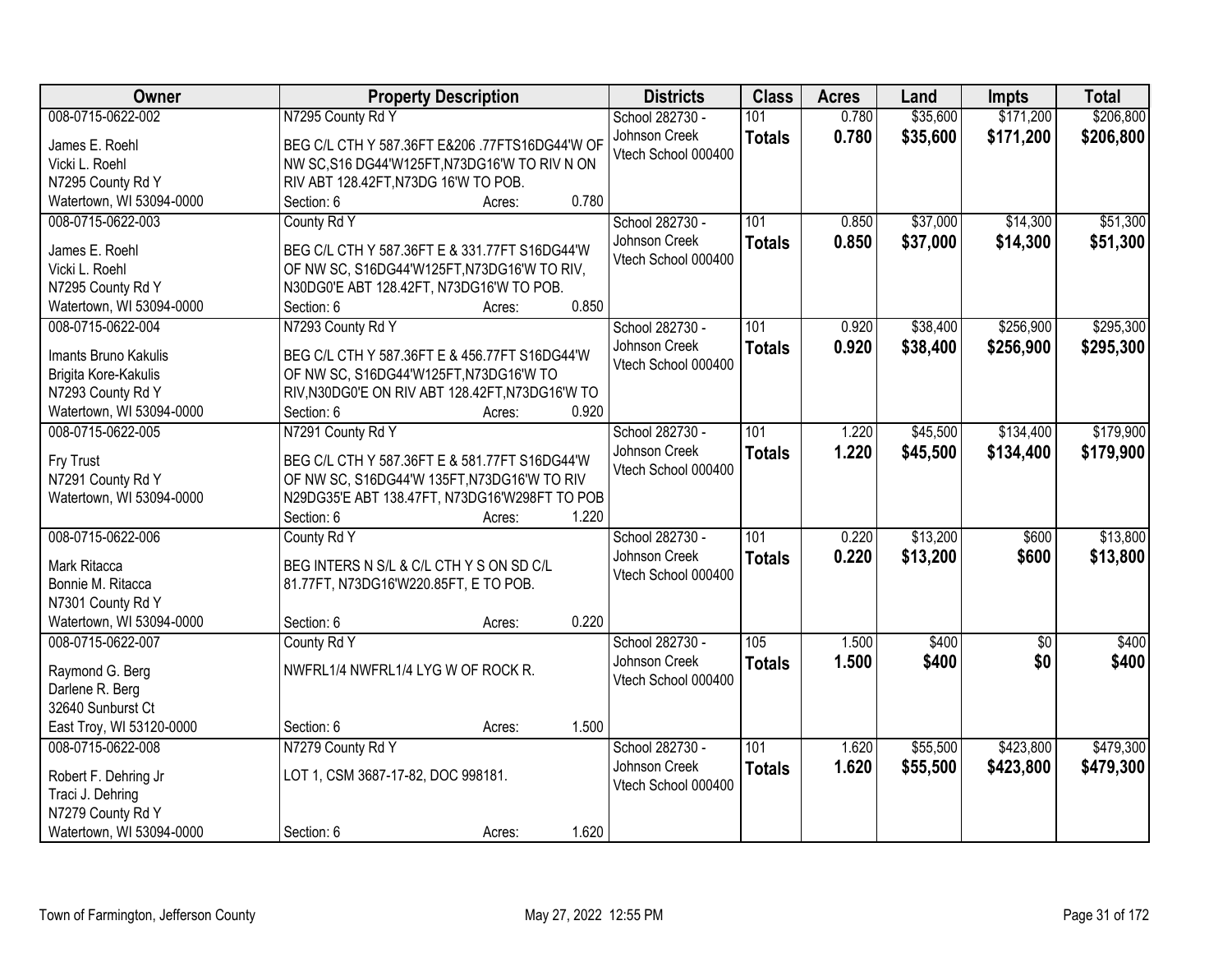| <b>Owner</b>                                                     |                                                   | <b>Property Description</b> |        | <b>Districts</b>                     | <b>Class</b>                       | <b>Acres</b>             | Land                        | <b>Impts</b>      | <b>Total</b>                |
|------------------------------------------------------------------|---------------------------------------------------|-----------------------------|--------|--------------------------------------|------------------------------------|--------------------------|-----------------------------|-------------------|-----------------------------|
| 008-0715-0622-009                                                | County Rd Y                                       |                             |        | School 282730 -                      | 101                                | 1.850                    | \$61,300                    | $\overline{50}$   | \$61,300                    |
| Kevin P. O'Connor<br>536 Fremont St<br>Lake Mills, WI 53551-0000 | LOT 2, CSM 3687-17-82.                            |                             |        | Johnson Creek<br>Vtech School 000400 | <b>Totals</b>                      | 1.850                    | \$61,300                    | \$0               | \$61,300                    |
|                                                                  | Section: 6                                        | Acres:                      | 1.850  |                                      |                                    |                          |                             |                   |                             |
| 008-0715-0622-010                                                | N7196 County Rd Y                                 |                             |        | School 282730 -                      | 101                                | 1.470                    | \$51,800                    | \$261,500         | \$313,300                   |
| Jeffrey A. Wichman<br>Kristen L. Wichman<br>N7196 County Rd Y    | LOT 2, CSM 4195-20-285.                           |                             |        | Johnson Creek<br>Vtech School 000400 | <b>Totals</b>                      | 1.470                    | \$51,800                    | \$261,500         | \$313,300                   |
| Watertown, WI 53094-0000                                         | Section: 6                                        | Acres:                      | 1.470  |                                      |                                    |                          |                             |                   |                             |
| 008-0715-0622-011                                                | County Rd Y                                       |                             |        | School 282730 -                      | 104                                | 9.182                    | \$2,100                     | \$0               | \$2,100                     |
| Jeffrey A. Wichman<br>Kristen L. Wichman                         | LOT 1 CSM 4089-20-52, DOC 1054874.                |                             |        | Johnson Creek<br>Vtech School 000400 | 105<br><b>15M</b><br><b>Totals</b> | 1.250<br>4.000<br>14.432 | \$300<br>\$4,000<br>\$6,400 | \$0<br>\$0<br>\$0 | \$300<br>\$4,000<br>\$6,400 |
| N7196 County Rd Y<br>Watertown, WI 53094-0000                    | Section: 6                                        | Acres:                      | 14.432 |                                      |                                    |                          |                             |                   |                             |
| 008-0715-0623-000                                                | County Rd Y                                       |                             |        | School 282730 -                      | 104                                | 34.570                   | \$6,000                     | \$0               | \$6,000                     |
| Jeffrey Allen Wichman<br>Kristen Lanae Wichman                   | LOT 1, CSM 4195-20-285.                           |                             |        | Johnson Creek<br>Vtech School 000400 | 105<br><b>Totals</b>               | 1.000<br>35.570          | \$100<br>\$6,100            | \$0<br>\$0        | \$100<br>\$6,100            |
| N7196 County Rd Y                                                |                                                   |                             |        |                                      |                                    |                          |                             |                   |                             |
| Watertown, WI 53094-0000                                         | Section: 6                                        | Acres:                      | 35.570 |                                      |                                    |                          |                             |                   |                             |
| 008-0715-0624-000                                                | County Rd Y                                       |                             |        | School 282730 -<br>Johnson Creek     | 104<br>105                         | 13.100<br>9.600          | \$3,000<br>\$2,000          | \$0<br>\$0        | \$3,000<br>\$2,000          |
| Dick E. Weber                                                    | BEG2326.70FT S&459.35FT E OF NW SC,               |                             |        | Vtech School 000400                  | <b>Totals</b>                      | 22.700                   | \$5,000                     | \$0               | \$5,000                     |
| N7158 County Rd Y                                                | N82DG07'E804.25FT, N500.30FT,E1101FT,S783.65FT    |                             |        |                                      |                                    |                          |                             |                   |                             |
| Watertown, WI 53094-0000                                         | W1968.30FT, N TO POB.                             |                             |        |                                      |                                    |                          |                             |                   |                             |
| 008-0715-0624-001                                                | Section: 6<br>N7158 County Rd Y                   | Acres:                      | 22.700 | School 282730 -                      | 104                                | 24.400                   | \$5,300                     | $\overline{50}$   | \$5,300                     |
|                                                                  |                                                   |                             |        | Johnson Creek                        | 105                                | 12.600                   | \$2,900                     | \$0               | \$2,900                     |
| Dick E. Weber                                                    | BEG 2244FT S OF NW SC, E378.5                     |                             |        | Vtech School 000400                  | 107                                | 1.000                    | \$17,000                    | \$141,500         | \$158,500                   |
| N7158 County Rd Y                                                | FT, S257.89FT, E1968.28FT, S TO SC, W TO S/L/N TO |                             |        |                                      | <b>Totals</b>                      | 38.000                   | \$25,200                    | \$141,500         | \$166,700                   |
| Watertown, WI 53094-0000                                         | POB.<br>Section: 6                                |                             | 38.000 |                                      |                                    |                          |                             |                   |                             |
| 008-0715-0631-000                                                | County Rd Y                                       | Acres:                      |        | School 282730 -                      | 104                                | 10.500                   | \$1,900                     | $\overline{50}$   | \$1,900                     |
|                                                                  |                                                   |                             |        | Johnson Creek                        | 105                                | 1.000                    | \$300                       | \$0               | \$300                       |
| Dick E. Weber                                                    | N1/2 NE1/4 SWFRL1/4 W OF RR.                      |                             |        | Vtech School 000400                  | <b>Totals</b>                      | 11.500                   | \$2,200                     | \$0               | \$2,200                     |
| N7158 County Rd Y<br>Watertown, WI 53094-0000                    |                                                   |                             |        |                                      |                                    |                          |                             |                   |                             |
|                                                                  | Section: 6                                        | Acres:                      | 11.500 |                                      |                                    |                          |                             |                   |                             |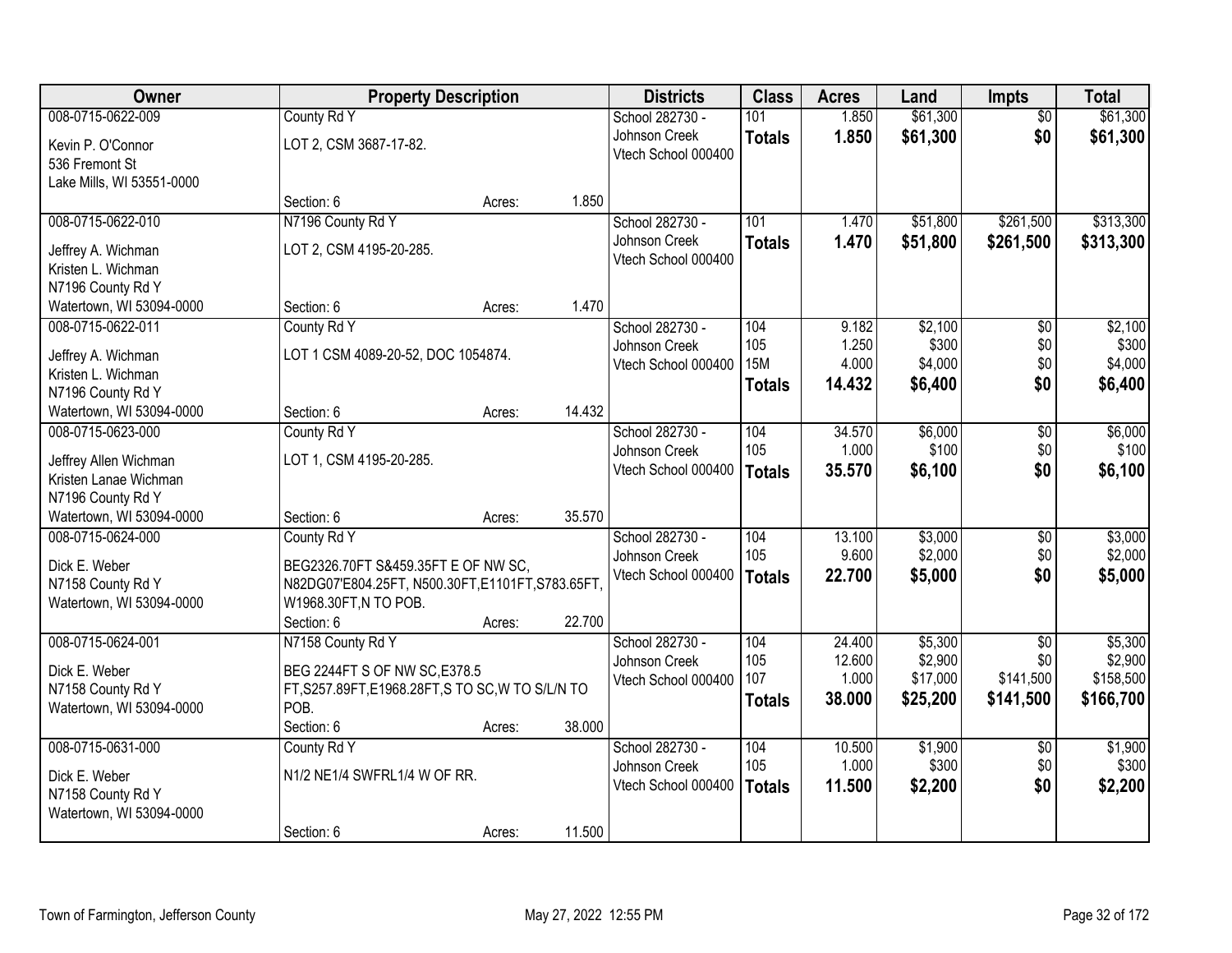| Owner                                         | <b>Property Description</b>                                                                            |        |        | <b>Districts</b>                 | <b>Class</b>  | <b>Acres</b> | Land            | Impts           | <b>Total</b>           |
|-----------------------------------------------|--------------------------------------------------------------------------------------------------------|--------|--------|----------------------------------|---------------|--------------|-----------------|-----------------|------------------------|
| 008-0715-0632-000                             | County Rd Y                                                                                            |        |        | School 282730 -                  | 104           | 14.000       | \$2,700         | $\overline{50}$ | \$2,700                |
| Dick E. Weber                                 | N1/2 NWFRL1/4 SWFRL1/4.                                                                                |        |        | Johnson Creek                    | 105           | 6.000        | \$1,500         | \$0             | \$1,500                |
| N7158 County Rd Y                             |                                                                                                        |        |        | Vtech School 000400              | <b>Totals</b> | 20.000       | \$4,200         | \$0             | \$4,200                |
| Watertown, WI 53094-0000                      |                                                                                                        |        |        |                                  |               |              |                 |                 |                        |
|                                               | Section: 6                                                                                             | Acres: | 20.000 |                                  |               |              |                 |                 |                        |
| 008-0715-0632-001                             | County Rd Y                                                                                            |        |        | School 282730 -                  | 302           | 30.000       | $\overline{50}$ | $\overline{50}$ | $\overline{50}$        |
| <b>Dept Natural Resources</b>                 | S1/2 N1/2 SWFRL1/4 W OF RR.                                                                            |        |        | Johnson Creek                    | <b>Totals</b> | 30.000       | \$0             | \$0             | \$0                    |
| State of Wisconsin                            |                                                                                                        |        |        | Vtech School 000400              |               |              |                 |                 |                        |
| PO Box 7921                                   |                                                                                                        |        |        |                                  |               |              |                 |                 |                        |
| Madison, WI 53707-0000                        | Section: 6                                                                                             | Acres: | 30.000 |                                  |               |              |                 |                 |                        |
| 008-0715-0633-001                             | W4884 River Dr                                                                                         |        |        | School 282730 -                  | 101           | 1.300        | \$47,500        | \$92,500        | \$140,000              |
| Denise Schumacher                             | BEG SW SC, E319FT, N177FT, W319FT, S177FT TO                                                           |        |        | Johnson Creek                    | <b>Totals</b> | 1.300        | \$47,500        | \$92,500        | \$140,000              |
| W4884 River Dr                                | POB.                                                                                                   |        |        | Vtech School 000400              |               |              |                 |                 |                        |
| Watertown, WI 53094-0000                      |                                                                                                        |        |        |                                  |               |              |                 |                 |                        |
|                                               | Section: 6                                                                                             | Acres: | 1.300  |                                  |               |              |                 |                 |                        |
| 008-0715-0641-000                             | N7065 Old Highway 26                                                                                   |        |        | School 282730 -                  | 104           | 1.696        | \$300           | $\sqrt{6}$      | \$300                  |
|                                               |                                                                                                        |        |        | Johnson Creek                    | 107           | 1.000        | \$17,000        | \$138,300       | \$155,300              |
| Michael Wendt<br>Joseph Wendt                 | N1/2 NE1/4 SE1/4 LYG W OF STH 26 & OLD 26 RD. EX<br>LAND IN STH 26. EX 1.84A IN STH 26, IN 1032431. EX |        |        | Vtech School 000400              | <b>Totals</b> | 2.696        | \$17,300        | \$138,300       | \$155,600              |
| 201 Red Fox Dr                                | PAR 4, TRANS PROJ PLAT 1390-04-25- 4.01, AMEND                                                         |        |        |                                  |               |              |                 |                 |                        |
| Johnson Creek, WI 53038-0000                  | Section: 6                                                                                             | Acres: | 2.696  |                                  |               |              |                 |                 |                        |
| 008-0715-0641-003                             | Old Highway 26                                                                                         |        |        | School 282730 -                  | 104           | 10.964       | \$2,400         | $\overline{50}$ | \$2,400                |
|                                               |                                                                                                        |        |        | Johnson Creek                    | <b>Totals</b> | 10.964       | \$2,400         | \$0             | \$2,400                |
| Dennis E. Rabbach                             | N1/2 NE1/4 SE1/4 LYG E OF STH 26. EX LAND IN STH                                                       |        |        | Vtech School 000400              |               |              |                 |                 |                        |
| Linda J. Rabbach                              | 26. EX 1.84A IN STH 26, DOC 1032431. EX PAR 4,                                                         |        |        |                                  |               |              |                 |                 |                        |
| N7173 State Rd 26<br>Watertown, WI 53094-0000 | TRANS PROJ PLAT 1390-04-25-4.01 AMEND #1, DOC<br>Section: 6                                            |        | 10.964 |                                  |               |              |                 |                 |                        |
| 008-0715-0642-000                             | State Highway 26                                                                                       | Acres: |        | School 282730 -                  | 104           | 27.000       | \$2,900         | $\overline{50}$ | \$2,900                |
|                                               |                                                                                                        |        |        | Johnson Creek                    | <b>Totals</b> | 27.000       | \$2,900         | \$0             | \$2,900                |
| Michael Wendt                                 | N1/2 NW1/4 SE1/4 & N1/2 NE1/4 SW1/4 E OF RR.                                                           |        |        | Vtech School 000400              |               |              |                 |                 |                        |
| Joseph Wendt                                  |                                                                                                        |        |        |                                  |               |              |                 |                 |                        |
| 201 Red Fox Dr                                |                                                                                                        |        |        |                                  |               |              |                 |                 |                        |
| Johnson Creek, WI 53038-0000                  | Section: 6                                                                                             | Acres: | 27.000 |                                  |               |              |                 |                 |                        |
| 008-0715-0643-000                             | N7045 Old Highway 26                                                                                   |        |        | School 282730 -<br>Johnson Creek | 103           | 9.120        | \$0<br>\$0      | $\overline{30}$ | $\overline{50}$<br>\$0 |
| Zlc LLC                                       | LOT 1, CSM 3331-14-256.                                                                                |        |        | Vtech School 000400              | <b>Totals</b> | 9.120        |                 | \$0             |                        |
| W226 N2940 Duplainville                       |                                                                                                        |        |        |                                  |               |              |                 |                 |                        |
| Waukesha, WI 53186-0000                       |                                                                                                        |        |        |                                  |               |              |                 |                 |                        |
|                                               | Section: 6                                                                                             | Acres: | 9.120  |                                  |               |              |                 |                 |                        |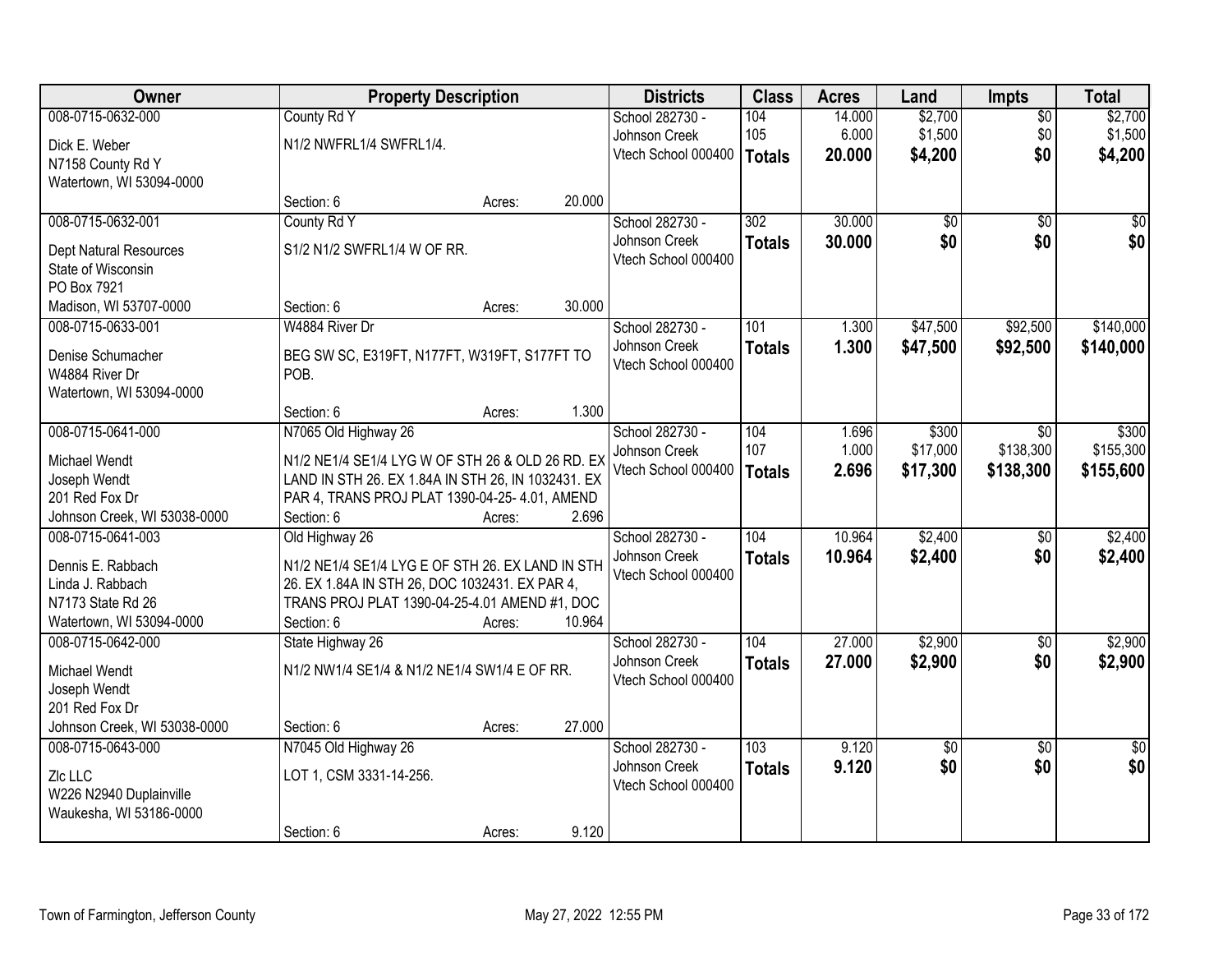| Owner                        | <b>Property Description</b>                        |        |        | <b>Districts</b>    | <b>Class</b>     | <b>Acres</b> | Land     | Impts           | <b>Total</b> |
|------------------------------|----------------------------------------------------|--------|--------|---------------------|------------------|--------------|----------|-----------------|--------------|
| 008-0715-0643-001            | N6907 Old Highway 26                               |        |        | School 282730 -     | 104              | 21.371       | \$4,200  | $\overline{50}$ | \$4,200      |
| Thomas R. Cramer             | S1/2 S1/2 SE1/4 EX E672.325 FT OF S660FT. EX LD IN |        |        | Johnson Creek       | 107              | 1.000        | \$17,000 | \$40,800        | \$57,800     |
| Renee L. Cramer              | STH 26. EX BEG C/L OLD STH 26 295.30FT N OF        |        |        | Vtech School 000400 | <b>Totals</b>    | 22.371       | \$21,200 | \$40,800        | \$62,000     |
| N6907 Old 26 Rd              | S/S/L, N400FT, W300FT, S16DG51'W400FT, E300 FT     |        |        |                     |                  |              |          |                 |              |
| Watertown, WI 53094-0000     | Section: 6                                         | Acres: | 22.371 |                     |                  |              |          |                 |              |
| 008-0715-0643-002            | N6945 Old Highway 26                               |        |        | School 282730 -     | 101              | 1.320        | \$48,000 | \$129,500       | \$177,500    |
|                              |                                                    |        |        | Johnson Creek       | <b>Totals</b>    | 1.320        | \$48,000 | \$129,500       | \$177,500    |
| Joseph P. Beitz              | BEG 715.50FT E&495.30FT N OF                       |        |        | Vtech School 000400 |                  |              |          |                 |              |
| Jacqueline D. Beitz          | S1/4/P,N16DG51'E200FT,W300FT                       |        |        |                     |                  |              |          |                 |              |
| N6945 Old 26 Rd              | S16DG51'W200FT,E300FT TO POB                       |        | 1.320  |                     |                  |              |          |                 |              |
| Watertown, WI 53094-0000     | Section: 6                                         | Acres: |        |                     |                  |              |          |                 |              |
| 008-0715-0643-003            | N6931 Old Highway 26                               |        |        | School 282730 -     | 101              | 1.320        | \$48,000 | \$122,900       | \$170,900    |
| Katelyn Laughery             | BEG 715.50FT E&295.30FT N16 DG51'E OF              |        |        | Johnson Creek       | <b>Totals</b>    | 1.320        | \$48,000 | \$122,900       | \$170,900    |
| N6931 Old 26 Rd              | S1/4/P, N16DG51'E 200FT, W300FT, S16DG51'W200FT,   |        |        | Vtech School 000400 |                  |              |          |                 |              |
| Watertown, WI 53094-0000     | E300FT TO POB.                                     |        |        |                     |                  |              |          |                 |              |
|                              | Section: 6                                         | Acres: | 1.320  |                     |                  |              |          |                 |              |
| 008-0715-0643-004            | N6951 Old Highway 26                               |        |        | School 282730 -     | 101              | 2.617        | \$71,200 | \$111,200       | \$182,400    |
| Owen N. Mccrory              | LOT 1, CSM 2391-8-240.                             |        |        | Johnson Creek       | <b>Totals</b>    | 2.617        | \$71,200 | \$111,200       | \$182,400    |
| N6951 Old 26 Rd              |                                                    |        |        | Vtech School 000400 |                  |              |          |                 |              |
| Watertown, WI 53094-0000     |                                                    |        |        |                     |                  |              |          |                 |              |
|                              | Section: 6                                         | Acres: | 2.617  |                     |                  |              |          |                 |              |
| 008-0715-0643-005            | N6977 Old Highway 26                               |        |        | School 282730 -     | $\overline{102}$ | 2.900        | \$86,800 | \$598,000       | \$684,800    |
|                              |                                                    |        |        | Johnson Creek       | <b>Totals</b>    | 2.900        | \$86,800 | \$598,000       | \$684,800    |
| Johnson Creek Storage LLC    | LOT 1, CSM 4402-22-103.                            |        |        | Vtech School 000400 |                  |              |          |                 |              |
| 802 N Church St              |                                                    |        |        |                     |                  |              |          |                 |              |
| Watertown, WI 53098-0000     |                                                    |        |        |                     |                  |              |          |                 |              |
|                              | Section: 6                                         | Acres: | 2.900  |                     |                  |              |          |                 |              |
| 008-0715-0643-006            | N7035 Old Highway 26                               |        |        | School 282730 -     | 107              | 1.296        | \$20,600 | \$120,600       | \$141,200    |
| Ernest E. Witte              | LOT 1, CSM 4866-25-180.                            |        |        | Johnson Creek       | <b>Totals</b>    | 1.296        | \$20,600 | \$120,600       | \$141,200    |
| N8166 Airport Rd             |                                                    |        |        | Vtech School 000400 |                  |              |          |                 |              |
| Watertown, WI 53094-0000     |                                                    |        |        |                     |                  |              |          |                 |              |
|                              | Section: 6                                         | Acres: | 1.296  |                     |                  |              |          |                 |              |
| 008-0715-0643-007            | N6997 Old Highway 26                               |        |        | School 282730 -     | 102              | 1.000        | \$60,000 | \$231,300       | \$291,300    |
|                              |                                                    |        |        | Johnson Creek       | <b>Totals</b>    | 1.000        | \$60,000 | \$231,300       | \$291,300    |
| Midwest Land Holdings LLC    | LOT 2, CSM 4866-25-180.                            |        |        | Vtech School 000400 |                  |              |          |                 |              |
| PO Box 268                   |                                                    |        |        |                     |                  |              |          |                 |              |
| Johnson Creek, WI 53038-0000 |                                                    |        | 1.000  |                     |                  |              |          |                 |              |
|                              | Section: 6                                         | Acres: |        |                     |                  |              |          |                 |              |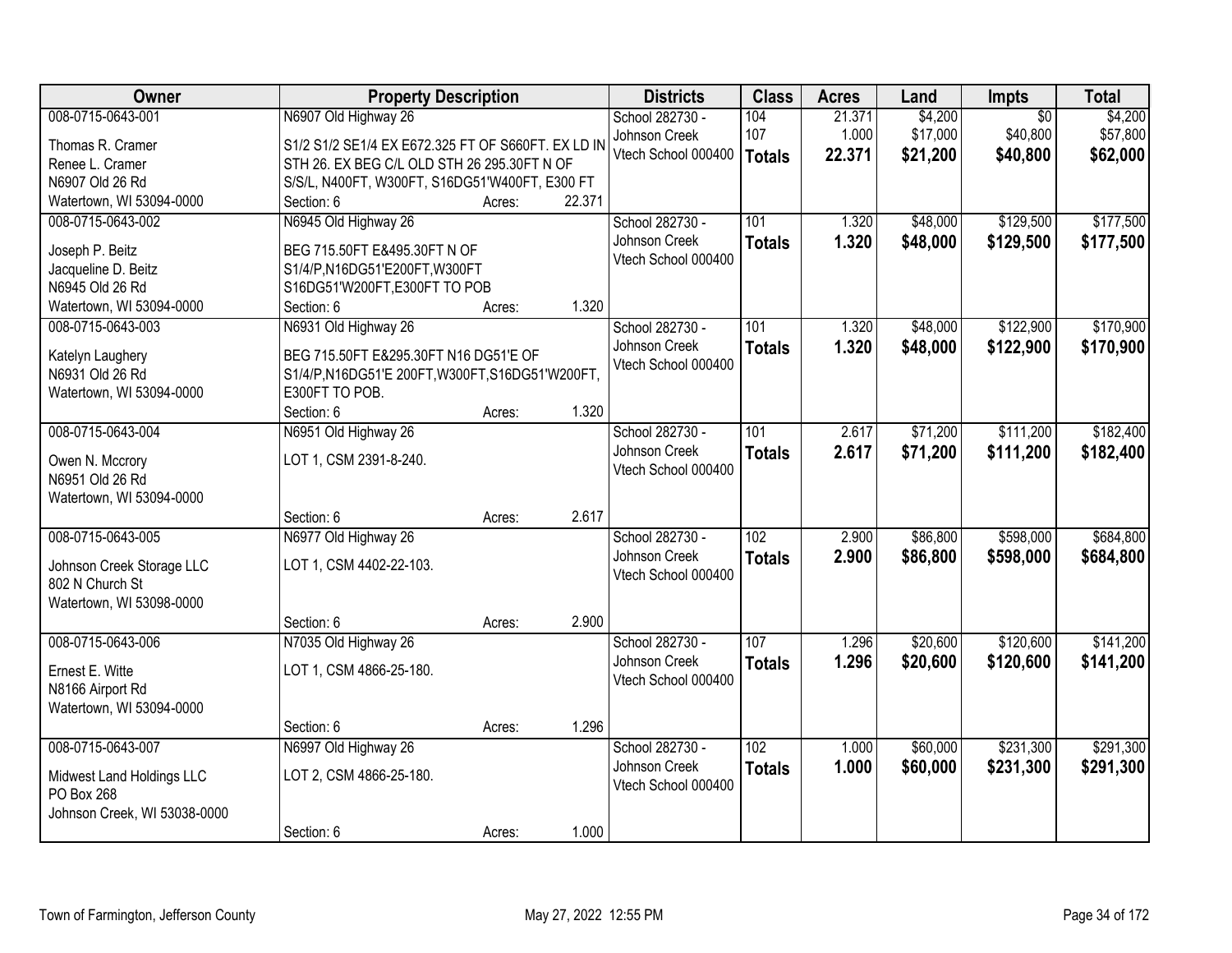| <b>Owner</b>                 | <b>Property Description</b>                       |        |        | <b>Districts</b>    | <b>Class</b>     | <b>Acres</b> | Land     | <b>Impts</b>    | <b>Total</b> |
|------------------------------|---------------------------------------------------|--------|--------|---------------------|------------------|--------------|----------|-----------------|--------------|
| 008-0715-0643-008            | Old Highway 26                                    |        |        | School 282730 -     | 102              | 1.000        | \$60,000 | \$72,000        | \$132,000    |
| Midwest Land Holdings LLC    | LOT 3, CSM 4866-25-180.                           |        |        | Johnson Creek       | <b>Totals</b>    | 1.000        | \$60,000 | \$72,000        | \$132,000    |
| PO Box 268                   |                                                   |        |        | Vtech School 000400 |                  |              |          |                 |              |
| Johnson Creek, WI 53038-0000 |                                                   |        |        |                     |                  |              |          |                 |              |
|                              | Section: 6                                        | Acres: | 1.000  |                     |                  |              |          |                 |              |
| 008-0715-0643-009            | Old Highway 26                                    |        |        | School 282730 -     | 104              | 26.408       | \$5,300  | $\overline{50}$ | \$5,300      |
| Ernest E. Witte              | S1/2 NW1/4 SE1/4. N1/2 SW1/4 SE1/4. S1/2 NE1/4    |        |        | Johnson Creek       | 105              | 4.959        | \$1,300  | \$0             | \$1,300      |
| N8166 Airport Rd             | SW1/4 E OF RR. ALSO S1/2 NE1/4 SE1/4 & N1/2 SE1/4 |        |        | Vtech School 000400 | <b>Totals</b>    | 31.367       | \$6,600  | \$0             | \$6,600      |
| Watertown, WI 53094-0000     | SE1/4 LYG WLY OF STH 26. EX CSM 2391-08-240. EX   |        |        |                     |                  |              |          |                 |              |
|                              | Section: 6                                        | Acres: | 31.367 |                     |                  |              |          |                 |              |
| 008-0715-0644-001            | Waldmann Ln                                       |        |        | School 282730 -     | 104              | 9.650        | \$2,400  | \$0             | \$2,400      |
| Donald A. Reinders           | BEG SE/C S1/2 SE1/4, W672.325                     |        |        | Johnson Creek       | <b>Totals</b>    | 9.650        | \$2,400  | \$0             | \$2,400      |
| N6309 Ziebell Rd             | FT, N660FT, E672.325FT, S660FT TO POB. EX COM     |        |        | Vtech School 000400 |                  |              |          |                 |              |
| Jefferson, WI 53549-0000     | SE/S/C, S87DG 08'W 639.26FT TO POB, N02DG 03'E    |        |        |                     |                  |              |          |                 |              |
|                              | Section: 6                                        | Acres: | 9.650  |                     |                  |              |          |                 |              |
| 008-0715-0644-002            | N6973 Waldmann Ln                                 |        |        | School 282730 -     | 101              | 1.590        | \$54,800 | \$203,000       | \$257,800    |
| Jeff J. Steenbergen          | LOT 1, CSM 394-2-168                              |        |        | Johnson Creek       | <b>Totals</b>    | 1.590        | \$54,800 | \$203,000       | \$257,800    |
| Natasha E. Steenbergen       |                                                   |        |        | Vtech School 000400 |                  |              |          |                 |              |
| N6973 Waldmann Ln            |                                                   |        |        |                     |                  |              |          |                 |              |
| Watertown, WI 53094-0000     | Section: 6                                        | Acres: | 1.590  |                     |                  |              |          |                 |              |
| 008-0715-0644-003            | N6985 Waldmann Ln                                 |        |        | School 282730 -     | 101              | 2.090        | \$65,900 | \$147,000       | \$212,900    |
| <b>Todd W Rome Trust</b>     | LOT 2, CSM 394-2-168, DOC 712929.                 |        |        | Johnson Creek       | <b>Totals</b>    | 2.090        | \$65,900 | \$147,000       | \$212,900    |
| Lori A Rome Trust            |                                                   |        |        | Vtech School 000400 |                  |              |          |                 |              |
| N6985 Waldmann Ln            |                                                   |        |        |                     |                  |              |          |                 |              |
| Watertown, WI 53094-0000     | Section: 6                                        | Acres: | 2.090  |                     |                  |              |          |                 |              |
| 008-0715-0644-004            | N7005 Waldmann Ln                                 |        |        | School 282730 -     | $\overline{101}$ | 1.767        | \$59,200 | \$189,900       | \$249,100    |
| William H. Nelson            | LOT 3, CSM 2-168. ALSO BEG NE/C SD                |        |        | Johnson Creek       | <b>Totals</b>    | 1.767        | \$59,200 | \$189,900       | \$249,100    |
| Denise Veto M. Nelson        | LOT, N70FT, N89DG35'                              |        |        | Vtech School 000400 |                  |              |          |                 |              |
| N7005 Waldmann Ln            | W395FT, S70FT, S89DG35'E395FT TO POB.             |        |        |                     |                  |              |          |                 |              |
| Watertown, WI 53094-0000     | Section: 6                                        | Acres: | 1.767  |                     |                  |              |          |                 |              |
| 008-0715-0644-005            | N6961 Waldmann Ln                                 |        |        | School 282730 -     | 101              | 1.739        | \$58,500 | \$278,500       | \$337,000    |
| Natalie Tonkin               | LOT 1, CSM 3210-14-01, DOC 950065.                |        |        | Johnson Creek       | <b>Totals</b>    | 1.739        | \$58,500 | \$278,500       | \$337,000    |
| N6961 Waldmann Ln            |                                                   |        |        | Vtech School 000400 |                  |              |          |                 |              |
| Watertown, WI 53094-0000     |                                                   |        |        |                     |                  |              |          |                 |              |
|                              | Section: 6                                        | Acres: | 1.739  |                     |                  |              |          |                 |              |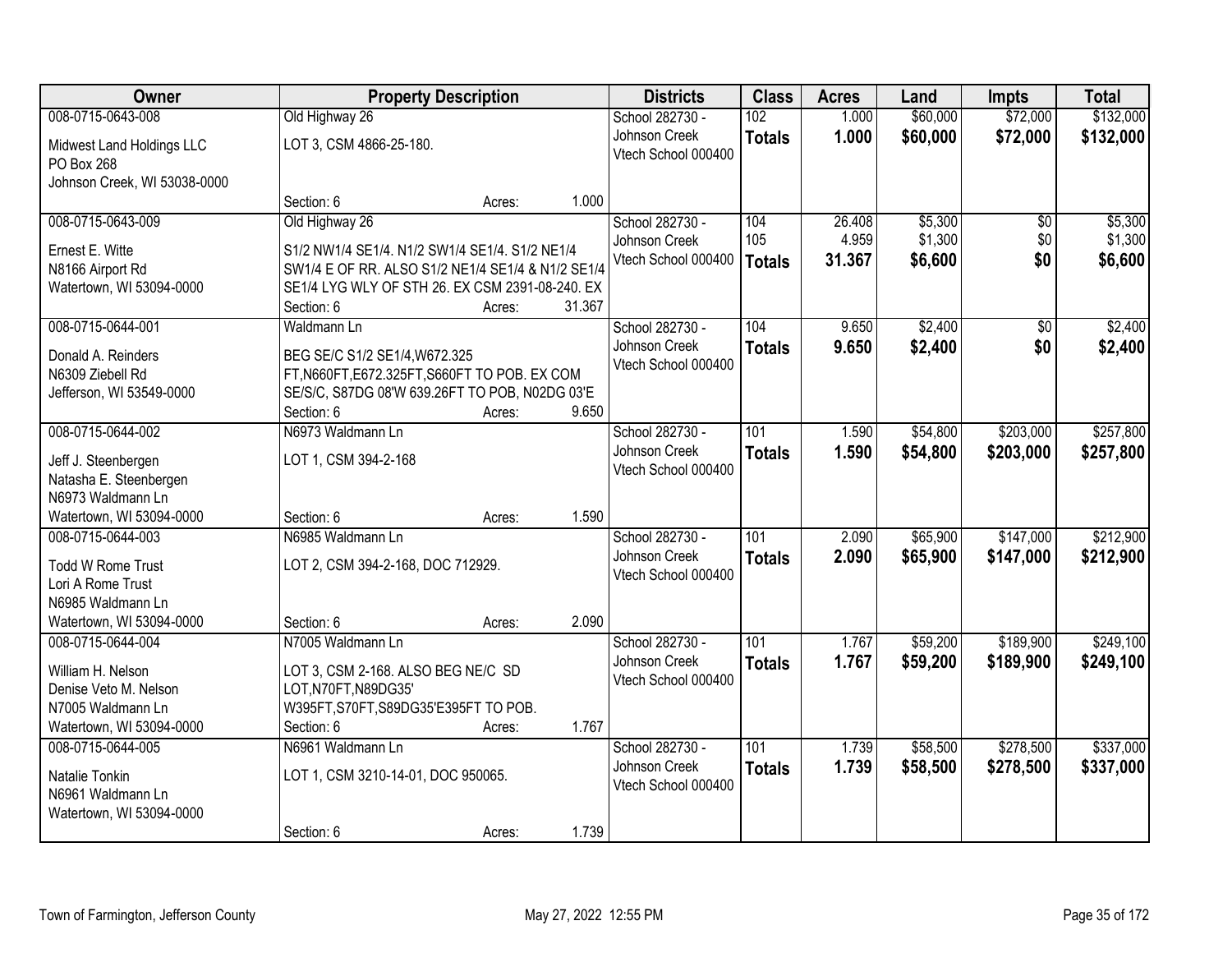| Owner                                                              |                                                             | <b>Property Description</b> |        | <b>Districts</b>                     | <b>Class</b>  | <b>Acres</b>     | Land      | <b>Impts</b>    | <b>Total</b> |
|--------------------------------------------------------------------|-------------------------------------------------------------|-----------------------------|--------|--------------------------------------|---------------|------------------|-----------|-----------------|--------------|
| 008-0715-0711-001                                                  | N6813 Waldmann Ln                                           |                             |        | School 282730 -                      | 101           | 1.810            | \$44,000  | \$23,300        | \$67,300     |
| Donald A. Reinders<br>N6309 Ziebell Rd<br>Jefferson, WI 53549-0000 | LOT 1, CSM 5788-33-050, DOC 1381855.                        |                             |        | Johnson Creek<br>Vtech School 000400 | <b>Totals</b> | 1.810            | \$44,000  | \$23,300        | \$67,300     |
|                                                                    | Section: 7                                                  | Acres:                      | 1.810  |                                      |               |                  |           |                 |              |
| 008-0715-0711-009                                                  |                                                             |                             |        | School 282730 -                      | 104           | 4.965            | \$1,200   | $\overline{50}$ | \$1,200      |
| Deer Track Park Landfill, Inc<br>PO Box 1450                       | LOT 1, CSM 5809-33-106, DOC 1385279.                        |                             |        | Johnson Creek<br>Vtech School 000400 | <b>Totals</b> | 4.965            | \$1,200   | \$0             | \$1,200      |
| Chicago, IL 60690-0000                                             | Section: 7                                                  | Acres:                      | 4.965  |                                      |               |                  |           |                 |              |
| 008-0715-0712-001                                                  | N6824 Old Highway 26                                        |                             |        | School 282730 -                      | 101           | 1.430            | \$50,800  | \$50,700        | \$101,500    |
| Don Miles, Timothy W. Miles<br>Philip Miles, John J. Miles         | LOT 1, CSM 106-1-136, DOC 700589.                           |                             |        | Johnson Creek<br>Vtech School 000400 | <b>Totals</b> | 1.430            | \$50,800  | \$50,700        | \$101,500    |
| 9901 Flagstone Dr<br>Cedarburg, WI 53012-0000                      | Section: 7                                                  | Acres:                      | 1.430  |                                      |               |                  |           |                 |              |
| 008-0715-0712-002                                                  | N6840 Old Highway 26                                        |                             |        | School 282730 -                      | 101           | 1.488            | \$52,200  | \$5,000         | \$57,200     |
| Frederick N. Lamp<br>Roxanne M. Lamp                               | LOT 2, CSM 106-1-136                                        |                             |        | Johnson Creek<br>Vtech School 000400 | <b>Totals</b> | 1.488            | \$52,200  | \$5,000         | \$57,200     |
| N5614 County Rd D                                                  |                                                             |                             |        |                                      |               |                  |           |                 |              |
| Helenville, WI 53137-0000                                          | Section: 7                                                  | Acres:                      | 1.488  |                                      |               |                  |           |                 |              |
| 008-0715-0713-001                                                  | N6773 Old Highway 26                                        |                             |        | School 282730 -                      | 101           | 2.690            | \$71,900  | \$57,400        | \$129,300    |
| Jerold C. Eckhardt                                                 | BEG ON N/S S/L 1344FT S OF N1/4/P, S TO C/L HWY,            |                             |        | Johnson Creek<br>Vtech School 000400 | <b>Totals</b> | 2.690            | \$71,900  | \$57,400        | \$129,300    |
| Kathleen M. Bohmer                                                 | NELY ON SD C/L TO N/LSW1/4 NE1/4, W TO POB.                 |                             |        |                                      |               |                  |           |                 |              |
| N6773 Old 26 Rd                                                    |                                                             |                             |        |                                      |               |                  |           |                 |              |
| Johnson Creek, WI 53038-0000<br>008-0715-0714-000                  | Section: 7<br>W4543 Linmar Ln                               | Acres:                      | 2.690  | School 282730 -                      | 102           |                  | \$260,000 | \$1,207,900     | \$1,467,900  |
|                                                                    |                                                             |                             |        | Johnson Creek                        | <b>Totals</b> | 10.996<br>10.996 | \$260,000 | \$1,207,900     | \$1,467,900  |
| Jc Hospitality Partners LLC                                        | LOT 1, CSM 2838-11-104, DOC 915270. EX COM NW/C             |                             |        | Vtech School 000400                  |               |                  |           |                 |              |
| 5511 W National Ave #221                                           | SD CSM, N86DG09'E 26.01FT, S82DG25'E 22.69FT,               |                             |        |                                      |               |                  |           |                 |              |
| Milwaukee, WI 53214-0000                                           | S09DG24'W 267.38FT, 135.63FT ARC CURVE RIGHT,<br>Section: 7 | Acres:                      | 10.996 |                                      |               |                  |           |                 |              |
| 008-0715-0714-002                                                  | N6723 Waldmann Ln                                           |                             |        | School 282730 -                      | 101           | 1.000            | \$40,000  | $\overline{50}$ | \$40,000     |
|                                                                    |                                                             |                             |        | Johnson Creek                        | <b>Totals</b> | 1.000            | \$40,000  | \$0             | \$40,000     |
| Gregory L. Rudolph                                                 | BEG 192FT N OF SE/C NE1/4,                                  |                             |        | Vtech School 000400                  |               |                  |           |                 |              |
| 3210 S49th St Apt 3<br>Milwaukee, WI 53219-0000                    | W171FT, N254FT, E171FT, S254FT TO POB.                      |                             |        |                                      |               |                  |           |                 |              |
|                                                                    | Section: 7                                                  | Acres:                      | 1.000  |                                      |               |                  |           |                 |              |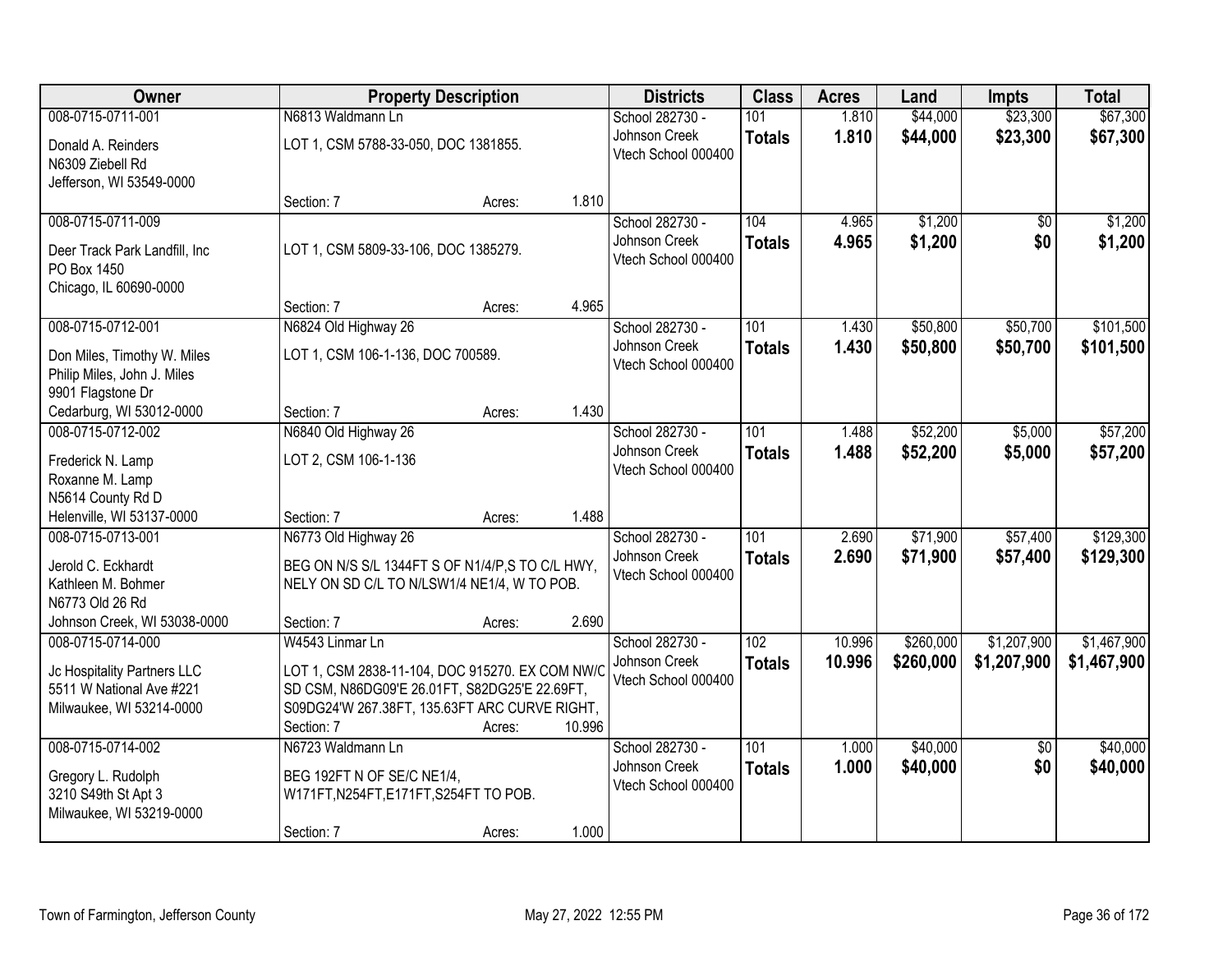| Owner                        |                                               | <b>Property Description</b> |        | <b>Districts</b>    | <b>Class</b>     | <b>Acres</b> | Land      | Impts           | <b>Total</b> |
|------------------------------|-----------------------------------------------|-----------------------------|--------|---------------------|------------------|--------------|-----------|-----------------|--------------|
| 008-0715-0723-000            | N6728 County Rd Y                             |                             |        | School 282730 -     | 102              | 7.930        | \$96,900  | \$326,300       | \$423,200    |
| John F. Hartwig              | BEG ON W/S/L 2721.8FT N OF SW/S/C, N416.02FT, |                             |        | Johnson Creek       | <b>Totals</b>    | 7.930        | \$96,900  | \$326,300       | \$423,200    |
| N6728 County Rd Y            | S86DG32'E 980.99FT TO W/L C&NW RR ROW, S300FT |                             |        | Vtech School 000400 |                  |              |           |                 |              |
| Watertown, WI 53094-0000     | TO N/L I-94, W TO POB                         |                             |        |                     |                  |              |           |                 |              |
|                              | Section: 7                                    | Acres:                      | 7.930  |                     |                  |              |           |                 |              |
| 008-0715-0723-003            | N6754 County Rd Y                             |                             |        | School 282730 -     | 101              | 9.319        | \$100,300 | \$156,700       | \$257,000    |
| <b>Hartwig Trust</b>         | BEG ON W S/L3256.12FT N OF S W                |                             |        | Johnson Creek       | <b>Totals</b>    | 9.319        | \$100,300 | \$156,700       | \$257,000    |
| N6754 County Rd Y            | SC, N333FT, S87DG45'E 1089                    |                             |        | Vtech School 000400 |                  |              |           |                 |              |
| Watertown, WI 53094-0000     | FT,S15DG16'W341.79FT,S87DG 45'W1012.94FT TO   |                             |        |                     |                  |              |           |                 |              |
|                              | Section: 7                                    | Acres:                      | 9.319  |                     |                  |              |           |                 |              |
| 008-0715-0723-006            | N6744 County Rd Y                             |                             |        | School 282730 -     | 101              | 1.279        | \$47,000  | \$97,300        | \$144,300    |
| <b>Bryan Gatzke</b>          | LOT 1, CSM 2771-10-286, DOC 908038.           |                             |        | Johnson Creek       | <b>Totals</b>    | 1.279        | \$47,000  | \$97,300        | \$144,300    |
| <b>Brenda Gatzke</b>         |                                               |                             |        | Vtech School 000400 |                  |              |           |                 |              |
| N6744 County Rd Y            |                                               |                             |        |                     |                  |              |           |                 |              |
| Watertown, WI 53094-0000     | Section: 7                                    | Acres:                      | 1.279  |                     |                  |              |           |                 |              |
| 008-0715-0724-001            | $-94$                                         |                             |        | School 282730 -     | $\overline{303}$ | 2.420        | \$0       | \$0             | \$0          |
| Jefferson County             | BEG S/C, N658FT, SWLY ON HWY TO E-W1/4/L,     |                             |        | Johnson Creek       | <b>Totals</b>    | 2.420        | \$0       | \$0             | \$0          |
| Land in I-94                 | E406FT TO POB.                                |                             |        | Vtech School 000400 |                  |              |           |                 |              |
| 311 S Center Ave             |                                               |                             |        |                     |                  |              |           |                 |              |
| Jefferson, WI 53549-0000     | Section: 7                                    | Acres:                      | 2.420  |                     |                  |              |           |                 |              |
| 008-0715-0744-001            | N6505 Spring Ln                               |                             |        | School 282730 -     | 101              | 0.700        | \$34,000  | \$116,600       | \$150,600    |
| Faye M. Nora                 | BEG SE/S/C, N75FT, W175FT, S75FT, E175FT TO   |                             |        | Johnson Creek       | <b>Totals</b>    | 0.700        | \$34,000  | \$116,600       | \$150,600    |
| N6505 Spring Ln              | POB. ALSO OL1, CSM 3338-14-273, DOC 962182.   |                             |        | Vtech School 000400 |                  |              |           |                 |              |
| Johnson Creek, WI 53038-0000 |                                               |                             |        |                     |                  |              |           |                 |              |
|                              | Section: 7                                    | Acres:                      | 0.700  |                     |                  |              |           |                 |              |
| 008-0715-0811-000            | W4127 Ranch Rd                                |                             |        | School 282730 -     | $\overline{102}$ | 20.610       | \$54,600  | $\overline{60}$ | \$54,600     |
| Deer Track Park Landfill     | NE1/4 NE1/4. EX W640FT.                       |                             |        | Johnson Creek       | <b>Totals</b>    | 20.610       | \$54,600  | \$0             | \$54,600     |
| Waste Management             |                                               |                             |        | Vtech School 000400 |                  |              |           |                 |              |
| PO Box 1450                  |                                               |                             |        |                     |                  |              |           |                 |              |
| Chicago, IL 60690-0000       | Section: 8                                    | Acres:                      | 20.610 |                     |                  |              |           |                 |              |
| 008-0715-0811-001            | N6756 Waldmann Ln                             |                             |        | School 282730 -     | 102              | 25.000       | \$66,300  | $\overline{50}$ | \$66,300     |
| Deer Track Park Landfill     | BEG 636.76FT S88DG25'W OF NE/S/C, S88DG25'W   |                             |        | Johnson Creek       | <b>Totals</b>    | 25.000       | \$66,300  | \$0             | \$66,300     |
| Waste Management             | 640FT, S00DG 30'W 1702.68FT, N88DG25'E 640    |                             |        | Vtech School 000400 |                  |              |           |                 |              |
| PO Box 1450                  | FT, N00DG30'E1702.68FT TO POB                 |                             |        |                     |                  |              |           |                 |              |
| Chicago, IL 60690-0000       | Section: 8                                    | Acres:                      | 25.000 |                     |                  |              |           |                 |              |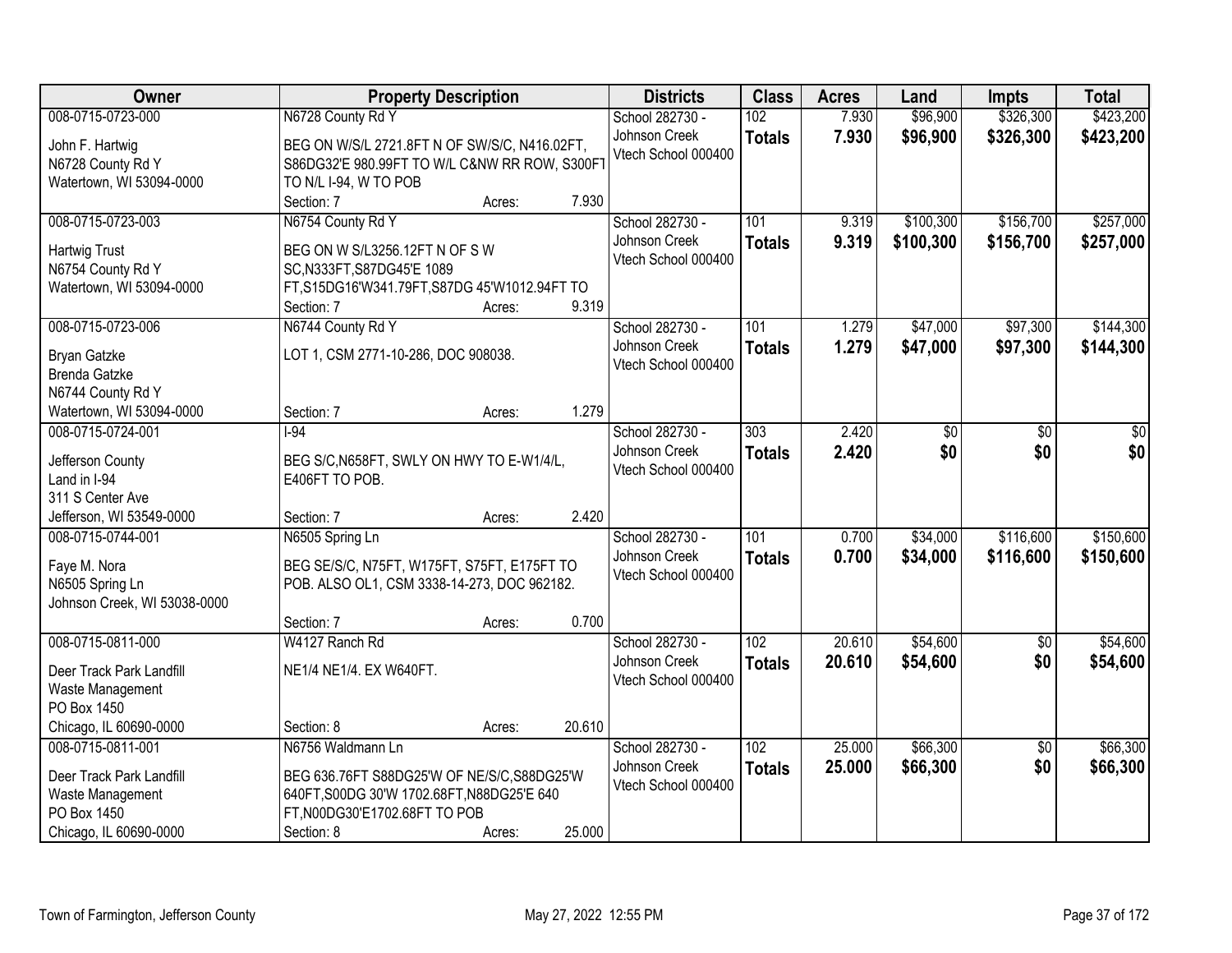| <b>Owner</b>                          | <b>Property Description</b>                      |        |        | <b>Districts</b>    | <b>Class</b>  | <b>Acres</b> | Land      | <b>Impts</b>    | <b>Total</b> |
|---------------------------------------|--------------------------------------------------|--------|--------|---------------------|---------------|--------------|-----------|-----------------|--------------|
| 008-0715-0812-000                     | Ranch Rd                                         |        |        | School 282730 -     | 102           | 10.000       | \$26,500  | $\overline{50}$ | \$26,500     |
| Deer Track Park Landfill              | PT OF N1/2 NW1/4 NE1/4 W OF RANCH RD             |        |        | Johnson Creek       | <b>Totals</b> | 10.000       | \$26,500  | \$0             | \$26,500     |
| Waste Management                      |                                                  |        |        | Vtech School 000400 |               |              |           |                 |              |
| PO Box 1450                           |                                                  |        |        |                     |               |              |           |                 |              |
| Chicago, IL 60690-0000                | Section: 8                                       | Acres: | 10.000 |                     |               |              |           |                 |              |
| 008-0715-0812-001                     | W4298 Ranch Rd                                   |        |        | School 282730 -     | 102           | 25.300       | \$67,000  | \$892,000       | \$959,000    |
| Deer Track Park Landfill              | S1/2 NW1/4 NE1/4. ALSO 5.30A OFF N/S SW1/4 NE1/4 |        |        | Johnson Creek       | <b>Totals</b> | 25.300       | \$67,000  | \$892,000       | \$959,000    |
| Waste Management                      | E OF HWY                                         |        |        | Vtech School 000400 |               |              |           |                 |              |
| PO Box 1450                           |                                                  |        |        |                     |               |              |           |                 |              |
| Chicago, IL 60690-0000                | Section: 8                                       | Acres: | 25.300 |                     |               |              |           |                 |              |
| 008-0715-0812-002                     | Ranch Rd                                         |        |        | School 282730 -     | 102           | 10.000       | \$26,500  | \$892,000       | \$918,500    |
|                                       |                                                  |        |        | Johnson Creek       | <b>Totals</b> | 10.000       | \$26,500  | \$892,000       | \$918,500    |
| Deer Track Park Landfill              | PT OF N1/2 NW1/4 NE1/4 E OF RANCH RD             |        |        | Vtech School 000400 |               |              |           |                 |              |
| Waste Management                      |                                                  |        |        |                     |               |              |           |                 |              |
| PO Box 1450<br>Chicago, IL 60690-0000 | Section: 8                                       |        | 10.000 |                     |               |              |           |                 |              |
| 008-0715-0813-000                     | N6756 Waldmann Ln                                | Acres: |        | School 282730 -     | 102           | 33.400       | \$88,500  | \$0             | \$88,500     |
|                                       |                                                  |        |        | Johnson Creek       |               |              |           |                 |              |
| Deer Track Park Landfill              | SW1/4 NE1/4 EX 5.30A OFF N/L & E OF HWY.         |        |        | Vtech School 000400 | <b>Totals</b> | 33.400       | \$88,500  | \$0             | \$88,500     |
| Waste Management                      |                                                  |        |        |                     |               |              |           |                 |              |
| PO Box 1450                           |                                                  |        |        |                     |               |              |           |                 |              |
| Chicago, IL 60690-0000                | Section: 8                                       | Acres: | 33.400 |                     |               |              |           |                 |              |
| 008-0715-0814-000                     | $-94$                                            |        |        | School 282730 -     | 102           | 34.390       | \$91,100  | \$0             | \$91,100     |
| Deer Track Park Landfill              | SE1/4 NE1/4. EX PT OF SD 1/4 1/4 BEG 636.76FT W  |        |        | Johnson Creek       | <b>Totals</b> | 34.390       | \$91,100  | \$0             | \$91,100     |
| Waste Management                      | OF NE/S/C W640FT, S1702.68FT, E640FT,            |        |        | Vtech School 000400 |               |              |           |                 |              |
| PO Box 1450                           | N1702.68FT TO POB.                               |        |        |                     |               |              |           |                 |              |
| Chicago, IL 60690-0000                | Section: 8                                       | Acres: | 34.390 |                     |               |              |           |                 |              |
| 008-0715-0821-000                     | Waldmann Ln                                      |        |        | School 282730 -     | 102           | 40.000       | \$106,000 | $\overline{60}$ | \$106,000    |
| Deer Track Park Landfill              | NE1/4 NW1/4.                                     |        |        | Johnson Creek       | <b>Totals</b> | 40.000       | \$106,000 | \$0             | \$106,000    |
| Waste Management                      |                                                  |        |        | Vtech School 000400 |               |              |           |                 |              |
| PO Box 1450                           |                                                  |        |        |                     |               |              |           |                 |              |
| Chicago, IL 60690-0000                | Section: 8                                       | Acres: | 40.000 |                     |               |              |           |                 |              |
| 008-0715-0822-000                     | N6804 Waldmann Ln                                |        |        | School 282730 -     | 104           | 39.320       | \$8,700   | $\overline{50}$ | \$8,700      |
|                                       |                                                  |        |        | Johnson Creek       | 105           | 1.000        | \$100     | \$0             | \$100        |
| Sanifill of WI Inc                    | NW1/4 NW1/4.                                     |        |        | Vtech School 000400 | 107           | 1.000        | \$17,000  | \$4,900         | \$21,900     |
| PO Box 1450                           |                                                  |        |        |                     | <b>Totals</b> | 41.320       | \$25,800  | \$4,900         | \$30,700     |
| Chicago, IL 60690                     | Section: 8                                       | Acres: | 41.320 |                     |               |              |           |                 |              |
|                                       |                                                  |        |        |                     |               |              |           |                 |              |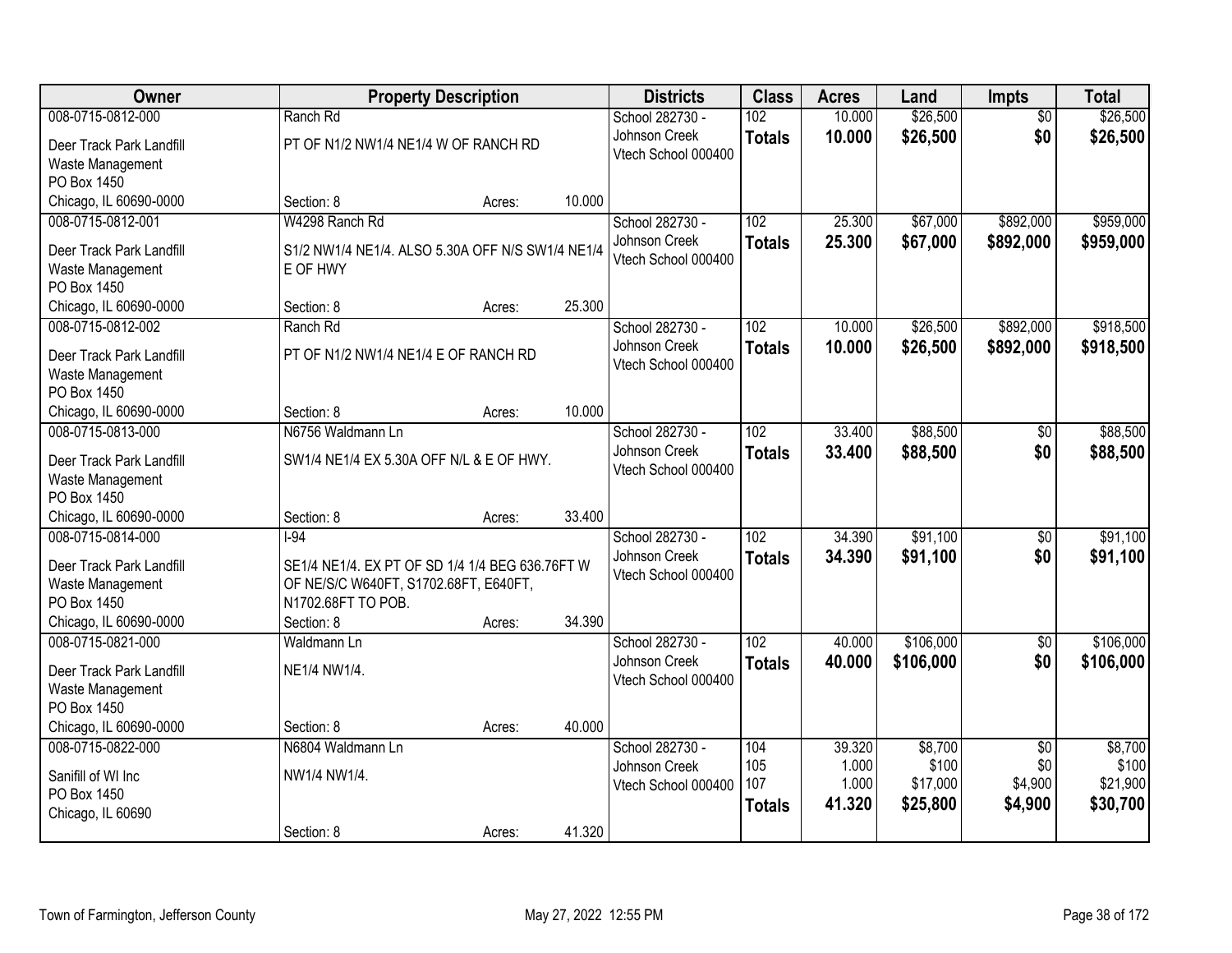| Owner                    | <b>Property Description</b>                      |        |        | <b>Districts</b>                     | <b>Class</b>  | <b>Acres</b> | Land     | <b>Impts</b>    | <b>Total</b> |
|--------------------------|--------------------------------------------------|--------|--------|--------------------------------------|---------------|--------------|----------|-----------------|--------------|
| 008-0715-0823-000        | N6744 Waldmann Ln                                |        |        | School 282730 -                      | 102           | 37.000       | \$98,100 | $\overline{50}$ | \$98,100     |
| Deer Track Park Landfill | SW1/4 NW1/4 N OF I-94.                           |        |        | Johnson Creek                        | <b>Totals</b> | 37.000       | \$98,100 | \$0             | \$98,100     |
| Waste Management         |                                                  |        |        | Vtech School 000400                  |               |              |          |                 |              |
| PO Box 1450              |                                                  |        |        |                                      |               |              |          |                 |              |
| Chicago, IL 60690-0000   | Section: 8                                       | Acres: | 37.000 |                                      |               |              |          |                 |              |
| 008-0715-0824-000        | $-94$                                            |        |        | School 282730 -                      | 102           | 29.840       | \$79,100 | \$0             | \$79,100     |
| Deer Track Park Landfill | SE1/4 NW1/4, EX E 5A. EX LD IN I-94.             |        |        | Johnson Creek                        | <b>Totals</b> | 29.840       | \$79,100 | \$0             | \$79,100     |
| Waste Management         |                                                  |        |        | Vtech School 000400                  |               |              |          |                 |              |
| PO Box 1450              |                                                  |        |        |                                      |               |              |          |                 |              |
| Chicago, IL 60690-0000   | Section: 8                                       | Acres: | 29.840 |                                      |               |              |          |                 |              |
| 008-0715-0824-001        | $1-94$                                           |        |        | School 282730 -                      | 102           | 5.000        | \$91,000 | $\overline{50}$ | \$91,000     |
| Deer Track Park Landfill | E5A S1/2 NW1/4.                                  |        |        | Johnson Creek                        | <b>Totals</b> | 5.000        | \$91,000 | \$0             | \$91,000     |
| Waste Management         |                                                  |        |        | Vtech School 000400                  |               |              |          |                 |              |
| PO Box 1450              |                                                  |        |        |                                      |               |              |          |                 |              |
| Chicago, IL 60690-0000   | Section: 8                                       | Acres: | 5.000  |                                      |               |              |          |                 |              |
| 008-0715-0831-001        | $-94$                                            |        |        | School 282730 -                      | 104           | 15.400       | \$2,800  | \$0             | \$2,800      |
| Patricia J. Schneider    | N1/2 NE1/4 SW1/4, EX LAND IN I-94.               |        |        | Johnson Creek                        | <b>Totals</b> | 15.400       | \$2,800  | \$0             | \$2,800      |
| 3536 S 57th St           |                                                  |        |        | Vtech School 000400                  |               |              |          |                 |              |
| Milwaukee, WI 53220-0000 |                                                  |        |        |                                      |               |              |          |                 |              |
|                          | Section: 8                                       | Acres: | 15.400 |                                      |               |              |          |                 |              |
| 008-0715-0834-000        | N6501 Christberg Rd                              |        |        | School 282730 -                      | 101           | 2.990        | \$74,900 | \$98,500        | \$173,400    |
| Steven Wilde             | LOT 1, CSM 3181-13-220.                          |        |        | Johnson Creek                        | <b>Totals</b> | 2.990        | \$74,900 | \$98,500        | \$173,400    |
| N6501 Christberg Rd      |                                                  |        |        | Vtech School 000400                  |               |              |          |                 |              |
| Watertown, WI 53094-0000 |                                                  |        |        |                                      |               |              |          |                 |              |
|                          | Section: 8                                       | Acres: | 2.990  |                                      |               |              |          |                 |              |
| 008-0715-0841-000        | N6575 Switzke Rd                                 |        |        | School 282730 -                      | 104           | 32.910       | \$5,500  | $\overline{50}$ | \$5,500      |
| Zachary Pernat           | E1/2 SE1/4 LY S OF I-94 & N OF CSM 2063-7-6, DOC |        |        | Johnson Creek                        | 107           | 1.000        | \$17,000 | \$226,000       | \$243,000    |
| Caley Pernat             | 834879.                                          |        |        | Vtech School 000400                  | <b>Totals</b> | 33.910       | \$22,500 | \$226,000       | \$248,500    |
| N6575 Switzke Rd         |                                                  |        |        |                                      |               |              |          |                 |              |
| Watertown, WI 53094-0000 | Section: 8                                       | Acres: | 33.910 |                                      |               |              |          |                 |              |
| 008-0715-0842-000        | N6648 Christberg Rd                              |        |        | School 282730 -                      | 104           | 32.500       | \$5,900  | $\overline{30}$ | \$5,900      |
| Patricia J. Schneider    | NW1/4 SE1/4, EX LD IN I-94.                      |        |        | Johnson Creek<br>Vtech School 000400 | 107           | 1.000        | \$17,000 | \$111,000       | \$128,000    |
| 3536 S 57th St           |                                                  |        |        |                                      | <b>Totals</b> | 33.500       | \$22,900 | \$111,000       | \$133,900    |
| Milwaukee, WI 53220-0000 |                                                  |        |        |                                      |               |              |          |                 |              |
|                          | Section: 8                                       | Acres: | 33.500 |                                      |               |              |          |                 |              |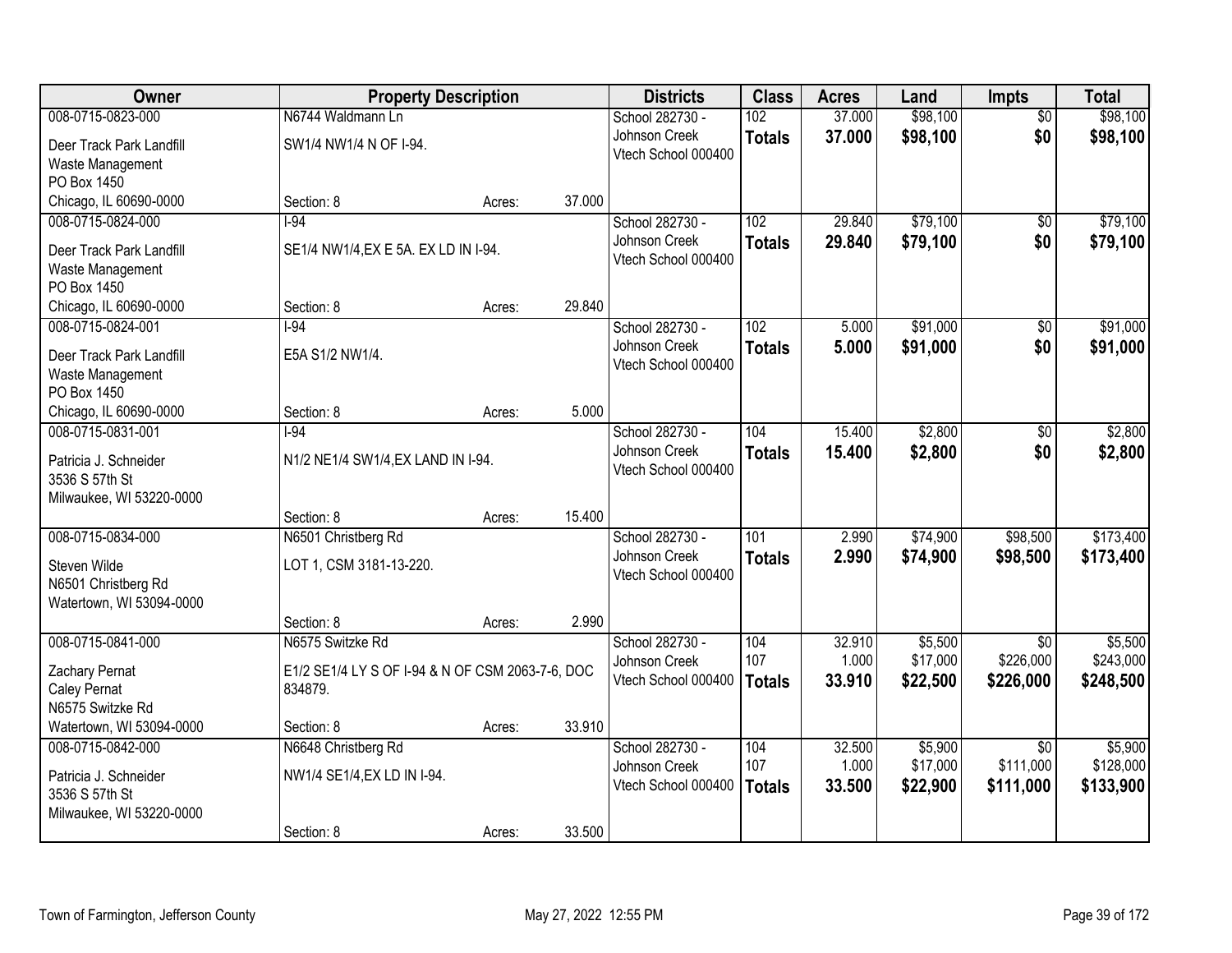| Owner                        | <b>Property Description</b>                  |        |        | <b>Districts</b>                     | <b>Class</b>     | <b>Acres</b>    | Land              | <b>Impts</b>           | <b>Total</b>       |
|------------------------------|----------------------------------------------|--------|--------|--------------------------------------|------------------|-----------------|-------------------|------------------------|--------------------|
| 008-0715-0843-000            | Christberg Rd                                |        |        | School 282730 -                      | 104              | 40.000          | \$7,700           | $\overline{50}$        | \$7,700            |
| Robert L Burns Trust         | SW1/4 SE1/4.                                 |        |        | Johnson Creek                        | <b>Totals</b>    | 40.000          | \$7,700           | \$0                    | \$7,700            |
| <b>Sharon L Burns Trust</b>  |                                              |        |        | Vtech School 000400                  |                  |                 |                   |                        |                    |
| W4049 County Rd B            |                                              |        |        |                                      |                  |                 |                   |                        |                    |
| Johnson Creek, WI 53038-0000 | Section: 8                                   | Acres: | 40.000 |                                      |                  |                 |                   |                        |                    |
| 008-0715-0844-000            | Switzke Rd                                   |        |        | School 282730 -                      | 104              | 42.630          | \$9,000           | $\overline{30}$        | \$9,000            |
| Monte C. Olszewski           | LOT 1, CSM 2063-7-6.                         |        |        | Johnson Creek                        | <b>Totals</b>    | 42.630          | \$9,000           | \$0                    | \$9,000            |
| Amy L. Olszewski             |                                              |        |        | Vtech School 000400                  |                  |                 |                   |                        |                    |
| W4153 County Rd B            |                                              |        |        |                                      |                  |                 |                   |                        |                    |
| Johnson Creek, WI 53038-0000 | Section: 8                                   | Acres: | 42.630 |                                      |                  |                 |                   |                        |                    |
| 008-0715-0911-000            | W3739 Ranch Rd                               |        |        | School 282730 -                      | 104              | 17.500          | \$2,600           | \$0                    | \$2,600            |
| <b>Bonnie Crawford</b>       | E1/2 NE1/4 NE1/4.                            |        |        | Johnson Creek<br>Vtech School 000400 | 105<br>107       | 1.500<br>1.000  | \$100<br>\$17,000 | \$0<br>\$99,800        | \$100<br>\$116,800 |
| W3739 Ranch Rd               |                                              |        |        |                                      | <b>Totals</b>    | 20.000          | \$19,700          | \$99,800               | \$119,500          |
| Watertown, WI 53094-0000     |                                              |        |        |                                      |                  |                 |                   |                        |                    |
|                              | Section: 9                                   | Acres: | 20.000 |                                      |                  |                 |                   |                        |                    |
| 008-0715-0911-001            | County Rd X                                  |        |        | School 282730 -                      | 104              | 19.500          | \$4,000           | \$0                    | \$4,000            |
| Steven D. Schluter           | W1/2 NE1/4 NE1/4.                            |        |        | Johnson Creek<br>Vtech School 000400 | 105              | 0.500<br>20.000 | \$100             | \$0<br>\$0             | \$100              |
| W3912 Ranch Rd               |                                              |        |        |                                      | <b>Totals</b>    |                 | \$4,100           |                        | \$4,100            |
| Watertown, WI 53094-0000     |                                              |        |        |                                      |                  |                 |                   |                        |                    |
|                              | Section: 9                                   | Acres: | 20.000 |                                      |                  |                 |                   |                        |                    |
| 008-0715-0912-000            | Ranch Rd                                     |        |        | School 282730 -                      | 104<br>105       | 37.360<br>1.000 | \$7,100<br>\$200  | $\overline{50}$<br>\$0 | \$7,100<br>\$200   |
| Steven D. Schluter           | NW1/4 NE1/4.EX COM 1380.80FT W OF NE/S/C.    |        |        | Johnson Creek<br>Vtech School 000400 | 107              | 1.000           | \$17,000          | \$2,200                | \$19,200           |
| W3912 Ranch Rd               | W187.40FT, S156FT, E188FT, N139.55FT TO POB. |        |        |                                      | <b>Totals</b>    | 39.360          | \$24,300          | \$2,200                | \$26,500           |
| Watertown, WI 53094-0000     |                                              |        |        |                                      |                  |                 |                   |                        |                    |
|                              | Section: 9                                   | Acres: | 39.360 |                                      |                  |                 |                   |                        |                    |
| 008-0715-0912-001            | W3819 Ranch Rd                               |        |        | School 282730 -                      | $\overline{101}$ | 0.640           | \$32,300          | \$110,000              | \$142,300          |
| George P. Baccash            | BEG 1380.80FT W OF NE SC, W187.40FT, S156FT, |        |        | Johnson Creek<br>Vtech School 000400 | <b>Totals</b>    | 0.640           | \$32,300          | \$110,000              | \$142,300          |
| Vicki L. Schwefel            | E188FT, N139.55FT TO POB.                    |        |        |                                      |                  |                 |                   |                        |                    |
| W3819 Ranch Rd               |                                              |        |        |                                      |                  |                 |                   |                        |                    |
| Watertown, WI 53094-0000     | Section: 9                                   | Acres: | 0.640  |                                      |                  |                 |                   |                        |                    |
| 008-0715-0913-000            | Schweppe Ln                                  |        |        | School 282730 -<br>Johnson Creek     | 104              | 38.910          | \$7,900           | $\overline{30}$        | \$7,900            |
| Schweppe Trust               | SW1/4 NE1/4, EX LAND IN I-94.                |        |        | Vtech School 000400                  | <b>Totals</b>    | 38.910          | \$7,900           | \$0                    | \$7,900            |
| W3798 Schweppe Ln            |                                              |        |        |                                      |                  |                 |                   |                        |                    |
| Watertown, WI 53094-0000     |                                              |        |        |                                      |                  |                 |                   |                        |                    |
|                              | Section: 9                                   | Acres: | 38.910 |                                      |                  |                 |                   |                        |                    |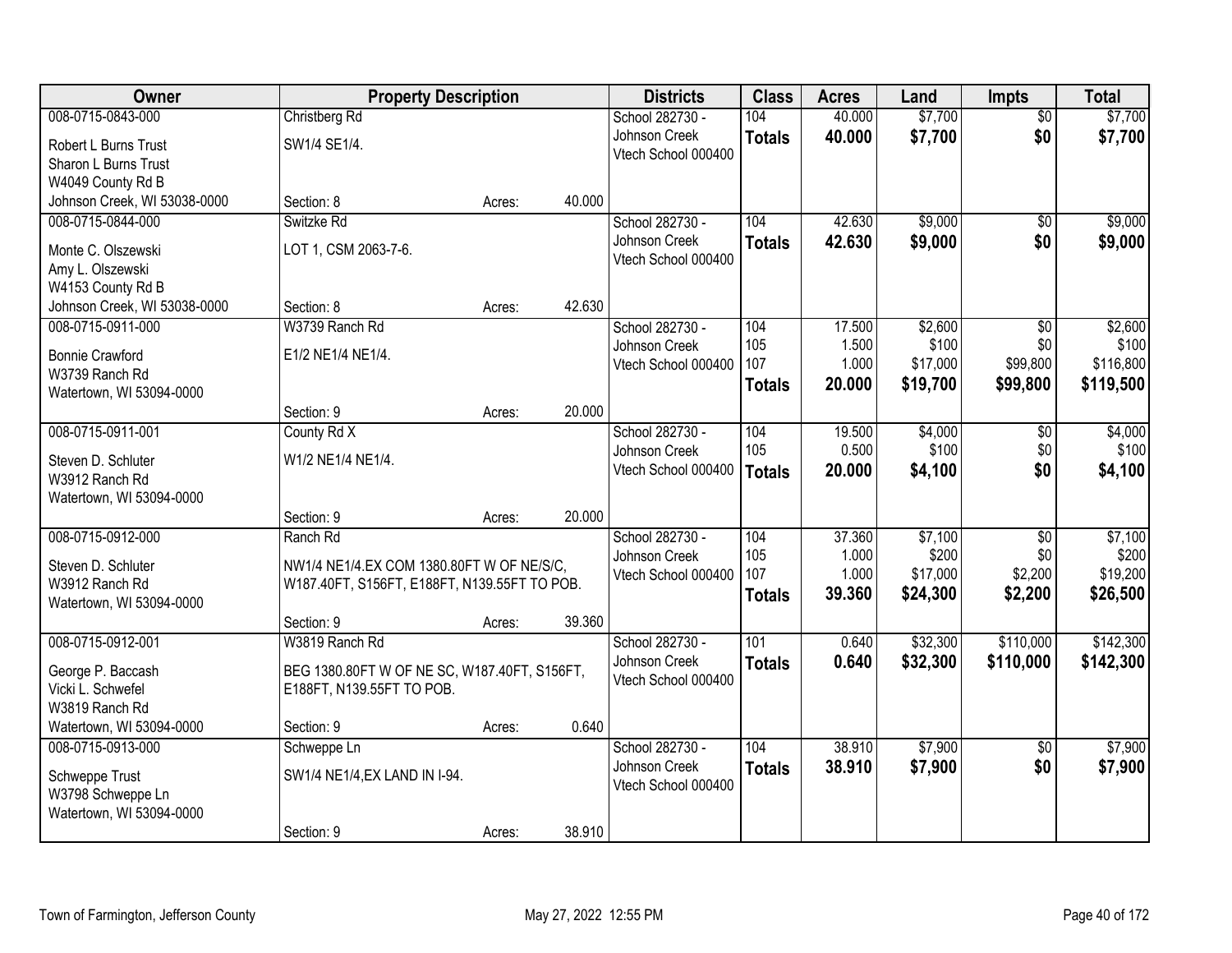| Owner                                                 | <b>Property Description</b>             |        |        | <b>Districts</b>                 | <b>Class</b>  | <b>Acres</b> | Land     | <b>Impts</b>    | <b>Total</b> |
|-------------------------------------------------------|-----------------------------------------|--------|--------|----------------------------------|---------------|--------------|----------|-----------------|--------------|
| 008-0715-0914-000                                     | W3798 Schweppe Ln                       |        |        | School 282730 -                  | 104           | 30.000       | \$4,500  | $\overline{50}$ | \$4,500      |
| Schweppe Trust                                        | SE1/4 NE1/4, EX LAND IN I-94            |        |        | Johnson Creek                    | 105           | 6.200        | \$1,600  | \$0             | \$1,600      |
| W3798 Schweppe Ln                                     |                                         |        |        | Vtech School 000400              | 107           | 1.000        | \$17,000 | \$124,300       | \$141,300    |
| Watertown, WI 53094-0000                              |                                         |        |        |                                  | <b>15M</b>    | 1.000        | \$1,000  | \$0             | \$1,000      |
|                                                       | Section: 9                              | Acres: | 38.200 |                                  | <b>Totals</b> | 38.200       | \$24,100 | \$124,300       | \$148,400    |
| 008-0715-0921-000                                     | W3949 Ranch Rd                          |        |        | School 282730 -                  | 104           | 38.000       | \$6,900  | \$0             | \$6,900      |
| Glenn Rummler H. Trust(Le                             | NE1/4 NW1/4.                            |        |        | Johnson Creek                    | 105           | 1.000        | \$100    | \$0             | \$100        |
| Mary Rummler L. Trust(Le                              |                                         |        |        | Vtech School 000400              | 107           | 1.000        | \$17,000 | \$88,800        | \$105,800    |
| W3949 Ranch Rd                                        |                                         |        |        |                                  | <b>Totals</b> | 40.000       | \$24,000 | \$88,800        | \$112,800    |
| Watertown, WI 53094-0000                              | Section: 9                              | Acres: | 40.000 |                                  |               |              |          |                 |              |
| 008-0715-0922-000                                     | Ranch Rd                                |        |        | School 282730 -                  | 104           | 37.000       | \$7,100  | \$0             | \$7,100      |
|                                                       | NW1/4 NW1/4                             |        |        | Johnson Creek                    | 105           | 3.000        | \$200    | \$0             | \$200        |
| Glenn Rummler H. Trust(Le<br>Mary Rummler L. Trust(Le |                                         |        |        | Vtech School 000400              | <b>Totals</b> | 40.000       | \$7,300  | \$0             | \$7,300      |
| W3949 Ranch Rd                                        |                                         |        |        |                                  |               |              |          |                 |              |
| Watertown, WI 53094-0000                              | Section: 9                              | Acres: | 40.000 |                                  |               |              |          |                 |              |
| 008-0715-0923-000                                     | Switzke Rd                              |        |        | School 282730 -                  | 104           | 37.800       | \$5,400  | \$0             | \$5,400      |
|                                                       |                                         |        |        | Johnson Creek                    | <b>Totals</b> | 37.800       | \$5,400  | \$0             | \$5,400      |
| Glenn Rummler H. Trust(Le                             | SW1/4 NW1/4, EX LAND IN I-94            |        |        | Vtech School 000400              |               |              |          |                 |              |
| Mary Rummler L. Trust(Le                              |                                         |        |        |                                  |               |              |          |                 |              |
| W3949 Ranch Rd                                        |                                         |        | 37.800 |                                  |               |              |          |                 |              |
| Watertown, WI 53094-0000                              | Section: 9<br>$-94$                     | Acres: |        |                                  | 104           |              |          |                 |              |
| 008-0715-0924-000                                     |                                         |        |        | School 282730 -<br>Johnson Creek |               | 40.000       | \$4,500  | $\overline{50}$ | \$4,500      |
| Glenn Rummler H. Trust(Le                             | SE1/4 NW1/4. NE1/4 SW1/4 LYG N OF I-94. |        |        | Vtech School 000400              | <b>Totals</b> | 40.000       | \$4,500  | \$0             | \$4,500      |
| Mary Rummler L. Trust(Le                              |                                         |        |        |                                  |               |              |          |                 |              |
| W3949 Ranch Rd                                        |                                         |        |        |                                  |               |              |          |                 |              |
| Watertown, WI 53094-0000                              | Section: 9                              | Acres: | 40.000 |                                  |               |              |          |                 |              |
| 008-0715-0931-000                                     | $1-94$                                  |        |        | School 282730 -                  | 104           | 12.000       | \$700    | $\overline{50}$ | \$700        |
| Roger D. Draeger                                      | S1/2 NE1/4 SW1/4.                       |        |        | Johnson Creek                    | <b>15M</b>    | 8.000        | \$8,000  | \$0             | \$8,000      |
| W3852 County Rd B                                     |                                         |        |        | Vtech School 000400              | <b>Totals</b> | 20.000       | \$8,700  | \$0             | \$8,700      |
| Johnson Creek, WI 53038-0000                          |                                         |        |        |                                  |               |              |          |                 |              |
|                                                       | Section: 9                              | Acres: | 20.000 |                                  |               |              |          |                 |              |
| 008-0715-0931-001                                     | $-94$                                   |        |        | School 282730 -                  | 105           | 14.000       | \$3,500  | $\overline{30}$ | \$3,500      |
| James A Reek Trust                                    | N1/2 NE1/4 SW1/4 S OF I-94.             |        |        | Johnson Creek                    | <b>Totals</b> | 14.000       | \$3,500  | \$0             | \$3,500      |
| Barbara L Reek Trust                                  |                                         |        |        | Vtech School 000400              |               |              |          |                 |              |
| W3803 Reek Ln                                         |                                         |        |        |                                  |               |              |          |                 |              |
| Watertown, WI 53094-0000                              | Section: 9                              | Acres: | 14.000 |                                  |               |              |          |                 |              |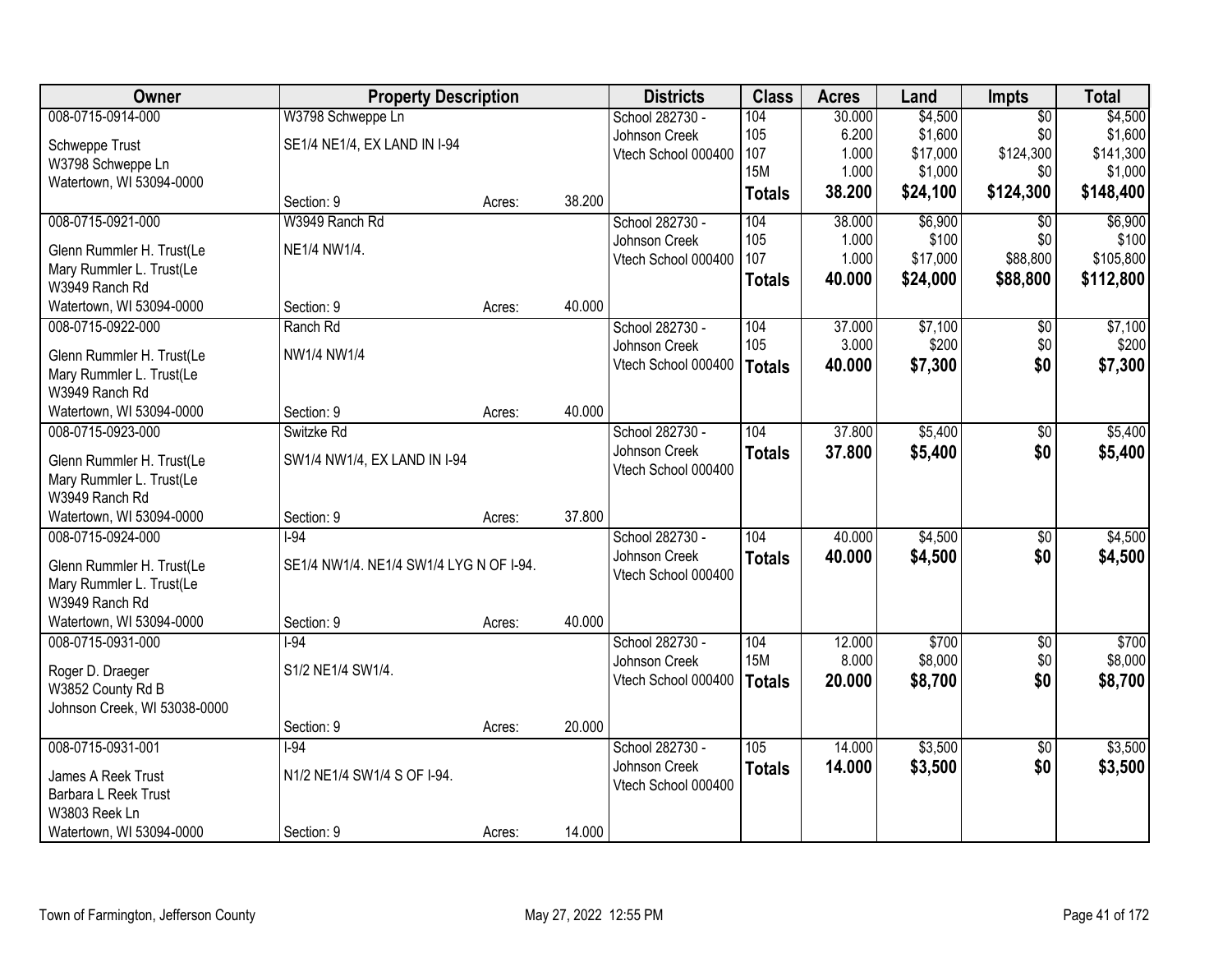| Owner                                               | <b>Property Description</b>                                           |        |        | <b>Districts</b>                     | <b>Class</b>  | <b>Acres</b>    | Land             | <b>Impts</b>           | <b>Total</b>     |
|-----------------------------------------------------|-----------------------------------------------------------------------|--------|--------|--------------------------------------|---------------|-----------------|------------------|------------------------|------------------|
| 008-0715-0932-000                                   | N6625 Switzke Rd                                                      |        |        | School 282730 -                      | 101           | 22.000          | \$133,000        | \$123,000              | \$256,000        |
| Roland W Schmeling Trust                            | N3/4 NW1/4 SW1/4, EX LD IN I-94.                                      |        |        | Johnson Creek                        | <b>Totals</b> | 22.000          | \$133,000        | \$123,000              | \$256,000        |
| <b>Rosemary Schmeling Trust</b>                     |                                                                       |        |        | Vtech School 000400                  |               |                 |                  |                        |                  |
| N6625 Switzke Rd                                    |                                                                       |        |        |                                      |               |                 |                  |                        |                  |
| Watertown, WI 53094-0000                            | Section: 9                                                            | Acres: | 22.000 |                                      |               |                 |                  |                        |                  |
| 008-0715-0932-001                                   | Switzke Rd                                                            |        |        | School 282730 -                      | 104           | 7.310           | \$900            | \$0                    | \$900            |
| Zachary Pernat                                      | S10A NW1/4 SW1/4. ALSO PT OF SW1/4 SW1/4 W OF                         |        |        | Johnson Creek                        | 105           | 6.000           | \$1,400          | \$0                    | \$1,400          |
| Caley Pernat                                        | SWITZKE RD & N OF CSM 2063-7-6, DOC 834879.                           |        |        | Vtech School 000400                  | <b>Totals</b> | 13.310          | \$2,300          | \$0                    | \$2,300          |
| N6575 Switzke Rd                                    |                                                                       |        |        |                                      |               |                 |                  |                        |                  |
| Watertown, WI 53094-0000                            | Section: 9                                                            | Acres: | 13.310 |                                      |               |                 |                  |                        |                  |
| 008-0715-0933-000                                   | Switzke Rd                                                            |        |        | School 282730 -                      | 104           | 25.000          | \$4,400          | \$0                    | \$4,400          |
|                                                     | SW1/4 SW1/4 LYG E OF HWY, EX S214.5FT.                                |        |        | Johnson Creek                        | 105           | 1.000           | \$200            | \$0                    | \$200            |
| <b>Robert L Burns Trust</b><br>Sharon L Burns Trust |                                                                       |        |        | Vtech School 000400                  | <b>Totals</b> | 26.000          | \$4,600          | \$0                    | \$4,600          |
| W4049 County Rd B                                   |                                                                       |        |        |                                      |               |                 |                  |                        |                  |
| Johnson Creek, WI 53038-0000                        | Section: 9                                                            | Acres: | 26.000 |                                      |               |                 |                  |                        |                  |
| 008-0715-0933-002                                   | N6523 Switzke Rd                                                      |        |        | School 282730 -                      | 101           | 1.180           | \$44,500         | \$112,400              | \$156,900        |
|                                                     |                                                                       |        |        | Johnson Creek                        | <b>Totals</b> | 1.180           | \$44,500         | \$112,400              | \$156,900        |
| Cortney Trebitowski                                 | BEG267.1FT N OF SW SC, N171FT E292.56FT TO C/L                        |        |        | Vtech School 000400                  |               |                 |                  |                        |                  |
| Ryan Brigowatz<br>N6523 Switzke Rd                  | SWITZKE RD S8DG57'W152FT, S10DG57'W50FT,<br>N83DG45'W 261.5FT TO POB. |        |        |                                      |               |                 |                  |                        |                  |
| Watertown, WI 53094-0000                            | Section: 9                                                            | Acres: | 1.180  |                                      |               |                 |                  |                        |                  |
| 008-0715-0933-003                                   | N6503 Switzke Rd                                                      |        |        | School 282730 -                      | 101           | 5.820           | \$86,300         | \$106,300              | \$192,600        |
|                                                     |                                                                       |        |        | Johnson Creek                        | <b>Totals</b> | 5.820           | \$86,300         | \$106,300              | \$192,600        |
| Patricia A. Gross                                   | BEG SW SC, N267.10FT, ELY261.5 FT, TO C/L                             |        |        | Vtech School 000400                  |               |                 |                  |                        |                  |
| N6503 Switzke Rd                                    | HWY, SWLY ON HWY TO S/L, W TO POB. S214.5FT OF                        |        |        |                                      |               |                 |                  |                        |                  |
| Watertown, WI 53094-0000                            | SW1/4 SW1/4 E OF HWY.                                                 |        | 5.820  |                                      |               |                 |                  |                        |                  |
| 008-0715-0934-000                                   | Section: 9<br>W3902 County Rd B                                       | Acres: |        | School 282730 -                      | 104           | 23.110          | \$4,000          | $\overline{50}$        | \$4,000          |
|                                                     |                                                                       |        |        | Johnson Creek                        | 107           | 1.000           | \$17,000         | \$291,700              | \$308,700        |
| Shirley E. Klimeck                                  | SE1/4 SW1/4.                                                          |        |        | Vtech School 000400                  | <b>15M</b>    | 19.000          | \$19,000         | \$0                    | \$19,000         |
| W3902 County Rd B                                   |                                                                       |        |        |                                      | <b>Totals</b> | 43.110          | \$40,000         | \$291,700              | \$331,700        |
| Johnson Creek, WI 53038-0000                        |                                                                       |        |        |                                      |               |                 |                  |                        |                  |
|                                                     | Section: 9                                                            | Acres: | 43.110 |                                      |               |                 |                  |                        |                  |
| 008-0715-0941-000                                   | Reek Ln                                                               |        |        | School 282730 -                      | 104<br>105    | 32.550<br>3.000 | \$7,100<br>\$700 | $\overline{50}$<br>\$0 | \$7,100<br>\$700 |
| Steven D. Schluter                                  | NE1/4 SE1/4 EX LD IN I-94. EX PT IN CSM                               |        |        | Johnson Creek<br>Vtech School 000400 |               |                 |                  | \$0                    |                  |
| W3912 Ranch Rd                                      | 3008-12-150.                                                          |        |        |                                      | <b>Totals</b> | 35.550          | \$7,800          |                        | \$7,800          |
| Watertown, WI 53094-0000                            |                                                                       |        |        |                                      |               |                 |                  |                        |                  |
|                                                     | Section: 9                                                            | Acres: | 35.550 |                                      |               |                 |                  |                        |                  |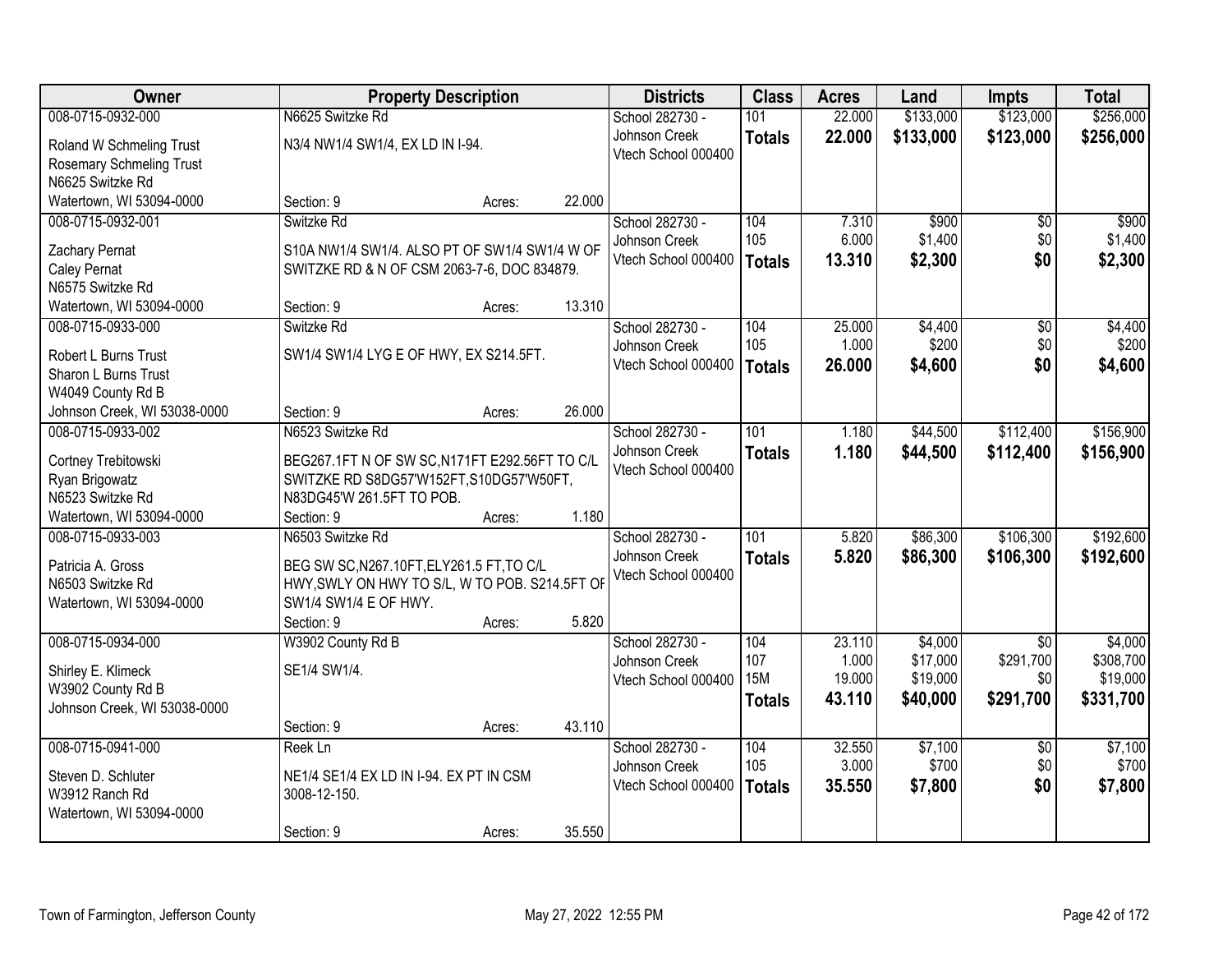| Owner                        | <b>Property Description</b>                      |        |        | <b>Districts</b>    | <b>Class</b>     | <b>Acres</b> | Land      | Impts           | <b>Total</b> |
|------------------------------|--------------------------------------------------|--------|--------|---------------------|------------------|--------------|-----------|-----------------|--------------|
| 008-0715-0942-000            | W3803 Reek Ln                                    |        |        | School 282730 -     | 104              | 33.300       | \$5,800   | $\overline{50}$ | \$5,800      |
| James A Reek Trust           | NW1/4 SE1/4 S OF I-94.                           |        |        | Johnson Creek       | 107              | 1.000        | \$17,000  | \$112,600       | \$129,600    |
| Barbara L Reek Trust         |                                                  |        |        | Vtech School 000400 | <b>Totals</b>    | 34.300       | \$22,800  | \$112,600       | \$135,400    |
| W3803 Reek Ln                |                                                  |        |        |                     |                  |              |           |                 |              |
| Watertown, WI 53094-0000     | Section: 9                                       | Acres: | 34.300 |                     |                  |              |           |                 |              |
| 008-0715-0943-000            | W3852 County Rd B                                |        |        | School 282730 -     | 104              | 39.000       | \$8,100   | $\overline{50}$ | \$8,100      |
| Roger D. Draeger             | SW1/4 SE1/4.                                     |        |        | Johnson Creek       | 107              | 1.000        | \$17,000  | \$116,400       | \$133,400    |
| W3852 County Rd B            |                                                  |        |        | Vtech School 000400 | <b>Totals</b>    | 40.000       | \$25,100  | \$116,400       | \$141,500    |
| Johnson Creek, WI 53038-0000 |                                                  |        |        |                     |                  |              |           |                 |              |
|                              | Section: 9                                       | Acres: | 40.000 |                     |                  |              |           |                 |              |
| 008-0715-0944-000            | County Rd X                                      |        |        | School 282730 -     | 104              | 22.640       | \$4,100   | \$0             | \$4,100      |
| Steven D. Schluter           | SE1/4 SE1/4. EX PT IN CSM 3008-12-150.           |        |        | Johnson Creek       | <b>Totals</b>    | 22.640       | \$4,100   | \$0             | \$4,100      |
| W3912 Ranch Rd               |                                                  |        |        | Vtech School 000400 |                  |              |           |                 |              |
| Watertown, WI 53094-0000     |                                                  |        |        |                     |                  |              |           |                 |              |
|                              | Section: 9                                       | Acres: | 22.640 |                     |                  |              |           |                 |              |
| 008-0715-1011-000            | Ranch Rd                                         |        |        | School 282730 -     | 104              | 16.881       | \$3,400   | \$0             | \$3,400      |
| <b>Plautz Trust</b>          | E22A NE1/4 NE1/4. EX CSM 1303-4-256, DOC 761641. |        |        | Johnson Creek       | 105              | 1.000        | \$100     | \$0             | \$100        |
| 556 Lac La Belle Dr          | EX CSM 5629-31-224, DOC 1355967                  |        |        | Vtech School 000400 | <b>15M</b>       | 1.350        | \$1,400   | \$0             | \$1,400      |
| Oconomowoc, WI 53066-0000    |                                                  |        |        |                     | <b>Totals</b>    | 19.231       | \$4,900   | \$0             | \$4,900      |
|                              | Section: 10                                      | Acres: | 19.231 |                     |                  |              |           |                 |              |
| 008-0715-1011-001            | W3379 Ranch Rd                                   |        |        | School 286125       | 101              | 16.392       | \$119,000 | \$172,900       | \$291,900    |
| James H. Hampel              | W18A NE1/4 NE1/4. EX CSM 2011-6-291, DOC 829698. |        |        | Vtech School 000400 | <b>Totals</b>    | 16.392       | \$119,000 | \$172,900       | \$291,900    |
| Kim C. Hampel-Schaefer       |                                                  |        |        |                     |                  |              |           |                 |              |
| W3379 Ranch Rd               |                                                  |        |        |                     |                  |              |           |                 |              |
| Watertown, WI 53094-0000     | Section: 10                                      | Acres: | 16.392 |                     |                  |              |           |                 |              |
| 008-0715-1011-002            | W3315 Ranch Rd                                   |        |        | School 282730 -     | $\overline{101}$ | 1.049        | \$41,200  | \$98,000        | \$139,200    |
| <b>Plautz Trust</b>          | LOT 1, CSM 1303-4-256                            |        |        | Johnson Creek       | <b>Totals</b>    | 1.049        | \$41,200  | \$98,000        | \$139,200    |
| 556 Lac La Belle Dr          |                                                  |        |        | Vtech School 000400 |                  |              |           |                 |              |
| Oconomowoc, WI 53066-0000    |                                                  |        |        |                     |                  |              |           |                 |              |
|                              | Section: 10                                      | Acres: | 1.049  |                     |                  |              |           |                 |              |
| 008-0715-1011-003            | Ranch Rd                                         |        |        | School 286125       | 104              | 1.608        | \$400     | $\overline{50}$ | \$400        |
| Debra J. Schluter            | LOT 1, CSM 2011-6-291.                           |        |        | Vtech School 000400 | <b>Totals</b>    | 1.608        | \$400     | \$0             | \$400        |
| W4695 Morningside Rd         |                                                  |        |        |                     |                  |              |           |                 |              |
| Watertown, WI 53098-0000     |                                                  |        |        |                     |                  |              |           |                 |              |
|                              | Section: 10                                      | Acres: | 1.608  |                     |                  |              |           |                 |              |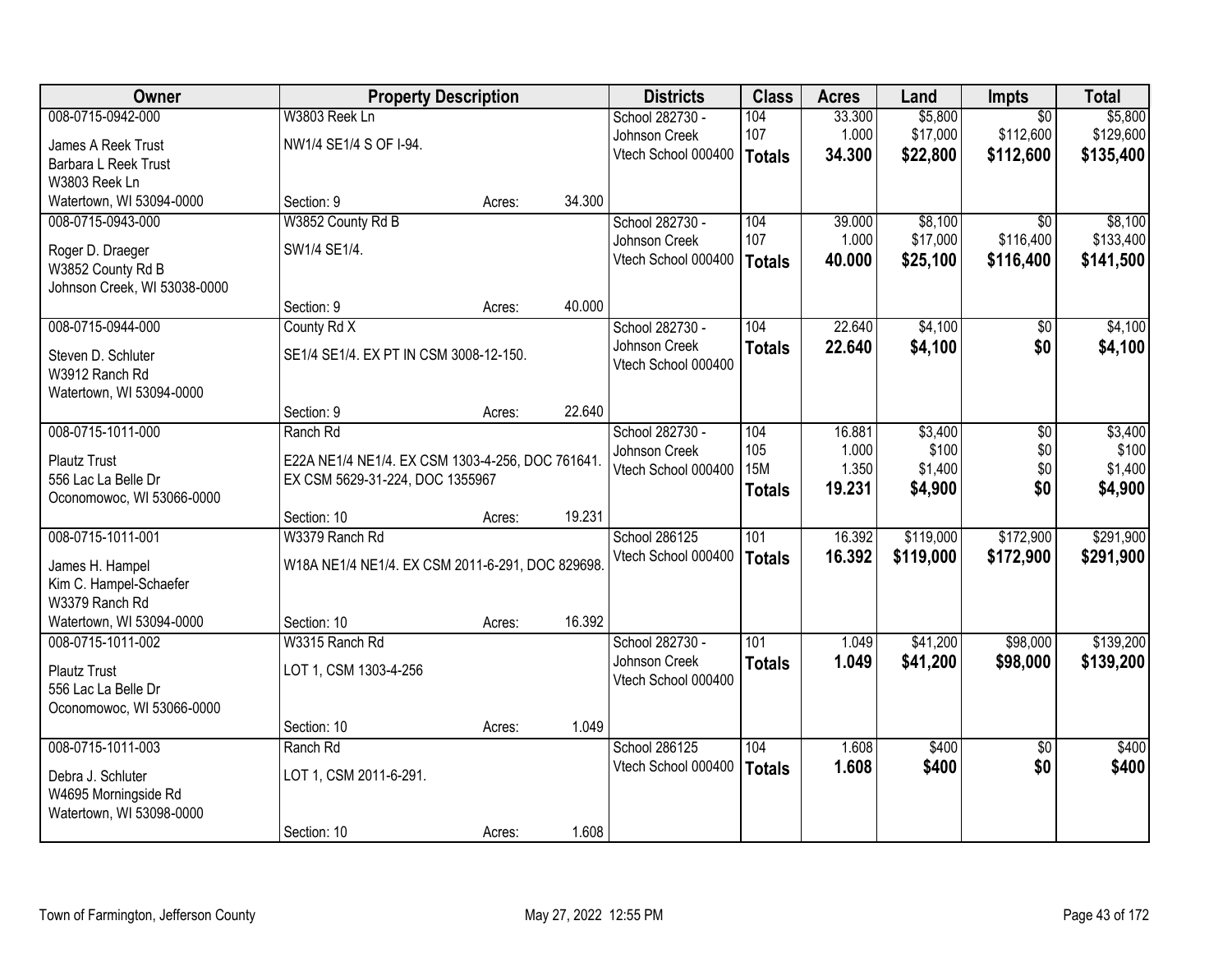| Owner                     |                                         | <b>Property Description</b> |        | <b>Districts</b>    | <b>Class</b>      | <b>Acres</b>    | Land                | <b>Impts</b>    | <b>Total</b>         |
|---------------------------|-----------------------------------------|-----------------------------|--------|---------------------|-------------------|-----------------|---------------------|-----------------|----------------------|
| 008-0715-1011-004         | N6887 Saucer Dr                         |                             |        | School 282730 -     | 101               | 1.720           | \$58,000            | \$12,000        | \$70,000             |
| <b>Plautz Trust</b>       | LOT 1, CSM 5629-31-224, DOC 1355967.    |                             |        | Johnson Creek       | <b>Totals</b>     | 1.720           | \$58,000            | \$12,000        | \$70,000             |
| 556 Lac La Belle Dr       |                                         |                             |        | Vtech School 000400 |                   |                 |                     |                 |                      |
| Oconomowoc, WI 53066-0000 |                                         |                             |        |                     |                   |                 |                     |                 |                      |
|                           | Section: 10                             | Acres:                      | 1.720  |                     |                   |                 |                     |                 |                      |
| 008-0715-1012-000         | W3475 Ranch Rd                          |                             |        | School 282730 -     | 104               | 28.000          | \$5,400             | $\overline{50}$ | \$5,400              |
| Mary Ann Berger           | N3/4 NW1/4 NE1/4. EX 8.25FT OFF W/S     |                             |        | Johnson Creek       | 105<br>107        | 1.000<br>1.000  | \$100<br>\$17,000   | \$0<br>\$46,900 | \$100<br>\$63,900    |
| W2915 Ranch Rd            |                                         |                             |        | Vtech School 000400 |                   | 30.000          |                     | \$46,900        | \$69,400             |
| Watertown, WI 53094-0000  |                                         |                             |        |                     | <b>Totals</b>     |                 | \$22,500            |                 |                      |
|                           | Section: 10                             | Acres:                      | 30.000 |                     |                   |                 |                     |                 |                      |
| 008-0715-1012-001         | Ranch Rd                                |                             |        | School 282730 -     | 104               | 6.000           | \$1,300             | \$0             | \$1,300              |
| Debra J. Schluter         | S1/2 S1/2 NW1/4 NE1/4.                  |                             |        | Johnson Creek       | <b>15M</b>        | 4.000           | \$4,000             | \$0             | \$4,000              |
| W4695 Morningside Rd      |                                         |                             |        | Vtech School 000400 | <b>Totals</b>     | 10.000          | \$5,300             | \$0             | \$5,300              |
| Watertown, WI 53098-0000  |                                         |                             |        |                     |                   |                 |                     |                 |                      |
|                           | Section: 10                             | Acres:                      | 10.000 |                     |                   |                 |                     |                 |                      |
| 008-0715-1013-000         | Ranch Rd                                |                             |        | School 282730 -     | 104               | 28.707          | \$6,000             | \$0             | \$6,000              |
| Debra J. Schluter         | SW1/4 NE1/4 N OF I-94. EX CSM 962-3-439 |                             |        | Johnson Creek       | 105               | 1.000           | \$300               | \$0             | \$300                |
| W4695 Morningside Rd      |                                         |                             |        | Vtech School 000400 | <b>15M</b>        | 3.000           | \$3,000             | \$0             | \$3,000              |
| Watertown, WI 53098-0000  |                                         |                             |        |                     | <b>Totals</b>     | 32.707          | \$9,300             | \$0             | \$9,300              |
|                           | Section: 10                             | Acres:                      | 32.707 |                     |                   |                 |                     |                 |                      |
| 008-0715-1013-001         | W3503 Ranch Rd                          |                             |        | School 282730 -     | 101               | 4.293           | \$80,200            | \$244,400       | \$324,600            |
| Wesley F. Trapp           | LOT 1, CSM 962-3-439, DOC 742333.       |                             |        | Johnson Creek       | <b>Totals</b>     | 4.293           | \$80,200            | \$244,400       | \$324,600            |
| W3503 Ranch Rd            |                                         |                             |        | Vtech School 000400 |                   |                 |                     |                 |                      |
| Watertown, WI 53094-0000  |                                         |                             |        |                     |                   |                 |                     |                 |                      |
|                           | Section: 10                             | Acres:                      | 4.293  |                     |                   |                 |                     |                 |                      |
| 008-0715-1014-000         | Saucer Dr                               |                             |        | School 282730 -     | 104               | 31.964          | \$7,300             | $\overline{60}$ | \$7,300              |
| <b>Plautz Trust</b>       | SE1/4 NE1/4 N OF I-94.                  |                             |        | Johnson Creek       | 105               | 2.000           | \$400               | \$0             | \$400                |
| 556 Lac La Belle Dr       |                                         |                             |        | Vtech School 000400 | <b>15M</b>        | 3.000<br>36.964 | \$3,000<br>\$10,700 | \$0<br>\$0      | \$3,000<br>\$10,700  |
| Oconomowoc, WI 53066-0000 |                                         |                             |        |                     | <b>Totals</b>     |                 |                     |                 |                      |
|                           | Section: 10                             | Acres:                      | 36.964 |                     |                   |                 |                     |                 |                      |
| 008-0715-1021-000         | W3531 Ranch Rd                          |                             |        | School 282730 -     | 104               | 35.500          | \$6,800             | $\overline{50}$ | \$6,800              |
| Daniel Christian          | NE1/4 NW1/4, EX 16.5FT ROW OF E/S.      |                             |        | Johnson Creek       | 105               | 1.000           | \$100               | \$0             | \$100                |
| N6718 N Farmington Ln     |                                         |                             |        | Vtech School 000400 | 107<br><b>15M</b> | 1.000<br>2.000  | \$17,000<br>\$2,000 | \$80,800        | \$97,800             |
| Watertown, WI 53094-0000  |                                         |                             |        |                     |                   | 39.500          | \$25,900            | \$0<br>\$80,800 | \$2,000<br>\$106,700 |
|                           | Section: 10                             | Acres:                      | 39.500 |                     | <b>Totals</b>     |                 |                     |                 |                      |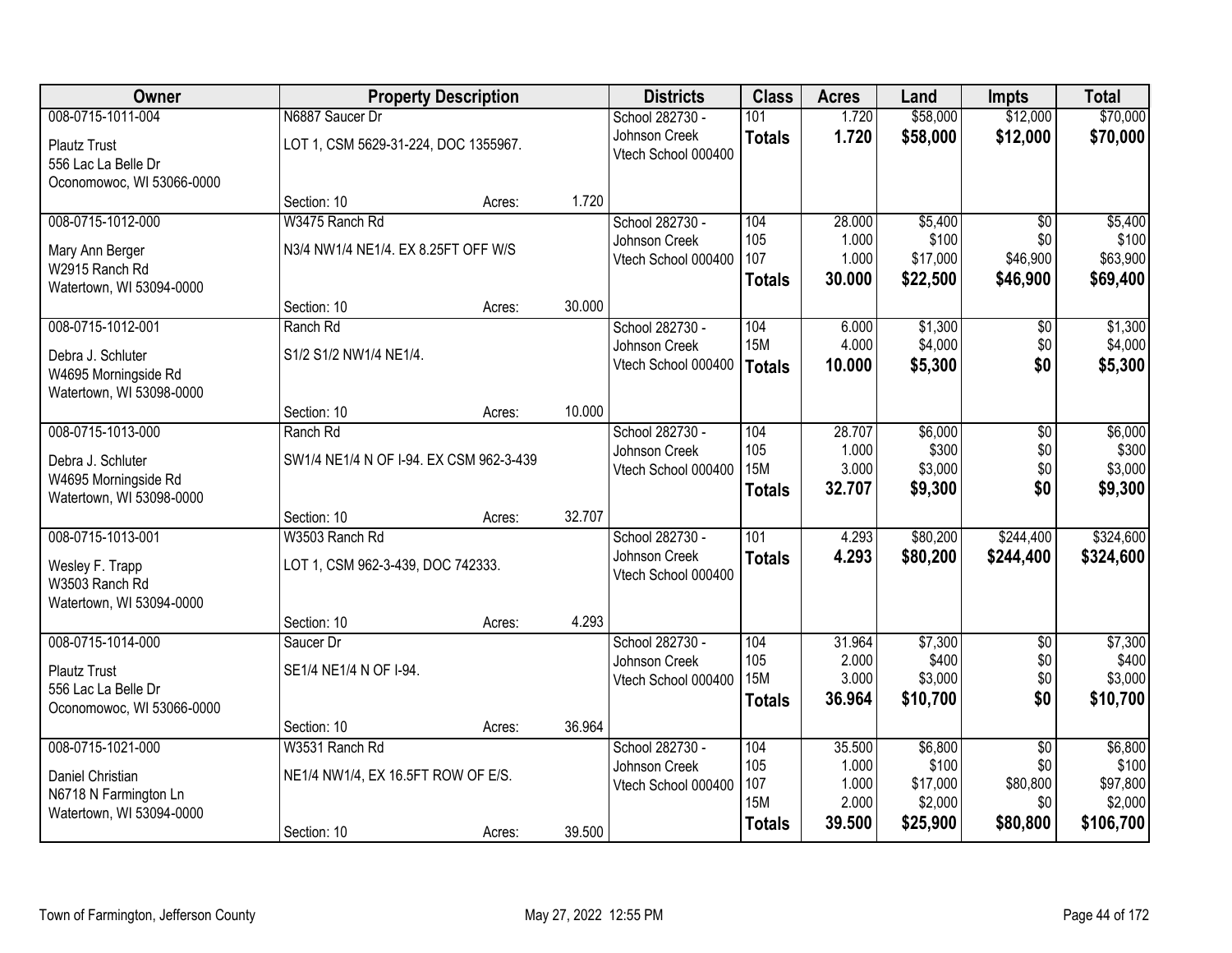| Owner                                                                                         |                                                                                               | <b>Property Description</b> |        | <b>Districts</b>                                        | <b>Class</b>                              | <b>Acres</b>                       | Land                                   | <b>Impts</b>                  | <b>Total</b>                           |
|-----------------------------------------------------------------------------------------------|-----------------------------------------------------------------------------------------------|-----------------------------|--------|---------------------------------------------------------|-------------------------------------------|------------------------------------|----------------------------------------|-------------------------------|----------------------------------------|
| 008-0715-1022-000<br>Myrtle E Klug Trust<br>W3811 County Rd B<br>Johnson Creek, WI 53038-0000 | Ranch Rd<br>NW1/4 NW1/4. EX CSM 1506-4- 596, DOC 775785. EX<br>CSM 6052 -35-175, DOC 1421091. |                             |        | School 282730 -<br>Johnson Creek<br>Vtech School 000400 | 104<br>105<br>Totals                      | 25.214<br>1.650<br>26.864          | \$5,300<br>\$100<br>\$5,400            | $\overline{50}$<br>\$0<br>\$0 | \$5,300<br>\$100<br>\$5,400            |
|                                                                                               | Section: 10                                                                                   | Acres:                      | 26.864 |                                                         |                                           |                                    |                                        |                               |                                        |
| 008-0715-1022-001<br>Myrtle E Klug Trust<br>W3811 County Rd B<br>Johnson Creek, WI 53038-0000 | N6847 County Rd X<br>LOT 1, CSM 1506-4-596.                                                   |                             |        | School 282730 -<br>Johnson Creek<br>Vtech School 000400 | 101<br><b>Totals</b>                      | 2.500<br>2.500                     | \$70,000<br>\$70,000                   | \$94,400<br>\$94,400          | \$164,400<br>\$164,400                 |
|                                                                                               | Section: 10                                                                                   | Acres:                      | 2.500  |                                                         |                                           |                                    |                                        |                               |                                        |
| 008-0715-1022-002<br>Myrtle E Klug Trust<br>W3811 County Rd B<br>Johnson Creek, WI 53038-0000 | Ranch Rd<br>LOT 1, CSM 6052-35-175, DOC 1421091.                                              |                             |        | School 282730 -<br>Johnson Creek<br>Vtech School 000400 | 104<br>105<br><b>15M</b><br><b>Totals</b> | 10.286<br>1.504<br>3.000<br>14.790 | \$2,000<br>\$400<br>\$3,000<br>\$5,400 | \$0<br>\$0<br>\$0<br>\$0      | \$2,000<br>\$400<br>\$3,000<br>\$5,400 |
|                                                                                               | Section: 10                                                                                   | Acres:                      | 14.790 |                                                         |                                           |                                    |                                        |                               |                                        |
| 008-0715-1023-000<br>Myrtle E Klug Trust<br>W3811 County Rd B<br>Johnson Creek, WI 53038-0000 | County Rd X<br>SW1/4 NW1/4 EX PT IN I-94. EX CSM 6052-35-175,<br>DOC 1421091.                 |                             |        | School 282730 -<br>Johnson Creek<br>Vtech School 000400 | 104<br>105<br><b>Totals</b>               | 31.900<br>1.856<br>33.756          | \$5,900<br>\$200<br>\$6,100            | \$0<br>\$0<br>\$0             | \$5,900<br>\$200<br>\$6,100            |
|                                                                                               | Section: 10                                                                                   | Acres:                      | 33.756 |                                                         |                                           |                                    |                                        |                               |                                        |
| 008-0715-1024-000<br>Daniel Christian<br>N6718 N Farmington Ln<br>Watertown, WI 53094-0000    | Ranch Rd<br>N1/2 SE1/4 NW1/4, EX16.5FT ROW OFF E/S.                                           |                             |        | School 282730 -<br>Johnson Creek<br>Vtech School 000400 | 104<br><b>15M</b><br><b>Totals</b>        | 18.750<br>1.000<br>19.750          | \$3,400<br>\$1,000<br>\$4,400          | $\overline{30}$<br>\$0<br>\$0 | \$3,400<br>\$1,000<br>\$4,400          |
|                                                                                               | Section: 10                                                                                   | Acres:                      | 19.750 |                                                         |                                           |                                    |                                        |                               |                                        |
| 008-0715-1024-001<br>Debra J. Schluter<br>W4695 Morningside Rd<br>Watertown, WI 53098-0000    | County Rd X<br>S1/2 SE1/4 NW1/4 N OF I-94. ALSO E16.5FT OF NW1/4<br>ROW.                      |                             |        | School 282730 -<br>Johnson Creek<br>Vtech School 000400 | 104<br><b>Totals</b>                      | 18.000<br>18.000                   | \$3,500<br>\$3,500                     | $\overline{60}$<br>\$0        | \$3,500<br>\$3,500                     |
|                                                                                               | Section: 10                                                                                   | Acres:                      | 18.000 |                                                         |                                           |                                    |                                        |                               |                                        |
| 008-0715-1031-000<br>Amkm LLC<br>N6650 County Rd X<br>Watertown, WI 53094-0000                | County Rd X<br>S1/2 NE1/4 SW1/4.<br>Section: 10                                               | Acres:                      | 20.000 | School 282730 -<br>Johnson Creek<br>Vtech School 000400 | 104<br><b>15M</b><br><b>Totals</b>        | 10.000<br>10.000<br>20.000         | \$1,600<br>\$10,000<br>\$11,600        | $\overline{50}$<br>\$0<br>\$0 | \$1,600<br>\$10,000<br>\$11,600        |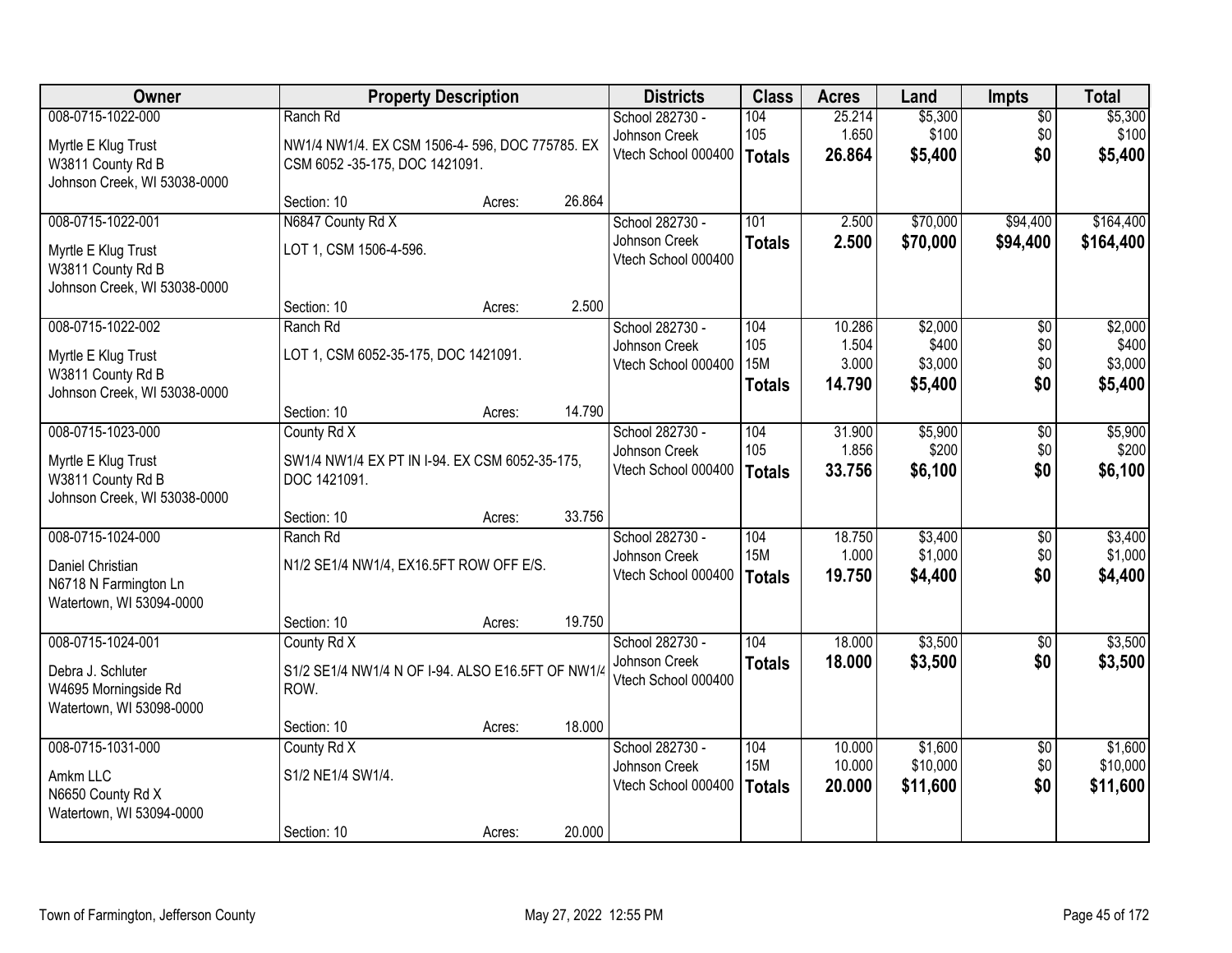| Owner                        | <b>Property Description</b>                      |        |        | <b>Districts</b>    | <b>Class</b>  | <b>Acres</b> | Land      | <b>Impts</b>    | <b>Total</b> |
|------------------------------|--------------------------------------------------|--------|--------|---------------------|---------------|--------------|-----------|-----------------|--------------|
| 008-0715-1031-001            | County Rd X                                      |        |        | School 282730 -     | 104           | 15.000       | \$2,300   | $\overline{50}$ | \$2,300      |
| Heath S. Schluter            | N1/2 NE1/4 SW1/4 S OF I-94.                      |        |        | Johnson Creek       | <b>Totals</b> | 15.000       | \$2,300   | \$0             | \$2,300      |
| W3628 County Rd B            |                                                  |        |        | Vtech School 000400 |               |              |           |                 |              |
| Johnson Creek, WI 53038-0000 |                                                  |        |        |                     |               |              |           |                 |              |
|                              | Section: 10                                      | Acres: | 15.000 |                     |               |              |           |                 |              |
| 008-0715-1032-000            | N6650 County Rd X                                |        |        | School 282730 -     | 104           | 29.100       | \$3,900   | $\overline{30}$ | \$3,900      |
| Aric R. Mindemann            | NW1/4 SW1/4 S OF I-94.                           |        |        | Johnson Creek       | 105           | 2.000        | \$400     | \$0             | \$400        |
| Koreen D. Mindemann          |                                                  |        |        | Vtech School 000400 | 107           | 1.000        | \$17,000  | \$210,200       | \$227,200    |
| N6650 County Rd X            |                                                  |        |        |                     | <b>Totals</b> | 32.100       | \$21,300  | \$210,200       | \$231,500    |
| Watertown, WI 53094-0000     | Section: 10                                      | Acres: | 32.100 |                     |               |              |           |                 |              |
| 008-0715-1033-000            | W3628 County Rd B                                |        |        | School 282730 -     | 101           | 17.350       | \$121,400 | \$129,500       | \$250,900    |
| Heath S. Schluter            | COM SW/S/C, N467FT TO POB, N540FT, N89DG16'E     |        |        | Johnson Creek       | <b>Totals</b> | 17.350       | \$121,400 | \$129,500       | \$250,900    |
| W3628 County Rd B            | 1400FT, S540FT, S89DG16'W 1400FT TO POB. ALSO    |        |        | Vtech School 000400 |               |              |           |                 |              |
| Johnson Creek, WI 53038-0000 | ESMT.                                            |        |        |                     |               |              |           |                 |              |
|                              | Section: 10                                      | Acres: | 17.350 |                     |               |              |           |                 |              |
| 008-0715-1033-001            | County Rd X                                      |        |        | School 282730 -     | 104           | 9.750        | \$1,700   | \$0             | \$1,700      |
| Amkm LLC                     | N10A SW1/4 SW1/4.                                |        |        | Johnson Creek       | 105           | 0.250        | \$100     | \$0             | \$100        |
| N6650 County Rd X            |                                                  |        |        | Vtech School 000400 | <b>Totals</b> | 10.000       | \$1,800   | \$0             | \$1,800      |
| Watertown, WI 53094-0000     |                                                  |        |        |                     |               |              |           |                 |              |
|                              | Section: 10                                      | Acres: | 10.000 |                     |               |              |           |                 |              |
| 008-0715-1033-002            | County Rd X                                      |        |        | School 282730 -     | 104           | 13.900       | \$1,800   | $\overline{50}$ | \$1,800      |
| Debra J. Schluter            | S467FT SW1/4 SW1/4.                              |        |        | Johnson Creek       | 105           | 0.250        | \$100     | \$0             | \$100        |
| W4695 Morningside Rd         |                                                  |        |        | Vtech School 000400 | <b>Totals</b> | 14.150       | \$1,900   | \$0             | \$1,900      |
| Watertown, WI 53098-0000     |                                                  |        |        |                     |               |              |           |                 |              |
|                              | Section: 10                                      | Acres: | 14.150 |                     |               |              |           |                 |              |
| 008-0715-1034-000            | County Rd X                                      |        |        | School 282730 -     | 104           | 19.424       | \$4,000   | \$0             | \$4,000      |
| Debra J. Schluter            | S3/4 SE1/4 SW1/4 EX N540FT OF W 80 FT. EX PT LYG |        |        | Johnson Creek       | <b>Totals</b> | 19.424       | \$4,000   | \$0             | \$4,000      |
| W4695 Morningside Rd         | E OF L BEG 2240.05FT N87DG14'E OF SW/S/C         |        |        | Vtech School 000400 |               |              |           |                 |              |
| Watertown, WI 53098-0000     | N02DG08'E 403FT, N87 DG51'W 65FT,                |        |        |                     |               |              |           |                 |              |
|                              | Section: 10                                      | Acres: | 19.424 |                     |               |              |           |                 |              |
| 008-0715-1034-001            | County Rd X                                      |        |        | School 282730 -     | 104           | 4.000        | \$900     | $\overline{50}$ | \$900        |
| Amkm LLC                     | N10A SE1/4 SW1/4.                                |        |        | Johnson Creek       | <b>15M</b>    | 6.000        | \$6,000   | \$0             | \$6,000      |
| N6650 County Rd X            |                                                  |        |        | Vtech School 000400 | <b>Totals</b> | 10.000       | \$6,900   | \$0             | \$6,900      |
| Watertown, WI 53094-0000     |                                                  |        |        |                     |               |              |           |                 |              |
|                              | Section: 10                                      | Acres: | 10.000 |                     |               |              |           |                 |              |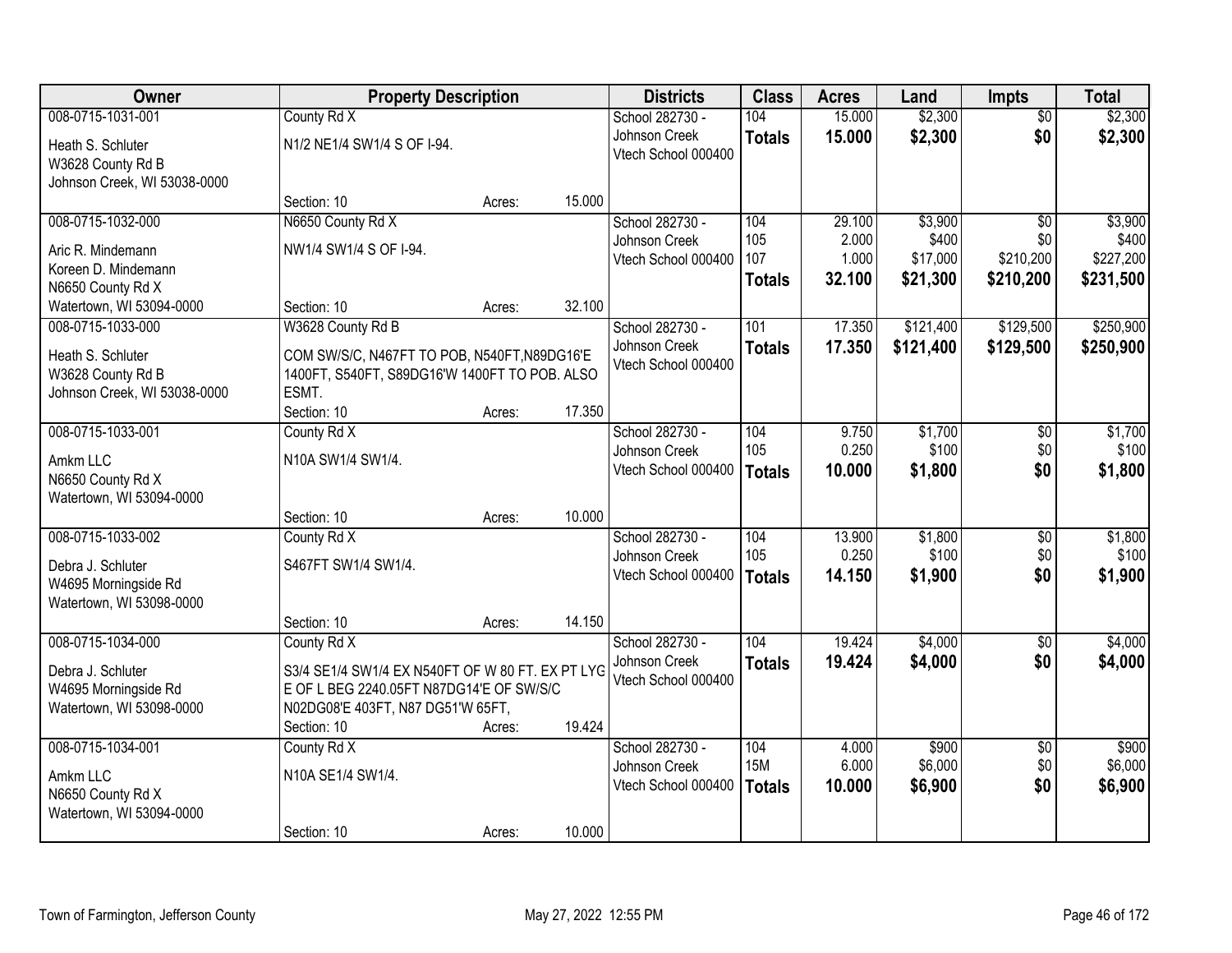| Owner                          |                                                    | <b>Property Description</b> |        | <b>Districts</b>    | <b>Class</b>  | <b>Acres</b> | Land     | Impts           | <b>Total</b> |
|--------------------------------|----------------------------------------------------|-----------------------------|--------|---------------------|---------------|--------------|----------|-----------------|--------------|
| 008-0715-1041-000              | N6653 Lake Dorothy Ln                              |                             |        | School 282730 -     | 104           | 31.700       | \$5,800  | $\overline{50}$ | \$5,800      |
| Kellie Loeb Trust              | NE1/4 SE1/4 LYG S OF I-94. ALSO PT IN VACATED      |                             |        | Johnson Creek       | 105           | 2.000        | \$500    | \$0             | \$500        |
| N6653 Lake Dorothy Ln          | LAKE DOROTHY LN IN DOC 1066808.                    |                             |        | Vtech School 000400 | 107           | 1.000        | \$17,000 | \$657,300       | \$674,300    |
| Watertown, WI 53094-0000       |                                                    |                             |        |                     | <b>Totals</b> | 34.700       | \$23,300 | \$657,300       | \$680,600    |
|                                | Section: 10                                        | Acres:                      | 34.700 |                     |               |              |          |                 |              |
| 008-0715-1042-000              | $1-94$                                             |                             |        | School 282730 -     | 104           | 30.000       | \$6,000  | \$0             | \$6,000      |
| Heath S. Schluter              | N3/4 NW1/4 SE1/4 S OF I-94. W1/2 S1/4 NW1/4 SE1/4. |                             |        | Johnson Creek       | <b>Totals</b> | 30.000       | \$6,000  | \$0             | \$6,000      |
| W3628 County Rd B              | EX 0.820A ALG S LINE I-94, 808.50FT W OF E/L       |                             |        | Vtech School 000400 |               |              |          |                 |              |
| Johnson Creek, WI 53038-0000   | NW1/4SE1/4                                         |                             |        |                     |               |              |          |                 |              |
|                                | Section: 10                                        | Acres:                      | 30.000 |                     |               |              |          |                 |              |
| 008-0715-1042-001              | $1-94$                                             |                             |        | School 282730 -     | 101           | 0.820        | \$12,000 | $\overline{50}$ | \$12,000     |
| Heath S. Schluter              | BEG ON S/L I-94 808.5FT W OF E/L NW1/4 SE1/4,      |                             |        | Johnson Creek       | <b>Totals</b> | 0.820        | \$12,000 | \$0             | \$12,000     |
| W3628 County Rd B              | S231FT, W181.5FT, N231FT, E TO POB. EX PT IN       |                             |        | Vtech School 000400 |               |              |          |                 |              |
| Johnson Creek, WI 53038-0000   | ROW IN DOC 618028.                                 |                             |        |                     |               |              |          |                 |              |
|                                | Section: 10                                        | Acres:                      | 0.820  |                     |               |              |          |                 |              |
| 008-0715-1043-000              | Lake Dorothy Ln                                    |                             |        | School 282730 -     | 104           | 18.981       | \$2,600  | \$0             | \$2,600      |
| Heath S. Schluter              | W1/2 SW1/4 SE1/4. ALSO PT OF S3/4 SE1/4 SW1/4 LY   |                             |        | Johnson Creek       | <b>Totals</b> | 18.981       | \$2,600  | \$0             | \$2,600      |
| W3628 County Rd B              | E OF L BEG 2240.05FT N87DG14'E OF                  |                             |        | Vtech School 000400 |               |              |          |                 |              |
| Johnson Creek, WI 53038-0000   | SW/S/C, N02DG08'E 403FT, N87DG51'W 65FT,           |                             |        |                     |               |              |          |                 |              |
|                                | Section: 10                                        | Acres:                      | 18.981 |                     |               |              |          |                 |              |
| 008-0715-1043-001              | Lake Dorothy Ln                                    |                             |        | School 282730 -     | 104           | 25.000       | \$4,500  | $\overline{50}$ | \$4,500      |
| Heath S. Schluter              | E1/2 SW1/4 SE1/4. S5A E1/2 NW1/4 SE1/4.            |                             |        | Johnson Creek       | <b>Totals</b> | 25,000       | \$4,500  | \$0             | \$4,500      |
| W3628 County Rd B              |                                                    |                             |        | Vtech School 000400 |               |              |          |                 |              |
| Johnson Creek, WI 53038-0000   |                                                    |                             |        |                     |               |              |          |                 |              |
|                                | Section: 10                                        | Acres:                      | 25.000 |                     |               |              |          |                 |              |
| 008-0715-1044-000              | N6531 Lake Dorothy Ln                              |                             |        | School 282730 -     | 104           | 38.000       | \$5,100  | $\overline{50}$ | \$5,100      |
| Patsy Loeb et al               | SE1/4 SE1/4                                        |                             |        | Johnson Creek       | 105           | 1.000        | \$100    | \$0             | \$100        |
| N6657 Lake Dorothy Ln          |                                                    |                             |        | Vtech School 000400 | 107           | 1.000        | \$17,000 | \$32,300        | \$49,300     |
| Watertown, WI 53094-0000       |                                                    |                             |        |                     | <b>Totals</b> | 40.000       | \$22,200 | \$32,300        | \$54,500     |
|                                | Section: 10                                        | Acres:                      | 40.000 |                     |               |              |          |                 |              |
| 008-0715-1111-000              | County Rd D                                        |                             |        | School 282730 -     | 104           | 20.000       | \$4,300  | $\overline{50}$ | \$4,300      |
| David & Karen Christian Family | S1/2 NE1/4 NE1/4.                                  |                             |        | Johnson Creek       | <b>Totals</b> | 20.000       | \$4,300  | \$0             | \$4,300      |
| Farms LLC                      |                                                    |                             |        | Vtech School 000400 |               |              |          |                 |              |
| N6718 N Farmington Ln          |                                                    |                             |        |                     |               |              |          |                 |              |
| Watertown, WI 53094-0000       | Section: 11                                        | Acres:                      | 20.000 |                     |               |              |          |                 |              |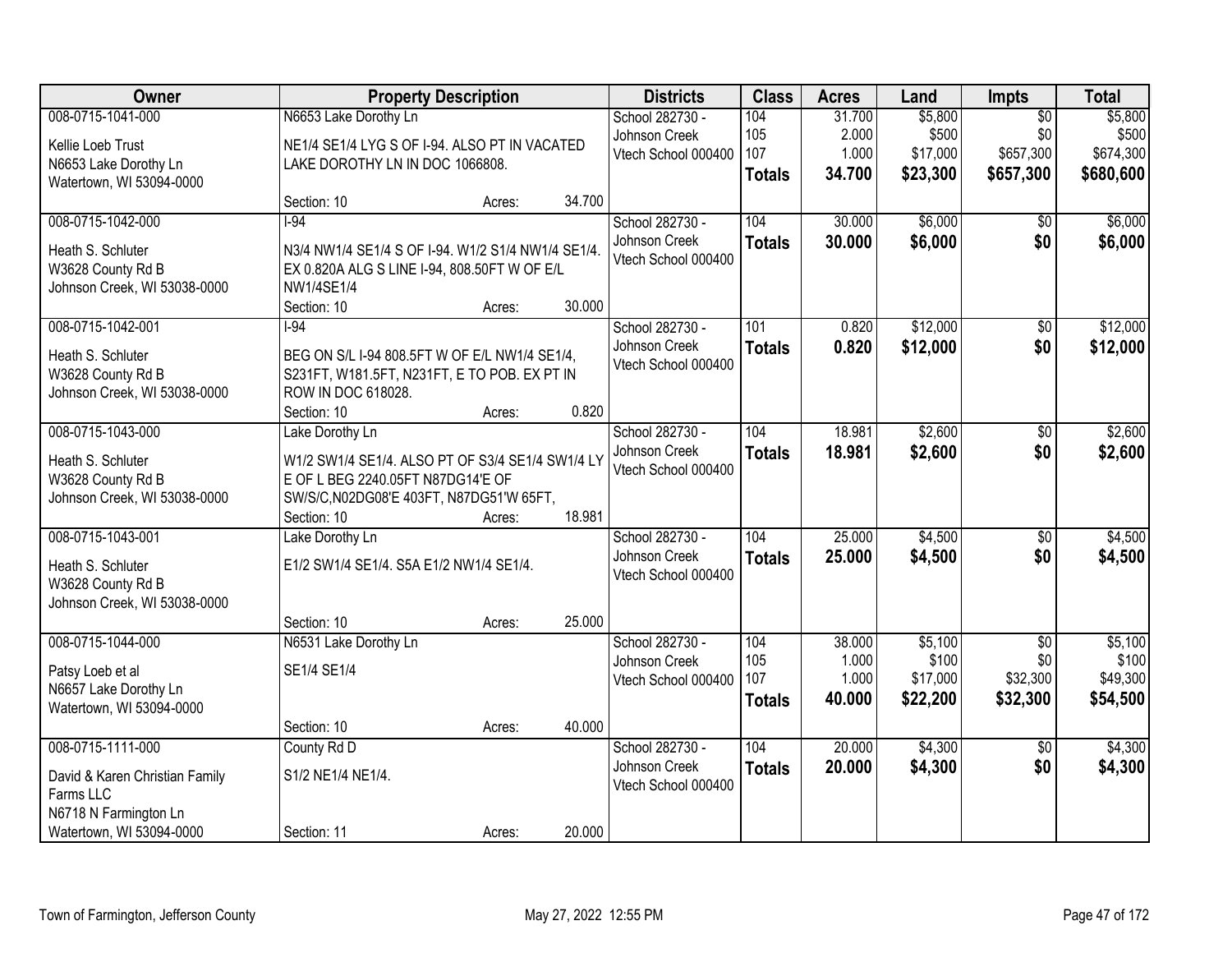| Owner                                  | <b>Property Description</b>                     |        |        | <b>Districts</b>                     | <b>Class</b>  | <b>Acres</b>    | Land             | <b>Impts</b> | <b>Total</b>     |
|----------------------------------------|-------------------------------------------------|--------|--------|--------------------------------------|---------------|-----------------|------------------|--------------|------------------|
| 008-0715-1111-001                      | W2915 Ranch Rd                                  |        |        | School 282730 -                      | 101           | 1.080           | \$42,000         | \$89,400     | \$131,400        |
| Mary Ann Berger                        | LOT 1, CSM 4102-20-85.                          |        |        | Johnson Creek                        | <b>Totals</b> | 1.080           | \$42,000         | \$89,400     | \$131,400        |
| W2915 Ranch Rd                         |                                                 |        |        | Vtech School 000400                  |               |                 |                  |              |                  |
| Watertown, WI 53094-0000               |                                                 |        |        |                                      |               |                 |                  |              |                  |
|                                        | Section: 11                                     | Acres: | 1.080  |                                      |               |                 |                  |              |                  |
| 008-0715-1111-002                      | W2985 Ranch Rd                                  |        |        | School 282730 -                      | 101           | 1.166           | \$44,200         | \$222,600    | \$266,800        |
| <b>Merlin Krause</b>                   | LOT 1, CSM 1790-5-448.                          |        |        | Johnson Creek<br>Vtech School 000400 | <b>Totals</b> | 1.166           | \$44,200         | \$222,600    | \$266,800        |
| W2985 Ranch Rd                         |                                                 |        |        |                                      |               |                 |                  |              |                  |
| Watertown, WI 53094-0000               |                                                 |        |        |                                      |               |                 |                  |              |                  |
|                                        | Section: 11                                     | Acres: | 1.166  |                                      |               |                 |                  |              |                  |
| 008-0715-1111-003                      | Ranch Rd                                        |        |        | School 282730 -<br>Johnson Creek     | 104<br>105    | 16.254<br>1.500 | \$3,700<br>\$300 | \$0<br>\$0   | \$3,700<br>\$300 |
| Merlin Krause                          | N1/2 NE1/4 NE1/4. EX CSM 1790-5-448. EX CSM     |        |        | Vtech School 000400                  | <b>Totals</b> | 17.754          | \$4,000          | \$0          | \$4,000          |
| W2985 Ranch Rd                         | 4102-20-85.                                     |        |        |                                      |               |                 |                  |              |                  |
| Watertown, WI 53094-0000               |                                                 |        | 17.754 |                                      |               |                 |                  |              |                  |
| 008-0715-1112-000                      | Section: 11<br>N6801 County Rd D                | Acres: |        | School 282730 -                      | 104           | 37.000          | \$6,500          | \$0          | \$6,500          |
|                                        |                                                 |        |        | Johnson Creek                        | 105           | 2.000           | \$100            | \$0          | \$100            |
| <b>Merlin Krause</b>                   | NW1/4 NE1/4.                                    |        |        | Vtech School 000400                  | 107           | 1.000           | \$17,000         | \$111,800    | \$128,800        |
| W2985 Ranch Rd                         |                                                 |        |        |                                      | <b>Totals</b> | 40.000          | \$23,600         | \$111,800    | \$135,400        |
| Watertown, WI 53094-0000               | Section: 11                                     | Acres: | 40.000 |                                      |               |                 |                  |              |                  |
| 008-0715-1113-000                      | County Rd D                                     |        |        | School 282730 -                      | 104           | 17.000          | \$2,900          | \$0          | \$2,900          |
|                                        |                                                 |        |        | Johnson Creek                        | <b>15M</b>    | 3.000           | \$3,000          | \$0          | \$3,000          |
| <b>Merlin Krause</b><br>W2985 Ranch Rd | N1/2 SW1/4 NE1/4.                               |        |        | Vtech School 000400                  | <b>Totals</b> | 20.000          | \$5,900          | \$0          | \$5,900          |
| Watertown, WI 53094-0000               |                                                 |        |        |                                      |               |                 |                  |              |                  |
|                                        | Section: 11                                     | Acres: | 20.000 |                                      |               |                 |                  |              |                  |
| 008-0715-1113-001                      | County Rd D                                     |        |        | School 282730 -                      | 104           | 13.000          | \$2,900          | $\sqrt{6}$   | \$2,900          |
| David A. Staude                        | S1/2 SW1/4 NE1/4 N OF I-94 & W OF CTH D. EX CSM |        |        | Johnson Creek                        | <b>Totals</b> | 13.000          | \$2,900          | \$0          | \$2,900          |
| W3112 Ranch Rd                         | 3337-14-272, DOC 962155.                        |        |        | Vtech School 000400                  |               |                 |                  |              |                  |
| Watertown, WI 53094-0000               |                                                 |        |        |                                      |               |                 |                  |              |                  |
|                                        | Section: 11                                     | Acres: | 13.000 |                                      |               |                 |                  |              |                  |
| 008-0715-1113-002                      | N6747 County Rd D                               |        |        | School 282730 -                      | 101           | 2.500           | \$70,000         | \$191,200    | \$261,200        |
| Joseph A. Jablonski                    | LOT 1, CSM 3337-14-272.                         |        |        | Johnson Creek                        | <b>Totals</b> | 2.500           | \$70,000         | \$191,200    | \$261,200        |
| Jennifer A. Jablonski                  |                                                 |        |        | Vtech School 000400                  |               |                 |                  |              |                  |
| N6747 County Rd D                      |                                                 |        |        |                                      |               |                 |                  |              |                  |
| Watertown, WI 53094-0000               | Section: 11                                     | Acres: | 2.500  |                                      |               |                 |                  |              |                  |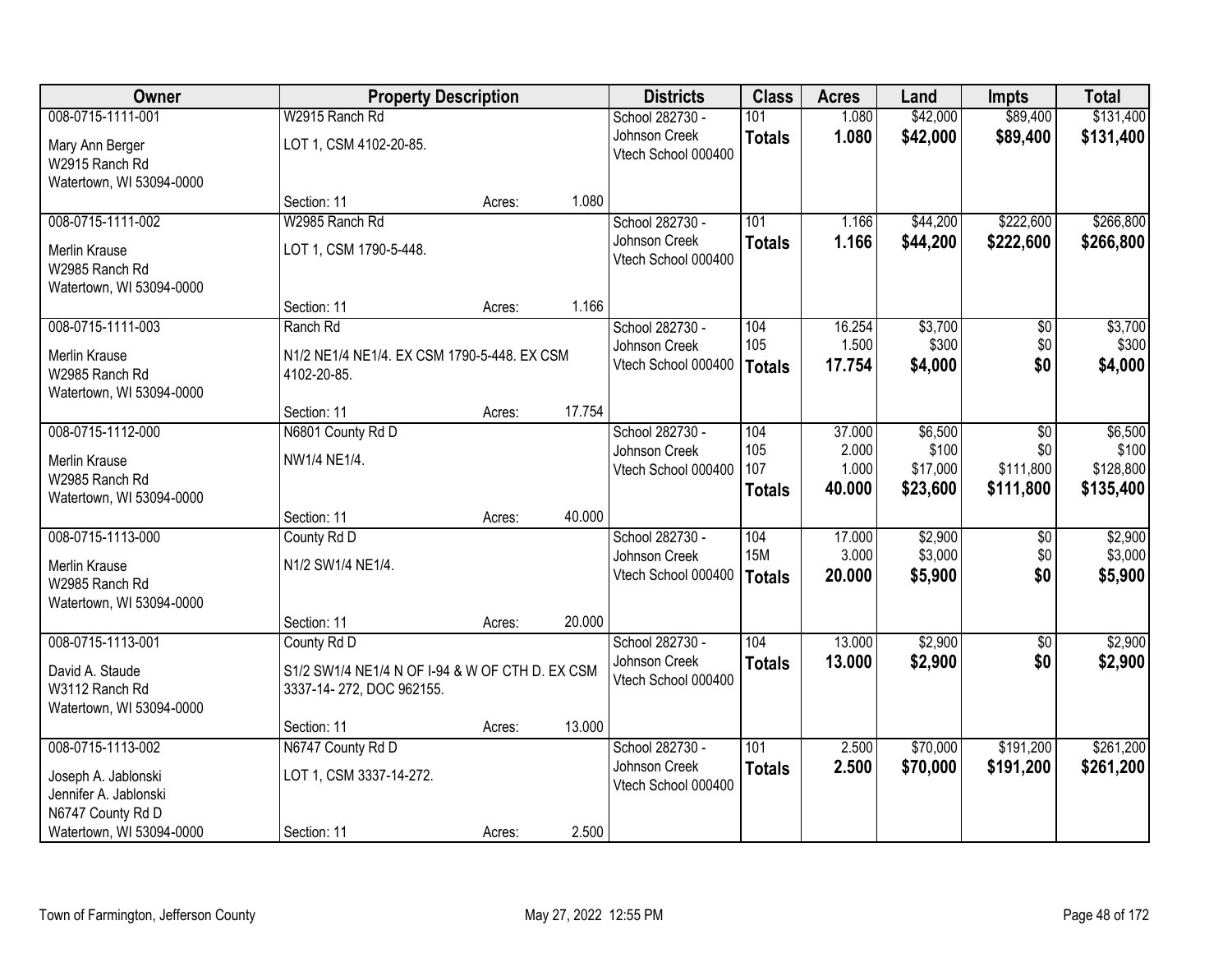| Owner                                       | <b>Property Description</b>                |        |        | <b>Districts</b>    | <b>Class</b>  | <b>Acres</b> | Land     | <b>Impts</b>    | <b>Total</b> |
|---------------------------------------------|--------------------------------------------|--------|--------|---------------------|---------------|--------------|----------|-----------------|--------------|
| 008-0715-1113-003                           | N6721 County Rd D                          |        |        | School 282730 -     | 101           | 2.500        | \$56,000 | \$171,900       | \$227,900    |
| Adam C. Hill                                | LOT 2, CSM 3337-14-272, DOC 962155.        |        |        | Johnson Creek       | <b>Totals</b> | 2.500        | \$56,000 | \$171,900       | \$227,900    |
| Rhiannon L. Hill                            |                                            |        |        | Vtech School 000400 |               |              |          |                 |              |
| N6721 County Rd D                           |                                            |        |        |                     |               |              |          |                 |              |
| Watertown, WI 53094-0000                    | Section: 11                                | Acres: | 2.500  |                     |               |              |          |                 |              |
| 008-0715-1114-000                           | N6718 County Rd D                          |        |        | School 282730 -     | 104           | 2.000        | \$500    | $\overline{30}$ | \$500        |
| Norma Werner I. Le                          | LOT 1, CSM 5403-29-259, DOC 1306721.       |        |        | Johnson Creek       | 107           | 1.000        | \$17,000 | \$113,500       | \$130,500    |
| Scot L. Werner                              |                                            |        |        | Vtech School 000400 | <b>Totals</b> | 3.000        | \$17,500 | \$113,500       | \$131,000    |
| N6718 County Rd D                           |                                            |        |        |                     |               |              |          |                 |              |
| Watertown, WI 53094-0000                    | Section: 11                                | Acres: | 3.000  |                     |               |              |          |                 |              |
| 008-0715-1114-001                           | County Rd D                                |        |        | School 282730 -     | 104           | 35.250       | \$7,100  | $\overline{50}$ | \$7,100      |
|                                             | SE1/4 NE1/4 N OF I-94 & E OF CTH D. EX CSM |        |        | Johnson Creek       | 105           | 1.000        | \$1,200  | \$0             | \$1,200      |
| David & Karen Christian Family<br>Farms LLC | 5403-29-259, DOC 1306721.                  |        |        | Vtech School 000400 | <b>Totals</b> | 36.250       | \$8,300  | \$0             | \$8,300      |
| N6718 N Farmington Ln                       |                                            |        |        |                     |               |              |          |                 |              |
| Watertown, WI 53094-0000                    | Section: 11                                | Acres: | 36.250 |                     |               |              |          |                 |              |
| 008-0715-1121-000                           | Ranch Rd                                   |        |        | School 282730 -     | 104           | 34.000       | \$6,000  | \$0             | \$6,000      |
|                                             |                                            |        |        | Johnson Creek       | 105           | 5.000        | \$1,100  | \$0             | \$1,100      |
| David A. Staude<br>W3112 Ranch Rd           | NE1/4 NW1/4.                               |        |        | Vtech School 000400 | 107           | 1.000        | \$17,000 | \$68,400        | \$85,400     |
| Watertown, WI 53094-0000                    |                                            |        |        |                     | <b>Totals</b> | 40.000       | \$24,100 | \$68,400        | \$92,500     |
|                                             | Section: 11                                | Acres: | 40.000 |                     |               |              |          |                 |              |
| 008-0715-1122-000                           | Ranch Rd                                   |        |        | School 282730 -     | 104           | 18.500       | \$3,300  | $\overline{50}$ | \$3,300      |
|                                             |                                            |        |        | Johnson Creek       | 105           | 1.500        | \$100    | \$0             | \$100        |
| <b>Plautz Trust</b><br>556 Lac La Belle Dr  | N1/2 NW1/4 NW1/4.                          |        |        | Vtech School 000400 | <b>Totals</b> | 20.000       | \$3,400  | \$0             | \$3,400      |
| Oconomowoc, WI 53066-0000                   |                                            |        |        |                     |               |              |          |                 |              |
|                                             | Section: 11                                | Acres: | 20.000 |                     |               |              |          |                 |              |
| 008-0715-1122-001                           | Saucer Dr                                  |        |        | School 282730 -     | 104           | 15.000       | \$3,300  | $\overline{60}$ | \$3,300      |
|                                             |                                            |        |        | Johnson Creek       | 105           | 0.500        | \$100    | \$0             | \$100        |
| Brian D. Statz<br>Jennifer L. Statz         | S1/2 NW1/4 NW1/4.                          |        |        | Vtech School 000400 | <b>15M</b>    | 4.500        | \$4,500  | \$0             | \$4,500      |
| W3450 Market Rd                             |                                            |        |        |                     | <b>Totals</b> | 20,000       | \$7,900  | \$0             | \$7,900      |
| Helenville, WI 53137-0000                   | Section: 11                                | Acres: | 20.000 |                     |               |              |          |                 |              |
| 008-0715-1123-000                           | N6744 Saucer Dr                            |        |        | School 282730 -     | 104           | 24.400       | \$3,800  | $\overline{50}$ | \$3,800      |
|                                             |                                            |        |        | Johnson Creek       | 105           | 12.000       | \$2,900  | \$0             | \$2,900      |
| Brian D. Statz                              | SW1/4 NW1/4 N OF I-94.                     |        |        | Vtech School 000400 | 107           | 1.000        | \$17,000 | \$118,900       | \$135,900    |
| Jennifer L. Statz<br>W3450 Market Rd        |                                            |        |        |                     | <b>Totals</b> | 37.400       | \$23,700 | \$118,900       | \$142,600    |
| Helenville, WI 53137-0000                   | Section: 11                                | Acres: | 37.400 |                     |               |              |          |                 |              |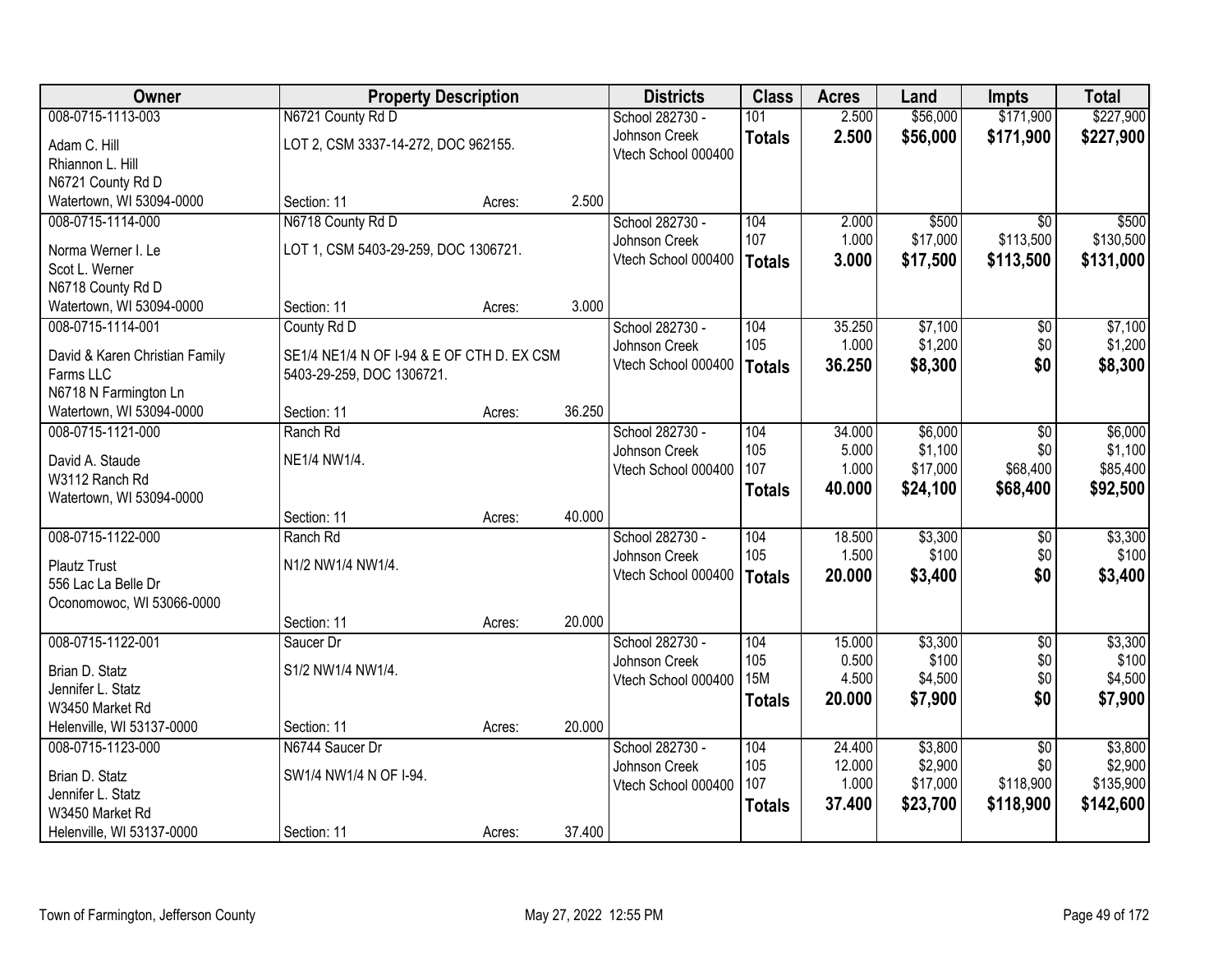| Owner                                     |                                                    | <b>Property Description</b> |        | <b>Districts</b>    | <b>Class</b>  | <b>Acres</b> | Land      | <b>Impts</b>    | <b>Total</b> |
|-------------------------------------------|----------------------------------------------------|-----------------------------|--------|---------------------|---------------|--------------|-----------|-----------------|--------------|
| 008-0715-1124-000                         | $1-94$                                             |                             |        | School 282730 -     | 104           | 25.500       | \$5,300   | $\overline{60}$ | \$5,300      |
| David A. Staude                           | SE1/4 NW1/4 N OF I-94.                             |                             |        | Johnson Creek       | 105           | 1.000        | \$300     | \$0             | \$300        |
| W3112 Ranch Rd                            |                                                    |                             |        | Vtech School 000400 | <b>15M</b>    | 11.400       | \$11,400  | \$0             | \$11,400     |
| Watertown, WI 53094-0000                  |                                                    |                             |        |                     | <b>Totals</b> | 37.900       | \$17,000  | \$0             | \$17,000     |
|                                           | Section: 11                                        | Acres:                      | 37.900 |                     |               |              |           |                 |              |
| 008-0715-1131-000                         | $1-94$                                             |                             |        | School 282730 -     | 104           | 33.900       | \$4,000   | $\overline{50}$ | \$4,000      |
| Hwy D Farm LLC                            | NE1/4 SW1/4 S OF I-94.                             |                             |        | Johnson Creek       | <b>Totals</b> | 33.900       | \$4,000   | \$0             | \$4,000      |
| W359 N9054 Brown St                       |                                                    |                             |        | Vtech School 000400 |               |              |           |                 |              |
| Oconomowoc, WI 53066-0000                 |                                                    |                             |        |                     |               |              |           |                 |              |
|                                           | Section: 11                                        | Acres:                      | 33.900 |                     |               |              |           |                 |              |
| 008-0715-1132-000                         | Lake Dorothy Ln                                    |                             |        | School 282730 -     | 104           | 26.400       | \$2,800   | \$0             | \$2,800      |
|                                           | NW1/4 SW1/4 S OF I-94. ALSO PT IN VAC LAKE         |                             |        | Johnson Creek       | 105           | 10.000       | \$2,500   | \$0             | \$2,500      |
| Patsy Loeb et al<br>N6657 Lake Dorothy Ln | DOROTHY LN IN DOC 1066808.                         |                             |        | Vtech School 000400 | <b>Totals</b> | 36.400       | \$5,300   | \$0             | \$5,300      |
| Watertown, WI 53094-0000                  |                                                    |                             |        |                     |               |              |           |                 |              |
|                                           | Section: 11                                        | Acres:                      | 36.400 |                     |               |              |           |                 |              |
| 008-0715-1133-000                         | Lake Dorothy Ln                                    |                             |        | School 282730 -     | 104           | 17.000       | \$1,900   | \$0             | \$1,900      |
|                                           |                                                    |                             |        | Johnson Creek       | 105           | 13.960       | \$3,400   | \$0             | \$3,400      |
| Patsy Loeb et al                          | SW1/4 SW1/4. EX CSM 1121-3-678, DOC 750839.        |                             |        | Vtech School 000400 | <b>15M</b>    | 7.000        | \$7,000   | \$0             | \$7,000      |
| N6657 Lake Dorothy Ln                     |                                                    |                             |        |                     | <b>Totals</b> | 37.960       | \$12,300  | \$0             | \$12,300     |
| Watertown, WI 53094-0000                  | Section: 11                                        | Acres:                      | 37.960 |                     |               |              |           |                 |              |
| 008-0715-1134-000                         | County Rd B                                        |                             |        | School 282730 -     | 104           | 6.000        | \$1,200   | \$0             | \$1,200      |
|                                           |                                                    |                             |        | Johnson Creek       | <b>15M</b>    | 25.000       | \$25,000  | \$0             | \$25,000     |
| Ruth Schmidt B. Le et al                  | SE1/4 SW1/4. MFL DOC 1376054                       |                             |        | Vtech School 000400 | 206           | 9.000        | (\$9,000) | \$0             | \$0          |
| W3163 County Rd B                         |                                                    |                             |        |                     | <b>Totals</b> | 40.000       | \$26,200  | \$0             | \$26,200     |
| Watertown, WI 53094-0000                  |                                                    |                             |        |                     |               |              |           |                 |              |
|                                           | Section: 11                                        | Acres:                      | 40.000 |                     |               |              |           |                 |              |
| 008-0715-1141-000                         | County Rd D                                        |                             |        | School 282730 -     | 104           | 45.883       | \$9,900   | $\overline{60}$ | \$9,900      |
| Ldc Trust                                 | BEG 671.2FT N OF SE SC, S89DG                      |                             |        | Johnson Creek       | <b>Totals</b> | 45.883       | \$9,900   | \$0             | \$9,900      |
| N6718 N Farmington Ln                     | 58'W1419.19FT,N2DG18'E1328FT                       |                             |        | Vtech School 000400 |               |              |           |                 |              |
| Watertown, WI 53094-0000                  | N89DG54'E706.98FT, N330.06FT,                      |                             |        |                     |               |              |           |                 |              |
|                                           | Section: 11                                        | Acres:                      | 45.883 |                     |               |              |           |                 |              |
| 008-0715-1141-001                         | N6644 County Rd D                                  |                             |        | School 282730 -     | 101           | 2.267        | \$67,700  | \$130,100       | \$197,800    |
| Matthew J. Morris                         | NW1/4 NE1/4 SE1/4, N1/2 NE1/4 NE1/4 SE1/4 ALL S OF |                             |        | Johnson Creek       | 104           | 4.000        | \$1,000   | \$0             | \$1,000      |
| N6644 County Rd D                         | I-94 EX COM E1/4/C, S00DG12'W 270 .90FT TO POB,    |                             |        | Vtech School 000400 | <b>Totals</b> | 6.267        | \$68,700  | \$130,100       | \$198,800    |
| Watertown, WI 53094-0000                  | S00DG12'W 59. 13FT, N88DG31'W 659.77FT,            |                             |        |                     |               |              |           |                 |              |
|                                           | Section: 11                                        | Acres:                      | 6.267  |                     |               |              |           |                 |              |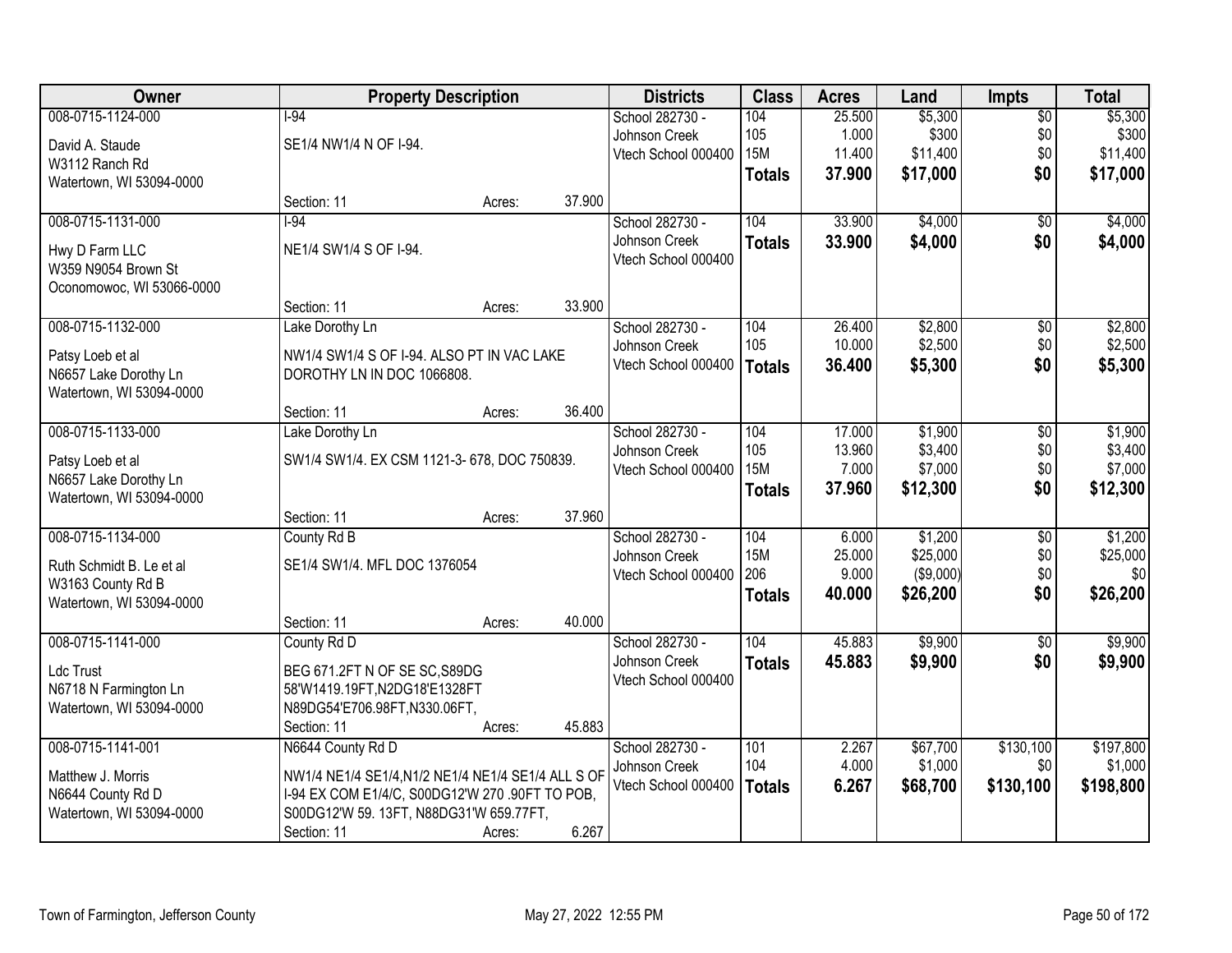| Owner                     |                                               | <b>Property Description</b> |        | <b>Districts</b>    | <b>Class</b>     | <b>Acres</b> | Land     | <b>Impts</b>    | <b>Total</b> |
|---------------------------|-----------------------------------------------|-----------------------------|--------|---------------------|------------------|--------------|----------|-----------------|--------------|
| 008-0715-1141-002         | N6592 County Rd D                             |                             |        | School 282730 -     | 101              | 3.000        | \$75,000 | \$136,100       | \$211,100    |
| Timothy L. Graf           | LOT 1, CSM 783-3-177.                         |                             |        | Johnson Creek       | <b>Totals</b>    | 3.000        | \$75,000 | \$136,100       | \$211,100    |
| Ann E. Graf               |                                               |                             |        | Vtech School 000400 |                  |              |          |                 |              |
| N6592 County Rd D         |                                               |                             |        |                     |                  |              |          |                 |              |
| Watertown, WI 53094-0000  | Section: 11                                   | Acres:                      | 3.000  |                     |                  |              |          |                 |              |
| 008-0715-1142-000         | N6643 County Rd D                             |                             |        | School 282730 -     | 104              | 30.000       | \$3,600  | $\overline{30}$ | \$3,600      |
| Hwy D Farm LLC            | NW1/4 SE1/4 S OF I-94.                        |                             |        | Johnson Creek       | 105              | 2.000        | \$400    | \$0             | \$400        |
| W359 N9054 Brown St       |                                               |                             |        | Vtech School 000400 | 107              | 1.000        | \$17,000 | \$10,000        | \$27,000     |
| Oconomowoc, WI 53066-0000 |                                               |                             |        |                     | <b>Totals</b>    | 33.000       | \$21,000 | \$10,000        | \$31,000     |
|                           | Section: 11                                   | Acres:                      | 33.000 |                     |                  |              |          |                 |              |
| 008-0715-1143-000         | County Rd D                                   |                             |        | School 282730 -     | 104              | 15.390       | \$2,700  | \$0             | \$2,700      |
| Ldc Trust                 | S1/2 SW1/4 SE1/4 LYG W OF CTH D. EX CSM       |                             |        | Johnson Creek       | 105              | 1.000        | \$300    | \$0             | \$300        |
| N6718 N Farmington Ln     | 1706-5-321.                                   |                             |        | Vtech School 000400 | <b>Totals</b>    | 16.390       | \$3,000  | \$0             | \$3,000      |
| Watertown, WI 53094-0000  |                                               |                             |        |                     |                  |              |          |                 |              |
|                           | Section: 11                                   | Acres:                      | 16.390 |                     |                  |              |          |                 |              |
| 008-0715-1143-001         | County Rd D                                   |                             |        | School 282730 -     | 104              | 20.000       | \$4,100  | \$0             | \$4,100      |
| Hwy D Farm LLC            | N1/2 SW1/4 SE1/4.                             |                             |        | Johnson Creek       | <b>Totals</b>    | 20.000       | \$4,100  | \$0             | \$4,100      |
| W359 N9054 Brown St       |                                               |                             |        | Vtech School 000400 |                  |              |          |                 |              |
| Oconomowoc, WI 53066-0000 |                                               |                             |        |                     |                  |              |          |                 |              |
|                           | Section: 11                                   | Acres:                      | 20.000 |                     |                  |              |          |                 |              |
| 008-0715-1143-002         | County Rd D                                   |                             |        | School 282730 -     | $\overline{101}$ | 2.930        | \$74,300 | \$0             | \$74,300     |
| Ricki L Sukow Trust       | LOT 1, CSM 1706-5-321, DOC 792743.            |                             |        | Johnson Creek       | <b>Totals</b>    | 2.930        | \$74,300 | \$0             | \$74,300     |
| Susan L Sukow Trust       |                                               |                             |        | Vtech School 000400 |                  |              |          |                 |              |
| N6540 County Rd D         |                                               |                             |        |                     |                  |              |          |                 |              |
| Watertown, WI 53094-0000  | Section: 11                                   | Acres:                      | 2.930  |                     |                  |              |          |                 |              |
| 008-0715-1144-000         | County Rd D                                   |                             |        | School 282730 -     | 104              | 11.928       | \$2,000  | \$0             | \$2,000      |
| Steven Sukow et al        | BEG 619.57FT N78DG47'W OF NE/S/C, N04DG35'E   |                             |        | Johnson Creek       | <b>Totals</b>    | 11.928       | \$2,000  | \$0             | \$2,000      |
| N2479 Halter Ln           | 577.50FT, N87DG15'W 826.18FT TO C/L CTH D,    |                             |        | Vtech School 000400 |                  |              |          |                 |              |
| Watertown, WI 53098-0000  | S06DG24'W 453.62FT, S02DG08'W TO S/L, E TO PT |                             |        |                     |                  |              |          |                 |              |
|                           | Section: 11                                   | Acres:                      | 11.928 |                     |                  |              |          |                 |              |
| 008-0715-1144-001         | County Rd D                                   |                             |        | School 282730 -     | 104              | 9.000        | \$2,000  | $\overline{50}$ | \$2,000      |
| Steven Sukow et al        | E9A S1/2 SE1/4 SE1/4.                         |                             |        | Johnson Creek       | <b>Totals</b>    | 9.000        | \$2,000  | \$0             | \$2,000      |
| N2479 Halter Ln           |                                               |                             |        | Vtech School 000400 |                  |              |          |                 |              |
| Watertown, WI 53098-0000  |                                               |                             |        |                     |                  |              |          |                 |              |
|                           | Section: 11                                   | Acres:                      | 9.000  |                     |                  |              |          |                 |              |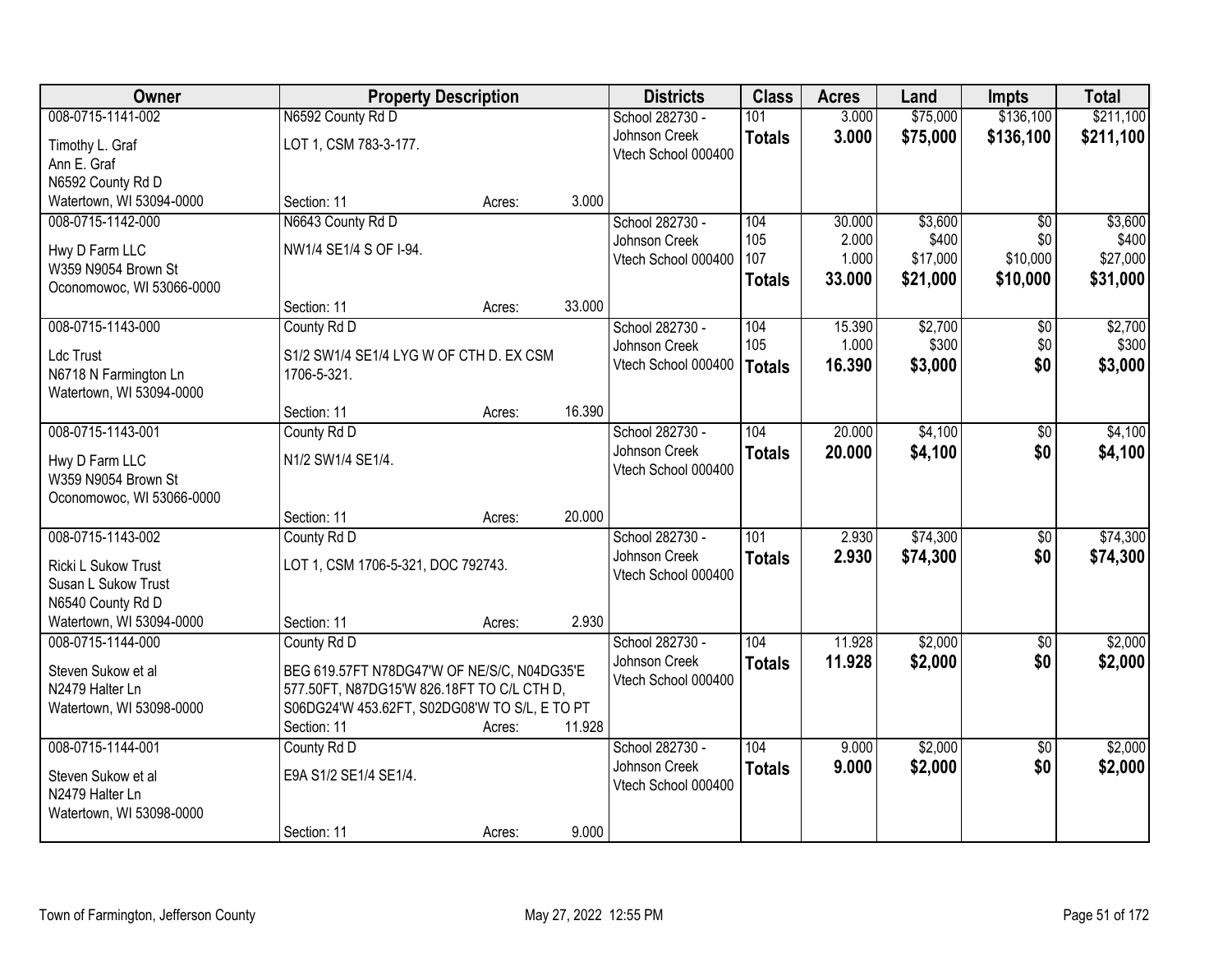| <b>Owner</b>             | <b>Property Description</b>                     |        |        | <b>Districts</b>    | <b>Class</b>  | <b>Acres</b> | Land     | <b>Impts</b>    | <b>Total</b> |
|--------------------------|-------------------------------------------------|--------|--------|---------------------|---------------|--------------|----------|-----------------|--------------|
| 008-0715-1144-002        | N6540 County Rd D                               |        |        | School 282730 -     | 101           | 1.605        | \$55,100 | \$145,900       | \$201,000    |
| Ricki L Sukow Trust      | LOT 1, CSM 1906-6-127, DOC 814701.              |        |        | Johnson Creek       | <b>Totals</b> | 1.605        | \$55,100 | \$145,900       | \$201,000    |
| Susan L Sukow Trust      |                                                 |        |        | Vtech School 000400 |               |              |          |                 |              |
| N6540 County Rd D        |                                                 |        |        |                     |               |              |          |                 |              |
| Watertown, WI 53094-0000 | Section: 11                                     | Acres: | 1.605  |                     |               |              |          |                 |              |
| 008-0715-1211-000        | County Rd P                                     |        |        | School 282730 -     | 104           | 25.000       | \$2,900  | $\overline{30}$ | \$2,900      |
| David G. Christian       | N25A NE1/4 NE1/4.                               |        |        | Johnson Creek       | <b>Totals</b> | 25.000       | \$2,900  | \$0             | \$2,900      |
| Karen J. Christian       |                                                 |        |        | Vtech School 000400 |               |              |          |                 |              |
| N6718 N Farmington Ln    |                                                 |        |        |                     |               |              |          |                 |              |
| Watertown, WI 53094-0000 | Section: 12                                     | Acres: | 25.000 |                     |               |              |          |                 |              |
| 008-0715-1211-001        | County Rd P                                     |        |        | School 282730 -     | 104           | 14.500       | \$2,000  | \$0             | \$2,000      |
| David G. Christian       | S15A NE1/4 NE1/4.                               |        |        | Johnson Creek       | 105           | 0.500        | \$100    | \$0             | \$100        |
| Karen J. Christian       |                                                 |        |        | Vtech School 000400 | <b>Totals</b> | 15.000       | \$2,100  | \$0             | \$2,100      |
| N6718 N Farmington Ln    |                                                 |        |        |                     |               |              |          |                 |              |
| Watertown, WI 53094-0000 | Section: 12                                     | Acres: | 15.000 |                     |               |              |          |                 |              |
| 008-0715-1212-000        | Ranch Rd                                        |        |        | School 282730 -     | 104           | 39.000       | \$7,200  | \$0             | \$7,200      |
| David G. Christian       | NW1/4 NE1/4.                                    |        |        | Johnson Creek       | 105           | 1.000        | \$100    | \$0             | \$100        |
| Karen J. Christian       |                                                 |        |        | Vtech School 000400 | <b>Totals</b> | 40.000       | \$7,300  | \$0             | \$7,300      |
| N6718 N Farmington Ln    |                                                 |        |        |                     |               |              |          |                 |              |
| Watertown, WI 53094-0000 | Section: 12                                     | Acres: | 40.000 |                     |               |              |          |                 |              |
| 008-0715-1213-000        | County Rd P                                     |        |        | School 282730 -     | 104           | 19.790       | \$3,600  | \$0             | \$3,600      |
| David G. Christian       | S1/2 SW1/4 NE1/4 ALSO N25FT OF S1/2 SE1/4 NE1/4 |        |        | Johnson Creek       | <b>Totals</b> | 19.790       | \$3,600  | \$0             | \$3,600      |
| Karen J. Christian       | LYG W OF CTH P.                                 |        |        | Vtech School 000400 |               |              |          |                 |              |
| N6718 N Farmington Ln    |                                                 |        |        |                     |               |              |          |                 |              |
| Watertown, WI 53094-0000 | Section: 12                                     | Acres: | 19.790 |                     |               |              |          |                 |              |
| 008-0715-1213-001        | County Rd P                                     |        |        | School 282730 -     | 104           | 10.000       | \$2,200  | $\sqrt{6}$      | \$2,200      |
| David G. Christian       | S1/2 OF N1/2 SW1/4 NE1/4.                       |        |        | Johnson Creek       | <b>Totals</b> | 10.000       | \$2,200  | \$0             | \$2,200      |
| Karen J. Christian       |                                                 |        |        | Vtech School 000400 |               |              |          |                 |              |
| N6718 N Farmington Ln    |                                                 |        |        |                     |               |              |          |                 |              |
| Watertown, WI 53094-0000 | Section: 12                                     | Acres: | 10.000 |                     |               |              |          |                 |              |
| 008-0715-1213-002        | County Rd P                                     |        |        | School 282730 -     | 104           | 10.000       | \$2,100  | $\overline{50}$ | \$2,100      |
| David G. Christian       | N1/4 SW1/4 NE1/4.                               |        |        | Johnson Creek       | <b>Totals</b> | 10.000       | \$2,100  | \$0             | \$2,100      |
| Karen J. Christian       |                                                 |        |        | Vtech School 000400 |               |              |          |                 |              |
| N6718 N Farmington Ln    |                                                 |        |        |                     |               |              |          |                 |              |
| Watertown, WI 53094-0000 | Section: 12                                     | Acres: | 10.000 |                     |               |              |          |                 |              |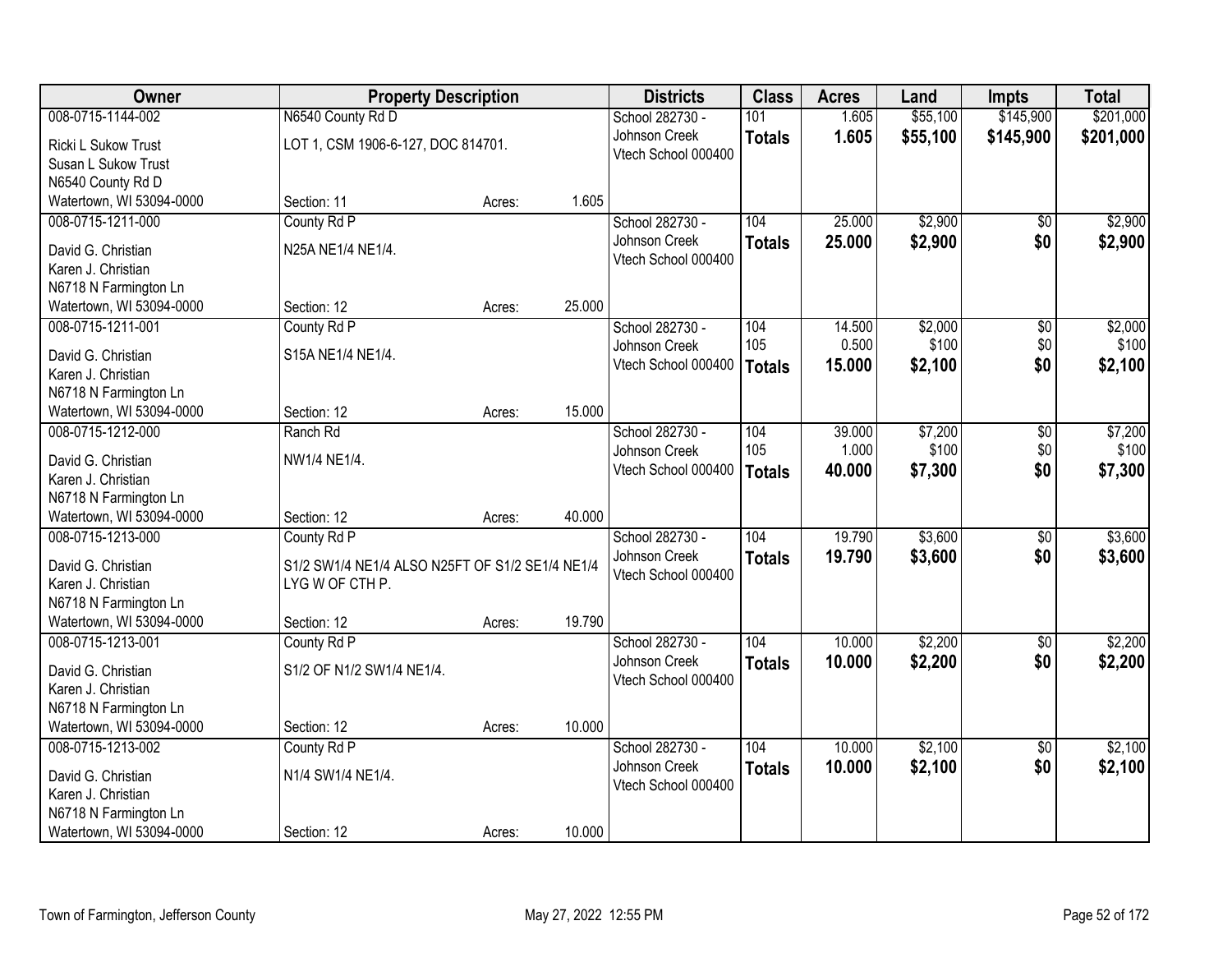| Owner                                  |                                                                                           | <b>Property Description</b> |        | <b>Districts</b>                 | <b>Class</b>     | <b>Acres</b>   | Land                 | <b>Impts</b>    | <b>Total</b> |
|----------------------------------------|-------------------------------------------------------------------------------------------|-----------------------------|--------|----------------------------------|------------------|----------------|----------------------|-----------------|--------------|
| 008-0715-1214-000                      | County Rd P                                                                               |                             |        | School 282730 -                  | 104              | 16.000         | \$3,200              | $\overline{50}$ | \$3,200      |
| David G. Christian                     | N1/2 OF SE1/4 NE1/4. EX 1 ACRE E OF CTH P IN SE                                           |                             |        | Johnson Creek                    | <b>Totals</b>    | 16.000         | \$3,200              | \$0             | \$3,200      |
| Karen J. Christian                     | COR. EX LOT 1, CSM 2300-8-90.                                                             |                             |        | Vtech School 000400              |                  |                |                      |                 |              |
| N6718 N Farmington Ln                  |                                                                                           |                             |        |                                  |                  |                |                      |                 |              |
| Watertown, WI 53094-0000               | Section: 12                                                                               | Acres:                      | 16.000 |                                  |                  |                |                      |                 |              |
| 008-0715-1214-001                      | N6712 County Rd P                                                                         |                             |        | School 282730 -                  | 101              | 2.689          | \$71,900             | \$124,000       | \$195,900    |
| Roger D Sonnenberg Trust               | S1/2 SE1/4 NE1/4 EX COM SE COR, N180FT, W145FT                                            |                             |        | Johnson Creek                    | 104              | 13.000         | \$2,600              | \$0             | \$2,600      |
| Claudia Sonnenberg L. Trs              | S15FT, W81FT, SW178FT, E257FT TO POB. ALSO EX                                             |                             |        | Vtech School 000400              | <b>Totals</b>    | 15.689         | \$74,500             | \$124,000       | \$198,500    |
| N6712 County Rd P                      | N25FT LYG W OF CTH P. EX.221A IN NE/C.                                                    |                             |        |                                  |                  |                |                      |                 |              |
| Watertown, WI 53094-0000               | Section: 12                                                                               | Acres:                      | 15.689 |                                  |                  |                |                      |                 |              |
| 008-0715-1214-002                      | N6704 County Rd P                                                                         |                             |        | School 282730 -                  | 101              | 0.400          | \$22,700             | \$144,700       | \$167,400    |
| Carol L. Atherton                      | BEG SE/C NE1/4, N180FT, W145FT, S15FT, W81FT,                                             |                             |        | Johnson Creek                    | <b>Totals</b>    | 0.400          | \$22,700             | \$144,700       | \$167,400    |
| Jamie L. Webster                       | SW ON HWY 178FT, E 257FT TO POB.                                                          |                             |        | Vtech School 000400              |                  |                |                      |                 |              |
| N6704 County Rd P                      |                                                                                           |                             |        |                                  |                  |                |                      |                 |              |
| Watertown, WI 53094-0000               | Section: 12                                                                               | Acres:                      | 0.400  |                                  |                  |                |                      |                 |              |
| 008-0715-1214-003                      | County Rd P                                                                               |                             |        | School 282730 -                  | 101              | 0.674          | \$3,000              | $\sqrt[6]{3}$   | \$3,000      |
|                                        |                                                                                           |                             |        | Johnson Creek                    | <b>Totals</b>    | 0.674          | \$3,000              | \$0             | \$3,000      |
| Duane S. Waldoch<br>Barbara A. Waldoch | PT OF LOT 1, CSM 297-2-30 EX CSM 4630-23-293.                                             |                             |        | Vtech School 000400              |                  |                |                      |                 |              |
| N6766 County Rd P                      |                                                                                           |                             |        |                                  |                  |                |                      |                 |              |
| Watertown, WI 53094-0000               | Section: 12                                                                               | Acres:                      | 0.674  |                                  |                  |                |                      |                 |              |
| 008-0715-1214-004                      | County Rd P                                                                               |                             |        | School 282730 -                  | 101              | 0.318          | \$19,100             | $\overline{50}$ | \$19,100     |
|                                        |                                                                                           |                             |        | Johnson Creek                    | <b>Totals</b>    | 0.318          | \$19,100             | \$0             | \$19,100     |
| Kenneth W. Kowalski                    | LOT 2, CSM 3-13. ALSO COM NE S/C, S1993.88FT TO                                           |                             |        | Vtech School 000400              |                  |                |                      |                 |              |
| N6742 County Rd P                      | POB, N87DG10'W 141.80FT, S11DG07' W66FT, E TO<br>E/S/L, N TO POB. EX COM NW/S/C S00DG55'W |                             |        |                                  |                  |                |                      |                 |              |
| Watertown, WI 53094-0000               | Section: 12                                                                               | Acres:                      | 0.318  |                                  |                  |                |                      |                 |              |
| 008-0715-1214-005                      | County Rd P                                                                               |                             |        | School 282730 -                  | $\overline{101}$ | 0.298          | \$3,400              | $\overline{50}$ | \$3,400      |
|                                        |                                                                                           |                             |        | Johnson Creek                    | <b>Totals</b>    | 0.298          | \$3,400              | \$0             | \$3,400      |
| Paul Fischer                           | PT OF CSM 5290-28-289, DOC 1277695 LYG IN                                                 |                             |        | Vtech School 000400              |                  |                |                      |                 |              |
| Mackenzie Fischer                      | T-FARMINGTON.                                                                             |                             |        |                                  |                  |                |                      |                 |              |
| N6748 County Rd P                      |                                                                                           |                             |        |                                  |                  |                |                      |                 |              |
| Watertown, WI 53094-0000               | Section: 12                                                                               | Acres:                      | 0.298  |                                  | 101              |                |                      |                 | \$179,700    |
| 008-0715-1214-006                      | N6761 County Rd P                                                                         |                             |        | School 282730 -<br>Johnson Creek |                  | 3.000<br>3.000 | \$75,000<br>\$75,000 | \$104,700       | \$179,700    |
| Merrill B. Oie                         | LOT 1, CSM 2300-8-90.                                                                     |                             |        | Vtech School 000400              | <b>Totals</b>    |                |                      | \$104,700       |              |
| Therese M. Oie                         |                                                                                           |                             |        |                                  |                  |                |                      |                 |              |
| N6761 County Rd P                      |                                                                                           |                             |        |                                  |                  |                |                      |                 |              |
| Watertown, WI 53094-0000               | Section: 12                                                                               | Acres:                      | 3.000  |                                  |                  |                |                      |                 |              |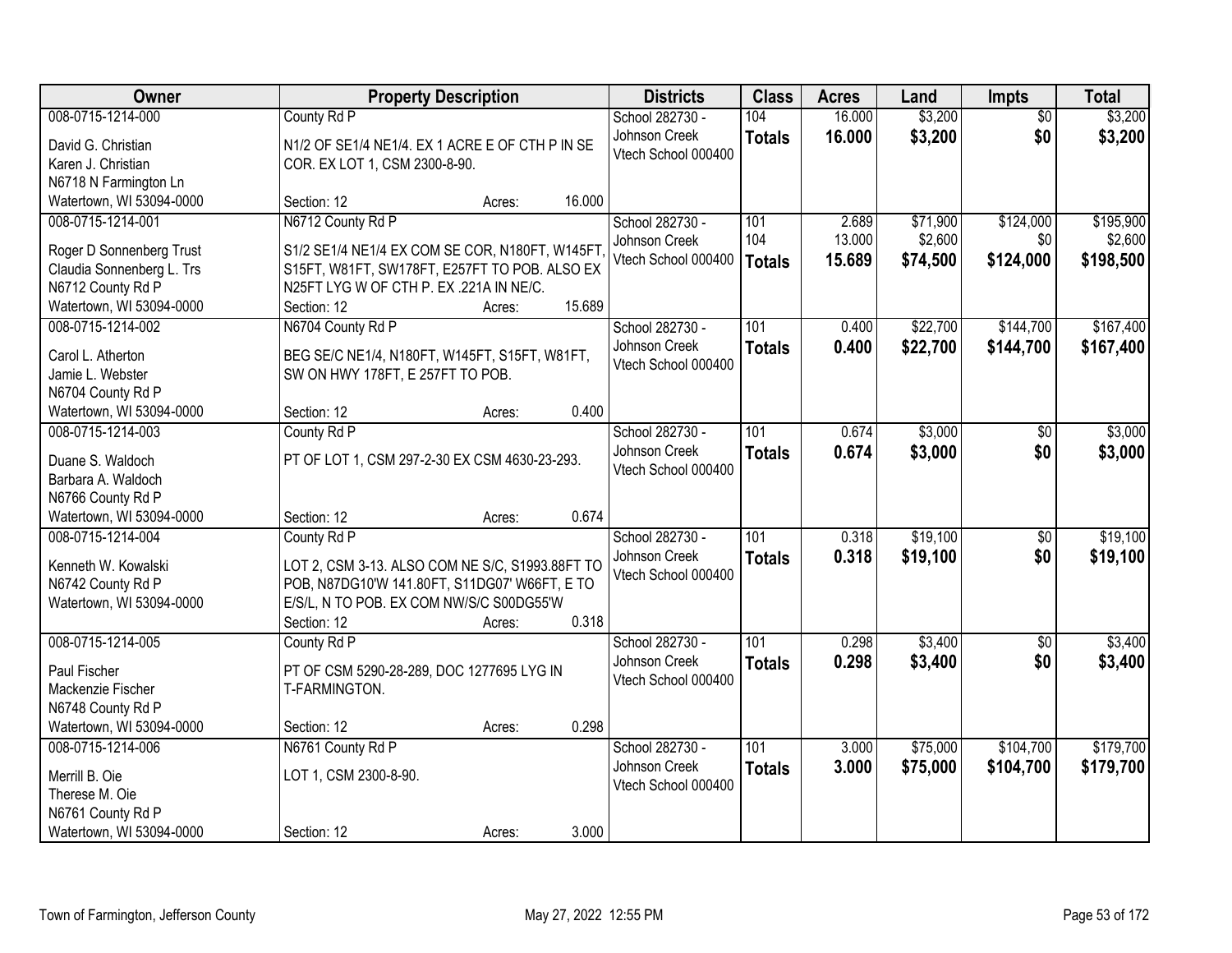| \$13,000<br>\$13,000<br>008-0715-1214-007<br>County Rd P<br>101<br>School 282730 -<br>0.216<br>$\overline{30}$<br>\$13,000<br>\$0<br>Johnson Creek<br>0.216<br>\$13,000<br><b>Totals</b><br>LOT 1, CSM 4630-23-293. EX PT IN CONCORD.<br>Robyn M. Boyd<br>Vtech School 000400<br>N6790 County Rd P<br>Watertown, WI 53094-0000<br>0.216<br>Section: 12<br>Acres:<br>008-0715-1221-000<br>School 282730 -<br>104<br>39.000<br>\$6,500<br>\$6,500<br>Ranch Rd<br>\$0<br>105<br>\$100<br>\$0<br>1.000<br>Johnson Creek<br>NE1/4 NW1/4. SUBJ TO SOLAR LEASE & ESMT IN<br>David & Karen Christian Family<br>Vtech School 000400<br>\$6,600<br>\$0<br>\$6,600<br>40.000<br><b>Totals</b><br>Farms LLC<br>DOC 1406320.<br>N6718 N Farmington Ln<br>40.000<br>Watertown, WI 53094-0000<br>Section: 12<br>Acres:<br>\$5,900<br>008-0715-1222-000<br>Ranch Rd<br>School 282730 -<br>104<br>33.079<br>$\overline{50}$<br>105<br>2.500<br>\$100<br>\$0<br>Johnson Creek<br>David & Karen Christian Family<br>NW1/4 NW1/4. EX FOR N208FT LYG W OF N<br>35.579<br>\$6,000<br>\$0<br>Vtech School 000400<br>\$6,000<br><b>Totals</b><br>Farms LLC<br>FARMINGTON RD. EX CSM 2183-7-205, DOC 845844.<br>EX PT IN ROW. SUBJ TO SOLAR LEASE & ESMT IN<br>N6718 N Farmington Ln<br>Watertown, WI 53094-0000<br>35.579<br>Section: 12<br>Acres:<br>101<br>2.270<br>\$67,700<br>\$116,300<br>008-0715-1222-001<br>W2879 Ranch Rd<br>School 282730 -<br>Johnson Creek<br>2.270<br>\$67,700<br>\$116,300<br>\$184,000<br><b>Totals</b><br>N208FT OF NW1/4 NW1/4 W OF HWY.<br>Dale E. Jaeckel<br>Vtech School 000400<br>W2879 Ranch Rd<br>Watertown, WI 53094-0000<br>2.270<br>Section: 12<br>Acres:<br>101<br>2.151<br>\$130,400<br>008-0715-1222-002<br>\$66,500<br>N6830 N Farmington Ln<br>School 282730 -<br>Johnson Creek<br>2.151<br>\$66,500<br>\$130,400<br>\$196,900<br><b>Totals</b><br>LOT 1, CSM 2183-7-205, DOC 845844.<br><b>Garret Gross</b><br>Vtech School 000400<br>N6830 N Farmington Ln<br>Watertown, WI 53094-0000<br>2.151<br>Section: 12<br>Acres:<br>\$8,600<br>008-0715-1223-000<br>N6718 N Farmington Ln<br>School 282730 -<br>104<br>36.500<br>$\sqrt{6}$<br>105<br>1.000<br>\$100<br>\$0<br>Johnson Creek<br>SW1/4 NW1/4. EX PT IN I-94. SUBJ TO SOLAR LEASE<br>David & Karen Christian Family<br>107<br>\$17,000<br>\$172,600<br>1.000<br>Vtech School 000400<br>Farms LLC<br>& ESMT IN DOC 1406320. | Owner | <b>Property Description</b> | <b>Districts</b> | <b>Class</b>  | <b>Acres</b> | Land     | <b>Impts</b> | <b>Total</b> |
|-----------------------------------------------------------------------------------------------------------------------------------------------------------------------------------------------------------------------------------------------------------------------------------------------------------------------------------------------------------------------------------------------------------------------------------------------------------------------------------------------------------------------------------------------------------------------------------------------------------------------------------------------------------------------------------------------------------------------------------------------------------------------------------------------------------------------------------------------------------------------------------------------------------------------------------------------------------------------------------------------------------------------------------------------------------------------------------------------------------------------------------------------------------------------------------------------------------------------------------------------------------------------------------------------------------------------------------------------------------------------------------------------------------------------------------------------------------------------------------------------------------------------------------------------------------------------------------------------------------------------------------------------------------------------------------------------------------------------------------------------------------------------------------------------------------------------------------------------------------------------------------------------------------------------------------------------------------------------------------------------------------------------------------------------------------------------------------------------------------------------------------------------------------------------------------------------------------------------------------------------------------------------------------------------------------------------------------------------------------------------------------------------------------|-------|-----------------------------|------------------|---------------|--------------|----------|--------------|--------------|
|                                                                                                                                                                                                                                                                                                                                                                                                                                                                                                                                                                                                                                                                                                                                                                                                                                                                                                                                                                                                                                                                                                                                                                                                                                                                                                                                                                                                                                                                                                                                                                                                                                                                                                                                                                                                                                                                                                                                                                                                                                                                                                                                                                                                                                                                                                                                                                                                           |       |                             |                  |               |              |          |              |              |
|                                                                                                                                                                                                                                                                                                                                                                                                                                                                                                                                                                                                                                                                                                                                                                                                                                                                                                                                                                                                                                                                                                                                                                                                                                                                                                                                                                                                                                                                                                                                                                                                                                                                                                                                                                                                                                                                                                                                                                                                                                                                                                                                                                                                                                                                                                                                                                                                           |       |                             |                  |               |              |          |              |              |
|                                                                                                                                                                                                                                                                                                                                                                                                                                                                                                                                                                                                                                                                                                                                                                                                                                                                                                                                                                                                                                                                                                                                                                                                                                                                                                                                                                                                                                                                                                                                                                                                                                                                                                                                                                                                                                                                                                                                                                                                                                                                                                                                                                                                                                                                                                                                                                                                           |       |                             |                  |               |              |          |              |              |
|                                                                                                                                                                                                                                                                                                                                                                                                                                                                                                                                                                                                                                                                                                                                                                                                                                                                                                                                                                                                                                                                                                                                                                                                                                                                                                                                                                                                                                                                                                                                                                                                                                                                                                                                                                                                                                                                                                                                                                                                                                                                                                                                                                                                                                                                                                                                                                                                           |       |                             |                  |               |              |          |              |              |
| \$100<br>\$5,900<br>\$100<br>\$184,000<br>\$196,900<br>\$8,600<br>\$100<br>\$189,600                                                                                                                                                                                                                                                                                                                                                                                                                                                                                                                                                                                                                                                                                                                                                                                                                                                                                                                                                                                                                                                                                                                                                                                                                                                                                                                                                                                                                                                                                                                                                                                                                                                                                                                                                                                                                                                                                                                                                                                                                                                                                                                                                                                                                                                                                                                      |       |                             |                  |               |              |          |              |              |
|                                                                                                                                                                                                                                                                                                                                                                                                                                                                                                                                                                                                                                                                                                                                                                                                                                                                                                                                                                                                                                                                                                                                                                                                                                                                                                                                                                                                                                                                                                                                                                                                                                                                                                                                                                                                                                                                                                                                                                                                                                                                                                                                                                                                                                                                                                                                                                                                           |       |                             |                  |               |              |          |              |              |
|                                                                                                                                                                                                                                                                                                                                                                                                                                                                                                                                                                                                                                                                                                                                                                                                                                                                                                                                                                                                                                                                                                                                                                                                                                                                                                                                                                                                                                                                                                                                                                                                                                                                                                                                                                                                                                                                                                                                                                                                                                                                                                                                                                                                                                                                                                                                                                                                           |       |                             |                  |               |              |          |              |              |
|                                                                                                                                                                                                                                                                                                                                                                                                                                                                                                                                                                                                                                                                                                                                                                                                                                                                                                                                                                                                                                                                                                                                                                                                                                                                                                                                                                                                                                                                                                                                                                                                                                                                                                                                                                                                                                                                                                                                                                                                                                                                                                                                                                                                                                                                                                                                                                                                           |       |                             |                  |               |              |          |              |              |
|                                                                                                                                                                                                                                                                                                                                                                                                                                                                                                                                                                                                                                                                                                                                                                                                                                                                                                                                                                                                                                                                                                                                                                                                                                                                                                                                                                                                                                                                                                                                                                                                                                                                                                                                                                                                                                                                                                                                                                                                                                                                                                                                                                                                                                                                                                                                                                                                           |       |                             |                  |               |              |          |              |              |
|                                                                                                                                                                                                                                                                                                                                                                                                                                                                                                                                                                                                                                                                                                                                                                                                                                                                                                                                                                                                                                                                                                                                                                                                                                                                                                                                                                                                                                                                                                                                                                                                                                                                                                                                                                                                                                                                                                                                                                                                                                                                                                                                                                                                                                                                                                                                                                                                           |       |                             |                  |               |              |          |              |              |
|                                                                                                                                                                                                                                                                                                                                                                                                                                                                                                                                                                                                                                                                                                                                                                                                                                                                                                                                                                                                                                                                                                                                                                                                                                                                                                                                                                                                                                                                                                                                                                                                                                                                                                                                                                                                                                                                                                                                                                                                                                                                                                                                                                                                                                                                                                                                                                                                           |       |                             |                  |               |              |          |              |              |
|                                                                                                                                                                                                                                                                                                                                                                                                                                                                                                                                                                                                                                                                                                                                                                                                                                                                                                                                                                                                                                                                                                                                                                                                                                                                                                                                                                                                                                                                                                                                                                                                                                                                                                                                                                                                                                                                                                                                                                                                                                                                                                                                                                                                                                                                                                                                                                                                           |       |                             |                  |               |              |          |              |              |
|                                                                                                                                                                                                                                                                                                                                                                                                                                                                                                                                                                                                                                                                                                                                                                                                                                                                                                                                                                                                                                                                                                                                                                                                                                                                                                                                                                                                                                                                                                                                                                                                                                                                                                                                                                                                                                                                                                                                                                                                                                                                                                                                                                                                                                                                                                                                                                                                           |       |                             |                  |               |              |          |              |              |
|                                                                                                                                                                                                                                                                                                                                                                                                                                                                                                                                                                                                                                                                                                                                                                                                                                                                                                                                                                                                                                                                                                                                                                                                                                                                                                                                                                                                                                                                                                                                                                                                                                                                                                                                                                                                                                                                                                                                                                                                                                                                                                                                                                                                                                                                                                                                                                                                           |       |                             |                  |               |              |          |              |              |
|                                                                                                                                                                                                                                                                                                                                                                                                                                                                                                                                                                                                                                                                                                                                                                                                                                                                                                                                                                                                                                                                                                                                                                                                                                                                                                                                                                                                                                                                                                                                                                                                                                                                                                                                                                                                                                                                                                                                                                                                                                                                                                                                                                                                                                                                                                                                                                                                           |       |                             |                  |               |              |          |              |              |
|                                                                                                                                                                                                                                                                                                                                                                                                                                                                                                                                                                                                                                                                                                                                                                                                                                                                                                                                                                                                                                                                                                                                                                                                                                                                                                                                                                                                                                                                                                                                                                                                                                                                                                                                                                                                                                                                                                                                                                                                                                                                                                                                                                                                                                                                                                                                                                                                           |       |                             |                  |               |              |          |              |              |
|                                                                                                                                                                                                                                                                                                                                                                                                                                                                                                                                                                                                                                                                                                                                                                                                                                                                                                                                                                                                                                                                                                                                                                                                                                                                                                                                                                                                                                                                                                                                                                                                                                                                                                                                                                                                                                                                                                                                                                                                                                                                                                                                                                                                                                                                                                                                                                                                           |       |                             |                  |               |              |          |              |              |
|                                                                                                                                                                                                                                                                                                                                                                                                                                                                                                                                                                                                                                                                                                                                                                                                                                                                                                                                                                                                                                                                                                                                                                                                                                                                                                                                                                                                                                                                                                                                                                                                                                                                                                                                                                                                                                                                                                                                                                                                                                                                                                                                                                                                                                                                                                                                                                                                           |       |                             |                  |               |              |          |              |              |
|                                                                                                                                                                                                                                                                                                                                                                                                                                                                                                                                                                                                                                                                                                                                                                                                                                                                                                                                                                                                                                                                                                                                                                                                                                                                                                                                                                                                                                                                                                                                                                                                                                                                                                                                                                                                                                                                                                                                                                                                                                                                                                                                                                                                                                                                                                                                                                                                           |       |                             |                  |               |              |          |              |              |
|                                                                                                                                                                                                                                                                                                                                                                                                                                                                                                                                                                                                                                                                                                                                                                                                                                                                                                                                                                                                                                                                                                                                                                                                                                                                                                                                                                                                                                                                                                                                                                                                                                                                                                                                                                                                                                                                                                                                                                                                                                                                                                                                                                                                                                                                                                                                                                                                           |       |                             |                  |               |              |          |              |              |
|                                                                                                                                                                                                                                                                                                                                                                                                                                                                                                                                                                                                                                                                                                                                                                                                                                                                                                                                                                                                                                                                                                                                                                                                                                                                                                                                                                                                                                                                                                                                                                                                                                                                                                                                                                                                                                                                                                                                                                                                                                                                                                                                                                                                                                                                                                                                                                                                           |       |                             |                  |               |              |          |              |              |
|                                                                                                                                                                                                                                                                                                                                                                                                                                                                                                                                                                                                                                                                                                                                                                                                                                                                                                                                                                                                                                                                                                                                                                                                                                                                                                                                                                                                                                                                                                                                                                                                                                                                                                                                                                                                                                                                                                                                                                                                                                                                                                                                                                                                                                                                                                                                                                                                           |       |                             |                  |               |              |          |              |              |
|                                                                                                                                                                                                                                                                                                                                                                                                                                                                                                                                                                                                                                                                                                                                                                                                                                                                                                                                                                                                                                                                                                                                                                                                                                                                                                                                                                                                                                                                                                                                                                                                                                                                                                                                                                                                                                                                                                                                                                                                                                                                                                                                                                                                                                                                                                                                                                                                           |       |                             |                  |               |              |          |              |              |
|                                                                                                                                                                                                                                                                                                                                                                                                                                                                                                                                                                                                                                                                                                                                                                                                                                                                                                                                                                                                                                                                                                                                                                                                                                                                                                                                                                                                                                                                                                                                                                                                                                                                                                                                                                                                                                                                                                                                                                                                                                                                                                                                                                                                                                                                                                                                                                                                           |       |                             |                  |               |              |          |              |              |
|                                                                                                                                                                                                                                                                                                                                                                                                                                                                                                                                                                                                                                                                                                                                                                                                                                                                                                                                                                                                                                                                                                                                                                                                                                                                                                                                                                                                                                                                                                                                                                                                                                                                                                                                                                                                                                                                                                                                                                                                                                                                                                                                                                                                                                                                                                                                                                                                           |       |                             |                  |               |              |          |              |              |
|                                                                                                                                                                                                                                                                                                                                                                                                                                                                                                                                                                                                                                                                                                                                                                                                                                                                                                                                                                                                                                                                                                                                                                                                                                                                                                                                                                                                                                                                                                                                                                                                                                                                                                                                                                                                                                                                                                                                                                                                                                                                                                                                                                                                                                                                                                                                                                                                           |       |                             |                  |               |              |          |              |              |
|                                                                                                                                                                                                                                                                                                                                                                                                                                                                                                                                                                                                                                                                                                                                                                                                                                                                                                                                                                                                                                                                                                                                                                                                                                                                                                                                                                                                                                                                                                                                                                                                                                                                                                                                                                                                                                                                                                                                                                                                                                                                                                                                                                                                                                                                                                                                                                                                           |       |                             |                  | <b>Totals</b> | 38,500       | \$25,700 | \$172,600    | \$198,300    |
| N6718 N Farmington Ln                                                                                                                                                                                                                                                                                                                                                                                                                                                                                                                                                                                                                                                                                                                                                                                                                                                                                                                                                                                                                                                                                                                                                                                                                                                                                                                                                                                                                                                                                                                                                                                                                                                                                                                                                                                                                                                                                                                                                                                                                                                                                                                                                                                                                                                                                                                                                                                     |       |                             |                  |               |              |          |              |              |
| Watertown, WI 53094-0000<br>38.500<br>Section: 12<br>Acres:<br>\$8,300<br>104<br>39.000                                                                                                                                                                                                                                                                                                                                                                                                                                                                                                                                                                                                                                                                                                                                                                                                                                                                                                                                                                                                                                                                                                                                                                                                                                                                                                                                                                                                                                                                                                                                                                                                                                                                                                                                                                                                                                                                                                                                                                                                                                                                                                                                                                                                                                                                                                                   |       |                             |                  |               |              |          |              |              |
| \$8,300<br>008-0715-1224-000<br>N Farmington Ln<br>School 282730 -<br>$\overline{30}$<br>\$8,300<br>\$0<br>\$8,300<br>Johnson Creek<br>39.000<br><b>Totals</b>                                                                                                                                                                                                                                                                                                                                                                                                                                                                                                                                                                                                                                                                                                                                                                                                                                                                                                                                                                                                                                                                                                                                                                                                                                                                                                                                                                                                                                                                                                                                                                                                                                                                                                                                                                                                                                                                                                                                                                                                                                                                                                                                                                                                                                            |       |                             |                  |               |              |          |              |              |
| SE1/4 NW1/4. EX PT IN I-94. SUBJ TO SOLAR LEASE<br>David & Karen Christian Family<br>Vtech School 000400                                                                                                                                                                                                                                                                                                                                                                                                                                                                                                                                                                                                                                                                                                                                                                                                                                                                                                                                                                                                                                                                                                                                                                                                                                                                                                                                                                                                                                                                                                                                                                                                                                                                                                                                                                                                                                                                                                                                                                                                                                                                                                                                                                                                                                                                                                  |       |                             |                  |               |              |          |              |              |
| Farms LLC<br>ESMT IN DOC 1406320.                                                                                                                                                                                                                                                                                                                                                                                                                                                                                                                                                                                                                                                                                                                                                                                                                                                                                                                                                                                                                                                                                                                                                                                                                                                                                                                                                                                                                                                                                                                                                                                                                                                                                                                                                                                                                                                                                                                                                                                                                                                                                                                                                                                                                                                                                                                                                                         |       |                             |                  |               |              |          |              |              |
| N6718 N Farmington Ln<br>39.000<br>Watertown, WI 53094-0000<br>Section: 12<br>Acres:                                                                                                                                                                                                                                                                                                                                                                                                                                                                                                                                                                                                                                                                                                                                                                                                                                                                                                                                                                                                                                                                                                                                                                                                                                                                                                                                                                                                                                                                                                                                                                                                                                                                                                                                                                                                                                                                                                                                                                                                                                                                                                                                                                                                                                                                                                                      |       |                             |                  |               |              |          |              |              |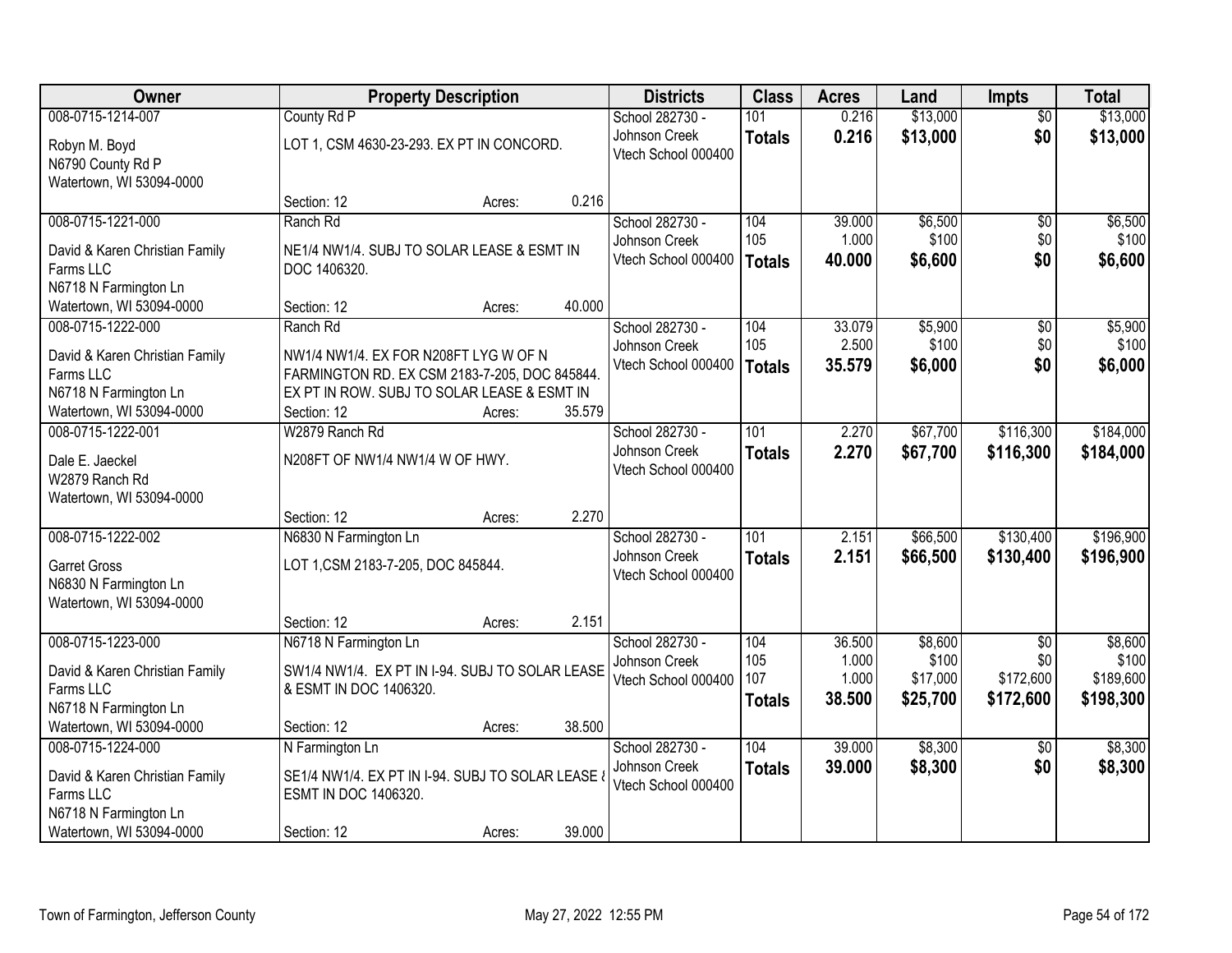| Owner                    | <b>Property Description</b>                      |        | <b>Districts</b>    | <b>Class</b>  | <b>Acres</b> | Land     | <b>Impts</b>    | <b>Total</b> |
|--------------------------|--------------------------------------------------|--------|---------------------|---------------|--------------|----------|-----------------|--------------|
| 008-0715-1231-000        | S Farmington Rd                                  |        | School 282730 -     | 104           | 29.500       | \$6,300  | $\overline{50}$ | \$6,300      |
| Mindemann Trust          | NE1/4 OF SW1/4 & THAT PT OF NW1/4 SW1/4 E OF     |        | Johnson Creek       | <b>Totals</b> | 29.500       | \$6,300  | \$0             | \$6,300      |
| W1551 County Rd B        | HWY. EX 6.62A FOR HWY IN 207-381 EX 2.90A FOR    |        | Vtech School 000400 |               |              |          |                 |              |
| Sullivan, WI 53178-0000  | HWY IN 336-202 EX CSM 3-601.                     |        |                     |               |              |          |                 |              |
|                          | Section: 12<br>Acres:                            | 29.500 |                     |               |              |          |                 |              |
| 008-0715-1231-001        | N6624 S Farmington Rd                            |        | School 282730 -     | 101           | 4.000        | \$79,000 | \$178,400       | \$257,400    |
| <b>Brandon Oleniczak</b> | LOT 1, CSM 1068-3-601.                           |        | Johnson Creek       | <b>Totals</b> | 4.000        | \$79,000 | \$178,400       | \$257,400    |
| Susan Oleniczak          |                                                  |        | Vtech School 000400 |               |              |          |                 |              |
| N6624 S Farmington Rd    |                                                  |        |                     |               |              |          |                 |              |
| Watertown, WI 53094-0000 | Section: 12<br>Acres:                            | 4.000  |                     |               |              |          |                 |              |
| 008-0715-1232-000        | S Farmington Rd                                  |        | School 282730 -     | 104           | 28.220       | \$5,900  | \$0             | \$5,900      |
|                          |                                                  |        | Johnson Creek       | <b>Totals</b> | 28.220       | \$5,900  | \$0             | \$5,900      |
| Mindemann Trust          | PT OF NW1/4 SW1/4 S OF I-94 & W OF TWN RD. EX    |        | Vtech School 000400 |               |              |          |                 |              |
| W1551 County Rd B        | COM C/L TWN RD 1730.90FT N OF S/S/L, NLY ON SD   |        |                     |               |              |          |                 |              |
| Sullivan, WI 53178-0000  | C/L 229.49FT, S78DG38'W 267.42FT, S11DG22'E      | 28.220 |                     |               |              |          |                 |              |
| 008-0715-1232-001        | Section: 12<br>Acres:                            |        | School 282730 -     | 101           | 1.380        | \$49,500 | \$72,600        | \$122,100    |
|                          | N6649 S Farmington Rd                            |        | Johnson Creek       |               |              |          |                 |              |
| Craig J. Grunewald       | BEG C/L TWN RD 1730.90FT N OF S/S/L, NLY ON SD   |        | Vtech School 000400 | <b>Totals</b> | 1.380        | \$49,500 | \$72,600        | \$122,100    |
| Wendy L. Grunewald       | C/L 229.49FT, S78DG38'W 267.42FT, S11DG22'E      |        |                     |               |              |          |                 |              |
| N6649 S Farmington Rd    | 203.95FT, N83DG29'E 290.23FT TO POB.             |        |                     |               |              |          |                 |              |
| Watertown, WI 53094-0000 | Section: 12<br>Acres:                            | 1.380  |                     |               |              |          |                 |              |
| 008-0715-1233-000        | S Farmington Rd                                  |        | School 282730 -     | 104           | 39.000       | \$7,600  | $\overline{50}$ | \$7,600      |
| Mindemann Trust          | SW1/4 SW1/4.                                     |        | Johnson Creek       | 105           | 1.000        | \$100    | \$0             | \$100        |
| W1551 County Rd B        |                                                  |        | Vtech School 000400 | <b>Totals</b> | 40.000       | \$7,700  | \$0             | \$7,700      |
| Sullivan, WI 53178-0000  |                                                  |        |                     |               |              |          |                 |              |
|                          | Section: 12<br>Acres:                            | 40.000 |                     |               |              |          |                 |              |
| 008-0715-1234-000        | S Farmington Rd                                  |        | School 282730 -     | 104           | 39.000       | \$8,700  | $\overline{50}$ | \$8,700      |
| Mindemann Trust          | SE1/4 SW1/4.                                     |        | Johnson Creek       | 105           | 1.000        | \$100    | \$0             | \$100        |
| W1551 County Rd B        |                                                  |        | Vtech School 000400 | <b>Totals</b> | 40.000       | \$8,800  | \$0             | \$8,800      |
| Sullivan, WI 53178-0000  |                                                  |        |                     |               |              |          |                 |              |
|                          | Section: 12<br>Acres:                            | 40.000 |                     |               |              |          |                 |              |
| 008-0715-1241-000        | Reese Ln                                         |        | School 282730 -     | 104           | 19.060       | \$3,100  | $\overline{30}$ | \$3,100      |
|                          |                                                  |        | Johnson Creek       | <b>Totals</b> | 19.060       | \$3,100  | \$0             | \$3,100      |
| Daniel D. Christian      | NE1/4 SE1/4 W OF CTH P. EX CSM 1-153 & EX 1.129A |        | Vtech School 000400 |               |              |          |                 |              |
| Shannon L. Christian     | IN TWN RD.                                       |        |                     |               |              |          |                 |              |
| N6980 Hillside Dr        |                                                  |        |                     |               |              |          |                 |              |
| Watertown, WI 53094-0000 | Section: 12<br>Acres:                            | 19.060 |                     |               |              |          |                 |              |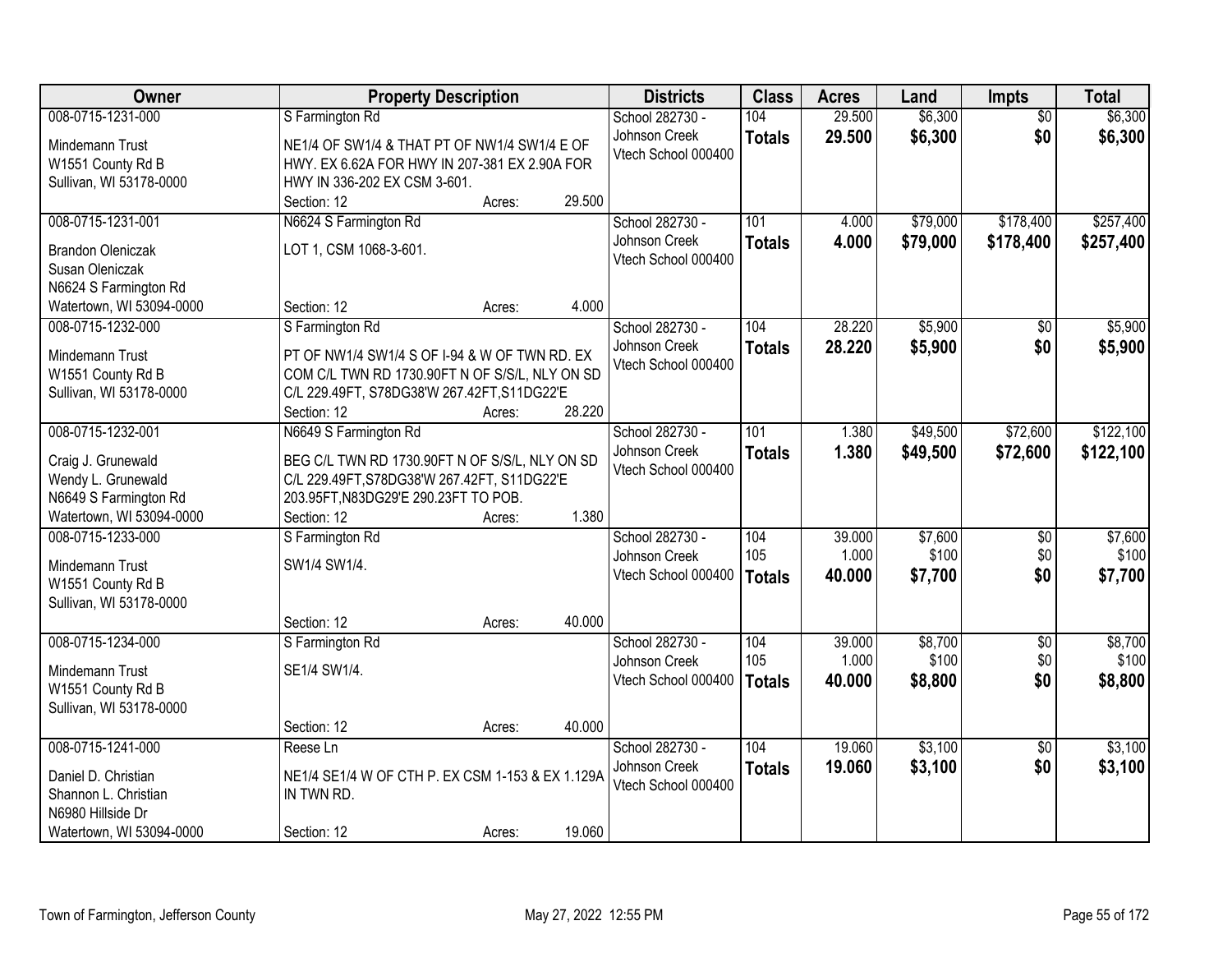| Owner                      | <b>Property Description</b>                      | <b>Districts</b>    | <b>Class</b>  | <b>Acres</b> | Land     | <b>Impts</b>    | <b>Total</b> |
|----------------------------|--------------------------------------------------|---------------------|---------------|--------------|----------|-----------------|--------------|
| 008-0715-1241-001          | N6658 County Rd P                                | School 282730 -     | 101           | 2.369        | \$68,700 | \$143,000       | \$211,700    |
| David A. Crupi             | COM E1/4/C, S00DG42'W 316.83 FT TO POB,          | Johnson Creek       | <b>Totals</b> | 2.369        | \$68,700 | \$143,000       | \$211,700    |
| Eric M. Zabel              | S00DG42'W 386.36 FT, N89DG58'W 357.20FT, N10     | Vtech School 000400 |               |              |          |                 |              |
| N6658 County Rd P          | DG46'E 90.73FT, S81DG23'E 70 FT, N08DG37'E       |                     |               |              |          |                 |              |
| Watertown, WI 53094-0000   | 2.369<br>Section: 12<br>Acres:                   |                     |               |              |          |                 |              |
| 008-0715-1241-002          | County Rd P                                      | School 282730 -     | 102           | 1.000        | \$60,000 | $\overline{50}$ | \$60,000     |
|                            |                                                  | Johnson Creek       | <b>Totals</b> | 1.000        | \$60,000 | \$0             | \$60,000     |
| Eller Media Company        | CSM 820-1-153                                    | Vtech School 000400 |               |              |          |                 |              |
| 4830 N Loop 1604w Ste 111  |                                                  |                     |               |              |          |                 |              |
| San Antonio, TX 78249-0000 | 1.000<br>Section: 12                             |                     |               |              |          |                 |              |
| 008-0715-1241-003          | Acres:<br>Reese Ln                               | School 282730 -     | 304           | 1.829        | \$0      | \$0             | \$0          |
|                            |                                                  | Johnson Creek       |               |              |          |                 |              |
| Town of Farmington         | BEG 604.12FT S OF NW/C NE1/4 SE1/4, E982FT TO    | Vtech School 000400 | <b>Totals</b> | 1.829        | \$0      | \$0             | \$0          |
| Reese Ln                   | CEN CTH P, N49.5FT, W1610FT, S49.5FT, E628FT TO  |                     |               |              |          |                 |              |
| N6468 Farmington Rd        | POB.                                             |                     |               |              |          |                 |              |
| Watertown, WI 53094-0000   | Section: 12<br>1.829<br>Acres:                   |                     |               |              |          |                 |              |
| 008-0715-1241-004          | County Rd P                                      | School 282730 -     | 104           | 5.340        | \$1,300  | $\overline{50}$ | \$1,300      |
| Jack W. Henning            | NE1/4 SE1/4 E OF CTH P. EX LD LYG N OF L: COM    | Johnson Creek       | 105           | 1.000        | \$200    | \$0             | \$200        |
| W1597 Rockdale Rd          | E1/4/C, S00DG42'W 703.19FT TO POB, N89DG58'W     | Vtech School 000400 | 107           | 1.000        | \$17,000 | \$13,100        | \$30,100     |
| Ixonia, WI 53038-0000      | 357.20FT TO C/L CTH P.                           |                     | <b>Totals</b> | 7.340        | \$18,500 | \$13,100        | \$31,600     |
|                            | 7.340<br>Section: 12<br>Acres:                   |                     |               |              |          |                 |              |
| 008-0715-1242-000          | W2653 Reese Ln                                   | School 282730 -     | 104           | 30.700       | \$6,600  | $\overline{30}$ | \$6,600      |
|                            |                                                  | Johnson Creek       | 107           | 1.000        | \$17,000 | \$169,100       | \$186,100    |
| Daniel D. Christian        | NW1/4 SE1/4. EX LD IN I-94 & EX .70A IN TWN RD.  | Vtech School 000400 | <b>Totals</b> | 31.700       | \$23,600 | \$169,100       | \$192,700    |
| Shannon L. Christian       |                                                  |                     |               |              |          |                 |              |
| N6980 Hillside Dr          |                                                  |                     |               |              |          |                 |              |
| Watertown, WI 53094-0000   | 31.700<br>Section: 12<br>Acres:                  |                     |               |              |          |                 |              |
| 008-0715-1243-000          | County Rd P                                      | School 282730 -     | 104           | 38.220       | \$8,900  | $\overline{50}$ | \$8,900      |
| Daniel D. Christian        | SW1/4 SE1/4. EX PT IN CSM 3437-15-174. ALSO ESM1 | Johnson Creek       | <b>Totals</b> | 38.220       | \$8,900  | \$0             | \$8,900      |
| Shannon L. Christian       | OVER E16FT SD CSM.                               | Vtech School 000400 |               |              |          |                 |              |
| N6980 Hillside Dr          |                                                  |                     |               |              |          |                 |              |
| Watertown, WI 53094-0000   | 38.220<br>Section: 12<br>Acres:                  |                     |               |              |          |                 |              |
| 008-0715-1243-001          | N6501 County Rd P                                | School 282730 -     | 101           | 2.000        | \$65,000 | \$234,400       | \$299,400    |
| Jeffery D. Reese           | LOT 1, CSM 3437-15-174, DOC 972184. SUBJ TO      | Johnson Creek       | <b>Totals</b> | 2.000        | \$65,000 | \$234,400       | \$299,400    |
| N6501 County Rd P          | ESMT ALG E16FT.                                  | Vtech School 000400 |               |              |          |                 |              |
| Watertown, WI 53094-0000   |                                                  |                     |               |              |          |                 |              |
|                            | 2.000<br>Section: 12<br>Acres:                   |                     |               |              |          |                 |              |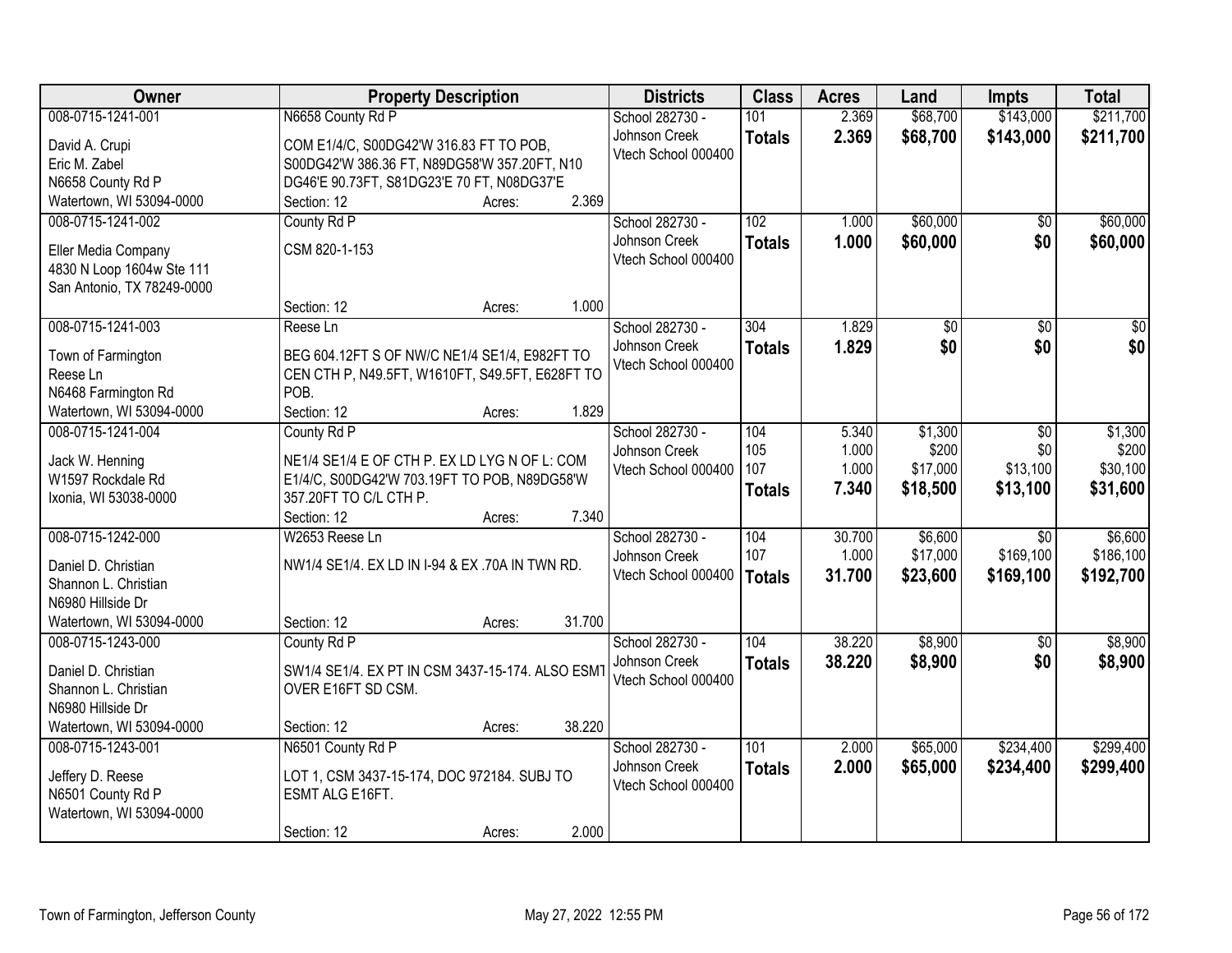| Owner                     |                                                  | <b>Property Description</b> |        | <b>Districts</b>    | <b>Class</b>     | <b>Acres</b> | Land      | <b>Impts</b>    | <b>Total</b> |
|---------------------------|--------------------------------------------------|-----------------------------|--------|---------------------|------------------|--------------|-----------|-----------------|--------------|
| 008-0715-1244-000         | County Rd P                                      |                             |        | School 282730 -     | 104              | 27.000       | \$4,900   | $\overline{50}$ | \$4,900      |
| Jack W. Henning           | SE1/4 SE1/4 E OF CTH P.                          |                             |        | Johnson Creek       | <b>Totals</b>    | 27.000       | \$4,900   | \$0             | \$4,900      |
| W1597 Rockdale Rd         |                                                  |                             |        | Vtech School 000400 |                  |              |           |                 |              |
| Ixonia, WI 53038-0000     |                                                  |                             |        |                     |                  |              |           |                 |              |
|                           | Section: 12                                      | Acres:                      | 27.000 |                     |                  |              |           |                 |              |
| 008-0715-1244-001         | County Rd P                                      |                             |        | School 282730 -     | 104              | 10.977       | \$2,300   | $\overline{50}$ | \$2,300      |
| Daniel D. Christian       | SE1/4 SE1/4 W OF CTH P. EX PT IN CSM 3437-15-174 |                             |        | Johnson Creek       | <b>Totals</b>    | 10.977       | \$2,300   | \$0             | \$2,300      |
| Shannon L. Christian      | ALSO ESMT OVER E16FT SD CSM.                     |                             |        | Vtech School 000400 |                  |              |           |                 |              |
| N6980 Hillside Dr         |                                                  |                             |        |                     |                  |              |           |                 |              |
| Watertown, WI 53094-0000  | Section: 12                                      | Acres:                      | 10.977 |                     |                  |              |           |                 |              |
| 008-0715-1311-000         | W2572 County Rd B                                |                             |        | School 282730 -     | 104              | 38.825       | \$7,300   | $\overline{30}$ | \$7,300      |
| David M. Streich          | NE1/4 NE1/4. ALSO PT OF FOLL LYG N OF CTH B:     |                             |        | Johnson Creek       | 107              | 1.000        | \$17,000  | \$134,800       | \$151,800    |
| W2572 County Rd B         | COM 16.5FT S OF E1/2 NW/C SE1/4 NE1/4, N16.5FT,  |                             |        | Vtech School 000400 | Totals           | 39.825       | \$24,300  | \$134,800       | \$159,100    |
| Watertown, WI 53094-0000  | E206FT, S62FT, W TO POB. EX COM 206FT E OF       |                             |        |                     |                  |              |           |                 |              |
|                           | Section: 13                                      | Acres:                      | 39.825 |                     |                  |              |           |                 |              |
| 008-0715-1312-000         | W2648 County Rd B                                |                             |        | School 282730 -     | 104              | 17.400       | \$3,500   | $\sqrt{6}$      | \$3,500      |
| Aaron Montoure            | LOT 1, CSM 820-3-231, DOC 734370.                |                             |        | Johnson Creek       | 107              | 1.000        | \$17,000  | \$187,100       | \$204,100    |
| Elizabeth Montoure        |                                                  |                             |        | Vtech School 000400 | Totals           | 18.400       | \$20,500  | \$187,100       | \$207,600    |
| W2648 County Rd B         |                                                  |                             |        |                     |                  |              |           |                 |              |
| Watertown, WI 53094-0000  | Section: 13                                      | Acres:                      | 18.400 |                     |                  |              |           |                 |              |
| 008-0715-1312-001         | N6462 County Rd P                                |                             |        | School 282730 -     | $\overline{101}$ | 10.130       | \$103,300 | \$160,600       | \$263,900    |
| Gerald F Murphy Trust     | BEG ON N/S/L 1321.90FT W OF NE/S/C, W40.54FT TO  |                             |        | Johnson Creek       | <b>Totals</b>    | 10.130       | \$103,300 | \$160,600       | \$263,900    |
| N6462 County Rd P         | C/L CTH P, S ON SD C/L TO INTERS C/L CTH B, ELY  |                             |        | Vtech School 000400 |                  |              |           |                 |              |
| Watertown, WI 53094-0000  | ON SD C/L TO PT S OF POB, N1DG28'W 1217.44 TO    |                             |        |                     |                  |              |           |                 |              |
|                           | Section: 13                                      | Acres:                      | 10.130 |                     |                  |              |           |                 |              |
| 008-0715-1313-000         | N6349 County Rd P                                |                             |        | School 282730 -     | 101              | 1.797        | \$59,900  | \$226,600       | \$286,500    |
| Corey A. Schuett          | LOT 1, CSM 5665-32-017, DOC 1363376.             |                             |        | Johnson Creek       | 104              | 0.134        | \$100     | \$0             | \$100        |
| Susan P. Schuett          |                                                  |                             |        | Vtech School 000400 | <b>Totals</b>    | 1.931        | \$60,000  | \$226,600       | \$286,600    |
| N6349 County Rd P         |                                                  |                             |        |                     |                  |              |           |                 |              |
| Helenville, WI 53137-0000 | Section: 13                                      | Acres:                      | 1.931  |                     |                  |              |           |                 |              |
| 008-0715-1313-001         | N6306 County Rd P                                |                             |        | School 282730 -     | 101              | 4.000        | \$79,000  | \$119,500       | \$198,500    |
| Charles A. Balistreri     | BEG NE/S/C, W1321.90FT, S01 DG28'E 1217.44FT TO  |                             |        | Johnson Creek       | 104              | 14.040       | \$3,400   | \$0             | \$3,400      |
| Betty J. Balistreri       | C/L CTH B & POB, S01DG28'E 1447.65FT S88DG52'W   |                             |        | Vtech School 000400 | <b>Totals</b>    | 18.040       | \$82,400  | \$119,500       | \$201,900    |
| N6306 County Rd P         | 432.39FT TO C/L CTH P, N06DG16'W 1714.60 FT,     |                             |        |                     |                  |              |           |                 |              |
| Helenville, WI 53137-0000 | Section: 13                                      | Acres:                      | 18.040 |                     |                  |              |           |                 |              |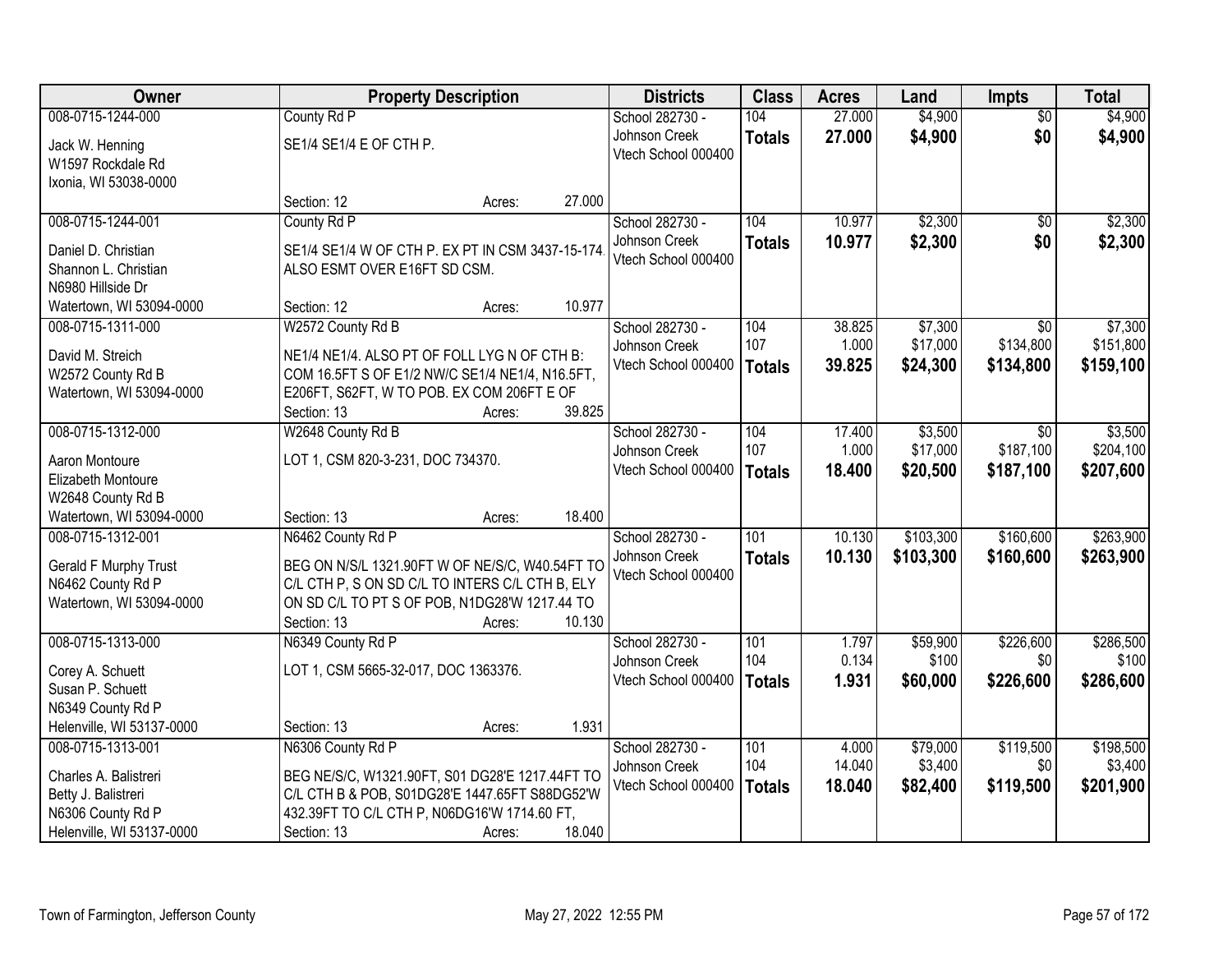| Owner                                                             |                                                                                                   | <b>Property Description</b> |        | <b>Districts</b>                     | <b>Class</b>         | <b>Acres</b>    | Land               | <b>Impts</b>    | <b>Total</b>       |
|-------------------------------------------------------------------|---------------------------------------------------------------------------------------------------|-----------------------------|--------|--------------------------------------|----------------------|-----------------|--------------------|-----------------|--------------------|
| 008-0715-1313-002                                                 | County Rd P                                                                                       |                             |        | School 282730 -                      | 104                  | 25.519          | \$5,800            | $\overline{50}$ | \$5,800            |
| Amlm LLC<br>W2759 County Rd B<br>Watertown, WI 53094-0000         | W1/2 NE1/4 S OF CTH B & W OF CTH P. EX 1.1A IN<br>CTH B IN 370-77. EX CSM 5665-32-17 DOC 1363376. |                             |        | Johnson Creek<br>Vtech School 000400 | 105<br><b>Totals</b> | 5.000<br>30.519 | \$1,000<br>\$6,800 | \$0<br>\$0      | \$1,000<br>\$6,800 |
|                                                                   | Section: 13                                                                                       | Acres:                      | 30.519 |                                      |                      |                 |                    |                 |                    |
| 008-0715-1314-000                                                 | County Rd B                                                                                       |                             |        | School 282730 -                      | 104                  | 18.610          | \$2,400            | $\overline{50}$ | \$2,400            |
| David M. Streich<br>W2572 County Rd B<br>Watertown, WI 53094-0000 | W1/2 SE1/4 NE1/4. EX LD IN CTH B.                                                                 |                             |        | Johnson Creek<br>Vtech School 000400 | <b>Totals</b>        | 18.610          | \$2,400            | \$0             | \$2,400            |
|                                                                   | Section: 13                                                                                       | Acres:                      | 18.610 |                                      |                      |                 |                    |                 |                    |
| 008-0715-1314-001                                                 | County Rd B                                                                                       |                             |        | School 282730 -                      | 304                  | 0.250           | $\overline{50}$    | $\overline{50}$ | $\overline{30}$    |
| German Methodist Cemetery<br>Cth B                                | 1/4 ACRE IN NE COR SE1/4 NE1/4.                                                                   |                             |        | Johnson Creek<br>Vtech School 000400 | <b>Totals</b>        | 0.250           | \$0                | \$0             | \$0                |
| Watertown, WI 53094-0000                                          | Section: 13                                                                                       | Acres:                      | 0.250  |                                      |                      |                 |                    |                 |                    |
| 008-0715-1314-002                                                 | W2524 County Rd B                                                                                 |                             |        | School 282730 -                      | 101                  | 2.000           | \$65,000           | \$100,000       | \$165,000          |
|                                                                   |                                                                                                   |                             |        | Johnson Creek                        | 104                  | 3.000           | \$500              | \$0             | \$500              |
| Richard J. Grube                                                  | LOTS 1 & 2, CSM 327-2-75.                                                                         |                             |        | Vtech School 000400                  | <b>Totals</b>        | 5.000           | \$65,500           | \$100,000       | \$165,500          |
| W2524 County Rd B<br>Watertown, WI 53094-0000                     |                                                                                                   |                             |        |                                      |                      |                 |                    |                 |                    |
|                                                                   | Section: 13                                                                                       | Acres:                      | 5.000  |                                      |                      |                 |                    |                 |                    |
| 008-0715-1314-003                                                 | N6353 Stonewood Dr                                                                                |                             |        | School 282730 -                      | 101                  | 4.200           | \$79,800           | \$188,300       | \$268,100          |
| Rebecca J. Rueth                                                  | LOT 1, STONEWOOD                                                                                  |                             |        | Johnson Creek                        | <b>Totals</b>        | 4.200           | \$79,800           | \$188,300       | \$268,100          |
| William M. Korallis                                               |                                                                                                   |                             |        | Vtech School 000400                  |                      |                 |                    |                 |                    |
| N6353 Stonewood Dr                                                |                                                                                                   |                             |        |                                      |                      |                 |                    |                 |                    |
| Watertown, WI 53094-0000                                          | Section: 13                                                                                       | Acres:                      | 4.200  |                                      |                      |                 |                    |                 |                    |
| 008-0715-1314-004                                                 | N6335 Stonewood Dr                                                                                |                             |        | School 282730 -                      | 101                  | 3.100           | \$75,400           | \$282,300       | \$357,700          |
| Tyler R. Kangas                                                   | LOT 2, STONEWOOD.                                                                                 |                             |        | Johnson Creek                        | <b>Totals</b>        | 3.100           | \$75,400           | \$282,300       | \$357,700          |
| Karissa L. Zajicek                                                |                                                                                                   |                             |        | Vtech School 000400                  |                      |                 |                    |                 |                    |
| N6335 Stonewood Dr                                                |                                                                                                   |                             |        |                                      |                      |                 |                    |                 |                    |
| Watertown, WI 53094-0000                                          | Section: 13                                                                                       | Acres:                      | 3.100  |                                      |                      |                 |                    |                 |                    |
| 008-0715-1314-005                                                 | N6315 Stonewood Dr                                                                                |                             |        | School 282730 -                      | 101                  | 3.100           | \$75,400           | \$218,300       | \$293,700          |
| Mark L. Guenterberg                                               | LOT 3, STONEWOOD                                                                                  |                             |        | Johnson Creek                        | <b>Totals</b>        | 3.100           | \$75,400           | \$218,300       | \$293,700          |
| Ruth A. Guenterberg                                               |                                                                                                   |                             |        | Vtech School 000400                  |                      |                 |                    |                 |                    |
| N6315 Stonewood Dr                                                |                                                                                                   |                             |        |                                      |                      |                 |                    |                 |                    |
| Watertown, WI 53094-0000                                          | Section: 13                                                                                       | Acres:                      | 3.100  |                                      |                      |                 |                    |                 |                    |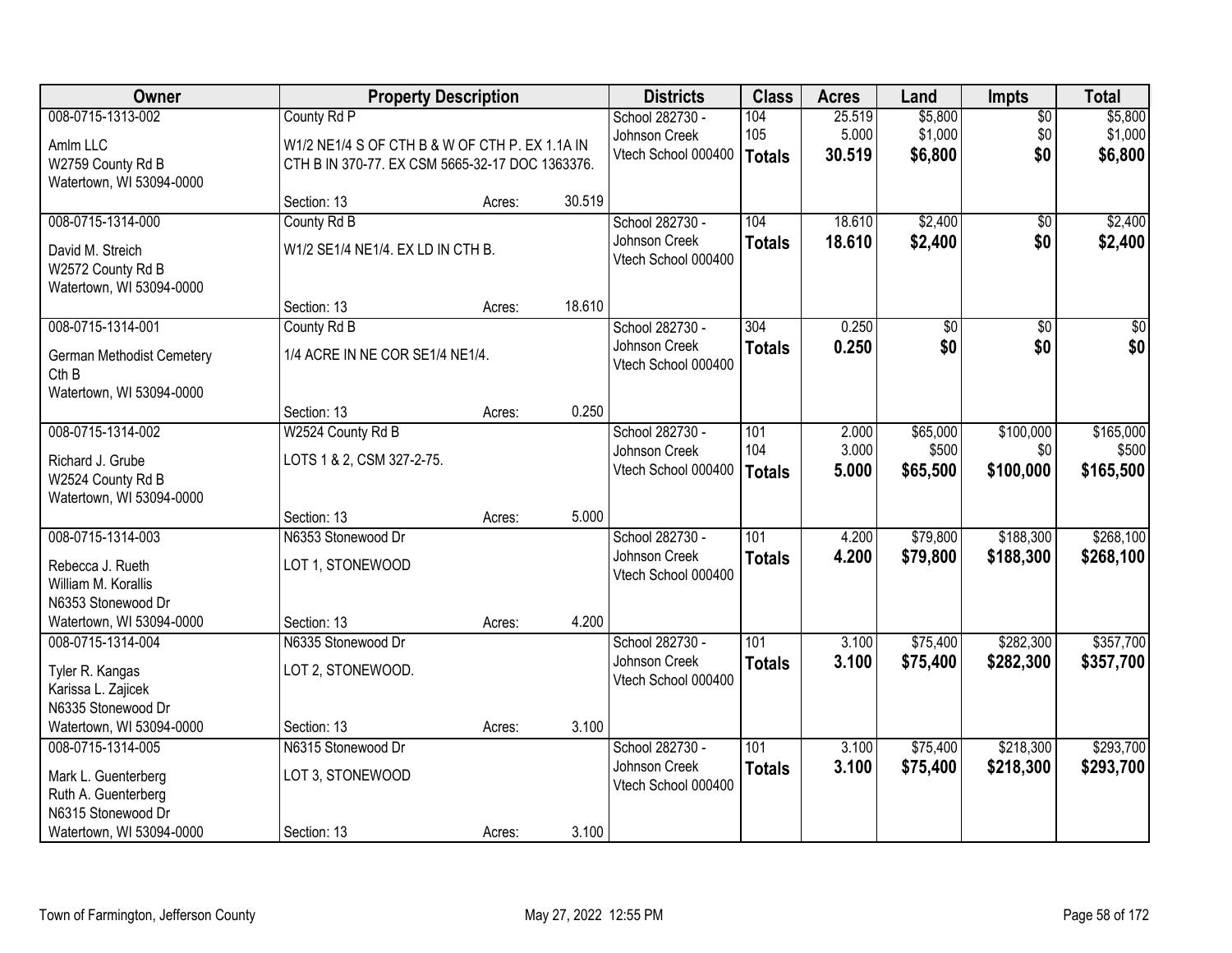| Owner                                        | <b>Property Description</b>                                                                    |        | <b>Districts</b>    | <b>Class</b>     | <b>Acres</b> | Land     | <b>Impts</b>    | <b>Total</b>    |
|----------------------------------------------|------------------------------------------------------------------------------------------------|--------|---------------------|------------------|--------------|----------|-----------------|-----------------|
| 008-0715-1314-006                            | N6305 Stonewood Dr                                                                             |        | School 282730 -     | 101              | 3.100        | \$75,400 | \$160,400       | \$235,800       |
| Harold A. Mortier                            | LOT 4, STONEWOOD                                                                               |        | Johnson Creek       | <b>Totals</b>    | 3.100        | \$75,400 | \$160,400       | \$235,800       |
| Gail G. Mortier                              |                                                                                                |        | Vtech School 000400 |                  |              |          |                 |                 |
| N6305 Stonewood Dr                           |                                                                                                |        |                     |                  |              |          |                 |                 |
| Watertown, WI 53094-0000                     | Section: 13<br>Acres:                                                                          | 3.100  |                     |                  |              |          |                 |                 |
| 008-0715-1314-007                            | Stonewood Dr                                                                                   |        | School 282730 -     | 304              | 1.491        | \$0      | $\overline{50}$ | $\overline{50}$ |
| Town of Farmington                           | BEG E1/4 P, N1175FT TO C/L CTH B, N84DG10'W                                                    |        | Johnson Creek       | <b>Totals</b>    | 1.491        | \$0      | \$0             | \$0             |
| Stonewood Dr                                 | 33.17FT, S 1178.11FT, S750.01FT, SELY ON CURVE                                                 |        | Vtech School 000400 |                  |              |          |                 |                 |
| N6468 Farmington Rd                          | TO E S/L, N807.15FT TO POB. W33FT STONEWOOD                                                    |        |                     |                  |              |          |                 |                 |
| Watertown, WI 53094-0000                     | Section: 13<br>Acres:                                                                          | 1.491  |                     |                  |              |          |                 |                 |
| 008-0715-1321-000                            | Farmington Rd                                                                                  |        | School 282730 -     | 104              | 10.513       | \$2,300  | \$0             | \$2,300         |
|                                              |                                                                                                |        | Johnson Creek       | 105              | 0.650        | \$100    | \$0             | \$100           |
| Mindemann Trust                              | NE1/4 NW1/4 LYG N OF CTH B. EX BEG 420.54FT S<br>OF NW/C SD 1/4/1/4, E152FT, S168.5FT, E136FT, |        | Vtech School 000400 | <b>Totals</b>    | 11.163       | \$2,400  | \$0             | \$2,400         |
| W1551 County Rd B<br>Sullivan, WI 53178-0000 | S144FT, W TO C/L TWN RD, N TO POB. EX 3.14A IN                                                 |        |                     |                  |              |          |                 |                 |
|                                              | Section: 13<br>Acres:                                                                          | 11.163 |                     |                  |              |          |                 |                 |
| 008-0715-1321-001                            | N6468 S Farmington Rd                                                                          |        | School 282730 -     | 304              | 1.055        | \$0      | $\overline{50}$ | \$0             |
|                                              |                                                                                                |        | Johnson Creek       | <b>Totals</b>    | 1.055        | \$0      | \$0             | \$0             |
| Town of Farmington                           | BEG 420.54FT S OF NW/C NE1/4 NW1/4, N88DG39'E                                                  |        | Vtech School 000400 |                  |              |          |                 |                 |
| Town Hall                                    | 152FT, S168.5FT, W152FT, N TO POB. ALSO COM                                                    |        |                     |                  |              |          |                 |                 |
| N6468 Farmington Rd                          | NW/S/C, S87DG51'E 1303.87FT, S283.65FT TO POB,                                                 |        |                     |                  |              |          |                 |                 |
| Watertown, WI 53094-0000                     | Section: 13<br>Acres:                                                                          | 1.055  |                     |                  |              |          |                 |                 |
| 008-0715-1321-002                            | W2796 County Rd B                                                                              |        | School 282730 -     | $\overline{101}$ | 0.250        | \$15,000 | \$118,900       | \$133,900       |
| Jacob J. Harry                               | BEG 738.54FT S OF NW/C NE1/4 NW1/4, N150FT,                                                    |        | Johnson Creek       | <b>Totals</b>    | 0.250        | \$15,000 | \$118,900       | \$133,900       |
| W2796 County Rd B                            | E60FT S60FT, E24FT, S TO HWY, W ON HWY TO POB                                                  |        | Vtech School 000400 |                  |              |          |                 |                 |
| Watertown, WI 53094-0000                     |                                                                                                |        |                     |                  |              |          |                 |                 |
|                                              | Section: 13<br>Acres:                                                                          | 0.250  |                     |                  |              |          |                 |                 |
| 008-0715-1321-003                            | W2784 County Rd B                                                                              |        | School 282730 -     | 102              | 0.500        | \$29,900 | \$110,300       | \$140,200       |
| Richard L. Omet                              | BEG 588.54FT S & 60FT E OF NW/COR NE1/4 NW1/4,                                                 |        | Johnson Creek       | <b>Totals</b>    | 0.500        | \$29,900 | \$110,300       | \$140,200       |
| Linda K. Omet                                | E228FT, S144FT, W204FT, N90FT, W24FT N TO POB.                                                 |        | Vtech School 000400 |                  |              |          |                 |                 |
| W2784 County Rd B                            | EX 0.23A IN CTH B.                                                                             |        |                     |                  |              |          |                 |                 |
| Watertown, WI 53094-0000                     | Section: 13<br>Acres:                                                                          | 0.500  |                     |                  |              |          |                 |                 |
| 008-0715-1321-004                            | N6454 S Farmington Rd                                                                          |        | School 282730 -     | 101              | 0.440        | \$24,300 | \$5,000         | \$29,300        |
| Farmington Real Estate LLC                   | BEG 738.54FT S OF NW COR NE1/4 NW1/4, S139FT,                                                  |        | Johnson Creek       | <b>Totals</b>    | 0.440        | \$24,300 | \$5,000         | \$29,300        |
| N8493 County Rd E                            | E136.50 FT, N139FT, W136.50FT TO POB                                                           |        | Vtech School 000400 |                  |              |          |                 |                 |
| Watertown, WI 53094-0000                     |                                                                                                |        |                     |                  |              |          |                 |                 |
|                                              | Section: 13<br>Acres:                                                                          | 0.440  |                     |                  |              |          |                 |                 |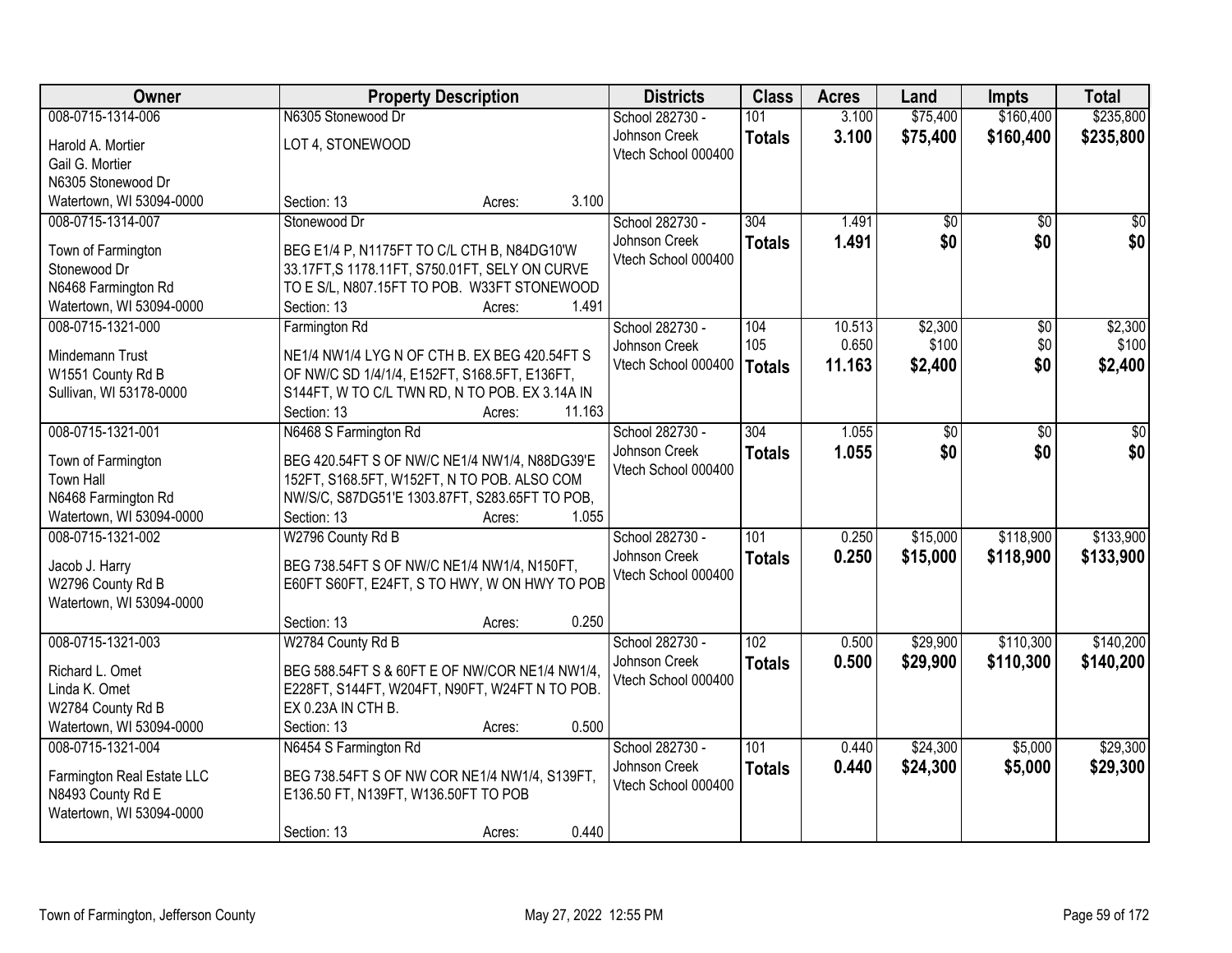| Owner                                         |                                                                                            | <b>Property Description</b> |       | <b>Districts</b>    | <b>Class</b>     | <b>Acres</b> | Land     | <b>Impts</b>    | <b>Total</b> |
|-----------------------------------------------|--------------------------------------------------------------------------------------------|-----------------------------|-------|---------------------|------------------|--------------|----------|-----------------|--------------|
| 008-0715-1321-005                             | N6442 S Farmington Rd                                                                      |                             |       | School 282730 -     | 101              | 0.100        | \$6,000  | \$45,500        | \$51,500     |
| Steven M. Morin                               | BEG 739.54FT S OF NW COR NE1/4 NW1/4                                                       |                             |       | Johnson Creek       | <b>Totals</b>    | 0.100        | \$6,000  | \$45,500        | \$51,500     |
| N6442 S Farmington Rd                         | E136.50FT, S51FT W136.50FT, N TO POB.                                                      |                             |       | Vtech School 000400 |                  |              |          |                 |              |
| Helenville, WI 53137-0000                     |                                                                                            |                             |       |                     |                  |              |          |                 |              |
|                                               | Section: 13                                                                                | Acres:                      | 0.100 |                     |                  |              |          |                 |              |
| 008-0715-1321-006                             | N6430 S Farmington Rd                                                                      |                             |       | School 282730 -     | 101              | 0.360        | \$21,100 | \$143,500       | \$164,600    |
| Jeffery T. Bourdo                             | BEG 288.75FT N OF SW/C NE1/4 NW1/4 E136.50FT,                                              |                             |       | Johnson Creek       | <b>Totals</b>    | 0.360        | \$21,100 | \$143,500       | \$164,600    |
| Amy C. Bourdo                                 | N129 FT, W136.50FT, S129FT TO POB                                                          |                             |       | Vtech School 000400 |                  |              |          |                 |              |
| N6430 S Farmington Rd                         |                                                                                            |                             |       |                     |                  |              |          |                 |              |
| Helenville, WI 53137-0000                     | Section: 13                                                                                | Acres:                      | 0.360 |                     |                  |              |          |                 |              |
| 008-0715-1321-007                             | N6424 S Farmington Rd                                                                      |                             |       | School 282730 -     | 101              | 0.617        | \$31,400 | \$223,100       | \$254,500    |
| James A. Wilson                               | BEG 288.75FT N OF SW COR NE1/4 NW1/4                                                       |                             |       | Johnson Creek       | <b>Totals</b>    | 0.617        | \$31,400 | \$223,100       | \$254,500    |
| Darcie Jo Wilson                              | E156.75FT, S148.50FT, W156.75, N TO POB ALSO                                               |                             |       | Vtech School 000400 |                  |              |          |                 |              |
| N6424 S Farmington Rd                         | COM W1/4/C, S86DG34'E 1326.69FT, N00DG15'E                                                 |                             |       |                     |                  |              |          |                 |              |
| Helenville, WI 53137-0000                     | Section: 13                                                                                | Acres:                      | 0.617 |                     |                  |              |          |                 |              |
| 008-0715-1321-008                             | W2768 County Rd B                                                                          |                             |       | School 282730 -     | 101              | 4.886        | \$82,500 | \$140,200       | \$222,700    |
| Donald J. Kerzner                             |                                                                                            |                             |       | Johnson Creek       | <b>Totals</b>    | 4.886        | \$82,500 | \$140,200       | \$222,700    |
| W2768 County Rd B                             | LOT 1, CSM 1948-6-184. ALSO COM NW/S/C,<br>S87DG51'E 1303.87FT, S417.48FT, N88DG39'E 152FT |                             |       | Vtech School 000400 |                  |              |          |                 |              |
| Watertown, WI 53094-0000                      | TO POB, N88DG39'E 288.34FT, N133.83FT S88DG39'W                                            |                             |       |                     |                  |              |          |                 |              |
|                                               | Section: 13                                                                                | Acres:                      | 4.886 |                     |                  |              |          |                 |              |
| 008-0715-1321-009                             | W2759 County Rd B                                                                          |                             |       | School 282730 -     | $\overline{101}$ | 2.000        | \$65,000 | \$293,000       | \$358,000    |
|                                               |                                                                                            |                             |       | Johnson Creek       | <b>Totals</b>    | 2.000        | \$65,000 | \$293,000       | \$358,000    |
| Andrew Mindemann<br>Leah Mindemann            | LOT 1, CSM 5589-31-110, DOC 1349600.                                                       |                             |       | Vtech School 000400 |                  |              |          |                 |              |
| W2759 County Rd B                             |                                                                                            |                             |       |                     |                  |              |          |                 |              |
| Watertown, WI 53094-0000                      | Section: 13                                                                                | Acres:                      | 2.000 |                     |                  |              |          |                 |              |
| 008-0715-1322-000                             | W2804 County Rd B                                                                          |                             |       | School 282730 -     | 104              | 1.910        | \$400    | $\sqrt{6}$      | \$400        |
|                                               |                                                                                            |                             |       | Johnson Creek       | 107              | 1.000        | \$17,000 | \$109,700       | \$126,700    |
| Floyd D Sukow Trust (Le)                      | LOT 2, CSM 5093-27-122, DOC 1226273.                                                       |                             |       | Vtech School 000400 | <b>Totals</b>    | 2.910        | \$17,400 | \$109,700       | \$127,100    |
| Bernice Sukow L. Trust(Le                     |                                                                                            |                             |       |                     |                  |              |          |                 |              |
| W2804 County Rd B<br>Watertown, WI 53094-0000 | Section: 13                                                                                | Acres:                      | 2.910 |                     |                  |              |          |                 |              |
| 008-0715-1322-001                             | County Rd B                                                                                |                             |       | School 282730 -     | 106              | 0.370        | \$100    | $\overline{50}$ | \$100        |
|                                               |                                                                                            |                             |       | Johnson Creek       | <b>Totals</b>    | 0.370        | \$100    | \$0             | \$100        |
| Kory Sukow                                    | BEG CEN OF RD ON W S/L, N165 FT, E132FT,                                                   |                             |       | Vtech School 000400 |                  |              |          |                 |              |
| Roxanne Sukow                                 | S165FT, W ALG CEN OF RD 132FT TO POB. EX ROW.                                              |                             |       |                     |                  |              |          |                 |              |
| 137 Mark Dr                                   |                                                                                            |                             | 0.370 |                     |                  |              |          |                 |              |
| Johnson Creek, WI 53038-0000                  | Section: 13                                                                                | Acres:                      |       |                     |                  |              |          |                 |              |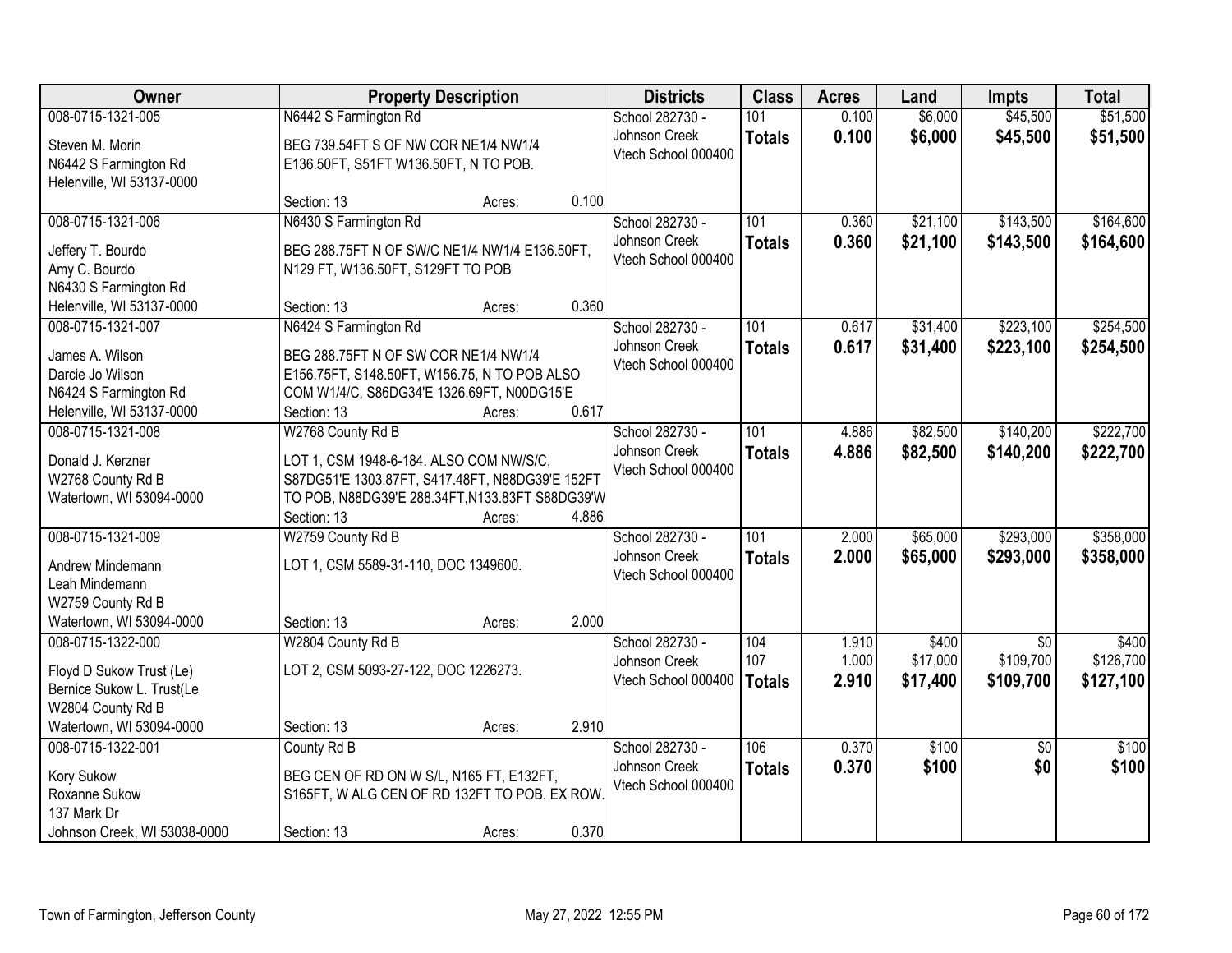| <b>Owner</b>                                                                                                              | <b>Property Description</b>                                                                                                                                                                          | <b>Districts</b>                                        | <b>Class</b>         | <b>Acres</b>     | Land                 | <b>Impts</b>           | <b>Total</b>           |
|---------------------------------------------------------------------------------------------------------------------------|------------------------------------------------------------------------------------------------------------------------------------------------------------------------------------------------------|---------------------------------------------------------|----------------------|------------------|----------------------|------------------------|------------------------|
| 008-0715-1322-002<br>David L. Morris<br>N6453 S Farmington Rd<br>Helenville, WI 53137-0000                                | N6453 S Farmington Rd<br>BEG 738.54FT S OF NE COR NW1/4 NW1/4, W264FT,<br>S115FT, E264FT, N115FT TO POB.                                                                                             | School 282730 -<br>Johnson Creek<br>Vtech School 000400 | 102<br><b>Totals</b> | 0.700<br>0.700   | \$38,200<br>\$38,200 | \$86,000<br>\$86,000   | \$124,200<br>\$124,200 |
| 008-0715-1322-003<br>Farmington Real Estate LLC<br>N8493 County Rd E<br>Watertown, WI 53094-0000                          | 0.700<br>Section: 13<br>Acres:<br>N6443 S Farmington Rd<br>BEG 853.34FT S OF NE/COR NW1/4 NW1/4, W264FT,<br>S132.50 FT, E132FT, N82.50FT, E132FT N50FT, TO<br>POB.<br>Section: 13<br>0.550<br>Acres: | School 282730 -<br>Johnson Creek<br>Vtech School 000400 | 102<br><b>Totals</b> | 0.550<br>0.550   | \$42,900<br>\$42,900 | \$105,100<br>\$105,100 | \$148,000<br>\$148,000 |
| 008-0715-1322-004<br>Farmington Real Estate LLC<br>N8493 County Rd E<br>Watertown, WI 53094-0000                          | N6437 S Farmington Rd<br>BEG 442.75FT N OF SE COR NW1/4 NW1/4, W132FT,<br>S82.5FT E132FT, N82.50FT TO POB.<br>0.250<br>Section: 13<br>Acres:                                                         | School 282730 -<br>Johnson Creek<br>Vtech School 000400 | 102<br><b>Totals</b> | 0.250<br>0.250   | \$11,200<br>\$11,200 | \$0<br>\$0             | \$11,200<br>\$11,200   |
| 008-0715-1322-005<br>Scott M. Niederdorfer<br>N6425 S Farmington Rd<br>Helenville, WI 53137-0000                          | N6425 S Farmington Rd<br>BEG C/L FARMINGTON RD 986.04 FT S OF N S/L,<br>W264FT, S120 FT, E264FT, N120FT TO POB.<br>0.706<br>Section: 13<br>Acres:                                                    | School 282730 -<br>Johnson Creek<br>Vtech School 000400 | 101<br><b>Totals</b> | 0.706<br>0.706   | \$34,200<br>\$34,200 | \$104,800<br>\$104,800 | \$139,000<br>\$139,000 |
| 008-0715-1322-006<br>David A. Staude<br>W3112 Ranch Rd<br>Watertown, WI 53094-0000                                        | County Rd B<br>NW1/4 NW1/4 S OF CTH B, EX BEG 738.5FT S OF<br>NE/C NW1/4 NW1/4, W264FT, S367.5FT, E 264FT TO<br>C/L RD, N TO POB. EX .37A IN CTH B IN 349-583.<br>12.424<br>Section: 13<br>Acres:    | School 282730 -<br>Johnson Creek<br>Vtech School 000400 | 104<br><b>Totals</b> | 12.424<br>12.424 | \$2,300<br>\$2,300   | $\overline{50}$<br>\$0 | \$2,300<br>\$2,300     |
| 008-0715-1322-007<br>Floyd D Sukow Trust<br><b>Bernice L Sukow Trust</b><br>W2804 County Rd B<br>Watertown, WI 53094-0000 | N6499 S Farmington Rd<br>LOT 1, CSM 5093-27-122, DOC 1226273.<br>2.000<br>Section: 13<br>Acres:                                                                                                      | School 282730 -<br>Johnson Creek<br>Vtech School 000400 | 101<br><b>Totals</b> | 2.000<br>2.000   | \$65,000<br>\$65,000 | \$316,300<br>\$316,300 | \$381,300<br>\$381,300 |
| 008-0715-1322-008<br>Steven Sukow et al<br>N2479 Halter Ln<br>Watertown, WI 53098-0000                                    | County Rd B<br>NW1/4 NW1/4 N OF HWY. EX 165FT N & S BY 132FT E<br>& W IN SW COR. EX CSM 5093-27-122, DOC 1226273<br>17.151<br>Section: 13<br>Acres:                                                  | School 282730 -<br>Johnson Creek<br>Vtech School 000400 | 104<br><b>Totals</b> | 17.151<br>17.151 | \$3,500<br>\$3,500   | $\overline{50}$<br>\$0 | \$3,500<br>\$3,500     |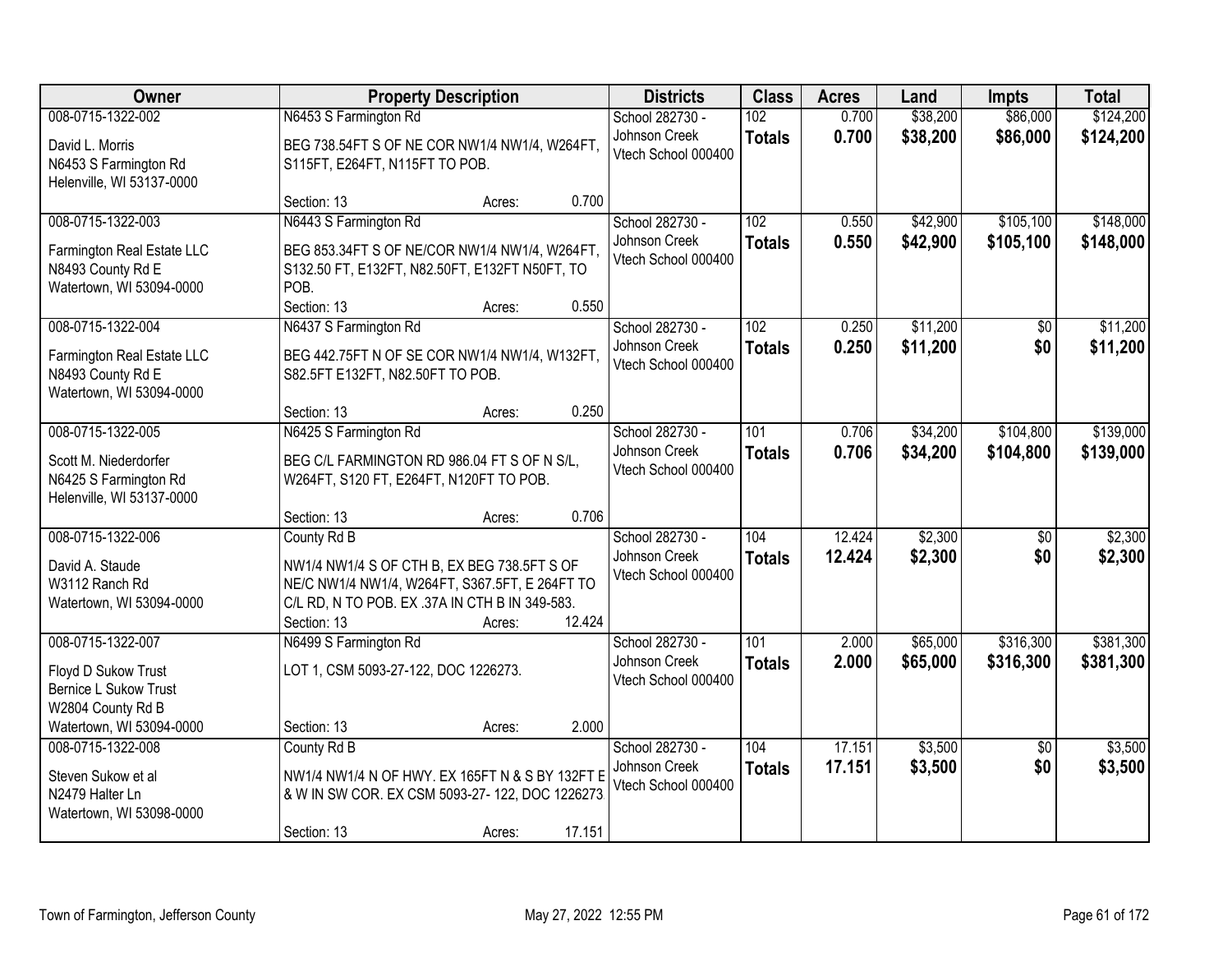| Owner                     |                                                | <b>Property Description</b> |        | <b>Districts</b>    | <b>Class</b>  | <b>Acres</b> | Land     | Impts           | <b>Total</b> |
|---------------------------|------------------------------------------------|-----------------------------|--------|---------------------|---------------|--------------|----------|-----------------|--------------|
| 008-0715-1323-000         | Farmington Rd                                  |                             |        | School 282730 -     | 104           | 39.000       | \$6,700  | $\overline{50}$ | \$6,700      |
| David A. Staude           | SW1/4 NW1/4. MFL 726-829                       |                             |        | Johnson Creek       | 105           | 1.000        | \$100    | \$0             | \$100        |
| W3112 Ranch Rd            |                                                |                             |        | Vtech School 000400 | Totals        | 40.000       | \$6,800  | \$0             | \$6,800      |
| Watertown, WI 53094-0000  |                                                |                             |        |                     |               |              |          |                 |              |
|                           | Section: 13                                    | Acres:                      | 40.000 |                     |               |              |          |                 |              |
| 008-0715-1324-000         | N6304 S Farmington Rd                          |                             |        | School 282730 -     | 104           | 33.519       | \$2,000  | $\overline{50}$ | \$2,000      |
| Amlm LLC                  | COM W1/4/C, S86DG34'E 1326. 69FT TO POB,       |                             |        | Johnson Creek       | 105           | 21.200       | \$25,400 | \$0             | \$25,400     |
| W2759 County Rd B         | N00DG15'E 1454. 43FT, N85DG38'E 145.91FT,      |                             |        | Vtech School 000400 | 107           | 0.500        | \$8,500  | \$45,700        | \$54,200     |
| Watertown, WI 53094-0000  | N38DG26'E 19.43FT, N22DG40'E 6.37FT, N01DG03'E |                             |        |                     | <b>Totals</b> | 55.219       | \$35,900 | \$45,700        | \$81,600     |
|                           | Section: 13                                    | Acres:                      | 55.219 |                     |               |              |          |                 |              |
| 008-0715-1331-000         | Farmington Rd                                  |                             |        | School 282730 -     | 104           | 29.000       | \$5,100  | \$0             | \$5,100      |
| Kevin Emrath              | NE1/4 SW1/4.                                   |                             |        | Johnson Creek       | 105           | 11.000       | \$2,600  | \$0             | \$2,600      |
| Rhonda M. Emrath          |                                                |                             |        | Vtech School 000400 | <b>Totals</b> | 40.000       | \$7,700  | \$0             | \$7,700      |
| N6297 County Rd P         |                                                |                             |        |                     |               |              |          |                 |              |
| Helenville, WI 53137-0000 | Section: 13                                    | Acres:                      | 40.000 |                     |               |              |          |                 |              |
| 008-0715-1332-000         | N6285 S Farmington Rd                          |                             |        | School 282730 -     | 104           | 49.927       | \$8,300  | \$0             | \$8,300      |
| Linda a Dudzek Trust      | LOT 1, CSM 4041-19-277, DOC 1047031.           |                             |        | Johnson Creek       | 105           | 5.000        | \$1,200  | \$0             | \$1,200      |
| David A Dudzek Trust      |                                                |                             |        | Vtech School 000400 | 107           | 1.000        | \$17,000 | \$121,100       | \$138,100    |
| 717 N Glenn Dr            |                                                |                             |        |                     | <b>Totals</b> | 55.927       | \$26,500 | \$121,100       | \$147,600    |
| Waukesha, WI 53188-0000   | Section: 13                                    | Acres:                      | 55.927 |                     |               |              |          |                 |              |
| 008-0715-1332-001         | Farmington Rd                                  |                             |        | School 282730 -     | 104           | 7.009        | \$1,100  | \$0             | \$1,100      |
| David A. Staude           | THAT PT NW1/4 SW1/4 LYG N OF CSM 4041-19-277.  |                             |        | Johnson Creek       | <b>Totals</b> | 7.009        | \$1,100  | \$0             | \$1,100      |
| W3112 Ranch Rd            |                                                |                             |        | Vtech School 000400 |               |              |          |                 |              |
| Watertown, WI 53094-0000  |                                                |                             |        |                     |               |              |          |                 |              |
|                           | Section: 13                                    | Acres:                      | 7.009  |                     |               |              |          |                 |              |
| 008-0715-1332-002         | N6209 S Farmington Rd                          |                             |        | School 282730 -     | 101           | 3.114        | \$75,500 | \$123,600       | \$199,100    |
| Leroy L Murnane Jr Trust  | BEG 3795FT S & 685FT E OF NW SEC COR, E685FT,  |                             |        | Johnson Creek       | <b>Totals</b> | 3.114        | \$75,500 | \$123,600       | \$199,100    |
| Susan M Murnane Trust     | S198FT, W685FT, N198FT TO POB.                 |                             |        | Vtech School 000400 |               |              |          |                 |              |
| N6209 S Farmington Rd     |                                                |                             |        |                     |               |              |          |                 |              |
| Helenville, WI 53137-0000 | Section: 13                                    | Acres:                      | 3.114  |                     |               |              |          |                 |              |
| 008-0715-1333-000         | N6135 S Farmington Rd                          |                             |        | School 282730 -     | 104           | 19.750       | \$3,300  | $\overline{50}$ | \$3,300      |
| John A. Genz              | BEG AT SW SEC COR, N882.75FT E TO 1/16 LINE, S |                             |        | Johnson Creek       | 105           | 5.000        | \$1,200  | \$0             | \$1,200      |
| Vickie L. Genz            | TO S/L, W TO POB.                              |                             |        | Vtech School 000400 | 107           | 1.000        | \$17,000 | \$105,600       | \$122,600    |
| N6135 S Farmington Rd     |                                                |                             |        |                     | <b>15M</b>    | 1.000        | \$1,000  | \$0             | \$1,000      |
| Helenville, WI 53137-0000 | Section: 13                                    | Acres:                      | 26.750 |                     | <b>Totals</b> | 26.750       | \$22,500 | \$105,600       | \$128,100    |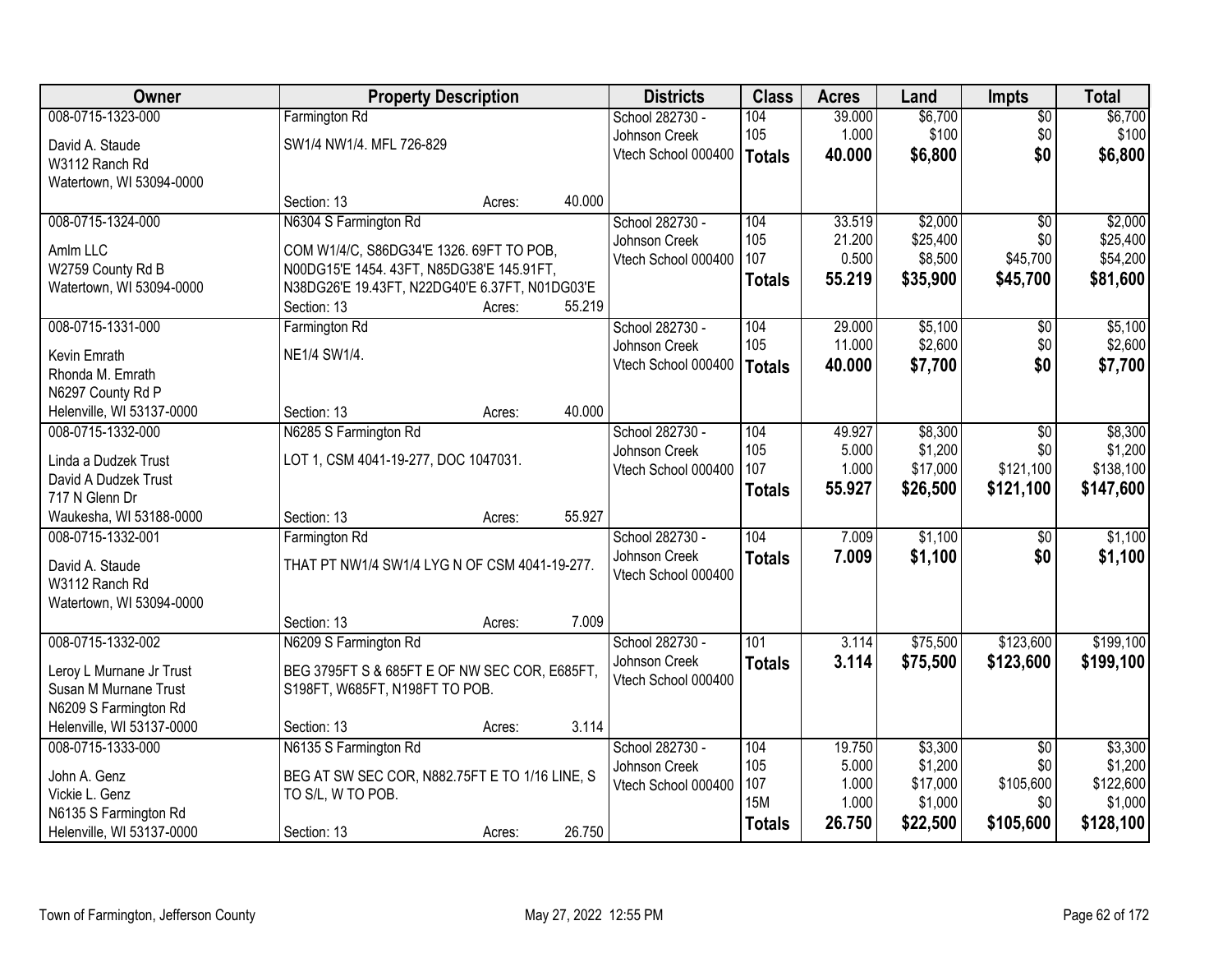| Owner                                          |                                                 | <b>Property Description</b> |        | <b>Districts</b>                     | <b>Class</b>  | <b>Acres</b> | Land      | Impts           | <b>Total</b> |
|------------------------------------------------|-------------------------------------------------|-----------------------------|--------|--------------------------------------|---------------|--------------|-----------|-----------------|--------------|
| 008-0715-1333-001                              | Farmington Rd                                   |                             |        | School 282730 -                      | 105           | 8.780        | \$3,700   | $\overline{50}$ | \$3,700      |
| Amy L. Tessman                                 | S12.25A OF N13.25A OF SW1/4 SW1/4.              |                             |        | Johnson Creek                        | 107           | 3.470        | \$46,600  | \$5,300         | \$51,900     |
| Jeffery J. Heine                               |                                                 |                             |        | Vtech School 000400                  | <b>Totals</b> | 12.250       | \$50,300  | \$5,300         | \$55,600     |
| N6188 S Farmington Rd                          |                                                 |                             |        |                                      |               |              |           |                 |              |
| Helenville, WI 53137-0000                      | Section: 13                                     | Acres:                      | 12.250 |                                      |               |              |           |                 |              |
| 008-0715-1334-000                              | S Farmington Rd                                 |                             |        | School 282730 -                      | 104           | 18.584       | \$3,800   | \$0             | \$3,800      |
| Charles E Christoph Trst                       | SE1/4 SW1/4. EX W12A. ALSO S66FT OF W12A.       |                             |        | Johnson Creek                        | <b>15M</b>    | 10.000       | \$10,000  | \$0             | \$10,000     |
| Sharon a Christoph Trust                       |                                                 |                             |        | Vtech School 000400                  | <b>Totals</b> | 28.584       | \$13,800  | \$0             | \$13,800     |
| N6143 County Rd P                              |                                                 |                             |        |                                      |               |              |           |                 |              |
| Helenville, WI 53137-0000                      | Section: 13                                     | Acres:                      | 28.584 |                                      |               |              |           |                 |              |
| 008-0715-1334-001                              | N6188 S Farmington Rd                           |                             |        | School 282730 -                      | 101           | 3.416        | \$76,700  | \$129,400       | \$206,100    |
|                                                |                                                 |                             |        | Johnson Creek                        | 104           | 4.000        | \$800     | \$0             | \$800        |
| Amy L. Tessman<br>Jeffery J. Heine             | W12A SE1/4 SW1/4 EX S66FT.                      |                             |        | Vtech School 000400                  | 105           | 4.000        | \$4,100   | \$0             | \$4,100      |
| N6188 S Farmington Rd                          |                                                 |                             |        |                                      | <b>Totals</b> | 11.416       | \$81,600  | \$129,400       | \$211,000    |
| Helenville, WI 53137-0000                      | Section: 13                                     | Acres:                      | 11.416 |                                      |               |              |           |                 |              |
| 008-0715-1341-000                              | N6285 Stonewood Dr                              |                             |        | School 282730 -                      | 101           | 8.647        | \$97,600  | \$215,900       | \$313,500    |
|                                                |                                                 |                             |        | Johnson Creek                        | <b>Totals</b> | 8.647        | \$97,600  | \$215,900       | \$313,500    |
| Scott W. Seefeldt                              | LOT 1, CSM 568-2-382, DOC 720025.               |                             |        | Vtech School 000400                  |               |              |           |                 |              |
| Sarah A. Seefeldt                              |                                                 |                             |        |                                      |               |              |           |                 |              |
| N6285 Stonewood Dr<br>Watertown, WI 53094-0000 | Section: 13                                     |                             | 8.647  |                                      |               |              |           |                 |              |
| 008-0715-1341-001                              | N6280 County Rd P                               | Acres:                      |        | School 282730 -                      | 101           | 11.000       | \$105,500 | \$258,800       | \$364,300    |
|                                                |                                                 |                             |        | Johnson Creek                        | 105           | 11.500       | \$2,900   | \$0             | \$2,900      |
| Jason L. Houtsinger                            | W10A OF NE1/4 SE1/4. NW1/4 SE1/4 LYG E OF CTH P |                             |        | Vtech School 000400                  | <b>Totals</b> | 22.500       | \$108,400 | \$258,800       | \$367,200    |
| Monica R. Houtsinger                           |                                                 |                             |        |                                      |               |              |           |                 |              |
| N6280 County Rd P                              |                                                 |                             |        |                                      |               |              |           |                 |              |
| Helenville, WI 53137-0000                      | Section: 13                                     | Acres:                      | 22.500 |                                      |               |              |           |                 |              |
| 008-0715-1341-002                              | N6265 Stonewood Dr                              |                             |        | School 282730 -                      | 101           | 2.160        | \$66,600  | \$256,700       | \$323,300    |
| Steven A. Andracek                             | LOT 1, CSM 5188-28-037, DOC 1249214.            |                             |        | Johnson Creek<br>Vtech School 000400 | <b>Totals</b> | 2.160        | \$66,600  | \$256,700       | \$323,300    |
| Charleen J. Andracek                           |                                                 |                             |        |                                      |               |              |           |                 |              |
| N6265 Stonewood Dr                             |                                                 |                             |        |                                      |               |              |           |                 |              |
| Watertown, WI 53094-0000                       | Section: 13                                     | Acres:                      | 2.160  |                                      |               |              |           |                 |              |
| 008-0715-1341-003                              | N6253 Stonewood Dr                              |                             |        | School 282730 -                      | 101           | 3.824        | \$78,300  | \$174,100       | \$252,400    |
| Kathy J Gorski Trust                           | LOT 2, CSM 520-2-322 & ROW.                     |                             |        | Johnson Creek                        | 104           | 6.000        | \$1,500   | \$0             | \$1,500      |
| Christopher W Gorski Trust                     |                                                 |                             |        | Vtech School 000400                  | <b>15M</b>    | 2.000        | \$2,000   | \$0             | \$2,000      |
| N6253 Stonewood Dr                             |                                                 |                             |        |                                      | <b>Totals</b> | 11.824       | \$81,800  | \$174,100       | \$255,900    |
| Watertown, WI 53094-0000                       | Section: 13                                     | Acres:                      | 11.824 |                                      |               |              |           |                 |              |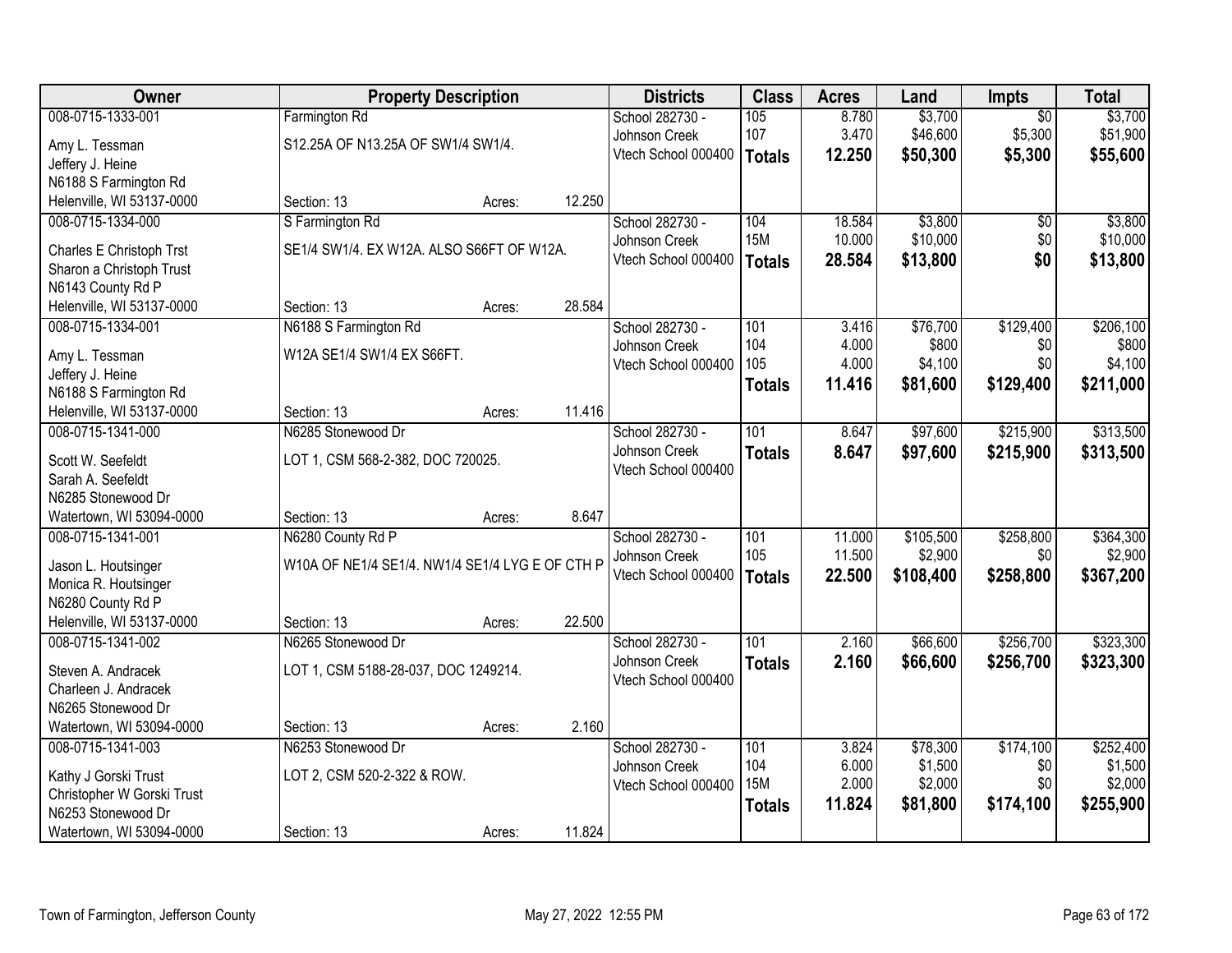| Owner                     |                                                  | <b>Property Description</b> |        | <b>Districts</b>    | <b>Class</b>  | <b>Acres</b> | Land      | <b>Impts</b>    | <b>Total</b> |
|---------------------------|--------------------------------------------------|-----------------------------|--------|---------------------|---------------|--------------|-----------|-----------------|--------------|
| 008-0715-1341-004         | N6257 Stonewood Dr                               |                             |        | School 282730 -     | 101           | 7.280        | \$84,700  | \$343,800       | \$428,500    |
| Mark Sepe                 | LOT 2 & OUTLOT 1, CSM 5188-28-037, DOC 1249214   |                             |        | Johnson Creek       | <b>Totals</b> | 7.280        | \$84,700  | \$343,800       | \$428,500    |
| Shelly Sepe               |                                                  |                             |        | Vtech School 000400 |               |              |           |                 |              |
| N6257 Stonewood Dr        |                                                  |                             |        |                     |               |              |           |                 |              |
| Watertown, WI 53094-0000  | Section: 13                                      | Acres:                      | 7.280  |                     |               |              |           |                 |              |
| 008-0715-1342-000         | N6269 County Rd P                                |                             |        | School 282730 -     | 101           | 3.000        | \$75,000  | \$118,600       | \$193,600    |
| Joel Lucht                | LOT 1, CSM 3448-15-192, DOC 973033.              |                             |        | Johnson Creek       | <b>Totals</b> | 3.000        | \$75,000  | \$118,600       | \$193,600    |
| N6269 County Rd P         |                                                  |                             |        | Vtech School 000400 |               |              |           |                 |              |
| Helenville, WI 53137-0000 |                                                  |                             |        |                     |               |              |           |                 |              |
|                           | Section: 13                                      | Acres:                      | 3.000  |                     |               |              |           |                 |              |
| 008-0715-1342-001         | N6297 County Rd P                                |                             |        | School 282730 -     | 101           | 1.000        | \$40,000  | \$388,000       | \$428,000    |
| Kevin Emrath              | NW1/4 SE1/4 LYG W OF CTH P. EX CSM 3448-15-192.  |                             |        | Johnson Creek       | 102           | 1.000        | \$60,000  | \$106,700       | \$166,700    |
| Rhonda M. Emrath          |                                                  |                             |        | Vtech School 000400 | 104           | 22.500       | \$5,100   | \$0             | \$5,100      |
| N6297 County Rd P         |                                                  |                             |        |                     | <b>Totals</b> | 24.500       | \$105,100 | \$494,700       | \$599,800    |
| Helenville, WI 53137-0000 | Section: 13                                      | Acres:                      | 24.500 |                     |               |              |           |                 |              |
| 008-0715-1343-000         | N6143 County Rd P                                |                             |        | School 282730 -     | 104           | 27.038       | \$5,600   | \$0             | \$5,600      |
| Charles E Christoph Trst  | SW1/4 SE1/4 LYG W OF CTH F EX CSM 2496-9-82.     |                             |        | Johnson Creek       | 107           | 1.000        | \$17,000  | \$296,100       | \$313,100    |
| Sharon a Christoph Trust  |                                                  |                             |        | Vtech School 000400 | <b>Totals</b> | 28.038       | \$22,600  | \$296,100       | \$318,700    |
| N6143 County Rd P         |                                                  |                             |        |                     |               |              |           |                 |              |
| Helenville, WI 53137-0000 | Section: 13                                      | Acres:                      | 28.038 |                     |               |              |           |                 |              |
| 008-0715-1343-001         | N6123 County Rd P                                |                             |        | School 282730 -     | 101           | 3.569        | \$77,300  | \$136,500       | \$213,800    |
| Vickie M. Omernick        | LOT 1, CSM 2496-9-82.                            |                             |        | Johnson Creek       | <b>Totals</b> | 3.569        | \$77,300  | \$136,500       | \$213,800    |
| N6123 County Rd P         |                                                  |                             |        | Vtech School 000400 |               |              |           |                 |              |
| Helenville, WI 53137-0000 |                                                  |                             |        |                     |               |              |           |                 |              |
|                           | Section: 13                                      | Acres:                      | 3.569  |                     |               |              |           |                 |              |
| 008-0715-1344-000         | County Rd P                                      |                             |        | School 282730 -     | 104           | 8.000        | \$1,700   | $\sqrt{6}$      | \$1,700      |
| Jeffrey Becker et al      | SE1/4 SE1/4. ALSO SW1/4 SE1/4 LYG E OF CTH P.    |                             |        | Johnson Creek       | 105           | 40.410       | \$10,000  | \$0             | \$10,000     |
| N6051 County Rd P         |                                                  |                             |        | Vtech School 000400 | <b>Totals</b> | 48.410       | \$11,700  | \$0             | \$11,700     |
| Helenville, WI 53137-0000 |                                                  |                             |        |                     |               |              |           |                 |              |
|                           | Section: 13                                      | Acres:                      | 48.410 |                     |               |              |           |                 |              |
| 008-0715-1411-000         | County Rd B                                      |                             |        | School 282730 -     | 104           | 28.150       | \$5,700   | $\overline{30}$ | \$5,700      |
| Steven Sukow et al        | PT OF E1/2 NE1/4 N OF CTH B & E OF CTH D. EX 15A |                             |        | Johnson Creek       | <b>Totals</b> | 28.150       | \$5,700   | \$0             | \$5,700      |
| N2479 Halter Ln           | IN NW/C & EX 0.60A IN D 346-264.                 |                             |        | Vtech School 000400 |               |              |           |                 |              |
| Watertown, WI 53098-0000  |                                                  |                             |        |                     |               |              |           |                 |              |
|                           | Section: 14                                      | Acres:                      | 28.150 |                     |               |              |           |                 |              |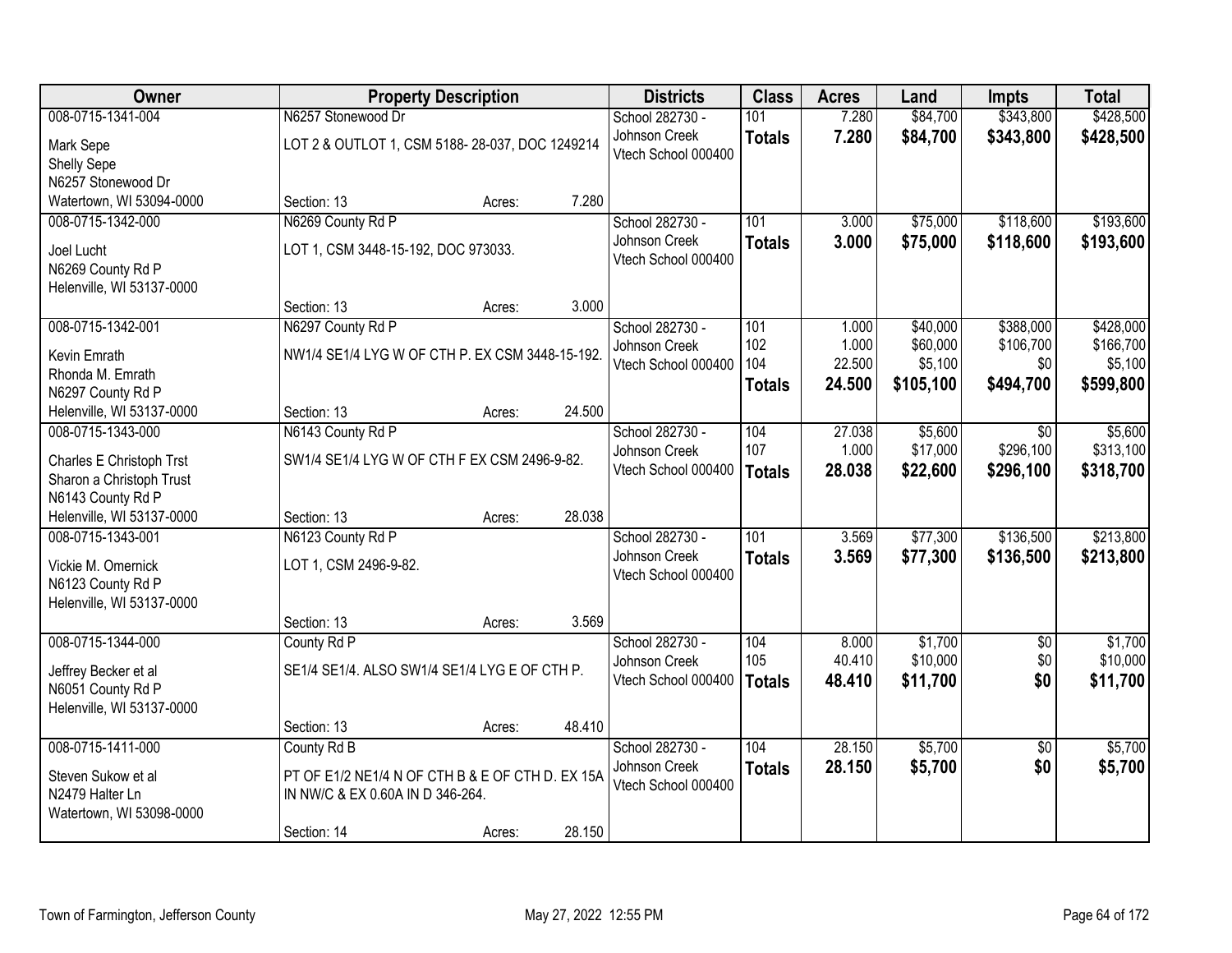| Owner                                                                                                         | <b>Property Description</b>                                                                                                                                                                  | <b>Districts</b>                                        | <b>Class</b>         | <b>Acres</b>              | Land                          | <b>Impts</b>                  | <b>Total</b>                  |
|---------------------------------------------------------------------------------------------------------------|----------------------------------------------------------------------------------------------------------------------------------------------------------------------------------------------|---------------------------------------------------------|----------------------|---------------------------|-------------------------------|-------------------------------|-------------------------------|
| 008-0715-1411-001<br>Steven Sukow et al<br>N2479 Halter Ln                                                    | County Rd D<br>PT OF FOLL DESC PCL IN SEC 14, BEG 619.57FT<br>N78DG47'W OF NE/S/C, N04DG35'E 577.50 FT,                                                                                      | School 282730 -<br>Johnson Creek<br>Vtech School 000400 | 104<br><b>Totals</b> | 11.877<br>11.877          | \$2,200<br>\$2,200            | $\overline{50}$<br>\$0        | \$2,200<br>\$2,200            |
| Watertown, WI 53098-0000                                                                                      | N87DG15'W 826.18FT TO C/L CTH D, S06DG24'W<br>11.877<br>Section: 14<br>Acres:                                                                                                                |                                                         |                      |                           |                               |                               |                               |
| 008-0715-1412-000<br>Ldc Trust<br>N6718 N Farmington Ln<br>Watertown, WI 53094-0000                           | County Rd D<br>NW1/4 NE1/4 W OF CTH D.                                                                                                                                                       | School 282730 -<br>Johnson Creek<br>Vtech School 000400 | 104<br>105<br>Totals | 31.490<br>6.000<br>37.490 | \$5,800<br>\$1,400<br>\$7,200 | $\overline{50}$<br>\$0<br>\$0 | \$5,800<br>\$1,400<br>\$7,200 |
| 008-0715-1413-000                                                                                             | 37.490<br>Section: 14<br>Acres:<br>County Rd B                                                                                                                                               | School 282730 -                                         | 104                  | 14.980                    | \$3,200                       | $\sqrt[6]{}$                  | \$3,200                       |
| Brian D. Statz<br>Jennifer L. Statz<br>W3450 Market Rd<br>Helenville, WI 53137-0000                           | PT OF S1/2 NE1/4 S & W OF HWY'S. EX 5.271A IN NE<br>COR & EX 1.48A IN CTH B IN D347-369. & EX LD IN<br>CTH D IN 311-077. EX COM NE/C SEC 14,<br>14.980<br>Section: 14<br>Acres:              | Johnson Creek<br>Vtech School 000400                    | <b>Totals</b>        | 14.980                    | \$3,200                       | \$0                           | \$3,200                       |
| 008-0715-1413-001<br>Ldc Trust<br>N6718 N Farmington Ln<br>Watertown, WI 53094-0000                           | County Rd B<br>PT OF SW 1/4 NE1/4 N & W OF HWY'S. EX 0.05A IN D<br>353-33 & EX PT IN CEM LOT IN SW/C. EX CSM<br>1421-4-455<br>13.700<br>Section: 14<br>Acres:                                | School 282730 -<br>Johnson Creek<br>Vtech School 000400 | 104<br><b>Totals</b> | 13.700<br>13.700          | \$2,000<br>\$2,000            | \$0<br>\$0                    | \$2,000<br>\$2,000            |
| 008-0715-1413-002<br>Farmington Fields Ua<br>N6297 County Rd P<br>Helenville, WI 53137-0000                   | County Rd B<br>BEG AT INT OF HWYS B & D IN NE1/2, S67DGW<br>208FT, S10DG 50'E 150FT, S84DG35'E 212FT<br>N10DG50'W 253FT TO POB.<br>0.941<br>Section: 14<br>Acres:                            | School 282730 -<br>Johnson Creek<br>Vtech School 000400 | 304<br><b>Totals</b> | 0.941<br>0.941            | $\overline{50}$<br>\$0        | \$0<br>\$0                    | $\overline{30}$<br>\$0        |
| 008-0715-1413-003<br>Farmington Fields Ua<br>N5592 Christberg Rd<br>Jefferson, WI 53549-0000                  | W3027 County Rd B<br>BEG AT XING OF HWYS B & D S67DGW 208FT TO<br>POB, S67DGW 123FT, S6DG10'E 421FT, N83DG10'E<br>360FT TO HWY, N10DG50'W 261FT, N84DG35'W<br>7.330<br>Section: 14<br>Acres: | School 282730 -<br>Johnson Creek<br>Vtech School 000400 | 304<br><b>Totals</b> | 7.330<br>7.330            | $\overline{50}$<br>\$0        | \$0<br>\$0                    | $\sqrt{50}$<br>\$0            |
| 008-0715-1413-005<br>Daniel Higgins<br><b>Brenda Higgins</b><br>W3010 County Rd B<br>Watertown, WI 53094-0000 | W3010 County Rd B<br>LOT 1, CSM 1446-4-494, DOC 770903.<br>3.650<br>Section: 14<br>Acres:                                                                                                    | School 282730 -<br>Johnson Creek<br>Vtech School 000400 | 101<br><b>Totals</b> | 3.650<br>3.650            | \$77,600<br>\$77,600          | \$125,200<br>\$125,200        | \$202,800<br>\$202,800        |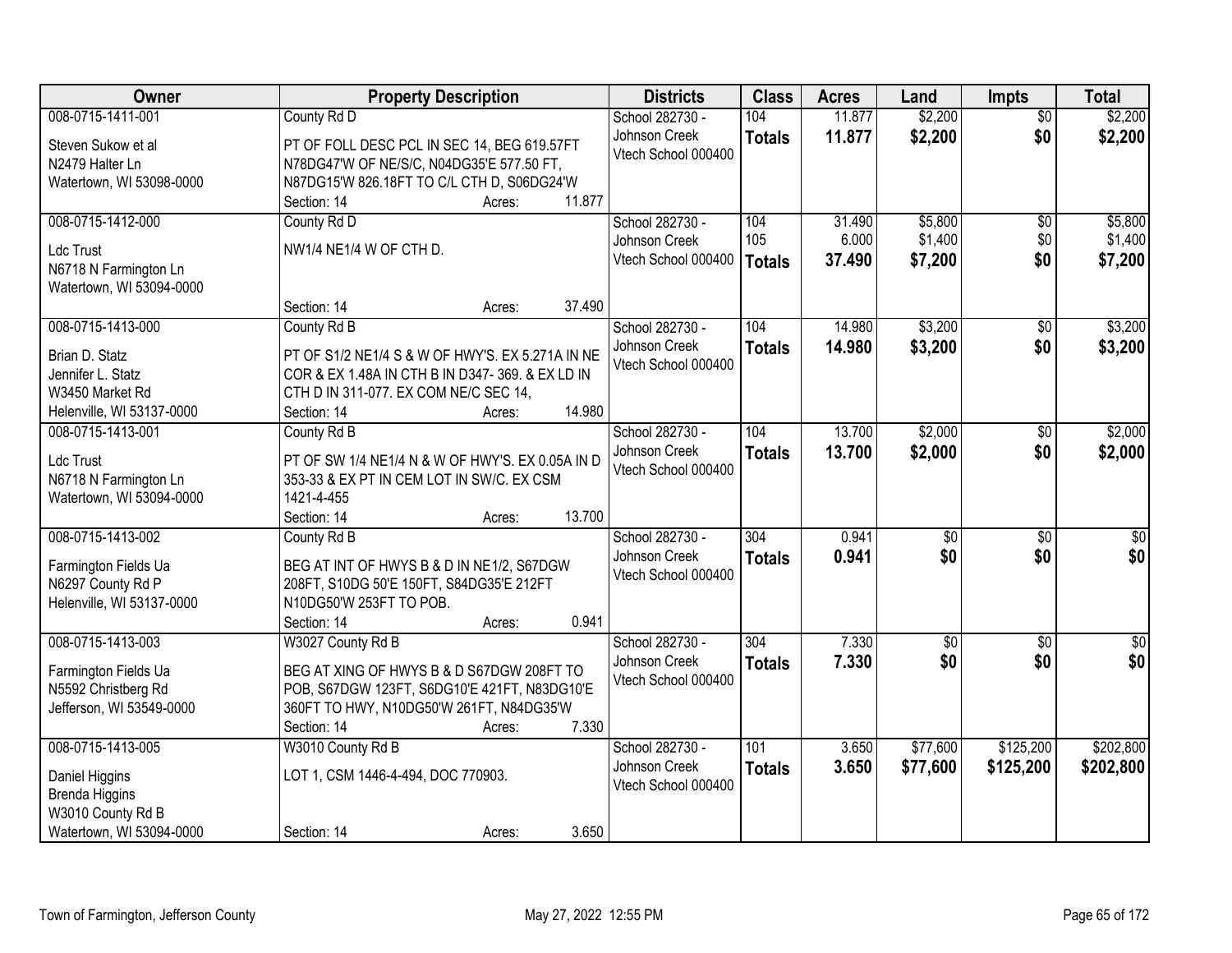| 008-0715-1414-000<br>104<br>26.690<br>\$4,500<br>County Rd B<br>School 282730 -<br>$\overline{50}$<br>\$0<br>Johnson Creek<br>26.690<br>\$4,500<br>\$4,500<br><b>Totals</b><br>David A. Staude<br>E1/2 NE1/4 S & E OF CTH B & CTH D. EX COM<br>Vtech School 000400<br>1068FT S OF NE/S/C, S67DG56'W 547.52FT,<br>W3112 Ranch Rd<br>Watertown, WI 53094-0000<br>S19DG50'E 1216.90FT, N83DG16'E 142.10FT,<br>26.690<br>Section: 14<br>Acres:<br>008-0715-1414-001<br>W2913 County Rd B<br>101<br>\$102,200<br>\$164,200<br>School 282730 -<br>9.810<br>\$102,200<br>Johnson Creek<br>9.810<br>\$164,200<br>\$266,400<br><b>Totals</b><br>BEG 1068FT S OF NE/S/C, S67DG56'W 547.52FT,<br>Donald A. Folgert<br>Vtech School 000400<br>S19DG50'E 1216.90FT, N83DG16'E 142.10FT,<br>Julie A. Folgert<br>W2913 County Rd B<br>N1334.60FT TO POB.<br>9.810<br>Helenville, WI 53137-0000<br>Section: 14<br>Acres:<br>\$2,400<br>008-0715-1421-000<br>School 282730 -<br>104<br>11.635<br>$\overline{50}$<br>\$2,400<br>County Rd B<br>206<br>\$0<br>23.000<br>(\$23,000)<br>Johnson Creek<br>E1/2 NW1/4 N OF CTH B. EX CSM 3023-12-173. ALSO<br>Ruth Schmidt B. Le et al<br>Vtech School 000400<br>34.635<br>\$2,400<br>\$0<br>\$2,400<br><b>Totals</b><br>COM N1/4/C, S0DG45'E 1822.93FT TO POB, S0DG45'E<br>W3163 County Rd B<br>67.89FT, S23DG44'E 201.69FT, S65DG50'W 38.75FT,<br>Watertown, WI 53094-0000<br>34.635<br>Section: 14<br>Acres:<br>008-0715-1422-000<br>\$2,300<br>School 282730 -<br>104<br>13.343<br>Lake Dorothy Ln<br>\$0<br><b>15M</b><br>8.522<br>\$8,500<br>\$0<br>Johnson Creek<br>NW1/4 NW1/4. EX N1/2 NW1/4 NW1/4 NW1/4 SUBJ TO<br>Ione H Kerr Trust<br>\$0<br>Vtech School 000400<br>21.865<br>\$10,800<br><b>Totals</b><br>LIM ESMT FOR LAKE DOROTHY LN IN DOC 890745.<br>N6410 Lake Dorothy Ln<br>Watertown, WI 53094-0000<br>EX CSM 3368-15-044, DOC 965316. EX CSM 5768-32-<br>21.865<br>Section: 14<br>Acres:<br>104<br>\$300<br>008-0715-1422-001<br>2.040<br>$\overline{30}$<br>School 282730 -<br>Lake Dorothy Ln<br>2.040<br>Johnson Creek<br>\$300<br>\$0<br>\$300<br><b>Totals</b><br>N1/2 NW1/4 NW1/4 NW1/4. EX CSM 1121-3-678, DOC<br>Patsy Loeb et al<br>Vtech School 000400<br>N6657 Lake Dorothy Ln<br>750839.<br>Watertown, WI 53094-0000<br>2.040<br>Section: 14<br>Acres:<br>\$279,400<br>008-0715-1422-002<br>N6488 Lake Dorothy Ln<br>School 282730 -<br>101<br>\$79,000<br>4.000<br>104<br>1.000<br>\$100<br>\$0<br>Johnson Creek<br>LOT 1, CSM 1121-3-678, DOC 750839.<br>Justin M. Sheldon<br>Vtech School 000400<br>5.000<br>\$279,400<br>\$358,500<br>\$79,100<br><b>Totals</b><br>Gina M. Sheldon<br>N6488 Lake Dorothy Ln<br>Watertown, WI 53094-0000<br>5.000<br>Section: 14<br>Acres:<br>N6410 Lake Dorothy Ln<br>School 282730 -<br>\$700<br>008-0715-1422-003<br>104<br>3.000<br>\$700<br>$\overline{30}$<br>105<br>0.900<br>\$300<br>\$0<br>\$300<br>Johnson Creek<br>LOT 1, CSM 3368-15-44.<br>Daniel G. Kerr | Owner | <b>Property Description</b> | <b>Districts</b> | <b>Class</b> | <b>Acres</b> | Land     | <b>Impts</b> | <b>Total</b> |
|---------------------------------------------------------------------------------------------------------------------------------------------------------------------------------------------------------------------------------------------------------------------------------------------------------------------------------------------------------------------------------------------------------------------------------------------------------------------------------------------------------------------------------------------------------------------------------------------------------------------------------------------------------------------------------------------------------------------------------------------------------------------------------------------------------------------------------------------------------------------------------------------------------------------------------------------------------------------------------------------------------------------------------------------------------------------------------------------------------------------------------------------------------------------------------------------------------------------------------------------------------------------------------------------------------------------------------------------------------------------------------------------------------------------------------------------------------------------------------------------------------------------------------------------------------------------------------------------------------------------------------------------------------------------------------------------------------------------------------------------------------------------------------------------------------------------------------------------------------------------------------------------------------------------------------------------------------------------------------------------------------------------------------------------------------------------------------------------------------------------------------------------------------------------------------------------------------------------------------------------------------------------------------------------------------------------------------------------------------------------------------------------------------------------------------------------------------------------------------------------------------------------------------------------------------------------------------------------------------------------------------------------------------------------------------------------------------------------------------------------------------------------------------------------------------------------------------------------------------------------------------------------------------------------------------------------------------------------|-------|-----------------------------|------------------|--------------|--------------|----------|--------------|--------------|
| \$10,800                                                                                                                                                                                                                                                                                                                                                                                                                                                                                                                                                                                                                                                                                                                                                                                                                                                                                                                                                                                                                                                                                                                                                                                                                                                                                                                                                                                                                                                                                                                                                                                                                                                                                                                                                                                                                                                                                                                                                                                                                                                                                                                                                                                                                                                                                                                                                                                                                                                                                                                                                                                                                                                                                                                                                                                                                                                                                                                                                            |       |                             |                  |              |              |          |              | \$4,500      |
|                                                                                                                                                                                                                                                                                                                                                                                                                                                                                                                                                                                                                                                                                                                                                                                                                                                                                                                                                                                                                                                                                                                                                                                                                                                                                                                                                                                                                                                                                                                                                                                                                                                                                                                                                                                                                                                                                                                                                                                                                                                                                                                                                                                                                                                                                                                                                                                                                                                                                                                                                                                                                                                                                                                                                                                                                                                                                                                                                                     |       |                             |                  |              |              |          |              |              |
|                                                                                                                                                                                                                                                                                                                                                                                                                                                                                                                                                                                                                                                                                                                                                                                                                                                                                                                                                                                                                                                                                                                                                                                                                                                                                                                                                                                                                                                                                                                                                                                                                                                                                                                                                                                                                                                                                                                                                                                                                                                                                                                                                                                                                                                                                                                                                                                                                                                                                                                                                                                                                                                                                                                                                                                                                                                                                                                                                                     |       |                             |                  |              |              |          |              |              |
|                                                                                                                                                                                                                                                                                                                                                                                                                                                                                                                                                                                                                                                                                                                                                                                                                                                                                                                                                                                                                                                                                                                                                                                                                                                                                                                                                                                                                                                                                                                                                                                                                                                                                                                                                                                                                                                                                                                                                                                                                                                                                                                                                                                                                                                                                                                                                                                                                                                                                                                                                                                                                                                                                                                                                                                                                                                                                                                                                                     |       |                             |                  |              |              |          |              |              |
| \$266,400<br>\$0<br>\$2,300<br>\$8,500                                                                                                                                                                                                                                                                                                                                                                                                                                                                                                                                                                                                                                                                                                                                                                                                                                                                                                                                                                                                                                                                                                                                                                                                                                                                                                                                                                                                                                                                                                                                                                                                                                                                                                                                                                                                                                                                                                                                                                                                                                                                                                                                                                                                                                                                                                                                                                                                                                                                                                                                                                                                                                                                                                                                                                                                                                                                                                                              |       |                             |                  |              |              |          |              |              |
|                                                                                                                                                                                                                                                                                                                                                                                                                                                                                                                                                                                                                                                                                                                                                                                                                                                                                                                                                                                                                                                                                                                                                                                                                                                                                                                                                                                                                                                                                                                                                                                                                                                                                                                                                                                                                                                                                                                                                                                                                                                                                                                                                                                                                                                                                                                                                                                                                                                                                                                                                                                                                                                                                                                                                                                                                                                                                                                                                                     |       |                             |                  |              |              |          |              |              |
|                                                                                                                                                                                                                                                                                                                                                                                                                                                                                                                                                                                                                                                                                                                                                                                                                                                                                                                                                                                                                                                                                                                                                                                                                                                                                                                                                                                                                                                                                                                                                                                                                                                                                                                                                                                                                                                                                                                                                                                                                                                                                                                                                                                                                                                                                                                                                                                                                                                                                                                                                                                                                                                                                                                                                                                                                                                                                                                                                                     |       |                             |                  |              |              |          |              |              |
|                                                                                                                                                                                                                                                                                                                                                                                                                                                                                                                                                                                                                                                                                                                                                                                                                                                                                                                                                                                                                                                                                                                                                                                                                                                                                                                                                                                                                                                                                                                                                                                                                                                                                                                                                                                                                                                                                                                                                                                                                                                                                                                                                                                                                                                                                                                                                                                                                                                                                                                                                                                                                                                                                                                                                                                                                                                                                                                                                                     |       |                             |                  |              |              |          |              |              |
|                                                                                                                                                                                                                                                                                                                                                                                                                                                                                                                                                                                                                                                                                                                                                                                                                                                                                                                                                                                                                                                                                                                                                                                                                                                                                                                                                                                                                                                                                                                                                                                                                                                                                                                                                                                                                                                                                                                                                                                                                                                                                                                                                                                                                                                                                                                                                                                                                                                                                                                                                                                                                                                                                                                                                                                                                                                                                                                                                                     |       |                             |                  |              |              |          |              |              |
|                                                                                                                                                                                                                                                                                                                                                                                                                                                                                                                                                                                                                                                                                                                                                                                                                                                                                                                                                                                                                                                                                                                                                                                                                                                                                                                                                                                                                                                                                                                                                                                                                                                                                                                                                                                                                                                                                                                                                                                                                                                                                                                                                                                                                                                                                                                                                                                                                                                                                                                                                                                                                                                                                                                                                                                                                                                                                                                                                                     |       |                             |                  |              |              |          |              |              |
|                                                                                                                                                                                                                                                                                                                                                                                                                                                                                                                                                                                                                                                                                                                                                                                                                                                                                                                                                                                                                                                                                                                                                                                                                                                                                                                                                                                                                                                                                                                                                                                                                                                                                                                                                                                                                                                                                                                                                                                                                                                                                                                                                                                                                                                                                                                                                                                                                                                                                                                                                                                                                                                                                                                                                                                                                                                                                                                                                                     |       |                             |                  |              |              |          |              |              |
|                                                                                                                                                                                                                                                                                                                                                                                                                                                                                                                                                                                                                                                                                                                                                                                                                                                                                                                                                                                                                                                                                                                                                                                                                                                                                                                                                                                                                                                                                                                                                                                                                                                                                                                                                                                                                                                                                                                                                                                                                                                                                                                                                                                                                                                                                                                                                                                                                                                                                                                                                                                                                                                                                                                                                                                                                                                                                                                                                                     |       |                             |                  |              |              |          |              |              |
|                                                                                                                                                                                                                                                                                                                                                                                                                                                                                                                                                                                                                                                                                                                                                                                                                                                                                                                                                                                                                                                                                                                                                                                                                                                                                                                                                                                                                                                                                                                                                                                                                                                                                                                                                                                                                                                                                                                                                                                                                                                                                                                                                                                                                                                                                                                                                                                                                                                                                                                                                                                                                                                                                                                                                                                                                                                                                                                                                                     |       |                             |                  |              |              |          |              |              |
|                                                                                                                                                                                                                                                                                                                                                                                                                                                                                                                                                                                                                                                                                                                                                                                                                                                                                                                                                                                                                                                                                                                                                                                                                                                                                                                                                                                                                                                                                                                                                                                                                                                                                                                                                                                                                                                                                                                                                                                                                                                                                                                                                                                                                                                                                                                                                                                                                                                                                                                                                                                                                                                                                                                                                                                                                                                                                                                                                                     |       |                             |                  |              |              |          |              |              |
|                                                                                                                                                                                                                                                                                                                                                                                                                                                                                                                                                                                                                                                                                                                                                                                                                                                                                                                                                                                                                                                                                                                                                                                                                                                                                                                                                                                                                                                                                                                                                                                                                                                                                                                                                                                                                                                                                                                                                                                                                                                                                                                                                                                                                                                                                                                                                                                                                                                                                                                                                                                                                                                                                                                                                                                                                                                                                                                                                                     |       |                             |                  |              |              |          |              |              |
|                                                                                                                                                                                                                                                                                                                                                                                                                                                                                                                                                                                                                                                                                                                                                                                                                                                                                                                                                                                                                                                                                                                                                                                                                                                                                                                                                                                                                                                                                                                                                                                                                                                                                                                                                                                                                                                                                                                                                                                                                                                                                                                                                                                                                                                                                                                                                                                                                                                                                                                                                                                                                                                                                                                                                                                                                                                                                                                                                                     |       |                             |                  |              |              |          |              |              |
| \$300<br>\$358,400<br>\$100                                                                                                                                                                                                                                                                                                                                                                                                                                                                                                                                                                                                                                                                                                                                                                                                                                                                                                                                                                                                                                                                                                                                                                                                                                                                                                                                                                                                                                                                                                                                                                                                                                                                                                                                                                                                                                                                                                                                                                                                                                                                                                                                                                                                                                                                                                                                                                                                                                                                                                                                                                                                                                                                                                                                                                                                                                                                                                                                         |       |                             |                  |              |              |          |              |              |
|                                                                                                                                                                                                                                                                                                                                                                                                                                                                                                                                                                                                                                                                                                                                                                                                                                                                                                                                                                                                                                                                                                                                                                                                                                                                                                                                                                                                                                                                                                                                                                                                                                                                                                                                                                                                                                                                                                                                                                                                                                                                                                                                                                                                                                                                                                                                                                                                                                                                                                                                                                                                                                                                                                                                                                                                                                                                                                                                                                     |       |                             |                  |              |              |          |              |              |
|                                                                                                                                                                                                                                                                                                                                                                                                                                                                                                                                                                                                                                                                                                                                                                                                                                                                                                                                                                                                                                                                                                                                                                                                                                                                                                                                                                                                                                                                                                                                                                                                                                                                                                                                                                                                                                                                                                                                                                                                                                                                                                                                                                                                                                                                                                                                                                                                                                                                                                                                                                                                                                                                                                                                                                                                                                                                                                                                                                     |       |                             |                  |              |              |          |              |              |
|                                                                                                                                                                                                                                                                                                                                                                                                                                                                                                                                                                                                                                                                                                                                                                                                                                                                                                                                                                                                                                                                                                                                                                                                                                                                                                                                                                                                                                                                                                                                                                                                                                                                                                                                                                                                                                                                                                                                                                                                                                                                                                                                                                                                                                                                                                                                                                                                                                                                                                                                                                                                                                                                                                                                                                                                                                                                                                                                                                     |       |                             |                  |              |              |          |              |              |
|                                                                                                                                                                                                                                                                                                                                                                                                                                                                                                                                                                                                                                                                                                                                                                                                                                                                                                                                                                                                                                                                                                                                                                                                                                                                                                                                                                                                                                                                                                                                                                                                                                                                                                                                                                                                                                                                                                                                                                                                                                                                                                                                                                                                                                                                                                                                                                                                                                                                                                                                                                                                                                                                                                                                                                                                                                                                                                                                                                     |       |                             |                  |              |              |          |              |              |
|                                                                                                                                                                                                                                                                                                                                                                                                                                                                                                                                                                                                                                                                                                                                                                                                                                                                                                                                                                                                                                                                                                                                                                                                                                                                                                                                                                                                                                                                                                                                                                                                                                                                                                                                                                                                                                                                                                                                                                                                                                                                                                                                                                                                                                                                                                                                                                                                                                                                                                                                                                                                                                                                                                                                                                                                                                                                                                                                                                     |       |                             |                  |              |              |          |              |              |
|                                                                                                                                                                                                                                                                                                                                                                                                                                                                                                                                                                                                                                                                                                                                                                                                                                                                                                                                                                                                                                                                                                                                                                                                                                                                                                                                                                                                                                                                                                                                                                                                                                                                                                                                                                                                                                                                                                                                                                                                                                                                                                                                                                                                                                                                                                                                                                                                                                                                                                                                                                                                                                                                                                                                                                                                                                                                                                                                                                     |       |                             |                  |              |              |          |              |              |
|                                                                                                                                                                                                                                                                                                                                                                                                                                                                                                                                                                                                                                                                                                                                                                                                                                                                                                                                                                                                                                                                                                                                                                                                                                                                                                                                                                                                                                                                                                                                                                                                                                                                                                                                                                                                                                                                                                                                                                                                                                                                                                                                                                                                                                                                                                                                                                                                                                                                                                                                                                                                                                                                                                                                                                                                                                                                                                                                                                     |       |                             |                  |              |              |          |              |              |
|                                                                                                                                                                                                                                                                                                                                                                                                                                                                                                                                                                                                                                                                                                                                                                                                                                                                                                                                                                                                                                                                                                                                                                                                                                                                                                                                                                                                                                                                                                                                                                                                                                                                                                                                                                                                                                                                                                                                                                                                                                                                                                                                                                                                                                                                                                                                                                                                                                                                                                                                                                                                                                                                                                                                                                                                                                                                                                                                                                     |       |                             |                  |              |              |          |              |              |
|                                                                                                                                                                                                                                                                                                                                                                                                                                                                                                                                                                                                                                                                                                                                                                                                                                                                                                                                                                                                                                                                                                                                                                                                                                                                                                                                                                                                                                                                                                                                                                                                                                                                                                                                                                                                                                                                                                                                                                                                                                                                                                                                                                                                                                                                                                                                                                                                                                                                                                                                                                                                                                                                                                                                                                                                                                                                                                                                                                     |       |                             |                  |              |              |          |              |              |
|                                                                                                                                                                                                                                                                                                                                                                                                                                                                                                                                                                                                                                                                                                                                                                                                                                                                                                                                                                                                                                                                                                                                                                                                                                                                                                                                                                                                                                                                                                                                                                                                                                                                                                                                                                                                                                                                                                                                                                                                                                                                                                                                                                                                                                                                                                                                                                                                                                                                                                                                                                                                                                                                                                                                                                                                                                                                                                                                                                     |       |                             |                  |              |              |          |              |              |
|                                                                                                                                                                                                                                                                                                                                                                                                                                                                                                                                                                                                                                                                                                                                                                                                                                                                                                                                                                                                                                                                                                                                                                                                                                                                                                                                                                                                                                                                                                                                                                                                                                                                                                                                                                                                                                                                                                                                                                                                                                                                                                                                                                                                                                                                                                                                                                                                                                                                                                                                                                                                                                                                                                                                                                                                                                                                                                                                                                     |       |                             |                  |              |              |          |              |              |
|                                                                                                                                                                                                                                                                                                                                                                                                                                                                                                                                                                                                                                                                                                                                                                                                                                                                                                                                                                                                                                                                                                                                                                                                                                                                                                                                                                                                                                                                                                                                                                                                                                                                                                                                                                                                                                                                                                                                                                                                                                                                                                                                                                                                                                                                                                                                                                                                                                                                                                                                                                                                                                                                                                                                                                                                                                                                                                                                                                     |       |                             |                  |              |              |          |              |              |
|                                                                                                                                                                                                                                                                                                                                                                                                                                                                                                                                                                                                                                                                                                                                                                                                                                                                                                                                                                                                                                                                                                                                                                                                                                                                                                                                                                                                                                                                                                                                                                                                                                                                                                                                                                                                                                                                                                                                                                                                                                                                                                                                                                                                                                                                                                                                                                                                                                                                                                                                                                                                                                                                                                                                                                                                                                                                                                                                                                     |       |                             |                  |              |              |          |              |              |
|                                                                                                                                                                                                                                                                                                                                                                                                                                                                                                                                                                                                                                                                                                                                                                                                                                                                                                                                                                                                                                                                                                                                                                                                                                                                                                                                                                                                                                                                                                                                                                                                                                                                                                                                                                                                                                                                                                                                                                                                                                                                                                                                                                                                                                                                                                                                                                                                                                                                                                                                                                                                                                                                                                                                                                                                                                                                                                                                                                     |       |                             |                  |              |              |          |              |              |
|                                                                                                                                                                                                                                                                                                                                                                                                                                                                                                                                                                                                                                                                                                                                                                                                                                                                                                                                                                                                                                                                                                                                                                                                                                                                                                                                                                                                                                                                                                                                                                                                                                                                                                                                                                                                                                                                                                                                                                                                                                                                                                                                                                                                                                                                                                                                                                                                                                                                                                                                                                                                                                                                                                                                                                                                                                                                                                                                                                     |       |                             |                  |              |              |          |              |              |
|                                                                                                                                                                                                                                                                                                                                                                                                                                                                                                                                                                                                                                                                                                                                                                                                                                                                                                                                                                                                                                                                                                                                                                                                                                                                                                                                                                                                                                                                                                                                                                                                                                                                                                                                                                                                                                                                                                                                                                                                                                                                                                                                                                                                                                                                                                                                                                                                                                                                                                                                                                                                                                                                                                                                                                                                                                                                                                                                                                     |       |                             |                  |              |              |          |              |              |
| Vtech School 000400<br>N6410 Lake Dorothy Ln                                                                                                                                                                                                                                                                                                                                                                                                                                                                                                                                                                                                                                                                                                                                                                                                                                                                                                                                                                                                                                                                                                                                                                                                                                                                                                                                                                                                                                                                                                                                                                                                                                                                                                                                                                                                                                                                                                                                                                                                                                                                                                                                                                                                                                                                                                                                                                                                                                                                                                                                                                                                                                                                                                                                                                                                                                                                                                                        |       |                             |                  | 107          | 2.000        | \$29,000 | \$219,500    | \$248,500    |
| 5.900<br>\$30,000<br>\$219,500<br>\$249,500<br><b>Totals</b><br>Watertown, WI 53094-9490                                                                                                                                                                                                                                                                                                                                                                                                                                                                                                                                                                                                                                                                                                                                                                                                                                                                                                                                                                                                                                                                                                                                                                                                                                                                                                                                                                                                                                                                                                                                                                                                                                                                                                                                                                                                                                                                                                                                                                                                                                                                                                                                                                                                                                                                                                                                                                                                                                                                                                                                                                                                                                                                                                                                                                                                                                                                            |       |                             |                  |              |              |          |              |              |
| 5.900<br>Section: 14<br>Acres:                                                                                                                                                                                                                                                                                                                                                                                                                                                                                                                                                                                                                                                                                                                                                                                                                                                                                                                                                                                                                                                                                                                                                                                                                                                                                                                                                                                                                                                                                                                                                                                                                                                                                                                                                                                                                                                                                                                                                                                                                                                                                                                                                                                                                                                                                                                                                                                                                                                                                                                                                                                                                                                                                                                                                                                                                                                                                                                                      |       |                             |                  |              |              |          |              |              |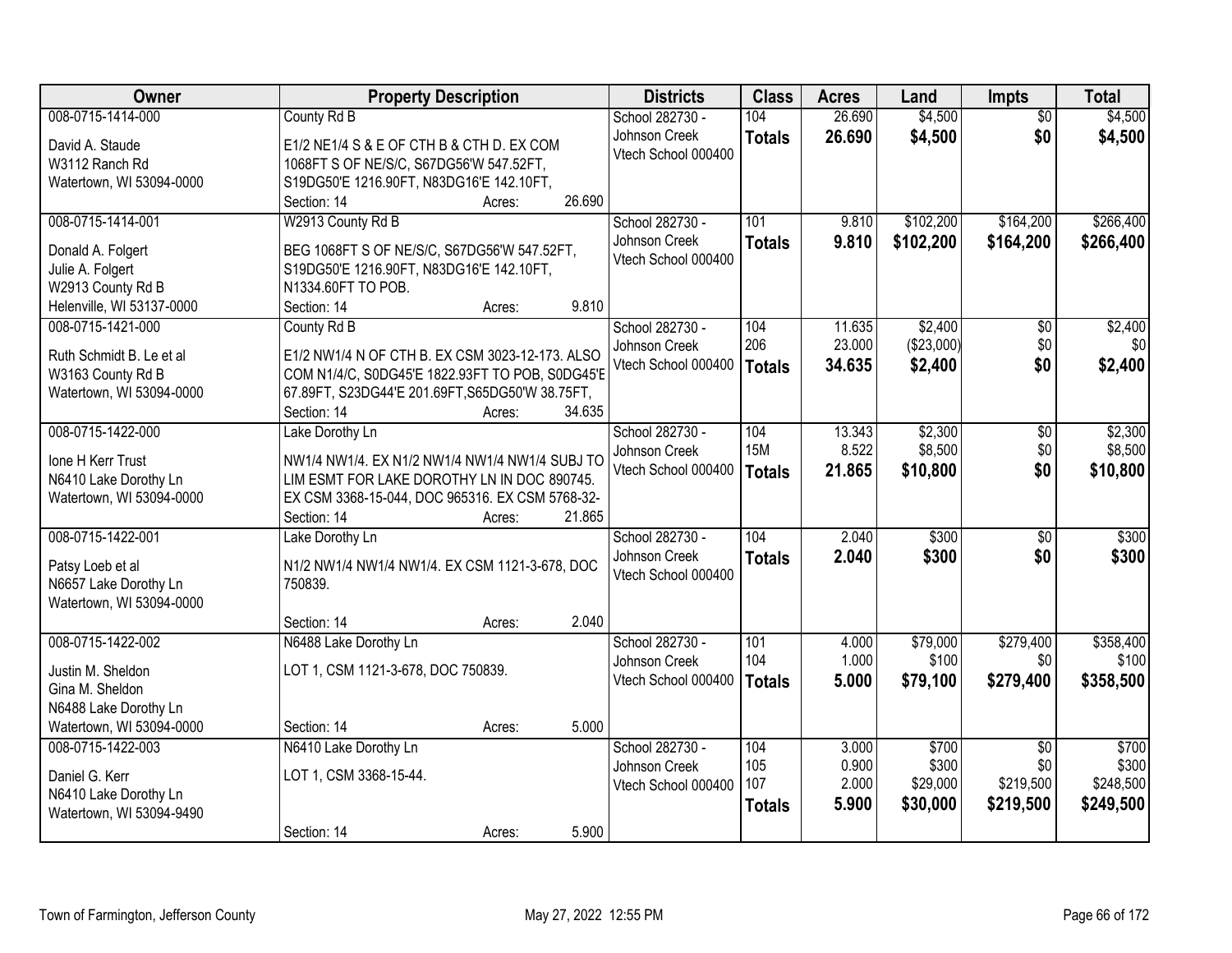| Owner                     |                                                  | <b>Property Description</b> |        | <b>Districts</b>    | <b>Class</b>  | <b>Acres</b> | Land     | <b>Impts</b>    | <b>Total</b>    |
|---------------------------|--------------------------------------------------|-----------------------------|--------|---------------------|---------------|--------------|----------|-----------------|-----------------|
| 008-0715-1422-004         | Lake Dorothy Ln                                  |                             |        | School 282730 -     | 106           | 7.478        | \$15,000 | $\overline{50}$ | \$15,000        |
| Gina M. Sheldon           | LOT 1, CSM 5768-32-306, DOC 1379238.             |                             |        | Johnson Creek       | <b>Totals</b> | 7.478        | \$15,000 | \$0             | \$15,000        |
| Justin M. Sheldon         |                                                  |                             |        | Vtech School 000400 |               |              |          |                 |                 |
| N6488 Lake Dorothy Ln     |                                                  |                             |        |                     |               |              |          |                 |                 |
| Watertown, WI 53094-0000  | Section: 14                                      | Acres:                      | 7.478  |                     |               |              |          |                 |                 |
| 008-0715-1423-000         | W3282 County Rd B                                |                             |        | School 282730 -     | 104           | 4.192        | \$900    | $\overline{50}$ | \$900           |
| Jesse Wilder              | LOT 1, CSM 5769-32-309, DOC 1379239.             |                             |        | Johnson Creek       | 107           | 1.000        | \$17,000 | \$212,100       | \$229,100       |
| Sara M. Wilder            |                                                  |                             |        | Vtech School 000400 | Totals        | 5.192        | \$17,900 | \$212,100       | \$230,000       |
| W3282 County Rd B         |                                                  |                             |        |                     |               |              |          |                 |                 |
| Watertown, WI 53094-0000  | Section: 14                                      | Acres:                      | 5.192  |                     |               |              |          |                 |                 |
| 008-0715-1423-001         | County Rd B                                      |                             |        | School 282730 -     | 104           | 15.375       | \$2,000  | \$0             | \$2,000         |
| Ione H Kerr Trust         | SW1/4 NW1/4. EX PT IN CTH B IN DOC 644636. EX PT |                             |        | Johnson Creek       | 105           | 16.000       | \$3,500  | \$0             | \$3,500         |
| N6410 Lake Dorothy Ln     | IN CSM 3368-15-44, DOC 965316. EX CSM            |                             |        | Vtech School 000400 | <b>15M</b>    | 2.000        | \$2,000  | \$0             | \$2,000         |
| Watertown, WI 53094-0000  | 5769-32-309, DOC 1379239                         |                             |        |                     | <b>Totals</b> | 33.375       | \$7,500  | \$0             | \$7,500         |
|                           | Section: 14                                      | Acres:                      | 33.375 |                     |               |              |          |                 |                 |
| 008-0715-1424-000         | W3168 County Rd B                                |                             |        | School 282730 -     | 104           | 36.185       | \$7,700  | \$0             | \$7,700         |
| William L. Marx           | LOT 1, CSM 3023-12-173, DOC 934071.              |                             |        | Johnson Creek       | 107           | 1.000        | \$17,000 | \$131,500       | \$148,500       |
| Diane R. Marx             |                                                  |                             |        | Vtech School 000400 | <b>Totals</b> | 37.185       | \$24,700 | \$131,500       | \$156,200       |
| W3168 County Rd B         |                                                  |                             |        |                     |               |              |          |                 |                 |
| Watertown, WI 53094-0000  | Section: 14                                      | Acres:                      | 37.185 |                     |               |              |          |                 |                 |
| 008-0715-1424-001         | County Rd B                                      |                             |        | School 282730 -     | 304           | 1.960        | \$0      | \$0             | $\overline{50}$ |
| Town of Farmington        | BEG ON N & S1/4 LINE ON N SIDE OF HWY, S69DGW    |                             |        | Johnson Creek       | <b>Totals</b> | 1.960        | \$0      | \$0             | \$0             |
| N6468 Farmington Rd       | 234.30FT N21DGW 264FT, N69DGE 345.84 FT, S ON    |                             |        | Vtech School 000400 |               |              |          |                 |                 |
| Watertown, WI 53094-0000  | 1/4 LINE 65.34FT, S52DGE 197.34FT, S69DGW        |                             |        |                     |               |              |          |                 |                 |
|                           | Section: 14                                      | Acres:                      | 1.960  |                     |               |              |          |                 |                 |
| 008-0715-1431-000         | N6210 N Helenville Rd                            |                             |        | School 282730 -     | 104           | 28.553       | \$5,600  | $\overline{50}$ | \$5,600         |
| Jaymie J. McCoy           | LOT 1, CSM 2057-6-373, DOC 834645. EX CSM        |                             |        | Johnson Creek       | 107           | 1.000        | \$17,000 | \$261,500       | \$278,500       |
| N6210 N Helenville Rd     | 6247-36-350, DOC 1456627.                        |                             |        | Vtech School 000400 | Totals        | 29.553       | \$22,600 | \$261,500       | \$284,100       |
| Helenville, WI 53137-0000 |                                                  |                             |        |                     |               |              |          |                 |                 |
|                           | Section: 14                                      | Acres:                      | 29.553 |                     |               |              |          |                 |                 |
| 008-0715-1431-001         | W3163 County Rd B                                |                             |        | School 282730 -     | 104           | 12.080       | \$2,300  | $\overline{30}$ | \$2,300         |
| Ruth Schmidt B. Le et al  | N330FT OF E1/2 SW1/4 & THAT PT OF E1/2 NW1/4 S   |                             |        | Johnson Creek       | 107           | 1.000        | \$17,000 | \$172,800       | \$189,800       |
| W3163 County Rd B         | OF HWY.EX 2.14A IN CTH B DEED 346-262. EX CSM    |                             |        | Vtech School 000400 | <b>Totals</b> | 13.080       | \$19,300 | \$172,800       | \$192,100       |
| Watertown, WI 53094-0000  | 3-578.                                           |                             |        |                     |               |              |          |                 |                 |
|                           | Section: 14                                      | Acres:                      | 13.080 |                     |               |              |          |                 |                 |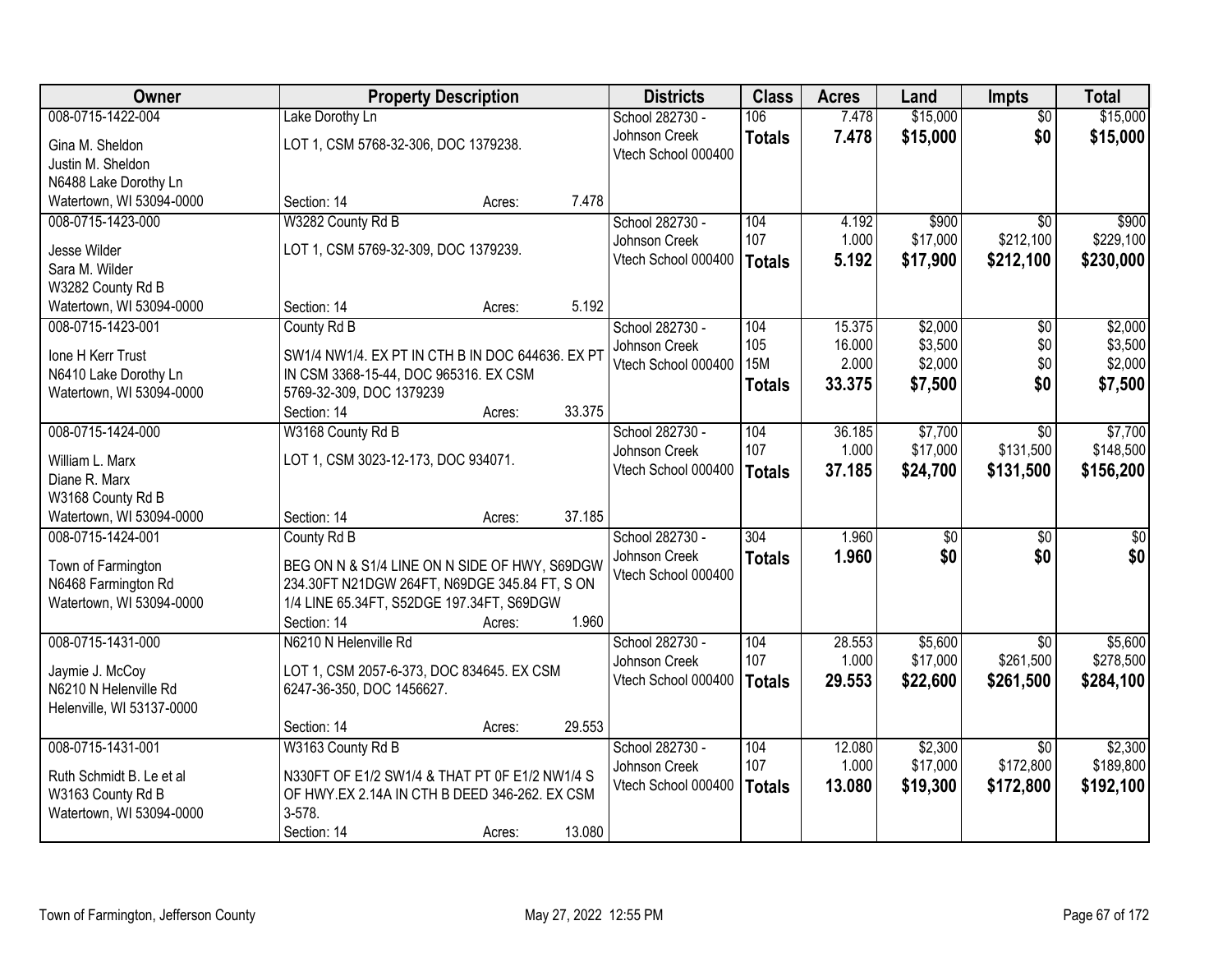| Owner                                  |                                                   | <b>Property Description</b> |        | <b>Districts</b>                     | <b>Class</b>  | <b>Acres</b>    | Land             | <b>Impts</b>    | <b>Total</b>     |
|----------------------------------------|---------------------------------------------------|-----------------------------|--------|--------------------------------------|---------------|-----------------|------------------|-----------------|------------------|
| 008-0715-1431-002                      | N6298 N Helenville Rd                             |                             |        | School 282730 -                      | 101           | 0.780           | \$35,600         | \$88,300        | \$123,900        |
| Richard J. Antisdel                    | LOT 1, CSM 1053-3-578.                            |                             |        | Johnson Creek                        | <b>Totals</b> | 0.780           | \$35,600         | \$88,300        | \$123,900        |
| Sandra J. Antisdel                     |                                                   |                             |        | Vtech School 000400                  |               |                 |                  |                 |                  |
| N6298 N Helenville Rd                  |                                                   |                             |        |                                      |               |                 |                  |                 |                  |
| Helenville, WI 53137-0000              | Section: 14                                       | Acres:                      | 0.780  |                                      |               |                 |                  |                 |                  |
| 008-0715-1431-003                      | <b>Helenville Rd</b>                              |                             |        | School 282730 -                      | 104           | 5.447           | \$800            | $\overline{50}$ | \$800            |
| Erin J. Seif                           | LOT 1, CSM 6247-36-350, DOC 1456627.              |                             |        | Johnson Creek<br>Vtech School 000400 | <b>Totals</b> | 5.447           | \$800            | \$0             | \$800            |
| 348 E Dodge St                         |                                                   |                             |        |                                      |               |                 |                  |                 |                  |
| Jefferson, WI 53549-0000               |                                                   |                             |        |                                      |               |                 |                  |                 |                  |
|                                        | Section: 14                                       | Acres:                      | 5.447  |                                      |               |                 |                  |                 |                  |
| 008-0715-1432-000                      | County Rd B                                       |                             |        | School 282730 -<br>Johnson Creek     | 104<br>105    | 20.000<br>4.640 | \$3,700<br>\$800 | \$0<br>\$0      | \$3,700<br>\$800 |
| Thomas R. Poweleit                     | E25A OF NW1/4 SW1/4. EX 0.36A IN CTH B IN 349-569 |                             |        | Vtech School 000400                  | <b>Totals</b> | 24.640          | \$4,500          | \$0             | \$4,500          |
| N6103 N Helenville Rd                  |                                                   |                             |        |                                      |               |                 |                  |                 |                  |
| Helenville, WI 53137-0000              | Section: 14                                       | Acres:                      | 24.640 |                                      |               |                 |                  |                 |                  |
| 008-0715-1432-001                      | County Rd B                                       |                             |        | School 282730 -                      | 104           | 8.000           | \$1,700          | \$0             | \$1,700          |
|                                        |                                                   |                             |        | Johnson Creek                        | 105           | 5.800           | \$1,400          | \$0             | \$1,400          |
| Arthur J. Grunewald                    | W15A OF NW1/4 SW1/4. EX 0.20A IN CTH B IN         |                             |        | Vtech School 000400                  | 107           | 1.000           | \$17,000         | \$11,500        | \$28,500         |
| Nancy K. Hanneman<br>W3303 County Rd B | 346-262.                                          |                             |        |                                      | <b>Totals</b> | 14.800          | \$20,100         | \$11,500        | \$31,600         |
| Watertown, WI 53094-0000               | Section: 14                                       | Acres:                      | 14.800 |                                      |               |                 |                  |                 |                  |
| 008-0715-1433-000                      | N6173 N Helenville Rd                             |                             |        | School 282730 -                      | 104           | 1.650           | \$300            | $\overline{30}$ | \$300            |
| Caroline Soleska                       | LOT 1, CSM 5439-30-040, DOC 1315843.              |                             |        | Johnson Creek                        | 107           | 1.719           | \$25,600         | \$11,500        | \$37,100         |
| PO Box 156                             |                                                   |                             |        | Vtech School 000400                  | <b>Totals</b> | 3.369           | \$25,900         | \$11,500        | \$37,400         |
| Jefferson, WI 53549-0000               |                                                   |                             |        |                                      |               |                 |                  |                 |                  |
|                                        | Section: 14                                       | Acres:                      | 3.369  |                                      |               |                 |                  |                 |                  |
| 008-0715-1433-001                      | N Helenville Rd                                   |                             |        | School 282730 -                      | 104           | 15.000          | \$1,900          | $\overline{50}$ | \$1,900          |
| Arthur J. Grunewald                    | W15A OF SW1/4 SW1/4.                              |                             |        | Johnson Creek                        | <b>Totals</b> | 15.000          | \$1,900          | \$0             | \$1,900          |
| Nancy K. Hanneman                      |                                                   |                             |        | Vtech School 000400                  |               |                 |                  |                 |                  |
| W3303 County Rd B                      |                                                   |                             |        |                                      |               |                 |                  |                 |                  |
| Watertown, WI 53094-0000               | Section: 14                                       | Acres:                      | 15.000 |                                      |               |                 |                  |                 |                  |
| 008-0715-1433-002                      | N Helenville Rd                                   |                             |        | School 282730 -                      | 104           | 1.919           | \$400            | $\overline{30}$ | \$400            |
| Thomas R. Poweleit                     | LOT 2, CSM 5439-30-040, DOC 1315843.              |                             |        | Johnson Creek                        | <b>15M</b>    | 1.131           | \$1,100          | \$0             | \$1,100          |
| N6103 N Helenville Rd                  |                                                   |                             |        | Vtech School 000400                  | <b>Totals</b> | 3.050           | \$1,500          | \$0             | \$1,500          |
| Helenville, WI 53137-0000              |                                                   |                             |        |                                      |               |                 |                  |                 |                  |
|                                        | Section: 14                                       | Acres:                      | 3.050  |                                      |               |                 |                  |                 |                  |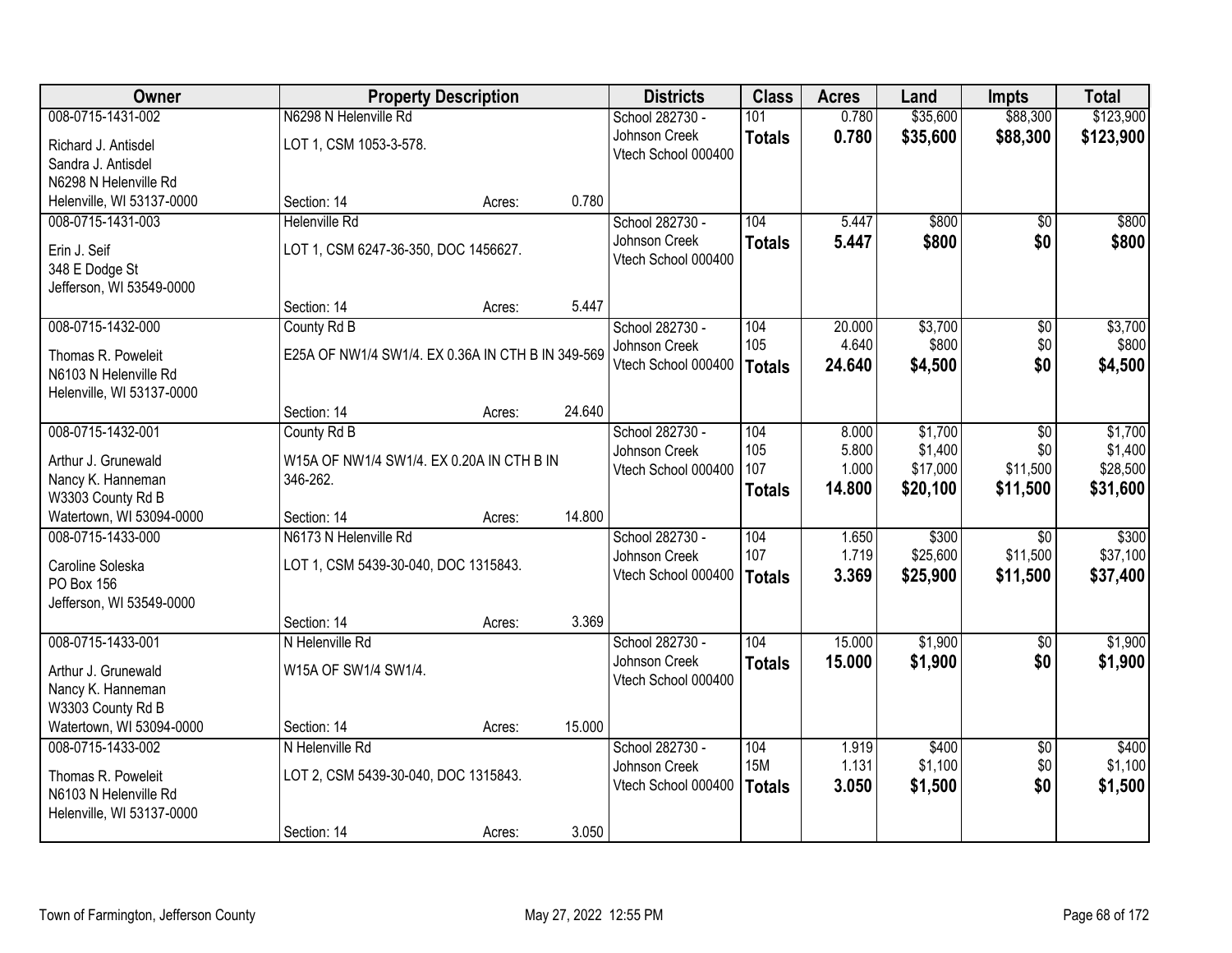| Owner                                          |                                                 | <b>Property Description</b> |        | <b>Districts</b>                     | <b>Class</b>  | <b>Acres</b>    | Land               | <b>Impts</b>    | <b>Total</b>       |
|------------------------------------------------|-------------------------------------------------|-----------------------------|--------|--------------------------------------|---------------|-----------------|--------------------|-----------------|--------------------|
| 008-0715-1433-003                              | N6103 Helenville Rd                             |                             |        | School 282730 -                      | 101           | 3.050           | \$75,200           | \$323,600       | \$398,800          |
| Thomas R. Poweleit                             | LOT 3, CSM 5439-30-040, DOC 1315843.            |                             |        | Johnson Creek                        | <b>Totals</b> | 3.050           | \$75,200           | \$323,600       | \$398,800          |
| N6103 N Helenville Rd                          |                                                 |                             |        | Vtech School 000400                  |               |                 |                    |                 |                    |
| Helenville, WI 53137-0000                      |                                                 |                             |        |                                      |               |                 |                    |                 |                    |
|                                                | Section: 14                                     | Acres:                      | 3.050  |                                      |               |                 |                    |                 |                    |
| 008-0715-1433-004                              | N6109 Helenville Rd                             |                             |        | School 282730 -                      | 101<br>104    | 1.000           | \$40,000           | \$56,100        | \$96,100           |
| Thomas R. Poweleit                             | E25A OF SW1/4 SW1/4. EX CSM 5439-30-040, DOC    |                             |        | Johnson Creek<br>Vtech School 000400 | 105           | 10.531<br>4.000 | \$2,200<br>\$3,700 | \$0<br>\$0      | \$2,200<br>\$3,700 |
| N6103 N Helenville Rd                          | 1315843.                                        |                             |        |                                      | <b>Totals</b> | 15.531          | \$45,900           | \$56,100        | \$102,000          |
| Helenville, WI 53137-0000                      |                                                 |                             |        |                                      |               |                 |                    |                 |                    |
|                                                | Section: 14                                     | Acres:                      | 15.531 |                                      |               |                 |                    |                 |                    |
| 008-0715-1434-000                              | N Helenville Rd                                 |                             |        | School 282730 -                      | 104           | 35.108          | \$6,700            | \$0             | \$6,700            |
| David A. Staude                                | LOT 2, CSM 2057-6-373.                          |                             |        | Johnson Creek<br>Vtech School 000400 | <b>Totals</b> | 35.108          | \$6,700            | \$0             | \$6,700            |
| W3112 Ranch Rd                                 |                                                 |                             |        |                                      |               |                 |                    |                 |                    |
| Watertown, WI 53094-0000                       |                                                 |                             |        |                                      |               |                 |                    |                 |                    |
| 008-0715-1441-000                              | Section: 14                                     | Acres:                      | 35.108 |                                      |               |                 |                    |                 |                    |
|                                                | County Rd D                                     |                             |        | School 282730 -<br>Johnson Creek     | 104<br>105    | 9.178<br>3.500  | \$1,500<br>\$900   | \$0<br>\$0      | \$1,500<br>\$900   |
| David A. Staude                                | NE1/4 SE1/4 E OF CTH D. EX 200FT N & S BY 327FT |                             |        | Vtech School 000400                  | <b>Totals</b> | 12.678          | \$2,400            | \$0             | \$2,400            |
| W3112 Ranch Rd                                 | E & W IN SW COR. MFL 726-829. EX PT IN CSM      |                             |        |                                      |               |                 |                    |                 |                    |
| Watertown, WI 53094-0000                       | 4041-19-277.                                    |                             | 12.678 |                                      |               |                 |                    |                 |                    |
| 008-0715-1441-001                              | Section: 14<br>N6204 County Rd D                | Acres:                      |        | School 282730 -                      | 101           | 1.500           | \$52,500           | \$135,400       | \$187,900          |
|                                                |                                                 |                             |        | Johnson Creek                        | <b>Totals</b> | 1.500           | \$52,500           | \$135,400       | \$187,900          |
| George M. Glennon                              | BEG SW COR NE1/4 SE1/4, N200 FT, E327FT,        |                             |        | Vtech School 000400                  |               |                 |                    |                 |                    |
| Diane Glennon                                  | S200FT, W327FT, TO POB. EX WLY 33FT HWY ROW.    |                             |        |                                      |               |                 |                    |                 |                    |
| N6204 County Rd D<br>Helenville, WI 53137-0000 | Section: 14                                     | Acres:                      | 1.500  |                                      |               |                 |                    |                 |                    |
| 008-0715-1442-000                              | County Rd D                                     |                             |        | School 282730 -                      | 104           | 40.000          | \$6,800            | $\sqrt{6}$      | \$6,800            |
|                                                |                                                 |                             |        | Johnson Creek                        | <b>Totals</b> | 40.000          | \$6,800            | \$0             | \$6,800            |
| Brian D. Statz                                 | N1/2 SE1/4 W OF CTH D IN 341-077.               |                             |        | Vtech School 000400                  |               |                 |                    |                 |                    |
| Jennifer L. Statz<br>W3450 Market Rd           |                                                 |                             |        |                                      |               |                 |                    |                 |                    |
| Helenville, WI 53137-0000                      | Section: 14                                     | Acres:                      | 40.000 |                                      |               |                 |                    |                 |                    |
| 008-0715-1443-000                              | County Rd D                                     |                             |        | School 282730 -                      | 104           | 22.500          | \$4,300            | $\overline{50}$ | \$4,300            |
|                                                | S31.50A OF SW1/4 SE1/4.                         |                             |        | Johnson Creek                        | 105           | 1.000           | \$200              | \$0             | \$200              |
| David A. Staude<br>W3112 Ranch Rd              |                                                 |                             |        | Vtech School 000400                  | 107           | 1.000           | \$17,000           | \$21,200        | \$38,200           |
| Watertown, WI 53094-0000                       |                                                 |                             |        |                                      | <b>15M</b>    | 7.000           | \$7,000            | \$0             | \$7,000            |
|                                                | Section: 14                                     | Acres:                      | 31.500 |                                      | <b>Totals</b> | 31.500          | \$28,500           | \$21,200        | \$49,700           |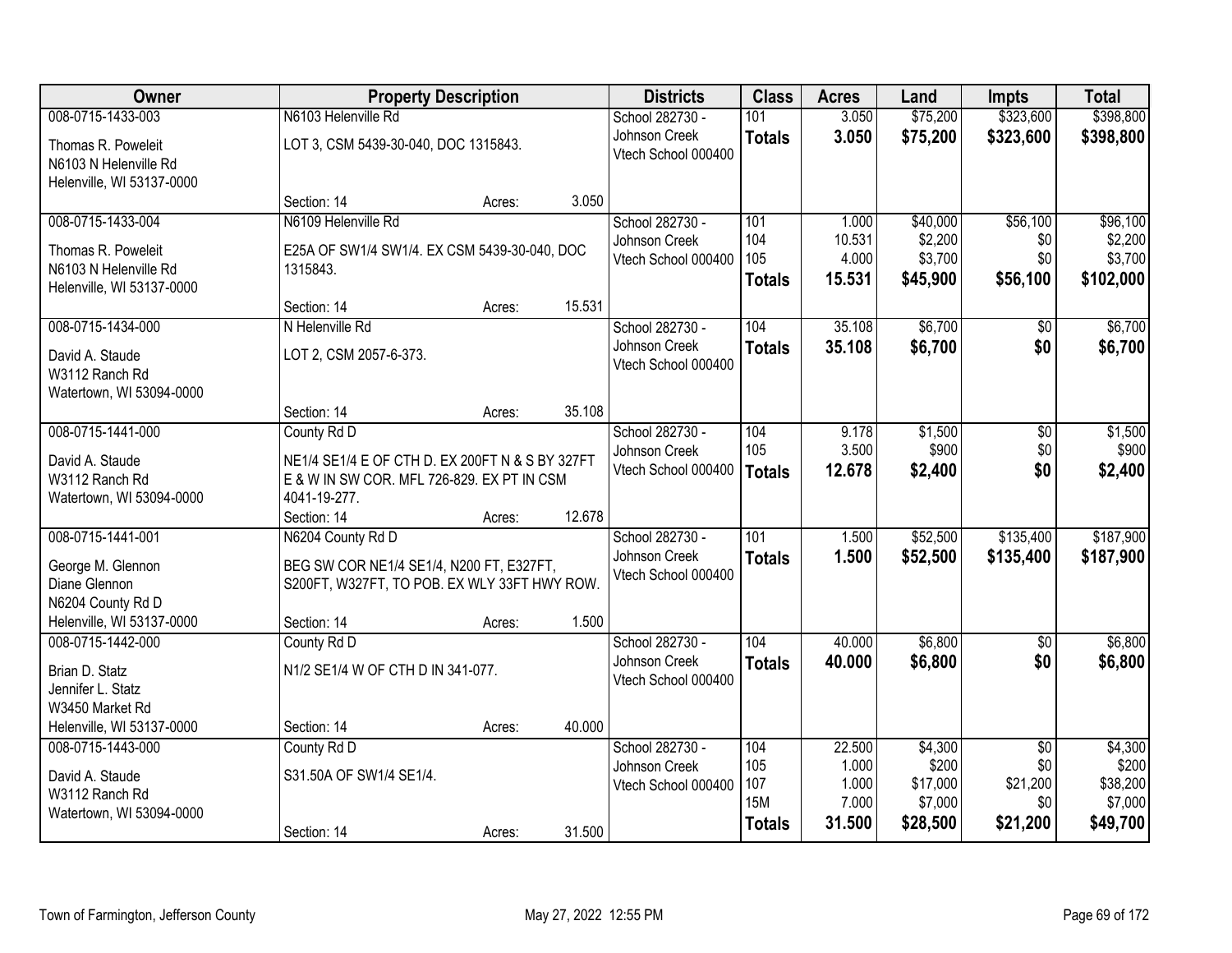| Owner                        |                                                   | <b>Property Description</b> |        | <b>Districts</b>    | <b>Class</b>  | <b>Acres</b> | Land     | <b>Impts</b>    | <b>Total</b> |
|------------------------------|---------------------------------------------------|-----------------------------|--------|---------------------|---------------|--------------|----------|-----------------|--------------|
| 008-0715-1443-001            | N6183 County Rd D                                 |                             |        | School 282730 -     | 101           | 8.500        | \$97,000 | \$176,800       | \$273,800    |
| James E. Baneck Sr           | N8 1/2 ACRES OF SW1/4 SE1/4                       |                             |        | Johnson Creek       | <b>Totals</b> | 8.500        | \$97,000 | \$176,800       | \$273,800    |
| N6183 County Rd D            |                                                   |                             |        | Vtech School 000400 |               |              |          |                 |              |
| Helenville, WI 53137-0000    |                                                   |                             |        |                     |               |              |          |                 |              |
|                              | Section: 14                                       | Acres:                      | 8.500  |                     |               |              |          |                 |              |
| 008-0715-1444-000            | N6136 County Rd D                                 |                             |        | School 282730 -     | 101           | 2.001        | \$65,000 | \$65,700        | \$130,700    |
| Ronald E. Essex              | LOT 1, CSM 4032-19-260.                           |                             |        | Johnson Creek       | <b>Totals</b> | 2.001        | \$65,000 | \$65,700        | \$130,700    |
| Sylvia J. Essex              |                                                   |                             |        | Vtech School 000400 |               |              |          |                 |              |
| N6136 County Rd D            |                                                   |                             |        |                     |               |              |          |                 |              |
| Helenville, WI 53137-0000    | Section: 14                                       | Acres:                      | 2.001  |                     |               |              |          |                 |              |
| 008-0715-1444-001            | County Rd D                                       |                             |        | School 282730 -     | 104           | 36.729       | \$7,500  | $\overline{50}$ | \$7,500      |
| David A. Staude              | SE1/4 SE1/4. EX 0.27A IN CTH D IN 341-076. EX CSM |                             |        | Johnson Creek       | 105           | 1.000        | \$200    | \$0             | \$200        |
| W3112 Ranch Rd               | 4032-19-260.                                      |                             |        | Vtech School 000400 | <b>Totals</b> | 37.729       | \$7,700  | \$0             | \$7,700      |
| Watertown, WI 53094-0000     |                                                   |                             |        |                     |               |              |          |                 |              |
|                              | Section: 14                                       | Acres:                      | 37.729 |                     |               |              |          |                 |              |
| 008-0715-1511-000            | Lake Dorothy Ln                                   |                             |        | School 282730 -     | 104           | 33.000       | \$5,200  | $\overline{50}$ | \$5,200      |
| Patsy Loeb et al             | NE1/4 NE1/4. SUBJ TO ESMT IN DOC 890745.          |                             |        | Johnson Creek       | 105           | 7.000        | \$1,600  | \$0             | \$1,600      |
| N6657 Lake Dorothy Ln        |                                                   |                             |        | Vtech School 000400 | <b>Totals</b> | 40.000       | \$6,800  | \$0             | \$6,800      |
| Watertown, WI 53094-0000     |                                                   |                             |        |                     |               |              |          |                 |              |
|                              | Section: 15                                       | Acres:                      | 40.000 |                     |               |              |          |                 |              |
| 008-0715-1512-000            | County Rd B                                       |                             |        | School 282730 -     | 104           | 20.000       | \$3,300  | \$0             | \$3,300      |
| Heath S. Schluter            | E1/2 NW1/4 NE1/4.                                 |                             |        | Johnson Creek       | <b>Totals</b> | 20.000       | \$3,300  | \$0             | \$3,300      |
| W3628 County Rd B            |                                                   |                             |        | Vtech School 000400 |               |              |          |                 |              |
| Johnson Creek, WI 53038-0000 |                                                   |                             |        |                     |               |              |          |                 |              |
|                              | Section: 15                                       | Acres:                      | 20.000 |                     |               |              |          |                 |              |
| 008-0715-1512-001            | County Rd B                                       |                             |        | School 282730 -     | 104           | 17.048       | \$2,600  | $\sqrt{6}$      | \$2,600      |
| Heath S. Schluter            | W1/2 NW1/4 NE1/4. ALSO PT OF NE1/4 NW1/4 & SE1/   |                             |        | Johnson Creek       | <b>Totals</b> | 17.048       | \$2,600  | \$0             | \$2,600      |
| W3628 County Rd B            | NW1/4 LYG E OF L BEG 2240.05FT, N 87DG14'E OF     |                             |        | Vtech School 000400 |               |              |          |                 |              |
| Johnson Creek, WI 53038-0000 | NW/S/C, S02DG08' W TO CTH B. EX COM N1/4/C,       |                             |        |                     |               |              |          |                 |              |
|                              | Section: 15                                       | Acres:                      | 17.048 |                     |               |              |          |                 |              |
| 008-0715-1513-000            | W3440 County Rd B                                 |                             |        | School 282730 -     | 101           | 1.902        | \$62,600 | \$138,300       | \$200,900    |
| Jeffrey Steinke              | LOT 1, CSM 3862-18-189, DOC 1025196.              |                             |        | Johnson Creek       | <b>Totals</b> | 1.902        | \$62,600 | \$138,300       | \$200,900    |
| Echo Potter-Steinke          |                                                   |                             |        | Vtech School 000400 |               |              |          |                 |              |
| W3440 County Rd B            |                                                   |                             |        |                     |               |              |          |                 |              |
| Johnson Creek, WI 53038-0000 | Section: 15                                       | Acres:                      | 1.902  |                     |               |              |          |                 |              |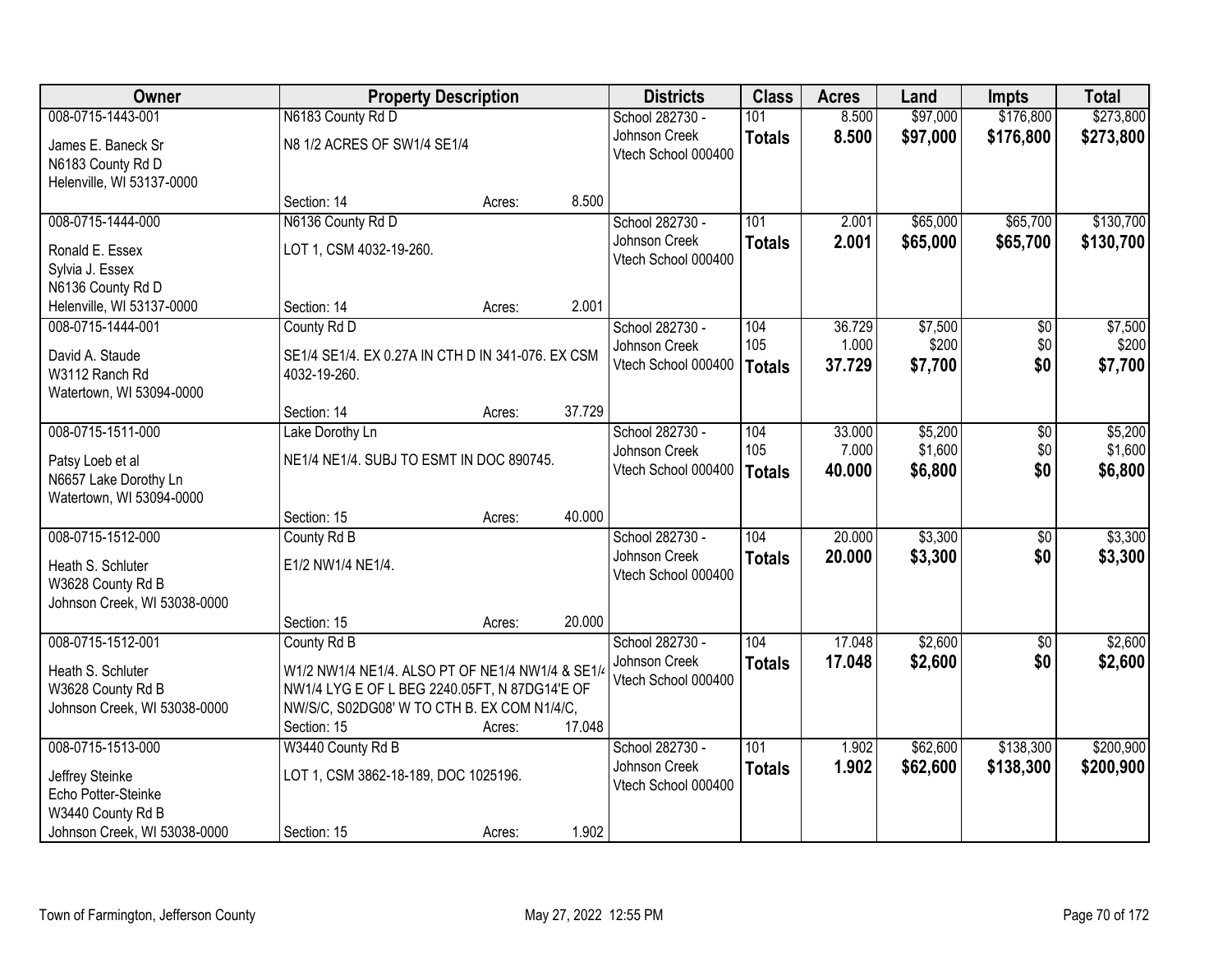| Owner                                                | <b>Property Description</b>                                                                   | <b>Districts</b>    | <b>Class</b>  | <b>Acres</b> | Land     | <b>Impts</b>    | <b>Total</b> |
|------------------------------------------------------|-----------------------------------------------------------------------------------------------|---------------------|---------------|--------------|----------|-----------------|--------------|
| 008-0715-1513-001                                    | W3475 County Rd B                                                                             | School 282730 -     | 101           | 4.095        | \$79,400 | \$123,400       | \$202,800    |
| Herbert H. Harwood                                   | BEG S/C, N01DG20'E 253.21FT S80DG04'E 33.73FT                                                 | Johnson Creek       | 104           | 1.000        | \$100    | \$0             | \$100        |
| Sharon L. Harwood                                    | TO POB, N01DG20'E 398.96FT TO S/L CTH B,                                                      | Vtech School 000400 | <b>Totals</b> | 5.095        | \$79,500 | \$123,400       | \$202,900    |
| W3475 County Rd B                                    | S75DG14'E 141.15FT, ALG CUR TO RT RAD                                                         |                     |               |              |          |                 |              |
| Johnson Creek, WI 53038-0000                         | 5.095<br>Section: 15<br>Acres:                                                                |                     |               |              |          |                 |              |
| 008-0715-1513-002                                    | W3476 County Rd B                                                                             | School 282730 -     | 104           | 50.059       | \$9,300  | $\overline{30}$ | \$9,300      |
|                                                      |                                                                                               | Johnson Creek       | 107           | 1.000        | \$17,000 | \$116,100       | \$133,100    |
| Sharon L. Harwood<br>Herbert H. Harwood              | SW1/4 NE1/4 S OF CTH B EX 1.67A IN CTH B IN<br>349-580. ALSO W1/2 SW1/4 NE1/4 LYG N OF CTH B. | Vtech School 000400 | <b>Totals</b> | 51.059       | \$26,300 | \$116,100       | \$142,400    |
| W3475 County Rd B                                    | SUBJ TO TWN RD. EX COM S/C N01DG20'E 253.21                                                   |                     |               |              |          |                 |              |
| Johnson Creek, WI 53038-0000                         | 51.059<br>Section: 15<br>Acres:                                                               |                     |               |              |          |                 |              |
| 008-0715-1513-003                                    | County Rd B                                                                                   | School 282730 -     | 104           | 10.598       | \$2,200  | \$0             | \$2,200      |
|                                                      |                                                                                               | Johnson Creek       | <b>Totals</b> | 10.598       | \$2,200  | \$0             | \$2,200      |
| Heath S. Schluter                                    | E1/2 SW1/4 NE1/4 LYG N OF CTH B. EX CSM                                                       | Vtech School 000400 |               |              |          |                 |              |
| W3628 County Rd B                                    | 3862-18-189.                                                                                  |                     |               |              |          |                 |              |
| Johnson Creek, WI 53038-0000                         |                                                                                               |                     |               |              |          |                 |              |
|                                                      | 10.598<br>Section: 15<br>Acres:                                                               |                     |               |              |          |                 |              |
| 008-0715-1514-000                                    | N6307 Lake Dorothy Ln                                                                         | School 282730 -     | 104           | 16.910       | \$2,300  | \$0             | \$2,300      |
| John T. Pennybacker                                  | PT OF SE1/4 NE1/4 LYG N OF HWY. EX 0.09A IN CTH                                               | Johnson Creek       | 105           | 7.900        | \$1,600  | \$0             | \$1,600      |
| N6307 Lake Dorothy Ln                                | B IN DOC 631209. EX W9 ACRES.                                                                 | Vtech School 000400 | 107           | 1.000        | \$17,000 | \$118,800       | \$135,800    |
| Watertown, WI 53094-0000                             |                                                                                               |                     | <b>Totals</b> | 25.810       | \$20,900 | \$118,800       | \$139,700    |
|                                                      | 25.810<br>Section: 15<br>Acres:                                                               |                     |               |              |          |                 |              |
| 008-0715-1514-001                                    | County Rd B                                                                                   | School 282730 -     | 104           | 6.000        | \$700    | $\overline{50}$ | \$700        |
|                                                      | W9A OF SE1/4 NE1/4 LYG N OF CTH B.                                                            | Johnson Creek       | 105           | 3.000        | \$700    | \$0             | \$700        |
| Anthony, Connie Quei Janice et al<br>304 E Forest St |                                                                                               | Vtech School 000400 | <b>Totals</b> | 9.000        | \$1,400  | \$0             | \$1,400      |
| Black Creek, WI 54106-0000                           |                                                                                               |                     |               |              |          |                 |              |
|                                                      | 9.000<br>Section: 15<br>Acres:                                                                |                     |               |              |          |                 |              |
| 008-0715-1514-002                                    | County Rd B                                                                                   | School 282730 -     | 104           | 2.500        | \$200    | $\overline{50}$ | \$200        |
|                                                      |                                                                                               | Johnson Creek       | <b>Totals</b> | 2.500        | \$200    | \$0             | \$200        |
| Sharon L. Harwood                                    | SW 4A OF SE1/4 NE1/4. EX LD IN CTH B.                                                         | Vtech School 000400 |               |              |          |                 |              |
| Herbert H. Harwood                                   |                                                                                               |                     |               |              |          |                 |              |
| W3475 County Rd B                                    |                                                                                               |                     |               |              |          |                 |              |
| Johnson Creek, WI 53038-0000                         | 2.500<br>Section: 15<br>Acres:                                                                |                     |               |              |          |                 |              |
| 008-0715-1514-003                                    | County Rd B                                                                                   | School 282730 -     | 104           | 1.110        | \$200    | $\overline{30}$ | \$200        |
| Arthur J. Grunewald                                  | BEG C/L HWY 102.96FT W OF E1/4/C, W698.94FT,                                                  | Johnson Creek       | <b>Totals</b> | 1.110        | \$200    | \$0             | \$200        |
| Nancy K. Hanneman                                    | N236.28FT TO C/L HWY, S73DGE ON HWY TO POB.                                                   | Vtech School 000400 |               |              |          |                 |              |
| W3303 County Rd B                                    | EX 0.54A IN CTH B IN 346-261.                                                                 |                     |               |              |          |                 |              |
| Watertown, WI 53094-0000                             | 1.110<br>Section: 15<br>Acres:                                                                |                     |               |              |          |                 |              |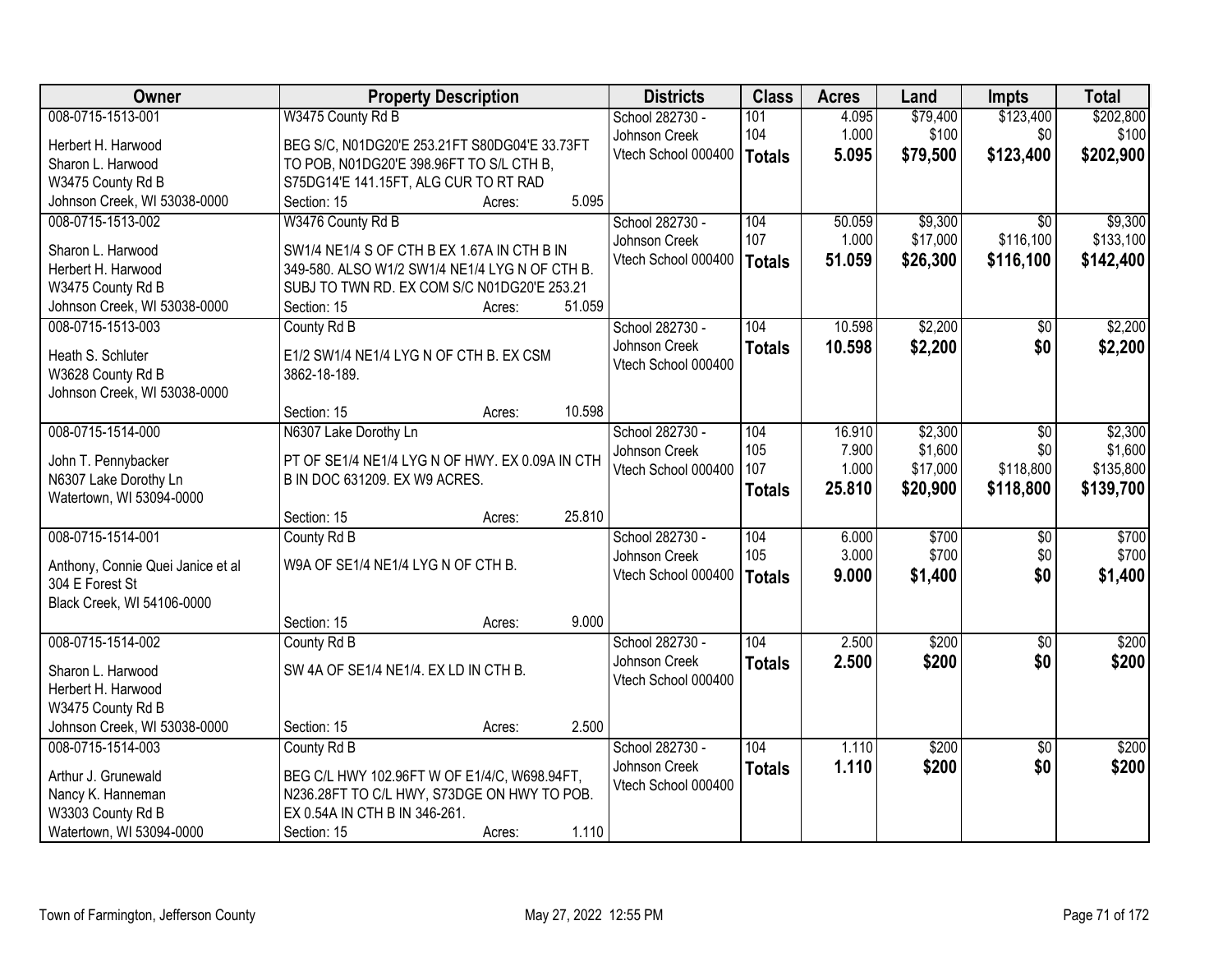| Owner                                   | <b>Property Description</b>                       | <b>Districts</b>    | <b>Class</b>  | <b>Acres</b> | Land     | Impts           | <b>Total</b> |
|-----------------------------------------|---------------------------------------------------|---------------------|---------------|--------------|----------|-----------------|--------------|
| 008-0715-1521-000                       | County Rd B                                       | School 282730 -     | 104           | 28.000       | \$5,600  | $\overline{50}$ | \$5,600      |
| Debra J. Schluter                       | NE1/4 NW1/4 & SE1/4 NW1/4 LYG W OF L BEG          | Johnson Creek       | 105           | 1.000        | \$100    | \$0             | \$100        |
| W4695 Morningside Rd                    | 2240.05FT, S 87DG14'E OF NW/S/C, S02DG08' W TO    | Vtech School 000400 | <b>15M</b>    | 6.416        | \$6,400  | \$0             | \$6,400      |
| Watertown, WI 53098-0000                | CTH <sub>B.</sub>                                 |                     | <b>Totals</b> | 35.416       | \$12,100 | \$0             | \$12,100     |
|                                         | Section: 15<br>35.416<br>Acres:                   |                     |               |              |          |                 |              |
| 008-0715-1522-000                       | County Rd B                                       | School 282730 -     | 104           | 36.130       | \$5,300  | $\overline{50}$ | \$5,300      |
| Debra J. Schluter                       | NW1/4 NW1/4. EX 1.47A IN 446-500. EX 0.40A IN CTH | Johnson Creek       | 105           | 2.000        | \$100    | \$0             | \$100        |
| W4695 Morningside Rd                    | B IN 346-258. EX 1.3A IN CTH B IN 346-259.        | Vtech School 000400 | <b>Totals</b> | 38.130       | \$5,400  | \$0             | \$5,400      |
| Watertown, WI 53098-0000                |                                                   |                     |               |              |          |                 |              |
|                                         | 38.130<br>Section: 15<br>Acres:                   |                     |               |              |          |                 |              |
| 008-0715-1522-001                       | W3620 County Rd B                                 | School 282730 -     | 101           | 1.470        | \$51,800 | \$144,500       | \$196,300    |
| James A. Buglass                        | BEG ON CTH B 1266.64FT S & 978.98FT W OF NW       | Johnson Creek       | <b>Totals</b> | 1.470        | \$51,800 | \$144,500       | \$196,300    |
| Barbara L. Buglass                      | SEC COR, SELY ON HWY 310.08FT, N10DG54'E          | Vtech School 000400 |               |              |          |                 |              |
| W3620 County Rd B                       | 280FT, N 79DG05'W 320.90FT, S205.53FT TO POB. EX  |                     |               |              |          |                 |              |
| Johnson Creek, WI 53038-0000            | Section: 15<br>1.470<br>Acres:                    |                     |               |              |          |                 |              |
| 008-0715-1523-000                       | W3621 County Rd B                                 | School 282730 -     | 104           | 17.500       | \$3,000  | \$0             | \$3,000      |
|                                         |                                                   | Johnson Creek       | 105           | 0.500        | \$100    | \$0             | \$100        |
| Shawn O. Doherty                        | E1/2 SW1/4 NW1/4 S OF HWY.                        | Vtech School 000400 | 107           | 1.000        | \$17,000 | \$185,700       | \$202,700    |
| W3621 County Rd B                       |                                                   |                     | <b>Totals</b> | 19.000       | \$20,100 | \$185,700       | \$205,800    |
| Johnson Creek, WI 53038-0000            |                                                   |                     |               |              |          |                 |              |
|                                         | 19.000<br>Section: 15<br>Acres:                   |                     |               |              |          |                 |              |
| 008-0715-1523-001                       | Coffee Rd                                         | School 282730 -     | 104           | 13.581       | \$2,200  | $\overline{50}$ | \$2,200      |
| Shawn O. Doherty                        | W1/2 SW1/4 NW1/4. EX CSM 5786-33-045, DOC         | Johnson Creek       | 105           | 1.000        | \$100    | \$0             | \$100        |
| Nancy J. Doherty                        | 1381476.                                          | Vtech School 000400 | <b>Totals</b> | 14.581       | \$2,300  | \$0             | \$2,300      |
| W3621 County Rd B                       |                                                   |                     |               |              |          |                 |              |
| Johnson Creek, WI 53038-0000            | 14.581<br>Section: 15<br>Acres:                   |                     |               |              |          |                 |              |
| 008-0715-1523-002                       | N6304 Coffee Rd                                   | School 282730 -     | 101           | 2.050        | \$65,500 | \$265,700       | \$331,200    |
| <b>Todd Crawley</b>                     | LOT 1, CSM 5786-33-045, DOC 1381476.              | Johnson Creek       | <b>Totals</b> | 2.050        | \$65,500 | \$265,700       | \$331,200    |
| Jennifer Blossem                        |                                                   | Vtech School 000400 |               |              |          |                 |              |
| N6304 Coffee Rd                         |                                                   |                     |               |              |          |                 |              |
| Johnson Creek, WI 53038-0000            | 2.050<br>Section: 15<br>Acres:                    |                     |               |              |          |                 |              |
| 008-0715-1523-003                       | Coffee Rd                                         | School 282730 -     | 105           | 3.369        | \$800    | $\overline{50}$ | \$800        |
|                                         |                                                   | Johnson Creek       | <b>Totals</b> | 3.369        | \$800    | \$0             | \$800        |
| <b>Todd Crawley</b><br>Jennifer Blossem | OUTLOT 1, CSM 5786-33-045, DOC 1381476.           | Vtech School 000400 |               |              |          |                 |              |
| N6304 Coffee Rd                         |                                                   |                     |               |              |          |                 |              |
| Johnson Creek, WI 53038-0000            | 3.369<br>Section: 15<br>Acres:                    |                     |               |              |          |                 |              |
|                                         |                                                   |                     |               |              |          |                 |              |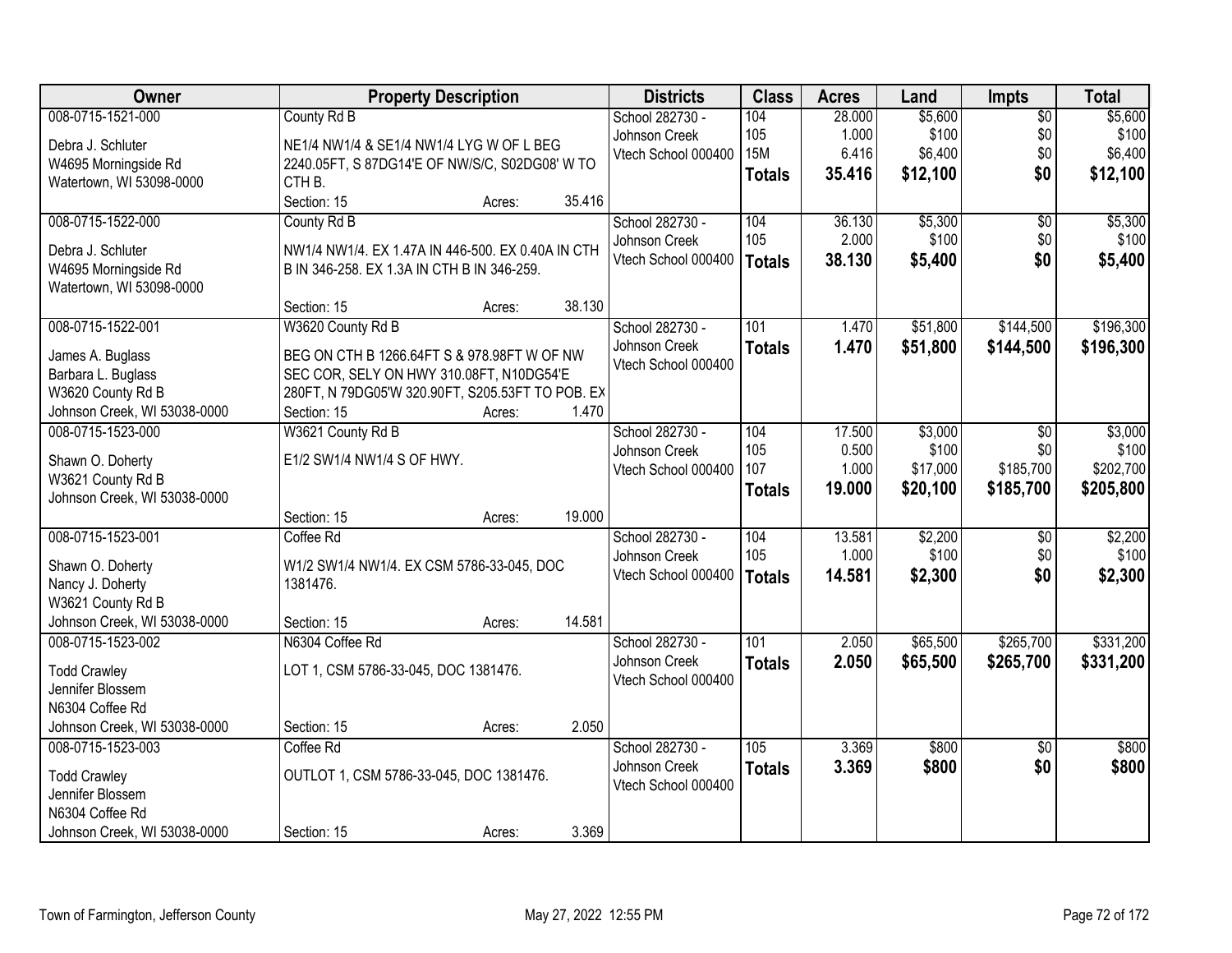| Owner                        | <b>Property Description</b>                      |        |        | <b>Districts</b>    | <b>Class</b>  | <b>Acres</b> | Land     | <b>Impts</b>    | <b>Total</b> |
|------------------------------|--------------------------------------------------|--------|--------|---------------------|---------------|--------------|----------|-----------------|--------------|
| 008-0715-1524-000            | N6305 Back Acres Ln                              |        |        | School 282730 -     | 104           | 14.210       | \$2,900  | $\overline{50}$ | \$2,900      |
| Dane Mel Hartwig             | SE1/4 NW1/4 LYG S OF CTH B. EX CSM 1802-5-469,   |        |        | Johnson Creek       | 105           | 7.342        | \$1,800  | \$0             | \$1,800      |
| N6468 Switzke Rd             | DOC 802084. EX 0.79A IN CTH B IN DOC 635411. EX  |        |        | Vtech School 000400 | <b>Totals</b> | 21.552       | \$4,700  | \$0             | \$4,700      |
| Watertown, WI 53094-0000     | CSM 5650-31-280, DOC 1360171. ALSO NE1/4 SW1/4   |        |        |                     |               |              |          |                 |              |
|                              | Section: 15                                      | Acres: | 21.552 |                     |               |              |          |                 |              |
| 008-0715-1524-001            | W3523 County Rd B                                |        |        | School 282730 -     | 101           | 5.000        | \$83,000 | \$121,600       | \$204,600    |
| Michael R. Ksicinski         | LOT 1, CSM 1802-5-469.                           |        |        | Johnson Creek       | <b>Totals</b> | 5.000        | \$83,000 | \$121,600       | \$204,600    |
| Robyn L. Torgerson           |                                                  |        |        | Vtech School 000400 |               |              |          |                 |              |
| W3523 County Rd B            |                                                  |        |        |                     |               |              |          |                 |              |
| Johnson Creek, WI 53038-0000 | Section: 15                                      | Acres: | 5.000  |                     |               |              |          |                 |              |
| 008-0715-1531-000            | N6305 Back Acres Ln                              |        |        | School 282730 -     | 101           | 2.442        | \$69,400 | \$289,400       | \$358,800    |
| <b>Scott Sukow</b>           | LOT 1, CSM 5650-31-280, DOC 1360171.             |        |        | Johnson Creek       | <b>Totals</b> | 2.442        | \$69,400 | \$289,400       | \$358,800    |
| Shari Sukow                  |                                                  |        |        | Vtech School 000400 |               |              |          |                 |              |
| N6305 Back Acres Ln          |                                                  |        |        |                     |               |              |          |                 |              |
| Johnson Creek, WI 53038-0000 | Section: 15                                      | Acres: | 2.442  |                     |               |              |          |                 |              |
| 008-0715-1531-001            | <b>Back Acres Ln</b>                             |        |        | School 282730 -     | 105           | 8.084        | \$9,700  | \$0             | \$9,700      |
| <b>Scott Sukow</b>           | LOT 2, CSM 5650-31-280, DOC 1360171.             |        |        | Johnson Creek       | 106           | 4.000        | \$8,000  | \$0             | \$8,000      |
| Shari Sukow                  |                                                  |        |        | Vtech School 000400 | <b>Totals</b> | 12.084       | \$17,700 | \$0             | \$17,700     |
| N6305 Back Acres Ln          |                                                  |        |        |                     |               |              |          |                 |              |
| Johnson Creek, WI 53038-0000 | Section: 15                                      | Acres: | 12.084 |                     |               |              |          |                 |              |
| 008-0715-1531-002            | <b>Back Acres Ln</b>                             |        |        | School 282730 -     | 104           | 11.500       | \$1,700  | $\overline{50}$ | \$1,700      |
| Dane Mel Hartwig             | NE1/4 SW1/4. EX CSM 5650-31-280, DOC 1360171. EX |        |        | Johnson Creek       | 105           | 13.942       | \$3,500  | \$0             | \$3,500      |
| N6468 Switzke Rd             | LD LYG NLY OF CSM 5650-31-280, DOC 1360171.      |        |        | Vtech School 000400 | <b>15M</b>    | 1.000        | \$1,000  | \$0             | \$1,000      |
| Watertown, WI 53094-0000     |                                                  |        |        |                     | <b>Totals</b> | 26.442       | \$6,200  | \$0             | \$6,200      |
|                              | Section: 15                                      | Acres: | 26.442 |                     |               |              |          |                 |              |
| 008-0715-1532-000            | Coffee Rd                                        |        |        | School 282730 -     | 104           | 20.000       | \$3,000  | $\overline{50}$ | \$3,000      |
| Shawn O. Doherty             | E1/2 NW1/4 SW1/4.                                |        |        | Johnson Creek       | <b>Totals</b> | 20.000       | \$3,000  | \$0             | \$3,000      |
| W3621 County Rd B            |                                                  |        |        | Vtech School 000400 |               |              |          |                 |              |
| Johnson Creek, WI 53038-0000 |                                                  |        |        |                     |               |              |          |                 |              |
|                              | Section: 15                                      | Acres: | 20.000 |                     |               |              |          |                 |              |
| 008-0715-1532-001            | Coffee Rd                                        |        |        | School 282702 -     | 104           | 19.000       | \$3,700  | $\overline{50}$ | \$3,700      |
| Cds Investments, LLC         | W1/2 OF NW1/4 SW1/4.                             |        |        | Jefferson SD        | 105           | 1.000        | \$100    | \$0             | \$100        |
| 640 Mary Knoll Ln            |                                                  |        |        | Vtech School 000400 | <b>Totals</b> | 20.000       | \$3,800  | \$0             | \$3,800      |
| Watertown, WI 53098-0000     |                                                  |        |        |                     |               |              |          |                 |              |
|                              | Section: 15                                      | Acres: | 20.000 |                     |               |              |          |                 |              |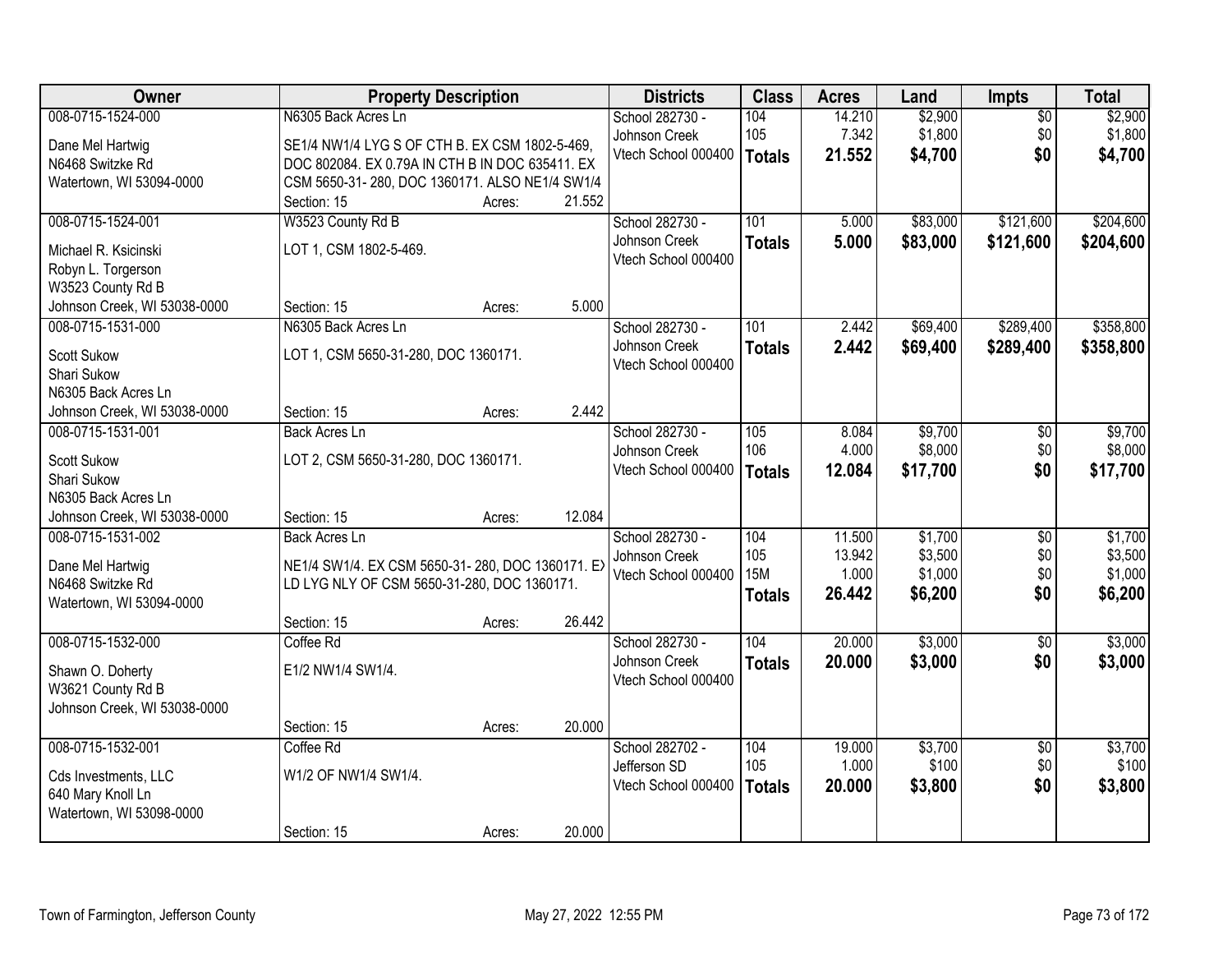| Owner                        |                                                  | <b>Property Description</b> |        | <b>Districts</b>    | <b>Class</b>  | <b>Acres</b> | Land     | <b>Impts</b>    | <b>Total</b> |
|------------------------------|--------------------------------------------------|-----------------------------|--------|---------------------|---------------|--------------|----------|-----------------|--------------|
| 008-0715-1533-000            | N6132 Coffee Rd                                  |                             |        | School 282702 -     | 104           | 39.000       | \$5,500  | \$0             | \$5,500      |
| Cds Investments, LLC         | SW1/4 SW1/4.                                     |                             |        | Jefferson SD        | 105           | 1.000        | \$100    | \$0             | \$100        |
| 640 Mary Knoll Ln            |                                                  |                             |        | Vtech School 000400 | Totals        | 40.000       | \$5,600  | \$0             | \$5,600      |
| Watertown, WI 53098-0000     |                                                  |                             |        |                     |               |              |          |                 |              |
|                              | Section: 15                                      | Acres:                      | 40.000 |                     |               |              |          |                 |              |
| 008-0715-1534-000            | <b>Back Acres Ln</b>                             |                             |        | School 282702 -     | 104           | 32.000       | \$4,900  | $\overline{50}$ | \$4,900      |
| Cds Investments, LLC         | SE1/4 SW1/4.                                     |                             |        | Jefferson SD        | 105           | 1.000        | \$100    | \$0             | \$100        |
| 640 Mary Knoll Ln            |                                                  |                             |        | Vtech School 000400 | <b>15M</b>    | 7.000        | \$7,000  | \$0             | \$7,000      |
| Watertown, WI 53098-0000     |                                                  |                             |        |                     | <b>Totals</b> | 40.000       | \$12,000 | \$0             | \$12,000     |
|                              | Section: 15                                      | Acres:                      | 40.000 |                     |               |              |          |                 |              |
| 008-0715-1541-000            | W3303 County Rd B                                |                             |        | School 282730 -     | 104           | 33.000       | \$4,900  | $\overline{50}$ | \$4,900      |
| Arthur J. Grunewald          | NE1/4 SE1/4.                                     |                             |        | Johnson Creek       | 105           | 6.000        | \$1,500  | \$0             | \$1,500      |
| Nancy K. Hanneman            |                                                  |                             |        | Vtech School 000400 | 107           | 1.000        | \$17,000 | \$128,100       | \$145,100    |
| W3303 County Rd B            |                                                  |                             |        |                     | <b>Totals</b> | 40.000       | \$23,400 | \$128,100       | \$151,500    |
| Watertown, WI 53094-0000     | Section: 15                                      | Acres:                      | 40.000 |                     |               |              |          |                 |              |
| 008-0715-1542-000            | <b>Back Acres Ln</b>                             |                             |        | School 282730 -     | 104           | 28.000       | \$5,200  | \$0             | \$5,200      |
| Sharon L. Harwood            | NW1/4 SE1/4. EX W24.75FT. MFL 785-301. MFL       |                             |        | Johnson Creek       | 105           | 10.250       | \$2,400  | \$0             | \$2,400      |
| Herbert H. Harwood           | 1106919.                                         |                             |        | Vtech School 000400 | <b>15M</b>    | 1.000        | \$1,000  | \$0             | \$1,000      |
| W3475 County Rd B            |                                                  |                             |        |                     | <b>Totals</b> | 39.250       | \$8,600  | \$0             | \$8,600      |
| Johnson Creek, WI 53038-0000 | Section: 15                                      | Acres:                      | 39.250 |                     |               |              |          |                 |              |
| 008-0715-1543-000            | Back Acres Ln                                    |                             |        | School 282730 -     | 104           | 17.250       | \$2,900  | \$0             | \$2,900      |
| Sharon L. Harwood            | SW1/4 SE1/4. EX W24.75FT. MFL 785-301. MFL       |                             |        | Johnson Creek       | <b>15M</b>    | 22.000       | \$22,000 | \$0             | \$22,000     |
| Herbert H. Harwood           | 1106919.                                         |                             |        | Vtech School 000400 | <b>Totals</b> | 39.250       | \$24,900 | \$0             | \$24,900     |
| W3475 County Rd B            |                                                  |                             |        |                     |               |              |          |                 |              |
| Johnson Creek, WI 53038-0000 | Section: 15                                      | Acres:                      | 39.250 |                     |               |              |          |                 |              |
| 008-0715-1544-000            | <b>Back Acres Ln</b>                             |                             |        | School 282730 -     | 104           | 35.000       | \$4,500  | $\overline{$0}$ | \$4,500      |
| Arthur J. Grunewald          | SE1/4 SE1/4.                                     |                             |        | Johnson Creek       | 105           | 5.000        | \$1,300  | \$0             | \$1,300      |
| Nancy K. Hanneman            |                                                  |                             |        | Vtech School 000400 | Totals        | 40.000       | \$5,800  | \$0             | \$5,800      |
| W3303 County Rd B            |                                                  |                             |        |                     |               |              |          |                 |              |
| Watertown, WI 53094-0000     | Section: 15                                      | Acres:                      | 40.000 |                     |               |              |          |                 |              |
| 008-0715-1611-000            | W3776 County Rd B                                |                             |        | School 282730 -     | 104           | 19.890       | \$3,800  | $\overline{30}$ | \$3,800      |
| Steven D. Schluter           | NE1/4 NE1/4. EX CSM 1154-4-18. EX BEG NE/C LOT   |                             |        | Johnson Creek       | 107           | 1.000        | \$17,000 | \$139,300       | \$156,300    |
| W3912 Ranch Rd               | 1, SD CSM, S89DG10'E 300.58FT, S01DG57'W         |                             |        | Vtech School 000400 | <b>Totals</b> | 20.890       | \$20,800 | \$139,300       | \$160,100    |
| Watertown, WI 53094-0000     | 183.40FT TO C/L CTH B, W ON C/L TO E/L SD CSM, N |                             |        |                     |               |              |          |                 |              |
|                              | Section: 16                                      | Acres:                      | 20.890 |                     |               |              |          |                 |              |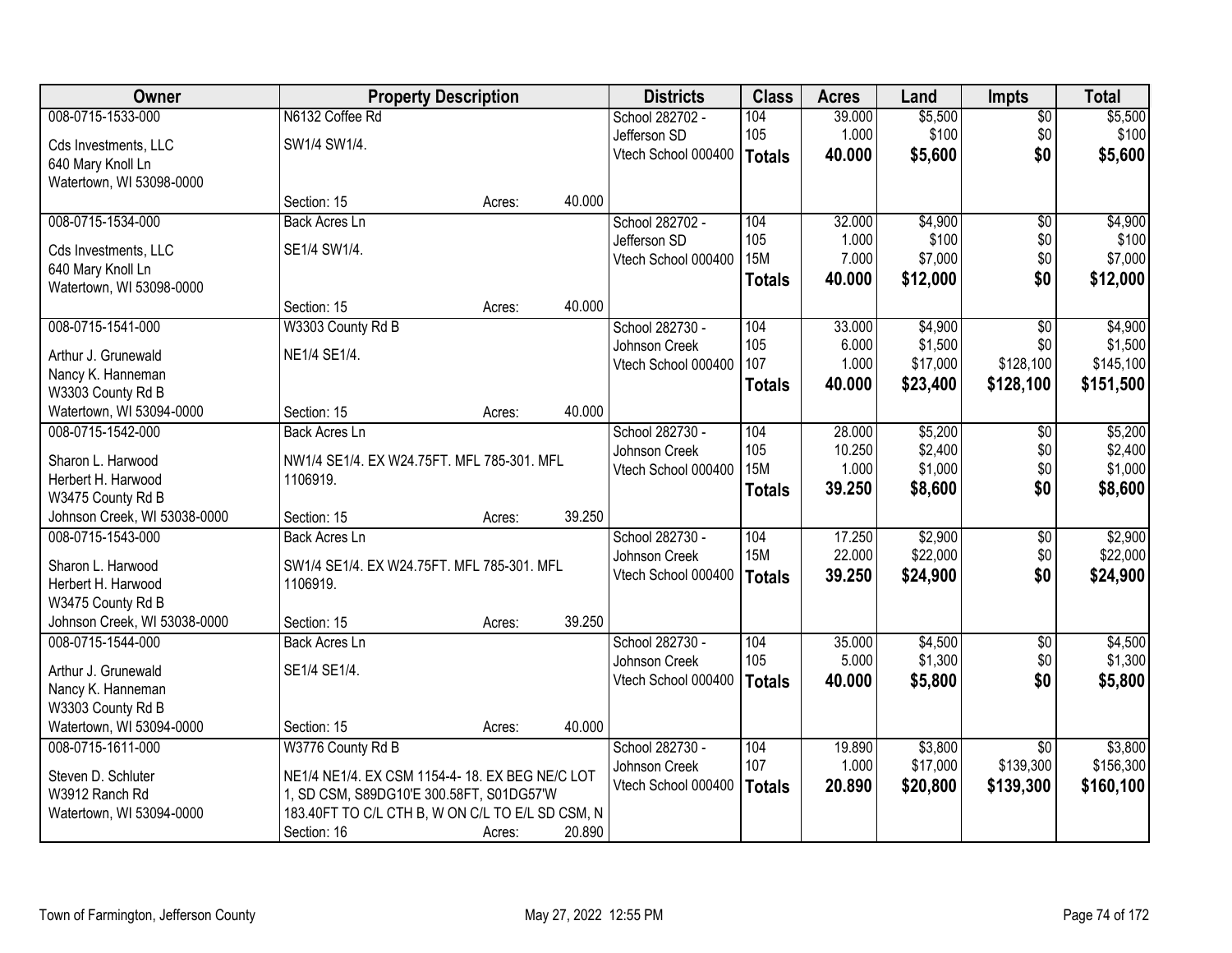| Owner                             | <b>Property Description</b>                     | <b>Districts</b>                     | <b>Class</b>  | <b>Acres</b> | Land     | <b>Impts</b>    | <b>Total</b> |
|-----------------------------------|-------------------------------------------------|--------------------------------------|---------------|--------------|----------|-----------------|--------------|
| 008-0715-1611-001                 | W3716 County Rd B                               | School 282730 -                      | 101           | 1.000        | \$40,000 | \$133,500       | \$173,500    |
| Pamm M. Ehlert                    | BEG NE/C LOT 1, CSM 1154-4-18, S00DG49'W        | Johnson Creek                        | <b>Totals</b> | 1.000        | \$40,000 | \$133,500       | \$173,500    |
| W3716 County Rd B                 | 183.37FT TO C/L CTH B, S89DG10'E ON C/L 297FT,  | Vtech School 000400                  |               |              |          |                 |              |
| Johnson Creek, WI 53038-0000      | N01DG57'E 183.40FT N89DG10'W 300.58FT TO POB.   |                                      |               |              |          |                 |              |
|                                   | Section: 16<br>1.000<br>Acres:                  |                                      |               |              |          |                 |              |
| 008-0715-1611-002                 | W3732 County Rd B                               | School 282730 -                      | 101           | 1.000        | \$40,000 | \$141,900       | \$181,900    |
| Nicholas J. Bruley                | LOT 1, CSM 1154-4-18, DOC 752472.               | Johnson Creek                        | <b>Totals</b> | 1.000        | \$40,000 | \$141,900       | \$181,900    |
| Kaitlyn Bruley                    |                                                 | Vtech School 000400                  |               |              |          |                 |              |
| W3732 County Rd B                 |                                                 |                                      |               |              |          |                 |              |
| Johnson Creek, WI 53038-0000      | 1.000<br>Section: 16<br>Acres:                  |                                      |               |              |          |                 |              |
| 008-0715-1611-003                 | County Rd X                                     | School 282730 -                      | 104           | 35.000       | \$8,600  | \$0             | \$8,600      |
|                                   |                                                 | Johnson Creek                        | <b>Totals</b> | 35.000       | \$8,600  | \$0             | \$8,600      |
| Carl J. Selkey<br>Donna M. Selkey | LOT 1, CSM 3008-12-150.                         | Vtech School 000400                  |               |              |          |                 |              |
| W253 N5118 Mc Kerrow Dr           |                                                 |                                      |               |              |          |                 |              |
| Pewaukee, WI 53072-6519           | Section: 16<br>35.000<br>Acres:                 |                                      |               |              |          |                 |              |
| 008-0715-1612-000                 | County Rd B                                     | School 282730 -                      | 104           | 19.250       | \$3,600  | \$0             | \$3,600      |
|                                   |                                                 | Johnson Creek                        | <b>Totals</b> | 19.250       | \$3,600  | \$0             | \$3,600      |
| Steven D. Schluter                | E1/2 OF NW1/4 NE1/4. EX 24.75FT ON W SIDE FOR   | Vtech School 000400                  |               |              |          |                 |              |
| W3912 Ranch Rd                    | ROW.                                            |                                      |               |              |          |                 |              |
| Watertown, WI 53094-0000          | 19.250<br>Section: 16<br>Acres:                 |                                      |               |              |          |                 |              |
| 008-0715-1612-001                 | County Rd B                                     | School 282730 -                      | 104           | 18.700       | \$3,700  | $\overline{50}$ | \$3,700      |
|                                   |                                                 | Johnson Creek                        | <b>Totals</b> | 18.700       | \$3,700  | \$0             | \$3,700      |
| Roger D. Draeger                  | W1/2 NW1/4 NE1/4. EX 2A IN SW COR. ROW 24.75FT  | Vtech School 000400                  |               |              |          |                 |              |
| W3852 County Rd B                 | WIDE OFF FROM W SIDE OF E1/2 NW1/4 NE1/4. EX    |                                      |               |              |          |                 |              |
| Johnson Creek, WI 53038-0000      | HWY D 349-578.                                  |                                      |               |              |          |                 |              |
|                                   | 18.700<br>Section: 16<br>Acres:                 |                                      |               |              |          |                 |              |
| 008-0715-1612-002                 | W3872 County Rd B                               | School 282730 -                      | 101           | 1.840        | \$61,000 | \$133,600       | \$194,600    |
| Jose H. Rebollar                  | BEG AT SW COR OF W1/2 OF NW1/4 NE1/4, E495FT,   | Johnson Creek<br>Vtech School 000400 | <b>Totals</b> | 1.840        | \$61,000 | \$133,600       | \$194,600    |
| Hannah Grochowski                 | N176FT, W495FT, S176FT TO POB. EX 0.16 A IN DOC |                                      |               |              |          |                 |              |
| 140 N Watertown St                | 631208.                                         |                                      |               |              |          |                 |              |
| Johnson Creek, WI 53038-0000      | 1.840<br>Section: 16<br>Acres:                  |                                      |               |              |          |                 |              |
| 008-0715-1613-000                 | W3811 County Rd B                               | School 282730 -                      | 104           | 1.094        | \$200    | $\overline{30}$ | \$200        |
| M&L Wright Trust                  | LOT 1, CSM 5840-33-192, DOC 1392608.            | Johnson Creek                        | 107           | 0.500        | \$8,500  | \$169,000       | \$177,500    |
| W3811 County Rd B                 |                                                 | Vtech School 000400                  | <b>Totals</b> | 1.594        | \$8,700  | \$169,000       | \$177,700    |
| Johnson Creek, WI 53038-0000      |                                                 |                                      |               |              |          |                 |              |
|                                   | 1.594<br>Section: 16<br>Acres:                  |                                      |               |              |          |                 |              |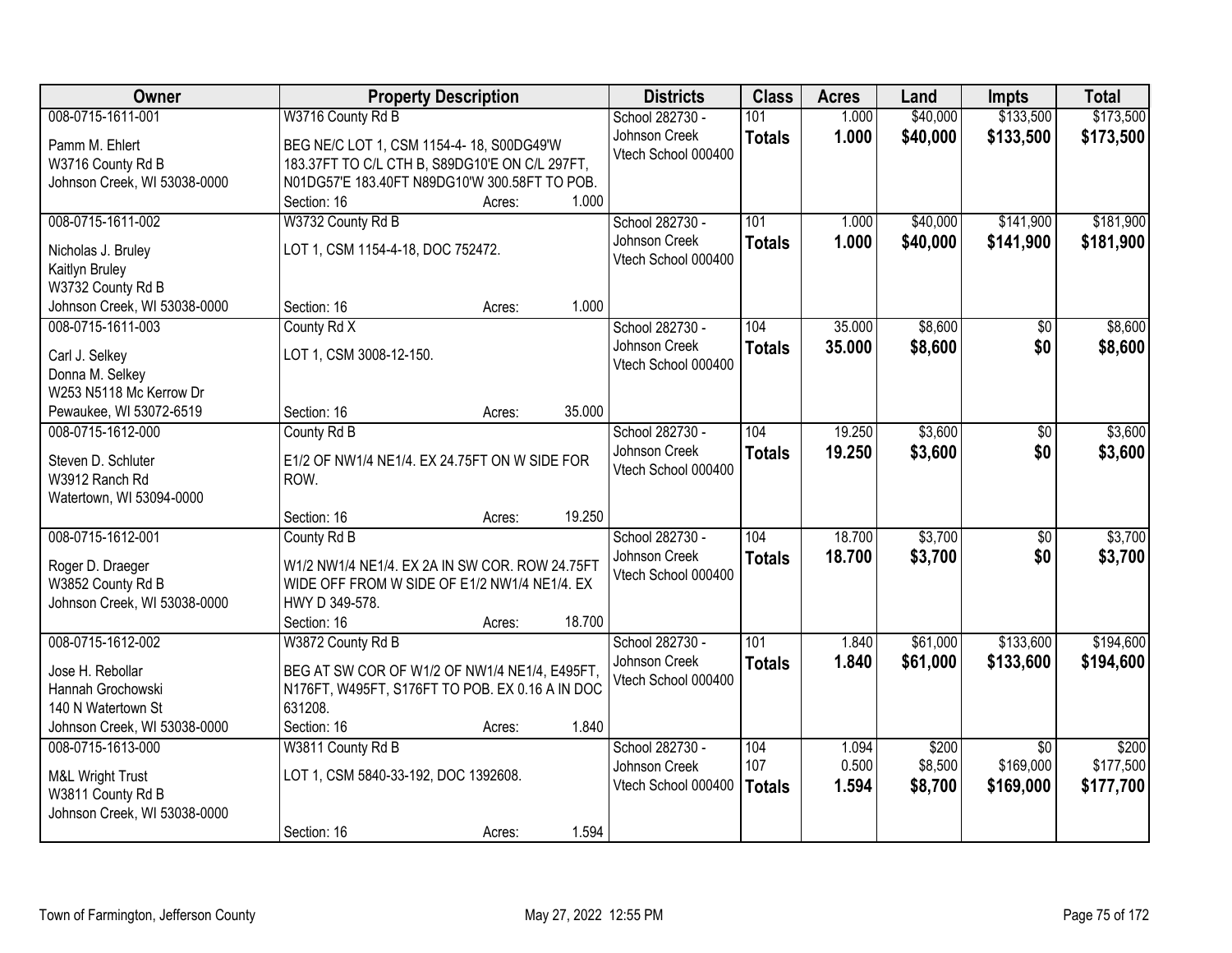| <b>Owner</b>                 | <b>Property Description</b>                      | <b>Districts</b>    | <b>Class</b>     | <b>Acres</b> | Land     | Impts           | <b>Total</b> |
|------------------------------|--------------------------------------------------|---------------------|------------------|--------------|----------|-----------------|--------------|
| 008-0715-1613-001            | W3825 County Rd B                                | School 282730 -     | 104              | 34.336       | \$6,000  | $\overline{50}$ | \$6,000      |
| Myrtle E Klug Trust          | SW1/4 NE1/4. EX 0.44A IN CTH B IN DOC 631209. EX | Johnson Creek       | 105              | 1.000        | \$100    | \$0             | \$100        |
| W3811 County Rd B            | CSM 5840-33-192, DOC 1392608. EX CSM             | Vtech School 000400 | 107              | 1.630        | \$24,600 | \$38,200        | \$62,800     |
| Johnson Creek, WI 53038-0000 | 6046-35-155, DOC 1419473                         |                     | <b>Totals</b>    | 36.966       | \$30,700 | \$38,200        | \$68,900     |
|                              | 36.966<br>Section: 16<br>Acres:                  |                     |                  |              |          |                 |              |
| 008-0715-1613-002            | Hilltop Ln                                       | School 282730 -     | 104              | 1.000        | \$200    | $\overline{50}$ | \$200        |
|                              |                                                  | Johnson Creek       | <b>Totals</b>    | 1.000        | \$200    | \$0             | \$200        |
| Myrtle E Klug Trust          | LOT 2, CSM 6046-35-155, DOC 1419473.             | Vtech School 000400 |                  |              |          |                 |              |
| W3811 County Rd B            |                                                  |                     |                  |              |          |                 |              |
| Johnson Creek, WI 53038-0000 |                                                  |                     |                  |              |          |                 |              |
|                              | 1.000<br>Section: 16<br>Acres:                   |                     |                  |              |          |                 |              |
| 008-0715-1614-000            | W3773 County Rd B                                | School 282730 -     | 101              | 3.000        | \$75,000 | \$110,300       | \$185,300    |
| Sarah M. Skrobak             | LOT 1, CSM 3007-12-149, DOC 932483.              | Johnson Creek       | <b>Totals</b>    | 3.000        | \$75,000 | \$110,300       | \$185,300    |
| W3773 County Rd B            |                                                  | Vtech School 000400 |                  |              |          |                 |              |
| Johnson Creek, WI 53038-0000 |                                                  |                     |                  |              |          |                 |              |
|                              | 3.000<br>Section: 16<br>Acres:                   |                     |                  |              |          |                 |              |
| 008-0715-1614-001            | County Rd B                                      | School 282730 -     | $\overline{302}$ | 0.181        | \$0      | \$0             | \$0          |
|                              |                                                  | Johnson Creek       | <b>Totals</b>    | 0.181        | \$0      | \$0             | \$0          |
| Wisconsin Natural Gas Co     | BEG INT CTH B & E/S/L, S116.82FT, W132.5FT,      | Vtech School 000400 |                  |              |          |                 |              |
| 231 W Michigan St            | N116.82 FT, E132.5FT TO POB. EX LD IN CTH B IN   |                     |                  |              |          |                 |              |
| Milwaukee, WI 53201-0000     | 346-257.                                         |                     |                  |              |          |                 |              |
|                              | Section: 16<br>0.181<br>Acres:                   |                     |                  |              |          |                 |              |
| 008-0715-1614-002            | W3763 County Rd B                                | School 282730 -     | 104              | 30.000       | \$7,300  | \$0             | \$7,300      |
| William F. Wirth             | SE1/4 NE1/4. EX COM NE/C, S181.5FT, W82.5FT,     | Johnson Creek       | 107              | 2.730        | \$37,800 | \$238,900       | \$276,700    |
| Harriet C. Wirth             | S2.3FT, W50FT, N184FT, E132.5FT TO POB. EX LOT   | Vtech School 000400 | <b>Totals</b>    | 32.730       | \$45,100 | \$238,900       | \$284,000    |
| W3763 County Rd B            | 2, CSM 1154-4-18 EX CSM 3007-12-149.             |                     |                  |              |          |                 |              |
| Johnson Creek, WI 53038-0000 | 32.730<br>Section: 16<br>Acres:                  |                     |                  |              |          |                 |              |
| 008-0715-1614-003            | W3733 County Rd B                                | School 282730 -     | 101              | 3.931        | \$78,700 | \$200,400       | \$279,100    |
| Michael Olsen                | LOT 2, CSM 1154-4-18, DOC 752472. ALSO COM ON    | Johnson Creek       | <b>Totals</b>    | 3.931        | \$78,700 | \$200,400       | \$279,100    |
| W3733 County Rd B            | S/L AT NE/C OF LOT 2, N64.68FT, W132.5FT,        | Vtech School 000400 |                  |              |          |                 |              |
| Johnson Creek, WI 53038-0000 | S66.98FT, E50FT, N2.30FT, E82.5FT TO POB.        |                     |                  |              |          |                 |              |
|                              | 3.931<br>Section: 16<br>Acres:                   |                     |                  |              |          |                 |              |
| 008-0715-1621-000            | W3906 County Rd B                                | School 282730 -     | 104              | 2.600        | \$200    | $\overline{50}$ | \$200        |
|                              |                                                  | Johnson Creek       | 105              | 4.000        | \$1,100  | \$0             | \$1,100      |
| Gay Jeanne Bower             | LOT 1, CSM 1164-4-34. ALSO 66FT ESMT.            | Vtech School 000400 | 107              | 1.500        | \$23,000 | \$156,900       | \$179,900    |
| W3906 County Rd B            |                                                  |                     |                  | 8.100        | \$24,300 | \$156,900       | \$181,200    |
| PO Box 6                     |                                                  |                     | <b>Totals</b>    |              |          |                 |              |
| Johnson Creek, WI 53038-0000 | 8.100<br>Section: 16<br>Acres:                   |                     |                  |              |          |                 |              |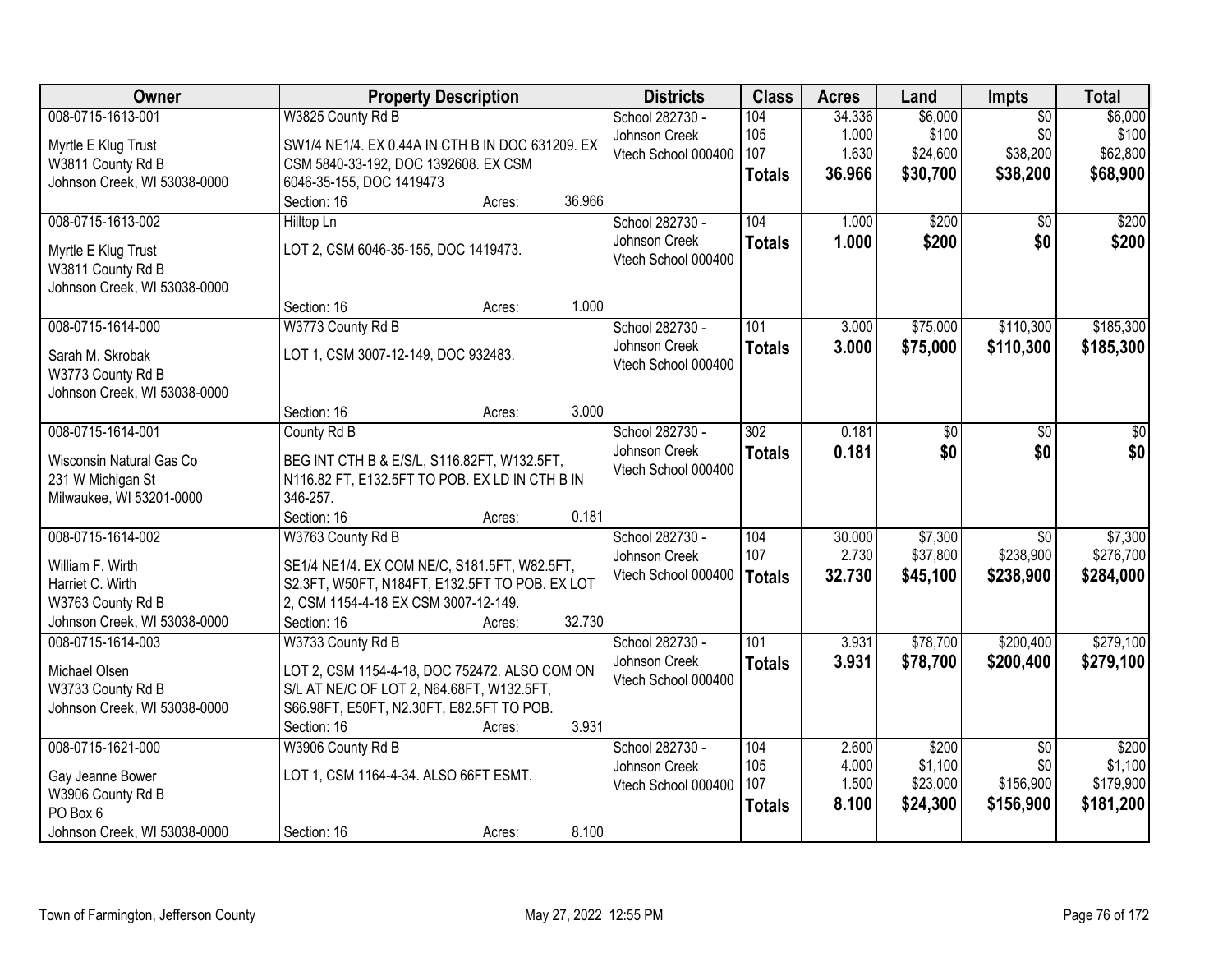| Owner                                                                                                   | <b>Property Description</b>                                                                                |                  | <b>Districts</b>                                        | <b>Class</b>                              | <b>Acres</b>                       | Land                                    | <b>Impts</b>             | <b>Total</b>                            |
|---------------------------------------------------------------------------------------------------------|------------------------------------------------------------------------------------------------------------|------------------|---------------------------------------------------------|-------------------------------------------|------------------------------------|-----------------------------------------|--------------------------|-----------------------------------------|
| 008-0715-1621-001                                                                                       | W3996 County Rd B                                                                                          |                  | School 282730 -                                         | 101                                       | 0.500                              | \$26,700                                | \$140,900                | \$167,600                               |
| Jonathan D. Lapp<br>Michelle M. Lapp<br>W3996 County Rd B                                               | BEG 50FT N OF CTH B ON W/L OF NE1/4 NW1/4,<br>N198FT, E110 FT, S198FT, W110FT TO POB.                      |                  | Johnson Creek<br>Vtech School 000400                    | <b>Totals</b>                             | 0.500                              | \$26,700                                | \$140,900                | \$167,600                               |
| Johnson Creek, WI 53038-0000                                                                            | Section: 16                                                                                                | 0.500<br>Acres:  |                                                         |                                           |                                    |                                         |                          |                                         |
| 008-0715-1621-002                                                                                       | W3912 County Rd B                                                                                          |                  | School 282730 -                                         | 101                                       | 1.164                              | \$44,100                                | \$236,700                | \$280,800                               |
| Craig A. Jensen<br>Angelyn A. Jensen<br>W3912 County Rd B                                               | LOT 1, CSM 5540-30-294, DOC 1341411.                                                                       |                  | Johnson Creek<br>Vtech School 000400                    | <b>Totals</b>                             | 1.164                              | \$44,100                                | \$236,700                | \$280,800                               |
| Johnson Creek, WI 53038-0000                                                                            | Section: 16                                                                                                | 1.164<br>Acres:  |                                                         |                                           |                                    |                                         |                          |                                         |
| 008-0715-1621-003                                                                                       | County Rd B                                                                                                |                  | School 282730 -                                         | 101                                       | 1.960                              | \$4,300                                 | \$0                      | \$4,300                                 |
| Shirley E. Klimeck<br>W3902 County Rd B<br>Johnson Creek, WI 53038-0000                                 | BEG N1/4/P, S1294.15FT, W66FT N TO N S/L, E TO<br>POB.                                                     |                  | Johnson Creek<br>Vtech School 000400                    | <b>Totals</b>                             | 1.960                              | \$4,300                                 | \$0                      | \$4,300                                 |
|                                                                                                         | Section: 16                                                                                                | 1.960<br>Acres:  |                                                         |                                           |                                    |                                         |                          |                                         |
| 008-0715-1621-004                                                                                       | County Rd B                                                                                                |                  | School 282730 -                                         | 104                                       | 27.336                             | \$5,400                                 | \$0                      | \$5,400                                 |
| Dane Mel Hartwig<br>N6468 Switzke Rd<br>Watertown, WI 53094-0000                                        | LOT 1, CSM 830-3-243, DOC 735193. EX CSM<br>5540-30-294, DOC 1341411.                                      |                  | Johnson Creek<br>Vtech School 000400                    | 107<br><b>Totals</b>                      | 1.000<br>28.336                    | \$17,000<br>\$22,400                    | \$28,700<br>\$28,700     | \$45,700<br>\$51,100                    |
|                                                                                                         | Section: 16                                                                                                | 28.336<br>Acres: |                                                         |                                           |                                    |                                         |                          |                                         |
| 008-0715-1622-000<br>Dane Mel Hartwig<br>N6468 Switzke Rd<br>Watertown, WI 53094-0000                   | Switzke Rd<br>NW1/4 NW1/4. EX 633.50FT N & S BY 270FT E & W IN<br>SW COR. EX CSM 5623-31-208, DOC 1354218. |                  | School 282730 -<br>Johnson Creek<br>Vtech School 000400 | 104<br>105<br><b>15M</b><br><b>Totals</b> | 22.772<br>4.500<br>6.500<br>33.772 | \$4,300<br>\$900<br>\$6,500<br>\$11,700 | \$0<br>\$0<br>\$0<br>\$0 | \$4,300<br>\$900<br>\$6,500<br>\$11,700 |
|                                                                                                         | Section: 16                                                                                                | 33.772<br>Acres: |                                                         |                                           |                                    |                                         |                          |                                         |
| 008-0715-1622-001<br>St Emmanuel Evangeli Lutheran<br>W4096 County Rd B<br>Johnson Creek, WI 53038-0000 | W4096 County Rd B<br>BEG AT SW COR OF NW1/4 NW1/4, N633.50FT,<br>E270FT, S TO CTH B, W TO POB.             |                  | School 282730 -<br>Johnson Creek<br>Vtech School 000400 | 304<br><b>Totals</b>                      | 3.900<br>3.900                     | $\overline{50}$<br>\$0                  | $\overline{50}$<br>\$0   | $\overline{\$0}$<br>\$0                 |
|                                                                                                         | Section: 16                                                                                                | 3.900<br>Acres:  |                                                         |                                           |                                    |                                         |                          |                                         |
| 008-0715-1622-002<br>Hartwig, Tammy<br>d.b.a. Hartwig's Hair Trends<br>N6468 Switzke Rd                 | N6468 Switzke Rd<br>LOT 1, CSM 5623-31-208, DOC 1354218.                                                   |                  | School 282730 -<br>Johnson Creek<br>Vtech School 000400 | $\overline{101}$<br><b>Totals</b>         | 1.671<br>1.671                     | \$56,800<br>\$56,800                    | \$277,400<br>\$277,400   | \$334,200<br>\$334,200                  |
| Watertown, WI 53094-0000                                                                                | Section: 16                                                                                                | 1.671<br>Acres:  |                                                         |                                           |                                    |                                         |                          |                                         |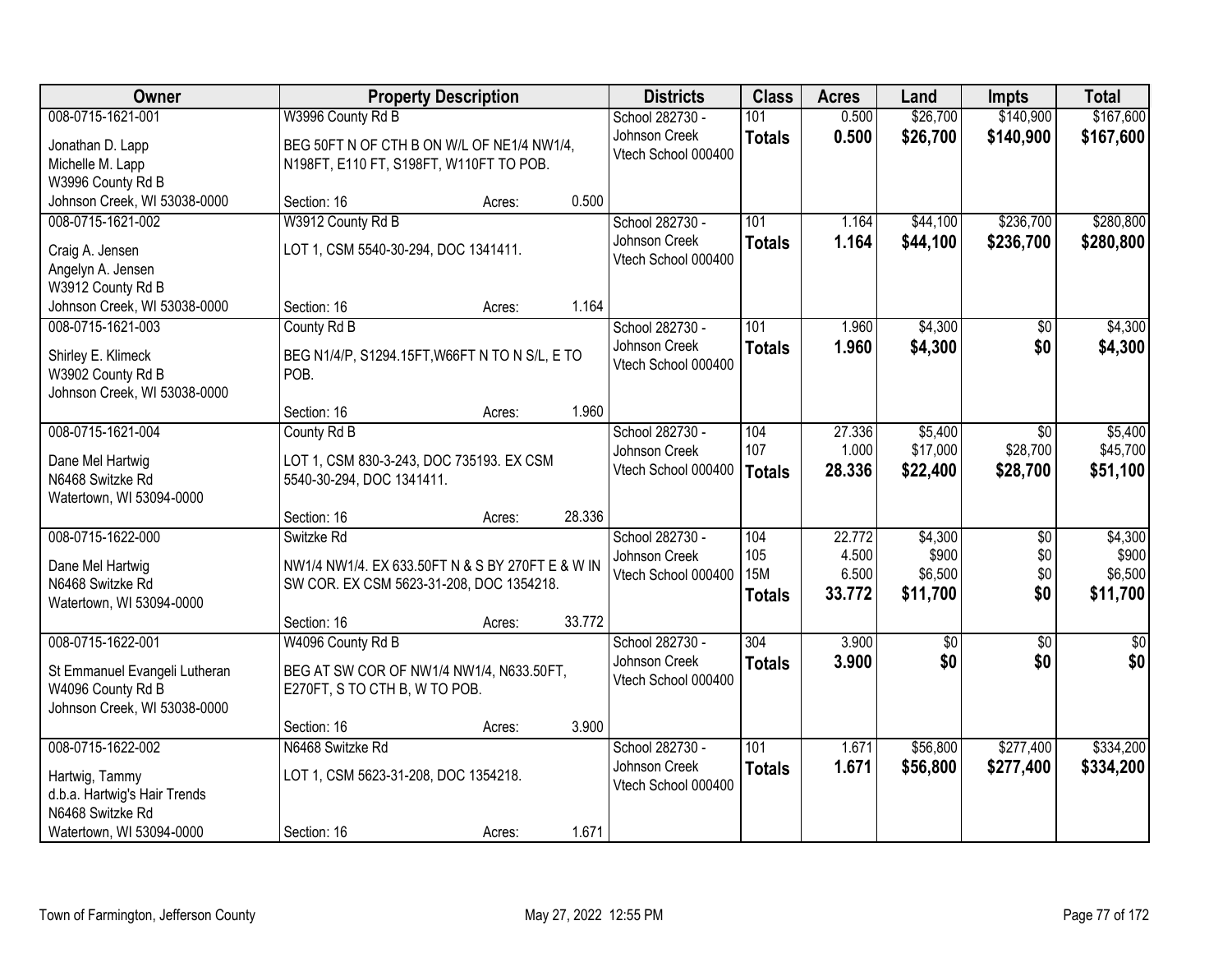| Owner                         |                                                  | <b>Property Description</b> |        | <b>Districts</b>    | <b>Class</b>  | <b>Acres</b> | Land            | <b>Impts</b>    | <b>Total</b> |
|-------------------------------|--------------------------------------------------|-----------------------------|--------|---------------------|---------------|--------------|-----------------|-----------------|--------------|
| 008-0715-1623-000             | W4049 County Rd B                                |                             |        | School 282730 -     | 104           | 36.580       | \$6,200         | $\overline{50}$ | \$6,200      |
| Robert L Burns Trust          | SW1/4 NW1/4. EX 206FT N & S BY 255FT E & W IN NW |                             |        | Johnson Creek       | 105           | 1.000        | \$100           | \$0             | \$100        |
| Sharon L Burns Trust          | COR. ALSO EX 0.22A IN CTH B IN 346-252.          |                             |        | Vtech School 000400 | 107           | 1.000        | \$17,000        | \$158,900       | \$175,900    |
| W4049 County Rd B             |                                                  |                             |        |                     | <b>Totals</b> | 38.580       | \$23,300        | \$158,900       | \$182,200    |
| Johnson Creek, WI 53038-0000  | Section: 16                                      | Acres:                      | 38.580 |                     |               |              |                 |                 |              |
| 008-0715-1623-001             | W4095 County Rd B                                |                             |        | School 282730 -     | 304           | 1.200        | $\overline{50}$ | $\overline{50}$ | \$0          |
| St Emmanuel Evangeli Lutheran | BEG AT NW COR OF SW1/4 NW1/4 S206FT, E255FT,     |                             |        | Johnson Creek       | <b>Totals</b> | 1.200        | \$0             | \$0             | \$0          |
| W4095 County Rd B             | N206FT, W-POB                                    |                             |        | Vtech School 000400 |               |              |                 |                 |              |
| Johnson Creek, WI 53038-0000  |                                                  |                             |        |                     |               |              |                 |                 |              |
|                               | Section: 16                                      | Acres:                      | 1.200  |                     |               |              |                 |                 |              |
| 008-0715-1624-000             | N6319 Hilltop Ln                                 |                             |        | School 282730 -     | 104           | 33.950       | \$5,800         | $\overline{30}$ | \$5,800      |
| <b>Yupeng Xiong</b>           | SE1/4 NW1/4. EX 0.55A IN CTH B IN D 348-608. EX  |                             |        | Johnson Creek       | 107           | 1.000        | \$17,000        | \$191,800       | \$208,800    |
| N6319 Hilltop Ln              | CSM 1135-3-694                                   |                             |        | Vtech School 000400 | <b>Totals</b> | 34.950       | \$22,800        | \$191,800       | \$214,600    |
| Johnson Creek, WI 53038-0000  |                                                  |                             |        |                     |               |              |                 |                 |              |
|                               | Section: 16                                      | Acres:                      | 34.950 |                     |               |              |                 |                 |              |
| 008-0715-1624-001             | W3939 County Rd B                                |                             |        | School 282730 -     | 101           | 4.500        | \$81,000        | \$106,700       | \$187,700    |
| Phyllis A. Adkins             | LOT 1, CSM 1135-3-694                            |                             |        | Johnson Creek       | <b>Totals</b> | 4.500        | \$81,000        | \$106,700       | \$187,700    |
| W3939 County Rd B             |                                                  |                             |        | Vtech School 000400 |               |              |                 |                 |              |
| Johnson Creek, WI 53038-0000  |                                                  |                             |        |                     |               |              |                 |                 |              |
|                               | Section: 16                                      | Acres:                      | 4.500  |                     |               |              |                 |                 |              |
| 008-0715-1631-000             | N6269 Hilltop Ln                                 |                             |        | School 282730 -     | 104           | 38.960       | \$8,400         | $\overline{50}$ | \$8,400      |
| Spelios P. Verges             | NE1/4 SW1/4.                                     |                             |        | Johnson Creek       | 105           | 1.000        | \$100           | \$0             | \$100        |
| N6269 Hilltop Ln              |                                                  |                             |        | Vtech School 000400 | 107           | 1.000        | \$17,000        | \$96,200        | \$113,200    |
| Johnson Creek, WI 53038-0000  |                                                  |                             |        |                     | <b>Totals</b> | 40.960       | \$25,500        | \$96,200        | \$121,700    |
|                               | Section: 16                                      | Acres:                      | 40.960 |                     |               |              |                 |                 |              |
| 008-0715-1632-000             | Switzke Rd                                       |                             |        | School 282730 -     | 104           | 40.000       | \$6,600         | $\overline{50}$ | \$6,600      |
| Robert L Burns Trust          | NW1/4 SW1/4.                                     |                             |        | Johnson Creek       | 105           | 1.012        | \$100           | \$0             | \$100        |
| Sharon L Burns Trust          |                                                  |                             |        | Vtech School 000400 | <b>Totals</b> | 41.012       | \$6,700         | \$0             | \$6,700      |
| W4049 County Rd B             |                                                  |                             |        |                     |               |              |                 |                 |              |
| Johnson Creek, WI 53038-0000  | Section: 16                                      | Acres:                      | 41.012 |                     |               |              |                 |                 |              |
| 008-0715-1633-000             | Switzke Rd                                       |                             |        | School 282730 -     | 104           | 28.100       | \$5,500         | $\overline{50}$ | \$5,500      |
| John E. Hahn Jr               | LOT 2, CSM 4529-23-063, DOC 1144277.             |                             |        | Johnson Creek       | 105           | 7.000        | \$1,700         | \$0             | \$1,700      |
| N6132 Switzke Rd              |                                                  |                             |        | Vtech School 000400 | 107           | 1.000        | \$17,000        | \$4,300         | \$21,300     |
| Johnson Creek, WI 53038-0000  |                                                  |                             |        |                     | <b>Totals</b> | 36.100       | \$24,200        | \$4,300         | \$28,500     |
|                               | Section: 16                                      | Acres:                      | 36.100 |                     |               |              |                 |                 |              |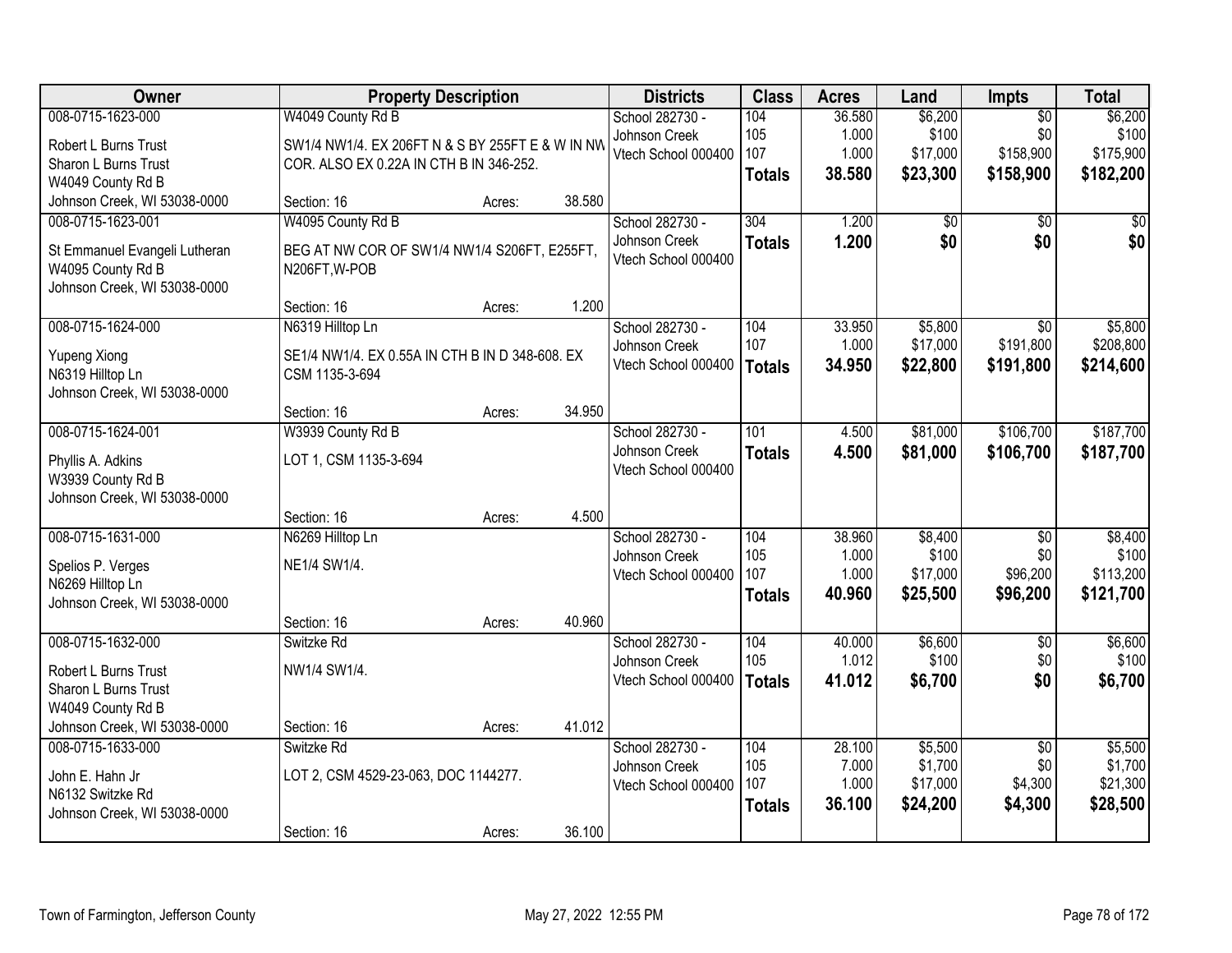| Owner                                             | <b>Property Description</b>                   |        |        | <b>Districts</b>                     | <b>Class</b>  | <b>Acres</b>    | Land             | <b>Impts</b>    | <b>Total</b>     |
|---------------------------------------------------|-----------------------------------------------|--------|--------|--------------------------------------|---------------|-----------------|------------------|-----------------|------------------|
| 008-0715-1633-001                                 | N6132 Switzke Rd                              |        |        | School 282730 -                      | 101           | 0.820           | \$36,400         | \$131,000       | \$167,400        |
| John E. Hahn Jr                                   | LOT 1, CSM 624-2-460                          |        |        | Johnson Creek                        | <b>Totals</b> | 0.820           | \$36,400         | \$131,000       | \$167,400        |
| N6132 Switzke Rd                                  |                                               |        |        | Vtech School 000400                  |               |                 |                  |                 |                  |
| Johnson Creek, WI 53038-0000                      |                                               |        |        |                                      |               |                 |                  |                 |                  |
|                                                   | Section: 16                                   | Acres: | 0.820  |                                      |               |                 |                  |                 |                  |
| 008-0715-1633-002                                 | N6172 Switzke Rd                              |        |        | School 282730 -                      | 101           | 3.000           | \$75,000         | \$189,400       | \$264,400        |
| James E. Baneck Jr                                | LOT 1, CSM 4529-23-063.                       |        |        | Johnson Creek<br>Vtech School 000400 | <b>Totals</b> | 3.000           | \$75,000         | \$189,400       | \$264,400        |
| Amanda K. Baneck                                  |                                               |        |        |                                      |               |                 |                  |                 |                  |
| N6172 Switzke Rd                                  |                                               |        |        |                                      |               |                 |                  |                 |                  |
| Johnson Creek, WI 53038-0000                      | Section: 16                                   | Acres: | 3.000  |                                      |               |                 |                  |                 |                  |
| 008-0715-1634-000                                 | N6161 Hilltop Ln                              |        |        | School 282730 -<br>Johnson Creek     | 104<br>105    | 38.928<br>1.000 | \$7,500<br>\$100 | \$0<br>\$0      | \$7,500<br>\$100 |
| Michael D. Walters                                | SE1/4 SW1/4.                                  |        |        | Vtech School 000400                  | 107           | 1.000           | \$17,000         | \$129,600       | \$146,600        |
| N6161 Hilltop Ln                                  |                                               |        |        |                                      | <b>Totals</b> | 40.928          | \$24,600         | \$129,600       | \$154,200        |
| Johnson Creek, WI 53038-0000                      | Section: 16                                   | Acres: | 40.928 |                                      |               |                 |                  |                 |                  |
| 008-0715-1641-000                                 | Coffee Rd                                     |        |        | School 282702 -                      | 104           | 36.252          | \$6,500          | \$0             | \$6,500          |
|                                                   |                                               |        |        | Jefferson SD                         | 105           | 1.000           | \$100            | \$0             | \$100            |
| Myrtle E Klug Trust                               | NE1/4 SE1/4. EX CSM 6046-35-155, DOC 1419473. |        |        | Vtech School 000400                  | <b>15M</b>    | 1.000           | \$1,000          | \$0             | \$1,000          |
| W3811 County Rd B<br>Johnson Creek, WI 53038-0000 |                                               |        |        |                                      | <b>Totals</b> | 38.252          | \$7,600          | \$0             | \$7,600          |
|                                                   | Section: 16                                   | Acres: | 38.252 |                                      |               |                 |                  |                 |                  |
| 008-0715-1641-001                                 | Coffee Rd                                     |        |        | School 282702 -                      | 104           | 1.748           | \$400            | $\overline{30}$ | \$400            |
|                                                   |                                               |        |        | Jefferson SD                         | <b>Totals</b> | 1.748           | \$400            | \$0             | \$400            |
| Myrtle E Klug Trust<br>W3811 County Rd B          | LOT 1, CSM 6046-35-155, DOC 1419473.          |        |        | Vtech School 000400                  |               |                 |                  |                 |                  |
| Johnson Creek, WI 53038-0000                      |                                               |        |        |                                      |               |                 |                  |                 |                  |
|                                                   | Section: 16                                   | Acres: | 1.748  |                                      |               |                 |                  |                 |                  |
| 008-0715-1642-000                                 | N6232 Hilltop Ln                              |        |        | School 282730 -                      | 104           | 11.000          | \$2,000          | $\overline{30}$ | \$2,000          |
| Gary J. Ramthun                                   | S1/2 W5/8 NW1/4 SE1/4                         |        |        | Johnson Creek                        | 105           | 0.500           | \$100            | \$0             | \$100            |
| Dedra K. Ramthun                                  |                                               |        |        | Vtech School 000400                  | 107           | 1.000           | \$17,000         | \$131,000       | \$148,000        |
| N6232 Hilltop Ln                                  |                                               |        |        |                                      | <b>Totals</b> | 12.500          | \$19,100         | \$131,000       | \$150,100        |
| Johnson Creek, WI 53038-0000                      | Section: 16                                   | Acres: | 12.500 |                                      |               |                 |                  |                 |                  |
| 008-0715-1642-001                                 | Hilltop Ln                                    |        |        | School 282702 -                      | 104           | 15.000          | \$2,600          | $\overline{30}$ | \$2,600          |
| Myrtle E Klug Trust                               | E15A NW1/4 SE1/4.                             |        |        | Jefferson SD                         | <b>Totals</b> | 15.000          | \$2,600          | \$0             | \$2,600          |
| W3811 County Rd B                                 |                                               |        |        | Vtech School 000400                  |               |                 |                  |                 |                  |
| Johnson Creek, WI 53038-0000                      |                                               |        |        |                                      |               |                 |                  |                 |                  |
|                                                   | Section: 16                                   | Acres: | 15.000 |                                      |               |                 |                  |                 |                  |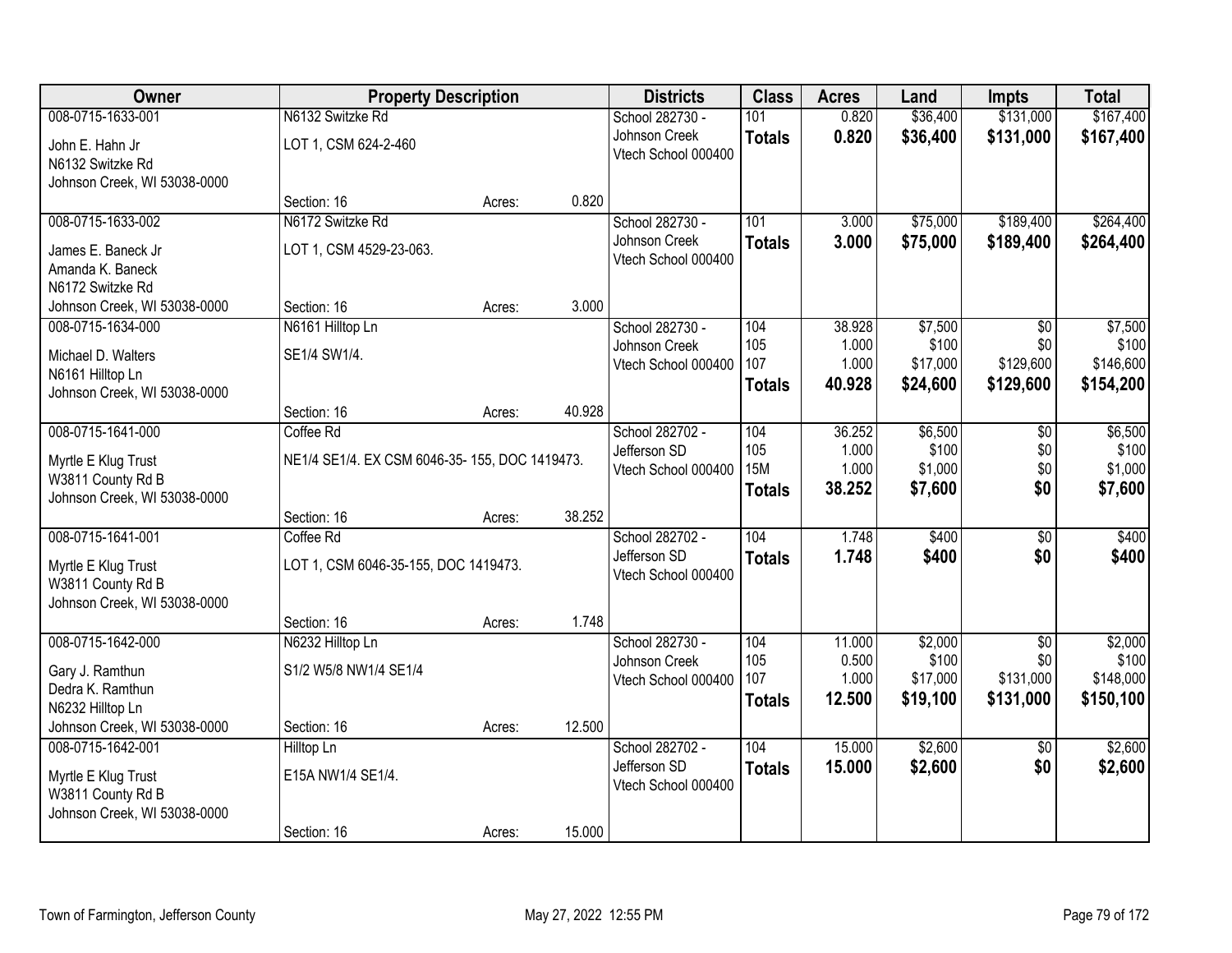| Owner                                     |                                               | <b>Property Description</b> |        | <b>Districts</b>                    | <b>Class</b>     | <b>Acres</b> | Land            | <b>Impts</b>    | <b>Total</b>    |
|-------------------------------------------|-----------------------------------------------|-----------------------------|--------|-------------------------------------|------------------|--------------|-----------------|-----------------|-----------------|
| 008-0715-1642-002                         | Hilltop Ln                                    |                             |        | School 282730 -                     | 104              | 12.000       | \$1,400         | $\overline{50}$ | \$1,400         |
| Gary J. Ramthun                           | N1/2 W5/8 NW1/4 SE1/4                         |                             |        | Johnson Creek                       | 105              | 0.500        | \$100           | \$0             | \$100           |
| Dedra K. Ramthun                          |                                               |                             |        | Vtech School 000400                 | Totals           | 12.500       | \$1,500         | \$0             | \$1,500         |
| N6232 Hilltop Ln                          |                                               |                             |        |                                     |                  |              |                 |                 |                 |
| Johnson Creek, WI 53038-0000              | Section: 16                                   | Acres:                      | 12.500 |                                     |                  |              |                 |                 |                 |
| 008-0715-1643-000                         | <b>Hilltop Ln</b>                             |                             |        | School 282730 -                     | 104              | 36.857       | \$7,200         | $\overline{50}$ | \$7,200         |
| Kirk J. Killips                           | LOT 1, CSM 4782-25-001. ALSO AFFIDAVIT IN DOC |                             |        | Johnson Creek                       | 105              | 1.000        | \$200           | \$0             | \$200           |
| <b>Brenda Killips</b>                     | 1177245.                                      |                             |        | Vtech School 000400                 | Totals           | 37.857       | \$7,400         | \$0             | \$7,400         |
| N6124 Hilltop Rd                          |                                               |                             |        |                                     |                  |              |                 |                 |                 |
| Johnson Creek, WI 53038-0000              | Section: 16                                   | Acres:                      | 37.857 |                                     |                  |              |                 |                 |                 |
| 008-0715-1643-001                         | N6124 Hilltop Ln                              |                             |        | School 282730 -                     | 101              | 2.000        | \$65,000        | \$131,900       | \$196,900       |
|                                           |                                               |                             |        | Johnson Creek                       | <b>Totals</b>    | 2.000        | \$65,000        | \$131,900       | \$196,900       |
| Kirk J. Killips                           | LOT 2, CSM 4782-25-001. ALSO AFFIDAVIT IN DOC |                             |        | Vtech School 000400                 |                  |              |                 |                 |                 |
| <b>Brenda Killips</b><br>N6124 Hilltop Ln | 1177245.                                      |                             |        |                                     |                  |              |                 |                 |                 |
| Johnson Creek, WI 53038-0000              | Section: 16                                   | Acres:                      | 2.000  |                                     |                  |              |                 |                 |                 |
| 008-0715-1643-002                         | N6190 Hilltop Ln                              |                             |        | School 282730 -                     | 101              | 1.158        | \$44,000        | \$308,500       | \$352,500       |
|                                           |                                               |                             |        | Johnson Creek                       | <b>Totals</b>    | 1.158        | \$44,000        | \$308,500       | \$352,500       |
| Michael J Henningsen Trust                | LOT 1, CSM 4406-22-111, DOC 1118223.          |                             |        | Vtech School 000400                 |                  |              |                 |                 |                 |
| Heidi L Henningsen Trust                  |                                               |                             |        |                                     |                  |              |                 |                 |                 |
| N6190 Hilltop Ln                          |                                               |                             |        |                                     |                  |              |                 |                 |                 |
| Johnson Creek, WI 53038-0000              | Section: 16                                   | Acres:                      | 1.158  |                                     |                  |              |                 |                 |                 |
| 008-0715-1644-000                         | Coffee Rd                                     |                             |        | School 282702 -                     | $\overline{302}$ | 21.680       | $\overline{50}$ | $\overline{30}$ | $\overline{30}$ |
| Dept Natural Resources                    | LOT 1, CSM 324-2-72. EX LOT 1 CSM 1520-5-18.  |                             |        | Jefferson SD<br>Vtech School 000400 | <b>Totals</b>    | 21.680       | \$0             | \$0             | \$0             |
| State of Wisconsin                        |                                               |                             |        |                                     |                  |              |                 |                 |                 |
| PO Box 7921                               |                                               |                             |        |                                     |                  |              |                 |                 |                 |
| Madison, WI 53707-0000                    | Section: 16                                   | Acres:                      | 21.680 |                                     |                  |              |                 |                 |                 |
| 008-0715-1644-001                         | Coffee Rd                                     |                             |        | School 282702 -                     | $\overline{302}$ | 8.220        | $\overline{50}$ | $\overline{30}$ | $\overline{50}$ |
| Dept Natural Resources                    | LOT 1, CSM 354-2-114                          |                             |        | Jefferson SD                        | <b>Totals</b>    | 8.220        | \$0             | \$0             | \$0             |
| State of Wisconsin                        |                                               |                             |        | Vtech School 000400                 |                  |              |                 |                 |                 |
| PO Box 7921                               |                                               |                             |        |                                     |                  |              |                 |                 |                 |
| Madison, WI 53707-0000                    | Section: 16                                   | Acres:                      | 8.220  |                                     |                  |              |                 |                 |                 |
| 008-0715-1644-002                         | N6111 Coffee Rd                               |                             |        | School 282702 -                     | 101              | 1.510        | \$52,800        | \$229,200       | \$282,000       |
| Kory M. Sukow                             | LOT 1, CSM 4182-20-258, DOC 1070333.          |                             |        | Jefferson SD                        | <b>Totals</b>    | 1.510        | \$52,800        | \$229,200       | \$282,000       |
| Roxanne M. Sukow                          |                                               |                             |        | Vtech School 000400                 |                  |              |                 |                 |                 |
| N6111 Coffee Rd                           |                                               |                             |        |                                     |                  |              |                 |                 |                 |
| Johnson Creek, WI 53038-0000              | Section: 16                                   | Acres:                      | 1.510  |                                     |                  |              |                 |                 |                 |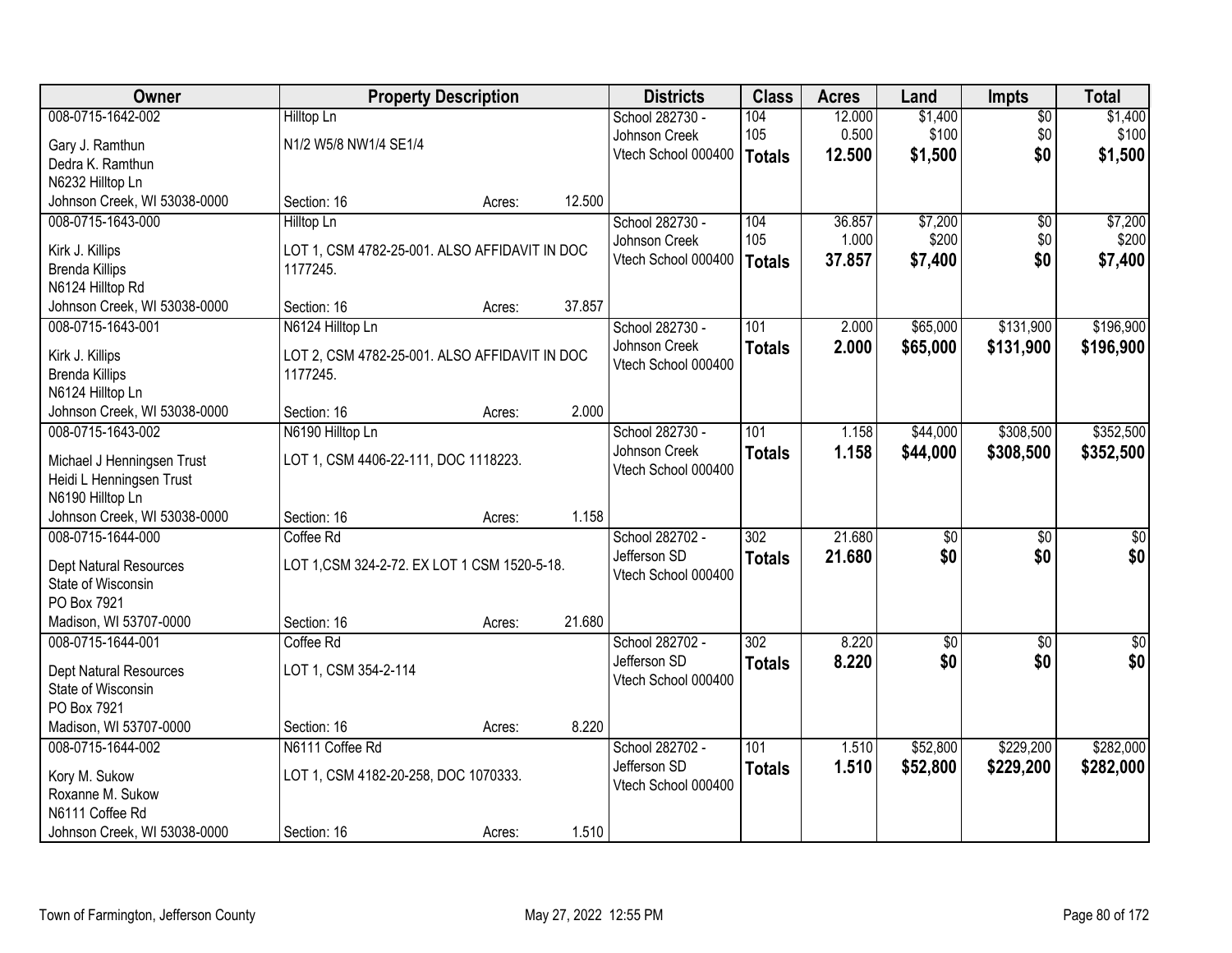| Owner                                  |                                                   | <b>Property Description</b> |        | <b>Districts</b>                    | <b>Class</b>  | <b>Acres</b> | Land     | <b>Impts</b>    | <b>Total</b> |
|----------------------------------------|---------------------------------------------------|-----------------------------|--------|-------------------------------------|---------------|--------------|----------|-----------------|--------------|
| 008-0715-1644-003                      | N6147 Coffee Rd                                   |                             |        | School 282702 -                     | 101           | 2.000        | \$65,000 | \$149,700       | \$214,700    |
| Wendy C Hill Trust<br>1380 Hibiscus St | LOT 1, CSM 1520-5-18, DOC 776739.                 |                             |        | Jefferson SD<br>Vtech School 000400 | <b>Totals</b> | 2.000        | \$65,000 | \$149,700       | \$214,700    |
| Clearwater, FL 33755-0000              |                                                   |                             |        |                                     |               |              |          |                 |              |
|                                        | Section: 16                                       | Acres:                      | 2.000  |                                     |               |              |          |                 |              |
| 008-0715-1644-004                      | Coffee Rd                                         |                             |        | School 282702 -                     | 105           | 8.210        | \$30,700 | $\overline{50}$ | \$30,700     |
| Kory M. Sukow                          | LOT 2, CSM 4182-20-258.                           |                             |        | Jefferson SD                        | <b>Totals</b> | 8.210        | \$30,700 | \$0             | \$30,700     |
| Roxanne M. Sukow                       |                                                   |                             |        | Vtech School 000400                 |               |              |          |                 |              |
| N6111 Coffee Rd                        |                                                   |                             |        |                                     |               |              |          |                 |              |
| Johnson Creek, WI 53038-0000           | Section: 16                                       | Acres:                      | 8.210  |                                     |               |              |          |                 |              |
| 008-0715-1711-000                      | W4130 County Rd B                                 |                             |        | School 282730 -                     | 107           | 3.000        | \$41,000 | \$132,000       | \$173,000    |
| Peter Balasch                          | LOT 1, CSM 4281-21-146.                           |                             |        | Johnson Creek                       | <b>Totals</b> | 3.000        | \$41,000 | \$132,000       | \$173,000    |
| PO Box 423                             |                                                   |                             |        | Vtech School 000400                 |               |              |          |                 |              |
| Johnson Creek, WI 53038-0000           |                                                   |                             |        |                                     |               |              |          |                 |              |
|                                        | Section: 17                                       | Acres:                      | 3.000  |                                     |               |              |          |                 |              |
| 008-0715-1711-001                      | County Rd B                                       |                             |        | School 282730 -                     | 104           | 33.890       | \$6,900  | \$0             | \$6,900      |
| Monte C. Olszewski                     | NE1/4 NE1/4. EX 0.96A IN HWY B IN 346-250. EX CSM |                             |        | Johnson Creek                       | 105           | 2.040        | \$500    | \$0             | \$500        |
| Amy L. Olszewski                       | 4281-21-146.                                      |                             |        | Vtech School 000400                 | <b>Totals</b> | 35.930       | \$7,400  | \$0             | \$7,400      |
| W4153 County Rd B                      |                                                   |                             |        |                                     |               |              |          |                 |              |
| Johnson Creek, WI 53038-0000           | Section: 17                                       | Acres:                      | 35.930 |                                     |               |              |          |                 |              |
| 008-0715-1712-000                      | W4234 County Rd B                                 |                             |        | School 282730 -                     | 104           | 36.680       | \$6,700  | $\overline{30}$ | \$6,700      |
| Robert L Burns Trust                   | NW1/4 NE1/4. EX 1.5A LYG S LY OF CTH B. ALSO EX   |                             |        | Johnson Creek                       | 107           | 1.000        | \$17,000 | \$90,000        | \$107,000    |
| Sharon L Burns Trust                   | 0.82A IN CTH B IN 347-529.                        |                             |        | Vtech School 000400                 | <b>Totals</b> | 37.680       | \$23,700 | \$90,000        | \$113,700    |
| W4049 County Rd B                      |                                                   |                             |        |                                     |               |              |          |                 |              |
| Johnson Creek, WI 53038-0000           | Section: 17                                       | Acres:                      | 37.680 |                                     |               |              |          |                 |              |
| 008-0715-1712-001                      | W4285 County Rd B                                 |                             |        | School 282730 -                     | 101           | 2.357        | \$68,600 | \$71,400        | \$140,000    |
| Joan K. Key                            | NW1/4 NE1/4 S OF CTH B. COM NW/C OF SW1/4         |                             |        | Johnson Creek                       | <b>Totals</b> | 2.357        | \$68,600 | \$71,400        | \$140,000    |
| Tammy L. Henningsen                    | NE1/4 S24.75FT E561FT, N24.75FT, W561FT TO POB.   |                             |        | Vtech School 000400                 |               |              |          |                 |              |
| W4285 County Rd B                      | EX LD IN CTH B 380-473.                           |                             |        |                                     |               |              |          |                 |              |
| Johnson Creek, WI 53038-0000           | Section: 17                                       | Acres:                      | 2.357  |                                     |               |              |          |                 |              |
| 008-0715-1713-000                      | W4235 County Rd B                                 |                             |        | School 282730 -                     | 104           | 38.342       | \$7,800  | $\overline{30}$ | \$7,800      |
| Bruce A. Hewitt                        | SW1/4 NE1/4. EX PARCEL 24.75 FT N & S BY 561FT E  |                             |        | Johnson Creek                       | 107           | 1.000        | \$17,000 | \$127,900       | \$144,900    |
| W4235 County Rd B                      | & W. EX 0.34A IN CTH B IN 346-248.                |                             |        | Vtech School 000400                 | <b>Totals</b> | 39.342       | \$24,800 | \$127,900       | \$152,700    |
| Johnson Creek, WI 53038-0000           |                                                   |                             |        |                                     |               |              |          |                 |              |
|                                        | Section: 17                                       | Acres:                      | 39.342 |                                     |               |              |          |                 |              |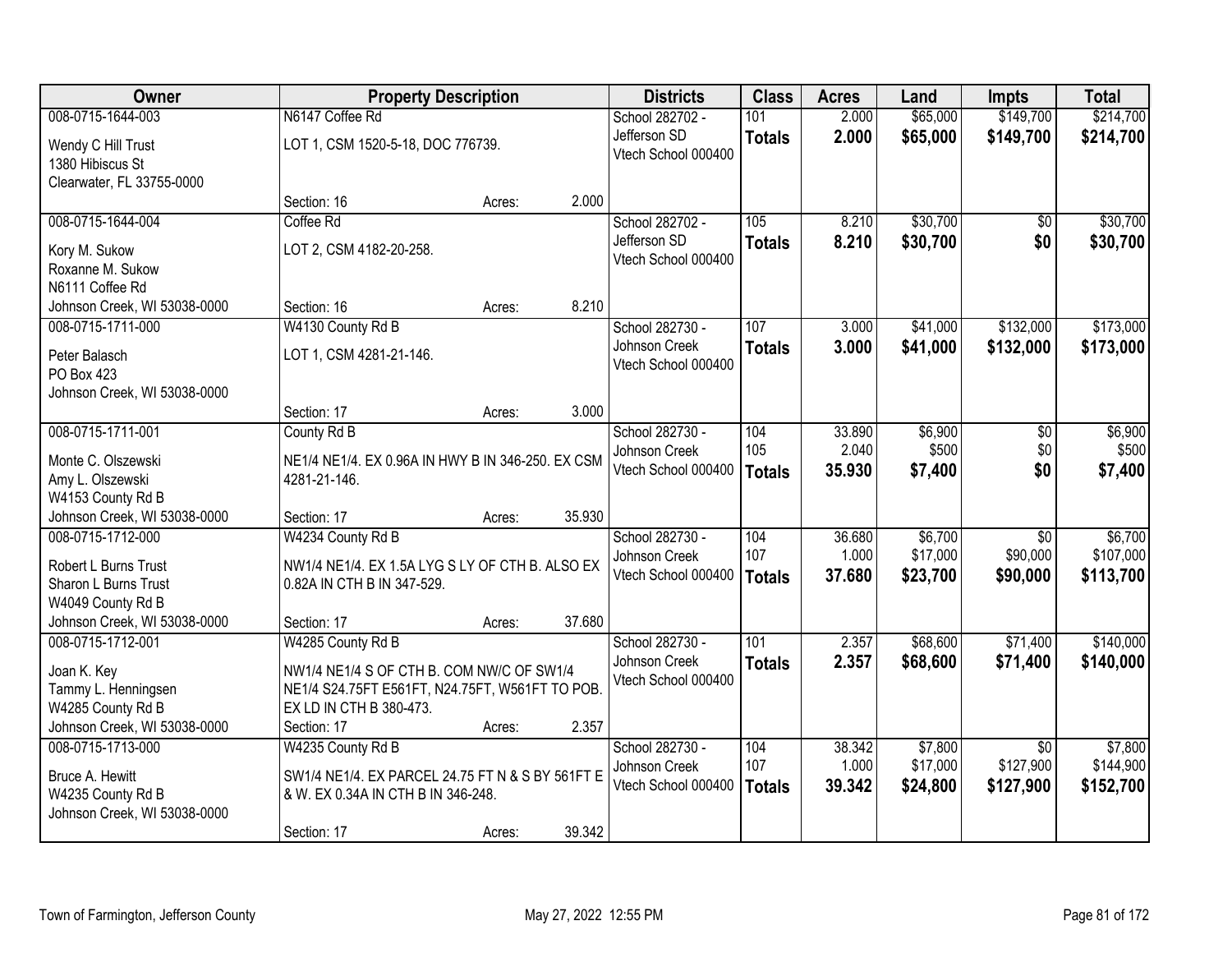| 008-0715-1714-000<br>W4189 County Rd B<br>School 282730 -<br>104<br>35.584<br>\$5,400<br>$\overline{50}$<br>\$17,000<br>107<br>1.000<br>\$258,800<br>Johnson Creek | \$5,400<br>\$275,800 |
|--------------------------------------------------------------------------------------------------------------------------------------------------------------------|----------------------|
|                                                                                                                                                                    |                      |
| SE1/4 NE1/4. EX E2A OF N1/2 OF SAME. EX 0.17 A IN<br>William D Olszewski Trust                                                                                     |                      |
| Vtech School 000400<br>36.584<br>\$22,400<br>\$258,800<br><b>Totals</b><br>CTH B IN 346-249. EX COM NE/S/C, S01DG34'W<br>Kathleen M Olszewski Trust                | \$281,200            |
| 1400.987FT, N88DG 38'W 457.79FT TO POB, N88DG<br>W4189 County Rd B                                                                                                 |                      |
| 36.584<br>Johnson Creek, WI 53038-0000<br>Section: 17<br>Acres:                                                                                                    |                      |
| \$88,300<br>008-0715-1714-001<br>W4101 County Rd B<br>101<br>2.000<br>\$65,000<br>School 282730 -                                                                  | \$153,300            |
| Johnson Creek<br>2.000<br>\$65,000<br>\$88,300<br><b>Totals</b>                                                                                                    | \$153,300            |
| E2A OF N1/2 SE1/4 NE1/4.<br>Kimm Hansen<br>Vtech School 000400                                                                                                     |                      |
| Leslie Hansen<br>W4101 County Rd B                                                                                                                                 |                      |
| 2.000<br>Johnson Creek, WI 53038-0000<br>Section: 17<br>Acres:                                                                                                     |                      |
| \$235,300<br>008-0715-1714-002<br>W4153 County Rd B<br>School 282730 -<br>101<br>\$46,200<br>1.246                                                                 | \$281,500            |
| Johnson Creek<br>1.246<br>\$46,200<br>\$235,300<br><b>Totals</b>                                                                                                   | \$281,500            |
| Monte C. Olszewski<br>COM NE/S/C, S01DG34'W 1400. 98FT, N88DG38'W<br>Vtech School 000400                                                                           |                      |
| 457.79FT TO POB, N88DG38'W 196.74FT, S01 DGW<br>Amy L. Olszewski                                                                                                   |                      |
| W4153 County Rd B<br>132.56FT, S63DGE 56.88FT S02DGW 106.04FT,                                                                                                     |                      |
| 1.246<br>Johnson Creek, WI 53038-0000<br>Section: 17<br>Acres:                                                                                                     |                      |
| 008-0715-1721-001<br>N6483 Christberg Rd<br>School 282730 -<br>101<br>\$44,900<br>\$55,800<br>1.197                                                                | \$100,700            |
| Johnson Creek<br>1.197<br>\$44,900<br>\$55,800<br><b>Totals</b><br>Steven Wilde<br>LOT 1, CSM 3044-12-206.                                                         | \$100,700            |
| Vtech School 000400<br>N6501 Christberg Rd                                                                                                                         |                      |
| Watertown, WI 53094-0000                                                                                                                                           |                      |
| Section: 17<br>1.197<br>Acres:                                                                                                                                     |                      |
| 008-0715-1721-002<br>101<br>\$37,000<br>\$10,700<br>School 282730 -<br>0.850<br>N6425 Christberg Rd                                                                | \$47,700             |
| 0.850<br>\$37,000<br>Johnson Creek<br>\$10,700<br><b>Totals</b><br>BEG 1134.85FT S OF N1/4 POST S73.75FT, W212FT,<br>Darryl D Hartwig Trust                        | \$47,700             |
| Vtech School 000400<br>Donna Hartwig L. Trust(Le<br>N203.15FT TO CTH B, NELY & SLY ALG HWY                                                                         |                      |
| N6383 Christberg Rd<br>276.67FT TO POB.                                                                                                                            |                      |
| 0.850<br>Johnson Creek, WI 53038-0000<br>Section: 17<br>Acres:                                                                                                     |                      |
| 008-0715-1722-002<br>$\overline{302}$<br>0.230<br>County Rd B<br>School 282730 -<br>$\sqrt{$0}$<br>$\overline{30}$                                                 | $\overline{50}$      |
| \$0<br>0.230<br>\$0<br>Johnson Creek<br><b>Totals</b>                                                                                                              | \$0                  |
| BEG 1300FT S OF NW SEC COR N73DG40'E 100FT,<br>Wisconsin Natural Gas Co<br>Vtech School 000400                                                                     |                      |
| 231 W Michigan St<br>S100FT, S73DG40'W 100FT, N TO POB.                                                                                                            |                      |
| Milwaukee, WI 53201-0000<br>0.230                                                                                                                                  |                      |
| Section: 17<br>Acres:                                                                                                                                              |                      |
| \$313,400<br>008-0715-1724-000<br>School 282730 -<br>101<br>\$40,000<br>N6339 Christberg Rd<br>1.000<br>\$800<br>104<br>4.326<br>Johnson Creek<br>\$0              | \$353,400<br>\$800   |
| LOT 4, CSM 3264-14-114. MFL 1014-887.<br>Peter Hau<br>\$100<br>105<br>0.500<br>\$0<br>Vtech School 000400                                                          | \$100                |
| Margery Hau<br><b>15M</b><br>4.000<br>\$4,000<br>\$0                                                                                                               | \$4,000              |
| N6339 Christberg Rd<br>208<br>30.000<br>\$0<br>$($ \$60,000) $ $                                                                                                   | \$0                  |
| 39.826<br>Johnson Creek, WI 53038-0000<br>Section: 17<br>Acres:<br>39.826<br>\$44,900<br>\$313,400<br><b>Totals</b>                                                | \$358,300            |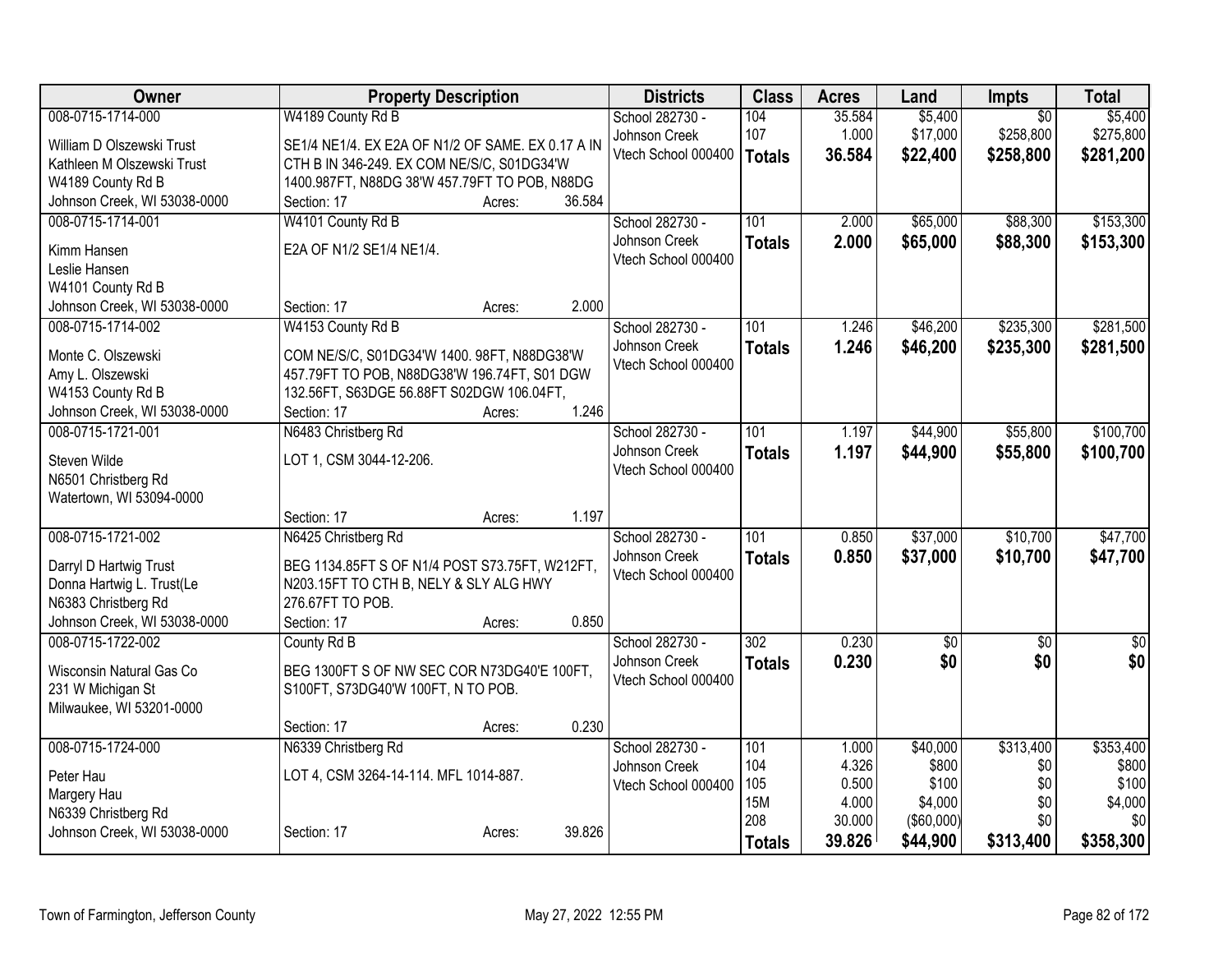| Owner                                             | <b>Property Description</b>                     |        |        | <b>Districts</b>    | <b>Class</b>  | <b>Acres</b> | Land       | <b>Impts</b> | <b>Total</b> |
|---------------------------------------------------|-------------------------------------------------|--------|--------|---------------------|---------------|--------------|------------|--------------|--------------|
| 008-0715-1724-001                                 | N6383 Christberg Rd                             |        |        | School 282730 -     | 101           | 0.700        | \$34,000   | \$195,400    | \$229,400    |
| Darryl D Hartwig Trust                            | BEG 1208.60FT S OF N1/4 POST W212FT, N203.15FT  |        |        | Johnson Creek       | 208           | 18.000       | (\$36,000) | \$0          | \$0          |
| Donna Hartwig L. Trust(Le                         | TO S/L CTH B, NW LY ON SD HWY 460.88FT,         |        |        | Vtech School 000400 | <b>Totals</b> | 18.700       | \$34,000   | \$195,400    | \$229,400    |
| N6383 Christberg Rd                               | S347.30FT, NWLY 36.86FT, S844.30FT, E764.98 FT, |        |        |                     |               |              |            |              |              |
| Johnson Creek, WI 53038-0000                      | Section: 17                                     | Acres: | 18.700 |                     |               |              |            |              |              |
| 008-0715-1724-002                                 | W4367 County Rd B                               |        |        | School 282730 -     | 101           | 9.430        | \$100,700  | \$179,500    | \$280,200    |
| Brad L. Brooks                                    | LOT 1, CSM 407-2-186.                           |        |        | Johnson Creek       | <b>Totals</b> | 9.430        | \$100,700  | \$179,500    | \$280,200    |
| Donna M. Brooks                                   |                                                 |        |        | Vtech School 000400 |               |              |            |              |              |
| W4367 County Rd B                                 |                                                 |        |        |                     |               |              |            |              |              |
| Johnson Creek, WI 53038-0000                      | Section: 17                                     | Acres: | 9.430  |                     |               |              |            |              |              |
| 008-0715-1724-003                                 | N6365 Christberg Rd                             |        |        | School 282730 -     | 101           | 0.750        | \$35,000   | \$137,000    | \$172,000    |
|                                                   |                                                 |        |        | Johnson Creek       | <b>Totals</b> | 0.750        | \$35,000   | \$137,000    | \$172,000    |
| Stuart J. Haberman                                | BEG N1/4 POST, S1882.25FT TO POB, S180.75FT,    |        |        | Vtech School 000400 |               |              |            |              |              |
| Susan K. Strese                                   | S89DG33'W 180.75FT, N180.75FT, N89DG33 'E       |        |        |                     |               |              |            |              |              |
| N6365 Christberg Rd                               | 180.75FT TO POB.                                |        | 0.750  |                     |               |              |            |              |              |
| Johnson Creek, WI 53038-0000<br>008-0715-1731-000 | Section: 17                                     | Acres: |        | School 282730 -     | 101           | 2.995        | \$75,000   | \$88,400     | \$163,400    |
|                                                   | N6277 Christberg Rd                             |        |        | Johnson Creek       |               |              |            |              |              |
| Robby Atshan                                      | LOT 3, CSM 3264-14-114, DOC 955771.             |        |        | Vtech School 000400 | <b>Totals</b> | 2.995        | \$75,000   | \$88,400     | \$163,400    |
| Rasha Atshan                                      |                                                 |        |        |                     |               |              |            |              |              |
| N6277 Christberg Rd                               |                                                 |        |        |                     |               |              |            |              |              |
| Johnson Creek, WI 53038-0000                      | Section: 17                                     | Acres: | 2.995  |                     |               |              |            |              |              |
| 008-0715-1731-001                                 | N6297 Christberg Rd                             |        |        | School 282730 -     | 101           | 0.790        | \$35,800   | \$112,900    | \$148,700    |
| Alexander W. Large                                | BEG 2722FT S OF N1/4 POST, S89DG33'W 200FT,     |        |        | Johnson Creek       | <b>Totals</b> | 0.790        | \$35,800   | \$112,900    | \$148,700    |
| Ethyl Brunk M. Le                                 | S0DG13'W 174FT, N89DG33'E 200FT, N174FT TO      |        |        | Vtech School 000400 |               |              |            |              |              |
| N6297 Christberg Rd                               | POB.                                            |        |        |                     |               |              |            |              |              |
| Johnson Creek, WI 53038-0000                      | Section: 17                                     | Acres: | 0.790  |                     |               |              |            |              |              |
| 008-0715-1731-002                                 | N6253 Christberg Rd                             |        |        | School 282730 -     | 101           | 1.000        | \$40,000   | \$323,900    | \$363,900    |
| John R. Williams Jr                               | LOT 2, CSM 3264-14-114.                         |        |        | Johnson Creek       | 104           | 34.000       | \$7,100    | \$0          | \$7,100      |
| Sonya R. Christian-Willia                         |                                                 |        |        | Vtech School 000400 | 105           | 1.627        | \$2,000    | \$0          | \$2,000      |
| N6253 Christberg Rd                               |                                                 |        |        |                     | <b>Totals</b> | 36.627       | \$49,100   | \$323,900    | \$373,000    |
| Johnson Creek, WI 53038-0000                      | Section: 17                                     | Acres: | 36.627 |                     |               |              |            |              |              |
| 008-0715-1732-000                                 | N6219 Christberg Rd                             |        |        | School 282730 -     | 101           | 1.000        | \$40,000   | \$258,800    | \$298,800    |
|                                                   |                                                 |        |        | Johnson Creek       | 104           | 33.917       | \$8,300    | \$0          | \$8,300      |
| Jody B. Schutte                                   | LOT 1, CSM 3264-14-114.                         |        |        | Vtech School 000400 | 105           | 5.500        | \$1,400    | \$0          | \$1,400      |
| Cheryl Schutte                                    |                                                 |        |        |                     | <b>Totals</b> | 40.417       | \$49,700   | \$258,800    | \$308,500    |
| N6219 Christberg Rd<br>Johnson Creek, WI 53038    | Section: 17                                     |        | 40.417 |                     |               |              |            |              |              |
|                                                   |                                                 | Acres: |        |                     |               |              |            |              |              |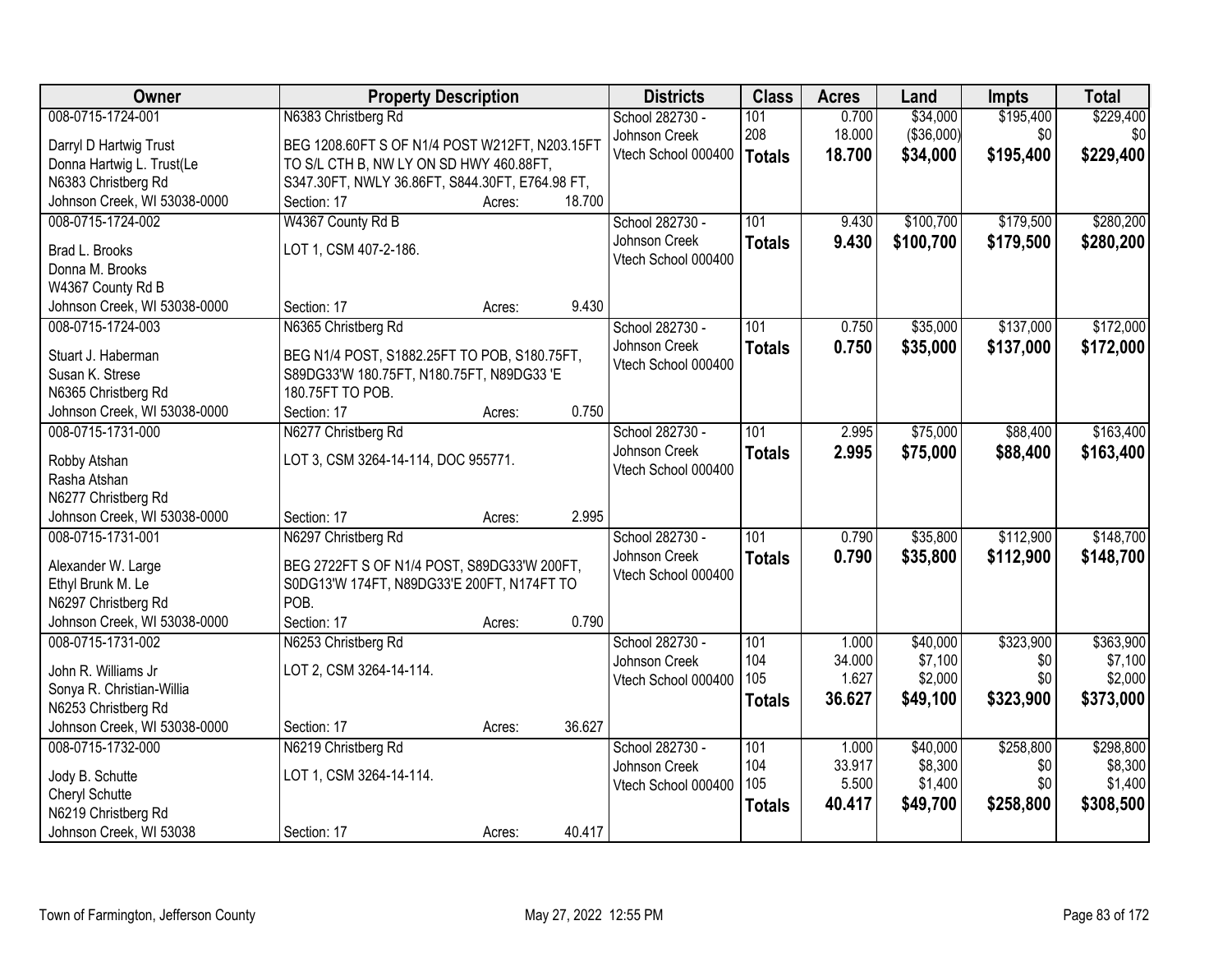| Owner                        |                                                  | <b>Property Description</b> |        | <b>Districts</b>    | <b>Class</b>  | <b>Acres</b> | Land     | Impts           | <b>Total</b> |
|------------------------------|--------------------------------------------------|-----------------------------|--------|---------------------|---------------|--------------|----------|-----------------|--------------|
| 008-0715-1733-000            | Christberg Rd                                    |                             |        | School 282730 -     | 104           | 35.000       | \$6,300  | $\overline{50}$ | \$6,300      |
| James R. Reichert            | SW1/4 SW1/4.                                     |                             |        | Johnson Creek       | 105           | 5.000        | \$1,300  | \$0             | \$1,300      |
| Cheryl A. Reichert           |                                                  |                             |        | Vtech School 000400 | <b>Totals</b> | 40.000       | \$7,600  | \$0             | \$7,600      |
| N6167 Christberg Rd          |                                                  |                             |        |                     |               |              |          |                 |              |
| Johnson Creek, WI 53038-0000 | Section: 17                                      | Acres:                      | 40.000 |                     |               |              |          |                 |              |
| 008-0715-1734-000            | N6167 Christberg Rd                              |                             |        | School 282730 -     | 104           | 34.041       | \$7,100  | $\overline{50}$ | \$7,100      |
| James R. Reichert            | SE1/4 SW1/4. EX CSM 4048-19-293.                 |                             |        | Johnson Creek       | 105           | 3.000        | \$600    | \$0             | \$600        |
| Cheryl A. Reichert           |                                                  |                             |        | Vtech School 000400 | 107           | 1.000        | \$17,000 | \$116,600       | \$133,600    |
| N6167 Christberg Rd          |                                                  |                             |        |                     | <b>Totals</b> | 38.041       | \$24,700 | \$116,600       | \$141,300    |
| Johnson Creek, WI 53038-0000 | Section: 17                                      | Acres:                      | 38.041 |                     |               |              |          |                 |              |
| 008-0715-1734-001            | N6169 Christberg Rd                              |                             |        | School 282730 -     | 101           | 1.898        | \$62,500 | \$177,200       | \$239,700    |
| Matthew J. Reichert          | LOT 1, CSM 4048-19-293.                          |                             |        | Johnson Creek       | <b>Totals</b> | 1.898        | \$62,500 | \$177,200       | \$239,700    |
| Lori A. Reichert             |                                                  |                             |        | Vtech School 000400 |               |              |          |                 |              |
| N6169 Christberg Rd          |                                                  |                             |        |                     |               |              |          |                 |              |
| Johnson Creek, WI 53038-0000 | Section: 17                                      | Acres:                      | 1.898  |                     |               |              |          |                 |              |
| 008-0715-1741-000            | Switzke Rd                                       |                             |        | School 282730 -     | 104           | 39.000       | \$6,000  | \$0             | \$6,000      |
| William D Olszewski Trust    | NE1/4 SE1/4.                                     |                             |        | Johnson Creek       | 105           | 1.000        | \$100    | \$0             | \$100        |
| Kathleen M Olszewski Trust   |                                                  |                             |        | Vtech School 000400 | <b>Totals</b> | 40.000       | \$6,100  | \$0             | \$6,100      |
| W4153 County Rd B            |                                                  |                             |        |                     |               |              |          |                 |              |
| Johnson Creek, WI 53038-0000 | Section: 17                                      | Acres:                      | 40.000 |                     |               |              |          |                 |              |
| 008-0715-1742-000            | Christberg Rd                                    |                             |        | School 282730 -     | 104           | 18.348       | \$3,100  | $\overline{50}$ | \$3,100      |
| Bruce A. Hewitt              | N1/2 NW1/4 SE1/4. EX CSM 4567-23-154.            |                             |        | Johnson Creek       | 105           | 0.500        | \$100    | \$0             | \$100        |
| W4235 County Rd B            |                                                  |                             |        | Vtech School 000400 | <b>Totals</b> | 18.848       | \$3,200  | \$0             | \$3,200      |
| Johnson Creek, WI 53038-0000 |                                                  |                             |        |                     |               |              |          |                 |              |
|                              | Section: 17                                      | Acres:                      | 18.848 |                     |               |              |          |                 |              |
| 008-0715-1742-001            | Christberg Rd                                    |                             |        | School 282730 -     | 104           | 6.173        | \$1,300  | $\sqrt{$0}$     | \$1,300      |
| Faye Jean Toebe Trust        | S1/2 NW1/4 SE1/4. EX CSM 3401-15-106. EX CSM     |                             |        | Johnson Creek       | 105           | 0.750        | \$200    | \$0             | \$200        |
| N6240 Christberg Rd          | 4564-23-147. EX COM S1/4/C, N00DG13' E 1927.20FT |                             |        | Vtech School 000400 | <b>Totals</b> | 6.923        | \$1,500  | \$0             | \$1,500      |
| Johnson Creek, WI 53038-0000 | N89DG23'E 40FT TO POB, N89DG23'E 520FT, S00      |                             |        |                     |               |              |          |                 |              |
|                              | Section: 17                                      | Acres:                      | 6.923  |                     |               |              |          |                 |              |
| 008-0715-1742-002            | N6248 Christberg Rd                              |                             |        | School 282730 -     | 101           | 6.346        | \$88,400 | \$284,500       | \$372,900    |
| David J. Wolf                | LOT 1, CSM 3401-15-106.                          |                             |        | Johnson Creek       | <b>Totals</b> | 6.346        | \$88,400 | \$284,500       | \$372,900    |
| Kerrie L. Wolf               |                                                  |                             |        | Vtech School 000400 |               |              |          |                 |              |
| N6248 Christberg Rd          |                                                  |                             |        |                     |               |              |          |                 |              |
| Johnson Creek, WI 53038-0000 | Section: 17                                      | Acres:                      | 6.346  |                     |               |              |          |                 |              |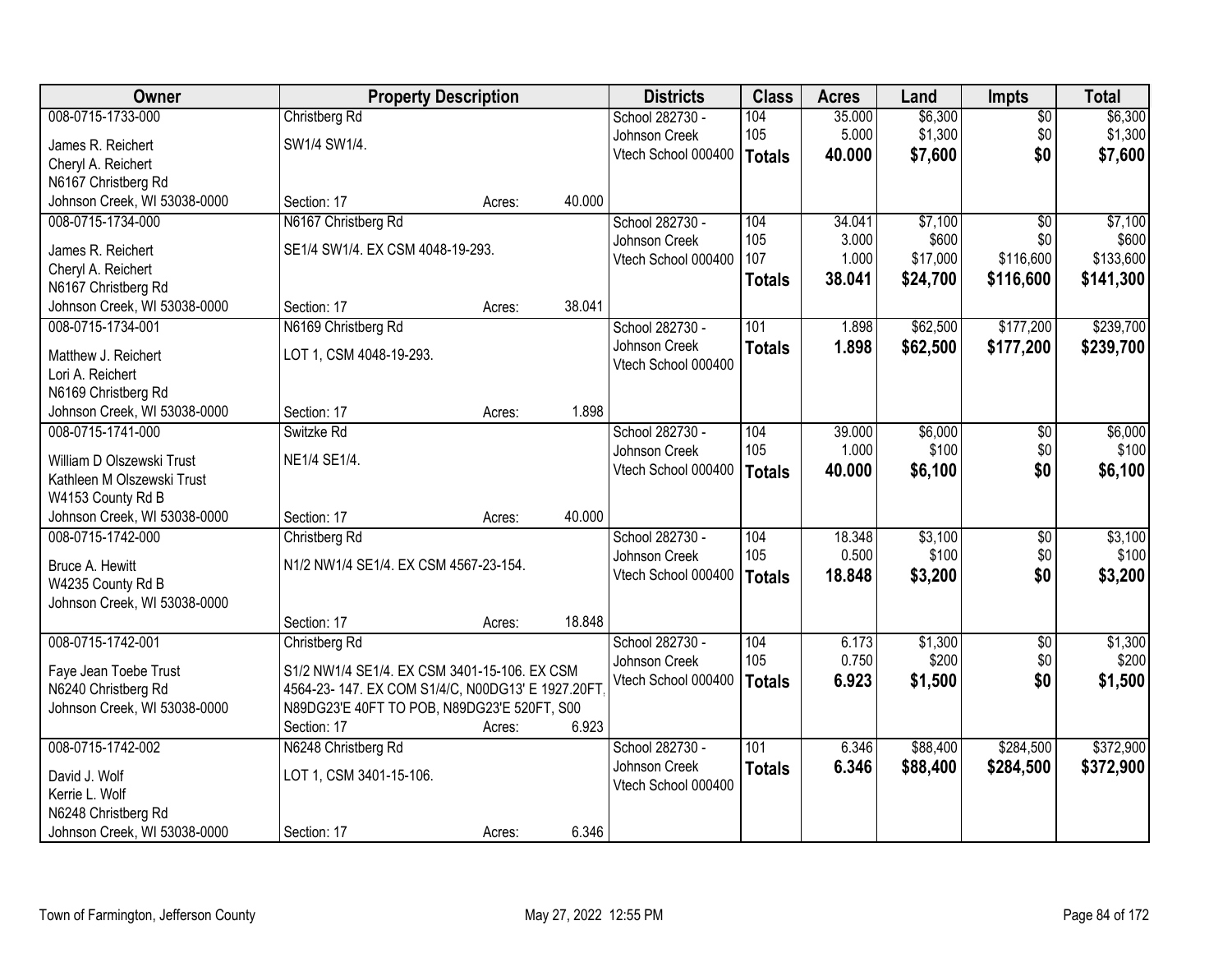| Owner                                             | <b>Property Description</b>                      |        |        | <b>Districts</b>    | <b>Class</b>  | <b>Acres</b> | Land     | <b>Impts</b> | <b>Total</b> |
|---------------------------------------------------|--------------------------------------------------|--------|--------|---------------------|---------------|--------------|----------|--------------|--------------|
| 008-0715-1742-003                                 | N6240 Christberg Rd                              |        |        | School 282730 -     | 101           | 1.000        | \$40,000 | \$505,900    | \$545,900    |
| Faye Jean Toebe                                   | LOT 1, CSM 4564-23-147. ALSO 147. EX COM S1/4/C, |        |        | Johnson Creek       | 104           | 5.100        | \$1,100  | \$0          | \$1,100      |
| Connie Jean Toebe                                 | N00DG13' E 1927.20FT, N89DG23'E 40FT TO POB,     |        |        | Vtech School 000400 | <b>Totals</b> | 6.100        | \$41,100 | \$505,900    | \$547,000    |
| N6240 Christberg Rd                               | N89DG23'E 520FT, S00 DG26'W 512FT, S89DG23'W     |        |        |                     |               |              |          |              |              |
| Johnson Creek, WI 53038-0000                      | Section: 17                                      | Acres: | 6.100  |                     |               |              |          |              |              |
| 008-0715-1742-004                                 | Christberg Rd                                    |        |        | School 282730 -     | 104           | 1.000        | \$200    | \$0          | \$200        |
| Leonard F Toebe Trust                             | LOT 1, CSM 4567-23-154.                          |        |        | Johnson Creek       | <b>Totals</b> | 1.000        | \$200    | \$0          | \$200        |
| N2256 Forest run                                  |                                                  |        |        | Vtech School 000400 |               |              |          |              |              |
| Oconomowoc, WI 53066-0000                         |                                                  |        |        |                     |               |              |          |              |              |
|                                                   | Section: 17                                      | Acres: | 1.000  |                     |               |              |          |              |              |
| 008-0715-1743-000                                 | N6184 Christberg Rd                              |        |        | School 282730 -     | 101           | 2.993        | \$74,900 | \$214,200    | \$289,100    |
|                                                   |                                                  |        |        | Johnson Creek       | <b>Totals</b> | 2.993        | \$74,900 | \$214,200    | \$289,100    |
| Christian D. Otto                                 | LOT 1, CSM 3373-15-53.                           |        |        | Vtech School 000400 |               |              |          |              |              |
| Carmen C. Otto                                    |                                                  |        |        |                     |               |              |          |              |              |
| N6184 Christberg Rd                               |                                                  |        | 2.993  |                     |               |              |          |              |              |
| Johnson Creek, WI 53038-0000<br>008-0715-1743-001 | Section: 17<br>Christberg Rd                     | Acres: |        | School 282730 -     | 104           | 36.285       | \$8,900  |              | \$8,900      |
|                                                   |                                                  |        |        | Johnson Creek       | 105           | 1.000        | \$100    | \$0<br>\$0   | \$100        |
| Faye Jean Toebe Trust                             | SW1/4 SE1/4. EX CSM 3373-15-53.                  |        |        | Vtech School 000400 |               | 37.285       | \$9,000  | \$0          | \$9,000      |
| N6240 Christberg Rd                               |                                                  |        |        |                     | <b>Totals</b> |              |          |              |              |
| Johnson Creek, WI 53038-0000                      |                                                  |        |        |                     |               |              |          |              |              |
|                                                   | Section: 17                                      | Acres: | 37.285 |                     |               |              |          |              |              |
| 008-0715-1744-000                                 | N6157 Switzke Rd                                 |        |        | School 282730 -     | 101           | 2.000        | \$65,000 | \$128,200    | \$193,200    |
| Michael J. Weissmann                              | LOT 1, CSM 5154-27-269, DOC 1242008.             |        |        | Johnson Creek       | <b>Totals</b> | 2.000        | \$65,000 | \$128,200    | \$193,200    |
| Kelly C. Weissmann                                |                                                  |        |        | Vtech School 000400 |               |              |          |              |              |
| N6157 Switzke Rd                                  |                                                  |        |        |                     |               |              |          |              |              |
| Johnson Creek, WI 53038-0000                      | Section: 17                                      | Acres: | 2.000  |                     |               |              |          |              |              |
| 008-0715-1744-001                                 | Switzke Rd                                       |        |        | School 282730 -     | 104           | 12.000       | \$1,500  | $\sqrt{6}$   | \$1,500      |
| William D Olszewski Trust                         | N13A OF SE1/4 SE1/4. EX 270FT N & S BY 162FT E & |        |        | Johnson Creek       | <b>Totals</b> | 12.000       | \$1,500  | \$0          | \$1,500      |
| Kathleen M Olszewski Trust                        | W IN SE COR.                                     |        |        | Vtech School 000400 |               |              |          |              |              |
| W4153 County Rd B                                 |                                                  |        |        |                     |               |              |          |              |              |
| Johnson Creek, WI 53038-0000                      | Section: 17                                      | Acres: | 12.000 |                     |               |              |          |              |              |
| 008-0715-1744-002                                 | N6181 Switzke Rd                                 |        |        | School 282730 -     | 101           | 1.000        | \$40,000 | \$208,900    | \$248,900    |
|                                                   |                                                  |        |        | Johnson Creek       | <b>Totals</b> | 1.000        | \$40,000 | \$208,900    | \$248,900    |
| Dale Wenzlick                                     | BEG 164.94FT S OF NE COR OF SE1/4 SE1/4,         |        |        | Vtech School 000400 |               |              |          |              |              |
| Stephanie Wenzlick<br>N6181 Switzke Rd            | S270FT, W162FT, N270FT, E162FT TO POB.           |        |        |                     |               |              |          |              |              |
| Johnson Creek, WI 53038-0000                      | Section: 17                                      | Acres: | 1.000  |                     |               |              |          |              |              |
|                                                   |                                                  |        |        |                     |               |              |          |              |              |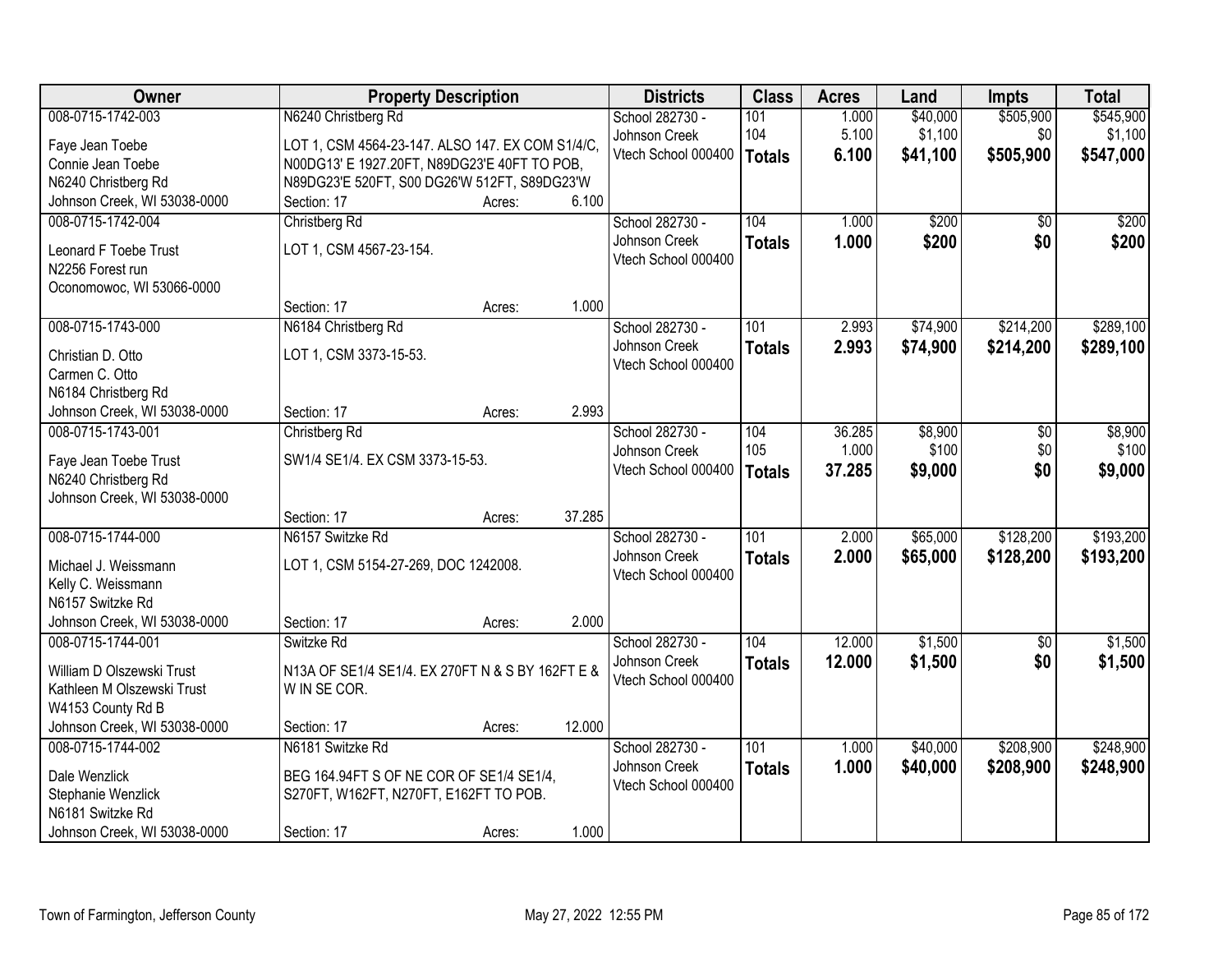| <b>Owner</b>                  | <b>Property Description</b>                             | <b>Districts</b>    | <b>Class</b>     | <b>Acres</b> | Land      | Impts           | <b>Total</b> |
|-------------------------------|---------------------------------------------------------|---------------------|------------------|--------------|-----------|-----------------|--------------|
| 008-0715-1744-003             | Switzke Rd                                              | School 282730 -     | 104              | 17.000       | \$3,100   | $\overline{50}$ | \$3,100      |
| William D Olszewski Trust     | CSM 16-1-21. EX CSM 5154-27-269, DOC 1242008.           | Johnson Creek       | 105              | 8.000        | \$1,900   | \$0             | \$1,900      |
| Kathleen M Olszewski Trust    |                                                         | Vtech School 000400 | <b>Totals</b>    | 25,000       | \$5,000   | \$0             | \$5,000      |
| W4189 County Rd B             |                                                         |                     |                  |              |           |                 |              |
| Johnson Creek, WI 53038-0000  | 25.000<br>Section: 17<br>Acres:                         |                     |                  |              |           |                 |              |
| 008-0715-1811-000             | W4520 County Rd B                                       | School 282730 -     | 104              | 35.410       | \$7,000   | $\overline{50}$ | \$7,000      |
| Ddc Rentals LLC               | E1/2 NE1/4 N OF CTH B. EX 2.91A FOR RELOCATION          | Johnson Creek       | 105              | 1.000        | \$100     | \$0             | \$100        |
| 811 E Racine St               | EX CSM 3338-14-273. EX COM NE/S/C, S85DG15'W            | Vtech School 000400 | 107              | 1.000        | \$17,000  | \$157,600       | \$174,600    |
| Jefferson, WI 53549-0000      | 913.17FT TO POB, S16DGE 33.65FT, S85DG15'W              |                     | <b>Totals</b>    | 37.410       | \$24,100  | \$157,600       | \$181,700    |
|                               | 37.410<br>Section: 18<br>Acres:                         |                     |                  |              |           |                 |              |
| 008-0715-1811-001             | N6491 Spring Ln                                         | School 282730 -     | 101              | 2.500        | \$70,000  | \$185,600       | \$255,600    |
| John W. Bennett               | LOT 1, CSM 3338-14-273.                                 | Johnson Creek       | <b>Totals</b>    | 2.500        | \$70,000  | \$185,600       | \$255,600    |
| Judith M. Bennett             |                                                         | Vtech School 000400 |                  |              |           |                 |              |
| N6491 Spring Ln               |                                                         |                     |                  |              |           |                 |              |
| Johnson Creek, WI 53038-0000  | 2.500<br>Section: 18<br>Acres:                          |                     |                  |              |           |                 |              |
| 008-0715-1831-002             | N6206 County Rd Y                                       | School 282730 -     | 101              | 0.892        | \$35,700  | \$152,100       | \$187,800    |
|                               |                                                         | Johnson Creek       | 104              | 1.000        | \$200     | \$0             | \$200        |
| Karen A. Keeser               | BEG ON C/L OF CTH Y 960FT S OF E&W CEN SEC              | Vtech School 000400 | <b>Totals</b>    | 1.892        | \$35,900  | \$152,100       | \$188,000    |
| N6206 County Rd Y             | LINE, S405 FT, E285FT, N405FT, W285FT TO POB. EX        |                     |                  |              |           |                 |              |
| Johnson Creek, WI 53038-0000  | 1.82A IN CTH Y IN 905-491. ALSO PT NE1/4 SW1/4<br>1.892 |                     |                  |              |           |                 |              |
| 008-0715-1833-000             | Section: 18<br>Acres:<br>N6131 County Rd Y              | School 282730 -     | $\overline{102}$ | 22.385       | \$125,800 | \$361,500       | \$487,300    |
|                               |                                                         | Johnson Creek       |                  |              |           |                 |              |
| Thomas E Gallitz Trust        | SW1/4 SW1/4 S OF CREEK. EX 3.62A IN STH 26. EX          | Vtech School 000400 | <b>Totals</b>    | 22.385       | \$125,800 | \$361,500       | \$487,300    |
| Kathy L Gallitz Trust         | 2.32A IN NE COR. EX .63A IN CTH Y IN 834-105. EX        |                     |                  |              |           |                 |              |
| W4546 State Rd 18             | PAR 39, TRANS PROJ PLAT 1390-04-35-4.04, AMEND          |                     |                  |              |           |                 |              |
| Jefferson, WI 53549-0000      | 22.385<br>Section: 18<br>Acres:                         |                     |                  |              |           |                 |              |
| 008-0715-1833-001             | N6225 County Rd Y                                       | School 282730 -     | 102              | 9.672        | \$100,300 | \$369,200       | \$469,500    |
| Equity Co-Op Livesto Sales    | BEG ON CTH Y ABT 995.43FT S OF NW COR NE1/4             | Johnson Creek       | <b>Totals</b>    | 9.672        | \$100,300 | \$369,200       | \$469,500    |
| 401 Commerce Ave              | SW1/4, S1DG44'E 890.47FT, N85DG35'W 733.87FT,           | Vtech School 000400 |                  |              |           |                 |              |
| PO Box 1003                   | N42DG40'E 267.74FT N47DG20'W 175FT, N42DG40'E           |                     |                  |              |           |                 |              |
| Baraboo, WI 53913-0000        | 9.672<br>Section: 18<br>Acres:                          |                     |                  |              |           |                 |              |
| 008-0715-1833-002             | N6147 County Rd Y                                       | School 282730 -     | $\overline{102}$ | 1.980        | \$84,500  | \$297,900       | \$382,400    |
| National Storage I LLC        | BEG AT INTERC OF CTH Y & JOHNSON CREEK IN               | Johnson Creek       | <b>Totals</b>    | 1.980        | \$84,500  | \$297,900       | \$382,400    |
| National Storage II LLC       | SWFRL 1/4, S394FT, W290FT, N326FT TO CREEK, E           | Vtech School 000400 |                  |              |           |                 |              |
| National Storage III & IV LLC | LY ON CREEK TO POB. EX .34A IN CTH Y IN DOC             |                     |                  |              |           |                 |              |
| 333 Bishops Way Ste 141       | 1.980<br>Section: 18<br>Acres:                          |                     |                  |              |           |                 |              |
| Brookfield, WI 53005-0000     |                                                         |                     |                  |              |           |                 |              |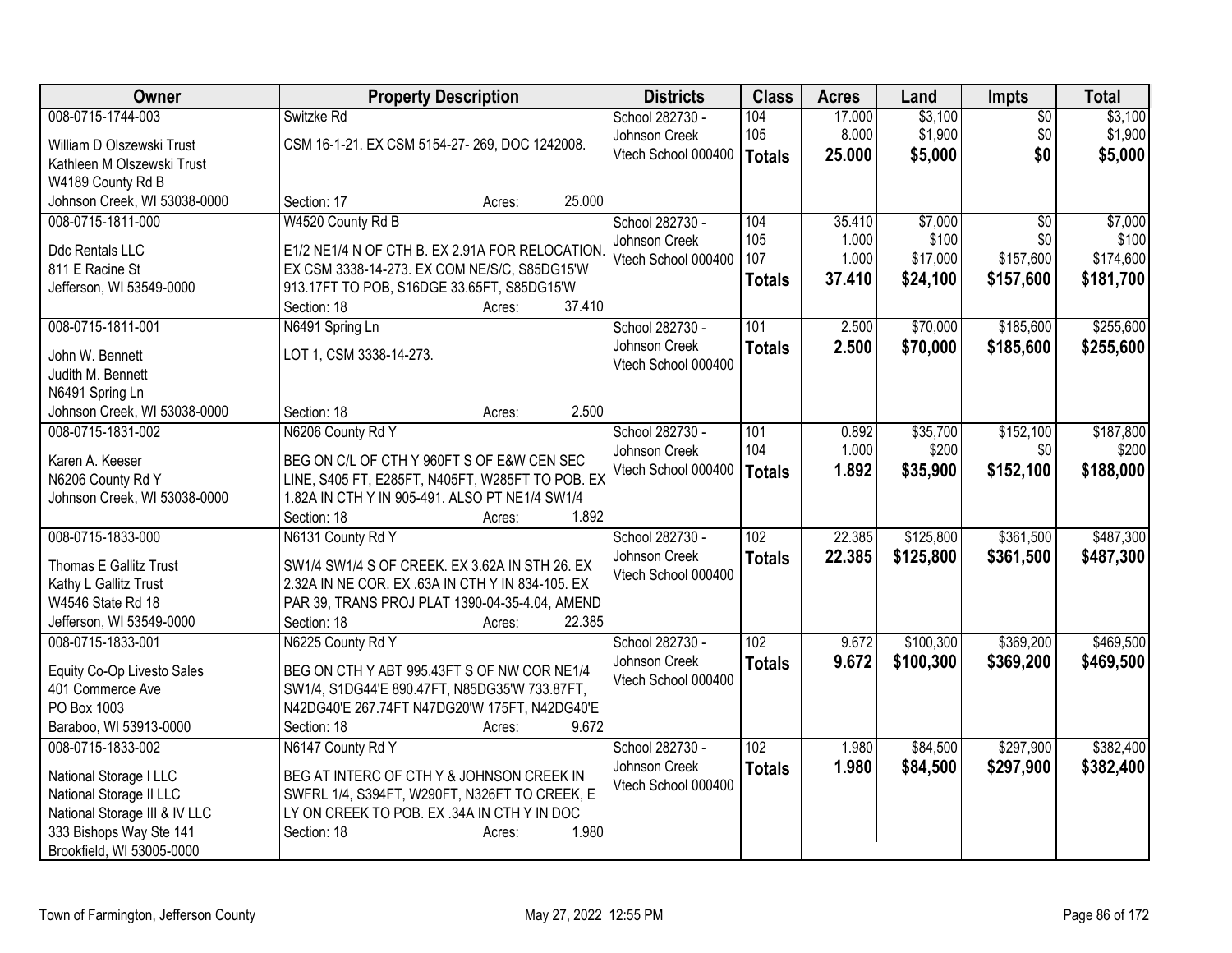| Owner                              | <b>Property Description</b>                      |        |        | <b>Districts</b>    | <b>Class</b>  | <b>Acres</b> | Land     | <b>Impts</b>           | <b>Total</b> |
|------------------------------------|--------------------------------------------------|--------|--------|---------------------|---------------|--------------|----------|------------------------|--------------|
| 008-0715-1834-000                  | N6190 County Rd Y                                |        |        | School 282730 -     | 101           | 0.796        | \$35,900 | \$100,000              | \$135,900    |
| Kenneth Uselman                    | LOT 1, CSM 3105-13-75.                           |        |        | Johnson Creek       | <b>Totals</b> | 0.796        | \$35,900 | \$100,000              | \$135,900    |
| Penny Uselman                      |                                                  |        |        | Vtech School 000400 |               |              |          |                        |              |
| N6190 County Rd Y                  |                                                  |        |        |                     |               |              |          |                        |              |
| Johnson Creek, WI 53038-0000       | Section: 18                                      | Acres: | 0.796  |                     |               |              |          |                        |              |
| 008-0715-1834-001                  | N6146 County Rd Y                                |        |        | School 282730 -     | 101           | 0.840        | \$36,800 | \$116,400              | \$153,200    |
| John L. Reichert                   | BEG ON CTH Y IN CENTER OF CREEK IN SE1/4         |        |        | Johnson Creek       | <b>Totals</b> | 0.840        | \$36,800 | \$116,400              | \$153,200    |
| Suzanne Reichert                   | SW1/4, S ON HWY 255FT, E TO CREEK, NW LY ON      |        |        | Vtech School 000400 |               |              |          |                        |              |
| N6146 County Rd Y                  | CREEK TO POB. EX .26A IN CTH Y IN 834-110.       |        |        |                     |               |              |          |                        |              |
| Johnson Creek, WI 53038-0000       | Section: 18                                      | Acres: | 0.840  |                     |               |              |          |                        |              |
| 008-0715-1834-002                  | N6134 County Rd Y                                |        |        | School 282730 -     | 101           | 1.500        | \$52,500 | \$166,000              | \$218,500    |
| Suzanne M. Clouse                  | BEG 255FT S OF C OF CREEK ON W L OF SE1/4        |        |        | Johnson Creek       | <b>Totals</b> | 1.500        | \$52,500 | \$166,000              | \$218,500    |
| N6134 County Rd Y                  | SW1/4, S350FT, E TO CREEK NE LY UP CREEK TO PT   |        |        | Vtech School 000400 |               |              |          |                        |              |
| Johnson Creek, WI 53038-0000       | E OF POB, W TO POB.                              |        |        |                     |               |              |          |                        |              |
|                                    | Section: 18                                      | Acres: | 1.500  |                     |               |              |          |                        |              |
| 008-0715-1834-003                  | N6166 County Rd Y                                |        |        | School 282730 -     | 101           | 2.300        | \$68,000 | \$200,500              | \$268,500    |
|                                    |                                                  |        |        | Johnson Creek       | <b>Totals</b> | 2.300        | \$68,000 | \$200,500              | \$268,500    |
| Lon D. Keeser<br>N6166 County Rd Y | LOT 1, CSM 3092-13-49.                           |        |        | Vtech School 000400 |               |              |          |                        |              |
| Johnson Creek, WI 53038-0000       |                                                  |        |        |                     |               |              |          |                        |              |
|                                    | Section: 18                                      | Acres: | 2.300  |                     |               |              |          |                        |              |
| 008-0715-1834-004                  | N6188 County Rd Y                                |        |        | School 282730 -     | 101           | 0.717        | \$34,400 | \$222,600              | \$257,000    |
|                                    |                                                  |        |        | Johnson Creek       | <b>Totals</b> | 0.717        | \$34,400 | \$222,600              | \$257,000    |
| Les P. Keeser                      | LOT 1, CSM 4672-24-071.                          |        |        | Vtech School 000400 |               |              |          |                        |              |
| Tracey L. Keeser<br>PO Box 221     |                                                  |        |        |                     |               |              |          |                        |              |
| Johnson Creek, WI 53038-0000       | Section: 18                                      | Acres: | 0.717  |                     |               |              |          |                        |              |
| 008-0715-1834-005                  | Meadowview Ln                                    |        |        | School 282730 -     | 104           | 32.937       | \$6,400  | $\overline{50}$        | \$6,400      |
|                                    |                                                  |        |        | Johnson Creek       | <b>Totals</b> | 32.937       | \$6,400  | \$0                    | \$6,400      |
| Karen A. Keeser                    | SE1/4 SW1/4, EX 2.60A ON HWY &SW OF CREEK. EX    |        |        | Vtech School 000400 |               |              |          |                        |              |
| N6206 County Rd Y                  | 0.25A IN NW COR, EX .5A IN CTH Y IN 834-115. EX  |        |        |                     |               |              |          |                        |              |
| Johnson Creek, WI 53038-0000       | CSM 3092-13-49 EX CSM 3105-13-75. EX CSM         |        | 32.937 |                     |               |              |          |                        |              |
| 008-0715-1843-000                  | Section: 18                                      | Acres: |        | School 282730 -     | 104           | 19.794       | \$4,100  |                        | \$4,100      |
|                                    | <b>Wright Rd</b>                                 |        |        | Johnson Creek       | 105           | 6.500        | \$1,600  | $\overline{50}$<br>\$0 | \$1,600      |
| <b>Wohlust Trust</b>               | SW1/4 SE1/4. EX CSM 1980- 6-236 & CSM 2193-7-223 |        |        | Vtech School 000400 | <b>15M</b>    | 6.000        | \$6,000  | \$0                    | \$6,000      |
| N6107 Wright Rd                    | EX CSM 3153-13-170.                              |        |        |                     | <b>Totals</b> | 32.294       | \$11,700 | \$0                    | \$11,700     |
| Johnson Creek, WI 53038-0000       |                                                  |        |        |                     |               |              |          |                        |              |
|                                    | Section: 18                                      | Acres: | 32.294 |                     |               |              |          |                        |              |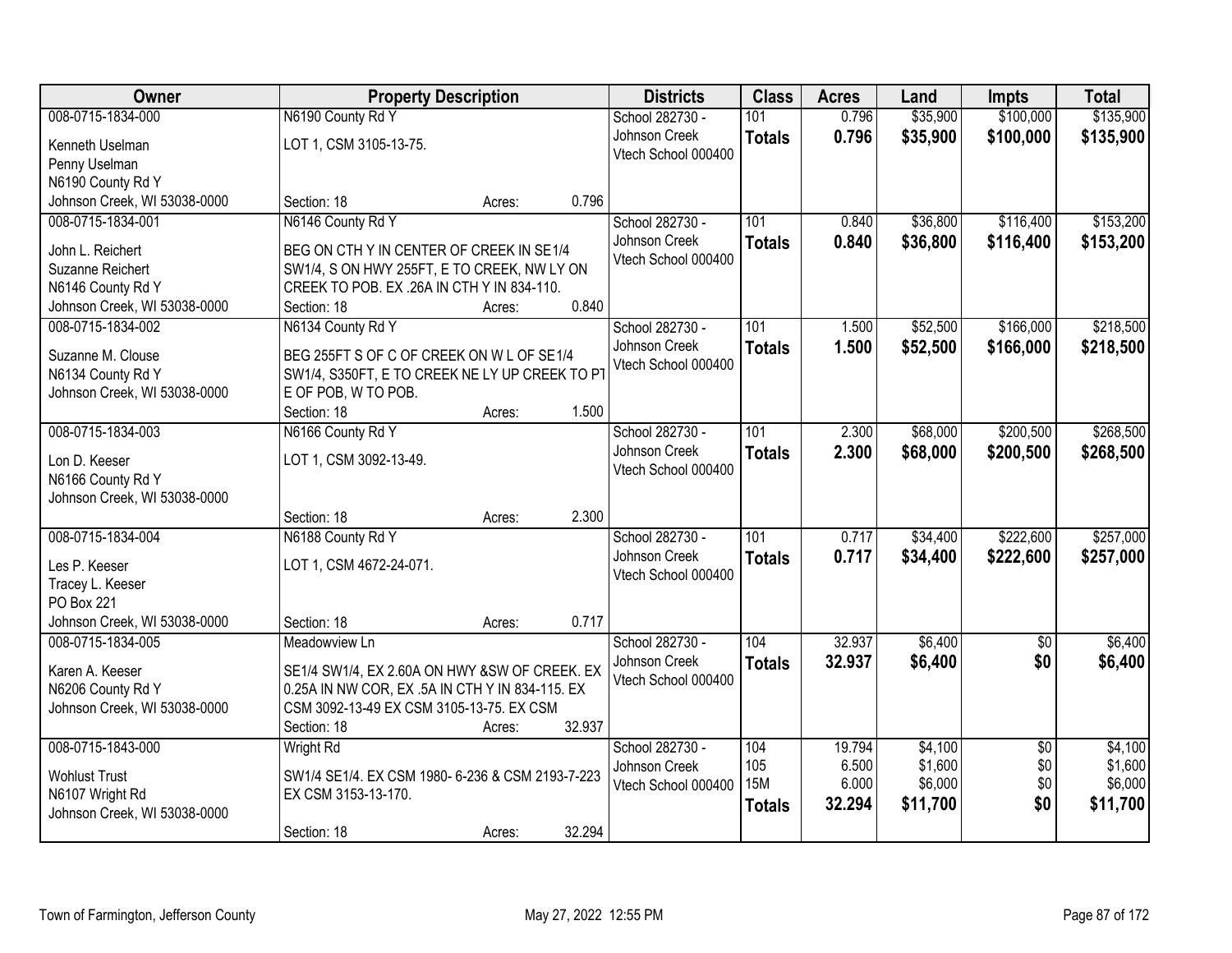| <b>Owner</b>                 | <b>Property Description</b>                     |        |        | <b>Districts</b>    | <b>Class</b>  | <b>Acres</b>    | Land     | <b>Impts</b>    | <b>Total</b> |
|------------------------------|-------------------------------------------------|--------|--------|---------------------|---------------|-----------------|----------|-----------------|--------------|
| 008-0715-1843-001            | N6107 Wright Rd                                 |        |        | School 282730 -     | 101           | 2.500           | \$70,000 | \$199,900       | \$269,900    |
| <b>Wohlust Trust</b>         | LOT 1, CSM 1980-6-236.                          |        |        | Johnson Creek       | <b>Totals</b> | 2.500           | \$70,000 | \$199,900       | \$269,900    |
| N6107 Wright Rd              |                                                 |        |        | Vtech School 000400 |               |                 |          |                 |              |
| Johnson Creek, WI 53038-0000 |                                                 |        |        |                     |               |                 |          |                 |              |
|                              | Section: 18                                     | Acres: | 2.500  |                     |               |                 |          |                 |              |
| 008-0715-1843-002            | N6133 Wright Rd                                 |        |        | School 282730 -     | 101           | 2.500           | \$70,000 | \$175,100       | \$245,100    |
| Kevin S. Krueger             | LOT 1, CSM 2193-7-223                           |        |        | Johnson Creek       | <b>Totals</b> | 2.500           | \$70,000 | \$175,100       | \$245,100    |
| Shari K. Krueger             |                                                 |        |        | Vtech School 000400 |               |                 |          |                 |              |
| N6133 Wright Rd              |                                                 |        |        |                     |               |                 |          |                 |              |
| Johnson Creek, WI 53038-0000 | Section: 18                                     | Acres: | 2.500  |                     |               |                 |          |                 |              |
| 008-0715-1843-003            | N6141 Wright Rd                                 |        |        | School 282730 -     | 101           | 2.500           | \$70,000 | \$220,700       | \$290,700    |
| Michael J. Sukow             | LOT 1, CSM 3153-13-170.                         |        |        | Johnson Creek       | <b>Totals</b> | 2.500           | \$70,000 | \$220,700       | \$290,700    |
| Vicki J. Sukow               |                                                 |        |        | Vtech School 000400 |               |                 |          |                 |              |
| N6141 Wright Rd              |                                                 |        |        |                     |               |                 |          |                 |              |
| Johnson Creek, WI 53038-0000 | Section: 18                                     | Acres: | 2.500  |                     |               |                 |          |                 |              |
| 008-0715-1911-000            | W4552 Ambrose Dr                                |        |        | School 282730 -     | 104           | 35.250          | \$7,000  | $\sqrt{6}$      | \$7,000      |
| Donald F. Klug               | NE1/4 NE1/4 LYG N OF AMBROSE RD.                |        |        | Johnson Creek       | 107           | 1.000           | \$17,000 | \$243,400       | \$260,400    |
| Theresa Klug                 |                                                 |        |        | Vtech School 000400 | <b>Totals</b> | 36.250          | \$24,000 | \$243,400       | \$267,400    |
| W4552 Ambrose Dr             |                                                 |        |        |                     |               |                 |          |                 |              |
| Johnson Creek, WI 53038-0000 | Section: 19                                     | Acres: | 36.250 |                     |               |                 |          |                 |              |
| 008-0715-1911-001            | Ambrose Dr                                      |        |        | School 282730 -     | 104           | 4.920           | \$400    | $\overline{50}$ | \$400        |
| Timothy W. Brown             | NE1/4 NE1/4 LYG SLY AMBROSE RD & E OF WRIGHT    |        |        | Johnson Creek       | <b>Totals</b> | 4.920           | \$400    | \$0             | \$400        |
| Susan J. Brown               | RD.                                             |        |        | Vtech School 000400 |               |                 |          |                 |              |
| W4515 Ambrose Dr             |                                                 |        |        |                     |               |                 |          |                 |              |
| Johnson Creek, WI 53038-0000 | Section: 19                                     | Acres: | 4.920  |                     |               |                 |          |                 |              |
| 008-0715-1912-000            | N6023 Wright Rd                                 |        |        | School 282730 -     | 104           | 11.500          | \$2,300  | $\overline{50}$ | \$2,300      |
| Schumacher Trust             | COM N1/4/C, N89DG03'E 181.39 FT TO POB,         |        |        | Johnson Creek       | 105           | 0.500           | \$100    | \$0             | \$100        |
| N5969 Wright Rd              | N89DG03'E 1134.86 FT, S02DG31'W 788.98FT, N88   |        |        | Vtech School 000400 | 107           | 3.000<br>15.000 | \$41,000 | \$2,500         | \$43,500     |
| Johnson Creek, WI 53038-0000 | DG56'W 1133.15FT, N02DG31'E 749.18FT TO POB. EX |        |        |                     | <b>Totals</b> |                 | \$43,400 | \$2,500         | \$45,900     |
|                              | Section: 19                                     | Acres: | 15.000 |                     |               |                 |          |                 |              |
| 008-0715-1912-001            | <b>Wright Rd</b>                                |        |        | School 282730 -     | 104           | 22.500          | \$4,300  | $\overline{30}$ | \$4,300      |
| Schumacher Trust             | NW1/4 NE1/4. EX PT IN CSM 2792-11-30. EX COM    |        |        | Johnson Creek       | 105           | 0.500           | \$100    | \$0             | \$100        |
| N5969 Wright Rd              | N1/4/C, N89DG03'E 181.39FT TO POB, N89DG03'E    |        |        | Vtech School 000400 | 107           | 1.000           | \$6,000  | \$500           | \$6,500      |
| Johnson Creek, WI 53038-0000 | 1134.86FT, S02DG31 'W 788.98FT, N88DG56'W 1133. |        |        |                     | <b>Totals</b> | 24.000          | \$10,400 | \$500           | \$10,900     |
|                              | Section: 19                                     | Acres: | 24.000 |                     |               |                 |          |                 |              |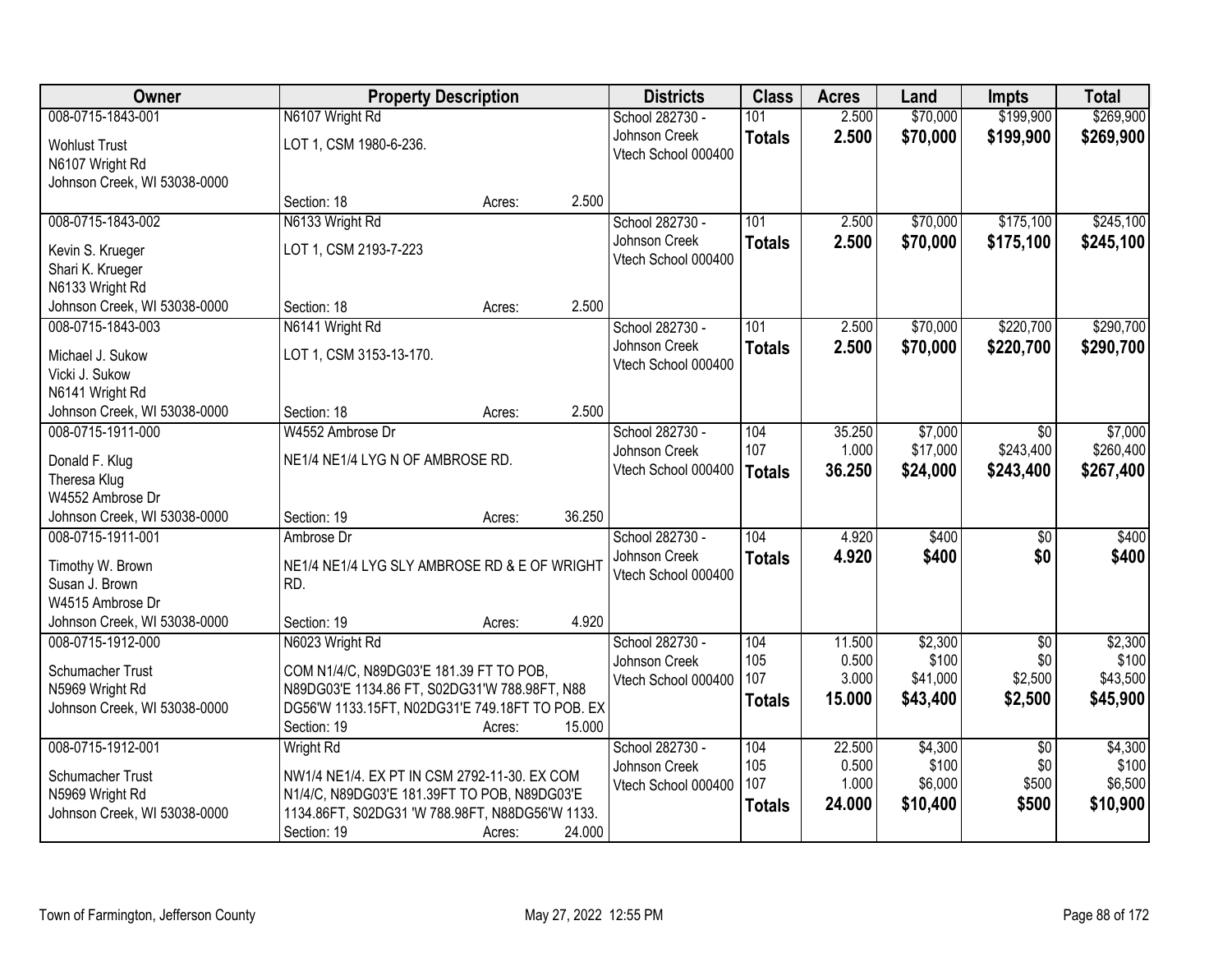| Owner                        | <b>Property Description</b>                     |        |        | <b>Districts</b>    | <b>Class</b>    | <b>Acres</b> | Land     | <b>Impts</b>    | <b>Total</b> |
|------------------------------|-------------------------------------------------|--------|--------|---------------------|-----------------|--------------|----------|-----------------|--------------|
| 008-0715-1913-000            | <b>Wright Rd</b>                                |        |        | School 282730 -     | 104             | 12.000       | \$1,300  | $\overline{50}$ | \$1,300      |
| Schumacher Trust             | E1/2 OF SW1/4 NE1/4. EX PT IN CSM 2792-11-30.   |        |        | Johnson Creek       | 105             | 6.000        | \$1,400  | \$0             | \$1,400      |
| N5969 Wright Rd              |                                                 |        |        | Vtech School 000400 | Totals          | 18.000       | \$2,700  | \$0             | \$2,700      |
| Johnson Creek, WI 53038-0000 |                                                 |        |        |                     |                 |              |          |                 |              |
|                              | Section: 19                                     | Acres: | 18.000 |                     |                 |              |          |                 |              |
| 008-0715-1913-001            | N5969 Wright Rd                                 |        |        | School 282730 -     | 107             | 3.000        | \$75,000 | \$120,100       | \$195,100    |
| <b>Schumacher Trust</b>      | LOT 1, CSM 2792-11-30                           |        |        | Johnson Creek       | <b>Totals</b>   | 3.000        | \$75,000 | \$120,100       | \$195,100    |
| N5969 Wright Rd              |                                                 |        |        | Vtech School 000400 |                 |              |          |                 |              |
| Johnson Creek, WI 53038-0000 |                                                 |        |        |                     |                 |              |          |                 |              |
|                              | Section: 19                                     | Acres: | 3.000  |                     |                 |              |          |                 |              |
| 008-0715-1914-000            | W4515 Ambrose Dr                                |        |        | School 282730 -     | 104             | 15.000       | \$3,100  | $\sqrt{50}$     | \$3,100      |
| Timothy W. Brown             | E1/2 SE1/4 NE1/4.                               |        |        | Johnson Creek       | 107             | 1.000        | \$17,000 | \$113,300       | \$130,300    |
| Susan J. Brown               |                                                 |        |        | Vtech School 000400 | 15 <sub>M</sub> | 4.000        | \$4,000  | \$0             | \$4,000      |
| W4515 Ambrose Dr             |                                                 |        |        |                     | <b>Totals</b>   | 20.000       | \$24,100 | \$113,300       | \$137,400    |
| Johnson Creek, WI 53038-0000 | Section: 19                                     | Acres: | 20.000 |                     |                 |              |          |                 |              |
| 008-0715-1914-001            | <b>Wright Rd</b>                                |        |        | School 282730 -     | 104             | 19.500       | \$3,500  | \$0             | \$3,500      |
| Schumacher Trust             | W1/2 OF SE1/4 NE1/4                             |        |        | Johnson Creek       | 105             | 0.500        | \$100    | \$0             | \$100        |
| N5969 Wright Rd              |                                                 |        |        | Vtech School 000400 | <b>Totals</b>   | 20.000       | \$3,600  | \$0             | \$3,600      |
| Johnson Creek, WI 53038-0000 |                                                 |        |        |                     |                 |              |          |                 |              |
|                              | Section: 19                                     | Acres: | 20.000 |                     |                 |              |          |                 |              |
| 008-0715-1921-000            | County Rd Y                                     |        |        | School 282730 -     | 104             | 15.000       | \$1,600  | $\overline{30}$ | \$1,600      |
| Schumacher Trust             | N3/4 OF E1/2 NE1/4 NW1/4.                       |        |        | Johnson Creek       | <b>Totals</b>   | 15.000       | \$1,600  | \$0             | \$1,600      |
| N5969 Wright Rd              |                                                 |        |        | Vtech School 000400 |                 |              |          |                 |              |
| Johnson Creek, WI 53038-0000 |                                                 |        |        |                     |                 |              |          |                 |              |
|                              | Section: 19                                     | Acres: | 15.000 |                     |                 |              |          |                 |              |
| 008-0715-1921-001            | County Rd Y                                     |        |        | School 282730 -     | 104             | 12.830       | \$1,700  | $\sqrt{6}$      | \$1,700      |
| Karen A. Keeser              | BEG C/L CTH Y IN NW COR OF NE1/4 NW1/4, S990FT  |        |        | Johnson Creek       | <b>Totals</b>   | 12.830       | \$1,700  | \$0             | \$1,700      |
| N6206 County Rd Y            | E660FT, N990FT, W660FT TO POB. EX 2.17A IN CTH  |        |        | Vtech School 000400 |                 |              |          |                 |              |
| Johnson Creek, WI 53038-0000 | Y IN 834-115.                                   |        |        |                     |                 |              |          |                 |              |
|                              | Section: 19                                     | Acres: | 12.830 |                     |                 |              |          |                 |              |
| 008-0715-1921-002            | County Rd Y                                     |        |        | School 282730 -     | 105             | 9.930        | \$2,500  | $\overline{30}$ | \$2,500      |
| Les P. Keeser                | BEG AT NW/C SE1/4 NW1/4, N330 FT, E TO CREEK, S |        |        | Johnson Creek       | <b>Totals</b>   | 9.930        | \$2,500  | \$0             | \$2,500      |
| Tracey L. Keeser             | ON CREEK 561FT, W TO CTH Y, N TO POB. EX 1.07A  |        |        | Vtech School 000400 |                 |              |          |                 |              |
| <b>PO Box 221</b>            | IN CTH Y IN 834-111.                            |        |        |                     |                 |              |          |                 |              |
| Johnson Creek, WI 53038-0000 | Section: 19                                     | Acres: | 9.930  |                     |                 |              |          |                 |              |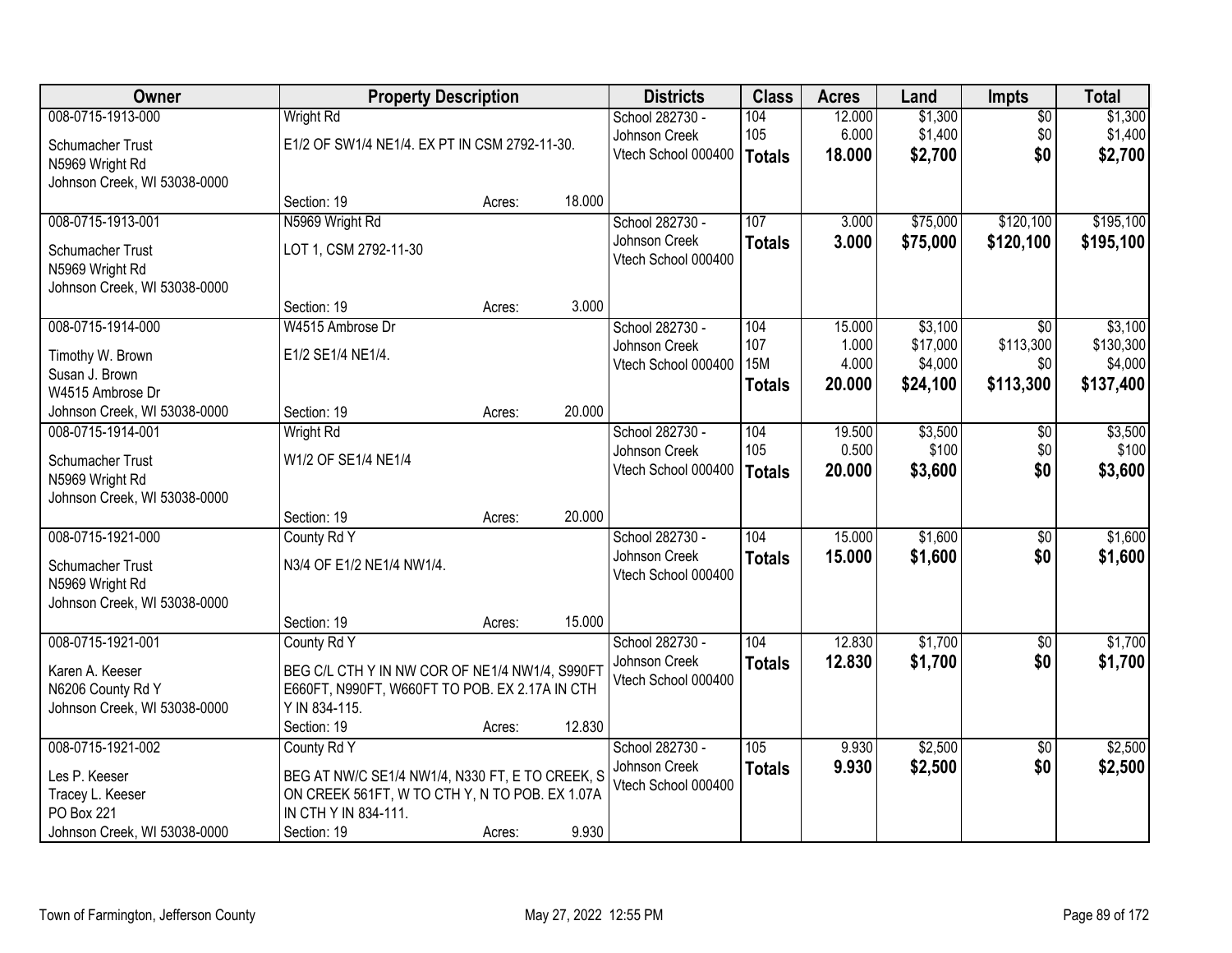| Owner                        | <b>Property Description</b>                        |        | <b>Districts</b>    | <b>Class</b>  | <b>Acres</b> | Land     | <b>Impts</b>    | <b>Total</b> |
|------------------------------|----------------------------------------------------|--------|---------------------|---------------|--------------|----------|-----------------|--------------|
| 008-0715-1921-003            | County Rd Y                                        |        | School 282730 -     | 104           | 4.000        | \$400    | $\overline{50}$ | \$400        |
| Schumacher Trust             | S330FT OF NE1/4 NW1/4 E OF CREEK.                  |        | Johnson Creek       | <b>Totals</b> | 4.000        | \$400    | \$0             | \$400        |
| N5969 Wright Rd              |                                                    |        | Vtech School 000400 |               |              |          |                 |              |
| Johnson Creek, WI 53038-0000 |                                                    |        |                     |               |              |          |                 |              |
|                              | Section: 19<br>Acres:                              | 4.000  |                     |               |              |          |                 |              |
| 008-0715-1922-000            | N6019 County Rd Y                                  |        | School 282730 -     | 101           | 1.000        | \$40,000 | \$156,300       | \$196,300    |
| Nicholas S. Brown            | LOT 1, CSM 5341-29-102, DOC 1293562.               |        | Johnson Creek       | 104           | 1.350        | \$300    | \$0             | \$300        |
| Dawn M. Brown                |                                                    |        | Vtech School 000400 | <b>Totals</b> | 2.350        | \$40,300 | \$156,300       | \$196,600    |
| N6019 County Rd Y            |                                                    |        |                     |               |              |          |                 |              |
| Johnson Creek, WI 53038-0000 | Section: 19<br>Acres:                              | 2.350  |                     |               |              |          |                 |              |
| 008-0715-1922-001            | County Rd Y                                        |        | School 282730 -     | 104           | 25.630       | \$5,000  | $\sqrt[6]{}$    | \$5,000      |
| Thomas E Gallitz Trust       | N31A WFRL1/2 NWFRL1/4. EX 3.02A IN CTH Y IN        |        | Johnson Creek       | <b>Totals</b> | 25.630       | \$5,000  | \$0             | \$5,000      |
| Kathy L Gallitz Trust        | 834-105 EX CSM 5341-29-102, DOC 1293562.           |        | Vtech School 000400 |               |              |          |                 |              |
| W4546 State Rd 18            |                                                    |        |                     |               |              |          |                 |              |
| Jefferson, WI 53549-0000     | Section: 19<br>Acres:                              | 25.630 |                     |               |              |          |                 |              |
| 008-0715-1923-000            | N5953 County Rd Y                                  |        | School 282730 -     | 104           | 27.050       | \$5,000  | $\overline{50}$ | \$5,000      |
| Seth Schumacher              | BEG 24.75FT S OF SW/C SW1/4 NWFRL1/4, E24.75FT     |        | Johnson Creek       | 107           | 1.000        | \$17,000 | \$129,800       | \$146,800    |
| Taylor Schumacher            | N437.25 FT, E TO CTH Y, N ON Y 1089FT, W TO S/L, S |        | Vtech School 000400 | Totals        | 28.050       | \$22,000 | \$129,800       | \$151,800    |
| N5953 County Rd Y            | TO POB. EX 1.32A IN CTH Y IN DOC 902538.           |        |                     |               |              |          |                 |              |
| Johnson Creek, WI 53038-0000 | Section: 19<br>Acres:                              | 28.050 |                     |               |              |          |                 |              |
| 008-0715-1924-000            | County Rd Y                                        |        | School 282730 -     | 104           | 33.140       | \$6,200  | \$0             | \$6,200      |
| Schumacher Trust             | BEG C/L/S 352.44FT N OF C POST, E660FT,            |        | Johnson Creek       | 105           | 5.000        | \$1,300  | \$0             | \$1,300      |
| N5969 Wright Rd              | N967.56FT, W TO CR, SLY ON CR 231FT, W TO C/L      |        | Vtech School 000400 | Totals        | 38.140       | \$7,500  | \$0             | \$7,500      |
| Johnson Creek, WI 53038-0000 | CTH Y, S TO A PT 352.44 FT N OF SW/C SW1/4         |        |                     |               |              |          |                 |              |
|                              | Section: 19<br>Acres:                              | 38.140 |                     |               |              |          |                 |              |
| 008-0715-1924-001            | County Rd Y                                        |        | School 282730 -     | 104           | 4.889        | \$1,200  | $\overline{50}$ | \$1,200      |
| Joshua L. Behm               | THAT PT OF FOLLOWING LYG WLY OF JOHNSON            |        | Johnson Creek       | 105           | 1.000        | \$300    | \$0             | \$300        |
| Heidi A. Behm                | CREEK: BEG SEC CENTER, E660FT, N352.44FT,          |        | Vtech School 000400 | <b>15M</b>    | 1.000        | \$1,000  | \$0             | \$1,000      |
| N5913 County Rd Y            | W1980FT, S352.44FT E OF 1/4/L TO POB. EX.41A IN    |        |                     | <b>Totals</b> | 6.889        | \$2,500  | \$0             | \$2,500      |
| Johnson Creek, WI 53038-0000 | Section: 19<br>Acres:                              | 6.889  |                     |               |              |          |                 |              |
| 008-0715-1924-002            | County Rd Y                                        |        | School 282730 -     | 104           | 6.721        | \$400    | $\overline{50}$ | \$400        |
| Schumacher Trust             | THAT PT OF FOLLOWING LYG ELY OF JOHNSON            |        | Johnson Creek       | 105           | 2.000        | \$500    | \$0             | \$500        |
| N5969 Wright Rd              | CREEK: BEG SEC CENTER, E660FT, N352.44FT,          |        | Vtech School 000400 | <b>Totals</b> | 8.721        | \$900    | \$0             | \$900        |
| Johnson Creek, WI 53038-0000 | W1980FT, S352.44FT E ON 1/4/L TO POB.              |        |                     |               |              |          |                 |              |
|                              | Section: 19<br>Acres:                              | 8.721  |                     |               |              |          |                 |              |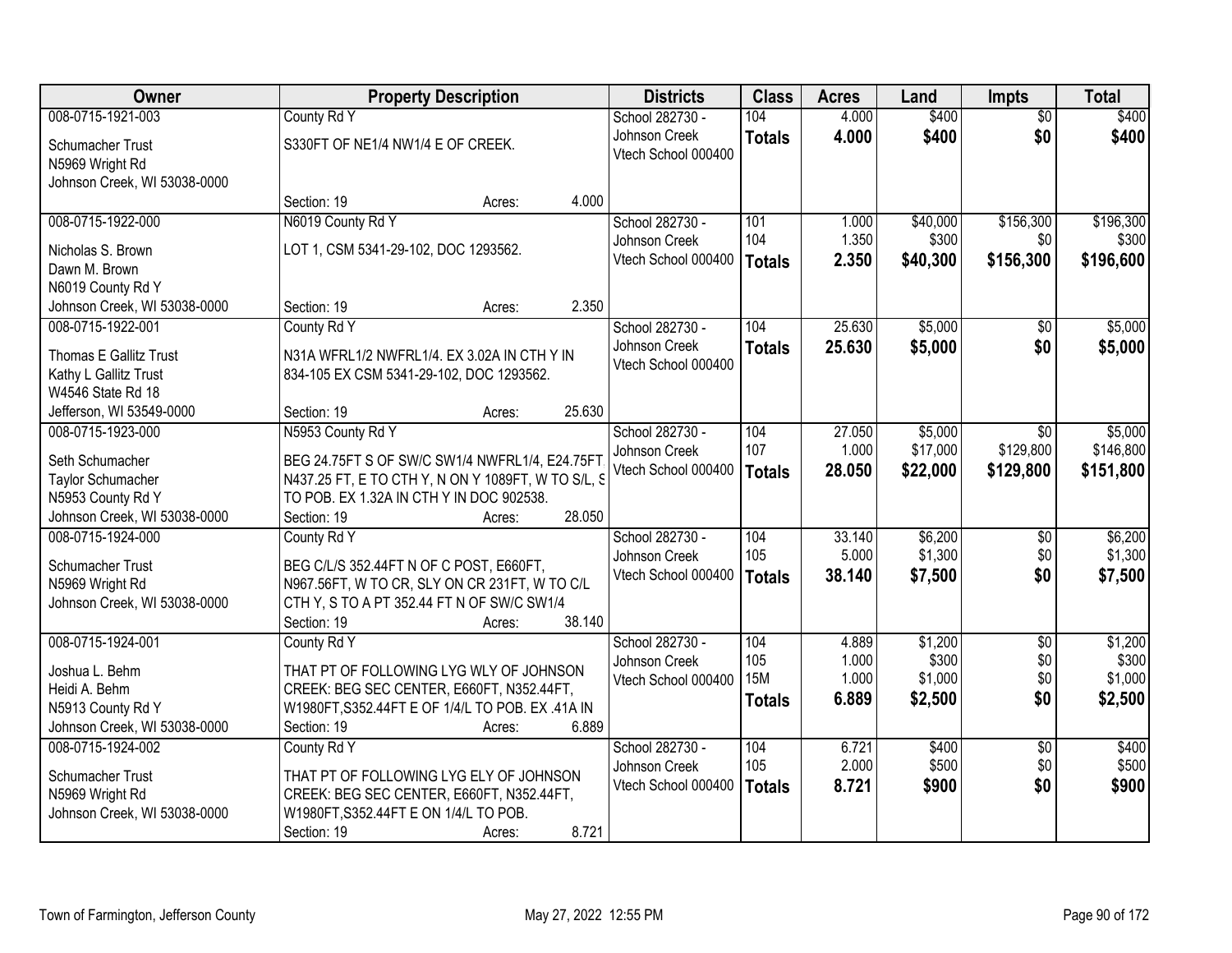| Owner                        | <b>Property Description</b>                     |        |        | <b>Districts</b>    | <b>Class</b>     | <b>Acres</b> | Land     | <b>Impts</b>    | <b>Total</b> |
|------------------------------|-------------------------------------------------|--------|--------|---------------------|------------------|--------------|----------|-----------------|--------------|
| 008-0715-1931-000            | County Rd Y                                     |        |        | School 282730 -     | 104              | 36.495       | \$6,600  | $\overline{50}$ | \$6,600      |
| <b>Edwin P Messmer Trust</b> | NE1/4 SWFRL1/4. EX CSM 2128-7-110. EX 1.463A IN |        |        | Johnson Creek       | <b>Totals</b>    | 36.495       | \$6,600  | \$0             | \$6,600      |
| Kathleen A Messmer Trust     | CTH Y IN 834-108.                               |        |        | Vtech School 000400 |                  |              |          |                 |              |
| W5394 Finder Rd              |                                                 |        |        |                     |                  |              |          |                 |              |
| Johnson Creek, WI 53038-0000 | Section: 19                                     | Acres: | 36.495 |                     |                  |              |          |                 |              |
| 008-0715-1931-001            | N5814 County Rd Y                               |        |        | School 282730 -     | 101              | 2.042        | \$65,400 | \$111,800       | \$177,200    |
| Nicklaus L. Manzke           | LOT 1, CSM 2128-7-110, DOC 841557.              |        |        | Johnson Creek       | <b>Totals</b>    | 2.042        | \$65,400 | \$111,800       | \$177,200    |
| N5814 County Rd Y            |                                                 |        |        | Vtech School 000400 |                  |              |          |                 |              |
| Johnson Creek, WI 53038-0000 |                                                 |        |        |                     |                  |              |          |                 |              |
|                              | Section: 19                                     | Acres: | 2.042  |                     |                  |              |          |                 |              |
| 008-0715-1932-000            | County Rd Y                                     |        |        | School 282730 -     | 104              | 24.826       | \$4,800  | \$0             | \$4,800      |
| David G. Schroeder           | N1/2 OF NWFRL1/4 SWFRL1/4. S 11.32A OF          |        |        | Johnson Creek       | <b>Totals</b>    | 24.826       | \$4,800  | \$0             | \$4,800      |
| Diana L. Schroeder           | SWFRL1/4 OF NWFRL1/4. EX ROW 24.75FT WIDE ALO   |        |        | Vtech School 000400 |                  |              |          |                 |              |
| N5163 County Rd A            | W LINE. EX COM CEN CTH Y 1320FT W & 2585.19FT   |        |        |                     |                  |              |          |                 |              |
| Cambridge, WI 53523-0000     | Section: 19                                     | Acres: | 24.826 |                     |                  |              |          |                 |              |
| 008-0715-1932-001            | County Rd Y                                     |        |        | School 282730 -     | 104              | 16.923       | \$3,400  | \$0             | \$3,400      |
| <b>Edwin P Messmer Trust</b> | S1/2 OF NWFRL1/4 SWFRL1/4. EX .757A IN CTH Y IN |        |        | Johnson Creek       | <b>Totals</b>    | 16.923       | \$3,400  | \$0             | \$3,400      |
| Kathleen A Messmer Trust     | 834-108                                         |        |        | Vtech School 000400 |                  |              |          |                 |              |
| W5394 Finder Rd              |                                                 |        |        |                     |                  |              |          |                 |              |
| Johnson Creek, WI 53038-0000 | Section: 19                                     | Acres: | 16.923 |                     |                  |              |          |                 |              |
| 008-0715-1932-002            | N5903 County Rd Y                               |        |        | School 282730 -     | 101              | 0.940        | \$38,800 | \$134,500       | \$173,300    |
| Brandon M. Woods             | BEG C/L CTH Y 1320FT W & 2585.19FT N OF S1/4    |        |        | Johnson Creek       | <b>Totals</b>    | 0.940        | \$38,800 | \$134,500       | \$173,300    |
| N5903 County Rd Y            | POST, N3DG25'E 165FT, N88DG20'W 123.7FT,        |        |        | Vtech School 000400 |                  |              |          |                 |              |
| Johnson Creek, WI 53038-0000 | N7DG07'E 21.40FT, N88DG20'W 20.10FT, S7DG07'W   |        |        |                     |                  |              |          |                 |              |
|                              | Section: 19                                     | Acres: | 0.940  |                     |                  |              |          |                 |              |
| 008-0715-1932-003            | N5913 County Rd Y                               |        |        | School 282730 -     | $\overline{101}$ | 1.714        | \$57,900 | \$238,000       | \$295,900    |
| Joshua L. Behm               | LOT 1, CSM 3396-15-95.                          |        |        | Johnson Creek       | <b>Totals</b>    | 1.714        | \$57,900 | \$238,000       | \$295,900    |
| Heidi A. Behm                |                                                 |        |        | Vtech School 000400 |                  |              |          |                 |              |
| N5913 County Rd Y            |                                                 |        |        |                     |                  |              |          |                 |              |
| Johnson Creek, WI 53038-0000 | Section: 19                                     | Acres: | 1.714  |                     |                  |              |          |                 |              |
| 008-0715-1933-000            | N5761 County Rd Y                               |        |        | School 282730 -     | 101              | 2.446        | \$69,500 | \$169,800       | \$239,300    |
| Lynn Spangler                | PART OF LOT 1, CSM 5636-31-243, DOC 1358411     |        |        | Johnson Creek       | 105              | 1.590        | \$1,200  | \$0             | \$1,200      |
| Jose Robert Currichich       | LYG IN TOWN OF FARMINGTON.                      |        |        | Vtech School 000400 | <b>Totals</b>    | 4.036        | \$70,700 | \$169,800       | \$240,500    |
| N5761 County Rd Y            |                                                 |        |        |                     |                  |              |          |                 |              |
| Johnson Creek, WI 53038-0000 | Section: 19                                     | Acres: | 4.036  |                     |                  |              |          |                 |              |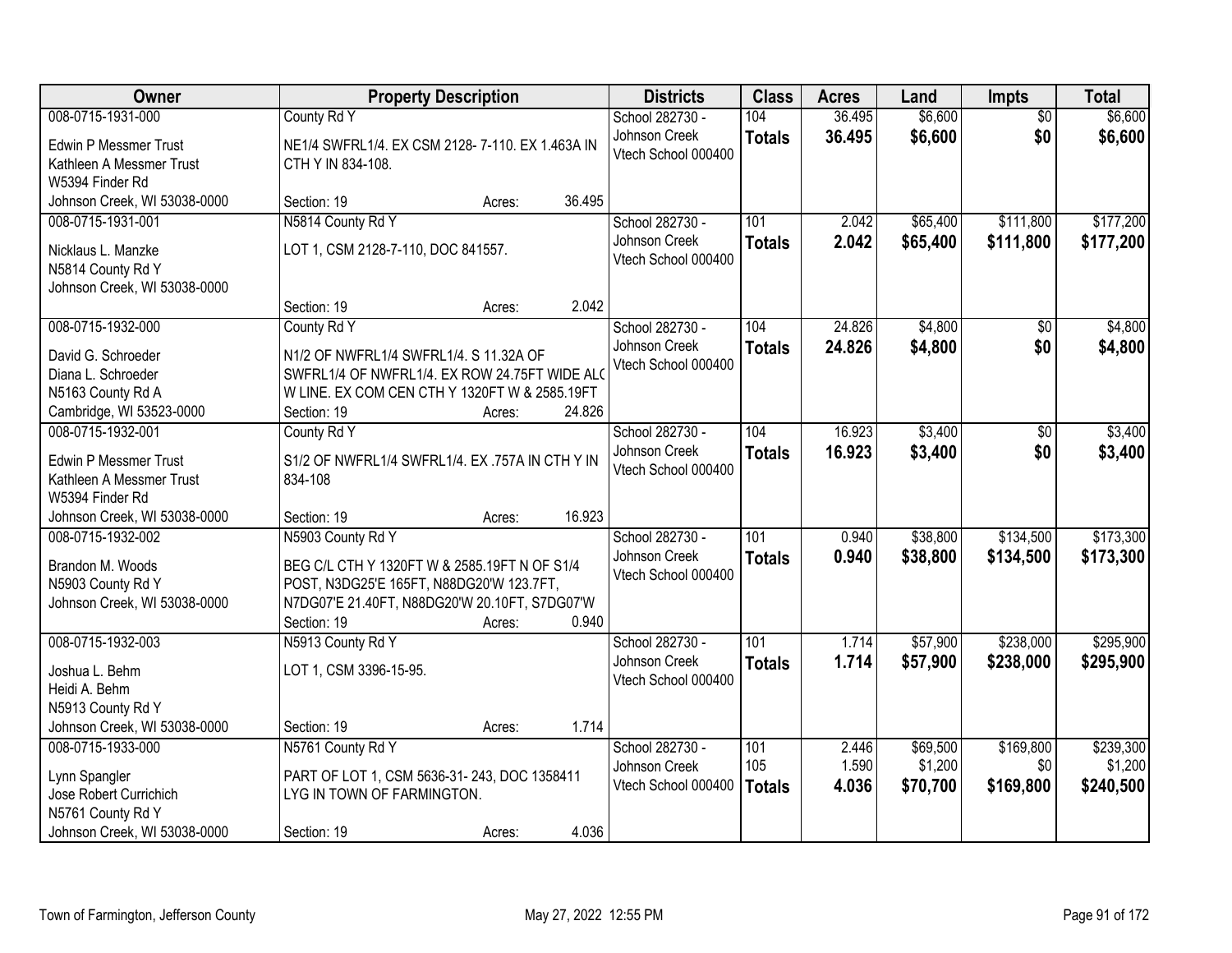| Owner                        | <b>Property Description</b>                                |        |        | <b>Districts</b>    | <b>Class</b>     | <b>Acres</b> | Land     | <b>Impts</b>    | <b>Total</b> |
|------------------------------|------------------------------------------------------------|--------|--------|---------------------|------------------|--------------|----------|-----------------|--------------|
| 008-0715-1933-001            | N5743 County Rd Y                                          |        |        | School 282730 -     | 101              | 2.000        | \$65,000 | \$236,200       | \$301,200    |
| Donald J. Grant              | LOT 2, CSM 5636-31-243, DOC 1358411.                       |        |        | Johnson Creek       | <b>Totals</b>    | 2.000        | \$65,000 | \$236,200       | \$301,200    |
| Kristin J. Grant             |                                                            |        |        | Vtech School 000400 |                  |              |          |                 |              |
| N5743 County Rd Y            |                                                            |        |        |                     |                  |              |          |                 |              |
| Johnson Creek, WI 53038-0000 | Section: 19                                                | Acres: | 2.000  |                     |                  |              |          |                 |              |
| 008-0715-1933-002            | County Rd Y                                                |        |        | School 282730 -     | 104              | 27.754       | \$6,800  | \$0             | \$6,800      |
| David G. Schroeder           | SWFRL1/4 SWFRL1/4. EX 1.38A IN CTH Y IN DOC                |        |        | Johnson Creek       | <b>Totals</b>    | 27.754       | \$6,800  | \$0             | \$6,800      |
| Diana L. Schroeder           | 903417. EX PT IN CSM 5636-31-243, DOC 1358411.             |        |        | Vtech School 000400 |                  |              |          |                 |              |
| N5163 County Rd A            | SUBJ TO ESMT IN DOC 695383.                                |        |        |                     |                  |              |          |                 |              |
| Cambridge, WI 53523-0000     | Section: 19                                                | Acres: | 27.754 |                     |                  |              |          |                 |              |
| 008-0715-1934-000            | N5704 County Rd Y                                          |        |        | School 282702 -     | 101              | 1.308        | \$47,700 | \$108,000       | \$155,700    |
| Tina M. Meier                | LOT 1, CSM 3549-16-98.                                     |        |        | Jefferson SD        | <b>Totals</b>    | 1.308        | \$47,700 | \$108,000       | \$155,700    |
| N5704 County Rd Y            |                                                            |        |        | Vtech School 000400 |                  |              |          |                 |              |
| Johnson Creek, WI 53038-0000 |                                                            |        |        |                     |                  |              |          |                 |              |
|                              | Section: 19                                                | Acres: | 1.308  |                     |                  |              |          |                 |              |
| 008-0715-1934-001            | County Rd Y                                                |        |        | School 282702 -     | 104              | 37.022       | \$5,600  | \$0             | \$5,600      |
| Lewellyn A Beilke Trust      | SE1/4 SWFRL1/4. EX 1.67A IN CTH Y IN 836-547. EX           |        |        | Jefferson SD        | <b>Totals</b>    | 37.022       | \$5,600  | \$0             | \$5,600      |
| Kelly A Beilke Trust         | CSM 3549-16-98, DOC 983768.                                |        |        | Vtech School 000400 |                  |              |          |                 |              |
| N5129 Watertown Rd           |                                                            |        |        |                     |                  |              |          |                 |              |
| Jefferson, WI 53549-0000     | Section: 19                                                | Acres: | 37.022 |                     |                  |              |          |                 |              |
| 008-0715-1941-000            | N5832 Wright Rd                                            |        |        | School 282702 -     | 104              | 33.000       | \$5,600  | $\overline{50}$ | \$5,600      |
| C&L Trust                    | N1/2 SE1/4. EX COM AT CENTER OF SEC, S754.38FT             |        |        | Jefferson SD        | 105              | 3.853        | \$800    | \$0             | \$800        |
| N5832 Wright Rd              | E2310FT, N754.38FT, W2310FT TO POB. EX CSM                 |        |        | Vtech School 000400 | 107              | 1.000        | \$17,000 | \$132,100       | \$149,100    |
| Johnson Creek, WI 53038-0000 | 2375-8-215, DOC 862511. EX CSM 5777-33-016, DOC            |        |        |                     | <b>Totals</b>    | 37.853       | \$23,400 | \$132,100       | \$155,500    |
|                              | Section: 19                                                | Acres: | 37.853 |                     |                  |              |          |                 |              |
| 008-0715-1941-001            | W5844 Wright Rd                                            |        |        | School 282702 -     | $\overline{101}$ | 1.000        | \$40,000 | \$183,400       | \$223,400    |
| Lydia D. Sanchez             | LOT 1, CSM 5777-33-016, DOC 1380667.                       |        |        | Jefferson SD        | <b>Totals</b>    | 1.000        | \$40,000 | \$183,400       | \$223,400    |
| N5844 Wright Rd              |                                                            |        |        | Vtech School 000400 |                  |              |          |                 |              |
| Johnson Creek, WI 53038-0000 |                                                            |        |        |                     |                  |              |          |                 |              |
|                              | Section: 19                                                | Acres: | 1.000  |                     |                  |              |          |                 |              |
| 008-0715-1942-000            | <b>Wright Rd</b>                                           |        |        | School 282730 -     | 104              | 37.000       | \$5,700  | $\overline{50}$ | \$5,700      |
| Schumacher Trust             |                                                            |        |        | Johnson Creek       | 105              | 3.000        | \$600    | \$0             | \$600        |
| N5969 Wright Rd              | BEG S/C, E2310FT, S754.38FT, W2310FT, N754.38FT<br>TO POB. |        |        | Vtech School 000400 | <b>Totals</b>    | 40.000       | \$6,300  | \$0             | \$6,300      |
| Johnson Creek, WI 53038-0000 |                                                            |        |        |                     |                  |              |          |                 |              |
|                              | Section: 19                                                | Acres: | 40.000 |                     |                  |              |          |                 |              |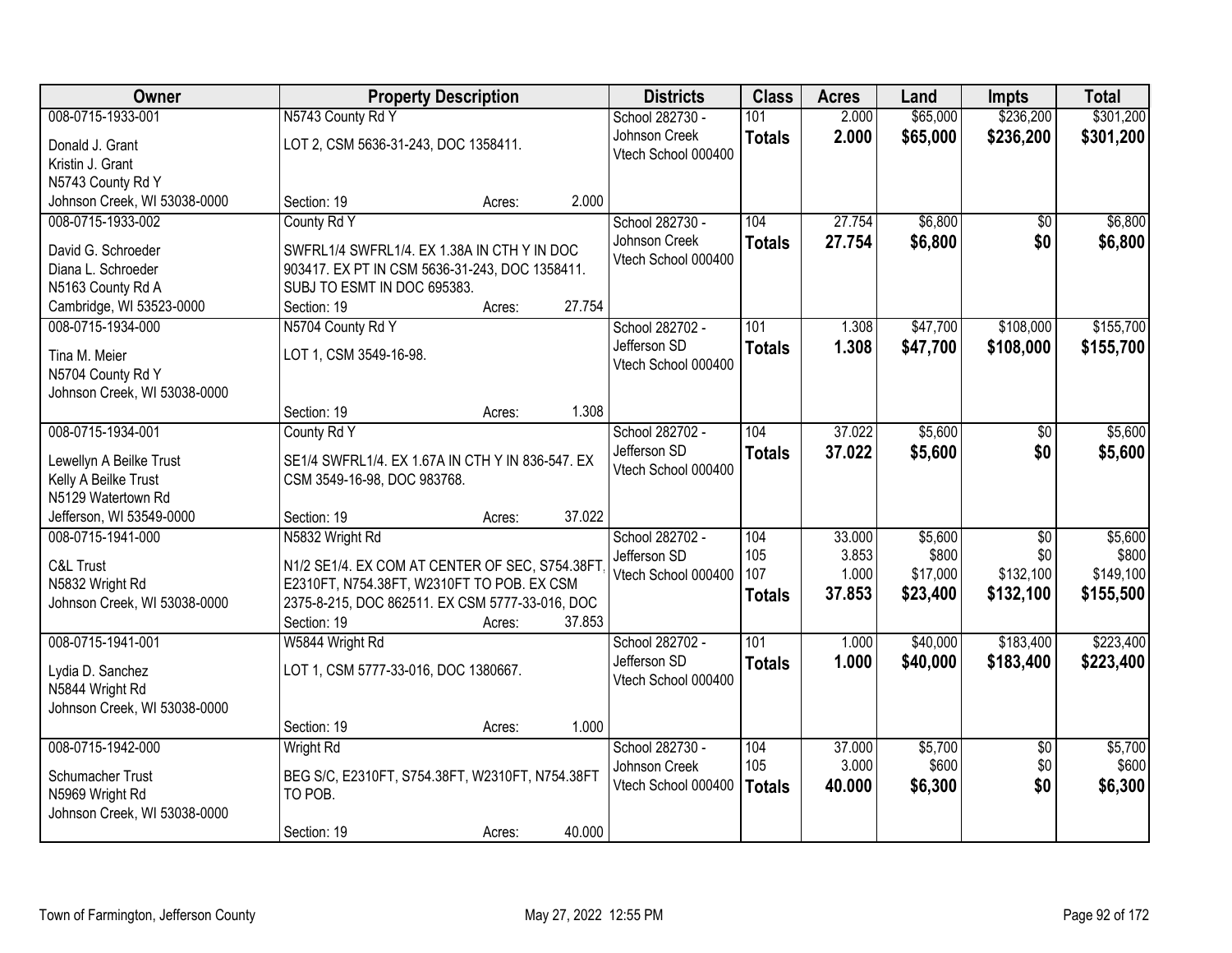| Owner                        | <b>Property Description</b> |        |        | <b>Districts</b>    | <b>Class</b>  | <b>Acres</b>    | Land                 | <b>Impts</b>     | <b>Total</b>           |
|------------------------------|-----------------------------|--------|--------|---------------------|---------------|-----------------|----------------------|------------------|------------------------|
| 008-0715-1942-001            | N5843 Wright Rd             |        |        | School 282702 -     | 101           | 1.000           | \$40,000             | \$169,800        | \$209,800              |
| Alan H. Wright               | LOT 1, CSM 2375-8-215.      |        |        | Jefferson SD        | <b>Totals</b> | 1.000           | \$40,000             | \$169,800        | \$209,800              |
| Julie A. Wright              |                             |        |        | Vtech School 000400 |               |                 |                      |                  |                        |
| N5843 Wright Rd              |                             |        |        |                     |               |                 |                      |                  |                        |
| Johnson Creek, WI 53038-0000 | Section: 19                 | Acres: | 1.000  |                     |               |                 |                      |                  |                        |
| 008-0715-1943-000            | N5832 Wright Rd             |        |        | School 282702 -     | 104           | 34.000          | \$6,100              | $\overline{50}$  | \$6,100                |
| C&L Trust                    | SW1/4 SE1/4.                |        |        | Jefferson SD        | 105           | 5.000           | \$900                | \$0              | \$900                  |
| N5832 Wright Rd              |                             |        |        | Vtech School 000400 | 107           | 1.000           | \$17,000             | \$22,200         | \$39,200               |
| Johnson Creek, WI 53038-0000 |                             |        |        |                     | <b>Totals</b> | 40.000          | \$24,000             | \$22,200         | \$46,200               |
|                              | Section: 19                 | Acres: | 40.000 |                     |               |                 |                      |                  |                        |
| 008-0715-1944-000            | <b>Wright Rd</b>            |        |        | School 282702 -     | 104           | 34.000          | \$4,500              | $\overline{50}$  | \$4,500                |
| C&L Trust                    | SE1/4 SE1/4.                |        |        | Jefferson SD        | 105           | 6.000           | \$1,500              | \$0              | \$1,500                |
| N5832 Wright Rd              |                             |        |        | Vtech School 000400 | <b>Totals</b> | 40.000          | \$6,000              | \$0              | \$6,000                |
| Johnson Creek, WI 53038-0000 |                             |        |        |                     |               |                 |                      |                  |                        |
|                              | Section: 19                 | Acres: | 40.000 |                     |               |                 |                      |                  |                        |
| 008-0715-2011-000            | N6015 Switzke Rd            |        |        | School 282730 -     | 104           | 38.000          | \$6,400              | \$0              | \$6,400                |
| Eric G. Shuppe               | NE1/4 NE1/4.                |        |        | Johnson Creek       | 105           | 1.000           | \$100                | \$0              | \$100                  |
| Jody R. Shuppe               |                             |        |        | Vtech School 000400 | 107           | 1.000           | \$17,000             | \$125,100        | \$142,100              |
| N6015 Switzke Rd             |                             |        |        |                     | <b>Totals</b> | 40.000          | \$23,500             | \$125,100        | \$148,600              |
| Johnson Creek, WI 53038-0000 | Section: 20                 | Acres: | 40.000 |                     |               |                 |                      |                  |                        |
| 008-0715-2012-000            | Christberg Rd               |        |        | School 282730 -     | 104           | 39.000          | \$7,300              | $\overline{50}$  | \$7,300                |
| Russell O. Hartwig           | NW1/4 NE1/4.                |        |        | Johnson Creek       | 105           | 1.000           | \$100                | \$0              | \$100                  |
| 107 W Sherman Ave            |                             |        |        | Vtech School 000400 | <b>Totals</b> | 40.000          | \$7,400              | \$0              | \$7,400                |
| Fort Atkinson, WI 53538-0000 |                             |        |        |                     |               |                 |                      |                  |                        |
|                              | Section: 20                 | Acres: | 40.000 |                     |               |                 |                      |                  |                        |
| 008-0715-2013-000            | N5966 Christberg Rd         |        |        | School 282730 -     | 104           | 11.378          | \$1,500              | $\overline{50}$  | \$1,500                |
| Russell O. Hartwig           | SW1/4 NE1/4. EX CSM 2-76.   |        |        | Johnson Creek       | 105<br>107    | 15.400<br>3.770 | \$3,800              | \$0<br>\$465,500 | \$3,800                |
| PO Box 25                    |                             |        |        | Vtech School 000400 |               | 30.548          | \$50,200<br>\$55,500 | \$465,500        | \$515,700<br>\$521,000 |
| Fort Atkinson, WI 53538-0000 |                             |        |        |                     | <b>Totals</b> |                 |                      |                  |                        |
|                              | Section: 20                 | Acres: | 30.548 |                     |               |                 |                      |                  |                        |
| 008-0715-2013-001            | N5906 Christberg Rd         |        |        | School 282730 -     | 104           | 7.952           | \$1,300              | $\overline{50}$  | \$1,300                |
| Timothy R. Linskens          | CSM 328-2-76                |        |        | Johnson Creek       | 105<br>107    | 0.500<br>1.000  | \$100<br>\$17,000    | \$0<br>\$81,000  | \$100<br>\$98,000      |
| Brenda S. Linskens           |                             |        |        | Vtech School 000400 |               | 9.452           | \$18,400             | \$81,000         | \$99,400               |
| N7112 Ceasar Rd              |                             |        |        |                     | <b>Totals</b> |                 |                      |                  |                        |
| Watertown, WI 53094-0000     | Section: 20                 | Acres: | 9.452  |                     |               |                 |                      |                  |                        |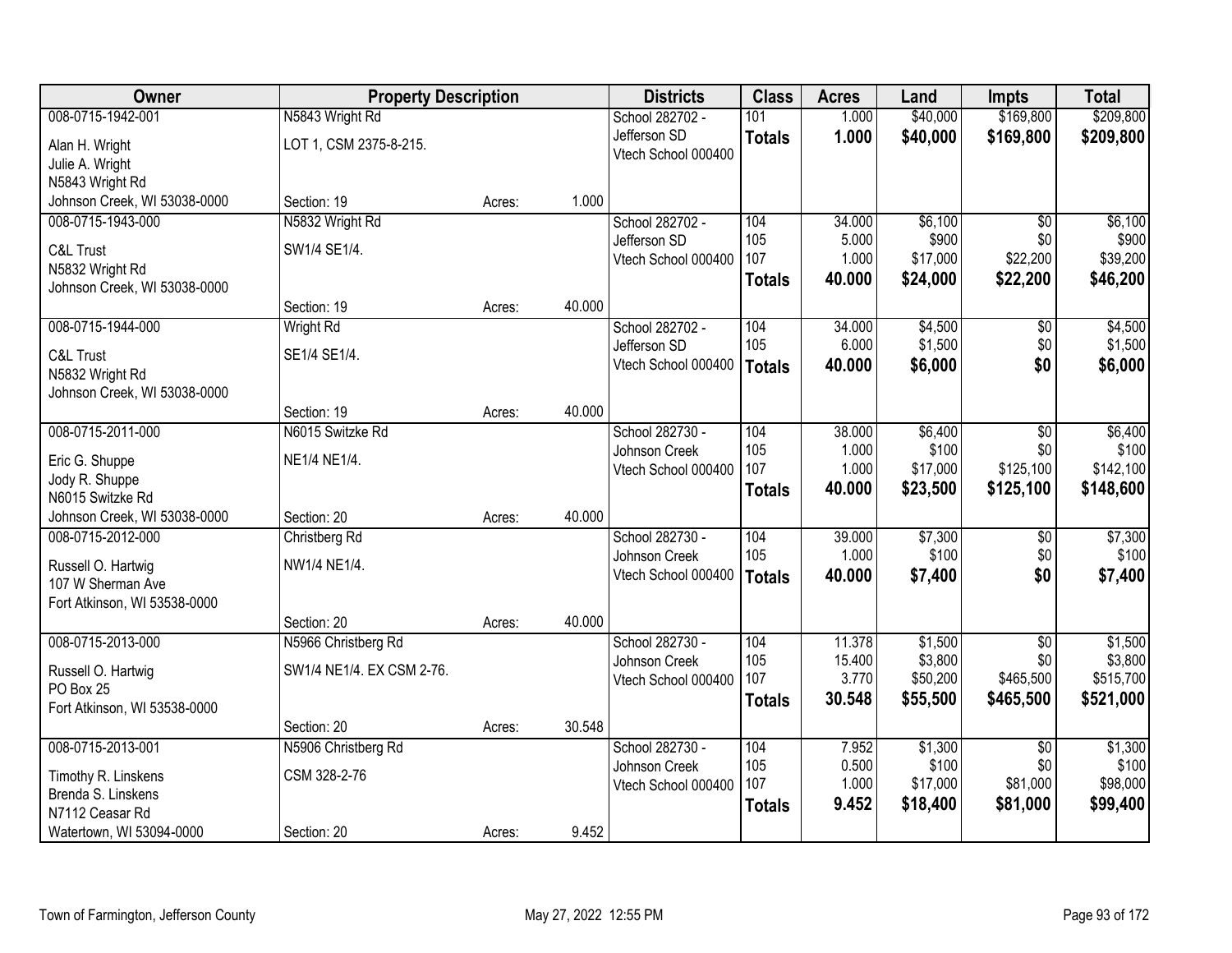| Owner                                                              | <b>Property Description</b>     |        |        | <b>Districts</b>                     | <b>Class</b>  | <b>Acres</b>    | Land                | <b>Impts</b>                 | <b>Total</b>         |
|--------------------------------------------------------------------|---------------------------------|--------|--------|--------------------------------------|---------------|-----------------|---------------------|------------------------------|----------------------|
| 008-0715-2014-000                                                  | N5981 Switzke Rd                |        |        | School 282730 -                      | 101           | 2.400           | \$69,000            | \$196,600                    | \$265,600            |
| Heather A. Seaborn<br>N5981 Switzke Rd                             | LOT 1, CSM 2910-11-234.         |        |        | Johnson Creek<br>Vtech School 000400 | <b>Totals</b> | 2.400           | \$69,000            | \$196,600                    | \$265,600            |
| Johnson Creek, WI 53038-0000                                       |                                 |        |        |                                      |               |                 |                     |                              |                      |
|                                                                    | Section: 20                     | Acres: | 2.400  |                                      |               |                 |                     |                              |                      |
| 008-0715-2014-001                                                  | N5975 Switzke Rd                |        |        | School 282730 -                      | 101           | 2.400           | \$69,000            | \$200,500                    | \$269,500            |
| Robert Seaborn<br>N5975 Switzke Rd<br>Johnson Creek, WI 53038-0000 | LOT 2, CSM 2910-11-234.         |        |        | Johnson Creek<br>Vtech School 000400 | <b>Totals</b> | 2.400           | \$69,000            | \$200,500                    | \$269,500            |
|                                                                    | Section: 20                     | Acres: | 0.000  |                                      |               |                 |                     |                              |                      |
| 008-0715-2014-002                                                  | Switzke Rd                      |        |        | School 282730 -                      | 104           | 34.700          | \$8,500             | \$0                          | \$8,500              |
| Robert Seaborn et al                                               | SE1/4 NE1/4 EX CSM 2910-11-234. |        |        | Johnson Creek                        | 105           | 0.500           | \$100               | \$0                          | \$100                |
| N5975 Switzke Rd                                                   |                                 |        |        | Vtech School 000400                  | <b>Totals</b> | 35.200          | \$8,600             | \$0                          | \$8,600              |
| Johnson Creek, WI 53038-0000                                       |                                 |        |        |                                      |               |                 |                     |                              |                      |
|                                                                    | Section: 20                     | Acres: | 35.200 |                                      |               |                 |                     |                              |                      |
| 008-0715-2021-000                                                  | Ambrose Dr                      |        |        | School 282730 -                      | 104           | 37.000          | \$7,200             | \$0                          | \$7,200              |
|                                                                    |                                 |        |        | Johnson Creek                        | 105           | 2.000           | \$100               | \$0                          | \$100                |
| George M Ducklow Trust<br>Ruth E Ducklow Trust                     | NE1/4 NW1/4.                    |        |        | Vtech School 000400                  | <b>15M</b>    | 1.000           | \$1,000             | \$0                          | \$1,000              |
| W4375 Ambrose Rd                                                   |                                 |        |        |                                      | <b>Totals</b> | 40.000          | \$8,300             | \$0                          | \$8,300              |
| Johnson Creek, WI 53038-9778                                       | Section: 20                     | Acres: | 40.000 |                                      |               |                 |                     |                              |                      |
| 008-0715-2022-000                                                  | W4404 Ambrose Dr                |        |        | School 282730 -                      | 104           | 38.000          | \$5,800             | $\overline{30}$              | \$5,800              |
|                                                                    |                                 |        |        | Johnson Creek                        | 105           | 1.000           | \$100               | \$0                          | \$100                |
| <b>Bruce W Dickman Trust</b>                                       | NW1/4 NW1/4.                    |        |        | Vtech School 000400                  | 107           | 1.000           | \$17,000            | \$132,300                    | \$149,300            |
| Madonna J Dickman Trust                                            |                                 |        |        |                                      | <b>Totals</b> | 40.000          | \$22,900            | \$132,300                    | \$155,200            |
| W4404 Ambrose Dr<br>Johnson Creek, WI 53038-0000                   | Section: 20                     | Acres: | 40.000 |                                      |               |                 |                     |                              |                      |
| 008-0715-2023-000                                                  | Ambrose Dr                      |        |        | School 282730 -                      | 104           | 19.586          | \$3,100             | $\overline{50}$              | \$3,100              |
|                                                                    |                                 |        |        | Johnson Creek                        | 105           | 4.500           | \$1,100             | \$0                          | \$1,100              |
| David J. Hecht                                                     | E25A OF SW1/4 NW1/4.            |        |        | Vtech School 000400                  | 107           | 1.000           | \$17,000            | \$17,600                     | \$34,600             |
| Vicky L. Hecht                                                     |                                 |        |        |                                      | <b>Totals</b> | 25.086          | \$21,200            | \$17,600                     | \$38,800             |
| 613 N Dewey St                                                     |                                 |        |        |                                      |               |                 |                     |                              |                      |
| Jefferson, WI 53549-0000                                           | Section: 20                     | Acres: | 25.086 |                                      |               |                 |                     |                              |                      |
| 008-0715-2023-001                                                  | W4489 Ambrose Dr                |        |        | School 282730 -                      | 104<br>107    | 13.000<br>2.000 | \$2,200<br>\$29,000 | $\overline{30}$<br>\$260,000 | \$2,200<br>\$289,000 |
| Steven A. Donley                                                   | W15A OF SW1/4 NW1/4.            |        |        | Johnson Creek<br>Vtech School 000400 |               | 15.000          |                     |                              |                      |
| Carolyn Schneider-Donley                                           |                                 |        |        |                                      | <b>Totals</b> |                 | \$31,200            | \$260,000                    | \$291,200            |
| W4489 Ambrose Dr                                                   |                                 |        |        |                                      |               |                 |                     |                              |                      |
| Johnson Creek, WI 53038-0000                                       | Section: 20                     | Acres: | 15.000 |                                      |               |                 |                     |                              |                      |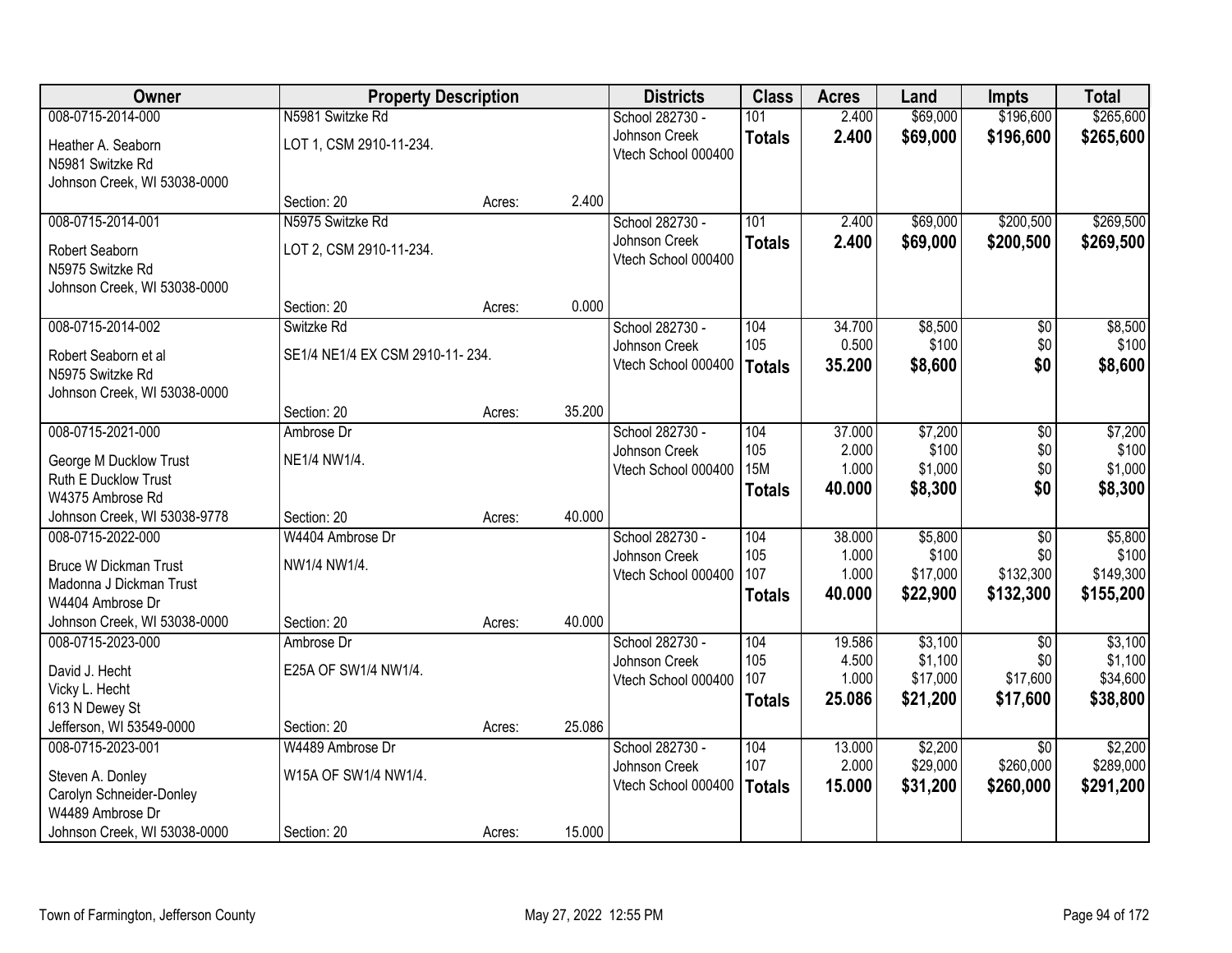| 008-0715-2024-000<br>\$100<br>W4339 Ambrose Dr<br>School 282730 -<br>104<br>0.500<br>\$100<br>$\overline{50}$<br>107<br>2.500<br>\$35,000<br>\$211,900<br>\$246,900<br>Johnson Creek<br>LOT 1, CSM 5742-32-234, DOC 1375155.<br>Darrell P. Ducklow<br>Vtech School 000400<br>\$35,100<br>\$211,900<br>3.000<br>\$247,000<br><b>Totals</b><br>Pamela M. Ducklow<br>W4339 Ambrose Dr<br>3.000<br>Johnson Creek, WI 53038-0000<br>Section: 20<br>Acres:<br>W4375 Ambrose Dr<br>101<br>\$65,000<br>\$335,600<br>008-0715-2024-001<br>School 282730 -<br>2.000<br>2.000<br>\$65,000<br>Johnson Creek<br>\$335,600<br><b>Totals</b><br>LOT 1, CSM 4275-21-134.<br>George M Ducklow Trust<br>Vtech School 000400<br>Ruth E Ducklow Trust<br>W4375 Ambrose Rd<br>2.000<br>Johnson Creek, WI 53038-9778<br>Section: 20<br>Acres:<br>\$3,600<br>\$3,600<br>008-0715-2024-002<br>Ambrose Dr<br>School 282730 -<br>104<br>16.000<br>\$0<br>2.000<br>105<br>\$100<br>\$0<br>Johnson Creek<br>George M Ducklow Trust<br>SE1/4 NW1/4. EX CSM 4275-21-134, DOC 1087950. EX<br>1.000<br>\$1,000<br>\$0<br><b>15M</b><br>Vtech School 000400<br><b>Ruth E Ducklow Trust</b><br>CSM 5742-32-234, DOC 1375155. MFL 1071852.<br>208<br>\$0<br>16.000<br>(\$32,000)<br>\$0<br>W4375 Ambrose Ln<br>35.000<br>\$4,700<br>\$0<br>\$4,700<br><b>Totals</b><br>35.000<br>Johnson Creek, WI 53038-0000<br>Section: 20<br>Acres:<br>008-0715-2031-000<br>W4382 Wruck Ln<br>School 282730 -<br>104<br>28.150<br>\$5,800<br>$\overline{30}$<br>\$5,800<br>107<br>\$294,300<br>\$311,300<br>1.000<br>\$17,000<br>Johnson Creek<br>NE1/4 SW1/4 LYG W OF CHRISTBERG RD. ALSO<br>Jeremy Beech<br><b>15M</b><br>4.000<br>\$4,000<br>\$0<br>Vtech School 000400<br>Denise Beech<br>ESMT IN DOC 1163265. EX CSM 4695-24-115.<br>33.150<br>\$26,800<br>\$294,300<br><b>Totals</b><br>W4382 Wruck Ln<br>33.150<br>Johnson Creek, WI 53038-0000<br>Section: 20<br>Acres:<br>008-0715-2031-001<br>N5853 Christberg Rd<br>101<br>\$40,000<br>\$288,500<br>School 282730 -<br>1.000<br>Johnson Creek<br>1.000<br>\$40,000<br>\$288,500<br><b>Totals</b><br>Anna J. Martinez<br>LOT 1, CSM 4695-24-115, DOC 1164598.<br>Vtech School 000400<br>Martha Vega Arriola<br><b>Agustin Martinez</b><br>1.000<br>N5853 Christberg Rd<br>Section: 20<br>Acres:<br>Johnson Creek, WI 53038-0000<br>008-0715-2032-000<br>104<br>30.000<br>\$4,300<br>$\overline{50}$<br>School 282730 -<br>Ambrose Dr<br>\$0<br>Johnson Creek<br>30.000<br>\$4,300<br><b>Totals</b><br>S1/2 NW1/4 SW1/4. NE1/4 OF NW1/4 SW1/4.<br>Donald W. Bruns<br>Vtech School 000400<br>Marilyn E. Bruns<br>W4421 Wruck Ln<br>30.000<br>Johnson Creek, WI 53038-0000<br>Section: 20<br>Acres:<br>008-0715-2032-001<br>104<br>\$900<br>\$900<br>School 282730 -<br>5.000<br>$\overline{30}$<br>Ambrose Dr<br>Johnson Creek<br>5.000<br>\$900<br>\$0<br><b>Totals</b><br>W5A OF NW1/4 NW1/4 SW1/4.<br>Steven A. Donley<br>Vtech School 000400<br>Carolyn Schneider-Donley | <b>Owner</b>     | <b>Property Description</b> |  | <b>Districts</b> | <b>Class</b> | <b>Acres</b> | Land | <b>Impts</b> | <b>Total</b> |
|--------------------------------------------------------------------------------------------------------------------------------------------------------------------------------------------------------------------------------------------------------------------------------------------------------------------------------------------------------------------------------------------------------------------------------------------------------------------------------------------------------------------------------------------------------------------------------------------------------------------------------------------------------------------------------------------------------------------------------------------------------------------------------------------------------------------------------------------------------------------------------------------------------------------------------------------------------------------------------------------------------------------------------------------------------------------------------------------------------------------------------------------------------------------------------------------------------------------------------------------------------------------------------------------------------------------------------------------------------------------------------------------------------------------------------------------------------------------------------------------------------------------------------------------------------------------------------------------------------------------------------------------------------------------------------------------------------------------------------------------------------------------------------------------------------------------------------------------------------------------------------------------------------------------------------------------------------------------------------------------------------------------------------------------------------------------------------------------------------------------------------------------------------------------------------------------------------------------------------------------------------------------------------------------------------------------------------------------------------------------------------------------------------------------------------------------------------------------------------------------------------------------------------------------------------------------------------------------------------------------------------------------------------------------------------------------------------------------------------------------------------------------------------------------------------------------------------------------------------------------------------------------------------------------------------------------------------------------------------------|------------------|-----------------------------|--|------------------|--------------|--------------|------|--------------|--------------|
|                                                                                                                                                                                                                                                                                                                                                                                                                                                                                                                                                                                                                                                                                                                                                                                                                                                                                                                                                                                                                                                                                                                                                                                                                                                                                                                                                                                                                                                                                                                                                                                                                                                                                                                                                                                                                                                                                                                                                                                                                                                                                                                                                                                                                                                                                                                                                                                                                                                                                                                                                                                                                                                                                                                                                                                                                                                                                                                                                                                      |                  |                             |  |                  |              |              |      |              |              |
|                                                                                                                                                                                                                                                                                                                                                                                                                                                                                                                                                                                                                                                                                                                                                                                                                                                                                                                                                                                                                                                                                                                                                                                                                                                                                                                                                                                                                                                                                                                                                                                                                                                                                                                                                                                                                                                                                                                                                                                                                                                                                                                                                                                                                                                                                                                                                                                                                                                                                                                                                                                                                                                                                                                                                                                                                                                                                                                                                                                      |                  |                             |  |                  |              |              |      |              |              |
|                                                                                                                                                                                                                                                                                                                                                                                                                                                                                                                                                                                                                                                                                                                                                                                                                                                                                                                                                                                                                                                                                                                                                                                                                                                                                                                                                                                                                                                                                                                                                                                                                                                                                                                                                                                                                                                                                                                                                                                                                                                                                                                                                                                                                                                                                                                                                                                                                                                                                                                                                                                                                                                                                                                                                                                                                                                                                                                                                                                      |                  |                             |  |                  |              |              |      |              |              |
| \$400,600<br>\$400,600<br>\$100<br>\$1,000<br>\$4,000<br>\$321,100<br>\$328,500<br>\$328,500<br>\$4,300<br>\$900                                                                                                                                                                                                                                                                                                                                                                                                                                                                                                                                                                                                                                                                                                                                                                                                                                                                                                                                                                                                                                                                                                                                                                                                                                                                                                                                                                                                                                                                                                                                                                                                                                                                                                                                                                                                                                                                                                                                                                                                                                                                                                                                                                                                                                                                                                                                                                                                                                                                                                                                                                                                                                                                                                                                                                                                                                                                     |                  |                             |  |                  |              |              |      |              |              |
|                                                                                                                                                                                                                                                                                                                                                                                                                                                                                                                                                                                                                                                                                                                                                                                                                                                                                                                                                                                                                                                                                                                                                                                                                                                                                                                                                                                                                                                                                                                                                                                                                                                                                                                                                                                                                                                                                                                                                                                                                                                                                                                                                                                                                                                                                                                                                                                                                                                                                                                                                                                                                                                                                                                                                                                                                                                                                                                                                                                      |                  |                             |  |                  |              |              |      |              |              |
|                                                                                                                                                                                                                                                                                                                                                                                                                                                                                                                                                                                                                                                                                                                                                                                                                                                                                                                                                                                                                                                                                                                                                                                                                                                                                                                                                                                                                                                                                                                                                                                                                                                                                                                                                                                                                                                                                                                                                                                                                                                                                                                                                                                                                                                                                                                                                                                                                                                                                                                                                                                                                                                                                                                                                                                                                                                                                                                                                                                      |                  |                             |  |                  |              |              |      |              |              |
|                                                                                                                                                                                                                                                                                                                                                                                                                                                                                                                                                                                                                                                                                                                                                                                                                                                                                                                                                                                                                                                                                                                                                                                                                                                                                                                                                                                                                                                                                                                                                                                                                                                                                                                                                                                                                                                                                                                                                                                                                                                                                                                                                                                                                                                                                                                                                                                                                                                                                                                                                                                                                                                                                                                                                                                                                                                                                                                                                                                      |                  |                             |  |                  |              |              |      |              |              |
|                                                                                                                                                                                                                                                                                                                                                                                                                                                                                                                                                                                                                                                                                                                                                                                                                                                                                                                                                                                                                                                                                                                                                                                                                                                                                                                                                                                                                                                                                                                                                                                                                                                                                                                                                                                                                                                                                                                                                                                                                                                                                                                                                                                                                                                                                                                                                                                                                                                                                                                                                                                                                                                                                                                                                                                                                                                                                                                                                                                      |                  |                             |  |                  |              |              |      |              |              |
|                                                                                                                                                                                                                                                                                                                                                                                                                                                                                                                                                                                                                                                                                                                                                                                                                                                                                                                                                                                                                                                                                                                                                                                                                                                                                                                                                                                                                                                                                                                                                                                                                                                                                                                                                                                                                                                                                                                                                                                                                                                                                                                                                                                                                                                                                                                                                                                                                                                                                                                                                                                                                                                                                                                                                                                                                                                                                                                                                                                      |                  |                             |  |                  |              |              |      |              |              |
|                                                                                                                                                                                                                                                                                                                                                                                                                                                                                                                                                                                                                                                                                                                                                                                                                                                                                                                                                                                                                                                                                                                                                                                                                                                                                                                                                                                                                                                                                                                                                                                                                                                                                                                                                                                                                                                                                                                                                                                                                                                                                                                                                                                                                                                                                                                                                                                                                                                                                                                                                                                                                                                                                                                                                                                                                                                                                                                                                                                      |                  |                             |  |                  |              |              |      |              |              |
|                                                                                                                                                                                                                                                                                                                                                                                                                                                                                                                                                                                                                                                                                                                                                                                                                                                                                                                                                                                                                                                                                                                                                                                                                                                                                                                                                                                                                                                                                                                                                                                                                                                                                                                                                                                                                                                                                                                                                                                                                                                                                                                                                                                                                                                                                                                                                                                                                                                                                                                                                                                                                                                                                                                                                                                                                                                                                                                                                                                      |                  |                             |  |                  |              |              |      |              |              |
|                                                                                                                                                                                                                                                                                                                                                                                                                                                                                                                                                                                                                                                                                                                                                                                                                                                                                                                                                                                                                                                                                                                                                                                                                                                                                                                                                                                                                                                                                                                                                                                                                                                                                                                                                                                                                                                                                                                                                                                                                                                                                                                                                                                                                                                                                                                                                                                                                                                                                                                                                                                                                                                                                                                                                                                                                                                                                                                                                                                      |                  |                             |  |                  |              |              |      |              |              |
|                                                                                                                                                                                                                                                                                                                                                                                                                                                                                                                                                                                                                                                                                                                                                                                                                                                                                                                                                                                                                                                                                                                                                                                                                                                                                                                                                                                                                                                                                                                                                                                                                                                                                                                                                                                                                                                                                                                                                                                                                                                                                                                                                                                                                                                                                                                                                                                                                                                                                                                                                                                                                                                                                                                                                                                                                                                                                                                                                                                      |                  |                             |  |                  |              |              |      |              |              |
|                                                                                                                                                                                                                                                                                                                                                                                                                                                                                                                                                                                                                                                                                                                                                                                                                                                                                                                                                                                                                                                                                                                                                                                                                                                                                                                                                                                                                                                                                                                                                                                                                                                                                                                                                                                                                                                                                                                                                                                                                                                                                                                                                                                                                                                                                                                                                                                                                                                                                                                                                                                                                                                                                                                                                                                                                                                                                                                                                                                      |                  |                             |  |                  |              |              |      |              |              |
|                                                                                                                                                                                                                                                                                                                                                                                                                                                                                                                                                                                                                                                                                                                                                                                                                                                                                                                                                                                                                                                                                                                                                                                                                                                                                                                                                                                                                                                                                                                                                                                                                                                                                                                                                                                                                                                                                                                                                                                                                                                                                                                                                                                                                                                                                                                                                                                                                                                                                                                                                                                                                                                                                                                                                                                                                                                                                                                                                                                      |                  |                             |  |                  |              |              |      |              |              |
|                                                                                                                                                                                                                                                                                                                                                                                                                                                                                                                                                                                                                                                                                                                                                                                                                                                                                                                                                                                                                                                                                                                                                                                                                                                                                                                                                                                                                                                                                                                                                                                                                                                                                                                                                                                                                                                                                                                                                                                                                                                                                                                                                                                                                                                                                                                                                                                                                                                                                                                                                                                                                                                                                                                                                                                                                                                                                                                                                                                      |                  |                             |  |                  |              |              |      |              |              |
|                                                                                                                                                                                                                                                                                                                                                                                                                                                                                                                                                                                                                                                                                                                                                                                                                                                                                                                                                                                                                                                                                                                                                                                                                                                                                                                                                                                                                                                                                                                                                                                                                                                                                                                                                                                                                                                                                                                                                                                                                                                                                                                                                                                                                                                                                                                                                                                                                                                                                                                                                                                                                                                                                                                                                                                                                                                                                                                                                                                      |                  |                             |  |                  |              |              |      |              |              |
|                                                                                                                                                                                                                                                                                                                                                                                                                                                                                                                                                                                                                                                                                                                                                                                                                                                                                                                                                                                                                                                                                                                                                                                                                                                                                                                                                                                                                                                                                                                                                                                                                                                                                                                                                                                                                                                                                                                                                                                                                                                                                                                                                                                                                                                                                                                                                                                                                                                                                                                                                                                                                                                                                                                                                                                                                                                                                                                                                                                      |                  |                             |  |                  |              |              |      |              |              |
|                                                                                                                                                                                                                                                                                                                                                                                                                                                                                                                                                                                                                                                                                                                                                                                                                                                                                                                                                                                                                                                                                                                                                                                                                                                                                                                                                                                                                                                                                                                                                                                                                                                                                                                                                                                                                                                                                                                                                                                                                                                                                                                                                                                                                                                                                                                                                                                                                                                                                                                                                                                                                                                                                                                                                                                                                                                                                                                                                                                      |                  |                             |  |                  |              |              |      |              |              |
| \$4,300                                                                                                                                                                                                                                                                                                                                                                                                                                                                                                                                                                                                                                                                                                                                                                                                                                                                                                                                                                                                                                                                                                                                                                                                                                                                                                                                                                                                                                                                                                                                                                                                                                                                                                                                                                                                                                                                                                                                                                                                                                                                                                                                                                                                                                                                                                                                                                                                                                                                                                                                                                                                                                                                                                                                                                                                                                                                                                                                                                              |                  |                             |  |                  |              |              |      |              |              |
|                                                                                                                                                                                                                                                                                                                                                                                                                                                                                                                                                                                                                                                                                                                                                                                                                                                                                                                                                                                                                                                                                                                                                                                                                                                                                                                                                                                                                                                                                                                                                                                                                                                                                                                                                                                                                                                                                                                                                                                                                                                                                                                                                                                                                                                                                                                                                                                                                                                                                                                                                                                                                                                                                                                                                                                                                                                                                                                                                                                      |                  |                             |  |                  |              |              |      |              |              |
|                                                                                                                                                                                                                                                                                                                                                                                                                                                                                                                                                                                                                                                                                                                                                                                                                                                                                                                                                                                                                                                                                                                                                                                                                                                                                                                                                                                                                                                                                                                                                                                                                                                                                                                                                                                                                                                                                                                                                                                                                                                                                                                                                                                                                                                                                                                                                                                                                                                                                                                                                                                                                                                                                                                                                                                                                                                                                                                                                                                      |                  |                             |  |                  |              |              |      |              |              |
|                                                                                                                                                                                                                                                                                                                                                                                                                                                                                                                                                                                                                                                                                                                                                                                                                                                                                                                                                                                                                                                                                                                                                                                                                                                                                                                                                                                                                                                                                                                                                                                                                                                                                                                                                                                                                                                                                                                                                                                                                                                                                                                                                                                                                                                                                                                                                                                                                                                                                                                                                                                                                                                                                                                                                                                                                                                                                                                                                                                      |                  |                             |  |                  |              |              |      |              |              |
|                                                                                                                                                                                                                                                                                                                                                                                                                                                                                                                                                                                                                                                                                                                                                                                                                                                                                                                                                                                                                                                                                                                                                                                                                                                                                                                                                                                                                                                                                                                                                                                                                                                                                                                                                                                                                                                                                                                                                                                                                                                                                                                                                                                                                                                                                                                                                                                                                                                                                                                                                                                                                                                                                                                                                                                                                                                                                                                                                                                      |                  |                             |  |                  |              |              |      |              |              |
|                                                                                                                                                                                                                                                                                                                                                                                                                                                                                                                                                                                                                                                                                                                                                                                                                                                                                                                                                                                                                                                                                                                                                                                                                                                                                                                                                                                                                                                                                                                                                                                                                                                                                                                                                                                                                                                                                                                                                                                                                                                                                                                                                                                                                                                                                                                                                                                                                                                                                                                                                                                                                                                                                                                                                                                                                                                                                                                                                                                      |                  |                             |  |                  |              |              |      |              |              |
|                                                                                                                                                                                                                                                                                                                                                                                                                                                                                                                                                                                                                                                                                                                                                                                                                                                                                                                                                                                                                                                                                                                                                                                                                                                                                                                                                                                                                                                                                                                                                                                                                                                                                                                                                                                                                                                                                                                                                                                                                                                                                                                                                                                                                                                                                                                                                                                                                                                                                                                                                                                                                                                                                                                                                                                                                                                                                                                                                                                      |                  |                             |  |                  |              |              |      |              |              |
|                                                                                                                                                                                                                                                                                                                                                                                                                                                                                                                                                                                                                                                                                                                                                                                                                                                                                                                                                                                                                                                                                                                                                                                                                                                                                                                                                                                                                                                                                                                                                                                                                                                                                                                                                                                                                                                                                                                                                                                                                                                                                                                                                                                                                                                                                                                                                                                                                                                                                                                                                                                                                                                                                                                                                                                                                                                                                                                                                                                      |                  |                             |  |                  |              |              |      |              |              |
|                                                                                                                                                                                                                                                                                                                                                                                                                                                                                                                                                                                                                                                                                                                                                                                                                                                                                                                                                                                                                                                                                                                                                                                                                                                                                                                                                                                                                                                                                                                                                                                                                                                                                                                                                                                                                                                                                                                                                                                                                                                                                                                                                                                                                                                                                                                                                                                                                                                                                                                                                                                                                                                                                                                                                                                                                                                                                                                                                                                      |                  |                             |  |                  |              |              |      |              |              |
|                                                                                                                                                                                                                                                                                                                                                                                                                                                                                                                                                                                                                                                                                                                                                                                                                                                                                                                                                                                                                                                                                                                                                                                                                                                                                                                                                                                                                                                                                                                                                                                                                                                                                                                                                                                                                                                                                                                                                                                                                                                                                                                                                                                                                                                                                                                                                                                                                                                                                                                                                                                                                                                                                                                                                                                                                                                                                                                                                                                      |                  |                             |  |                  |              |              |      |              |              |
|                                                                                                                                                                                                                                                                                                                                                                                                                                                                                                                                                                                                                                                                                                                                                                                                                                                                                                                                                                                                                                                                                                                                                                                                                                                                                                                                                                                                                                                                                                                                                                                                                                                                                                                                                                                                                                                                                                                                                                                                                                                                                                                                                                                                                                                                                                                                                                                                                                                                                                                                                                                                                                                                                                                                                                                                                                                                                                                                                                                      |                  |                             |  |                  |              |              |      |              |              |
|                                                                                                                                                                                                                                                                                                                                                                                                                                                                                                                                                                                                                                                                                                                                                                                                                                                                                                                                                                                                                                                                                                                                                                                                                                                                                                                                                                                                                                                                                                                                                                                                                                                                                                                                                                                                                                                                                                                                                                                                                                                                                                                                                                                                                                                                                                                                                                                                                                                                                                                                                                                                                                                                                                                                                                                                                                                                                                                                                                                      |                  |                             |  |                  |              |              |      |              |              |
|                                                                                                                                                                                                                                                                                                                                                                                                                                                                                                                                                                                                                                                                                                                                                                                                                                                                                                                                                                                                                                                                                                                                                                                                                                                                                                                                                                                                                                                                                                                                                                                                                                                                                                                                                                                                                                                                                                                                                                                                                                                                                                                                                                                                                                                                                                                                                                                                                                                                                                                                                                                                                                                                                                                                                                                                                                                                                                                                                                                      |                  |                             |  |                  |              |              |      |              |              |
|                                                                                                                                                                                                                                                                                                                                                                                                                                                                                                                                                                                                                                                                                                                                                                                                                                                                                                                                                                                                                                                                                                                                                                                                                                                                                                                                                                                                                                                                                                                                                                                                                                                                                                                                                                                                                                                                                                                                                                                                                                                                                                                                                                                                                                                                                                                                                                                                                                                                                                                                                                                                                                                                                                                                                                                                                                                                                                                                                                                      |                  |                             |  |                  |              |              |      |              |              |
|                                                                                                                                                                                                                                                                                                                                                                                                                                                                                                                                                                                                                                                                                                                                                                                                                                                                                                                                                                                                                                                                                                                                                                                                                                                                                                                                                                                                                                                                                                                                                                                                                                                                                                                                                                                                                                                                                                                                                                                                                                                                                                                                                                                                                                                                                                                                                                                                                                                                                                                                                                                                                                                                                                                                                                                                                                                                                                                                                                                      |                  |                             |  |                  |              |              |      |              |              |
|                                                                                                                                                                                                                                                                                                                                                                                                                                                                                                                                                                                                                                                                                                                                                                                                                                                                                                                                                                                                                                                                                                                                                                                                                                                                                                                                                                                                                                                                                                                                                                                                                                                                                                                                                                                                                                                                                                                                                                                                                                                                                                                                                                                                                                                                                                                                                                                                                                                                                                                                                                                                                                                                                                                                                                                                                                                                                                                                                                                      |                  |                             |  |                  |              |              |      |              |              |
|                                                                                                                                                                                                                                                                                                                                                                                                                                                                                                                                                                                                                                                                                                                                                                                                                                                                                                                                                                                                                                                                                                                                                                                                                                                                                                                                                                                                                                                                                                                                                                                                                                                                                                                                                                                                                                                                                                                                                                                                                                                                                                                                                                                                                                                                                                                                                                                                                                                                                                                                                                                                                                                                                                                                                                                                                                                                                                                                                                                      | W4489 Ambrose Rd |                             |  |                  |              |              |      |              |              |
| 5.000<br>Johnson Creek, WI 53038-0000<br>Section: 20<br>Acres:                                                                                                                                                                                                                                                                                                                                                                                                                                                                                                                                                                                                                                                                                                                                                                                                                                                                                                                                                                                                                                                                                                                                                                                                                                                                                                                                                                                                                                                                                                                                                                                                                                                                                                                                                                                                                                                                                                                                                                                                                                                                                                                                                                                                                                                                                                                                                                                                                                                                                                                                                                                                                                                                                                                                                                                                                                                                                                                       |                  |                             |  |                  |              |              |      |              |              |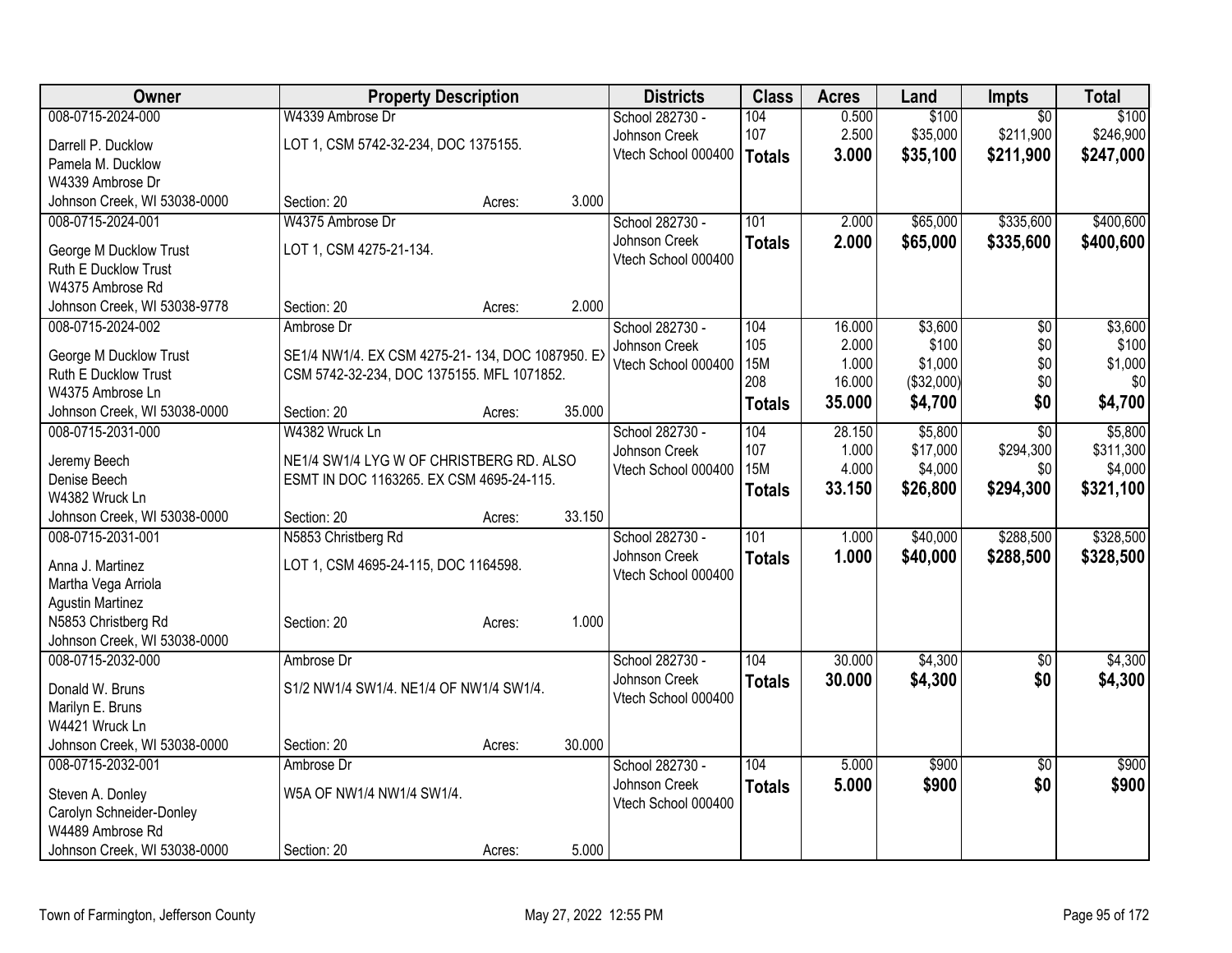| \$1,000<br>008-0715-2032-002<br>104<br>5.182<br>\$1,000<br>Ambrose Dr<br>School 282730 -<br>$\overline{50}$<br>\$0<br>Johnson Creek<br>5.182<br>\$1,000<br>\$1,000<br><b>Totals</b><br>E5A OF NW1/4 NW1/4 SW1/4.<br>David J. Hecht<br>Vtech School 000400<br>Vicky L. Hecht<br>613 N Dewey St<br>5.182<br>Jefferson, WI 53549-0000<br>Section: 20<br>Acres:<br>008-0715-2033-000<br>W4421 Wruck Ln<br>School 282730 -<br>104<br>39.000<br>\$5,000<br>\$5,000<br>$\overline{50}$<br>107<br>\$158,700<br>\$175,700<br>1.000<br>\$17,000<br>Johnson Creek<br>SW1/4 SW1/4.<br>Donald W. Bruns<br>Vtech School 000400<br>40.000<br>\$22,000<br>\$158,700<br>\$180,700<br><b>Totals</b><br>Marilyn E. Bruns<br>W4421 Wruck Ln<br>40.000<br>Johnson Creek, WI 53038-0000<br>Section: 20<br>Acres:<br>008-0715-2034-000<br>\$4,000<br>N5773 Christberg Rd<br>School 282730 -<br>104<br>24.630<br>\$0<br>105<br>\$100<br>\$0<br>1.000<br>Johnson Creek<br>SE1/4 SW1/4 LYING W OF RD EX N33FT. EX CSM<br>Gary J. Ramthun<br>107<br>1.000<br>\$17,000<br>\$300<br>Vtech School 000400<br>Dedra K. Ramthun<br>4167-20-227.<br>26.630<br>\$21,100<br>\$300<br>\$21,400<br><b>Totals</b><br>N6232 Hilltop Ln<br>26.630<br>Johnson Creek, WI 53038-0000<br>Section: 20<br>Acres:<br>School 282730 -<br>105<br>0.750<br>\$100<br>008-0715-2034-001<br>Wruck Ln<br>\$0<br>Johnson Creek<br>0.750<br>\$100<br>\$0<br>\$100<br><b>Totals</b><br>N33FT OF SE1/4 SW1/4 WEST OF CHRISTBERG RD.<br>Donald W. Bruns<br>Vtech School 000400<br>Marilyn E. Bruns<br>W4421 Wruck Ln<br>0.750<br>Johnson Creek, WI 53038-0000<br>Section: 20<br>Acres:<br>\$207,500<br>$\overline{101}$<br>\$46,200<br>008-0715-2034-002<br>N5786 Christberg Rd<br>School 282730 -<br>1.246<br>Johnson Creek<br>\$253,700<br>1.246<br>\$46,200<br>\$207,500<br><b>Totals</b><br>LOT 1, CSM 2461-9-27.<br>Nancy J. Miller |
|------------------------------------------------------------------------------------------------------------------------------------------------------------------------------------------------------------------------------------------------------------------------------------------------------------------------------------------------------------------------------------------------------------------------------------------------------------------------------------------------------------------------------------------------------------------------------------------------------------------------------------------------------------------------------------------------------------------------------------------------------------------------------------------------------------------------------------------------------------------------------------------------------------------------------------------------------------------------------------------------------------------------------------------------------------------------------------------------------------------------------------------------------------------------------------------------------------------------------------------------------------------------------------------------------------------------------------------------------------------------------------------------------------------------------------------------------------------------------------------------------------------------------------------------------------------------------------------------------------------------------------------------------------------------------------------------------------------------------------------------------------------------------------------------------------------------------------------------------------------------------|
|                                                                                                                                                                                                                                                                                                                                                                                                                                                                                                                                                                                                                                                                                                                                                                                                                                                                                                                                                                                                                                                                                                                                                                                                                                                                                                                                                                                                                                                                                                                                                                                                                                                                                                                                                                                                                                                                              |
|                                                                                                                                                                                                                                                                                                                                                                                                                                                                                                                                                                                                                                                                                                                                                                                                                                                                                                                                                                                                                                                                                                                                                                                                                                                                                                                                                                                                                                                                                                                                                                                                                                                                                                                                                                                                                                                                              |
|                                                                                                                                                                                                                                                                                                                                                                                                                                                                                                                                                                                                                                                                                                                                                                                                                                                                                                                                                                                                                                                                                                                                                                                                                                                                                                                                                                                                                                                                                                                                                                                                                                                                                                                                                                                                                                                                              |
|                                                                                                                                                                                                                                                                                                                                                                                                                                                                                                                                                                                                                                                                                                                                                                                                                                                                                                                                                                                                                                                                                                                                                                                                                                                                                                                                                                                                                                                                                                                                                                                                                                                                                                                                                                                                                                                                              |
|                                                                                                                                                                                                                                                                                                                                                                                                                                                                                                                                                                                                                                                                                                                                                                                                                                                                                                                                                                                                                                                                                                                                                                                                                                                                                                                                                                                                                                                                                                                                                                                                                                                                                                                                                                                                                                                                              |
| \$4,000                                                                                                                                                                                                                                                                                                                                                                                                                                                                                                                                                                                                                                                                                                                                                                                                                                                                                                                                                                                                                                                                                                                                                                                                                                                                                                                                                                                                                                                                                                                                                                                                                                                                                                                                                                                                                                                                      |
|                                                                                                                                                                                                                                                                                                                                                                                                                                                                                                                                                                                                                                                                                                                                                                                                                                                                                                                                                                                                                                                                                                                                                                                                                                                                                                                                                                                                                                                                                                                                                                                                                                                                                                                                                                                                                                                                              |
|                                                                                                                                                                                                                                                                                                                                                                                                                                                                                                                                                                                                                                                                                                                                                                                                                                                                                                                                                                                                                                                                                                                                                                                                                                                                                                                                                                                                                                                                                                                                                                                                                                                                                                                                                                                                                                                                              |
|                                                                                                                                                                                                                                                                                                                                                                                                                                                                                                                                                                                                                                                                                                                                                                                                                                                                                                                                                                                                                                                                                                                                                                                                                                                                                                                                                                                                                                                                                                                                                                                                                                                                                                                                                                                                                                                                              |
|                                                                                                                                                                                                                                                                                                                                                                                                                                                                                                                                                                                                                                                                                                                                                                                                                                                                                                                                                                                                                                                                                                                                                                                                                                                                                                                                                                                                                                                                                                                                                                                                                                                                                                                                                                                                                                                                              |
| \$100<br>\$17,300<br>\$100<br>\$253,700                                                                                                                                                                                                                                                                                                                                                                                                                                                                                                                                                                                                                                                                                                                                                                                                                                                                                                                                                                                                                                                                                                                                                                                                                                                                                                                                                                                                                                                                                                                                                                                                                                                                                                                                                                                                                                      |
|                                                                                                                                                                                                                                                                                                                                                                                                                                                                                                                                                                                                                                                                                                                                                                                                                                                                                                                                                                                                                                                                                                                                                                                                                                                                                                                                                                                                                                                                                                                                                                                                                                                                                                                                                                                                                                                                              |
|                                                                                                                                                                                                                                                                                                                                                                                                                                                                                                                                                                                                                                                                                                                                                                                                                                                                                                                                                                                                                                                                                                                                                                                                                                                                                                                                                                                                                                                                                                                                                                                                                                                                                                                                                                                                                                                                              |
|                                                                                                                                                                                                                                                                                                                                                                                                                                                                                                                                                                                                                                                                                                                                                                                                                                                                                                                                                                                                                                                                                                                                                                                                                                                                                                                                                                                                                                                                                                                                                                                                                                                                                                                                                                                                                                                                              |
|                                                                                                                                                                                                                                                                                                                                                                                                                                                                                                                                                                                                                                                                                                                                                                                                                                                                                                                                                                                                                                                                                                                                                                                                                                                                                                                                                                                                                                                                                                                                                                                                                                                                                                                                                                                                                                                                              |
|                                                                                                                                                                                                                                                                                                                                                                                                                                                                                                                                                                                                                                                                                                                                                                                                                                                                                                                                                                                                                                                                                                                                                                                                                                                                                                                                                                                                                                                                                                                                                                                                                                                                                                                                                                                                                                                                              |
|                                                                                                                                                                                                                                                                                                                                                                                                                                                                                                                                                                                                                                                                                                                                                                                                                                                                                                                                                                                                                                                                                                                                                                                                                                                                                                                                                                                                                                                                                                                                                                                                                                                                                                                                                                                                                                                                              |
|                                                                                                                                                                                                                                                                                                                                                                                                                                                                                                                                                                                                                                                                                                                                                                                                                                                                                                                                                                                                                                                                                                                                                                                                                                                                                                                                                                                                                                                                                                                                                                                                                                                                                                                                                                                                                                                                              |
|                                                                                                                                                                                                                                                                                                                                                                                                                                                                                                                                                                                                                                                                                                                                                                                                                                                                                                                                                                                                                                                                                                                                                                                                                                                                                                                                                                                                                                                                                                                                                                                                                                                                                                                                                                                                                                                                              |
|                                                                                                                                                                                                                                                                                                                                                                                                                                                                                                                                                                                                                                                                                                                                                                                                                                                                                                                                                                                                                                                                                                                                                                                                                                                                                                                                                                                                                                                                                                                                                                                                                                                                                                                                                                                                                                                                              |
|                                                                                                                                                                                                                                                                                                                                                                                                                                                                                                                                                                                                                                                                                                                                                                                                                                                                                                                                                                                                                                                                                                                                                                                                                                                                                                                                                                                                                                                                                                                                                                                                                                                                                                                                                                                                                                                                              |
|                                                                                                                                                                                                                                                                                                                                                                                                                                                                                                                                                                                                                                                                                                                                                                                                                                                                                                                                                                                                                                                                                                                                                                                                                                                                                                                                                                                                                                                                                                                                                                                                                                                                                                                                                                                                                                                                              |
| Vtech School 000400<br>N5786 Christberg Rd                                                                                                                                                                                                                                                                                                                                                                                                                                                                                                                                                                                                                                                                                                                                                                                                                                                                                                                                                                                                                                                                                                                                                                                                                                                                                                                                                                                                                                                                                                                                                                                                                                                                                                                                                                                                                                   |
| Johnson Creek, WI 53038-0000                                                                                                                                                                                                                                                                                                                                                                                                                                                                                                                                                                                                                                                                                                                                                                                                                                                                                                                                                                                                                                                                                                                                                                                                                                                                                                                                                                                                                                                                                                                                                                                                                                                                                                                                                                                                                                                 |
| 1.246<br>Section: 20<br>Acres:                                                                                                                                                                                                                                                                                                                                                                                                                                                                                                                                                                                                                                                                                                                                                                                                                                                                                                                                                                                                                                                                                                                                                                                                                                                                                                                                                                                                                                                                                                                                                                                                                                                                                                                                                                                                                                               |
| 101<br>\$218,400<br>\$264,600<br>008-0715-2034-003<br>School 282730 -<br>1.246<br>\$46,200<br>N5784 Christberg Rd                                                                                                                                                                                                                                                                                                                                                                                                                                                                                                                                                                                                                                                                                                                                                                                                                                                                                                                                                                                                                                                                                                                                                                                                                                                                                                                                                                                                                                                                                                                                                                                                                                                                                                                                                            |
| Johnson Creek<br>1.246<br>\$46,200<br>\$218,400<br>\$264,600<br><b>Totals</b>                                                                                                                                                                                                                                                                                                                                                                                                                                                                                                                                                                                                                                                                                                                                                                                                                                                                                                                                                                                                                                                                                                                                                                                                                                                                                                                                                                                                                                                                                                                                                                                                                                                                                                                                                                                                |
| LOT 2, CSM 2461-9-27, DOC 871736.<br>Adam J. Mauer<br>Vtech School 000400                                                                                                                                                                                                                                                                                                                                                                                                                                                                                                                                                                                                                                                                                                                                                                                                                                                                                                                                                                                                                                                                                                                                                                                                                                                                                                                                                                                                                                                                                                                                                                                                                                                                                                                                                                                                    |
| Ali Melissa Mauer<br>N5784 Christberg Rd                                                                                                                                                                                                                                                                                                                                                                                                                                                                                                                                                                                                                                                                                                                                                                                                                                                                                                                                                                                                                                                                                                                                                                                                                                                                                                                                                                                                                                                                                                                                                                                                                                                                                                                                                                                                                                     |
| 1.246<br>Johnson Creek, WI 53038-0000<br>Section: 20<br>Acres:                                                                                                                                                                                                                                                                                                                                                                                                                                                                                                                                                                                                                                                                                                                                                                                                                                                                                                                                                                                                                                                                                                                                                                                                                                                                                                                                                                                                                                                                                                                                                                                                                                                                                                                                                                                                               |
| \$183,500<br>\$224,100<br>008-0715-2034-004<br>N5783 Christberg Rd<br>School 282730 -<br>101<br>1.025<br>\$40,600                                                                                                                                                                                                                                                                                                                                                                                                                                                                                                                                                                                                                                                                                                                                                                                                                                                                                                                                                                                                                                                                                                                                                                                                                                                                                                                                                                                                                                                                                                                                                                                                                                                                                                                                                            |
| 1.025<br>Johnson Creek<br>\$40,600<br>\$224,100<br>\$183,500<br><b>Totals</b>                                                                                                                                                                                                                                                                                                                                                                                                                                                                                                                                                                                                                                                                                                                                                                                                                                                                                                                                                                                                                                                                                                                                                                                                                                                                                                                                                                                                                                                                                                                                                                                                                                                                                                                                                                                                |
| LOT 1, CSM 4167-20-227.<br>Terry L. Richardt<br>Vtech School 000400                                                                                                                                                                                                                                                                                                                                                                                                                                                                                                                                                                                                                                                                                                                                                                                                                                                                                                                                                                                                                                                                                                                                                                                                                                                                                                                                                                                                                                                                                                                                                                                                                                                                                                                                                                                                          |
| Tanya M. Richardt<br>N5783 Christberg Rd                                                                                                                                                                                                                                                                                                                                                                                                                                                                                                                                                                                                                                                                                                                                                                                                                                                                                                                                                                                                                                                                                                                                                                                                                                                                                                                                                                                                                                                                                                                                                                                                                                                                                                                                                                                                                                     |
| 1.025<br>Johnson Creek, WI 53038-0000<br>Section: 20<br>Acres:                                                                                                                                                                                                                                                                                                                                                                                                                                                                                                                                                                                                                                                                                                                                                                                                                                                                                                                                                                                                                                                                                                                                                                                                                                                                                                                                                                                                                                                                                                                                                                                                                                                                                                                                                                                                               |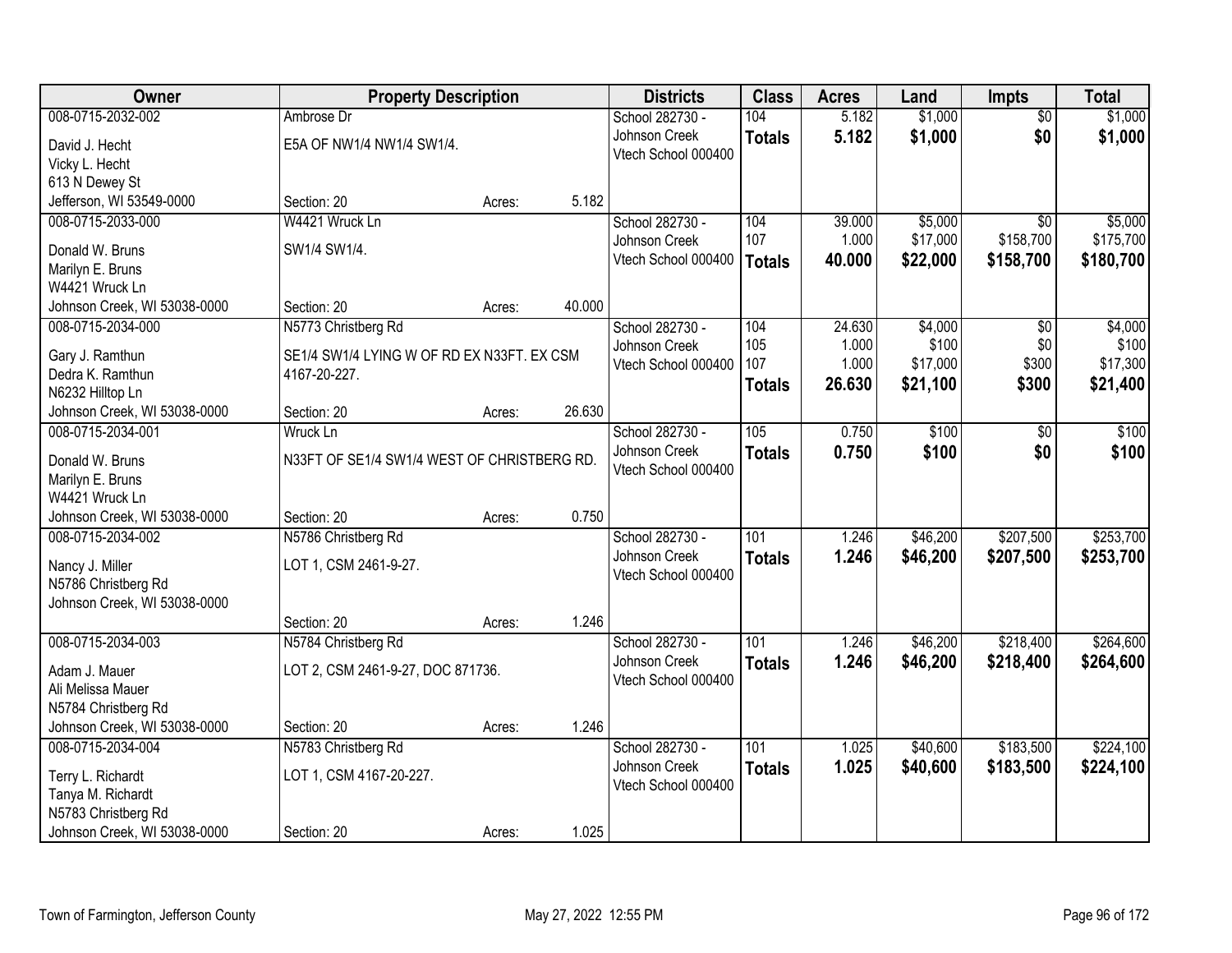| \$200<br>008-0715-2034-005<br>104<br>1.025<br>\$200<br>Christberg Rd<br>School 282730 -<br>$\overline{50}$<br>1.025<br>\$200<br>\$0<br>\$200<br>Johnson Creek<br><b>Totals</b><br>LOT 2, CSM 4167-20-227.<br>Gary J. Ramthun<br>Vtech School 000400<br>Dedra K. Ramthun<br>N6232 Hilltop Ln<br>1.025<br>Johnson Creek, WI 53038-0000<br>Section: 20<br>Acres:<br>008-0715-2041-000<br>N5877 Switzke Rd<br>\$3,200<br>School 282730 -<br>104<br>26.000<br>$\overline{50}$<br>\$3,200<br>105<br>5.788<br>\$1,300<br>\$0<br>Johnson Creek<br>NE1/4 SE1/4. EX E40FT IN ROW IN DOC 1158793. EX<br>David F Schultz Trust<br>106<br>4.000<br>\$8,000<br>\$0<br>Vtech School 000400<br>Marlene M E Schultz Trust<br>CSM 4649-24-021.<br>107<br>1.000<br>\$17,000<br>\$151,000<br>N5877 Switzke Rd<br>36.788<br>\$29,500<br>\$151,000<br><b>Totals</b><br>36.788<br>Johnson Creek, WI 53038-0000<br>Section: 20<br>Acres:<br>008-0715-2041-001<br>N5899 Switzke Rd<br>101<br>2.000<br>\$65,000<br>\$233,800<br>School 282730 -<br>Johnson Creek<br>\$233,800<br>2.000<br>\$65,000<br><b>Totals</b><br>LOT 1, CSM 4649-24-021, DOC 1159315.<br>Ruben Valenzuela<br>Vtech School 000400<br>Jenell Valenzuela<br>N5899 Switzke Rd<br>2.000<br>Johnson Creek, WI 53038-0000<br>Section: 20<br>Acres:<br>\$6,700<br>008-0715-2042-000<br>N5862 Christberg Rd<br>School 282730 -<br>104<br>44.600<br>$\sqrt{6}$<br>107<br>1.000<br>\$17,000<br>\$137,300<br>Johnson Creek<br>Allen P. Walechka<br>NW1/4 SE1/4. ALSO NE1/4 SW1/4 LYG E OF<br>Vtech School 000400<br>\$23,700<br>\$137,300<br>45.600<br>\$161,000<br><b>Totals</b><br>Jone M. Walechka<br>CHRISTBERG RD<br>N5862 Christberg Rd<br>45.600<br>Johnson Creek, WI 53038-0000<br>Section: 20<br>Acres:<br>\$2,000<br>008-0715-2043-000<br>104<br>19.000<br>$\overline{50}$<br>Christberg Rd<br>School 282730 -<br>105<br>1.000<br>\$300<br>\$0<br>Johnson Creek<br>N1/2 OF SW1/4 SE1/4.<br>Allen P. Walechka<br>20.000<br>\$2,300<br>\$0<br>\$2,300<br>Vtech School 000400<br><b>Totals</b><br>Jone M. Walechka<br>N5862 Christberg Rd<br>Johnson Creek, WI 53038-0000<br>20.000<br>Section: 20<br>Acres:<br>008-0715-2043-001<br>School 282730 -<br>104<br>26.080<br>\$5,000<br>N5768 Christberg Rd<br>$\overline{50}$<br>\$147,000<br>107<br>2.000<br>\$29,000<br>Johnson Creek<br>S1/2 OF SW1/4 SE1/4, ALSO SE 1/4 SW1/4 LYING E OF<br>Pastor Trust<br>Vtech School 000400<br>28,080<br>\$34,000<br>\$147,000<br><b>Totals</b><br>RD & S OF CSM 1585-5-122, DOC 780756.<br>N5768 Christberg Rd<br>Johnson Creek, WI 53038-0000<br>28.080<br>Section: 20<br>Acres:<br>008-0715-2044-000<br>27,000<br>\$4,300<br>Switzke Rd<br>School 282730 -<br>104<br>$\overline{50}$ | Owner | <b>Property Description</b> |  | <b>Districts</b> | <b>Class</b> | <b>Acres</b> | Land    | <b>Impts</b> | <b>Total</b> |
|---------------------------------------------------------------------------------------------------------------------------------------------------------------------------------------------------------------------------------------------------------------------------------------------------------------------------------------------------------------------------------------------------------------------------------------------------------------------------------------------------------------------------------------------------------------------------------------------------------------------------------------------------------------------------------------------------------------------------------------------------------------------------------------------------------------------------------------------------------------------------------------------------------------------------------------------------------------------------------------------------------------------------------------------------------------------------------------------------------------------------------------------------------------------------------------------------------------------------------------------------------------------------------------------------------------------------------------------------------------------------------------------------------------------------------------------------------------------------------------------------------------------------------------------------------------------------------------------------------------------------------------------------------------------------------------------------------------------------------------------------------------------------------------------------------------------------------------------------------------------------------------------------------------------------------------------------------------------------------------------------------------------------------------------------------------------------------------------------------------------------------------------------------------------------------------------------------------------------------------------------------------------------------------------------------------------------------------------------------------------------------------------------------------------------------------------------------------------------------------------------------------------------------------------------------------------------------------------------------------------------------------------------------------------------------------------------------------------|-------|-----------------------------|--|------------------|--------------|--------------|---------|--------------|--------------|
|                                                                                                                                                                                                                                                                                                                                                                                                                                                                                                                                                                                                                                                                                                                                                                                                                                                                                                                                                                                                                                                                                                                                                                                                                                                                                                                                                                                                                                                                                                                                                                                                                                                                                                                                                                                                                                                                                                                                                                                                                                                                                                                                                                                                                                                                                                                                                                                                                                                                                                                                                                                                                                                                                                                     |       |                             |  |                  |              |              |         |              |              |
|                                                                                                                                                                                                                                                                                                                                                                                                                                                                                                                                                                                                                                                                                                                                                                                                                                                                                                                                                                                                                                                                                                                                                                                                                                                                                                                                                                                                                                                                                                                                                                                                                                                                                                                                                                                                                                                                                                                                                                                                                                                                                                                                                                                                                                                                                                                                                                                                                                                                                                                                                                                                                                                                                                                     |       |                             |  |                  |              |              |         |              |              |
|                                                                                                                                                                                                                                                                                                                                                                                                                                                                                                                                                                                                                                                                                                                                                                                                                                                                                                                                                                                                                                                                                                                                                                                                                                                                                                                                                                                                                                                                                                                                                                                                                                                                                                                                                                                                                                                                                                                                                                                                                                                                                                                                                                                                                                                                                                                                                                                                                                                                                                                                                                                                                                                                                                                     |       |                             |  |                  |              |              |         |              |              |
|                                                                                                                                                                                                                                                                                                                                                                                                                                                                                                                                                                                                                                                                                                                                                                                                                                                                                                                                                                                                                                                                                                                                                                                                                                                                                                                                                                                                                                                                                                                                                                                                                                                                                                                                                                                                                                                                                                                                                                                                                                                                                                                                                                                                                                                                                                                                                                                                                                                                                                                                                                                                                                                                                                                     |       |                             |  |                  |              |              |         |              |              |
|                                                                                                                                                                                                                                                                                                                                                                                                                                                                                                                                                                                                                                                                                                                                                                                                                                                                                                                                                                                                                                                                                                                                                                                                                                                                                                                                                                                                                                                                                                                                                                                                                                                                                                                                                                                                                                                                                                                                                                                                                                                                                                                                                                                                                                                                                                                                                                                                                                                                                                                                                                                                                                                                                                                     |       |                             |  |                  |              |              |         |              |              |
| \$1,300<br>\$8,000<br>\$168,000<br>\$180,500<br>\$298,800<br>\$298,800<br>\$6,700<br>\$154,300<br>\$2,000<br>\$300<br>\$5,000<br>\$176,000<br>\$181,000<br>\$4,300                                                                                                                                                                                                                                                                                                                                                                                                                                                                                                                                                                                                                                                                                                                                                                                                                                                                                                                                                                                                                                                                                                                                                                                                                                                                                                                                                                                                                                                                                                                                                                                                                                                                                                                                                                                                                                                                                                                                                                                                                                                                                                                                                                                                                                                                                                                                                                                                                                                                                                                                                  |       |                             |  |                  |              |              |         |              |              |
|                                                                                                                                                                                                                                                                                                                                                                                                                                                                                                                                                                                                                                                                                                                                                                                                                                                                                                                                                                                                                                                                                                                                                                                                                                                                                                                                                                                                                                                                                                                                                                                                                                                                                                                                                                                                                                                                                                                                                                                                                                                                                                                                                                                                                                                                                                                                                                                                                                                                                                                                                                                                                                                                                                                     |       |                             |  |                  |              |              |         |              |              |
|                                                                                                                                                                                                                                                                                                                                                                                                                                                                                                                                                                                                                                                                                                                                                                                                                                                                                                                                                                                                                                                                                                                                                                                                                                                                                                                                                                                                                                                                                                                                                                                                                                                                                                                                                                                                                                                                                                                                                                                                                                                                                                                                                                                                                                                                                                                                                                                                                                                                                                                                                                                                                                                                                                                     |       |                             |  |                  |              |              |         |              |              |
|                                                                                                                                                                                                                                                                                                                                                                                                                                                                                                                                                                                                                                                                                                                                                                                                                                                                                                                                                                                                                                                                                                                                                                                                                                                                                                                                                                                                                                                                                                                                                                                                                                                                                                                                                                                                                                                                                                                                                                                                                                                                                                                                                                                                                                                                                                                                                                                                                                                                                                                                                                                                                                                                                                                     |       |                             |  |                  |              |              |         |              |              |
|                                                                                                                                                                                                                                                                                                                                                                                                                                                                                                                                                                                                                                                                                                                                                                                                                                                                                                                                                                                                                                                                                                                                                                                                                                                                                                                                                                                                                                                                                                                                                                                                                                                                                                                                                                                                                                                                                                                                                                                                                                                                                                                                                                                                                                                                                                                                                                                                                                                                                                                                                                                                                                                                                                                     |       |                             |  |                  |              |              |         |              |              |
|                                                                                                                                                                                                                                                                                                                                                                                                                                                                                                                                                                                                                                                                                                                                                                                                                                                                                                                                                                                                                                                                                                                                                                                                                                                                                                                                                                                                                                                                                                                                                                                                                                                                                                                                                                                                                                                                                                                                                                                                                                                                                                                                                                                                                                                                                                                                                                                                                                                                                                                                                                                                                                                                                                                     |       |                             |  |                  |              |              |         |              |              |
|                                                                                                                                                                                                                                                                                                                                                                                                                                                                                                                                                                                                                                                                                                                                                                                                                                                                                                                                                                                                                                                                                                                                                                                                                                                                                                                                                                                                                                                                                                                                                                                                                                                                                                                                                                                                                                                                                                                                                                                                                                                                                                                                                                                                                                                                                                                                                                                                                                                                                                                                                                                                                                                                                                                     |       |                             |  |                  |              |              |         |              |              |
|                                                                                                                                                                                                                                                                                                                                                                                                                                                                                                                                                                                                                                                                                                                                                                                                                                                                                                                                                                                                                                                                                                                                                                                                                                                                                                                                                                                                                                                                                                                                                                                                                                                                                                                                                                                                                                                                                                                                                                                                                                                                                                                                                                                                                                                                                                                                                                                                                                                                                                                                                                                                                                                                                                                     |       |                             |  |                  |              |              |         |              |              |
|                                                                                                                                                                                                                                                                                                                                                                                                                                                                                                                                                                                                                                                                                                                                                                                                                                                                                                                                                                                                                                                                                                                                                                                                                                                                                                                                                                                                                                                                                                                                                                                                                                                                                                                                                                                                                                                                                                                                                                                                                                                                                                                                                                                                                                                                                                                                                                                                                                                                                                                                                                                                                                                                                                                     |       |                             |  |                  |              |              |         |              |              |
|                                                                                                                                                                                                                                                                                                                                                                                                                                                                                                                                                                                                                                                                                                                                                                                                                                                                                                                                                                                                                                                                                                                                                                                                                                                                                                                                                                                                                                                                                                                                                                                                                                                                                                                                                                                                                                                                                                                                                                                                                                                                                                                                                                                                                                                                                                                                                                                                                                                                                                                                                                                                                                                                                                                     |       |                             |  |                  |              |              |         |              |              |
|                                                                                                                                                                                                                                                                                                                                                                                                                                                                                                                                                                                                                                                                                                                                                                                                                                                                                                                                                                                                                                                                                                                                                                                                                                                                                                                                                                                                                                                                                                                                                                                                                                                                                                                                                                                                                                                                                                                                                                                                                                                                                                                                                                                                                                                                                                                                                                                                                                                                                                                                                                                                                                                                                                                     |       |                             |  |                  |              |              |         |              |              |
|                                                                                                                                                                                                                                                                                                                                                                                                                                                                                                                                                                                                                                                                                                                                                                                                                                                                                                                                                                                                                                                                                                                                                                                                                                                                                                                                                                                                                                                                                                                                                                                                                                                                                                                                                                                                                                                                                                                                                                                                                                                                                                                                                                                                                                                                                                                                                                                                                                                                                                                                                                                                                                                                                                                     |       |                             |  |                  |              |              |         |              |              |
|                                                                                                                                                                                                                                                                                                                                                                                                                                                                                                                                                                                                                                                                                                                                                                                                                                                                                                                                                                                                                                                                                                                                                                                                                                                                                                                                                                                                                                                                                                                                                                                                                                                                                                                                                                                                                                                                                                                                                                                                                                                                                                                                                                                                                                                                                                                                                                                                                                                                                                                                                                                                                                                                                                                     |       |                             |  |                  |              |              |         |              |              |
|                                                                                                                                                                                                                                                                                                                                                                                                                                                                                                                                                                                                                                                                                                                                                                                                                                                                                                                                                                                                                                                                                                                                                                                                                                                                                                                                                                                                                                                                                                                                                                                                                                                                                                                                                                                                                                                                                                                                                                                                                                                                                                                                                                                                                                                                                                                                                                                                                                                                                                                                                                                                                                                                                                                     |       |                             |  |                  |              |              |         |              |              |
|                                                                                                                                                                                                                                                                                                                                                                                                                                                                                                                                                                                                                                                                                                                                                                                                                                                                                                                                                                                                                                                                                                                                                                                                                                                                                                                                                                                                                                                                                                                                                                                                                                                                                                                                                                                                                                                                                                                                                                                                                                                                                                                                                                                                                                                                                                                                                                                                                                                                                                                                                                                                                                                                                                                     |       |                             |  |                  |              |              |         |              |              |
|                                                                                                                                                                                                                                                                                                                                                                                                                                                                                                                                                                                                                                                                                                                                                                                                                                                                                                                                                                                                                                                                                                                                                                                                                                                                                                                                                                                                                                                                                                                                                                                                                                                                                                                                                                                                                                                                                                                                                                                                                                                                                                                                                                                                                                                                                                                                                                                                                                                                                                                                                                                                                                                                                                                     |       |                             |  |                  |              |              |         |              |              |
|                                                                                                                                                                                                                                                                                                                                                                                                                                                                                                                                                                                                                                                                                                                                                                                                                                                                                                                                                                                                                                                                                                                                                                                                                                                                                                                                                                                                                                                                                                                                                                                                                                                                                                                                                                                                                                                                                                                                                                                                                                                                                                                                                                                                                                                                                                                                                                                                                                                                                                                                                                                                                                                                                                                     |       |                             |  |                  |              |              |         |              |              |
|                                                                                                                                                                                                                                                                                                                                                                                                                                                                                                                                                                                                                                                                                                                                                                                                                                                                                                                                                                                                                                                                                                                                                                                                                                                                                                                                                                                                                                                                                                                                                                                                                                                                                                                                                                                                                                                                                                                                                                                                                                                                                                                                                                                                                                                                                                                                                                                                                                                                                                                                                                                                                                                                                                                     |       |                             |  |                  |              |              |         |              |              |
|                                                                                                                                                                                                                                                                                                                                                                                                                                                                                                                                                                                                                                                                                                                                                                                                                                                                                                                                                                                                                                                                                                                                                                                                                                                                                                                                                                                                                                                                                                                                                                                                                                                                                                                                                                                                                                                                                                                                                                                                                                                                                                                                                                                                                                                                                                                                                                                                                                                                                                                                                                                                                                                                                                                     |       |                             |  |                  |              |              |         |              |              |
|                                                                                                                                                                                                                                                                                                                                                                                                                                                                                                                                                                                                                                                                                                                                                                                                                                                                                                                                                                                                                                                                                                                                                                                                                                                                                                                                                                                                                                                                                                                                                                                                                                                                                                                                                                                                                                                                                                                                                                                                                                                                                                                                                                                                                                                                                                                                                                                                                                                                                                                                                                                                                                                                                                                     |       |                             |  |                  |              |              |         |              |              |
|                                                                                                                                                                                                                                                                                                                                                                                                                                                                                                                                                                                                                                                                                                                                                                                                                                                                                                                                                                                                                                                                                                                                                                                                                                                                                                                                                                                                                                                                                                                                                                                                                                                                                                                                                                                                                                                                                                                                                                                                                                                                                                                                                                                                                                                                                                                                                                                                                                                                                                                                                                                                                                                                                                                     |       |                             |  |                  |              |              |         |              |              |
|                                                                                                                                                                                                                                                                                                                                                                                                                                                                                                                                                                                                                                                                                                                                                                                                                                                                                                                                                                                                                                                                                                                                                                                                                                                                                                                                                                                                                                                                                                                                                                                                                                                                                                                                                                                                                                                                                                                                                                                                                                                                                                                                                                                                                                                                                                                                                                                                                                                                                                                                                                                                                                                                                                                     |       |                             |  |                  |              |              |         |              |              |
|                                                                                                                                                                                                                                                                                                                                                                                                                                                                                                                                                                                                                                                                                                                                                                                                                                                                                                                                                                                                                                                                                                                                                                                                                                                                                                                                                                                                                                                                                                                                                                                                                                                                                                                                                                                                                                                                                                                                                                                                                                                                                                                                                                                                                                                                                                                                                                                                                                                                                                                                                                                                                                                                                                                     |       |                             |  |                  |              |              |         |              |              |
|                                                                                                                                                                                                                                                                                                                                                                                                                                                                                                                                                                                                                                                                                                                                                                                                                                                                                                                                                                                                                                                                                                                                                                                                                                                                                                                                                                                                                                                                                                                                                                                                                                                                                                                                                                                                                                                                                                                                                                                                                                                                                                                                                                                                                                                                                                                                                                                                                                                                                                                                                                                                                                                                                                                     |       |                             |  |                  |              |              |         |              |              |
|                                                                                                                                                                                                                                                                                                                                                                                                                                                                                                                                                                                                                                                                                                                                                                                                                                                                                                                                                                                                                                                                                                                                                                                                                                                                                                                                                                                                                                                                                                                                                                                                                                                                                                                                                                                                                                                                                                                                                                                                                                                                                                                                                                                                                                                                                                                                                                                                                                                                                                                                                                                                                                                                                                                     |       |                             |  |                  |              |              |         |              |              |
|                                                                                                                                                                                                                                                                                                                                                                                                                                                                                                                                                                                                                                                                                                                                                                                                                                                                                                                                                                                                                                                                                                                                                                                                                                                                                                                                                                                                                                                                                                                                                                                                                                                                                                                                                                                                                                                                                                                                                                                                                                                                                                                                                                                                                                                                                                                                                                                                                                                                                                                                                                                                                                                                                                                     |       |                             |  |                  |              |              |         |              |              |
|                                                                                                                                                                                                                                                                                                                                                                                                                                                                                                                                                                                                                                                                                                                                                                                                                                                                                                                                                                                                                                                                                                                                                                                                                                                                                                                                                                                                                                                                                                                                                                                                                                                                                                                                                                                                                                                                                                                                                                                                                                                                                                                                                                                                                                                                                                                                                                                                                                                                                                                                                                                                                                                                                                                     |       |                             |  |                  |              |              |         |              |              |
|                                                                                                                                                                                                                                                                                                                                                                                                                                                                                                                                                                                                                                                                                                                                                                                                                                                                                                                                                                                                                                                                                                                                                                                                                                                                                                                                                                                                                                                                                                                                                                                                                                                                                                                                                                                                                                                                                                                                                                                                                                                                                                                                                                                                                                                                                                                                                                                                                                                                                                                                                                                                                                                                                                                     |       |                             |  |                  |              |              |         |              |              |
|                                                                                                                                                                                                                                                                                                                                                                                                                                                                                                                                                                                                                                                                                                                                                                                                                                                                                                                                                                                                                                                                                                                                                                                                                                                                                                                                                                                                                                                                                                                                                                                                                                                                                                                                                                                                                                                                                                                                                                                                                                                                                                                                                                                                                                                                                                                                                                                                                                                                                                                                                                                                                                                                                                                     |       |                             |  | Johnson Creek    | 105          | 11.788       | \$2,800 | \$0          | \$2,800      |
| SE1/4 SE1/4. EX E40FT IN ROW IN DOC 1158793.<br>David F Schultz Trust<br>\$0<br>Vtech School 000400<br>38.788<br>\$7,100<br>\$7,100<br><b>Totals</b>                                                                                                                                                                                                                                                                                                                                                                                                                                                                                                                                                                                                                                                                                                                                                                                                                                                                                                                                                                                                                                                                                                                                                                                                                                                                                                                                                                                                                                                                                                                                                                                                                                                                                                                                                                                                                                                                                                                                                                                                                                                                                                                                                                                                                                                                                                                                                                                                                                                                                                                                                                |       |                             |  |                  |              |              |         |              |              |
| Marlene M E Schultz Trust<br>N5877 Switzke Rd                                                                                                                                                                                                                                                                                                                                                                                                                                                                                                                                                                                                                                                                                                                                                                                                                                                                                                                                                                                                                                                                                                                                                                                                                                                                                                                                                                                                                                                                                                                                                                                                                                                                                                                                                                                                                                                                                                                                                                                                                                                                                                                                                                                                                                                                                                                                                                                                                                                                                                                                                                                                                                                                       |       |                             |  |                  |              |              |         |              |              |
| 38.788<br>Johnson Creek, WI 53038-0000<br>Section: 20<br>Acres:                                                                                                                                                                                                                                                                                                                                                                                                                                                                                                                                                                                                                                                                                                                                                                                                                                                                                                                                                                                                                                                                                                                                                                                                                                                                                                                                                                                                                                                                                                                                                                                                                                                                                                                                                                                                                                                                                                                                                                                                                                                                                                                                                                                                                                                                                                                                                                                                                                                                                                                                                                                                                                                     |       |                             |  |                  |              |              |         |              |              |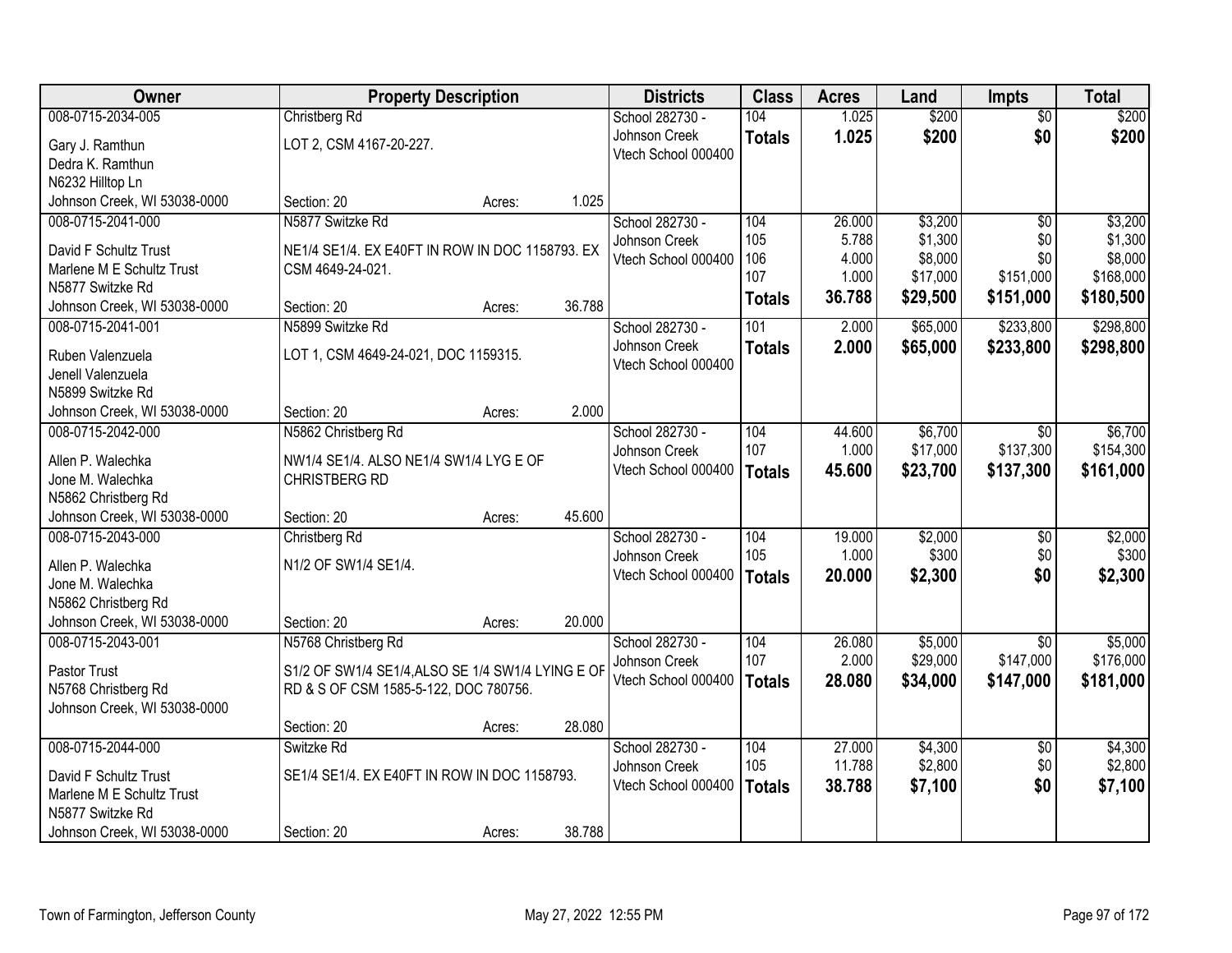| Owner                        |                                            | <b>Property Description</b> |        | <b>Districts</b>    | <b>Class</b>  | <b>Acres</b> | Land     | <b>Impts</b>    | <b>Total</b> |
|------------------------------|--------------------------------------------|-----------------------------|--------|---------------------|---------------|--------------|----------|-----------------|--------------|
| 008-0715-2111-000            | N6063 Coffee Rd                            |                             |        | School 282702 -     | 101           | 2.307        | \$68,100 | \$322,000       | \$390,100    |
| Gabriella Brechler           | LOT 1, CSM 5434-30-031, DOC 1314981.       |                             |        | Jefferson SD        | <b>Totals</b> | 2.307        | \$68,100 | \$322,000       | \$390,100    |
| James L. Derr                |                                            |                             |        | Vtech School 000400 |               |              |          |                 |              |
| N6063 Coffee Rd              |                                            |                             |        |                     |               |              |          |                 |              |
| Johnson Creek, WI 53038-0000 | Section: 21                                | Acres:                      | 2.307  |                     |               |              |          |                 |              |
| 008-0715-2111-001            | Coffee Rd                                  |                             |        | School 282702 -     | 104           | 18.500       | \$3,800  | \$0             | \$3,800      |
| John M Streich Trust         | NE1/4 NE1/4 EX CSM 354-2-114               |                             |        | Jefferson SD        | 105           | 0.500        | \$100    | \$0             | \$100        |
| N5981 Coffee Rd              |                                            |                             |        | Vtech School 000400 | <b>Totals</b> | 19.000       | \$3,900  | \$0             | \$3,900      |
| Johnson Creek, WI 53038-0000 |                                            |                             |        |                     |               |              |          |                 |              |
|                              | Section: 21                                | Acres:                      | 19.000 |                     |               |              |          |                 |              |
| 008-0715-2111-002            |                                            |                             |        | School 282702 -     | 104           | 18.693       | \$4,600  | \$0             | \$4,600      |
| Frank A Anfang Trust         | LOT 3, CSM 354-2-114, DOC 711778. EX CSM   |                             |        | Jefferson SD        | <b>Totals</b> | 18.693       | \$4,600  | \$0             | \$4,600      |
| Patricia J Anfang Trust      | 5434-30-031, DOC 1314981.                  |                             |        | Vtech School 000400 |               |              |          |                 |              |
| N5289 S Farmington Rd        |                                            |                             |        |                     |               |              |          |                 |              |
| Helenville, WI 53137-0000    | Section: 21                                | Acres:                      | 18.693 |                     |               |              |          |                 |              |
| 008-0715-2112-000            | N6060 Hilltop Ln                           |                             |        | School 282730 -     | 104           | 38.000       | \$4,800  | \$0             | \$4,800      |
| Gary C Reinke Trust          | NW1/4 NE1/4. EX CSM 112-1-148, DOC 700978. |                             |        | Johnson Creek       | 107           | 1.000        | \$17,000 | \$121,700       | \$138,700    |
| Marilynn M Reinke Trust      |                                            |                             |        | Vtech School 000400 | <b>Totals</b> | 39.000       | \$21,800 | \$121,700       | \$143,500    |
| N6060 Hilltop Ln             |                                            |                             |        |                     |               |              |          |                 |              |
| Johnson Creek, WI 53038-0000 | Section: 21                                | Acres:                      | 39.000 |                     |               |              |          |                 |              |
| 008-0715-2112-001            | N6078 Hilltop Ln                           |                             |        | School 282730 -     | 101           | 1.000        | \$40,000 | \$118,800       | \$158,800    |
| Roger E. Dobson              | LOT 1, CSM 112-1-148                       |                             |        | Johnson Creek       | <b>Totals</b> | 1.000        | \$40,000 | \$118,800       | \$158,800    |
| Rachelanne Dobson            |                                            |                             |        | Vtech School 000400 |               |              |          |                 |              |
| N6078 Hilltop Ln             |                                            |                             |        |                     |               |              |          |                 |              |
| Johnson Creek, WI 53038-0000 | Section: 21                                | Acres:                      | 1.000  |                     |               |              |          |                 |              |
| 008-0715-2113-000            | Hilltop Ln                                 |                             |        | School 282730 -     | 104           | 33.000       | \$5,600  | $\overline{50}$ | \$5,600      |
| Gary C Reinke Trust          | SW1/4 NE1/4.                               |                             |        | Johnson Creek       | <b>15M</b>    | 7.000        | \$7,000  | \$0             | \$7,000      |
| Marilynn M Reinke Trust      |                                            |                             |        | Vtech School 000400 | <b>Totals</b> | 40.000       | \$12,600 | \$0             | \$12,600     |
| N6060 Hilltop Ln             |                                            |                             |        |                     |               |              |          |                 |              |
| Johnson Creek, WI 53038-0000 | Section: 21                                | Acres:                      | 40.000 |                     |               |              |          |                 |              |
| 008-0715-2114-000            | N5973 Coffee Rd                            |                             |        | School 282702 -     | 101           | 1.335        | \$48,400 | \$144,600       | \$193,000    |
| Elly G. Giles                | LOT 1, CSM 3102-13-70, DOC 1359996.        |                             |        | Jefferson SD        | <b>Totals</b> | 1.335        | \$48,400 | \$144,600       | \$193,000    |
| Aaron T. Giles               |                                            |                             |        | Vtech School 000400 |               |              |          |                 |              |
| N5973 Coffee Rd              |                                            |                             |        |                     |               |              |          |                 |              |
| Johnson Creek, WI 53038-0000 | Section: 21                                | Acres:                      | 1.335  |                     |               |              |          |                 |              |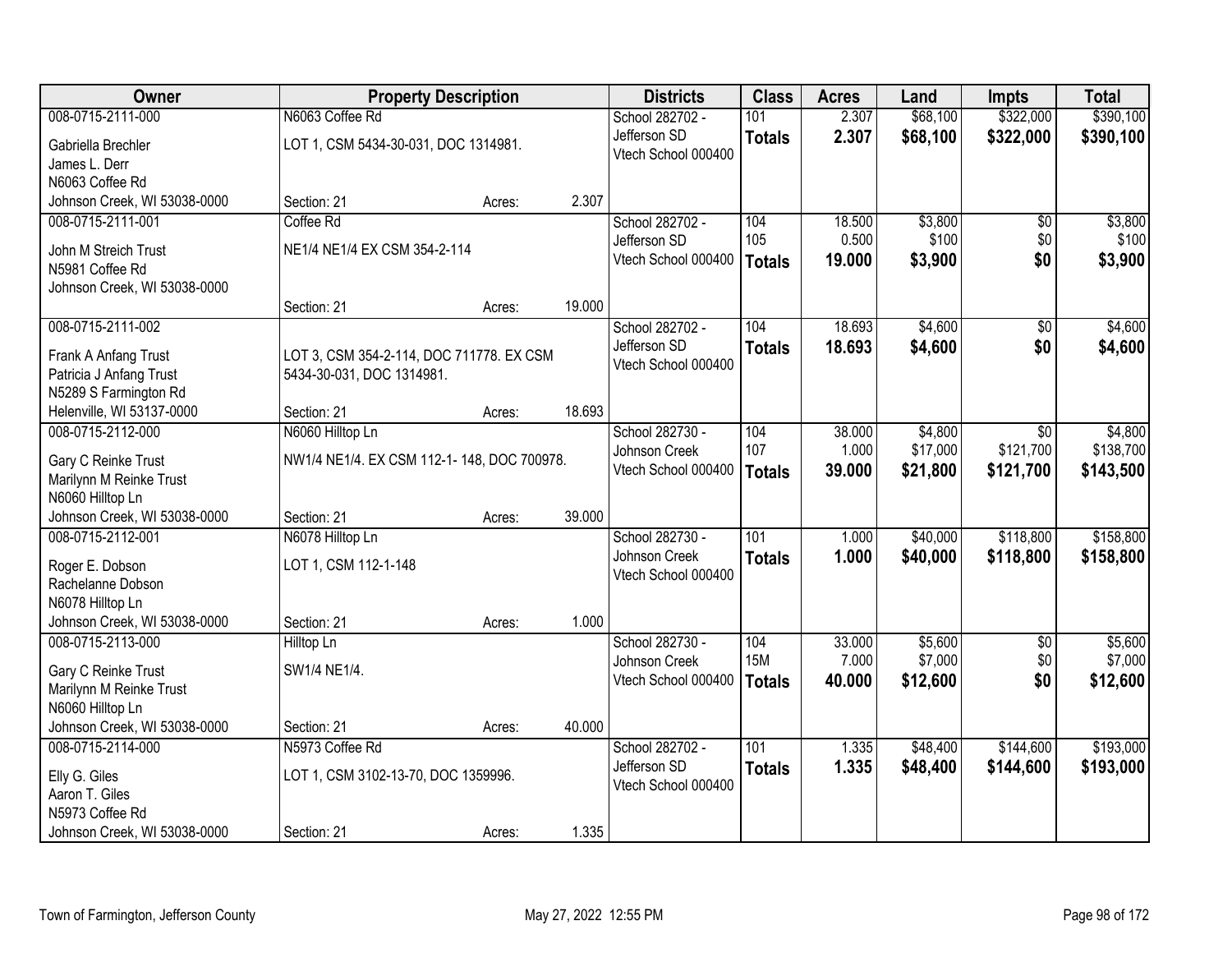| <b>Owner</b>                 | <b>Property Description</b>         |                  | <b>Districts</b>    | <b>Class</b>  | <b>Acres</b>   | Land              | <b>Impts</b>    | <b>Total</b>      |
|------------------------------|-------------------------------------|------------------|---------------------|---------------|----------------|-------------------|-----------------|-------------------|
| 008-0715-2114-001            | N5981 Coffee Rd                     |                  | School 282702 -     | 104           | 36.665         | \$5,100           | $\overline{50}$ | \$5,100           |
| John M Streich Trust         | SE1/4 NE1/4 EX CSM 3102-13-70.      |                  | Jefferson SD        | 105           | 1.000          | \$100             | \$0             | \$100             |
| N5981 Coffee Rd              |                                     |                  | Vtech School 000400 | 107           | 1.000          | \$17,000          | \$224,900       | \$241,900         |
| Johnson Creek, WI 53038-0000 |                                     |                  |                     | <b>Totals</b> | 38.665         | \$22,200          | \$224,900       | \$247,100         |
|                              | Section: 21                         | 38.665<br>Acres: |                     |               |                |                   |                 |                   |
| 008-0715-2121-000            | N6059 Hilltop Ln                    |                  | School 282730 -     | 104           | 37.950         | \$6,100           | $\overline{50}$ | \$6,100           |
| Noris D Boehme Trust (Le     | NE1/4 NW1/4. EX CSM 4562-23-145.    |                  | Johnson Creek       | 107           | 1.000          | \$17,000          | \$127,400       | \$144,400         |
| Joan P Boehme Trust (Le)     |                                     |                  | Vtech School 000400 | <b>Totals</b> | 38.950         | \$23,100          | \$127,400       | \$150,500         |
| 1035 Perry St #2333          |                                     |                  |                     |               |                |                   |                 |                   |
| Watertown, WI 53098-0000     | Section: 21                         | 38.950<br>Acres: |                     |               |                |                   |                 |                   |
| 008-0715-2121-001            | N6099 Hilltop Ln                    |                  | School 282730 -     | 101           | 1.050          | \$41,300          | \$238,300       | \$279,600         |
| Michael T. Schoettel         | LOT 1, CSM 4562-23-145.             |                  | Johnson Creek       | <b>Totals</b> | 1.050          | \$41,300          | \$238,300       | \$279,600         |
| Mary C. Schoettel            |                                     |                  | Vtech School 000400 |               |                |                   |                 |                   |
| N6099 Hilltop Ln             |                                     |                  |                     |               |                |                   |                 |                   |
| Johnson Creek, WI 53038-0000 | Section: 21                         | 1.050<br>Acres:  |                     |               |                |                   |                 |                   |
| 008-0715-2122-000            | N6068 Switzke Rd                    |                  | School 282730 -     | 104           | 38.000         | \$4,500           | \$0             | \$4,500           |
|                              |                                     |                  | Johnson Creek       | 105           | 1.000          | \$100             | \$0             | \$100             |
| William T. Liebhart          | NW1/4 NW1/4.                        |                  | Vtech School 000400 | 107           | 1.000          | \$17,000          | \$81,800        | \$98,800          |
| Nancy J. Liebhart            |                                     |                  |                     | <b>Totals</b> | 40.000         | \$21,600          | \$81,800        | \$103,400         |
| 1115 S Third St              |                                     |                  |                     |               |                |                   |                 |                   |
| Watertown, WI 53094-0000     | Section: 21                         | 40.000<br>Acres: |                     |               |                |                   |                 |                   |
| 008-0715-2123-000            | N5996 Switzke Rd                    |                  | School 282730 -     | 104           | 29.000         | \$5,200           | $\overline{50}$ | \$5,200           |
| Chad Klimaszewski            | SW1/4 NW1/4.                        |                  | Johnson Creek       | 105<br>106    | 1.000<br>9.000 | \$100<br>\$18,000 | \$0<br>\$0      | \$100<br>\$18,000 |
| Susan Klimaszewski           |                                     |                  | Vtech School 000400 | 107           | 1.000          | \$17,000          | \$134,000       | \$151,000         |
| N5996 Switzke Rd             |                                     |                  |                     | <b>Totals</b> | 40.000         | \$40,300          | \$134,000       | \$174,300         |
| Johnson Creek, WI 53038-0000 | Section: 21                         | 40.000<br>Acres: |                     |               |                |                   |                 |                   |
| 008-0715-2124-000            | Hilltop Ln                          |                  | School 282730 -     | 104           | 30.000         | \$3,900           | $\overline{50}$ | \$3,900           |
| Noris D Boehme Trust (Le     | SE1/4 NW1/4.                        |                  | Johnson Creek       | 105           | 10.000         | \$2,500           | \$0             | \$2,500           |
| Joan P Boehme Trust (Le)     |                                     |                  | Vtech School 000400 | <b>Totals</b> | 40.000         | \$6,400           | \$0             | \$6,400           |
| 1035 Perry St #2333          |                                     |                  |                     |               |                |                   |                 |                   |
| Watertown, WI 53098-0000     | Section: 21                         | 40.000<br>Acres: |                     |               |                |                   |                 |                   |
| 008-0715-2131-000            | Switzke Rd                          |                  | School 282730 -     | 105           | 40.000         | \$10,000          | $\overline{50}$ | \$10,000          |
| Steven Wiesmann              | NE1/4 SW1/4. SUBJ TO MINERAL RIGHTS |                  | Johnson Creek       | <b>Totals</b> | 40.000         | \$10,000          | \$0             | \$10,000          |
| W5713 Foxhill Rd             | RESERVATION IN DOC 1386234.         |                  | Vtech School 000400 |               |                |                   |                 |                   |
| Fort Atkinson, WI 53538-0000 |                                     |                  |                     |               |                |                   |                 |                   |
|                              | Section: 21                         | 40.000<br>Acres: |                     |               |                |                   |                 |                   |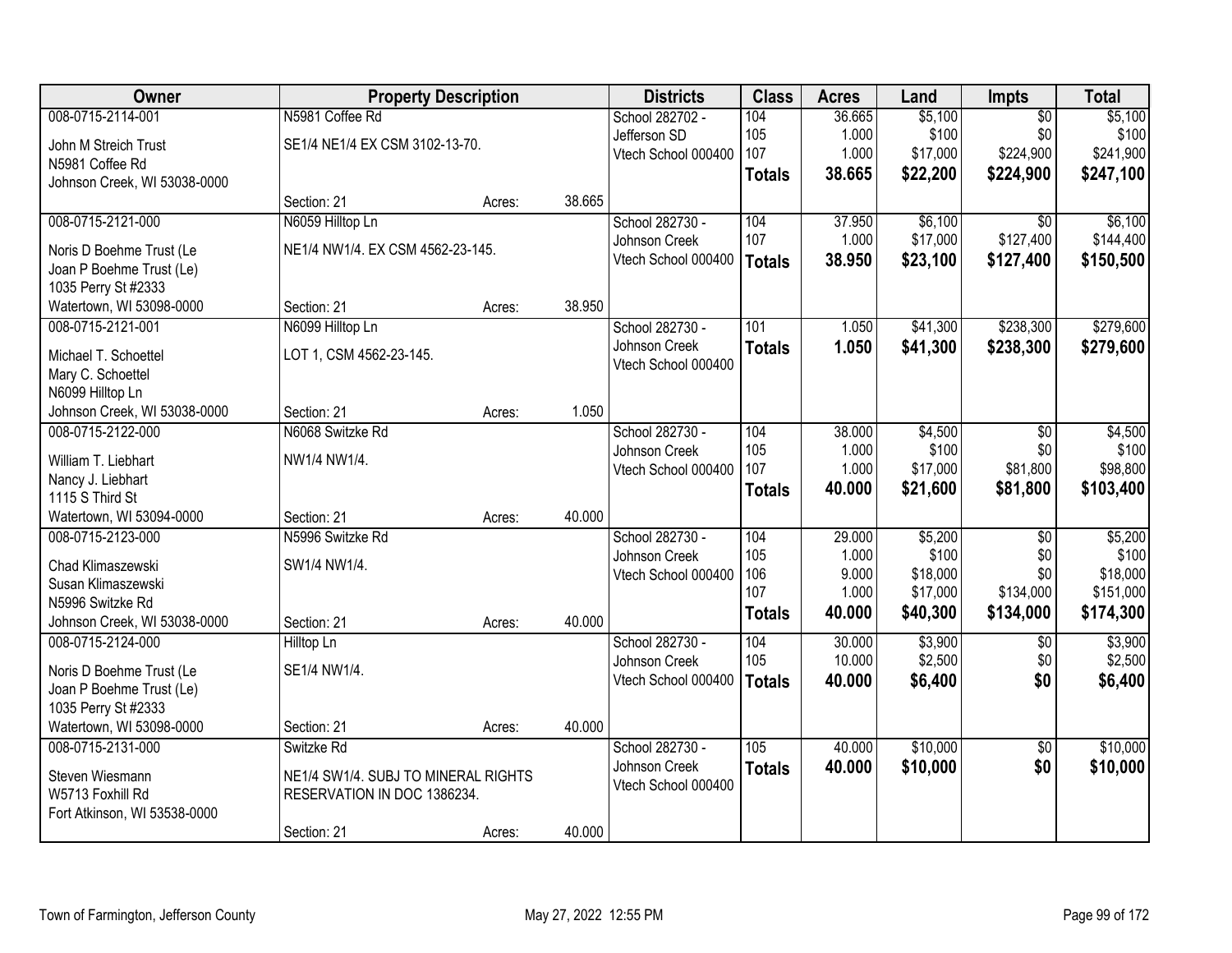| Owner                        |                                               | <b>Property Description</b> |        | <b>Districts</b>    | <b>Class</b>     | <b>Acres</b>    | Land               | <b>Impts</b>    | <b>Total</b>       |
|------------------------------|-----------------------------------------------|-----------------------------|--------|---------------------|------------------|-----------------|--------------------|-----------------|--------------------|
| 008-0715-2132-000            | N5876 Switzke Rd                              |                             |        | School 282730 -     | 104              | 31.000          | \$3,700            | $\overline{50}$ | \$3,700            |
| Ronald R. Hartwig            | NW1/4 SW1/4.                                  |                             |        | Johnson Creek       | 105              | 9.000           | \$2,100            | \$0             | \$2,100            |
| W3986 Krenz Rd               |                                               |                             |        | Vtech School 000400 | <b>Totals</b>    | 40.000          | \$5,800            | \$0             | \$5,800            |
| Johnson Creek, WI 53038-0000 |                                               |                             |        |                     |                  |                 |                    |                 |                    |
|                              | Section: 21                                   | Acres:                      | 40.000 |                     |                  |                 |                    |                 |                    |
| 008-0715-2133-000            | Switzke Rd                                    |                             |        | School 282702 -     | 104              | 19.000          | \$2,800            | $\overline{50}$ | \$2,800            |
| Ronald R. Hartwig            | W1/2 OF SW1/4 SW1/4.                          |                             |        | Jefferson SD        | 105              | 1.000           | \$100              | \$0             | \$100              |
| W3986 Krenz Rd               |                                               |                             |        | Vtech School 000400 | <b>Totals</b>    | 20.000          | \$2,900            | \$0             | \$2,900            |
| Johnson Creek, WI 53038-0000 |                                               |                             |        |                     |                  |                 |                    |                 |                    |
|                              | Section: 21                                   | Acres:                      | 20.000 |                     |                  |                 |                    |                 |                    |
| 008-0715-2133-001            | Switzke Rd                                    |                             |        | School 282702 -     | 104              | 15.000          | \$2,300            | $\sqrt{6}$      | \$2,300            |
| Ronald R. Hartwig            | W3/4 OF E1/2 SW1/4 SW1/4.                     |                             |        | Jefferson SD        | <b>Totals</b>    | 15.000          | \$2,300            | \$0             | \$2,300            |
| W3986 Krenz Rd               |                                               |                             |        | Vtech School 000400 |                  |                 |                    |                 |                    |
| Johnson Creek, WI 53038-0000 |                                               |                             |        |                     |                  |                 |                    |                 |                    |
|                              | Section: 21                                   | Acres:                      | 15.000 |                     |                  |                 |                    |                 |                    |
| 008-0715-2134-000            | W3986 Krenz Rd                                |                             |        | School 282702 -     | 104              | 9.000           | \$1,200            | \$0             | \$1,200            |
| Ronald R. Hartwig            | W1/2 OF SE1/4 SW1/4. ALSO E5A OF SW1/4 SW1/4. |                             |        | Jefferson SD        | 105              | 15.000          | \$3,600            | \$0             | \$3,600            |
| W3986 Krenz Rd               |                                               |                             |        | Vtech School 000400 | 107              | 1.000           | \$17,000           | \$17,500        | \$34,500           |
| Johnson Creek, WI 53038-0000 |                                               |                             |        |                     | <b>Totals</b>    | 25.000          | \$21,800           | \$17,500        | \$39,300           |
|                              | Section: 21                                   | Acres:                      | 25.000 |                     |                  |                 |                    |                 |                    |
| 008-0715-2134-001            | Krenz Rd                                      |                             |        | School 282730 -     | 105              | 20.000          | \$5,000            | $\overline{50}$ | \$5,000            |
| Steven Wiesmann              | E1/2 OF SE1/4 SW1/4. SUBJ MINERAL RIGHTS      |                             |        | Johnson Creek       | <b>Totals</b>    | 20.000          | \$5,000            | \$0             | \$5,000            |
| W5713 Foxhill Rd             | RESERVATION IN DOC 1386234.                   |                             |        | Vtech School 000400 |                  |                 |                    |                 |                    |
| Fort Atkinson, WI 53538-0000 |                                               |                             |        |                     |                  |                 |                    |                 |                    |
|                              | Section: 21                                   | Acres:                      | 20.000 |                     |                  |                 |                    |                 |                    |
| 008-0715-2141-000            | N5843 Coffee Rd                               |                             |        | School 282702 -     | $\overline{101}$ | 1.208           | \$45,200           | \$106,400       | \$151,600          |
| Douglas J. Golisch           | LOT 1, CSM 2886-11-191.                       |                             |        | Jefferson SD        | <b>Totals</b>    | 1.208           | \$45,200           | \$106,400       | \$151,600          |
| Shalane L. Golisch           |                                               |                             |        | Vtech School 000400 |                  |                 |                    |                 |                    |
| N5843 Coffee Rd              |                                               |                             |        |                     |                  |                 |                    |                 |                    |
| Johnson Creek, WI 53038-0000 | Section: 21                                   | Acres:                      | 1.208  |                     |                  |                 |                    |                 |                    |
| 008-0715-2141-001            | Coffee Rd                                     |                             |        | School 282702 -     | 104              | 33.000          | \$4,200            | $\overline{50}$ | \$4,200            |
| John M Streich Trust         | NE1/4 SE1/4 EX CSM 2886-11-191.               |                             |        | Jefferson SD        | 105              | 0.792           | \$100              | \$0             | \$100              |
| N5981 Coffee Rd              |                                               |                             |        | Vtech School 000400 | <b>15M</b>       | 5.000<br>38.792 | \$5,000<br>\$9,300 | \$0<br>\$0      | \$5,000<br>\$9,300 |
| Johnson Creek, WI 53038-0000 |                                               |                             |        |                     | <b>Totals</b>    |                 |                    |                 |                    |
|                              | Section: 21                                   | Acres:                      | 38.792 |                     |                  |                 |                    |                 |                    |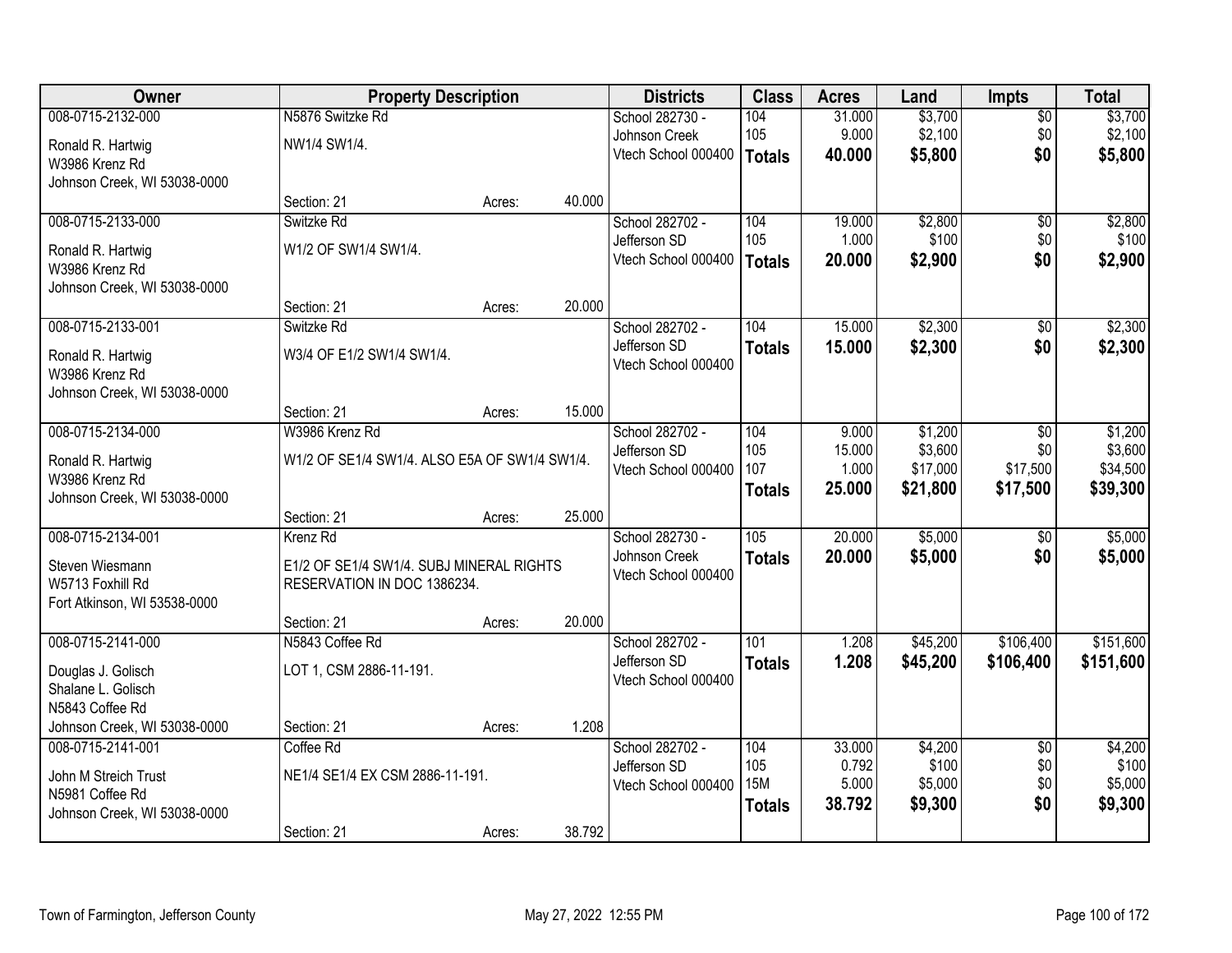| Owner                        |                                              | <b>Property Description</b> |        | <b>Districts</b>    | <b>Class</b>  | <b>Acres</b> | Land     | <b>Impts</b>    | <b>Total</b> |
|------------------------------|----------------------------------------------|-----------------------------|--------|---------------------|---------------|--------------|----------|-----------------|--------------|
| 008-0715-2142-000            | Coffee Rd                                    |                             |        | School 282702 -     | 104           | 40.000       | \$5,300  | $\overline{30}$ | \$5,300      |
| Keith R. Poser               | NW1/4 SE1/4.                                 |                             |        | Jefferson SD        | <b>Totals</b> | 40.000       | \$5,300  | \$0             | \$5,300      |
| Teresa A. Poser              |                                              |                             |        | Vtech School 000400 |               |              |          |                 |              |
| W3828 Krenz Rd               |                                              |                             |        |                     |               |              |          |                 |              |
| Johnson Creek, WI 53038-0000 | Section: 21                                  | Acres:                      | 40.000 |                     |               |              |          |                 |              |
| 008-0715-2143-000            | W3828 Krenz Rd                               |                             |        | School 282702 -     | 104           | 38.000       | \$7,500  | $\overline{50}$ | \$7,500      |
| Keith R. Poser               | SW1/4 SE1/4.                                 |                             |        | Jefferson SD        | 105           | 1.000        | \$100    | \$0             | \$100        |
| Teresa A. Poser              |                                              |                             |        | Vtech School 000400 | 107           | 1.000        | \$17,000 | \$159,600       | \$176,600    |
| W3828 Krenz Rd               |                                              |                             |        |                     | <b>Totals</b> | 40.000       | \$24,600 | \$159,600       | \$184,200    |
| Johnson Creek, WI 53038-0000 | Section: 21                                  | Acres:                      | 40.000 |                     |               |              |          |                 |              |
| 008-0715-2144-000            | N5723 Coffee Rd                              |                             |        | School 282702 -     | 101           | 2.000        | \$65,000 | \$45,000        | \$110,000    |
| Scott Joers                  | LOT 1, CSM 5311-29-037, DOC 1285843. ALSO    |                             |        | Jefferson SD        | <b>Totals</b> | 2.000        | \$65,000 | \$45,000        | \$110,000    |
| Sandra Joers                 | SHARED WELL AGREE IN DOC 1286179.            |                             |        | Vtech School 000400 |               |              |          |                 |              |
| N5723 Coffee Rd              |                                              |                             |        |                     |               |              |          |                 |              |
| Johnson Creek, WI 53038-0000 | Section: 21                                  | Acres:                      | 2.000  |                     |               |              |          |                 |              |
| 008-0715-2144-001            | Coffee Rd                                    |                             |        | School 282702 -     | 101           | 3.000        | \$75,000 | \$0             | \$75,000     |
| Todd K. Wiedenhoeft          | LOT 1, CSM 5248-28-186, DOC 1270204.         |                             |        | Jefferson SD        | <b>Totals</b> | 3.000        | \$75,000 | \$0             | \$75,000     |
| Melissa A. Wiedenhoeft       |                                              |                             |        | Vtech School 000400 |               |              |          |                 |              |
| W3778 Krenz Rd               |                                              |                             |        |                     |               |              |          |                 |              |
| Johnson Creek, WI 53038-0000 | Section: 21                                  | Acres:                      | 3.000  |                     |               |              |          |                 |              |
| 008-0715-2144-002            | W3778 Krenz Rd                               |                             |        | School 282702 -     | 101           | 3.000        | \$75,000 | \$278,100       | \$353,100    |
| Todd K. Wiedenhoeft          | LOT 2, CSM 5248-28-186, DOC 1270204.         |                             |        | Jefferson SD        | <b>Totals</b> | 3.000        | \$75,000 | \$278,100       | \$353,100    |
| Melissa A. Wiedenhoeft       |                                              |                             |        | Vtech School 000400 |               |              |          |                 |              |
| W3778 Krenz Rd               |                                              |                             |        |                     |               |              |          |                 |              |
| Johnson Creek, WI 53038-0000 | Section: 21                                  | Acres:                      | 3.000  |                     |               |              |          |                 |              |
| 008-0715-2144-003            | Coffee Rd                                    |                             |        | School 282702 -     | 104           | 6.022        | \$1,500  | $\sqrt{6}$      | \$1,500      |
| Todd K. Wiedenhoeft          | OUTLOT 1, CSM 5248-28-186, DOC 1270204.      |                             |        | Jefferson SD        | <b>Totals</b> | 6.022        | \$1,500  | \$0             | \$1,500      |
| Melissa A. Wiedenhoeft       |                                              |                             |        | Vtech School 000400 |               |              |          |                 |              |
| W3778 Krenz Rd               |                                              |                             |        |                     |               |              |          |                 |              |
| Johnson Creek, WI 53038-0000 | Section: 21                                  | Acres:                      | 6.022  |                     |               |              |          |                 |              |
| 008-0715-2144-004            | W3706 Krenz Rd                               |                             |        | School 282702 -     | 101           | 2.000        | \$65,000 | \$124,700       | \$189,700    |
| Jerry Schmidt                | LOT 2, CSM 5311-29-037, DOC 1285843. SUBJ TO |                             |        | Jefferson SD        | <b>Totals</b> | 2.000        | \$65,000 | \$124,700       | \$189,700    |
| <b>Holly Schmidt</b>         | SHARED WELL AGREE IN DOC 1286179.            |                             |        | Vtech School 000400 |               |              |          |                 |              |
| W3706 Krenz Rd               |                                              |                             |        |                     |               |              |          |                 |              |
| Johnson Creek, WI 53038-0000 | Section: 21                                  | Acres:                      | 2.000  |                     |               |              |          |                 |              |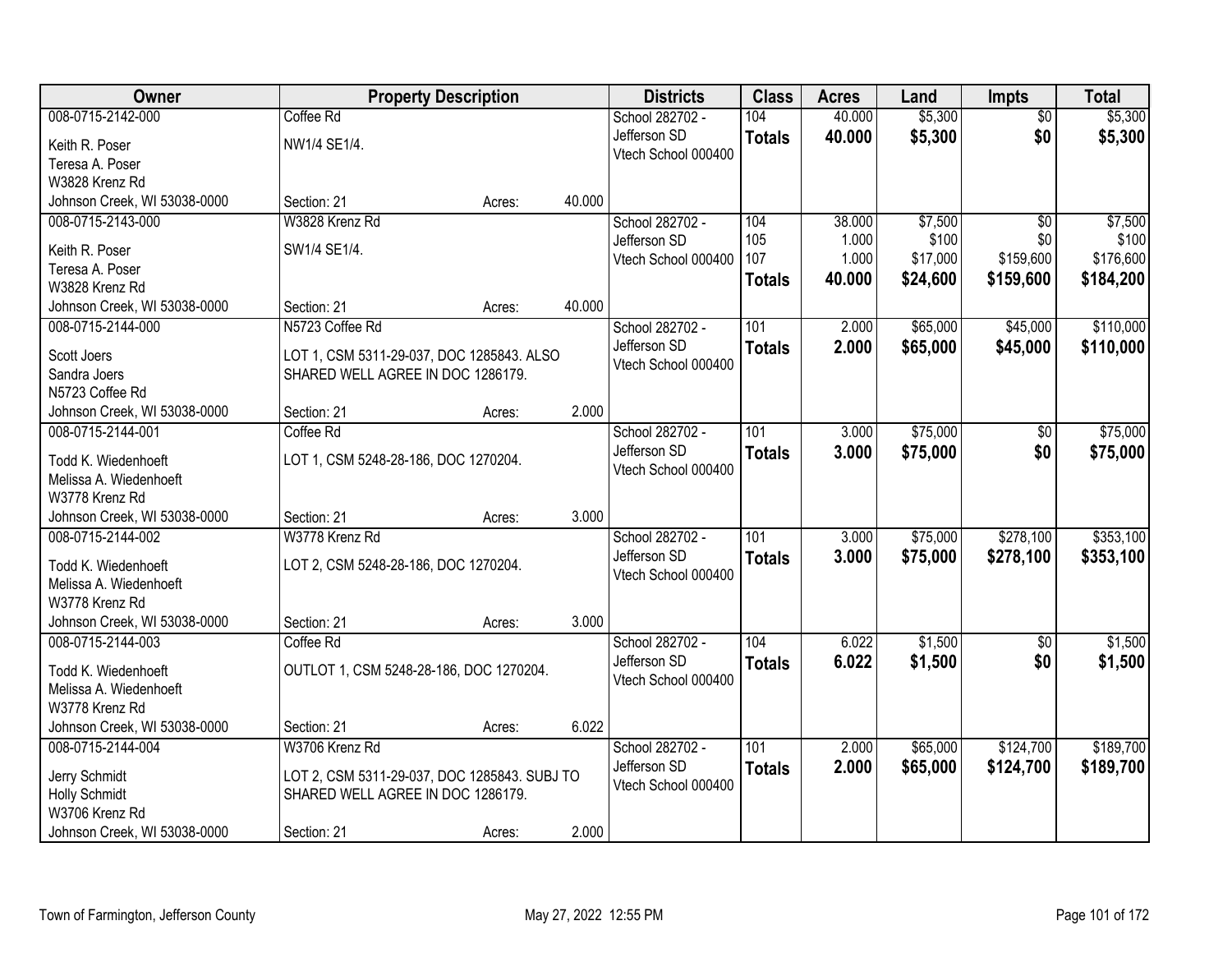| Owner                                                                                                                       |                                                                                                        | <b>Property Description</b> |        | <b>Districts</b>                                        | <b>Class</b>                                     | <b>Acres</b>                                 | Land                                                   | <b>Impts</b>                              | <b>Total</b>                                            |
|-----------------------------------------------------------------------------------------------------------------------------|--------------------------------------------------------------------------------------------------------|-----------------------------|--------|---------------------------------------------------------|--------------------------------------------------|----------------------------------------------|--------------------------------------------------------|-------------------------------------------|---------------------------------------------------------|
| 008-0715-2144-005<br>Monte C. Olszewski<br>Amy L. Olszewski<br>W4153 County Rd B                                            | SE1/4 SE1/4. EX CSM 5248-28-186, DOC 1270204. EX<br>CSM 5311-29-037, DOC 1285843.                      |                             |        | School 282702 -<br>Jefferson SD<br>Vtech School 000400  | 104<br><b>Totals</b>                             | 23.978<br>23.978                             | \$5,900<br>\$5,900                                     | $\overline{30}$<br>\$0                    | \$5,900<br>\$5,900                                      |
| Johnson Creek, WI 53038-0000                                                                                                | Section: 21                                                                                            | Acres:                      | 23.978 |                                                         |                                                  |                                              |                                                        |                                           |                                                         |
| 008-0715-2211-000<br>Frank J Knauss Trust<br>Catherine E Knauss Trust<br>N5901 N Helenville Rd                              | <b>Back Acres Ln</b><br>NE1/4 NE1/4. SUBJ TO CONS ESMT & DEV RIGHTS IN<br>DOC 1412351.                 |                             |        | School 282702 -<br>Jefferson SD<br>Vtech School 000400  | 104<br><b>Totals</b>                             | 40.000<br>40.000                             | \$3,600<br>\$3,600                                     | $\overline{50}$<br>\$0                    | \$3,600<br>\$3,600                                      |
| Helenville, WI 53137-0000                                                                                                   | Section: 22                                                                                            | Acres:                      | 40.000 |                                                         |                                                  |                                              |                                                        |                                           |                                                         |
| 008-0715-2212-000<br>Dane Mel Hartwig<br>N6468 Switzke Rd<br>Watertown, WI 53094-0000                                       | N6064 Back Acres Ln<br>NW1/4 NE1/4.                                                                    |                             | 40.000 | School 282730 -<br>Johnson Creek<br>Vtech School 000400 | 104<br>105<br>107<br><b>15M</b><br><b>Totals</b> | 21.000<br>6.000<br>1.000<br>12.000<br>40.000 | \$3,500<br>\$1,500<br>\$17,000<br>\$12,000<br>\$34,000 | \$0<br>\$0<br>\$75,000<br>\$0<br>\$75,000 | \$3,500<br>\$1,500<br>\$92,000<br>\$12,000<br>\$109,000 |
| 008-0715-2213-000                                                                                                           | Section: 22<br><b>Back Acres Ln</b>                                                                    | Acres:                      |        | School 282730 -                                         | 104                                              | 16.000                                       | \$2,700                                                | \$0                                       | \$2,700                                                 |
| Dane Mel Hartwig<br>N6468 Switzke Rd<br>Watertown, WI 53094-0000                                                            | SW1/4 NE1/4.                                                                                           |                             |        | Johnson Creek<br>Vtech School 000400                    | 105<br><b>Totals</b>                             | 24.000<br>40.000                             | \$6,000<br>\$8,700                                     | \$0<br>\$0                                | \$6,000<br>\$8,700                                      |
|                                                                                                                             | Section: 22                                                                                            | Acres:                      | 40.000 |                                                         |                                                  |                                              |                                                        |                                           |                                                         |
| 008-0715-2214-000<br>Frank J Knauss Trust<br>Catherine E Knauss Trust<br>N5901 N Helenville Rd<br>Helenville, WI 53137-0000 | N5901 N Helenville Rd<br>SE1/4 NE1/4. SUBJ TO CONS ESMT & DEV RIGHTS IN<br>DOC 1412351.<br>Section: 22 | Acres:                      | 40.000 | School 282702 -<br>Jefferson SD<br>Vtech School 000400  | 104<br>107<br><b>Totals</b>                      | 39.000<br>1.000<br>40.000                    | \$6,000<br>\$17,000<br>\$23,000                        | $\overline{30}$<br>\$120,500<br>\$120,500 | \$6,000<br>\$137,500<br>\$143,500                       |
| 008-0715-2221-000                                                                                                           | Coffee Rd                                                                                              |                             |        | School 282702 -                                         | 104                                              | 40.000                                       | \$5,100                                                | \$0                                       | \$5,100                                                 |
| Dane Mel Hartwig<br>N6468 Switzke Rd<br>Watertown, WI 53094-0000                                                            | NE1/4 NW1/4.                                                                                           |                             |        | Jefferson SD<br>Vtech School 000400                     | <b>Totals</b>                                    | 40.000                                       | \$5,100                                                | \$0                                       | \$5,100                                                 |
|                                                                                                                             | Section: 22                                                                                            | Acres:                      | 40.000 |                                                         |                                                  |                                              |                                                        |                                           |                                                         |
| 008-0715-2222-000<br>Michelle D. Voiles<br>N6008 Coffee Rd<br>Johnson Creek, WI 53038-0000                                  | N6008 Coffee Rd<br>LOT 1, CSM 5520-30-240, DOC 1337501.<br>Section: 22                                 | Acres:                      | 2.000  | School 282702 -<br>Jefferson SD<br>Vtech School 000400  | 101<br><b>Totals</b>                             | 2.000<br>2.000                               | \$48,800<br>\$48,800                                   | \$111,500<br>\$111,500                    | \$160,300<br>\$160,300                                  |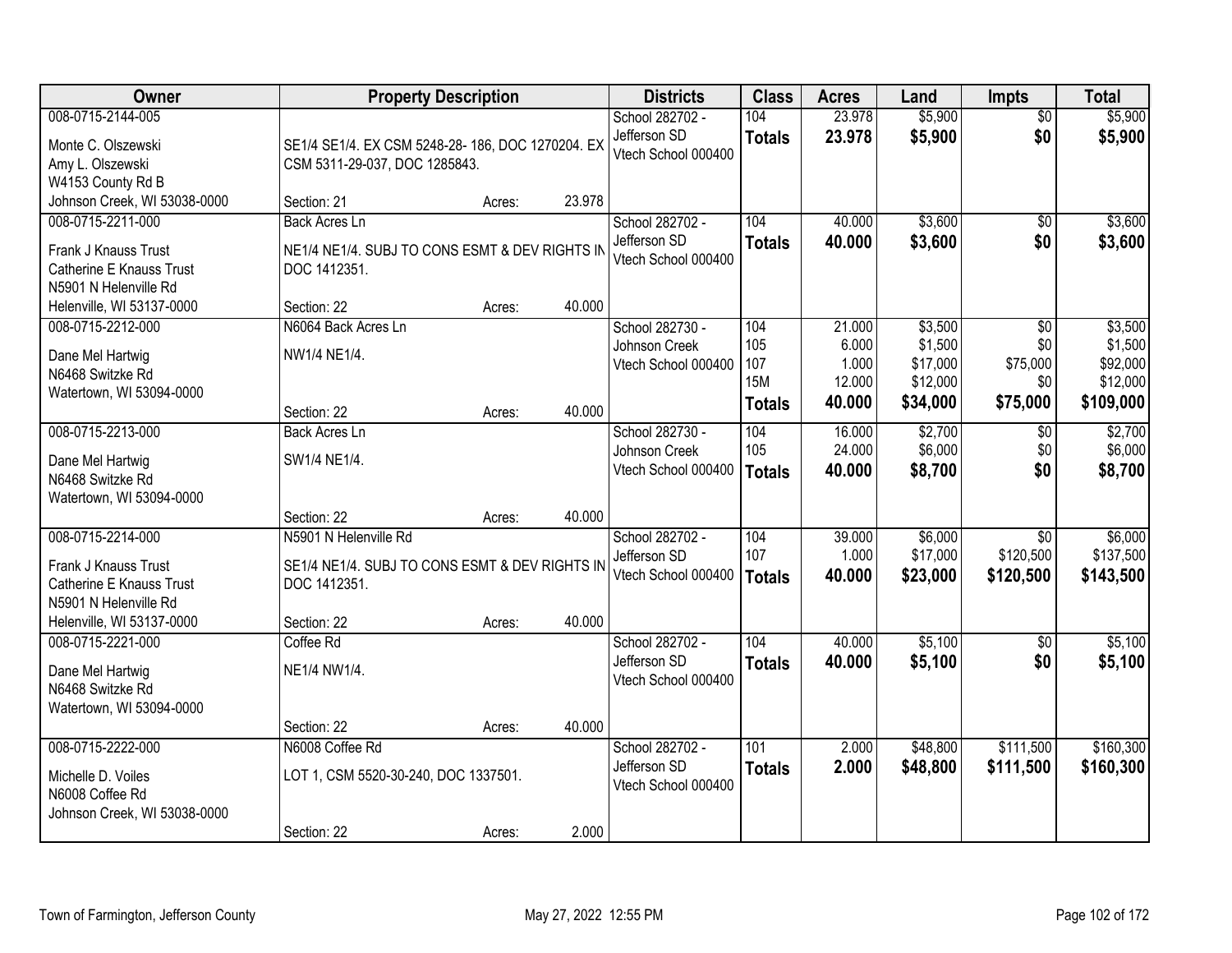| Owner                        |                                               | <b>Property Description</b> |        | <b>Districts</b>                    | <b>Class</b>  | <b>Acres</b> | Land     | <b>Impts</b>    | <b>Total</b> |
|------------------------------|-----------------------------------------------|-----------------------------|--------|-------------------------------------|---------------|--------------|----------|-----------------|--------------|
| 008-0715-2222-001            | Coffee Rd                                     |                             |        | School 282702 -                     | 104           | 37.000       | \$5,800  | $\overline{50}$ | \$5,800      |
| Dane Mel Hartwig             | NW1/4 NW1/4. EX CSM 5520-30-240, DOC 1337501. |                             |        | Jefferson SD                        | 105           | 1.000        | \$100    | \$0             | \$100        |
| N6468 Switzke Rd             |                                               |                             |        | Vtech School 000400                 | <b>Totals</b> | 38.000       | \$5,900  | \$0             | \$5,900      |
| Watertown, WI 53094-0000     |                                               |                             |        |                                     |               |              |          |                 |              |
|                              | Section: 22                                   | Acres:                      | 38.000 |                                     |               |              |          |                 |              |
| 008-0715-2223-000            | Coffee Rd                                     |                             |        | School 282702 -                     | 104           | 38.000       | \$4,000  | $\overline{50}$ | \$4,000      |
| John M Streich Trust         | SW1/4 NW1/4.                                  |                             |        | Jefferson SD                        | 105           | 1.000        | \$100    | \$0             | \$100        |
| N5981 Coffee Rd              |                                               |                             |        | Vtech School 000400                 | 107           | 1.000        | \$17,000 | \$4,500         | \$21,500     |
| Johnson Creek, WI 53038-0000 |                                               |                             |        |                                     | <b>Totals</b> | 40.000       | \$21,100 | \$4,500         | \$25,600     |
|                              | Section: 22                                   | Acres:                      | 40.000 |                                     |               |              |          |                 |              |
| 008-0715-2224-000            | Coffee Rd                                     |                             |        | School 282702 -                     | 105           | 20.000       | \$5,000  | \$0             | \$5,000      |
| Dane Mel Hartwig             | W1/2 OF SE1/4 NW1/4.                          |                             |        | Jefferson SD                        | <b>Totals</b> | 20.000       | \$5,000  | \$0             | \$5,000      |
| N6468 Switzke Rd             |                                               |                             |        | Vtech School 000400                 |               |              |          |                 |              |
| Watertown, WI 53094-0000     |                                               |                             |        |                                     |               |              |          |                 |              |
|                              | Section: 22                                   | Acres:                      | 20.000 |                                     |               |              |          |                 |              |
| 008-0715-2224-001            | Coffee Rd                                     |                             |        | School 282730 -                     | 104           | 10.000       | \$600    | \$0             | \$600        |
| Dane Mel Hartwig             | E1/2 OF SE1/4 NW1/4.                          |                             |        | Johnson Creek                       | 105           | 10.000       | \$2,500  | \$0             | \$2,500      |
| N6468 Switzke Rd             |                                               |                             |        | Vtech School 000400                 | <b>Totals</b> | 20.000       | \$3,100  | \$0             | \$3,100      |
| Watertown, WI 53094-0000     |                                               |                             |        |                                     |               |              |          |                 |              |
|                              | Section: 22                                   | Acres:                      | 20.000 |                                     |               |              |          |                 |              |
| 008-0715-2231-000            | Coffee Rd                                     |                             |        | School 282702 -                     | 104           | 27.000       | \$5,000  | \$0             | \$5,000      |
| Rsm Rentals, LLC             | NE1/4 SW1/4. MFL 901-24 & 1359505.            |                             |        | Jefferson SD                        | <b>15M</b>    | 13.000       | \$13,000 | \$0             | \$13,000     |
| N5702 Coffee Rd              |                                               |                             |        | Vtech School 000400                 | <b>Totals</b> | 40.000       | \$18,000 | \$0             | \$18,000     |
| Johnson Creek, WI 53038-0000 |                                               |                             |        |                                     |               |              |          |                 |              |
|                              | Section: 22                                   | Acres:                      | 40.000 |                                     |               |              |          |                 |              |
| 008-0715-2232-000            | Coffee Rd                                     |                             |        | School 282702 -                     | 104           | 39.000       | \$4,100  | $\sqrt{6}$      | \$4,100      |
| John M Streich Trust         | NW1/4 SW1/4.                                  |                             |        | Jefferson SD                        | 105           | 1.000        | \$100    | \$0             | \$100        |
| N5981 Coffee Rd              |                                               |                             |        | Vtech School 000400                 | <b>Totals</b> | 40.000       | \$4,200  | \$0             | \$4,200      |
| Johnson Creek, WI 53038-0000 |                                               |                             |        |                                     |               |              |          |                 |              |
|                              | Section: 22                                   | Acres:                      | 40.000 |                                     |               |              |          |                 |              |
| 008-0715-2233-000            | N5748 Coffee Rd                               |                             |        | School 282702 -                     | 107           | 2.261        | \$32,100 | \$125,900       | \$158,000    |
| <b>Travis Mcdermott</b>      | LOT 2, CSM 5775-33-011, DOC 1380638.          |                             |        | Jefferson SD<br>Vtech School 000400 | <b>Totals</b> | 2.261        | \$32,100 | \$125,900       | \$158,000    |
| Michelle Mcdermott           |                                               |                             |        |                                     |               |              |          |                 |              |
| N5748 Coffee Rd              |                                               |                             |        |                                     |               |              |          |                 |              |
| Johnson Creek, WI 53038-0000 | Section: 22                                   | Acres:                      | 2.261  |                                     |               |              |          |                 |              |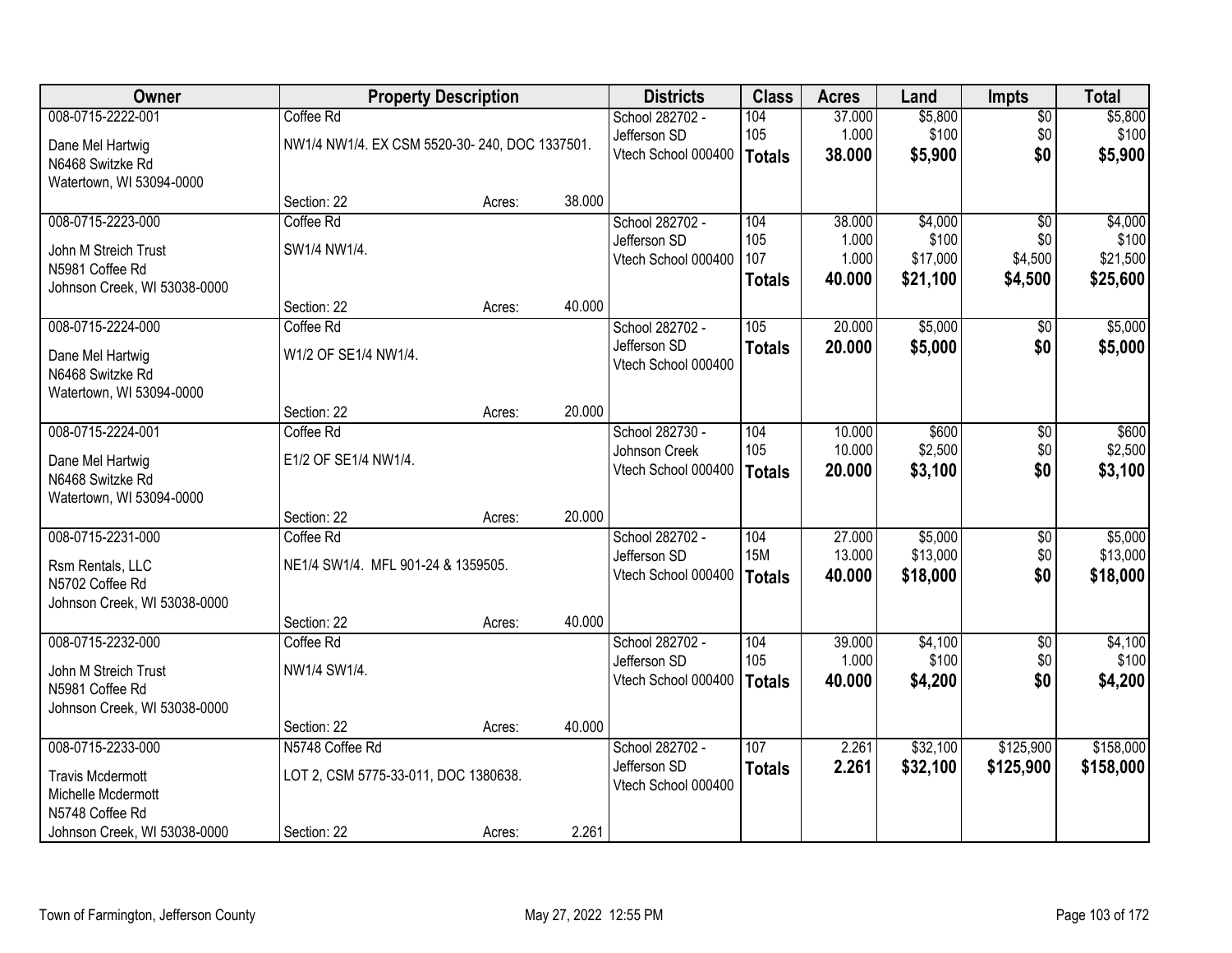| <b>Owner</b>                                     | <b>Property Description</b>                                                                       |        |        | <b>Districts</b>    | <b>Class</b>  | <b>Acres</b> | Land     | <b>Impts</b>    | <b>Total</b> |
|--------------------------------------------------|---------------------------------------------------------------------------------------------------|--------|--------|---------------------|---------------|--------------|----------|-----------------|--------------|
| 008-0715-2233-001                                | Coffee Rd                                                                                         |        |        | School 282702 -     | 104           | 14.236       | \$1,200  | $\overline{50}$ | \$1,200      |
| Rsm Rentals, LLC                                 | BEG AT SW SEC COR, N16.50FT E594FT, N833FT, E                                                     |        |        | Jefferson SD        | <b>Totals</b> | 14.236       | \$1,200  | \$0             | \$1,200      |
| N5702 Coffee Rd                                  | TO 1/16 LINE, S TO SEC LINE W TO POB EX CSM                                                       |        |        | Vtech School 000400 |               |              |          |                 |              |
| Johnson Creek, WI 53038-0000                     | 5775-33-011, DOC 1380635.                                                                         |        |        |                     |               |              |          |                 |              |
|                                                  | Section: 22                                                                                       | Acres: | 14.236 |                     |               |              |          |                 |              |
| 008-0715-2233-002                                | N5702 Coffee Rd                                                                                   |        |        | School 282702 -     | 101           | 2.167        | \$66,700 | \$473,000       | \$539,700    |
| Ronald A. Mcdermott                              | LOT 1, CSM 5775-33-011, DOC 1380635.                                                              |        |        | Jefferson SD        | <b>Totals</b> | 2.167        | \$66,700 | \$473,000       | \$539,700    |
| Sherri A. Mcdermott                              |                                                                                                   |        |        | Vtech School 000400 |               |              |          |                 |              |
| N5702 Coffee Rd                                  |                                                                                                   |        |        |                     |               |              |          |                 |              |
| Johnson Creek, WI 53038-0000                     | Section: 22                                                                                       | Acres: | 2.167  |                     |               |              |          |                 |              |
| 008-0715-2233-003                                | Coffee Rd                                                                                         |        |        | School 282702 -     | 104           | 21.336       | \$2,100  | \$0             | \$2,100      |
| Rsm Rentals, LLC                                 | BEG 16.5FT N OF SW SEC COR, E 594FT, N 833FT, W                                                   |        |        | Jefferson SD        | <b>Totals</b> | 21.336       | \$2,100  | \$0             | \$2,100      |
| N5702 Coffee Rd                                  | TO 1/16 LINE, N TO N/L SW1/4 SW1/4, W TO SEC LINE                                                 |        |        | Vtech School 000400 |               |              |          |                 |              |
| Johnson Creek, WI 53038-0000                     | S TO POB. EX CSM 5775-33-011, DOC 1380638                                                         |        |        |                     |               |              |          |                 |              |
|                                                  | Section: 22                                                                                       | Acres: | 21.336 |                     |               |              |          |                 |              |
| 008-0715-2234-000                                | Coffee Rd                                                                                         |        |        | School 282702 -     | 104           | 23.800       | \$3,600  | \$0             | \$3,600      |
| Rsm Rentals, LLC                                 | S849.50FT OF SE1/4 SW1/4.                                                                         |        |        | Jefferson SD        | 105           | 2.000        | \$500    | \$0             | \$500        |
| N5702 Coffee Rd                                  |                                                                                                   |        |        | Vtech School 000400 | <b>Totals</b> | 25.800       | \$4,100  | \$0             | \$4,100      |
| Johnson Creek, WI 53038-0000                     |                                                                                                   |        |        |                     |               |              |          |                 |              |
|                                                  | Section: 22                                                                                       | Acres: | 25.800 |                     |               |              |          |                 |              |
| 008-0715-2234-001                                | Coffee Rd                                                                                         |        |        | School 282702 -     | 104           | 9.200        | \$1,400  | \$0             | \$1,400      |
|                                                  |                                                                                                   |        |        | Jefferson SD        | <b>15M</b>    | 5.000        | \$5,000  | \$0             | \$5,000      |
| Rsm Rentals, LLC<br>N5702 Coffee Rd              | N469FT OF SE1/4 SW1/4. MFL 901-24 & 1359505.                                                      |        |        | Vtech School 000400 | Totals        | 14.200       | \$6,400  | \$0             | \$6,400      |
| Johnson Creek, WI 53038-0000                     |                                                                                                   |        |        |                     |               |              |          |                 |              |
|                                                  | Section: 22                                                                                       | Acres: | 14.200 |                     |               |              |          |                 |              |
| 008-0715-2241-000                                | Helenville Rd                                                                                     |        |        | School 282702 -     | 104           | 38.000       | \$6,800  | $\overline{50}$ | \$6,800      |
|                                                  | NE1/4 SE1/4. SBJ ROW IN 670-444.                                                                  |        |        | Jefferson SD        | 105           | 1.000        | \$100    | \$0             | \$100        |
| Evelyn E. Fischer<br>N5932 N Helenville Rd       |                                                                                                   |        |        | Vtech School 000400 | 107           | 1.000        | \$17,000 | \$1,800         | \$18,800     |
| Helenville, WI 53137-0000                        |                                                                                                   |        |        |                     | <b>Totals</b> | 40.000       | \$23,900 | \$1,800         | \$25,700     |
|                                                  | Section: 22                                                                                       | Acres: | 40.000 |                     |               |              |          |                 |              |
| 008-0715-2242-000                                | <b>Helenville Rd</b>                                                                              |        |        | School 282702 -     | 15M           | 20.000       | \$20,000 | $\overline{30}$ | \$20,000     |
|                                                  |                                                                                                   |        |        | Jefferson SD        | <b>Totals</b> | 20.000       | \$20,000 | \$0             | \$20,000     |
| Frank J Knauss Trust<br>Catherine E Knauss Trust | E1/2 OF NW1/4 SE1/4. ALSO ROW BEG NE/C, E16FT,<br>SW22.62 FT, N16FT TO POB IN DOC 813235. SUBJ TO |        |        | Vtech School 000400 |               |              |          |                 |              |
| N5901 N Helenville Rd                            | CONS ESMT & DEV RIGHTS IN DOC 1412351.                                                            |        |        |                     |               |              |          |                 |              |
| Helenville, WI 53137-0000                        | Section: 22                                                                                       | Acres: | 20.000 |                     |               |              |          |                 |              |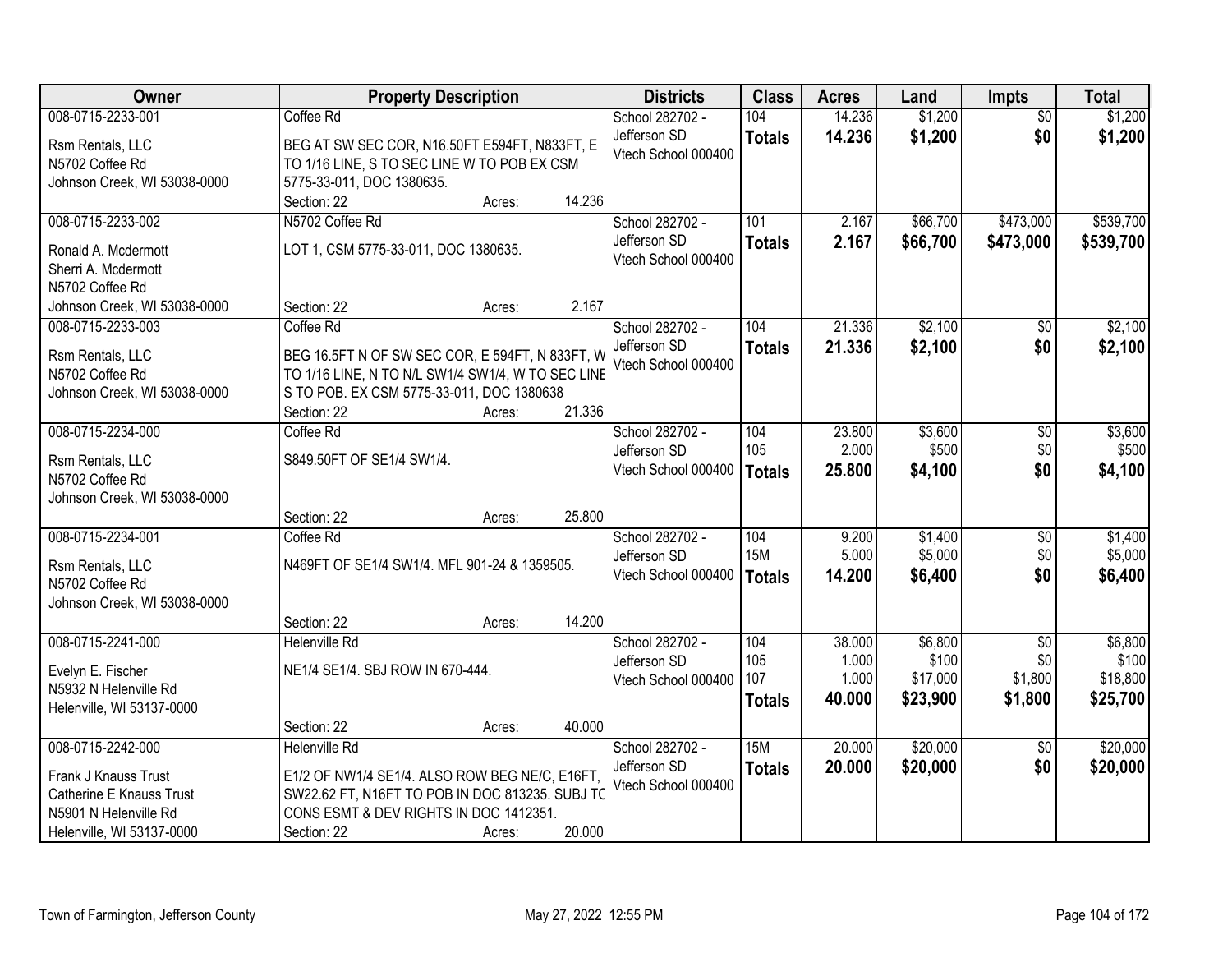| <b>Owner</b>                 |                                               | <b>Property Description</b> |        | <b>Districts</b>    | <b>Class</b>  | <b>Acres</b> | Land     | <b>Impts</b>    | <b>Total</b> |
|------------------------------|-----------------------------------------------|-----------------------------|--------|---------------------|---------------|--------------|----------|-----------------|--------------|
| 008-0715-2242-001            | <b>Helenville Rd</b>                          |                             |        | School 282702 -     | 104           | 1.000        | \$200    | $\overline{50}$ | \$200        |
| Rsm Rentals, LLC             | W1/2 OF NW1/4 SE1/4. MFL 901-24 & 1359505.    |                             |        | Jefferson SD        | <b>15M</b>    | 19.000       | \$19,000 | \$0             | \$19,000     |
| N5702 Coffee Rd              |                                               |                             |        | Vtech School 000400 | Totals        | 20.000       | \$19,200 | \$0             | \$19,200     |
| Johnson Creek, WI 53038-0000 |                                               |                             |        |                     |               |              |          |                 |              |
|                              | Section: 22                                   | Acres:                      | 20.000 |                     |               |              |          |                 |              |
| 008-0715-2243-000            | <b>Helenville Rd</b>                          |                             |        | School 282702 -     | 104           | 7.000        | \$700    | $\overline{50}$ | \$700        |
| Rsm Rentals, LLC             | SW1/4 SE1/4. ALSO 16.5FT ROW IN 713-329. MFL  |                             |        | Jefferson SD        | 105           | 2.000        | \$500    | \$0             | \$500        |
| N5702 Coffee Rd              | 901-24 & 1359505.                             |                             |        | Vtech School 000400 | <b>15M</b>    | 31.000       | \$31,000 | \$0             | \$31,000     |
| Johnson Creek, WI 53038-0000 |                                               |                             |        |                     | <b>Totals</b> | 40.000       | \$32,200 | \$0             | \$32,200     |
|                              | Section: 22                                   | Acres:                      | 40.000 |                     |               |              |          |                 |              |
| 008-0715-2244-000            | <b>Helenville Rd</b>                          |                             |        | School 282702 -     | 104           | 33.000       | \$6,400  | \$0             | \$6,400      |
| <b>Finger Trust</b>          | SE1/4 SE1/4. SBJ TO 16.5FT ROW IN DOC 838591. |                             |        | Jefferson SD        | 105           | 6.000        | \$1,400  | \$0             | \$1,400      |
| N5724 Helenville Rd          |                                               |                             |        | Vtech School 000400 | 107           | 1.000        | \$17,000 | \$5,200         | \$22,200     |
| Helenville, WI 53137-0000    |                                               |                             |        |                     | <b>Totals</b> | 40.000       | \$24,800 | \$5,200         | \$30,000     |
|                              | Section: 22                                   | Acres:                      | 40.000 |                     |               |              |          |                 |              |
| 008-0715-2311-000            | N6056 Coffee Rd                               |                             |        | School 282730 -     | 104           | 38.590       | \$7,100  | $\sqrt{6}$      | \$7,100      |
| Keith A. Fry                 | NE1/4 NE1/4. EX 0.41A IN CTH D IN 341-075.    |                             |        | Johnson Creek       | 107           | 1.000        | \$17,000 | \$137,400       | \$154,400    |
| Linda F. Fry                 |                                               |                             |        | Vtech School 000400 | <b>Totals</b> | 39.590       | \$24,100 | \$137,400       | \$161,500    |
| N6056 County Rd D            |                                               |                             |        |                     |               |              |          |                 |              |
| Helenville, WI 53137-0000    | Section: 23                                   | Acres:                      | 39.590 |                     |               |              |          |                 |              |
| 008-0715-2312-000            | County Rd D                                   |                             |        | School 282730 -     | 104           | 39.000       | \$5,300  | $\overline{30}$ | \$5,300      |
| David A. Staude              | NW1/4 NE1/4.                                  |                             |        | Johnson Creek       | 105           | 1.000        | \$100    | \$0             | \$100        |
| W3112 Ranch Rd               |                                               |                             |        | Vtech School 000400 | Totals        | 40.000       | \$5,400  | \$0             | \$5,400      |
| Watertown, WI 53094-0000     |                                               |                             |        |                     |               |              |          |                 |              |
|                              | Section: 23                                   | Acres:                      | 40.000 |                     |               |              |          |                 |              |
| 008-0715-2313-000            | County Rd D                                   |                             |        | School 282730 -     | 104           | 39.006       | \$6,200  | $\overline{60}$ | \$6,200      |
| Fry Trust                    | SW1/4 NE1/4. ALSO BEG NW/C, S23FT, NW TO PT   |                             |        | Johnson Creek       | 105           | 1.000        | \$100    | \$0             | \$100        |
| N7291 County Rd Y            | 23FT W OF POB, E TO POB.                      |                             |        | Vtech School 000400 | Totals        | 40.006       | \$6,300  | \$0             | \$6,300      |
| Watertown, WI 53094-0000     |                                               |                             |        |                     |               |              |          |                 |              |
|                              | Section: 23                                   | Acres:                      | 40.006 |                     |               |              |          |                 |              |
| 008-0715-2314-000            | County Rd D                                   |                             |        | School 282730 -     | 104           | 17.500       | \$3,200  | $\overline{50}$ | \$3,200      |
| Keith A. Fry                 | N1/2 SE1/4 NE1/4.                             |                             |        | Johnson Creek       | 105           | 2.500        | \$2,500  | \$0             | \$2,500      |
| Linda F. Fry                 |                                               |                             |        | Vtech School 000400 | <b>Totals</b> | 20.000       | \$5,700  | \$0             | \$5,700      |
| N6056 County Rd D            |                                               |                             |        |                     |               |              |          |                 |              |
| Helenville, WI 53137-0000    | Section: 23                                   | Acres:                      | 20.000 |                     |               |              |          |                 |              |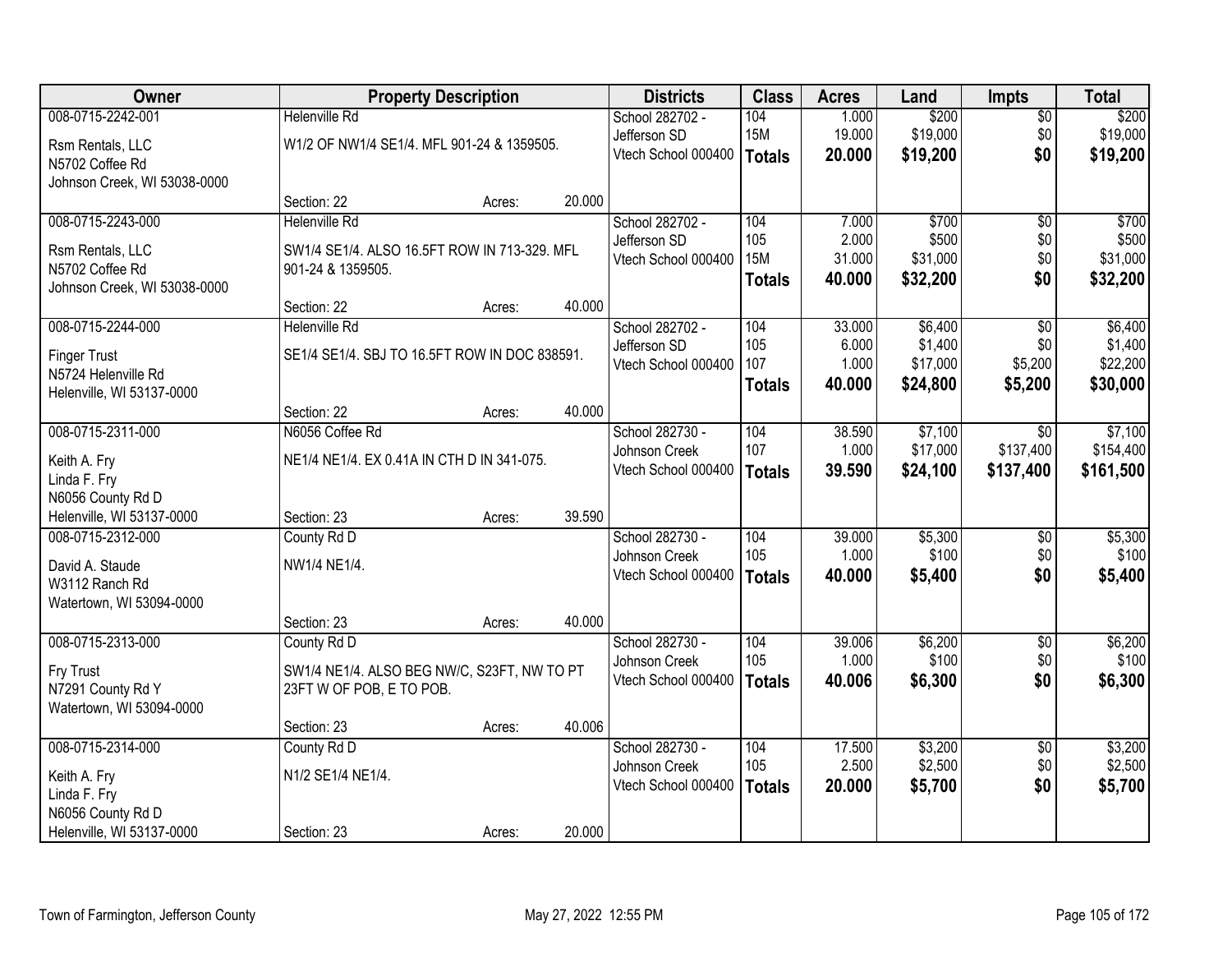| Owner                     |                                                 | <b>Property Description</b> |        | <b>Districts</b>    | <b>Class</b>  | <b>Acres</b> | Land     | <b>Impts</b>    | <b>Total</b> |
|---------------------------|-------------------------------------------------|-----------------------------|--------|---------------------|---------------|--------------|----------|-----------------|--------------|
| 008-0715-2314-001         | County Rd D                                     |                             |        | School 282730 -     | 104           | 15.373       | \$2,900  | $\overline{50}$ | \$2,900      |
| Fry Trust                 | S1/2 SE1/4 NE1/4. EX CSM 5924-34-147, DOC       |                             |        | Johnson Creek       | 105           | 4.500        | \$4,900  | \$0             | \$4,900      |
| N7291 County Rd Y         | 1402760.                                        |                             |        | Vtech School 000400 | <b>Totals</b> | 19.873       | \$7,800  | \$0             | \$7,800      |
| Watertown, WI 53094-0000  |                                                 |                             |        |                     |               |              |          |                 |              |
|                           | Section: 23                                     | Acres:                      | 19.873 |                     |               |              |          |                 |              |
| 008-0715-2321-000         | <b>Helenville Rd</b>                            |                             |        | School 282730 -     | 104           | 39.000       | \$6,300  | $\overline{50}$ | \$6,300      |
| Brian D. Statz            | NE1/4 NW1/4.                                    |                             |        | Johnson Creek       | 105           | 1.000        | \$100    | \$0             | \$100        |
| Jennifer L. Statz         |                                                 |                             |        | Vtech School 000400 | <b>Totals</b> | 40.000       | \$6,400  | \$0             | \$6,400      |
| W3450 Market Rd           |                                                 |                             |        |                     |               |              |          |                 |              |
| Helenville, WI 53137-0000 | Section: 23                                     | Acres:                      | 40.000 |                     |               |              |          |                 |              |
| 008-0715-2322-000         | N6061 N Helenville Rd                           |                             |        | School 282730 -     | 104           | 39.000       | \$8,000  | \$0             | \$8,000      |
| Christopher A. Sauve      | NW1/4 NW1/4.                                    |                             |        | Johnson Creek       | 107           | 1.000        | \$17,000 | \$163,000       | \$180,000    |
| 1 Fox Run Ct              |                                                 |                             |        | Vtech School 000400 | <b>Totals</b> | 40.000       | \$25,000 | \$163,000       | \$188,000    |
| Oconomowoc, WI 53066-0000 |                                                 |                             |        |                     |               |              |          |                 |              |
|                           | Section: 23                                     | Acres:                      | 40.000 |                     |               |              |          |                 |              |
| 008-0715-2323-000         | <b>Helenville Rd</b>                            |                             |        | School 282730 -     | 104           | 38.000       | \$8,000  | \$0             | \$8,000      |
| Frank J Knauss Trust      | SW1/4 NW1/4. SUBJ TO CONS ESMT & DEV RIGHTS     |                             |        | Johnson Creek       | 105           | 2.000        | \$100    | \$0             | \$100        |
| Catherine E Knauss Trust  | IN DOC 1412351.                                 |                             |        | Vtech School 000400 | <b>Totals</b> | 40.000       | \$8,100  | \$0             | \$8,100      |
| N5901 N Helenville Rd     |                                                 |                             |        |                     |               |              |          |                 |              |
| Helenville, WI 53137-0000 | Section: 23                                     | Acres:                      | 40.000 |                     |               |              |          |                 |              |
| 008-0715-2324-000         | <b>Helenville Rd</b>                            |                             |        | School 282730 -     | 104           | 21.000       | \$1,300  | \$0             | \$1,300      |
| Christopher A. Sauve      | SE1/4 NW1/4. EX BEG NE/C, S 23FT, NW TO PT 23FT |                             |        | Johnson Creek       | 105           | 18.994       | \$4,600  | \$0             | \$4,600      |
| 1 Fox Run Ct              | W OF NE/C, E TO POB.                            |                             |        | Vtech School 000400 | <b>Totals</b> | 39.994       | \$5,900  | \$0             | \$5,900      |
| Oconomowoc, WI 53066-0000 |                                                 |                             |        |                     |               |              |          |                 |              |
|                           | Section: 23                                     | Acres:                      | 39.994 |                     |               |              |          |                 |              |
| 008-0715-2331-000         | <b>Helenville Rd</b>                            |                             |        | School 282702 -     | 104           | 25.000       | \$2,700  | $\sqrt{6}$      | \$2,700      |
| Evelyn E. Fischer         | NE1/4 SW1/4.                                    |                             |        | Jefferson SD        | 105           | 15.000       | \$3,800  | \$0             | \$3,800      |
| N5932 N Helenville Rd     |                                                 |                             |        | Vtech School 000400 | <b>Totals</b> | 40.000       | \$6,500  | \$0             | \$6,500      |
| Helenville, WI 53137-0000 |                                                 |                             |        |                     |               |              |          |                 |              |
|                           | Section: 23                                     | Acres:                      | 40.000 |                     |               |              |          |                 |              |
| 008-0715-2332-000         | N5854 N Helenville Rd                           |                             |        | School 282702 -     | 104           | 27.000       | \$3,400  | $\overline{50}$ | \$3,400      |
| Evelyn E. Fischer         | NW1/4 SW1/4. EX CSM 3503-15-300.                |                             |        | Jefferson SD        | 105           | 9.000        | \$2,100  | \$0             | \$2,100      |
| N5932 N Helenville Rd     |                                                 |                             |        | Vtech School 000400 | 107           | 1.000        | \$17,000 | \$109,100       | \$126,100    |
| Helenville, WI 53137-0000 |                                                 |                             |        |                     | <b>Totals</b> | 37.000       | \$22,500 | \$109,100       | \$131,600    |
|                           | Section: 23                                     | Acres:                      | 37.000 |                     |               |              |          |                 |              |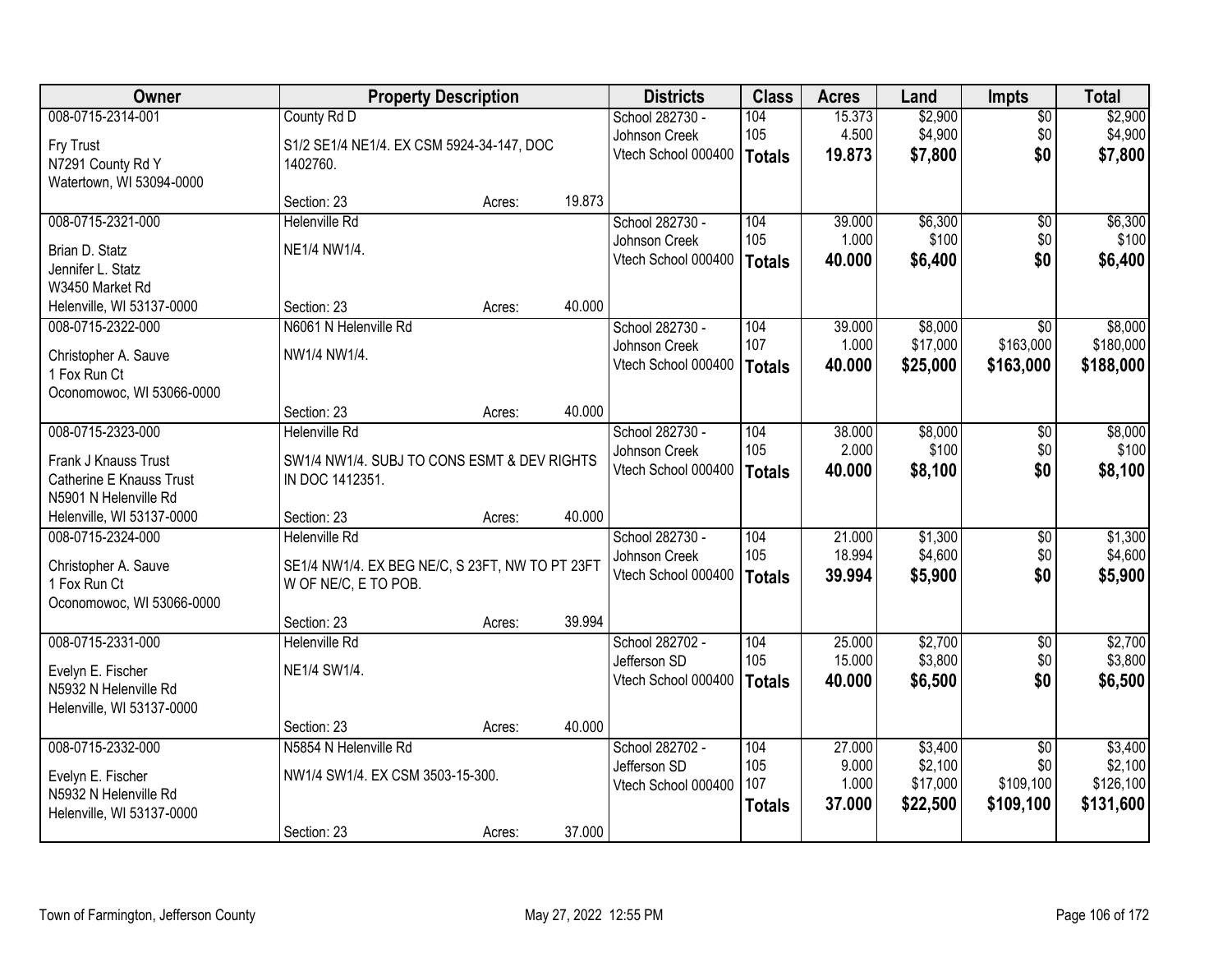| Owner                     |                                              | <b>Property Description</b> |        | <b>Districts</b>    | <b>Class</b>  | <b>Acres</b>   | Land              | Impts            | <b>Total</b>       |
|---------------------------|----------------------------------------------|-----------------------------|--------|---------------------|---------------|----------------|-------------------|------------------|--------------------|
| 008-0715-2332-001         | N5932 N Helenville Rd                        |                             |        | School 282702 -     | 104           | 2.000          | \$300             | $\overline{50}$  | \$300              |
| Evelyn E. Fischer         | LOT 1, CSM 3503-15-300.                      |                             |        | Jefferson SD        | 107           | 1.000          | \$17,000          | \$155,500        | \$172,500          |
| N5932 N Helenville Rd     |                                              |                             |        | Vtech School 000400 | <b>Totals</b> | 3.000          | \$17,300          | \$155,500        | \$172,800          |
| Helenville, WI 53137-0000 |                                              |                             |        |                     |               |                |                   |                  |                    |
|                           | Section: 23                                  | Acres:                      | 3.000  |                     |               |                |                   |                  |                    |
| 008-0715-2333-000         | N5724 N Helenville Rd                        |                             |        | School 282702 -     | 104           | 22,000         | \$2,400           | $\overline{50}$  | \$2,400            |
| <b>Finger Trust</b>       | SW1/4 SW1/4. EX CSM 3287-14-165, DOC 957990. |                             |        | Jefferson SD        | 105           | 1.000          | \$100             | \$0              | \$100              |
| N5724 Helenville Rd       |                                              |                             |        | Vtech School 000400 | 107           | 1.464          | \$22,600          | \$171,400        | \$194,000          |
| Helenville, WI 53137-0000 |                                              |                             |        |                     | <b>Totals</b> | 24.464         | \$25,100          | \$171,400        | \$196,500          |
|                           | Section: 23                                  | Acres:                      | 24.464 |                     |               |                |                   |                  |                    |
| 008-0715-2333-001         | N5798 N Helenville Rd                        |                             |        | School 282702 -     | 104           | 14.536         | \$1,900           | $\overline{50}$  | \$1,900            |
| Shannon M. Finger         | LOT 1, CSM 3287-14-165.                      |                             |        | Jefferson SD        | 107           | 1.000          | \$17,000          | \$226,300        | \$243,300          |
| Andrew W. Finger          |                                              |                             |        | Vtech School 000400 | <b>Totals</b> | 15.536         | \$18,900          | \$226,300        | \$245,200          |
| N5798 N Helenville Rd     |                                              |                             |        |                     |               |                |                   |                  |                    |
| Helenville, WI 53137-0000 | Section: 23                                  | Acres:                      | 15.536 |                     |               |                |                   |                  |                    |
| 008-0715-2334-000         | <b>Helenville Rd</b>                         |                             |        | School 282702 -     | 104           | 13.000         | \$2,900           | $\sqrt[6]{}$     | \$2,900            |
| Leroy H Borchardt Trust   | SE1/4 SW1/4.EX CSM 1836-6-23                 |                             |        | Jefferson SD        | <b>Totals</b> | 13.000         | \$2,900           | \$0              | \$2,900            |
| N5723 County Rd D         |                                              |                             |        | Vtech School 000400 |               |                |                   |                  |                    |
| Helenville, WI 53137-0000 |                                              |                             |        |                     |               |                |                   |                  |                    |
|                           | Section: 23                                  | Acres:                      | 13.000 |                     |               |                |                   |                  |                    |
| 008-0715-2334-001         | <b>Helenville Rd</b>                         |                             |        | School 282702 -     | 104           | 27.000         | \$5,200           | $\overline{50}$  | \$5,200            |
| Arlene G Borchardt Trust  | LOT 1, CSM 1836-6-23.                        |                             |        | Jefferson SD        | <b>Totals</b> | 27,000         | \$5,200           | \$0              | \$5,200            |
| N5645 County Rd D         |                                              |                             |        | Vtech School 000400 |               |                |                   |                  |                    |
| Helenville, WI 53137-0000 |                                              |                             |        |                     |               |                |                   |                  |                    |
|                           | Section: 23                                  | Acres:                      | 27.000 |                     |               |                |                   |                  |                    |
| 008-0715-2341-000         | N5880 County Rd D                            |                             |        | School 282730 -     | 104           | 2.000          | \$300             | $\overline{50}$  | \$300              |
| Brian J Waugh Trust       | LOT 1, CSM 5924-34-147, DOC 1402760.         |                             |        | Johnson Creek       | 105<br>107    | 2.259<br>1.000 | \$400<br>\$17,000 | \$0<br>\$174,000 | \$400<br>\$191,000 |
| Jenny C Waugh Trust       |                                              |                             |        | Vtech School 000400 |               | 5.259          | \$17,700          | \$174,000        | \$191,700          |
| N5880 County Rd D         |                                              |                             |        |                     | <b>Totals</b> |                |                   |                  |                    |
| Helenville, WI 53137-0000 | Section: 23                                  | Acres:                      | 5.259  |                     |               |                |                   |                  |                    |
| 008-0715-2341-001         | County Rd D                                  |                             |        | School 282730 -     | 104           | 30.127         | \$5,900           | $\overline{50}$  | \$5,900            |
| Fry Trust                 | NE1/4 SE1/4. ALSO PT ADJ IN ABANDON CTH D IN |                             |        | Johnson Creek       | 105           | 4.902          | \$1,200           | \$0              | \$1,200            |
| N7291 County Rd Y         | DOC 1155928 EX CSM 5924-34-147, DOC 1402760. |                             |        | Vtech School 000400 | <b>Totals</b> | 35.029         | \$7,100           | \$0              | \$7,100            |
| Watertown, WI 53094-0000  |                                              |                             |        |                     |               |                |                   |                  |                    |
|                           | Section: 23                                  | Acres:                      | 35.029 |                     |               |                |                   |                  |                    |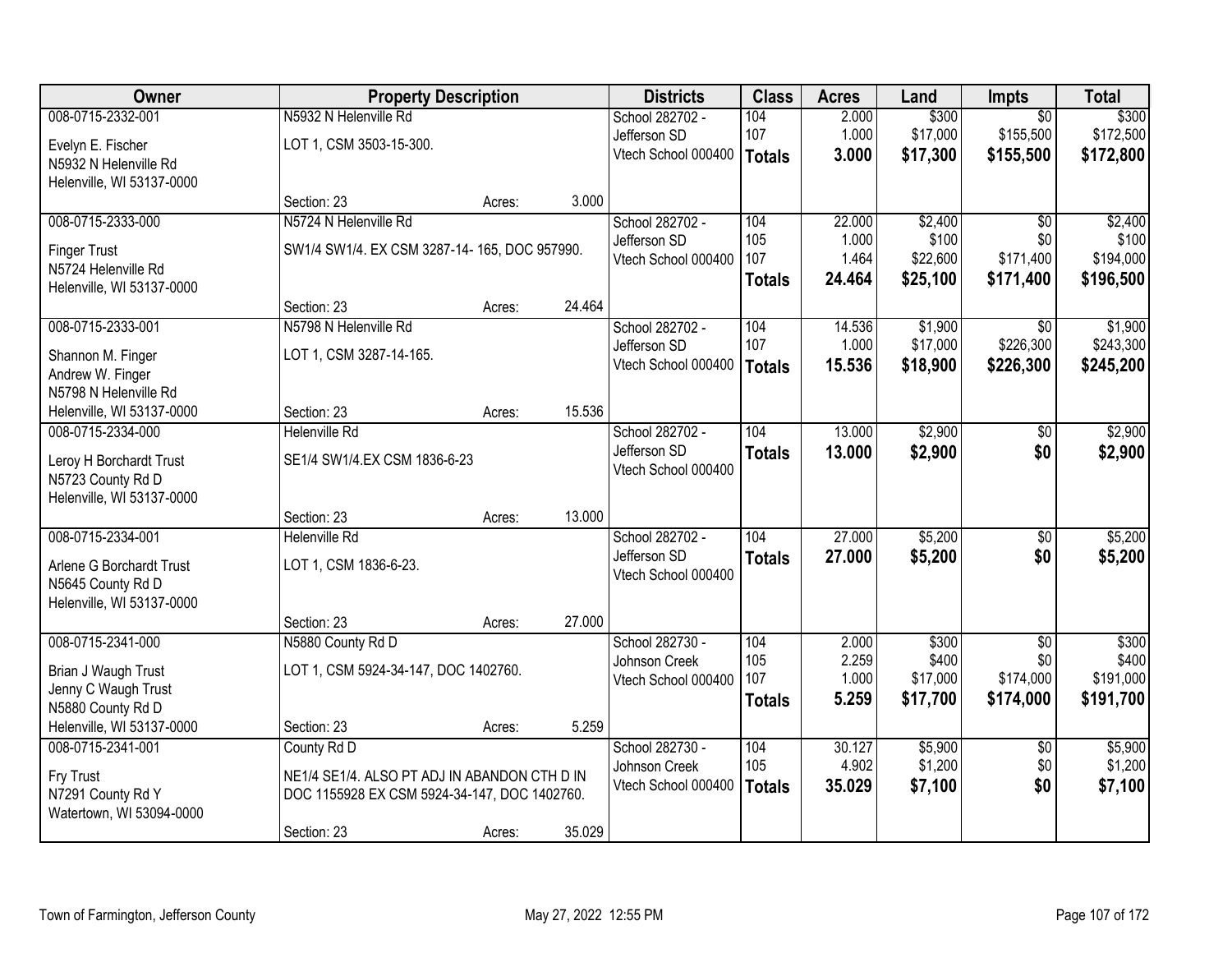| Owner                     | <b>Property Description</b>                                |        | <b>Districts</b>    | <b>Class</b>  | <b>Acres</b>    | Land     | <b>Impts</b>    | <b>Total</b>       |
|---------------------------|------------------------------------------------------------|--------|---------------------|---------------|-----------------|----------|-----------------|--------------------|
| 008-0715-2342-000         | County Rd D                                                |        | School 282702 -     | 104           | 23.580          | \$4,100  | $\overline{50}$ | \$4,100            |
| Leroy H Borchardt Trust   | BEG AT SE/C NW 1/4 SE1/4, N ALG CTH D 986.70FT,            |        | Jefferson SD        | <b>Totals</b> | 23.580          | \$4,100  | \$0             | \$4,100            |
| N5723 County Rd D         | W798.60 FT, S1656.60FT, E118.80FT, S35FT, E TO             |        | Vtech School 000400 |               |                 |          |                 |                    |
| Helenville, WI 53137-0000 | 1/16 LINE, N TO POB. EX 2.12A IN CTH D IN 340-009.         |        |                     |               |                 |          |                 |                    |
|                           | Section: 23<br>Acres:                                      | 23.580 |                     |               |                 |          |                 |                    |
| 008-0715-2342-001         | County Rd D                                                |        | School 282730 -     | 104           | 9.750           | \$1,700  | \$0             | \$1,700            |
|                           |                                                            |        | Johnson Creek       | 105           | 0.250           | \$100    | \$0             | \$100              |
| Fry Trust                 | N10 ACRES OF NW1/4 SE1/4.                                  |        | Vtech School 000400 | <b>Totals</b> | 10.000          | \$1,800  | \$0             | \$1,800            |
| N7291 County Rd Y         |                                                            |        |                     |               |                 |          |                 |                    |
| Watertown, WI 53094-0000  |                                                            |        |                     |               |                 |          |                 |                    |
|                           | Section: 23<br>Acres:                                      | 10.000 |                     |               |                 |          |                 |                    |
| 008-0715-2342-002         | N5873 County Rd D                                          |        | School 282702 -     | 101           | 7.352           | \$92,400 | \$350,700       | \$443,100          |
| Colin T. Walsh            | LOT 1, CSM 4058-19-313.                                    |        | Jefferson SD        | <b>Totals</b> | 7.352           | \$92,400 | \$350,700       | \$443,100          |
| Denise K. Walsh           |                                                            |        | Vtech School 000400 |               |                 |          |                 |                    |
| N5873 County Rd D         |                                                            |        |                     |               |                 |          |                 |                    |
| Helenville, WI 53137-0000 | Section: 23<br>Acres:                                      | 7.352  |                     |               |                 |          |                 |                    |
| 008-0715-2343-000         | N5723 County Rd D                                          |        | School 282702 -     | 104           | 20.648          | \$3,800  | \$0             | \$3,800            |
|                           |                                                            |        | Jefferson SD        | 107           | 1.000           | \$17,000 | \$158,500       | \$175,500          |
| Leroy H Borchardt Trust   | W1/2 SE1/4. EX N 10 ACRES. EX COM AT SE/C NW1/4            |        | Vtech School 000400 | <b>Totals</b> | 21.648          | \$20,800 | \$158,500       | \$179,300          |
| N5723 County Rd D         | SE1/4, N986.70FT, W798.60FT, S1656.60FT,                   |        |                     |               |                 |          |                 |                    |
| Helenville, WI 53137-0000 | E118.80FT, S35FT E TO 1/16 LINE, N TO POB. EX              |        |                     |               |                 |          |                 |                    |
|                           | Section: 23<br>Acres:                                      | 21.648 |                     |               |                 |          |                 |                    |
| 008-0715-2343-001         | N5766 County Rd D                                          |        | School 282702 -     | 101           | 1.250           | \$46,300 | \$110,400       | \$156,700          |
| Gilerto Hernandez Perez   | LOT 1, CSM 705-3-69, DOC 726700. ALSO PT ADJ IN            |        | Jefferson SD        | 105           | 3.364           | \$4,000  | \$0             | \$4,000            |
| Claudia Olea Sanchez      | ABANDON CTH D IN DOC 1155928                               |        | Vtech School 000400 | <b>Totals</b> | 4.614           | \$50,300 | \$110,400       | \$160,700          |
| N5766 County Rd D         |                                                            |        |                     |               |                 |          |                 |                    |
| Helenville, WI 53137-0000 | Section: 23<br>Acres:                                      | 4.614  |                     |               |                 |          |                 |                    |
| 008-0715-2343-002         | County Rd D                                                |        | School 282702 -     | 104           | 10.000          | \$2,000  | $\overline{60}$ | \$2,000            |
|                           |                                                            |        | Jefferson SD        | <b>Totals</b> | 10.000          | \$2,000  | \$0             | \$2,000            |
| Steven J Knoebel Trust    | THAT PT SW1/4 SE1/4 LYG S OF CSM 705-3-69 & E<br>OF CTH D. |        | Vtech School 000400 |               |                 |          |                 |                    |
| Jody L Knoebel Trust      |                                                            |        |                     |               |                 |          |                 |                    |
| N5648 S Farmington Rd     |                                                            | 10.000 |                     |               |                 |          |                 |                    |
| Helenville, WI 53137-0000 | Section: 23<br>Acres:                                      |        |                     |               |                 |          |                 |                    |
| 008-0715-2344-000         | County Rd D                                                |        | School 282730 -     | 104<br>105    | 16.000<br>4.000 | \$3,300  | $\overline{50}$ | \$3,300<br>\$1,000 |
| Fry Trust                 | N20A OF SE1/4 SE1/4.                                       |        | Johnson Creek       |               |                 | \$1,000  | \$0             |                    |
| N7291 County Rd Y         |                                                            |        | Vtech School 000400 | <b>Totals</b> | 20,000          | \$4,300  | \$0             | \$4,300            |
| Watertown, WI 53094-0000  |                                                            |        |                     |               |                 |          |                 |                    |
|                           | Section: 23<br>Acres:                                      | 20.000 |                     |               |                 |          |                 |                    |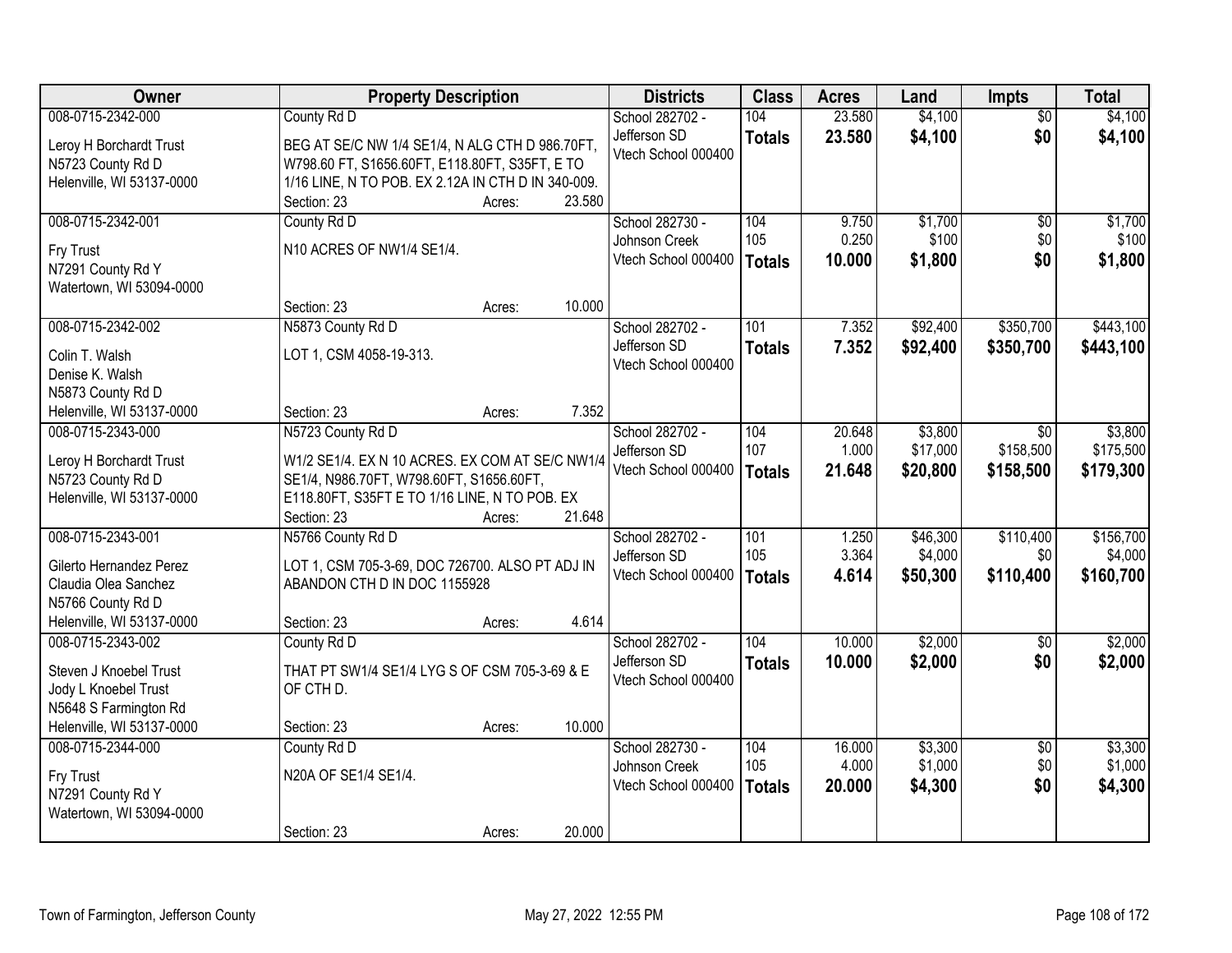| Owner                                          | <b>Property Description</b>                                       | <b>Districts</b>    | <b>Class</b>  | <b>Acres</b> | Land     | <b>Impts</b>    | <b>Total</b> |
|------------------------------------------------|-------------------------------------------------------------------|---------------------|---------------|--------------|----------|-----------------|--------------|
| 008-0715-2344-001                              | County Rd D                                                       | School 282702 -     | 104           | 17.000       | \$2,900  | $\overline{50}$ | \$2,900      |
| Steven J Knoebel Trust                         | S20A OF SE1/4 SE1/4.                                              | Jefferson SD        | 105           | 3.000        | \$800    | \$0             | \$800        |
| Jody L Knoebel Trust                           |                                                                   | Vtech School 000400 | Totals        | 20.000       | \$3,700  | \$0             | \$3,700      |
| N5648 S Farmington Rd                          |                                                                   |                     |               |              |          |                 |              |
| Helenville, WI 53137-0000                      | 20.000<br>Section: 23<br>Acres:                                   |                     |               |              |          |                 |              |
| 008-0715-2411-000                              | County Rd P                                                       | School 282730 -     | 104           | 10.000       | \$1,800  | \$0             | \$1,800      |
|                                                |                                                                   | Johnson Creek       | 105           | 28.000       | \$7,000  | \$0             | \$7,000      |
| <b>Becker Trust</b>                            | NE1/4 NE1/4. EX COM 1313FT S & 1024.16FT W OF                     | Vtech School 000400 | <b>Totals</b> | 38.000       | \$8,800  | \$0             | \$8,800      |
| N6051 County Rd P                              | NE SEC COR. W359.7FT TO CEN CTH P, NLY ON SD                      |                     |               |              |          |                 |              |
| Helenville, WI 53137-0000                      | C/L 237FT, E384.5FT, S235.7FT TO POB.                             |                     |               |              |          |                 |              |
|                                                | 38.000<br>Section: 24<br>Acres:                                   |                     |               |              |          |                 |              |
| 008-0715-2411-001                              | N6004 County Rd P                                                 | School 282730 -     | 101           | 2.000        | \$65,000 | \$132,300       | \$197,300    |
| James W. Kramer                                | BEG 1313FT S & 1024.16FT W OF NE S/C, W359.7FT                    | Johnson Creek       | <b>Totals</b> | 2.000        | \$65,000 | \$132,300       | \$197,300    |
| Judith A. Kramer                               |                                                                   | Vtech School 000400 |               |              |          |                 |              |
| N6004 County Rd P                              | TO CEN CTH P, N LY ON SD C/L 237FT, E384.5FT,<br>S235.7FT TO POB. |                     |               |              |          |                 |              |
|                                                | 2.000<br>Section: 24                                              |                     |               |              |          |                 |              |
| Helenville, WI 53137-0000<br>008-0715-2412-000 | Acres:                                                            |                     | 104           |              |          |                 |              |
|                                                | N6051 County Rd P                                                 | School 282730 -     |               | 14.000       | \$2,800  | \$0             | \$2,800      |
| <b>Becker Trust</b>                            | NW1/4 NE1/4. EX CSM 1494- 4-570. EX CSM                           | Johnson Creek       | 105           | 1.923        | \$100    | \$0             | \$100        |
| N6051 County Rd P                              | 2451-9-14. EX BEG NW/C CSM 2451, S88DG12'W                        | Vtech School 000400 | 107           | 1.000        | \$17,000 | \$156,300       | \$173,300    |
| Helenville, WI 53137-0000                      | 68.77FT, S0DG12'E 175.07FT, N88DG12'E 73.64FT,                    |                     | <b>Totals</b> | 16.923       | \$19,900 | \$156,300       | \$176,200    |
|                                                | 16.923<br>Section: 24<br>Acres:                                   |                     |               |              |          |                 |              |
| 008-0715-2412-001                              | County Rd P                                                       | School 282730 -     | 104           | 21.077       | \$4,700  | $\overline{50}$ | \$4,700      |
|                                                |                                                                   | Johnson Creek       | <b>Totals</b> | 21.077       | \$4,700  | \$0             | \$4,700      |
| Steven J Knoebel Trust                         | LOT 1, CSM 1494-4-570. EX COM N1/4/C, N88DG12'E                   | Vtech School 000400 |               |              |          |                 |              |
| Jody L Knoebel Trust                           | 658.70 FT TO POB, N88DG12'E 59.74FT S00DG12'E                     |                     |               |              |          |                 |              |
| N5648 S Farmington Rd                          | 175.07FT, S88DG12' W 59.74FT, N00DG12'W 175.07                    |                     |               |              |          |                 |              |
| Helenville, WI 53137-0000                      | 21.077<br>Section: 24<br>Acres:                                   |                     |               |              |          |                 |              |
| 008-0715-2412-002                              | N6099 County Rd P                                                 | School 282730 -     | 101           | 1.760        | \$59,000 | \$256,600       | \$315,600    |
| Jeffery A. Becker                              | LOT 1, CSM 2451-9-14. ALSO BEG AT NW/C SD CSM,                    | Johnson Creek       | 104           | 0.240        | \$100    | \$0             | \$100        |
| Yvonne Becker                                  | S88DG12' W 68.77FT, S0DG12'E 175.07FT N88DG12'E                   | Vtech School 000400 | Totals        | 2.000        | \$59,100 | \$256,600       | \$315,700    |
| N6099 County Rd P                              | 73.64FT, N01DG47'W 175FT TO POB. ALSO COM                         |                     |               |              |          |                 |              |
| Helenville, WI 53137-0000                      | 2.000<br>Section: 24<br>Acres:                                    |                     |               |              |          |                 |              |
| 008-0715-2413-000                              | County Rd P                                                       | School 282730 -     | 104           | 28.500       | \$6,200  | $\overline{30}$ | \$6,200      |
|                                                |                                                                   | Johnson Creek       | 105           | 0.500        | \$100    | \$0             | \$100        |
| Steven J Knoebel Trust                         | SW1/4 NE1/4. EX COM C/L CTH P IN NE/C SD 1/41/4                   | Vtech School 000400 | <b>Totals</b> | 29.000       | \$6,300  | \$0             | \$6,300      |
| Jody L Knoebel Trust                           | S862.67 FT, W275FT, N158.67FT, W356.84FT,                         |                     |               |              |          |                 |              |
| N5648 S Farmington Rd                          | N676.14FT, E629FT TO POB.                                         |                     |               |              |          |                 |              |
| Helenville, WI 53137-0000                      | 29.000<br>Section: 24<br>Acres:                                   |                     |               |              |          |                 |              |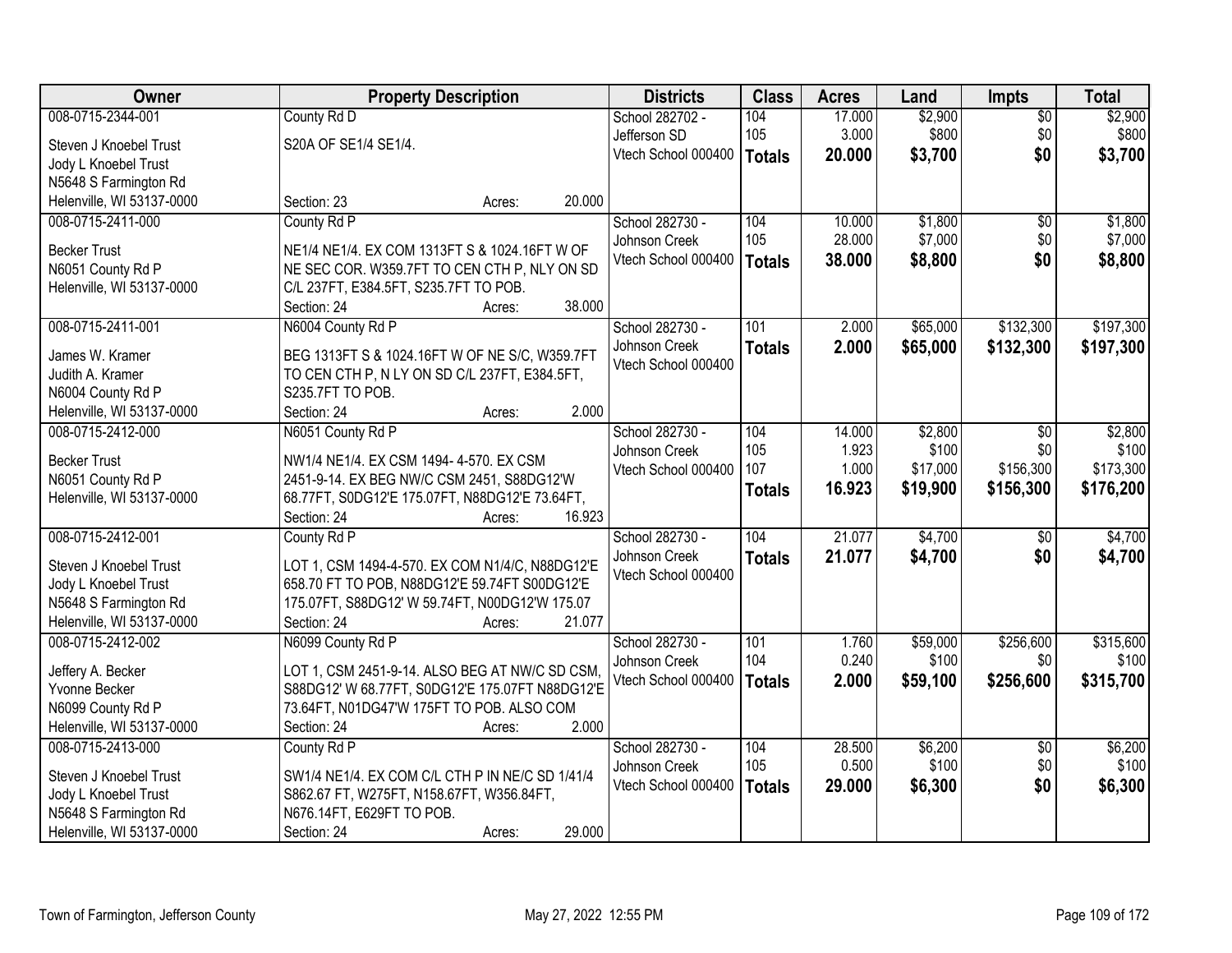| Owner                         | <b>Property Description</b>                    |        | <b>Districts</b>    | <b>Class</b>     | <b>Acres</b> | Land     | Impts     | <b>Total</b> |
|-------------------------------|------------------------------------------------|--------|---------------------|------------------|--------------|----------|-----------|--------------|
| 008-0715-2413-001             | N5951 County Rd P                              |        | School 282730 -     | 101              | 2.000        | \$65,000 | \$186,500 | \$251,500    |
| Dale A. Gruss                 | COM NE/S/C, S1313FT, W1383.86FT TO POB, S6DGE  |        | Johnson Creek       | 104              | 8.000        | \$1,700  | \$0       | \$1,700      |
| N5951 County Rd P             | 20FT S0DG41'W 684FT, N86DG59'W 631.84FT,       |        | Vtech School 000400 | <b>Totals</b>    | 10.000       | \$66,700 | \$186,500 | \$253,200    |
| Helenville, WI 53137-0000     | N0DG41'E 676.14FT, S89DG30'E 629FT TO POB.     |        |                     |                  |              |          |           |              |
|                               | Section: 24<br>Acres:                          | 10.000 |                     |                  |              |          |           |              |
| 008-0715-2413-002             | N5941 County Rd P                              |        | School 282730 -     | 101              | 1.000        | \$40,000 | \$190,600 | \$230,600    |
| Tim Andrew Bezoenik           | COM 1313FT S & 1383.68FT W OF NE S/C, S6DGE    |        | Johnson Creek       | <b>Totals</b>    | 1.000        | \$40,000 | \$190,600 | \$230,600    |
| Jessica Lee Christenson       | 20FT, S684FT TO A POB, S158.67FT, N86DG59'W    |        | Vtech School 000400 |                  |              |          |           |              |
| N5941 County Rd P             | 275FT, N158.67FT, S86DG59'E 275FT TO POB.      |        |                     |                  |              |          |           |              |
| Helenville, WI 53137-0000     | Section: 24<br>Acres:                          | 1.000  |                     |                  |              |          |           |              |
| 008-0715-2414-000             | N5940 County Rd P                              |        | School 282730 -     | 104              | 21.500       | \$4,200  | \$0       | \$4,200      |
|                               |                                                |        | Johnson Creek       | 105              | 16.000       | \$3,900  | \$0       | \$3,900      |
| Steven J Knoebel Trust        | SE1/4 NE1/4. EX A 49.5FT STRIP OFF S END.      |        | Vtech School 000400 | 107              | 1.000        | \$17,000 | \$24,000  | \$41,000     |
| Jody L Knoebel Trust          |                                                |        |                     | <b>Totals</b>    | 38.500       | \$25,100 | \$24,000  | \$49,100     |
| N5648 S Farmington Rd         |                                                |        |                     |                  |              |          |           |              |
| Helenville, WI 53137-0000     | Section: 24<br>Acres:                          | 38.500 |                     |                  |              |          |           |              |
| 008-0715-2414-001             | County Rd P                                    |        | School 282730 -     | $\overline{302}$ | 1.500        | \$0      | \$0       | \$0          |
| <b>Dept Natural Resources</b> | A 49.5FT STRIP OFF S END OF SE1/4 NE1/4.       |        | Johnson Creek       | <b>Totals</b>    | 1.500        | \$0      | \$0       | \$0          |
| State of Wisconsin            |                                                |        | Vtech School 000400 |                  |              |          |           |              |
| PO Box 450                    |                                                |        |                     |                  |              |          |           |              |
| Madison, WI 53701-0000        | Section: 24<br>Acres:                          | 1.500  |                     |                  |              |          |           |              |
| 008-0715-2421-000             | N6098 S Farmington Rd                          |        | School 282730 -     | 101              | 2.000        | \$65,000 | \$476,400 | \$541,400    |
| Christopher Griswold          | N1/2 NE1/4 NW1/4 LYG E OF S. FARMINGTON RD. EX |        | Johnson Creek       | 104              | 16.902       | \$3,500  | \$0       | \$3,500      |
| Susan K. Griswold             | CSM 4864-25-175.                               |        | Vtech School 000400 | <b>Totals</b>    | 18.902       | \$68,500 | \$476,400 | \$544,900    |
| N6098 S Farmington Rd         |                                                |        |                     |                  |              |          |           |              |
| Helenville, WI 53137-0000     | Section: 24<br>Acres:                          | 18.902 |                     |                  |              |          |           |              |
| 008-0715-2421-001             | N6032 S Farmington Rd                          |        | School 282730 -     | $\overline{101}$ | 7.724        | \$93,900 | \$276,600 | \$370,500    |
|                               |                                                |        | Johnson Creek       | <b>Totals</b>    | 7.724        | \$93,900 | \$276,600 | \$370,500    |
| Daniel Argus                  | LOT 2, CSM 859-3-289.                          |        | Vtech School 000400 |                  |              |          |           |              |
| Linda D. Argus                |                                                |        |                     |                  |              |          |           |              |
| N6032 S Farmington Rd         |                                                |        |                     |                  |              |          |           |              |
| Helenville, WI 53137-0000     | Section: 24<br>Acres:                          | 7.724  |                     |                  |              |          |           |              |
| 008-0715-2421-002             | N6040 S Farmington Rd                          |        | School 282730 -     | 101              | 0.926        | \$38,500 | \$127,300 | \$165,800    |
| Douglas Matz                  | LOT 1, CSM 859-3-289                           |        | Johnson Creek       | <b>Totals</b>    | 0.926        | \$38,500 | \$127,300 | \$165,800    |
| N6040 S Farmington Rd         |                                                |        | Vtech School 000400 |                  |              |          |           |              |
| Helenville, WI 53137-0000     |                                                |        |                     |                  |              |          |           |              |
|                               | Section: 24<br>Acres:                          | 0.926  |                     |                  |              |          |           |              |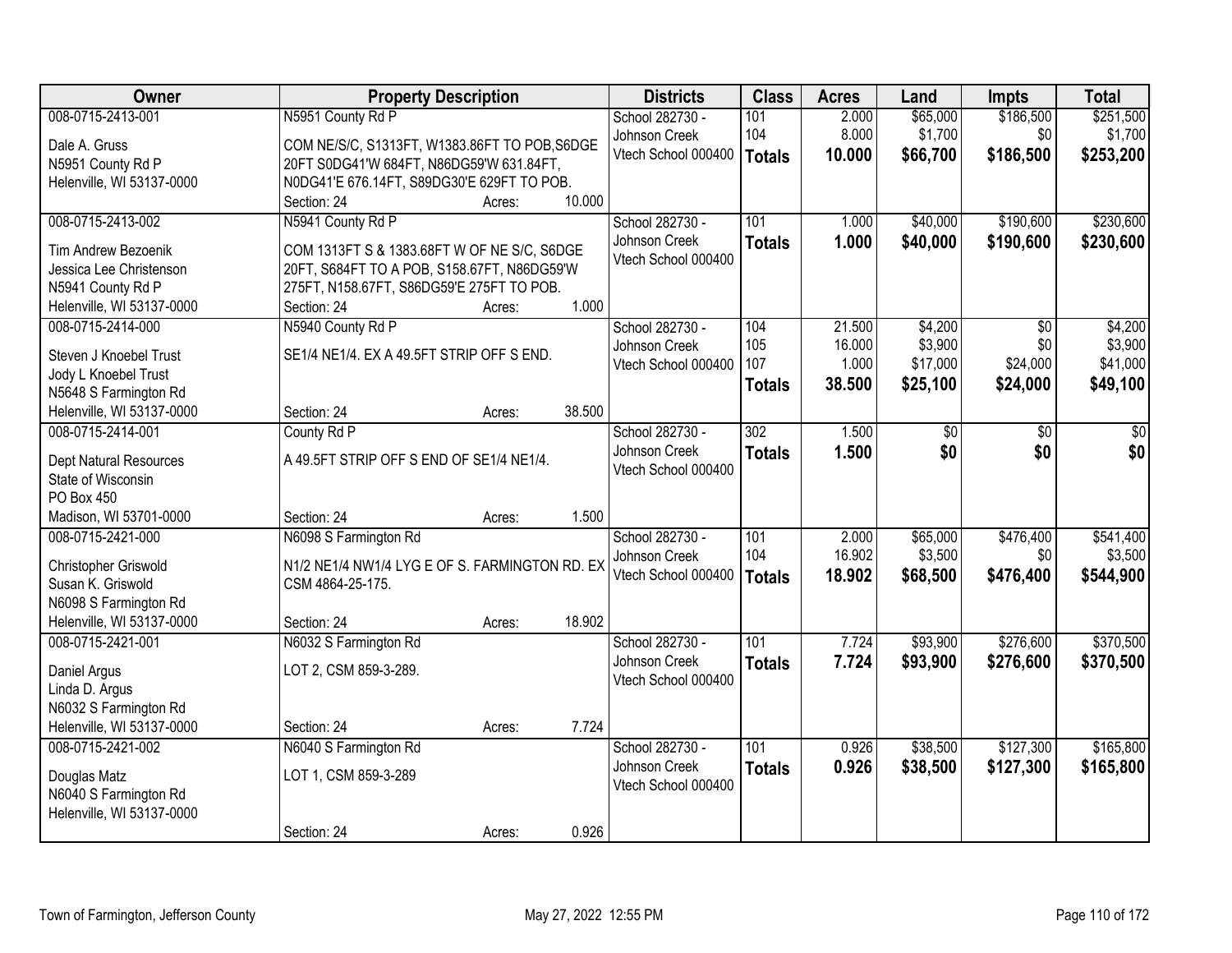| <b>Owner</b>                                       |                                              | <b>Property Description</b> |        | <b>Districts</b>    | <b>Class</b>  | <b>Acres</b> | Land     | <b>Impts</b>    | <b>Total</b> |
|----------------------------------------------------|----------------------------------------------|-----------------------------|--------|---------------------|---------------|--------------|----------|-----------------|--------------|
| 008-0715-2421-003                                  | N6018 S Farmington Rd                        |                             |        | School 282730 -     | 101           | 0.500        | \$26,700 | \$158,500       | \$185,200    |
| Duane J. Pieper                                    | LOT 1, CSM 420-2-201                         |                             |        | Johnson Creek       | <b>Totals</b> | 0.500        | \$26,700 | \$158,500       | \$185,200    |
| Patrice K. Pieper                                  |                                              |                             |        | Vtech School 000400 |               |              |          |                 |              |
| N6018 S Farmington Rd                              |                                              |                             |        |                     |               |              |          |                 |              |
| Helenville, WI 53137-0000                          | Section: 24                                  | Acres:                      | 0.500  |                     |               |              |          |                 |              |
| 008-0715-2421-004                                  | N6022 S Farmington Rd                        |                             |        | School 282730 -     | 101           | 4.245        | \$80,000 | \$123,900       | \$203,900    |
| Todd T. Jedrzejewski                               | LOT 2, CSM 420-2-201, DOC 714363.            |                             |        | Johnson Creek       | <b>Totals</b> | 4.245        | \$80,000 | \$123,900       | \$203,900    |
| Deanna R. Jedrzejewski                             |                                              |                             |        | Vtech School 000400 |               |              |          |                 |              |
| N6022 S Farmington Rd                              |                                              |                             |        |                     |               |              |          |                 |              |
| Helenville, WI 53137-0000                          | Section: 24                                  | Acres:                      | 4.245  |                     |               |              |          |                 |              |
| 008-0715-2421-005                                  | N6006 S Farmington Rd                        |                             |        | School 282730 -     | 101           | 5.246        | \$84,000 | \$144,300       | \$228,300    |
| Guillermo Nunez                                    | LOT 1, CSM 486-2-278, DOC 717648.            |                             |        | Johnson Creek       | <b>Totals</b> | 5.246        | \$84,000 | \$144,300       | \$228,300    |
| Kaja Nunez                                         |                                              |                             |        | Vtech School 000400 |               |              |          |                 |              |
| N6006 S Farmington Rd                              |                                              |                             |        |                     |               |              |          |                 |              |
| Helenville, WI 53137-0000                          | Section: 24                                  | Acres:                      | 5.246  |                     |               |              |          |                 |              |
| 008-0715-2421-006                                  | N6050 S Farmington Rd                        |                             |        | School 282730 -     | 101           | 1.098        | \$42,500 | \$215,500       | \$258,000    |
|                                                    |                                              |                             |        | Johnson Creek       | <b>Totals</b> | 1.098        | \$42,500 | \$215,500       | \$258,000    |
| Erika Pladies                                      | LOT 1, CSM 4864-25-175, DOC 1189947.         |                             |        | Vtech School 000400 |               |              |          |                 |              |
| N6050 S Farmington Rd<br>Helenville, WI 53137-0000 |                                              |                             |        |                     |               |              |          |                 |              |
|                                                    | Section: 24                                  | Acres:                      | 1.098  |                     |               |              |          |                 |              |
| 008-0715-2422-000                                  | N6057 S Farmington Rd                        |                             |        | School 282730 -     | 104           | 16.500       | \$3,400  | $\overline{50}$ | \$3,400      |
|                                                    |                                              |                             |        | Johnson Creek       | 105           | 13.000       | \$3,100  | \$0             | \$3,100      |
| Rodney Lee Jandrt                                  | NW1/4 NW1/4. PT OF NE1/4 NW1/4 W OF S        |                             |        | Vtech School 000400 | 107           | 3.000        | \$41,000 | \$158,800       | \$199,800    |
| N6057 S Farmington Rd<br>Helenville, WI 53137-0000 | FARMINGTON RD.                               |                             |        |                     | <b>15M</b>    | 8.000        | \$8,000  | \$0             | \$8,000      |
|                                                    | Section: 24                                  | Acres:                      | 40.500 |                     | <b>Totals</b> | 40.500       | \$55,500 | \$158,800       | \$214,300    |
| 008-0715-2423-000                                  | Farmington Rd                                |                             |        | School 282702 -     | 104           | 2.000        | \$300    | $\sqrt{6}$      | \$300        |
|                                                    |                                              |                             |        | Jefferson SD        | 105           | 28.000       | \$7,000  | \$0             | \$7,000      |
| Rodney Lee Jandrt                                  | W30A OF SW1/4 NW1/4. ALSO 33FT ROW.          |                             |        | Vtech School 000400 | <b>Totals</b> | 30.000       | \$7,300  | \$0             | \$7,300      |
| N6057 S Farmington Rd                              |                                              |                             |        |                     |               |              |          |                 |              |
| Helenville, WI 53137-0000                          |                                              |                             | 30.000 |                     |               |              |          |                 |              |
| 008-0715-2423-001                                  | Section: 24<br>Farmington Rd                 | Acres:                      |        | School 282702 -     | 104           | 7.250        | \$1,100  | $\overline{50}$ | \$1,100      |
|                                                    |                                              |                             |        | Jefferson SD        |               | 7.250        | \$1,100  | \$0             | \$1,100      |
| Steven J Knoebel Trust                             | S1/2 NW1/4 W OF S FARMINGTON RD. EX W30A. EX |                             |        | Vtech School 000400 | <b>Totals</b> |              |          |                 |              |
| Jody L Knoebel Trust                               | CSM 5344-29-111, DOC 1293773.                |                             |        |                     |               |              |          |                 |              |
| N5648 S Farmington Rd                              |                                              |                             |        |                     |               |              |          |                 |              |
| Helenville, WI 53137-0000                          | Section: 24                                  | Acres:                      | 7.250  |                     |               |              |          |                 |              |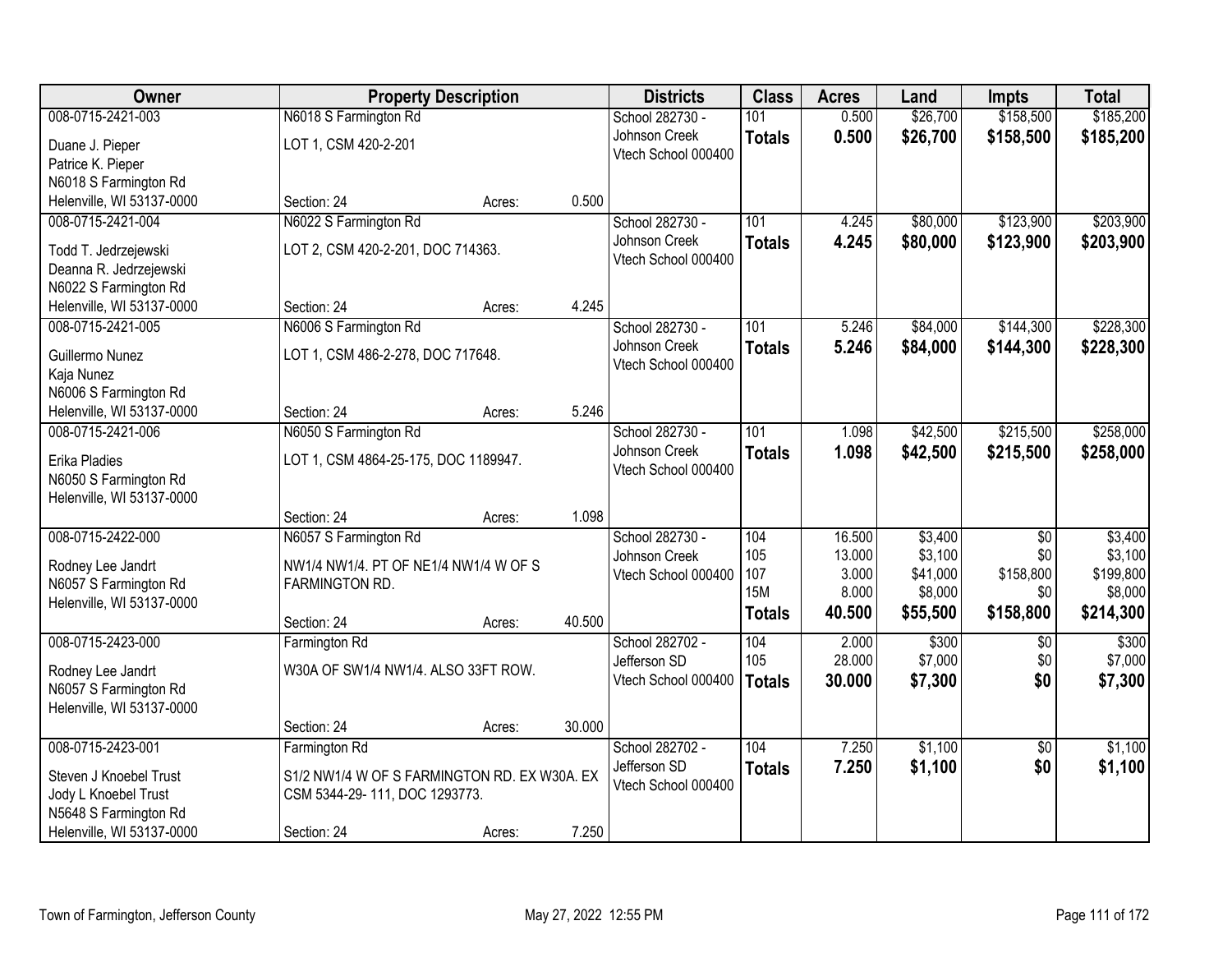| <b>Owner</b>                                   | <b>Property Description</b>                                                                 |                  | <b>Districts</b>    | <b>Class</b>  | <b>Acres</b> | Land     | <b>Impts</b>    | <b>Total</b> |
|------------------------------------------------|---------------------------------------------------------------------------------------------|------------------|---------------------|---------------|--------------|----------|-----------------|--------------|
| 008-0715-2423-002                              | Farmington Rd                                                                               |                  | School 282702 -     | 104           | 2.000        | \$300    | $\overline{50}$ | \$300        |
| Steven J Knoebel Trust                         | LOT 1, CSM 5344-29-111, DOC 1293773.                                                        |                  | Jefferson SD        | <b>Totals</b> | 2.000        | \$300    | \$0             | \$300        |
| Jody L Knoebel Trust                           |                                                                                             |                  | Vtech School 000400 |               |              |          |                 |              |
| N5648 S Farmington Rd                          |                                                                                             |                  |                     |               |              |          |                 |              |
| Helenville, WI 53137-0000                      | Section: 24                                                                                 | 2.000<br>Acres:  |                     |               |              |          |                 |              |
| 008-0715-2423-003                              | Farmington Rd                                                                               |                  | School 282702 -     | 104           | 2.000        | \$300    | $\overline{50}$ | \$300        |
| Steven J Knoebel Trust                         | LOT 2, CSM 5344-29-111, DOC 1293773.                                                        |                  | Jefferson SD        | <b>Totals</b> | 2.000        | \$300    | \$0             | \$300        |
| Jody L Knoebel Trust                           |                                                                                             |                  | Vtech School 000400 |               |              |          |                 |              |
| N5648 S Farmington Rd                          |                                                                                             |                  |                     |               |              |          |                 |              |
| Helenville, WI 53137-0000                      | Section: 24                                                                                 | 2.000<br>Acres:  |                     |               |              |          |                 |              |
| 008-0715-2423-004                              | Farmington Rd                                                                               |                  | School 282702 -     | 104           | 2.000        | \$300    | \$0             | \$300        |
| Steven J Knoebel Trust                         | LOT 3, CSM 5344-29-111, DOC 1293773.                                                        |                  | Jefferson SD        | <b>Totals</b> | 2.000        | \$300    | \$0             | \$300        |
| Jody L Knoebel Trust                           |                                                                                             |                  | Vtech School 000400 |               |              |          |                 |              |
| N5648 S Farmington Rd                          |                                                                                             |                  |                     |               |              |          |                 |              |
| Helenville, WI 53137-0000                      | Section: 24                                                                                 | 2.000<br>Acres:  |                     |               |              |          |                 |              |
| 008-0715-2424-000                              | Farmington Rd                                                                               |                  | School 282730 -     | 104           | 23.330       | \$3,600  | $\sqrt[6]{3}$   | \$3,600      |
|                                                |                                                                                             |                  | Johnson Creek       | <b>Totals</b> | 23.330       | \$3,600  | \$0             | \$3,600      |
| Steven J Knoebel Trust<br>Jody L Knoebel Trust | SE1/4 NW1/4 E OF HWY. EX 5 ACRES IN SW/C. EX<br>CSM 5941-34-190, DOC 1404734.               |                  | Vtech School 000400 |               |              |          |                 |              |
| N5648 S Farmington Rd                          |                                                                                             |                  |                     |               |              |          |                 |              |
| Helenville, WI 53137-0000                      | Section: 24                                                                                 | 23.330<br>Acres: |                     |               |              |          |                 |              |
| 008-0715-2424-001                              | N5910 S Farmington Rd                                                                       |                  | School 282730 -     | 101           | 5.000        | \$83,000 | \$382,800       | \$465,800    |
|                                                |                                                                                             |                  | Johnson Creek       | <b>Totals</b> | 5.000        | \$83,000 | \$382,800       | \$465,800    |
| Dennis J. Seib                                 | BEG SW/C NW1/4, E1307.10FT TO C/L S                                                         |                  | Vtech School 000400 |               |              |          |                 |              |
| Candace Seib<br>PO Box 119                     | FARMINGTON RD & POB E608.13FT, N348.30FT,<br>W642.59FT TO C/L SD RD, SLY ON SD C/L 350FT TO |                  |                     |               |              |          |                 |              |
| Helenville, WI 53137-0000                      | Section: 24                                                                                 | 5.000<br>Acres:  |                     |               |              |          |                 |              |
| 008-0715-2424-002                              | 5930 Farmington Rd                                                                          |                  | School 282730 -     | 101           | 8.420        | \$96,700 | \$399,900       | \$496,600    |
|                                                |                                                                                             |                  | Johnson Creek       | <b>Totals</b> | 8.420        | \$96,700 | \$399,900       | \$496,600    |
| <b>Thomas Dehnert</b>                          | LOT 1, CSM 5941-34-190, DOC 1404734.                                                        |                  | Vtech School 000400 |               |              |          |                 |              |
| Melanie Dehnert<br>223 Jefferson St            |                                                                                             |                  |                     |               |              |          |                 |              |
| Johnson Creek, WI 53038-0000                   | Section: 24                                                                                 | 8.420<br>Acres:  |                     |               |              |          |                 |              |
| 008-0715-2431-000                              | N5862 S Farmington Rd                                                                       |                  | School 282702 -     | 104           | 22.120       | \$4,000  | $\overline{30}$ | \$4,000      |
|                                                |                                                                                             |                  | Jefferson SD        | 105           | 4.000        | \$1,000  | \$0             | \$1,000      |
| Lindsay M. Knoebel                             | NE1/4 SW1/4 E OF S FARMINGTON RD. EX CSM                                                    |                  | Vtech School 000400 | 107           | 1.000        | \$17,000 | \$207,800       | \$224,800    |
| Eric S. Baneck                                 | 2428-08-304, DOC 867936.                                                                    |                  |                     | <b>15M</b>    | 4.000        | \$4,000  | \$0             | \$4,000      |
| N5862 S Farmington Rd                          |                                                                                             |                  |                     | <b>Totals</b> | 31.120       | \$26,000 | \$207,800       | \$233,800    |
| Helenville, WI 53137-0000                      | Section: 24                                                                                 | 31.120<br>Acres: |                     |               |              |          |                 |              |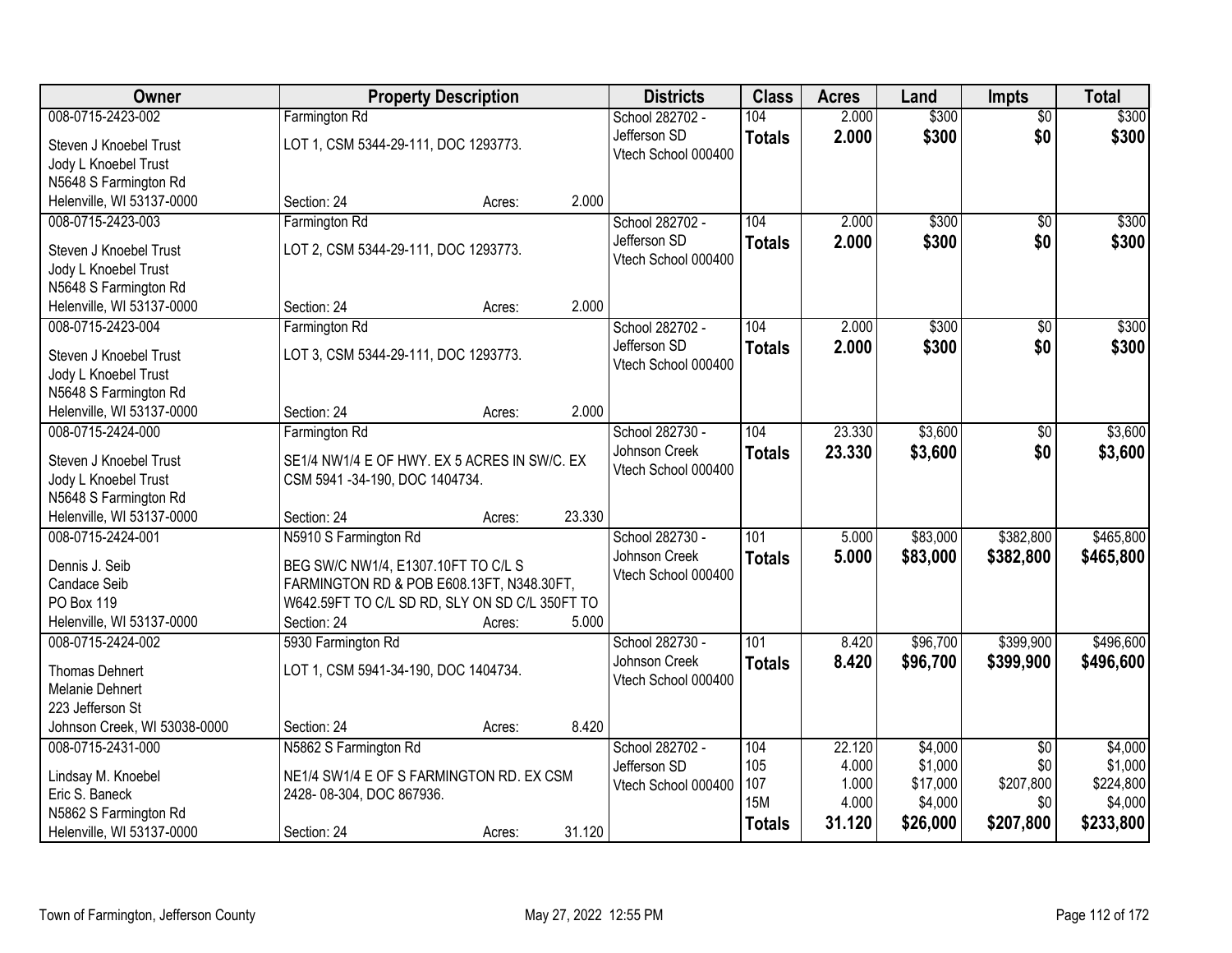| Owner                                        | <b>Property Description</b>                        |        |        | <b>Districts</b>    | <b>Class</b>  | <b>Acres</b> | Land     | <b>Impts</b>    | <b>Total</b> |
|----------------------------------------------|----------------------------------------------------|--------|--------|---------------------|---------------|--------------|----------|-----------------|--------------|
| 008-0715-2431-001                            | N5892 S Farmington Rd                              |        |        | School 282730 -     | 101           | 1.394        | \$49,900 | \$170,100       | \$220,000    |
| Mark A. Kamuchey                             | LOT 1, CSM 2428-8-304.                             |        |        | Johnson Creek       | <b>Totals</b> | 1.394        | \$49,900 | \$170,100       | \$220,000    |
| Jeannie L. Kamuchey                          |                                                    |        |        | Vtech School 000400 |               |              |          |                 |              |
| N5892 S Farmington Rd                        |                                                    |        |        |                     |               |              |          |                 |              |
| Helenville, WI 53137-0000                    | Section: 24                                        | Acres: | 1.394  |                     |               |              |          |                 |              |
| 008-0715-2431-002                            | S Farmington Rd                                    |        |        | School 282730 -     | 101           | 1.310        | \$47,800 | \$0             | \$47,800     |
|                                              |                                                    |        |        | Johnson Creek       | <b>Totals</b> | 1.310        | \$47,800 | \$0             | \$47,800     |
| Mark A. Kamuchey                             | LOT 2, CSM 2428-8-304, DOC 867936.                 |        |        | Vtech School 000400 |               |              |          |                 |              |
| Jeannie L. Kamuchey<br>N5892 S Farmington Rd |                                                    |        |        |                     |               |              |          |                 |              |
| Helenville, WI 53137-0000                    | Section: 24                                        | Acres: | 1.310  |                     |               |              |          |                 |              |
| 008-0715-2432-000                            | Farmington Rd                                      |        |        | School 282702 -     | 104           | 15.750       | \$2,300  | \$0             | \$2,300      |
|                                              |                                                    |        |        | Jefferson SD        | 105           | 11.000       | \$2,600  | \$0             | \$2,600      |
| Steven J Knoebel Trust                       | N1/2 SW1/4 W OF S FARMINGTON RD. EX W20A.          |        |        | Vtech School 000400 | <b>Totals</b> | 26.750       | \$4,900  | \$0             | \$4,900      |
| Jody L Knoebel Trust                         |                                                    |        |        |                     |               |              |          |                 |              |
| N5648 S Farmington Rd                        |                                                    |        |        |                     |               |              |          |                 |              |
| Helenville, WI 53137-0000                    | Section: 24                                        | Acres: | 26.750 |                     |               |              |          |                 |              |
| 008-0715-2432-001                            | Farmington Rd                                      |        |        | School 282702 -     | 105           | 20.000       | \$5,000  | $\sqrt[6]{3}$   | \$5,000      |
| Rodney Jandrt                                | W1/2 OF NW1/4 SW1/4.                               |        |        | Jefferson SD        | <b>Totals</b> | 20.000       | \$5,000  | \$0             | \$5,000      |
| N6057 S Farmington Rd                        |                                                    |        |        | Vtech School 000400 |               |              |          |                 |              |
| Helenville, WI 53137-0000                    |                                                    |        |        |                     |               |              |          |                 |              |
|                                              | Section: 24                                        | Acres: | 20.000 |                     |               |              |          |                 |              |
| 008-0715-2433-000                            | Farmington Rd                                      |        |        | School 282702 -     | 104           | 15.000       | \$1,700  | $\overline{50}$ | \$1,700      |
| Steven J Knoebel Trust                       | SW1/4 SW1/4.                                       |        |        | Jefferson SD        | 105           | 25.000       | \$6,300  | \$0             | \$6,300      |
| Jody L Knoebel Trust                         |                                                    |        |        | Vtech School 000400 | <b>Totals</b> | 40,000       | \$8,000  | \$0             | \$8,000      |
| N5648 S Farmington Rd                        |                                                    |        |        |                     |               |              |          |                 |              |
| Helenville, WI 53137-0000                    | Section: 24                                        | Acres: | 40.000 |                     |               |              |          |                 |              |
| 008-0715-2434-000                            | N5725 S Farmington Rd                              |        |        | School 282702 -     | 104           | 23.000       | \$4,900  | $\overline{50}$ | \$4,900      |
|                                              |                                                    |        |        | Jefferson SD        | 107           | 2.000        | \$29,000 | \$164,500       | \$193,500    |
| Steven J Knoebel Trust                       | BEG AT S1/4/P, N648.8FT, W910.8FT TO HWY, N ON     |        |        | Vtech School 000400 | <b>Totals</b> | 25.000       | \$33,900 | \$164,500       | \$198,400    |
| Jody L Knoebel Trust                         | HWY TO S/L NE1/4 SW1/4, W TO 1/16/L S TO S/L, E T( |        |        |                     |               |              |          |                 |              |
| N5648 S Farmington Rd                        | POB.                                               |        |        |                     |               |              |          |                 |              |
| Helenville, WI 53137-0000                    | Section: 24                                        | Acres: | 25.000 |                     |               |              |          |                 |              |
| 008-0715-2434-001                            | Farmington Rd                                      |        |        | School 282702 -     | 104           | 15.000       | \$3,100  | $\overline{50}$ | \$3,100      |
| Dean C. Schildbach et al                     | BEG 646.50FT N OF S 1/4 POST W TO HWY, NW ON       |        |        | Jefferson SD        | <b>Totals</b> | 15.000       | \$3,100  | \$0             | \$3,100      |
| N5869 County Rd P                            | HWY TO N/L OF SE1/4 SW1/4, E TO 1/16 LINE, S TO    |        |        | Vtech School 000400 |               |              |          |                 |              |
| Helenville, WI 53137-0000                    | POB.                                               |        |        |                     |               |              |          |                 |              |
|                                              | Section: 24                                        | Acres: | 15.000 |                     |               |              |          |                 |              |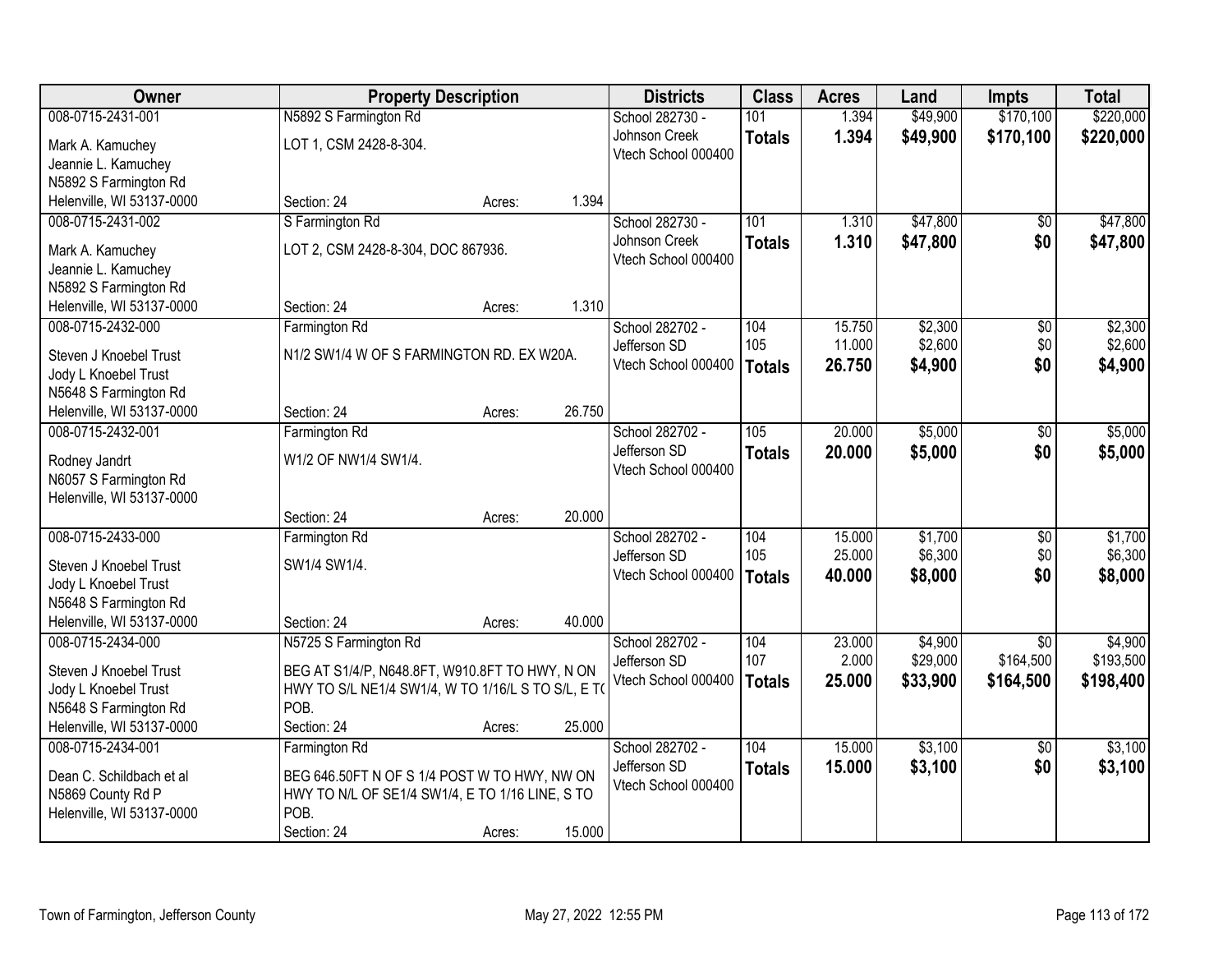| Owner                       |                                               | <b>Property Description</b> |        | <b>Districts</b>    | <b>Class</b>  | <b>Acres</b> | Land     | Impts           | <b>Total</b> |
|-----------------------------|-----------------------------------------------|-----------------------------|--------|---------------------|---------------|--------------|----------|-----------------|--------------|
| 008-0715-2441-000           | County Rd P                                   |                             |        | School 282702 -     | 104           | 35.000       | \$3,900  | $\overline{50}$ | \$3,900      |
| Dean C Schildbach Trust     | NE1/4 SE1/4.                                  |                             |        | Jefferson SD        | 105           | 5.000        | \$1,100  | \$0             | \$1,100      |
| Margaret Schildbach Trust   |                                               |                             |        | Vtech School 000400 | <b>Totals</b> | 40.000       | \$5,000  | \$0             | \$5,000      |
| N5869 County Rd P           |                                               |                             |        |                     |               |              |          |                 |              |
| Helenville, WI 53137-0000   | Section: 24                                   | Acres:                      | 40.000 |                     |               |              |          |                 |              |
| 008-0715-2442-000           | N5869 County Rd P                             |                             |        | School 282702 -     | 104           | 37.000       | \$7,000  | $\overline{50}$ | \$7,000      |
| Dean C Schildbach Trust     | NW1/4 SE1/4. EX CSM 1271-4-205, DOC 759785.   |                             |        | Jefferson SD        | 105           | 1.000        | \$100    | \$0             | \$100        |
| Margaret A Schildbach Trust |                                               |                             |        | Vtech School 000400 | 107           | 1.000        | \$17,000 | \$134,900       | \$151,900    |
| N5869 County Rd P           |                                               |                             |        |                     | <b>Totals</b> | 39.000       | \$24,100 | \$134,900       | \$159,000    |
| Helenville, WI 53137-0000   | Section: 24                                   | Acres:                      | 39.000 |                     |               |              |          |                 |              |
| 008-0715-2442-001           | N5897 County Rd P                             |                             |        | School 282702 -     | 101           | 1.000        | \$40,000 | \$151,400       | \$191,400    |
| Cole A. Hecht               | LOT 1, CSM 1271-4-205                         |                             |        | Jefferson SD        | <b>Totals</b> | 1.000        | \$40,000 | \$151,400       | \$191,400    |
| N5897 County Rd P           |                                               |                             |        | Vtech School 000400 |               |              |          |                 |              |
| Helenville, WI 53137-0000   |                                               |                             |        |                     |               |              |          |                 |              |
|                             | Section: 24                                   | Acres:                      | 1.000  |                     |               |              |          |                 |              |
| 008-0715-2443-000           | N5739 County Rd P                             |                             |        | School 282702 -     | 104           | 1.175        | \$100    | \$0             | \$100        |
| Ronald L Zimmerman Trust    | LOT 1, CSM 6037-35-135, DOC 1418011.          |                             |        | Jefferson SD        | 105           | 1.000        | \$100    | \$0             | \$100        |
| 425 N Stevens Ave           |                                               |                             |        | Vtech School 000400 | 107           | 1.000        | \$17,000 | \$50,300        | \$67,300     |
| Jefferson, WI 53549-0000    |                                               |                             |        |                     | <b>Totals</b> | 3.175        | \$17,200 | \$50,300        | \$67,500     |
|                             | Section: 24                                   | Acres:                      | 3.175  |                     |               |              |          |                 |              |
| 008-0715-2443-001           |                                               |                             |        | School 282702 -     | 104           | 36.825       | \$6,800  | $\overline{50}$ | \$6,800      |
| Dean C. Schildbach et al    | SW1/4 SE1/4. EX CSM 6037-35-135, DOC 1418011. |                             |        | Jefferson SD        | <b>Totals</b> | 36.825       | \$6,800  | \$0             | \$6,800      |
| N5869 County Rd P           |                                               |                             |        | Vtech School 000400 |               |              |          |                 |              |
| Helenville, WI 53137-0000   |                                               |                             |        |                     |               |              |          |                 |              |
|                             | Section: 24                                   | Acres:                      | 36.825 |                     |               |              |          |                 |              |
| 008-0715-2444-000           | County Rd P                                   |                             |        | School 282702 -     | 104           | 38.500       | \$4,500  | $\overline{60}$ | \$4,500      |
| Dempsey Farm LLC            | SE1/4 SE1/4.                                  |                             |        | Jefferson SD        | 105           | 1.500        | \$100    | \$0             | \$100        |
| N5644 County Rd P           |                                               |                             |        | Vtech School 000400 | <b>Totals</b> | 40.000       | \$4,600  | \$0             | \$4,600      |
| Helenville, WI 53137-0000   |                                               |                             |        |                     |               |              |          |                 |              |
|                             | Section: 24                                   | Acres:                      | 40.000 |                     |               |              |          |                 |              |
| 008-0715-2511-000           | N5644 County Rd P                             |                             |        | School 282702 -     | 104           | 37.000       | \$4,800  | $\overline{50}$ | \$4,800      |
| Dempsey Farm LLC            | NE1/4 NE1/4.                                  |                             |        | Jefferson SD        | 105           | 2.000        | \$100    | \$0             | \$100        |
| N5644 County Rd P           |                                               |                             |        | Vtech School 000400 | 107           | 1.000        | \$17,000 | \$139,600       | \$156,600    |
| Helenville, WI 53137-0000   |                                               |                             |        |                     | <b>Totals</b> | 40.000       | \$21,900 | \$139,600       | \$161,500    |
|                             | Section: 25                                   | Acres:                      | 40.000 |                     |               |              |          |                 |              |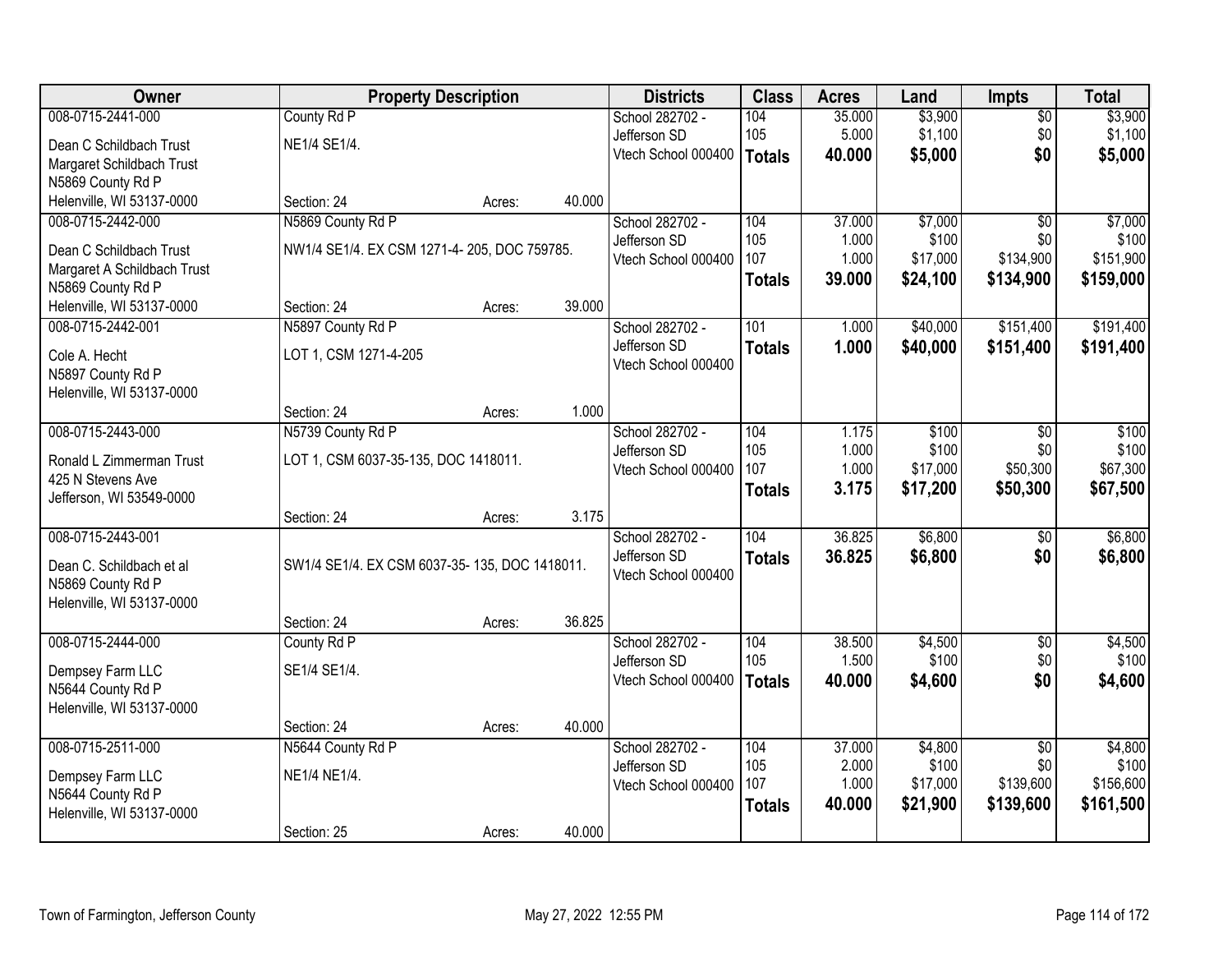| Owner                                         | <b>Property Description</b>                   |        |        | <b>Districts</b>    | <b>Class</b>  | <b>Acres</b> | Land     | <b>Impts</b>    | <b>Total</b> |
|-----------------------------------------------|-----------------------------------------------|--------|--------|---------------------|---------------|--------------|----------|-----------------|--------------|
| 008-0715-2512-000                             | County Rd P                                   |        |        | School 282702 -     | 104           | 27.000       | \$5,900  | $\overline{50}$ | \$5,900      |
| Dempsey Farm LLC                              | NW1/4 NE1/4.                                  |        |        | Jefferson SD        | 107           | 1.000        | \$17,000 | \$12,200        | \$29,200     |
| N5644 County Rd P                             |                                               |        |        | Vtech School 000400 | <b>15M</b>    | 12.000       | \$12,000 | \$0             | \$12,000     |
| Helenville, WI 53137-0000                     |                                               |        |        |                     | <b>Totals</b> | 40.000       | \$34,900 | \$12,200        | \$47,100     |
|                                               | Section: 25                                   | Acres: | 40.000 |                     |               |              |          |                 |              |
| 008-0715-2513-000                             | County Rd P                                   |        |        | School 282702 -     | 104           | 40.000       | \$5,400  | \$0             | \$5,400      |
|                                               |                                               |        |        | Jefferson SD        | <b>Totals</b> | 40.000       | \$5,400  | \$0             | \$5,400      |
| Jerold R Knoebel Trust                        | SW1/4 NE1/4.                                  |        |        | Vtech School 000400 |               |              |          |                 |              |
| Sandra B Knoebel Trust                        |                                               |        |        |                     |               |              |          |                 |              |
| N5583 County Rd P                             |                                               |        |        |                     |               |              |          |                 |              |
| Helenville, WI 53137-0000                     | Section: 25                                   | Acres: | 40.000 |                     |               |              |          |                 |              |
| 008-0715-2514-000                             | N5583 County Rd P                             |        |        | School 282702 -     | 104           | 28.946       | \$5,800  | \$0             | \$5,800      |
| Jerold R Knoebel Trust                        | SE1/4 NE1/4. EX PART NE OF CTH P. ALSO COM    |        |        | Jefferson SD        | 107           | 1.000        | \$17,000 | \$274,400       | \$291,400    |
| Sandra B Knoebel Trust                        | E1/4/C, N1317.5FT, N89DG07'W 548.70FT TO POB, |        |        | Vtech School 000400 | <b>Totals</b> | 29.946       | \$22,800 | \$274,400       | \$297,200    |
| N5583 County Rd P                             | N89DG07'W 249.72FT, S21DG11'E 369.80FT, SE ON |        |        |                     |               |              |          |                 |              |
| Helenville, WI 53137-0000                     | Section: 25                                   | Acres: | 29.946 |                     |               |              |          |                 |              |
| 008-0715-2514-001                             | County Rd P                                   |        |        | School 282702 -     | 104           | 6.774        | \$1,100  | \$0             | \$1,100      |
|                                               |                                               |        |        | Jefferson SD        | <b>Totals</b> | 6.774        | \$1,100  | \$0             | \$1,100      |
| Dean C Schildbach Trust                       | BEG 1317.5FT N OF E1/4/C, N89DG07'W 548.70FT, |        |        | Vtech School 000400 |               |              |          |                 |              |
| Margaret Schildbach Trust                     | S0DG27'W 474.18FT, S52DG34'W 33FT, SE ON CUR  |        |        |                     |               |              |          |                 |              |
| N5869 County Rd P                             | WITH CD OF S39DG34'E 46.78FT, N72DG05'E       |        |        |                     |               |              |          |                 |              |
| Helenville, WI 53137-0000                     | Section: 25                                   | Acres: | 6.774  |                     |               |              |          |                 |              |
| 008-0715-2514-002                             | N5554 County Rd P                             |        |        | School 282702 -     | 101           | 3.280        | \$76,100 | \$92,000        | \$168,100    |
| Franklin L. Clauer                            | LOT 1, CSM 1932-6-163. SUBJ TO 20FT ACCESS    |        |        | Jefferson SD        | <b>Totals</b> | 3.280        | \$76,100 | \$92,000        | \$168,100    |
| Susan K. Clauer                               | EASMT.                                        |        |        | Vtech School 000400 |               |              |          |                 |              |
| N5554 County Rd P                             |                                               |        |        |                     |               |              |          |                 |              |
| Helenville, WI 53137-0000                     | Section: 25                                   | Acres: | 3.280  |                     |               |              |          |                 |              |
| 008-0715-2521-000                             | N5648 S Farmington Rd                         |        |        | School 282702 -     | 104           | 37.000       | \$6,000  | $\overline{50}$ | \$6,000      |
|                                               |                                               |        |        | Jefferson SD        | 105           | 2.000        | \$100    | \$0             | \$100        |
| Steven J Knoebel Trust                        | NE1/4 NW1/4.                                  |        |        | Vtech School 000400 | 107           | 1.000        | \$17,000 | \$216,700       | \$233,700    |
| Jody L Knoebel Trust                          |                                               |        |        |                     | <b>Totals</b> | 40.000       | \$23,100 | \$216,700       | \$239,800    |
| N5648 S Farmington Rd                         |                                               |        |        |                     |               |              |          |                 |              |
| Helenville, WI 53137-0000                     | Section: 25                                   | Acres: | 40.000 |                     |               |              |          |                 |              |
| 008-0715-2522-000                             | S Farmington Rd                               |        |        | School 282702 -     | 104           | 40.000       | \$5,000  | $\overline{50}$ | \$5,000      |
| Steven J Knoebel Trust                        | NW1/4 NW1/4.                                  |        |        | Jefferson SD        | <b>Totals</b> | 40.000       | \$5,000  | \$0             | \$5,000      |
|                                               |                                               |        |        | Vtech School 000400 |               |              |          |                 |              |
| Jody L Knoebel Trust<br>N5648 S Farmington Rd |                                               |        |        |                     |               |              |          |                 |              |
|                                               |                                               |        | 40.000 |                     |               |              |          |                 |              |
| Helenville, WI 53137-0000                     | Section: 25                                   | Acres: |        |                     |               |              |          |                 |              |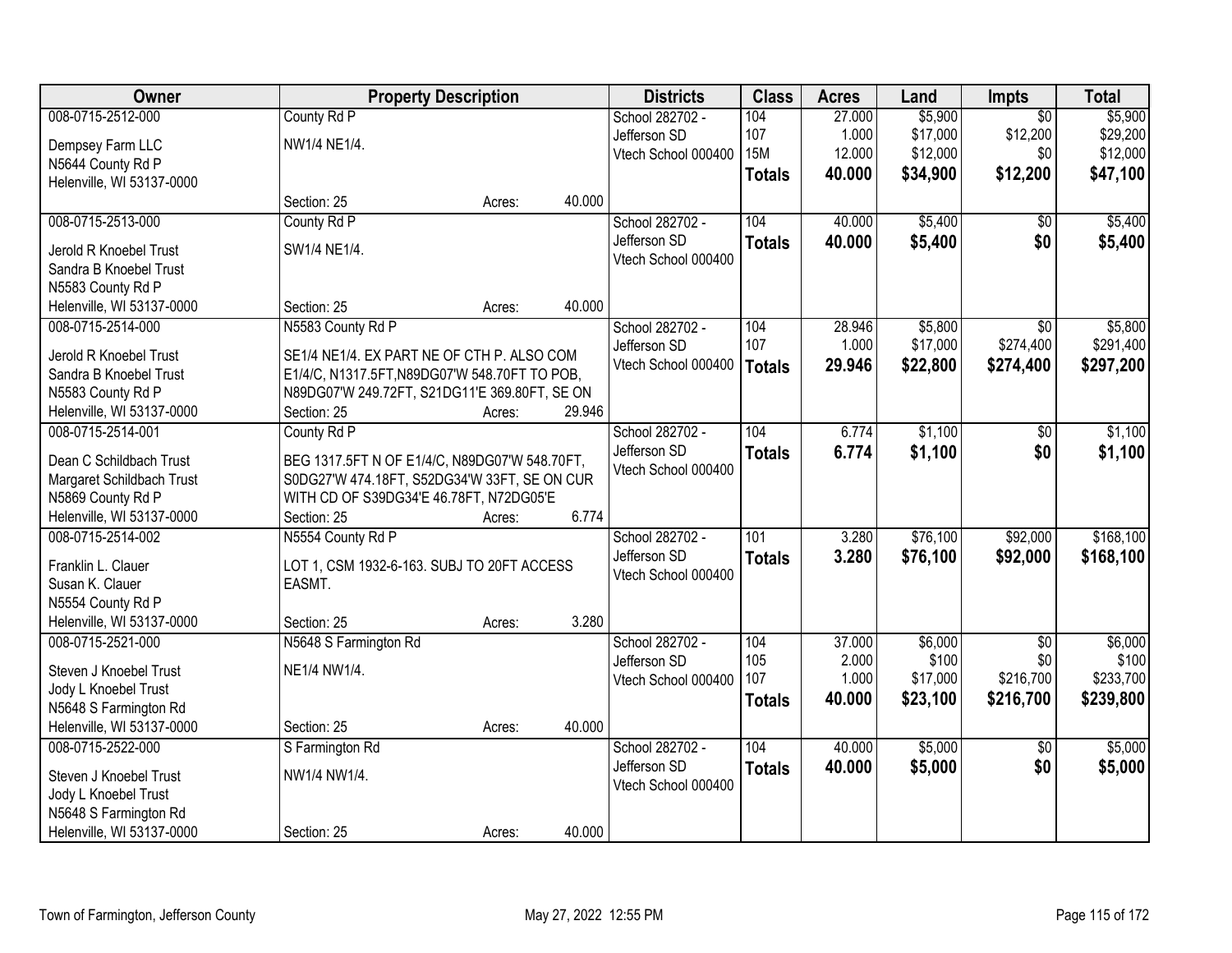| <b>Owner</b>              | <b>Property Description</b>                   |        |        | <b>Districts</b>                    | <b>Class</b>  | <b>Acres</b>   | Land              | <b>Impts</b>     | <b>Total</b>       |
|---------------------------|-----------------------------------------------|--------|--------|-------------------------------------|---------------|----------------|-------------------|------------------|--------------------|
| 008-0715-2523-000         | S Farmington Rd                               |        |        | School 282702 -                     | 104           | 20.000         | \$1,800           | \$0              | \$1,800            |
| Steven J Knoebel Trust    | N1/2 OF SW1/4 NW1/4.                          |        |        | Jefferson SD                        | <b>Totals</b> | 20.000         | \$1,800           | \$0              | \$1,800            |
| Jody L Knoebel Trust      |                                               |        |        | Vtech School 000400                 |               |                |                   |                  |                    |
| N5648 S Farmington Rd     |                                               |        |        |                                     |               |                |                   |                  |                    |
| Helenville, WI 53137-0000 | Section: 25                                   | Acres: | 20.000 |                                     |               |                |                   |                  |                    |
| 008-0715-2523-001         | S Farmington Rd                               |        |        | School 282702 -                     | 104           | 17.000         | \$1,600           | \$0              | \$1,600            |
| Linda K Koeppel Trust     | S1/2 OF SW1/4 NW1/4.                          |        |        | Jefferson SD                        | 105           | 3.000          | \$800             | \$0              | \$800              |
| N5507 S Farmington Rd     |                                               |        |        | Vtech School 000400                 | <b>Totals</b> | 20.000         | \$2,400           | \$0              | \$2,400            |
| Helenville, WI 53137-0000 |                                               |        |        |                                     |               |                |                   |                  |                    |
|                           | Section: 25                                   | Acres: | 20.000 |                                     |               |                |                   |                  |                    |
| 008-0715-2524-000         | S Farmington Rd                               |        |        | School 282702 -                     | 104           | 20.000         | \$2,700           | \$0              | \$2,700            |
| Steven J Knoebel Trust    | N1/2 OF SE1/4 NW1/4.                          |        |        | Jefferson SD                        | <b>Totals</b> | 20.000         | \$2,700           | \$0              | \$2,700            |
| Jody L Knoebel Trust      |                                               |        |        | Vtech School 000400                 |               |                |                   |                  |                    |
| N5648 S Farmington Rd     |                                               |        |        |                                     |               |                |                   |                  |                    |
| Helenville, WI 53137-0000 | Section: 25                                   | Acres: | 20.000 |                                     |               |                |                   |                  |                    |
| 008-0715-2524-001         | N5507 S Farmington Rd                         |        |        | School 282702 -                     | 101           | 2.000          | \$65,000          | \$149,100        | \$214,100          |
| Linda K Koeppel Trust     | PT OF S1/2 OF SE1/4 NW1/4. LYG W OF RD.       |        |        | Jefferson SD                        | 104           | 7.500          | \$1,600           | \$0              | \$1,600            |
| N5507 S Farmington Rd     |                                               |        |        | Vtech School 000400                 | 105           | 0.500          | \$100             | \$0              | \$100              |
| Helenville, WI 53137-0000 |                                               |        |        |                                     | <b>Totals</b> | 10.000         | \$66,700          | \$149,100        | \$215,800          |
|                           | Section: 25                                   | Acres: | 10.000 |                                     |               |                |                   |                  |                    |
| 008-0715-2524-002         | N5526 S Farmington Rd                         |        |        | School 282702 -                     | 101           | 10.000         | \$103,000         | \$236,700        | \$339,700          |
| Gregory A. Koeppel        | PT OF S1/2 SE1/4 NW1/4 LYG E OF FARMINGTON RD |        |        | Jefferson SD                        | <b>Totals</b> | 10.000         | \$103,000         | \$236,700        | \$339,700          |
| Pamela M. Koeppel         |                                               |        |        | Vtech School 000400                 |               |                |                   |                  |                    |
| N5526 S Farmington Rd     |                                               |        |        |                                     |               |                |                   |                  |                    |
| Helenville, WI 53137-0000 | Section: 25                                   | Acres: | 10.000 |                                     |               |                |                   |                  |                    |
| 008-0715-2531-000         | N5462 S Farmington Rd                         |        |        | School 282702 -                     | 104           | 38.000         | \$7,800           | $\overline{50}$  | \$7,800            |
| Rodney L Koeppel Trust    | NE1/4 SW1/4.                                  |        |        | Jefferson SD<br>Vtech School 000400 | 105<br>107    | 1.000<br>1.000 | \$100<br>\$17,000 | \$0<br>\$114,900 | \$100<br>\$131,900 |
| N5462 S Farmington Rd     |                                               |        |        |                                     | <b>Totals</b> | 40.000         | \$24,900          | \$114,900        | \$139,800          |
| Helenville, WI 53137-0000 |                                               |        |        |                                     |               |                |                   |                  |                    |
|                           | Section: 25                                   | Acres: | 40.000 |                                     |               |                |                   |                  |                    |
| 008-0715-2532-000         | S Farmington Rd                               |        |        | School 282702 -                     | 104           | 20.000         | \$1,200           | $\overline{30}$  | \$1,200            |
| Rodney L Koeppel Trust    | E1/2 OF NW1/4 SW1/4.                          |        |        | Jefferson SD<br>Vtech School 000400 | <b>Totals</b> | 20.000         | \$1,200           | \$0              | \$1,200            |
| N5462 S Farmington Rd     |                                               |        |        |                                     |               |                |                   |                  |                    |
| Helenville, WI 53137-0000 |                                               |        |        |                                     |               |                |                   |                  |                    |
|                           | Section: 25                                   | Acres: | 20.000 |                                     |               |                |                   |                  |                    |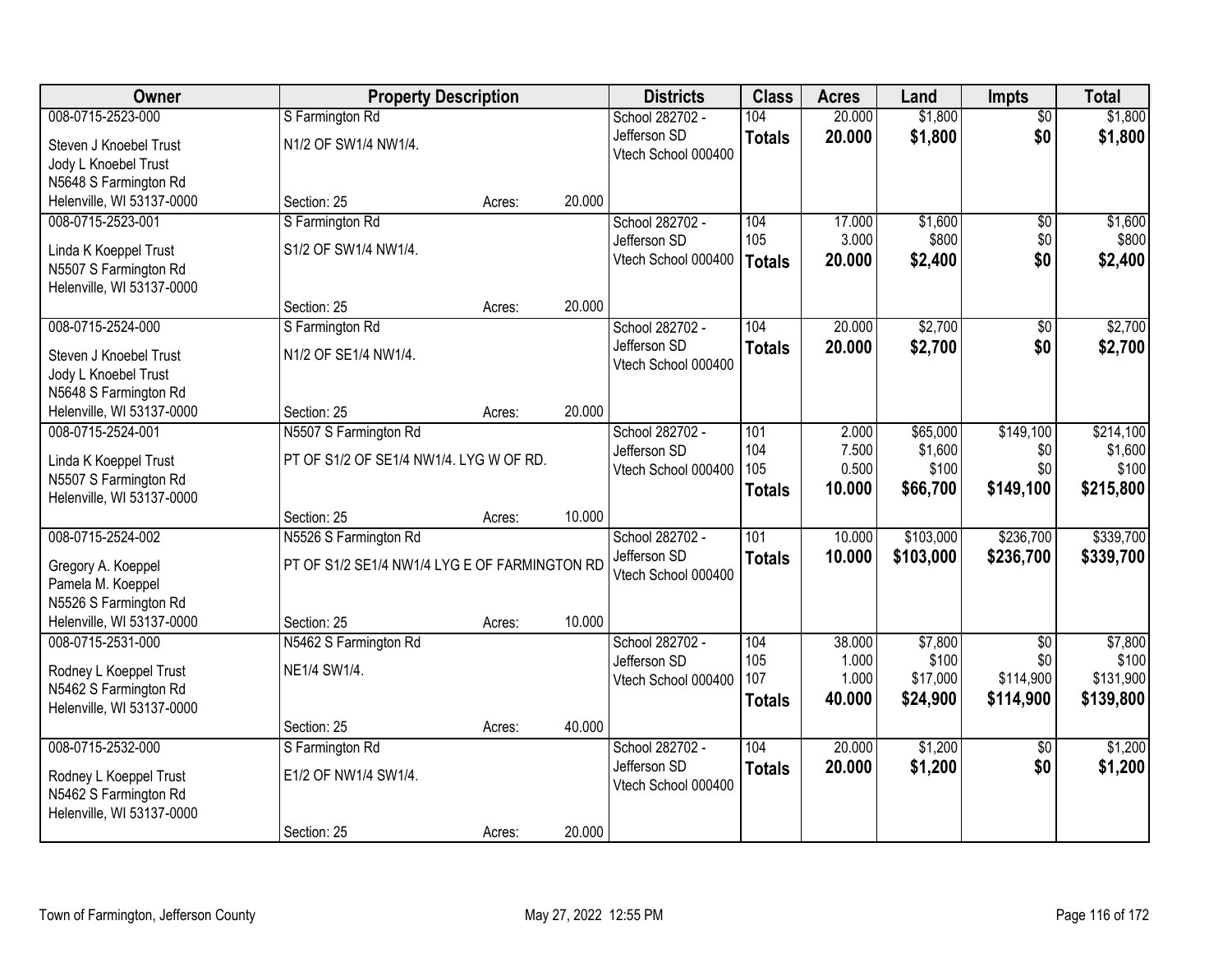| Owner                                      | <b>Property Description</b>                   |        |        | <b>Districts</b>    | <b>Class</b>      | <b>Acres</b>   | Land                | <b>Impts</b>     | <b>Total</b>         |
|--------------------------------------------|-----------------------------------------------|--------|--------|---------------------|-------------------|----------------|---------------------|------------------|----------------------|
| 008-0715-2532-001                          | S Farmington Rd                               |        |        | School 282702 -     | 104               | 20.000         | \$2,500             | $\overline{50}$  | \$2,500              |
| John P. Lynch                              | W1/2 OF NW1/4 SW1/4.                          |        |        | Jefferson SD        | <b>Totals</b>     | 20.000         | \$2,500             | \$0              | \$2,500              |
| Denise M. Lynch                            |                                               |        |        | Vtech School 000400 |                   |                |                     |                  |                      |
| W2880 Bakertown Rd                         |                                               |        |        |                     |                   |                |                     |                  |                      |
| Helenville, WI 53137                       | Section: 25                                   | Acres: | 20.000 |                     |                   |                |                     |                  |                      |
| 008-0715-2533-000                          | W2804 Bakertown Rd                            |        |        | School 282702 -     | 104               | 18.500         | \$2,000             | $\overline{50}$  | \$2,000              |
| Gerald A. Jones                            | E1/2 OF SW1/4 SW1/4.                          |        |        | Jefferson SD        | 105               | 0.500          | \$100               | \$0              | \$100                |
| Patricia Jones                             |                                               |        |        | Vtech School 000400 | 107               | 1.000          | \$17,000            | \$85,100         | \$102,100            |
| W2804 Bakertown Rd                         |                                               |        |        |                     | <b>Totals</b>     | 20.000         | \$19,100            | \$85,100         | \$104,200            |
| Helenville, WI 53137-0000                  | Section: 25                                   | Acres: | 20.000 |                     |                   |                |                     |                  |                      |
| 008-0715-2533-001                          | W2880 Bakertown Rd                            |        |        | School 282702 -     | 104               | 18.500         | \$2,200             | \$0              | \$2,200              |
|                                            |                                               |        |        | Jefferson SD        | 105               | 0.500          | \$100               | \$0              | \$100                |
| John P. Lynch                              | W1/2 OF SW1/4 SW1/4.                          |        |        | Vtech School 000400 | 107               | 1.000          | \$17,000            | \$207,400        | \$224,400            |
| Denise M. Lynch                            |                                               |        |        |                     | <b>Totals</b>     | 20,000         | \$19,300            | \$207,400        | \$226,700            |
| W2880 Bakertown Rd<br>Helenville, WI 53137 | Section: 25                                   | Acres: | 20.000 |                     |                   |                |                     |                  |                      |
| 008-0715-2534-000                          | N5366 S Farmington Rd                         |        |        | School 282702 -     | 104               | 36.000         | \$6,700             | $\sqrt{6}$       | \$6,700              |
|                                            |                                               |        |        | Jefferson SD        | 105               | 3.000          | \$200               | \$0              | \$200                |
| Rodney L Koeppel Trust                     | SE1/4 SW1/4.                                  |        |        | Vtech School 000400 | 107               | 1.000          | \$17,000            | \$90,100         | \$107,100            |
| N5462 S Farmington Rd                      |                                               |        |        |                     | <b>Totals</b>     | 40.000         | \$23,900            | \$90,100         | \$114,000            |
| Helenville, WI 53137-0000                  |                                               |        |        |                     |                   |                |                     |                  |                      |
|                                            | Section: 25                                   | Acres: | 40.000 |                     |                   |                |                     |                  |                      |
| 008-0715-2541-000                          | W2604 Bakertown Rd                            |        |        | School 282702 -     | 104               | 21.750         | \$2,400             | $\overline{50}$  | \$2,400              |
| Allan L Shafer Trust                       | BEG 16FT W OF E1/4 COR, S44 DG25'W 2398.35FT, |        |        | Jefferson SD        | 105               | 3.000          | \$400               | \$0              | \$400                |
| Patsy a Shafer Trust                       | N00DG23'W 1688.5FT, N89DG10'E 1689.98 FT TO   |        |        | Vtech School 000400 | 107<br><b>15M</b> | 1.000<br>7.000 | \$17,000<br>\$7,000 | \$161,700<br>\$0 | \$178,700<br>\$7,000 |
| W2604 Bakertown Rd                         | POB.                                          |        |        |                     |                   |                | \$26,800            |                  |                      |
| Helenville, WI 53137-0000                  | Section: 25                                   | Acres: | 32.750 |                     | <b>Totals</b>     | 32.750         |                     | \$161,700        | \$188,500            |
| 008-0715-2542-000                          | <b>Bakertown Rd</b>                           |        |        | School 282702 -     | 104               | 19.000         | \$3,900             | \$0              | \$3,900              |
| Rodney L Koeppel Trust                     | W1/2 OF NW1/4 SE1/4.                          |        |        | Jefferson SD        | 105               | 1.000          | \$300               | \$0              | \$300                |
| N5462 S Farmington Rd                      |                                               |        |        | Vtech School 000400 | Totals            | 20.000         | \$4,200             | \$0              | \$4,200              |
| Helenville, WI 53137-0000                  |                                               |        |        |                     |                   |                |                     |                  |                      |
|                                            | Section: 25                                   | Acres: | 20.000 |                     |                   |                |                     |                  |                      |
| 008-0715-2542-001                          | W2634 Bakertown Rd                            |        |        | School 282702 -     | 101               | 4.523          | \$81,100            | \$182,000        | \$263,100            |
| William L. Kramer                          | LOT 1, CSM 2341-8-160.                        |        |        | Jefferson SD        | <b>Totals</b>     | 4.523          | \$81,100            | \$182,000        | \$263,100            |
| W2634 Bakertown Rd                         |                                               |        |        | Vtech School 000400 |                   |                |                     |                  |                      |
| Helenville, WI 53137-0000                  |                                               |        |        |                     |                   |                |                     |                  |                      |
|                                            | Section: 25                                   | Acres: | 4.523  |                     |                   |                |                     |                  |                      |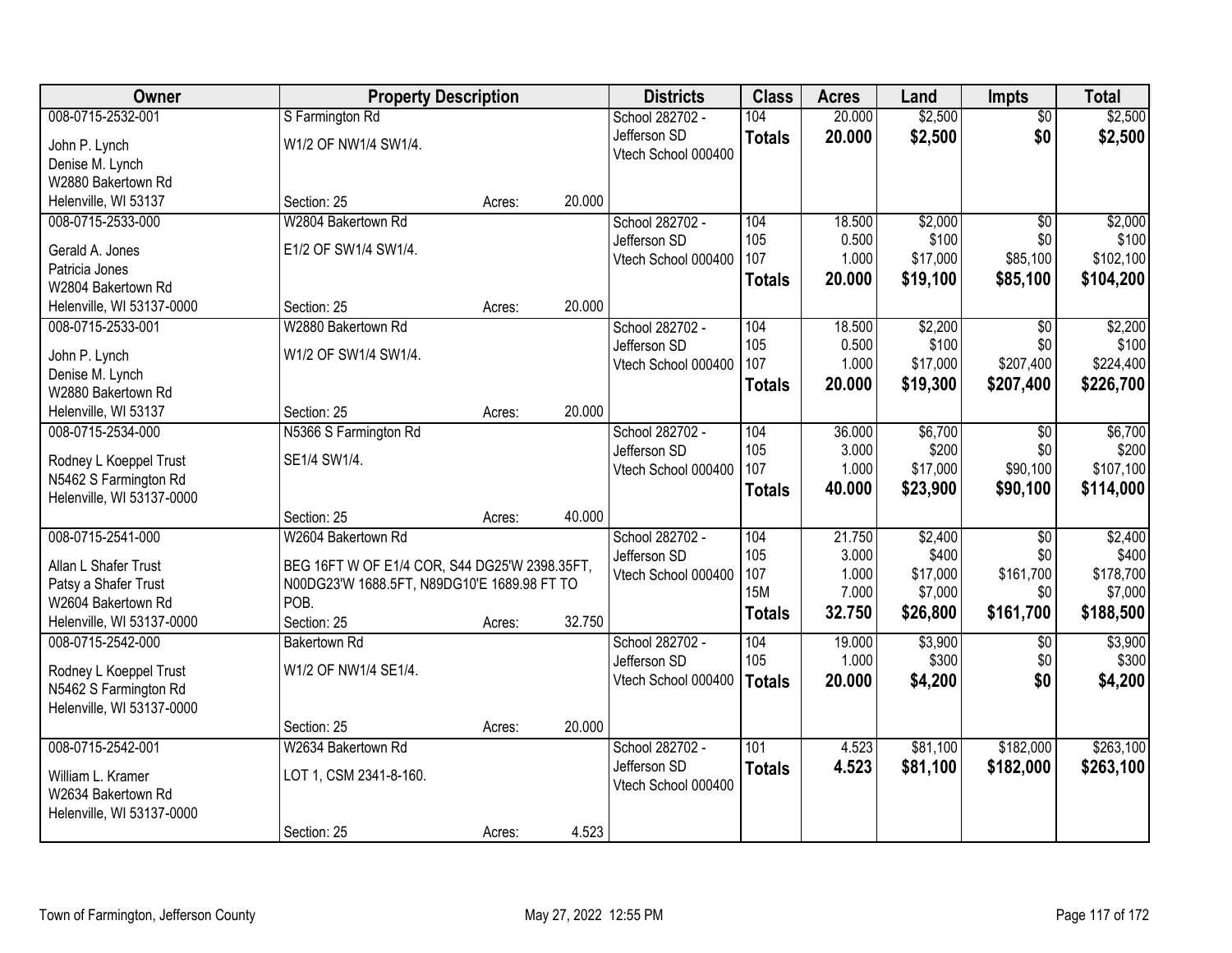| Owner                                                                  |                                                                                                  | <b>Property Description</b> |        | <b>Districts</b>                    | <b>Class</b>         | <b>Acres</b>     | Land               | <b>Impts</b>           | <b>Total</b>       |
|------------------------------------------------------------------------|--------------------------------------------------------------------------------------------------|-----------------------------|--------|-------------------------------------|----------------------|------------------|--------------------|------------------------|--------------------|
| 008-0715-2543-000                                                      | W2659 Bakertown Rd                                                                               |                             |        | School 282702 -                     | 101                  | 9.490            | \$101,000          | \$133,300              | \$234,300          |
| Terrance A. Bossell<br>W2659 Bakertown Rd<br>Helenville, WI 53137-0000 | LOT 1, CSM 2262-8-33 EX CSM 3062-12-245.                                                         |                             |        | Jefferson SD<br>Vtech School 000400 | <b>Totals</b>        | 9.490            | \$101,000          | \$133,300              | \$234,300          |
|                                                                        | Section: 25                                                                                      | Acres:                      | 9.490  |                                     |                      |                  |                    |                        |                    |
| 008-0715-2543-001                                                      | <b>Bakertown Rd</b>                                                                              |                             |        | School 282702 -<br>Jefferson SD     | 104<br><b>Totals</b> | 20.378<br>20.378 | \$4,200<br>\$4,200 | $\overline{50}$<br>\$0 | \$4,200<br>\$4,200 |
| <b>B&amp;D Kramer Properties LLC</b><br>W2634 Bakertown Rd             | COM E1/4/P, S89DG10'W 16FT, S44DG25'W 2398.35F<br>TO POB, S44DG25'W ALG C/L RD 375FT, N230.35FT, |                             |        | Vtech School 000400                 |                      |                  |                    |                        |                    |
| Helenville, WI 53137-0000                                              | W144.38FT, S373.05 FT, S44DG25'W ALG C/L RD TO                                                   |                             |        |                                     |                      |                  |                    |                        |                    |
|                                                                        | Section: 25                                                                                      | Acres:                      | 20.378 |                                     |                      |                  |                    |                        |                    |
| 008-0715-2543-002                                                      | W2690 Bakertown Rd                                                                               |                             |        | School 282702 -                     | 101                  | 1.000            | \$40,000           | \$153,300              | \$193,300          |
| Frank A Kramer Trust                                                   | BEG C/L BAKERTOWN RD, 3525FT SWLY OF E1/4                                                        |                             |        | Jefferson SD                        | <b>Totals</b>        | 1.000            | \$40,000           | \$153,300              | \$193,300          |
| Susan L Kramer Trust                                                   | POST, SWLY ON SD C/L TO N&S 1/4 LINE, N1DG08'W                                                   |                             |        | Vtech School 000400                 |                      |                  |                    |                        |                    |
| W2690 Bakertown Rd                                                     | 344.76FT, N88DG52'E 150.26FT, S1DG08'E 226.58FT                                                  |                             |        |                                     |                      |                  |                    |                        |                    |
| Helenville, WI 53137-0000                                              | Section: 25                                                                                      | Acres:                      | 1.000  |                                     |                      |                  |                    |                        |                    |
| 008-0715-2543-004                                                      | W2654 Bakertown Rd                                                                               |                             |        | School 282702 -                     | 101                  | 1.000            | \$40,000           | \$121,600              | \$161,600          |
| Linse Trust et al                                                      | COM NE/C SE1/4, S89DG10'W 16.13FT, S45DG08'W                                                     |                             |        | Jefferson SD<br>Vtech School 000400 | <b>Totals</b>        | 1.000            | \$40,000           | \$121,600              | \$161,600          |
| W2654 Bakertown Rd                                                     | 2726.14FT TO POB, S45DG08'W 248.49FT,                                                            |                             |        |                                     |                      |                  |                    |                        |                    |
| Helenville, WI 53137-0000                                              | N01DG44'W 45.21FT, N01DG44'W 255.92FT,                                                           |                             |        |                                     |                      |                  |                    |                        |                    |
|                                                                        | Section: 25                                                                                      | Acres:                      | 1.000  |                                     |                      |                  |                    |                        |                    |
| 008-0715-2543-005                                                      | W2647 Bakertown Rd                                                                               |                             |        | School 282702 -                     | 101                  | 1.000            | \$40,000           | \$169,200              | \$209,200          |
| Ronald D West Jr Trust                                                 | LOT 1, CSM 1833-6-19.                                                                            |                             |        | Jefferson SD<br>Vtech School 000400 | <b>Totals</b>        | 1.000            | \$40,000           | \$169,200              | \$209,200          |
| Jean B West Trust                                                      |                                                                                                  |                             |        |                                     |                      |                  |                    |                        |                    |
| W2647 Bakertown Rd                                                     |                                                                                                  |                             |        |                                     |                      |                  |                    |                        |                    |
| Helenville, WI 53137-0000                                              | Section: 25                                                                                      | Acres:                      | 1.000  |                                     |                      |                  |                    |                        |                    |
| 008-0715-2543-006                                                      | W2635 Bakertown Rd                                                                               |                             |        | School 282702 -                     | 101                  | 1.220            | \$45,500           | \$208,200              | \$253,700          |
| Laura Konke                                                            | LOT 2, CSM 3062-12-245, DOC 937253.                                                              |                             |        | Jefferson SD<br>Vtech School 000400 | <b>Totals</b>        | 1.220            | \$45,500           | \$208,200              | \$253,700          |
| Henry Meier III                                                        |                                                                                                  |                             |        |                                     |                      |                  |                    |                        |                    |
| W2635 Bakertown Rd                                                     |                                                                                                  |                             |        |                                     |                      |                  |                    |                        |                    |
| Helenville, WI 53137-0000                                              | Section: 25                                                                                      | Acres:                      | 1.220  |                                     |                      |                  |                    |                        |                    |
| 008-0715-2544-000                                                      | W2513 Bakertown Rd                                                                               |                             |        | School 282702 -                     | 104                  | 38.750           | \$6,500            | $\overline{30}$        | \$6,500            |
| John J. Simon                                                          | BEG E1/4/P, S TO SE SEC COR, W990FT, N990FT,                                                     |                             |        | Jefferson SD                        | 105<br>107           | 0.250<br>1.000   | \$100<br>\$17,000  | \$0<br>\$118,000       | \$100<br>\$135,000 |
| Susan Devine-Simon                                                     | E442.86FT, N TO HWY, NE ON BAKERTOWN RD TO                                                       |                             |        | Vtech School 000400                 |                      | 40.000           | \$23,600           | \$118,000              | \$141,600          |
| W2513 Bakertown Rd                                                     | POB.                                                                                             |                             |        |                                     | <b>Totals</b>        |                  |                    |                        |                    |
| Helenville, WI 53137-0000                                              | Section: 25                                                                                      | Acres:                      | 40.000 |                                     |                      |                  |                    |                        |                    |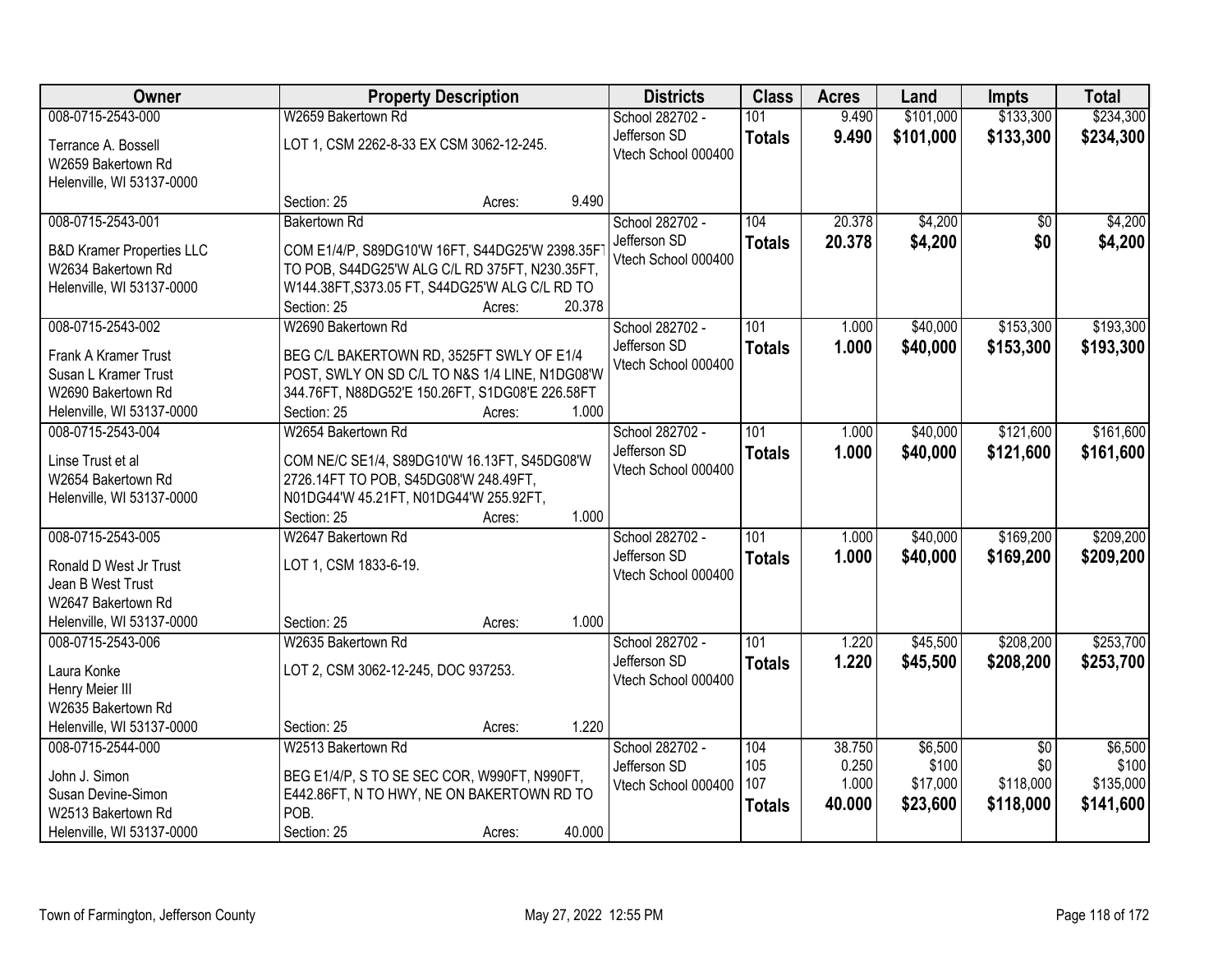| Owner                                          | <b>Property Description</b>                      |        |        | <b>Districts</b>    | <b>Class</b>  | <b>Acres</b> | Land      | <b>Impts</b>    | <b>Total</b> |
|------------------------------------------------|--------------------------------------------------|--------|--------|---------------------|---------------|--------------|-----------|-----------------|--------------|
| 008-0715-2544-001                              | W2585 Bakertown Rd                               |        |        | School 282702 -     | 101           | 9.500        | \$101,000 | \$178,900       | \$279,900    |
| Jeremy Feutz                                   | BEG S S/L 1001.25FT W SE/C, N990FT, E442.86FT, N |        |        | Jefferson SD        | 105           | 15.500       | \$3,900   | \$0             | \$3,900      |
| Michelle L. Feutz                              | TO C/L RD, SWLY ON SD C/L TO E/L CSM 2262-8-33,  |        |        | Vtech School 000400 | <b>Totals</b> | 25.000       | \$104,900 | \$178,900       | \$283,800    |
| W2585 Bakertown Rd                             | S ALG SD L TO CSM 2301-8-92. EX CSM 5264-28-229. |        |        |                     |               |              |           |                 |              |
| Helenville, WI 53137-0000                      | Section: 25                                      | Acres: | 25.000 |                     |               |              |           |                 |              |
| 008-0715-2544-002                              | W2553 Bakertown Rd                               |        |        | School 282702 -     | 101           | 3.000        | \$30,000  | \$71,100        | \$101,100    |
|                                                | LOT 1, CSM 5264-28-229, DOC 1273598.             |        |        | Jefferson SD        | <b>Totals</b> | 3.000        | \$30,000  | \$71,100        | \$101,100    |
| Jeremy Feutz<br>Michelle L. Feutz              |                                                  |        |        | Vtech School 000400 |               |              |           |                 |              |
| W2585 Bakertown Rd                             |                                                  |        |        |                     |               |              |           |                 |              |
| Helenville, WI 53137-0000                      | Section: 25                                      | Acres: | 3.000  |                     |               |              |           |                 |              |
| 008-0715-2611-000                              | County Rd D                                      |        |        | School 282702 -     | 104           | 20.000       | \$2,600   | $\overline{50}$ | \$2,600      |
|                                                |                                                  |        |        | Jefferson SD        | <b>Totals</b> | 20.000       | \$2,600   | \$0             | \$2,600      |
| Steven J Knoebel Trust                         | N1/2 OF NE1/4 NE1/4.                             |        |        | Vtech School 000400 |               |              |           |                 |              |
| Jody L Knoebel Trust                           |                                                  |        |        |                     |               |              |           |                 |              |
| N5648 S Farmington Rd                          |                                                  |        | 20.000 |                     |               |              |           |                 |              |
| Helenville, WI 53137-0000<br>008-0715-2611-001 | Section: 26<br>County Rd D                       | Acres: |        | School 282702 -     | 104           | 3.000        | \$500     |                 | \$500        |
|                                                |                                                  |        |        | Jefferson SD        | <b>15M</b>    | 17.000       | \$17,000  | \$0<br>\$0      | \$17,000     |
| Steven J Knoebel Trust                         | S1/2 NE1/4 NE1/4.                                |        |        | Vtech School 000400 |               | 20.000       | \$17,500  | \$0             | \$17,500     |
| Jody L Knoebel Trust                           |                                                  |        |        |                     | <b>Totals</b> |              |           |                 |              |
| N5648 S Farmington Rd                          |                                                  |        |        |                     |               |              |           |                 |              |
| Helenville, WI 53137-0000                      | Section: 26                                      | Acres: | 20.000 |                     |               |              |           |                 |              |
| 008-0715-2612-000                              | County Rd D                                      |        |        | School 282702 -     | 104           | 32.773       | \$5,600   | $\overline{50}$ | \$5,600      |
| Steven J Knoebel Trust                         | NW1/4 NE1/4 LYG ELY OF CTH D EX 2.14A IN CTH D   |        |        | Jefferson SD        | <b>Totals</b> | 32.773       | \$5,600   | \$0             | \$5,600      |
| Jody L Knoebel Trust                           | IN 341-74. EX CSM 4373-22-046.                   |        |        | Vtech School 000400 |               |              |           |                 |              |
| N5648 S Farmington Rd                          |                                                  |        |        |                     |               |              |           |                 |              |
| Helenville, WI 53137-0000                      | Section: 26                                      | Acres: | 32.773 |                     |               |              |           |                 |              |
| 008-0715-2612-001                              | N5614 County Rd D                                |        |        | School 282702 -     | 101           | 2.000        | \$65,000  | \$164,600       | \$229,600    |
| Frederick N. Lamp                              | LOT 1, CSM 4373-22-046.                          |        |        | Jefferson SD        | <b>Totals</b> | 2.000        | \$65,000  | \$164,600       | \$229,600    |
| Roxanne M. Lamp                                |                                                  |        |        | Vtech School 000400 |               |              |           |                 |              |
| N5614 County Rd D                              |                                                  |        |        |                     |               |              |           |                 |              |
| Helenville, WI 53137-0000                      | Section: 26                                      | Acres: | 2.000  |                     |               |              |           |                 |              |
| 008-0715-2612-002                              | County Rd D                                      |        |        | School 282702 -     | 104           | 3.159        | \$500     | $\overline{50}$ | \$500        |
|                                                |                                                  |        |        | Jefferson SD        | <b>Totals</b> | 3.159        | \$500     | \$0             | \$500        |
| Arlene G Borchardt Trust                       | NW1/4 NE1/4 LYG WLY CTH D.                       |        |        | Vtech School 000400 |               |              |           |                 |              |
| N5645 County Rd D<br>Helenville, WI 53137-0000 |                                                  |        |        |                     |               |              |           |                 |              |
|                                                | Section: 26                                      | Acres: | 3.159  |                     |               |              |           |                 |              |
|                                                |                                                  |        |        |                     |               |              |           |                 |              |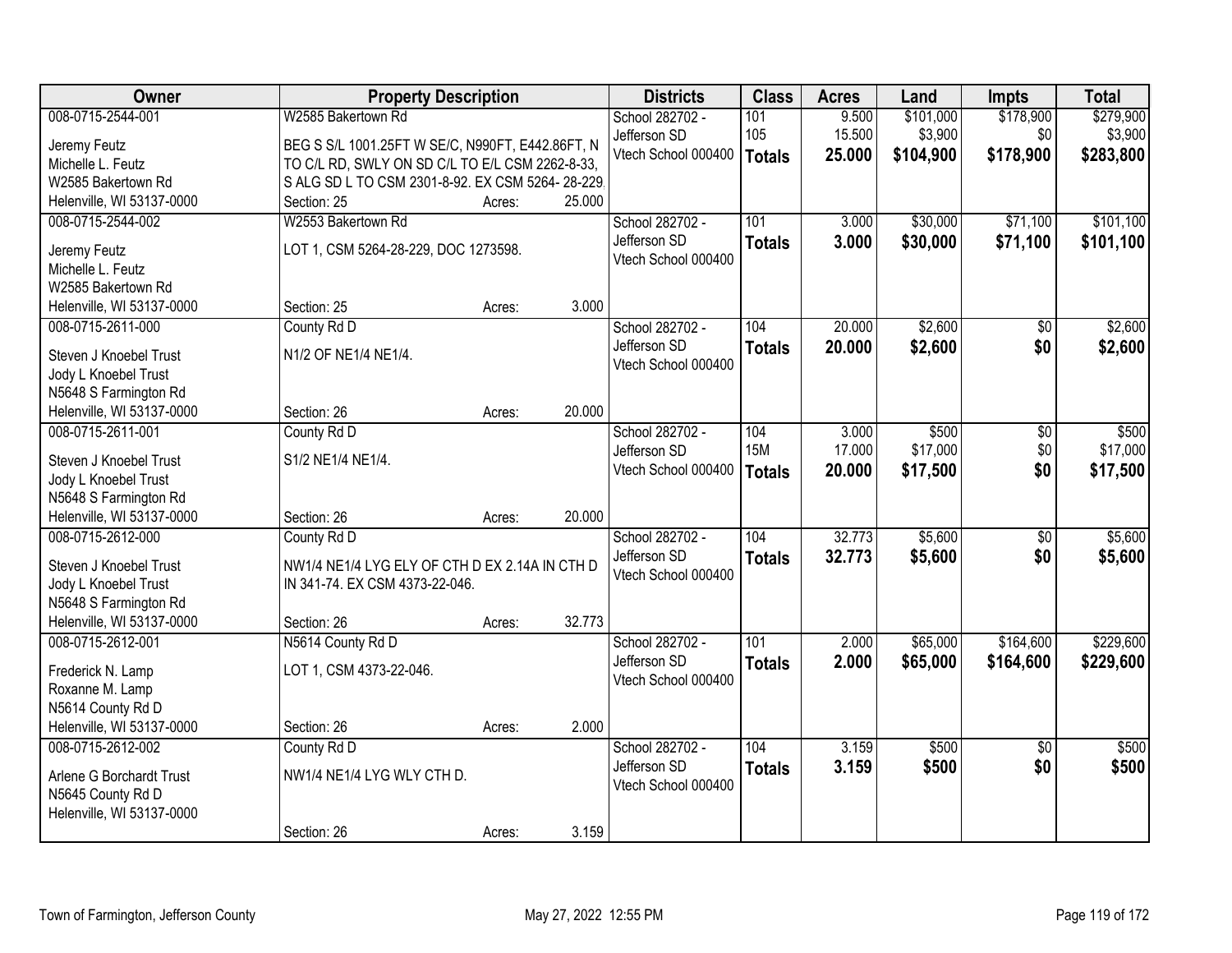| Owner                     |                                                 | <b>Property Description</b> |        | <b>Districts</b>    | <b>Class</b>     | <b>Acres</b> | Land     | <b>Impts</b>    | <b>Total</b> |
|---------------------------|-------------------------------------------------|-----------------------------|--------|---------------------|------------------|--------------|----------|-----------------|--------------|
| 008-0715-2613-000         | N5576 County Rd D                               |                             |        | School 282702 -     | 104              | 1.000        | \$200    | $\overline{50}$ | \$200        |
| Jay Wilson                | LOT 1, CSM 5927-34-153, DOC 1403365.            |                             |        | Jefferson SD        | 107              | 1.000        | \$17,000 | \$200           | \$17,200     |
| <b>Heather Peto</b>       |                                                 |                             |        | Vtech School 000400 | <b>Totals</b>    | 2.000        | \$17,200 | \$200           | \$17,400     |
| N5575 County Rd D         |                                                 |                             |        |                     |                  |              |          |                 |              |
| Helenville, WI 53137-0000 | Section: 26                                     | Acres:                      | 2.000  |                     |                  |              |          |                 |              |
| 008-0715-2613-001         | County Rd D                                     |                             |        | School 282702 -     | 104              | 19.770       | \$3,700  | \$0             | \$3,700      |
| Carl H. Anton             | S1/2 OF SW1/4 NE1/4. EX 0.23 A. IN CTH D IN     |                             |        | Jefferson SD        | <b>Totals</b>    | 19.770       | \$3,700  | \$0             | \$3,700      |
| Eileen a Anton Trust (Le  | 340-213.                                        |                             |        | Vtech School 000400 |                  |              |          |                 |              |
| 615 N Marion Ave          |                                                 |                             |        |                     |                  |              |          |                 |              |
| Jefferson, WI 53549-0000  | Section: 26                                     | Acres:                      | 19.770 |                     |                  |              |          |                 |              |
| 008-0715-2613-002         | County Rd D                                     |                             |        | School 282702 -     | 104              | 17.780       | \$3,600  | \$0             | \$3,600      |
| Steven J Knoebel Trust    | N1/2 OF SW1/4 NE1/4. EX .22A IN CTH D IN DOC    |                             |        | Jefferson SD        | <b>Totals</b>    | 17.780       | \$3,600  | \$0             | \$3,600      |
| Jody L Knoebel Trust      | 623547. EX CSM 5927-34-153, DOC 1403365         |                             |        | Vtech School 000400 |                  |              |          |                 |              |
| N5648 S Farmington Rd     |                                                 |                             |        |                     |                  |              |          |                 |              |
| Helenville, WI 53137-0000 | Section: 26                                     | Acres:                      | 17.780 |                     |                  |              |          |                 |              |
| 008-0715-2614-000         | County Rd D                                     |                             |        | School 282702 -     | 104              | 36.000       | \$5,300  | \$0             | \$5,300      |
| Steven J Knoebel Trust    | SE1/4 NE1/4.                                    |                             |        | Jefferson SD        | <b>15M</b>       | 4.000        | \$4,000  | \$0             | \$4,000      |
| Jody L Knoebel Trust      |                                                 |                             |        | Vtech School 000400 | <b>Totals</b>    | 40.000       | \$9,300  | \$0             | \$9,300      |
| N5648 S Farmington Rd     |                                                 |                             |        |                     |                  |              |          |                 |              |
| Helenville, WI 53137-0000 | Section: 26                                     | Acres:                      | 40.000 |                     |                  |              |          |                 |              |
| 008-0715-2621-000         | N5645 County Rd D                               |                             |        | School 282702 -     | 104              | 36.696       | \$4,400  | $\overline{50}$ | \$4,400      |
| Arlene G Borchardt Trust  | NE1/4 NW1/4. EX CSM 5492-30-167, DOC 1330797.   |                             |        | Jefferson SD        | 105              | 0.250        | \$100    | \$0             | \$100        |
| N5645 County Rd D         |                                                 |                             |        | Vtech School 000400 | 107              | 1.000        | \$17,000 | \$148,800       | \$165,800    |
| Helenville, WI 53137-0000 |                                                 |                             |        |                     | <b>Totals</b>    | 37.946       | \$21,500 | \$148,800       | \$170,300    |
|                           | Section: 26                                     | Acres:                      | 37.946 |                     |                  |              |          |                 |              |
| 008-0715-2621-001         | N5619 County Rd D                               |                             |        | School 282702 -     | $\overline{101}$ | 2.054        | \$65,500 | \$321,700       | \$387,200    |
| Brady J. Jaeger           | LOT 1, CSM 5492-30-167, DOC 1330797.            |                             |        | Jefferson SD        | <b>Totals</b>    | 2.054        | \$65,500 | \$321,700       | \$387,200    |
| Ronie J. Jaeger           |                                                 |                             |        | Vtech School 000400 |                  |              |          |                 |              |
| N5619 County Rd D         |                                                 |                             |        |                     |                  |              |          |                 |              |
| Helenville, WI 53137-0000 | Section: 26                                     | Acres:                      | 2.054  |                     |                  |              |          |                 |              |
| 008-0715-2622-000         | <b>Helenville Rd</b>                            |                             |        | School 282702 -     | 104              | 19.500       | \$3,700  | $\overline{30}$ | \$3,700      |
| <b>Finger Trust</b>       | NW1/4 NW1/4. EX S332.75FT EX CSM 955-3-425, DOC |                             |        | Jefferson SD        | 105              | 0.500        | \$100    | \$0             | \$100        |
| N5724 Helenville Rd       | 742126                                          |                             |        | Vtech School 000400 | <b>Totals</b>    | 20,000       | \$3,800  | \$0             | \$3,800      |
| Helenville, WI 53137-0000 |                                                 |                             |        |                     |                  |              |          |                 |              |
|                           | Section: 26                                     | Acres:                      | 20.000 |                     |                  |              |          |                 |              |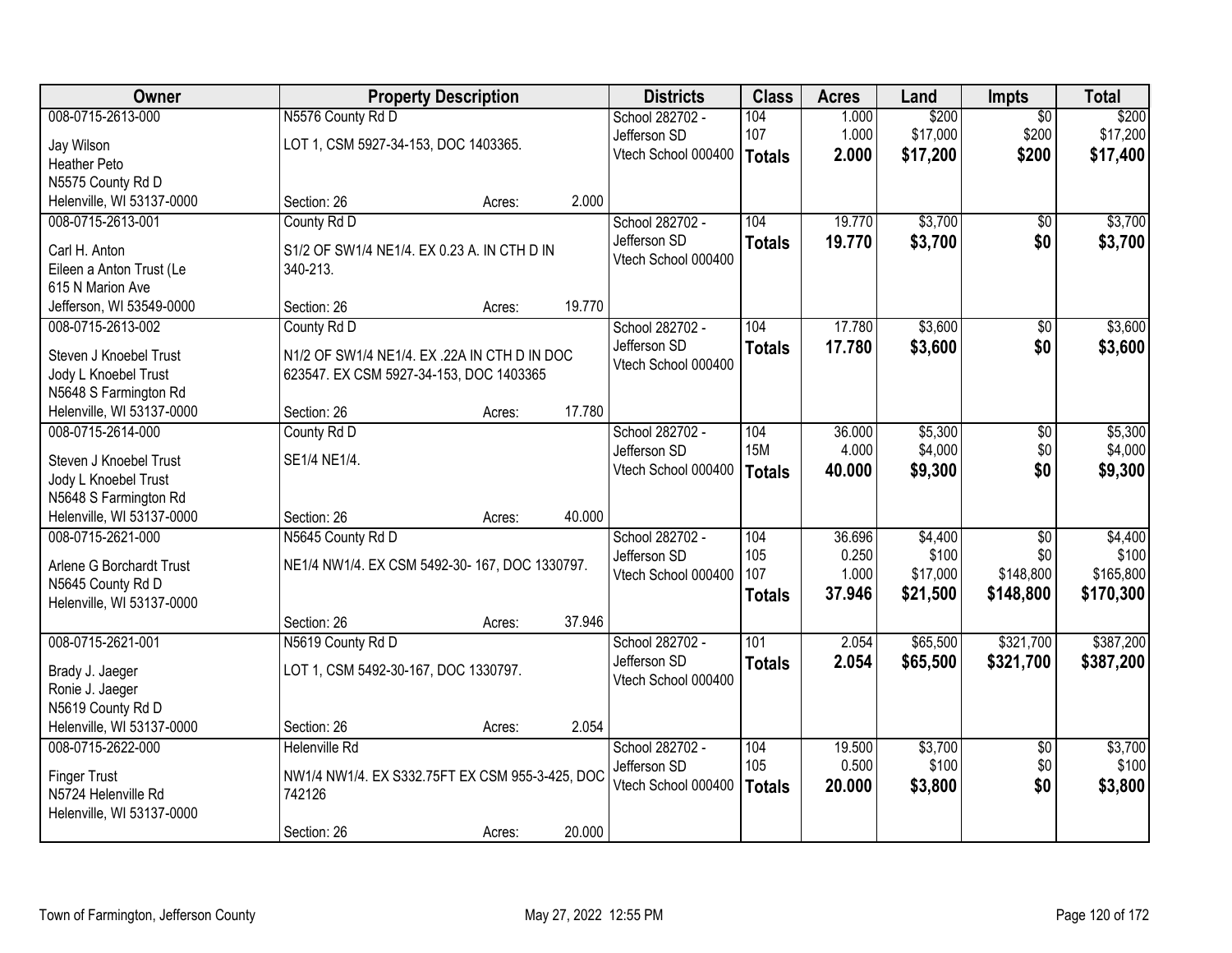| Owner                          | <b>Property Description</b>                   |        |        | <b>Districts</b>    | <b>Class</b>  | <b>Acres</b> | Land     | <b>Impts</b>    | <b>Total</b> |
|--------------------------------|-----------------------------------------------|--------|--------|---------------------|---------------|--------------|----------|-----------------|--------------|
| 008-0715-2622-001              | N5620 N Helenville Rd                         |        |        | School 282702 -     | 101           | 2.000        | \$65,000 | \$158,800       | \$223,800    |
| Badger Abrasives, Inc          | BEG ON W S/L 998.75FT S OF NW/S/C, S332.75FT, |        |        | Jefferson SD        | 104           | 4.000        | \$800    | \$0             | \$800        |
| N5620 N Helenville Rd          | N87DG45'E 1309.95FT, N332.75FT, S87DG45'W     |        |        | Vtech School 000400 | 106           | 4.000        | \$8,000  | \$0             | \$8,000      |
| Helenville, WI 53137-0000      | 1309.95FT TO POB.                             |        |        |                     | <b>Totals</b> | 10.000       | \$73,800 | \$158,800       | \$232,600    |
|                                | Section: 26                                   | Acres: | 10.000 |                     |               |              |          |                 |              |
| 008-0715-2622-002              | N5640 N Helenville Rd                         |        |        | School 282702 -     | 101           | 2.000        | \$65,000 | \$118,200       | \$183,200    |
|                                |                                               |        |        | Jefferson SD        | 104           | 5.000        | \$1,000  | \$0             | \$1,000      |
| Edward O. Kasper Jr            | LOT 1, CSM 955-3-425                          |        |        | Vtech School 000400 | 106           | 3.000        | \$6,000  | \$0             | \$6,000      |
| Barbara E. Kasper              |                                               |        |        |                     | <b>Totals</b> | 10.000       | \$72,000 | \$118,200       | \$190,200    |
| N5640 N Helenville Rd          |                                               |        | 10.000 |                     |               |              |          |                 |              |
| Helenville, WI 53137-0000      | Section: 26                                   | Acres: |        |                     |               |              |          |                 |              |
| 008-0715-2623-000              | <b>Helenville Rd</b>                          |        |        | School 282702 -     | 104           | 8.000        | \$1,700  | \$0             | \$1,700      |
| Charles S. Gramling            | SW1/4 NW1/4.                                  |        |        | Jefferson SD        | 105           | 12.000       | \$2,900  | \$0             | \$2,900      |
| 3617 3rd Ave                   |                                               |        |        | Vtech School 000400 | <b>15M</b>    | 20.000       | \$20,000 | \$0             | \$20,000     |
| South Milwaukee, WI 53172-0000 |                                               |        |        |                     | <b>Totals</b> | 40.000       | \$24,600 | \$0             | \$24,600     |
|                                | Section: 26                                   | Acres: | 40.000 |                     |               |              |          |                 |              |
| 008-0715-2624-000              | N5575 County Rd D                             |        |        | School 282702 -     | 101           | 2.215        | \$67,200 | \$104,500       | \$171,700    |
| Jay Wilson                     | LOT 1, CSM 5176-28-005, DOC 1246849. ALSO     |        |        | Jefferson SD        | <b>Totals</b> | 2.215        | \$67,200 | \$104,500       | \$171,700    |
| N5575 County Rd D              | AFFIDAVIT IN DOC 1247134. ALSO ESMT IN DOC    |        |        | Vtech School 000400 |               |              |          |                 |              |
| Helenville, WI 53137-0000      | 1248398.                                      |        |        |                     |               |              |          |                 |              |
|                                | Section: 26                                   | Acres: | 2.215  |                     |               |              |          |                 |              |
| 008-0715-2624-001              | County Rd D                                   |        |        | School 282702 -     | 104           | 20.000       | \$3,900  | $\overline{50}$ | \$3,900      |
|                                |                                               |        |        | Jefferson SD        | <b>Totals</b> | 20.000       | \$3,900  | \$0             | \$3,900      |
| Carl H. Anton                  | S1/2 OF SE1/4 NW1/4.                          |        |        | Vtech School 000400 |               |              |          |                 |              |
| Eileen a Anton Trust (Le       |                                               |        |        |                     |               |              |          |                 |              |
| 615 N Marion Ave               |                                               |        |        |                     |               |              |          |                 |              |
| Jefferson, WI 53549-0000       | Section: 26                                   | Acres: | 20.000 |                     |               |              |          |                 |              |
| 008-0715-2624-002              | County Rd D                                   |        |        | School 282702 -     | 104           | 13.928       | \$2,900  | $\sqrt{$0}$     | \$2,900      |
| Susanne C. Fell                | N1/2 OF SE/14 NW1/4. EX CSM 5176-28-005, DOC  |        |        | Jefferson SD        | 105           | 2.785        | \$700    | \$0             | \$700        |
| N5585 County Rd D              | 1246849. ALSO AFFIDAVIT IN DOC 1247134. ALSO  |        |        | Vtech School 000400 | <b>Totals</b> | 16.713       | \$3,600  | \$0             | \$3,600      |
| Helenville, WI 53137-0000      | ESMT IN DOC 1248398. EX CSM 5233-28-152, DOC  |        |        |                     |               |              |          |                 |              |
|                                | Section: 26                                   | Acres: | 16.713 |                     |               |              |          |                 |              |
| 008-0715-2624-003              | N5585 County Rd D                             |        |        | School 282702 -     | 101           | 1.072        | \$41,800 | \$411,200       | \$453,000    |
|                                |                                               |        |        | Jefferson SD        | <b>Totals</b> | 1.072        | \$41,800 | \$411,200       | \$453,000    |
| Susanne C. Fell                | LOT 1, CSM 5233-28-152, DOC 1266493.          |        |        | Vtech School 000400 |               |              |          |                 |              |
| N5585 County Rd D              |                                               |        |        |                     |               |              |          |                 |              |
| Helenville, WI 53137-0000      |                                               |        |        |                     |               |              |          |                 |              |
|                                | Section: 26                                   | Acres: | 1.072  |                     |               |              |          |                 |              |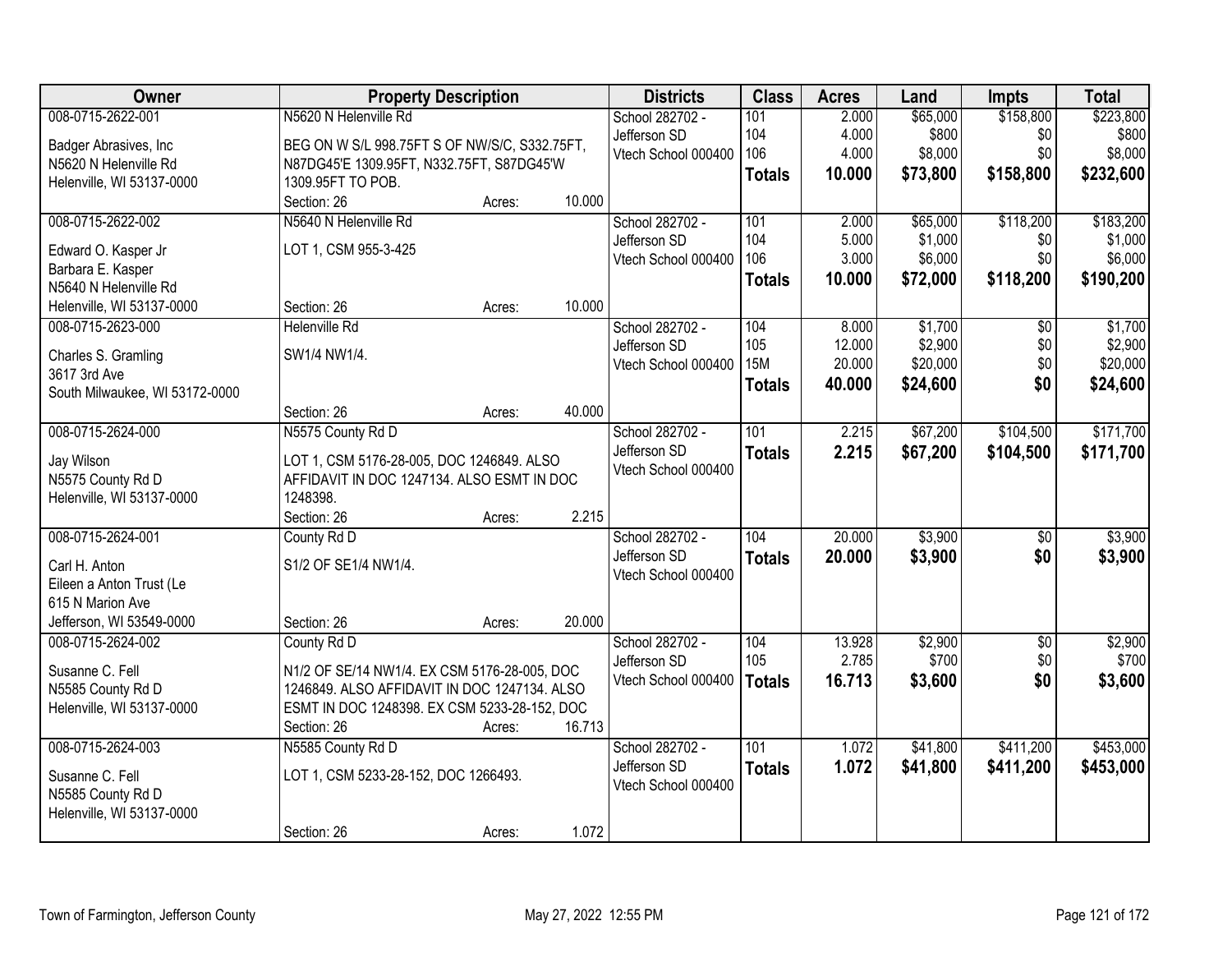| Owner                          | <b>Property Description</b>                     |        |        | <b>Districts</b>                    | <b>Class</b>  | <b>Acres</b>   | Land             | <b>Impts</b>           | <b>Total</b>     |
|--------------------------------|-------------------------------------------------|--------|--------|-------------------------------------|---------------|----------------|------------------|------------------------|------------------|
| 008-0715-2631-000              | County Rd D                                     |        |        | School 282702 -                     | 104           | 20.000         | \$3,400          | $\overline{50}$        | \$3,400          |
| Carl H. Anton                  | N1/2 OF NE1/4 SW1/4.                            |        |        | Jefferson SD                        | <b>Totals</b> | 20.000         | \$3,400          | \$0                    | \$3,400          |
| Eileen a Anton Trust (Le       |                                                 |        |        | Vtech School 000400                 |               |                |                  |                        |                  |
| 615 N Marion Ave               |                                                 |        |        |                                     |               |                |                  |                        |                  |
| Jefferson, WI 53549-0000       | Section: 26                                     | Acres: | 20.000 |                                     |               |                |                  |                        |                  |
| 008-0715-2631-001              | County Rd D                                     |        |        | School 282702 -                     | 104           | 17.500         | \$3,400          | $\overline{50}$        | \$3,400          |
|                                |                                                 |        |        | Jefferson SD                        | 105           | 0.500          | \$100            | \$0                    | \$100            |
| John A Martin Trust            | S1/2 OF NE1/4 SW1/4.                            |        |        | Vtech School 000400                 | <b>15M</b>    | 2.000          | \$2,000          | \$0                    | \$2,000          |
| Marilyn R Martin Trust         |                                                 |        |        |                                     | <b>Totals</b> | 20.000         | \$5,500          | \$0                    | \$5,500          |
| N5325 County Rd D              |                                                 |        | 20.000 |                                     |               |                |                  |                        |                  |
| Helenville, WI 53137-0000      | Section: 26<br>N5404 N Helenville Rd            | Acres: |        |                                     |               |                |                  |                        |                  |
| 008-0715-2632-000              |                                                 |        |        | School 282702 -                     | 104<br>105    | 15.000         | \$3,000<br>\$100 | $\overline{50}$<br>\$0 | \$3,000<br>\$100 |
| Charles S. Gramling            | NW1/4 SW1/4.                                    |        |        | Jefferson SD<br>Vtech School 000400 | 107           | 1.000<br>1.000 | \$17,000         | \$109,200              | \$126,200        |
| 3617 3rd Ave                   |                                                 |        |        |                                     | <b>15M</b>    | 23.000         | \$23,000         | \$0                    | \$23,000         |
| South Milwaukee, WI 53172-0000 |                                                 |        |        |                                     |               | 40.000         | \$43,100         | \$109,200              |                  |
|                                | Section: 26                                     | Acres: | 40.000 |                                     | <b>Totals</b> |                |                  |                        | \$152,300        |
| 008-0715-2633-000              | <b>Bakertown Rd</b>                             |        |        | School 282702 -                     | 104           | 17.500         | \$1,200          | \$0                    | \$1,200          |
| John A Martin Trust            | BEG AT NE/C SW1/4 SW1/4, W366FT, S294FT,        |        |        | Jefferson SD                        | 105           | 8.500          | \$2,100          | \$0                    | \$2,100          |
| Marilyn R Martin Trust         | W294FT, S366FT, W660FT TO W/S/L, S TO SW/S/C, E |        |        | Vtech School 000400                 | <b>Totals</b> | 26.000         | \$3,300          | \$0                    | \$3,300          |
| N5325 County Rd D              | TO PT 1897.76FT W OF S1/4/C, N2DG07'W 274.49FT, |        |        |                                     |               |                |                  |                        |                  |
| Helenville, WI 53137-0000      | Section: 26                                     | Acres: | 26.000 |                                     |               |                |                  |                        |                  |
| 008-0715-2633-001              | W3224 Bakertown Rd                              |        |        |                                     | 101           | 2.000          | \$65,000         | \$155,500              | \$220,500        |
|                                |                                                 |        |        | School 282702 -<br>Jefferson SD     |               | 2.000          |                  |                        |                  |
| Anthony G. Milbrath            | BEG 1527.20FT W OF S1/4 POST W370.56FT,         |        |        | Vtech School 000400                 | <b>Totals</b> |                | \$65,000         | \$155,500              | \$220,500        |
| Janis C. Milbrath              | N2DG07'W 274.49FT S80DG07'E 378.84FT, S2DG07'E  |        |        |                                     |               |                |                  |                        |                  |
| W3224 Bakertown Rd             | 195.72FT TO POB. SUBJ. TO HWY OVER S LY 33FT.   |        |        |                                     |               |                |                  |                        |                  |
| Helenville, WI 53137-0000      | Section: 26                                     | Acres: | 2.000  |                                     |               |                |                  |                        |                  |
| 008-0715-2633-002              | Helenville Rd                                   |        |        | School 282702 -                     | 104           | 11.500         | \$1,600          | $\sqrt{6}$             | \$1,600          |
| Charles S. Gramling            | NW1/4 OF SW1/4 SW1/4. 294FT SQ IN NW COR OF     |        |        | Jefferson SD                        | 105           | 0.500          | \$100            | \$0                    | \$100            |
| 3617 3rd Ave                   | NE1/4 OF SW1/4 SW1/4.                           |        |        | Vtech School 000400                 | <b>Totals</b> | 12.000         | \$1,700          | \$0                    | \$1,700          |
| South Milwaukee, WI 53172-0000 |                                                 |        |        |                                     |               |                |                  |                        |                  |
|                                | Section: 26                                     | Acres: | 12.000 |                                     |               |                |                  |                        |                  |
| 008-0715-2634-000              | N5325 County Rd D                               |        |        | School 282702 -                     | 104           | 38.000         | \$5,200          | $\overline{50}$        | \$5,200          |
|                                |                                                 |        |        | Jefferson SD                        | 105           | 1.000          | \$100            | \$0                    | \$100            |
| John A Martin Trust            | SE1/4 SW1/4.                                    |        |        | Vtech School 000400                 | 107           | 1.000          | \$17,000         | \$259,100              | \$276,100        |
| Marilyn R Martin Trust         |                                                 |        |        |                                     | <b>Totals</b> | 40.000         | \$22,300         | \$259,100              | \$281,400        |
| N5325 County Rd D              |                                                 |        |        |                                     |               |                |                  |                        |                  |
| Helenville, WI 53137-0000      | Section: 26                                     | Acres: | 40.000 |                                     |               |                |                  |                        |                  |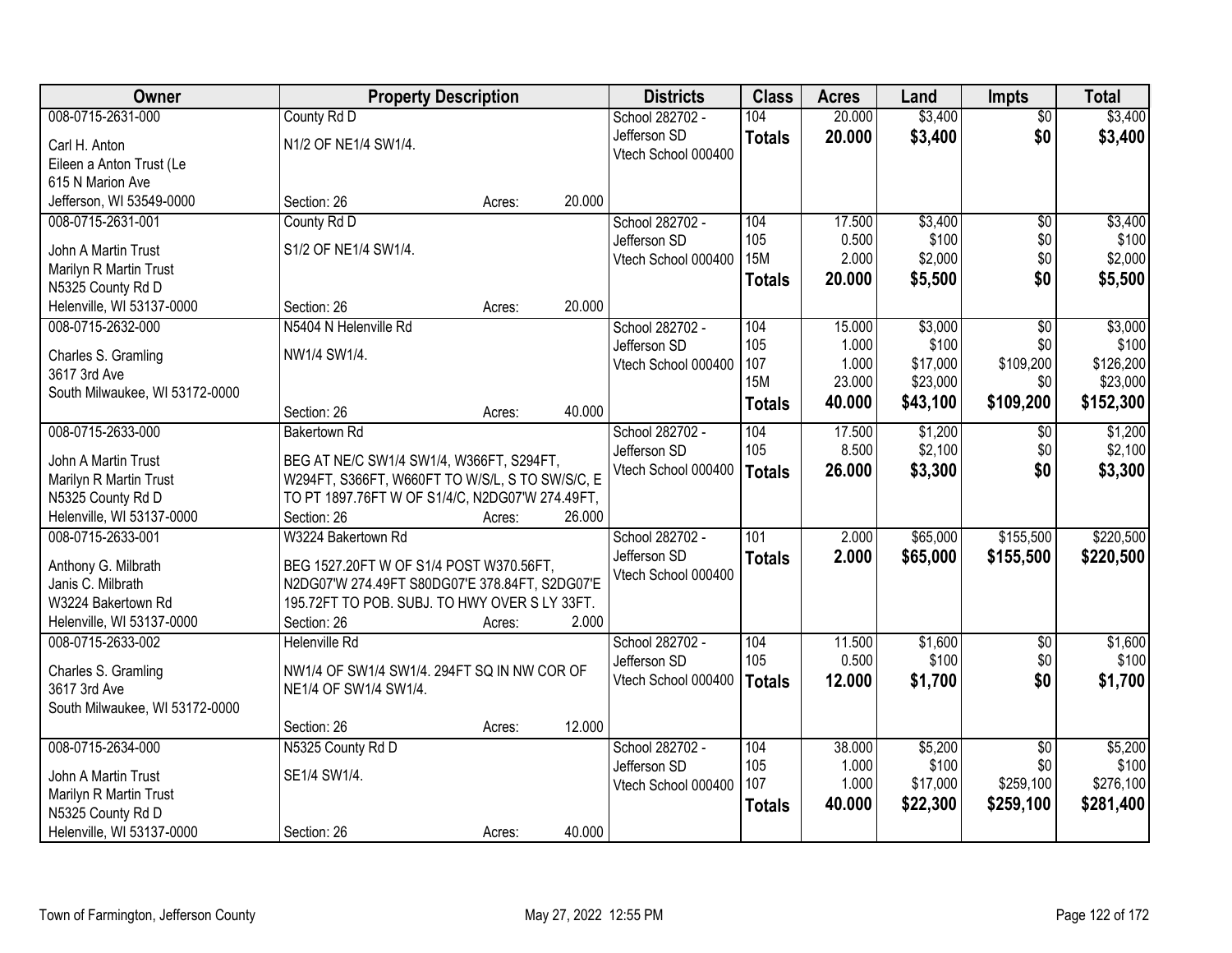| Owner                                          | <b>Property Description</b>                  |        | <b>Districts</b> | <b>Class</b>                        | <b>Acres</b>  | Land   | <b>Impts</b> | <b>Total</b>    |           |
|------------------------------------------------|----------------------------------------------|--------|------------------|-------------------------------------|---------------|--------|--------------|-----------------|-----------|
| 008-0715-2641-000                              | <b>Bakertown Rd</b>                          |        |                  | School 282702 -                     | 104           | 10.000 | \$2,100      | $\overline{30}$ | \$2,100   |
| Frank & Patricia Anfang Trust et al            | W1/2 E1/2 NE1/4 SE1/4.                       |        |                  | Jefferson SD<br>Vtech School 000400 | <b>Totals</b> | 10.000 | \$2,100      | \$0             | \$2,100   |
| W2948 Bakertown Rd                             |                                              |        |                  |                                     |               |        |              |                 |           |
| Helenville, WI 53137-0000                      |                                              |        |                  |                                     |               |        |              |                 |           |
|                                                | Section: 26                                  | Acres: | 10.000           |                                     |               |        |              |                 |           |
| 008-0715-2641-001                              | <b>Bakertown Rd</b>                          |        |                  | School 282702 -                     | 104           | 20.000 | \$3,900      | $\overline{50}$ | \$3,900   |
| Carl H. Anton                                  | W1/2 OF NE1/4 SE1/4.                         |        |                  | Jefferson SD<br>Vtech School 000400 | <b>Totals</b> | 20.000 | \$3,900      | \$0             | \$3,900   |
| Eileen a Anton Trust (Le                       |                                              |        |                  |                                     |               |        |              |                 |           |
| 615 N Marion Ave                               |                                              |        |                  |                                     |               |        |              |                 |           |
| Jefferson, WI 53549-0000                       | Section: 26                                  | Acres: | 20.000           |                                     |               |        |              |                 |           |
| 008-0715-2641-002                              | <b>Bakertown Rd</b>                          |        |                  | School 282702 -                     | 104           | 15.000 | \$3,100      | \$0             | \$3,100   |
| John P. Lynch                                  | E1/4 E1/2 SE1/4. EX CSM 1387-4-397.          |        |                  | Jefferson SD                        | <b>Totals</b> | 15.000 | \$3,100      | \$0             | \$3,100   |
| Denise M. Lynch                                |                                              |        |                  | Vtech School 000400                 |               |        |              |                 |           |
| W2880 Bakertown Rd                             |                                              |        |                  |                                     |               |        |              |                 |           |
| Helenville, WI 53137                           | Section: 26                                  | Acres: | 15.000           |                                     |               |        |              |                 |           |
| 008-0715-2642-000                              | N5488 County Rd D                            |        |                  | School 282702 -                     | 104           | 2.000  | \$300        | $\overline{50}$ | \$300     |
| Daniel C. Anton                                | LOT 1, CSM 5385-29-205, DOC 1302125.         |        |                  | Jefferson SD                        | 107           | 1.000  | \$17,000     | \$180,300       | \$197,300 |
| Kristi J. Anton                                |                                              |        |                  | Vtech School 000400                 | <b>Totals</b> | 3.000  | \$17,300     | \$180,300       | \$197,600 |
| N5488 County Rd D                              |                                              |        |                  |                                     |               |        |              |                 |           |
| Helenville, WI 53137-0000                      | Section: 26                                  | Acres: | 3.000            |                                     |               |        |              |                 |           |
| 008-0715-2642-001                              | County Rd D                                  |        |                  | School 282702 -                     | 105           | 23.836 | \$28,600     | $\overline{50}$ | \$28,600  |
|                                                |                                              |        |                  | Jefferson SD                        | <b>Totals</b> | 23.836 | \$28,600     | \$0             | \$28,600  |
| Steven J Knoebel Trust<br>Jody L Knoebel Trust | LOT 2, CSM 5144-27-251, DOC 1238783.         |        |                  | Vtech School 000400                 |               |        |              |                 |           |
| N5648 S Farmington Rd                          |                                              |        |                  |                                     |               |        |              |                 |           |
| Helenville, WI 53137-0000                      | Section: 26                                  | Acres: | 23.836           |                                     |               |        |              |                 |           |
| 008-0715-2642-002                              |                                              |        |                  | School 282702 -                     | 104           | 16.500 | \$3,100      | $\overline{50}$ | \$3,100   |
|                                                |                                              |        |                  | Jefferson SD                        | 105           | 0.500  | \$100        | \$0             | \$100     |
| Carl H Anton Trust                             | N1/2 OF NW1/4 SE1/4. EX CSM 5385-29-205, DOC |        |                  | Vtech School 000400                 | <b>Totals</b> | 17.000 | \$3,200      | \$0             | \$3,200   |
| Eileen a Anton Trust                           | 1302125.                                     |        |                  |                                     |               |        |              |                 |           |
| 615 N Marion Ave<br>Jefferson, WI 53549-0000   | Section: 26                                  |        | 17.000           |                                     |               |        |              |                 |           |
| 008-0715-2643-000                              | N5366 County Rd D                            | Acres: |                  | School 282702 -                     | 101           | 3.000  | \$75,000     | \$14,200        | \$89,200  |
|                                                |                                              |        |                  | Jefferson SD                        | <b>Totals</b> | 3.000  | \$75,000     | \$14,200        | \$89,200  |
| Steven J Knoebel Trust                         | LOT 1, CSM 5057-27-039, DOC 1219240.         |        |                  | Vtech School 000400                 |               |        |              |                 |           |
| Jody L Knoebel Trust                           |                                              |        |                  |                                     |               |        |              |                 |           |
| N5648 S Farmington Rd                          |                                              |        |                  |                                     |               |        |              |                 |           |
| Helenville, WI 53137-0000                      | Section: 26                                  | Acres: | 3.000            |                                     |               |        |              |                 |           |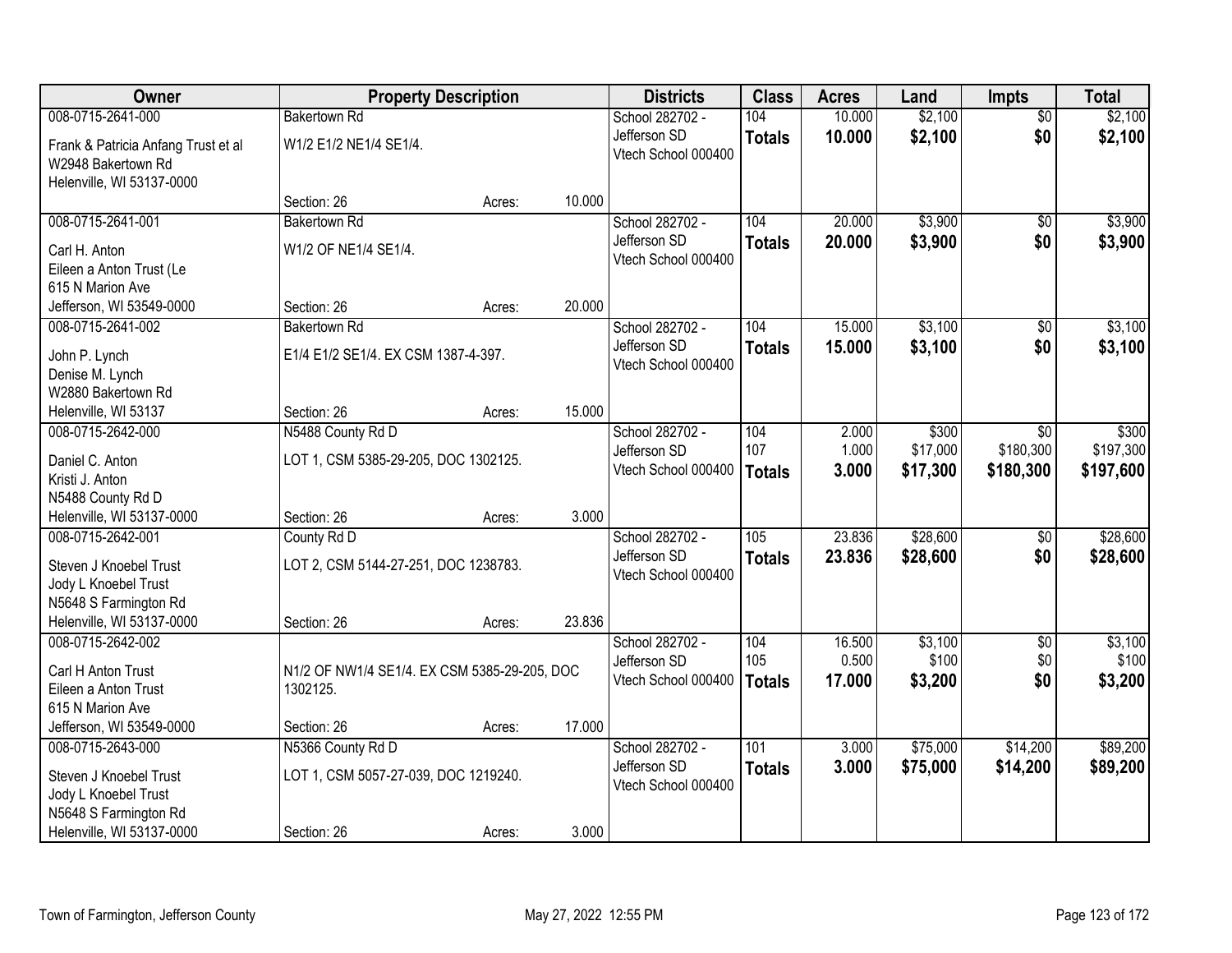| Owner                               | <b>Property Description</b>                       |        |        | <b>Districts</b>                | <b>Class</b>  | <b>Acres</b> | Land     | <b>Impts</b>    | <b>Total</b> |
|-------------------------------------|---------------------------------------------------|--------|--------|---------------------------------|---------------|--------------|----------|-----------------|--------------|
| 008-0715-2643-001                   | N5310 County Rd D                                 |        |        | School 282702 -                 | 101           | 2.160        | \$66,600 | \$221,400       | \$288,000    |
| F&D Thoma Trust                     | BEG SW COR SW1/4 SE1/4, N209FT, E209FT, S209FT    |        |        | Jefferson SD                    | <b>Totals</b> | 2.160        | \$66,600 | \$221,400       | \$288,000    |
| N5310 County Rd D                   | W209FT TO POB. SUBJ TO HWYS ON W&S. ALSO          |        |        | Vtech School 000400             |               |              |          |                 |              |
| Helenville, WI 53137-0000           | CSM 2-105.                                        |        |        |                                 |               |              |          |                 |              |
|                                     | Section: 26                                       | Acres: | 2.160  |                                 |               |              |          |                 |              |
| 008-0715-2643-002                   | County Rd D                                       |        |        | School 282702 -                 | 104           | 10.478       | \$1,600  | \$0             | \$1,600      |
| Steven J Knoebel Trust              | OUTLOT 1, CSM 5144-27-251, DOC 1238783. ALSO      |        |        | Jefferson SD                    | 105           | 15.630       | \$13,400 | \$0             | \$13,400     |
| Jody L Knoebel Trust                | 20FT ESMT TO POND DOC 1270099.                    |        |        | Vtech School 000400             | <b>Totals</b> | 26.108       | \$15,000 | \$0             | \$15,000     |
| N5648 S Farmington Rd               |                                                   |        |        |                                 |               |              |          |                 |              |
| Helenville, WI 53137-0000           | Section: 26                                       | Acres: | 26.108 |                                 |               |              |          |                 |              |
| 008-0715-2643-003                   |                                                   |        |        | School 282702 -                 | 105           | 4.130        | \$5,000  | $\overline{50}$ | \$5,000      |
| Steven J Knoebel Trust              | LOT 1, CSM 5144-27-251, DOC 1238783.              |        |        | Jefferson SD                    | <b>Totals</b> | 4.130        | \$5,000  | \$0             | \$5,000      |
| Jody L Knoebel Trust                |                                                   |        |        | Vtech School 000400             |               |              |          |                 |              |
| N5648 S Farmington Rd               |                                                   |        |        |                                 |               |              |          |                 |              |
| Helenville, WI 53137-0000           | Section: 26                                       | Acres: | 4.130  |                                 |               |              |          |                 |              |
| 008-0715-2644-000                   | W2948 Bakertown Rd                                |        |        | School 282702 -                 | 104           | 27.000       | \$5,500  | \$0             | \$5,500      |
|                                     |                                                   |        |        | Jefferson SD                    | 105           | 1.500        | \$400    | \$0             | \$400        |
| Frank & Patricia Anfang Trust et al | SE1/4 SE1/4. EX CSM 275-2-001, DOC 709442. EX     |        |        | Vtech School 000400             | 107           | 1.000        | \$17,000 | \$254,000       | \$271,000    |
| W2948 Bakertown Rd                  | CSM 1387 -4-397, DOC 767116. EX E1/4 SE1/4 SE1/4. |        |        |                                 | <b>Totals</b> | 29.500       | \$22,900 | \$254,000       | \$276,900    |
| Helenville, WI 53137-0000           |                                                   |        |        |                                 |               |              |          |                 |              |
|                                     | Section: 26<br>W2958 Bakertown Rd                 | Acres: | 29.500 |                                 | 101           | 0.500        | \$26,700 | \$120,100       | \$146,800    |
| 008-0715-2644-001                   |                                                   |        |        | School 282702 -<br>Jefferson SD |               |              |          |                 |              |
| <b>Eric Canales</b>                 | CSM 275-2-1, DOC 709442.                          |        |        | Vtech School 000400             | <b>Totals</b> | 0.500        | \$26,700 | \$120,100       | \$146,800    |
| Michaela De Meio                    |                                                   |        |        |                                 |               |              |          |                 |              |
| W2958 Bakertown Rd                  |                                                   |        |        |                                 |               |              |          |                 |              |
| Helenville, WI 53137-0000           | Section: 26                                       | Acres: | 0.500  |                                 |               |              |          |                 |              |
| 008-0715-2644-002                   | W2916 Bakertown Rd                                |        |        | School 282702 -                 | 101           | 5.000        | \$83,000 | \$128,200       | \$211,200    |
| Ronald J. Boettcher                 | LOT 1, CSM 1387-4-397.                            |        |        | Jefferson SD                    | <b>Totals</b> | 5.000        | \$83,000 | \$128,200       | \$211,200    |
| Patricia Boettcher                  |                                                   |        |        | Vtech School 000400             |               |              |          |                 |              |
| W2916 Bakertown Rd                  |                                                   |        |        |                                 |               |              |          |                 |              |
| Helenville, WI 53137-0000           | Section: 26                                       | Acres: | 5.000  |                                 |               |              |          |                 |              |
| 008-0715-2711-000                   | N5689 N Helenville Rd                             |        |        | School 282702 -                 | 104           | 38.000       | \$4,600  | $\overline{50}$ | \$4,600      |
| Timothy F. Finger                   | NE1/4 NE1/4.                                      |        |        | Jefferson SD                    | 105           | 1.000        | \$100    | \$0             | \$100        |
| N5689 N Helenville Rd               |                                                   |        |        | Vtech School 000400             | 107           | 1.000        | \$17,000 | \$249,200       | \$266,200    |
| Helenville, WI 53137-0000           |                                                   |        |        |                                 | <b>Totals</b> | 40.000       | \$21,700 | \$249,200       | \$270,900    |
|                                     | Section: 27                                       | Acres: | 40.000 |                                 |               |              |          |                 |              |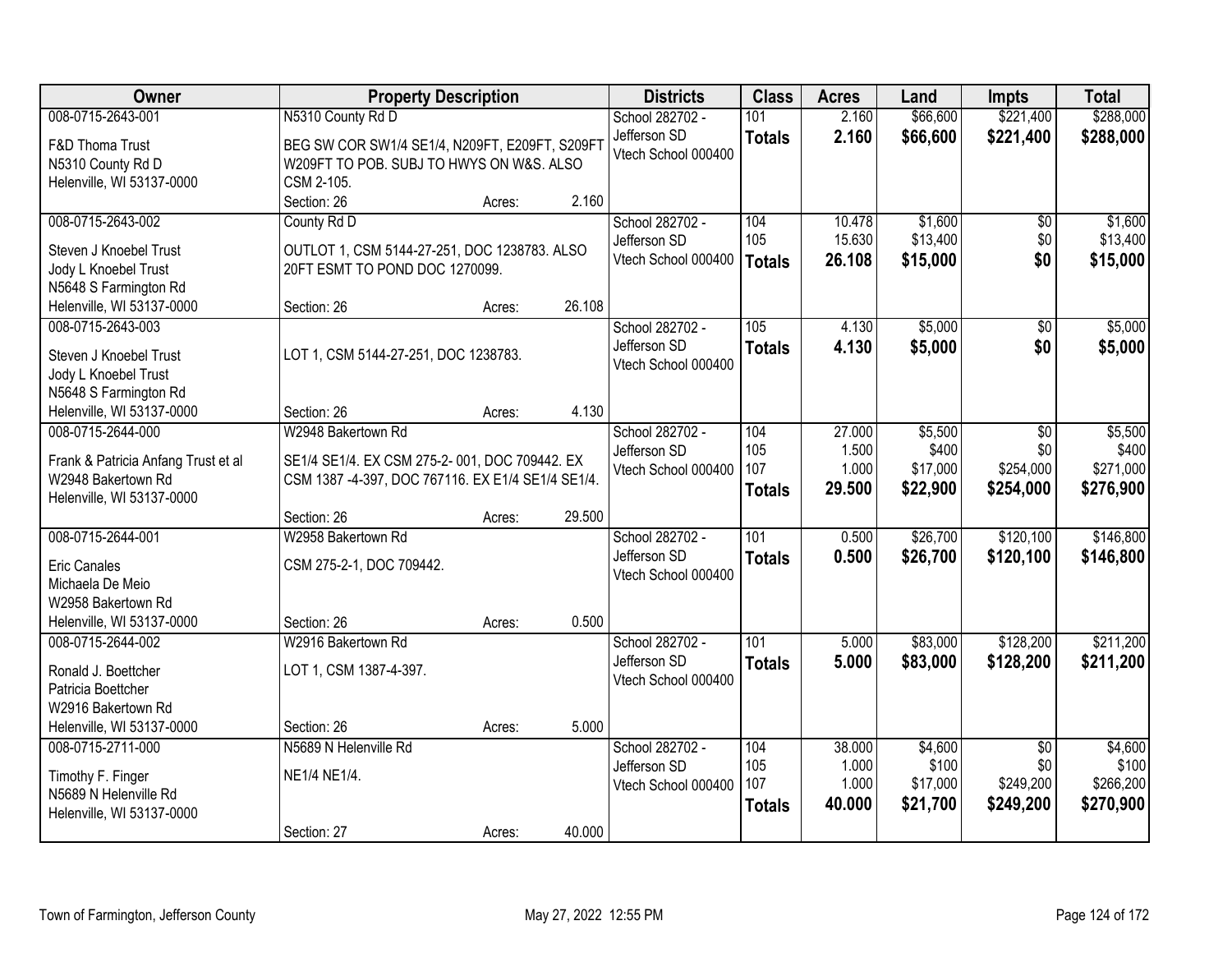| 008-0715-2712-000<br>\$6,800<br><b>Helenville Rd</b><br>School 282702 -<br>104<br>34.670<br>$\overline{50}$                          | \$6,800   |
|--------------------------------------------------------------------------------------------------------------------------------------|-----------|
| \$6,000<br>3.000<br>\$0<br>Jefferson SD<br>106<br>Charles S. Gramling<br>NW1/4 NE1/4. EX COM 606FT S & 304FT E OF N1/4               | \$6,000   |
| \$14,800<br>107<br>2.000<br>\$29,000<br>Vtech School 000400<br>3617 3rd Ave<br>POST, E125FT, S116FT, W125FT, N116FT TO POB.          | \$43,800  |
| 39.670<br>\$41,800<br>\$14,800<br><b>Totals</b><br>South Milwaukee, WI 53172-0000<br>ALSO 16FT ROW                                   | \$56,600  |
| 39.670<br>Section: 27<br>Acres:                                                                                                      |           |
| 008-0715-2712-001<br>101<br>\$19,800<br>\$101,400<br>W3498 Sunshine Rd<br>School 282702 -<br>0.330                                   | \$121,200 |
| 0.330<br>Jefferson SD<br>\$19,800<br>\$101,400<br><b>Totals</b>                                                                      | \$121,200 |
| Charles S. Gramling<br>BEG 606FT S & 304FT E OF N 1/4 POST, E125FT,<br>Vtech School 000400<br>3617 3rd Ave                           |           |
| S116FT, W125FT, N116FT TO POB. ALSO 16FT ROW.<br>South Milwaukee, WI 53172-0000                                                      |           |
| Section: 27<br>0.330<br>Acres:                                                                                                       |           |
| 008-0715-2713-000<br>\$5,400<br>Sunshine Rd<br>School 282702 -<br>104<br>32.000<br>\$0                                               | \$5,400   |
| 105<br>\$1,900<br>\$0<br>8.000<br>Jefferson SD                                                                                       | \$1,900   |
| SW1/4 NE1/4. ALSO 16FT ROW.<br>Charles S. Gramling<br>Vtech School 000400<br>\$7,300<br>\$0<br>40.000<br><b>Totals</b>               | \$7,300   |
| 3617 3rd Ave                                                                                                                         |           |
| South Milwaukee, WI 53172-0000<br>40.000<br>Section: 27<br>Acres:                                                                    |           |
| 008-0715-2714-000<br>37.000<br>\$6,100<br>W3382 Sunshine Rd<br>School 282702 -<br>104<br>\$0                                         | \$6,100   |
| 105<br>2.000<br>\$100<br>\$0<br>Jefferson SD                                                                                         | \$100     |
| SE1/4 NE1/4.<br>Charles S. Gramling<br>1.000<br>\$17,000<br>\$12,900<br>107<br>Vtech School 000400                                   | \$29,900  |
| 3617 3rd Ave<br>\$23,200<br>40.000<br>\$12,900<br><b>Totals</b>                                                                      | \$36,100  |
| South Milwaukee, WI 53172-0000                                                                                                       |           |
| 40.000<br>Section: 27<br>Acres:                                                                                                      |           |
| 008-0715-2721-000<br>104<br>\$6,300<br>Sunshine Rd<br>40.000<br>\$0<br>School 282702 -                                               | \$6,300   |
| \$6,300<br>Jefferson SD<br>40.000<br>\$0<br><b>Totals</b><br>NE1/4 NW1/4.<br>Rsm Rentals, LLC                                        | \$6,300   |
| Vtech School 000400<br>N5702 Coffee Rd                                                                                               |           |
| Johnson Creek, WI 53038-0000                                                                                                         |           |
| 40.000<br>Section: 27<br>Acres:                                                                                                      |           |
| 008-0715-2722-000<br>School 282702 -<br>104<br>39.000<br>\$4,600<br>$\overline{50}$<br>Coffee Rd                                     | \$4,600   |
| \$100<br>\$0<br>105<br>1.000<br>Jefferson SD<br>NW1/4 NW1/4.<br>Rsm Rentals, LLC                                                     | \$100     |
| Vtech School 000400<br>\$4,700<br>\$0<br>40.000<br><b>Totals</b><br>N5702 Coffee Rd                                                  | \$4,700   |
| Johnson Creek, WI 53038-0000                                                                                                         |           |
| 40.000<br>Section: 27<br>Acres:                                                                                                      |           |
| 008-0715-2723-000<br>\$195,900<br>N5560 Coffee Rd<br>School 282702 -<br>101<br>2.574<br>\$70,700                                     | \$266,600 |
| Jefferson SD<br>2.574<br>\$70,700<br>\$195,900<br><b>Totals</b><br>LOT 1, CSM 5402-29-257, DOC 1306720.<br>William G Pendleton Trust | \$266,600 |
| Vtech School 000400<br>N5560 Coffee Rd                                                                                               |           |
| Helenville, WI 53137-0000                                                                                                            |           |
| 2.574<br>Section: 27<br>Acres:                                                                                                       |           |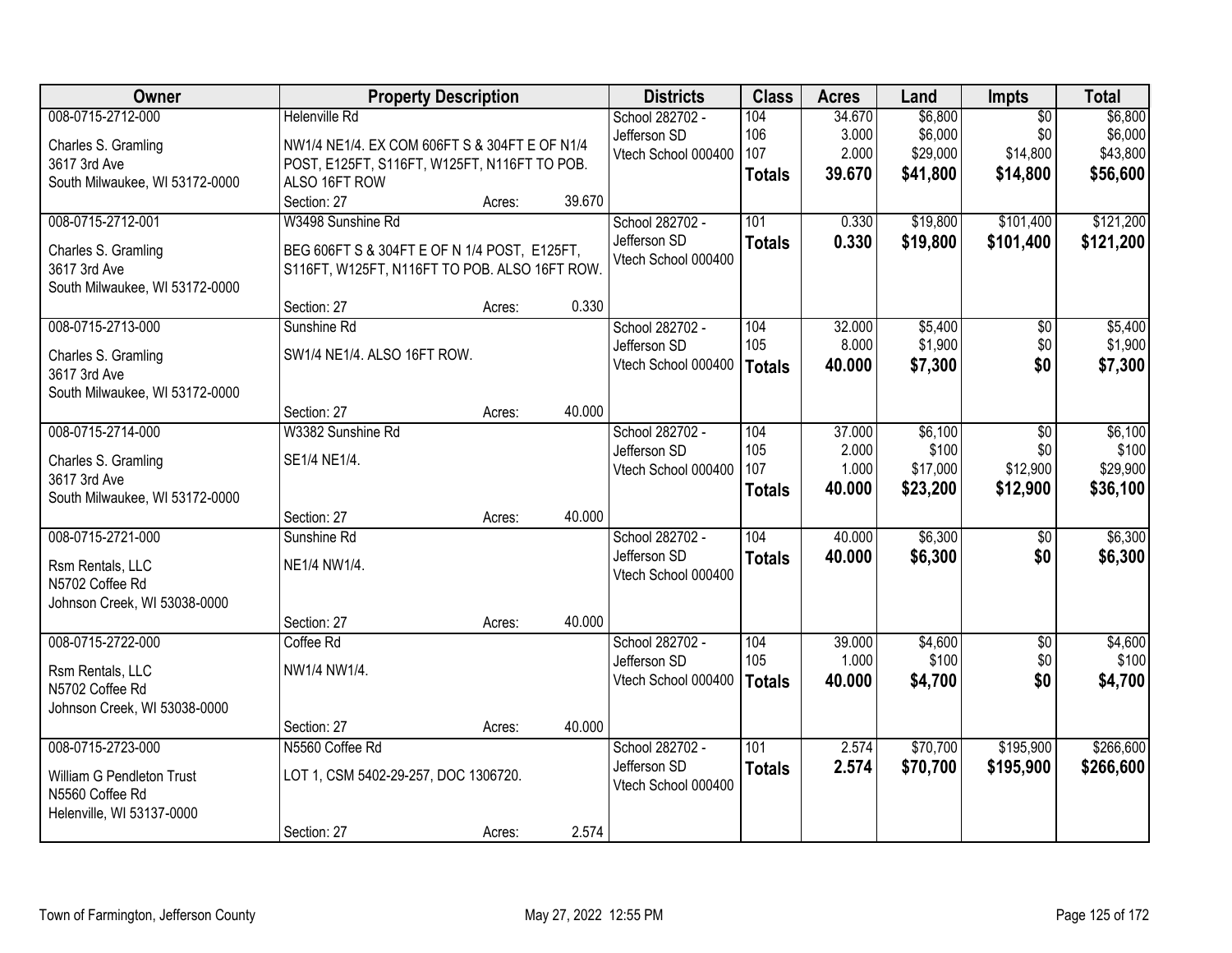| Owner                     |                                               | <b>Property Description</b> |        |                     | <b>Class</b>  | <b>Acres</b> | Land     | <b>Impts</b>    | <b>Total</b> |
|---------------------------|-----------------------------------------------|-----------------------------|--------|---------------------|---------------|--------------|----------|-----------------|--------------|
| 008-0715-2723-001         | W3696 Sunshine Rd                             |                             |        | School 282702 -     | 101           | 4.000        | \$79,000 | \$116,400       | \$195,400    |
| Allen G Draeger Trust     | BEG AT W1/4 POST, N202FT, E272.25FT, N160FT,  |                             |        | Jefferson SD        | <b>Totals</b> | 4.000        | \$79,000 | \$116,400       | \$195,400    |
| Darcy L Draeger Trust     | E329.45FT S362FT, W601.70FT TO POB.           |                             |        | Vtech School 000400 |               |              |          |                 |              |
| W3696 Sunshine Rd         |                                               |                             |        |                     |               |              |          |                 |              |
| PO Box 20                 | Section: 27                                   | Acres:                      | 4.000  |                     |               |              |          |                 |              |
| Helenville, WI 53137-0000 |                                               |                             |        |                     |               |              |          |                 |              |
| 008-0715-2723-002         | N5520 Coffee Rd                               |                             |        | School 282702 -     | 101           | 1.000        | \$40,000 | \$95,000        | \$135,000    |
| David G. Fuerbringer      | BEG C/L COFFEE RD 202FT N OF W1/4 POST,       |                             |        | Jefferson SD        | <b>Totals</b> | 1.000        | \$40,000 | \$95,000        | \$135,000    |
| N5520 Coffee Rd           | N160FT, E272.25FT, S160FT, E272.25FT TO POB.  |                             |        | Vtech School 000400 |               |              |          |                 |              |
| Helenville, WI 53137-0000 |                                               |                             |        |                     |               |              |          |                 |              |
|                           | Section: 27                                   | Acres:                      | 1.000  |                     |               |              |          |                 |              |
| 008-0715-2723-003         | N5584 Coffee Rd                               |                             |        | School 282702 -     | 101           | 1.880        | \$62,000 | \$140,800       | \$202,800    |
| Mark E. Smith             | SW1/4 NW1/4 NWLY OF CREEK.                    |                             |        | Jefferson SD        | <b>Totals</b> | 1.880        | \$62,000 | \$140,800       | \$202,800    |
| Sandra K. Smith           |                                               |                             |        | Vtech School 000400 |               |              |          |                 |              |
| N5584 Coffee Rd           |                                               |                             |        |                     |               |              |          |                 |              |
| Helenville, WI 53137-0000 | Section: 27                                   | Acres:                      | 1.880  |                     |               |              |          |                 |              |
| 008-0715-2723-004         | Coffee Rd                                     |                             |        | School 282702 -     | 101           | 1.500        | \$52,500 | \$0             | \$52,500     |
|                           |                                               |                             |        | Jefferson SD        | <b>Totals</b> | 1.500        | \$52,500 | \$0             | \$52,500     |
| Susan Vosburg-Reinen      | LOT 2, CSM 5402-29-257, DOC 1306720.          |                             |        | Vtech School 000400 |               |              |          |                 |              |
| Bartholomew H. Reinen     |                                               |                             |        |                     |               |              |          |                 |              |
| N5528 Coffee Rd           |                                               |                             |        |                     |               |              |          |                 |              |
| Helenville, WI 53137-0000 | Section: 27                                   | Acres:                      | 1.500  |                     |               |              |          |                 |              |
| 008-0715-2723-005         | N5528 Coffee Rd                               |                             |        | School 282702 -     | 101           | 1.500        | \$52,500 | \$166,200       | \$218,700    |
| Susan Vosburg-Reinen      | LOT 3, CSM 5402-29-257, DOC 1306720.          |                             |        | Jefferson SD        | <b>Totals</b> | 1.500        | \$52,500 | \$166,200       | \$218,700    |
| Bartholomew H. Reinen     |                                               |                             |        | Vtech School 000400 |               |              |          |                 |              |
| N5528 Coffee Rd           |                                               |                             |        |                     |               |              |          |                 |              |
| Helenville, WI 53137-0000 | Section: 27                                   | Acres:                      | 1.500  |                     |               |              |          |                 |              |
| 008-0715-2723-006         | Coffee Rd                                     |                             |        | School 282702 -     | 104           | 20.046       | \$3,700  | $\overline{50}$ | \$3,700      |
| Lewellyn A Beilke Trust   | SW1/4 NW1/4. EX COM W1/4/C N362FT, E601.70FT, |                             |        | Jefferson SD        | 105           | 7.500        | \$1,900  | \$0             | \$1,900      |
| Kelly A Beilke Trust      | S362FT, W601.70FT TO POB. EX PT NWLY OF       |                             |        | Vtech School 000400 | <b>Totals</b> | 27.546       | \$5,600  | \$0             | \$5,600      |
| N5129 Watertown Rd        | CREEK. EX CSM 5402-29-257 DOC 1306720.        |                             |        |                     |               |              |          |                 |              |
| Jefferson, WI 53549-0000  | Section: 27                                   | Acres:                      | 27.546 |                     |               |              |          |                 |              |
| 008-0715-2724-000         | Sunshine Rd                                   |                             |        | School 282702 -     | 104           | 24.500       | \$4,000  | $\overline{50}$ | \$4,000      |
|                           |                                               |                             |        | Jefferson SD        | 105           | 15.500       | \$3,900  | \$0             | \$3,900      |
| Lewellyn A Beilke Trust   | SE1/4 NW1/4.                                  |                             |        | Vtech School 000400 | <b>Totals</b> | 40.000       | \$7,900  | \$0             | \$7,900      |
| Kelly A Beilke Trust      |                                               |                             |        |                     |               |              |          |                 |              |
| N5129 Watertown Rd        |                                               |                             |        |                     |               |              |          |                 |              |
| Jefferson, WI 53549-0000  | Section: 27                                   | Acres:                      | 40.000 |                     |               |              |          |                 |              |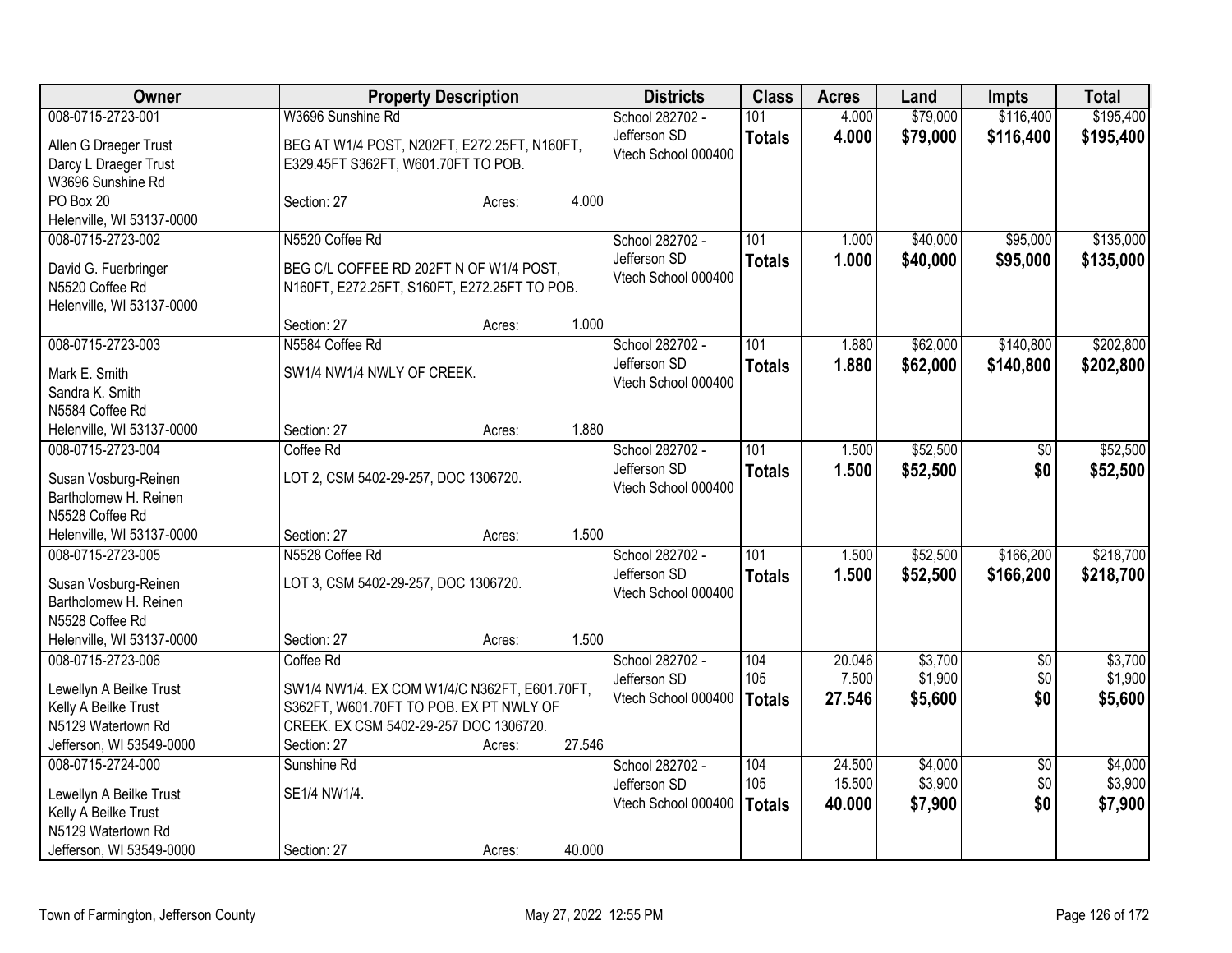| Owner                          |                                               | <b>Property Description</b> |        | <b>Districts</b>    | <b>Class</b>  | <b>Acres</b> | Land      | <b>Impts</b>    | <b>Total</b> |
|--------------------------------|-----------------------------------------------|-----------------------------|--------|---------------------|---------------|--------------|-----------|-----------------|--------------|
| 008-0715-2731-000              | <b>Bakertown Rd</b>                           |                             |        | School 282702 -     | 104           | 20.000       | \$3,400   | $\overline{50}$ | \$3,400      |
| Tammy J. Gunderson             | S1/2 OF NE1/4 SW1/4.                          |                             |        | Jefferson SD        | <b>Totals</b> | 20.000       | \$3,400   | \$0             | \$3,400      |
| Gary P. Gunderson              |                                               |                             |        | Vtech School 000400 |               |              |           |                 |              |
| N5303 Bakertown Rd             |                                               |                             |        |                     |               |              |           |                 |              |
| Helenville, WI 53137-0000      | Section: 27                                   | Acres:                      | 20.000 |                     |               |              |           |                 |              |
| 008-0715-2731-001              | N3539 Sunshine Rd                             |                             |        | School 282702 -     | 101           | 11.000       | \$105,500 | \$88,500        | \$194,000    |
| Charles S. Gramling            | E11A N1/2 NE1/4 SW1/4.                        |                             |        | Jefferson SD        | <b>Totals</b> | 11.000       | \$105,500 | \$88,500        | \$194,000    |
| 3617 3rd Ave                   |                                               |                             |        | Vtech School 000400 |               |              |           |                 |              |
| South Milwaukee, WI 53172-0000 |                                               |                             |        |                     |               |              |           |                 |              |
|                                | Section: 27                                   | Acres:                      | 11.000 |                     |               |              |           |                 |              |
| 008-0715-2731-002              | Sunshine Rd                                   |                             |        | School 282702 -     | 104           | 9.000        | \$1,900   | \$0             | \$1,900      |
| Richard Heine A. Trust(Le      | W9A N1/2 NE1/4 SW1/4.                         |                             |        | Jefferson SD        | <b>Totals</b> | 9.000        | \$1,900   | \$0             | \$1,900      |
| Lana J Heine Trust (Le)        |                                               |                             |        | Vtech School 000400 |               |              |           |                 |              |
| N5306 Coffee Rd                |                                               |                             |        |                     |               |              |           |                 |              |
| Helenville, WI 53137-0000      | Section: 27                                   | Acres:                      | 9.000  |                     |               |              |           |                 |              |
| 008-0715-2732-000              | N5428 Coffee Rd                               |                             |        | School 282702 -     | 104           | 36.000       | \$7,100   | \$0             | \$7,100      |
| Richard Heine A. Trust(Le      | NW1/4 SW1/4. EX 1A IN NW COR                  |                             |        | Jefferson SD        | 105           | 2.000        | \$100     | \$0             | \$100        |
| Lana J Heine Trust (Le)        |                                               |                             |        | Vtech School 000400 | 107           | 1.000        | \$17,000  | \$126,400       | \$143,400    |
| N5306 Coffee Rd                |                                               |                             |        |                     | <b>Totals</b> | 39.000       | \$24,200  | \$126,400       | \$150,600    |
| Helenville, WI 53137-0000      | Section: 27                                   | Acres:                      | 39.000 |                     |               |              |           |                 |              |
| 008-0715-2732-001              | N5494 Coffee Rd                               |                             |        | School 282702 -     | 101           | 1.000        | \$40,000  | \$138,500       | \$178,500    |
| Thomas L Heine Trust           | BEG NW COR SW1/4, S190FT, N89DG22'E 229.30FT, |                             |        | Jefferson SD        | <b>Totals</b> | 1.000        | \$40,000  | \$138,500       | \$178,500    |
| Claire M Heine Trust           | N190FT S89DG22'W 229.30FT TO POB.             |                             |        | Vtech School 000400 |               |              |           |                 |              |
| N5494 Coffee Rd                |                                               |                             |        |                     |               |              |           |                 |              |
| Helenville, WI 53137-0000      | Section: 27                                   | Acres:                      | 1.000  |                     |               |              |           |                 |              |
| 008-0715-2733-000              | Coffee Rd                                     |                             |        | School 282702 -     | 104           | 22.552       | \$3,500   | $\overline{50}$ | \$3,500      |
| <b>Richard A Heine Trust</b>   | SW1/4 SW1/4. EX CSM 4876-25-203.              |                             |        | Jefferson SD        | 105           | 1.000        | \$100     | \$0             | \$100        |
| Lana J Heine Trust             |                                               |                             |        | Vtech School 000400 | 15M           | 10.000       | \$10,000  | \$0             | \$10,000     |
| N5306 Coffee Rd                |                                               |                             |        |                     | <b>Totals</b> | 33.552       | \$13,600  | \$0             | \$13,600     |
| Helenville, WI 53137-0000      | Section: 27                                   | Acres:                      | 33.552 |                     |               |              |           |                 |              |
| 008-0715-2733-001              | Coffee Rd                                     |                             |        | School 282702 -     | 104           | 2.149        | \$100     | $\overline{30}$ | \$100        |
| <b>Richard A Heine Trust</b>   | LOT 1, CSM 4876-25-203.                       |                             |        | Jefferson SD        | <b>Totals</b> | 2.149        | \$100     | \$0             | \$100        |
| Lana J Heine Trust             |                                               |                             |        | Vtech School 000400 |               |              |           |                 |              |
| N5306 Coffee Rd                |                                               |                             |        |                     |               |              |           |                 |              |
| Helenville, WI 53137-0000      | Section: 27                                   | Acres:                      | 2.149  |                     |               |              |           |                 |              |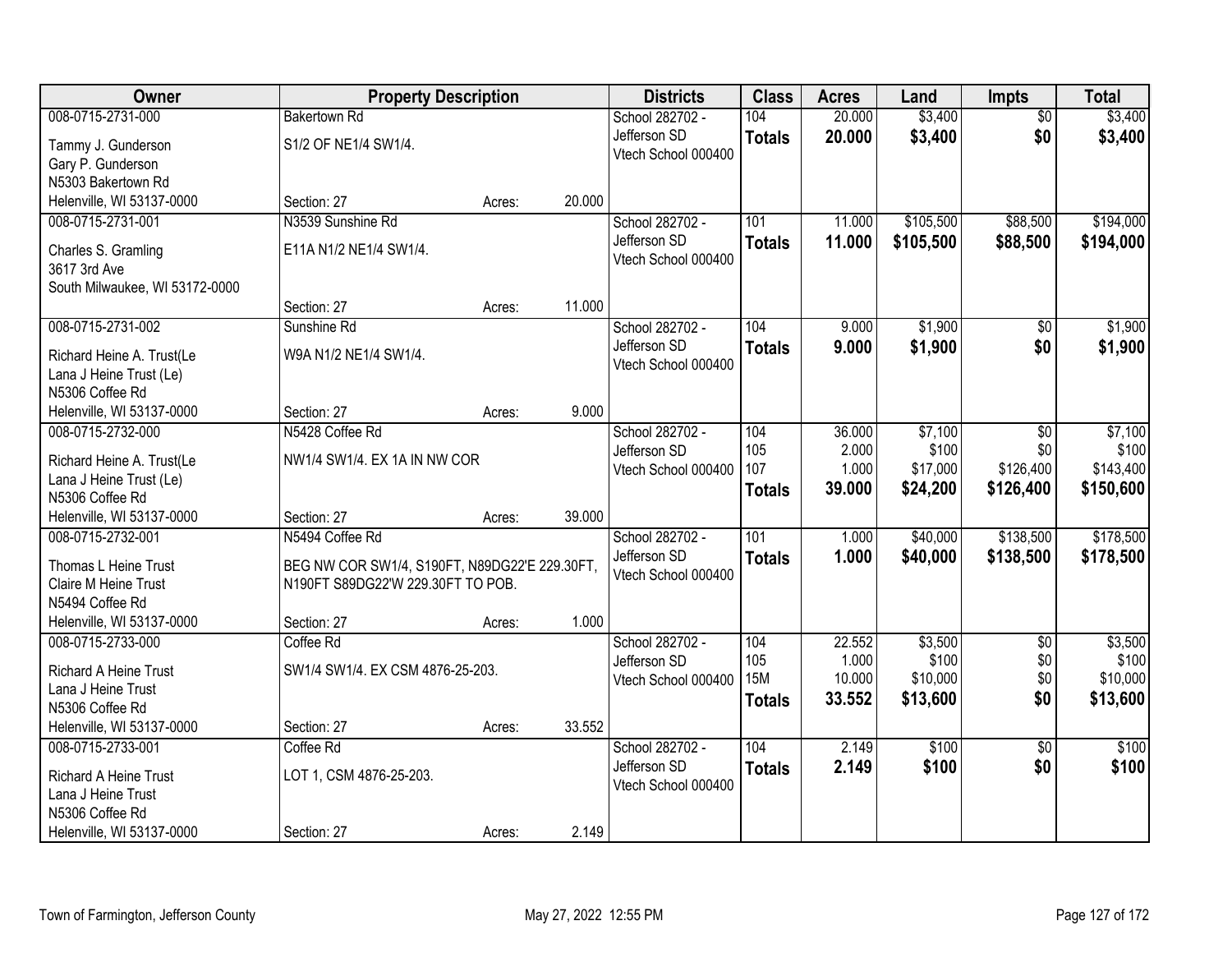| Owner                        | <b>Property Description</b>                   |        |        | <b>Districts</b>    | <b>Class</b>  | <b>Acres</b>    | Land              | <b>Impts</b>    | <b>Total</b>      |
|------------------------------|-----------------------------------------------|--------|--------|---------------------|---------------|-----------------|-------------------|-----------------|-------------------|
| 008-0715-2733-002            | Coffee Rd                                     |        |        | School 282702 -     | 104           | 2.149           | \$100             | $\overline{50}$ | \$100             |
| <b>Richard A Heine Trust</b> | LOT 2, CSM 4876-25-203.                       |        |        | Jefferson SD        | <b>Totals</b> | 2.149           | \$100             | \$0             | \$100             |
| Lana J Heine Trust           |                                               |        |        | Vtech School 000400 |               |                 |                   |                 |                   |
| N5306 Coffee Rd              |                                               |        |        |                     |               |                 |                   |                 |                   |
| Helenville, WI 53137-0000    | Section: 27                                   | Acres: | 2.149  |                     |               |                 |                   |                 |                   |
| 008-0715-2733-003            | N5306 Coffee Rd                               |        |        | School 282702 -     | 101           | 2.150           | \$66,500          | \$166,700       | \$233,200         |
| <b>Richard A Heine Trust</b> | LOT 3, CSM 4876-25-203.                       |        |        | Jefferson SD        | <b>Totals</b> | 2.150           | \$66,500          | \$166,700       | \$233,200         |
| Lana J Heine Trust           |                                               |        |        | Vtech School 000400 |               |                 |                   |                 |                   |
| N5306 Coffee Rd              |                                               |        |        |                     |               |                 |                   |                 |                   |
| Helenville, WI 53137-0000    | Section: 27                                   | Acres: | 2.150  |                     |               |                 |                   |                 |                   |
| 008-0715-2734-000            | N5303 Bakertown Rd                            |        |        | School 282702 -     | 104           | 39.000          | \$2,400           | \$0             | \$2,400           |
| Tammy J. Gunderson           | SE1/4 SW1/4.                                  |        |        | Jefferson SD        | 107           | 1.000           | \$17,000          | \$137,300       | \$154,300         |
| Gary P. Gunderson            |                                               |        |        | Vtech School 000400 | <b>Totals</b> | 40.000          | \$19,400          | \$137,300       | \$156,700         |
| N5303 Bakertown Rd           |                                               |        |        |                     |               |                 |                   |                 |                   |
| Helenville, WI 53137-0000    | Section: 27                                   | Acres: | 40.000 |                     |               |                 |                   |                 |                   |
| 008-0715-2741-000            | W3367 Sunshine Rd                             |        |        | School 282702 -     | 104           | 3.000           | \$600             | $\sqrt{6}$      | \$600             |
| Ryan Broedlow                | LOT 1, CSM 6136-36-012, DOC 1438037.          |        |        | Jefferson SD        | 107           | 1.000           | \$17,000          | \$272,600       | \$289,600         |
| Katelyn Broedlow             |                                               |        |        | Vtech School 000400 | <b>Totals</b> | 4.000           | \$17,600          | \$272,600       | \$290,200         |
| W3367 Sunshine Rd            |                                               |        |        |                     |               |                 |                   |                 |                   |
| Helenville, WI 53137-0000    | Section: 27                                   | Acres: | 4.000  |                     |               |                 |                   |                 |                   |
| 008-0715-2741-001            | Sunshine Rd                                   |        |        | School 282702 -     | 104           | 34.000          | \$5,700           | $\overline{50}$ | \$5,700           |
| Ryan Broedlow                | NE1/4 SE1/4. EX CSM 6136-36-012, DOC 1438037. |        |        | Jefferson SD        | 105           | 2.000           | \$100             | \$0             | \$100             |
| Katelyn Broedlow             |                                               |        |        | Vtech School 000400 | <b>Totals</b> | 36.000          | \$5,800           | \$0             | \$5,800           |
| W3367 Sunshine Rd            |                                               |        |        |                     |               |                 |                   |                 |                   |
| Helenville, WI 53137-0000    | Section: 27                                   | Acres: | 36.000 |                     |               |                 |                   |                 |                   |
| 008-0715-2742-000            | W3431 Sunshine Rd                             |        |        | School 282702 -     | 101           | 1.000           | \$40,000          | \$418,300       | \$458,300         |
| Philip S Behl Trust          | NW1/4 SE1/4.                                  |        |        | Jefferson SD        | 104           | 15.795          | \$2,300           | \$0             | \$2,300           |
| Kristen E Behl Trust         |                                               |        |        | Vtech School 000400 | 105<br>106    | 1.000<br>23.000 | \$100<br>\$46,000 | \$0<br>\$0      | \$100<br>\$46,000 |
| W3431 Sunshine Rd            |                                               |        |        |                     |               | 40.795          | \$88,400          | \$418,300       | \$506,700         |
| Helenville, WI 53137-0000    | Section: 27                                   | Acres: | 40.795 |                     | <b>Totals</b> |                 |                   |                 |                   |
| 008-0715-2743-000            | <b>Bakertown Rd</b>                           |        |        | School 282702 -     | 104           | 33.288          | \$2,900           | $\overline{50}$ | \$2,900           |
| Ronald R. Heine Jr           | SW1/4 SE1/4. EX CSM 4609-23-248.              |        |        | Jefferson SD        | 105           | 5.000           | \$1,100           | \$0             | \$1,100           |
| W3484 Bakertown Rd           |                                               |        |        | Vtech School 000400 | <b>Totals</b> | 38.288          | \$4,000           | \$0             | \$4,000           |
| Helenville, WI 53137-0000    |                                               |        |        |                     |               |                 |                   |                 |                   |
|                              | Section: 27                                   | Acres: | 38.288 |                     |               |                 |                   |                 |                   |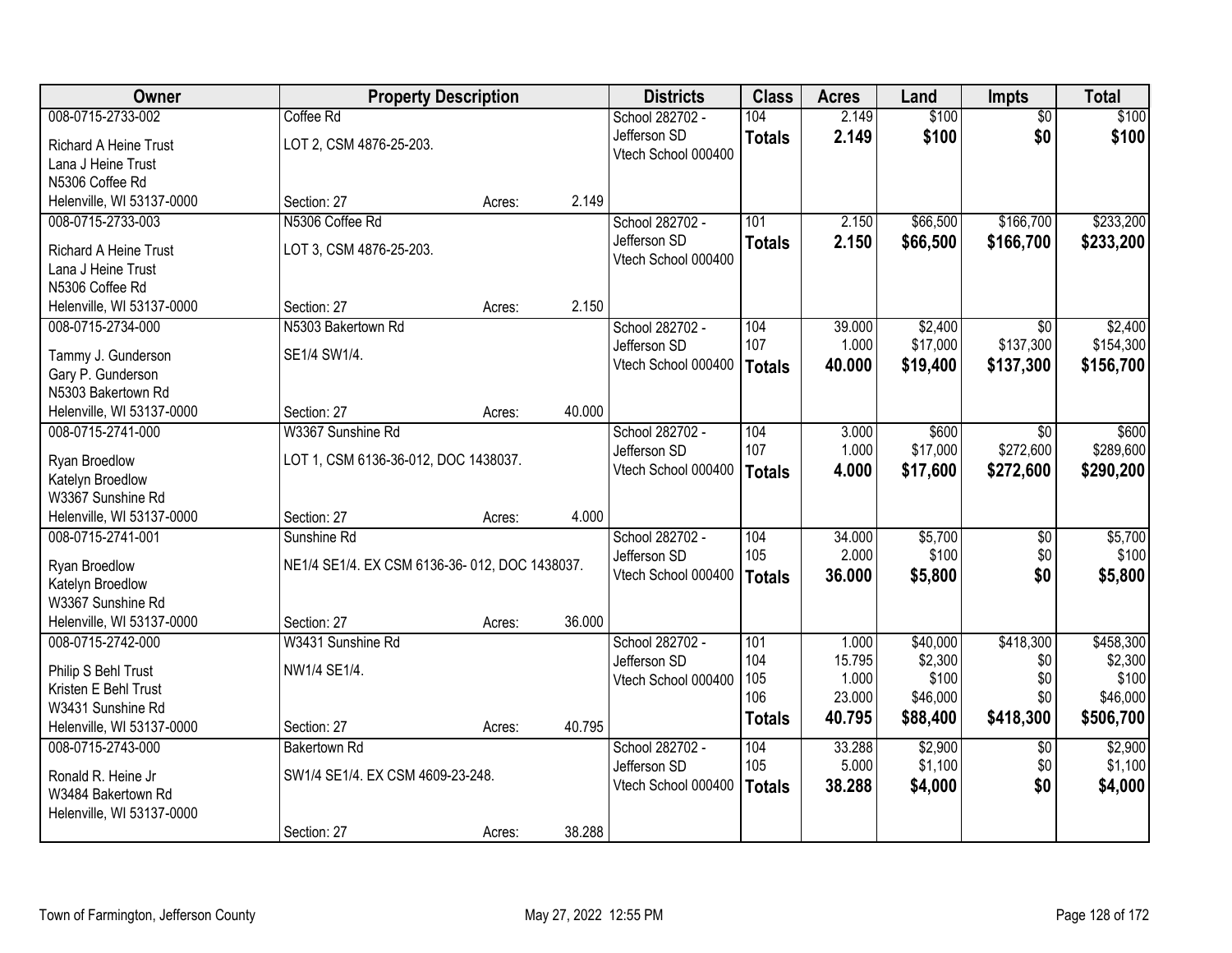| Owner                          | <b>Property Description</b>                |        | <b>Districts</b> | <b>Class</b>                        | <b>Acres</b>  | Land            | <b>Impts</b>      | <b>Total</b>    |                   |
|--------------------------------|--------------------------------------------|--------|------------------|-------------------------------------|---------------|-----------------|-------------------|-----------------|-------------------|
| 008-0715-2743-001              | W3484 Bakertown Rd                         |        |                  | School 282702 -                     | 101           | 1.712           | \$57,800          | \$177,400       | \$235,200         |
| Ronald R. Heine Jr             | LOT 1, CSM 4609-23-248.                    |        |                  | Jefferson SD                        | <b>Totals</b> | 1.712           | \$57,800          | \$177,400       | \$235,200         |
| W3484 Bakertown Rd             |                                            |        |                  | Vtech School 000400                 |               |                 |                   |                 |                   |
| Helenville, WI 53137-0000      |                                            |        |                  |                                     |               |                 |                   |                 |                   |
|                                | Section: 27                                | Acres: | 1.712            |                                     |               |                 |                   |                 |                   |
| 008-0715-2744-000              | N5349 N Helenville Rd                      |        |                  | School 282702 -                     | 104           | 18.875          | \$4,600           | $\overline{30}$ | \$4,600           |
| Richard D. Schneible et al     | N1/2 OF SE1/4 SE1/4.                       |        |                  | Jefferson SD                        | 105           | 0.500           | \$100             | \$0             | \$100             |
| Attn: Dawn Schneible           |                                            |        |                  | Vtech School 000400                 | 107           | 1.000           | \$17,000          | \$325,700       | \$342,700         |
| N3814 Jefferson St             |                                            |        |                  |                                     | <b>Totals</b> | 20.375          | \$21,700          | \$325,700       | \$347,400         |
| Sullivan, WI 53178-0000        | Section: 27                                | Acres: | 20.375           |                                     |               |                 |                   |                 |                   |
| 008-0715-2744-001              | <b>Bakertown Rd</b>                        |        |                  | School 282702 -                     | 106           | 20.000          | \$40,000          | \$0             | \$40,000          |
| Charles S. Gramling            | S1/2 SE1/4 SE1/4.                          |        |                  | Jefferson SD                        | <b>Totals</b> | 20.000          | \$40,000          | \$0             | \$40,000          |
| 3617 3rd Ave                   |                                            |        |                  | Vtech School 000400                 |               |                 |                   |                 |                   |
| South Milwaukee, WI 53172-0000 |                                            |        |                  |                                     |               |                 |                   |                 |                   |
|                                | Section: 27                                | Acres: | 20.000           |                                     |               |                 |                   |                 |                   |
| 008-0715-2811-000              | W3705 Krenz Rd                             |        |                  | School 282702 -                     | 104           | 47.837          | \$5,600           | \$0             | \$5,600           |
| Krenz Rd LLC                   | LOT 1, CSM 4024-19-243.                    |        |                  | Jefferson SD                        | 105           | 2.000           | \$100             | \$0             | \$100             |
| 4665 Lincrest Dr               |                                            |        |                  | Vtech School 000400                 | 107           | 1.000<br>50.837 | \$17,000          | \$112,500       | \$129,500         |
| Brookfield, WI 53045-0000      |                                            |        |                  |                                     | <b>Totals</b> |                 | \$22,700          | \$112,500       | \$135,200         |
|                                | Section: 28                                | Acres: | 50.837           |                                     |               |                 |                   |                 |                   |
| 008-0715-2812-000              | W3845 Krenz Rd                             |        |                  | School 282702 -                     | 104           | 2.000           | \$400             | $\overline{50}$ | \$400             |
| Anthony P. Pugh                | LOT 1, CSM 4538-23-089.                    |        |                  | Jefferson SD                        | <b>Totals</b> | 2.000           | \$400             | \$0             | \$400             |
| Sharon B. Pugh                 |                                            |        |                  | Vtech School 000400                 |               |                 |                   |                 |                   |
| W1008 Concord Center Dr        |                                            |        |                  |                                     |               |                 |                   |                 |                   |
| Sullivan, WI 53178-0000        | Section: 28                                | Acres: | 2.000            |                                     |               |                 |                   |                 |                   |
| 008-0715-2812-001              | W3857 Krenz Rd                             |        |                  | School 282702 -                     | 104           | 21.500          | \$4,000           | $\overline{50}$ | \$4,000           |
| Marie Northey A. Trust(Le      | NW1/4 NE1/4. EX E577.5FT.                  |        |                  | Jefferson SD<br>Vtech School 000400 | 107           | 1.000           | \$17,000          | \$71,600        | \$88,600          |
| 258 Pine Hollow Dr             |                                            |        |                  |                                     | <b>Totals</b> | 22,500          | \$21,000          | \$71,600        | \$92,600          |
| Circle Pines, MN 55014-0000    |                                            |        |                  |                                     |               |                 |                   |                 |                   |
|                                | Section: 28                                | Acres: | 22.500           |                                     |               |                 |                   |                 |                   |
| 008-0715-2812-002              | Krenz Rd                                   |        |                  | School 282702 -                     | 104           | 14.000          | \$2,600           | $\overline{50}$ | \$2,600           |
| Anthony P. Pugh                | E17.5A OF NW1/4 NE1/4. EX CSM 4538-23-089. |        |                  | Jefferson SD<br>Vtech School 000400 | 105<br>107    | 0.500<br>1.000  | \$100<br>\$17,000 | \$0<br>\$16,100 | \$100<br>\$33,100 |
| Sharon B. Pugh                 |                                            |        |                  |                                     | <b>Totals</b> | 15.500          | \$19,700          | \$16,100        | \$35,800          |
| W1008 Concord Center Dr        |                                            |        |                  |                                     |               |                 |                   |                 |                   |
| Sullivan, WI 53178-0000        | Section: 28                                | Acres: | 15.500           |                                     |               |                 |                   |                 |                   |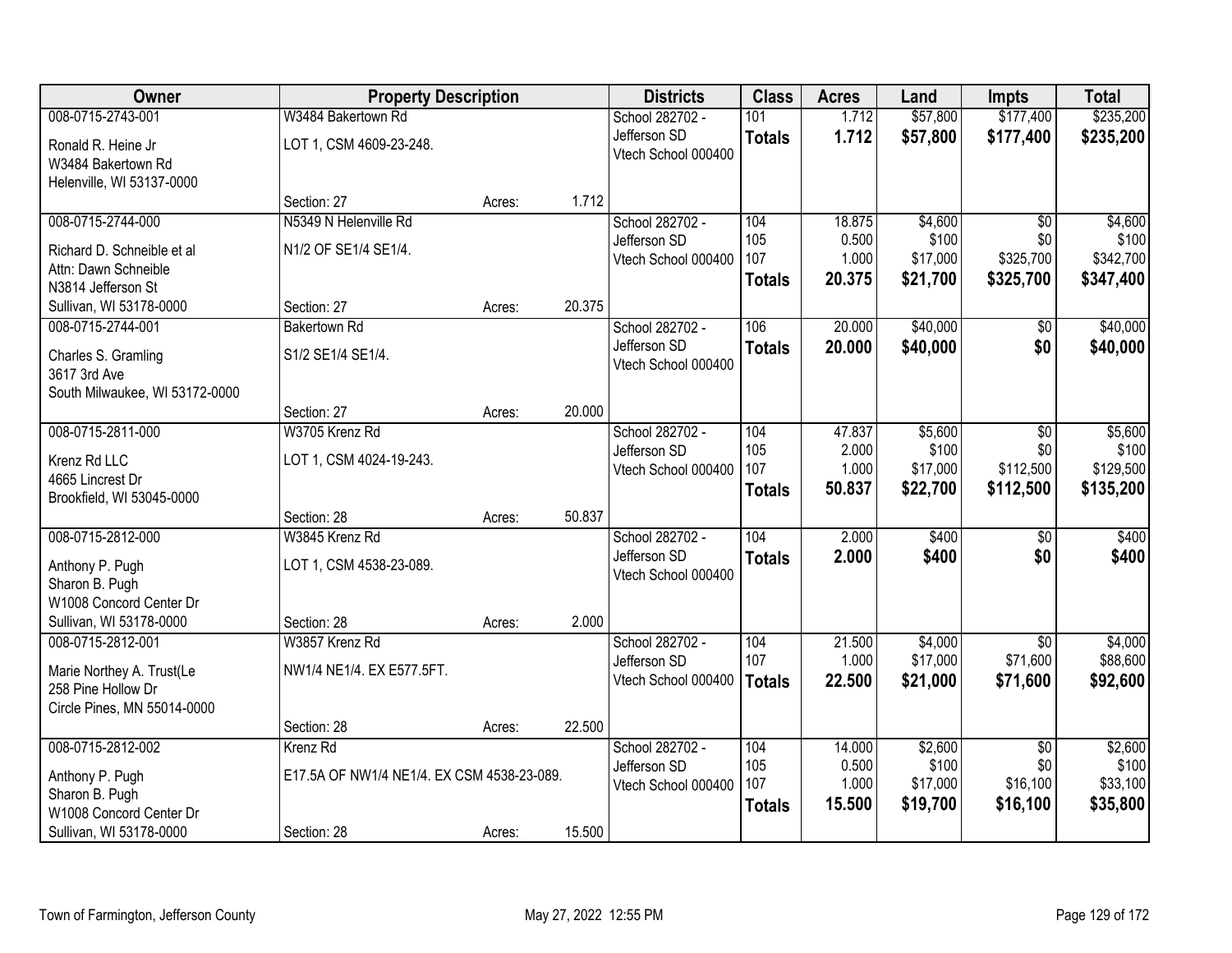| Owner                        | <b>Property Description</b>                   |        |        | <b>Districts</b>    | <b>Class</b>  | <b>Acres</b> | Land     | <b>Impts</b>    | <b>Total</b> |
|------------------------------|-----------------------------------------------|--------|--------|---------------------|---------------|--------------|----------|-----------------|--------------|
| 008-0715-2813-000            | Krenz Rd                                      |        |        | School 282702 -     | 104           | 13.500       | \$1,100  | $\overline{50}$ | \$1,100      |
| Anthony P. Pugh              | E17.5A OF SW1/4 NE1/4.                        |        |        | Jefferson SD        | 105           | 4.000        | \$1,000  | \$0             | \$1,000      |
| Sharon B. Pugh               |                                               |        |        | Vtech School 000400 | <b>Totals</b> | 17.500       | \$2,100  | \$0             | \$2,100      |
| W1008 Concord Center Dr      |                                               |        |        |                     |               |              |          |                 |              |
| Sullivan, WI 53178-0000      | Section: 28                                   | Acres: | 17.500 |                     |               |              |          |                 |              |
| 008-0715-2813-001            | Krenz Rd                                      |        |        | School 282702 -     | 104           | 21.100       | \$3,800  | \$0             | \$3,800      |
| Marie Northey A. Trust(Le    | SW1/4 NE1/4. EX E577.5FT.                     |        |        | Jefferson SD        | 105           | 1.400        | \$400    | \$0             | \$400        |
| 258 Pine Hollow Dr           |                                               |        |        | Vtech School 000400 | <b>Totals</b> | 22.500       | \$4,200  | \$0             | \$4,200      |
| Circle Pines, MN 55014-0000  |                                               |        |        |                     |               |              |          |                 |              |
|                              | Section: 28                                   | Acres: | 22.500 |                     |               |              |          |                 |              |
| 008-0715-2814-000            | N5539 Coffee Rd                               |        |        | School 282702 -     | 104           | 16.778       | \$1,500  | $\overline{50}$ | \$1,500      |
| Joshua Pautz                 | S1/2 OF SE1/4 NE1/4. EX CSM 4277-21-137.      |        |        | Jefferson SD        | 105           | 0.500        | \$100    | \$0             | \$100        |
| N5503 Coffee Rd              |                                               |        |        | Vtech School 000400 | 107           | 1.000        | \$17,000 | \$15,700        | \$32,700     |
| Helenville, WI 53137-0000    |                                               |        |        |                     | <b>Totals</b> | 18.278       | \$18,600 | \$15,700        | \$34,300     |
|                              | Section: 28                                   | Acres: | 18.278 |                     |               |              |          |                 |              |
| 008-0715-2814-001            | Coffee Rd                                     |        |        | School 282702 -     | 104           | 10.000       | \$1,000  | $\sqrt[6]{}$    | \$1,000      |
| Thomas L Heine Trust         | NE1/4 OF SE1/4 NE1/4. EX 33FT ROW OVER N END. |        |        | Jefferson SD        | <b>Totals</b> | 10.000       | \$1,000  | \$0             | \$1,000      |
| Claire M Heine Trust         |                                               |        |        | Vtech School 000400 |               |              |          |                 |              |
| N5494 Coffee Rd              |                                               |        |        |                     |               |              |          |                 |              |
| Helenville, WI 53137-0000    | Section: 28                                   | Acres: | 10.000 |                     |               |              |          |                 |              |
| 008-0715-2814-003            | N5503 Coffee Rd                               |        |        | School 282702 -     | 101           | 1.722        | \$58,100 | \$166,800       | \$224,900    |
| Joshua Pautz                 | LOT 1, CSM 4277-21-137.                       |        |        | Jefferson SD        | <b>Totals</b> | 1.722        | \$58,100 | \$166,800       | \$224,900    |
| N5503 Coffee Rd              |                                               |        |        | Vtech School 000400 |               |              |          |                 |              |
| Helenville, WI 53137-0000    |                                               |        |        |                     |               |              |          |                 |              |
|                              | Section: 28                                   | Acres: | 1.722  |                     |               |              |          |                 |              |
| 008-0715-2821-000            | W3985 Krenz Rd                                |        |        | School 282702 -     | 101           | 3.000        | \$75,000 | \$209,000       | \$284,000    |
| Paul J. Paulson              | LOT 1, CSM 3864-18-193.                       |        |        | Jefferson SD        | <b>Totals</b> | 3.000        | \$75,000 | \$209,000       | \$284,000    |
| Terry L. Paulson             |                                               |        |        | Vtech School 000400 |               |              |          |                 |              |
| W3985 Krenz Rd               |                                               |        |        |                     |               |              |          |                 |              |
| Johnson Creek, WI 53038-0000 | Section: 28                                   | Acres: | 3.000  |                     |               |              |          |                 |              |
| 008-0715-2821-001            | Krenz Rd                                      |        |        | School 282702 -     | 104           | 37.000       | \$4,900  | $\overline{50}$ | \$4,900      |
| Paul J. Paulson              | NE1/4 NW1/4. EX CSM 3864-18-193.              |        |        | Jefferson SD        | <b>Totals</b> | 37.000       | \$4,900  | \$0             | \$4,900      |
| Terry L. Paulson             |                                               |        |        | Vtech School 000400 |               |              |          |                 |              |
| W3985 Krenz Rd               |                                               |        |        |                     |               |              |          |                 |              |
| Johnson Creek, WI 53038-0000 | Section: 28                                   | Acres: | 37.000 |                     |               |              |          |                 |              |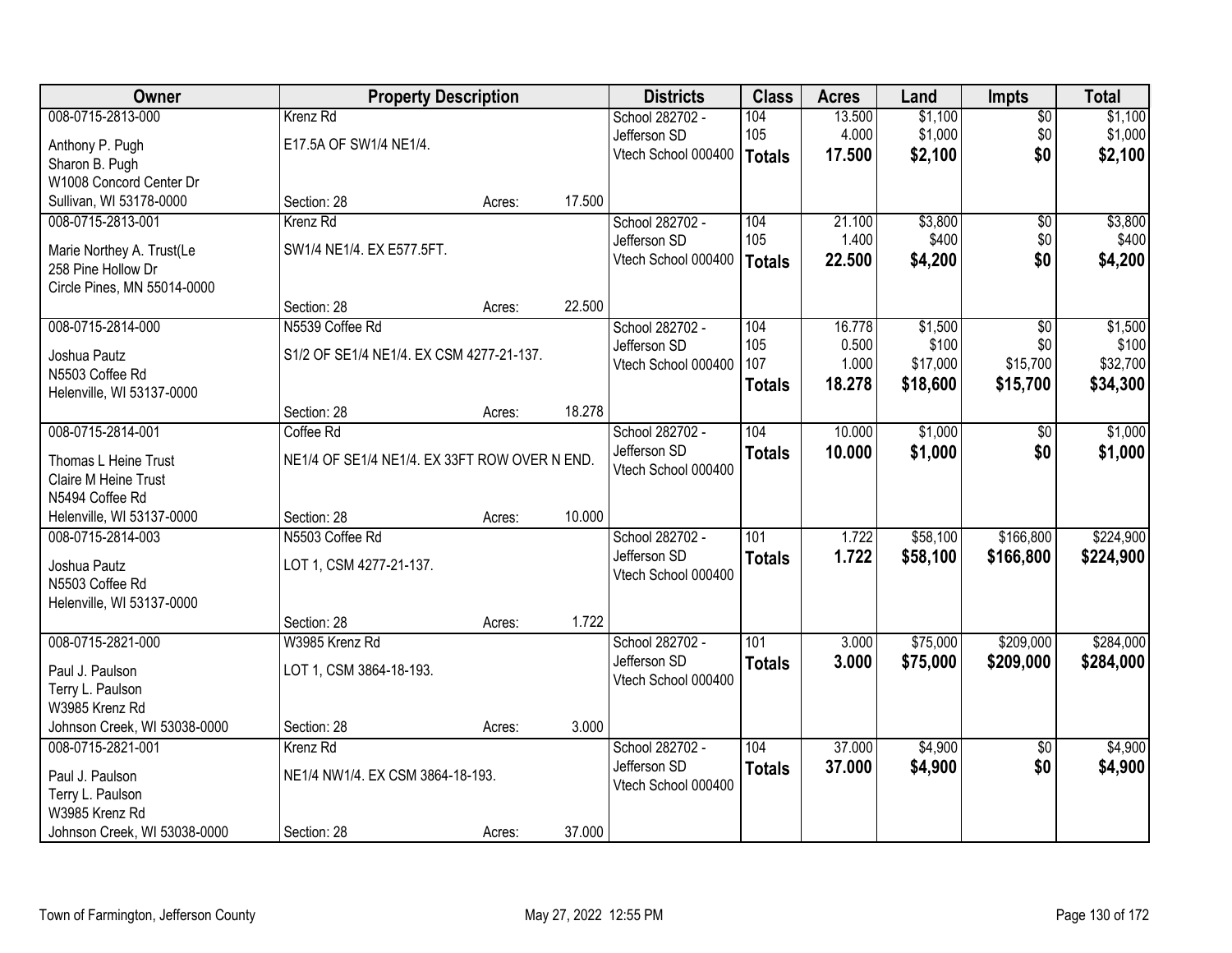| Owner                           | <b>Property Description</b>                     |        |        | <b>Districts</b>                    | <b>Class</b>  | <b>Acres</b> | Land     | <b>Impts</b>    | <b>Total</b> |
|---------------------------------|-------------------------------------------------|--------|--------|-------------------------------------|---------------|--------------|----------|-----------------|--------------|
| 008-0715-2822-000               | Switzke Rd                                      |        |        | School 282702 -                     | 104           | 28.750       | \$4,900  | $\overline{50}$ | \$4,900      |
| Kenneth J Mehringer Trst        | NW1/4 NW1/4 LYG S OF KRENZ RD. EX COM NW/S/C    |        |        | Jefferson SD                        | 105           | 0.500        | \$100    | \$0             | \$100        |
| Lynn M Mehringer Trust          | S217FT TO POB, S1DG45'W 560.6FT, S84DG45'E      |        |        | Vtech School 000400                 | 107           | 1.000        | \$17,000 | \$8,800         | \$25,800     |
| N5602 Switzke Rd                | 272.5FT, N1DG45'E 560.6FT, N84DG45'W 272.5FT TO |        |        |                                     | <b>Totals</b> | 30.250       | \$22,000 | \$8,800         | \$30,800     |
| Johnson Creek, WI 53038-0000    | Section: 28                                     | Acres: | 30.250 |                                     |               |              |          |                 |              |
| 008-0715-2822-001               | N5664 Switzke Rd                                |        |        | School 282702 -                     | 101           | 3.500        | \$77,000 | \$127,000       | \$204,000    |
|                                 |                                                 |        |        | Jefferson SD                        | <b>Totals</b> | 3.500        | \$77,000 | \$127,000       | \$204,000    |
| Matthew J. Haas                 | BEG 217FT S OF NW SEC COR, S 560.60FT,          |        |        | Vtech School 000400                 |               |              |          |                 |              |
| N5664 Switzke Rd                | S84DG45'E 272.50FT N560.60FT, W ON KRENZ RD     |        |        |                                     |               |              |          |                 |              |
| Johnson Creek, WI 53038-0000    | 272.50FT TO POB.                                |        |        |                                     |               |              |          |                 |              |
|                                 | Section: 28                                     | Acres: | 3.500  |                                     |               |              |          |                 |              |
| 008-0715-2822-002               | Krenz Rd                                        |        |        | School 282702 -                     | 104           | 4.700        | \$900    | $\overline{50}$ | \$900        |
| Ronald R. Hartwig               | THAT PT NW1/4 NW1/4 LYG N OF C/L KRENZ RD.      |        |        | Jefferson SD<br>Vtech School 000400 | <b>Totals</b> | 4.700        | \$900    | \$0             | \$900        |
| W3986 Krenz Rd                  |                                                 |        |        |                                     |               |              |          |                 |              |
| Johnson Creek, WI 53038-0000    |                                                 |        |        |                                     |               |              |          |                 |              |
|                                 | Section: 28                                     | Acres: | 4.700  |                                     |               |              |          |                 |              |
| 008-0715-2822-003               | N5602 Switzke Rd                                |        |        | School 282702 -                     | 101           | 1.550        | \$53,800 | \$234,100       | \$287,900    |
| Kenneth J Mehringer Trst        | LOT 1, CSM 4143-20-177.                         |        |        | Jefferson SD                        | <b>Totals</b> | 1.550        | \$53,800 | \$234,100       | \$287,900    |
| Lynn M Mehringer Trust          |                                                 |        |        | Vtech School 000400                 |               |              |          |                 |              |
| N5602 Switzke Rd                |                                                 |        |        |                                     |               |              |          |                 |              |
| Johnson Creek, WI 53038-0000    | Section: 28                                     | Acres: | 1.550  |                                     |               |              |          |                 |              |
| 008-0715-2823-000               | N5594 Switzke Rd                                |        |        | School 282702 -                     | 104           | 1.264        | \$200    | $\overline{50}$ | \$200        |
|                                 |                                                 |        |        | Jefferson SD                        | 105           | 1.000        | \$100    | \$0             | \$100        |
| Anthony W. Schreiner            | LOT 1, CSM 5774-33-008, DOC 1380492.            |        |        | Vtech School 000400                 | 107           | 1.000        | \$17,000 | \$201,600       | \$218,600    |
| Christy L. Schreiner            |                                                 |        |        |                                     | <b>Totals</b> | 3.264        | \$17,300 | \$201,600       | \$218,900    |
| N5594 Switzke Rd                |                                                 |        |        |                                     |               |              |          |                 |              |
| Johnson Creek, WI 53038-0000    | Section: 28                                     | Acres: | 3.264  |                                     |               |              |          |                 |              |
| 008-0715-2823-001               | Switzke Rd                                      |        |        | School 282702 -                     | 104           | 2.150        | \$400    | $\sqrt{6}$      | \$400        |
| Anthony W. Schreiner            | LOT 2, CSM 5774-33-008, DOC 1380492.            |        |        | Jefferson SD                        | <b>Totals</b> | 2.150        | \$400    | \$0             | \$400        |
| Christy L. Schreiner            |                                                 |        |        | Vtech School 000400                 |               |              |          |                 |              |
| N5594 Switzke Rd                |                                                 |        |        |                                     |               |              |          |                 |              |
| Johnson Creek, WI 53038-0000    | Section: 28                                     | Acres: | 2.150  |                                     |               |              |          |                 |              |
| 008-0715-2823-002               | Switzke Rd                                      |        |        | School 282702 -                     | 104           | 31.187       | \$5,300  | $\overline{30}$ | \$5,300      |
| <b>Stade Auction Center Inc</b> | SW1/4 NW1/4. EX CSM 5774-33-008, DOC 1380492.   |        |        | Jefferson SD                        | <b>Totals</b> | 31.187       | \$5,300  | \$0             | \$5,300      |
| 602 Windsor Ter                 |                                                 |        |        | Vtech School 000400                 |               |              |          |                 |              |
| Jefferson, WI 53549-0000        |                                                 |        |        |                                     |               |              |          |                 |              |
|                                 | Section: 28                                     | Acres: | 31.187 |                                     |               |              |          |                 |              |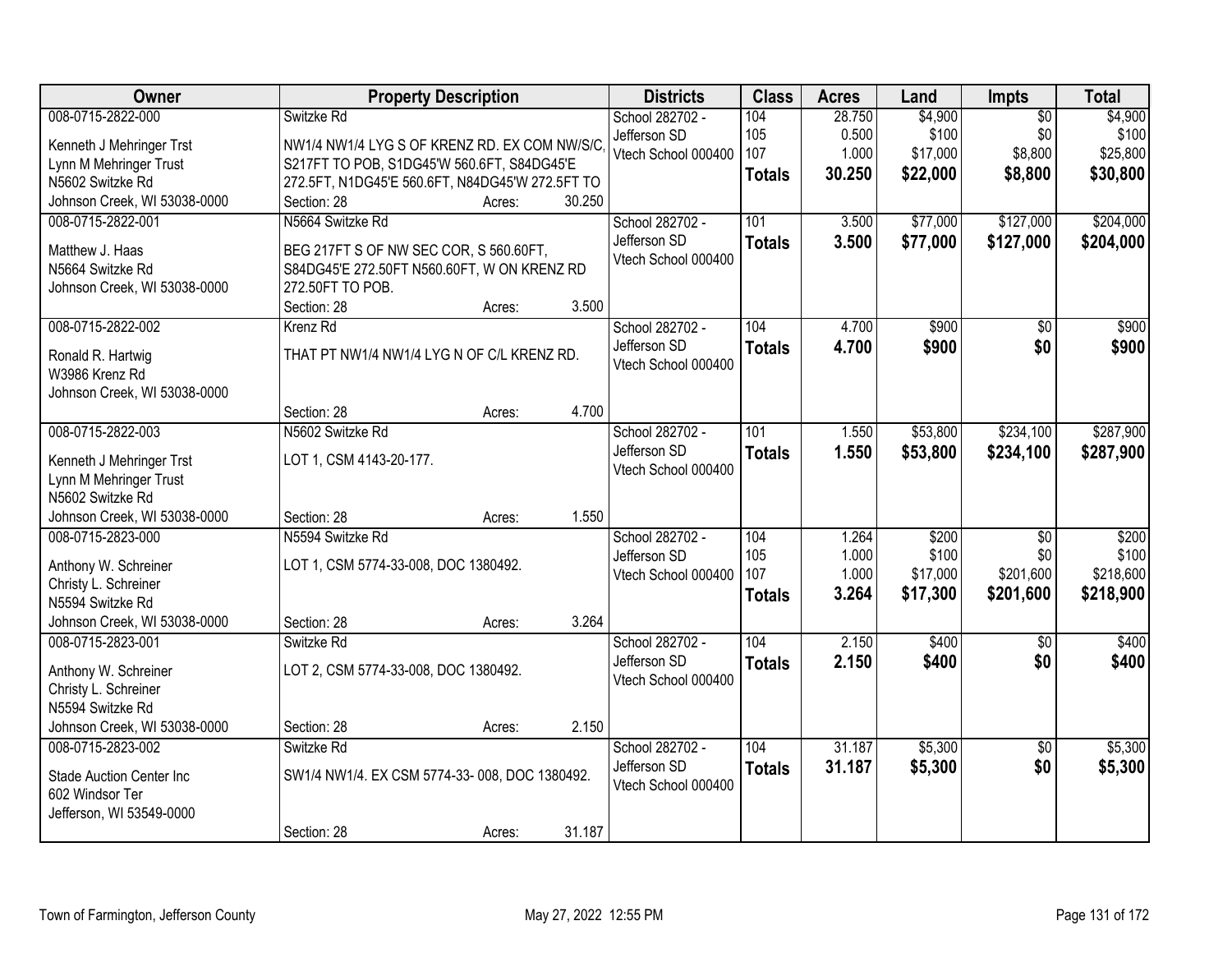| <b>Owner</b>                            |                                                                                            | <b>Property Description</b> |        | <b>Districts</b>                    | <b>Class</b>  | <b>Acres</b>   | Land              | <b>Impts</b>     | <b>Total</b>       |
|-----------------------------------------|--------------------------------------------------------------------------------------------|-----------------------------|--------|-------------------------------------|---------------|----------------|-------------------|------------------|--------------------|
| 008-0715-2824-000                       | Krenz Rd                                                                                   |                             |        | School 282702 -                     | 104           | 20.892         | \$3,700           | $\overline{50}$  | \$3,700            |
| <b>Stade Auction Center Inc</b>         | SE1/4 NW1/4. EX CSM 5774-33-008, DOC 1380492.                                              |                             |        | Jefferson SD                        | <b>Totals</b> | 20.892         | \$3,700           | \$0              | \$3,700            |
| 602 Windsor Ter                         |                                                                                            |                             |        | Vtech School 000400                 |               |                |                   |                  |                    |
| Jefferson, WI 53549-0000                |                                                                                            |                             |        |                                     |               |                |                   |                  |                    |
|                                         | Section: 28                                                                                | Acres:                      | 20.892 |                                     |               |                |                   |                  |                    |
| 008-0715-2824-001                       | Switzke Rd                                                                                 |                             |        | School 282702 -                     | 15M           | 22.507         | \$22,500          | \$0              | \$22,500           |
| Anthony W. Schreiner                    | LOT 3, CSM 5774-33-008, DOC 1380492.                                                       |                             |        | Jefferson SD                        | <b>Totals</b> | 22.507         | \$22,500          | \$0              | \$22,500           |
| Christy L. Schreiner                    |                                                                                            |                             |        | Vtech School 000400                 |               |                |                   |                  |                    |
| N5594 Switzke Rd                        |                                                                                            |                             |        |                                     |               |                |                   |                  |                    |
| Johnson Creek, WI 53038-0000            | Section: 28                                                                                | Acres:                      | 22.507 |                                     |               |                |                   |                  |                    |
| 008-0715-2831-000                       | N5442 Switzke Rd                                                                           |                             |        | School 282702 -                     | 104           | 18.990         | \$3,700           | $\sqrt{6}$       | \$3,700            |
| John P Probst Trust                     | NE1/4 SW1/4. EX COM W1/4/C, S87DG17'E 2695.28FT                                            |                             |        | Jefferson SD                        | 107           | 1.000          | \$17,000          | \$93,800         | \$110,800          |
| Kay L Probst Trust                      | S02DGW 692.93FT TO POB, N87DG32'W 1065.88FT,                                               |                             |        | Vtech School 000400                 | Totals        | 19.990         | \$20,700          | \$93,800         | \$114,500          |
| N5436 Switzke Rd                        | N54DG31'W 54.47FT N84DG59'W 236.88FT, S02DG02'                                             |                             |        |                                     |               |                |                   |                  |                    |
| Jefferson, WI 53549-0000                | Section: 28                                                                                | Acres:                      | 19.990 |                                     |               |                |                   |                  |                    |
| 008-0715-2831-001                       | N5440 Switzke Rd                                                                           |                             |        | School 282702 -                     | 104           | 10.010         | \$1,800           | $\sqrt{6}$       | \$1,800            |
|                                         |                                                                                            |                             |        | Jefferson SD                        | 105           | 9.000          | \$2,300           | \$0              | \$2,300            |
| Jon H. Emmer                            | COM W1/4/C, S87DG17'E 2695. 28FT, S02DGW                                                   |                             |        | Vtech School 000400                 | 107           | 1.000          | \$17,000          | \$12,500         | \$29,500           |
| N5374 Switzke Rd<br>Jefferson, WI 53549 | 692.93FT TO POB N87DG32'W 1065.88FT, N5D4G31<br>'W 54.47FT, N84DG59'W 236.88 FT, S02DG02'W |                             |        |                                     | <b>Totals</b> | 20.010         | \$21,100          | \$12,500         | \$33,600           |
|                                         | Section: 28                                                                                | Acres:                      | 20.010 |                                     |               |                |                   |                  |                    |
| 008-0715-2832-000                       | Switzke Rd                                                                                 |                             |        | School 282702 -                     | 104           | 17.603         | \$2,600           | $\overline{50}$  | \$2,600            |
|                                         |                                                                                            |                             |        | Jefferson SD                        | 105           | 0.250          | \$100             | \$0              | \$100              |
| John P Probst Trust                     | N1/2 OF NW1/4 SW1/4. EX CSM 5558-31-032, DOC                                               |                             |        | Vtech School 000400                 | Totals        | 17.853         | \$2,700           | \$0              | \$2,700            |
| Kay L Probst Trust                      | 1344954.                                                                                   |                             |        |                                     |               |                |                   |                  |                    |
| N5436 Switzke Rd                        |                                                                                            |                             |        |                                     |               |                |                   |                  |                    |
| Jefferson, WI 53549-0000                | Section: 28                                                                                | Acres:                      | 17.853 |                                     |               |                |                   |                  |                    |
| 008-0715-2832-001                       | N5436 Switzke Rd                                                                           |                             |        | School 282702 -                     | 101<br>104    | 2.000<br>0.147 | \$65,000<br>\$100 | \$115,500<br>\$0 | \$180,500<br>\$100 |
| John P Probst Trust                     | LOT 1, CSM 5558-31-032, DOC 1344954.                                                       |                             |        | Jefferson SD<br>Vtech School 000400 |               | 2.147          |                   | \$115,500        | \$180,600          |
| Kay L Probst Trust                      |                                                                                            |                             |        |                                     | Totals        |                | \$65,100          |                  |                    |
| N5436 Switzke Rd                        |                                                                                            |                             |        |                                     |               |                |                   |                  |                    |
| Jefferson, WI 53549-0000                | Section: 28                                                                                | Acres:                      | 2.147  |                                     |               |                |                   |                  |                    |
| 008-0715-2832-002                       | N5430 Switzke Rd                                                                           |                             |        | School 282702 -                     | 101           | 2.000          | \$65,000          | \$167,700        | \$232,700          |
| Jeffrey D. Johns                        | BEG INTERC OF C/L SWITZKE RD & N LINE S1/2                                                 |                             |        | Jefferson SD                        | <b>Totals</b> | 2.000          | \$65,000          | \$167,700        | \$232,700          |
| Donna Schmoldt                          | NW1/4 SW1/4 E462FT, S189.75FT, W462FT,                                                     |                             |        | Vtech School 000400                 |               |                |                   |                  |                    |
| N5430 Switzke Rd                        | N189.75FT TO POB.                                                                          |                             |        |                                     |               |                |                   |                  |                    |
| Jefferson, WI 53549-0000                | Section: 28                                                                                | Acres:                      | 2.000  |                                     |               |                |                   |                  |                    |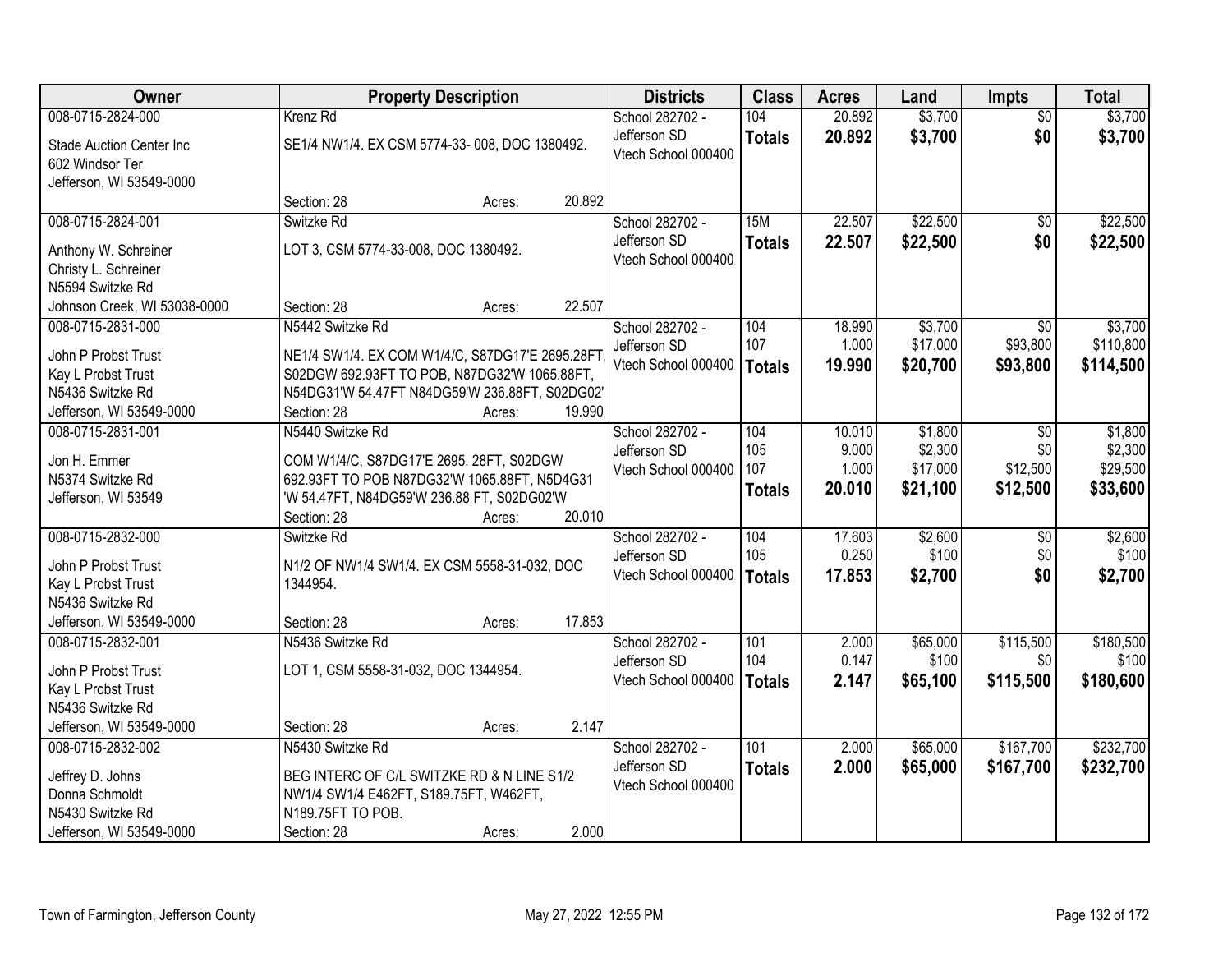| Owner                                        | <b>Property Description</b>                    |        |        | <b>Districts</b>    | <b>Class</b>  | <b>Acres</b> | Land        | <b>Impts</b>    | <b>Total</b>  |
|----------------------------------------------|------------------------------------------------|--------|--------|---------------------|---------------|--------------|-------------|-----------------|---------------|
| 008-0715-2832-003                            | N5416 Switzke Rd                               |        |        | School 282702 -     | 101           | 8.463        | \$96,900    | \$214,800       | \$311,700     |
| Tammy L. Wild                                | LOT 1, CSM 2296-8-86.                          |        |        | Jefferson SD        | <b>Totals</b> | 8.463        | \$96,900    | \$214,800       | \$311,700     |
| Keith A. Wild                                |                                                |        |        | Vtech School 000400 |               |              |             |                 |               |
| N5416 Switzke Rd                             |                                                |        |        |                     |               |              |             |                 |               |
| Jefferson, WI 53549-0000                     | Section: 28                                    | Acres: | 8.463  |                     |               |              |             |                 |               |
| 008-0715-2833-000                            | N5374 Switzke Rd                               |        |        | School 282702 -     | 104           | 47.537       | \$7,500     | $\overline{50}$ | \$7,500       |
| Jon H. Emmer                                 | SW1/4 SW1/4. ALSO PRT OF S1/2 NW1/4 SW1/4 E OF |        |        | Jefferson SD        | 105           | 1.000        | \$100       | \$0             | \$100         |
| N5374 Switzke Rd                             | CSM 2296-8-86.                                 |        |        | Vtech School 000400 | 107           | 1.000        | \$17,000    | \$106,500       | \$123,500     |
| Jefferson, WI 53549                          |                                                |        |        |                     | <b>Totals</b> | 49.537       | \$24,600    | \$106,500       | \$131,100     |
|                                              | Section: 28                                    | Acres: | 49.537 |                     |               |              |             |                 |               |
| 008-0715-2834-000                            | N5301 Probst Ln                                |        |        | School 282702 -     | 104           | 19.000       | \$2,900     | $\overline{50}$ | \$2,900       |
| Andrew Charles Miller                        | SE1/4 SW1/4. EX CSM 4071-20-11.                |        |        | Jefferson SD        | 105           | 18.875       | \$4,700     | \$0             | \$4,700       |
| Theresa Marie Miller                         |                                                |        |        | Vtech School 000400 | 107           | 1.000        | \$39,900    | \$47,000        | \$86,900      |
| N5301 Probst Ln                              |                                                |        |        |                     | <b>Totals</b> | 38.875       | \$47,500    | \$47,000        | \$94,500      |
| Helenville, WI 53137-0000                    | Section: 28                                    | Acres: | 38.875 |                     |               |              |             |                 |               |
| 008-0715-2834-001                            | N5301 Probst Ln                                |        |        | School 282702 -     | 101           | 1.000        | \$40,000    | \$197,800       | \$237,800     |
|                                              |                                                |        |        | Jefferson SD        | <b>Totals</b> | 1.000        | \$40,000    | \$197,800       | \$237,800     |
| Andrew Charles Miller                        | LOT 1 CSM 4071-20-11.                          |        |        | Vtech School 000400 |               |              |             |                 |               |
| Theresa Marie Miller                         |                                                |        |        |                     |               |              |             |                 |               |
| N5301 Probst Ln<br>Helenville, WI 53137-0000 | Section: 28                                    | Acres: | 1.000  |                     |               |              |             |                 |               |
| 008-0715-2841-000                            | Coffee Rd                                      |        |        | School 282702 -     | 104           | 17.000       | \$1,700     | $\overline{50}$ | \$1,700       |
|                                              |                                                |        |        | Jefferson SD        | 105           | 1.000        | \$100       | \$0             | \$100         |
| Richard Heine A. Trust(Le                    | E10A OF NE1/4 SE1/4. N10A OF W30A NE1/4 SE1/4. |        |        | Vtech School 000400 | 107           | 2.000        | \$29,000    | \$1,300         | \$30,300      |
| Lana J Heine Trust (Le)                      |                                                |        |        |                     | <b>Totals</b> | 20.000       | \$30,800    | \$1,300         | \$32,100      |
| N5306 Coffee Rd                              |                                                |        |        |                     |               |              |             |                 |               |
| Helenville, WI 53137-0000                    | Section: 28                                    | Acres: | 20.000 |                     |               |              |             |                 |               |
| 008-0715-2841-001                            | Coffee Rd                                      |        |        | School 282702 -     | 302           | 20.000       | $\sqrt{6}$  | $\sqrt{6}$      | $\frac{1}{6}$ |
| Dept Natural Resources                       | S20A OF W30A OF NE1/4 SE1/4.                   |        |        | Jefferson SD        | <b>Totals</b> | 20.000       | \$0         | \$0             | \$0           |
| State of Wisconsin                           |                                                |        |        | Vtech School 000400 |               |              |             |                 |               |
| PO Box 7921                                  |                                                |        |        |                     |               |              |             |                 |               |
| Madison, WI 53707-0000                       | Section: 28                                    | Acres: | 20.000 |                     |               |              |             |                 |               |
| 008-0715-2842-000                            | Coffee Rd                                      |        |        | School 282702 -     | 302           | 35.000       | $\sqrt{$0}$ | $\overline{30}$ | $\sqrt{50}$   |
| Dept Natural Resources                       | NW1/4 SE1/4. EX 5A IN NE/C. ALSO ROW.          |        |        | Jefferson SD        | <b>Totals</b> | 35.000       | \$0         | \$0             | \$0           |
| State of Wisconsin                           |                                                |        |        | Vtech School 000400 |               |              |             |                 |               |
| PO Box 7921                                  |                                                |        |        |                     |               |              |             |                 |               |
| Madison, WI 53707-0000                       | Section: 28                                    | Acres: | 35.000 |                     |               |              |             |                 |               |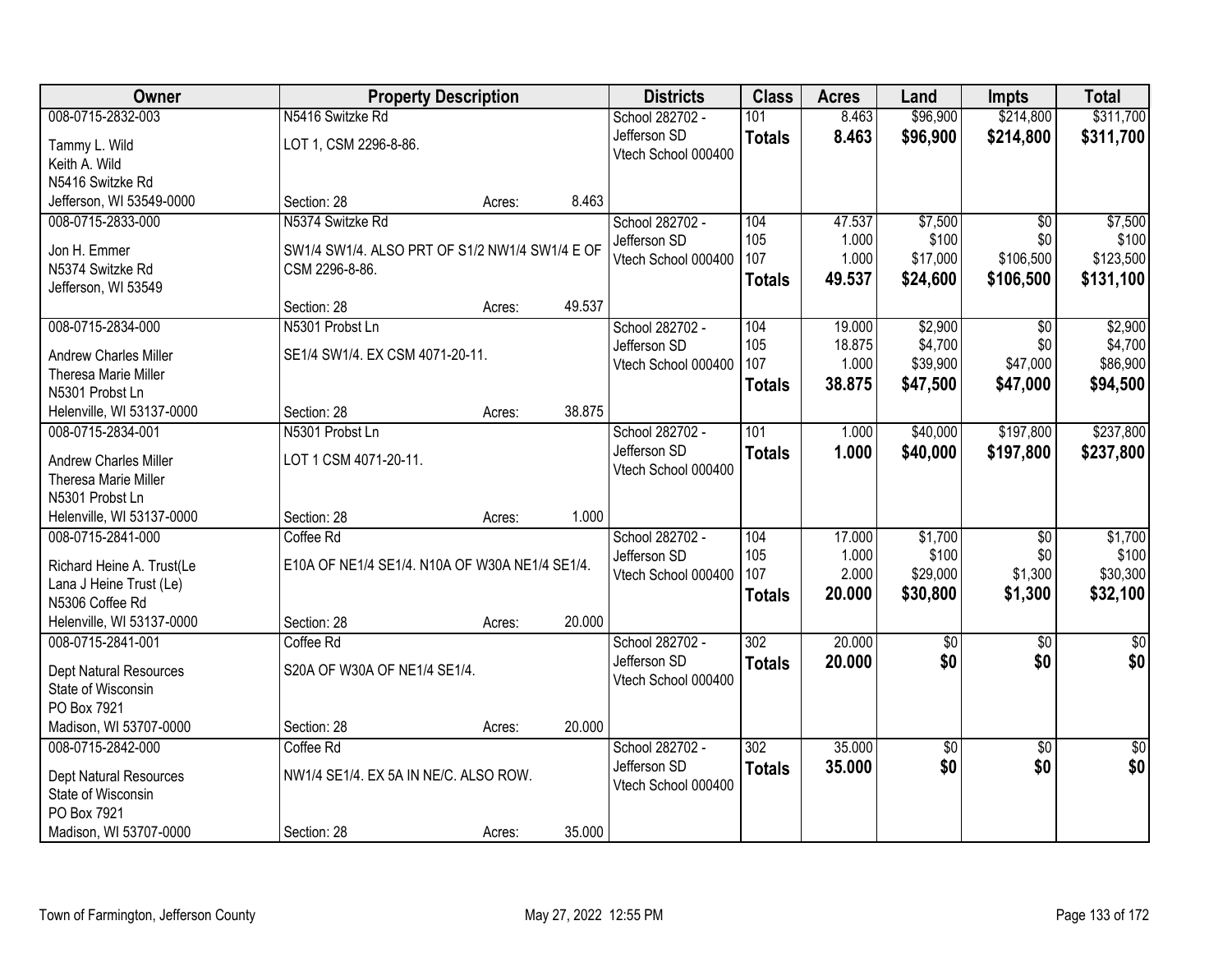| Owner                             |                                               | <b>Property Description</b> |        | <b>Districts</b>                | <b>Class</b>  | <b>Acres</b>   | Land               | <b>Impts</b>           | <b>Total</b>       |
|-----------------------------------|-----------------------------------------------|-----------------------------|--------|---------------------------------|---------------|----------------|--------------------|------------------------|--------------------|
| 008-0715-2842-001                 | Coffee Rd                                     |                             |        | School 282702 -<br>Jefferson SD | 105           | 5.000<br>5.000 | \$1,300<br>\$1,300 | $\overline{30}$<br>\$0 | \$1,300<br>\$1,300 |
| Anthony P. Pugh                   | BEG SW/C SE1/4 NE1/4, S330FT W660FT, N330FT,  |                             |        | Vtech School 000400             | <b>Totals</b> |                |                    |                        |                    |
| Sharon B. Pugh                    | E660FT TO POB.                                |                             |        |                                 |               |                |                    |                        |                    |
| W1008 Concord Center Dr           |                                               |                             |        |                                 |               |                |                    |                        |                    |
| Sullivan, WI 53178-0000           | Section: 28                                   | Acres:                      | 5.000  |                                 |               | 29.875         |                    |                        |                    |
| 008-0715-2843-000                 | Coffee Rd                                     |                             |        | School 282702 -<br>Jefferson SD | 104<br>105    | 10.000         | \$4,700<br>\$2,500 | $\overline{50}$<br>\$0 | \$4,700<br>\$2,500 |
| <b>Andrew Charles Miller</b>      | SW1/4 SE1/4. EX CSM 4071-20-11.               |                             |        | Vtech School 000400             |               | 39.875         |                    | \$0                    |                    |
| Theresa Marie Miller              |                                               |                             |        |                                 | Totals        |                | \$7,200            |                        | \$7,200            |
| N5301 Probst Ln                   |                                               |                             |        |                                 |               |                |                    |                        |                    |
| Helenville, WI 53137-0000         | Section: 28                                   | Acres:                      | 39.875 |                                 |               |                |                    |                        |                    |
| 008-0715-2844-000                 | Coffee Rd                                     |                             |        | School 282702 -                 | 302           | 25.749         | \$0                | \$0                    | \$0                |
| Dept Natural Resources            | SE1/4 SE1/4 EX CSM1451-4-502                  |                             |        | Jefferson SD                    | <b>Totals</b> | 25.749         | \$0                | \$0                    | \$0                |
| State of Wisconsin                |                                               |                             |        | Vtech School 000400             |               |                |                    |                        |                    |
| PO Box 7921                       |                                               |                             |        |                                 |               |                |                    |                        |                    |
| Madison, WI 53707-0000            | Section: 28                                   | Acres:                      | 25.749 |                                 |               |                |                    |                        |                    |
| 008-0715-2844-001                 | N5349 Coffee Rd                               |                             |        | School 282702 -                 | 101           | 14.251         | \$113,600          | \$118,300              | \$231,900          |
|                                   |                                               |                             |        | Jefferson SD                    | <b>Totals</b> | 14.251         | \$113,600          | \$118,300              | \$231,900          |
| James K. Kriehn<br>Mary M. Kriehn | LOT 1, CSM 1451-4-502                         |                             |        | Vtech School 000400             |               |                |                    |                        |                    |
| N5349 Coffee Rd                   |                                               |                             |        |                                 |               |                |                    |                        |                    |
| Helenville, WI 53137-0000         | Section: 28                                   | Acres:                      | 14.251 |                                 |               |                |                    |                        |                    |
| 008-0715-2911-000                 | N5599 Switzke Rd                              |                             |        | School 282702 -                 | 107           | 2.177          | \$31,100           | \$143,800              | \$174,900          |
|                                   |                                               |                             |        | Jefferson SD                    | <b>Totals</b> | 2.177          | \$31,100           | \$143,800              | \$174,900          |
| Elliott J. Madison                | LOT 1, CSM 6076-35-242, DOC 1425866.          |                             |        | Vtech School 000400             |               |                |                    |                        |                    |
| N5599 Switzke Rd                  |                                               |                             |        |                                 |               |                |                    |                        |                    |
| Johnson Creek, WI 53038-0000      |                                               |                             |        |                                 |               |                |                    |                        |                    |
|                                   | Section: 29                                   | Acres:                      | 2.177  |                                 |               |                |                    |                        |                    |
| 008-0715-2911-001                 | Switzke Rd                                    |                             |        | School 282702 -                 | 104           | 38.836         | \$6,200            | $\overline{50}$        | \$6,200            |
| Dane Mel Hartwig                  | BEG NE COR OF NE1/4 S1386FT, W1320FT, N1386FT |                             |        | Jefferson SD                    | 105           | 1.000          | \$100              | \$0                    | \$100              |
| N6468 Switzke Rd                  | W TO POB. ALSO COM NE/S/C S02DG25'W 1411.86FT |                             |        | Vtech School 000400             | Totals        | 39,836         | \$6,300            | \$0                    | \$6,300            |
| Watertown, WI 53094-0000          | TO POB, N89DG46'W 199FT, N02DG25'E 16.50FT,   |                             |        |                                 |               |                |                    |                        |                    |
|                                   | Section: 29                                   | Acres:                      | 39.836 |                                 |               |                |                    |                        |                    |
| 008-0715-2912-000                 | Switzke Rd                                    |                             |        | School 282702 -                 | 104           | 39.000         | \$4,900            | $\overline{50}$        | \$4,900            |
| Dane Mel Hartwig                  | N1386FT OF W1/2 NE1/4.                        |                             |        | Jefferson SD                    | 105           | 3.000          | \$800              | \$0                    | \$800              |
| N6468 Switzke Rd                  |                                               |                             |        | Vtech School 000400             | <b>Totals</b> | 42.000         | \$5,700            | \$0                    | \$5,700            |
| Watertown, WI 53094-0000          |                                               |                             |        |                                 |               |                |                    |                        |                    |
|                                   | Section: 29                                   | Acres:                      | 42.000 |                                 |               |                |                    |                        |                    |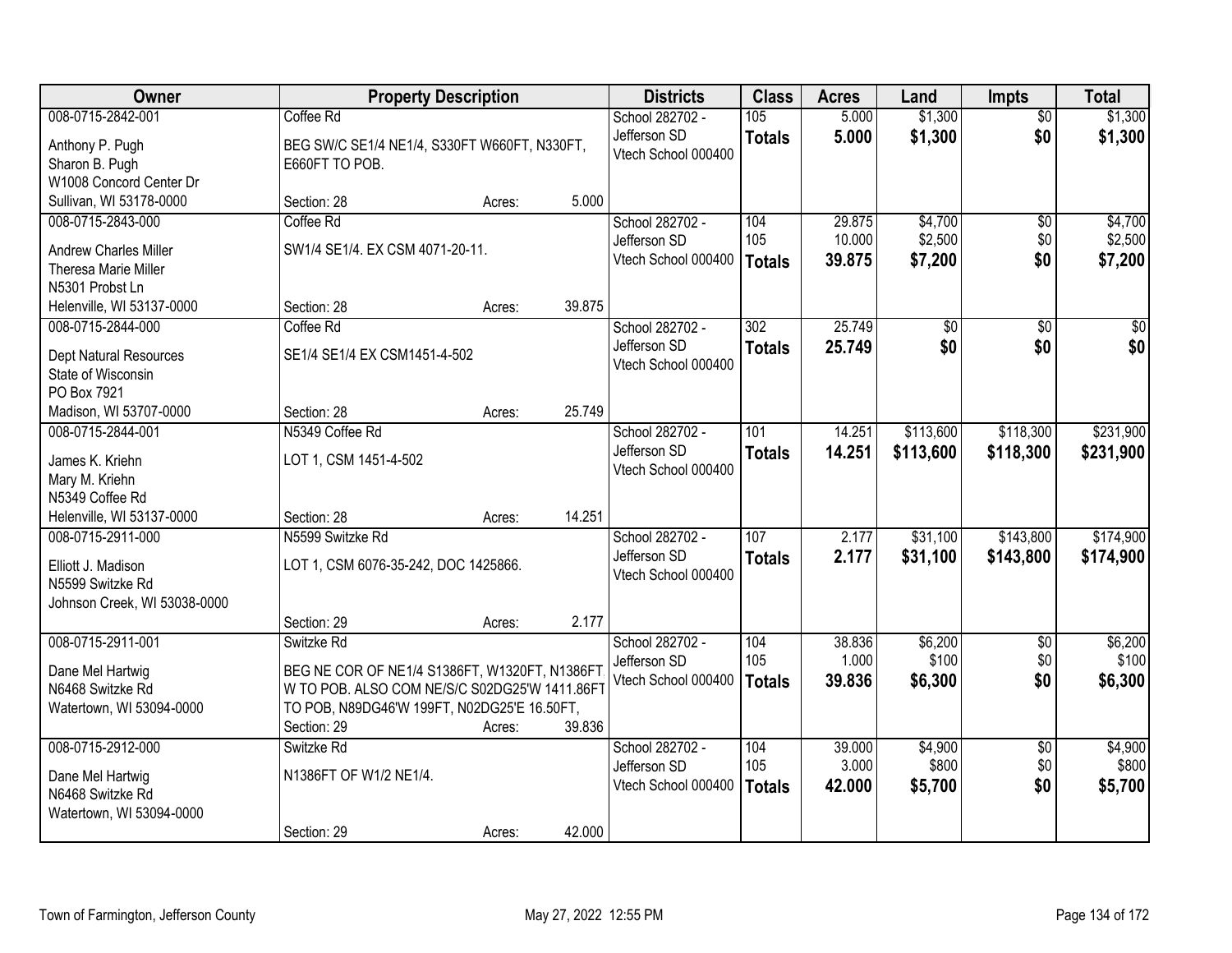| Owner                               | <b>Property Description</b>                                                    |        |        | <b>Districts</b>                 | <b>Class</b>  | <b>Acres</b> | Land     | <b>Impts</b>    | <b>Total</b> |
|-------------------------------------|--------------------------------------------------------------------------------|--------|--------|----------------------------------|---------------|--------------|----------|-----------------|--------------|
| 008-0715-2913-000                   | Switzke Rd                                                                     |        |        | School 282702 -                  | 104           | 28.000       | \$3,300  | $\overline{50}$ | \$3,300      |
| Donald R Miller Trust (Le)          | S38 ACRES OF SW1/4 NE1/4.                                                      |        |        | Jefferson SD                     | <b>15M</b>    | 10.000       | \$10,000 | \$0             | \$10,000     |
| Laura L Miller Trust (Le)           |                                                                                |        |        | Vtech School 000400              | <b>Totals</b> | 38.000       | \$13,300 | \$0             | \$13,300     |
| N5593 Switzke Rd                    |                                                                                |        |        |                                  |               |              |          |                 |              |
| Johnson Creek, WI 53038-0000        | Section: 29                                                                    | Acres: | 38.000 |                                  |               |              |          |                 |              |
| 008-0715-2914-000                   | N5593 Switzke Rd                                                               |        |        | School 282702 -                  | 104           | 32.987       | \$4,800  | $\overline{50}$ | \$4,800      |
| Donald R Miller Trust (Le)          | S38 ACRES OF SE1/4 NE1/4. EX COM NE/S/C.                                       |        |        | Jefferson SD                     | 105           | 1.000        | \$100    | \$0             | \$100        |
| Laura L Miller Trust (Le)           | S02DG25'W 1411.86FT TO POB, N89DG46'W 199FT,                                   |        |        | Vtech School 000400              | 106           | 3.000        | \$6,000  | \$0             | \$6,000      |
| N5593 Switzke Rd                    | N02DG25'E 16.50FT, S89DG46'E 199FT, S02DG25'W                                  |        |        |                                  | 107           | 1.000        | \$17,000 | \$90,300        | \$107,300    |
| Johnson Creek, WI 53038-0000        | Section: 29                                                                    | Acres: | 37.987 |                                  | <b>Totals</b> | 37.987       | \$27,900 | \$90,300        | \$118,200    |
| 008-0715-2921-000                   | Christberg Rd                                                                  |        |        | School 282730 -                  | 104           | 7.840        | \$1,400  | $\sqrt{50}$     | \$1,400      |
| Pastor Trust                        | N561FT NE1/4 NW1/4 LYG E OF RD.                                                |        |        | Johnson Creek                    | <b>Totals</b> | 7.840        | \$1,400  | \$0             | \$1,400      |
| N5768 Christberg Rd                 |                                                                                |        |        | Vtech School 000400              |               |              |          |                 |              |
| Johnson Creek, WI 53038-0000        |                                                                                |        |        |                                  |               |              |          |                 |              |
|                                     | Section: 29                                                                    | Acres: | 7.840  |                                  |               |              |          |                 |              |
| 008-0715-2921-001                   | N5592 Christberg Rd                                                            |        |        | School 282730 -                  | 101           | 3.000        | \$75,000 | \$116,400       | \$191,400    |
|                                     |                                                                                |        |        | Johnson Creek                    | <b>Totals</b> | 3.000        | \$75,000 | \$116,400       | \$191,400    |
| David L. Joseph<br>Catherine Joseph | LOT 1, CSM 3256-14-100.                                                        |        |        | Vtech School 000400              |               |              |          |                 |              |
| N5592 Christberg Rd                 |                                                                                |        |        |                                  |               |              |          |                 |              |
| Jefferson, WI 53549-0000            | Section: 29                                                                    | Acres: | 3.000  |                                  |               |              |          |                 |              |
| 008-0715-2921-002                   | Christberg Rd                                                                  |        |        | School 282730 -                  | 104           | 17.581       | \$4,300  | $\overline{50}$ | \$4,300      |
|                                     |                                                                                |        |        | Johnson Creek                    | <b>Totals</b> | 17.581       | \$4,300  | \$0             | \$4,300      |
| Dawn M. Kowalski                    | BEG 561FT S OF NW/S/C, E2640FT, S759FT,                                        |        |        | Vtech School 000400              |               |              |          |                 |              |
| N6742 County Rd P                   | W2640FT, N759FT TO POB. EX PT W OF<br>CHRISTBERG RD. EX PT IN CSM 3256-14-100. |        |        |                                  |               |              |          |                 |              |
| Watertown, WI 53094-0000            | Section: 29                                                                    | Acres: | 17.581 |                                  |               |              |          |                 |              |
| 008-0715-2922-000                   | Christberg Rd                                                                  |        |        | School 282730 -                  | 104           | 26.160       | \$3,000  | $\overline{60}$ | \$3,000      |
|                                     |                                                                                |        |        | Johnson Creek                    | <b>Totals</b> | 26.160       | \$3,000  | \$0             | \$3,000      |
| Gary J. Ramthun                     | N561FT OF NW1/4 LYG W OF RD.                                                   |        |        | Vtech School 000400              |               |              |          |                 |              |
| Dedra K. Ramthun                    |                                                                                |        |        |                                  |               |              |          |                 |              |
| N6232 Hilltop Ln                    |                                                                                |        |        |                                  |               |              |          |                 |              |
| Johnson Creek, WI 53038-0000        | Section: 29                                                                    | Acres: | 26.160 |                                  | 104           | 26.109       |          |                 |              |
| 008-0715-2922-001                   | Christberg Rd                                                                  |        |        | School 282730 -<br>Johnson Creek |               |              | \$5,400  | $\overline{50}$ | \$5,400      |
| G Zastrow Le et al                  | S46A OF N1/2 NW1/4 LYG WLY OF CHRISTBERG RD.                                   |        |        | Vtech School 000400              | <b>Totals</b> | 26.109       | \$5,400  | \$0             | \$5,400      |
| N5584 Christberg Rd                 |                                                                                |        |        |                                  |               |              |          |                 |              |
| Jefferson, WI 53549-0000            |                                                                                |        |        |                                  |               |              |          |                 |              |
|                                     | Section: 29                                                                    | Acres: | 26.109 |                                  |               |              |          |                 |              |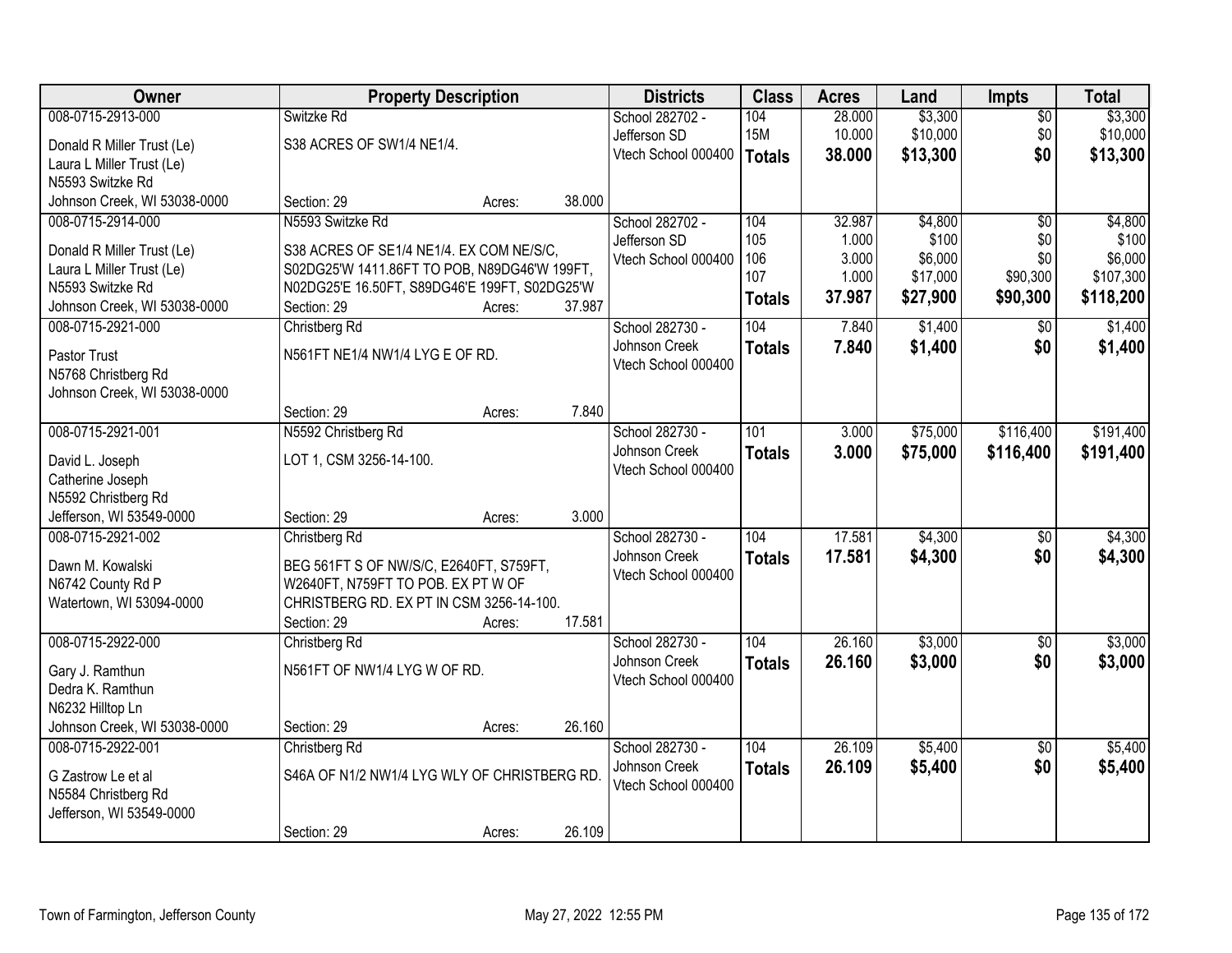| Owner                                       | <b>Property Description</b>                                                                 |        |        | <b>Districts</b>    | <b>Class</b>  | <b>Acres</b> | Land     | <b>Impts</b>    | <b>Total</b> |
|---------------------------------------------|---------------------------------------------------------------------------------------------|--------|--------|---------------------|---------------|--------------|----------|-----------------|--------------|
| 008-0715-2923-000                           | Christberg Rd                                                                               |        |        | School 282730 -     | 104           | 14.317       | \$2,200  | $\overline{50}$ | \$2,200      |
| Lewellyn A Beilke Trust                     | S957FT SW1/4 NW1/4 LYG W OF CHRISTBERG RD.                                                  |        |        | Johnson Creek       | <b>Totals</b> | 14.317       | \$2,200  | \$0             | \$2,200      |
| Kelly A Beilke Trust                        | EX CSM 2717-10-202. EX PT FOL: COM W1/4/C,                                                  |        |        | Vtech School 000400 |               |              |          |                 |              |
| N5129 Watertown Rd                          | N89DG50'E 507.40 FT, N07DG50'E 342.02FT TO POB,                                             |        |        |                     |               |              |          |                 |              |
| Jefferson, WI 53549-0000                    | Section: 29                                                                                 | Acres: | 14.317 |                     |               |              |          |                 |              |
| 008-0715-2923-001                           | Christberg Rd                                                                               |        |        | School 282730 -     | 104           | 10.000       | \$1,300  | $\overline{50}$ | \$1,300      |
| G Zastrow Le et al                          | N363FT OF SW1/4 NW1/4 EX PT IN CSM 1288-4-234.                                              |        |        | Johnson Creek       | <b>Totals</b> | 10.000       | \$1,300  | \$0             | \$1,300      |
| N5584 Christberg Rd                         |                                                                                             |        |        | Vtech School 000400 |               |              |          |                 |              |
| Jefferson, WI 53549-0000                    |                                                                                             |        |        |                     |               |              |          |                 |              |
|                                             | Section: 29                                                                                 | Acres: | 10.000 |                     |               |              |          |                 |              |
| 008-0715-2923-002                           | N5584 Christberg Rd                                                                         |        |        | School 282730 -     | 101           | 1.859        | \$61,500 | \$115,300       | \$176,800    |
| Joan L. Latsch                              | LOT 1, CSM 1288-4-234                                                                       |        |        | Johnson Creek       | <b>Totals</b> | 1.859        | \$61,500 | \$115,300       | \$176,800    |
| N5584 Christberg Rd                         |                                                                                             |        |        | Vtech School 000400 |               |              |          |                 |              |
| Jefferson, WI 53549-0000                    |                                                                                             |        |        |                     |               |              |          |                 |              |
|                                             | Section: 29                                                                                 | Acres: | 1.859  |                     |               |              |          |                 |              |
| 008-0715-2923-003                           | N5490 Christberg Rd                                                                         |        |        | School 282730 -     | 101           | 2.891        | \$73,900 | \$167,100       | \$241,000    |
|                                             |                                                                                             |        |        | Johnson Creek       | <b>Totals</b> | 2.891        | \$73,900 | \$167,100       | \$241,000    |
| Henry E. Heil III<br>N5490 Christberg Rd    | LOT 1, CSM 2549-9-174                                                                       |        |        | Vtech School 000400 |               |              |          |                 |              |
| Jefferson, WI 53549-0000                    |                                                                                             |        |        |                     |               |              |          |                 |              |
|                                             | Section: 29                                                                                 | Acres: | 2.891  |                     |               |              |          |                 |              |
| 008-0715-2923-004                           | N5537 Christberg Rd                                                                         |        |        | School 282730 -     | 101           | 9.236        | \$99,900 | \$198,000       | \$297,900    |
|                                             |                                                                                             |        |        | Johnson Creek       | <b>Totals</b> | 9.236        | \$99,900 | \$198,000       | \$297,900    |
| Carlo Cicirello<br>N5537 Christberg Rd      | LOT 1, CSM 2717-10-202. ALSO COM W1/4/C,<br>N89DG50'E 507.40 FT, N07DG50'E 342.02FT TO POB, |        |        | Vtech School 000400 |               |              |          |                 |              |
| Jefferson, WI 53549-0000                    | S80DG43'E 403.77FT, S06DG28'W 156.60FT,                                                     |        |        |                     |               |              |          |                 |              |
|                                             | Section: 29                                                                                 | Acres: | 9.236  |                     |               |              |          |                 |              |
| 008-0715-2923-005                           | Christberg Rd                                                                               |        |        | School 282730 -     | 104           | 1.440        | \$200    | $\sqrt{6}$      | \$200        |
|                                             |                                                                                             |        |        | Johnson Creek       | <b>Totals</b> | 1.440        | \$200    | \$0             | \$200        |
| Matthew J. Schlender<br>N5440 Christberg Rd | LOT 1, CSM 4675-24-075.                                                                     |        |        | Vtech School 000400 |               |              |          |                 |              |
| Jefferson, WI 53549-0000                    |                                                                                             |        |        |                     |               |              |          |                 |              |
|                                             | Section: 29                                                                                 | Acres: | 1.440  |                     |               |              |          |                 |              |
| 008-0715-2923-006                           | N5554 Christberg Rd                                                                         |        |        | School 282730 -     | 101           | 1.430        | \$50,800 | \$292,500       | \$343,300    |
|                                             |                                                                                             |        |        | Johnson Creek       | <b>Totals</b> | 1.430        | \$50,800 | \$292,500       | \$343,300    |
| Coty J. Cantley                             | LOT 2, CSM 4675-24-075, DOC 1162387.                                                        |        |        | Vtech School 000400 |               |              |          |                 |              |
| Amy L. Cantley<br>N5554 Christberg Rd       |                                                                                             |        |        |                     |               |              |          |                 |              |
| Jefferson, WI 53549-0000                    | Section: 29                                                                                 | Acres: | 1.430  |                     |               |              |          |                 |              |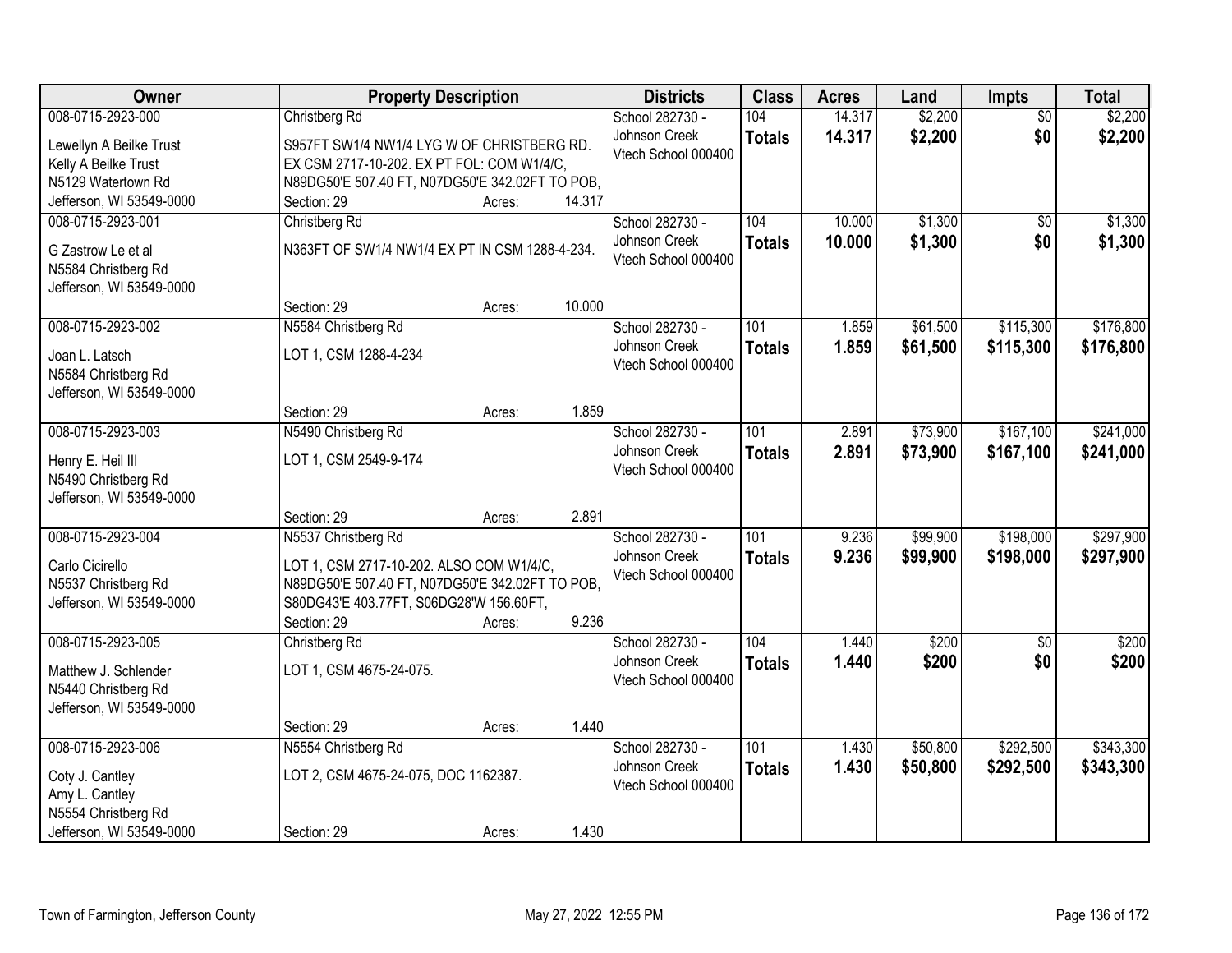| Owner                    | <b>Property Description</b>                     | <b>Districts</b>    | <b>Class</b>  | <b>Acres</b>    | Land                | <b>Impts</b> | <b>Total</b>        |
|--------------------------|-------------------------------------------------|---------------------|---------------|-----------------|---------------------|--------------|---------------------|
| 008-0715-2923-007        | N5556 Christberg Rd                             | School 282730 -     | 101           | 1.410           | \$50,300            | \$181,000    | \$231,300           |
| Joseph M. Sikora         | LOT 3, CSM 4675-24-075, DOC 1162387. SUBJ TO    | Johnson Creek       | <b>Totals</b> | 1.410           | \$50,300            | \$181,000    | \$231,300           |
| N5556 Christberg Rd      | ESMT IN DOC 1350073.                            | Vtech School 000400 |               |                 |                     |              |                     |
| Jefferson, WI 53549-0000 |                                                 |                     |               |                 |                     |              |                     |
|                          | 1.410<br>Section: 29<br>Acres:                  |                     |               |                 |                     |              |                     |
| 008-0715-2924-000        | Christberg Rd                                   | School 282730 -     | 104           | 20.602          | \$3,900             | \$0          | \$3,900             |
| Joseph M. Sikora         | OUTLOT 1, CSM 5596-31-124, DOC 1350074. ALSO    | Johnson Creek       | 105           | 3.771           | \$900               | \$0          | \$900               |
| N5556 Christberg Rd      | <b>ESMT IN DOC 1350073.</b>                     | Vtech School 000400 | Totals        | 24.373          | \$4,800             | \$0          | \$4,800             |
| Jefferson, WI 53549-0000 |                                                 |                     |               |                 |                     |              |                     |
|                          | 24.373<br>Section: 29<br>Acres:                 |                     |               |                 |                     |              |                     |
| 008-0715-2924-001        | Christberg Rd                                   | School 282730 -     | 104           | 9.451           | \$2,300             | \$0          | \$2,300             |
| Dawn M. Kowalski         | N363FT OF SE1/4 NW1/4. EX PT IN CSM 1288-4-234  | Johnson Creek       | <b>Totals</b> | 9.451           | \$2,300             | \$0          | \$2,300             |
| N6742 County Rd P        | EX PT IN CSM 3256-14-100.                       | Vtech School 000400 |               |                 |                     |              |                     |
| Watertown, WI 53094-0000 |                                                 |                     |               |                 |                     |              |                     |
|                          | 9.451<br>Section: 29<br>Acres:                  |                     |               |                 |                     |              |                     |
| 008-0715-2931-000        | N5440 Christberg Rd                             | School 282730 -     | 104           | 25.400          | \$3,300             | $\sqrt[6]{}$ | \$3,300             |
| Matthew J. Schlender     | COM W1/4/C, N89DG04'E 1257. 38FT TO POB,        | Johnson Creek       | 105           | 4.729           | \$1,200             | \$0          | \$1,200             |
| N5440 Christberg Rd      | N01DG04'E 227. 70FT, N88DG54'W 53.06FT, N10     | Vtech School 000400 | 107           | 5.000           | \$65,000            | \$152,600    | \$217,600           |
| Jefferson, WI 53549-0000 | DG26'E 757.62FT, N88DG45'E 682.60FT, S00DG56'W  |                     | <b>Totals</b> | 35.129          | \$69,500            | \$152,600    | \$222,100           |
|                          | 35.129<br>Section: 29<br>Acres:                 |                     |               |                 |                     |              |                     |
| 008-0715-2931-002        | Christberg Rd                                   | School 282730 -     | 104           | 8.000           | \$1,200             | \$0          | \$1,200             |
| Joseph M. Sikora         | BEG 1260FT N OF S1/4 POST W442FT NWLY 650FT,    | Johnson Creek       | <b>Totals</b> | 8.000           | \$1,200             | \$0          | \$1,200             |
| Jennifer L. Rogers       | E625FT, S648FT TO POB. ALSO WETLANDS            | Vtech School 000400 |               |                 |                     |              |                     |
| N5556 Christberg Rd      | RESERVE ESMT IN DOC 1272188.                    |                     |               |                 |                     |              |                     |
| Jefferson, WI 53549-0000 | 8.000<br>Section: 29<br>Acres:                  |                     |               |                 |                     |              |                     |
| 008-0715-2932-000        | Christberg Rd                                   | School 282730 -     | 104           | 14.507          | \$2,100             | \$0          | \$2,100             |
| Lewellyn A Beilke Trust  | N759 FT OF NW1/4 SW1/4 LYG W OF CHRISTBERG      | Johnson Creek       | <b>Totals</b> | 14.507          | \$2,100             | \$0          | \$2,100             |
| Kelly A Beilke Trust     | RD. EX PT FOL: COM W1/4/C, N89DG50'E 507.40 FT, | Vtech School 000400 |               |                 |                     |              |                     |
| N5129 Watertown Rd       | N07DG50'E 342.02FT TO POB, S80DG43'E 403.77FT,  |                     |               |                 |                     |              |                     |
| Jefferson, WI 53549-0000 | 14.507<br>Section: 29<br>Acres:                 |                     |               |                 |                     |              |                     |
| 008-0715-2933-000        | N5328 Christberg Rd                             | School 282730 -     | 102           | 2.000           | \$76,500            | \$235,800    | \$312,300           |
| Jefferson Sportsman Club | S17 ACRES OF NW1/4 SW1/4. SW1/4 SW1/4. EX CSM   | Johnson Creek       | 104<br>105    | 5.180           | \$900               | \$0          | \$900               |
| PO Box 104               | 1-28. EX 346.5FT N&S BY 1287FT E&W IN SW COR.   | Vtech School 000400 | 106           | 9.370<br>30.000 | \$2,400<br>\$60,000 | \$0<br>\$0   | \$2,400<br>\$60,000 |
| Jefferson, WI 53549-0000 | MFL-763-411.                                    |                     | <b>Totals</b> | 46.550          | \$139,800           | \$235,800    | \$375,600           |
|                          | 46.550<br>Section: 29<br>Acres:                 |                     |               |                 |                     |              |                     |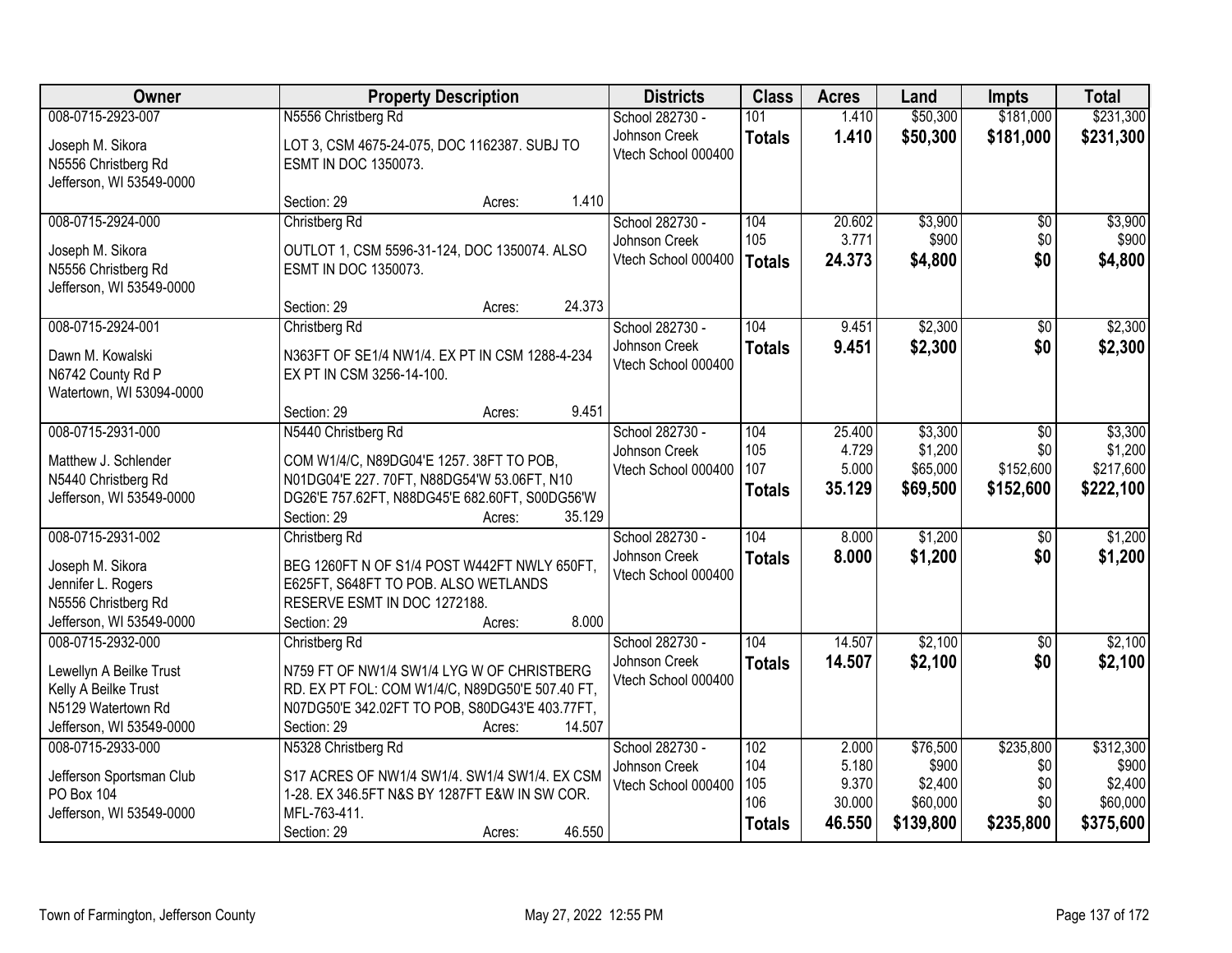| Owner                         | <b>Property Description</b>                     |        |        | <b>Districts</b>    | <b>Class</b>  | <b>Acres</b> | Land     | <b>Impts</b>    | <b>Total</b> |
|-------------------------------|-------------------------------------------------|--------|--------|---------------------|---------------|--------------|----------|-----------------|--------------|
| 008-0715-2933-001             | N5404 Christberg Rd                             |        |        | School 282730 -     | 105           | 1.220        | \$300    | $\overline{50}$ | \$300        |
| Jefferson Sportsman Club      | CSM 19-1-28                                     |        |        | Johnson Creek       | <b>Totals</b> | 1.220        | \$300    | \$0             | \$300        |
| <b>PO Box 104</b>             |                                                 |        |        | Vtech School 000400 |               |              |          |                 |              |
| Jefferson, WI 53549-0000      |                                                 |        |        |                     |               |              |          |                 |              |
|                               | Section: 29                                     | Acres: | 1.220  |                     |               |              |          |                 |              |
| 008-0715-2933-002             | Christberg Rd                                   |        |        | School 282730 -     | 104           | 7.000        | \$1,000  | $\overline{50}$ | \$1,000      |
| <b>J&amp;D Messmann Trust</b> | BEG SW COR SW1/4 SW1/4, E1287FT, N346.5FT,      |        |        | Johnson Creek       | 105           | 0.230        | \$100    | \$0             | \$100        |
| W4667 Marsh Rd                | W1287FT, S346.5FT TO POB.                       |        |        | Vtech School 000400 | <b>15M</b>    | 3.000        | \$3,000  | \$0             | \$3,000      |
| Jefferson, WI 53549-0000      |                                                 |        |        |                     | <b>Totals</b> | 10.230       | \$4,100  | \$0             | \$4,100      |
|                               | Section: 29                                     | Acres: | 10.230 |                     |               |              |          |                 |              |
| 008-0715-2934-000             | Marsh Rd                                        |        |        | School 282730 -     | 104           | 22.000       | \$3,100  | \$0             | \$3,100      |
| Gerald J Freson Trust         | LOT 2, CSM 756-3-144, DOC 729659.               |        |        | Johnson Creek       | 105           | 0.120        | \$100    | \$0             | \$100        |
| Mildred R Freson Trust        |                                                 |        |        | Vtech School 000400 | <b>Totals</b> | 22.120       | \$3,200  | \$0             | \$3,200      |
| N6122 County Rd N             |                                                 |        |        |                     |               |              |          |                 |              |
| Jefferson, WI 53549-0000      | Section: 29                                     | Acres: | 22.120 |                     |               |              |          |                 |              |
| 008-0715-2934-001             | W4340 Marsh Rd                                  |        |        | School 282730 -     | 104           | 25.400       | \$3,100  | $\sqrt[6]{3}$   | \$3,100      |
| John H. Messer                | LOT 1, CSM 756-3-144                            |        |        | Johnson Creek       | 105           | 0.750        | \$100    | \$0             | \$100        |
| Sarah Way J. Messer           |                                                 |        |        | Vtech School 000400 | 107           | 1.000        | \$17,000 | \$112,900       | \$129,900    |
| W4340 Marsh Rd                |                                                 |        |        |                     | <b>Totals</b> | 27.150       | \$20,200 | \$112,900       | \$133,100    |
| Jefferson, WI 53549-0000      | Section: 29                                     | Acres: | 27.150 |                     |               |              |          |                 |              |
| 008-0715-2941-000             | N5407 Switzke Rd                                |        |        | School 282702 -     | 101           | 3.000        | \$75,000 | \$131,100       | \$206,100    |
| Ronny E. Gilmore              | LOT 1, CSM 3512-16-17.                          |        |        | Jefferson SD        | <b>Totals</b> | 3.000        | \$75,000 | \$131,100       | \$206,100    |
| Angela M. Gilmore             |                                                 |        |        | Vtech School 000400 |               |              |          |                 |              |
| N5407 Switzke Rd              |                                                 |        |        |                     |               |              |          |                 |              |
| Jefferson, WI 53549-0000      | Section: 29                                     | Acres: | 3.000  |                     |               |              |          |                 |              |
| 008-0715-2941-001             | N5425 Switzke Rd                                |        |        | School 282702 -     | 104           | 35.207       | \$8,600  | $\overline{50}$ | \$8,600      |
| Scott L. Johnson              | NE1/4 SE1/4. ALSO N1/2 N1/2 SE1/4 SE1/4. EX CSM |        |        | Jefferson SD        | 107           | 3.000        | \$41,000 | \$306,100       | \$347,100    |
| N5425 Switzke Rd              | 3461-15-216. EX CSM 3512-16-17.                 |        |        | Vtech School 000400 | <b>Totals</b> | 38.207       | \$49,600 | \$306,100       | \$355,700    |
| Jefferson, WI 53549           |                                                 |        |        |                     |               |              |          |                 |              |
|                               | Section: 29                                     | Acres: | 38.207 |                     |               |              |          |                 |              |
| 008-0715-2942-000             | Marsh Rd                                        |        |        | School 282730 -     | 104           | 14.000       | \$2,100  | $\overline{60}$ | \$2,100      |
| Joseph M. Sikora              | NW1/4 SE1/4. ALSO WETLANDS RESERVE ESMT IN      |        |        | Johnson Creek       | 105           | 26.000       | \$6,500  | \$0             | \$6,500      |
| Jennifer L. Rogers            | DOC 1272188.                                    |        |        | Vtech School 000400 | <b>Totals</b> | 40.000       | \$8,600  | \$0             | \$8,600      |
| N5556 Christberg Rd           |                                                 |        |        |                     |               |              |          |                 |              |
| Jefferson, WI 53549-0000      | Section: 29                                     | Acres: | 40.000 |                     |               |              |          |                 |              |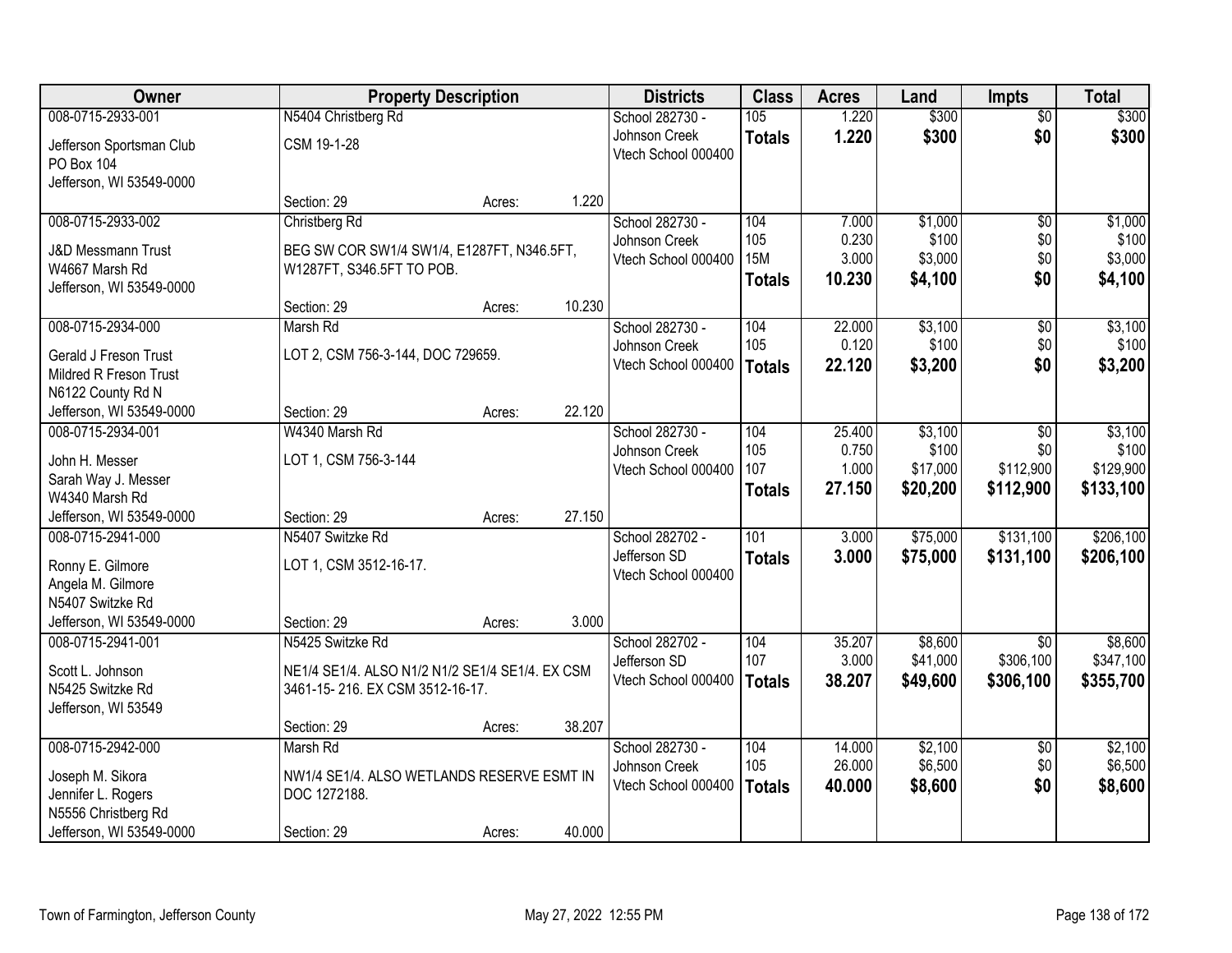| Owner                                       |                                                 | <b>Property Description</b> |        | <b>Districts</b>    | <b>Class</b>  | <b>Acres</b> | Land     | <b>Impts</b>    | <b>Total</b> |
|---------------------------------------------|-------------------------------------------------|-----------------------------|--------|---------------------|---------------|--------------|----------|-----------------|--------------|
| 008-0715-2943-000                           | W4276 Marsh Rd                                  |                             |        | School 282730 -     | 104           | 10.000       | \$1,500  | $\overline{50}$ | \$1,500      |
| Joseph M. Sikora                            | SW1/4 SE1/4. ALSO WETLANDS RESERVE ESMT IN      |                             |        | Johnson Creek       | 105           | 30.000       | \$7,400  | \$0             | \$7,400      |
| Jennifer L. Rogers                          | DOC 1272188.                                    |                             |        | Vtech School 000400 | <b>Totals</b> | 40.000       | \$8,900  | \$0             | \$8,900      |
| N5556 Christberg Rd                         |                                                 |                             |        |                     |               |              |          |                 |              |
| Jefferson, WI 53549-0000                    | Section: 29                                     | Acres:                      | 40.000 |                     |               |              |          |                 |              |
| 008-0715-2944-000                           | N5323 Switzke Rd                                |                             |        | School 282702 -     | 101           | 2.600        | \$71,000 | \$133,300       | \$204,300    |
| Michael J Walker Trust                      | LOT 1, CSM 3133-13-131, DOC 943251.             |                             |        | Jefferson SD        | <b>Totals</b> | 2.600        | \$71,000 | \$133,300       | \$204,300    |
| Wendy E Walker Trust                        |                                                 |                             |        | Vtech School 000400 |               |              |          |                 |              |
| N5323 Switzke Rd                            |                                                 |                             |        |                     |               |              |          |                 |              |
| Jefferson, WI 53549-0000                    | Section: 29                                     | Acres:                      | 2.600  |                     |               |              |          |                 |              |
| 008-0715-2944-001                           | N5381 Switzke Rd                                |                             |        | School 282702 -     | 101           | 1.000        | \$40,000 | \$491,800       | \$531,800    |
|                                             |                                                 |                             |        | Jefferson SD        | 104           | 2.793        | \$600    | \$0             | \$600        |
| Shane Gottschalk                            | LOT 1, CSM 3461-15-216.                         |                             |        | Vtech School 000400 | <b>15M</b>    | 5.000        | \$5,000  | \$0             | \$5,000      |
| Julie Gottschalk                            |                                                 |                             |        |                     | <b>Totals</b> | 8.793        | \$45,600 | \$491,800       | \$537,400    |
| N5381 Switzke Rd                            |                                                 |                             |        |                     |               |              |          |                 |              |
| Jefferson, WI 53549-0000                    | Section: 29                                     | Acres:                      | 8.793  |                     |               |              |          |                 |              |
| 008-0715-2944-002                           | W4150 Marsh Rd                                  |                             |        | School 282702 -     | 104           | 26.853       | \$6,600  | $\sqrt[6]{}$    | \$6,600      |
| Duane A. Delestienne                        | S30A OF SE1/4 SE1/4, BEING 990FT WIDE N&S. ALSC |                             |        | Jefferson SD        | 105           | 0.500        | \$100    | \$0             | \$100        |
| Lisa Ferry Delestienne                      | THAT PT NE1/4 NE1/4 SECTION 32 LYG N OF MARSH   |                             |        | Vtech School 000400 | 107           | 1.000        | \$17,000 | \$143,200       | \$160,200    |
| W4150 Marsh Rd                              | RD EX PT IN CSM 3133-13-131.                    |                             |        |                     | <b>Totals</b> | 28.353       | \$23,700 | \$143,200       | \$166,900    |
| Jefferson, WI 53549-0000                    | Section: 29                                     | Acres:                      | 28.353 |                     |               |              |          |                 |              |
| 008-0715-3011-000                           | County Rd Y                                     |                             |        | School 282730 -     | 104           | 28.000       | \$4,200  | \$0             | \$4,200      |
| Lewellyn A Beilke Trust                     | NE1/4 NE1/4.                                    |                             |        | Johnson Creek       | 105           | 12.000       | \$3,000  | \$0             | \$3,000      |
| Kelly A Beilke Trust                        |                                                 |                             |        | Vtech School 000400 | <b>Totals</b> | 40.000       | \$7,200  | \$0             | \$7,200      |
| N5129 Watertown Rd                          |                                                 |                             |        |                     |               |              |          |                 |              |
| Jefferson, WI 53549-0000                    | Section: 30                                     | Acres:                      | 40.000 |                     |               |              |          |                 |              |
| 008-0715-3012-000                           | County Rd Y                                     |                             |        | School 282702 -     | 104           | 27.000       | \$4,100  | $\overline{$0}$ | \$4,100      |
|                                             |                                                 |                             |        | Jefferson SD        | <b>15M</b>    | 13.000       | \$13,000 | \$0             | \$13,000     |
| <b>Stade Auction Center Inc</b>             | NW1/4 NE1/4.                                    |                             |        | Vtech School 000400 | <b>Totals</b> | 40.000       | \$17,100 | \$0             | \$17,100     |
| 602 Windsor Ter<br>Jefferson, WI 53549-0000 |                                                 |                             |        |                     |               |              |          |                 |              |
|                                             | Section: 30                                     |                             | 40.000 |                     |               |              |          |                 |              |
| 008-0715-3013-000                           | County Rd Y                                     | Acres:                      |        | School 282702 -     | 104           | 36.839       | \$3,800  | $\overline{60}$ | \$3,800      |
|                                             |                                                 |                             |        | Jefferson SD        | 105           | 4.000        | \$1,000  | \$0             | \$1,000      |
| Michael R. Lemaster                         | SW1/4 NE1/4. ALSO ROW OVER N1/4 W1/2 SE1/4.     |                             |        | Vtech School 000400 | <b>Totals</b> | 40.839       | \$4,800  | \$0             | \$4,800      |
| Lisa J. Lemaster                            | ALSO ESMT IN DOC 1345042.                       |                             |        |                     |               |              |          |                 |              |
| W4670 Marsh Rd                              |                                                 |                             |        |                     |               |              |          |                 |              |
| Jefferson, WI 53549-0000                    | Section: 30                                     | Acres:                      | 40.839 |                     |               |              |          |                 |              |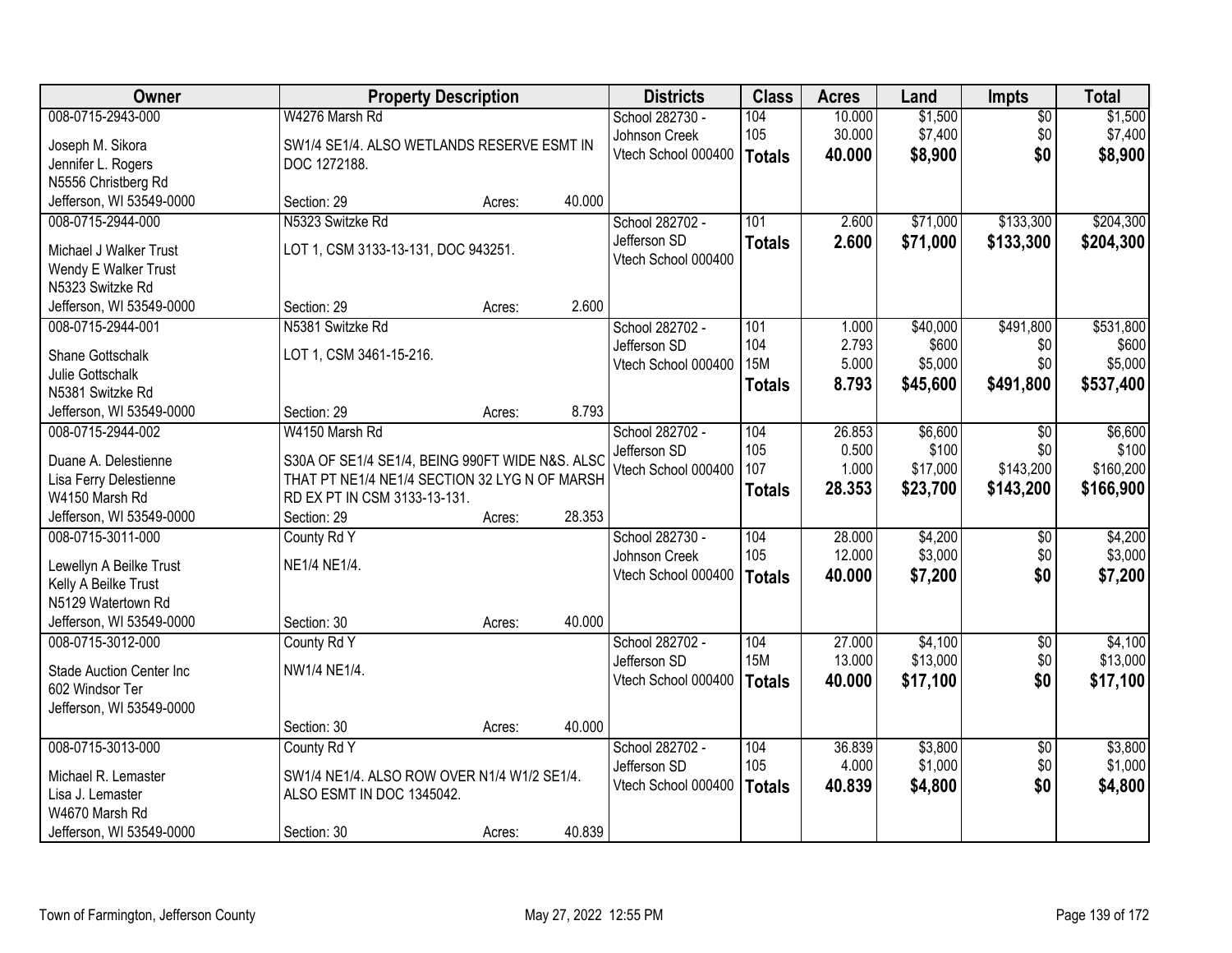| Owner                                           | <b>Property Description</b>                      | <b>Districts</b> | <b>Class</b>        | <b>Acres</b>  | Land   | <b>Impts</b> | <b>Total</b>    |           |
|-------------------------------------------------|--------------------------------------------------|------------------|---------------------|---------------|--------|--------------|-----------------|-----------|
| 008-0715-3014-000                               | County Rd Y                                      |                  | School 282730 -     | 104           | 32.000 | \$4,800      | $\overline{50}$ | \$4,800   |
| Lewellyn A Beilke Trust                         | SE1/4 NE1/4. ALSO ROW COM NE COR SW1/4,          |                  | Johnson Creek       | 105           | 8.750  | \$2,200      | \$0             | \$2,200   |
| Kelly A Beilke Trust                            | S1980FT, W16.5FT, N1980FT, E TO POB.             |                  | Vtech School 000400 | <b>Totals</b> | 40.750 | \$7,000      | \$0             | \$7,000   |
| N5129 Watertown Rd                              |                                                  |                  |                     |               |        |              |                 |           |
| Jefferson, WI 53549-0000                        | Section: 30                                      | Acres:           | 40.750              |               |        |              |                 |           |
| 008-0715-3021-000                               | County Rd Y                                      |                  | School 282702 -     | 104           | 23.970 | \$4,100      | \$0             | \$4,100   |
| <b>Stade Auction Center Inc.</b>                | S 5/8 OF NE1/4 NWFRL1/4, EX 1.03A IN CTH Y IN    |                  | Jefferson SD        | <b>Totals</b> | 23.970 | \$4,100      | \$0             | \$4,100   |
| 602 Windsor Ter                                 | 836-548.                                         |                  | Vtech School 000400 |               |        |              |                 |           |
| Jefferson, WI 53549-0000                        |                                                  |                  |                     |               |        |              |                 |           |
|                                                 | Section: 30                                      | Acres:           | 23.970              |               |        |              |                 |           |
| 008-0715-3021-001                               | N5702 Wright Rd                                  |                  | School 282702 -     | 101           | 2.000  | \$65,000     | \$318,500       | \$383,500 |
|                                                 |                                                  |                  | Jefferson SD        | 104           | 12.090 | \$2,500      | \$0             | \$2,500   |
| Todd C. Mcinnis                                 | N15 ACRES OF NE1/4 NWFRL1/4. EX .91A IN CTH Y    |                  | Vtech School 000400 | <b>Totals</b> | 14.090 | \$67,500     | \$318,500       | \$386,000 |
| Wendy L. Mcinnis                                | IN 836-547.                                      |                  |                     |               |        |              |                 |           |
| N5702 Wright Rd<br>Johnson Creek, WI 53038-0000 | Section: 30                                      | Acres:           | 14.090              |               |        |              |                 |           |
| 008-0715-3022-000                               | County Rd Y                                      |                  | School 282702 -     | 104           | 31.063 | \$5,700      | $\sqrt[6]{}$    | \$5,700   |
|                                                 |                                                  |                  | Jefferson SD        |               | 31.063 |              | \$0             |           |
| <b>G&amp;L Acres LLC</b>                        | NWFRL1/4 NWFRL1/4. EX BEG 1320FT W & 1076.6FT    |                  | Vtech School 000400 | <b>Totals</b> |        | \$5,700      |                 | \$5,700   |
| 1231 W Evergreen Dr                             | S OF N1/4/C, S269.70FT, W156FT, N274.30FT,       |                  |                     |               |        |              |                 |           |
| Deerfield, WI 53531-0000                        | E157.6FT TO POB EX CSM 1432-4-471. EX.83A IN     |                  |                     |               |        |              |                 |           |
|                                                 | Section: 30                                      | Acres:           | 31.063              |               |        |              |                 |           |
| 008-0715-3022-001                               | N5605 County Rd Y                                |                  | School 282702 -     | 101           | 0.980  | \$39,500     | \$152,200       | \$191,700 |
| Dean A. Piskula                                 | BEG 1320FT W & 1076FT S OF N1/4/C, S269.70FT,    |                  | Jefferson SD        | <b>Totals</b> | 0.980  | \$39,500     | \$152,200       | \$191,700 |
| Brenda Piskula                                  | S89DG25'W 156FT, N274.30FT, N89DG25'E 157.60FT   |                  | Vtech School 000400 |               |        |              |                 |           |
| N5605 County Rd Y                               | TO POB.                                          |                  |                     |               |        |              |                 |           |
| Johnson Creek, WI 53038-0000                    | Section: 30                                      | Acres:           | 0.980               |               |        |              |                 |           |
| 008-0715-3022-002                               | N5665 County Rd Y                                |                  | School 282702 -     | 101           | 2.007  | \$65,100     | \$117,400       | \$182,500 |
| Daniel S. Montour                               | LOT 1, CSM 4977-26-142, DOC 1206539.             |                  | Jefferson SD        | <b>Totals</b> | 2.007  | \$65,100     | \$117,400       | \$182,500 |
| N5665 County Rd Y                               |                                                  |                  | Vtech School 000400 |               |        |              |                 |           |
| Johnson Creek, WI 53038-0000                    |                                                  |                  |                     |               |        |              |                 |           |
|                                                 | Section: 30                                      | Acres:           | 2.007               |               |        |              |                 |           |
| 008-0715-3023-000                               | County Rd Y                                      |                  | School 282702 -     | 104           | 31.479 | \$5,800      | $\overline{50}$ | \$5,800   |
|                                                 |                                                  |                  | Jefferson SD        | <b>Totals</b> | 31.479 | \$5,800      | \$0             | \$5,800   |
| <b>G&amp;L Acres LLC</b>                        | SWFRL1/4 NWFRL1/4. EX 1.58A IN CTH Y IN 836-548. |                  | Vtech School 000400 |               |        |              |                 |           |
| 1231 W Evergreen Dr                             | EX COM SW/C SD 1/4 1/4, N88DG55'E 1053.76FT,     |                  |                     |               |        |              |                 |           |
| Deerfield, WI 53531-0000                        | N06DG48'E 75.72FT S88DG55'W 1063.04FT, S TO      |                  |                     |               |        |              |                 |           |
|                                                 | Section: 30                                      | Acres:           | 31.479              |               |        |              |                 |           |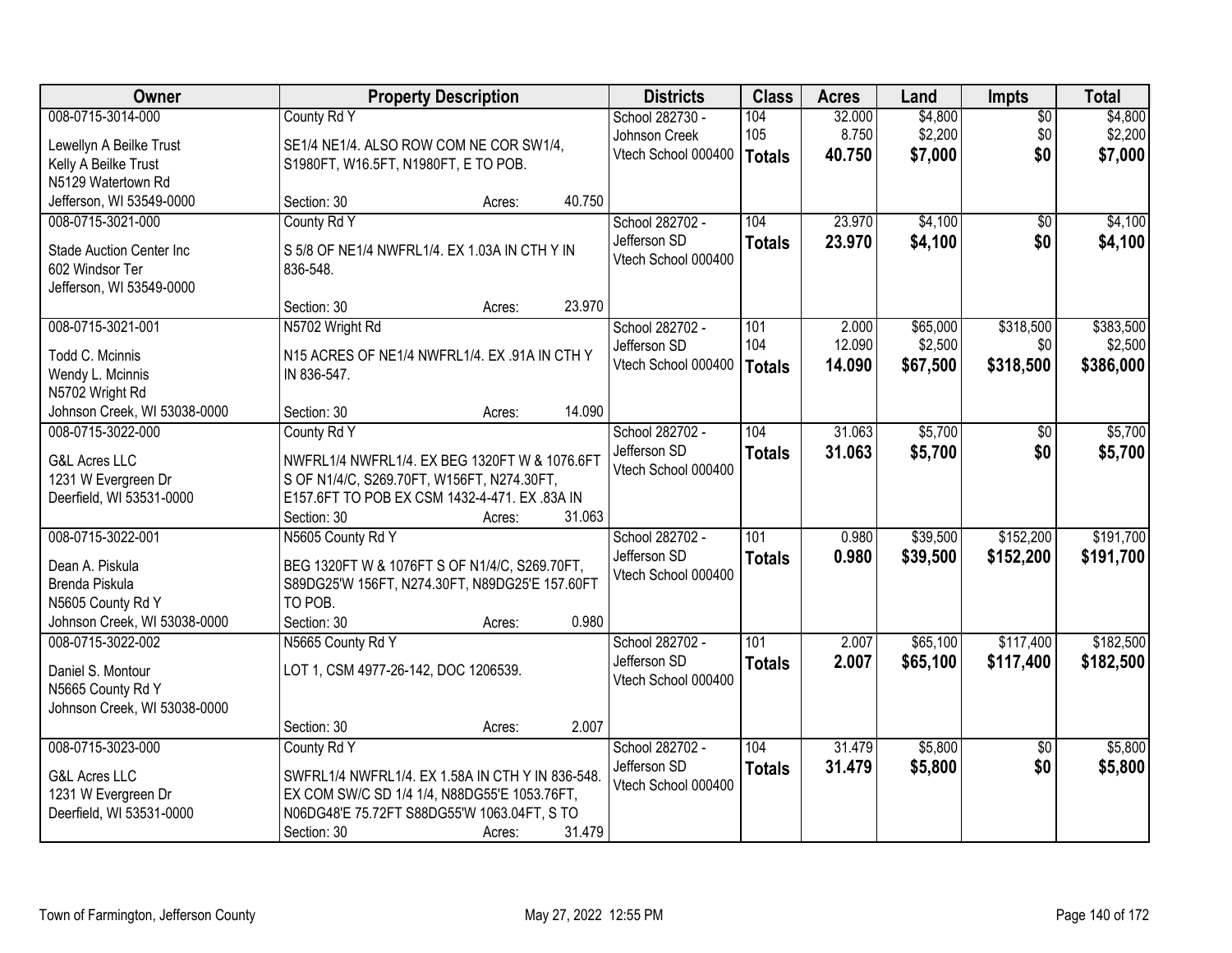| Owner                                           | <b>Property Description</b>                                                          | <b>Districts</b>    | <b>Class</b>     | <b>Acres</b> | Land            | Impts           | <b>Total</b>    |
|-------------------------------------------------|--------------------------------------------------------------------------------------|---------------------|------------------|--------------|-----------------|-----------------|-----------------|
| 008-0715-3023-001                               | County Rd Y                                                                          | School 282702 -     | 302              | 1.066        | $\overline{50}$ | $\overline{30}$ | $\overline{50}$ |
| Dept of Natural Resource                        | COM W1/4/C, N88DG55'E 1053. 76FT, N06DG48'E                                          | Jefferson SD        | <b>Totals</b>    | 1.066        | \$0             | \$0             | \$0             |
| State of Wisconsin                              | 75.72FT, S88 DG55'W 1063.04FT, S TO POB. EX COM                                      | Vtech School 000400 |                  |              |                 |                 |                 |
| 101 S Webster St                                | W1/4/C, N01DG23'E 29. 13FT, N88DG36'E 1057.33FT,                                     |                     |                  |              |                 |                 |                 |
| Madison, WI 53703-0000                          | Section: 30<br>Acres:                                                                | 1.066               |                  |              |                 |                 |                 |
| 008-0715-3024-000                               | County Rd Y                                                                          | School 282702 -     | 104              | 37.804       | \$7,100         | $\overline{50}$ | \$7,100         |
|                                                 |                                                                                      | Jefferson SD        | <b>Totals</b>    | 37.804       | \$7,100         | \$0             | \$7,100         |
| <b>G&amp;L Acres LLC</b>                        | COM W1/4/C, N88DG55'E 1192. 03FT TO POB,                                             | Vtech School 000400 |                  |              |                 |                 |                 |
| 1231 W Evergreen Dr<br>Deerfield, WI 53531-0000 | N00DG52'W 279. 36FT, N01DG59'E 672.26FT,<br>S89DG18'E 114.45FT, N01DG41' E 372.76FT, |                     |                  |              |                 |                 |                 |
|                                                 | Section: 30<br>Acres:                                                                | 37.804              |                  |              |                 |                 |                 |
| 008-0715-3024-001                               | N5588 County Rd Y                                                                    | School 282702 -     | 101              | 1.340        | \$48,500        | \$107,600       | \$156,100       |
|                                                 |                                                                                      | Jefferson SD        | <b>Totals</b>    | 1.340        | \$48,500        | \$107,600       | \$156,100       |
| Catherine M. Kowalski                           | LOT 1, CSM 1726-5-353.                                                               | Vtech School 000400 |                  |              |                 |                 |                 |
| N5588 County Rd Y                               |                                                                                      |                     |                  |              |                 |                 |                 |
| Johnson Creek, WI 53038-0000                    |                                                                                      |                     |                  |              |                 |                 |                 |
|                                                 | Section: 30<br>Acres:                                                                | 1.340               |                  |              |                 |                 |                 |
| 008-0715-3031-000                               | County Rd Y                                                                          | School 282702 -     | 104              | 38.490       | \$7,300         | \$0             | \$7,300         |
| <b>Biwer Trust</b>                              | NE1/4 SWFRL 1/4. EX 1.51A IN CTH Y IN DOC 902330.                                    | Jefferson SD        | <b>Totals</b>    | 38.490       | \$7,300         | \$0             | \$7,300         |
| N5366 County Rd Y                               | SUBJ TO 16.5FT ROW IN 1050679. SUBJ TO ESMT IN                                       | Vtech School 000400 |                  |              |                 |                 |                 |
| Johnson Creek, WI 53038-0000                    | DOC 1345042. SUBJ TO ESMT IN DOC 1390508.                                            |                     |                  |              |                 |                 |                 |
|                                                 | Section: 30<br>Acres:                                                                | 38.490              |                  |              |                 |                 |                 |
| 008-0715-3032-000                               | County Rd Y                                                                          | School 282702 -     | 104              | 18.485       | \$3,500         | \$0             | \$3,500         |
| Duane E Koch Trust                              | NWFRL1/4 SWFRL1/4. EX 1.515A IN CTH Y IN 834-99.                                     | Jefferson SD        | 105              | 15.775       | \$3,900         | \$0             | \$3,900         |
| Ruth A Koch Trust                               | ALSO COM W1/4/C, N01DG23'E 29.13FT, N88DG36'E                                        | Vtech School 000400 | <b>Totals</b>    | 34.260       | \$7,400         | \$0             | \$7,400         |
| W4356 Hillview Ln                               | 1057.33FT, S06DG48 'W 35.28FT, S88DG55'W 1053.                                       |                     |                  |              |                 |                 |                 |
| Jefferson, WI 53549-0000                        | Section: 30<br>Acres:                                                                | 34.260              |                  |              |                 |                 |                 |
| 008-0715-3033-000                               | N5361 County Rd Y                                                                    | School 282702 -     | $\overline{101}$ | 3.000        | \$75,000        | \$64,700        | \$139,700       |
|                                                 | LOT 1, CSM 2987-12-104.                                                              | Jefferson SD        | <b>Totals</b>    | 3.000        | \$75,000        | \$64,700        | \$139,700       |
| William M. Borchardt<br>Jean M. Borchardt       |                                                                                      | Vtech School 000400 |                  |              |                 |                 |                 |
| N5361 County Rd Y                               |                                                                                      |                     |                  |              |                 |                 |                 |
| Johnson Creek, WI 53038-0000                    | Section: 30<br>Acres:                                                                | 3.000               |                  |              |                 |                 |                 |
| 008-0715-3033-001                               | County Rd Y                                                                          | School 282702 -     | 104              | 13.426       | \$2,200         | $\overline{50}$ | \$2,200         |
|                                                 |                                                                                      | Jefferson SD        | <b>Totals</b>    | 13.426       | \$2,200         | \$0             | \$2,200         |
| Duane E Koch Trust                              | SWFRL1/4 SWFRL1/4 S OF RR ROW. EX .504A IN CTH                                       | Vtech School 000400 |                  |              |                 |                 |                 |
| Ruth A Koch Trust                               | Y IN 834-99. SUBJ TO ESMT IN DOC 1332461.                                            |                     |                  |              |                 |                 |                 |
| W4356 Hillview Ln                               |                                                                                      |                     |                  |              |                 |                 |                 |
| Jefferson, WI 53549-0000                        | Section: 30<br>Acres:                                                                | 13.426              |                  |              |                 |                 |                 |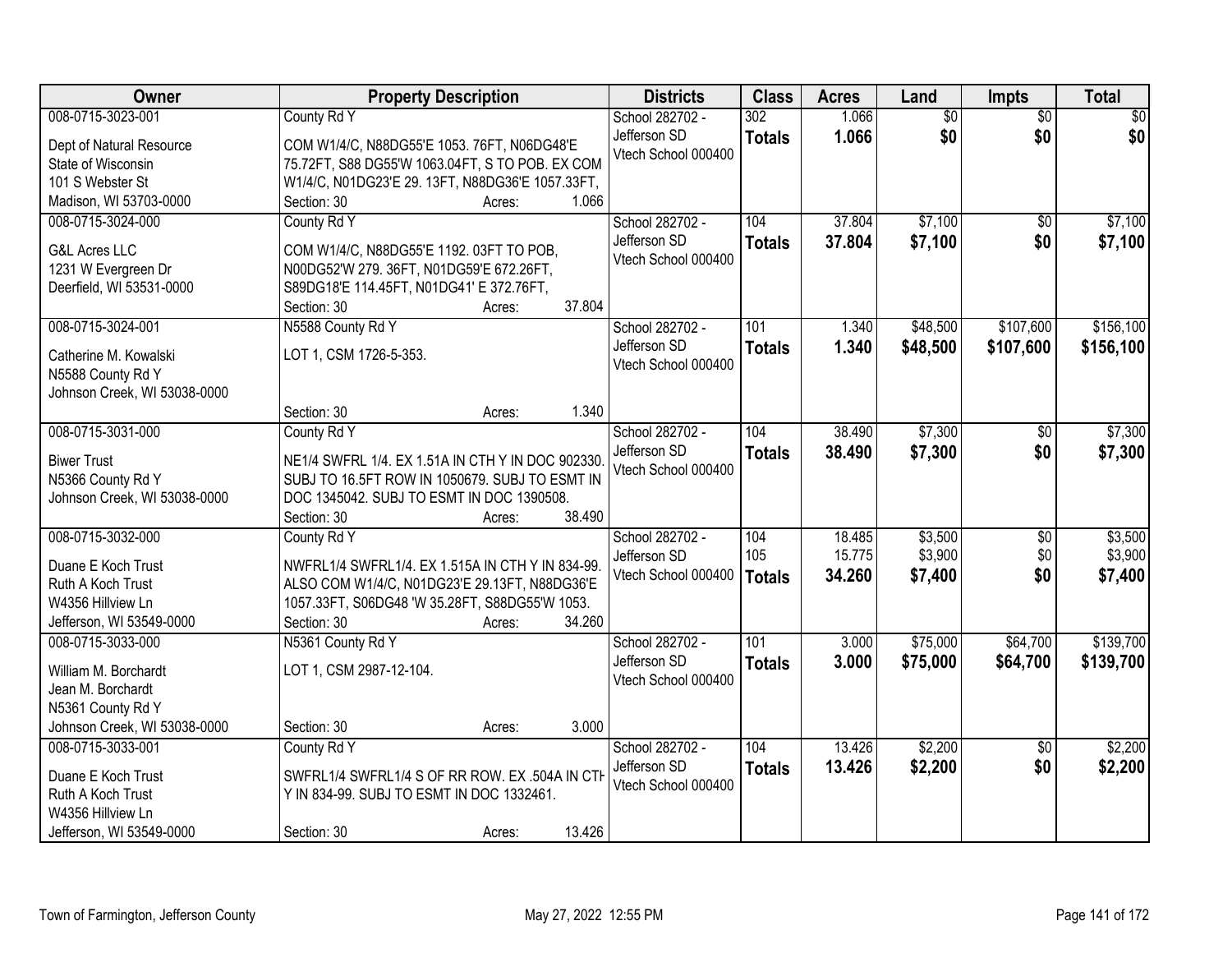| Owner                                      | <b>Property Description</b>                      | <b>Districts</b>    | <b>Class</b>  | <b>Acres</b> | Land     | <b>Impts</b>    | <b>Total</b> |
|--------------------------------------------|--------------------------------------------------|---------------------|---------------|--------------|----------|-----------------|--------------|
| 008-0715-3033-002                          | County Rd Y                                      | School 282702 -     | 104           | 13.849       | \$2,300  | $\overline{30}$ | \$2,300      |
| Duane E Koch Trust                         | SWFRL1/4 SWFRL1/4 N OF RR ROW. EX .621A IN CTI   | Jefferson SD        | <b>Totals</b> | 13.849       | \$2,300  | \$0             | \$2,300      |
| Ruth A Koch Trust                          | Y IN 834-99. EX CSM 2987-12-104.                 | Vtech School 000400 |               |              |          |                 |              |
| W4356 Hillview Ln                          |                                                  |                     |               |              |          |                 |              |
| Jefferson, WI 53549-0000                   | 13.849<br>Section: 30<br>Acres:                  |                     |               |              |          |                 |              |
| 008-0715-3034-000                          | N5366 County Rd Y                                | School 282702 -     | 104           | 17.984       | \$3,400  | $\overline{50}$ | \$3,400      |
| <b>Biwer Trust</b>                         | SE1/4 SWFRL1/4 LYG NLY OF RR ROW. EX RR ROW.     | Jefferson SD        | 105           | 0.500        | \$100    | \$0             | \$100        |
| N5366 County Rd Y                          | EX 2.02A IN CTH Y IN DOC 902330. SUBJ TO ESMT IN | Vtech School 000400 | 107           | 1.000        | \$17,000 | \$149,200       | \$166,200    |
| Johnson Creek, WI 53038-0000               | DOC 1332462.                                     |                     | <b>Totals</b> | 19.484       | \$20,500 | \$149,200       | \$169,700    |
|                                            | 19.484<br>Section: 30<br>Acres:                  |                     |               |              |          |                 |              |
| 008-0715-3034-001                          | County Rd Y                                      | School 282702 -     | 104           | 14.996       | \$2,300  | \$0             | \$2,300      |
| James R Schroedl Trust                     | SE1/4 SWFRL1/4 LYG SLY OF RR ROW. EX RR ROW.     | Jefferson SD        | 105           | 0.500        | \$100    | \$0             | \$100        |
| Susan M Schroedl Trust                     | EX 2.02A IN CTH Y IN 834-103                     | Vtech School 000400 | <b>Totals</b> | 15.496       | \$2,400  | \$0             | \$2,400      |
| W4719 F&J Townline Rd                      |                                                  |                     |               |              |          |                 |              |
| Jefferson, WI 53549-0000                   | 15.496<br>Section: 30<br>Acres:                  |                     |               |              |          |                 |              |
| 008-0715-3041-000                          | Christberg Rd                                    | School 282702 -     | 104           | 39.500       | \$5,900  | \$0             | \$5,900      |
|                                            |                                                  | Jefferson SD        | <b>Totals</b> | 39,500       | \$5,900  | \$0             | \$5,900      |
| Lewellyn A Beilke Trust                    | NE1/4 SE1/4. EX E16.5FT ROW.                     | Vtech School 000400 |               |              |          |                 |              |
| Kelly A Beilke Trust<br>N5129 Watertown Rd |                                                  |                     |               |              |          |                 |              |
| Jefferson, WI 53549-0000                   | 39.500<br>Section: 30<br>Acres:                  |                     |               |              |          |                 |              |
| 008-0715-3042-000                          | Christberg Rd                                    | School 282702 -     | 104           | 20.997       | \$2,900  | $\overline{50}$ | \$2,900      |
|                                            |                                                  | Jefferson SD        |               | 20.997       | \$2,900  | \$0             | \$2,900      |
| Michael R. Lemaster                        | S1/2 OF NW1/4 SE1/4. ALSO ESMT IN DOC 1050680 &  | Vtech School 000400 | <b>Totals</b> |              |          |                 |              |
| Lisa J. Lemaster                           | 1316938. ALSO COM SW/C CSM 4066-20-1, N TO       |                     |               |              |          |                 |              |
| W4670 Marsh Rd                             | NW/C SD CSM, W66FT, S TO PT 66 W OF POB, E TO    |                     |               |              |          |                 |              |
| Jefferson, WI 53549-0000                   | 20.997<br>Section: 30<br>Acres:                  |                     |               |              |          |                 |              |
| 008-0715-3042-001                          | Christberg Rd                                    | School 282702 -     | 104           | 8.487        | \$700    | $\overline{30}$ | \$700        |
| <b>J&amp;D Messmann Trust</b>              | N1/2 OF NW1/4 SE1/4. EX CSM 4066-20-1, DOC       | Jefferson SD        | <b>Totals</b> | 8.487        | \$700    | \$0             | \$700        |
| W4667 Marsh Rd                             | 1049991. SUBJ TO 16.5FT ESMT IN 1050679. EX COM  | Vtech School 000400 |               |              |          |                 |              |
| Jefferson, WI 53549-0000                   | SW/C CSM 4066-20-1, N TO NW/C SD CSM, W66FT, S   |                     |               |              |          |                 |              |
|                                            | 8.487<br>Section: 30<br>Acres:                   |                     |               |              |          |                 |              |
| 008-0715-3042-002                          | Christberg Rd                                    | School 282702 -     | 104           | 10.516       | \$800    | $\overline{50}$ | \$800        |
| <b>J&amp;D Messmann Trust</b>              | OL 1, CSM 4066-20-1. ALSO ESMT IN 1050679. ALSO  | Jefferson SD        | <b>Totals</b> | 10.516       | \$800    | \$0             | \$800        |
| W4667 Marsh Rd                             | EMST IN DOC 1050680 & 1316938.                   | Vtech School 000400 |               |              |          |                 |              |
| Jefferson, WI 53549-0000                   |                                                  |                     |               |              |          |                 |              |
|                                            | 10.516<br>Section: 30<br>Acres:                  |                     |               |              |          |                 |              |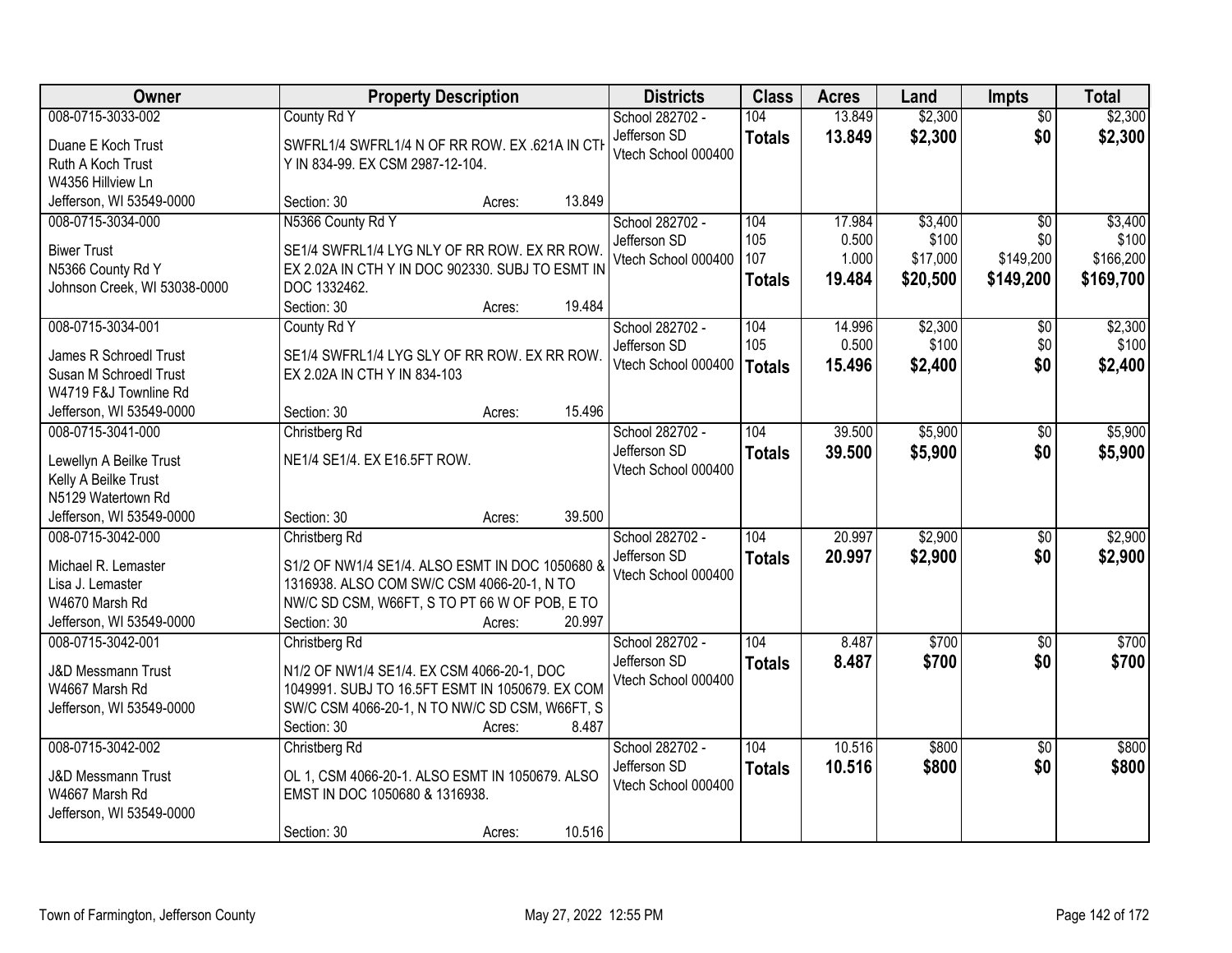| Owner                         | <b>Property Description</b>                      | <b>Districts</b>    | <b>Class</b>  | <b>Acres</b> | Land     | <b>Impts</b>    | <b>Total</b> |
|-------------------------------|--------------------------------------------------|---------------------|---------------|--------------|----------|-----------------|--------------|
| 008-0715-3043-000             | W4670 Marsh Rd                                   | School 282702 -     | 104           | 34.000       | \$4,900  | $\overline{30}$ | \$4,900      |
| Michael R. Lemaster           | SW1/4 SE1/4. EX RR ROW. ALSO ESMT IN DOC         | Jefferson SD        | 107           | 1.000        | \$17,000 | \$251,200       | \$268,200    |
| Lisa J. Lemaster              | 1050680 & 1316938. SUBJ TO ESMT IN DOC 1332462.  | Vtech School 000400 | <b>15M</b>    | 2.000        | \$2,000  | \$0             | \$2,000      |
| W4670 Marsh Rd                | ALSO ESMT IN DOC 1345042. ALSO ESMT IN DOC       |                     | <b>Totals</b> | 37.000       | \$23,900 | \$251,200       | \$275,100    |
| Jefferson, WI 53549-0000      | 37.000<br>Section: 30<br>Acres:                  |                     |               |              |          |                 |              |
| 008-0715-3044-000             | Marsh Rd                                         | School 282702 -     | 104           | 18.500       | \$2,300  | $\overline{30}$ | \$2,300      |
|                               |                                                  | Jefferson SD        | <b>Totals</b> | 18.500       | \$2,300  | \$0             | \$2,300      |
| <b>J&amp;D Messmann Trust</b> | W1/2 OF SE1/4 SE1/4. EX RR ROW 100FT WIDE SW L   | Vtech School 000400 |               |              |          |                 |              |
| W4667 Marsh Rd                | ACROSS SD LAND. ALSO E1/2 OF SE1/4 SE1/4 S OF    |                     |               |              |          |                 |              |
| Jefferson, WI 53549-0000      | RR ROW. SUBJ TO ESMT IN DOC 1332462. ALSO        |                     |               |              |          |                 |              |
|                               | 18.500<br>Section: 30<br>Acres:                  |                     |               |              |          |                 |              |
| 008-0715-3044-001             | Marsh Rd                                         | School 282702 -     | 104           | 18.500       | \$2,800  | \$0             | \$2,800      |
| Lewellyn A Beilke Trust       | E1/2 OF SE1/4 SE1/4 N OF RR ROW. EX E 16.5FT FOF | Jefferson SD        | <b>Totals</b> | 18.500       | \$2,800  | \$0             | \$2,800      |
| Kelly A Beilke Trust          | ROW.                                             | Vtech School 000400 |               |              |          |                 |              |
| N5129 Watertown Rd            |                                                  |                     |               |              |          |                 |              |
| Jefferson, WI 53549-0000      | 18.500<br>Section: 30<br>Acres:                  |                     |               |              |          |                 |              |
| 008-0715-3111-000             | W4557 Marsh Rd                                   | School 282702 -     | 104           | 10.000       | \$2,100  | \$0             | \$2,100      |
|                               |                                                  | Jefferson SD        | 105           | 1.590        | \$400    | \$0             | \$400        |
| Justin Wiegel                 | NE1/4 NE1/4 LYG ELY OF CREEK & WLY OF            | Vtech School 000400 | 107           | 1.000        | \$17,000 | \$180,300       | \$197,300    |
| Ann Marie Wiegel              | CHRISTBERG RD. EX LD IN MARSH RD 745-98. EX      |                     | <b>Totals</b> | 12.590       | \$19,500 | \$180,300       | \$199,800    |
| W4557 Marsh Rd                | 100FT STRIP IN NE/C FOR RR ROW. SUBJ TO ESMT     |                     |               |              |          |                 |              |
| Jefferson, WI 53549-0000      | 12.590<br>Section: 31<br>Acres:                  |                     |               |              |          |                 |              |
| 008-0715-3111-001             | Marsh Rd                                         | School 282702 -     | 104           | 24.330       | \$3,800  | $\overline{50}$ | \$3,800      |
| <b>J&amp;D Messmann Trust</b> | NE1/4 NE1/4. EX PT LYG ELY OF CREEK & WLY OF     | Jefferson SD        | 105           | 2.500        | \$600    | \$0             | \$600        |
| W4667 Marsh Rd                | CHRISTBERG RD. EX LD IN MARSH RD IN 745-98.      | Vtech School 000400 | <b>Totals</b> | 26.830       | \$4,400  | \$0             | \$4,400      |
| Jefferson, WI 53549-0000      |                                                  |                     |               |              |          |                 |              |
|                               | 26.830<br>Section: 31<br>Acres:                  |                     |               |              |          |                 |              |
| 008-0715-3112-000             | W4667 Marsh Rd                                   | School 282702 -     | 104           | 33.607       | \$6,900  | $\sqrt{6}$      | \$6,900      |
|                               |                                                  | Jefferson SD        | 105           | 1.000        | \$100    | \$0             | \$100        |
| <b>J&amp;D Messmann Trust</b> | NW1/4 NE1/4. EX 1A PARCEL 786FT E OF N1/4 POST   | Vtech School 000400 | 107           | 2.000        | \$29,000 | \$206,600       | \$235,600    |
| W4667 Marsh Rd                | ON N SEC LINE. EX CSM 4850-25-146.               |                     | <b>Totals</b> | 36.607       | \$36,000 | \$206,600       | \$242,600    |
| Jefferson, WI 53549-0000      |                                                  |                     |               |              |          |                 |              |
|                               | 36.607<br>Section: 31<br>Acres:                  |                     |               |              |          |                 |              |
| 008-0715-3112-001             | W4643 Marsh Rd                                   | School 282702 -     | 101           | 1.000        | \$40,000 | \$142,500       | \$182,500    |
| Trevor L. Yuhas               | BEG ON N/S/L 786FT E OF N1/4 POST, S242FT,       | Jefferson SD        | <b>Totals</b> | 1.000        | \$40,000 | \$142,500       | \$182,500    |
| Melinda M. Yuhas              | E180FT, N242FT, W180FT TO POB.                   | Vtech School 000400 |               |              |          |                 |              |
| W4643 Marsh Rd                |                                                  |                     |               |              |          |                 |              |
| Jefferson, WI 53549-0000      | 1.000<br>Section: 31<br>Acres:                   |                     |               |              |          |                 |              |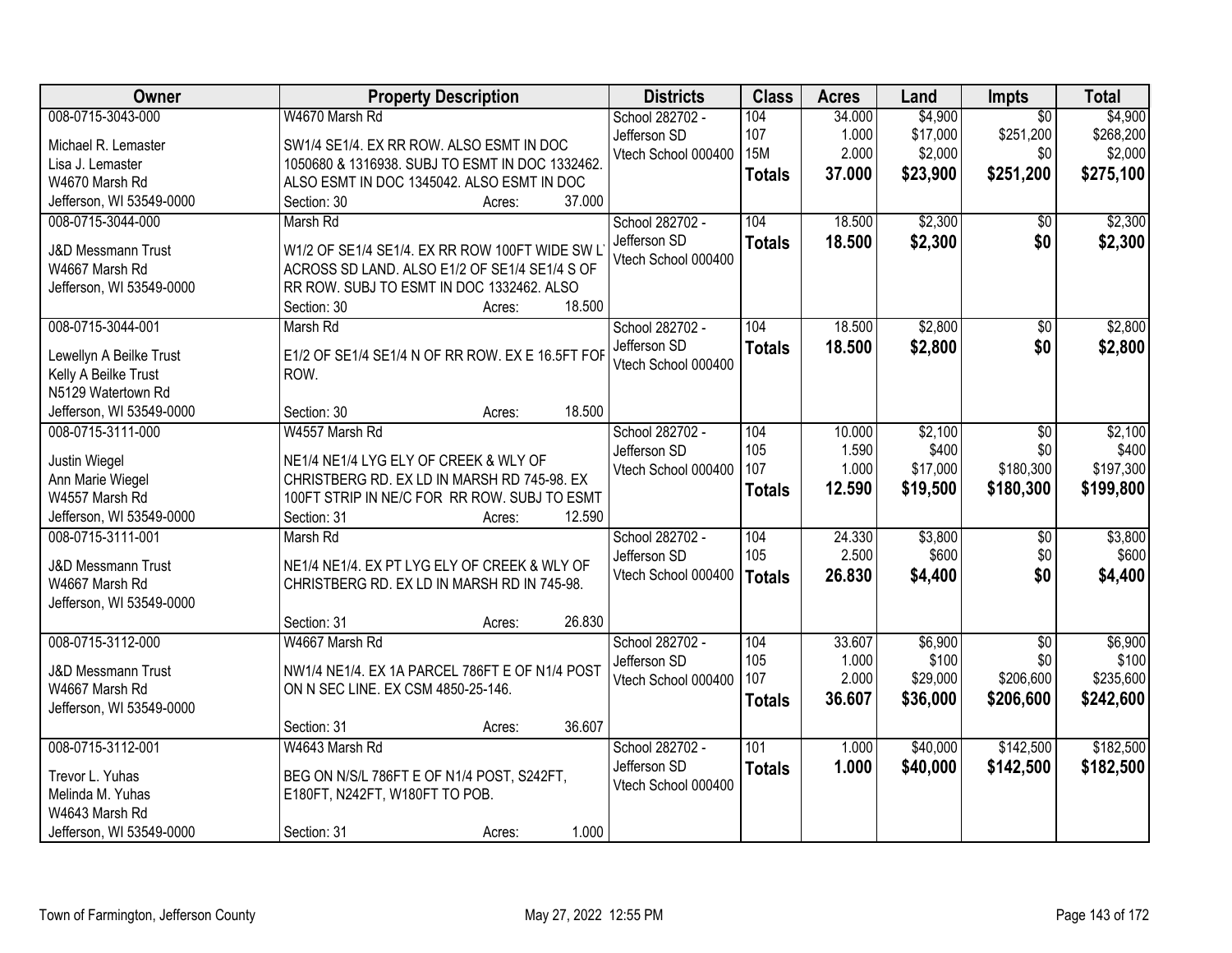| Owner                                                                       | <b>Property Description</b>                                              |        |        | <b>Districts</b>                                       | <b>Class</b>                       | <b>Acres</b>              | Land                          | <b>Impts</b>         | <b>Total</b>                  |
|-----------------------------------------------------------------------------|--------------------------------------------------------------------------|--------|--------|--------------------------------------------------------|------------------------------------|---------------------------|-------------------------------|----------------------|-------------------------------|
| 008-0715-3112-002                                                           | Marsh Rd                                                                 |        |        | School 282702 -                                        | 104                                | 1.161                     | \$300                         | $\overline{50}$      | \$300                         |
| <b>J&amp;D Messmann Trust</b><br>W4667 Marsh Rd<br>Jefferson, WI 53549-0000 | LOT 1, CSM 4850-25-146.                                                  |        |        | Jefferson SD<br>Vtech School 000400                    | <b>Totals</b>                      | 1.161                     | \$300                         | \$0                  | \$300                         |
|                                                                             | Section: 31                                                              | Acres: | 1.161  |                                                        |                                    |                           |                               |                      |                               |
| 008-0715-3112-003                                                           | W4623 Marsh Rd                                                           |        |        | School 282702 -                                        | 101                                | 1.232                     | \$45,800                      | \$261,700            | \$307,500                     |
| Douglas J. Messmann<br>Becky D. Messmann<br>W4623 Marsh Rd                  | LOT 2, CSM 4850-25-146.                                                  |        |        | Jefferson SD<br>Vtech School 000400                    | <b>Totals</b>                      | 1.232                     | \$45,800                      | \$261,700            | \$307,500                     |
| Jefferson, WI 53549-0000                                                    | Section: 31                                                              | Acres: | 1.232  |                                                        |                                    |                           |                               |                      |                               |
| 008-0715-3113-000                                                           | Christberg Rd                                                            |        |        | School 282702 -                                        | 104                                | 20.000                    | \$1,200                       | \$0                  | \$1,200                       |
| Jason Schroedl<br>Jennifer L. Schroedl<br>W4756 F & J Townline Rd           | W1/2 OF SW1/4 NE1/4. ALSO 16.5FT TRI IN NW/C<br>NW1/4 SE1/4.             |        |        | Jefferson SD<br>Vtech School 000400                    | <b>Totals</b>                      | 20.000                    | \$1,200                       | \$0                  | \$1,200                       |
| Jefferson, WI 53549-0000                                                    | Section: 31                                                              | Acres: | 20.000 |                                                        |                                    |                           |                               |                      |                               |
| 008-0715-3113-001<br>Brady S. Schroedl<br>Kristin L. Schroedl               | Christberg Rd<br>E1/2 OF SW1/4 NE1/4.                                    |        |        | School 282702 -<br>Jefferson SD<br>Vtech School 000400 | 104<br><b>15M</b><br><b>Totals</b> | 14.000<br>6.000<br>20.000 | \$2,100<br>\$6,000<br>\$8,100 | \$0<br>\$0<br>\$0    | \$2,100<br>\$6,000<br>\$8,100 |
| N5007 Christberg Rd<br>Jefferson, WI 53549-0000                             | Section: 31                                                              | Acres: | 20.000 |                                                        |                                    |                           |                               |                      |                               |
| 008-0715-3114-000                                                           | N5199 Christberg Rd                                                      |        |        | School 282702 -                                        | 104                                | 13.192                    | \$2,000                       | $\overline{30}$      | \$2,000                       |
| Luke A. Keeser<br>N5199 Christberg Rd<br>Jefferson, WI 53549-0000           | SE1/4 NE1/4 LYG NW OF CHRISTBERG RD. EX CSM<br>4810-25-057, DOC 1180836. |        |        | Jefferson SD<br>Vtech School 000400                    | 107<br>Totals                      | 0.250<br>13.442           | \$2,100<br>\$4,100            | \$22,700<br>\$22,700 | \$24,800<br>\$26,800          |
|                                                                             | Section: 31                                                              | Acres: | 13.442 |                                                        |                                    |                           |                               |                      |                               |
| 008-0715-3114-001                                                           | N5194 Christberg Rd                                                      |        |        | School 282702 -                                        | 101                                | 3.370                     | \$76,500                      | \$134,300            | \$210,800                     |
| Jacob P. Barbian<br>N5194 Christberg Rd<br>Jefferson, WI 53549-0000         | CSM 151-1-193, DOC 702851.                                               |        |        | Jefferson SD<br>Vtech School 000400                    | <b>Totals</b>                      | 3.370                     | \$76,500                      | \$134,300            | \$210,800                     |
|                                                                             | Section: 31                                                              | Acres: | 3.370  |                                                        |                                    |                           |                               |                      |                               |
| 008-0715-3114-002                                                           | N5170 Christberg Rd                                                      |        |        | School 282702 -                                        | 101                                | 1.353                     | \$48,800                      | \$229,800            | \$278,600                     |
| Gary T. Bahr<br>N5170 Christberg Rd<br>Jefferson, WI 53549-0000             | LOT 1, CSM 3935-19-43, DOC 1035045.                                      |        |        | Jefferson SD<br>Vtech School 000400                    | <b>Totals</b>                      | 1.353                     | \$48,800                      | \$229,800            | \$278,600                     |
|                                                                             | Section: 31                                                              | Acres: | 1.353  |                                                        |                                    |                           |                               |                      |                               |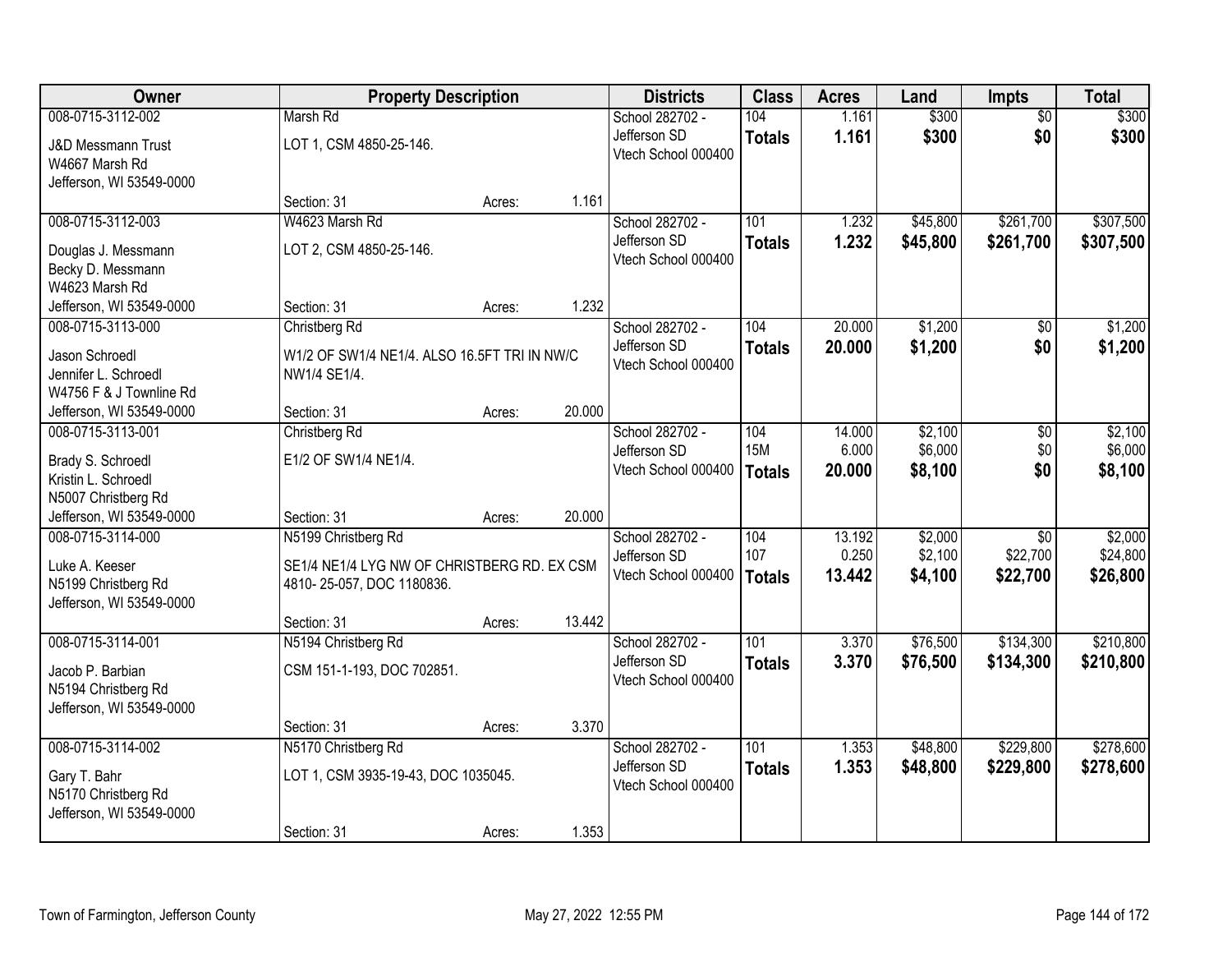| Owner                    | <b>Property Description</b>       |        |       | <b>Districts</b>    | <b>Class</b>  | <b>Acres</b> | Land     | <b>Impts</b> | <b>Total</b> |
|--------------------------|-----------------------------------|--------|-------|---------------------|---------------|--------------|----------|--------------|--------------|
| 008-0715-3114-003        | W4516 Hillview Ln                 |        |       | School 282702 -     | 101           | 2.010        | \$65,100 | \$130,900    | \$196,000    |
| James E Willer Trust     | LOT 1, CSM 359-2-119, DOC 712037. |        |       | Jefferson SD        | <b>Totals</b> | 2.010        | \$65,100 | \$130,900    | \$196,000    |
| Linda L Willer Trust     |                                   |        |       | Vtech School 000400 |               |              |          |              |              |
| W4516 Hillview Ln        |                                   |        |       |                     |               |              |          |              |              |
| Jefferson, WI 53549-0000 | Section: 31                       | Acres: | 2.010 |                     |               |              |          |              |              |
| 008-0715-3114-004        | W4528 Hillview Ln                 |        |       | School 282702 -     | 101           | 1.004        | \$40,100 | \$169,800    | \$209,900    |
| Robert B. Todd           | LOT 1, CSM 501-2-295              |        |       | Jefferson SD        | <b>Totals</b> | 1.004        | \$40,100 | \$169,800    | \$209,900    |
| Joanne T. Todd           |                                   |        |       | Vtech School 000400 |               |              |          |              |              |
| W4528 Hillview Ln        |                                   |        |       |                     |               |              |          |              |              |
| Jefferson, WI 53549-0000 | Section: 31                       | Acres: | 1.004 |                     |               |              |          |              |              |
| 008-0715-3114-005        | W4544 Hillview Ln                 |        |       | School 282702 -     | 101           | 0.871        | \$37,400 | \$158,300    | \$195,700    |
| Terry R. Wangsness       | LOT 1, CHRISTBERG HILLS           |        |       | Jefferson SD        | <b>Totals</b> | 0.871        | \$37,400 | \$158,300    | \$195,700    |
| Melissa Wangsness        |                                   |        |       | Vtech School 000400 |               |              |          |              |              |
| W4544 Hillview Ln        |                                   |        |       |                     |               |              |          |              |              |
| Jefferson, WI 53549-0000 | Section: 31                       | Acres: | 0.871 |                     |               |              |          |              |              |
| 008-0715-3114-006        | W4560 Hillview Ln                 |        |       | School 282702 -     | 101           | 0.846        | \$36,900 | \$143,900    | \$180,800    |
| Zachary M. Schmidt       | LOT 2, CHRISTBERG HILLS           |        |       | Jefferson SD        | <b>Totals</b> | 0.846        | \$36,900 | \$143,900    | \$180,800    |
| W4560 Hillview Ln        |                                   |        |       | Vtech School 000400 |               |              |          |              |              |
| Jefferson, WI 53549-0000 |                                   |        |       |                     |               |              |          |              |              |
|                          | Section: 31                       | Acres: | 0.846 |                     |               |              |          |              |              |
| 008-0715-3114-007        | N5110 Christberg Rd               |        |       | School 282702 -     | 101           | 0.819        | \$36,400 | \$148,500    | \$184,900    |
| Brenda S. Meng           | LOT 3, CHRISTBERG HILLS           |        |       | Jefferson SD        | <b>Totals</b> | 0.819        | \$36,400 | \$148,500    | \$184,900    |
| N5110 Christberg Rd      |                                   |        |       | Vtech School 000400 |               |              |          |              |              |
| Jefferson, WI 53549-0000 |                                   |        |       |                     |               |              |          |              |              |
|                          | Section: 31                       | Acres: | 0.819 |                     |               |              |          |              |              |
| 008-0715-3114-008        | N5128 Christberg Rd               |        |       | School 282702 -     | 101           | 0.927        | \$38,500 | \$128,500    | \$167,000    |
| Jeffery Jay Haberman     | LOT 4, CHRISTBERG HILLS           |        |       | Jefferson SD        | <b>Totals</b> | 0.927        | \$38,500 | \$128,500    | \$167,000    |
| N5128 Christberg Rd      |                                   |        |       | Vtech School 000400 |               |              |          |              |              |
| Jefferson, WI 53549-0000 |                                   |        |       |                     |               |              |          |              |              |
|                          | Section: 31                       | Acres: | 0.927 |                     |               |              |          |              |              |
| 008-0715-3114-009        | N5158 Christberg Rd               |        |       | School 282702 -     | 101           | 1.335        | \$48,400 | \$142,600    | \$191,000    |
| Kenneth J. Tennies       | LOT 2, CSM 913-3-367              |        |       | Jefferson SD        | 104           | 8.000        | \$1,700  | \$0          | \$1,700      |
| N5158 Christberg Rd      |                                   |        |       | Vtech School 000400 | <b>Totals</b> | 9.335        | \$50,100 | \$142,600    | \$192,700    |
| Jefferson, WI 53549-0000 |                                   |        |       |                     |               |              |          |              |              |
|                          | Section: 31                       | Acres: | 9.335 |                     |               |              |          |              |              |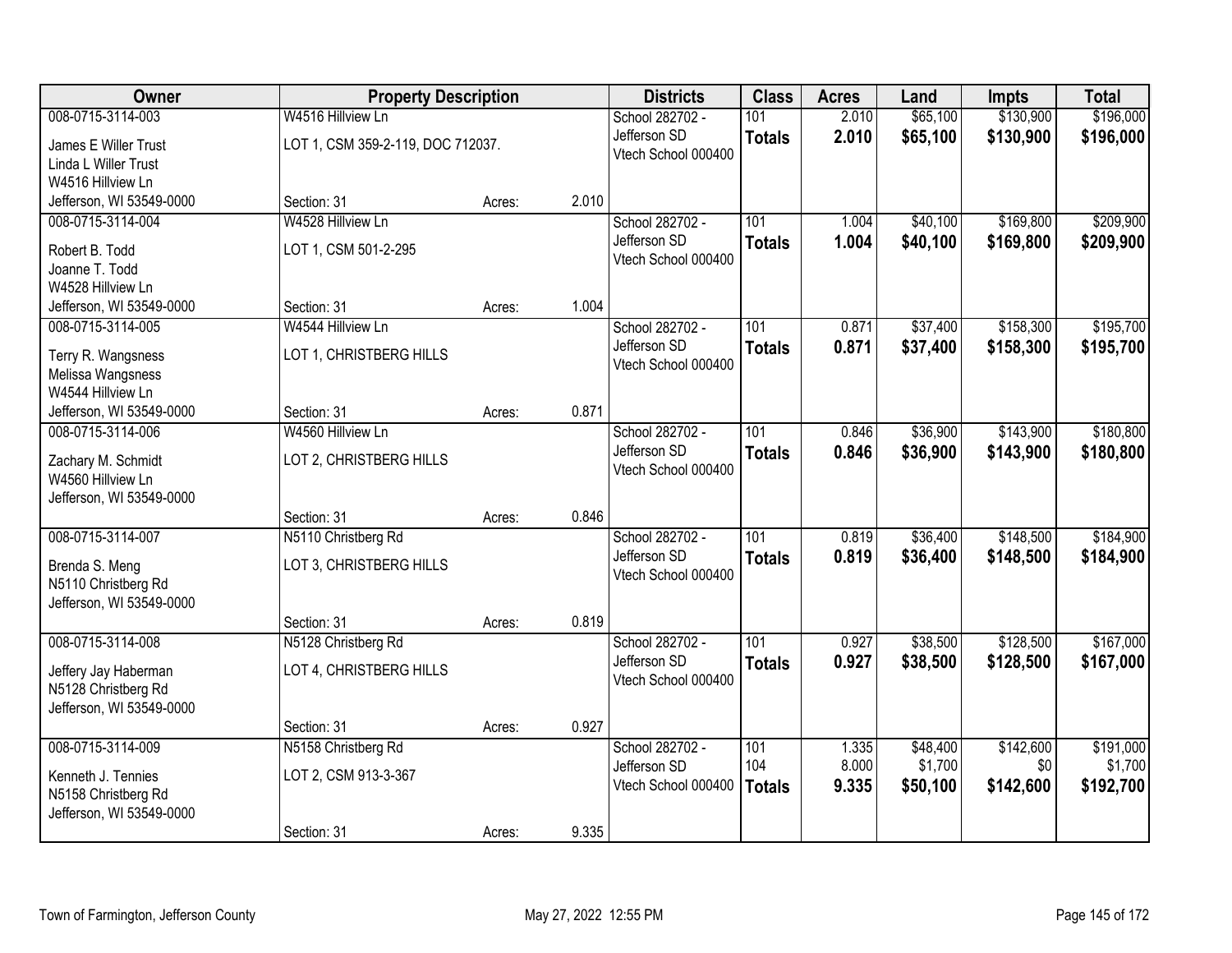| Owner                        | <b>Property Description</b>                    | <b>Districts</b>    | <b>Class</b>  | <b>Acres</b> | Land      | <b>Impts</b> | <b>Total</b> |
|------------------------------|------------------------------------------------|---------------------|---------------|--------------|-----------|--------------|--------------|
| 008-0715-3114-010            | W4513 Simmons Ln                               | School 282702 -     | 101           | 1.457        | \$51,400  | \$201,900    | \$253,300    |
| Gregory J. Kuklinski         | LOT 2, CSM 3935-19-43.                         | Jefferson SD        | <b>Totals</b> | 1.457        | \$51,400  | \$201,900    | \$253,300    |
| Linda M. Kuklinski           |                                                | Vtech School 000400 |               |              |           |              |              |
| W4513 Simmons Ln             |                                                |                     |               |              |           |              |              |
| Jefferson, WI 53549-0000     | 1.457<br>Section: 31<br>Acres:                 |                     |               |              |           |              |              |
| 008-0715-3114-011            | W4511 Simmons Ln                               | School 282702 -     | 101           | 1.253        | \$46,300  | \$160,700    | \$207,000    |
| Sandra L. Simmons            | LOT 3, CSM 3935-19-43. ALSO DRVWY ESMT IN      | Jefferson SD        | <b>Totals</b> | 1.253        | \$46,300  | \$160,700    | \$207,000    |
| W4511 Simmons Ln             | 1043905.                                       | Vtech School 000400 |               |              |           |              |              |
| Jefferson, WI 53549-0000     |                                                |                     |               |              |           |              |              |
|                              | 1.253<br>Section: 31<br>Acres:                 |                     |               |              |           |              |              |
| 008-0715-3114-012            | N5199 Christberg Rd                            | School 282702 -     | 101           | 1.058        | \$41,500  | \$312,600    | \$354,100    |
| Luke A. Keeser               | LOT 1, CSM 4810-25-057, DOC 1180836.           | Jefferson SD        | <b>Totals</b> | 1.058        | \$41,500  | \$312,600    | \$354,100    |
| N5199 Christberg Rd          |                                                | Vtech School 000400 |               |              |           |              |              |
| Jefferson, WI 53549-0000     |                                                |                     |               |              |           |              |              |
|                              | 1.058<br>Section: 31<br>Acres:                 |                     |               |              |           |              |              |
| 008-0715-3121-000            | Marsh Rd                                       | School 282702 -     | 104           | 20.299       | \$3,100   | \$0          | \$3,100      |
| Lew Beilke                   | NE1/4 NWFRL1/4. EX S11.761A. EX CSM 1-330. EX  | Jefferson SD        | 105           | 0.750        | \$100     | \$0          | \$100        |
| N5129 Watertown Rd           | CSM 1-331. EX CSM 2-474.                       | Vtech School 000400 | <b>Totals</b> | 21.049       | \$3,200   | \$0          | \$3,200      |
| Jefferson, WI 53549-0000     |                                                |                     |               |              |           |              |              |
|                              | 21.049<br>Section: 31<br>Acres:                |                     |               |              |           |              |              |
| 008-0715-3121-001            | N5218 County Rd Y                              | School 282702 -     | 101           | 11.311       | \$106,300 | \$137,100    | \$243,400    |
| Joseph S Seeber Trust        | COM N1/4/C, W1308.53FT TO C/L CTH Y, S3DG27'W  | Jefferson SD        | <b>Totals</b> | 11.311       | \$106,300 | \$137,100    | \$243,400    |
| N5218 County Rd Y            | 944.55FT TO POB, S3DG27'W 388.30FT, S89DG44'E  | Vtech School 000400 |               |              |           |              |              |
| Johnson Creek, WI 53038-0000 | 1323.64FT, N2DG47'E 388.07FT, N89DG44'W        |                     |               |              |           |              |              |
|                              | 11.311<br>Section: 31<br>Acres:                |                     |               |              |           |              |              |
| 008-0715-3121-002            | N5238 County Rd Y                              | School 282702 -     | 101           | 1.498        | \$52,500  | \$113,100    | \$165,600    |
| Brian L. Heine               | CSM 101-1-330. EX .22A IN CTH Y IN 834-114.    | Jefferson SD        | <b>Totals</b> | 1.498        | \$52,500  | \$113,100    | \$165,600    |
| Stacy L. Heine               |                                                | Vtech School 000400 |               |              |           |              |              |
| N5238 County Rd Y            |                                                |                     |               |              |           |              |              |
| Johnson Creek, WI 53038-0000 | 1.498<br>Section: 31<br>Acres:                 |                     |               |              |           |              |              |
| 008-0715-3121-003            | N5256 County Rd Y                              | School 282702 -     | 101           | 1.498        | \$52,500  | \$120,100    | \$172,600    |
| Leo J. Koebler               | CSM 267-1-331, DOC 709032. EX .22A IN CTH Y IN | Jefferson SD        | <b>Totals</b> | 1.498        | \$52,500  | \$120,100    | \$172,600    |
| N5256 County Rd Y            | DOC 902329.                                    | Vtech School 000400 |               |              |           |              |              |
| Johnson Creek, WI 53038-0000 |                                                |                     |               |              |           |              |              |
|                              | 1.498<br>Section: 31<br>Acres:                 |                     |               |              |           |              |              |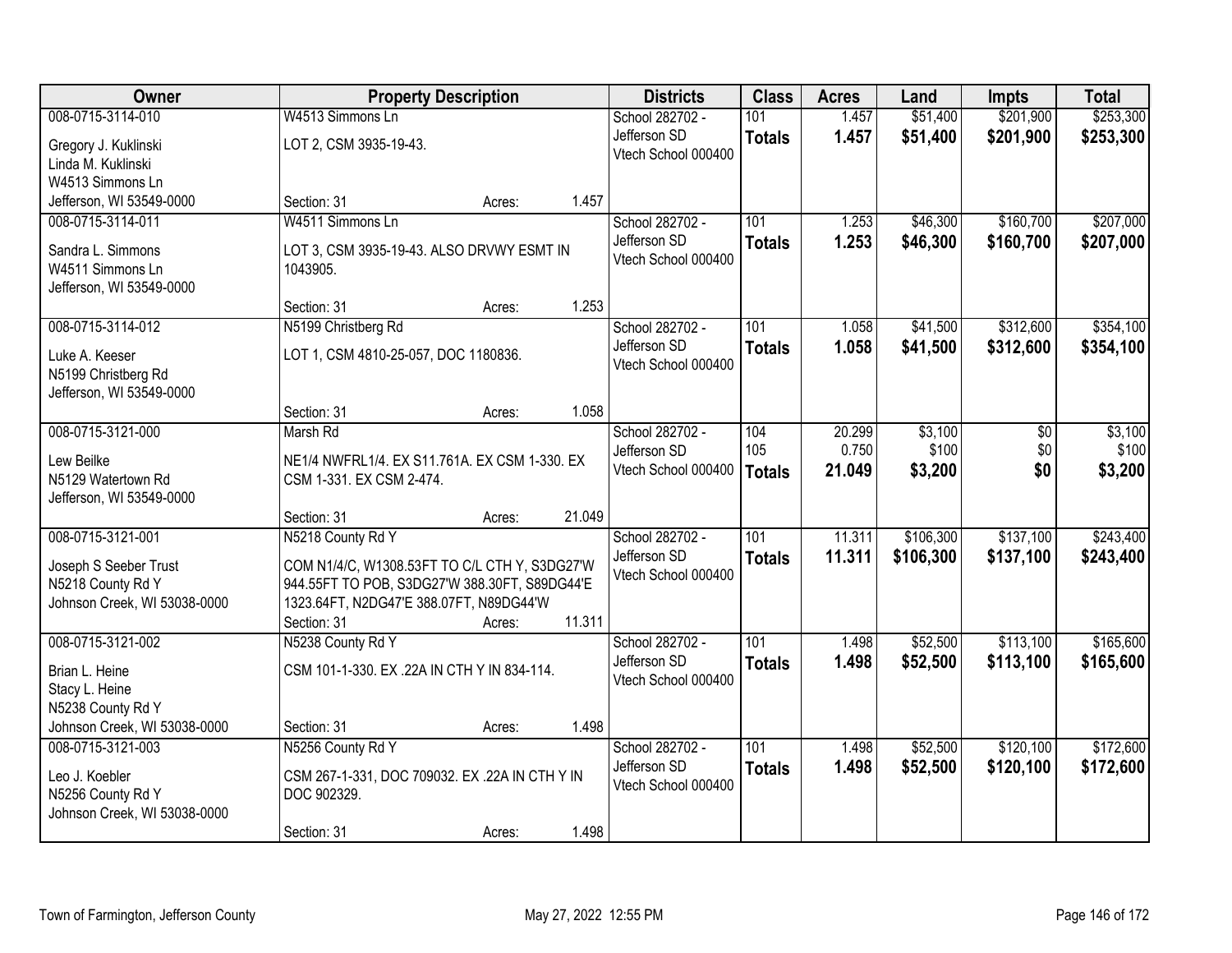| Owner                                                                                              | <b>Property Description</b>                                                                                                                                                         | <b>Districts</b>                                       | <b>Class</b>                | <b>Acres</b>              | Land                            | <b>Impts</b>                              | <b>Total</b>                      |
|----------------------------------------------------------------------------------------------------|-------------------------------------------------------------------------------------------------------------------------------------------------------------------------------------|--------------------------------------------------------|-----------------------------|---------------------------|---------------------------------|-------------------------------------------|-----------------------------------|
| 008-0715-3121-004                                                                                  | N5260 County Rd Y                                                                                                                                                                   | School 282702 -                                        | 101                         | 1.507                     | \$52,700                        | \$22,900                                  | \$75,600                          |
| Jerome W. Aumann<br>Linda R. Aumann<br>736 Pinecrest Dr                                            | LOT 2, CSM 634-2-474. EX .04 AC IN CTH Y IN<br>834-597.                                                                                                                             | Jefferson SD<br>Vtech School 000400                    | <b>Totals</b>               | 1.507                     | \$52,700                        | \$22,900                                  | \$75,600                          |
| Jefferson, WI 53549-0000                                                                           | 1.507<br>Section: 31<br>Acres:                                                                                                                                                      |                                                        |                             |                           |                                 |                                           |                                   |
| 008-0715-3121-005<br>Michael N. Wellnitz<br>Jo Dee A Wellnitz<br>N5290 County Rd Y                 | N5290 County Rd Y<br>LOT 1, CSM 634-2-474. EX .12 AC IN CTH Y IN<br>834-113.                                                                                                        | School 282702 -<br>Jefferson SD<br>Vtech School 000400 | 101<br><b>Totals</b>        | 1.512<br>1.512            | \$52,800<br>\$52,800            | \$207,200<br>\$207,200                    | \$260,000<br>\$260,000            |
| Johnson Creek, WI 53038-0000                                                                       | 1.512<br>Section: 31<br>Acres:                                                                                                                                                      |                                                        |                             |                           |                                 |                                           |                                   |
| 008-0715-3122-000<br>Lew Beilke<br>N5129 Watertown Rd<br>Jefferson, WI 53549-0000                  | <b>Junction Rd</b><br>NWFRL1/4 NWFRL1/4. EX .5A IN NE/C & EX 1A IN<br>SE/C. EX.75A IN CTH Y IN 810-283.                                                                             | School 282702 -<br>Jefferson SD<br>Vtech School 000400 | 104<br><b>Totals</b>        | 32.450<br>32.450          | \$5,500<br>\$5,500              | \$0<br>\$0                                | \$5,500<br>\$5,500                |
|                                                                                                    | 32.450<br>Section: 31<br>Acres:                                                                                                                                                     |                                                        |                             |                           |                                 |                                           |                                   |
| 008-0715-3122-001<br>Jane J Endl Trust<br>N5297 County Rd Y<br>Johnson Creek, WI 53038-0000        | N5297 County Rd Y<br>BEG ON CTH Y & N SEC LINE OF NWFRL1/4, S132FT<br>W165FT, N132FT, E165FT TO POB.                                                                                | School 282702 -<br>Jefferson SD<br>Vtech School 000400 | 101<br><b>Totals</b>        | 0.500<br>0.500            | \$26,700<br>\$26,700            | \$76,600<br>\$76,600                      | \$103,300<br>\$103,300            |
|                                                                                                    | 0.500<br>Section: 31<br>Acres:                                                                                                                                                      |                                                        |                             |                           |                                 |                                           |                                   |
| 008-0715-3122-002<br>James L Kiltz Trust (Le)<br>N5209 County Rd Y<br>Johnson Creek, WI 53038-0000 | N5209 County Rd Y<br>BEG AT SE COR OF NWFRL1/4 NWFRL1/4, N ON CTH<br>Y 253FT, W185FT, S235FT, E185FT TO POB. SBJ TO<br>EASM FOR CTH Y IN 799-394.<br>1.000<br>Section: 31<br>Acres: | School 282702 -<br>Jefferson SD<br>Vtech School 000400 | 101<br><b>Totals</b>        | 1.000<br>1.000            | \$40,000<br>\$40,000            | \$106,800<br>\$106,800                    | \$146,800<br>\$146,800            |
| 008-0715-3123-000                                                                                  | Junction Rd                                                                                                                                                                         | School 282702 -                                        | 104                         | 31.370                    | \$5,500                         | $\sqrt{6}$                                | \$5,500                           |
| James L Kiltz Trust (Le)<br>N5209 County Rd Y<br>Johnson Creek, WI 53038-0000                      | SWFRL1/4 NWFRL1/4 LYG W OF CTH Y. EX 3.33A IN<br>CTH Y IN 799-392.                                                                                                                  | Jefferson SD<br>Vtech School 000400                    | <b>Totals</b>               | 31.370                    | \$5,500                         | \$0                                       | \$5,500                           |
|                                                                                                    | 31.370<br>Section: 31<br>Acres:                                                                                                                                                     |                                                        |                             |                           |                                 |                                           |                                   |
| 008-0715-3124-000<br>James L Kiltz Trust (Le)<br>N5209 County Rd Y<br>Johnson Creek, WI 53038-0000 | N5124 County Rd Y<br>S1/2 NW1/4 LYG E OF CTH Y EX 1.05A IN CTH Y IN<br>799-392<br>39.370<br>Section: 31<br>Acres:                                                                   | School 282702 -<br>Jefferson SD<br>Vtech School 000400 | 104<br>107<br><b>Totals</b> | 38.370<br>1.000<br>39.370 | \$7,700<br>\$17,000<br>\$24,700 | $\overline{30}$<br>\$113,400<br>\$113,400 | \$7,700<br>\$130,400<br>\$138,100 |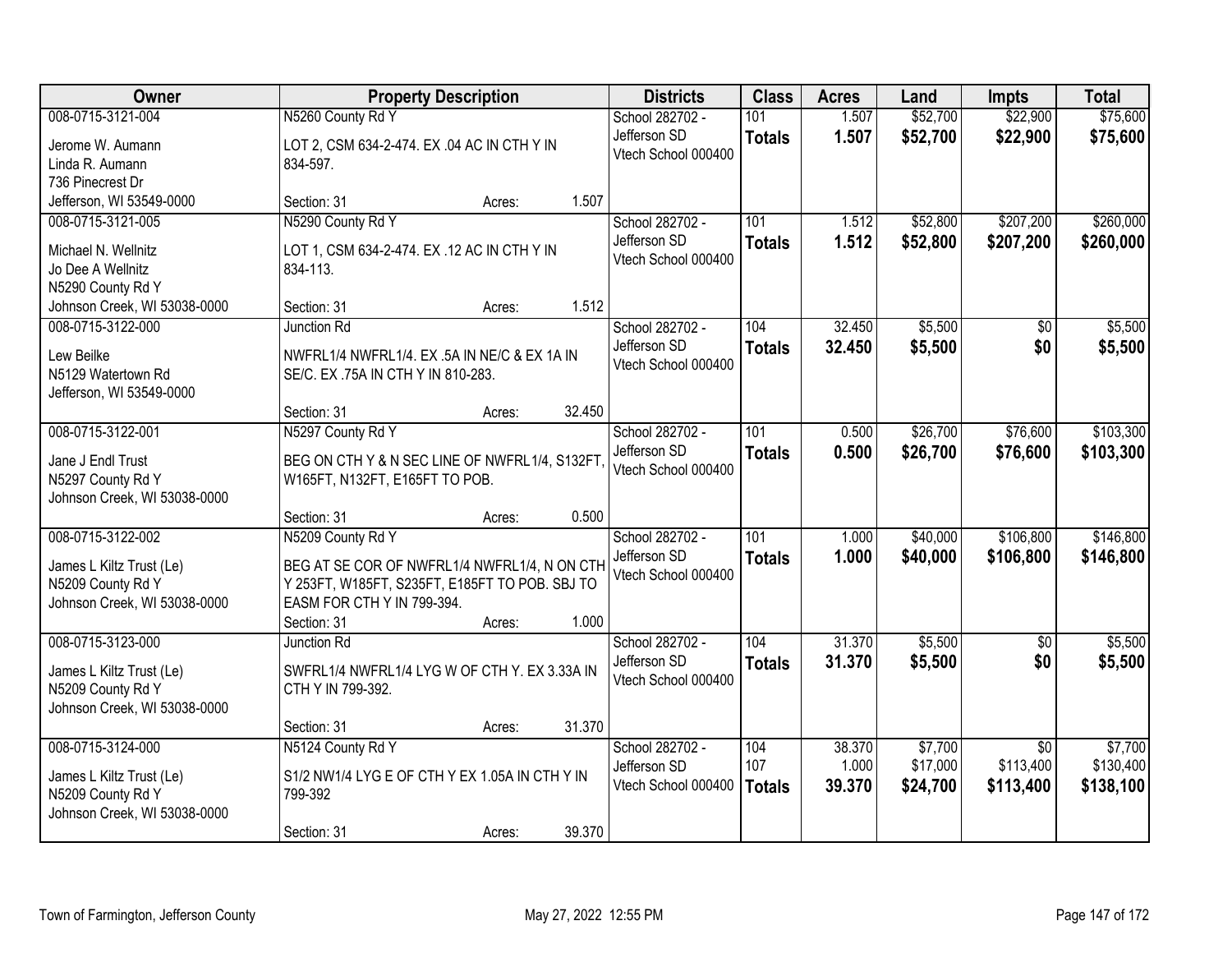| Owner                                           | <b>Property Description</b>                                                               | <b>Districts</b>    | <b>Class</b>  | <b>Acres</b> | Land     | Impts           | <b>Total</b> |
|-------------------------------------------------|-------------------------------------------------------------------------------------------|---------------------|---------------|--------------|----------|-----------------|--------------|
| 008-0715-3131-000                               | W4756 F&J Townline Rd                                                                     | School 282702 -     | 104           | 20.934       | \$2,600  | $\overline{50}$ | \$2,600      |
| Jennifer L. Schroedl                            | COM SE/C SW1/4, S 88DG32'W 722.91FT, N2DG01'E                                             | Jefferson SD        | 107           | 1.000        | \$17,000 | \$145,600       | \$162,600    |
| Jason J. Schroedl                               | 962.71FT, TO A POB, S88DG32'W 326.66FT N4DG51'W                                           | Vtech School 000400 | <b>Totals</b> | 21.934       | \$19,600 | \$145,600       | \$165,200    |
| W4756 F&J Townline Rd                           | 162.80FT, N8DG45'W 302.54FT, S76DG01'E 279.40FT                                           |                     |               |              |          |                 |              |
| Jefferson, WI 53549-0000                        | 21.934<br>Section: 31<br>Acres:                                                           |                     |               |              |          |                 |              |
| 008-0715-3132-000                               | N5015 County Rd Y                                                                         | School 282702 -     | 107           | 2.000        | \$29,000 | \$169,400       | \$198,400    |
|                                                 |                                                                                           | Jefferson SD        | <b>Totals</b> | 2.000        | \$29,000 | \$169,400       | \$198,400    |
| Shady Acres Cbrf LLC                            | LOT 1, CSM 5112-27-166, DOC 1231471. ALSO                                                 | Vtech School 000400 |               |              |          |                 |              |
| PO Box 84                                       | NOTICE FOR SEPTIC IN DOC 1231803.                                                         |                     |               |              |          |                 |              |
| Fort Atkinson, WI 53538-0000                    |                                                                                           |                     |               |              |          |                 |              |
|                                                 | 2.000<br>Section: 31<br>Acres:                                                            |                     |               |              |          |                 |              |
| 008-0715-3132-001                               | N5085 County Rd Y                                                                         | School 282702 -     | 101           | 1.200        | \$45,000 | \$171,600       | \$216,600    |
| James Weissmann Trust                           | LOT 1, CSM 2822-11-80, DOC 913599.                                                        | Jefferson SD        | <b>Totals</b> | 1.200        | \$45,000 | \$171,600       | \$216,600    |
| Denise Weissmann Trust                          |                                                                                           | Vtech School 000400 |               |              |          |                 |              |
| N5085 County Rd Y                               |                                                                                           |                     |               |              |          |                 |              |
| Jefferson, WI 53549-0000                        | 1.200<br>Section: 31<br>Acres:                                                            |                     |               |              |          |                 |              |
| 008-0715-3132-002                               | <b>Townline Rd</b>                                                                        | School 282702 -     | 104           | 11.331       | \$2,300  | $\sqrt[6]{}$    | \$2,300      |
| Jason Schroedl et al                            |                                                                                           | Jefferson SD        | <b>Totals</b> | 11.331       | \$2,300  | \$0             | \$2,300      |
| W4719 F&J Townline Rd                           | NWFRL1/4 SWFRL1/4 LYG E OF CTH Y. ALSO NW<br>COR E1/2 OF SWFRL1/4 LYG W OF C/L OF OLD HWY | Vtech School 000400 |               |              |          |                 |              |
| Jefferson, WI 53549-0000                        | Y. EX 3.21A IN CTH Y IN 810-283.                                                          |                     |               |              |          |                 |              |
|                                                 | 11.331<br>Section: 31<br>Acres:                                                           |                     |               |              |          |                 |              |
| 008-0715-3132-003                               | County Rd Y                                                                               | School 282702 -     | 104           | 10.705       | \$1,900  | $\overline{50}$ | \$1,900      |
|                                                 |                                                                                           | Jefferson SD        | <b>Totals</b> | 10.705       | \$1,900  | \$0             | \$1,900      |
| Jason J. Schroedl                               | NWFRL1/4 SWFRL1/4 LYG W OF CTH Y. EX 3.21A IN                                             | Vtech School 000400 |               |              |          |                 |              |
| Jennifer L. Schroedl                            | CTH Y IN DOC 891456. EX CSM 2822-11-080, DOC                                              |                     |               |              |          |                 |              |
| W4756 F&J Townline Rd                           | 916599. EX CSM 5112-27-166, DOC 1231471. ALSO                                             |                     |               |              |          |                 |              |
| Jefferson, WI 53549-0000                        | Section: 31<br>10.705<br>Acres:                                                           |                     |               |              |          |                 |              |
| 008-0715-3133-000                               | N4991 County Rd Y                                                                         | School 282702 -     | 104           | 15.071       | \$1,300  | $\overline{50}$ | \$1,300      |
| Cheryl a Rupprecht Trust                        | EX COM E1/4/C SEC 36-07-14, S00DG48'W 1327.79FT                                           | Jefferson SD        | 107           | 1.250        | \$20,000 | \$167,600       | \$187,600    |
| Raymond F Rupprecht Trust                       | TO POB, S00DG48'W 1254.96FT, N88DG58 'E                                                   | Vtech School 000400 | <b>15M</b>    | 3.589        | \$3,600  | \$0             | \$3,600      |
| 1277 N Main St                                  | 188.49FT, N17DG53'E 635FT N06DG10'E 315.75FT,                                             |                     | <b>Totals</b> | 19.910       | \$24,900 | \$167,600       | \$192,500    |
| Jefferson, WI 53549-0000                        | 19.910<br>Section: 31<br>Acres:                                                           |                     |               |              |          |                 |              |
| 008-0715-3133-001                               | Townline Rd                                                                               | School 282702 -     | 105           | 0.301        | \$100    | $\overline{30}$ | \$100        |
|                                                 |                                                                                           | Jefferson SD        | <b>Totals</b> | 0.301        | \$100    | \$0             | \$100        |
| James R Schroedl Trust                          | PT LOT 1, CSM 5720-32-162 DOC 1371741.                                                    | Vtech School 000400 |               |              |          |                 |              |
| Susan M Schroedl Trust<br>W4719 F&J Townline Rd |                                                                                           |                     |               |              |          |                 |              |
|                                                 | 0.301                                                                                     |                     |               |              |          |                 |              |
| Jefferson, WI 53549-0000                        | Section: 31<br>Acres:                                                                     |                     |               |              |          |                 |              |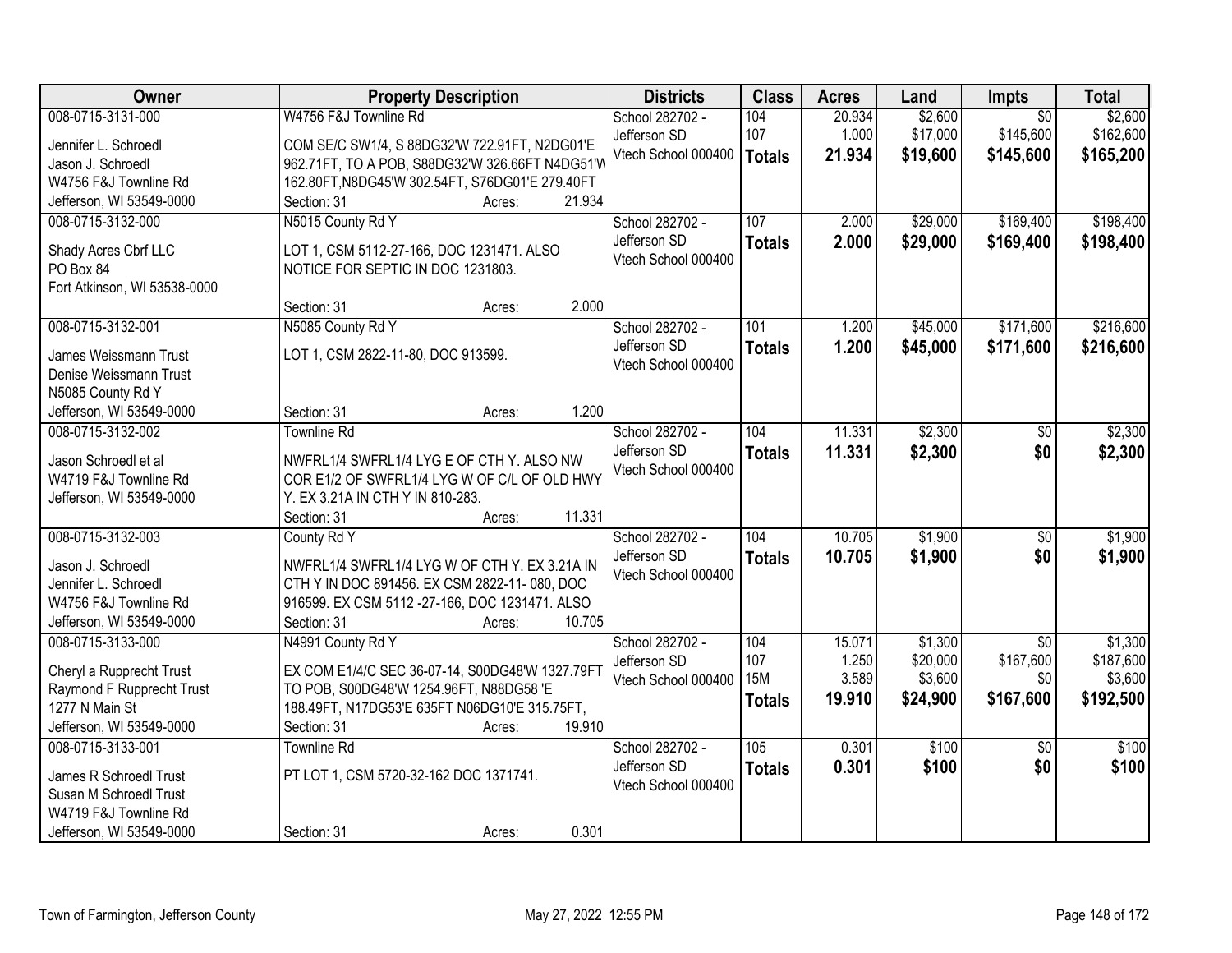| Owner                                                                                                                      | <b>Property Description</b>                                                                                                                                                                 |        | <b>Districts</b>                                       | <b>Class</b>                                     | <b>Acres</b>                                | Land                                                | <b>Impts</b>                                            | <b>Total</b>                                          |
|----------------------------------------------------------------------------------------------------------------------------|---------------------------------------------------------------------------------------------------------------------------------------------------------------------------------------------|--------|--------------------------------------------------------|--------------------------------------------------|---------------------------------------------|-----------------------------------------------------|---------------------------------------------------------|-------------------------------------------------------|
| 008-0715-3133-002                                                                                                          | <b>Townline Rd</b>                                                                                                                                                                          |        | School 282702 -                                        | 104                                              | 18.424                                      | \$3,400                                             | $\overline{50}$                                         | \$3,400                                               |
| Jason Schroedl et al<br>W4719 F&J Townline Rd<br>Jefferson, WI 53549-0000                                                  | SWFRL1/4 SWFRL1/4 LYG E OF CTH Y. EX 3.62A IN<br>CTH Y IN 810-283.                                                                                                                          |        | Jefferson SD<br>Vtech School 000400                    | <b>Totals</b>                                    | 18.424                                      | \$3,400                                             | \$0                                                     | \$3,400                                               |
|                                                                                                                            | Section: 31<br>Acres:                                                                                                                                                                       | 18.424 |                                                        |                                                  |                                             |                                                     |                                                         |                                                       |
| 008-0715-3134-000<br>Jason Schroedl et al<br>W4719 F&J Townline Rd<br>Jefferson, WI 53549-0000                             | <b>Townline Rd</b><br>BEG SE/C SWFRL1/4, N962.71FT W1016.09FT,<br>N4DG51'W 162.80 FT, N8DG45'W 302.54FT,<br>S76DG01'E 279.4FT, N1328.25 FT, W TO CL OLD HWY<br>Section: 31<br>Acres:        | 41.000 | School 282702 -<br>Jefferson SD<br>Vtech School 000400 | 104<br><b>Totals</b>                             | 41.000<br>41.000                            | \$7,200<br>\$7,200                                  | \$0<br>\$0                                              | \$7,200<br>\$7,200                                    |
| 008-0715-3141-000<br>Jonathan A. Schroedl<br>Katelyn E. Schroedl<br>N5060 Christberg Rd<br>Jefferson, WI 53549-0000        | N5060 Christberg Rd<br>LOT 1, CSM 5921-34-138, DOC 1402710.<br>Section: 31<br>Acres:                                                                                                        | 2.057  | School 282702 -<br>Jefferson SD<br>Vtech School 000400 | 104<br>105<br>107<br><b>Totals</b>               | 0.707<br>0.350<br>1.000<br>2.057            | \$100<br>\$100<br>\$17,000<br>\$17,200              | \$0<br>\$0<br>\$221,000<br>\$221,000                    | \$100<br>\$100<br>\$238,000<br>\$238,200              |
| 008-0715-3141-001                                                                                                          | N5024 Christberg Rd                                                                                                                                                                         |        | School 282702 -                                        | 101                                              | 1.600                                       | \$55,000                                            | \$94,900                                                | \$149,900                                             |
| David Wendt<br>Sally Wendt<br>N5024 Christberg Rd                                                                          | BEG ON S LINE OF NE1/4 SE1/4 1039FT W OF E SEC<br>LINE, N242.7FT, W276.4FT, S250FT, E283FT TO POB.                                                                                          |        | Jefferson SD<br>Vtech School 000400                    | <b>Totals</b>                                    | 1.600                                       | \$55,000                                            | \$94,900                                                | \$149,900                                             |
| Jefferson, WI 53549-0000                                                                                                   | Section: 31<br>Acres:                                                                                                                                                                       | 1.600  |                                                        |                                                  |                                             |                                                     |                                                         |                                                       |
| 008-0715-3141-002<br>Jason J. Schroedl<br>Jennifer L. Schroedl<br>W4756 Townline Rd<br>Jefferson, WI 53549-0000            | Christberg Rd<br>NE1/4 SE1/4. EX COM ON S LINE OF NE1/4 SE1/4<br>1039FT W OF E S/L, N242.7FT, W276.4FT S250FT,<br>E283FT TO POB. EX CSM 5921-34-138, DOC 1402710<br>Section: 31<br>Acres:   | 36.343 | School 282702 -<br>Jefferson SD<br>Vtech School 000400 | 104<br>105<br><b>Totals</b>                      | 31.343<br>5.000<br>36.343                   | \$5,000<br>\$1,300<br>\$6,300                       | \$0<br>\$0<br>\$0                                       | \$5,000<br>\$1,300<br>\$6,300                         |
| 008-0715-3142-000<br>Brady S. Schroedl<br>Kristin L. Schroedl<br>N5007 Christberg Rd<br>Jefferson, WI 53549-0000           | N5007 Christberg Rd<br>NW1/4 SE1/4. EX 1 ROD TRI IN NW COR.<br>Section: 31<br>Acres:                                                                                                        | 40.000 | School 282702 -<br>Jefferson SD<br>Vtech School 000400 | 104<br>105<br>107<br><b>15M</b><br><b>Totals</b> | 33.000<br>2.000<br>1.000<br>4.000<br>40.000 | \$6,200<br>\$500<br>\$17,000<br>\$4,000<br>\$27,700 | $\overline{50}$<br>\$0<br>\$151,400<br>\$0<br>\$151,400 | \$6,200<br>\$500<br>\$168,400<br>\$4,000<br>\$179,100 |
| 008-0715-3143-000<br>James R Schroedl Trust<br>Susan M Schroedl Trust<br>W4719 F&J Townline Rd<br>Jefferson, WI 53549-0000 | <b>Townline Rd</b><br>W1/2 OF SW1/4 SE1/4. EX COM SE/C W1/2 SW1/4<br>SE1/4, N254.5FT, W170FT, S254.5FT, E TO POB.<br>ALSO BEG 961.40FT N04'W OF S1/4/C, N04'W 820.<br>Section: 31<br>Acres: | 32.066 | School 282702 -<br>Jefferson SD<br>Vtech School 000400 | 104<br><b>Totals</b>                             | 32.066<br>32.066                            | \$7,400<br>\$7,400                                  | $\overline{50}$<br>\$0                                  | \$7,400<br>\$7,400                                    |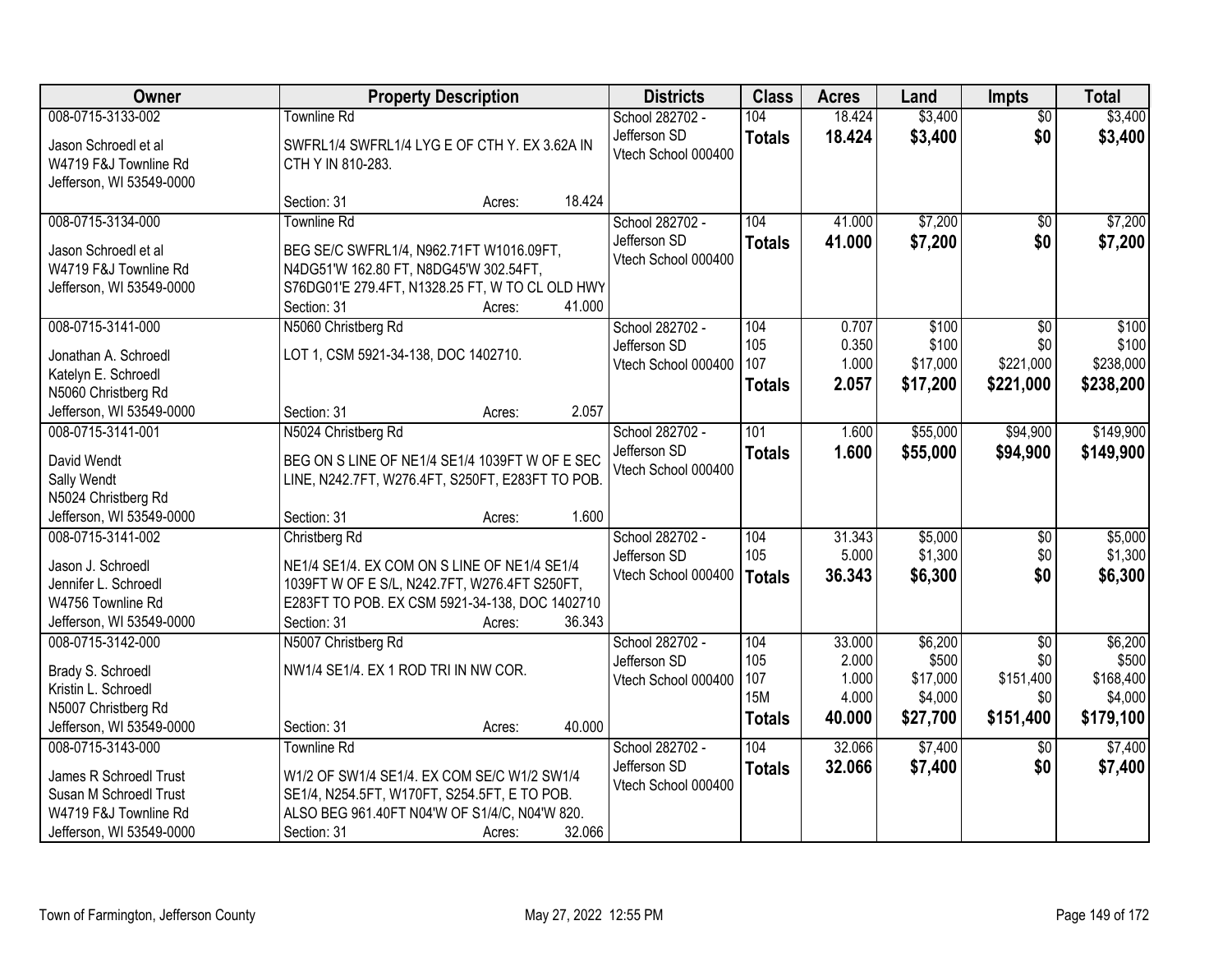| Owner                                       | <b>Property Description</b>                                               |        |        | <b>Districts</b>    | <b>Class</b>  | <b>Acres</b> | Land     | Impts           | <b>Total</b> |
|---------------------------------------------|---------------------------------------------------------------------------|--------|--------|---------------------|---------------|--------------|----------|-----------------|--------------|
| 008-0715-3143-001                           | N4905 Christberg Rd                                                       |        |        | School 282702 -     | 104           | 18.000       | \$3,600  | $\overline{50}$ | \$3,600      |
| LE.                                         | E1/2 OF SW1/4 SE1/4.                                                      |        |        | Jefferson SD        | 105           | 1.000        | \$100    | \$0             | \$100        |
| Barbara L Schopen Trust                     |                                                                           |        |        | Vtech School 000400 | 107           | 1.000        | \$17,000 | \$207,400       | \$224,400    |
| N4905 Christberg Rd                         |                                                                           |        |        |                     | <b>Totals</b> | 20.000       | \$20,700 | \$207,400       | \$228,100    |
| Jefferson, WI 53549-0000                    | Section: 31                                                               | Acres: | 20.000 |                     |               |              |          |                 |              |
| 008-0715-3143-002                           | W4652 F&J Townline Rd                                                     |        |        | School 282702 -     | 101           | 1.000        | \$40,000 | \$104,000       | \$144,000    |
| Carol J Schroedl Trust                      | BEG SE/C W1/2 SW1/4 SE1/4, N254.5FT, W170FT,                              |        |        | Jefferson SD        | <b>Totals</b> | 1.000        | \$40,000 | \$104,000       | \$144,000    |
| W4652 F&J Townline Rd                       | S254.5FT, E170FT TO POB. EX S33FT IN TOWNLINE                             |        |        | Vtech School 000400 |               |              |          |                 |              |
| Jefferson, WI 53549-0000                    | RD.                                                                       |        |        |                     |               |              |          |                 |              |
|                                             | Section: 31                                                               | Acres: | 1.000  |                     |               |              |          |                 |              |
| 008-0715-3144-000                           | N4904 Christberg Rd                                                       |        |        | School 282702 -     | 104           | 38.000       | \$5,900  | $\overline{50}$ | \$5,900      |
| Barbara L Schopen Trust                     | SE1/4 SE1/4.                                                              |        |        | Jefferson SD        | 105           | 1.000        | \$100    | \$0             | \$100        |
| LE.                                         |                                                                           |        |        | Vtech School 000400 | 107           | 1.000        | \$17,000 | \$97,900        | \$114,900    |
| N4905 Christberg Rd                         |                                                                           |        |        |                     | <b>Totals</b> | 40.000       | \$23,000 | \$97,900        | \$120,900    |
| Jefferson, WI 53549-0000                    | Section: 31                                                               | Acres: | 40.000 |                     |               |              |          |                 |              |
| 008-0715-3211-000                           | Marsh Rd                                                                  |        |        | School 282702 -     | 105           | 37.000       | \$9,300  | \$0             | \$9,300      |
| Michael J Walker Trust                      | NE1/4 NE1/4 LYG SLY OF MARSH RD.                                          |        |        | Jefferson SD        | <b>15M</b>    | 2.047        | \$2,000  | \$0             | \$2,000      |
| Wendy E Walker Trust                        |                                                                           |        |        | Vtech School 000400 | <b>Totals</b> | 39.047       | \$11,300 | \$0             | \$11,300     |
| N5323 Switzke Rd                            |                                                                           |        |        |                     |               |              |          |                 |              |
| Jefferson, WI 53549-0000                    | Section: 32                                                               | Acres: | 39.047 |                     |               |              |          |                 |              |
| 008-0715-3212-000                           | Marsh Rd                                                                  |        |        | School 282730 -     | 104           | 17.300       | \$2,600  | $\overline{50}$ | \$2,600      |
|                                             |                                                                           |        |        | Johnson Creek       | 105           | 0.700        | \$100    | \$0             | \$100        |
| Joseph M. Sikora                            | E28A OF NW1/4 NE1/4. ALSO WETLANDS RESERVE<br><b>ESMT IN DOC 1272188.</b> |        |        | Vtech School 000400 | <b>15M</b>    | 10.000       | \$10,000 | \$0             | \$10,000     |
| Jennifer L. Rogers<br>N5556 Christberg Rd   |                                                                           |        |        |                     | <b>Totals</b> | 28.000       | \$12,700 | \$0             | \$12,700     |
| Jefferson, WI 53549-0000                    | Section: 32                                                               | Acres: | 28.000 |                     |               |              |          |                 |              |
| 008-0715-3212-001                           | Marsh Rd                                                                  |        |        | School 282730 -     | 104           | 8.750        | \$1,300  | $\overline{50}$ | \$1,300      |
|                                             |                                                                           |        |        | Johnson Creek       | 105           | 0.250        | \$100    | \$0             | \$100        |
| Gerald J Freson Trust                       | W12A OF NW1/4 NE1/4.                                                      |        |        | Vtech School 000400 | <b>15M</b>    | 3.000        | \$3,000  | \$0             | \$3,000      |
| Mildred R Freson Trust<br>N6122 County Rd N |                                                                           |        |        |                     | <b>Totals</b> | 12.000       | \$4,400  | \$0             | \$4,400      |
| Jefferson, WI 53549-0000                    | Section: 32                                                               | Acres: | 12.000 |                     |               |              |          |                 |              |
| 008-0715-3213-000                           | <b>Hillview Ln</b>                                                        |        |        | School 282702 -     | 104           | 24.298       | \$2,800  | $\overline{50}$ | \$2,800      |
|                                             |                                                                           |        |        | Jefferson SD        | 105           | 10.700       | \$2,700  | \$0             | \$2,700      |
| Donna M. Au (Le                             | SW1/4 NE1/4. EX 3.32A FOR RR ROW. ALSO BEG                                |        |        | Vtech School 000400 | <b>Totals</b> | 34.998       | \$5,500  | \$0             | \$5,500      |
| Kenneth Lee Au                              | 30FT E OF S/C, S100FT, E445FT, N 100FT, W445FT                            |        |        |                     |               |              |          |                 |              |
| W4294 Hillview Ln                           | TO POB. EX CSM 2557-9-192, DOC 881789. SUBJ TO                            |        |        |                     |               |              |          |                 |              |
| Jefferson, WI 53549-0000                    | Section: 32                                                               | Acres: | 34.998 |                     |               |              |          |                 |              |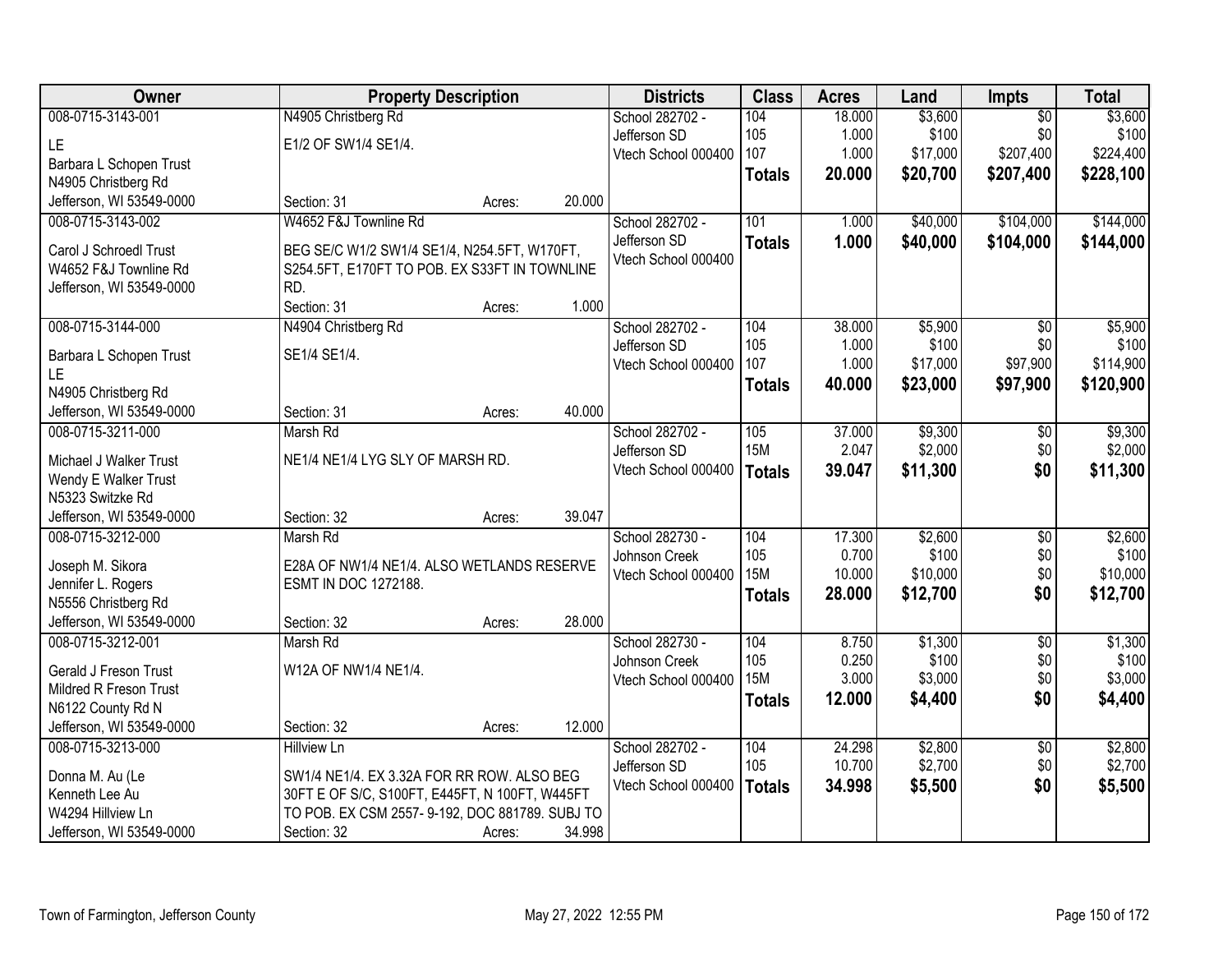| Owner                                     |                                                | <b>Property Description</b> |        | <b>Districts</b>    | <b>Class</b>  | <b>Acres</b> | Land     | <b>Impts</b>    | <b>Total</b> |
|-------------------------------------------|------------------------------------------------|-----------------------------|--------|---------------------|---------------|--------------|----------|-----------------|--------------|
| 008-0715-3213-001                         | W4294 Hillview Ln                              |                             |        | School 282702 -     | 101           | 2.702        | \$72,000 | \$188,600       | \$260,600    |
| Donna M. Au (Le                           | LOT 1, CSM 2557-9-192, DOC 881789.             |                             |        | Jefferson SD        | <b>Totals</b> | 2.702        | \$72,000 | \$188,600       | \$260,600    |
| Kenneth Lee Au                            |                                                |                             |        | Vtech School 000400 |               |              |          |                 |              |
| W4294 Hillview Ln                         |                                                |                             |        |                     |               |              |          |                 |              |
| Jefferson, WI 53549-0000                  | Section: 32                                    | Acres:                      | 2.702  |                     |               |              |          |                 |              |
| 008-0715-3214-000                         | Switzke Rd                                     |                             |        | School 282702 -     | 105           | 32.300       | \$8,100  | \$0             | \$8,100      |
| John S. Schoenherr                        | SE1/4 NE1/4 N OF RR. ALSO NE1/4 SE1/4 N OF RR. |                             |        | Jefferson SD        | <b>Totals</b> | 32.300       | \$8,100  | \$0             | \$8,100      |
| 363 E Ogden St                            |                                                |                             |        | Vtech School 000400 |               |              |          |                 |              |
| Jefferson, WI 53549-0000                  |                                                |                             |        |                     |               |              |          |                 |              |
|                                           | Section: 32                                    | Acres:                      | 32.300 |                     |               |              |          |                 |              |
| 008-0715-3221-000                         | Marsh Rd                                       |                             |        | School 282702 -     | 104           | 7.180        | \$1,500  | $\overline{50}$ | \$1,500      |
| Duane E Koch Trust                        | E1/2 OF NW1/4 N OF RR ROW.                     |                             |        | Jefferson SD        | 106           | 18.000       | \$36,000 | \$0             | \$36,000     |
| Ruth A Koch Trust                         |                                                |                             |        | Vtech School 000400 | <b>15M</b>    | 7.000        | \$7,000  | \$0             | \$7,000      |
| W4356 Hillview Ln                         |                                                |                             |        |                     | <b>Totals</b> | 32.180       | \$44,500 | \$0             | \$44,500     |
| Jefferson, WI 53549-0000                  | Section: 32                                    | Acres:                      | 32.180 |                     |               |              |          |                 |              |
| 008-0715-3222-000                         | Marsh Rd                                       |                             |        | School 282702 -     | 104           | 19.180       | \$4,000  | \$0             | \$4,000      |
| Paul A. Lukas                             | NW1/4 NW1/4. EX 3.32A RR ROW SUBJ TO ESMT IN   |                             |        | Jefferson SD        | 105           | 1.500        | \$100    | \$0             | \$100        |
| Kerry A. Furlong                          | DOC 1332462.                                   |                             |        | Vtech School 000400 | <b>15M</b>    | 16.000       | \$16,000 | \$0             | \$16,000     |
| W4468 Hillview Ln                         |                                                |                             |        |                     | <b>Totals</b> | 36.680       | \$20,100 | \$0             | \$20,100     |
| Jefferson, WI 53549-0000                  | Section: 32                                    | Acres:                      | 36.680 |                     |               |              |          |                 |              |
| 008-0715-3223-000                         | W4468 Hillview Ln                              |                             |        | School 282702 -     | 104           | 38.000       | \$6,500  | $\overline{50}$ | \$6,500      |
| Paul A. Lukas                             | SW1/4 NW1/4.                                   |                             |        | Jefferson SD        | 105           | 1.000        | \$100    | \$0             | \$100        |
| Kerry A. Furlong                          |                                                |                             |        | Vtech School 000400 | 107           | 1.000        | \$17,000 | \$195,800       | \$212,800    |
| W4468 Hillview Ln                         |                                                |                             |        |                     | <b>Totals</b> | 40.000       | \$23,600 | \$195,800       | \$219,400    |
| Jefferson, WI 53549-0000                  | Section: 32                                    | Acres:                      | 40.000 |                     |               |              |          |                 |              |
| 008-0715-3224-000                         | W4356 Hillview Ln                              |                             |        | School 282702 -     | 104           | 43.160       | \$6,600  | $\sqrt{6}$      | \$6,600      |
| Duane E Koch Trust                        | E1/2 OF NW1/4 S OF RR ROW. SUBJ TO ESMT IN     |                             |        | Jefferson SD        | 105           | 1.000        | \$100    | \$0             | \$100        |
| Ruth A Koch Trust                         | DOC 1332462.                                   |                             |        | Vtech School 000400 | 107           | 1.000        | \$17,000 | \$190,500       | \$207,500    |
| W4356 Hillview Ln                         |                                                |                             |        |                     | <b>Totals</b> | 45.160       | \$23,700 | \$190,500       | \$214,200    |
| Jefferson, WI 53549-0000                  | Section: 32                                    | Acres:                      | 45.160 |                     |               |              |          |                 |              |
| 008-0715-3231-000                         | W4371 Hillview Ln                              |                             |        | School 282702 -     | 104           | 36.000       | \$5,500  | $\overline{50}$ | \$5,500      |
|                                           | NE1/4 SW1/4.                                   |                             |        | Jefferson SD        | 105           | 1.000        | \$100    | \$0             | \$100        |
| Adelaide Hargarten<br>Ronald Trip Downing |                                                |                             |        | Vtech School 000400 | 107           | 3.000        | \$41,000 | \$168,800       | \$209,800    |
| W4371 Hillview Ln                         |                                                |                             |        |                     | <b>Totals</b> | 40.000       | \$46,600 | \$168,800       | \$215,400    |
| Jefferson, WI 53549-0000                  | Section: 32                                    | Acres:                      | 40.000 |                     |               |              |          |                 |              |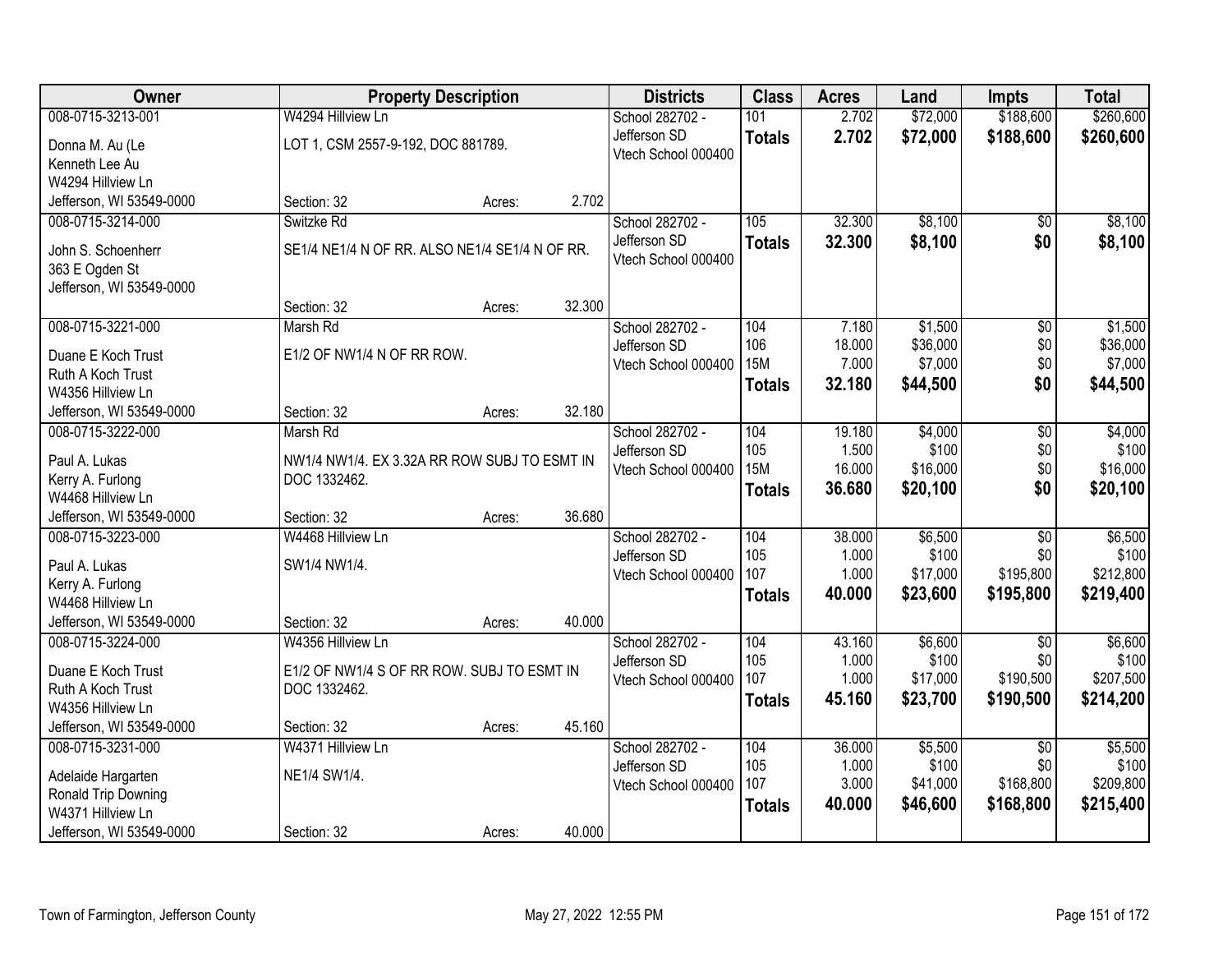| Owner                                     | <b>Property Description</b>                                                                   | <b>Districts</b>                | <b>Class</b>  | <b>Acres</b>    | Land             | <b>Impts</b>       | <b>Total</b>     |
|-------------------------------------------|-----------------------------------------------------------------------------------------------|---------------------------------|---------------|-----------------|------------------|--------------------|------------------|
| 008-0715-3232-000                         | W4467 Hillview Ln                                                                             | School 282702 -                 | 101           | 3.243           | \$76,000         | \$265,700          | \$341,700        |
| Stephanie L. Soleska                      | LOT 1, CSM 4588-23-200.                                                                       | Jefferson SD                    | <b>Totals</b> | 3.243           | \$76,000         | \$265,700          | \$341,700        |
| W4467 Hillview Ln                         |                                                                                               | Vtech School 000400             |               |                 |                  |                    |                  |
| Jefferson, WI 53549-0000                  |                                                                                               |                                 |               |                 |                  |                    |                  |
|                                           | 3.243<br>Section: 32<br>Acres:                                                                |                                 |               |                 |                  |                    |                  |
| 008-0715-3232-001                         | <b>Hillview Ln</b>                                                                            | School 282702 -                 | 104           | 20.000          | \$4,100          | \$0                | \$4,100          |
| Caroline Soleska M. Ira                   | NW1/4 SW1/4. EX CSM 4588-23-200, DOC 1152655.                                                 | Jefferson SD                    | 105           | 0.757           | \$100            | \$0                | \$100            |
| Edward E. Soleska                         | MFL DOC 1188889, 1410740.                                                                     | Vtech School 000400             | 206           | 16.000          | (\$32,000)       | \$0                | \$0              |
| PO Box 156                                |                                                                                               |                                 | <b>Totals</b> | 36.757          | \$4,200          | \$0                | \$4,200          |
| Jefferson, WI 53549-0156                  | 36.757<br>Section: 32<br>Acres:                                                               |                                 |               |                 |                  |                    |                  |
| 008-0715-3233-000                         | <b>Hillview Ln</b>                                                                            | School 282702 -                 | 104           | 17.000          | \$3,500          | \$0                | \$3,500          |
| Caroline Soleska M. Ira                   | SW1/4 SW1/4. MFL 1188889, 1410740.                                                            | Jefferson SD                    | 206           | 23.000          | (\$46,000)       | \$0                | \$0              |
| Edward E. Soleska                         |                                                                                               | Vtech School 000400             | Totals        | 40.000          | \$3,500          | \$0                | \$3,500          |
| PO Box 156                                |                                                                                               |                                 |               |                 |                  |                    |                  |
| Jefferson, WI 53549-0156                  | 40.000<br>Section: 32<br>Acres:                                                               |                                 |               |                 |                  |                    |                  |
| 008-0715-3234-000                         | US Highway 18                                                                                 | School 282702 -                 | 104           | 12.000          | \$1,600          | $\sqrt[6]{3}$      | \$1,600          |
|                                           |                                                                                               | Jefferson SD                    | 105           | 15.000          | \$3,800          | \$0                | \$3,800          |
| Adelaide Hargarten<br>Ronald Trip Downing | SE1/4 SW1/4. EX COM AT SW COR OF E1/2 SW1/4,<br>N1071.19 FT, E406.56FT, S1071.19FT, W TO POB. | Vtech School 000400             | <b>15M</b>    | 3.000           | \$3,000          | \$0                | \$3,000          |
| W4371 Hillview Ln                         |                                                                                               |                                 | <b>Totals</b> | 30.000          | \$8,400          | \$0                | \$8,400          |
| Jefferson, WI 53549-0000                  | 30.000<br>Section: 32<br>Acres:                                                               |                                 |               |                 |                  |                    |                  |
| 008-0715-3234-001                         | US Highway 18                                                                                 | School 282702 -                 | 104           | 2.998           | \$500            | $\overline{50}$    | \$500            |
|                                           |                                                                                               | Jefferson SD                    | 105           | 7.000           | \$1,800          | \$0                | \$1,800          |
| Caroline Soleska M. Ira                   | BEG SE COR OF W1/2 SW1/4 N1071.18FT, E406.56FT                                                | Vtech School 000400             | Totals        | 9.998           | \$2,300          | \$0                | \$2,300          |
| Edward E. Soleska                         | S1071 .18FT, W TO POB.                                                                        |                                 |               |                 |                  |                    |                  |
| PO Box 156                                |                                                                                               |                                 |               |                 |                  |                    |                  |
| Jefferson, WI 53549-0156                  | 9.998<br>Section: 32<br>Acres:                                                                |                                 |               |                 |                  |                    |                  |
| 008-0715-3241-000                         | Switzke Rd                                                                                    | School 282702 -<br>Jefferson SD | 104<br>105    | 29.000<br>3.200 | \$5,300<br>\$700 | $\sqrt{$0}$<br>\$0 | \$5,300<br>\$700 |
| Lyle J. Riedl                             | SE1/4 NE1/4 S OF RR. NE1/4 SE1/4 S OF RR. EX COM                                              | Vtech School 000400             |               | 32.200          | \$6,000          | \$0                | \$6,000          |
| Carol J. Riedl                            | SW/C NE1/4 SE1/4, N643.5FT, E808.5FT, S643.5FT, W                                             |                                 | Totals        |                 |                  |                    |                  |
| N4907 Switzke Rd                          | TO POB ALSO EX 24.75FT ROW ON SL. SUBJ TO                                                     |                                 |               |                 |                  |                    |                  |
| Jefferson, WI 53549-0000                  | 32.200<br>Section: 32<br>Acres:                                                               |                                 |               |                 |                  |                    |                  |
| 008-0715-3241-001                         | Switzke Rd                                                                                    | School 282702 -                 | 106           | 11.940          | \$23,900         | $\overline{50}$    | \$23,900         |
| Lyle J. Riedl                             | BEG SW COR NE1/4 SE1/4, N643 .50FT, E808.50FT,                                                | Jefferson SD                    | <b>Totals</b> | 11.940          | \$23,900         | \$0                | \$23,900         |
| Carol J. Riedl                            | S643.5FT, W TO POB. ALSO 24.75FT ROW S SIDE E                                                 | Vtech School 000400             |               |                 |                  |                    |                  |
| N4907 Switzke Rd                          | TO HWY.                                                                                       |                                 |               |                 |                  |                    |                  |
| Jefferson, WI 53549-0000                  | 11.940<br>Section: 32<br>Acres:                                                               |                                 |               |                 |                  |                    |                  |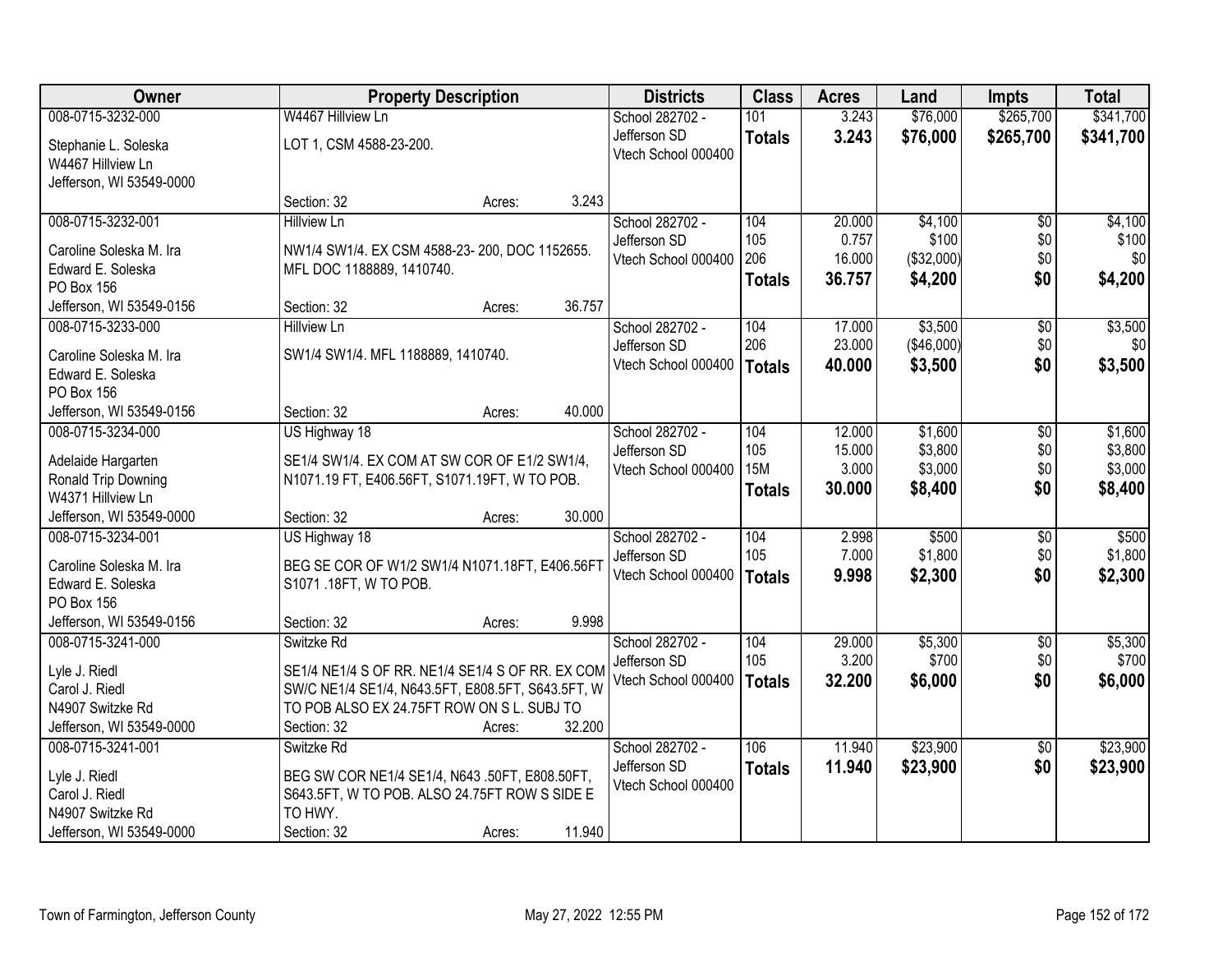| Owner                     | <b>Property Description</b>                   |        |        | <b>Districts</b>    | <b>Class</b>    | <b>Acres</b> | Land     | <b>Impts</b>    | <b>Total</b> |
|---------------------------|-----------------------------------------------|--------|--------|---------------------|-----------------|--------------|----------|-----------------|--------------|
| 008-0715-3242-000         | Switzke Rd                                    |        |        | School 282702 -     | 104             | 26.000       | \$4,800  | $\overline{50}$ | \$4,800      |
| Donna M. Au (Le           | NW1/4 SE1/4. EX BEG 30FT E OF NW/C, S100FT,   |        |        | Jefferson SD        | 105             | 7.000        | \$1,800  | \$0             | \$1,800      |
| Kenneth Lee Au            | E445FT, N100FT, W445FT TO POB.                |        |        | Vtech School 000400 | 15M             | 5.980        | \$6,000  | \$0             | \$6,000      |
| W4294 Hillview Ln         |                                               |        |        |                     | <b>Totals</b>   | 38.980       | \$12,600 | \$0             | \$12,600     |
| Jefferson, WI 53549-0000  | Section: 32                                   | Acres: | 38.980 |                     |                 |              |          |                 |              |
| 008-0715-3243-000         | Switzke Rd                                    |        |        | School 282702 -     | 104             | 5.000        | \$800    | \$0             | \$800        |
|                           |                                               |        |        | Jefferson SD        | <b>15M</b>      | 35.500       | \$35,500 | \$0             | \$35,500     |
| Robert W. Schuld          | SW1/4 SE1/4. ALSO A ROW OVER S16.5FT OF SE1/4 |        |        | Vtech School 000400 | Totals          | 40.500       | \$36,300 | \$0             | \$36,300     |
| Mary Beth Schuld          | SE1/4.                                        |        |        |                     |                 |              |          |                 |              |
| W4286 Us Highway 18       |                                               |        |        |                     |                 |              |          |                 |              |
| Jefferson, WI 53549-0000  | Section: 32                                   | Acres: | 40.500 |                     |                 |              |          |                 |              |
| 008-0715-3244-000         | N4907 Switzke Rd                              |        |        | School 282702 -     | 104             | 20.400       | \$4,000  | $\overline{50}$ | \$4,000      |
| Lyle J. Riedl             | SE1/4 SE1/4. SUBJ TO ROW OVER S16.5FT.        |        |        | Jefferson SD        | 105             | 18.100       | \$4,400  | \$0             | \$4,400      |
| Carol J. Riedl            |                                               |        |        | Vtech School 000400 | 107             | 1.000        | \$17,000 | \$131,100       | \$148,100    |
| N4907 Switzke Rd          |                                               |        |        |                     | <b>Totals</b>   | 39.500       | \$25,400 | \$131,100       | \$156,500    |
| Jefferson, WI 53549-0000  | Section: 32                                   | Acres: | 39.500 |                     |                 |              |          |                 |              |
| 008-0715-3311-000         | N5293 Coffee Rd                               |        |        | School 282702 -     | 104             | 32.000       | \$5,000  | \$0             | \$5,000      |
|                           |                                               |        |        | Jefferson SD        | 105             | 1.000        | \$100    | \$0             | \$100        |
| Jacob H. Fenner           | N3/4 OF NE1/4 NE1/4. S1/2 SE1/4 NE1/4 NE1/4.  |        |        | Vtech School 000400 | 107             | 2.000        | \$29,000 | \$153,000       | \$182,000    |
| Megan R. Padrutt          |                                               |        |        |                     | <b>Totals</b>   | 35.000       | \$34,100 | \$153,000       | \$187,100    |
| N5293 Coffee Rd           |                                               |        |        |                     |                 |              |          |                 |              |
| Helenville, WI 53137-0000 | Section: 33                                   | Acres: | 35.000 |                     |                 |              |          |                 |              |
| 008-0715-3311-001         | Coffee Rd                                     |        |        | School 282702 -     | 104             | 5.000        | \$1,000  | $\overline{50}$ | \$1,000      |
| Nathan Saloch             | S1/2 OF SW1/4 NE1/4 NE1/4.                    |        |        | Jefferson SD        | <b>Totals</b>   | 5.000        | \$1,000  | \$0             | \$1,000      |
| Irene Lori Saloch         |                                               |        |        | Vtech School 000400 |                 |              |          |                 |              |
| 2084 Hwy C                |                                               |        |        |                     |                 |              |          |                 |              |
| Grafton, WI 53024-0000    | Section: 33                                   | Acres: | 5.000  |                     |                 |              |          |                 |              |
| 008-0715-3312-000         | Probst Ln                                     |        |        | School 282702 -     | 104             | 10.000       | \$1,600  | $\sqrt{6}$      | \$1,600      |
| Jacob H. Fenner           | N3/4 OF NW1/4 NE1/4.                          |        |        | Jefferson SD        | 105             | 5.000        | \$1,300  | \$0             | \$1,300      |
| Megan R. Padrutt          |                                               |        |        | Vtech School 000400 | 15 <sub>M</sub> | 15.000       | \$15,000 | \$0             | \$15,000     |
| N5293 Coffee Rd           |                                               |        |        |                     | <b>Totals</b>   | 30.000       | \$17,900 | \$0             | \$17,900     |
| Helenville, WI 53137-0000 | Section: 33                                   | Acres: | 30.000 |                     |                 |              |          |                 |              |
| 008-0715-3312-001         | N5210 Probst Ln                               |        |        | School 282702 -     | 101             | 5.000        | \$83,000 | \$175,400       | \$258,400    |
|                           |                                               |        |        | Jefferson SD        | <b>Totals</b>   | 5.000        | \$83,000 | \$175,400       | \$258,400    |
| Chris E. Emery            | LOT 1, CSM 1014-3-520                         |        |        | Vtech School 000400 |                 |              |          |                 |              |
| Denise R. Emery           |                                               |        |        |                     |                 |              |          |                 |              |
| N5210 Probst Ln           |                                               |        |        |                     |                 |              |          |                 |              |
| Helenville, WI 53137-0000 | Section: 33                                   | Acres: | 5.000  |                     |                 |              |          |                 |              |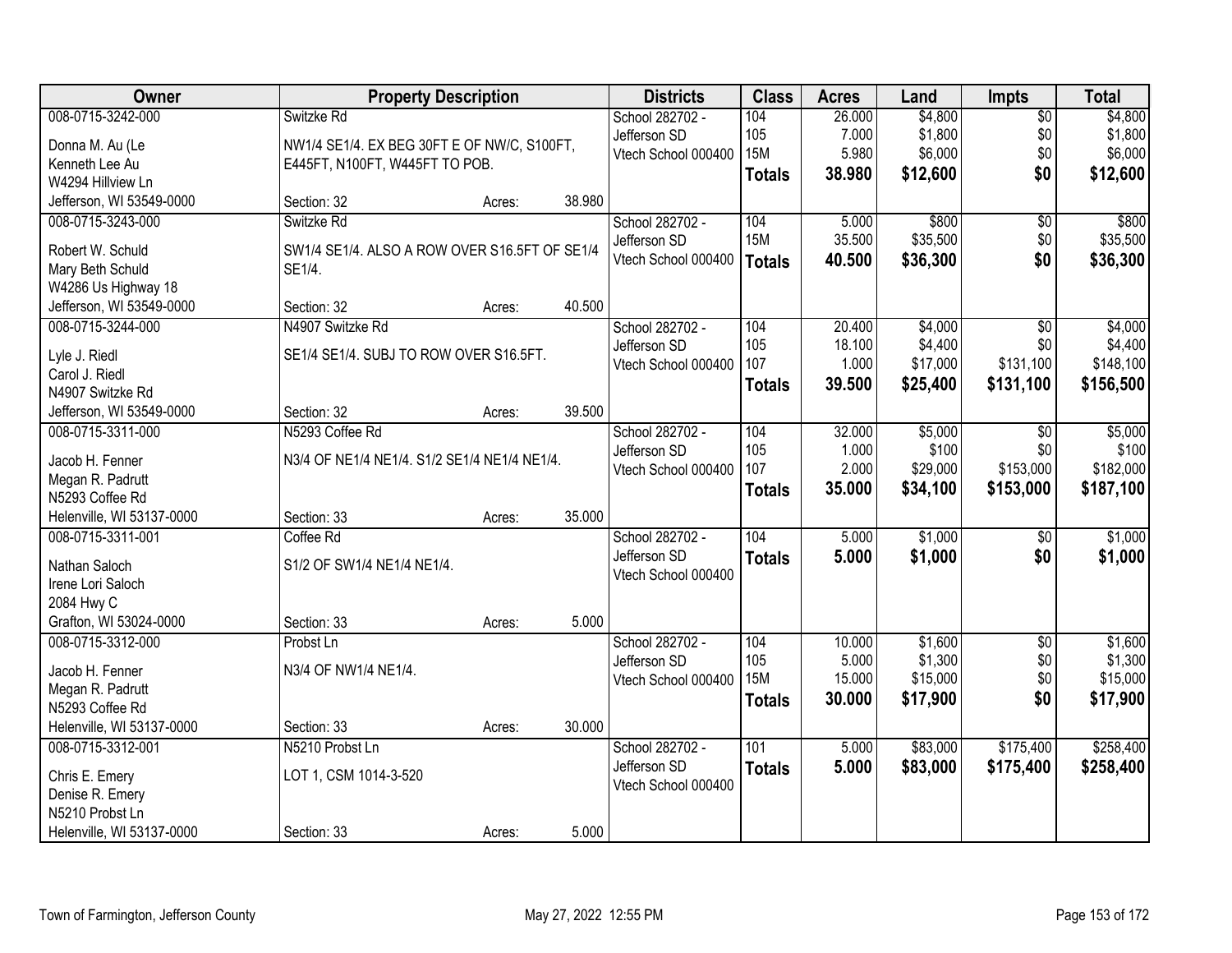| Owner                       |                                                     | <b>Property Description</b> |        | <b>Districts</b>    | <b>Class</b>  | <b>Acres</b> | Land     | <b>Impts</b>    | <b>Total</b> |
|-----------------------------|-----------------------------------------------------|-----------------------------|--------|---------------------|---------------|--------------|----------|-----------------|--------------|
| 008-0715-3312-002           | Probst Ln                                           |                             |        | School 282702 -     | 104           | 3.000        | \$600    | $\overline{50}$ | \$600        |
| Nathan Saloch               | E5A OF S10A NW1/4 NE1/4                             |                             |        | Jefferson SD        | <b>15M</b>    | 2.000        | \$2,000  | \$0             | \$2,000      |
| Irene Lori Saloch           |                                                     |                             |        | Vtech School 000400 | Totals        | 5.000        | \$2,600  | \$0             | \$2,600      |
| 2084 Hwy C                  |                                                     |                             |        |                     |               |              |          |                 |              |
| Grafton, WI 53024-0000      | Section: 33                                         | Acres:                      | 5.000  |                     |               |              |          |                 |              |
| 008-0715-3313-000           | W3828 Maple Ln                                      |                             |        | School 282702 -     | 101           | 2.920        | \$74,200 | \$299,500       | \$373,700    |
| Sandra Jo Hans et al        | LOT 1, CSM 4690-24-106.                             |                             |        | Jefferson SD        | <b>Totals</b> | 2.920        | \$74,200 | \$299,500       | \$373,700    |
| W3828 Maple Ln              |                                                     |                             |        | Vtech School 000400 |               |              |          |                 |              |
| Helenville, WI 53137-0000   |                                                     |                             |        |                     |               |              |          |                 |              |
|                             | Section: 33                                         | Acres:                      | 2.920  |                     |               |              |          |                 |              |
| 008-0715-3313-001           | Probst Ln                                           |                             |        | School 282702 -     | 104           | 36.080       | \$6,900  | $\overline{50}$ | \$6,900      |
| R&S Hans Trust              | SW1/4 NE1/4 EX CSM 4690-24-106.                     |                             |        | Jefferson SD        | 105           | 1.000        | \$100    | \$0             | \$100        |
| W3828 Maple Ln              |                                                     |                             |        | Vtech School 000400 | Totals        | 37.080       | \$7,000  | \$0             | \$7,000      |
| Helenville, WI 53137-0000   |                                                     |                             |        |                     |               |              |          |                 |              |
|                             | Section: 33                                         | Acres:                      | 37.080 |                     |               |              |          |                 |              |
| 008-0715-3314-000           | Coffee Rd                                           |                             |        | School 282702 -     | 104           | 24.500       | \$4,700  | \$0             | \$4,700      |
| Nathan Saloch               | SE1/4 NE1/4. EX CSM 3-332. EX CSM 2123-7-104.       |                             |        | Jefferson SD        | 105           | 2.500        | \$600    | \$0             | \$600        |
| Irene Lori Saloch           |                                                     |                             |        | Vtech School 000400 | Totals        | 27.000       | \$5,300  | \$0             | \$5,300      |
| 2084 Hwy C                  |                                                     |                             |        |                     |               |              |          |                 |              |
| Grafton, WI 53024-0000      | Section: 33                                         | Acres:                      | 27.000 |                     |               |              |          |                 |              |
| 008-0715-3314-001           | N5137 Coffee Rd                                     |                             |        | School 282702 -     | 101           | 3.000        | \$75,000 | \$108,400       | \$183,400    |
| Loren F Bayer Trust         | LOT 1, CSM 887-3-332                                |                             |        | Jefferson SD        | 104           | 5.500        | \$1,100  | \$0             | \$1,100      |
| Glory A Bayer Trust         |                                                     |                             |        | Vtech School 000400 | 105           | 1.500        | \$400    | \$0             | \$400        |
| 20578 Ottawa Rd             |                                                     |                             |        |                     | <b>Totals</b> | 10.000       | \$76,500 | \$108,400       | \$184,900    |
| Apple Valley, CA 92308-0000 | Section: 33                                         | Acres:                      | 10.000 |                     |               |              |          |                 |              |
| 008-0715-3314-002           | N5149 Coffee Rd                                     |                             |        | School 282702 -     | 101           | 3.000        | \$75,000 | \$126,200       | \$201,200    |
| James Dittberner            | LOT 1, CSM 2123-7-104.                              |                             |        | Jefferson SD        | <b>Totals</b> | 3.000        | \$75,000 | \$126,200       | \$201,200    |
| Joan Dittberner             |                                                     |                             |        | Vtech School 000400 |               |              |          |                 |              |
| PO Box 51                   |                                                     |                             |        |                     |               |              |          |                 |              |
| Jefferson, WI 53549-0000    | Section: 33                                         | Acres:                      | 3.000  |                     |               |              |          |                 |              |
| 008-0715-3321-000           | Probst Ln                                           |                             |        | School 282702 -     | 104           | 37.870       | \$5,700  | $\overline{50}$ | \$5,700      |
| Brian D. Statz              |                                                     |                             |        |                     | 105           | 2.000        | \$500    | \$0             | \$500        |
| Jennifer L. Statz           | NE1/4 NW1/4. EX 16.5FT BY 346.5FT ROW IN SW<br>COR. |                             |        | Vtech School 000400 | Totals        | 39.870       | \$6,200  | \$0             | \$6,200      |
| W3450 Market Rd             |                                                     |                             |        |                     |               |              |          |                 |              |
| Helenville, WI 53137-0000   | Section: 33                                         | Acres:                      | 39.870 |                     |               |              |          |                 |              |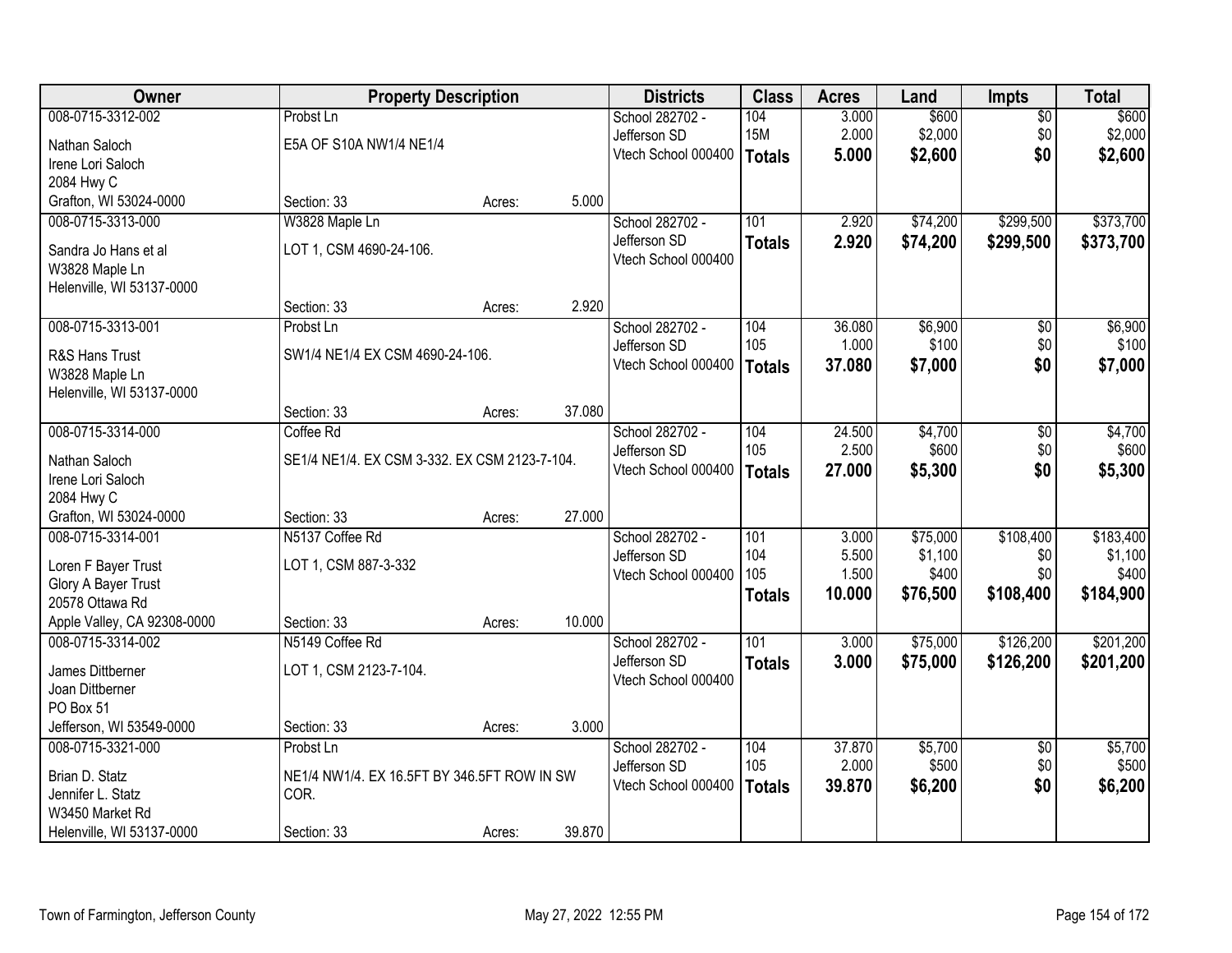| \$3,700<br>008-0715-3322-000<br>105<br>15.050<br>\$3,700<br>Probst Ln<br>School 282702 -<br>$\overline{50}$<br>\$3,700<br>\$0<br>Jefferson SD<br>15.050<br>\$3,700<br><b>Totals</b><br>Jon H. Emmer<br>N1/4 NW1/4 NW1/4. E10A CEN20 A OF NW1/4 NW1/4.<br>Vtech School 000400<br>N5374 Switzke Rd<br>BEG NE/C S1/2 S1/2 NW1/4 NW1/4, S33FT, W660FT,<br>N33FT, E660FT TO POB EX PT LYG W OF JOHNSON<br>Jefferson, WI 53549<br>15.050<br>Section: 33<br>Acres:<br>\$4,900<br>008-0715-3322-001<br>School 282702 -<br>105<br>19.500<br>Switzke Rd<br>\$0<br>Jefferson SD<br>19.500<br>\$4,900<br>\$0<br><b>Totals</b><br>W10A OF THE CEN 20A OF NW1/4 NW1/4. S1/4 OF<br>Tri-L Farms LLC Helenville, LLC<br>Vtech School 000400<br>1833 Rutledge St<br>NW1/4 NW1/4, EX 33FT BY 660FT IN NE COR.<br>Madison, WI 53704-0000<br>19.500<br>Section: 33<br>Acres:<br>008-0715-3322-002<br>School 282702 -<br>104<br>\$300<br>$\overline{50}$<br>\$300<br>Switzke Rd<br>4.450<br>105<br>1.000<br>\$300<br>\$0<br>Jefferson SD<br>Jon H. Emmer<br>THAT PT FOLLOWING LYG W OF JOHNSON CREEK:<br>\$0<br>Vtech School 000400<br>5.450<br>\$600<br>Totals<br>N5374 Switzke Rd<br>N1/2 N1/2 NW1/4 NW1/4 & E1/2 MIDDLE 20A NW1/4<br>NW1/4.<br>Jefferson, WI 53549<br>5.450<br>Section: 33<br>Acres:<br>008-0715-3323-000<br>N5168 Switzke Rd<br>105<br>\$2,900<br>School 282702 -<br>11.500<br>\$0<br>\$17,000<br>106<br>8.500<br>\$0<br>Jefferson SD<br>Deborah Schlarb<br>N1/2 OF SW1/4 NW1/4. RESERVE MINERAL RIGHTS<br>Vtech School 000400<br>\$0<br>20.000<br>\$19,900<br>Totals<br>Jamie Schlarb<br>IN DOC 1392083.<br>N3946 County Rd N<br>Jefferson, WI 53549-0000<br>20.000<br>Section: 33<br>Acres:<br>008-0715-3323-001<br>104<br>15.000<br>\$2,600<br>Switzke Rd<br>School 282702 -<br>\$0<br>105<br>5.000<br>\$1,200<br>\$0<br>Jefferson SD<br>S1/2 OF SW1/4 NW1/4.<br>Tri-L Farms Helenville, LLC<br>\$0<br>Vtech School 000400<br>20.000<br>\$3,800<br><b>Totals</b><br>1833 Rutledge St<br>Madison, WI 53704-0000<br>20.000<br>Section: 33<br>Acres:<br>\$300<br>008-0715-3324-000<br>School 282702 -<br>104<br>1.896<br>$\overline{50}$<br>N5115 Probst Ln<br>105<br>2.000<br>\$500<br>\$0<br>Jefferson SD<br>LOT 1, CSM 5485-30-147, DOC 1328549.<br><b>Robert Fischer</b><br>107<br>\$17,000<br>\$150,800<br>1.000<br>Vtech School 000400 | Owner         | <b>Property Description</b> | <b>Districts</b> | <b>Class</b> | <b>Acres</b> | Land | <b>Impts</b> | <b>Total</b> |
|--------------------------------------------------------------------------------------------------------------------------------------------------------------------------------------------------------------------------------------------------------------------------------------------------------------------------------------------------------------------------------------------------------------------------------------------------------------------------------------------------------------------------------------------------------------------------------------------------------------------------------------------------------------------------------------------------------------------------------------------------------------------------------------------------------------------------------------------------------------------------------------------------------------------------------------------------------------------------------------------------------------------------------------------------------------------------------------------------------------------------------------------------------------------------------------------------------------------------------------------------------------------------------------------------------------------------------------------------------------------------------------------------------------------------------------------------------------------------------------------------------------------------------------------------------------------------------------------------------------------------------------------------------------------------------------------------------------------------------------------------------------------------------------------------------------------------------------------------------------------------------------------------------------------------------------------------------------------------------------------------------------------------------------------------------------------------------------------------------------------------------------------------------------------------------------------------------------------------------------------------------------------------------------------------------------------------------------------|---------------|-----------------------------|------------------|--------------|--------------|------|--------------|--------------|
|                                                                                                                                                                                                                                                                                                                                                                                                                                                                                                                                                                                                                                                                                                                                                                                                                                                                                                                                                                                                                                                                                                                                                                                                                                                                                                                                                                                                                                                                                                                                                                                                                                                                                                                                                                                                                                                                                                                                                                                                                                                                                                                                                                                                                                                                                                                                            |               |                             |                  |              |              |      |              |              |
|                                                                                                                                                                                                                                                                                                                                                                                                                                                                                                                                                                                                                                                                                                                                                                                                                                                                                                                                                                                                                                                                                                                                                                                                                                                                                                                                                                                                                                                                                                                                                                                                                                                                                                                                                                                                                                                                                                                                                                                                                                                                                                                                                                                                                                                                                                                                            |               |                             |                  |              |              |      |              |              |
| \$4,900<br>\$4,900<br>\$300<br>\$600<br>\$2,900<br>\$17,000<br>\$19,900                                                                                                                                                                                                                                                                                                                                                                                                                                                                                                                                                                                                                                                                                                                                                                                                                                                                                                                                                                                                                                                                                                                                                                                                                                                                                                                                                                                                                                                                                                                                                                                                                                                                                                                                                                                                                                                                                                                                                                                                                                                                                                                                                                                                                                                                    |               |                             |                  |              |              |      |              |              |
|                                                                                                                                                                                                                                                                                                                                                                                                                                                                                                                                                                                                                                                                                                                                                                                                                                                                                                                                                                                                                                                                                                                                                                                                                                                                                                                                                                                                                                                                                                                                                                                                                                                                                                                                                                                                                                                                                                                                                                                                                                                                                                                                                                                                                                                                                                                                            |               |                             |                  |              |              |      |              |              |
|                                                                                                                                                                                                                                                                                                                                                                                                                                                                                                                                                                                                                                                                                                                                                                                                                                                                                                                                                                                                                                                                                                                                                                                                                                                                                                                                                                                                                                                                                                                                                                                                                                                                                                                                                                                                                                                                                                                                                                                                                                                                                                                                                                                                                                                                                                                                            |               |                             |                  |              |              |      |              |              |
|                                                                                                                                                                                                                                                                                                                                                                                                                                                                                                                                                                                                                                                                                                                                                                                                                                                                                                                                                                                                                                                                                                                                                                                                                                                                                                                                                                                                                                                                                                                                                                                                                                                                                                                                                                                                                                                                                                                                                                                                                                                                                                                                                                                                                                                                                                                                            |               |                             |                  |              |              |      |              |              |
|                                                                                                                                                                                                                                                                                                                                                                                                                                                                                                                                                                                                                                                                                                                                                                                                                                                                                                                                                                                                                                                                                                                                                                                                                                                                                                                                                                                                                                                                                                                                                                                                                                                                                                                                                                                                                                                                                                                                                                                                                                                                                                                                                                                                                                                                                                                                            |               |                             |                  |              |              |      |              |              |
|                                                                                                                                                                                                                                                                                                                                                                                                                                                                                                                                                                                                                                                                                                                                                                                                                                                                                                                                                                                                                                                                                                                                                                                                                                                                                                                                                                                                                                                                                                                                                                                                                                                                                                                                                                                                                                                                                                                                                                                                                                                                                                                                                                                                                                                                                                                                            |               |                             |                  |              |              |      |              |              |
|                                                                                                                                                                                                                                                                                                                                                                                                                                                                                                                                                                                                                                                                                                                                                                                                                                                                                                                                                                                                                                                                                                                                                                                                                                                                                                                                                                                                                                                                                                                                                                                                                                                                                                                                                                                                                                                                                                                                                                                                                                                                                                                                                                                                                                                                                                                                            |               |                             |                  |              |              |      |              |              |
|                                                                                                                                                                                                                                                                                                                                                                                                                                                                                                                                                                                                                                                                                                                                                                                                                                                                                                                                                                                                                                                                                                                                                                                                                                                                                                                                                                                                                                                                                                                                                                                                                                                                                                                                                                                                                                                                                                                                                                                                                                                                                                                                                                                                                                                                                                                                            |               |                             |                  |              |              |      |              |              |
|                                                                                                                                                                                                                                                                                                                                                                                                                                                                                                                                                                                                                                                                                                                                                                                                                                                                                                                                                                                                                                                                                                                                                                                                                                                                                                                                                                                                                                                                                                                                                                                                                                                                                                                                                                                                                                                                                                                                                                                                                                                                                                                                                                                                                                                                                                                                            |               |                             |                  |              |              |      |              |              |
|                                                                                                                                                                                                                                                                                                                                                                                                                                                                                                                                                                                                                                                                                                                                                                                                                                                                                                                                                                                                                                                                                                                                                                                                                                                                                                                                                                                                                                                                                                                                                                                                                                                                                                                                                                                                                                                                                                                                                                                                                                                                                                                                                                                                                                                                                                                                            |               |                             |                  |              |              |      |              |              |
|                                                                                                                                                                                                                                                                                                                                                                                                                                                                                                                                                                                                                                                                                                                                                                                                                                                                                                                                                                                                                                                                                                                                                                                                                                                                                                                                                                                                                                                                                                                                                                                                                                                                                                                                                                                                                                                                                                                                                                                                                                                                                                                                                                                                                                                                                                                                            |               |                             |                  |              |              |      |              |              |
|                                                                                                                                                                                                                                                                                                                                                                                                                                                                                                                                                                                                                                                                                                                                                                                                                                                                                                                                                                                                                                                                                                                                                                                                                                                                                                                                                                                                                                                                                                                                                                                                                                                                                                                                                                                                                                                                                                                                                                                                                                                                                                                                                                                                                                                                                                                                            |               |                             |                  |              |              |      |              |              |
|                                                                                                                                                                                                                                                                                                                                                                                                                                                                                                                                                                                                                                                                                                                                                                                                                                                                                                                                                                                                                                                                                                                                                                                                                                                                                                                                                                                                                                                                                                                                                                                                                                                                                                                                                                                                                                                                                                                                                                                                                                                                                                                                                                                                                                                                                                                                            |               |                             |                  |              |              |      |              |              |
|                                                                                                                                                                                                                                                                                                                                                                                                                                                                                                                                                                                                                                                                                                                                                                                                                                                                                                                                                                                                                                                                                                                                                                                                                                                                                                                                                                                                                                                                                                                                                                                                                                                                                                                                                                                                                                                                                                                                                                                                                                                                                                                                                                                                                                                                                                                                            |               |                             |                  |              |              |      |              |              |
|                                                                                                                                                                                                                                                                                                                                                                                                                                                                                                                                                                                                                                                                                                                                                                                                                                                                                                                                                                                                                                                                                                                                                                                                                                                                                                                                                                                                                                                                                                                                                                                                                                                                                                                                                                                                                                                                                                                                                                                                                                                                                                                                                                                                                                                                                                                                            |               |                             |                  |              |              |      |              |              |
|                                                                                                                                                                                                                                                                                                                                                                                                                                                                                                                                                                                                                                                                                                                                                                                                                                                                                                                                                                                                                                                                                                                                                                                                                                                                                                                                                                                                                                                                                                                                                                                                                                                                                                                                                                                                                                                                                                                                                                                                                                                                                                                                                                                                                                                                                                                                            |               |                             |                  |              |              |      |              |              |
| \$2,600<br>\$1,200<br>\$3,800<br>\$300<br>\$500<br>\$167,800                                                                                                                                                                                                                                                                                                                                                                                                                                                                                                                                                                                                                                                                                                                                                                                                                                                                                                                                                                                                                                                                                                                                                                                                                                                                                                                                                                                                                                                                                                                                                                                                                                                                                                                                                                                                                                                                                                                                                                                                                                                                                                                                                                                                                                                                               |               |                             |                  |              |              |      |              |              |
|                                                                                                                                                                                                                                                                                                                                                                                                                                                                                                                                                                                                                                                                                                                                                                                                                                                                                                                                                                                                                                                                                                                                                                                                                                                                                                                                                                                                                                                                                                                                                                                                                                                                                                                                                                                                                                                                                                                                                                                                                                                                                                                                                                                                                                                                                                                                            |               |                             |                  |              |              |      |              |              |
|                                                                                                                                                                                                                                                                                                                                                                                                                                                                                                                                                                                                                                                                                                                                                                                                                                                                                                                                                                                                                                                                                                                                                                                                                                                                                                                                                                                                                                                                                                                                                                                                                                                                                                                                                                                                                                                                                                                                                                                                                                                                                                                                                                                                                                                                                                                                            |               |                             |                  |              |              |      |              |              |
|                                                                                                                                                                                                                                                                                                                                                                                                                                                                                                                                                                                                                                                                                                                                                                                                                                                                                                                                                                                                                                                                                                                                                                                                                                                                                                                                                                                                                                                                                                                                                                                                                                                                                                                                                                                                                                                                                                                                                                                                                                                                                                                                                                                                                                                                                                                                            |               |                             |                  |              |              |      |              |              |
|                                                                                                                                                                                                                                                                                                                                                                                                                                                                                                                                                                                                                                                                                                                                                                                                                                                                                                                                                                                                                                                                                                                                                                                                                                                                                                                                                                                                                                                                                                                                                                                                                                                                                                                                                                                                                                                                                                                                                                                                                                                                                                                                                                                                                                                                                                                                            |               |                             |                  |              |              |      |              |              |
|                                                                                                                                                                                                                                                                                                                                                                                                                                                                                                                                                                                                                                                                                                                                                                                                                                                                                                                                                                                                                                                                                                                                                                                                                                                                                                                                                                                                                                                                                                                                                                                                                                                                                                                                                                                                                                                                                                                                                                                                                                                                                                                                                                                                                                                                                                                                            |               |                             |                  |              |              |      |              |              |
|                                                                                                                                                                                                                                                                                                                                                                                                                                                                                                                                                                                                                                                                                                                                                                                                                                                                                                                                                                                                                                                                                                                                                                                                                                                                                                                                                                                                                                                                                                                                                                                                                                                                                                                                                                                                                                                                                                                                                                                                                                                                                                                                                                                                                                                                                                                                            |               |                             |                  |              |              |      |              |              |
|                                                                                                                                                                                                                                                                                                                                                                                                                                                                                                                                                                                                                                                                                                                                                                                                                                                                                                                                                                                                                                                                                                                                                                                                                                                                                                                                                                                                                                                                                                                                                                                                                                                                                                                                                                                                                                                                                                                                                                                                                                                                                                                                                                                                                                                                                                                                            |               |                             |                  |              |              |      |              |              |
|                                                                                                                                                                                                                                                                                                                                                                                                                                                                                                                                                                                                                                                                                                                                                                                                                                                                                                                                                                                                                                                                                                                                                                                                                                                                                                                                                                                                                                                                                                                                                                                                                                                                                                                                                                                                                                                                                                                                                                                                                                                                                                                                                                                                                                                                                                                                            |               |                             |                  |              |              |      |              |              |
|                                                                                                                                                                                                                                                                                                                                                                                                                                                                                                                                                                                                                                                                                                                                                                                                                                                                                                                                                                                                                                                                                                                                                                                                                                                                                                                                                                                                                                                                                                                                                                                                                                                                                                                                                                                                                                                                                                                                                                                                                                                                                                                                                                                                                                                                                                                                            |               |                             |                  |              |              |      |              |              |
|                                                                                                                                                                                                                                                                                                                                                                                                                                                                                                                                                                                                                                                                                                                                                                                                                                                                                                                                                                                                                                                                                                                                                                                                                                                                                                                                                                                                                                                                                                                                                                                                                                                                                                                                                                                                                                                                                                                                                                                                                                                                                                                                                                                                                                                                                                                                            | Sarah Fischer |                             |                  |              |              |      |              |              |
| \$17,800<br>\$168,600<br>4.896<br>\$150,800<br><b>Totals</b><br>N5115 Probst Ln                                                                                                                                                                                                                                                                                                                                                                                                                                                                                                                                                                                                                                                                                                                                                                                                                                                                                                                                                                                                                                                                                                                                                                                                                                                                                                                                                                                                                                                                                                                                                                                                                                                                                                                                                                                                                                                                                                                                                                                                                                                                                                                                                                                                                                                            |               |                             |                  |              |              |      |              |              |
| 4.896<br>Helenville, WI 53137-0000<br>Section: 33<br>Acres:                                                                                                                                                                                                                                                                                                                                                                                                                                                                                                                                                                                                                                                                                                                                                                                                                                                                                                                                                                                                                                                                                                                                                                                                                                                                                                                                                                                                                                                                                                                                                                                                                                                                                                                                                                                                                                                                                                                                                                                                                                                                                                                                                                                                                                                                                |               |                             |                  |              |              |      |              |              |
| 008-0715-3324-001<br>School 282702 -<br>104<br>26.234<br>\$3,900<br>\$3,900<br>Probst Ln<br>$\overline{60}$                                                                                                                                                                                                                                                                                                                                                                                                                                                                                                                                                                                                                                                                                                                                                                                                                                                                                                                                                                                                                                                                                                                                                                                                                                                                                                                                                                                                                                                                                                                                                                                                                                                                                                                                                                                                                                                                                                                                                                                                                                                                                                                                                                                                                                |               |                             |                  |              |              |      |              |              |
| 105<br>9.000<br>\$2,300<br>\$2,300<br>\$0<br>Jefferson SD<br>Tri-L Farms Helenville, LLC<br>SE1/4 NW1/4. ALSO 16.5FT BY 346.5FT IN SW COR                                                                                                                                                                                                                                                                                                                                                                                                                                                                                                                                                                                                                                                                                                                                                                                                                                                                                                                                                                                                                                                                                                                                                                                                                                                                                                                                                                                                                                                                                                                                                                                                                                                                                                                                                                                                                                                                                                                                                                                                                                                                                                                                                                                                  |               |                             |                  |              |              |      |              |              |
| \$0<br>Vtech School 000400<br>35.234<br>\$6,200<br>\$6,200<br>Totals<br>1833 Rutledge St<br>NE1/4 NW1/4. EX CSM 5485-30-147, DOC 1328549.                                                                                                                                                                                                                                                                                                                                                                                                                                                                                                                                                                                                                                                                                                                                                                                                                                                                                                                                                                                                                                                                                                                                                                                                                                                                                                                                                                                                                                                                                                                                                                                                                                                                                                                                                                                                                                                                                                                                                                                                                                                                                                                                                                                                  |               |                             |                  |              |              |      |              |              |
| Madison, WI 53704-0000                                                                                                                                                                                                                                                                                                                                                                                                                                                                                                                                                                                                                                                                                                                                                                                                                                                                                                                                                                                                                                                                                                                                                                                                                                                                                                                                                                                                                                                                                                                                                                                                                                                                                                                                                                                                                                                                                                                                                                                                                                                                                                                                                                                                                                                                                                                     |               |                             |                  |              |              |      |              |              |
| 35.234<br>Section: 33<br>Acres:                                                                                                                                                                                                                                                                                                                                                                                                                                                                                                                                                                                                                                                                                                                                                                                                                                                                                                                                                                                                                                                                                                                                                                                                                                                                                                                                                                                                                                                                                                                                                                                                                                                                                                                                                                                                                                                                                                                                                                                                                                                                                                                                                                                                                                                                                                            |               |                             |                  |              |              |      |              |              |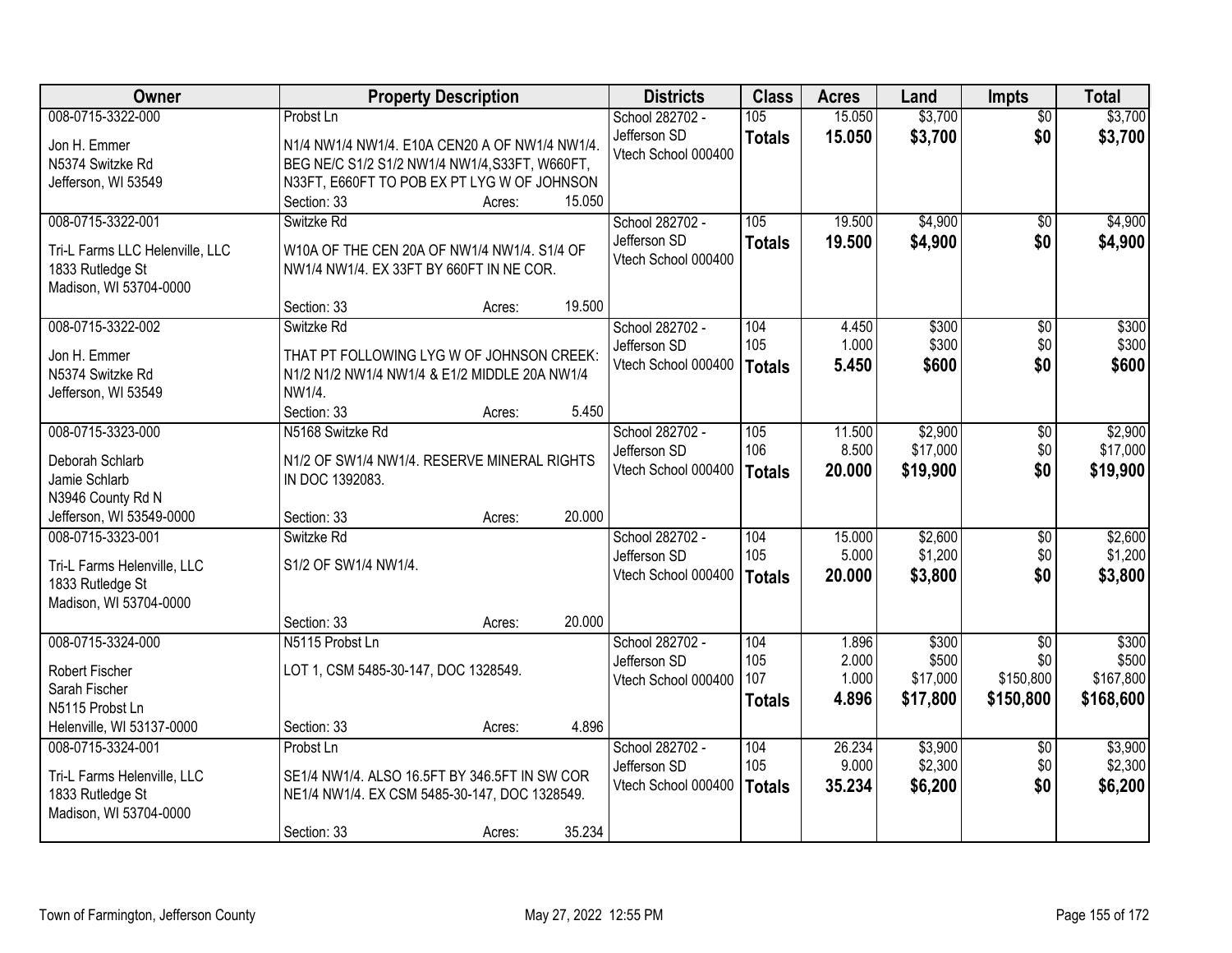| Owner                                      |                                               | <b>Property Description</b> |        | <b>Districts</b>    | <b>Class</b>     | <b>Acres</b> | Land     | Impts           | <b>Total</b> |
|--------------------------------------------|-----------------------------------------------|-----------------------------|--------|---------------------|------------------|--------------|----------|-----------------|--------------|
| 008-0715-3331-000                          | N5063 Probst Ln                               |                             |        | School 282702 -     | 105              | 2.000        | \$500    | $\overline{50}$ | \$500        |
| Eric Kammler                               | LOT 2, CSM 5485-30-147, DOC 1328549.          |                             |        | Jefferson SD        | 107              | 3.000        | \$41,000 | \$217,500       | \$258,500    |
| Julie Kammler                              |                                               |                             |        | Vtech School 000400 | <b>Totals</b>    | 5.000        | \$41,500 | \$217,500       | \$259,000    |
| N5063 Probst Ln                            |                                               |                             |        |                     |                  |              |          |                 |              |
| Helenville, WI 53137-0000                  | Section: 33                                   | Acres:                      | 5.000  |                     |                  |              |          |                 |              |
| 008-0715-3331-001                          | Probst Ln                                     |                             |        | School 282702 -     | 104              | 22.507       | \$3,900  | \$0             | \$3,900      |
|                                            |                                               |                             |        | Jefferson SD        | 105              | 18.155       | \$4,400  | \$0             | \$4,400      |
| Tri-L Farms Helenville, LLC                | N1/2 SW1/4 LYG N OF RR. ALSO N1/2 SE1/4 SW1/4 |                             |        | Vtech School 000400 | <b>Totals</b>    | 40.662       | \$8,300  | \$0             | \$8,300      |
| 1833 Rutledge St<br>Madison, WI 53704-0000 | LYG N OF RR EX CSM 5485-30-147, DOC 1328549.  |                             |        |                     |                  |              |          |                 |              |
|                                            | Section: 33                                   | Acres:                      | 40.662 |                     |                  |              |          |                 |              |
| 008-0715-3332-000                          | Switzke Rd                                    |                             |        | School 282702 -     | 104              | 14.253       | \$2,100  | $\overline{50}$ | \$2,100      |
|                                            |                                               |                             |        | Jefferson SD        | 105              | 14.000       | \$3,400  | \$0             | \$3,400      |
| Linda L Weis Trust                         | N1/2 SW1/4 LYG S OF RR. SUBJ TO ESMT IN DOC   |                             |        | Vtech School 000400 | <b>Totals</b>    | 28.253       | \$5,500  | \$0             | \$5,500      |
| PO Box 218                                 | 1332462.                                      |                             |        |                     |                  |              |          |                 |              |
| Fort Atkinson, WI 53538-0000               |                                               |                             | 28.253 |                     |                  |              |          |                 |              |
| 008-0715-3333-000                          | Section: 33<br>Switzke Rd                     | Acres:                      |        | School 282702 -     | 104              | 23.000       | \$3,700  | \$0             | \$3,700      |
|                                            |                                               |                             |        | Jefferson SD        | 105              | 12.000       | \$3,000  | \$0             | \$3,000      |
| Michael Singsime Trust                     | SW1/4 SW1/4. EX COM NW COR SW1/4 SW1/4,       |                             |        | Vtech School 000400 | 107              | 0.830        | \$18,300 | \$13,700        | \$32,000     |
| Denise Singsime Trust                      | E347FT, S208FT, W TO CEN SWITZKE RD, N TO POB |                             |        |                     | <b>Totals</b>    | 35.830       | \$25,000 | \$13,700        | \$38,700     |
| N4896 Switzke Rd                           | EX CSM 2180-7-202, DOC 845671.                |                             |        |                     |                  |              |          |                 |              |
| Jefferson, WI 53549-0000                   | Section: 33                                   | Acres:                      | 35.830 |                     |                  |              |          |                 |              |
| 008-0715-3333-001                          | N4996 Switzke Rd                              |                             |        | School 282702 -     | $\overline{101}$ | 1.660        | \$56,500 | \$154,300       | \$210,800    |
| Monica Latsch                              | BEG NW COR SW1/4 SW1/4, E347FT, S208FT, W TO  |                             |        | Jefferson SD        | <b>Totals</b>    | 1.660        | \$56,500 | \$154,300       | \$210,800    |
| Jody Gehrke                                | CEN SWITZKE RD, N TO POB.                     |                             |        | Vtech School 000400 |                  |              |          |                 |              |
| N4996 Switzke Rd                           |                                               |                             |        |                     |                  |              |          |                 |              |
| Jefferson, WI 53549-0000                   | Section: 33                                   | Acres:                      | 1.660  |                     |                  |              |          |                 |              |
| 008-0715-3333-002                          | N4912 Switzke Rd                              |                             |        | School 282702 -     | $\overline{101}$ | 2.510        | \$70,100 | \$120,000       | \$190,100    |
| David J Torum Trust                        | LOT 1, CSM 2180-7-202, DOC 845671.            |                             |        | Jefferson SD        | <b>Totals</b>    | 2.510        | \$70,100 | \$120,000       | \$190,100    |
| Susan J Torum Trust                        |                                               |                             |        | Vtech School 000400 |                  |              |          |                 |              |
| N4912 Switzke Rd                           |                                               |                             |        |                     |                  |              |          |                 |              |
| Jefferson, WI 53549-0000                   | Section: 33                                   | Acres:                      | 2.510  |                     |                  |              |          |                 |              |
| 008-0715-3334-000                          | Probst Ln                                     |                             |        | School 282702 -     | 104              | 10.047       | \$1,200  | $\overline{50}$ | \$1,200      |
|                                            |                                               |                             |        | Jefferson SD        | 105              | 5.500        | \$1,400  | \$0             | \$1,400      |
| Dale a Weis Trust                          | S1/2 OF SE1/4 SW1/4. EX CSM 4086-20-45.       |                             |        | Vtech School 000400 | <b>Totals</b>    | 15.547       | \$2,600  | \$0             | \$2,600      |
| N4930 Probst Ln                            |                                               |                             |        |                     |                  |              |          |                 |              |
| Helenville, WI 53137-0000                  |                                               |                             |        |                     |                  |              |          |                 |              |
|                                            | Section: 33                                   | Acres:                      | 15.547 |                     |                  |              |          |                 |              |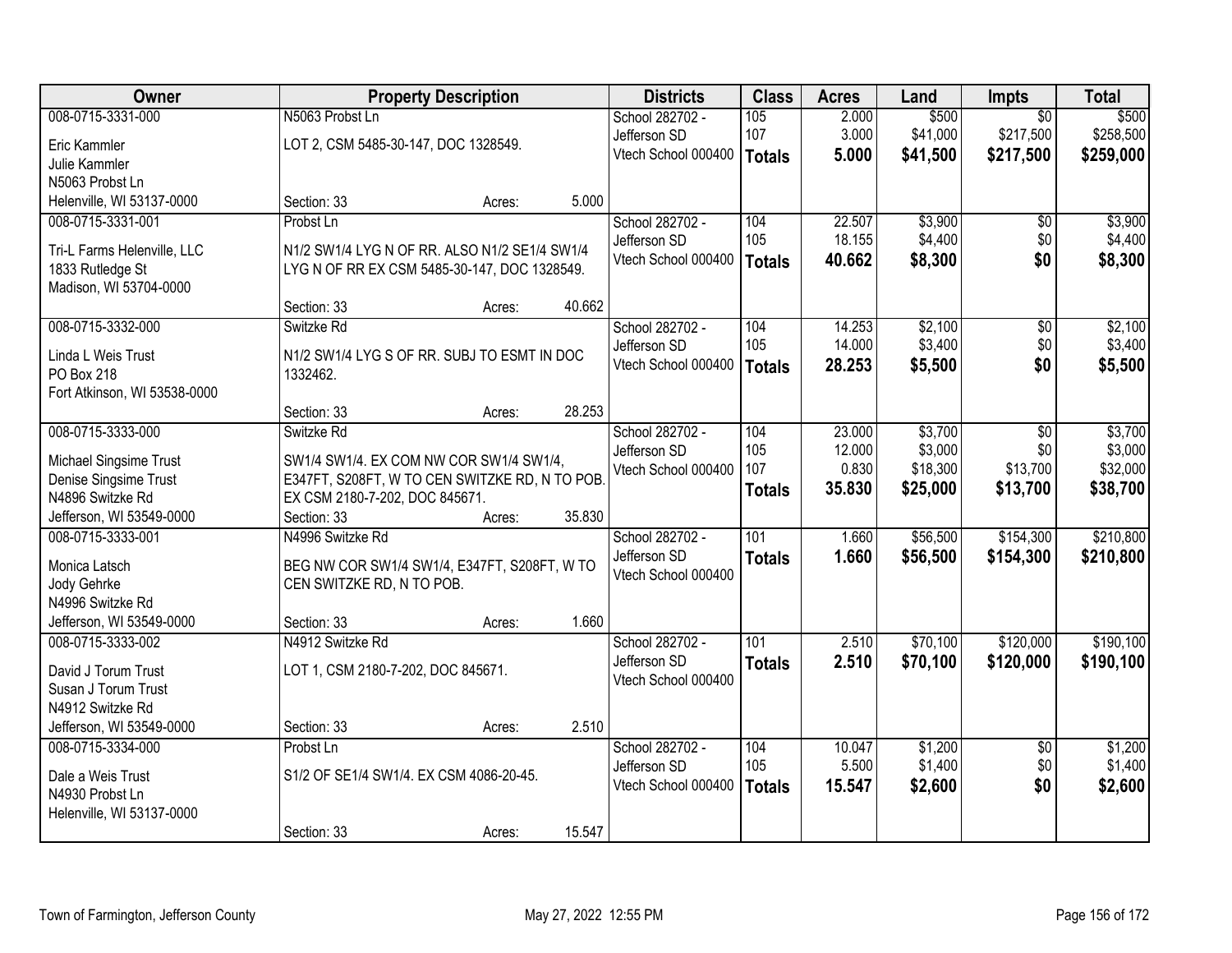| Owner                          |                                                 | <b>Property Description</b> |        | <b>Districts</b>                    | <b>Class</b>     | <b>Acres</b> | Land     | <b>Impts</b>    | <b>Total</b> |
|--------------------------------|-------------------------------------------------|-----------------------------|--------|-------------------------------------|------------------|--------------|----------|-----------------|--------------|
| 008-0715-3334-001              | Probst Ln                                       |                             |        | School 282702 -                     | 104              | 8.000        | \$1,200  | $\overline{50}$ | \$1,200      |
| Linda L Weis Trust             | N1/2 SE1/4 SW1/4 LYG SLY OF RR ROW. SUBJ TO     |                             |        | Jefferson SD                        | 105              | 11.745       | \$2,900  | \$0             | \$2,900      |
| PO Box 218                     | ROW IN DOC 1332462.                             |                             |        | Vtech School 000400                 | <b>Totals</b>    | 19.745       | \$4,100  | \$0             | \$4,100      |
| Fort Atkinson, WI 53538-0000   |                                                 |                             |        |                                     |                  |              |          |                 |              |
|                                | Section: 33                                     | Acres:                      | 19.745 |                                     |                  |              |          |                 |              |
| 008-0715-3334-002              | Probst Ln                                       |                             |        | School 282702 -                     | 104              | 2.220        | \$300    | $\overline{50}$ | \$300        |
| Linda L Weis Trust             | LOT 1, CSM 4086-20-45.                          |                             |        | Jefferson SD<br>Vtech School 000400 | <b>Totals</b>    | 2.220        | \$300    | \$0             | \$300        |
| N4930 Probst Ln                |                                                 |                             |        |                                     |                  |              |          |                 |              |
| Helenville, WI 53137-0000      |                                                 |                             |        |                                     |                  |              |          |                 |              |
|                                | Section: 33                                     | Acres:                      | 2.220  |                                     |                  |              |          |                 |              |
| 008-0715-3334-003              | N4915 Probst Ln                                 |                             |        | School 282702 -<br>Jefferson SD     | 101              | 2.233        | \$67,300 | \$346,200       | \$413,500    |
| Jennifer S. Budig              | LOT 2, CSM 4086-20-45.                          |                             |        | Vtech School 000400                 | <b>Totals</b>    | 2.233        | \$67,300 | \$346,200       | \$413,500    |
| N4915 Probst Ln                |                                                 |                             |        |                                     |                  |              |          |                 |              |
| Helenville, WI 53137-0000      |                                                 |                             |        |                                     |                  |              |          |                 |              |
| 008-0715-3341-000              | Section: 33<br>Coffee Rd                        | Acres:                      | 2.233  | School 282702 -                     | 104              | 18.000       | \$1,900  | \$0             | \$1,900      |
|                                |                                                 |                             |        | Jefferson SD                        | 105              | 0.545        | \$100    | \$0             | \$100        |
| Shady Belle Acres LLC          | NE1/4 SE1/4. EX NW1/4 NE1/4 SE1/4. EX 330FT E&W |                             |        | Vtech School 000400                 | <b>15M</b>       | 5.000        | \$5,000  | \$0             | \$5,000      |
| N4907 Coffee Rd                | BY 719.75FT N&S IN NE COR. EX CSM 1-238.        |                             |        |                                     | <b>Totals</b>    | 23.545       | \$7,000  | \$0             | \$7,000      |
| Helenville, WI 53137-0000      | Section: 33                                     | Acres:                      | 23.545 |                                     |                  |              |          |                 |              |
| 008-0715-3341-001              | Maple Ln                                        |                             |        | School 282702 -                     | 104              | 9.500        | \$900    | \$0             | \$900        |
|                                |                                                 |                             |        | Jefferson SD                        | 105              | 0.500        | \$100    | \$0             | \$100        |
| Joseph D. Hans                 | NW1/4 OF NE1/4 SE1/4.                           |                             |        | Vtech School 000400                 | <b>Totals</b>    | 10.000       | \$1,000  | \$0             | \$1,000      |
| Lisa L. Hans<br>W3828 Maple Ln |                                                 |                             |        |                                     |                  |              |          |                 |              |
| Helenville, WI 53137           | Section: 33                                     | Acres:                      | 10.000 |                                     |                  |              |          |                 |              |
| 008-0715-3341-002              | W3707 Maple Ln                                  |                             |        | School 282702 -                     | $\overline{101}$ | 1.689        | \$57,200 | \$139,800       | \$197,000    |
| John R. Rochwite               | BEG AT E1/4 POST, W330FT, S222.75FT, E330FT, N  |                             |        | Jefferson SD                        | <b>Totals</b>    | 1.689        | \$57,200 | \$139,800       | \$197,000    |
| W3707 Maple Ln                 | TO POB.                                         |                             |        | Vtech School 000400                 |                  |              |          |                 |              |
| Helenville, WI 53137-0000      |                                                 |                             |        |                                     |                  |              |          |                 |              |
|                                | Section: 33                                     | Acres:                      | 1.689  |                                     |                  |              |          |                 |              |
| 008-0715-3341-003              | N5077 Coffee Rd                                 |                             |        | School 282702 -                     | 101              | 2.250        | \$67,500 | \$172,200       | \$239,700    |
| Alyce E. Hyde                  | BEG 222.75FT S OF E1/4 POST, W330FT, S297FT,    |                             |        | Jefferson SD                        | <b>Totals</b>    | 2.250        | \$67,500 | \$172,200       | \$239,700    |
| N5077 Coffee Rd                | E330FT, N297FT TO POB.                          |                             |        | Vtech School 000400                 |                  |              |          |                 |              |
| Helenville, WI 53137-0000      |                                                 |                             |        |                                     |                  |              |          |                 |              |
|                                | Section: 33                                     | Acres:                      | 2.250  |                                     |                  |              |          |                 |              |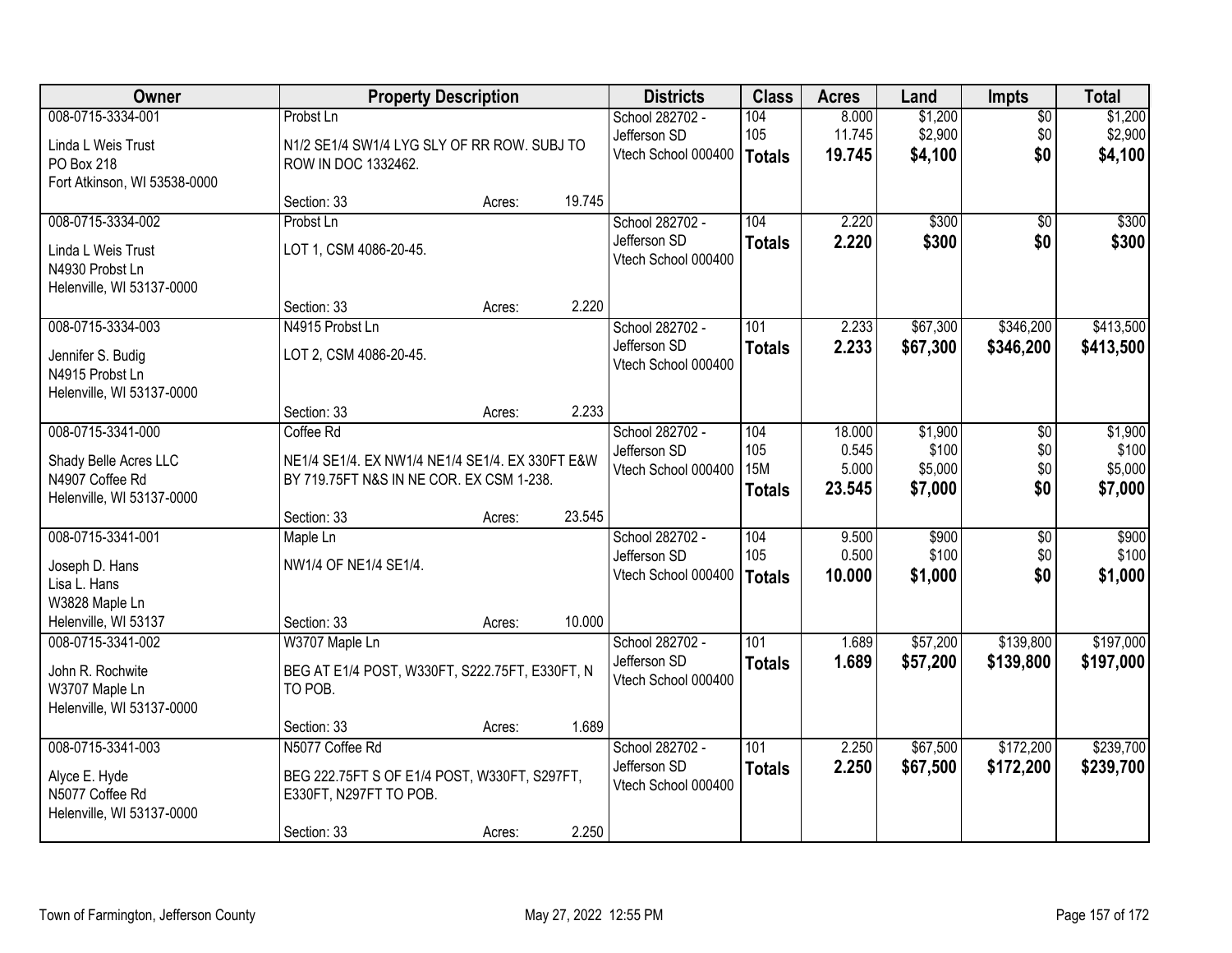| Owner                                                                                  |                                                                                                         | <b>Property Description</b> |        | <b>Districts</b>                                       | <b>Class</b>                | <b>Acres</b>              | Land                            | <b>Impts</b>                  | <b>Total</b>                      |
|----------------------------------------------------------------------------------------|---------------------------------------------------------------------------------------------------------|-----------------------------|--------|--------------------------------------------------------|-----------------------------|---------------------------|---------------------------------|-------------------------------|-----------------------------------|
| 008-0715-3341-004                                                                      | N5049 Coffee Rd                                                                                         |                             |        | School 282702 -                                        | 101                         | 1.515                     | \$52,900                        | \$177,600                     | \$230,500                         |
| Jeanette J. Grischow<br>N5049 Coffee Rd<br>Helenville, WI 53137-0000                   | BEG 519.75FT S OF E1/4 POST, S200FT, W330FT,<br>N200FT, E330FT TO POB.                                  |                             |        | Jefferson SD<br>Vtech School 000400                    | <b>Totals</b>               | 1.515                     | \$52,900                        | \$177,600                     | \$230,500                         |
|                                                                                        | Section: 33                                                                                             | Acres:                      | 1.515  |                                                        |                             |                           |                                 |                               |                                   |
| 008-0715-3341-005<br>Philip M. Zastrow<br>N5025 Coffee Rd<br>Helenville, WI 53137-0000 | N5025 Coffee Rd<br>CSM 188-1-238                                                                        |                             |        | School 282702 -<br>Jefferson SD<br>Vtech School 000400 | 101<br><b>Totals</b>        | 1.000<br>1.000            | \$40,000<br>\$40,000            | \$86,700<br>\$86,700          | \$126,700<br>\$126,700            |
|                                                                                        | Section: 33                                                                                             | Acres:                      | 1.000  |                                                        |                             |                           |                                 |                               |                                   |
| 008-0715-3342-000<br>Jeffrey V. Emmer<br>W3827 Maple Ln<br>Helenville, WI 53137-0000   | W3827 Maple Ln<br>NW1/4 SE1/4.EX CSM 2596-10-2                                                          |                             |        | School 282702 -<br>Jefferson SD<br>Vtech School 000400 | 104<br>107<br><b>Totals</b> | 24.072<br>1.000<br>25.072 | \$5,000<br>\$17,000<br>\$22,000 | \$0<br>\$128,600<br>\$128,600 | \$5,000<br>\$145,600<br>\$150,600 |
|                                                                                        | Section: 33                                                                                             | Acres:                      | 25.072 |                                                        |                             |                           |                                 |                               |                                   |
| 008-0715-3342-001<br>Louis Radecki<br>N5060 Probst Ln<br>Helenville, WI 53137-0000     | N5060 Probst Ln<br>LOT 1, CSM 2596-10-2, DOC 887009.                                                    |                             |        | School 282702 -<br>Jefferson SD<br>Vtech School 000400 | 101<br><b>Totals</b>        | 6.612<br>6.612            | \$82,300<br>\$82,300            | \$199,900<br>\$199,900        | \$282,200<br>\$282,200            |
|                                                                                        | Section: 33                                                                                             | Acres:                      | 6.612  |                                                        |                             |                           |                                 |                               |                                   |
| 008-0715-3342-002<br>Scott R. Yambor<br>N5026 Probst Ln<br>Helenville, WI 53137-0000   | N5026 Probst Ln<br>LOT 2, CSM 2596-10-2.<br>Section: 33                                                 | Acres:                      | 5.036  | School 282702 -<br>Jefferson SD<br>Vtech School 000400 | 101<br><b>Totals</b>        | 5.036<br>5.036            | \$83,100<br>\$83,100            | \$215,600<br>\$215,600        | \$298,700<br>\$298,700            |
| 008-0715-3342-003                                                                      | N5014 Probst Ln                                                                                         |                             |        | School 282702 -                                        | $\overline{101}$            | 5.880                     | \$86,500                        | \$352,800                     | \$439,300                         |
| David Walz<br>Laurie Walz<br>N5014 Probst Ln                                           | LOT 3, CSM 2596-10-2, DOC 887009.                                                                       |                             |        | Jefferson SD<br>Vtech School 000400                    | <b>Totals</b>               | 5.880                     | \$86,500                        | \$352,800                     | \$439,300                         |
| Helenville, WI 53137-0000                                                              | Section: 33                                                                                             | Acres:                      | 5.880  |                                                        |                             |                           |                                 |                               |                                   |
| 008-0715-3343-000<br>Jeffrey V. Emmer<br>W3827 Maple Ln<br>Helenville, WI 53137-0000   | Probst Ln<br>N1/2 OF SW1/4 SE1/4. EX 100FT RR ROW. EX CSM<br>666-3-19. EX CSM 2596-10-2.<br>Section: 33 | Acres:                      | 4.610  | School 282702 -<br>Jefferson SD<br>Vtech School 000400 | 104<br><b>Totals</b>        | 4.610<br>4.610            | \$1,000<br>\$1,000              | $\overline{30}$<br>\$0        | \$1,000<br>\$1,000                |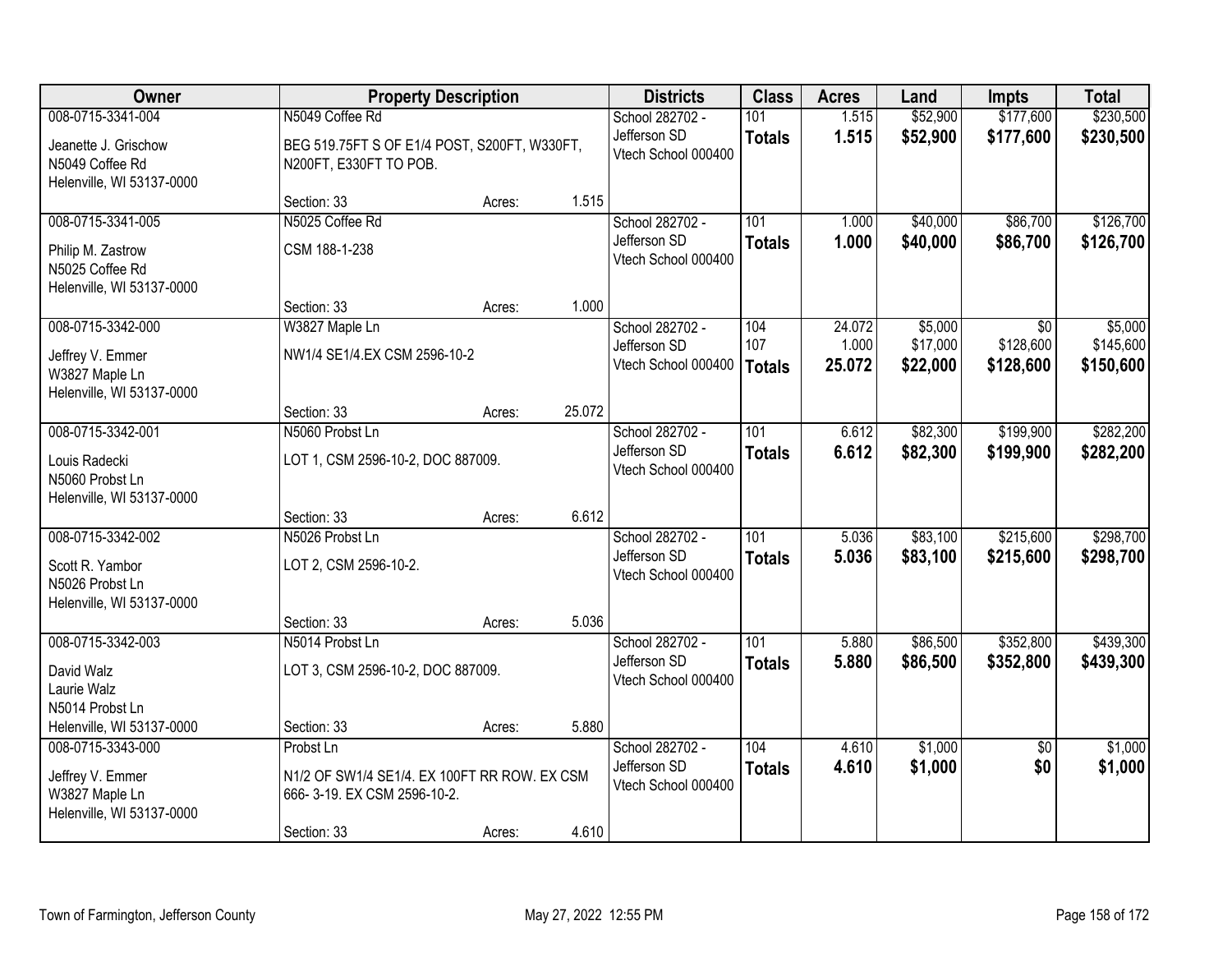| Owner                        | <b>Property Description</b>                  |        |        | <b>Districts</b>    | <b>Class</b>  | <b>Acres</b> | Land     | <b>Impts</b>    | <b>Total</b> |
|------------------------------|----------------------------------------------|--------|--------|---------------------|---------------|--------------|----------|-----------------|--------------|
| 008-0715-3343-001            | N4930 Probst Ln                              |        |        | School 282702 -     | 101           | 3.000        | \$75,000 | \$584,400       | \$659,400    |
| Linda L Weis Trust           | S1/2 OF SW1/4 SE1/4. EX E8.19A.              |        |        | Jefferson SD        | 104           | 8.310        | \$1,200  | \$0             | \$1,200      |
| PO Box 218                   |                                              |        |        | Vtech School 000400 | 105           | 0.500        | \$100    | \$0             | \$100        |
| Fort Atkinson, WI 53538-0000 |                                              |        |        |                     | <b>Totals</b> | 11.810       | \$76,300 | \$584,400       | \$660,700    |
|                              | Section: 33                                  | Acres: | 11.810 |                     |               |              |          |                 |              |
| 008-0715-3343-002            | Probst Ln                                    |        |        | School 282702 -     | 104           | 8.190        | \$1,700  | \$0             | \$1,700      |
| Thomas J. Condon             | E8.19A OF S1/2 SW1/4 SE1/4.                  |        |        | Jefferson SD        | <b>Totals</b> | 8.190        | \$1,700  | \$0             | \$1,700      |
| Laura J. Condon              |                                              |        |        | Vtech School 000400 |               |              |          |                 |              |
| W3830 Us Highway 18          |                                              |        |        |                     |               |              |          |                 |              |
| Helenville, WI 53137-0000    | Section: 33                                  | Acres: | 8.190  |                     |               |              |          |                 |              |
| 008-0715-3343-003            | N4930 Probst Ln                              |        |        | School 282702 -     | 101           | 1.000        | \$40,000 | \$600           | \$40,600     |
| Linda L Weis Trust           | LOT 1, CSM 666-3-19. SUBJ TO ESMT IN DOC     |        |        | Jefferson SD        | 104           | 8.000        | \$900    | \$0             | \$900        |
| PO Box 218                   | 1332462.                                     |        |        | Vtech School 000400 | 105           | 0.490        | \$100    | \$0             | \$100        |
| Fort Atkinson, WI 53538-0000 |                                              |        |        |                     | <b>Totals</b> | 9.490        | \$41,000 | \$600           | \$41,600     |
|                              | Section: 33                                  | Acres: | 9.490  |                     |               |              |          |                 |              |
| 008-0715-3344-000            | N4907 Coffee Rd                              |        |        | School 282702 -     | 104           | 35.000       | \$4,700  | \$0             | \$4,700      |
| Shady Belle Acres LLC        | SE1/4 SE1/4. EX 100FT RR ROW SUBJ TO ESMT IN |        |        | Jefferson SD        | 105           | 1.000        | \$100    | \$0             | \$100        |
| N4907 Coffee Rd              | DOC 1332462.                                 |        |        | Vtech School 000400 | 107           | 1.000        | \$17,000 | \$150,000       | \$167,000    |
| Helenville, WI 53137-0000    |                                              |        |        |                     | <b>Totals</b> | 37.000       | \$21,800 | \$150,000       | \$171,800    |
|                              | Section: 33                                  | Acres: | 37.000 |                     |               |              |          |                 |              |
| 008-0715-3411-000            | N5261 N Helenville Rd                        |        |        | School 282702 -     | 104           | 24.697       | \$2,700  | \$0             | \$2,700      |
| Randy L Latsch Trust         | NE1/4 NE1/4.EX CSM 1855-6-52                 |        |        | Jefferson SD        | 105           | 9.500        | \$2,100  | \$0             | \$2,100      |
| Colleen M Miller Trust       |                                              |        |        | Vtech School 000400 | 107           | 1.000        | \$17,000 | \$218,200       | \$235,200    |
| N5261 N Helenville Rd        |                                              |        |        |                     | <b>Totals</b> | 35.197       | \$21,800 | \$218,200       | \$240,000    |
| Helenville, WI 53137-0000    | Section: 34                                  | Acres: | 35.197 |                     |               |              |          |                 |              |
| 008-0715-3411-001            | N5233 N Helenville Rd                        |        |        | School 282702 -     | 101           | 1.000        | \$40,000 | \$80,400        | \$120,400    |
| Kole L. Latsch               | LOT 1, CSM 1855-6-52, DOC 807854.            |        |        | Jefferson SD        | 105           | 3.803        | \$4,600  | \$0             | \$4,600      |
| N5233 N Helenville Rd        |                                              |        |        | Vtech School 000400 | <b>Totals</b> | 4.803        | \$44,600 | \$80,400        | \$125,000    |
| Helenville, WI 53137-0000    |                                              |        |        |                     |               |              |          |                 |              |
|                              | Section: 34                                  | Acres: | 4.803  |                     |               |              |          |                 |              |
| 008-0715-3412-000            | N5216 Bakertown Rd                           |        |        | School 282702 -     | 104           | 30.000       | \$5,100  | $\overline{50}$ | \$5,100      |
| <b>Kraus Trust</b>           | NW1/4 NE1/4.EX CSM 514-2-313                 |        |        | Jefferson SD        | 105           | 5.000        | \$900    | \$0             | \$900        |
| N5216 Bakertown Rd           |                                              |        |        | Vtech School 000400 | 107           | 1.000        | \$17,000 | \$186,900       | \$203,900    |
| Helenville, WI 53137-0000    |                                              |        |        |                     | <b>15M</b>    | 3.000        | \$3,000  | \$0             | \$3,000      |
|                              | Section: 34                                  | Acres: | 39.000 |                     | <b>Totals</b> | 39.000       | \$26,000 | \$186,900       | \$212,900    |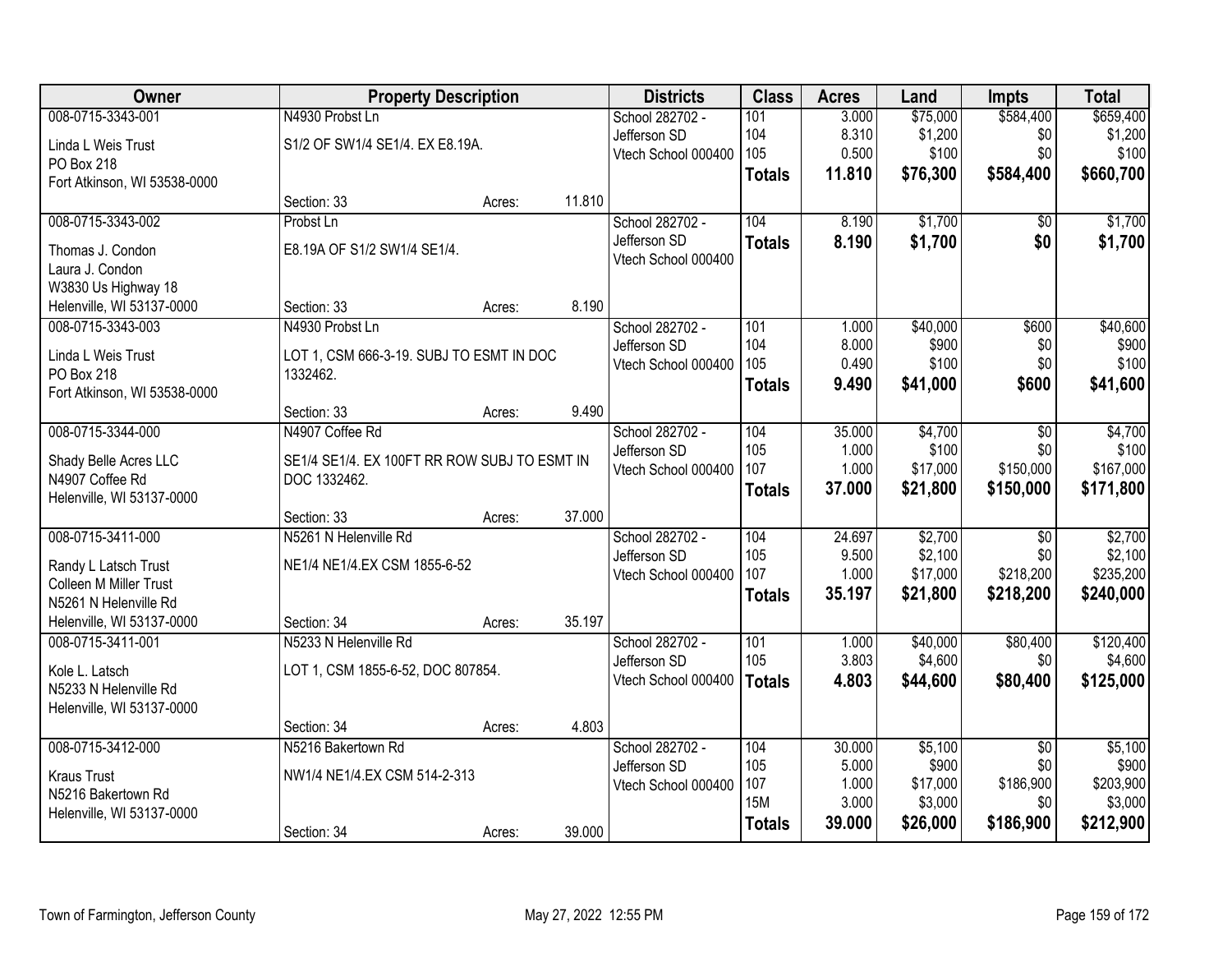| Owner                     |                                            | <b>Property Description</b> |        | <b>Districts</b>                    | <b>Class</b>      | <b>Acres</b>    | Land                | <b>Impts</b>     | <b>Total</b>       |
|---------------------------|--------------------------------------------|-----------------------------|--------|-------------------------------------|-------------------|-----------------|---------------------|------------------|--------------------|
| 008-0715-3412-001         | N5294 Bakertown Rd                         |                             |        | School 282702 -                     | 101               | 1.000           | \$40,000            | \$123,000        | \$163,000          |
| Patricia A. Hutson        | LOT 1, CSM 514-2-313                       |                             |        | Jefferson SD                        | <b>Totals</b>     | 1.000           | \$40,000            | \$123,000        | \$163,000          |
| N5294 Bakertown Rd        |                                            |                             |        | Vtech School 000400                 |                   |                 |                     |                  |                    |
| Helenville, WI 53137-0000 |                                            |                             |        |                                     |                   |                 |                     |                  |                    |
|                           | Section: 34                                | Acres:                      | 1.000  |                                     |                   |                 |                     |                  |                    |
| 008-0715-3413-000         | <b>Bakertown Rd</b>                        |                             |        | School 282702 -                     | 104               | 37.000          | \$4,000             | \$0              | \$4,000            |
| <b>Kraus Trust</b>        | SW1/4 NE1/4.                               |                             |        | Jefferson SD                        | 105               | 3.000           | \$600               | \$0              | \$600              |
| N5216 Bakertown Rd        |                                            |                             |        | Vtech School 000400                 | Totals            | 40.000          | \$4,600             | \$0              | \$4,600            |
| Helenville, WI 53137-0000 |                                            |                             |        |                                     |                   |                 |                     |                  |                    |
|                           | Section: 34                                | Acres:                      | 40.000 |                                     |                   |                 |                     |                  |                    |
| 008-0715-3414-000         | <b>Helenville Rd</b>                       |                             |        | School 282702 -                     | 104               | 31.000          | \$4,200             | \$0              | \$4,200            |
| Richard Heine A. Trust(Le | SE1/4 NE1/4.                               |                             |        | Jefferson SD                        | 105               | 9.000           | \$2,100             | \$0              | \$2,100            |
| Lana J Heine Trust (Le)   |                                            |                             |        | Vtech School 000400                 | Totals            | 40,000          | \$6,300             | \$0              | \$6,300            |
| N5306 Coffee Rd           |                                            |                             |        |                                     |                   |                 |                     |                  |                    |
| Helenville, WI 53137-0000 | Section: 34                                | Acres:                      | 40.000 |                                     |                   |                 |                     |                  |                    |
| 008-0715-3421-000         | <b>Bakertown Rd</b>                        |                             |        | School 282702 -                     | 104               | 30.000          | \$5,200             | $\sqrt[6]{3}$    | \$5,200            |
| Gary P. Gunderson         | NE1/4 NW1/4.                               |                             |        | Jefferson SD                        | 105               | 1.000           | \$100               | \$0              | \$100              |
| Tammy J. Gunderson        |                                            |                             |        | Vtech School 000400                 | <b>15M</b>        | 9.000           | \$9,000             | \$0              | \$9,000            |
| N5303 Bakertown Rd        |                                            |                             |        |                                     | <b>Totals</b>     | 40.000          | \$14,300            | \$0              | \$14,300           |
| Helenville, WI 53137-0000 | Section: 34                                | Acres:                      | 40.000 |                                     |                   |                 |                     |                  |                    |
| 008-0715-3422-000         | Coffee Rd                                  |                             |        | School 282702 -                     | 104               | 33.000          | \$6,700             | $\overline{50}$  | \$6,700            |
| James S. Lohman           | NW1/4 NW1/4.                               |                             |        | Jefferson SD                        | 105<br><b>15M</b> | 1.000           | \$100               | \$0              | \$100<br>\$6,000   |
| Gina M. Garren            |                                            |                             |        | Vtech School 000400                 |                   | 6.000<br>40.000 | \$6,000<br>\$12,800 | \$0<br>\$0       | \$12,800           |
| N5148 Coffee Rd           |                                            |                             |        |                                     | <b>Totals</b>     |                 |                     |                  |                    |
| Helenville, WI 53137-0000 | Section: 34                                | Acres:                      | 40.000 |                                     |                   |                 |                     |                  |                    |
| 008-0715-3423-000         | N5148 Coffee Rd                            |                             |        | School 282702 -                     | 104               | 31.844          | \$4,900             | $\overline{50}$  | \$4,900            |
| James S. Lohman           | SW1/4 NW1/4. EX PT IN CSM 5032-26-280, DOC |                             |        | Jefferson SD                        | 105<br>107        | 1.000<br>1.000  | \$100<br>\$17,000   | \$0<br>\$245,900 | \$100<br>\$262,900 |
| Gina M. Garren            | 1214473.                                   |                             |        | Vtech School 000400                 | <b>Totals</b>     | 33.844          | \$22,000            | \$245,900        | \$267,900          |
| N5148 Coffee Rd           |                                            |                             |        |                                     |                   |                 |                     |                  |                    |
| Helenville, WI 53137-0000 | Section: 34                                | Acres:                      | 33.844 |                                     |                   |                 |                     |                  |                    |
| 008-0715-3423-001         | N5120 Coffee Rd                            |                             |        | School 282702 -                     | 102               | 6.156           | \$87,600            | \$90,200         | \$177,800          |
| James S. Lohman           | LOT 1, CSM 5032-26-280, DOC 1214473.       |                             |        | Jefferson SD<br>Vtech School 000400 | <b>Totals</b>     | 6.156           | \$87,600            | \$90,200         | \$177,800          |
| Gina M. Garren            |                                            |                             |        |                                     |                   |                 |                     |                  |                    |
| N5148 Coffee Rd           |                                            |                             |        |                                     |                   |                 |                     |                  |                    |
| Helenville, WI 53137-0000 | Section: 34                                | Acres:                      | 6.156  |                                     |                   |                 |                     |                  |                    |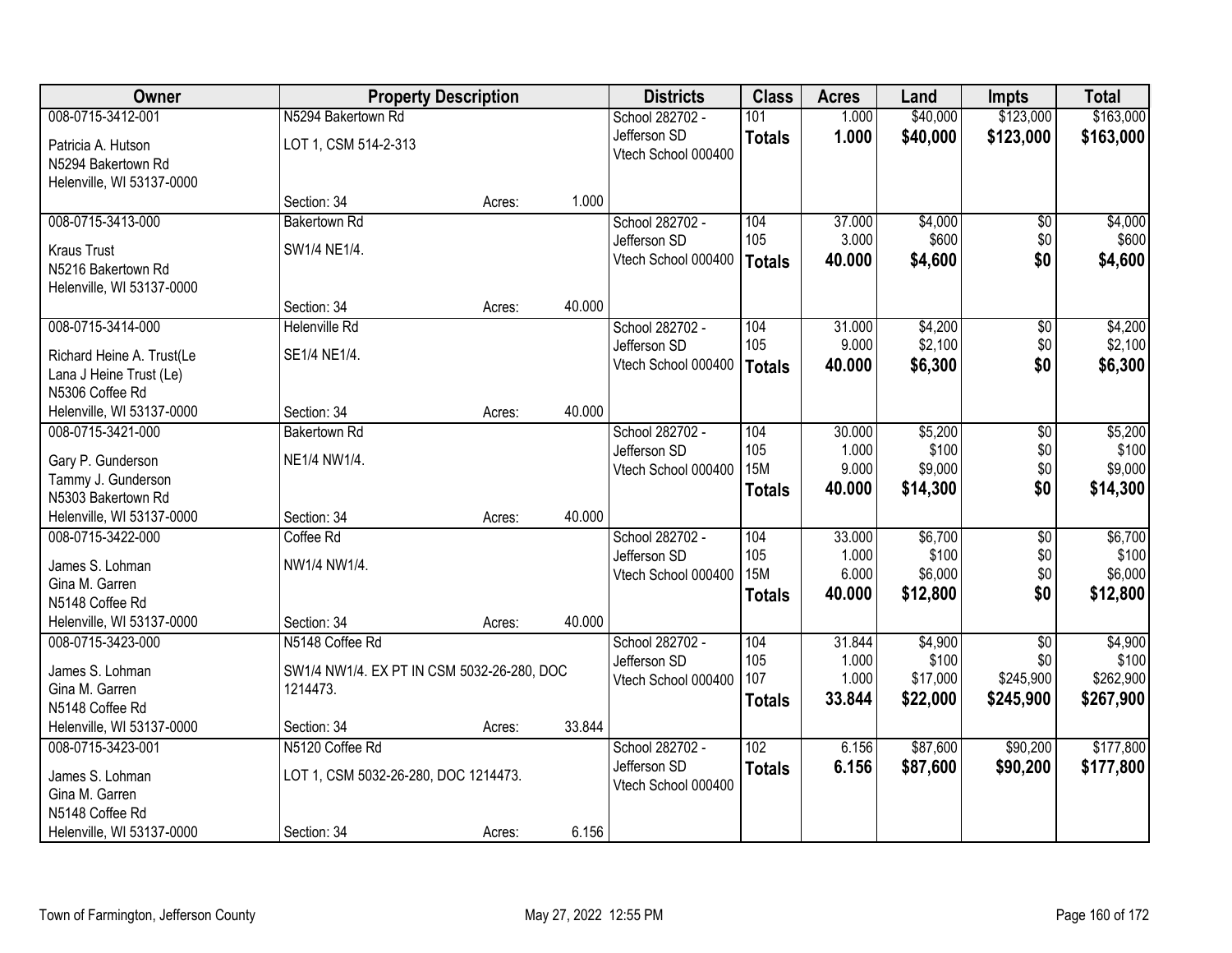| Owner                     |                                                | <b>Property Description</b> |        | <b>Districts</b>                | <b>Class</b>  | <b>Acres</b>    | Land             | <b>Impts</b>           | <b>Total</b>     |
|---------------------------|------------------------------------------------|-----------------------------|--------|---------------------------------|---------------|-----------------|------------------|------------------------|------------------|
| 008-0715-3424-000         | N5191 Bakertown Rd                             |                             |        | School 282702 -                 | 104           | 17.000          | \$2,900          | $\overline{50}$        | \$2,900          |
| Carl W. Geib              | SE1/4 NW1/4.                                   |                             |        | Jefferson SD                    | 105           | 1.000           | \$100            | \$0                    | \$100            |
| N5191 Bakertown Rd        |                                                |                             |        | Vtech School 000400             | 107           | 2.000           | \$29,000         | \$152,300              | \$181,300        |
| Helenville, WI 53137-0000 |                                                |                             |        |                                 | <b>15M</b>    | 20.000          | \$20,000         | \$0                    | \$20,000         |
|                           | Section: 34                                    | Acres:                      | 40.000 |                                 | <b>Totals</b> | 40.000          | \$52,000         | \$152,300              | \$204,300        |
| 008-0715-3431-000         | <b>Bakertown Rd</b>                            |                             |        | School 282702 -                 | 104           | 31.000          | \$5,400          | $\overline{50}$        | \$5,400          |
| Steve Hookstead           | NE1/4 SW1/4.                                   |                             |        | Jefferson SD                    | 105           | 5.000           | \$1,100          | \$0                    | \$1,100          |
| W3592 Us Highway 18       |                                                |                             |        | Vtech School 000400             | <b>15M</b>    | 4.000           | \$4,000          | \$0                    | \$4,000          |
| Helenville, WI 53137-0000 |                                                |                             |        |                                 | <b>Totals</b> | 40.000          | \$10,500         | \$0                    | \$10,500         |
|                           | Section: 34                                    | Acres:                      | 40.000 |                                 |               |                 |                  |                        |                  |
| 008-0715-3432-000         | Coffee Rd                                      |                             |        | School 282702 -                 | 104           | 26.500          | \$4,000          | $\overline{50}$        | \$4,000          |
| Ned S. Palm               | NW1/4 SW1/4. EX CSM 4533-23-074.               |                             |        | Jefferson SD                    | 105           | 5.500           | \$1,200          | \$0                    | \$1,200          |
| Merilee H. Palm           |                                                |                             |        | Vtech School 000400             | <b>15M</b>    | 5.297           | \$5,300          | \$0                    | \$5,300          |
| W3664 Us Highway 18       |                                                |                             |        |                                 | <b>Totals</b> | 37.297          | \$10,500         | \$0                    | \$10,500         |
| Helenville, WI 53137-0000 | Section: 34                                    | Acres:                      | 37.297 |                                 |               |                 |                  |                        |                  |
| 008-0715-3432-001         | N5068 Coffee Rd                                |                             |        | School 282702 -                 | 106           | 2.703           | \$5,400          | \$0                    | \$5,400          |
| Kenneth C. Wolter         | LOT 1, CSM 4533-23-074.                        |                             |        | Jefferson SD                    | <b>Totals</b> | 2.703           | \$5,400          | \$0                    | \$5,400          |
| Traci J. Wolter           |                                                |                             |        | Vtech School 000400             |               |                 |                  |                        |                  |
| 1114 Hillebrand Dr        |                                                |                             |        |                                 |               |                 |                  |                        |                  |
| Jefferson, WI 53549-0000  | Section: 34                                    | Acres:                      | 2.703  |                                 |               |                 |                  |                        |                  |
| 008-0715-3433-000         | Coffee Rd                                      |                             |        | School 282702 -                 | 104           | 35.000          | \$7,200          | $\overline{50}$        | \$7,200          |
|                           |                                                |                             |        | Jefferson SD                    | 105           | 2.000           | \$400            | \$0                    | \$400            |
| Ned S. Palm               | SW1/4 SW1/4. EX RR ROW. SUBJ TO ESMT IN DOC    |                             |        | Vtech School 000400             | <b>Totals</b> | 37.000          | \$7,600          | \$0                    | \$7,600          |
| Merilee H. Palm           | 1332462.                                       |                             |        |                                 |               |                 |                  |                        |                  |
| W3664 Us Highway 18       |                                                |                             | 37.000 |                                 |               |                 |                  |                        |                  |
| Helenville, WI 53137-0000 | Section: 34                                    | Acres:                      |        |                                 | 104           |                 |                  |                        |                  |
| 008-0715-3434-000         | W3592 US Highway 18                            |                             |        | School 282702 -<br>Jefferson SD | 105           | 35.000<br>1.000 | \$6,900<br>\$100 | $\overline{50}$<br>\$0 | \$6,900<br>\$100 |
| Steve Hookstead           | SE1/4 SW1/4. EX RR ROW. SUBJ TO ESMT IN DOC    |                             |        | Vtech School 000400             | 107           | 1.000           | \$17,000         | \$143,700              | \$160,700        |
| W3592 Us Highway 18       | 1332462.                                       |                             |        |                                 | <b>Totals</b> | 37,000          | \$24,000         | \$143,700              | \$167,700        |
| Helenville, WI 53137-0000 |                                                |                             |        |                                 |               |                 |                  |                        |                  |
|                           | Section: 34                                    | Acres:                      | 37.000 |                                 |               |                 |                  |                        |                  |
| 008-0715-3441-000         | N5049 N Helenville Rd                          |                             |        | School 282702 -                 | 104           | 28.000          | \$5,400          | $\overline{50}$        | \$5,400          |
| LI Le et al               | NE1/4 SE1/4. EX 1A SQ ON E LINE COM 302.80FT S |                             |        | Jefferson SD                    | 105           | 1.000           | \$100            | \$0                    | \$100            |
| N5181 Duck Creek Rd       | OF NE COR.                                     |                             |        | Vtech School 000400             | <b>15M</b>    | 10.000          | \$10,000         | \$0                    | \$10,000         |
| Helenville, WI 53137-0000 |                                                |                             |        |                                 | <b>Totals</b> | 39.000          | \$15,500         | \$0                    | \$15,500         |
|                           | Section: 34                                    | Acres:                      | 39.000 |                                 |               |                 |                  |                        |                  |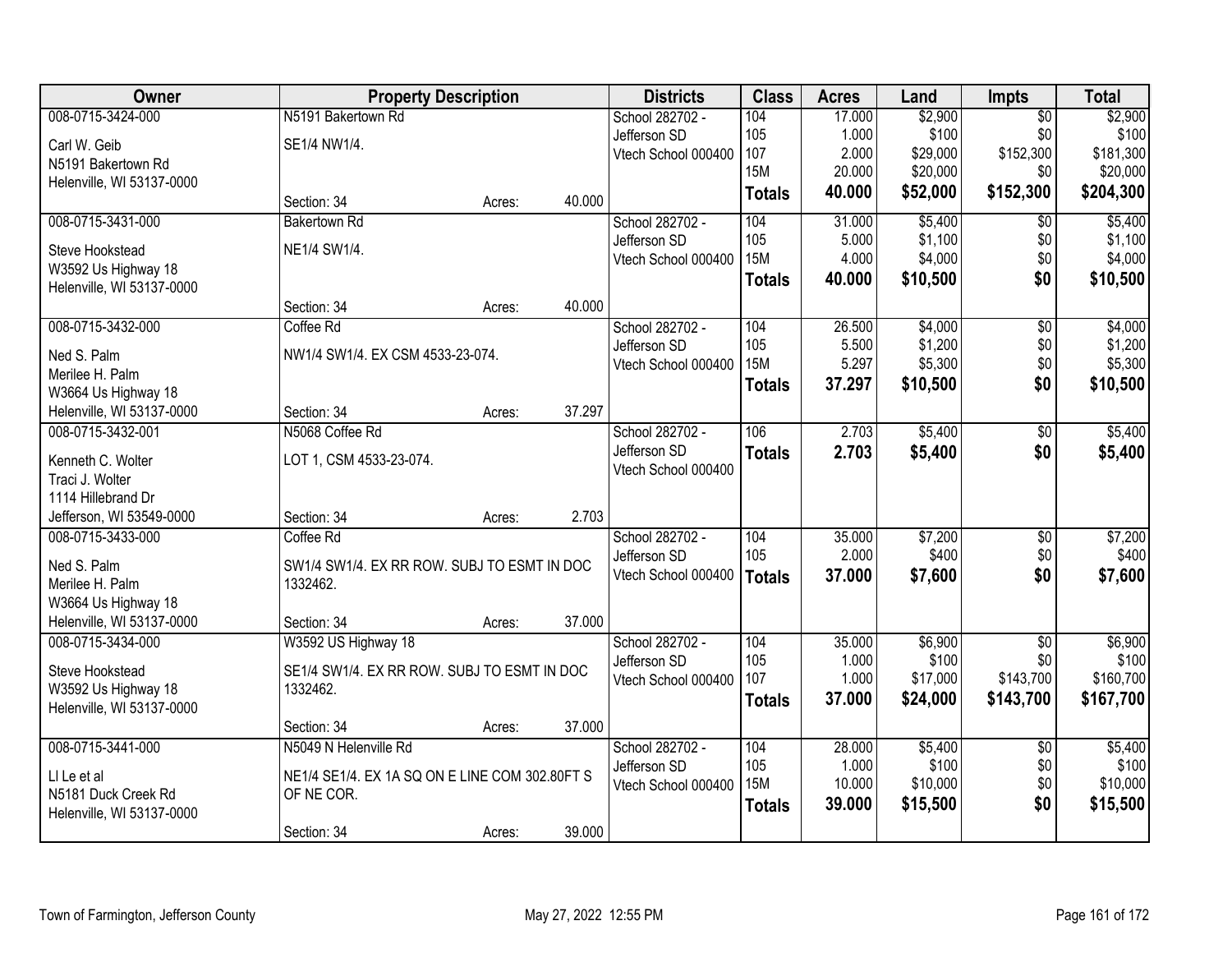| Owner                     | <b>Property Description</b>                     | <b>Districts</b>    | <b>Class</b>     | <b>Acres</b> | Land     | <b>Impts</b>    | <b>Total</b> |
|---------------------------|-------------------------------------------------|---------------------|------------------|--------------|----------|-----------------|--------------|
| 008-0715-3441-001         | N5069 N Helenville Rd                           | School 282702 -     | 101              | 1.000        | \$40,000 | \$62,300        | \$102,300    |
| James E. Baneck Sr        | BEG 302.80FT S OF NE COR NE1/4 SE1/4,           | Jefferson SD        | <b>Totals</b>    | 1.000        | \$40,000 | \$62,300        | \$102,300    |
| Gaye L. Baneck            | W208.70FT, S208.75FT, E208.75FT, N208.75FT TO   | Vtech School 000400 |                  |              |          |                 |              |
| N6183 County Rd D         | POB.                                            |                     |                  |              |          |                 |              |
| Helenville, WI 53137-0000 | Section: 34<br>1.000<br>Acres:                  |                     |                  |              |          |                 |              |
| 008-0715-3442-000         | <b>Bakertown Rd</b>                             | School 282702 -     | 104              | 32.000       | \$5,800  | $\overline{30}$ | \$5,800      |
|                           |                                                 | Jefferson SD        | 105              | 6.500        | \$1,200  | \$0             | \$1,200      |
| Steve Hookstead           | NW1/4 SE1/4. EX 1A ON W/L COM 730FT S OF CEN    | Vtech School 000400 | 107              | 0.500        | \$8,500  | \$200           | \$8,700      |
| W3592 Us Highway 18       | SEC. ALSO WETLAND RESERVE PROGRAM ESMT IN       |                     | <b>Totals</b>    | 39.000       | \$15,500 | \$200           | \$15,700     |
| Helenville, WI 53137-0000 | DOC 1164936.                                    |                     |                  |              |          |                 |              |
|                           | 39.000<br>Section: 34<br>Acres:                 |                     |                  |              |          |                 |              |
| 008-0715-3442-001         | N5000 Bakertown Rd                              | School 282702 -     | 101              | 1.000        | \$40,000 | \$109,100       | \$149,100    |
| Joyce J. Henning          | BEG ON N&S 1/16/L 730FT S OF CEN SEC,           | Jefferson SD        | <b>Totals</b>    | 1.000        | \$40,000 | \$109,100       | \$149,100    |
| N5000 Bakertown Rd        | S237.05FT, N83DG22' E 185FT, N237.05FT, S83DG22 | Vtech School 000400 |                  |              |          |                 |              |
| Helenville, WI 53137-0000 | W 185FT TO POB. SUBJ TO ESMT                    |                     |                  |              |          |                 |              |
|                           | 1.000<br>Section: 34<br>Acres:                  |                     |                  |              |          |                 |              |
| 008-0715-3443-000         | <b>Bakertown Rd</b>                             | School 282702 -     | 104              | 31.000       | \$5,700  | \$0             | \$5,700      |
|                           |                                                 | Jefferson SD        | 105              | 1.000        | \$100    | \$0             | \$100        |
| Steve Hookstead           | SW1/4 SE1/4. EX RR ROW. ALSO WETLAND RESERVI    | Vtech School 000400 | <b>15M</b>       | 5.000        | \$5,000  | \$0             | \$5,000      |
| W3592 Us Highway 18       | PROGRAM ESMT IN DOC 1164936. SUBJ TO ESMT IN    |                     | <b>Totals</b>    | 37.000       | \$10,800 | \$0             | \$10,800     |
| Helenville, WI 53137-0000 | DOC 1332462.                                    |                     |                  |              |          |                 |              |
|                           | 37.000<br>Section: 34<br>Acres:                 |                     |                  |              |          |                 |              |
| 008-0715-3444-000         | <b>Helenville Rd</b>                            | School 282702 -     | 104              | 32.550       | \$2,000  | $\overline{50}$ | \$2,000      |
| Allen E. Last             | SE1/4 SE1/4. EX RR ROW. EX 0.45 ACRE IN SE COR. | Jefferson SD        | 105              | 1.000        | \$300    | \$0             | \$300        |
| N4775 N Helenville Rd     | ALSO WETLAND RESERVE EASEMENT IN DOC            | Vtech School 000400 | <b>15M</b>       | 3.000        | \$3,000  | \$0             | \$3,000      |
| Helenville, WI 53137-0000 | 1222820. SUBJ TO ESMT IN DOC 1332462.           |                     | <b>Totals</b>    | 36.550       | \$5,300  | \$0             | \$5,300      |
|                           | 36.550<br>Section: 34<br>Acres:                 |                     |                  |              |          |                 |              |
| 008-0715-3444-001         | <b>Helenville Rd</b>                            | School 282702 -     | $\overline{101}$ | 1.261        | \$20,000 | \$900           | \$20,900     |
|                           |                                                 | Jefferson SD        | <b>Totals</b>    | 1.261        | \$20,000 | \$900           | \$20,900     |
| Robert Vogel              | COM SE/S/C W108.90FT, N187. 65FT, S70DG17'E     | Vtech School 000400 |                  |              |          |                 |              |
| Kelly Vogel               | 123.42FT, S147.015FT TO POB. ALSO COM NW/C SD   |                     |                  |              |          |                 |              |
| N4899 N Helenville Rd     | PCL, N71DG04'W 174. 52FT, S00DG49'W TO S/S/L, E |                     |                  |              |          |                 |              |
| Helenville, WI 53137-0000 | Section: 34<br>1.261<br>Acres:                  |                     |                  |              |          |                 |              |
| 008-0715-3511-000         | Duck Creek Rd                                   | School 282702 -     | 105              | 20.000       | \$24,000 | $\overline{50}$ | \$24,000     |
| Kenneth R. Rosenow        | N1/2 OF NE1/4 NE1/4.                            | Jefferson SD        | <b>Totals</b>    | 20.000       | \$24,000 | \$0             | \$24,000     |
| Sue O. Rosenow            |                                                 | Vtech School 000400 |                  |              |          |                 |              |
| N67 W36845 Hwy K          |                                                 |                     |                  |              |          |                 |              |
| Oconomowoc, WI 53066-0000 | 20.000<br>Section: 35<br>Acres:                 |                     |                  |              |          |                 |              |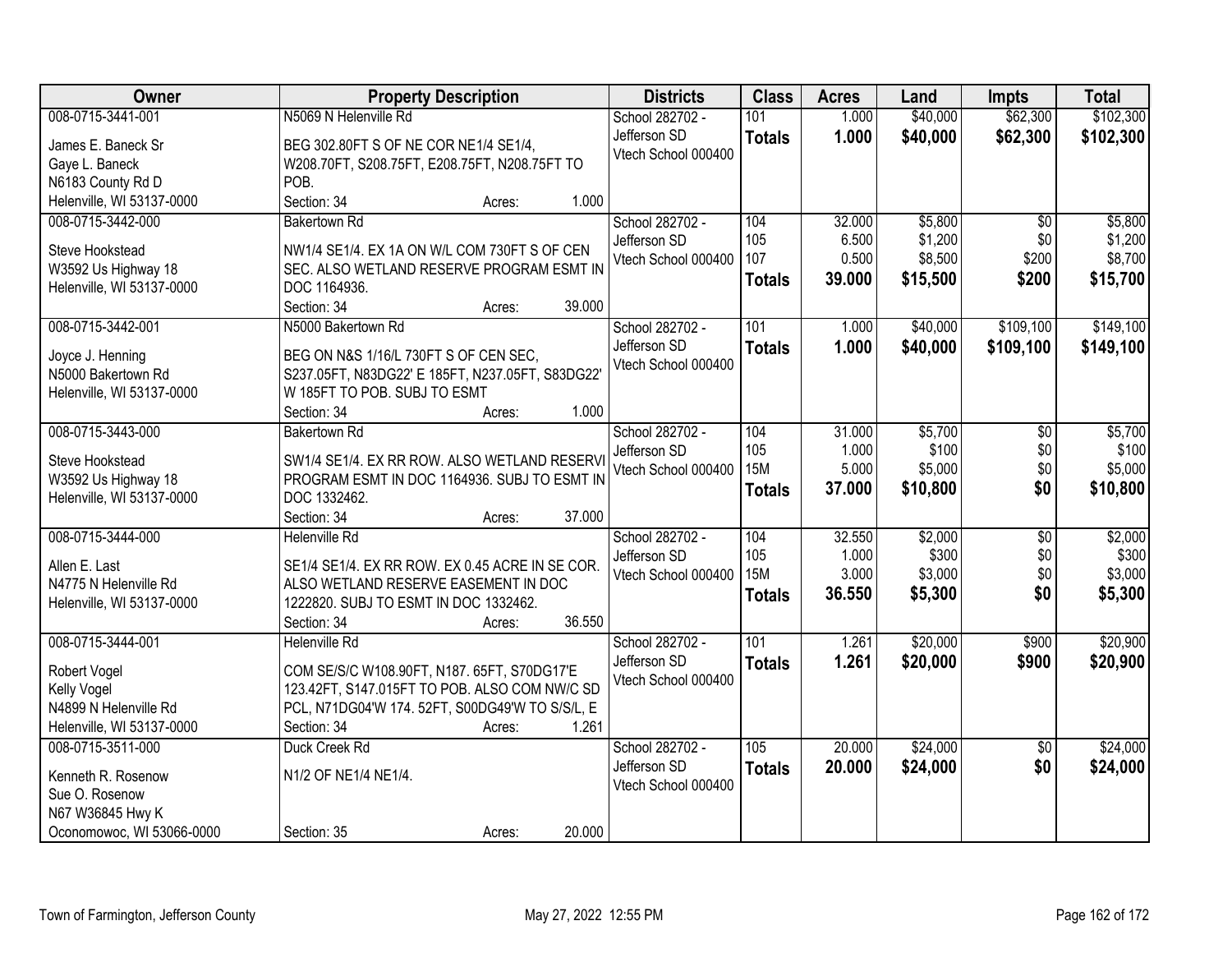| Owner                                 |                                                                                | <b>Property Description</b> |        | <b>Districts</b>    | <b>Class</b>  | <b>Acres</b> | Land     | <b>Impts</b>    | <b>Total</b> |
|---------------------------------------|--------------------------------------------------------------------------------|-----------------------------|--------|---------------------|---------------|--------------|----------|-----------------|--------------|
| 008-0715-3511-001                     | N5253 Duck Creek Rd                                                            |                             |        | School 282702 -     | 104           | 3.800        | \$800    | $\overline{50}$ | \$800        |
| David K. Groth                        | LOT 1 & OUTLOT 1, CSM 4914-25-287.                                             |                             |        | Jefferson SD        | 105           | 16.285       | \$4,000  | \$0             | \$4,000      |
| Gail N. Groth                         |                                                                                |                             |        | Vtech School 000400 | 107           | 0.200        | \$12,000 | \$9,100         | \$21,100     |
| 1406 Beacon Dr                        |                                                                                |                             |        |                     | <b>Totals</b> | 20.285       | \$16,800 | \$9,100         | \$25,900     |
| Watertown, WI 53098-0000              | Section: 35                                                                    | Acres:                      | 20.285 |                     |               |              |          |                 |              |
| 008-0715-3512-000                     | County Rd D                                                                    |                             |        | School 282702 -     | 104           | 32.689       | \$6,600  | \$0             | \$6,600      |
| Cedar Home Farms                      | NW1/4 NE1/4. EX COM AT NW/C NW1/4 NE1/4,                                       |                             |        | Jefferson SD        | 105           | 3.500        | \$900    | \$0             | \$900        |
| 36845 County Rd K                     | E148.5FT, S222. 75FT, W148.5FT, N222.75FT TO POB                               |                             |        | Vtech School 000400 | <b>Totals</b> | 36.189       | \$7,500  | \$0             | \$7,500      |
| Oconomowoc, WI 53066-0000             | EX CSM 5918-34-130, DOC 1402271.                                               |                             |        |                     |               |              |          |                 |              |
|                                       | Section: 35                                                                    | Acres:                      | 36.189 |                     |               |              |          |                 |              |
| 008-0715-3512-001                     | N5288 County Rd D                                                              |                             |        | School 282702 -     | 101           | 0.750        | \$35,000 | \$86,500        | \$121,500    |
| Karl Erwin Heine                      |                                                                                |                             |        | Jefferson SD        | <b>Totals</b> | 0.750        | \$35,000 | \$86,500        | \$121,500    |
| N5288 County Rd D                     | BEG AT NW COR NW1/4 NE1/4 E148.5FT, S222.75FT,<br>W148.5 FT, N222.75FT TO POB. |                             |        | Vtech School 000400 |               |              |          |                 |              |
| Helenville, WI 53137-0000             |                                                                                |                             |        |                     |               |              |          |                 |              |
|                                       | Section: 35                                                                    | Acres:                      | 0.750  |                     |               |              |          |                 |              |
| 008-0715-3512-002                     | W3081 Bakertown Rd                                                             |                             |        | School 282702 -     | 101           | 2.561        | \$70,600 | \$26,600        | \$97,200     |
|                                       |                                                                                |                             |        | Jefferson SD        | 105           | 0.500        | \$100    | \$0             | \$100        |
| James S. Thoma                        | LOT 1, CSM 5918-34-130, DOC 1402271.                                           |                             |        | Vtech School 000400 | <b>Totals</b> | 3.061        | \$70,700 | \$26,600        | \$97,300     |
| Melissa S. Thoma<br>N4815 Parkview Dr |                                                                                |                             |        |                     |               |              |          |                 |              |
| Helenville, WI 53137-0000             | Section: 35                                                                    | Acres:                      | 3.061  |                     |               |              |          |                 |              |
| 008-0715-3513-000                     | N5132 County Rd D                                                              |                             |        | School 282702 -     | 107           | 3.000        | \$41,000 | \$159,500       | \$200,500    |
|                                       |                                                                                |                             |        | Jefferson SD        |               | 3.000        | \$41,000 | \$159,500       |              |
| Daniel J. Wroblewski                  | LOT 1, CSM 3571-16-144, DOC 986633.                                            |                             |        | Vtech School 000400 | <b>Totals</b> |              |          |                 | \$200,500    |
| N5132 County Rd D                     |                                                                                |                             |        |                     |               |              |          |                 |              |
| Helenville, WI 53137-0000             |                                                                                |                             |        |                     |               |              |          |                 |              |
|                                       | Section: 35                                                                    | Acres:                      | 3.000  |                     |               |              |          |                 |              |
| 008-0715-3513-001                     | County Rd D                                                                    |                             |        | School 282702 -     | 104           | 36.610       | \$6,300  | $\overline{60}$ | \$6,300      |
| Cedar Home Farms                      | SW1/4 NE1/4. EX 0.39 ACRES IN CTH D IN 339-443.                                |                             |        | Jefferson SD        | <b>Totals</b> | 36.610       | \$6,300  | \$0             | \$6,300      |
| 36845 County Rd K                     | EX CSM 3571-16-144.                                                            |                             |        | Vtech School 000400 |               |              |          |                 |              |
| Oconomowoc, WI 53066-0000             |                                                                                |                             |        |                     |               |              |          |                 |              |
|                                       | Section: 35                                                                    | Acres:                      | 36.610 |                     |               |              |          |                 |              |
| 008-0715-3514-000                     | N5175 Duck Creek Rd                                                            |                             |        | School 282702 -     | 104           | 36.000       | \$5,300  | $\overline{50}$ | \$5,300      |
| Lance L. Haines                       | SE1/4 NE1/4.                                                                   |                             |        | Jefferson SD        | 105           | 3.000        | \$700    | \$0             | \$700        |
| Ellen M. Haines                       |                                                                                |                             |        | Vtech School 000400 | 107           | 1.000        | \$17,000 | \$352,600       | \$369,600    |
| N5175 Duck Creek Rd                   |                                                                                |                             |        |                     | <b>Totals</b> | 40.000       | \$23,000 | \$352,600       | \$375,600    |
| Helenville, WI 53137-0000             | Section: 35                                                                    | Acres:                      | 40.000 |                     |               |              |          |                 |              |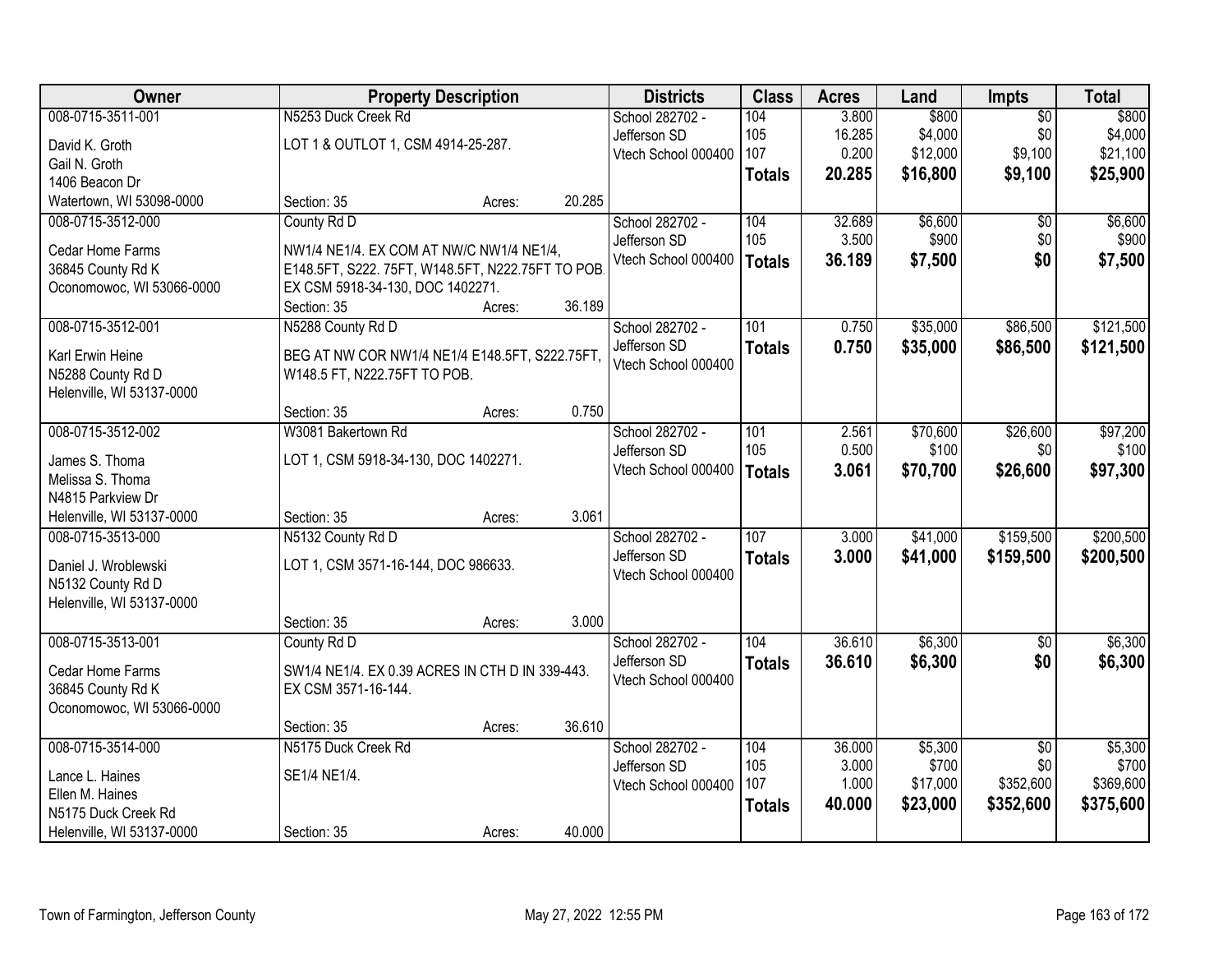| Owner                                    | <b>Property Description</b>                 |        |        | <b>Districts</b>                | <b>Class</b>  | <b>Acres</b>    | Land             | Impts             | <b>Total</b>     |
|------------------------------------------|---------------------------------------------|--------|--------|---------------------------------|---------------|-----------------|------------------|-------------------|------------------|
| 008-0715-3521-000                        | County Rd D                                 |        |        | School 282702 -                 | 104           | 32.550          | \$6,100          | $\overline{50}$   | \$6,100          |
| Probst Trust                             | BEG N1/4 POST, W494FT, S272.45FT, W200FT,   |        |        | Jefferson SD                    | 105           | 1.000           | \$100            | \$0               | \$100            |
| 904 Country Ln                           | S475.55FT W630.32FT, S742.03FT, E1326.42FT, |        |        | Vtech School 000400             | <b>Totals</b> | 33.550          | \$6,200          | \$0               | \$6,200          |
| Watertown, WI 53098-0000                 | N1490.03FT TOPOB                            |        |        |                                 |               |                 |                  |                   |                  |
|                                          | Section: 35                                 | Acres: | 33.550 |                                 |               |                 |                  |                   |                  |
| 008-0715-3521-001                        | W3157 Bakertown Rd                          |        |        | School 282702 -                 | 101           | 5.000           | \$83,000         | \$126,100         | \$209,100        |
| Scott W. Latsch                          | BEG 694FT W OF N1/4 COR, W630.32FT, S748FT, |        |        | Jefferson SD                    | 106           | 5.570           | \$11,100         | \$0               | \$11,100         |
| Tami R. Latsch                           | E630.32FT N748FT TO POB.                    |        |        | Vtech School 000400             | <b>Totals</b> | 10.570          | \$94,100         | \$126,100         | \$220,200        |
| W3157 Bakertown Rd                       |                                             |        |        |                                 |               |                 |                  |                   |                  |
| Helenville, WI 53137-0000                | Section: 35                                 | Acres: | 10.570 |                                 |               |                 |                  |                   |                  |
| 008-0715-3521-002                        | W3141 Bakertown Rd                          |        |        | School 282702 -                 | 101           | 1.250           | \$46,300         | \$180,300         | \$226,600        |
| Lucas G. Heideman                        | BEG 494FT W OF N1/4/C, W200FT, S272.45FT,   |        |        | Jefferson SD                    | <b>Totals</b> | 1.250           | \$46,300         | \$180,300         | \$226,600        |
| W3141 Bakertown Rd                       | E200FT, N272.45FT TO POB.                   |        |        | Vtech School 000400             |               |                 |                  |                   |                  |
| Helenville, WI 53137-0000                |                                             |        |        |                                 |               |                 |                  |                   |                  |
|                                          | Section: 35                                 | Acres: | 1.250  |                                 |               |                 |                  |                   |                  |
| 008-0715-3522-000                        | N5214 N Helenville Rd                       |        |        | School 282702 -                 | 104           | 37.000          | \$5,700          | \$0               | \$5,700          |
|                                          |                                             |        |        | Jefferson SD                    | 105           | 2.000           | \$100            | \$0               | \$100            |
| Kimberly K. Heine<br>Richard A. Heine Jr | NW1/4 NW1/4.                                |        |        | Vtech School 000400             | 107           | 1.000           | \$17,000         | \$176,000         | \$193,000        |
| N5214 N Helenville Rd                    |                                             |        |        |                                 | <b>Totals</b> | 40.000          | \$22,800         | \$176,000         | \$198,800        |
| Helenville, WI 53137-0000                | Section: 35                                 | Acres: | 40.000 |                                 |               |                 |                  |                   |                  |
| 008-0715-3523-000                        | N5116 N Helenville Rd                       |        |        | School 282702 -                 | 104           | 36.000          | \$5,400          | $\overline{50}$   | \$5,400          |
|                                          |                                             |        |        | Jefferson SD                    | 105           | 2.000           | \$400            | \$0               | \$400            |
| James R Heine Trust                      | SW1/4 NW1/4.                                |        |        | Vtech School 000400             | 107           | 1.000           | \$17,000         | \$160,500         | \$177,500        |
| Sandra K Heine Trust                     |                                             |        |        |                                 | <b>15M</b>    | 1.000           | \$1,000          | \$0               | \$1,000          |
| N5116 N Helenville Rd                    |                                             |        |        |                                 | <b>Totals</b> | 40.000          | \$23,800         | \$160,500         | \$184,300        |
| Helenville, WI 53137-0000                | Section: 35                                 | Acres: | 40.000 |                                 | 104           |                 |                  |                   |                  |
| 008-0715-3524-000                        | County Rd D                                 |        |        | School 282702 -<br>Jefferson SD | 105           | 19.750<br>0.250 | \$3,600<br>\$100 | $\sqrt{6}$<br>\$0 | \$3,600<br>\$100 |
| Arthur M Schlesner Trust                 | S1/2 OF SE1/4 NW1/4.                        |        |        | Vtech School 000400             |               | 20.000          | \$3,700          | \$0               | \$3,700          |
| N5071 County Rd D                        |                                             |        |        |                                 | <b>Totals</b> |                 |                  |                   |                  |
| Helenville, WI 53137-0000                |                                             |        |        |                                 |               |                 |                  |                   |                  |
|                                          | Section: 35                                 | Acres: | 20.000 |                                 |               |                 |                  |                   |                  |
| 008-0715-3524-001                        | N5177 County Rd D                           |        |        | School 282702 -                 | 101           | 2.000           | \$65,000         | \$192,600         | \$257,600        |
| Nicholas R. Robinson                     | LOT 1, CSM 4822-25-085, DOC 1182869.        |        |        | Jefferson SD                    | <b>Totals</b> | 2.000           | \$65,000         | \$192,600         | \$257,600        |
| Kathleen A. Robinson                     |                                             |        |        | Vtech School 000400             |               |                 |                  |                   |                  |
| N5177 County Rd D                        |                                             |        |        |                                 |               |                 |                  |                   |                  |
| Helenville, WI 53137-0000                | Section: 35                                 | Acres: | 2.000  |                                 |               |                 |                  |                   |                  |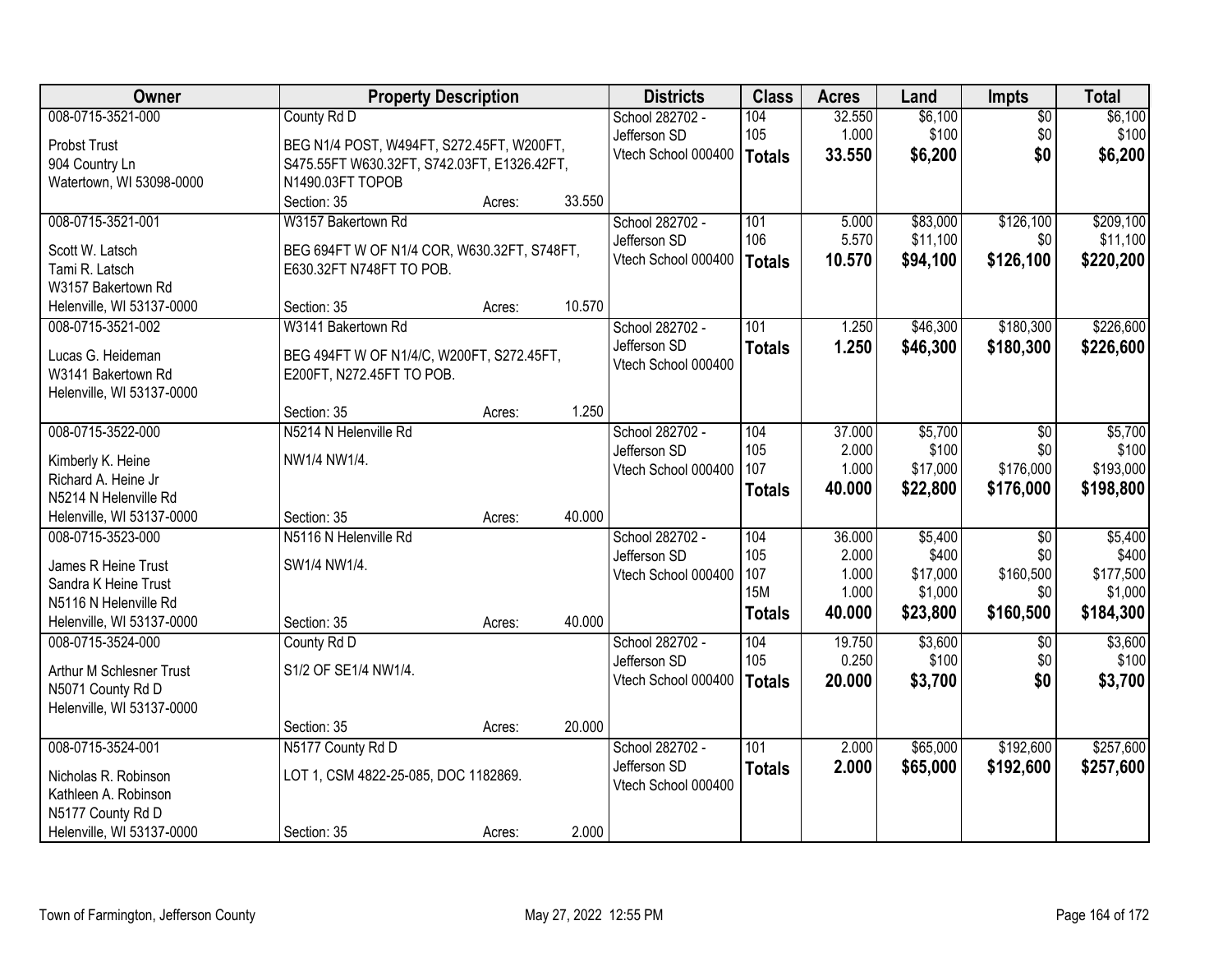| Owner                      | <b>Property Description</b>                    |        |        | <b>Districts</b>    | <b>Class</b>  | <b>Acres</b> | Land     | <b>Impts</b>    | <b>Total</b> |
|----------------------------|------------------------------------------------|--------|--------|---------------------|---------------|--------------|----------|-----------------|--------------|
| 008-0715-3524-002          | N5185 County Rd D                              |        |        | School 282702 -     | 101           | 1.060        | \$28,500 | $\overline{50}$ | \$28,500     |
| Glen Schilder              | LOT 2, CSM 4822-25-085.                        |        |        | Jefferson SD        | <b>Totals</b> | 1.060        | \$28,500 | \$0             | \$28,500     |
| 505 Partridge Ct           |                                                |        |        | Vtech School 000400 |               |              |          |                 |              |
| Sullivan, WI 53178-0000    |                                                |        |        |                     |               |              |          |                 |              |
|                            | Section: 35                                    | Acres: | 1.060  |                     |               |              |          |                 |              |
| 008-0715-3524-003          | N5185 County Rd D                              |        |        | School 282702 -     | 101           | 0.250        | \$3,000  | \$13,100        | \$16,100     |
| Glen Schilder              | BEG 1490.03FT S OF N1/4/C, S475FT, W1326.42FT, |        |        | Jefferson SD        | 105           | 11.360       | \$7,900  | \$0             | \$7,900      |
| 505 Partridge Ct           | N475FT, E1325.91FT TO POB. EX E40FT FOR CTH D. |        |        | Vtech School 000400 | <b>Totals</b> | 11.610       | \$10,900 | \$13,100        | \$24,000     |
| Sullivan, WI 53178-0000    | EX CSM 4822-28-85                              |        |        |                     |               |              |          |                 |              |
|                            | Section: 35                                    | Acres: | 11.610 |                     |               |              |          |                 |              |
| 008-0715-3531-000          | N5071 County Rd D                              |        |        | School 282702 -     | 104           | 38.000       | \$6,100  | \$0             | \$6,100      |
| Arthur M Schlesner Trust   | <b>NE1/4 SW1/4</b>                             |        |        | Jefferson SD        | 105           | 1.000        | \$100    | \$0             | \$100        |
| N5071 County Rd D          |                                                |        |        | Vtech School 000400 | 107           | 1.000        | \$17,000 | \$117,700       | \$134,700    |
| Helenville, WI 53137-0000  |                                                |        |        |                     | <b>Totals</b> | 40.000       | \$23,200 | \$117,700       | \$140,900    |
|                            | Section: 35                                    | Acres: | 40.000 |                     |               |              |          |                 |              |
| 008-0715-3532-000          | N5060 N Helenville Rd                          |        |        | School 282702 -     | 104           | 9.000        | \$1,600  | $\sqrt{6}$      | \$1,600      |
| Jack P. Kainz              | LOT 1, CSM 4173-20-239, DOC 1068651.           |        |        | Jefferson SD        | 105           | 0.700        | \$100    | \$0             | \$100        |
| Gwen E. Morkin             |                                                |        |        | Vtech School 000400 | 107           | 1.000        | \$17,000 | \$206,000       | \$223,000    |
| N5060 N Helenville Rd      |                                                |        |        |                     | <b>Totals</b> | 10.700       | \$18,700 | \$206,000       | \$224,700    |
| Helenville, WI 53137-0000  | Section: 35                                    | Acres: | 10.700 |                     |               |              |          |                 |              |
| 008-0715-3532-001          | N5096 N Helenville Rd                          |        |        | School 282702 -     | 101           | 2.343        | \$68,400 | \$156,500       | \$224,900    |
| Colin Murphy               | LOT 3, CSM 860-3-291                           |        |        | Jefferson SD        | <b>Totals</b> | 2.343        | \$68,400 | \$156,500       | \$224,900    |
| Melanie Murphy             |                                                |        |        | Vtech School 000400 |               |              |          |                 |              |
| N5096 N Helenville Rd      |                                                |        |        |                     |               |              |          |                 |              |
| Helenville, WI 53137-0000  | Section: 35                                    | Acres: | 2.343  |                     |               |              |          |                 |              |
| 008-0715-3532-004          | <b>Helenville Rd</b>                           |        |        | School 282702 -     | 104           | 17.657       | \$2,200  | $\overline{50}$ | \$2,200      |
| Badger Organics Group, LLC | NW1/4 SW1/4. EX CSM 860-3-291, DOC 736798. EX  |        |        | Jefferson SD        | 105           | 9.300        | \$2,400  | \$0             | \$2,400      |
| 1401 W Everett Rd          | CSM 4173 -20-239, DOC 1068651.                 |        |        | Vtech School 000400 | <b>Totals</b> | 26.957       | \$4,600  | \$0             | \$4,600      |
| Lake Forest, IL 60045-0000 |                                                |        |        |                     |               |              |          |                 |              |
|                            | Section: 35                                    | Acres: | 26.957 |                     |               |              |          |                 |              |
| 008-0715-3533-000          | N4926 N Helenville Rd                          |        |        | School 282702 -     | 107           | 1.000        | \$17,000 | \$122,800       | \$139,800    |
| Donald R. Christofferson   | LOT 1, CSM 6086-35-270, DOC 1428190.           |        |        | Jefferson SD        | <b>15M</b>    | 2.167        | \$2,200  | \$0             | \$2,200      |
| Cindy M. Christofferson    |                                                |        |        | Vtech School 000400 | <b>Totals</b> | 3.167        | \$19,200 | \$122,800       | \$142,000    |
| N4926 N Helenville Rd      |                                                |        |        |                     |               |              |          |                 |              |
| Helenville, WI 53137-0000  | Section: 35                                    | Acres: | 3.167  |                     |               |              |          |                 |              |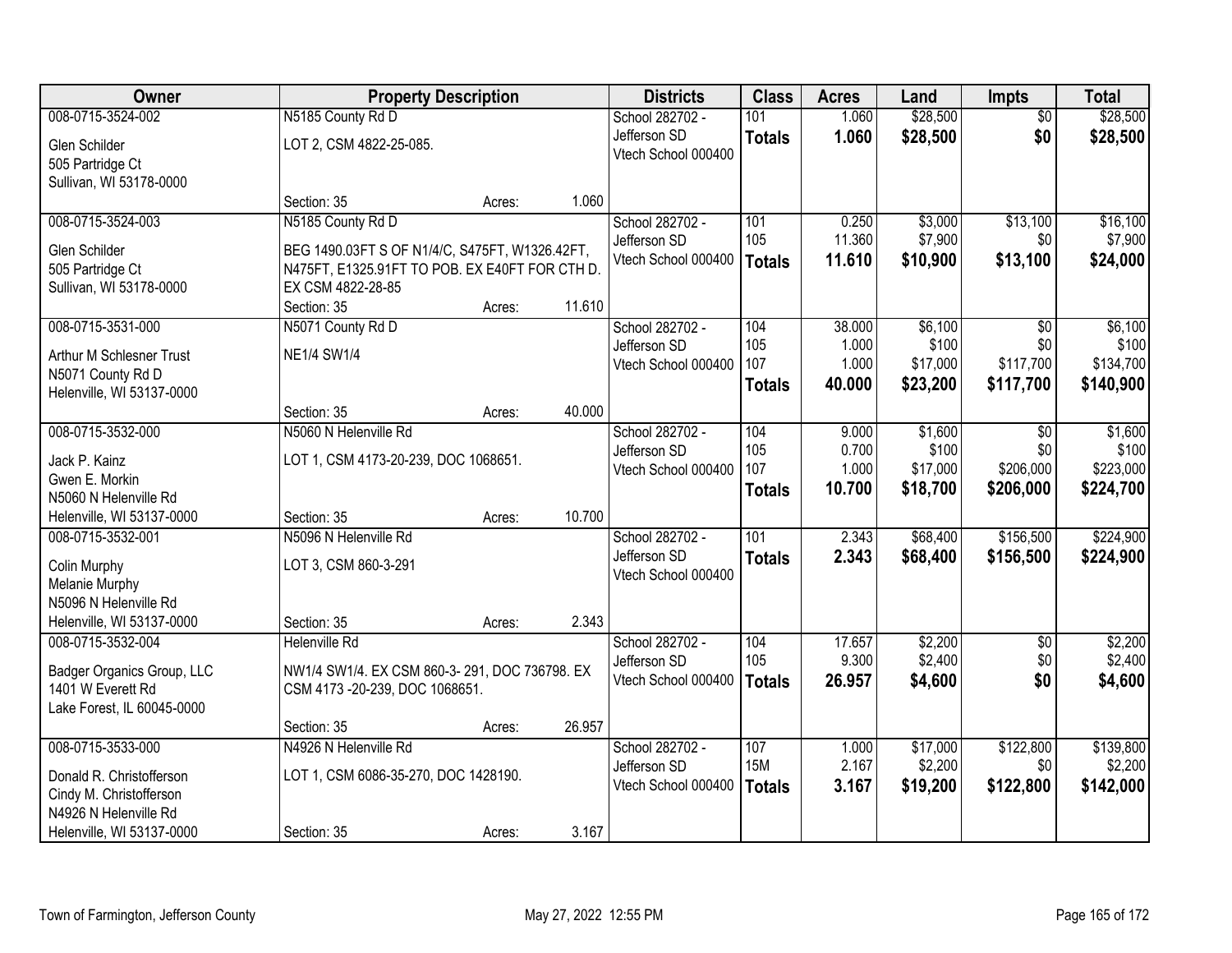| Owner                        |                                                  | <b>Property Description</b> |        | <b>Districts</b>                    | <b>Class</b>      | <b>Acres</b>   | Land     | <b>Impts</b>    | <b>Total</b>     |
|------------------------------|--------------------------------------------------|-----------------------------|--------|-------------------------------------|-------------------|----------------|----------|-----------------|------------------|
| 008-0715-3533-001            | N4990 N Helenville Rd                            |                             |        | School 282702 -                     | 101               | 1.974          | \$64,400 | \$343,000       | \$407,400        |
| Steven B. Becker             | LOT 1, CSM 3676-17-56, DOC 997507. ALSO DRWY     |                             |        | Jefferson SD<br>Vtech School 000400 | <b>Totals</b>     | 1.974          | \$64,400 | \$343,000       | \$407,400        |
| Penny R. Becker              | ESMT IN DOC 1440722.                             |                             |        |                                     |                   |                |          |                 |                  |
| N4990 N Helenville Rd        |                                                  |                             |        |                                     |                   |                |          |                 |                  |
| Helenville, WI 53137-0000    | Section: 35                                      | Acres:                      | 1.974  |                                     |                   |                |          |                 |                  |
| 008-0715-3533-002            | <b>Helenville Rd</b>                             |                             |        | School 282702 -                     | 101               | 1.359          | \$49,000 | \$0             | \$49,000         |
| Badger Organics Group, LLC   | LOT 2, CSM 3676-17-56, DOC 997507.               |                             |        | Jefferson SD                        | <b>Totals</b>     | 1.359          | \$49,000 | \$0             | \$49,000         |
| 1401 W Everett Rd            |                                                  |                             |        | Vtech School 000400                 |                   |                |          |                 |                  |
| Lake Forest, IL 60045-0000   |                                                  |                             |        |                                     |                   |                |          |                 |                  |
|                              | Section: 35                                      | Acres:                      | 1.359  |                                     |                   |                |          |                 |                  |
| 008-0715-3533-003            |                                                  |                             |        | School 282702 -                     | 105               | 1.000          | \$300    | $\overline{50}$ | \$300            |
| Todd A. Lueder               | PT OF FOL IN T-FARMINGTON: COM INT W/L OF E1/2   |                             |        | Jefferson SD                        | <b>Totals</b>     | 1.000          | \$300    | \$0             | \$300            |
| Catherine E. Lueder          | NW1/4 SEC 2, T6N, R15E, WITH C/L CNWRR MAIN      |                             |        | Vtech School 000400                 |                   |                |          |                 |                  |
| N1204 Poeppel Rd             | TRACK, SELY 33FT, NELY AT RIGHT ANGLES 50FT      |                             |        |                                     |                   |                |          |                 |                  |
| Fort Atkinson, WI 53538-0000 | Section: 35                                      | Acres:                      | 1.000  |                                     |                   |                |          |                 |                  |
| 008-0715-3533-004            | <b>Helenville Rd</b>                             |                             |        | School 282702 -                     | 105               | 0.624          | \$100    | \$0             | \$100            |
|                              |                                                  |                             |        | Jefferson SD                        | <b>Totals</b>     | 0.624          | \$100    | \$0             | \$100            |
| Donald R. Christofferson     | OUTLOT 1, CSM 6086-35-270, DOC 1428190.          |                             |        | Vtech School 000400                 |                   |                |          |                 |                  |
| Cindy M. Christofferson      |                                                  |                             |        |                                     |                   |                |          |                 |                  |
| N4926 N Helenville Rd        |                                                  |                             |        |                                     |                   |                |          |                 |                  |
| Helenville, WI 53137-0000    | Section: 35                                      | Acres:                      | 0.624  |                                     |                   |                |          |                 |                  |
| 008-0715-3533-005            | <b>Helenville Rd</b>                             |                             |        | School 282702 -                     | 104               | 26.667         | \$2,900  | $\overline{50}$ | \$2,900          |
| Badger Organics Group, LLC   | SW1/4 SW1/4. EX 1A SOLD TO C&NW RR CO. EX CSN    |                             |        | Jefferson SD                        | 105<br><b>15M</b> | 0.376<br>4.833 | \$100    | \$0<br>\$0      | \$100<br>\$4,800 |
| 1401 W Everett Rd            | 3676-17-56, DOC 997507. SUBJ TO ESMT IN DOC      |                             |        | Vtech School 000400                 |                   | 31.876         | \$4,800  | \$0             |                  |
| Lake Forest, IL 60045-0000   | 1332462. EX CSM 6086-35-270, DOC 1428190. SUBJ   |                             |        |                                     | <b>Totals</b>     |                | \$7,800  |                 | \$7,800          |
|                              | Section: 35                                      | Acres:                      | 31.876 |                                     |                   |                |          |                 |                  |
| 008-0715-3534-000            | N4959 County Rd D                                |                             |        | School 282702 -                     | 101               | 3.693          | \$77,800 | \$310,400       | \$388,200        |
| Roseann M. Pendleton         | LOT 1, CSM 6139-36-019, DOC 1438533. ALSO & SUB  |                             |        | Jefferson SD                        | <b>Totals</b>     | 3.693          | \$77,800 | \$310,400       | \$388,200        |
| Carol A. Pendleton           | TO DRWY AGREE IN DOCS 1254753 & 1438276.         |                             |        | Vtech School 000400                 |                   |                |          |                 |                  |
| N4959 County Rd D            |                                                  |                             |        |                                     |                   |                |          |                 |                  |
| Helenville, WI 53137-0000    | Section: 35                                      | Acres:                      | 3.693  |                                     |                   |                |          |                 |                  |
| 008-0715-3534-001            | N4955 County Rd D                                |                             |        | School 282702 -                     | 101               | 0.800          | \$14,800 | \$23,200        | \$38,000         |
| Eric L. Scheiwe              | SE1/4 SW1/4. EX CSM 4902-25-259, DOC 1196589. EX |                             |        | Jefferson SD                        | 104               | 10.551         | \$1,900  | \$0             | \$1,900          |
| Krist Lehman A. Scheiwe      | LD LYG N OF CSM 4902-25-259, DOC 1196589. EX     |                             |        | Vtech School 000400                 | 105               | 8.507          | \$10,200 | \$0             | \$10,200         |
| 409 Jefferson St             | COM S1/4/C, N01 DG31'E 660.63FT, S89DG08'W       |                             |        |                                     | <b>Totals</b>     | 19.858         | \$26,900 | \$23,200        | \$50,100         |
| Fort Atkinson, WI 53538-0000 | Section: 35                                      | Acres:                      | 19.858 |                                     |                   |                |          |                 |                  |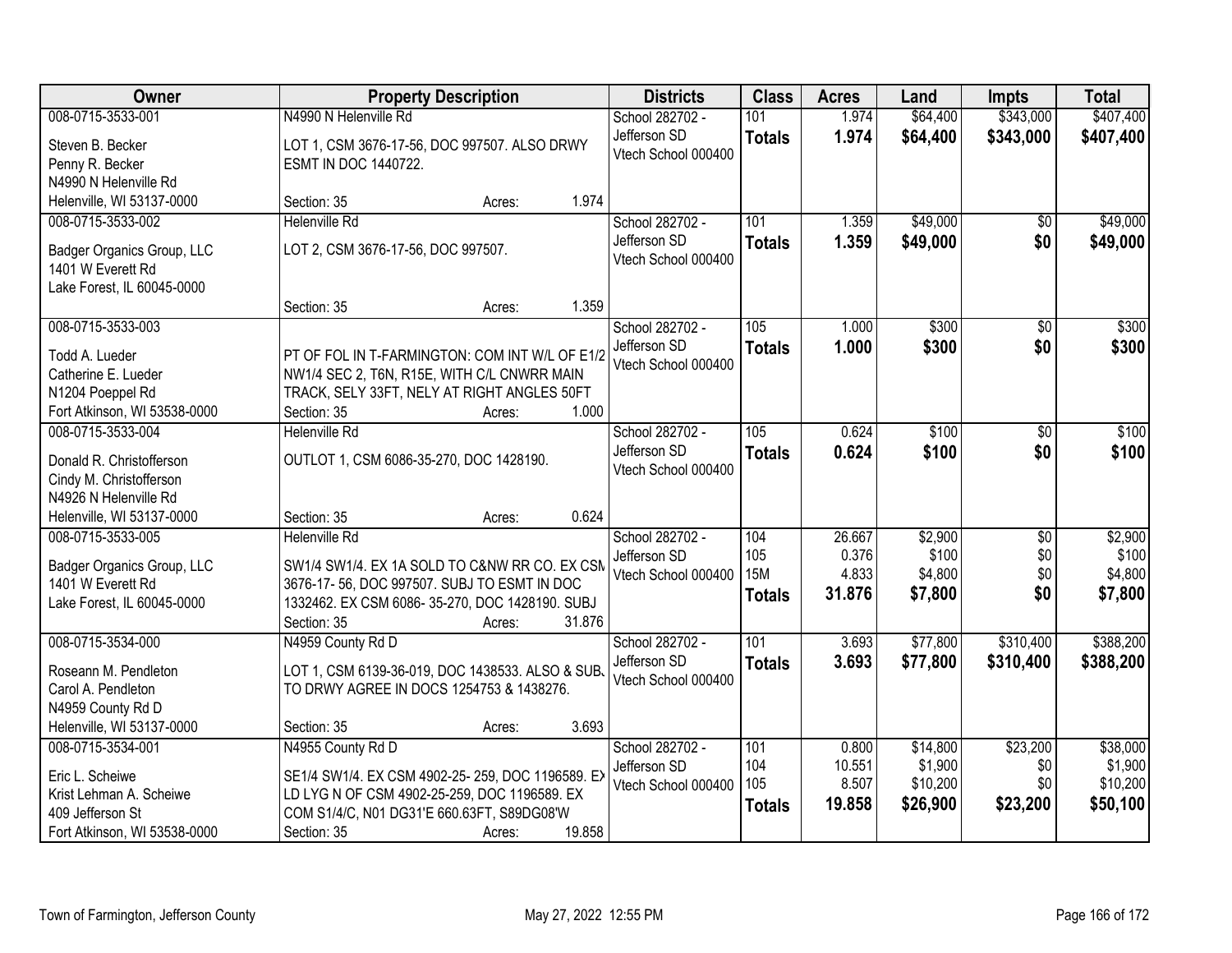| Owner                         |                                                  | <b>Property Description</b> |        | <b>Districts</b>    | <b>Class</b>  | <b>Acres</b> | Land     | <b>Impts</b>    | <b>Total</b> |
|-------------------------------|--------------------------------------------------|-----------------------------|--------|---------------------|---------------|--------------|----------|-----------------|--------------|
| 008-0715-3534-002             | County Rd D                                      |                             |        | School 282702 -     | 104           | 5.449        | \$1,100  | $\overline{50}$ | \$1,100      |
| Carol Ann Pendleton           | SE1/4 SW1/4. EX CSM 4902-25-259, DOC 1196589. EX |                             |        | Jefferson SD        | 105           | 11.000       | \$2,800  | \$0             | \$2,800      |
| N4959 County Rd D             | LD LYG S OF CSM 4902-25-259, DOC 1196589. ALSO   |                             |        | Vtech School 000400 | Totals        | 16.449       | \$3,900  | \$0             | \$3,900      |
| Helenville, WI 53137-0000     | DRWY AGREE IN DOC 1254753. 259                   |                             |        |                     |               |              |          |                 |              |
|                               | Section: 35                                      | Acres:                      | 16.449 |                     |               |              |          |                 |              |
| 008-0715-3541-000             | Duck Creek Rd                                    |                             |        | School 282702 -     | 104           | 32.000       | \$4,600  | $\overline{50}$ | \$4,600      |
| Lance L. Haines               | NE1/4 SE1/4.                                     |                             |        | Jefferson SD        | 105           | 8.000        | \$1,900  | \$0             | \$1,900      |
| Ellen M. Haines               |                                                  |                             |        | Vtech School 000400 | <b>Totals</b> | 40.000       | \$6,500  | \$0             | \$6,500      |
| N5175 Duck Creek Rd           |                                                  |                             |        |                     |               |              |          |                 |              |
| Helenville, WI 53137-0000     | Section: 35                                      | Acres:                      | 40.000 |                     |               |              |          |                 |              |
| 008-0715-3542-000             | County Rd D                                      |                             |        | School 282702 -     | 104           | 39.000       | \$7,300  | $\overline{50}$ | \$7,300      |
| <b>Probst Trust</b>           | NW1/4 SE1/4.                                     |                             |        | Jefferson SD        | 105           | 1.000        | \$100    | \$0             | \$100        |
| 904 Country Ln                |                                                  |                             |        | Vtech School 000400 | Totals        | 40.000       | \$7,400  | \$0             | \$7,400      |
| Watertown, WI 53098-0000      |                                                  |                             |        |                     |               |              |          |                 |              |
|                               | Section: 35                                      | Acres:                      | 40.000 |                     |               |              |          |                 |              |
| 008-0715-3543-000             | N4960 County Rd D                                |                             |        | School 282702 -     | 104           | 34.810       | \$6,500  | \$0             | \$6,500      |
| <b>Probst Trust</b>           | SW1/4 SE1/4. EX 1.19 A IN CTH D IN 340-345.      |                             |        | Jefferson SD        | 105           | 3.000        | \$600    | \$0             | \$600        |
| 904 Country Ln                |                                                  |                             |        | Vtech School 000400 | 107           | 1.000        | \$17,000 | \$112,300       | \$129,300    |
| Watertown, WI 53098-0000      |                                                  |                             |        |                     | <b>Totals</b> | 38.810       | \$24,100 | \$112,300       | \$136,400    |
|                               | Section: 35                                      | Acres:                      | 38.810 |                     |               |              |          |                 |              |
| 008-0715-3544-000             | N4981 Duck Creek Rd                              |                             |        | School 282702 -     | 101           | 2.000        | \$65,000 | \$165,000       | \$230,000    |
| Kimberly Marie Kershek        | LOT 1, CSM 5428-30-016, DOC 1313061.             |                             |        | Jefferson SD        | <b>Totals</b> | 2.000        | \$65,000 | \$165,000       | \$230,000    |
| N4981 Duck Creek Rd           |                                                  |                             |        | Vtech School 000400 |               |              |          |                 |              |
| Helenville, WI 53137-0000     |                                                  |                             |        |                     |               |              |          |                 |              |
|                               | Section: 35                                      | Acres:                      | 2.000  |                     |               |              |          |                 |              |
| 008-0715-3544-001             | N4909 Duck Creek Rd                              |                             |        | School 282702 -     | 101           | 6.000        | \$87,000 | \$219,900       | \$306,900    |
| <b>Neil Matthes</b>           | CSM 1217-4-113.                                  |                             |        | Jefferson SD        | 105           | 2.000        | \$500    | \$0             | \$500        |
| Kathleen Hunt Matthes         |                                                  |                             |        | Vtech School 000400 | Totals        | 8.000        | \$87,500 | \$219,900       | \$307,400    |
| N4909 Duck Creek Rd           |                                                  |                             |        |                     |               |              |          |                 |              |
| Helenville, WI 53137-0000     | Section: 35                                      | Acres:                      | 8.000  |                     |               |              |          |                 |              |
| 008-0715-3544-002             | Duck Creek Rd                                    |                             |        | School 282702 -     | 104           | 16.000       | \$3,000  | $\overline{30}$ | \$3,000      |
| <b>J&amp;G O'Herron Trust</b> | SE1/4 SE1/4. EX CSM 1217-4-113. EX CSM           |                             |        | Jefferson SD        | 105           | 14.000       | \$16,300 | \$0             | \$16,300     |
| 3017 Vermont St NE            | 5428-30-016, DOC 1313061.                        |                             |        | Vtech School 000400 | <b>Totals</b> | 30.000       | \$19,300 | \$0             | \$19,300     |
| Albuquerque, NM 87110-0000    |                                                  |                             |        |                     |               |              |          |                 |              |
|                               | Section: 35                                      | Acres:                      | 30.000 |                     |               |              |          |                 |              |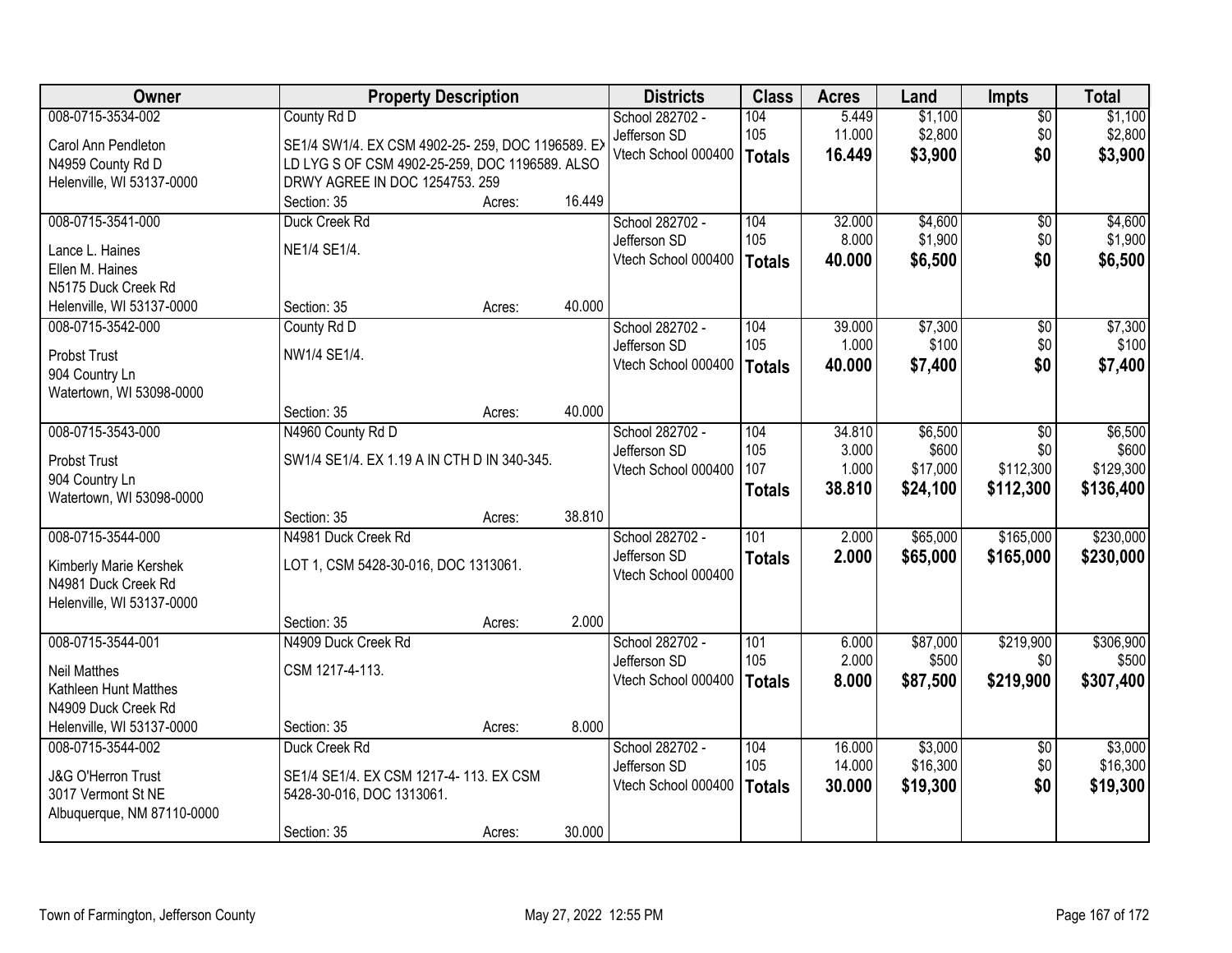| Owner                     |                                                  | <b>Property Description</b> |        | <b>Districts</b>    | <b>Class</b>     | <b>Acres</b> | Land     | <b>Impts</b>    | <b>Total</b> |
|---------------------------|--------------------------------------------------|-----------------------------|--------|---------------------|------------------|--------------|----------|-----------------|--------------|
| 008-0715-3611-000         | Evergreen Rd                                     |                             |        | School 282702 -     | 104              | 28.000       | \$4,900  | $\overline{50}$ | \$4,900      |
| Donna Herbert B. Le       | NE1/4 NE1/4. EX 320FT E&W BY 140FT N&S IN SE     |                             |        | Jefferson SD        | 105              | 11.000       | \$2,600  | \$0             | \$2,600      |
| <b>Herbert Marshall</b>   | COR.                                             |                             |        | Vtech School 000400 | <b>Totals</b>    | 39,000       | \$7,500  | \$0             | \$7,500      |
| W2507 Evergreen Rd        |                                                  |                             |        |                     |                  |              |          |                 |              |
| Helenville, WI 53137-0000 | Section: 36                                      | Acres:                      | 39.000 |                     |                  |              |          |                 |              |
| 008-0715-3611-001         | W2514 Evergreen Rd                               |                             |        | School 282702 -     | 101              | 0.500        | \$26,700 | \$52,600        | \$79,300     |
| Donna Herbert B. Le       | BEG 160FT W OF SE COR NE1/4 NE1/4, N140FT,       |                             |        | Jefferson SD        | <b>Totals</b>    | 0.500        | \$26,700 | \$52,600        | \$79,300     |
| <b>Herbert Marshall</b>   | W160FT, S140FT, E160FT TO POB.                   |                             |        | Vtech School 000400 |                  |              |          |                 |              |
| W2507 Evergreen Rd        |                                                  |                             |        |                     |                  |              |          |                 |              |
| Helenville, WI 53137-0000 | Section: 36                                      | Acres:                      | 0.500  |                     |                  |              |          |                 |              |
| 008-0715-3611-002         | W2508 Evergreen Rd                               |                             |        | School 282702 -     | 101              | 0.500        | \$26,700 | \$26,300        | \$53,000     |
| Rebecca L. Herbert        | BEG AT SE COR NE1/4 NE1/4 N140FT, W160FT,        |                             |        | Jefferson SD        | <b>Totals</b>    | 0.500        | \$26,700 | \$26,300        | \$53,000     |
| W2508 Evergreen Rd        | S140FT, E160FT TO POB.                           |                             |        | Vtech School 000400 |                  |              |          |                 |              |
| Helenville, WI 53137-0000 |                                                  |                             |        |                     |                  |              |          |                 |              |
|                           | Section: 36                                      | Acres:                      | 0.500  |                     |                  |              |          |                 |              |
| 008-0715-3612-000         | W2656 Evergreen Rd                               |                             |        | School 282702 -     | 104              | 37.250       | \$5,300  | \$0             | \$5,300      |
| Evergreen Road LLC        | NW1/4 NE1/4 EX 1.75A IN NW COR.                  |                             |        | Jefferson SD        | 107              | 1.000        | \$17,000 | \$170,800       | \$187,800    |
| W2693 Bakertown Rd        |                                                  |                             |        | Vtech School 000400 | <b>Totals</b>    | 38.250       | \$22,300 | \$170,800       | \$193,100    |
| Helenville, WI 53137-0000 |                                                  |                             |        |                     |                  |              |          |                 |              |
|                           | Section: 36                                      | Acres:                      | 38.250 |                     |                  |              |          |                 |              |
| 008-0715-3612-001         | W2693 Bakertown Rd                               |                             |        | School 282702 -     | 101              | 2.580        | \$70,800 | \$660,000       | \$730,800    |
| Mark P Peterson Trust     | BEG 313.5FT E OF S1/4/C, N 115.5FT, NWLY 141.9FT |                             |        | Jefferson SD        | <b>Totals</b>    | 2.580        | \$70,800 | \$660,000       | \$730,800    |
| Jane M Peterson Trust     | TO C/L BAKERTOWN RD, SW ON C/L 330 FT TO         |                             |        | Vtech School 000400 |                  |              |          |                 |              |
| W2693 Bakertown Rd        | S1/4/C, S218.50FT, E313.5FT, N218.5FT TO POB.    |                             |        |                     |                  |              |          |                 |              |
| Helenville, WI 53137-0000 | Section: 36                                      | Acres:                      | 2.580  |                     |                  |              |          |                 |              |
| 008-0715-3613-000         | N5140 S Farmington Rd                            |                             |        | School 282702 -     | 104              | 30.088       | \$4,700  | $\overline{50}$ | \$4,700      |
| Robert J Wojcik Trust     | LOT 1, CSM 1065-3-596, DOC 746805.               |                             |        | Jefferson SD        | 107              | 1.000        | \$17,000 | \$134,900       | \$151,900    |
| Amy M Wojcik Trust        |                                                  |                             |        | Vtech School 000400 | <b>Totals</b>    | 31.088       | \$21,700 | \$134,900       | \$156,600    |
| N5140 S Farmington Rd     |                                                  |                             |        |                     |                  |              |          |                 |              |
| Helenville, WI 53137-0000 | Section: 36                                      | Acres:                      | 31.088 |                     |                  |              |          |                 |              |
| 008-0715-3613-001         | N5125 S Farmington Rd                            |                             |        | School 282702 -     | $\overline{101}$ | 8.912        | \$98,600 | \$169,500       | \$268,100    |
| Kelly M. Wojcik           | SW1/4 NE1/4 LYG SWLY OF S FARMINGTON RD.         |                             |        | Jefferson SD        | <b>Totals</b>    | 8.912        | \$98,600 | \$169,500       | \$268,100    |
| <b>Brian Sweeney</b>      |                                                  |                             |        | Vtech School 000400 |                  |              |          |                 |              |
| N5125 S Farmington Rd     |                                                  |                             |        |                     |                  |              |          |                 |              |
| Helenville, WI 53137-0000 | Section: 36                                      | Acres:                      | 8.912  |                     |                  |              |          |                 |              |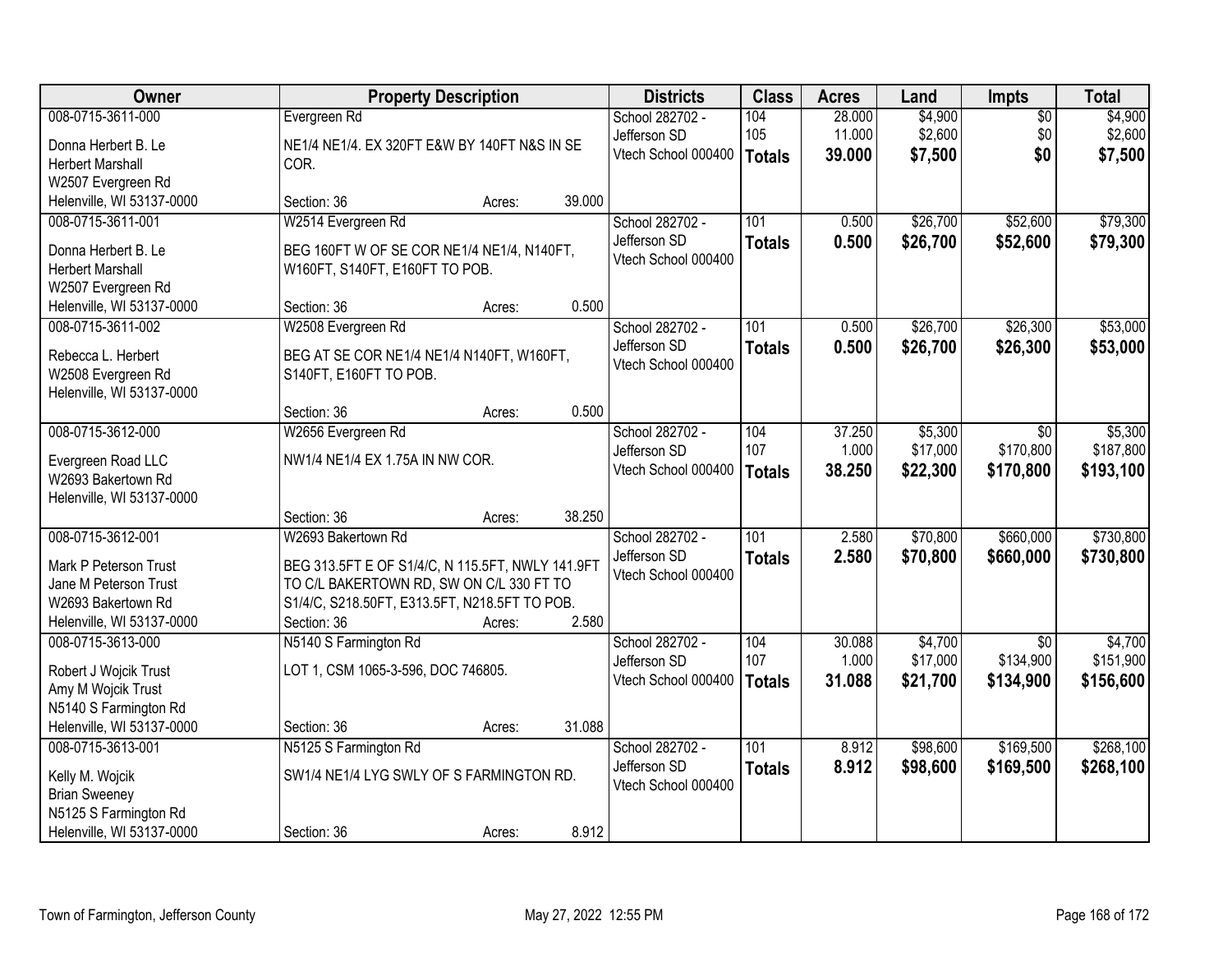| Owner                       |                                              | <b>Property Description</b> |        | <b>Districts</b>    | <b>Class</b>     | <b>Acres</b> | Land     | Impts           | <b>Total</b>    |
|-----------------------------|----------------------------------------------|-----------------------------|--------|---------------------|------------------|--------------|----------|-----------------|-----------------|
| 008-0715-3614-000           | W2507 Evergreen Rd                           |                             |        | School 282702 -     | 104              | 38.000       | \$6,000  | $\overline{50}$ | \$6,000         |
| Donna Herbert B. Le         | SE1/4 NE1/4.                                 |                             |        | Jefferson SD        | 105              | 1.000        | \$100    | \$0             | \$100           |
| <b>Herbert Marshall</b>     |                                              |                             |        | Vtech School 000400 | 107              | 1.000        | \$17,000 | \$81,100        | \$98,100        |
| W2507 Evergreen Rd          |                                              |                             |        |                     | <b>Totals</b>    | 40.000       | \$23,100 | \$81,100        | \$104,200       |
| Helenville, WI 53137-0000   | Section: 36                                  | Acres:                      | 40.000 |                     |                  |              |          |                 |                 |
| 008-0715-3621-000           | N5289 S Farmington Rd                        |                             |        | School 282702 -     | 104              | 36.000       | \$6,400  | \$0             | \$6,400         |
|                             |                                              |                             |        | Jefferson SD        | 105              | 3.000        | \$200    | \$0             | \$200           |
| Frank F Anfang Trust        | NE1/4 NW1/4.                                 |                             |        | Vtech School 000400 | 107              | 1.000        | \$17,000 | \$254,500       | \$271,500       |
| Patricia J Anfang Trust     |                                              |                             |        |                     | <b>Totals</b>    | 40.000       | \$23,600 | \$254,500       | \$278,100       |
| N5289 S Farmington Rd       |                                              |                             |        |                     |                  |              |          |                 |                 |
| Helenville, WI 53137-0000   | Section: 36                                  | Acres:                      | 40.000 |                     |                  |              |          |                 |                 |
| 008-0715-3622-000           | W2803 Bakertown Rd                           |                             |        | School 282702 -     | 104              | 10.600       | \$2,200  | \$0             | \$2,200         |
| Timothy R. Melan            | E1/2 OF NW1/4 NW1/4.                         |                             |        | Jefferson SD        | 105              | 6.900        | \$1,700  | \$0             | \$1,700         |
| W2803 Bakertown Rd          |                                              |                             |        | Vtech School 000400 | 107              | 1.000        | \$17,000 | \$272,900       | \$289,900       |
| Helenville, WI 53137-0000   |                                              |                             |        |                     | <b>15M</b>       | 1.872        | \$1,900  | \$0             | \$1,900         |
|                             | Section: 36                                  | Acres:                      | 20.372 |                     | <b>Totals</b>    | 20.372       | \$22,800 | \$272,900       | \$295,700       |
| 008-0715-3622-001           | W2875 Bakertown Rd                           |                             |        | School 282702 -     | 104              | 12.500       | \$1,300  | \$0             | \$1,300         |
|                             |                                              |                             |        | Jefferson SD        | 105              | 5.000        | \$1,000  | \$0             | \$1,000         |
| Robert Hoffmann W. Le et al | W1/2 OF NW1/4 NW1/4.                         |                             |        | Vtech School 000400 | 107              | 1.000        | \$17,000 | \$220,500       | \$237,500       |
| c/o Kaye Demartino          |                                              |                             |        |                     | <b>15M</b>       | 1.500        | \$1,500  | \$0             | \$1,500         |
| 9327 Highland Gate Way      |                                              |                             |        |                     | <b>Totals</b>    | 20.000       | \$20,800 | \$220,500       | \$241,300       |
| Verona, WI 53593-0000       | Section: 36                                  | Acres:                      | 20.000 |                     |                  |              |          |                 |                 |
| 008-0715-3623-000           | Duck Creek Rd                                |                             |        | School 282702 -     | $\overline{302}$ | 26.750       | \$0      | $\overline{50}$ | $\overline{50}$ |
| Dept Natural Resources      | BEG AT W1/4 POST, N242FT, E429.80FT, N594FT, |                             |        | Jefferson SD        | <b>Totals</b>    | 26.750       | \$0      | \$0             | \$0             |
| State of Wisconsin          | N50DGE 742.50FT, E300FT, S TO 1/4 LINE, W TO |                             |        | Vtech School 000400 |                  |              |          |                 |                 |
| PO Box 450                  | POB.                                         |                             |        |                     |                  |              |          |                 |                 |
| Madison, WI 53701-0000      | Section: 36                                  | Acres:                      | 26.750 |                     |                  |              |          |                 |                 |
| 008-0715-3623-001           | Duck Creek Rd                                |                             |        | School 282702 -     | 104              | 5.725        | \$500    | $\sqrt{$0}$     | \$500           |
| Robert Hoffmann W. Le et al | BEG 242FT N OF W1/4/P, E429.80FT, N594FT,    |                             |        | Jefferson SD        | 105              | 0.250        | \$100    | \$0             | \$100           |
| c/o Kaye Demartino          | N50DGE 742.50FT, W TO SEC LINE, S TO POB. EX |                             |        | Vtech School 000400 | <b>Totals</b>    | 5.975        | \$600    | \$0             | \$600           |
| 9327 Highland Gate Way      | CSM 3-539.                                   |                             |        |                     |                  |              |          |                 |                 |
| Verona, WI 53593-0000       | Section: 36                                  | Acres:                      | 5.975  |                     |                  |              |          |                 |                 |
| 008-0715-3623-002           | N5156 Duck Creek Rd                          |                             |        | School 282702 -     | $\overline{101}$ | 7.275        | \$92,100 | \$214,200       | \$306,300       |
|                             |                                              |                             |        | Jefferson SD        |                  | 7.275        | \$92,100 | \$214,200       | \$306,300       |
| Ronald H. Le et al          | LOT 1, CSM 1028-3-539, DOC 745615.           |                             |        | Vtech School 000400 | <b>Totals</b>    |              |          |                 |                 |
| N5156 Duck Creek Rd         |                                              |                             |        |                     |                  |              |          |                 |                 |
| Helenville, WI 53137-0000   |                                              |                             |        |                     |                  |              |          |                 |                 |
|                             | Section: 36                                  | Acres:                      | 7.275  |                     |                  |              |          |                 |                 |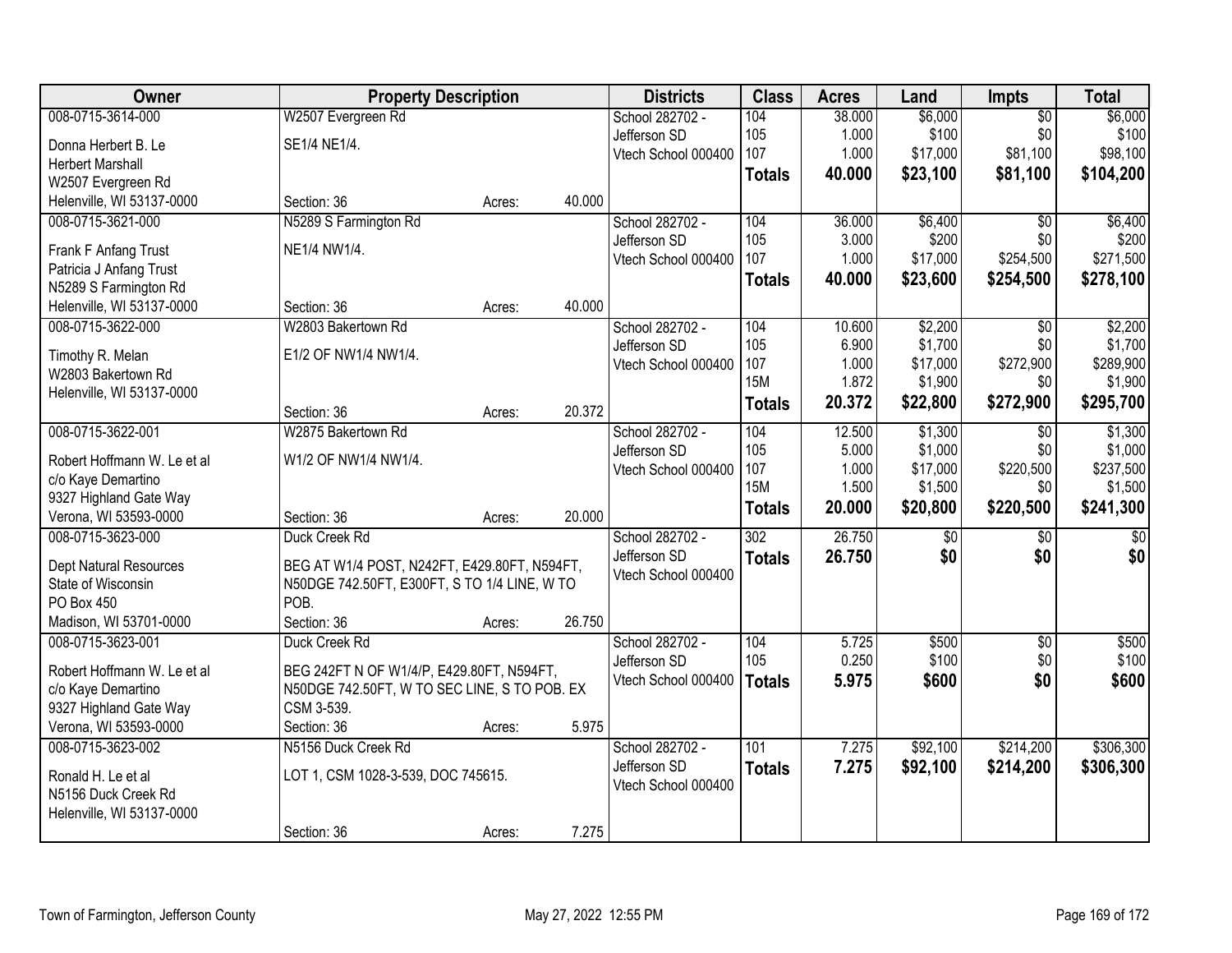| Owner                         | <b>Property Description</b>                 |                                           |        | <b>Districts</b>                | <b>Class</b>     | <b>Acres</b> | Land            | <b>Impts</b>    | <b>Total</b>     |
|-------------------------------|---------------------------------------------|-------------------------------------------|--------|---------------------------------|------------------|--------------|-----------------|-----------------|------------------|
| 008-0715-3624-000             | Farmington Rd                               |                                           |        | School 282702 -                 | 104              | 22.000       | \$2,000         | $\overline{50}$ | \$2,000          |
| Frank F Anfang Trust          | SE1/4 NW1/4.                                |                                           |        | Jefferson SD                    | 105              | 18.000       | \$4,500         | \$0             | \$4,500          |
| Patricia J Anfang Trust       |                                             |                                           |        | Vtech School 000400             | Totals           | 40.000       | \$6,500         | \$0             | \$6,500          |
| N5289 S Farmington Rd         |                                             |                                           |        |                                 |                  |              |                 |                 |                  |
| Helenville, WI 53137-0000     | Section: 36                                 | Acres:                                    | 40.000 |                                 |                  |              |                 |                 |                  |
| 008-0715-3631-000             | Farmington Rd                               |                                           |        | School 282702 -                 | 302              | 40.000       | $\overline{50}$ | $\overline{50}$ | \$0              |
| Dept Natural Resources        | <b>NE1/4 SW1/4</b>                          |                                           |        | Jefferson SD                    | <b>Totals</b>    | 40.000       | \$0             | \$0             | \$0              |
| State of Wisconsin            |                                             |                                           |        | Vtech School 000400             |                  |              |                 |                 |                  |
| PO Box 450                    |                                             |                                           |        |                                 |                  |              |                 |                 |                  |
| Madison, WI 53701-0000        | Section: 36                                 | Acres:                                    | 40.000 |                                 |                  |              |                 |                 |                  |
| 008-0715-3632-000             | Duck Creek Rd                               |                                           |        | School 282702 -                 | 302              | 40.000       | $\overline{50}$ | $\overline{50}$ | $\overline{\$0}$ |
| <b>Dept Natural Resources</b> | NW1/4 SW1/4.                                |                                           |        | Jefferson SD                    | <b>Totals</b>    | 40.000       | \$0             | \$0             | \$0              |
| State of Wisconsin            |                                             |                                           |        | Vtech School 000400             |                  |              |                 |                 |                  |
| PO Box 450                    |                                             |                                           |        |                                 |                  |              |                 |                 |                  |
| Madison, WI 53701-0000        | Section: 36                                 | Acres:                                    | 40.000 |                                 |                  |              |                 |                 |                  |
| 008-0715-3633-000             | N4952 Duck Creek Rd                         |                                           |        | School 282702 -                 | 104              | 26.000       | \$3,300         | \$0             | \$3,300          |
| David J. Hinz et al           | W3/4 OF SW1/4 SW1/4.                        |                                           |        | Jefferson SD                    | 105              | 3.000        | \$700           | \$0             | \$700            |
| N5156 Duck Creek Rd           |                                             |                                           |        | Vtech School 000400             | 107              | 1.000        | \$17,000        | \$231,200       | \$248,200        |
| Helenville, WI 53137-0000     |                                             |                                           |        |                                 | <b>Totals</b>    | 30.000       | \$21,000        | \$231,200       | \$252,200        |
|                               | Section: 36                                 | Acres:                                    | 30.000 |                                 |                  |              |                 |                 |                  |
| 008-0715-3633-001             | Duck Creek Rd                               |                                           |        | School 282702 -                 | $\overline{302}$ | 10.000       | $\overline{50}$ | \$0             | $\sqrt{50}$      |
| Dept Natural Resources        | E1/2 OF E1/2 SW1/4 SW1/4.                   |                                           |        | Jefferson SD                    | <b>Totals</b>    | 10,000       | \$0             | \$0             | \$0              |
| State of Wisconsin            |                                             |                                           |        | Vtech School 000400             |                  |              |                 |                 |                  |
| PO Box 450                    |                                             |                                           |        |                                 |                  |              |                 |                 |                  |
| Madison, WI 53701-0000        | Section: 36                                 | Acres:                                    | 10.000 |                                 |                  |              |                 |                 |                  |
| 008-0715-3634-000             | Duck Creek Rd                               |                                           |        | School 282702 -                 | $\overline{302}$ | 40.000       | $\overline{50}$ | $\overline{50}$ | $\overline{\$0}$ |
| Dept Natural Resources        | SE1/4 SW1/4.                                |                                           |        | Jefferson SD                    | <b>Totals</b>    | 40.000       | \$0             | \$0             | \$0              |
| State of Wisconsin            |                                             |                                           |        | Vtech School 000400             |                  |              |                 |                 |                  |
| PO Box 450                    |                                             |                                           |        |                                 |                  |              |                 |                 |                  |
| Madison, WI 53701-0000        | Section: 36                                 | Acres:                                    | 40.000 |                                 |                  |              |                 |                 |                  |
| 008-0715-3641-000             | Farmington Rd                               |                                           |        | School 282702 -<br>Jefferson SD | 104              | 40.250       | \$3,000         | \$0             | \$3,000          |
| Donna Herbert B. Le           |                                             | NE1/4 SE1/4. ALSO COM SE COR NW1/4 SE1/4, |        |                                 | <b>Totals</b>    | 40.250       | \$3,000         | \$0             | \$3,000          |
| <b>Herbert Marshal</b>        | N198FT, W115.5 FT S LY TO 1/16/L, E TO POB. |                                           |        | Vtech School 000400             |                  |              |                 |                 |                  |
| W2507 Evergreen Rd            |                                             |                                           |        |                                 |                  |              |                 |                 |                  |
| Helenville, WI 53137-0000     | Section: 36                                 | Acres:                                    | 40.250 |                                 |                  |              |                 |                 |                  |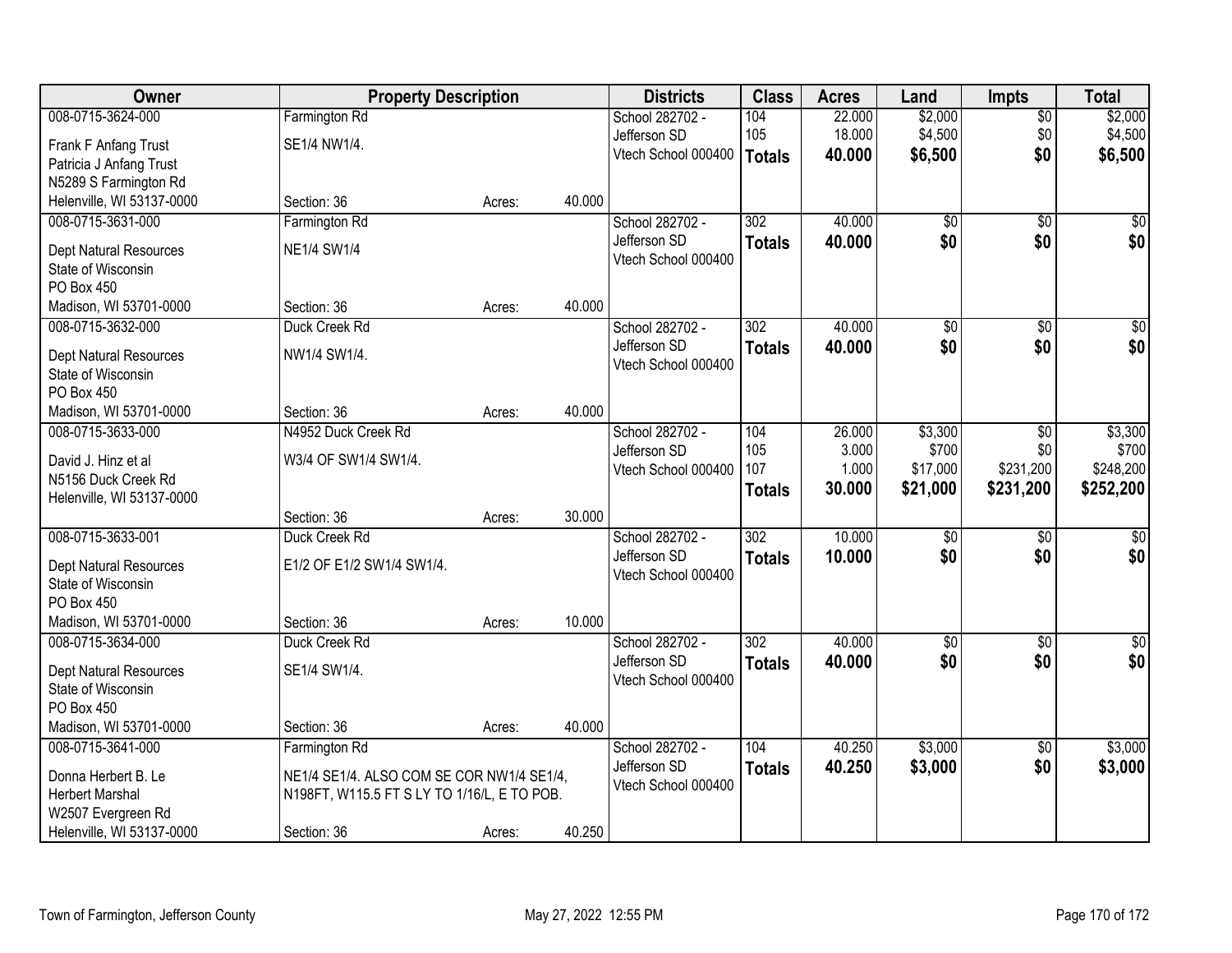| Owner                                                                                        | <b>Property Description</b>                                                                                                                                                                             | <b>Districts</b>                                       | <b>Class</b>                       | <b>Acres</b>                       | Land                                       | Impts                                            | <b>Total</b>                                |
|----------------------------------------------------------------------------------------------|---------------------------------------------------------------------------------------------------------------------------------------------------------------------------------------------------------|--------------------------------------------------------|------------------------------------|------------------------------------|--------------------------------------------|--------------------------------------------------|---------------------------------------------|
| 008-0715-3642-000                                                                            | Farmington Rd                                                                                                                                                                                           | School 282702 -                                        | 104                                | 31.350                             | \$4,000                                    | $\overline{50}$                                  | \$4,000                                     |
| Michael L. Klein<br>N4922 S Farmington Rd<br>Helenville, WI 53137-0000                       | NW1/4 SE1/4. EX COM SE COR NW1/4 SE1/4, N198FT<br>W TO S FARMINGTON RD, SE TO 1/16/L, E TO POB.<br>EX CSM 2253-8-19.                                                                                    | Jefferson SD<br>Vtech School 000400                    | 105<br>Totals                      | 1.400<br>32.750                    | \$100<br>\$4,100                           | \$0<br>\$0                                       | \$100<br>\$4,100                            |
|                                                                                              | 32.750<br>Section: 36<br>Acres:                                                                                                                                                                         |                                                        |                                    |                                    |                                            |                                                  |                                             |
| 008-0715-3642-001<br>Kenneth P. Link<br>N5093 S Farmington Rd<br>Helenville, WI 53137-0000   | N5093 S Farmington Rd<br>LOT 1, CSM 2253-8-19, DOC 851989.                                                                                                                                              | School 282702 -<br>Jefferson SD<br>Vtech School 000400 | 101<br><b>Totals</b>               | 7.000<br>7.000                     | \$91,000<br>\$91,000                       | \$207,400<br>\$207,400                           | \$298,400<br>\$298,400                      |
|                                                                                              | 7.000<br>Section: 36<br>Acres:                                                                                                                                                                          |                                                        |                                    |                                    |                                            |                                                  |                                             |
| 008-0715-3643-000<br>Michael L. Klein<br>N4922 S Farmington Rd<br>Helenville, WI 53137-0000  | Farmington Rd<br>N3/4 OF SW1/4 SE1/4 LYG WLY OF S FARMIMGTON<br>RD.                                                                                                                                     | School 282702 -<br>Jefferson SD<br>Vtech School 000400 | 104<br>105<br><b>Totals</b>        | 21.653<br>8.000<br>29.653          | \$2,200<br>\$2,000<br>\$4,200              | \$0<br>\$0<br>\$0                                | \$2,200<br>\$2,000<br>\$4,200               |
|                                                                                              | 29.653<br>Section: 36<br>Acres:                                                                                                                                                                         |                                                        |                                    |                                    |                                            |                                                  |                                             |
| 008-0715-3643-001<br>Kathleen M. Klein<br>N4921 S Farmington Rd<br>Helenville, WI 53137-0000 | N4921 S Farmington Rd<br>S20A OF SE1/4 LYG W OF W/L OF S FARMINGTON<br>RD.                                                                                                                              | School 282702 -<br>Jefferson SD<br>Vtech School 000400 | 104<br>105<br>107<br><b>Totals</b> | 6.000<br>2.038<br>2.000<br>10.038  | \$900<br>\$600<br>\$29,000<br>\$30,500     | $\overline{30}$<br>\$0<br>\$173,700<br>\$173,700 | \$900<br>\$600<br>\$202,700<br>\$204,200    |
|                                                                                              | 10.038<br>Section: 36<br>Acres:                                                                                                                                                                         |                                                        |                                    |                                    |                                            |                                                  |                                             |
| 008-0715-3644-000<br>Michael L. Klein<br>N4922 S Farmington Rd<br>Helenville, WI 53137-0000  | N4922 S Farmington Rd<br>SE1/4 SE1/4. EX 16.5FT ROW OFF S END. ALSO<br>SW1/4 SE1/4 LYG NELY OF S FARMINGTON RD. EX<br>CSM 5879-34-015, DOC 1396589. EX S20A OF SE1/4<br>33.411<br>Section: 36<br>Acres: | School 282702 -<br>Jefferson SD<br>Vtech School 000400 | 104<br>105<br>107<br><b>Totals</b> | 26.449<br>5.962<br>1.000<br>33.411 | \$2,700<br>\$1,100<br>\$17,000<br>\$20,800 | $\overline{30}$<br>\$0<br>\$82,500<br>\$82,500   | \$2,700<br>\$1,100<br>\$99,500<br>\$103,300 |
| 008-0715-3644-001                                                                            | Farmington Rd                                                                                                                                                                                           | School 282702 -                                        | 105                                | 0.500                              | \$100                                      | $\overline{50}$                                  | \$100                                       |
| Michael L. Klein<br>N4922 S Farmington Rd<br>Helenville, WI 53137-0000                       | BEG AT SE COR SE1/4, N16.5FT W1320FT, S16.5FT,<br>E TO POB.                                                                                                                                             | Jefferson SD<br>Vtech School 000400                    | <b>Totals</b>                      | 0.500                              | \$100                                      | \$0                                              | \$100                                       |
|                                                                                              | 0.500<br>Section: 36<br>Acres:                                                                                                                                                                          |                                                        |                                    |                                    |                                            |                                                  |                                             |